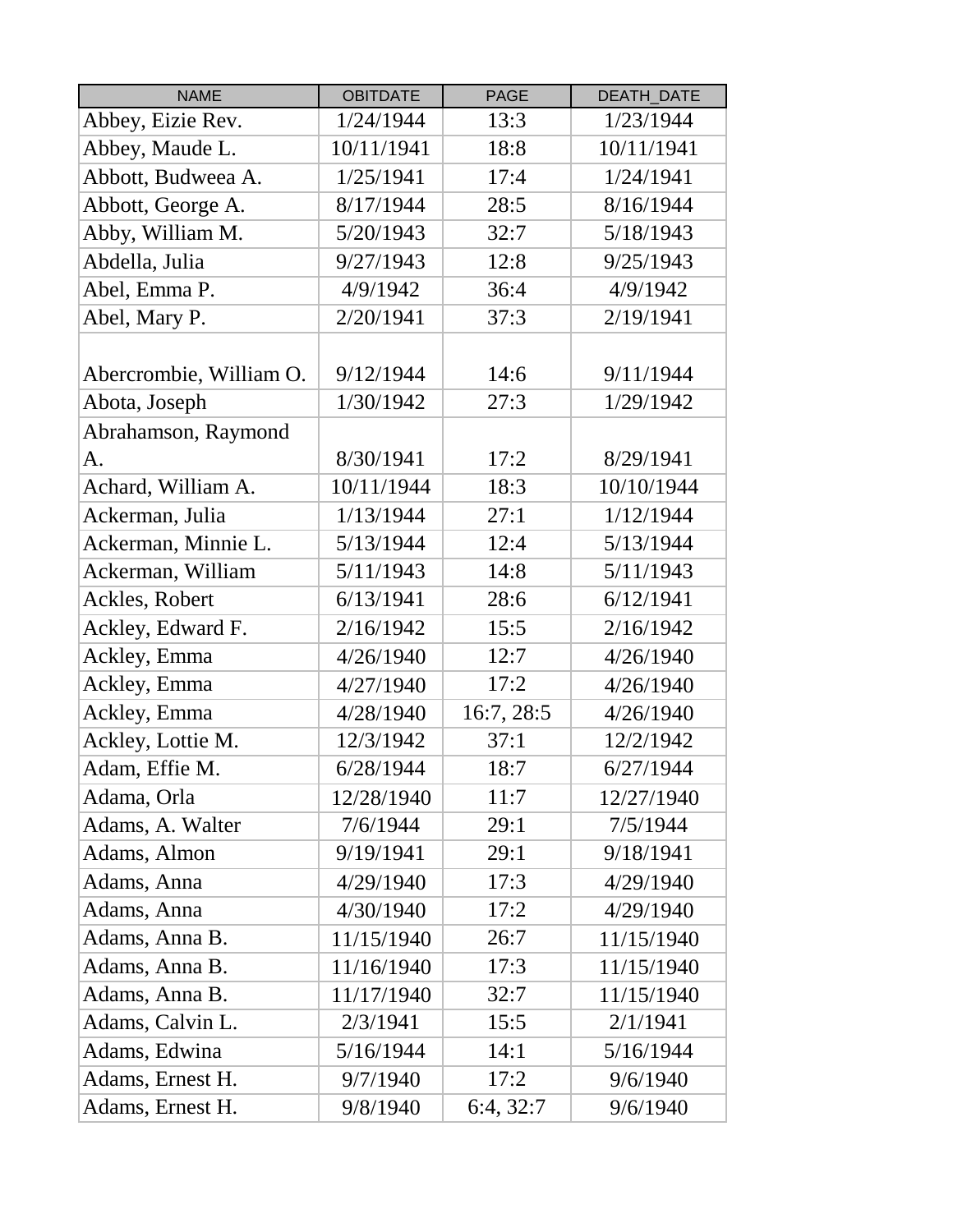| Adams, Frank W.       | 5/15/1940  | 26:1       | 5/15/1940  |
|-----------------------|------------|------------|------------|
| Adams, Frank W.       | 5/15/1940  | 27:1       | 5/15/1940  |
| Adams, Frank W.       | 5/16/1940  | 45:2       | 5/15/1940  |
| Adams, Fred E.        | 2/25/1940  | 25:1       | 2/24/1940  |
| Adams, George M.      | 3/8/1941   | 17:1       | 3/7/1941   |
| Adams, George N.      | 1/8/1940   | 11:6, 15:7 | 1/8/1940   |
| Adams, George N.      | 1/9/1940   | 17:7       | 1/8/1940   |
| Adams, Hattie S.      | 5/17/1944  | 20:1       | 5/16/1944  |
| Adams, Ida            | 2/8/1940   | 33:3       | 2/8/1940   |
| Adams, Ida            | 2/9/1940   | 27:2       | 2/8/1940   |
| Adams, Ida V.         | 1/7/1944   | 17:2       | 1/6/1944   |
| Adams, Josephine K.   | 10/5/1940  | 19:1       | 10/4/1940  |
| Adams, Josephine K.   | 10/6/1940  | 13:2       | 10/4/1940  |
| Adams, Lillian Z.     | 6/2/1942   | 15:1       | 5/31/1942  |
| Adams, Orval R.       | 6/7/1943   | 13:2       | 6/6/1943   |
| Adams, Wallace        | 2/12/1940  | 16:2       | 2/10/1940  |
| Adamson, Harry D.     | 4/14/1942  | 16:7       | 4/14/1942  |
| Addison, John         | 1/13/1944  | 27:1       | 1/12/1944  |
| Addison, Richard E.   | 4/10/1942  | 24:7       | 4/10/1942  |
| Adle, Cora E.         | 12/26/1944 | 11:7       | 12/25/1944 |
| Adolph, Henry         | 7/3/1942   | 09:4       | 7/3/1942   |
| Agasian, Harry        | 4/3/1943   | 16:7       | 4/3/1943   |
| Agaston, Anna         | 5/12/1944  | 26:2       | 5/11/1944  |
| Ager, Margaret J.     | 6/25/1944  | 27:7       | 6/24/1944  |
| Agoston, Alexander    | 10/13/1942 | 15:2       | 10/12/1942 |
| Ahern, Mary M.        | 6/25/1943  | 20:7       | 6/24/1943  |
| Ahlsen, Gunnar        | 7/19/1944  | 14:6       | 7/18/1944  |
| Ahlstrom Carl H.      | 2/3/1940   | 15:5       | 2/2/1940   |
| Albee, Monte          | 2/7/1941   | 27:2       | 2/6/1941   |
| Albert, Sam           | 7/20/1943  | 13:1       | 7/19/1943  |
| Albrant, Ann M.       | 3/26/1943  | 20:7       | 3/25/1943  |
| Albrecht, Caroline W. | 4/15/1941  | 20:6       | 4/14/1941  |
| Albright, Anna        | 7/14/1942  | 13:3       | 7/14/1942  |
| Albright, Clarence W. | 1/30/1943  | 15:4       | 1/29/1943  |
| Albright, Evans N.    | 4/22/1940  | 11:8, 15:4 | 4/22/1940  |
| Albright, Evans N.    | 4/23/1940  | 17:3       | 4/22/1940  |
| Albro, George R.      | 6/28/1941  | 19:2       | 6/27/1941  |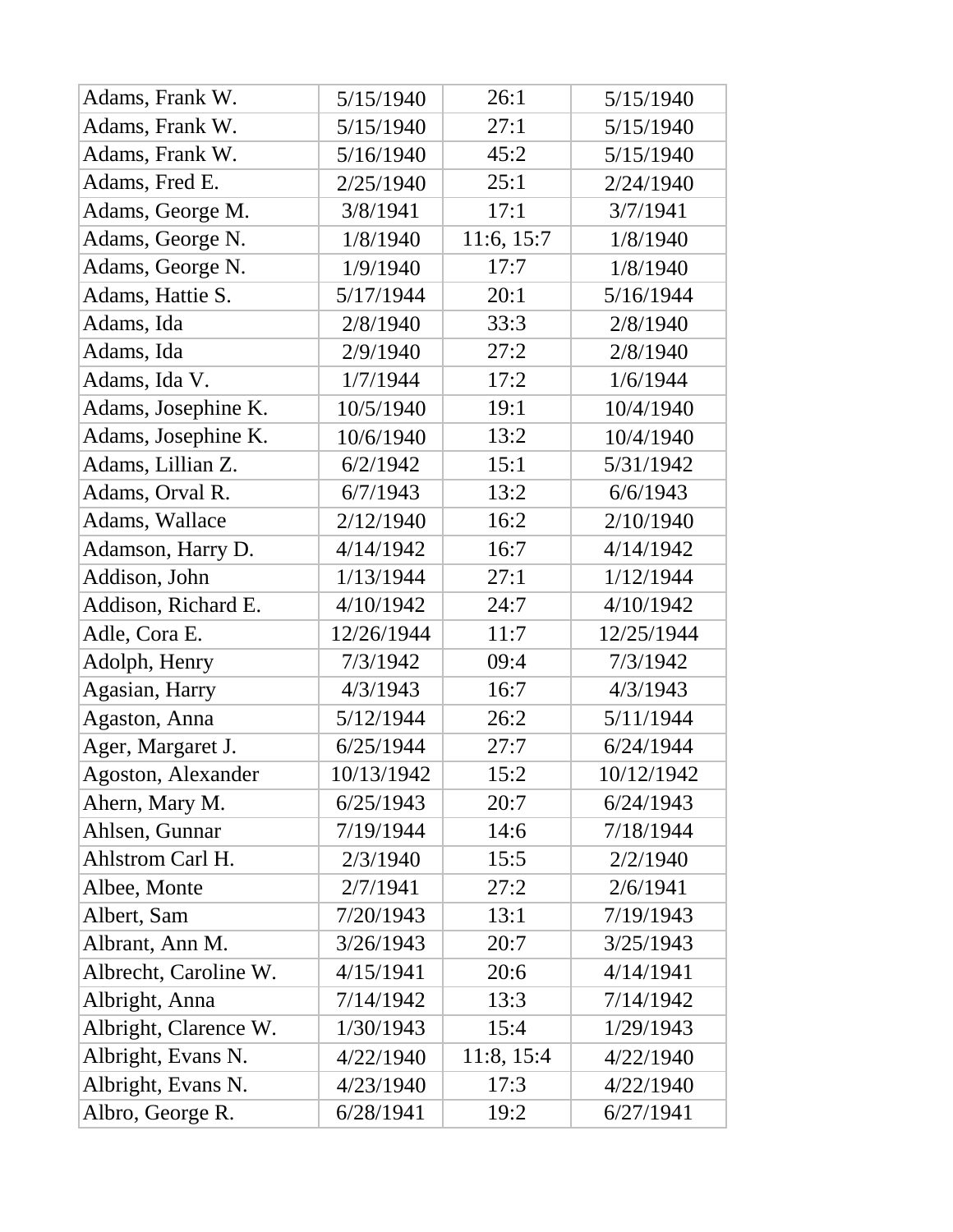| Albro, Jessie         | 12/1/1943  | 16:7       | 11/30/1943 |
|-----------------------|------------|------------|------------|
| Aldred, James W.      | 8/27/1940  | 17:3       | 8/26/1940  |
| Aldrich, Annie E.     | 1/11/1943  | 09:5       | 1/11/1943  |
| Aldrich, Pernel       | 1/8/1940   | 15:7       | 1/8/1940   |
| Alex, John Jr.        | 4/12/1940  | 30:6       | 4/12/1940  |
| Alex, John Jr.        | 4/13/1940  | 17:1       | 4/12/1940  |
| Alex, John Jr.        | 4/14/1940  | 32:5       | 4/12/1940  |
| Alexander, Alvah E.   | 3/9/1944   | 28:5       | 3/7/1944   |
| Alexander, Charles A. | 12/14/1942 | 13:4       | 12/12/1942 |
| Alexander, Eliza J.   | 3/10/1941  | 17:2       | 3/8/1941   |
| Alexander, Fred       | 2/3/1940   | 11:4, 15:6 | 2/2/1940   |
| Alexander, George R.  | 2/19/1940  | 15:4       | 2/18/1940  |
| Alexander, Harry      | 7/28/1943  | 16:7       | 7/27/1943  |
| Alexander, Lester T.  | 2/5/1940   | 13:2, 17:4 | 2/3/1940   |
| Alexander, Oble       | 7/1/1941   | 26:6       | 6/30/1941  |
| Alexander, Orpha P.   | 9/13/1940  | 25:7       | 9/13/1940  |
| Alexander, Orpha P.   | 9/14/1940  | 17:2       | 9/13/1940  |
| Alexander, Polly I.   | 5/6/1943   | 32:6       | 5/5/1943   |
| Alexander, Ruth       | 4/1/1944   | 14:8       | 3/31/1944  |
| Alexander, Stanley    | 4/5/1944   | 16:5       | 4/4/1944   |
| Alfano, Ida           | 1/6/1944   | 27:3       | 1/5/1944   |
| Alger, Anna W.        | 10/26/1940 | 13:4       | 10/25/1940 |
| Alger, Hal            | 4/29/1940  | 13:2       | 4/28/1940  |
| Algoe, John A.        | 8/27/1943  | 22:3       | 8/26/1943  |
| Alinski, Anthonate    | 6/5/1941   | 48:6       | 6/4/1941   |
| Alker, Isabelle       | 11/20/1940 | 2:5        | 11/20/1940 |
| All, Sylvia           | 1/6/1940   | 11:7, 15:7 | 1/6/1940   |
| All, Sylvia           | 1/7/1940   | 25:3       | 1/6/1940   |
| All, Vernon B.        | 6/7/1942   | 32:3       | 6/5/1942   |
| Allard, Minnie        | 11/24/1944 | 25:2       | 11/23/1944 |
| Allen, Andy F.        | 6/5/1942   | 18:8       | 6/4/1942   |
| Allen, Arthur W.      | 11/10/1940 | 36:4       | 11/7/1940  |
| Allen, Carrie Cox     | 2/14/1944  | 13:2       | 2/12/1944  |
| Allen, Charles S.     | 4/6/1943   | 14:6       | 4/5/1943   |
| Allen, Charles W.     | 2/27/1942  | 20:7       | 2/26/1942  |
| Allen, Darwin         | 2/24/1940  | 3:3        | 2/22/1940  |
| Allen, Elfa S.        | 3/27/1941  | 40:6       | 3/27/1941  |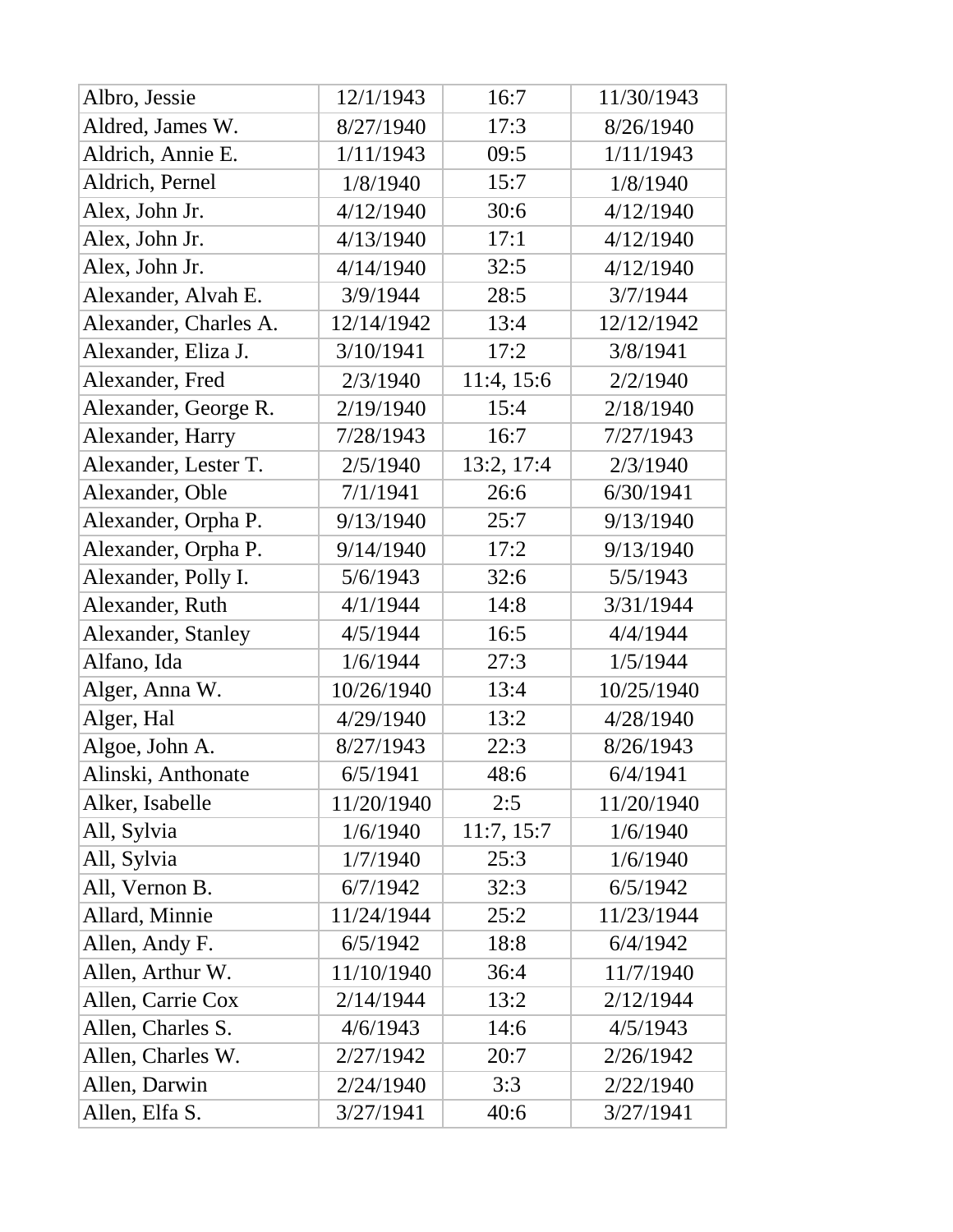| Allen, Eva             | 9/16/1943  | 32:3 | 9/13/1943  |
|------------------------|------------|------|------------|
| Allen, Frank N.        | 3/13/1942  | 24:8 | 3/13/1942  |
| Allen, George          | 3/18/1941  | 19:2 | 3/16/1941  |
| Allen, George B.       | 7/15/1941  | 18:7 | 7/14/1941  |
| Allen, Jerry           | 1/14/1943  | 29:1 | 1/11/1943  |
| Allen, John            | 2/1/1941   | 17:5 | 2/1/1941   |
| Allen, John W. Jr.     | 8/7/1944   | 11:4 | 8/5/1944   |
| Allen, Larry           | 8/23/1940  | 14:6 | 8/23/1940  |
| Allen, Lucy L.         | 11/6/1944  | 15:2 | 11/5/1944  |
| Allen, Marie M.        | 3/2/1942   | 17:2 | 3/1/1942   |
| Allen, Maude E.        | 6/23/1941  | 17:1 | 6/23/1941  |
| Allen, Orrie L.        | 4/6/1943   | 14:7 | 4/5/1943   |
| Allen, Ralph R., Sr.   | 3/13/1943  | 15:1 | 3/13/1943  |
| Allen, Rosa M.         | 5/19/1942  | 14:7 | 5/19/1942  |
| Allen, Salma E.        | 11/20/1944 | 17:3 | 11/19/1944 |
| Allen, Thomas C.       | 12/16/1943 | 36:6 | 12/16/1943 |
| Allen, Walter          | 11/12/1940 | 21:2 | 11/11/1940 |
| Allen, Walter          | 11/12/1940 | 24:4 | 11/11/1940 |
| Allen, Walter          | 11/13/1940 | 25:3 | 11/11/1940 |
| Allen, Wilbur H.       | 8/7/1944   | 11:4 | 8/6/1944   |
| Alles, Irene M.        | 12/27/1943 | 11:6 | 12/27/1943 |
| Alley, Ada E.          | 11/7/1941  | 33:1 | 11/6/1941  |
| Allie, June D.         | 7/21/1943  | 14:7 | 7/20/1943  |
| Allinson, Ernest       | 2/23/1943  | 28:6 | 2/22/1943  |
| Allis, Ada             | 7/14/1944  | 20:7 | 7/13/1944  |
| Allore, Russell S.     | 12/17/1943 | 26:7 | 12/17/1943 |
| Allshouse, Anna C (Mrs |            |      |            |
| John H)                | 6/14/1941  | 18:8 | 6/13/1941  |
| Almon, Fred L.         | 1/11/1944  | 13:1 | 1/9/1944   |
| Alore, John B.         | 9/8/1944   | 26:3 | 9/8/1944   |
| Altmann, Rachel        | 6/15/1944  | 31:7 | 6/14/1944  |
| Alvord, Jean D.        | 12/5/1944  | 14:6 | 12/5/1944  |
| Alvord, Larry V.       | 10/4/1940  | 27:8 | 10/3/1940  |
| Ambos, Anna            | 7/6/1944   | 29:1 | 7/6/1944   |
| Ames, Mary             | 6/12/1943  | 16:8 | 6/11/1943  |
| Amesse, Sadie E.       | 9/4/1942   | 18:7 | 9/4/1942   |
| Amidon, Arthur         | 5/25/1942  | 13:1 | 5/25/1942  |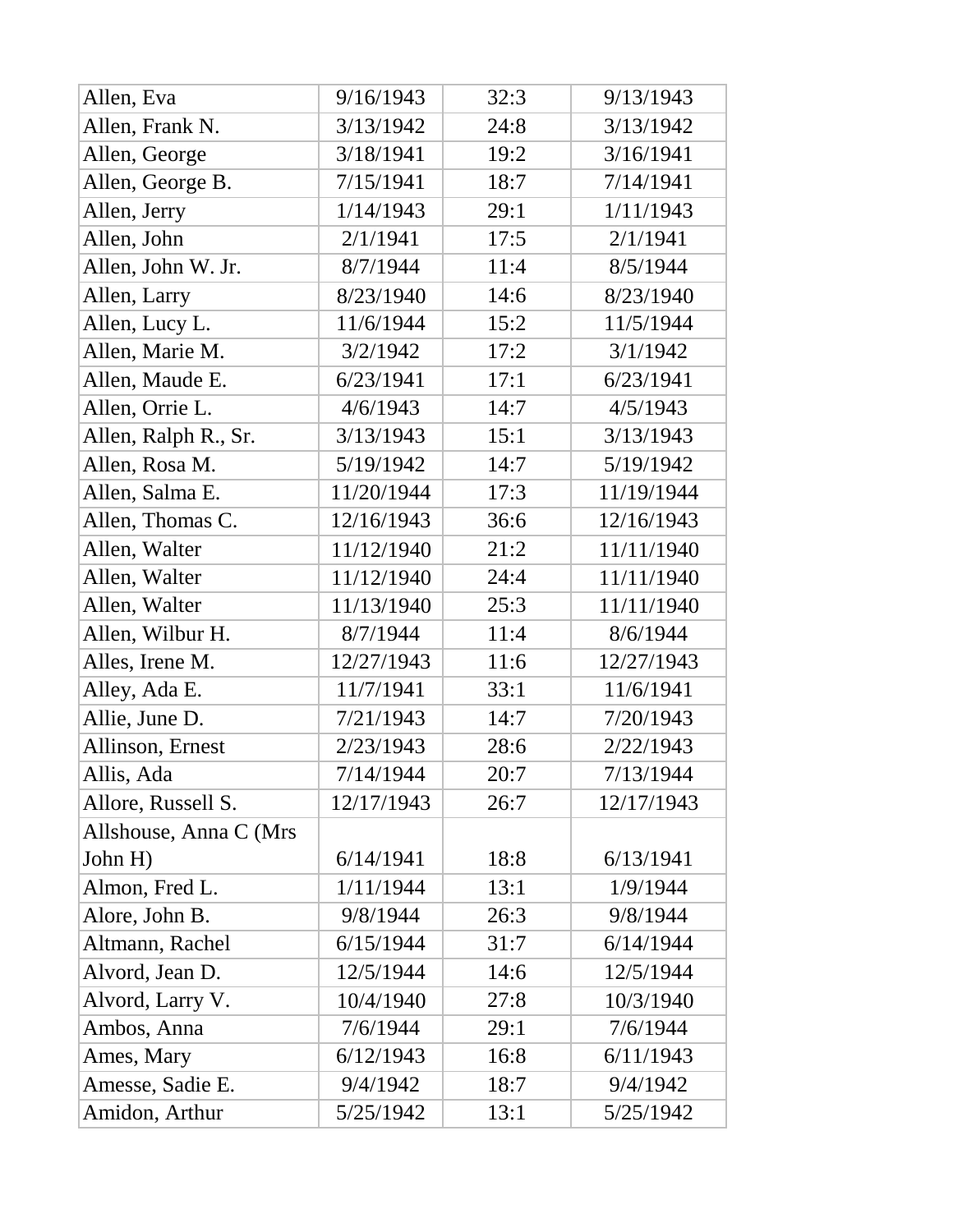| Amidon, Dyer D.        | 12/15/1941 | 18:6       | 12/14/1941 |
|------------------------|------------|------------|------------|
| Amidon, Virginia       | 6/29/1944  | 32:7       | 6/28/1944  |
| Amidon, William        | 3/26/1941  | 20:7       | 3/26/1941  |
| Amie, Charles T.       | 8/13/1943  | 20:6       | 8/12/1943  |
| Amore, Charles J.      | 9/17/1940  | 19:3       | 9/16/1940  |
| Amore, Charles J.      | 9/18/1940  | 37:2       | 9/16/1940  |
| Ancel, James L.        | 2/15/1942  | 32:8       | 2/13/1942  |
| Anderson, Andrew M.    | 3/28/1941  | 32:4       | 3/27/1941  |
| Anderson, Alexander    | 2/20/1940  | 17:5       | 2/19/1940  |
| Anderson, Allie        | 10/26/1942 | 13:5       | 10/25/1942 |
| Anderson, Beaven C.    | 7/5/1942   | 29:5       | 7/4/1942   |
| Anderson, Bernard G.   | 10/24/1943 | 35:7       | 10/21/1943 |
| Anderson, Burneta B.   | 8/4/1941   | 15:3       | 8/3/1941   |
| Anderson, Cora C.      | 9/2/1942   | 18:7       | 9/2/1942   |
| Anderson, Emily H.     | 5/9/1940   | 36:7       | 5/8/1940   |
| Anderson, Frances A.   | 6/15/1943  | 14:7       | 6/14/1943  |
| Anderson, Harold K.    | 3/26/1942  | 36:7       | 3/25/1942  |
| Anderson, Ida R.       | 10/24/1944 | 12:7       | 10/23/1944 |
| Anderson, Jennie H.    | 8/5/1940   | 15:6       | 8/4/1940   |
| Anderson, Joyce A.     | 4/26/1940  | 12:6       | 4/25/1940  |
| Anderson, Mary E.      | 11/12/1942 | 40:7       | 11/10/1942 |
| Anderson, Mary E.      | 1/2/1944   | 25:7       | 12/31/1943 |
| Anderson, Maude G.     | 11/6/1942  | 22:7       | 11/5/1942  |
| Anderson, Norma Lee    | 11/26/1940 | 18:5       | 11/25/1940 |
| Anderson, Patricia A.  | 7/29/1943  | 29:8       | 7/28/1943  |
| Anderson, Patricia R.  | 4/26/1940  | 12:6       | 4/25/1940  |
| Anderson, Paul L.      | 4/26/1940  | 12:6       | 4/25/1940  |
| Anderson, Peter        | 12/11/1944 | 13:3       | 12/9/1944  |
|                        |            |            |            |
| Anderson, Raymond A.   | 9/20/1941  | 13:3       | 9/20/1941  |
| Anderson, Stuart, Pvt. | 3/2/1943   | 17:5       | 1/12/1943  |
| Anderson, Victor       | 4/26/1940  | 12:6       | 4/25/1940  |
| Anderson, Victor G.    | 4/26/1940  | 12:6       | 4/25/1940  |
| Anderson, William G.   | 8/14/1944  | 13:4       | 8/13/1944  |
| Anderson, Thilda       | 4/13/1941  | 36:5       | 4/12/1941  |
| Andresen, Frederick H. | 11/26/1940 | 13:5, 21:3 | 11/25/1940 |
| Andresen, Frederick H. | 11/27/1940 | 23:2       | 11/25/1940 |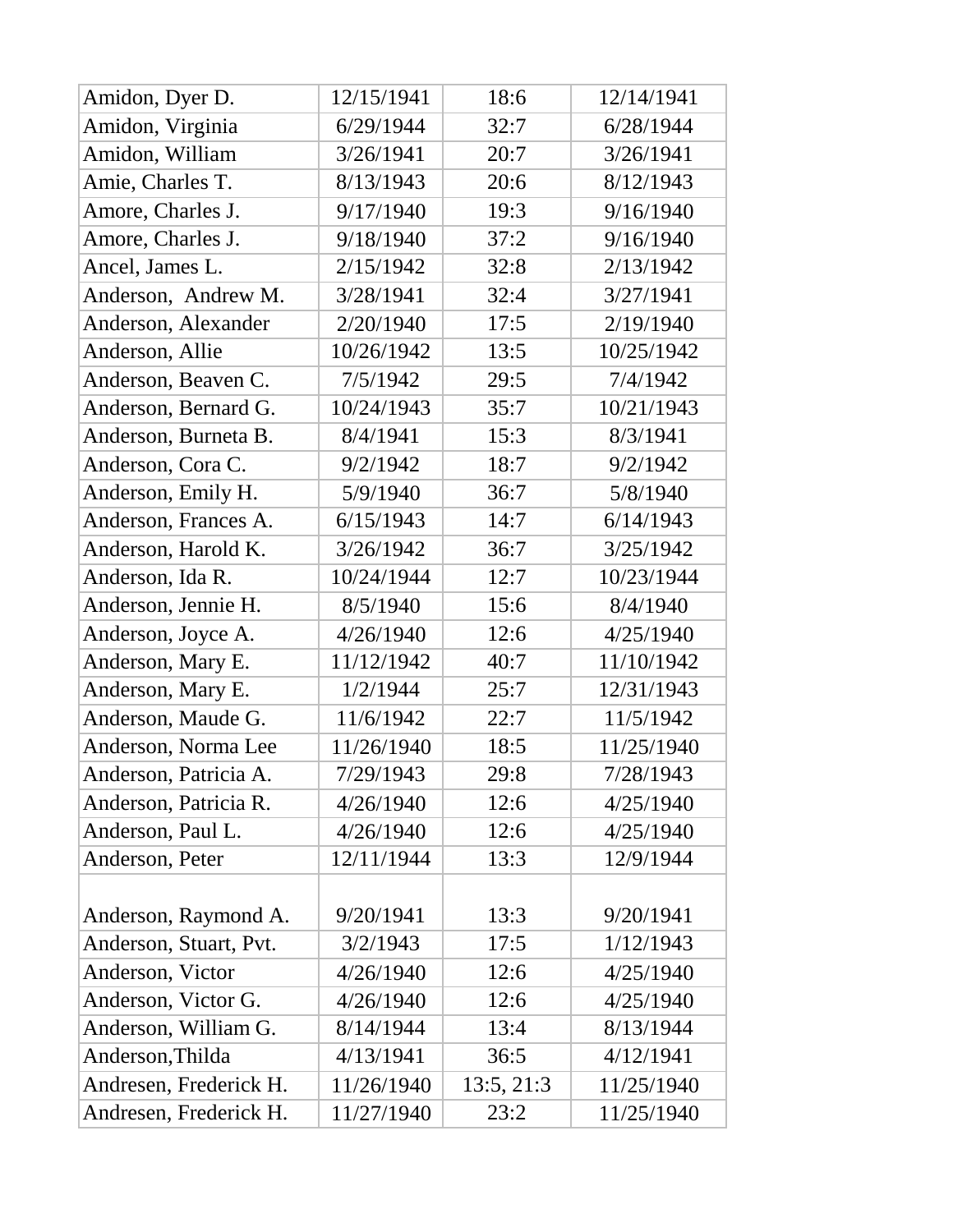| Andreske, Henrietta     | 11/13/1942 | 22:7      | 11/11/1942 |
|-------------------------|------------|-----------|------------|
| Andrew, Marguerite      | 5/17/1943  | 13:1      | 5/16/1943  |
| Andrews, Clara E.       | 4/15/1940  | 17:5      | 4/14/1940  |
| Andrews, Emmajean       | 4/20/1942  | 15:2      | 4/19/1942  |
| Andrews, Ethel B.       | 1/10/1943  | 32:4      | 1/8/1943   |
| Andrews, Franc S.       | 11/19/1941 | 17:3      | 11/18/1941 |
| Andrews, George R.      | 11/4/1942  | 19:1      | 11/3/1942  |
| Andrews, Georgia E.     | 8/2/1943   | 13:2      | 8/1/1943   |
| Andrews, May            | 4/21/1941  | 17:3      | 4/20/1941  |
| Andrews, Nellie M.      | 12/14/1944 | 40:6      | 12/13/1944 |
| Andrews, Robert C.      | 11/22/1941 | 19:3      | 11/18/1941 |
| Andrews, Terry L.       | 12/2/1944  | 10:8      | 11/29/1944 |
| Andrews, Walter L.      | 11/3/1941  | 19:2      | 11/1/1941  |
| Andrews, Warren C.      | 3/4/1942   | 25:1      | 3/3/1942   |
| Androsky, Hedwig        | 12/18/1943 | 12:8      | 12/18/1943 |
| Androwsky, Florence     | 8/21/1943  | 14:7      | 8/20/1943  |
| Angell, Lillian L.      | 2/22/1940  | 3:4       | 2/21/1940  |
| Angell, Lillian L.      | 2/23/1940  | 10:4      | 2/21/1940  |
| Angelos, Rose E.        | 2/9/1942   | 17:5      | 2/7/1942   |
| Anger, Richard F.       | 3/13/1943  | 15:2      | 3/12/1943  |
| Angst, Rupert W.        | 6/20/1944  | 14:7      | 6/18/1944  |
| Anguilm, Nellie         | 11/11/1943 | 32:6      | 11/11/1943 |
| Angus, Allie            | 6/25/1944  | 27:7      | 6/24/1944  |
| Angus, Ida M.           | 6/16/1943  | 18:7      | 6/16/1943  |
| Anible, Albert A.       | 7/31/1944  | 11:4      | 7/30/1944  |
| Ankney, Wersing S.      | 10/18/1943 | 13:1      | 10/17/1943 |
| Annabel, Mary L.        | 11/30/1942 | 13:3      | 11/29/1942 |
| Annear, William R.      | 9/13/1944  | 14:6      | 9/13/1944  |
| Annibal, Mary E.        | 4/23/1943  | 20:7      | 4/23/1943  |
| Anthony, Sarah B. (Mrs. |            |           |            |
| E.)                     | 8/21/1940  | 8:6, 19:2 | 8/20/1940  |
| Anthony, Sarah B. (Mrs. |            |           |            |
| E.)                     | 8/22/1940  | 34:4      | 8/20/1940  |
| Antill, Charles M.      | 3/22/1941  | 19:1      | 3/21/1941  |
| Arbuckle, William G.    | 7/14/1942  | 13:3      | 7/13/1942  |
| Archey, Joseph          | 3/28/1944  | 14:7      | 3/28/1944  |
| Arellano, Anna          | 10/5/1944  | 32:4      | 10/4/1944  |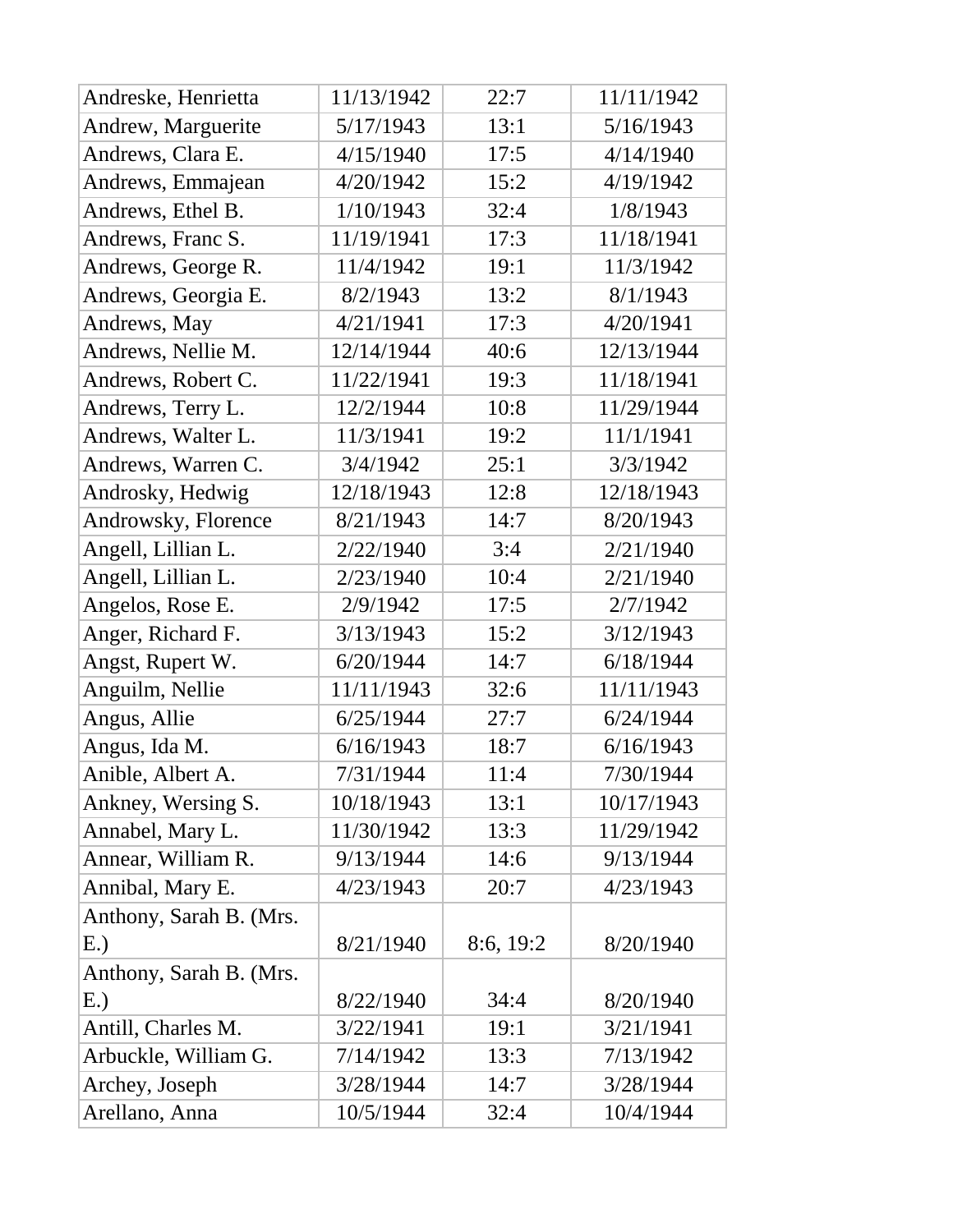| Argoe, Norah          | 2/25/1942  | 19:2       | 2/24/1942  |
|-----------------------|------------|------------|------------|
| Argue, Albert         | 11/30/1940 | 17:3       | 11/30/1940 |
| Arman, William S.     | 11/29/1941 | 19:1       | 11/28/1941 |
| Armstrong, Agnes B.   | 1/14/1943  | 29:1       | 1/13/1943  |
| Armstrong, Elijah     | 9/2/1941   | 21:6       | 8/31/1941  |
| Armstrong, Frances A. | 4/19/1940  | 28:6       | 4/18/1940  |
| Armstrong, Frances A. | 4/20/1940  | 17:1,40:5  | 4/18/1940  |
| Armstrong, Maude L.   | 7/13/1942  | 11:3       | 7/11/1942  |
| Armstrong. Frances A. | 4/21/1940  | 40:5       | 4/18/1940  |
| Arndt, George A.      | 7/10/1942  | 21:1       | 7/9/1942   |
| Arnold, Charles G.    | 1/16/1943  | 15:4       | 1/15/1943  |
| Arnold, William S.    | 12/17/1941 | 24:5       | 12/17/1941 |
| Arsenault, Antonia    | 4/6/1940   | 18:1       | 4/6/1940   |
| Arsenault, Antonia    | 4/7/1940   | 32:4       | 4/6/1940   |
| Arthur, Delia D.      | 4/3/1943   | 16:7       | 4/2/1943   |
| Arthur, William G.    | 6/5/1944   | 14:8       | 6/4/1944   |
| Artis, Celesta Mae    | 5/12/1940  | 32:3       | 5/10/1940  |
| Artis, Celesta Mae    | 5/13/1940  | 17:3       | 5/10/1940  |
| Artis, William R.     | 3/9/1942   | 13:4       | 3/7/1942   |
| Asbury, Alma C.       | 3/17/1943  | 22:7       | 3/17/1943  |
| Ashe, Janet           | 7/11/1943  | 32:2       | 7/11/1943  |
| Ashley, Glen E.       | 11/11/1944 | 12:7       | 11/10/1944 |
| Ashley, Sharon M.     | 4/19/1940  | 28:6       | 4/18/1940  |
| Aske, Merrie E.       | 8/23/1943  | 12:7       | 8/21/1943  |
| Aspel, Lloyd E.       | 2/2/1940   | 25:5       | 2/1/1940   |
| Aswalda, Tony         | 12/30/1940 | 4:5        | 12/26/1940 |
| Atchley, Caroline H.  | 9/27/1942  | 32:4       | 9/25/1942  |
| Atherholt, Ezra P.    | 4/21/1942  | 16:7       | 4/21/1942  |
| Atherholt, Lila M.    | 1/25/1942  | 34:8       | 1/21/1942  |
| Atherton, Fred        | 5/18/1940  | 13:3, 22:2 | 5/18/1940  |
| Atherton, Fred        | 5/19/1940  | 52:5       | 5/18/1940  |
| Atherton, Fred D.     | 5/18/1940  | 13:3, 21:2 | 5/18/1940  |
| Atherton, Fred D.     | 5/19/1940  | 52:5       | 5/18/1940  |
| Atherton, Rosena      | 1/10/1944  | 13:5       | 1/9/1944   |
| Atherton, S.          | 10/27/1943 | 18:3       | 10/26/1943 |
| Atherton, Samuel      | 2/20/1940  | 17:5       | 2/20/1940  |
| Atherton, Samuel M.   | 2/21/1940  | 2:2        | 2/20/1940  |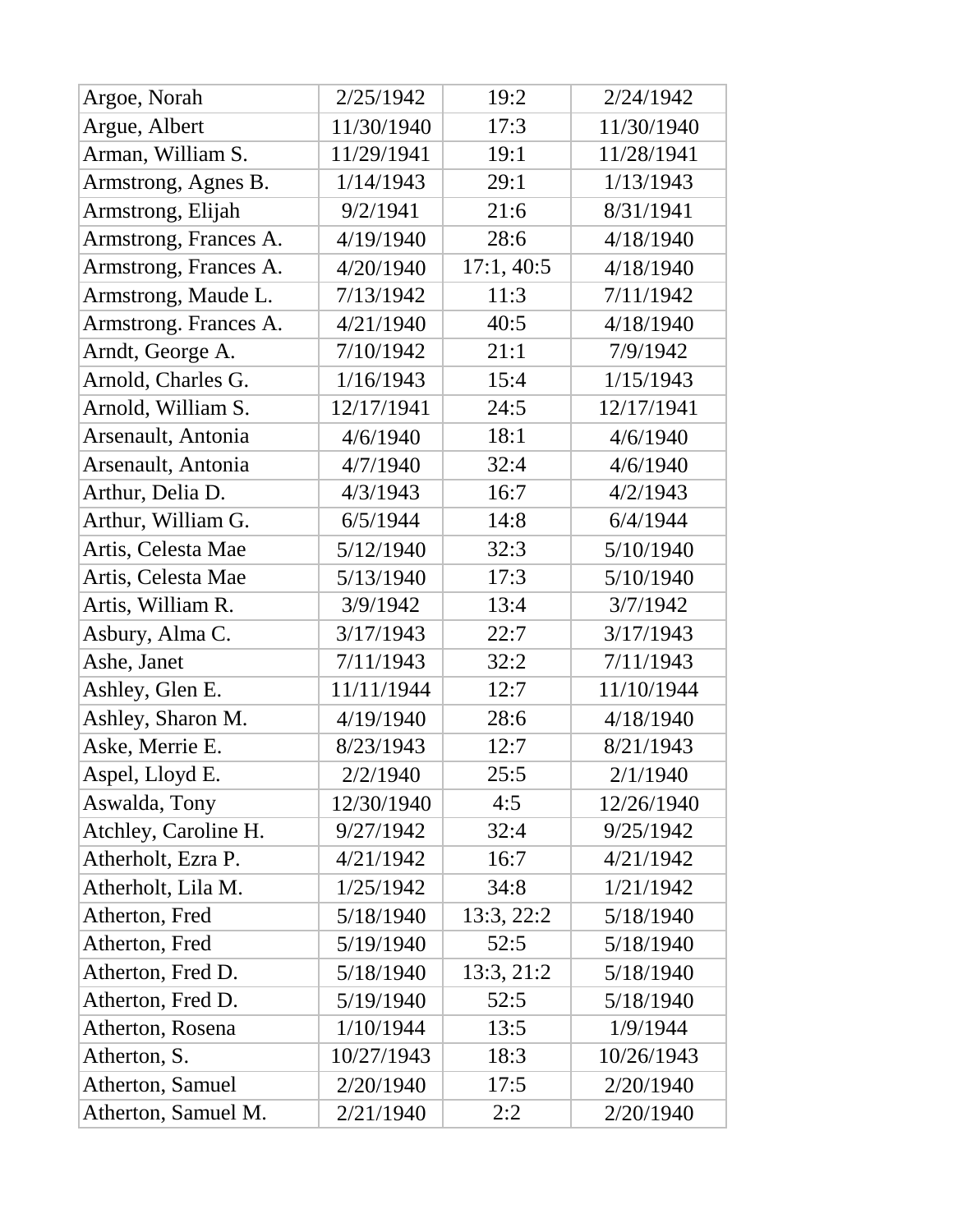| Atherton, Samuel M.     | 2/21/1940  | 17:6 | 2/20/1940  |
|-------------------------|------------|------|------------|
| Atkins, Ami A.          | 6/7/1944   | 20:4 | 6/7/1944   |
| Atkins, Anna            | 1/20/1940  | 19:7 | 1/20/1940  |
| Atkins, Anna            | 1/21/1940  | 29:2 | 1/20/1940  |
| Atkins, Clara M.        | 10/22/1941 | 22:7 | 10/20/1941 |
| Atkins, George E.       | 4/17/1940  | 7:7  | 4/17/1940  |
| Atkins, Richard H.      | 11/16/1943 | 15:2 | 11/15/1943 |
| Atkinson, Barbara J.    | 6/6/1942   | 14:8 | 6/5/1942   |
| Atkinson, Dorothy J.    | 10/2/1944  | 13:1 | 10/1/1944  |
| Atkinson, Erma          | 8/8/1942   | 13:2 | 8/7/1942   |
| Attenberger, Richard J. | 5/13/1943  | 32:6 | 5/12/1943  |
| Auck, Wavie B.          | 3/2/1944   | 32:6 | 2/28/1944  |
| Aucompaugh, Alvin K.,   |            |      |            |
| 1st Lt.                 | 6/23/1943  | 18:8 | 6/18/1943  |
| Auer, Joseph G.         | 3/31/1944  | 24:5 | 3/30/1944  |
| Auer, Mabelle G.        | 7/6/1942   | 11:5 | 7/5/1942   |
| August, Eva L.          | 3/6/1944   | 11:1 | 3/6/1944   |
| Auker, Charles W.       | 10/22/1941 | 22:7 | 10/21/1941 |
| Auker, Ivan L.          | 7/29/1942  | 19:1 | 7/28/1942  |
| Auker, Sarah M.         | 5/17/1943  | 13:2 | 5/16/1943  |
| Aurand, Ray e.          | 12/16/1940 | 20:8 | 12/15/1940 |
| Aurand, Roger L.        | 2/26/1943  | 19:1 | 2/25/1943  |
| Aurey, George O.        | 4/14/1941  | 19:2 | 4/13/1941  |
| Austin, Albert T.       | 11/9/1942  | 13:1 | 11/9/1942  |
| Austin, Bert J.         | 6/6/1941   | 26:6 | 6/5/1941   |
| Austin, Dorothy M.      | 7/1/1942   | 23:1 | 6/30/1942  |
| Austin, Elizabeth       | 4/5/1940   | 28:7 | 4/4/1940   |
| Austin, Elizabeth       | 4/6/1940   | 18:1 | 4/4/1940   |
| Austin, Elizabeth       | 4/7/1940   | 32:4 | 4/4/1940   |
| Austin, Fred B.         | 11/20/1943 | 15:1 | 11/20/1943 |
| Austin, Mabel B.        | 12/23/1940 | 18:7 | 12/22/1940 |
| Austin, Mabel B.        | 12/24/1940 | 2:5  | 12.22.40   |
| Austin, Mrs. John W.    | 4/5/1940   | 17:7 | 4/4/1940   |
| Auten, Sarah            | 6/19/1943  | 16:7 | 6/17/1943  |
| Averill, George H.      | 11/1/1944  | 18:5 | 11/1/1944  |
| Averill, Maud S.        | 10/29/1943 | 22:4 | 10/28/1943 |
| Avery, Marion E.        | 1/23/1941  | 37:1 | 1/22/1941  |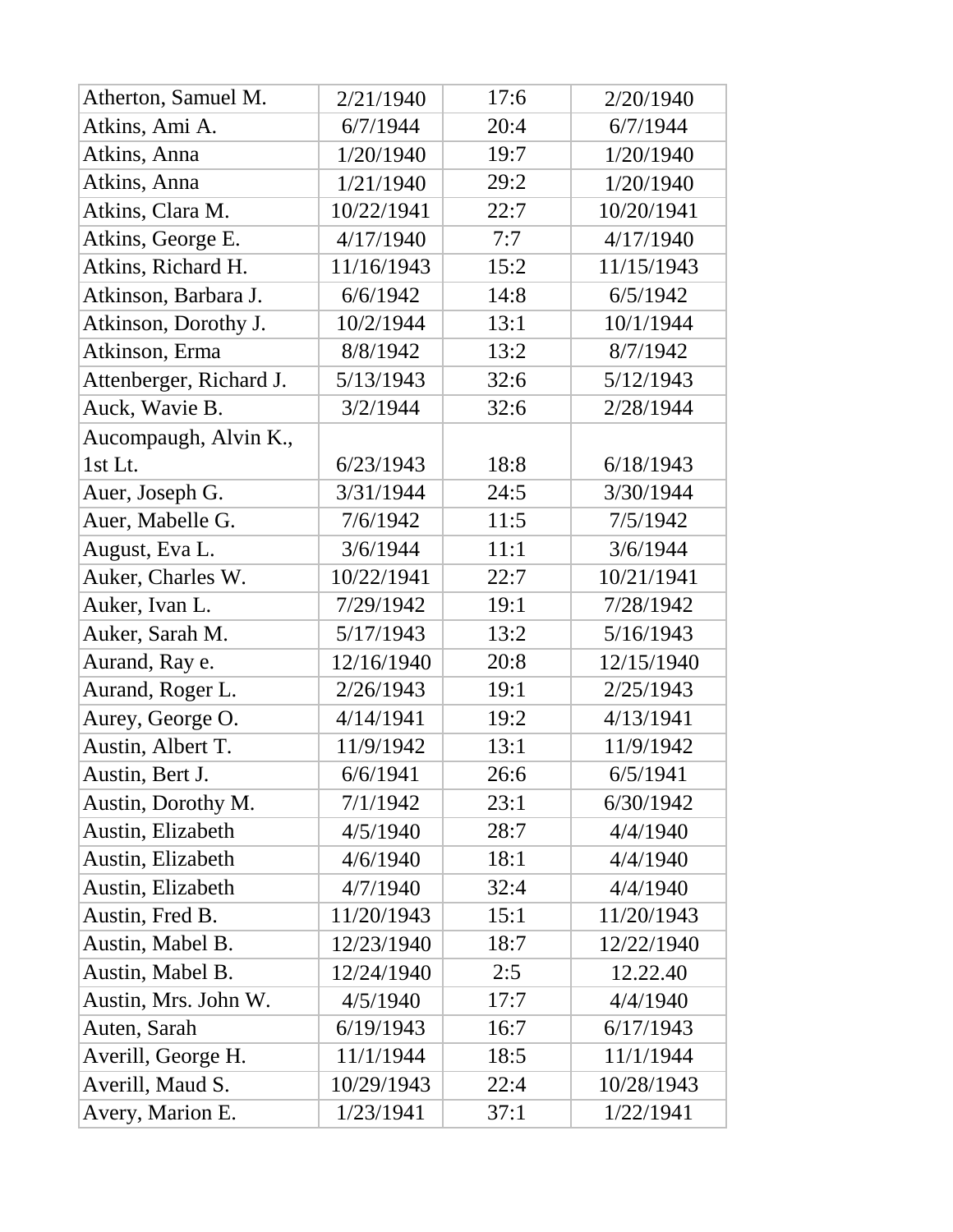| Ayers, James           | 5/28/1941  | 32:8     | 5/26/1941  |
|------------------------|------------|----------|------------|
| Ayers, Linda A.        | 4/15/1941  | 20:7     | 4/15/1941  |
| Ayers, Lucretia J.     | 5/31/1941  | 19:5     | 5/30/1941  |
| Ayling, Adella A.      | 12/7/1944  | 36:4     | 12/6/1944  |
| Ayling, Arthur J.      | 1/6/1941   | 15:7     | 1/4/1941   |
| Aymer, Elmer B.        | 1/11/1941  | 17:6     | 1/9/1941   |
| Aymer, Lillian         | 8/19/1943  | 24:6     | 8/19/1943  |
| Azaha, Assad           | 3/30/1941  | 44:2     | 3/29/1941  |
| Baas, Paul             | 10/15/1940 | 4:6, 4:7 | 10/12/1940 |
| Babcock, Emma C.       | 2/12/1943  | 21:2     | 2/12/1943  |
| Babnaw, Sarah F.       | 11/2/1940  | 21:2     | 11/1/1940  |
| Bacha, John            | 11/8/1941  | 19:2     | 11/8/1941  |
| Bachand, Ovila         | 4/25/1941  | 32:3     | 4/24/1941  |
| Bachelor, Pheobe L.    | 1/4/1943   | 09:7     | 1/2/1943   |
| Bachman, Mary E.       | 2/1/1943   | 13:5     | 1/31/1943  |
| Bacon, Charles H.      | 9/27/1943  | 12:7     | 9/26/1943  |
| Bacon, Etta            | 1/21/1940  | 2:4      | 1/18/1940  |
| Badel, Mrs. Sultan     | 12/21/1940 | 16:5     | 12/20/1940 |
| Bader, Adolph J.       | 11/8/1944  | 18:6     | 11/7/1944  |
| Badgley, Eunice M.     | 8/9/1943   | 12:7     | 8/7/1943   |
| Badour, Mary J.        | 6/30/1943  | 16:7     | 6/29/1943  |
| Baerlin, Alma A.       | 2/24/1944  | 28:7     | 2/24/1944  |
| Bagnall, Bertha M.     | 1/15/1940  | 17:6     | 1/13/1940  |
| Bahlman, Gordon H. Dr. | 12/23/1943 | 15:4     | 12/23/1943 |
| Bahr, Bertha           | 4/28/1943  | 18:8     | 4/27/1943  |
| Bailey, Daisy L.       | 6/20/1942  | 15:1     | 6/20/1942  |
| Bailey, Edward W.      | 4/14/1941  | 19:3     | 4/12/1941  |
| Bailey, Ella           | 1/27/1943  | 17:5     | 1/26/1943  |
| Bailey, Florence       | 12/2/1940  | 16:6     | 12/1/1940  |
| Bailey, Henry E.       | 2/23/1942  | 15:5     | 2/22/1942  |
| Bailey, Howard R.      | 2/9/1944   | 14:8     | 2/8/1944   |
| Bailey, John M.        | 9/16/1943  | 32:3     | 9/16/1943  |
| Bailey, Jonathan       | 12/11/1943 | 14:6     | 12/10/1943 |
| Bailey, Oscar S.       | 12/24/1944 | 19:7     | 12/22/1944 |
| Bailey, Randolph W.    | 10/26/1940 | 19:3     | 10/26/1940 |
| Bailey, Randolph W.    | 10/27/1940 | 32:5     | 10/26/1940 |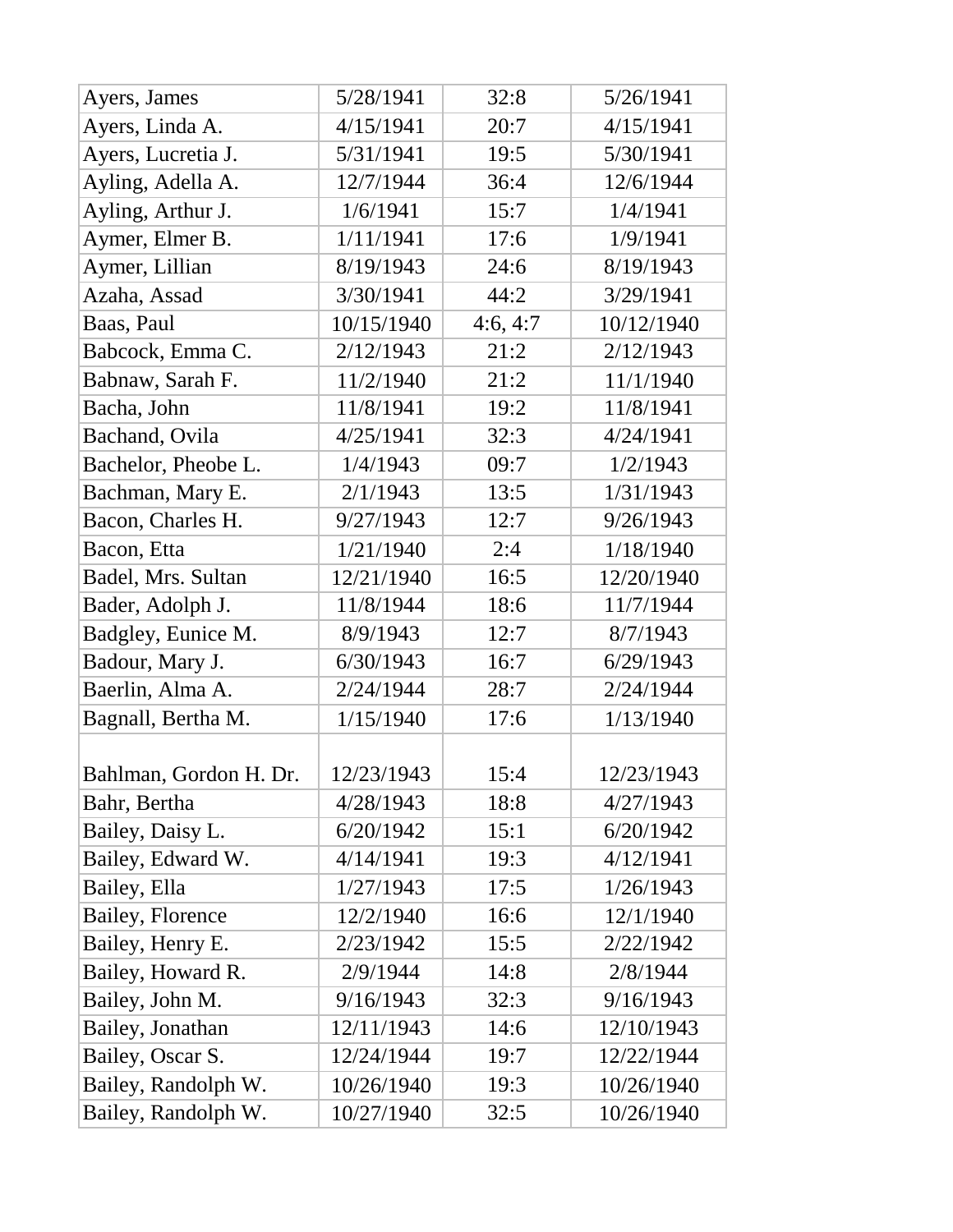| Bailey, Robert H. Mrs. | 6/22/1941  | 32:1       | 6/21/1941 |
|------------------------|------------|------------|-----------|
| Bailey, William S.     | 12/3/1942  | 37:1       | 12/2/1942 |
| Bain, Maudie P.        | 10/2/1940  | 19:3       | 10/1/1940 |
| Bain, Maudie P.        | 10/3/1940  | 49:1       | 10/1/1940 |
| Bair, Carrie           | 8/28/1941  | 45:3       | 8/27/1941 |
| Bair, John C.          | 5/25/1942  | 13:2       | 5/24/1942 |
| Bair, John V.          | 3/18/1944  | 16:5       | 3/17/1944 |
| Bair, William H.       | 8/23/1943  | 12:8       | 8/21/1943 |
| Baker, Amos            | 4/9/1943   | 22:6       | 4/6/1943  |
| Baker, Anna            | 7/1/1944   | 11:3       | 6/30/1944 |
| Baker, Anna F.         | 10/8/1940  | 21:2       | 10/5/1940 |
| Baker, Anna F.         | 10/11/1940 | 26:6       | 10/5/1940 |
| Baker, Anna F.         | 10/12/1940 | 18:5       | 10/5/1940 |
| Baker, Anna F.         | 10/13/1940 | 36:5       | 10/5/1940 |
| Baker, Belsey A.       | 5/26/1940  | 28:5       | 5/25/1940 |
| Baker, Betsey A.       | 5/26/1940  | 28:5       | 5/25/1940 |
| Baker, Cynthia J.      | 2/28/1941  | 25:2       | 2/28/1941 |
| Baker, Dorothy M.      | 5/23/1942  | 16:6       | 5/22/1942 |
| Baker, Edna            | 4/3/1941   | 40:6       | 4/2/1941  |
| Baker, Eugene D.       | 8/27/1940  | 17:3       | 8/24/1940 |
| Baker, Eugene D.       | 8/28/1940  | 23:2       | 8/26/1940 |
| Baker, Eugene J.       | 1/17/1941  | 29:3       | 1/15/1941 |
| Baker, George K.       | 9/3/1940   | 13:2, 17:5 | 9/2/1940  |
| Baker, George K.       | 9/4/1940   | 19:4       | 9/2/1940  |
| Baker, Henry           | 6/15/1943  | 14:7       | 6/15/1943 |
| Baker, Isabelle        | 9/20/1943  | 12:5       | 9/19/1943 |
| Baker, Ivah            | 5/28/1940  | 25:1, 29:2 | 5/27/1940 |
| Baker, James D.        | 1/17/1941  | 29:2       | 1/16/1941 |
| Baker, John F.         | 9/28/1941  | 36:2       | 9/27/1941 |
| Baker, John Q.         | 4/6/1941   | 31:7       | 4/4/1941  |
| Baker, Mary B.         | 5/24/1940  | 36:2       | 5/23/1940 |
| Baker, Mary B.         | 5/24/1940  | 13:5, 36:2 | 5/23/1940 |
| Baker, Mary B.         | 5/25/1940  | 17:2       | 5/23/1940 |
| Baker, Mary B.         | 5/25/1940  | 17:2       | 5/23/1940 |
| Baker, Mary B.         | 5/26/1940  | 28:4       | 5/23/1940 |
| Baker, Mary B.         | 5/26/1940  | 28:4       | 5/23/1940 |
| Baker, Mattie R.       | 5/12/1941  | 16:8       | 5/11/1941 |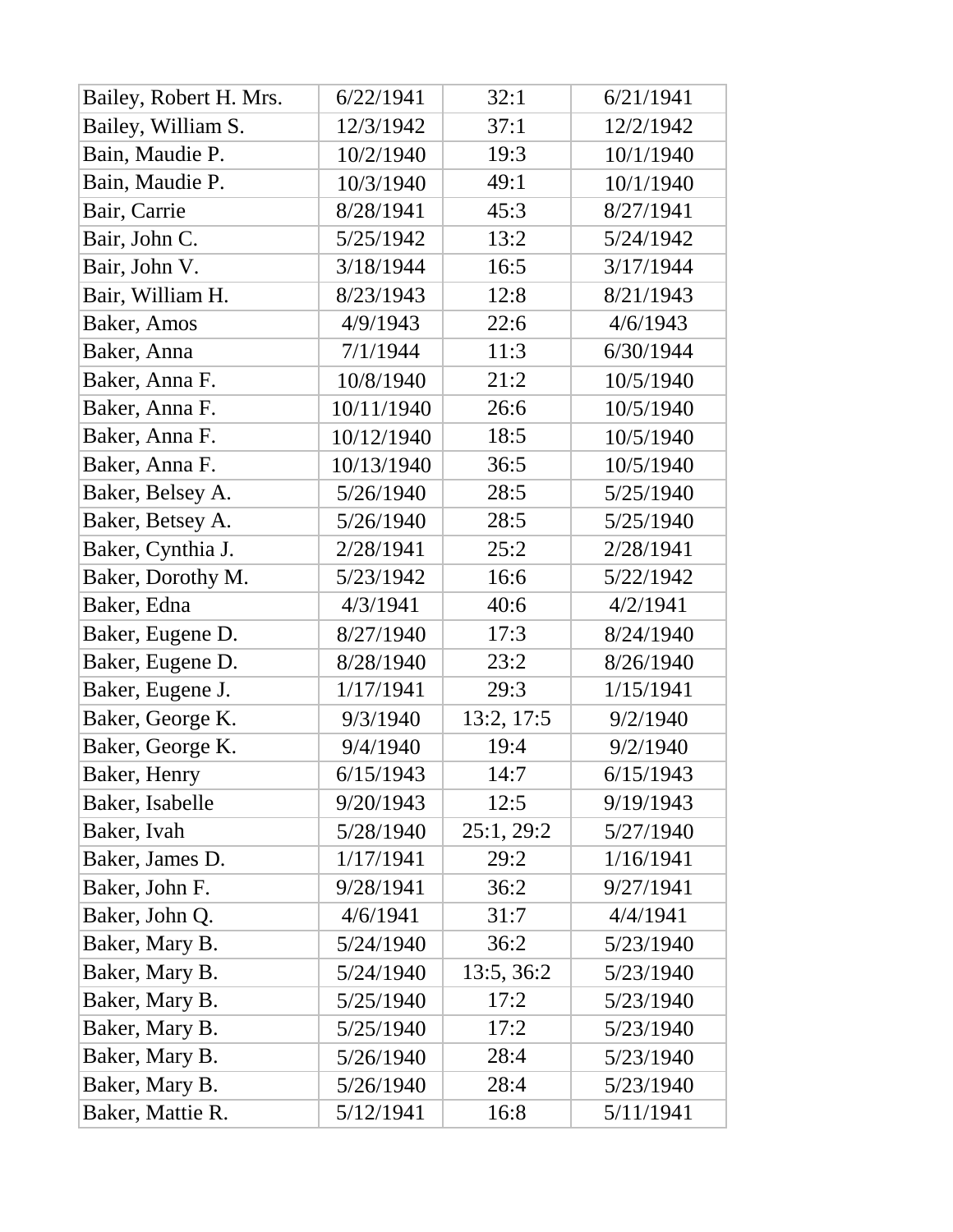| Baker, Sylvester        | 2/21/1940  | 17:5      | 2/19/1940  |
|-------------------------|------------|-----------|------------|
| Baker, William H.       | 8/17/1943  | 12:7      | 8/14/1943  |
| Baker, William T.       | 7/5/1941   | 17:5      | 7/3/1941   |
| Bakkala, Solomon V.     | 4/4/1942   | 17:2      | 4/3/1942   |
| Baksa, George           | 6/21/1943  | 13:1      | 6/20/1943  |
| Balch, Jerome           | 6/5/1942   | 18:7      | 6/5/1942   |
| Balch, Nellie           | 1/25/1941  | 17:3      | 1/24/1941  |
| Balcom, Alice P.        | 1/31/1944  | 11:2      | 1/30/1944  |
| Balcom, Frank L.        | 12/31/1942 | 11:6      | 12/30/1942 |
| Balcom, Harvey T.       | 12/14/1943 | 19:1      | 12/13/1943 |
| Bald, Helen             | 3/29/1941  | 18:7      | 3/29/1941  |
| Baldridge, Agnes B.     | 2/3/1941   | 15:5      | 2/3/1941   |
| Baldwin, Emery C.       | 9/12/1940  | 37:3      | 9/12/1940  |
| Baldwin, Jesse E.       | 2/9/1944   | 14:8      | 2/8/1944   |
| Baldwin, Lois L.        | 3/5/1941   | 25:1      | 3/4/1941   |
| Baldwin, Maude M.       | 11/20/1940 | 15:1      | 11/19/1940 |
| Baldwin, Mrs. Fred      | 12/5/1940  | 25:3      | 12/5/1940  |
| Baldwin, Norabelle      | 1/2/1944   | 25:6      | 1/1/1944   |
| Baldwin, Ronald L.      | 11/27/1940 | 8:6       | 11/26/1940 |
| Baldwin, Ronald L.      | 11/28/1940 | 57:3      | 11/26/1940 |
| Baldwin, Violetta       | 1/17/1940  | 17:6      | 1/16/1940  |
| Baldwin, Violetta       | 1/18/1940  | 29:4      | 1/16/1940  |
| Ball, Arthur            | 8/7/1941   | 37:1      | 8/6/1941   |
| Ball, Benjamin H.       | 10/24/1940 | 10:6      | 10/19/1940 |
| Ball, Celia             | 11/22/1943 | 19:1      | 11/20/1943 |
| Ball, David             | 2/4/1940   | 9:4       | 2/3/1940   |
| Ball, Eileen            | 11/2/1940  | 24:2      | 11/1/1940  |
| Ball, Eileen            | 11/4/1940  | 3:7       | 11/1/1940  |
| Ball, Ella              | 11/8/1943  | 14:8      | 11/8/1943  |
| Ball, Ellen             | 11/1/1940  | 16:1      | 11/1/1940  |
| Ball, Elliott A.        | 11/5/1940  | 5:2, 21:3 | 11/5/1940  |
| Ball, Elliott A.        | 11/6/1940  | 21:2      | 11/5/1940  |
| Ball, Henrietta         | 10/9/1944  | 13:2      | 10/8/1944  |
| Balla, Helen            | 3/23/1942  | 13:2      | 3/22/1942  |
| Ballantyne, Marion C.   | 1/23/1943  | 15:6      | 1/23/1943  |
| <b>Ballard</b> , Austin | 6/28/1941  | 19:2      | 6/27/1941  |
| <b>Ballard, Charles</b> | 2/21/1940  | 2:3       | 2/19/1940  |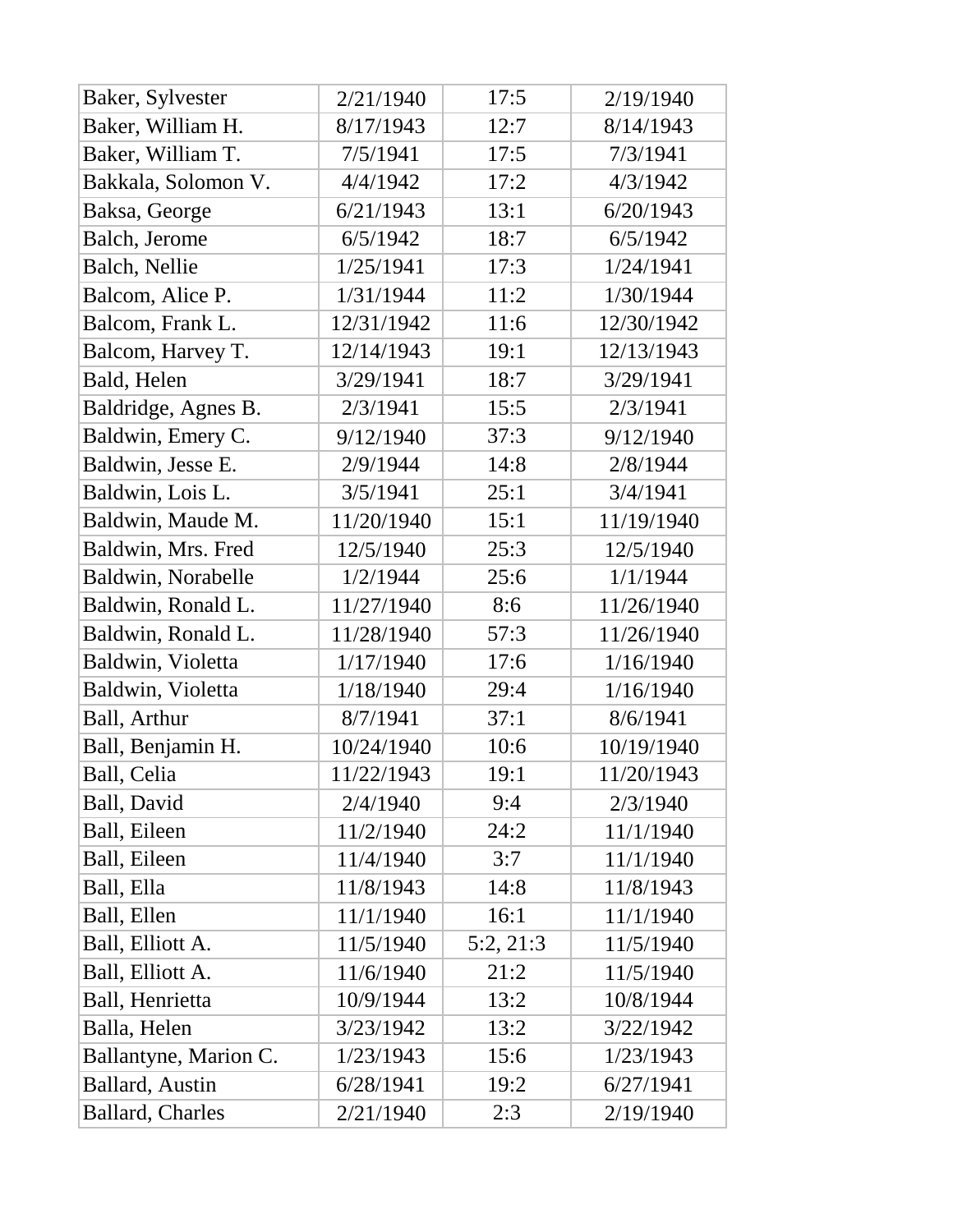| Ballard, Marlon E.   | 1/17/1944  | 25:2 | 1/16/1944  |
|----------------------|------------|------|------------|
| Ballard, Mary H.     | 6/15/1944  | 31:7 | 6/11/1944  |
| Ballard, Pearl M.    | 1/21/1944  | 15:4 | 1/20/1944  |
| Ballard, Penelope J. | 5/16/1942  | 16:7 | 5/16/1942  |
| Ballor, Jessie J.    | 2/16/1944  | 14:8 | 2/13/1944  |
| Balshaw, Albert J.   | 9/17/1940  | 19:3 | 9/17/1940  |
| Balshaw, Albert J.   | 9/18/1940  | 37:2 | 9/17/1940  |
| Balshaw, Albert J.   | 9/19/1940  | 33:1 | 9/17/1940  |
| Banacki, Frank J.    | 2/7/1942   | 17:4 | 2/6/1942   |
| Banasiak, Michael    | 4/27/1944  | 31:7 | 4/27/1944  |
| Bancroft, Eliza A.   | 7/22/1944  | 10:8 | 7/22/1944  |
| Bancroft, Loren D.   | 3/18/1943  | 32:7 | 3/18/1943  |
| Banfield, Barbara I. | 3/31/1941  | 17:2 | 3/31/1941  |
| Banfield, Oscar M.   | 1/4/1944   | 11:3 | 12/31/1943 |
| Banks, Frank         | 4/30/1940  | 17:2 | 4/29/1940  |
| Banks, Royal D.      | 1/12/1942  | 15:6 | 1/12/1942  |
| Bannon, Zelma Y.     | 12/18/1944 | 13:3 | 12/17/1944 |
| Barak, John A.       | 4/28/1942  | 14:7 | 4/27/1942  |
| Baran, Cery          | 9/11/1940  | 19:2 | 9/10/1940  |
| Baran, Cery          | 9/12/1940  | 37:3 | 9/10/1940  |
| Barath, Helen        | 10/17/1941 | 32:7 | 10/16/1941 |
| Barber, Belle        | 5/16/1941  | 28:4 | 5/15/1941  |
| Barber, Bernard K.   | 1/12/1944  | 13:1 | 1/10/1944  |
| Barber, Clare E.     | 6/9/1943   | 18:7 | 6/8/1943   |
| Barber, Edna M.      | 5/31/1943  | 17:4 | 5/29/1943  |
| Barber, Robert E.    | 11/2/1940  | 21:2 | 11/1/1940  |
| Barber, Robert E.    | 11/3/1940  | 40:7 | 11/1/1940  |
| Barber, Samuel R.    | 9/2/1941   | 21:6 | 9/1/1941   |
| Barber, William A.   | 9/24/1943  | 26:5 | 9/23/1943  |
| Barch, Edward C.     | 11/19/1942 | 40:7 | 11/17/1942 |
| Bard, Davis J.       | 5/16/1941  | 28:4 | 5/15/1941  |
| Barden, James A.     | 2/13/1943  | 15:4 | 2/12/1943  |
| Barden, May M.       | 12/20/1943 | 13:5 | 12/18/1943 |
| Barette, Mary        | 4/18/1940  | 44:4 | 4/17/1940  |
| Bariset, Adeline E.  | 12/21/1940 | 16:5 | 12/20/1940 |
| Bariset, Adeline E.  | 12/22/1940 | 40:6 | 12/20/1940 |
| Bariset, Adeline E.  | 12/23/1940 | 18:7 | 12/20/1940 |
|                      |            |      |            |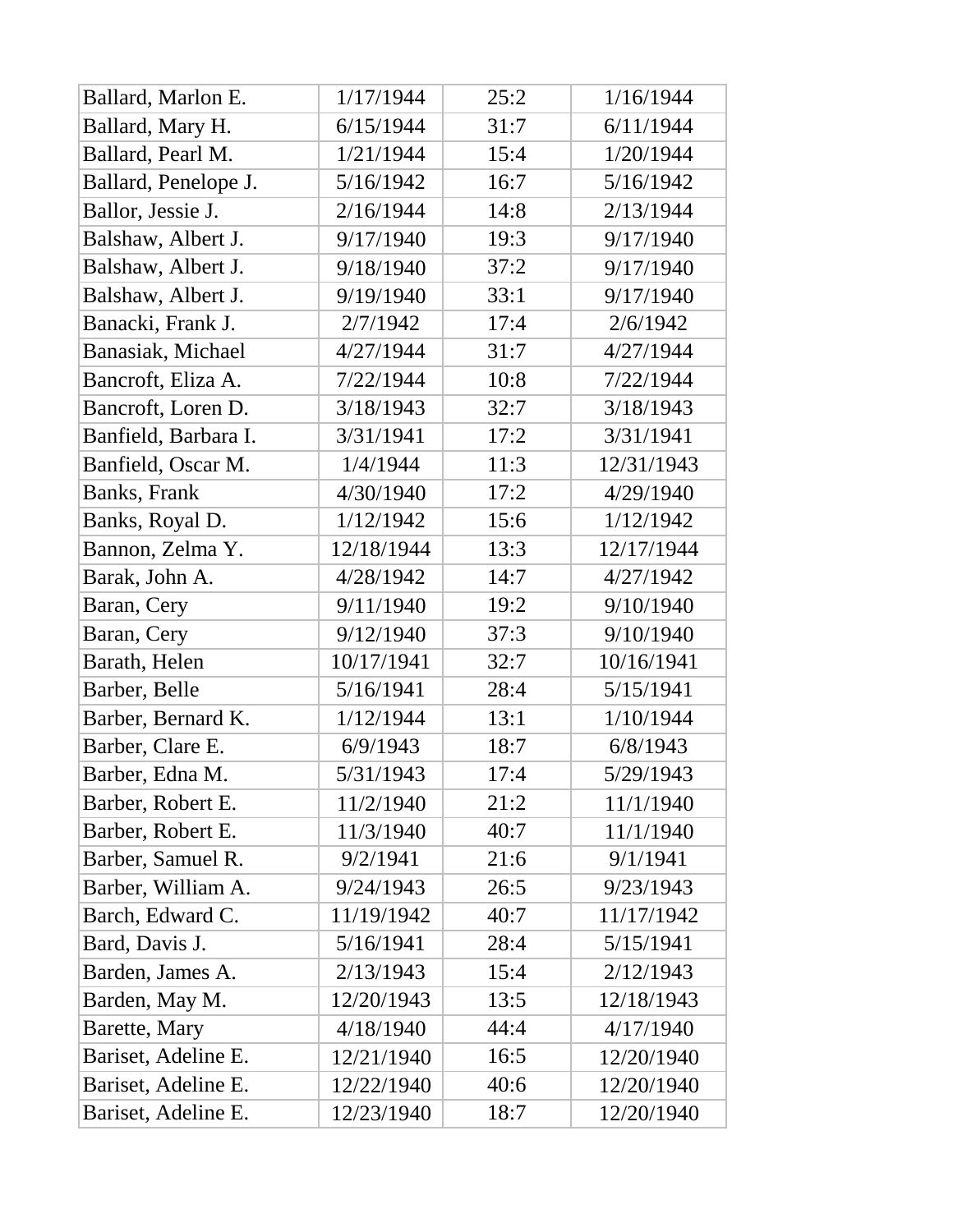| Barker, Frank A.     | 6/21/1944  | 16:7 | 6/20/1944  |
|----------------------|------------|------|------------|
| Barker, Hattie T.    | 10/27/1941 | 17:3 | 10/25/1941 |
| Barker, Ralph E.     | 6/1/1944   | 28:1 | 5/31/1944  |
| Barker, Roy E.       | 12/14/1942 | 13:5 | 12/14/1942 |
| Barkey, Arthur P.    | 10/30/1943 | 16:5 | 10/28/1943 |
| Barkham, Edmund W.   | 11/20/1943 | 15:1 | 11/20/1943 |
| Barkham, Margaret M. | 11/3/1941  | 19:1 | 11/2/1941  |
| Barkman, Stuart J.   | 4/6/1943   | 14:7 | 4/6/1943   |
| Barlett, Cora M.     | 4/12/1941  | 18:7 | 4/11/1941  |
| Barlow, Mr. John     | 5/6/1940   | 7:5  | 5/5/1940   |
| Barmore, Josephine   | 5/17/1944  | 20:2 | 5/16/1944  |
| Barnard, Carrie M.   | 1/24/1940  | 16:6 | 1/23/1940  |
| Barnard, Mary M.     | 6/21/1943  | 13:1 | 6/21/1943  |
| Barnea, Florence     | 11/25/1941 | 21:3 | 11/23/1941 |
| Barnes, Alfred L.    | 12/7/1942  | 12:4 | 12/6/1942  |
| Barnes, Anna         | 4/10/1943  | 14:7 | 4/9/1943   |
| Barnes, Cora J.      | 9/3/1943   | 20:4 | 9/2/1943   |
| Barnes, Lillian J.   | 10/6/1943  | 18:4 | 10/4/1943  |
| Barnes, Raphael G.   | 3/30/1943  | 14:6 | 3/29/1943  |
| Barnes, Thomas       | 1/9/1943   | 15:3 | 1/8/1943   |
| Barnett, George H.   | 6/28/1942  | 36:7 | 6/27/1942  |
| Barnett, Mary F.     | 6/4/1943   | 20:6 | 6/1/1943   |
| Barney, Henry H.     | 11/9/1942  | 13:2 | 11/8/1942  |
| Barney, Peter        | 8/10/1942  | 11:3 | 8/8/1942   |
| Barnhardt, Frank C.  | 7/31/1944  | 11:4 | 7/30/1944  |
| Barnum, Bert R.      | 8/3/1942   | 11:4 | 8/3/1942   |
| Barnum, Caroline P.  | 6/9/1943   | 18:6 | 6/7/1943   |
| Barnum, Emerson      | 4/17/1942  | 22:6 | 4/17/1942  |
| Barnum, Joseph E.    | 1/15/1940  | 17:1 | 1/13/1940  |
| Barquist, Charles E. | 12/28/1943 | 11:5 | 12/27/1943 |
| Barquist, Cybeil K.  | 3/3/1944   | 20:6 | 3/3/1944   |
| Barr, Jessie G.      | 12/9/1944  | 10:8 | 12/9/1944  |
| Barran, Martin A.    | 5/22/1941  | 44:4 | 5/21/1941  |
| Barren, William      | 2/2/1940   | 25:4 | 2/1/1940   |
| Barrett, Burton H.   | 8/7/1944   | 11:5 | 8/3/1944   |
| Barrett, Clarence E. | 8/30/1943  | 13:1 | 8/28/1943  |
| Barrett, Mildred     | 3/17/1941  | 19:2 | 3/16/1941  |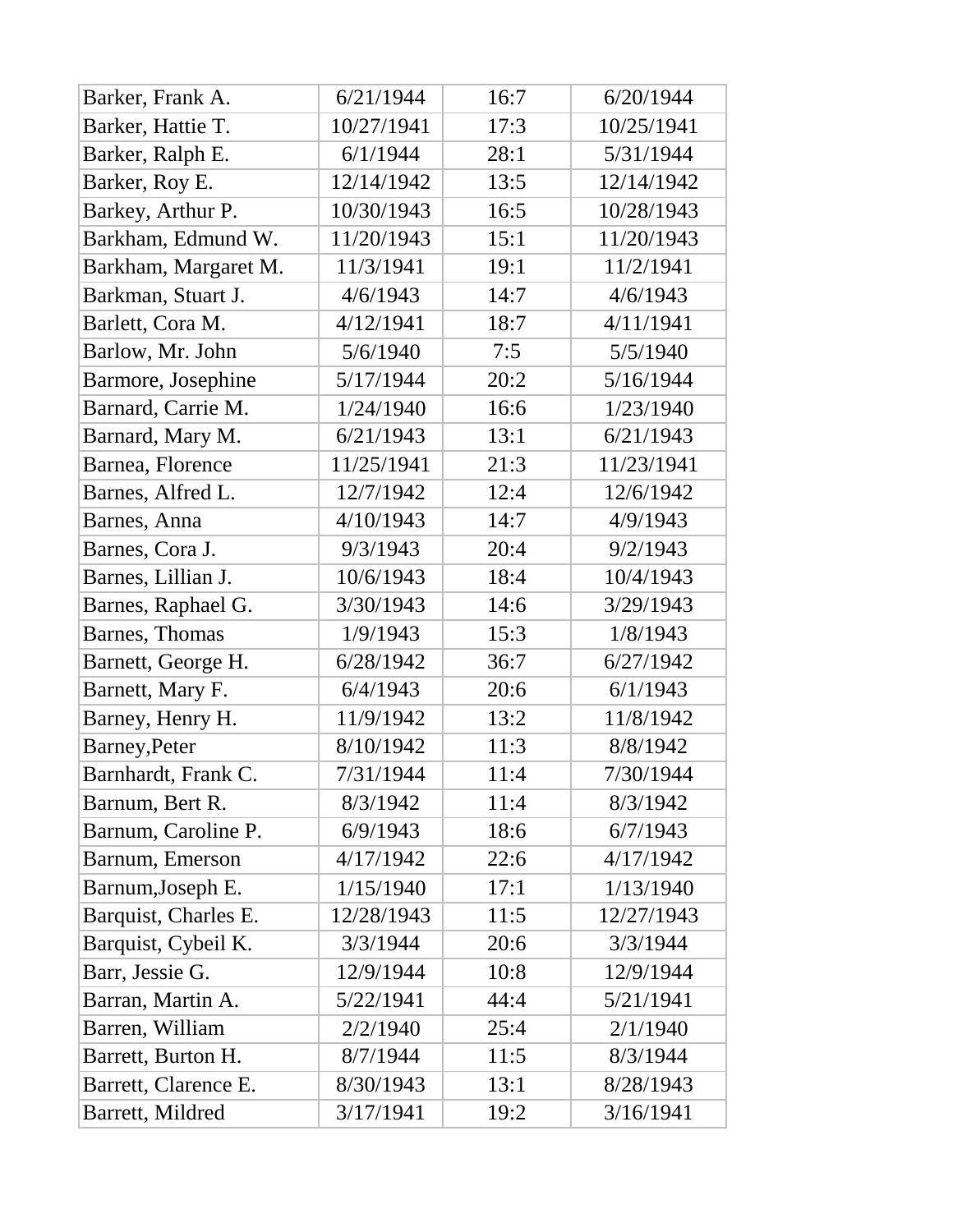| Barrett, Wallace W.          | 1/16/1944  | 28:6       | 1/14/1944  |
|------------------------------|------------|------------|------------|
|                              |            |            |            |
| Barrett, William L., Jr. Lt. | 2/6/1944   | 32:1       | 2/4/1944   |
| Barrie, David M.             | 6/9/1943   | 18:6       | 6/7/1943   |
| Barry, Cecil E.              | 1/2/1940   | 18:1       | 1/1/1940   |
| Barry, Cecil E.              | 1/3/1940   | 15:7       | 1/1/1940   |
| Barry, Helen P.              | 3/21/1942  | 17:2       | 3/20/1942  |
| Barry, John F.               | 9/20/1940  | 18:6       | 9/19/1940  |
| Barry, John F.               | 9/20/1940  | 40:7       | 9/19/1940  |
| Barth, Anna C.               | 5/29/1941  | 19:1       | 5/28/1941  |
| Barth, Delia M.              | 12/13/1940 | 32:1       | 12/12/1940 |
| Bartholomew, Cora A.         | 4/1/1943   | 32:7       | 3/31/1943  |
| Bartkowiak, Frank P.         | 3/30/1941  | 44:3       | 3/29/1941  |
| Bartlett, Willard            | 12/27/1942 | 27:8       | 12/25/1942 |
| Barton, Charles T.           | 9/14/1940  | 12:3       | 9/13/1940  |
| Barton, Joseph N.            | 1/3/1944   | 11:7       | 1/2/1944   |
| Bartosik, Mary               | 1/4/1942   | 27:4       | 1/3/1942   |
| Basner, Loretta M.           | 11/1/1944  | 18:5       | 10/31/1944 |
| Basner, William              | 8/19/1941  | 17:1       | 8/18/1941  |
| Bassford, Georgann           | 1/9/1944   | 28:4       | 1/7/1944   |
| Batchelder, Millie           | 12/7/1940  | 13:8, 16:6 | 12/6/1940  |
| Batchelder, Millie           | 12/8/1940  | 36:1       | 12/6/1940  |
| Bates, Arthur                | 2/18/1944  | 20:7       | 2/16/1944  |
| Bates, E. A.                 | 10/30/1940 | 4:2        | 10/29/1940 |
| Bates, Edwin L.              | 12/27/1943 | 11:7       | 12/26/1943 |
| Bates, Frances L.            | 2/16/1943  | 13:3       | 2/15/1943  |
| Bates, Loraine A.            | 4/25/1944  | 14:2       | 4/25/1944  |
| Bates, Olive M.              | 7/31/1944  | 11:4       | 7/30/1944  |
| Bates, Robert J.             | 9/1/1942   | 13:1       | 8/31/1942  |
| Bates, Stephen               | 10/30/1944 | 13:2       | 10/27/1944 |
| Bates, U. Riley K.           | 6/11/1943  | 20:8       | 6/10/1943  |
| Batey, Andrew                | 1/12/1940  | 8:2        | 1/11/1940  |
| Batten, Emily                | 11/1/1942  | 48:4       | 10/31/1942 |
| Batten, Richard              | 1/31/1944  | 11:2       | 1/31/1944  |
| Bauders, Sarah E.            | 11/26/1941 | 23:1       | 11/26/1941 |
| Bauer, William               | 1/15/1942  | 33:3       | 1/15/1942  |
| Baum, Adeline                | 1/14/1940  | 27:2       | 1/13/1940  |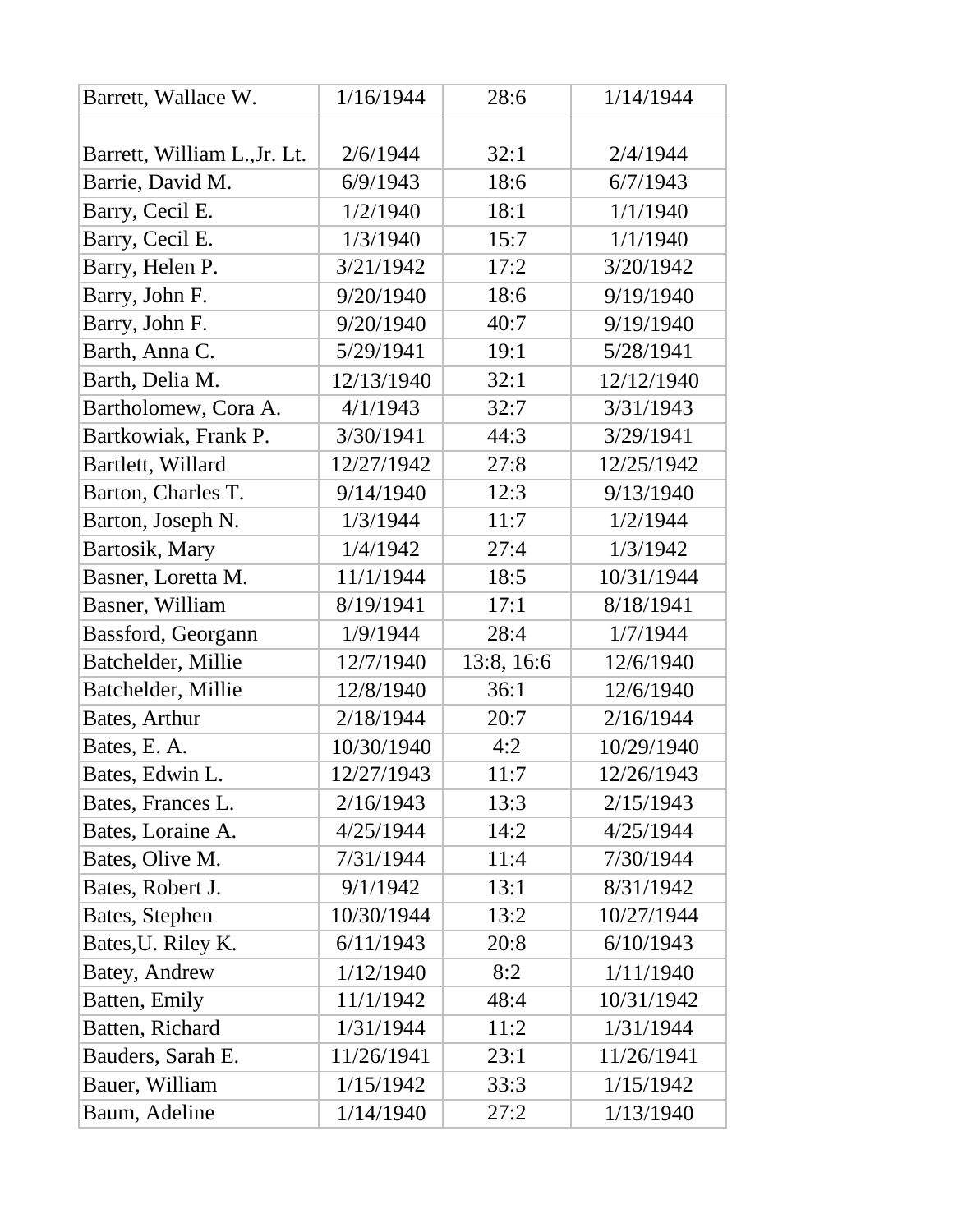| Baum, Adeline           | 1/15/1940  | 17:6       | 1/13/1940  |
|-------------------------|------------|------------|------------|
| Bauman, Lorraine        | 4/17/1940  | 8:6        | 4/17/1940  |
| Baumbach, Ida S.        | 9/23/1941  | 19:3       | 9/23/1941  |
| Baumchen, Donald E.     | 7/24/1944  | 11:6       | 7/22/1944  |
| Baumgardner, Louis      | 10/30/1944 | 13:2       | 10/29/1944 |
| Baumgardner, Sherman    | 7/27/1944  | 24:6       | 7/27/1944  |
| Baumgarten, Minna       | 9/28/1943  | 16:5       | 9/27/1943  |
| Baxter, Cora D.         | 10/8/1941  | 24:5       | 10/7/1941  |
| Baxter, James H.        | 1/9/1940   | 17:7       | 1/8/1940   |
| Baxter, James H.        | 1/10/1940  | 17:8       | 1/8/1940   |
| Baxter, Roberta         | 1/24/1941  | 27:1       | 1/23/1941  |
| Bayley, Clara A.        | 3/24/1944  | 22:2       | 3/23/1944  |
| Bayliss, Ruth C.        | 3/27/1944  | 10:7       | 3/25/1944  |
| Beach, Frances A.       | 8/31/1943  | 12:8       | 8/29/1943  |
| Beach, Jennie           | 1/16/1941  | 33:3       | 1/16/1941  |
| Beach, Millie L.        | 12/31/1942 | 11:8       | 12/30/1942 |
| Beagle, Carl            | 1/25/1942  | 34:8       | 1/23/1942  |
| Beagle, Claude M.       | 5/27/1942  | 24:7       | 5/26/1942  |
| Beal, Clarence          | 10/7/1940  | 8:4        | 10/5/1940  |
| Beal, Margaret          | 12/16/1943 | 36:6       | 12/15/1943 |
| Beal, Mary E.           | 10/15/1940 | 4:4        | 10/14/1940 |
| Beale, Anna M.          | 2/1/1940   | 17:8, 29:4 | 2/1/1940   |
| Beale, Anna M.          | 2/2/1940   | 25:4       | 2/1/1940   |
| Beall, Mary E.          | 10/16/1940 | 22:8       | 10/14/1940 |
| Beals, Cornelius O.     | 12/3/1942  | 37:1       | 12/3/1942  |
| Beals, John C.          | 5/21/1942  | 36:7       | 5/20/1942  |
| Beamer, Henry           | 6/29/1944  | 32:5       | 6/28/1944  |
| Beamer, Minnie          | 9/11/1940  | 10:4       | 9/11/1940  |
| Beamish, James          | 11/23/1942 | 19:1       | 11/21/1942 |
| Beamish, William F.     | 8/16/1941  | 16:7       | 8/16/1941  |
| Beams, George E.        | 12/24/1943 | 11:7       | 12/21/1943 |
| Bean, Grace             | 10/28/1942 | 17:1       | 10/28/1942 |
| Bean, James C.          | 10/14/1943 | 40:4       | 10/13/1943 |
| Bean, Nancy E.          | 9/12/1941  | 28:8       | 9/11/1941  |
| Beardslee, Arthur C.    | 4/20/1944  | 31:7       | 4/18/1944  |
| Beardslee, Elizabeth M. | 9/6/1941   | 17:1       | 9/6/1941   |
| Beardsley, Emma L.      | 10/31/1940 | 40:8       | 10/30/1940 |
|                         |            |            |            |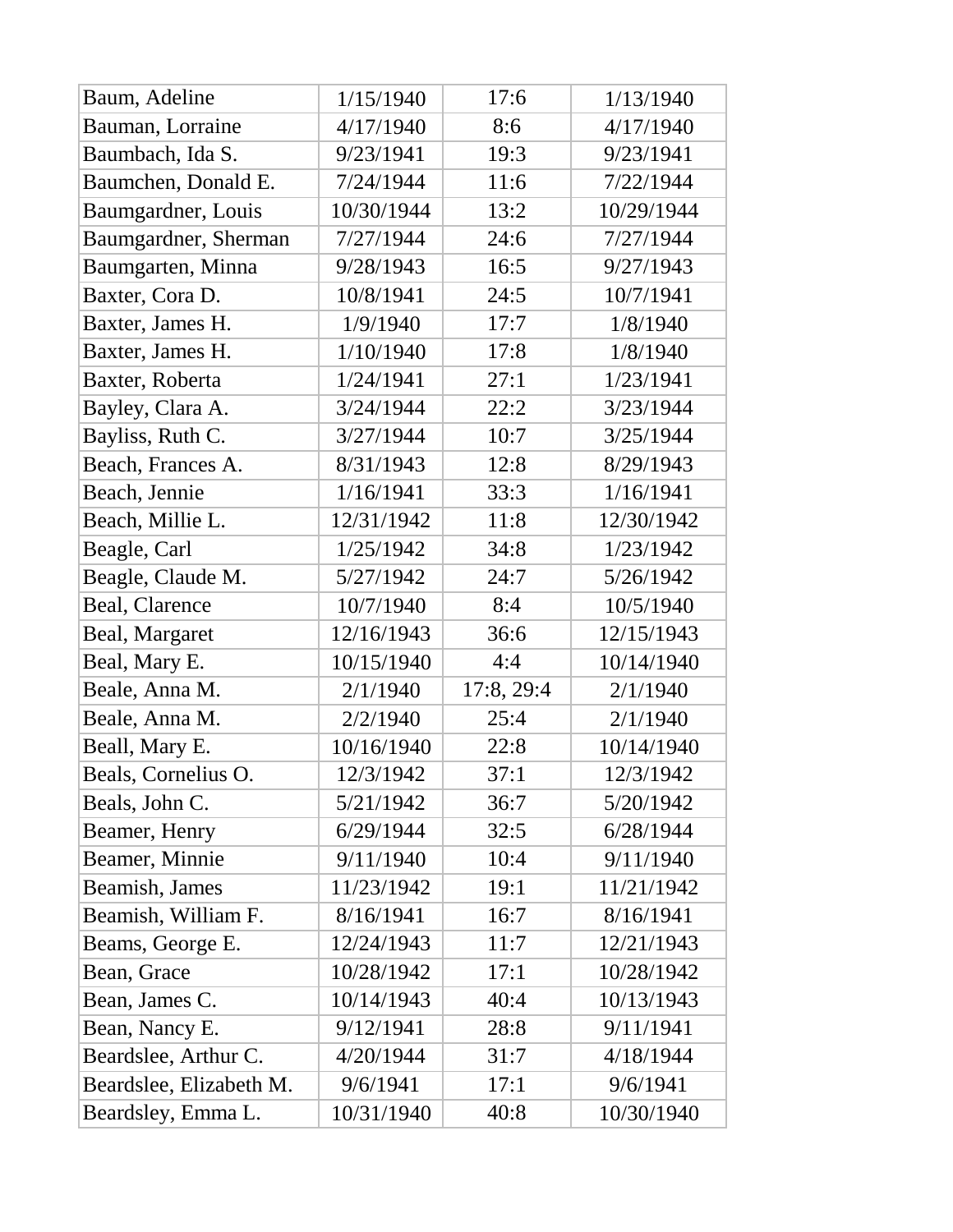| Beardsley, Mrs. Chester | 11/2/1940  | 24:4 | 10/30/1940 |
|-------------------------|------------|------|------------|
| Bearup, Christopher A.  | 7/6/1944   | 29:2 | 7/5/1944   |
| Bearup, Evelyn S.       | 3/3/1942   | 17:3 | 3/2/1942   |
| Bearup, Margaret C.     | 1/2/1944   | 25:6 | 12/31/1943 |
| Beaton, George W.       | 5/13/1942  | 21:2 | 5/12/1942  |
| Beaton, George W.       | 12/14/1944 | 40:4 | 12/13/1944 |
| Beattie, Claud          | 7/28/1941  | 17:3 | 7/28/1941  |
| Beattie, George M.      | 10/26/1940 | 19:2 | 10/26/1940 |
| Beattie, George M.      | 10/27/1940 | 32:5 | 10/26/1940 |
| Beatty, Charles E.      | 11/15/1943 | 13:3 | 11/14/1943 |
| Beatty, Mary E.         | 8/24/1944  | 26:5 | 8/24/1944  |
| Beatty, Nellie M.       | 6/19/1942  | 22:6 | 6/19/1942  |
| Beaudion, Clara         | 2/17/1943  | 19:3 | 2/16/1943  |
| Beaudoin Leon R.        | 5/24/1940  | 36:2 | 5/23/1940  |
| Beaudoin, Leon R.       | 5/24/1940  | 36:2 | 5/23/1940  |
| Beaumont, John F.(C.W.  |            |      |            |
| Vet)                    | 4/10/1940  | 9:3  | 4/8/1940   |
| Beavens, George W.      | 5/27/1941  | 28:5 | 5/27/1941  |
| Beck, Anna K.           | 10/2/1943  | 14:5 | 10/1/1943  |
| Beck, Helen             | 6/28/1941  | 19:2 | 6/27/1941  |
| Beck, John J.           | 12/4/1941  | 56:3 | 12/4/1941  |
| Beck, Mary Ann          | 2/28/1940  | 19:3 | 2/27/1940  |
| Beck, Mary Ann          | 2/29/1940  | 41:2 | 2/27/1940  |
| Beck, Ole E.            | 12/26/1944 | 11:7 | 12/23/1944 |
| Beck, Rosine            | 10/22/1941 | 22:8 | 10/22/1941 |
| Becker, Frank S.        | 12/3/1943  | 24:7 | 12/2/1943  |
| Becker, Glenn J.        | 7/8/1941   | 19:3 | 7/7/1941   |
| Becker, Mary A.         | 7/24/1944  | 11:5 | 7/23/1944  |
| Becker, Paul John       | 6/12/1942  | 20:7 | 6/11/1942  |
| Becker, Robert E.       | 5/12/1944  | 26:1 | 5/11/1944  |
| Beckett, Malvina B.     | 7/27/1942  | 11:5 | 7/27/1942  |
| Beckley, Ronald         | 5/27/1940  | 21:1 | 5/26/1940  |
| Beckley, Ronald L.      | 5/27/1940  | 21:1 | 5/26/1940  |
| Beckman, Edward F.      | 9/12/1941  | 28:8 | 9/10/1941  |
| Beckman, Ronald T.      | 7/28/1944  | 20:7 | 7/26/1944  |
| Beckwith, Edwin E.      | 5/21/1944  | 30:7 | 5/19/1944  |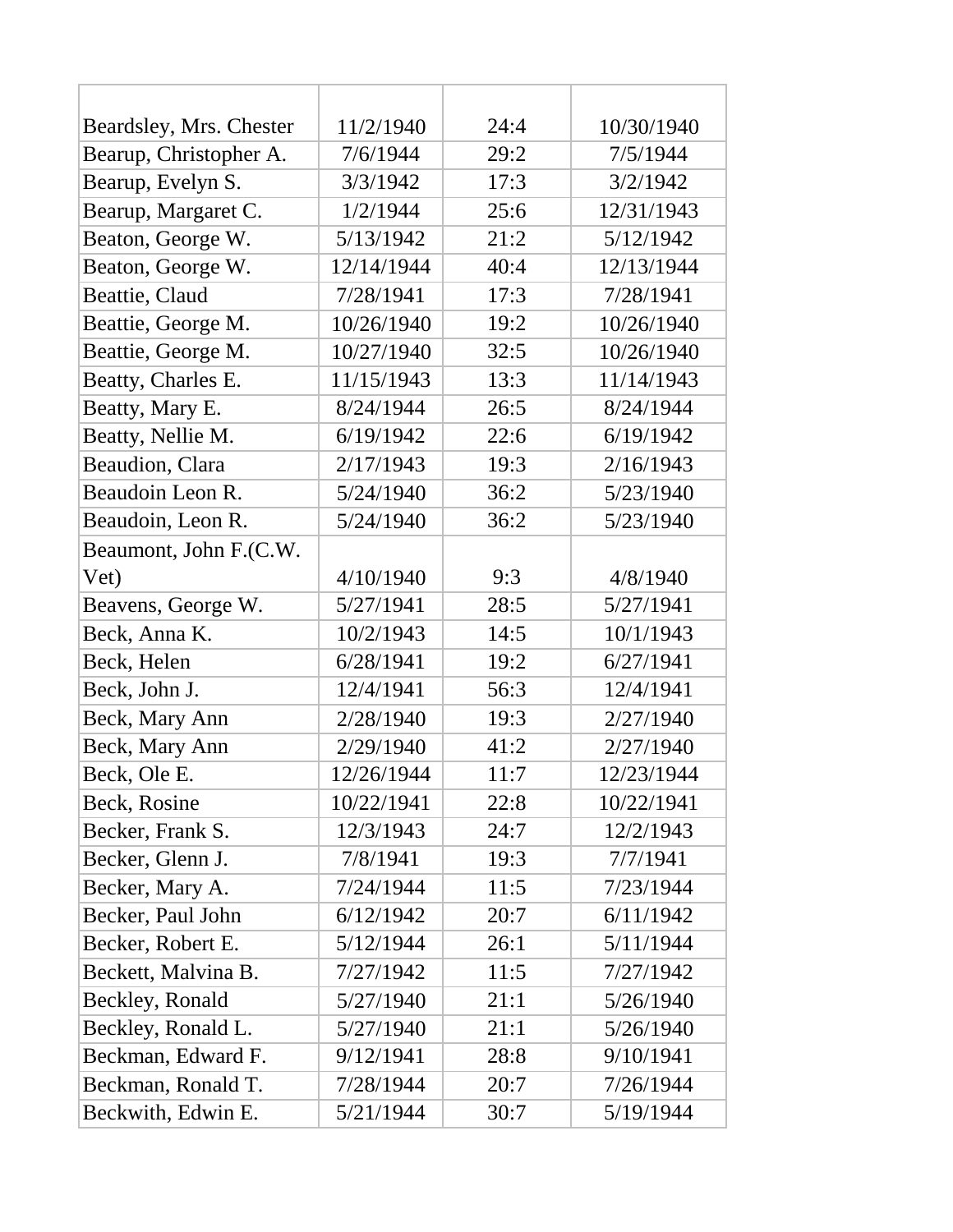| Bedell, David       | 12/6/1940  | 26:8 | 12/6/1940  |
|---------------------|------------|------|------------|
| Bedell, Lewis       | 12/27/1940 | 21:5 | 12/26/1940 |
| Bedes, Mary D.      | 10/18/1940 | 28:7 | 10/17/1940 |
| Bedes, Mary D.      | 10/19/1940 | 19:1 | 10/17/1940 |
| Bedes, Mary D.      | 10/20/1940 | 32:8 | 10/17/1940 |
| Bedford, Harriet R. | 12/29/1943 | 15:4 | 12/28/1943 |
| Bednuk, Steve       | 8/9/1941   | 16:6 | 8/8/1941   |
| Bedonnet, Ella      | 12/20/1940 | 36:6 | 12/19/1940 |
| Beebe, Albert J.    | 8/7/1944   | 11:4 | 8/6/1944   |
| Beebe, Carrie M.    | 10/2/1940  | 19:3 | 10/1/1940  |
| Beebe, Carrie M.    | 10/3/1940  | 49:1 | 10/1/1940  |
| Beebe, Donald L.    | 10/30/1942 | 23:2 | 10/28/1942 |
| Beebe, Walter A.    | 5/15/1941  | 44:6 | 5/14/1941  |
| Beebe, William F.   | 6/20/1942  | 15:2 | 6/20/1942  |
| Beecher, Della M.   | 4/28/1941  | 16:7 | 4/27/1941  |
| Beeman, Edward L.   | 7/5/1944   | 15:6 | 7/3/1944   |
| Beeny, Rosa E.      | 7/1/1941   | 26:6 | 7/1/1941   |
| Beer, Reinhold G.   | 12/22/1942 | 21:3 | 12/21/1942 |
| Beers, John A.      | 3/13/1941  | 36:4 | 3/13/1941  |
| Beeson, Donald      | 6/25/1941  | 27:1 | 6/24/1941  |
| Begole, Helen H.    | 9/8/1942   | 13:2 | 9/6/1942   |
| Begole, Leona       | 9/1/1943   | 14:4 | 8/31/1943  |
| Begole, Olive C.    | 10/26/1942 | 13:3 | 10/25/1942 |
| Behan, Mary E.      | 12/5/1940  | 44:4 | 12/5/1940  |
| Behan, Mary E.      | 12/6/1940  | 32:2 | 12/5/1940  |
| Behlen, Herman W.   | 4/1/1940   | 17:5 | 3/30/1940  |
| Behrendt, Fred      | 11/8/1943  | 14:7 | 11/7/1943  |
| Beilman, Frank      | 7/5/1941   | 17:6 | 7/4/1941   |
| Beito, Donnie A.    | 3/4/1942   | 25:1 | 3/3/1942   |
| Belanger, Harmidas  | 6/24/1942  | 19:2 | 6/23/1942  |
| Belch, William J.   | 7/14/1944  | 20:7 | 7/13/1944  |
| Belcher, Dorothy S. | 4/19/1941  | 18:6 | 4/18/1941  |
| Belchick, Joseph    | 8/23/1941  | 22:5 | 8/22/1941  |
| Belford , George G. | 5/10/1944  | 20:1 | 5/9/1944   |
| Belill, Felix       | 12/1/1941  | 18:6 | 11/30/1941 |
| Belknap, Suzanne F. | 9/26/1944  | 12:7 | 9/25/1944  |
| Bell, Charles E.    | 1/8/1941   | 21:5 | 1/8/1941   |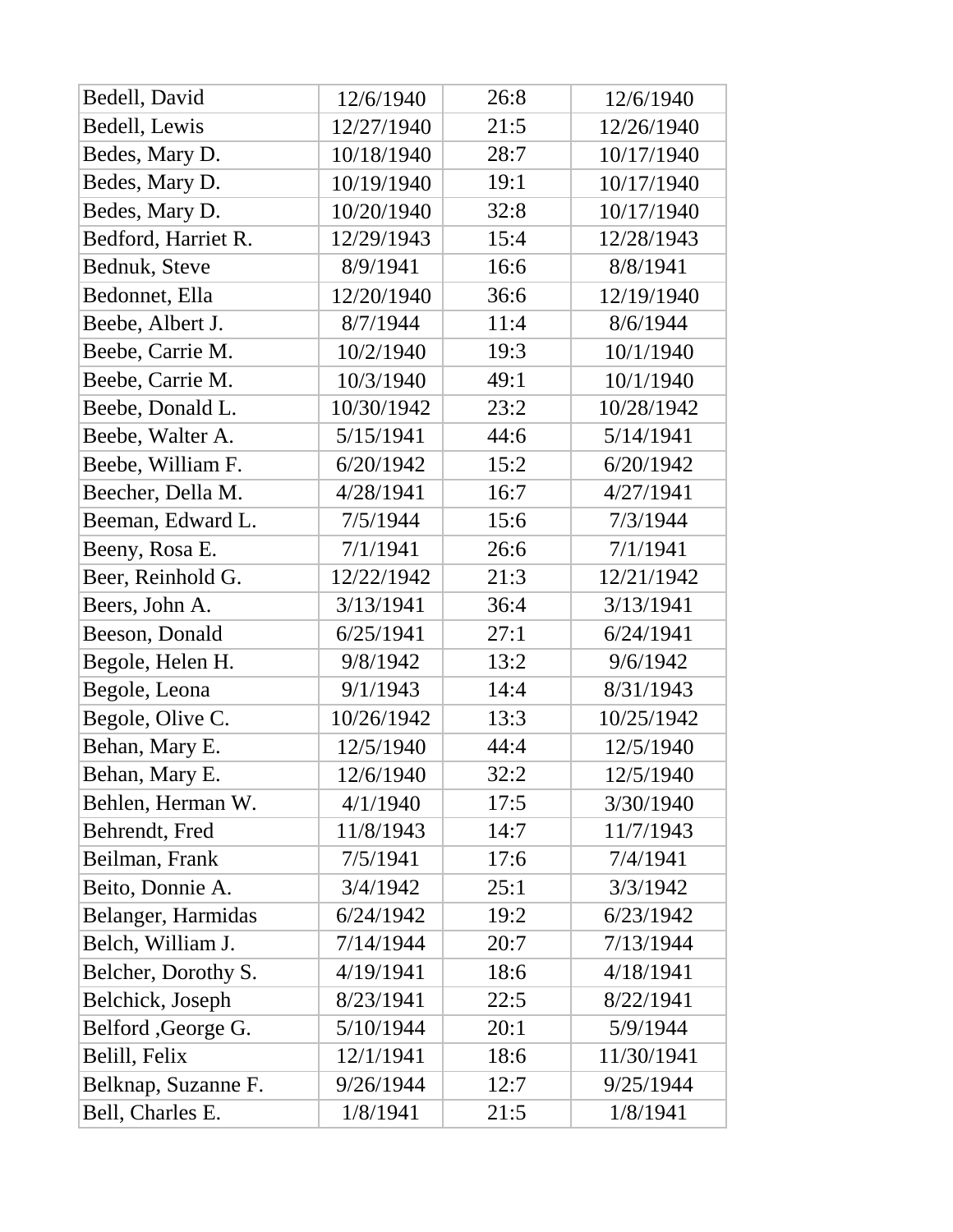| Bell, Ida May         | 2/27/1940  | 17:4       | 2/27/1940  |
|-----------------------|------------|------------|------------|
| Bell, Ida May         | 2/28/1940  | 19:4       | 2/27/1940  |
| Bell, Jake            | 2/12/1944  | 10:7       | 2/9/1944   |
| Bell, Robert E.       | 6/30/1943  | 16:7       | 6/30/1943  |
| Bell, Walter J.       | 7/22/1943  | 26:8       | 7/21/1943  |
| Bellamy, John E.      | 1/4/1943   | 09:8       | 1/3/1943   |
| Bellinger, Allen C.   | 12/18/1941 | 48:5       | 12/17/1941 |
| Bellows, Clyde H.     | 10/30/1941 | 41:1       | 10/29/1941 |
| Bemis, Charles A.     | 1/11/1941  | 17:6       | 1/10/1941  |
| Bemis, Mildred I.     | 4/9/1941   | 24:7       | 4/9/1941   |
| Benaway, Miner D.     | 10/19/1943 | 14:6       | 10/18/1943 |
| Benedick, Georgeia M. | 2/9/1942   | 17:6       | 2/8/1942   |
| Benes, Andonie        | 11/1/1943  | 14:7       | 10/31/1943 |
| Benford, Ellen J.     | 2/28/1944  | 13:1       | 2/27/1944  |
| Benjamin, Eva G.      | 2/24/1941  | 17:4       | 2/22/1941  |
| Benjamin, Jake        | 8/5/1941   | 19:1       | 8/4/1941   |
| Benjamin, James J.    | 7/11/1940  | 33:2       | 7/10/1940  |
| Benke, Julia          | 7/14/1941  | 15:1       | 7/13/1941  |
| Benner, Peter A.      | 7/15/1941  | 18:7       | 7/12/1941  |
| Bennett, Bruce B.     | 7/30/1943  | 18:7       | 7/28/1943  |
| Bennett, Charlotte E. | 2/27/1940  | 17:4       | 2/27/1940  |
| Bennett, Charlotte E. | 2/28/1940  | 19:4       | 2/27/1940  |
| Bennett, General G    | 7/2/1941   | 25:1       | 7/1/1941   |
| Bennett, Harriet L.   | 10/14/1940 | 17:3       | 10/13/1940 |
| Bennett, Harriet L.   | 10/15/1940 | 19:2       | 10/13/1940 |
| Bennett, Hattie E.    | 5/20/1940  | 16:7       | 5/19/1940  |
| Bennett, Hattie E.    | 5/21/1940  | 19:3       | 5/19/1940  |
| Bennett, Hattie F.    | 5/20/1940  | 16:7, 20:6 | 5/19/1940  |
| Bennett, Hattie F.    | 5/21/1940  | 19:3       | 5/19/1940  |
| Bennett, Henry M.     | 9/24/1944  | 31:4       | 9/23/1944  |
| Bennett, Jessie       | 4/30/1942  | 40:7       | 4/29/1942  |
| Bennett, Lawrence T.  | 11/25/1942 | 15:2       | 11/24/1942 |
| Bennett, Mable T.     | 8/5/1940   | 15:6       | 8/5/1940   |
| Bennett, Mable T.     | 8/6/1940   | 17:5       | 8/5/1940   |
| Bennett, Mary E.      | 6/8/1942   | 11:4       | 6/6/1942   |
| Bennett, Maurice E.   | 7/19/1942  | 28:7       | 7/18/1942  |
| Bennett, Ray F.       | 7/15/1942  | 15:4       | 7/13/1942  |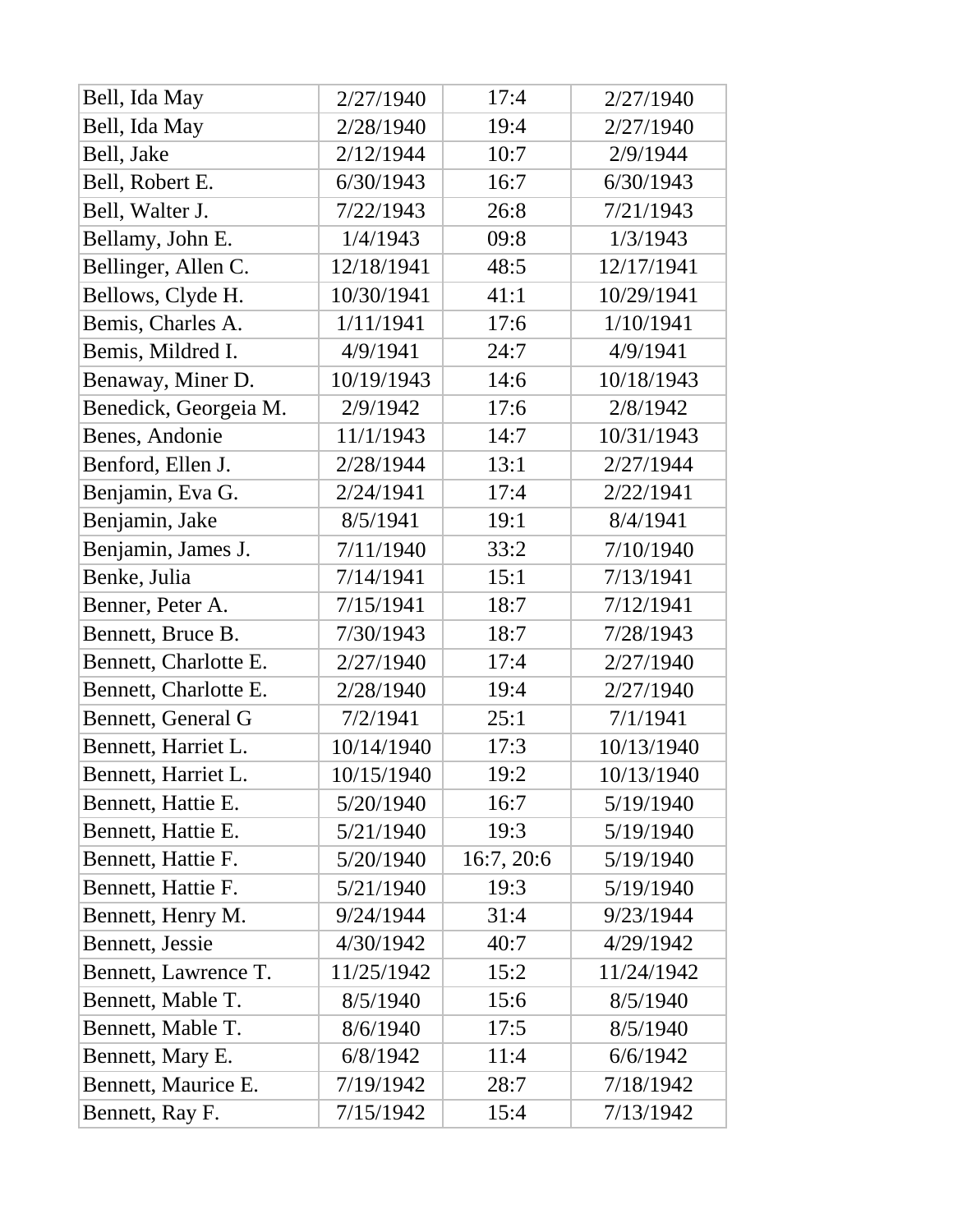| Bennett, Sidney         | 5/4/1942   | 13:3       | 5/3/1942   |
|-------------------------|------------|------------|------------|
| Bennett, William S.     | 6/22/1942  | 11:4       | 6/22/1942  |
| Bennette, Cecelia       | 3/8/1943   | 13:3       | 3/6/1943   |
| Benning, Henry          | 2/3/1940   | 3:7        | 2/2/1940   |
| Benoit, Julienne        | 12/8/1941  | 20:5       | 12/6/1941  |
| Benson, Harry           | 12/7/1943  | 16:7       | 12/7/1943  |
| Bentley, Charles R.     | 8/16/1941  | 16:5       | 8/14/1941  |
| Bentley, Clifton        | 10/15/1940 | 19:3       | 10/14/1940 |
| Bentley, Clifton        | 10/18/1940 | 23:5       | 10/15/1940 |
| Bentley, Edward H.      | 9/14/1940  | 13:4, 17:2 | 9/13/1940  |
| Bentley, Emma           | 8/12/1942  | 16:8       | 8/11/1942  |
| Bentley, Jefferson D.   | 3/24/1941  | 17:1       | 3/23/1941  |
| Bentley, Justin H.      | 2/10/1941  | 17:5       | 2/9/1941   |
| Bentley, Lillian M.     | 9/24/1942  | 24:8       | 9/24/1942  |
| Bentley, Martha J.      | 11/25/1941 | 21:2       | 11/25/1941 |
| Bentley, Paul E.        | 9/26/1943  | 31:8       | 9/25/1943  |
| Benton, Frank           | 10/1/1940  | 10:2       | 9/29/1940  |
| Benzing, Lena B.        | 5/26/1943  | 18:6       | 5/24/1943  |
| Berdan, Herbert K., Lt. | 10/29/1943 | 22:4       | 10/27/1943 |
| Beren, Joseph G.        | 7/16/1941  | 19:1       | 7/15/1941  |
| Beren, Rebecca S.       | 1/2/1943   | 13:7       | 12/31/1942 |
| Berger, Christian A.    | 10/25/1940 | 24:7       | 10/24/1940 |
| Berger, Emil E.         | 5/4/1944   | 32:2       | 5/3/1944   |
| Berger, Katherine       | 2/26/1941  | 19:2       | 2/25/1941  |
| Bergey, Carl D.         | 8/27/1940  | 17:4       | 8/26/1940  |
| Bergey, Carl D.         | 8/28/1940  | 23:2       | 8/26/1940  |
| Bergey, Carl F.         | 2/12/1940  | 13:7       | 2/11/1940  |
| Bergey, Carl F.         | 2/13/1940  | 17:5       | 2/11/1940  |
| Bergin, Katherin        | 1/26/1940  | 24:8       | 1/24/1940  |
| Bergquist, Victor J.    | 4/22/1944  | 12:3       | 4/21/1944  |
| Berkley, William        | 1/25/1943  | 13:6       | 1/25/1943  |
| Berner, Reva            | 12/16/1941 | 22:6       | 12/15/1941 |
| Berriman, Hannah J.     | 1/25/1940  | 33:4       | 1/24/1940  |
| Berriman, Hannah J.     | 1/26/1940  | 25:3       | 1/24/1940  |
| Berry, Harrison H.      | 4/26/1944  | 20:3       | 4/24/1944  |
| Berry, Henry E.         | 3/10/1943  | 20:7       | 3/9/1943   |
| Berry, Leroy B.         | 10/10/1944 | 14:6       | 10/10/1944 |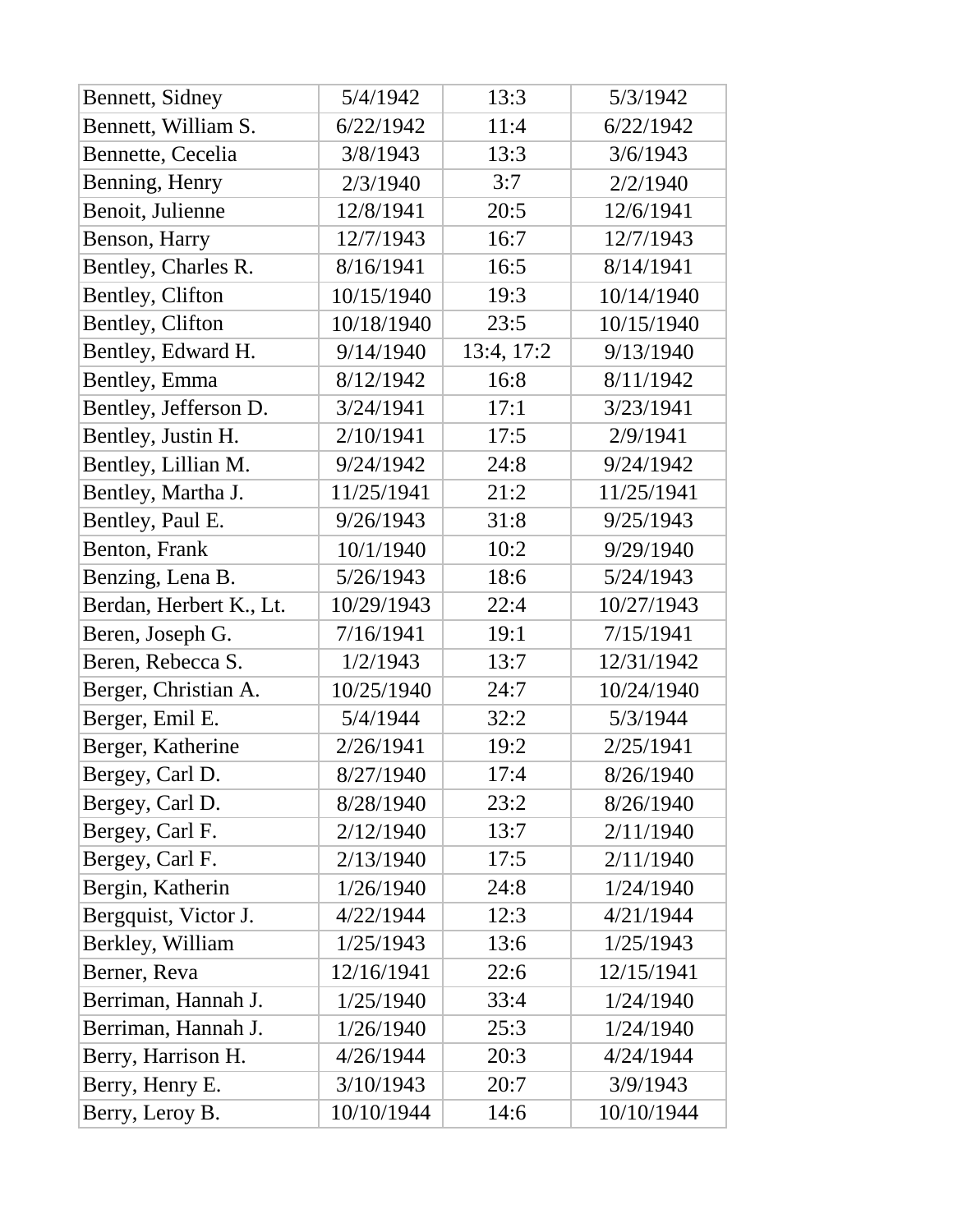| Berry, Nathaniel        | 1/8/1940   | 15:7       | 1/6/1940   |
|-------------------------|------------|------------|------------|
| Berry, William A.       | 8/3/1944   | 26:5       | 8/2/1944   |
| Berry, William L.       | 2/27/1942  | 20:7       | 2/26/1942  |
| Berryman, Annie M.      | 7/31/1944  | 11:4       | 7/31/1944  |
| Bertasso, Benjamin L.   | 2/5/1941   | 19:3       | 2/4/1941   |
| Beskigan, Paul          | 8/22/1944  | 12:7       | 8/21/1944  |
| Bessolo, Joseph F.      | 11/14/1941 | 32:7       | 11/13/1941 |
| Besson, Claude J.       | 4/26/1941  | 18:4       | 4/25/1941  |
| Best, Ida M.            | 11/24/1941 | 17:3       | 11/24/1941 |
| Best, Mary A.           | 10/15/1941 | 25:2       | 10/14/1941 |
| Best, William H.        | 11/11/1944 | 12:7       | 11/10/1944 |
| Betz, Frank J.          | 9/17/1941  | 41:2       | 9/16/1941  |
| Bevel, Jessie R.        | 11/23/1942 | 19:2       | 11/22/1942 |
| Bewell, Verna M.        | 4/15/1940  | 17:4       | 4/14/1940  |
| Bewersdorf, William C.  | 7/1/1942   | 23:1       | 6/30/1942  |
| Beyerle, Agnes M.       | 12/18/1943 | 12:7       | 12/17/1943 |
| Beynon, Erdmann P.      | 12/25/1943 | 16:1       | 12/24/1943 |
| Bezenah, Frank P.       | 8/19/1941  | 17:1       | 8/18/1941  |
| Bibin, Duchan           | 1/4/1944   | 11:3       | 1/4/1944   |
| Bickell, Almond J.      | 9/13/1941  | 18:8       | 9/12/1941  |
| Bickley, John R.        | 5/28/1944  | 31:3       | 5/27/1944  |
| Bickley, Mary E.        |            |            |            |
| (McIntee)               | 11/7/1944  | 15:1       | 11/5/1944  |
| Bicsi, Alex             | 10/28/1941 | 17:1       | 10/28/1941 |
| Bidwell, David L.       | 1/26/1944  | 13:2       | 1/26/1944  |
| Bieck, George M.        | 2/5/1940   | 13:1, 17:4 | 2/4/1940   |
| Bieck, George M.        | 2/6/1940   | 17:6       | 2/4/1940   |
| Biegle, Martin T.       | 10/16/1940 | 22:8       | 10/13/1940 |
| Bierd, Cora J.          | 3/6/1944   | 11:1       | 3/6/1944   |
| Bigelow, Charles J.     | 8/18/1943  | 14:8       | 8/16/1943  |
| Bigelow, Earl F.        | 10/6/1941  | 19:2       | 10/5/1941  |
| <b>Bigelow</b> , Gladys | 5/22/1944  | 13:2       | 5/20/1944  |
| Bigelow, John O.        | 9/22/1941  | 17:1       | 9/21/1941  |
| <b>Bigelow</b> , Parma  | 9/23/1942  | 36:8       | 9/21/1942  |
| Bigford, Arbutus L.     | 8/23/1940  | 22:7       | 8/22/1940  |
| Bigford, Harris L.      | 6/8/1944   | 32:1       | 6/7/1944   |
| Biggart, Roger W.       | 4/5/1943   | 12:8       | 4/3/1943   |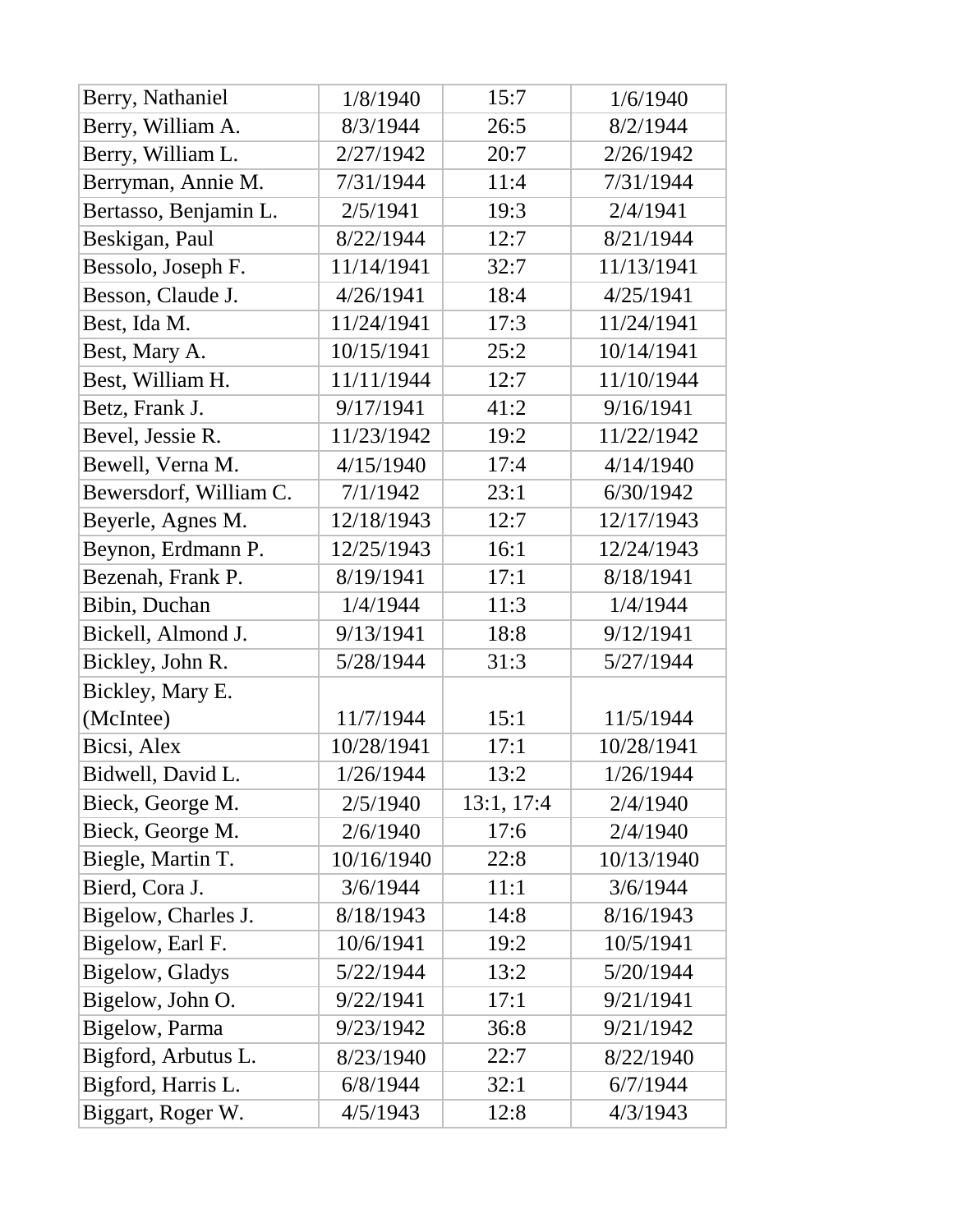| Bigger, Eugene A.           | 5/27/1944  | 12:3       | 5/26/1944  |
|-----------------------------|------------|------------|------------|
| Bigger, Robert              | 12/1/1944  | 26:8       | 12/1/1944  |
| Biigelow, Alma H.           | 1/29/1940  | 15:4       | 1/27/1940  |
| Biigelow, Alma H.           | 1/30/1940  | 17:6       | 1/27/1940  |
| Billbrough, Ernest          | 1/14/1941  | 19:4       | 1/13/1941  |
| Billenbeck, Alton           | 11/13/1942 | 22:8       | 11/12/1942 |
| Biller, Orville T.          | 4/17/1940  | 23:3       | 4/17/1940  |
| Biller, Orville T.          | 4/18/1940  | 44:5       | 4/17/1940  |
| Billington, Julia E.        | 3/20/1942  | 24:8       | 3/18/1942  |
| Billington, William E.      | 10/25/1940 | 24:7       | 10/25/1940 |
| Billroth, Carl F.           | 3/17/1943  | 22:7       | 3/17/1943  |
| Bilsing, Edwin L.           | 3/27/1943  | 14:7       | 3/27/1943  |
| Binando, Joseph             | 6/19/1944  | 13:3       | 6/18/1944  |
| Binden, Joseph              | 8/31/1944  | 28:4       | 8/31/1944  |
| Bingham, Francis E.         | 6/25/1943  | 20:7       | 6/25/1943  |
| Bingley, Henry A.           | 12/31/1944 | 19:3       | 12/30/1944 |
| Binns, Jessie E.            | 11/14/1941 | 32:7       | 11/13/1941 |
| Birch, Helen                | 4/15/1941  | 20:6       | 4/15/1941  |
| Birchmeier, Frank           | 4/7/1943   | 16:7       | 4/6/1943   |
| Birchmeier, John J.         | 1/9/1941   | 32:8       | 1/8/1941   |
| Bird, Hiland                | 5/21/1943  | 20:6       | 5/20/1943  |
| Bird, John                  | 6/5/1942   | 18:8       | 6/4/1942   |
| Bird, Joseph W.             | 11/17/1942 | 15:1       | 11/16/1942 |
| Birdsall, Estella           | 6/6/1944   | 18:5       | 6/5/1944   |
| Bisbee, Claude A.           | 10/26/1943 | 14:3       | 10/25/1943 |
| Bisbee, Shirley A.          | 8/29/1940  | 37:1       | 8/28/1940  |
| <b>Bishop, Arthur Giles</b> | 1/23/1944  | 28:2       | 1/22/1944  |
| Bishop, Barbara J.          | 9/14/1941  | 32:3       | 9/13/1941  |
| Bishop, Don W.              | 8/9/1940   | 13:2, 21:1 | 8/8/1940   |
| Bishop, Don W.              | 8/10/1940  | 17:3       | 8/8/1940   |
| Bishop, Don W.              | 8/11/1940  | 26:7       | 8/8/1940   |
| Bishop, Harlow D.           | 10/28/1942 | 17:1       | 10/27/1942 |
| Bishop, James C.            | 6/28/1943  | 14:7       | 6/27/1943  |
| Bishop, Leda G.             | 2/13/1942  | 25:3       | 2/12/1942  |
| Bishop, Minnie C.           | 1/12/1940  | 8:5, 23:4  | nd         |
| Biskovitz, Louis            | 12/8/1944  | 32:7       | 12/8/1944  |
| Bissell, Florence M.        | 5/12/1941  | 16:7       | 5/11/1941  |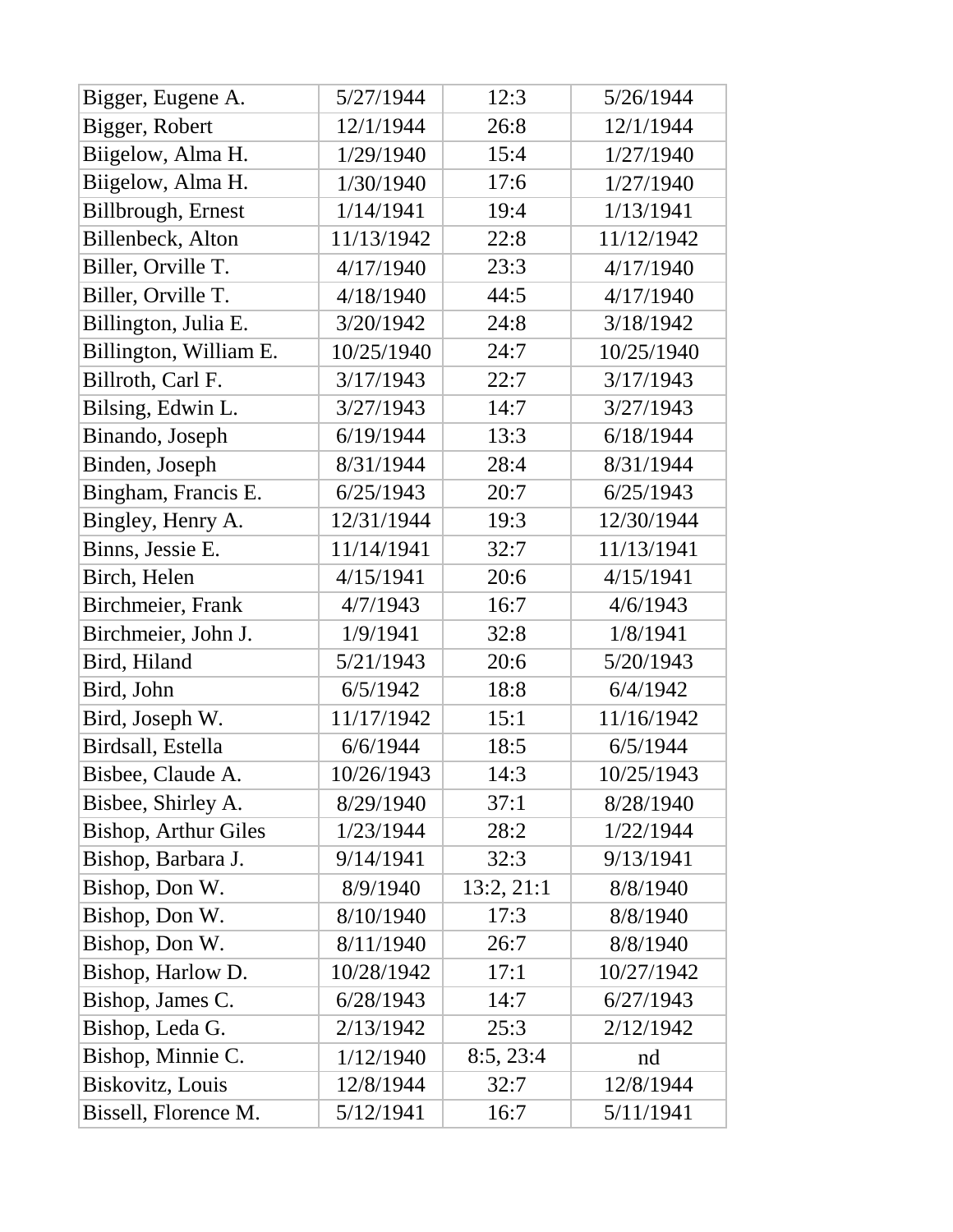| Bissonette, Josephine J. | 3/22/1944  | 16:2       | 3/20/1944  |
|--------------------------|------------|------------|------------|
| Bittel, Christina        | 2/29/1940  | 41:3       | 2/28/1940  |
| Bittiner, Mary           | 7/2/1942   | 23:2       | 7/1/1942   |
| Bittner, August F.       | 11/22/1943 | 19:1       | 11/21/1943 |
| Bjornson, Thor M.        | 2/17/1943  | 19:1       | 2/17/1943  |
| Black, John W.           | 1/2/1941   | 25:7       | 1/1/1941   |
| <b>Black</b> , Patsy     | 8/2/1940   | 23:3       | 8/2/1940   |
| <b>Black</b> , Patsy     | 8/3/1940   | 17:2       | 8/2/1940   |
| Black, Robert W.         | 1/14/1942  | 19:4       | 1/13/1942  |
| Black, Susan A.          | 9/16/1943  | 32:3       | 9/15/1943  |
| Black, Edward D.         | 1/2/1940   | 4:4        | nd         |
| Blackinton, Charles A.   | 6/1/1942   | 11:3       | 5/31/1942  |
| Blackman, Ivan           | 2/1/1941   | 17:3       | 1/31/1941  |
| Blackman, Mrs. I. M.     | 11/20/1940 | 15:2       | 11/19/1940 |
| Blackney, Melissa L.     | 11/27/1940 | 8:2, 23:3  | 11/27/1940 |
| Blackney, Melissa L.     | 11/28/1940 | 57:2       | 11/27/1940 |
| Blackstone, Darline L.   | 2/20/1942  | 25:3       | 2/20/1942  |
| Blackstone, Lizzie       | 6/28/1944  | 18:6       | 6/28/1944  |
| Blackwell, Mary L.       | 9/8/1941   | 17:3       | 9/7/1941   |
| Blackwood, Robert        | 12/20/1941 | 18:7       | 12/19/1941 |
| Blady, Catherine A.      | 9/7/1944   | 26:4       | 9/6/1944   |
| Blaha, Anthony           | 9/22/1941  | 17:2       | 9/21/1941  |
| Blahovec, Joseph         | 1/30/1942  | 27:3       | 1/29/1942  |
| Blain, Lloyd N.          | 5/19/1942  | 14:7       | 5/18/1942  |
| Blair, Frank             | 3/11/1943  | 33:2       | 3/10/1943  |
| Blair, Jack              | 4/1/1940   | 9:7        | 3/31/1940  |
| Blair, LeRoy J.          | 3/2/1943   | 15:1       | 3/1/1943   |
| Blake, Bertha M.         | 2/3/1941   | 15:5       | 2/3/1941   |
| Blake, Frank A., Rev.    | 9/3/1943   | 20:4       | 9/2/1943   |
| Blakeley, Maude P.       | 6/19/1942  | 22:6       | 6/18/1942  |
| Blakley, Harry V.        | 2/17/1942  | 17:4       | 2/16/1942  |
| Blalock, Madeline E.     | 6/25/1942  | 33:1       | 6/25/1942  |
| Blalock, Walter M.       | 7/31/1944  | 11:4       | 7/30/1944  |
| Blanchard, Antioner J.   | 11/19/1940 | 13:1, 21:2 | 11/19/1940 |
| Blanchard, Antioner J.   | 11/20/1940 | 15:1       | 11/19/1940 |
| Blanchard, George        | 2/4/1942   | 19:4       | 2/4/1942   |
| Blanchard, Thelma B.     | 10/27/1944 | 24:6       | 10/26/1944 |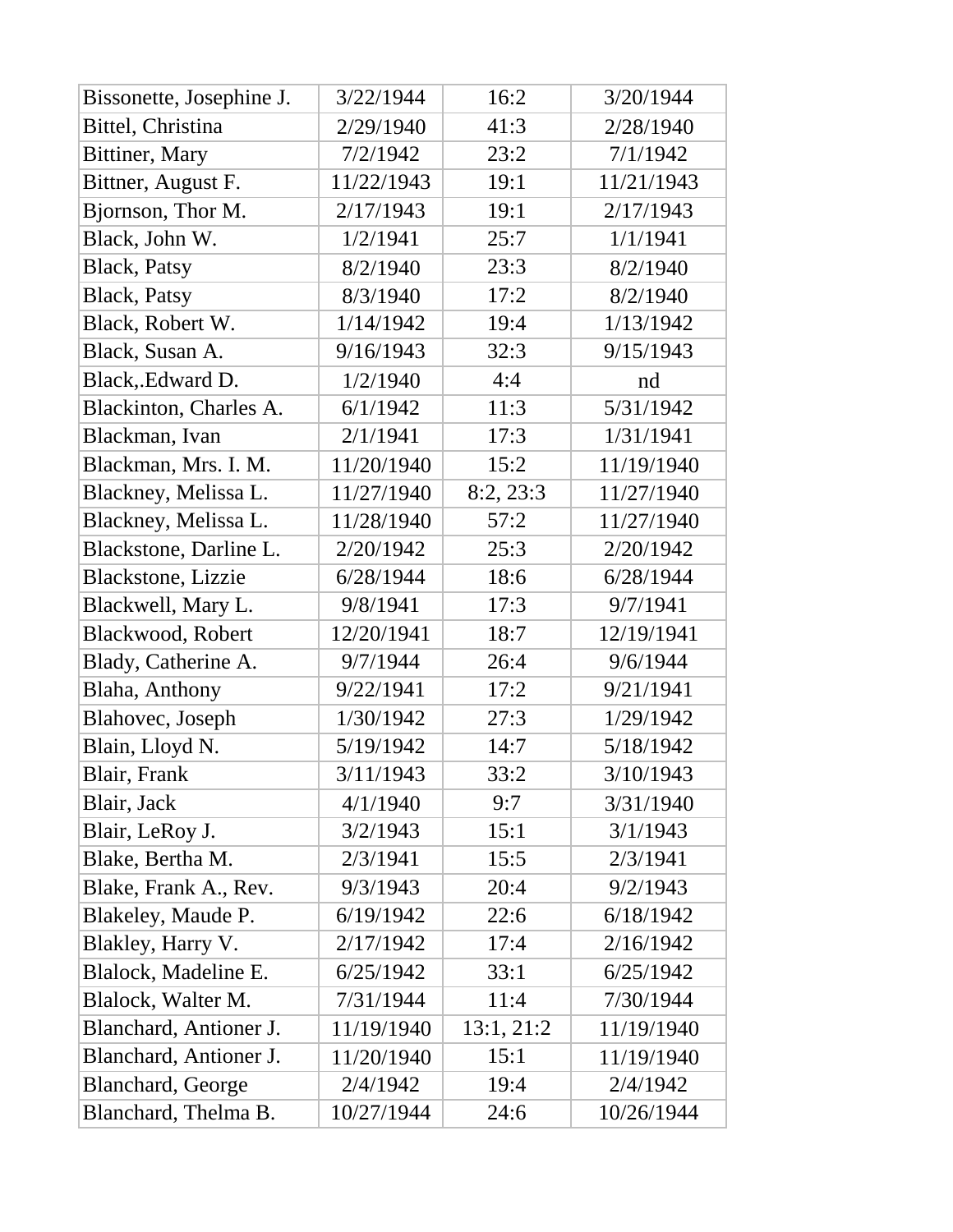| Blanchard, William A.        | 6/27/1942  | 15:4      | 6/27/1942  |
|------------------------------|------------|-----------|------------|
| <b>Blaney</b> , Thornton     | 8/10/1943  | 14:7      | 8/3/1943   |
| Blank, Bruce H.              | 11/5/1940  | 21:3      | 11/5/1940  |
| Blank, Bruce H.              | 11/6/1940  | 21:2      | 11/5/1940  |
| <b>Blankenship, Alveress</b> | 10/19/1942 | 13:4      | 10/17/1942 |
| Blasdell, Alfred J.          | 10/6/1941  | 19:2      | 10/4/1941  |
| Blasdell, Elain              | 4/23/1941  | 28:7      | 4/22/1941  |
| Blaustein, Michael           | 9/15/1943  | 16:3      | 9/14/1943  |
| Blight, James W.             | 4/19/1943  | 12:7      | 4/19/1943  |
| Blight, L. Joy               | 7/17/1944  | 11:5      | 7/15/1944  |
| <b>Bloch, Robert</b>         | 5/5/1943   | 20:7      | 5/4/1943   |
| Blocher, Raymond C.          | 5/13/1942  | 21:3      | 5/13/1942  |
| Blodgett, Nora               | 12/3/1940  | 9:2       | 12/2/1940  |
| Blondin, George I.           | 7/31/1941  | 37:3      | 7/30/1941  |
| Bloodworth, Hazel L.         | 12/10/1943 | 28:7      | 12/10/1943 |
| Bloomberg, Mollie            | 8/18/1944  | 20:8      | 8/17/1944  |
| Bloss, Allen C.              | 1/20/1940  | 1:4, 19:8 | 1/19/1940  |
| Bloss, Allen C.              | 1/22/1940  | 17:8      | 1/19/1940  |
| Bloss, Fred S.               | 2/21/1943  | 36:5      | 2/20/1943  |
| Blow, Gary A.                | 10/26/1943 | 14:3      | 10/25/1943 |
| Blue, Milen M.               | 9/25/1943  | 14:6      | 9/24/1943  |
| Blue, Minnie A.              | 9/7/1943   | 12:6      | 9/5/1943   |
| Blue, Ruth E.                | 1/7/1944   | 17:2      | 1/6/1944   |
| Blum, Catherine              | 2/19/1940  | 15:4      | 2/19/1940  |
| Blume, William E.            | 12/1/1941  | 18:5      | 11/30/1941 |
| Blundell, Francis            | 4/14/1941  | 19:2      | 4/12/1941  |
| Blundell, Mary E.            | 5/8/1944   | 12:6      | 5/7/1944   |
| Bly, Elizabeth               | 4/6/1944   | 36:5      | 4/5/1944   |
| Boadway, Warren              | 3/30/1943  | 14:6      | 3/29/1943  |
| Bobay, Mary                  | 4/13/1942  | 15:2      | 4/11/1942  |
| Boca, Joseph                 | 10/8/1942  | 32:8      | 10/1/1942  |
| Boger, Ellen S.              | 3/4/1944   | 12:7      | 3/4/1944   |
| Boggs, James                 | 10/6/1942  | 13:1      | 10/3/1942  |
| Bogie, Jason                 | 3/29/1944  | 18:4      | 3/27/1944  |
| Bogulaski, John              | 1/19/1940  | 1:6, 21:4 | 1/19/1940  |
| Bogulaski, John              | 1/20/1940  | 19:7      | 1/19/1940  |
| Bohl, Phillip J.             | 12/29/1941 | 18:2      | 12/28/1941 |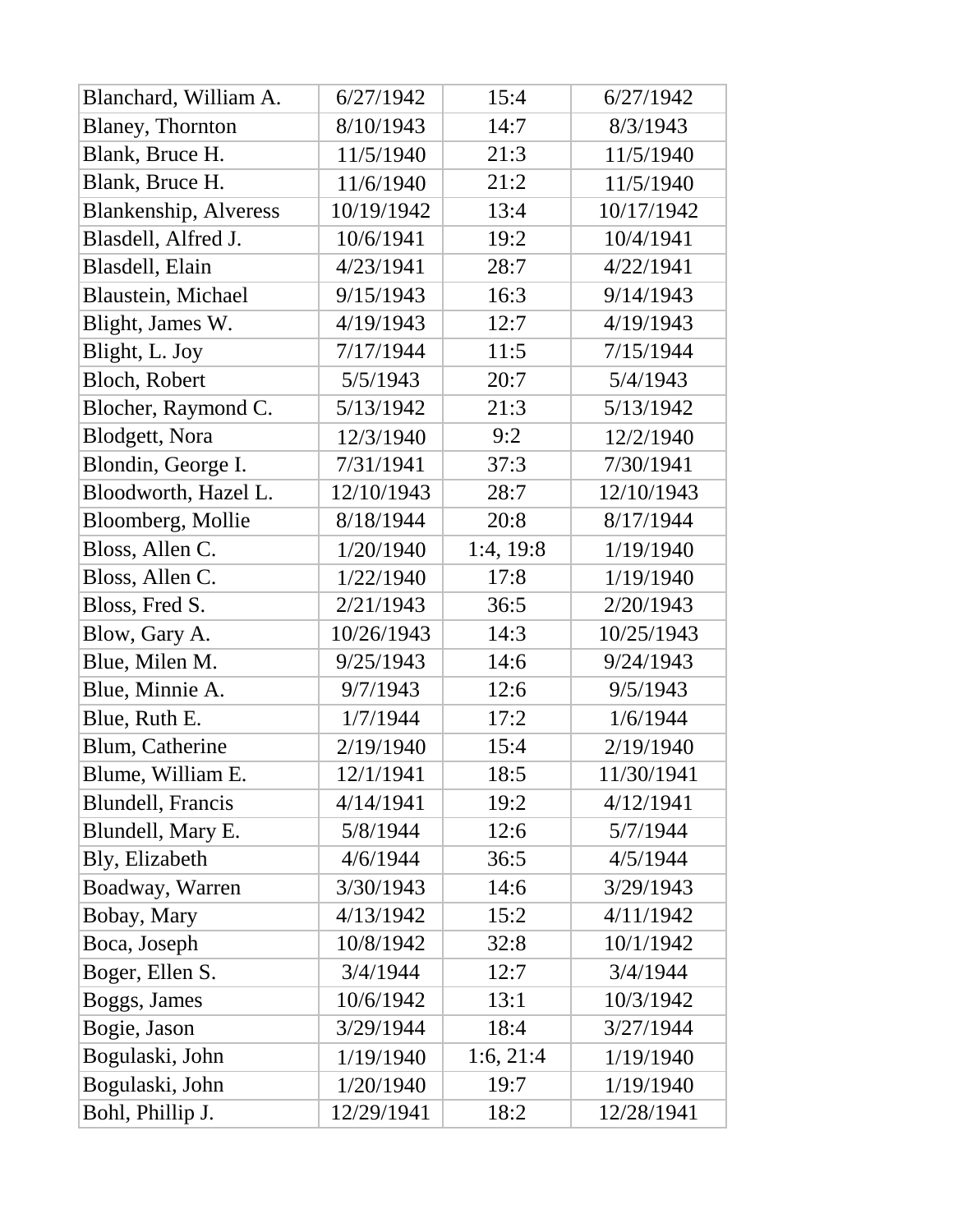| Bohls, Carl             | 6/10/1943  | 32:5       | 6/10/1943  |
|-------------------------|------------|------------|------------|
| Bohms, Charles          | 1/14/1942  | 19:5       | 1/14/1942  |
| Boike, Elizabeth J.     | 5/29/1944  | 11:1       | 5/29/1944  |
| Boland, Emma A.         | 4/26/1943  | 12:7       | 4/24/1943  |
| Boland, William         | 5/8/1942   | 24:7       | 5/8/1942   |
| Bolanowski, Paul R.     | 6/27/1943  | 40:2       | 6/26/1943  |
| Bole, Osa               | 5/6/1940   | 11:3, 15:4 | 5/6/1940   |
| Bole, Osa               | 5/7/1940   | 4:2, 19:2  | 5/6/1940   |
| Bolen, Adeline          | 2/25/1944  | 20:7       | 2/24/1944  |
| Bolin, James W.         | 5/3/1942   | 32:2       | 5/2/1942   |
| Boling, Sara E.         | 6/19/1941  | 44:7       | 6/18/1941  |
| Bolonowski, Anna B.     | 7/29/1942  | 19:1       | 7/28/1942  |
| Bolster, Maria          | 7/2/1942   | 23:3       | 7/1/1942   |
| Bolter, Rose            | 2/5/1943   | 21:4       | 2/3/1943   |
| Boltz, Lottie           | 1/27/1941  | 15:4       | 1/27/1941  |
| Bombel, Max             | 7/20/1942  | 13:4       | 7/20/1942  |
| Bond, Earl R.           | 2/4/1943   | 29:3       | 2/4/1943   |
| Bond, Elizabeth         | 11/11/1940 | 17:3       | 11/9/1940  |
| Bondy, Elwin            | 11/12/1944 | 31:7       | 11/11/1944 |
|                         |            |            |            |
| Bone, Laura (Mrs. Bert) | 10/22/1940 | 21:2       | 10/21/1940 |
|                         |            |            |            |
| Bone, Laura (Mrs. Bert) | 10/23/1940 | 16:2       | 10/21/1940 |
|                         |            |            |            |
| Bone, Laura (Mrs. Bert) | 10/23/1940 | 28:7       | 10/21/1940 |
| Bonk, Joseph E.         | 5/8/1943   | 14:7       | 5/7/1943   |
| Bonnell, Lewis N.       | 11/11/1942 | 24:8       | 11/10/1942 |
| Bonnell, Nicholas J.    |            |            |            |
| Lieut.                  | 4/25/1943  | 36:4       | 4/23/1943  |
| Bonneville, Gerald D.   | 1/20/1943  | 17:6       | 1/18/1943  |
| Bonter, David E.        | 12/27/1941 | 18:1       | 12/26/1941 |
| Bookout, Claude         | 8/3/1944   | 26:5       | 8/2/1944   |
| Boom, Chester           | 1/14/1944  | 19:2       | 1/14/1944  |
| Boomer, Dorothy I.      | 12/14/1940 | 13:1, 16:5 | 12/12/1940 |
| Boomer, Dorothy I.      | 12/15/1940 | 40:1       | 12/12/1940 |
| Boone, Joseph W.        | 8/3/1943   | 12:7       | 8/2/1943   |
| Boos, Peter             | 9/23/1944  | 12:5       | 9/22/1944  |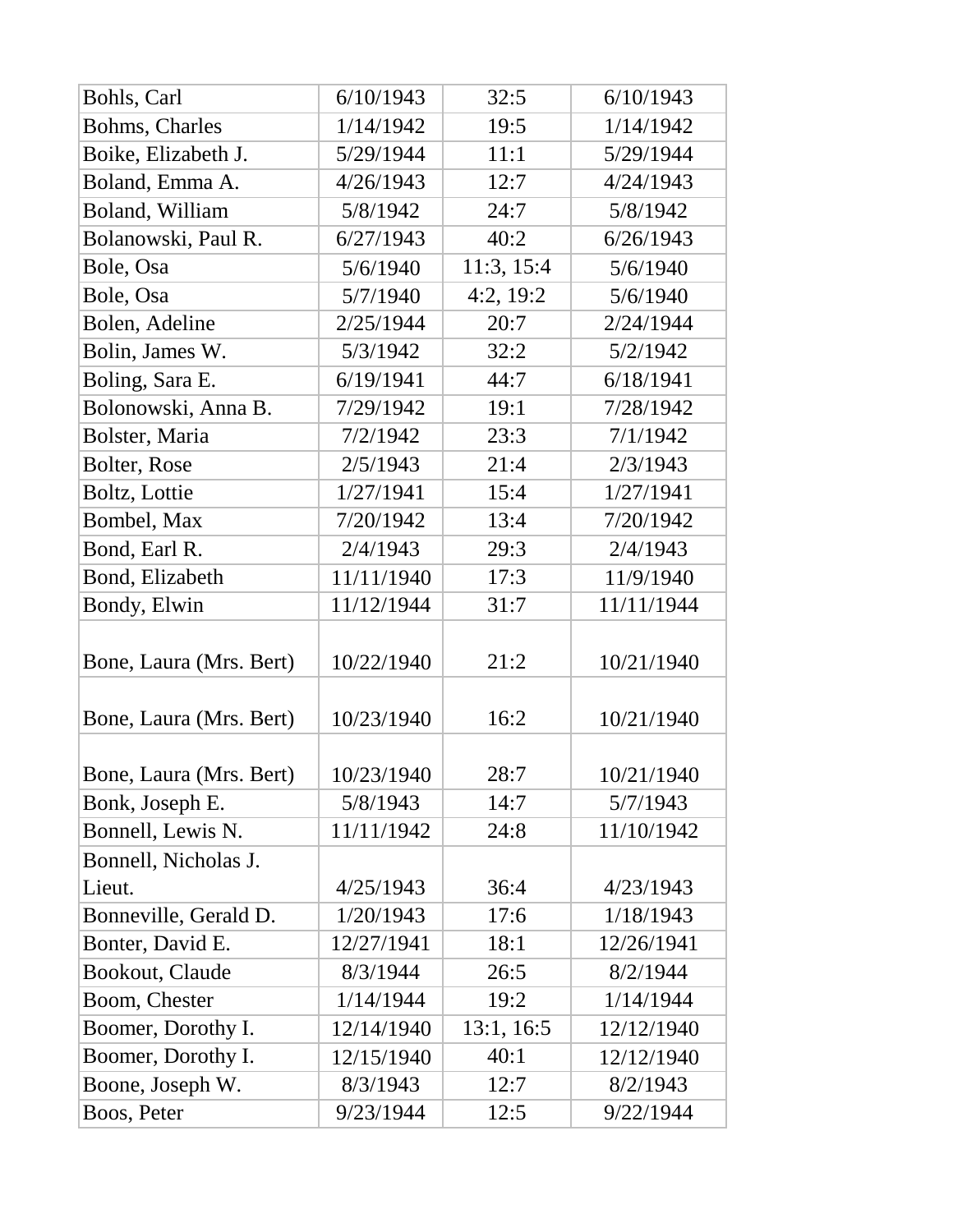| Booth, Alfred            | 1/3/1940   | 7:3       | 12/30/1939 |
|--------------------------|------------|-----------|------------|
| Booth, Sarah J.          | 8/9/1941   | 16:6      | 8/8/1941   |
| Boots, Michael           | 12/1/1941  | 18:5      | 11/29/1941 |
| Borasdorf, Mary F.       | 6/26/1941  | 45:1      | 6/25/1941  |
| Borgman, Elden L.        | 3/3/1941   | 17:3      | 3/2/1941   |
| Borha, Michael L.        | 10/17/1942 | 15:3      | 10/16/1942 |
| Borich, Rose             | 11/15/1944 | 17:2      | 11/13/1944 |
| Borka, Joseph L.         | 7/26/1941  | 18:7      | 7/26/1941  |
| Borkowski, Michael       | 6/21/1944  | 16:7      | 6/20/1944  |
| Borrow, amelia           | 4/20/1940  | 17:1,40:5 | 4/19/1940  |
| Borrow, Amelia           | 4/21/1940  | 40:5      | 4/19/1940  |
| Borrow, Geraldine        | 5/6/1940   | 15:3      | 5/5/1940   |
| Borrow, William J.       | 1/6/1943   | 15:5      | 1/5/1943   |
| Borst, Dorothy I.        | 7/31/1941  | 37:3      | 7/30/1941  |
| Borst, Shirley B.        | 7/29/1944  | 11:1      | 7/28/1944  |
| Boshart, Ralph C.        | 5/18/1942  | 13:2      | 5/18/1942  |
| Bosi, Joseph Sr.         | 2/1/1943   | 13:5      | 1/31/1943  |
| Bosman, Dale E.          | 3/19/1943  | 22:7      | 3/18/1943  |
| Bossard, Emma            | 12/30/1940 | 4:8       | 12/28/1940 |
| Bostrum, Peter           | 8/19/1940  | 17:2      | 8/18/1940  |
| Bostwick, Lila Mae       | 5/23/1941  | 36:1      | 5/22/1941  |
| Boswell, Cash            | 3/4/1944   | 12:7      | 3/3/1944   |
| Boswell, Ella            | 5/5/1944   | 26:2      | 5/4/1944   |
| Botkin, Herbert          | 6/2/1941   | 17:3      | 6/1/1941   |
| Botter, Howard J.        | 12/28/1944 | 23:5      | 12/28/1944 |
| Bottler, Clara P.        | 8/14/1940  | 15:6      | 8/13/1940  |
| Bottom, Margaret V.      | 10/8/1943  | 22:5      | 10/7/1943  |
| Bouchard, David          | 9/24/1942  | 24:7      | 9/23/1942  |
| Bouchard, Mary           | 2/28/1941  | 25:1      | 2/27/1941  |
|                          |            |           |            |
| Bouchard, Robert D., Jr. | 1/12/1942  | 15:7      | 1/10/1942  |
| Bouchard, Sarah E.       | 11/10/1943 | 22:5      | 11/9/1943  |
| Boucher, Horace          | 9/6/1940   | 28:5      | 9/3/1940   |
| Boudreau, Frank X.       | 1/13/1940  | 15:6      | 1/12/1940  |
| Boudreau, Frank X.       | 1/14/1940  | 27:2      | 1/12/1940  |
| Bougas, John             | 9/27/1943  | 12:8      | 9/26/1943  |
| Boulanger, Maude E.      | 5/21/1943  | 20:6      | 5/20/1943  |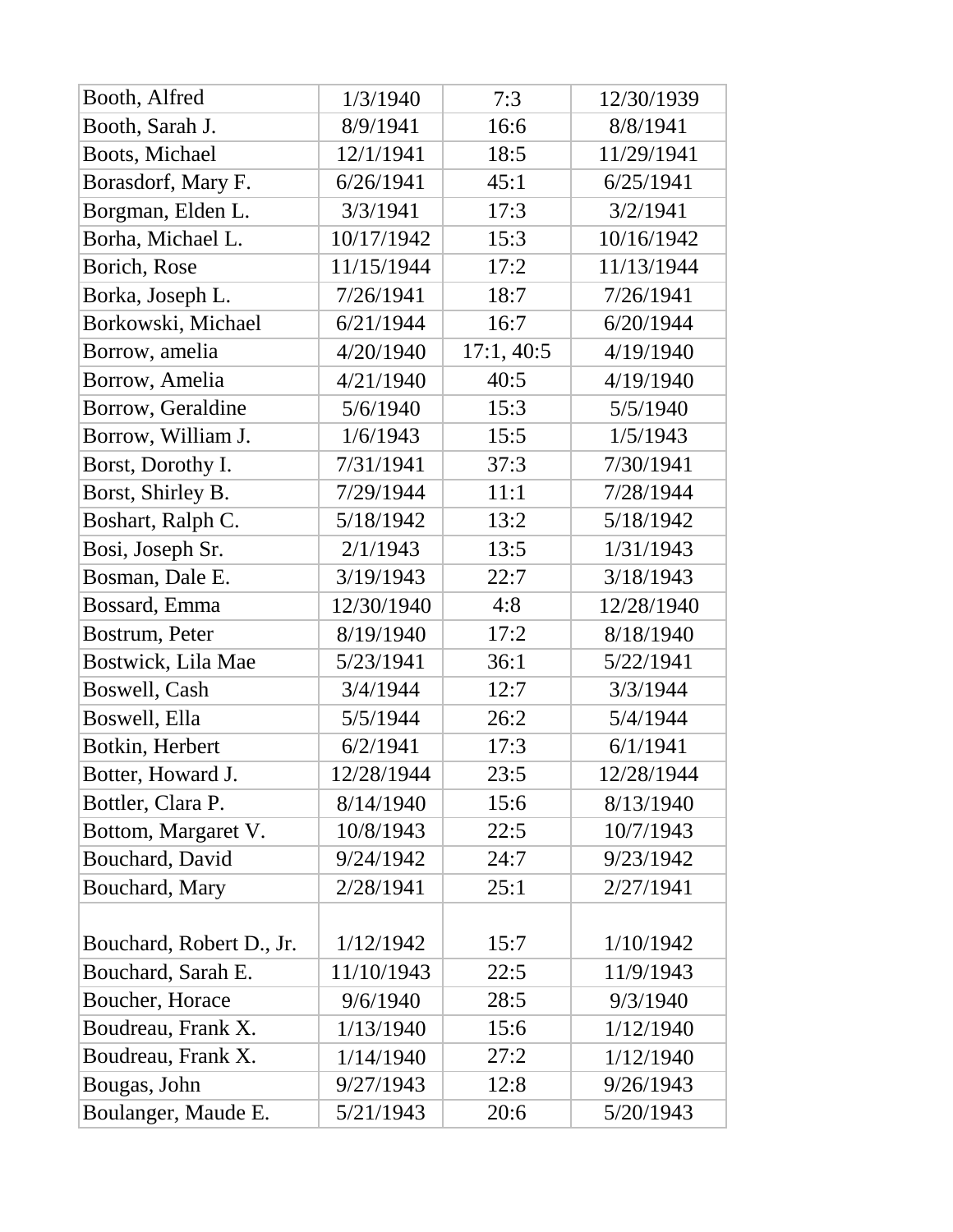| Bourns, Alfred           | 1/26/1940  | 24:8, 33:5 | 1/25/1940  |
|--------------------------|------------|------------|------------|
| Boutin, Mary J.          | 2/27/1940  | 17:4       | 2/25/1940  |
| Boutin, Robert R.        | 2/15/1940  | 21:1       | 2/15/1940  |
| Boutwell, Allen J.       | 1/8/1944   | 13:1       | 1/8/1944   |
| Boutwell, Hubert A.      | 5/28/1941  | 32:7       | 5/28/1941  |
| Bovan, Lucille           | 9/20/1941  | 13:2       | 9/20/1941  |
| Bovay, Fidella E.        | 5/8/1940   | 26:8       | 5/8/1940   |
| Boven, Agnes L.          | 2/1/1940   | 29:4       | 2/1/1940   |
| Boven, Agnes L.          | 2/2/1940   | 25:4       | 2/1/1940   |
| Boven, Elsie A.          | 8/24/1943  | 12:6       | 8/23/1943  |
| Bovine, Delbert          | 10/18/1943 | 13:1       | 10/18/1943 |
| Bovine, Hanorah          | 11/11/1943 | 32:7       | 11/10/1943 |
| Bowden, John             | 5/7/1943   | 22:6       | 5/7/1943   |
| Bowden, Phyllis A.       | 11/14/1940 | 45:2       | 11/13/1940 |
| Bowden, Thomas A.        | 7/28/1942  | 11:3       | 7/25/1942  |
| Bowen, Joseph G.         | 7/6/1942   | 11:4       | 7/5/1942   |
| Bowen, Sarah J.          | 8/20/1940  | 2:2, 17:5  | 8/19/1940  |
| Bower, Mary A            | 3/21/1944  | 14:7       | 3/20/1944  |
| Bower, Vera M.           | 7/24/1944  | 11:5       | 7/23/1944  |
| Bowers, Clara            | 11/12/1940 | 24:6       | 11/11/1940 |
| Bowles, Alta May         | 7/2/1940   | 2:1, 25:5  | 7/2/1940   |
| Bowles, Richard J.       | 1/23/1941  | 37:1       | 1/22/1941  |
| Bowman, Howard E.        | 10/5/1940  | 12:3       | 10/3/1940  |
| Bowman, Hurschel C.      | 12/13/1943 | 15:1       | 12/12/1943 |
| Bowman, John E.          | 12/12/1940 | 48:2       | 12/11/1940 |
| Bowman, Luther           | 9/9/1944   | 12:6       | 9/9/1944   |
| Bowman, William L.       | 12/8/1943  | 18:6       | 12/7/1943  |
| Bowns, Loren             | 5/12/1940  | 9:2        | 5/11/1940  |
|                          |            |            |            |
| Boyd, Arthur D., 2nd Lt. | 3/24/1944  | 22:1       | 3/23/1944  |
| Boyd, Gilmer Jr.         | 1/5/1944   | 11:2       | 12/31/1943 |
| Boyd, Herbert C.         | 8/25/1941  | 16:7       | 8/24/1941  |
| Boyd, Joseph H.          | 11/16/1942 | 13:3       | 11/16/1942 |
| Boyd, Susanna E.         | 2/17/1940  | 17:4       | 2/16/1940  |
| Boyd, Susanna E.         | 2/18/1940  | 2:7        | 2/16/1940  |
| Boyer, R. Eugene         | 2/16/1944  | 14:7       | 2/15/1944  |
| Boyle, Frederick J.      | 3/18/1941  | 19:2       | 3/17/1941  |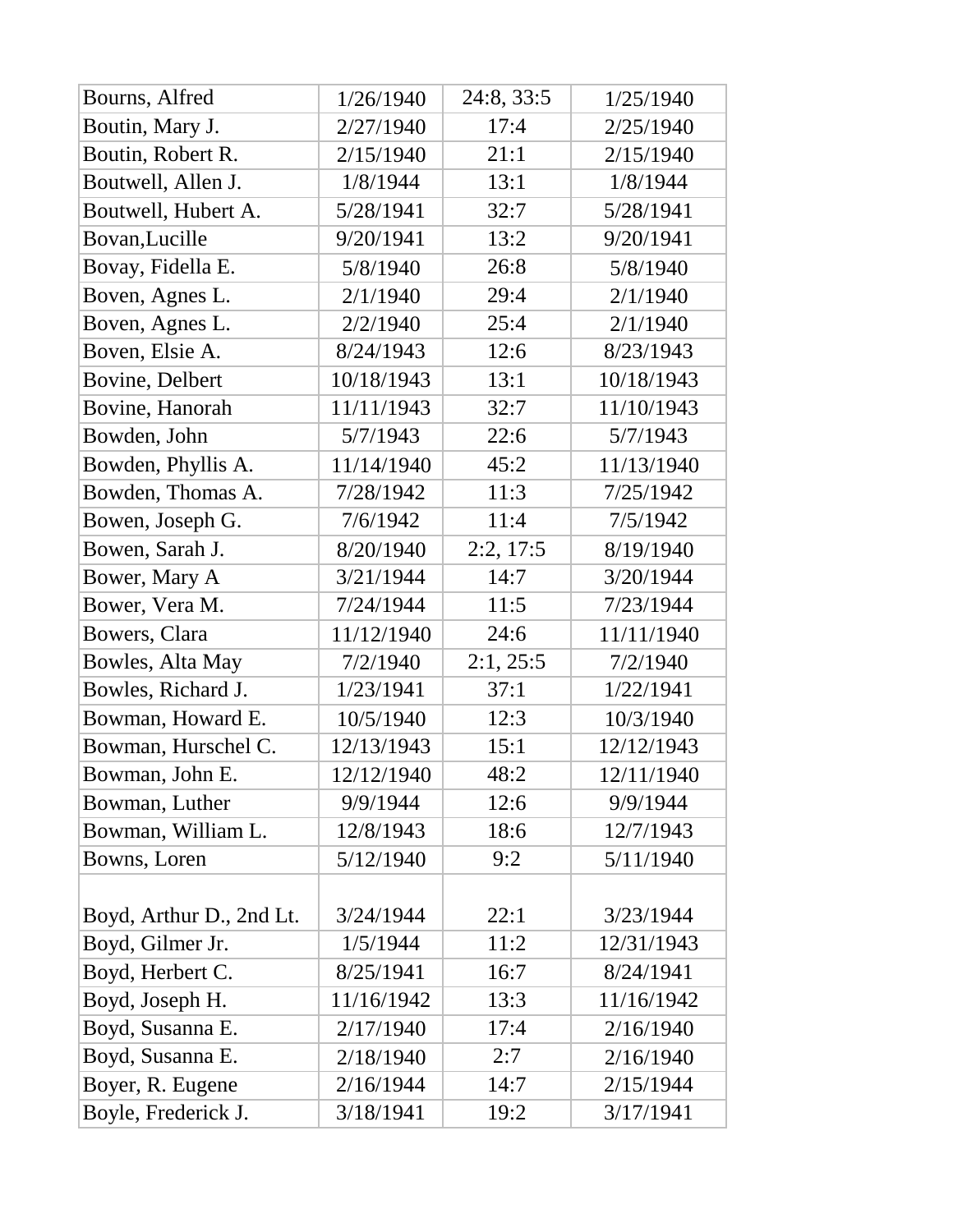| Boyle, Patricia            | 4/15/1942  | 28:7 | 4/14/1942  |
|----------------------------|------------|------|------------|
| Boynton, Charlotte         | 8/1/1942   | 13:1 | 7/30/1942  |
| Boyt, Bessie M.            | 9/22/1943  | 20:3 | 9/21/1943  |
| Boyt, Jesse H.             | 5/1/1943   | 16:7 | 4/30/1943  |
| Braabs, Mrs. Elmer         | 4/25/1941  | 32:3 | 4/25/1941  |
| <b>Braatz Fred J.</b>      | 1/17/1943  | 33:2 | 1/16/1943  |
| Brabant, Frank J.          | 10/12/1944 | 32:1 | 10/11/1944 |
| Brabbs, Martha R.          | 4/3/1941   | 40:6 | 4/3/1941   |
| <b>Brackett</b> , Agnes    | 1/20/1941  | 17:5 | 1/20/1941  |
| Bradberry, William L.      | 12/22/1943 | 21:3 | 12/21/1943 |
| Bradburn, Russell G.       | 8/24/1943  | 12:7 | 8/23/1943  |
| Braddock, Laura B.         | 4/27/1941  | 32:1 | 4/25/1941  |
| Braden, Harold J.          | 4/24/1941  | 40:6 | 4/23/1941  |
| Braden, Howard             | 1/7/1944   | 17:2 | 1/6/1944   |
| Braden, Karl E.            | 3/27/1943  | 14:7 | 3/26/1943  |
| Bradfield, Silas B.        | 3/8/1943   | 13:2 | 3/7/1943   |
| Bradley, Charles R.        | 6/13/1942  | 14:7 | 6/12/1942  |
| Bradley, Ellis E.          | 2/17/1941  | 17:4 | 2/16/1941  |
| <b>Bradley, Gladys</b>     | 2/16/1943  | 13:3 | 2/14/1943  |
| Bradley, Isaac             | 1/24/1940  | 17:5 | 1/23/1940  |
| Bradley, Joseph S.         | 12/2/1940  | 16:6 | 12/1/1940  |
| <b>Bradley</b> , Josephine | 3/31/1941  | 17:2 | 3/31/1941  |
| Bradley, William E.        | 2/11/1940  | 9:2  | 2/10/1940  |
| Bradner, Curtis C.         | 8/7/1940   | 13:1 | 8/7/1940   |
| Bradow, Phoebe             | 12/30/1941 | 15:7 | 12/29/1941 |
| Bradshaw, Denmon H.        | 11/27/1942 | 24:7 | 11/26/1942 |
| Brady, Adelbert W.         | 2/27/1940  | 17:4 | 2/25/1940  |
| Brady, Adelbert W.         | 2/29/1940  | 41:2 | 2/25/1940  |
| Brady, Amy                 | 6/14/1942  | 32:3 | 6/13/1942  |
| Brady, Dell W.             | 2/26/1940  | 13:2 | 2/25/1940  |
| Brady, Mack C.             | 10/21/1944 | 12:7 | 10/21/1944 |
| Brady, Mattie              | 12/29/1943 | 15:4 | 12/24/1943 |
| Brady, William A.          | 5/7/1943   | 22:6 | 5/6/1943   |
| Bragman, Helen             | 6/23/1941  | 17:1 | 6/23/1941  |
| Bragman, Louis             | 9/12/1941  | 28:7 | 9/11/1941  |
| Braham, George W.          | 9/5/1941   | 28:8 | 9/5/1941   |
| Braley, Aaron L.           | 3/10/1943  | 20:7 | 3/9/1943   |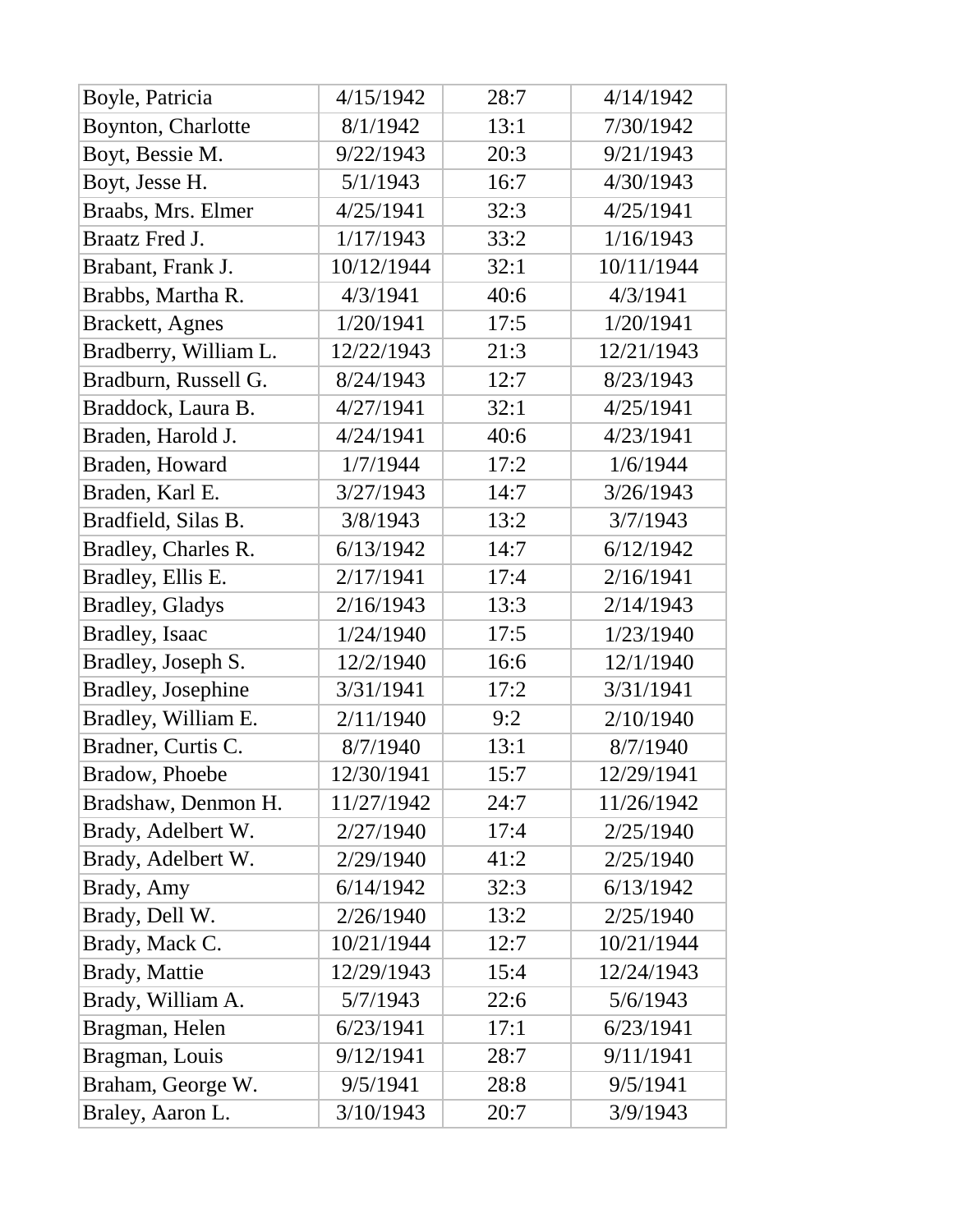| Bramer, Anna            | 11/17/1941 | 23:3 | 11/15/1941 |
|-------------------------|------------|------|------------|
| Brander, Earle I.       | 1/11/1940  | 37:5 | 1/10/1940  |
| Brander, Earle I.       | 1/12/1940  | 23:3 | 1/10/1940  |
| Brandon, James H.       | 11/28/1944 | 14:7 | 11/26/1944 |
| Brandon, Robert H.      | 7/13/1944  | 26:6 | 7/9/1944   |
| Brandt, Edith           | 10/17/1944 | 14:8 | 10/16/1944 |
| Brandt, Gerald A.       | 6/19/1944  | 13:3 | 6/17/1944  |
| Brandt, Ida             | 11/1/1940  | 16:1 | 10/29/1940 |
| Brandt, Ida             | 11/2/1940  | 24:4 | 10/31/1940 |
| Brandt, Lloyd           | 3/8/1943   | 13:3 | 3/6/1943   |
| Brandt, William J.      | 10/5/1943  | 14:6 | 10/4/1943  |
| Brandvold, Emma         | 1/30/1943  | 15:5 | 1/28/1943  |
| Brank, Grace M.         | 2/21/1944  | 13:3 | 2/19/1944  |
| Brant, Mary E.          | 12/29/1942 | 15:7 | 12/28/1942 |
| Brasie, Ralph L.        | 6/13/1941  | 28:6 | 6/12/1941  |
| Braswell, Paul          | 5/11/1942  | 13:2 | 5/10/1942  |
| Bray, Alphan B.         | 11/18/1941 | 21:3 | 11/18/1941 |
| Brayton, Walter H.      | 3/24/1941  | 17:1 | 3/24/1941  |
| Brazeau, Della          | 1/28/1942  | 21:6 | 1/28/1942  |
| Breakey, Edwin R.       | 11/9/1944  | 32:6 | 11/9/1944  |
| Breakey, Ida M.         | 5/18/1943  | 15:1 | 5/17/1943  |
| Breckenridge, Carlos L. | 5/11/1940  | 18:7 | 5/10/1940  |
| Breckenridge, Carlos L. | 5/12/1940  | 32:3 | 5/10/1940  |
| Breecher, Louis P.      | 1/28/1943  | 29:6 | 1/26/1943  |
| Breen, Mary             | 5/21/1940  | 5:6  | 5/19/1940  |
| Breen, Orville F.       | 12/21/1944 | 32:7 | 12/20/1944 |
| Breier, Ernest M., Sgt. | 3/18/1943  | 32:7 | 3/18/1943  |
| Brenholtz, Rebecca B.   | 10/30/1942 | 23:3 | 10/29/1942 |
| Brennan, Belle E.       | 7/18/1944  | 12:8 | 7/17/1944  |
| Brennan, Dan L.         | 2/20/1942  | 25:3 | 2/19/1942  |
| Brennan, Lawrence L.    | 5/18/1942  | 13:2 | 5/16/1942  |
| Brennan, Margaret A.    | 10/31/1944 | 12:8 | 10/29/1944 |
| Brennecke, Alvenla D.   | 12/30/1944 | 11:6 | 12/29/1944 |
| Brett, Pearl J.         | 10/16/1942 | 21:1 | 10/15/1942 |
| Brewer, Agnes M.        | 4/15/1942  | 28:7 | 4/14/1942  |
| Brewer, Cyril           | 7/8/1940   | 15:5 | 7/7/1940   |
| Brewer, Delbert E.      | 7/28/1944  | 20:7 | 7/27/1944  |
|                         |            |      |            |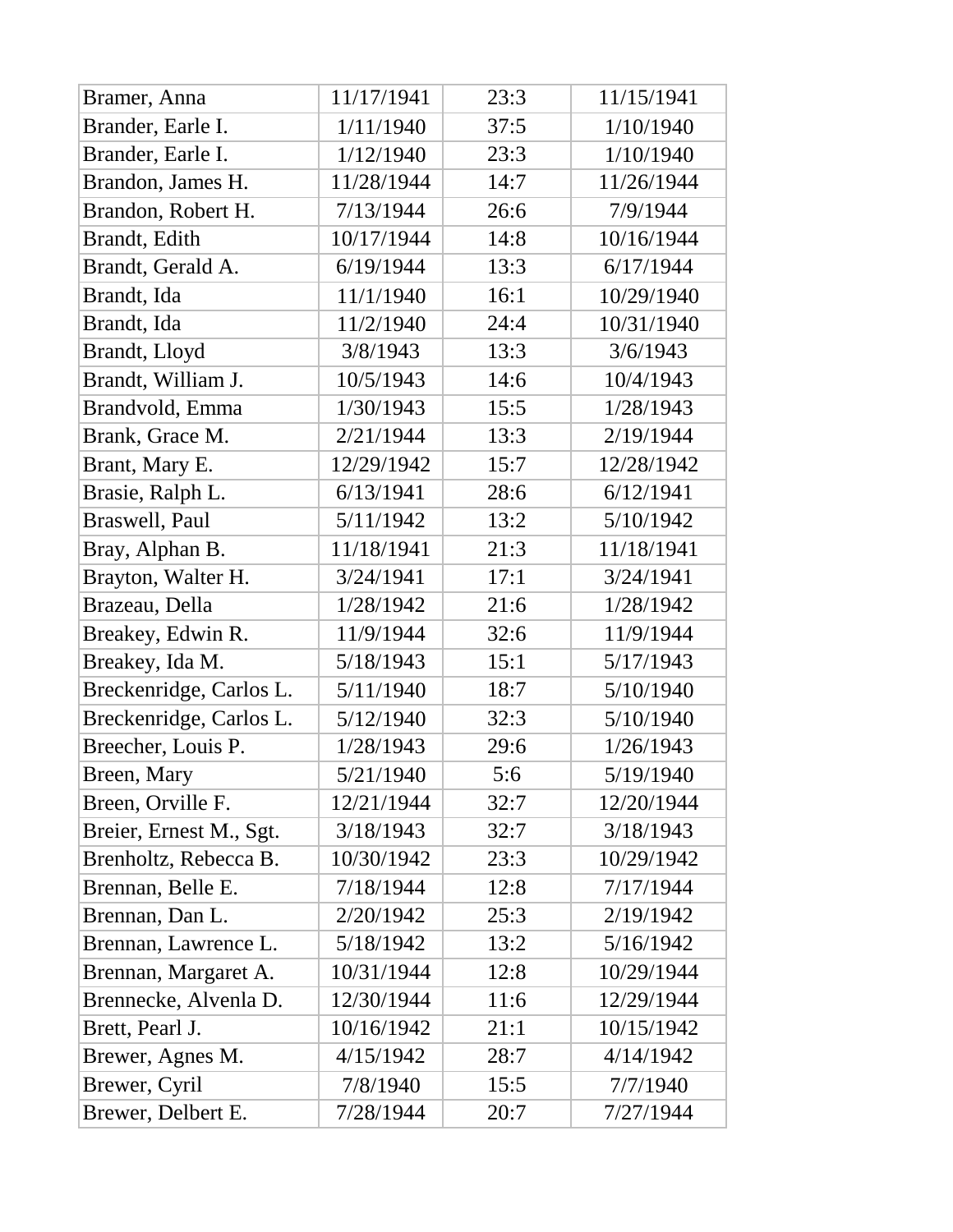| Brewer, Emily J.     | 2/20/1942  | 25:3 | 2/19/1942  |
|----------------------|------------|------|------------|
| Brewer, Everett J.   | 5/19/1941  | 19:1 | 5/18/1941  |
| Brewer, Fred G.      | 12/25/1944 | 18:2 | 12/24/1944 |
| Brewer, Frederick F. | 3/15/1941  | 18:6 | 3/12/1941  |
| Brewer, Helen        | 1/19/1940  | 2:4  | 1/18/1940  |
| Brewer, Henry        | 2/25/1943  | 27:1 | 2/24/1943  |
| Brewer, Herman       | 4/24/1944  | 10:8 | 4/23/1944  |
| Brewer, Orvil        | 7/8/1940   | 11:8 | 7/7/1940   |
| Brewer, Ruth M.      | 4/18/1940  | 44:4 | 4/18/1940  |
| Brewer, Ruth M.      | 4/19/1940  | 28:6 | 4/18/1940  |
| Brewer, Sylvia J.    | 5/19/1941  | 19:2 | 5/17/1941  |
| Brewer, Thaddeus     | 2/29/1940  | 41:3 | 2/28/1940  |
| Brewer, William J.   | 10/29/1943 | 22:4 | 10/28/1943 |
| Brice, Laura         | 9/9/1941   | 19:2 | 9/8/1941   |
| Brickell, Jean       | 11/22/1942 | 36:5 | 11/21/1942 |
| Bridges, Byron J.    | 7/6/1940   | 17:6 | 7/6/1940   |
| Bridges, Byron J.    | 7/7/1940   | 27:3 | 7/6/1940   |
| Briggs, Alice G.     | 5/10/1943  | 13:3 | 5/9/1943   |
| Briggs, Charles H    | 2/2/1944   | 12:7 | 2/1/1944   |
| Brigham, Anna        | 8/3/1943   | 12:7 | 8/1/1943   |
| Brimley, Charles I.  | 2/8/1944   | 12:7 | 2/7/1944   |
| Brimley, Nancy M.    | 7/5/1943   | 15:5 | 7/4/1943   |
| Brinch, Corliss J.   | 3/13/1944  | 12:6 | 3/11/1944  |
| Brintnell, Flora E.  | 10/4/1941  | 19:2 | 10/3/1941  |
| Brisbin, Chester A.  | 5/11/1941  | 36:2 | 5/10/1941  |
| Britten, Albert E.   | 4/9/1941   | 24:8 | 4/9/1941   |
| Britting, Frank W.   | 5/14/1942  | 36:8 | 5/13/1942  |
| Brittson, Albert     | 5/13/1940  | 9:3  | 5/11/1940  |
| Brockway, Addie B.   | 11/9/1944  | 32:5 | 11/9/1944  |
| Brockway, Alice      | 9/16/1940  | 17:3 | 9/15/1940  |
| Brockway, Alice      | 9/17/1940  | 19:3 | 9/15/1940  |
| Brockway, Clara      | 9/16/1944  | 12:7 | 9/13/1944  |
| Brockway, Marvin I.  | 12/24/1941 | 14:2 | 12/23/1941 |
| Broda, Antoni        | 11/17/1944 | 24:8 | 11/15/1944 |
| Brokaw, Gene E.      | 12/14/1942 | 13:4 | 12/13/1942 |
| Brolo, Peter         | 1/19/1943  | 15:2 | 1/19/1943  |
| Bronson, Milton      | 1/25/1940  | 33:4 | 1/23/1940  |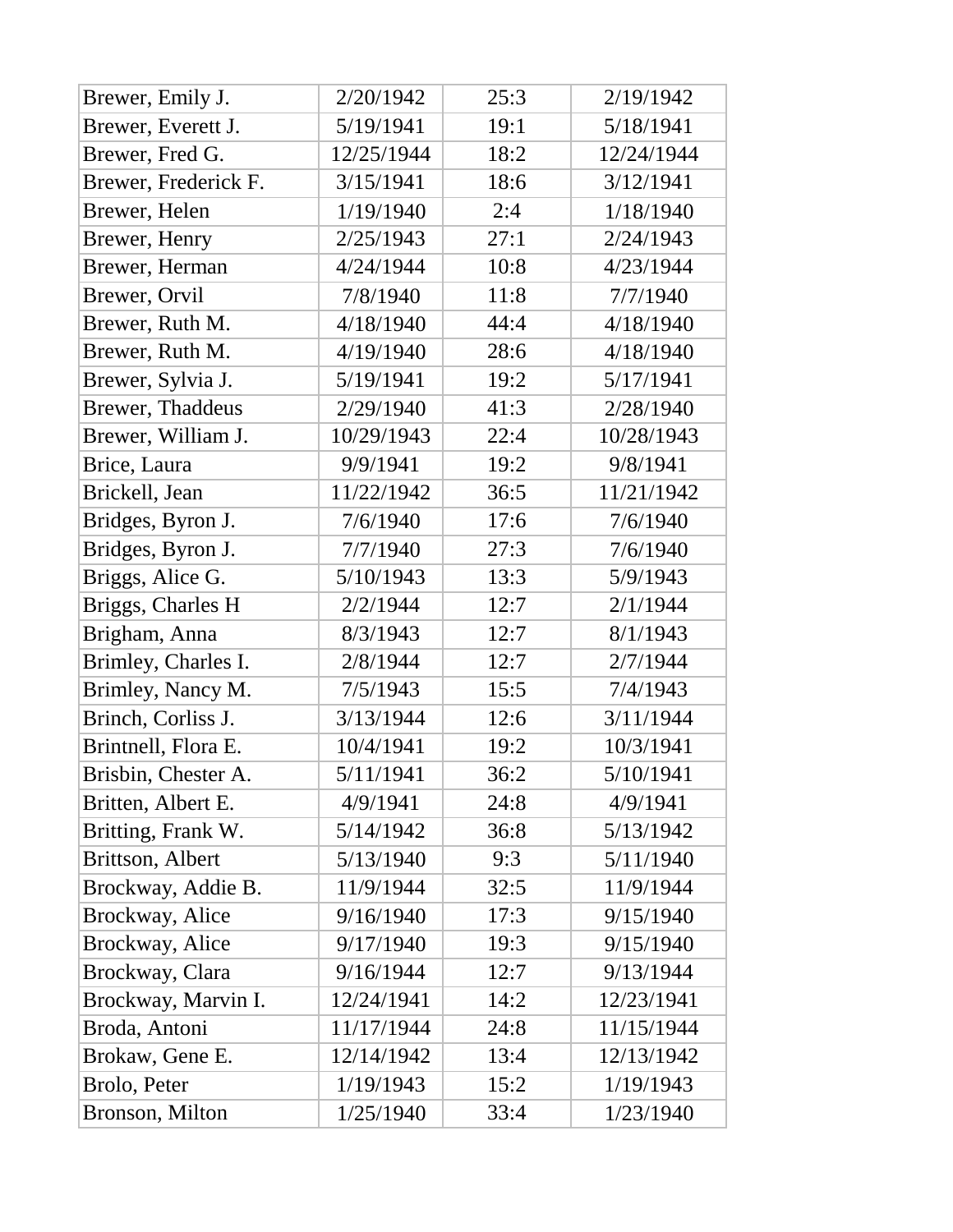| Brooker, Sarah          | 2/15/1941  | 17:3 | 2/14/1941  |
|-------------------------|------------|------|------------|
| Brookmier, James P.     | 6/26/1941  | 45:1 | 6/24/1941  |
| Brooks, Anna            | 8/10/1942  | 11:3 | 8/9/1942   |
| <b>Brooks, Clarence</b> | 12/2/1942  | 19:3 | 11/30/1942 |
| Brooks, Julius D.       | 6/28/1941  | 19:2 | 6/28/1941  |
| Brooks, Laura M.        | 5/26/1944  | 26:3 | 5/26/1944  |
| Brooks, Lena M.         | 3/5/1942   | 33:1 | 3/4/1942   |
| Brooks, Mack, Jr.       | 11/22/1943 | 19:1 | 11/21/1943 |
| Brooks, Martha          | 8/3/1940   | 17:2 | 8/3/1940   |
| Brophy, James           | 12/5/1942  | 15:2 | 12/5/1942  |
| Brosius, Albert         | 8/17/1943  | 12:8 | 8/16/1943  |
| Broughton, Elizabeth    | 1/28/1944  | 20:7 | 1/28/1944  |
| Broughton, Mrs. James   | 11/18/1940 | 21:4 | 11/16/1940 |
| Broughton, Virgil       | 11/14/1943 | 36:5 | 11/13/1943 |
| Browers, Elma M.        | 7/27/1943  | 12:7 | 7/26/1943  |
| Brown, Mrs. John A.     | 7/11/1940  | 7:3  | 7/10/1940  |
| Brown, Alfred O.        | 6/29/1942  | 11:3 | 6/28/1942  |
| Brown, Alice            | 10/1/1942  | 32:7 | 10/1/1942  |
| Brown, Alma             | 4/29/1944  | 12:1 | 4/28/1944  |
| Brown, Andrew           | 8/7/1942   | 18:7 | 8/7/1942   |
| Brown, Andrew C.        | 11/2/1940  | 24:5 | 10/31/1940 |
| Brown, Bulah            | 4/7/1941   | 17:3 | 4/5/1941   |
| Brown, Charles M.       | 3/19/1943  | 22:7 | 3/19/1943  |
| Brown, Clair J.         | 9/14/1942  | 13:1 | 9/13/1942  |
| <b>Brown, Clarence</b>  | 8/12/1940  | 15:4 | 8/11/1940  |
| Brown, Cora E.          | 10/19/1942 | 13:5 | 10/18/1942 |
| Brown, Dallas A.        | 1/23/1944  | 28:2 | 1/22/1944  |
| Brown, Deorra N.        | 12/28/1943 | 11:6 | 12/27/1943 |
| Brown, Duke             | 11/30/1942 | 13:4 | 11/29/1942 |
| Brown, Earl H., Lt.     | 1/11/1943  | 09:6 | 1/6/1943   |
| Brown, Edwin B.         | 2/5/1942   | 33:3 | 2/4/1942   |
| Brown, Fidelia J.       | 10/11/1943 | 15:1 | 10/10/1943 |
| Brown, Frank B.         | 7/20/1943  | 13:1 | 7/19/1943  |
| Brown, George B.        | 3/3/1943   | 17:1 | 3/2/1943   |
| Brown, Gertrude N.      | 12/2/1941  | 18:4 | 12/1/1941  |
| Brown, Harvey T.        | 10/21/1940 | 17:5 | 10/19/1940 |
| Brown, Hattie E.        | 2/20/1942  | 25:3 | 2/20/1942  |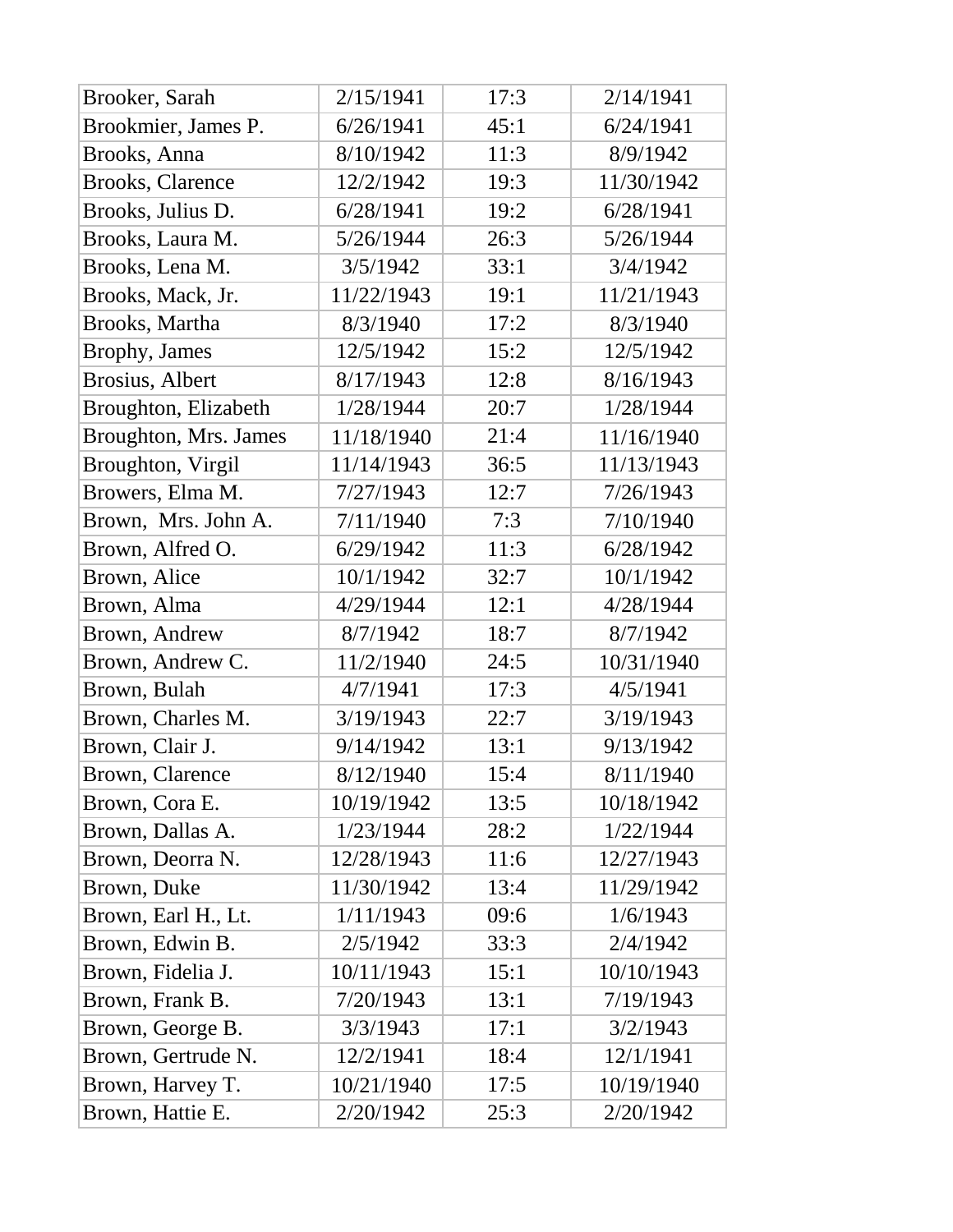| Brown, Henriette     | 5/8/1940   | 12:4 | 5/6/1940   |
|----------------------|------------|------|------------|
| Brown, Irene         | 2/16/1942  | 15:5 | 2/16/1942  |
| Brown, Isaac S.      | 10/5/1943  | 14:6 | 10/4/1943  |
| Brown, James E.      | 12/21/1942 | 17:4 | 12/20/1942 |
| Brown, James E.      | 10/29/1943 | 22:6 | 10/28/1943 |
| Brown, Jay           | 2/22/1941  | 19:4 | 2/21/1941  |
| Brown, John C.       | 12/16/1944 | 13:3 | 12/15/1944 |
| Brown, John F.       | 11/22/1944 | 13:2 | 11/21/1944 |
| Brown, Julia D.      | 4/6/1944   | 36:5 | 4/5/1944   |
| Brown, Katie         | 1/22/1941  | 19:4 | 1/21/1941  |
| Brown, Laura         | 4/10/1944  | 13:1 | 4/9/1944   |
| Brown, Laura D.      | 3/22/1944  | 16:2 | 3/19/1944  |
| Brown, Lester E.     | 6/28/1943  | 14:7 | 6/27/1943  |
| Brown, Lottie        | 4/29/1940  | 8:4  | 4/26/1940  |
| Brown, Louise A.     | 8/17/1944  | 28:5 | 8/16/1944  |
| Brown, Luther O.     | 1/25/1943  | 13:6 | 1/25/1943  |
| Brown, Mable B.      | 11/15/1944 | 17:1 | 11/14/1944 |
| Brown, Marguerite G. | 9/20/1944  | 14:6 | 9/12/1944  |
| Brown, Mary Jane     | 1/2/1941   | 25:7 | 1/1/1941   |
| Brown, Mary L.       | 4/30/1941  | 22:5 | 4/30/1941  |
| Brown, Mary M.       | 2/26/1942  | 41:1 | 2/26/1942  |
| Brown, Minerva B.    | 7/7/1941   | 15:4 | 7/5/1941   |
| Brown, Minnie        | 5/23/1940  | 16:2 | 5/22/1940  |
| Brown, Minnie        | 5/23/1940  | 16:2 | 5/22/1940  |
| <b>Brown, Nettie</b> | 1/3/1940   | 7:4  | 12/20/1939 |
| Brown, Orson         | 2/12/1940  | 13:7 | 2/11/1940  |
| Brown, Orson         | 2/13/1940  | 17:5 | 2/11/1940  |
| Brown, Oscar C.      | 5/25/1944  | 36:2 | 5/24/1944  |
| Brown, Ralph W.      | 11/5/1941  | 25:1 | 11/5/1941  |
| Brown, Raymond L.    | 5/2/1944   | 14:3 | 5/1/1944   |
| Brown, Rebecca       | 12/12/1942 | 15:3 | 12/11/1942 |
| Brown, Robert W.     | 10/13/1943 | 14:4 | 10/13/1943 |
| Brown, Samuel        | 1/14/1941  | 19:5 | 1/13/1941  |
| Brown, Sarah         | 8/18/1942  | 13:2 | 8/17/1942  |
| Brown, Thelma A.     | 8/30/1941  | 17:3 | 8/29/1941  |
| Brown, Theo, Jr.     | 12/1/1941  | 18:5 | 12/1/1941  |
| Brown, Thomas D.     | 2/6/1941   | 36:6 | 2/5/1941   |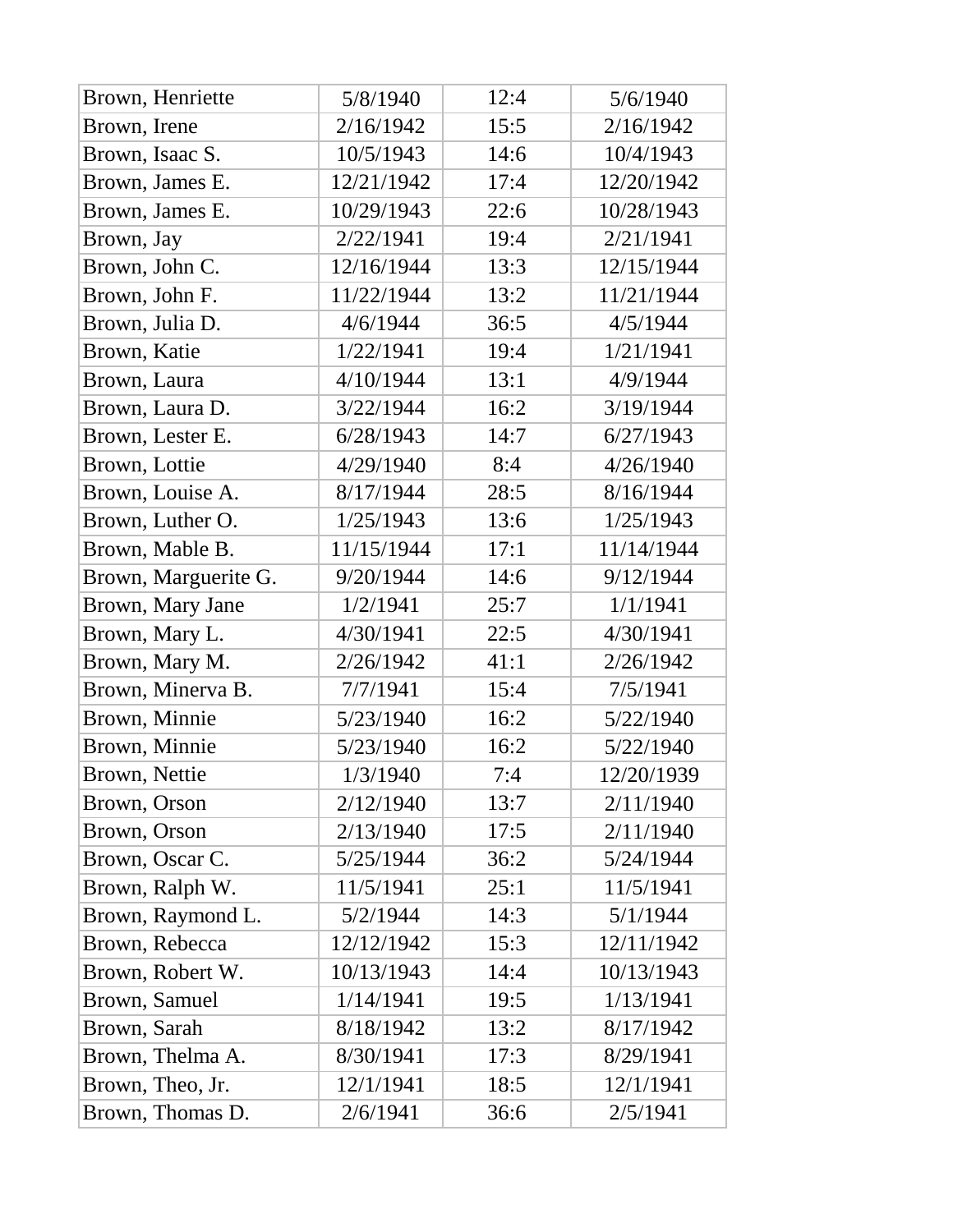| Brown, Victor C.      | 5/13/1940  | 17:4       | 5/12/1940  |
|-----------------------|------------|------------|------------|
| Brown, Ward A.        | 5/9/1942   | 17:1       | 5/8/1942   |
| Brown, William H.     | 5/1/1941   | 48:3       | 4/30/1941  |
| Brown, William L.     | 6/19/1943  | 16:7       | 6/18/1943  |
| Brown, Zack           | 3/15/1944  | 20:5       | 3/14/1944  |
| Browne, Edith M.      | 2/10/1940  | 11:6; 15:5 | 2/10/1940  |
| Browne, Edith M.      | 2/11/1940  | 29:1       | 2/10/1940  |
| Browne, Edith M.      | 2/12/1940  | 13:7       | 2/10/1940  |
| Brownie, Walter R.    | 12/31/1943 | 11:5       | 12/30/1943 |
| Bruce, Gavin          | 5/16/1944  | 14:4       | 5/16/1944  |
| Bruce, Glenn M.       | 11/4/1940  | 4:5        | 11/1/1940  |
| Bruce, Maude          | 10/31/1943 | 35:7       | 10/29/1943 |
| Bruce, Sarah          | 11/22/1943 | 19:2       | 11/21/1943 |
| Bruce, Stephen H.     | 6/29/1942  | 11:3       | 6/28/1942  |
| Bruce, Thomas         | 3/1/1943   | 12:7       | 2/28/1943  |
| Bruce, William A.     | 3/17/1942  | 15:3       | 3/17/1942  |
| Bruner, Emma L.       | 7/7/1942   | 13:2       | 7/6/1942   |
| Bruner, William O.    | 11/14/1942 | 17:1       | 11/13/1942 |
| Brunet, Genevieve Y.  | 3/13/1944  | 12:7       | 3/12/1944  |
| Brushaber, Delbert L. | 7/5/1941   | 17:5       | 7/4/1941   |
| Bryan, Elsie M.       | 11/30/1943 | 14:7       | 11/29/1943 |
| Bryan, Eula E.        | 11/26/1942 | 27:4       | 11/25/1942 |
| Bryan, Howard E.      | 10/30/1940 | 25:2       | 10/30/1940 |
| Bryan, James D.       | 5/26/1942  | 12:7       | 5/25/1942  |
| Bryan, James J.       | 7/11/1944  | 13:2       | 7/10/1944  |
| Bryan, Reuben R.      | 10/7/1944  | 12:5       | 10/6/1944  |
| Bryan, Thomas         | 1/24/1942  | 17:3       | 1/23/1942  |
| Bryant, Annie C.      | 9/27/1944  | 16:5       | 9/26/1944  |
| Bryant, Deck F.       | 1/5/1944   | 11:3       | 1/4/1944   |
| Bryant, Ppauline      | 4/18/1940  | 44:4       | 4/15/1940  |
| Bryant, Rossie D.     | 4/22/1942  | 18:7       | 4/21/1942  |
| Brzuszek, Agatha A.   | 3/31/1942  | 17:1       | 3/30/1942  |
| Bubin, Catherine J.   | 11/3/1944  | 26:6       | 11/2/1944  |
| Bucci, James          | 5/20/1941  | 20:5       | 5/19/1941  |
| Buchanan, Berta       | 7/13/1940  | 13:4       | 7/12/1940  |
| Buchanan, Christine   | 2/8/1944   | 12:7       | 2/8/1944   |
| Buchanan, Ira         | 3/11/1941  | 21:1       | 3/10/1941  |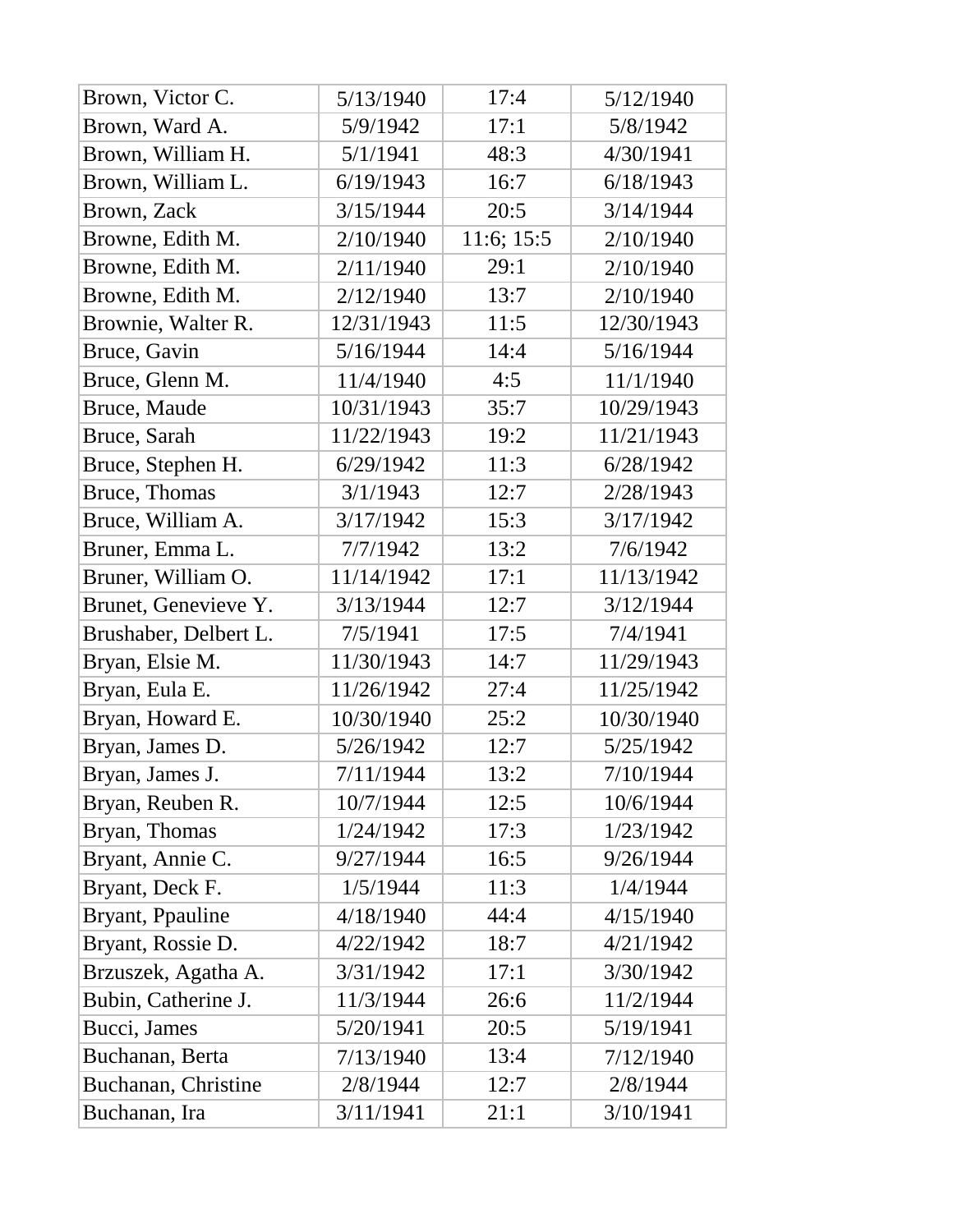| Buchanan, Mildred   | 7/14/1940  | 27:2       | 7/13/1940  |
|---------------------|------------|------------|------------|
| Buck, C. J.         | 5/23/1940  | 16:8       | 5/22/1940  |
| Buck, Newman        | 7/5/1941   | 17:6       | 7/4/1941   |
| Buck, Walter W.     | 9/24/1942  | 24:7       | 9/23/1942  |
| Buckley, Harvey     | 3/9/1941   | 32:5       | 3/7/1941   |
| Buckner, Alma       | 8/19/1940  | 17:2       | 8/18/1940  |
| Buday, Rose         | 7/7/1942   | 13:2       | 7/7/1942   |
| Budd, Lillian       | 7/23/1944  | 25:6       | 7/21/1944  |
| Budd, Mary E.       | 10/18/1944 | 18:4       | 10/18/1944 |
| Bueche, Katherine   | 11/23/1942 | 19:2       | 11/22/1942 |
| Buechel, Daniel L.  | 10/29/1942 | 33:2       | 10/28/1942 |
| Buell, John         | 1/8/1941   | 21:6       | 1/7/1941   |
| Buffa, Giuseppe     | 12/2/1941  | 18:4       | 12/2/1941  |
| Buike, Herman F.    | 11/9/1940  | 20:4       | 11/7/1940  |
| Bulgrin, Amelia E.  | 12/4/1943  | 15:2       | 12/4/1943  |
| Bullard, Asa D.     | 10/24/1943 | 35:7       | 10/22/1943 |
| Bullard, Nettie A.  | 7/27/1941  | 28:7       | 7/25/1941  |
| Bullard, Willie A.  | 5/25/1943  | 16:8       | 5/24/1943  |
| Bullen, James W.    | 6/18/1943  | 20:6       | 6/18/1943  |
| Bullock, Ellar      | 8/12/1940  | 7:7        | 8/11/1940  |
| Bump, Ella          | 5/19/1941  | 19:1       | 5/18/1941  |
| Bunce, Roy J.       | 5/25/1944  | 36:2       | 5/24/1944  |
| Bunce, William H.   | 9/27/1944  | 16:6       | 9/26/1944  |
| Buncie, Elaine M.   | 10/31/1941 | 28:7       | 10/31/1941 |
| Bunker, Eva P.      | 6/22/1942  | 11:5       | 6/21/1942  |
| Bunker, Ralph W.    | 6/1/1943   | 15:2       | 5/31/1943  |
| Bunker, William R.  | 4/2/1942   | 36:7       | 4/1/1942   |
| Bunn, Arthur P.     | 8/12/1940  | 15:4       | 8/11/1940  |
| Bunn, Arthur P.     | 8/13/1940  | 17:3       | 8/11/1940  |
| Burbank, William G. | 2/5/1940   | 9:5, 17:4  | 2/4/1940   |
| Burbank, William G. | 2/6/1940   | 17:6       | 2/4/1940   |
| Burch, Halley L.    | 5/24/1943  | 13:2       | 5/22/1943  |
| Burch, Martha       | 10/12/1944 | 32:1       | 10/10/1944 |
| Burd, Melvin S.     | 2/20/1940  | 17:2, 17:5 | 2/19/1940  |
| Burd, Melvin S.     | 2/21/1940  | 17:5       | 2/19/1940  |
| Burdick, Florence   | 10/9/1944  | 13:1       | 10/7/1944  |
| Burdick, Grace K.   | 8/9/1943   | 12:7       | 8/7/1943   |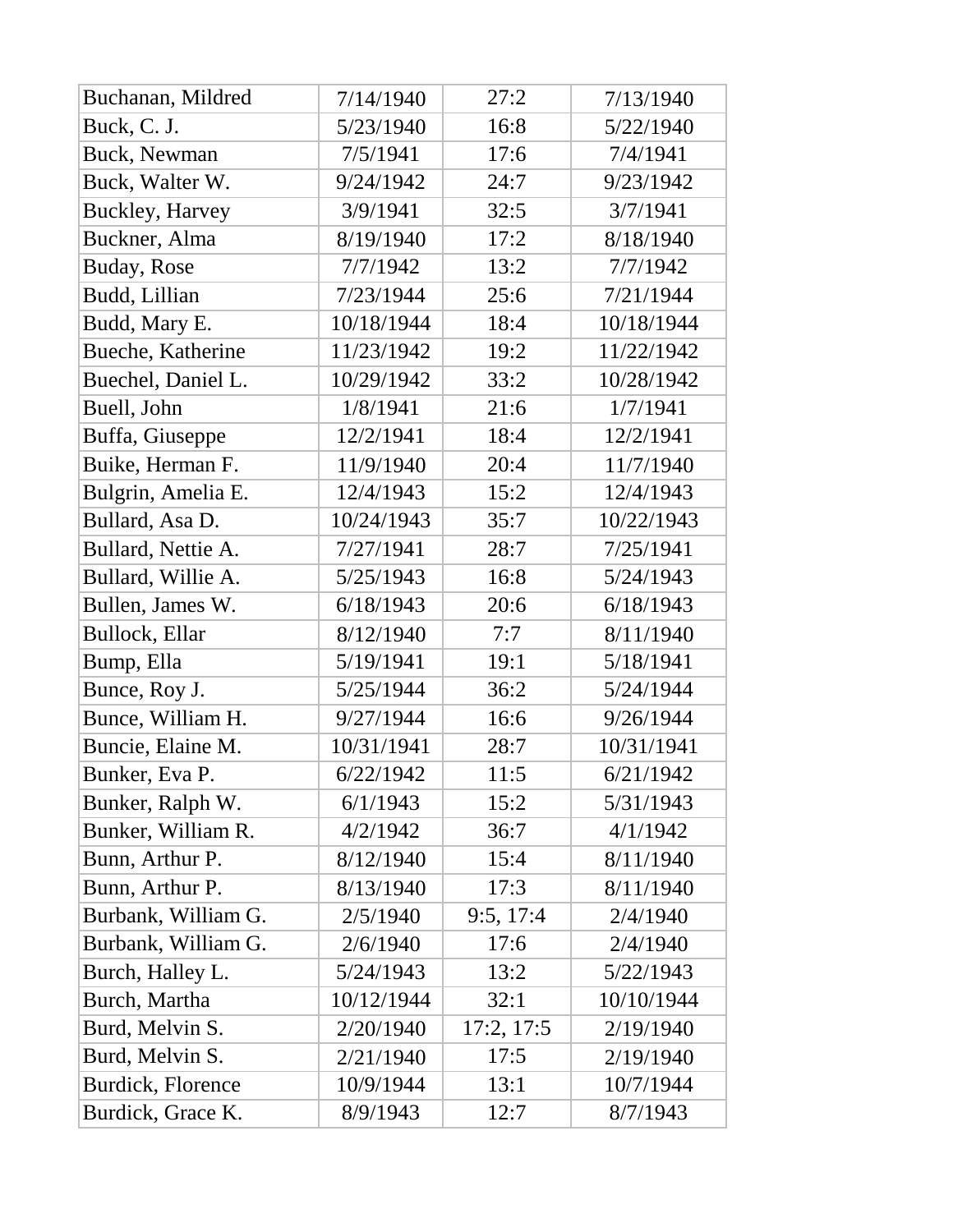| Burdick, Lewis H.        | 10/4/1943  | 12:8 | 10/3/1943  |
|--------------------------|------------|------|------------|
| Burdick, Ruben V.        | 3/27/1944  | 10:8 | 3/27/1944  |
| Burdon, Ethel E.         | 1/16/1940  | 17:8 | 1/14/1940  |
| Burgdorf, Lydia          | 6/22/1943  | 14:7 | 6/21/1943  |
| Burgess, Donald I.       | 12/26/1944 | 11:7 | 12/26/1944 |
| Burgess, John E.         | 12/23/1942 | 15:3 | 12/22/1942 |
| <b>Burghdorf, Duane</b>  | 2/3/1941   | 15:5 | 2/1/1941   |
| Burke, Cornelius J.      | 9/15/1941  | 17:2 | 9/14/1941  |
| Burke, John M.           | 7/13/1942  | 11:3 | 7/13/1942  |
| Burkhart, Frederick H.   | 12/1/1941  | 18:5 | 11/30/1941 |
| Burkhart, Howard         | 5/11/1940  | 17:5 | 5/11/1940  |
| Burks, Gordon L.         | 1/22/1941  | 19:1 | 1/21/1941  |
| Burks, Hallie            | 8/1/1944   | 12:7 | 7/31/1944  |
| Burks, Jessie            | 3/4/1944   | 12:7 | 3/1/1944   |
| <b>Burks, Ransom</b>     | 7/8/1941   | 19:3 | 7/6/1941   |
| Burleigh, Roscoe E.      | 11/23/1943 | 14:7 | 11/22/1943 |
| Burleson, Eliza          | 1/26/1940  | 25:3 | 1/25/1940  |
| Burleson, Nelson         | 3/2/1942   | 17:3 | 3/2/1942   |
| Burleson, Terry Ray      | 1/21/1943  | 27:7 | 1/20/1943  |
| Burley, Bert F.          | 2/23/1943  | 28:6 | 2/23/1943  |
| Burley, Fred O.          | 3/5/1944   | 31:8 | 3/4/1944   |
| Burley, Joseph C.        | 5/1/1941   | 48:2 | 5/1/1941   |
| Burley, Ralph            | 1/26/1940  | 4:3  | 1/25/1940  |
| Burlingame, Fred D.      | 8/10/1942  | 11:3 | 8/9/1942   |
| Burlingame, Mabel        | 10/30/1940 | 17:5 | 10/28/1940 |
| Burnash, Ila             | 9/2/1943   | 28:3 | 9/2/1943   |
| Burnell, Blanche E.      | 7/14/1943  | 14:7 | 7/14/1943  |
| Burnell, Byron E.        | 2/17/1942  | 17:4 | 2/16/1942  |
| Burnett, Alvah B.        | 7/27/1944  | 24:5 | 7/18/1944  |
| Burnett, Cora S.         | 10/26/1940 | 13:7 | 10/25/1940 |
| Burnett, Cora S.         | 10/26/1940 | 19:2 | 10/25/1940 |
| Burnett, Cora S.         | 10/27/1940 | 32:5 | 10/25/1940 |
| <b>Burnett, Hortense</b> | 2/27/1943  | 15:2 | 2/25/1943  |
| Burnham, May             | 8/11/1944  | 20:7 | 8/11/1944  |
| Burns, Caroline E.       | 5/27/1941  | 28:5 | 5/26/1941  |
| Burns, Eva M.            | 9/10/1943  | 24:3 | 9/10/1943  |
| Burns, Glenn S.          | 5/15/1944  | 15:1 | 5/14/1944  |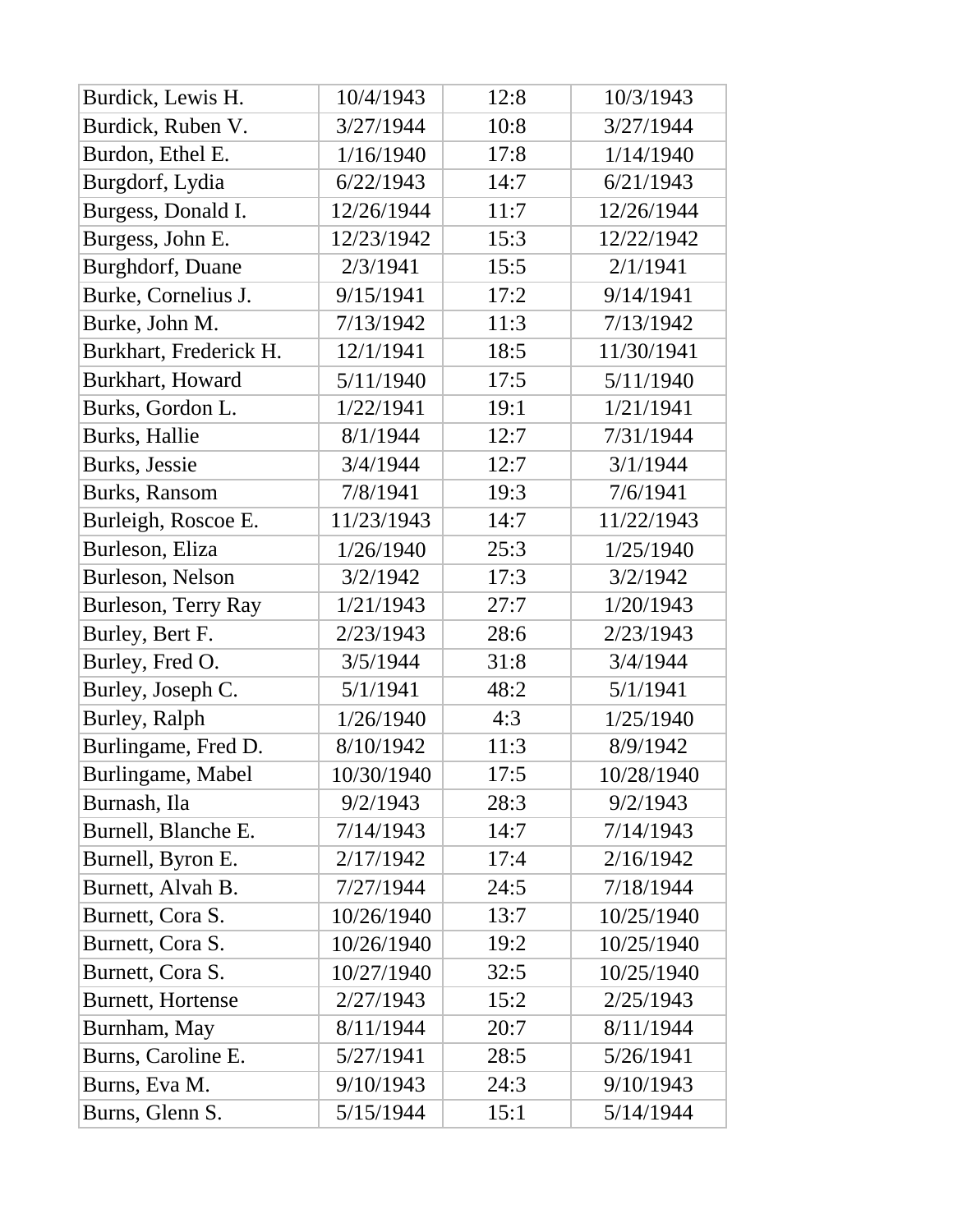| Burns, Harriet E.      | 5/18/1942  | 13:2      | 5/17/1942  |
|------------------------|------------|-----------|------------|
| Burns, James L.        | 4/4/1940   | 1:1, 37:1 | 4/3/1940   |
| Burns, James L.        | 4/5/1940   | 28:7      | 4/3/1940   |
| Burns, Minnie M.       | 4/24/1943  | 16:7      | 4/23/1943  |
| Burns, Mrs. Nark       | 2/23/1940  | 10:3      | 2/22/1940  |
| Burns, Nellie H.       | 6/9/1944   | 24:2      | 6/9/1944   |
| Burns, Olive M         | 3/9/1944   | 28:5      | 3/9/1944   |
| Burns, Robert H.       | 3/28/1944  | 14:7      | 3/28/1944  |
| Burpee, George O.      | 11/16/1944 | 32:8      | 11/15/1944 |
| Burr, Annette W.       | 11/28/1940 | 31:2      | 11/27/1940 |
| Burr, Annette W.       | 11/29/1940 | 9:3, 29:1 | 11/27/1940 |
| Burr, Mary E.          | 3/25/1943  | 32:7      | 3/24/1943  |
| Burris, Nellie M.      | 11/24/1944 | 25:2      | 11/23/1944 |
| Burritt, Mrs. C. D.    | 1/11/1940  | 37:1      | nd         |
|                        |            |           |            |
| Burroughs, Anna Louise | 1/20/1944  | 28:7      | 1/20/1944  |
| Burroughs, Bessie B.   | 6/18/1944  | 26:8      | 6/17/1944  |
| Burrows, Joyce E.      | 11/21/1941 | 33:4      | 11/19/1941 |
| Burson, Daniel E.      | 2/8/1943   | 13:4      | 2/7/1943   |
| Burt, Anna G.          | 5/6/1942   | 26:6      | 5/6/1942   |
| Burt, Eura B.          | 10/3/1942  | 20:7      | 10/2/1942  |
| Burt, Robert J.        | 8/3/1943   | 12:7      | 8/2/1943   |
| Burt, William          | 5/23/1942  | 16:6      | 5/23/1942  |
| Burtch, Harry E.       | 2/3/1943   | 17:4      | 2/2/1943   |
| Burtch, Edgar          | 1/20/1940  | 3:6       | 1/19/1940  |
| Burton, Eugene         | 4/14/1941  | 19:2      | 4/13/1941  |
| Burton, Frank E.       | 8/16/1941  | 16:7      | 8/15/1941  |
| Burton, George W.      | 10/6/1944  | 26:6      | 10/4/1944  |
| Burton, Leo M.         | 12/4/1940  | 10:5      | 12/2/1940  |
| Burton, Sarah J.       | 5/3/1944   | 18:1      | 5/3/1944   |
| Bury, Nellie           | 5/29/1942  | 10:7      | 5/29/1942  |
| <b>Busby, Harvey</b>   | 12/5/1942  | 15:2      | 12/3/1942  |
| Buscha, Hanna          | 4/13/1940  | 13:8      | 4/11/1940  |
| Bush, Caroline R.      | 3/31/1944  | 24:6      | 3/31/1944  |
| <b>Bush, Charles</b>   | 8/13/1940  | 2:4       | 8/11/1940  |
| Bush, Cletus B.        | 8/10/1943  | 14:7      | 8/10/1943  |
| Bush, Emma J.          | 5/4/1944   | 32:1      | 5/3/1944   |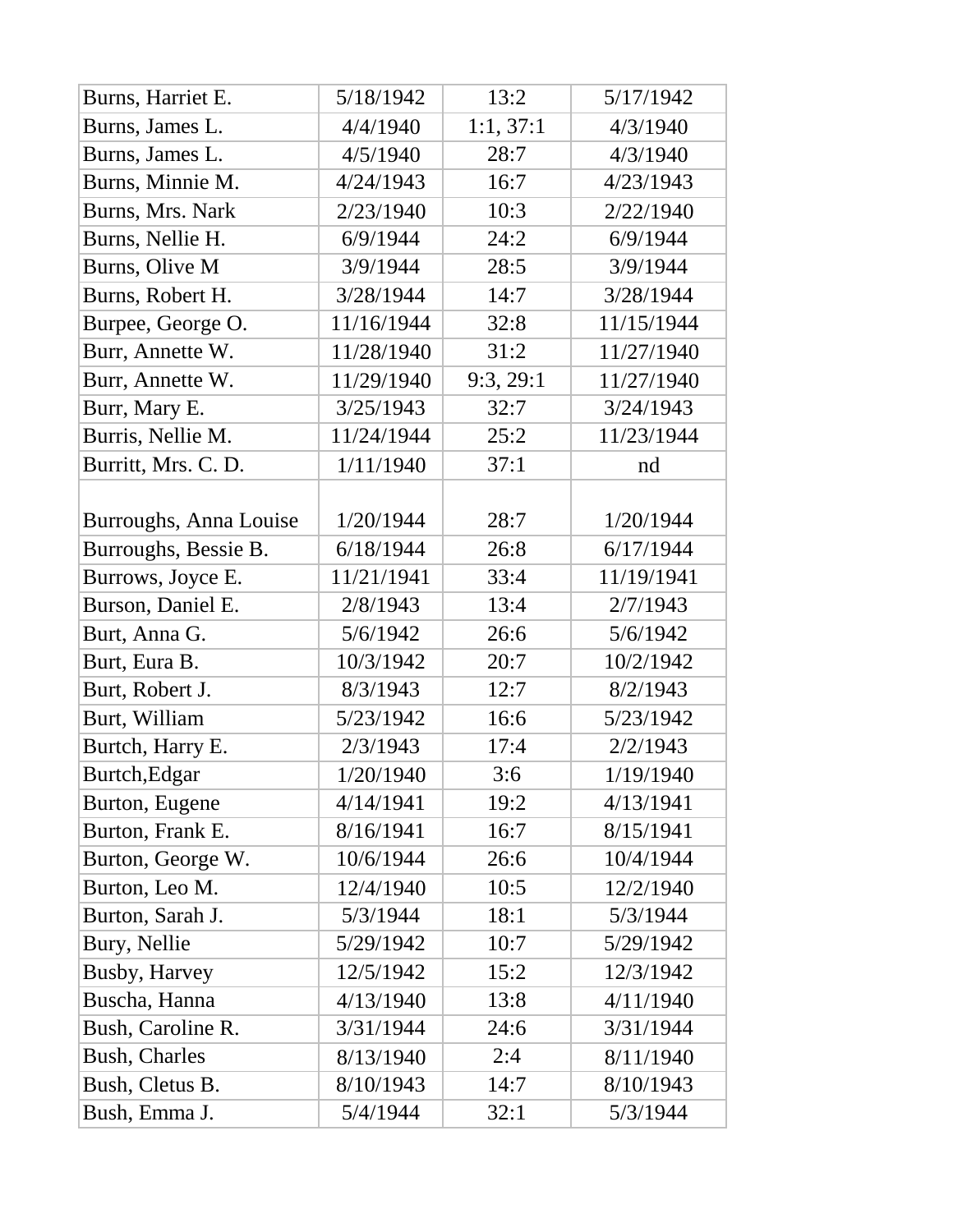| Bush, Grace F.           | 5/13/1940  | 17:4      | 5/11/1940  |
|--------------------------|------------|-----------|------------|
| Bush, Grace F.           | 5/14/1940  | 11:3      | 5/11/1940  |
| Bush, James B.           | 1/22/1942  | 37:4      | 1/21/1942  |
| Bush, Jennie             | 1/29/1944  | 11:1      | 1/28/1944  |
| Bush, Mary J.            | 10/22/1942 | 33:1      | 10/22/1942 |
| Busler, Lena V.          | 7/3/1940   | 5:5       | 7/2/1940   |
| Busler, Lena V.          | 7/3/1940   | 13:5      | 7/2/1940   |
| Busler, Lena V.          | 7/4/1940   | 21:8      | 7/2/1940   |
| <b>Bussell, Lottie</b>   | 12/18/1944 | 13:3      | 12/18/1944 |
| Bussler, Vivah E.        | 4/3/1940   | 23:3      | 4/3/1940   |
| Bussler, Vivah E.        | 4/4/1940   | 37:1      | 4/3/1940   |
| <b>Bust, Cecil</b>       | 8/13/1940  | 2:3       | n.d.       |
| <b>Butcher, Florence</b> | 2/23/1940  | 10:4      | 2/22/1940  |
| Butcher, Milford E.      | 8/11/1941  | 17:3      | 8/9/1941   |
| Buterakos, John G.       | 9/4/1943   | 14:5      | 9/3/1943   |
| Butler, Abi              | 3/7/1942   | 17:1      | 3/6/1942   |
| <b>Butler, Charles</b>   | 7/12/1940  | 8:3, 23:2 | 7/12/1940  |
| <b>Butler, Charles</b>   | 7/13/1940  | 17:3      | 7/12/1940  |
| Butler, Francis A.       | 4/27/1944  | 31:8      | 4/26/1944  |
| Butler, Hazel            | 2/21/1940  | 17:6      | 2/19/1940  |
| Butler, Miles G.         | 1/22/1940  | 17:7      | 1/21/1940  |
| Butler, Richard M.       | 8/13/1942  | 33:1      | 8/12/1942  |
| Butrim, Edward           | 10/17/1944 | 14:8      | 10/17/1944 |
| Butterworth, Ellen       | 7/19/1940  | 23:3      | 7/18/1940  |
| Butterworth, Ellen       | 7/19/1940  | 23:4      | 7/18/1940  |
| <b>Button, Donald</b>    | 3/14/1944  | 14:7      | 3/13/1944  |
| Butts, Edward W.         | 11/19/1940 | 21:2      | 11/17/1940 |
| Butts, Elizabeth C.      | 8/26/1940  | 7:3       | 8/25/1940  |
| Butts, Frank W.          | 3/22/1943  | 13:2      | 3/21/1943  |
| Buys, Alton W.           | 12/18/1944 | 13:3      | 12/8/1944  |
| Buytas, Janka            | 6/19/1944  | 13:3      | 6/17/1944  |
| Byben, Andrew            | 12/29/1943 | 15:4      | 12/28/1943 |
| Byce, Elmer C.           | 10/4/1944  | 18:5      | 10/3/1944  |
| Byce, Lillian E.         | 1/6/1942   | 17:3      | 1/6/1942   |
| Byerly, David A.         | 11/28/1941 | 26:7      | 11/27/1941 |
| Byerly, Richard A.       | 2/8/1943   | 13:5      | 2/7/1943   |
| Byers, William           | 3/6/1944   | 11:1      | 3/6/1944   |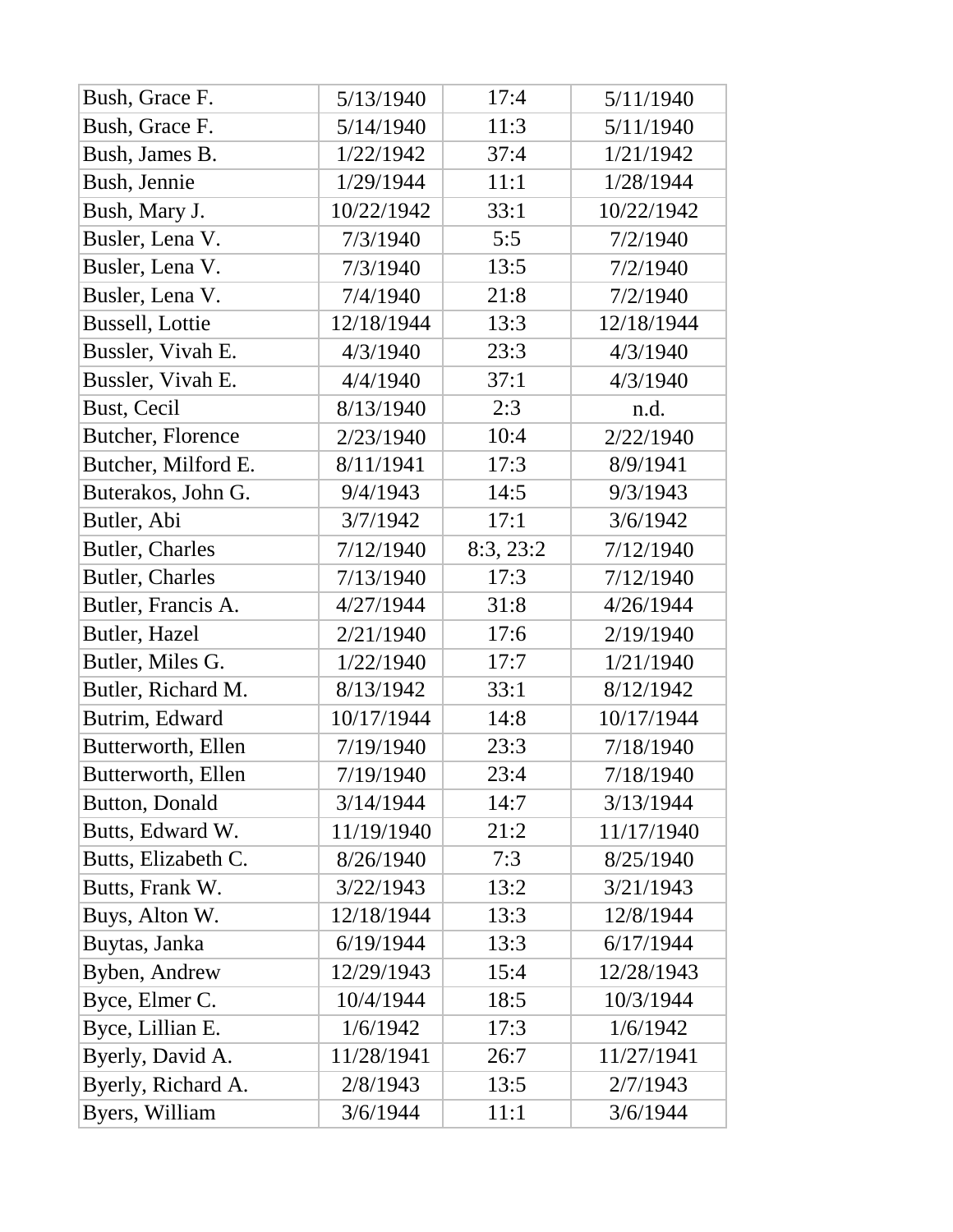| Byford, Russell        | 11/27/1943 | 15:2 | 11/25/1943 |
|------------------------|------------|------|------------|
| Caban, Tony            | 8/27/1941  | 21:8 | 8/26/1941  |
| Cady, Leonard          | 6/21/1941  | 18:6 | 6/20/1941  |
| Cady, Theresa          | 3/20/1943  | 19:1 | 3/19/1943  |
| Cahill, Phillip C.     | 3/18/1944  | 16:5 | 3/17/1944  |
| Cain, Zella E.         | 3/30/1943  | 14:6 | 3/29/1943  |
| Caine, Emma            | 3/6/1944   | 11:1 | 3/4/1944   |
| Cairns, Robert J.      | 12/10/1941 | 28:4 | 12/10/1941 |
| Cajka, Joseph          | 2/27/1942  | 20:8 | 2/26/1942  |
| Calbert, John L.       | 11/18/1940 | 21:3 | 11/18/1940 |
| Calcutt, Richard E.    | 9/3/1940   | 13:8 | 8/31/1940  |
| Calder, Elizabeth A.   | 7/27/1942  | 11:4 | 7/26/1942  |
| Caldwell, Thomas C.    | 12/10/1943 | 28:6 | 12/10/1943 |
| Caldwell, William V.   | 3/2/1943   | 15:2 | 3/1/1943   |
| Calhoun, Wilbur P.     | 9/19/1940  | 19:6 | 9/19/1940  |
| Calkins, Alwin A.      | 2/20/1943  | 15:2 | 2/19/1943  |
| Calkins, Clyde L.      | 1/22/1943  | 19:5 | 1/22/1943  |
| Calkins, Fred M.       | 10/22/1944 | 31:7 | 10/21/1944 |
| Calkins, James         | 1/13/1941  | 15:5 | 1/12/1941  |
| Call, Alvin N.         | 10/5/1940  | 19:1 | 10/4/1940  |
| Call, Alvin N.         | 10/6/1940  | 36:4 | 10/4/1940  |
| Call, Luella M.        | 2/8/1940   | 17:4 | 2/6/1940   |
| Call, Mary             | 8/18/1942  | 13:2 | 8/17/1942  |
| Call, Ronald           | 8/12/1942  | 16:7 | 8/12/1942  |
| Callaghan, Ada A.      | 11/2/1942  | 15:3 | 11/1/1942  |
| Callahan, Alice W.     | 5/15/1944  | 15:2 | 5/15/1944  |
| Callahan, Anna         | 4/10/1942  | 24:8 | 4/10/1942  |
| Callahan, Edward       | 6/2/1941   | 17:3 | 6/1/1941   |
| Callahan, Mary Frances | 3/3/1943   | 17:1 | 3/1/1943   |
| Callahan, Maureen C.   | 5/6/1943   | 32:6 | 5/5/1943   |
| Callahan, Nancy M.     | 8/29/1944  | 14:6 | 8/28/1944  |
| Callahan, Thomas       | 2/18/1940  | 7:5  | 2/17/1940  |
| Callahan, Thomas       | 2/18/1940  | 29:1 | 2/17/1940  |
| Callahan, Thomas       | 2/19/1940  | 15:5 | 2/17/1940  |
| Callahan, William      | 6/7/1942   | 32:4 | 6/6/1942   |
|                        |            |      |            |
| Callaway, George F.    | 11/2/1941  | 32:5 | 11/1/1941  |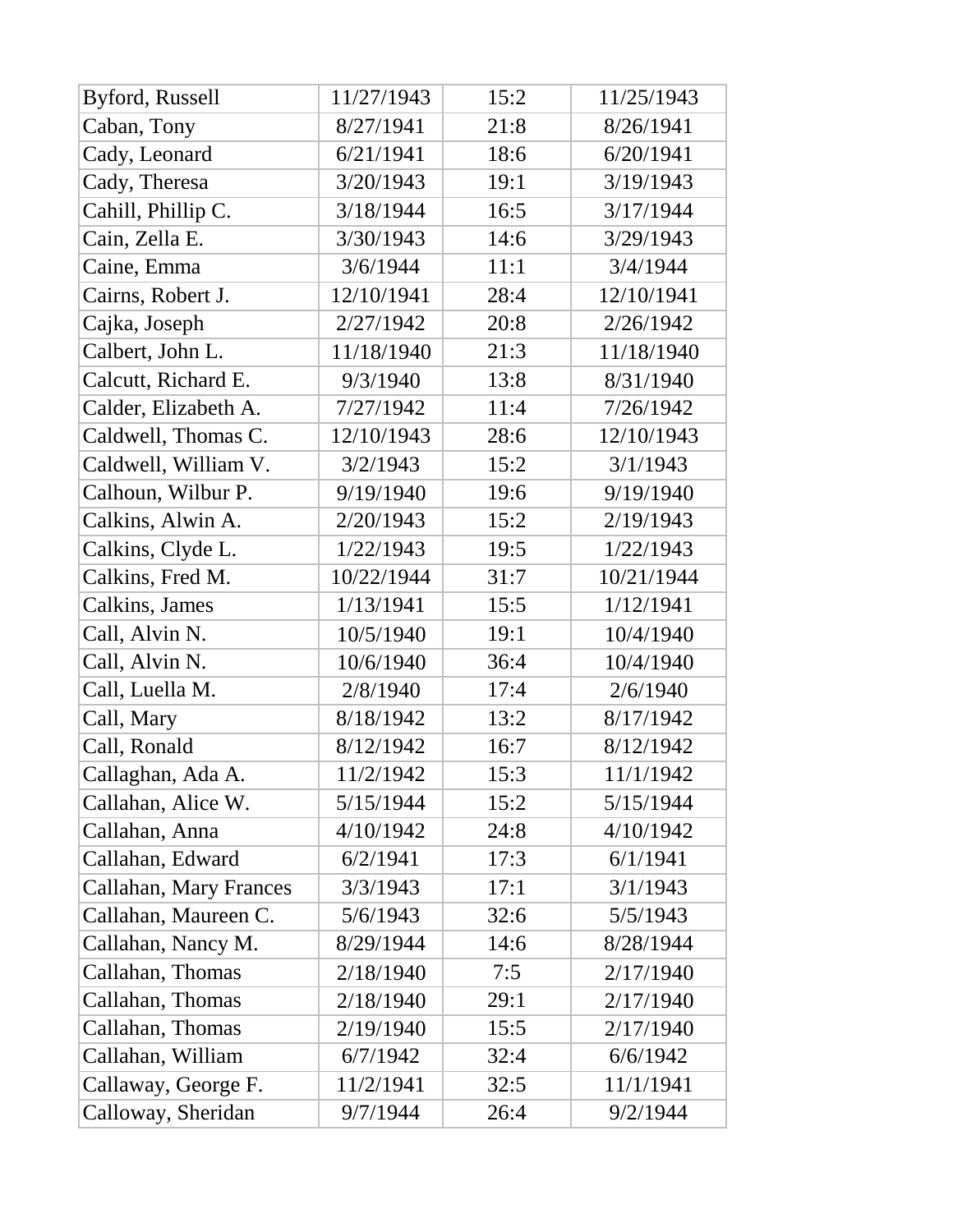| Calver, Sarah           | 4/4/1944   | 14:5       | 4/4/1944   |
|-------------------------|------------|------------|------------|
| Calvert, Allie B.       | 10/29/1940 | 21:2       | 10/28/1940 |
| Calvert, Mary Ann       | 1/24/1944  | 13:4       | 1/23/1944  |
| Cameron, Anna           | 5/28/1941  | 32:7       | 5/27/1941  |
| Cameron, Clarence A.    | 10/26/1942 | 13:3       | 10/25/1942 |
| Cameron, James          | 9/10/1943  | 24:3       | 9/10/1943  |
| Cameron, Jesse J.       | 1/7/1942   | 19:5       | 1/6/1942   |
| Campau, Phyllis         | 3/6/1944   | 11:1       | 3/5/1944   |
| Campbell, Alonzo A.     | 1/23/1943  | 15:6       | 1/22/1943  |
| Campbell, Arthur B.     | 5/1/1942   | 24:7       | 5/1/1942   |
| Campbell, Barbara K.    | 11/11/1941 | 19:1       | 11/10/1941 |
| Campbell, Duncan R.     | 4/14/1941  | 19:1       | 4/12/1941  |
| Campbell, Emily L.      | 8/20/1941  | 21:1       | 8/18/1941  |
| Campbell, Frank         | 6/8/1944   | 32:2       | 6/8/1944   |
| Campbell, Frank C., Lt. | 7/24/1943  | 15:1       | 7/23/1943  |
| Campbell, James         | 5/24/1943  | 13:2       | 5/24/1943  |
| Campbell, Jennie A.     | 1/6/1944   | 27:1       | 1/5/1944   |
| Campbell, Joseph N.     | 9/18/1941  | 33:1       | 9/18/1941  |
| Campbell, Kenneth G.    | 11/5/1943  | 24:3       | 11/5/1943  |
| Campbell, Martha C.     | 9/17/1942  | 36:7       | 9/16/1942  |
| Campbell, Mary A.       | 3/23/1943  | 15:1       | 3/23/1943  |
| Campbell, Mattie F.     | 10/18/1943 | 13:2       | 10/16/1943 |
| Campbell, Mrs. John     | 1/14/1940  | 7:3        | 1/12/1940  |
| Campbell, Pearl         | 9/25/1943  | 14:7       | 9/25/1943  |
| Campbell, Robert B.     | 2/25/1942  | 19:2       | 2/24/1942  |
| Campbell, Susan E.      | 7/26/1941  | 18:7       | 7/25/1941  |
| Campbell, Warren F.     | 11/15/1943 | 13:3       | 11/15/1943 |
| Canfield, Claudia J.    | 3/17/1943  | 22:7       | 3/16/1943  |
| Cannon, Thomas W.       | 10/8/1940  | 10:3       | 10/5/1940  |
| Cannoy, Nina J.         | 4/15/1941  | 20:7       | 4/15/1941  |
| Canteberry, Marion W.   | 4/24/1942  | 22:6       | 4/23/1942  |
| Cantin, Joseph E.       | 6/20/1942  | 15:1       | 6/19/1942  |
| Cantley, Edwin N.       | 10/7/1941  | 21:2       | 10/6/1941  |
| Capello, Antonio        | 5/5/1940   | 11:5, 32:4 | 5/4/1940   |
| Cappello, Antonio       | 5/4/1940   | 18:7       | 5/4/1940   |
| Caras, James            | 10/18/1940 | 28:7       | 10/17/1940 |
| Carb, Minnie L.         | 5/20/1940  | 13:1, 16:8 | 5/19/1940  |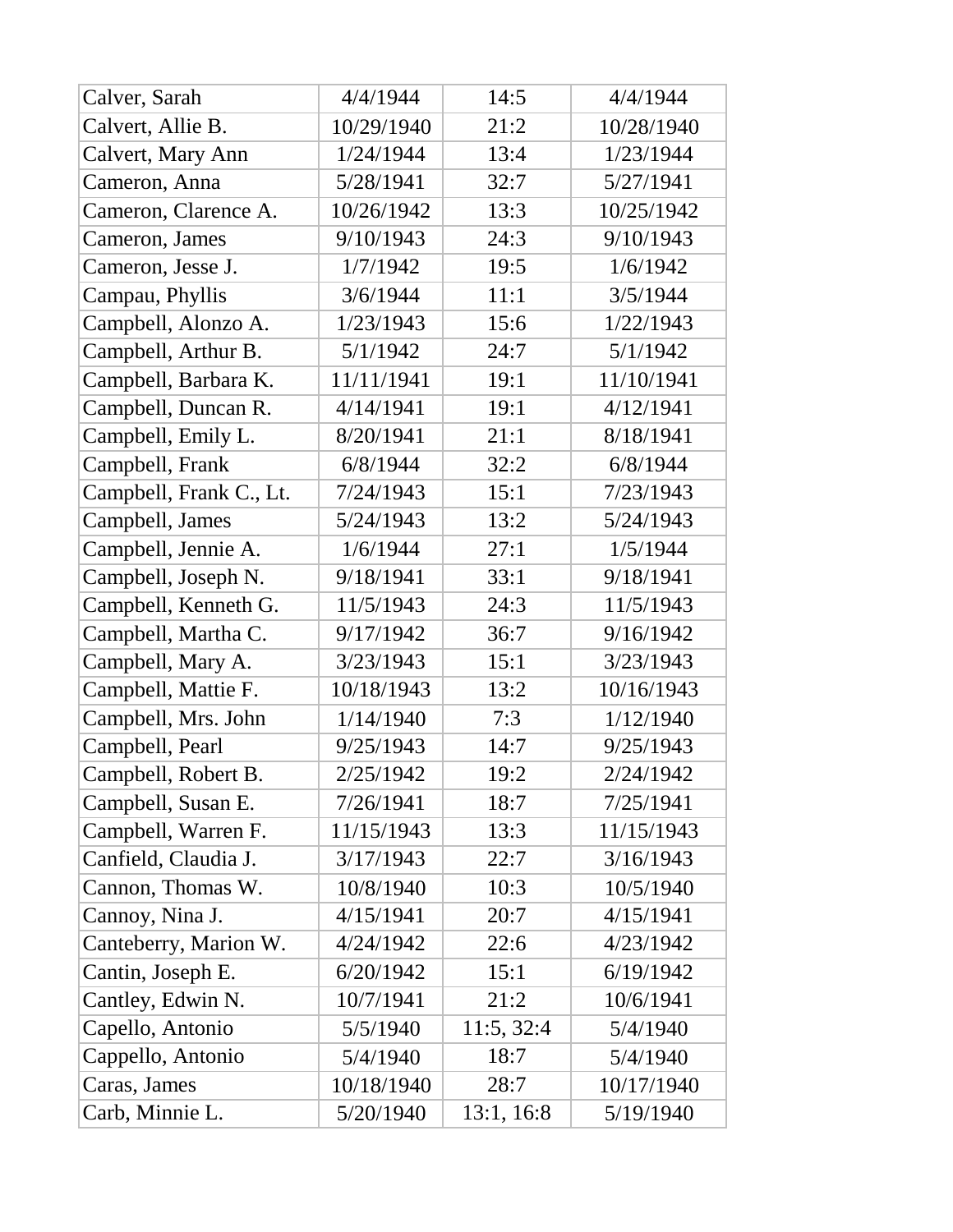| Carb, Minnie L.      | 5/20/1940  | 13:1, 16:8 | 5/19/1940  |
|----------------------|------------|------------|------------|
| Card, Clara          | 2/28/1940  | 19:4       | 2/27/1940  |
| Card, Clara B.       | 2/29/1940  | 41:3       | 2/27/1940  |
| Carey, Bert          | 5/27/1940  | 4:4        | 4/23/1940  |
| Carey, Bert          | 5/27/1940  | 4:4        | 4/23/1940  |
| Carey, Gene C.       | 5/3/1943   | 13:1       | 5/3/1943   |
| Carey, Louie J.      | 6/3/1942   | 16:7       | 6/2/1942   |
| Carl, Clara          | 6/9/1941   | 17:1       | 6/7/1941   |
| Carl, James E.       | 3/14/1941  | 36:3       | 3/13/1941  |
| Carley, Barbara S.   | 8/9/1943   | 12:7       | 8/8/1943   |
| Carlin, Arthur W.    | 8/1/1942   | 13:1       | 7/31/1942  |
| Carlini, Mary        | 4/17/1943  | 14:8       | 4/16/1943  |
| Carlson, Axel W.     | 11/17/1941 | 23:3       | 11/17/1941 |
| Carlson, Clara       | 9/7/1943   | 12:6       | 9/5/1943   |
| Carlson, Evelyn H.   | 8/3/1944   | 26:6       | 7/22/1944  |
| Carlson, Helma       | 5/19/1942  | 14:7       | 5/18/1942  |
| Carlson, Judy L.     | 2/12/1943  | 21:1       | 2/11/1943  |
| Carlson, Peter A.    | 1/15/1942  | 33:3       | 1/15/1942  |
| Carlton, Mrs. Sol    | 4/21/1942  | 16:6       | 4/20/1942  |
| Carlyon, Homer L.    | 11/8/1941  | 19:2       | 11/8/1941  |
| Carlysle, William    | 3/7/1943   | 36:5       | 3/4/1943   |
| Carmack, Gladys      | 5/21/1940  | 19:3       | 5/20/1940  |
| Carmack, Gladys      | 5/21/1940  | 19:3       | 5/20/1940  |
| Carman, Charles I.   | 12/8/1942  | 17:2       | 12/6/1942  |
| Carman, Glenn H.     | 3/24/1943  | 16:8       | 3/23/1943  |
| Carman, June H.      | 8/18/1941  | 17:3       | 8/18/1941  |
| Carmer, James H.     | 1/2/1941   | 25:8       | 1/1/1941   |
| Carmichael, Edmund   | 9/10/1941  | 27:1       | 9/9/1941   |
| Carmichael, Harriet  | 7/11/1941  | 24:7       | 7/10/1941  |
| Carnell, Guy E.      | 9/20/1941  | 13:3       | 9/20/1941  |
| Carnell, Rose E.     | 5/1/1944   | 14:6       | 5/1/1944   |
| Carney, Iva P.       | 3/8/1944   | 16:6       | 3/8/1944   |
| Carolan, Phyllis     | 10/16/1941 | 41:1       | 10/15/1941 |
| Caron, Joseph T.     | 1/19/1942  | 15:5       | 1/17/1942  |
| Carpenter, Addie L.  | 8/18/1940  | 6:6        | 8/17/1940  |
| Carpenter, Dollie    | 7/5/1941   | 17:6       | 7/3/1941   |
| Carpenter, Flloyd J. | 12/22/1941 | 27:1       | 12/20/1941 |
|                      |            |            |            |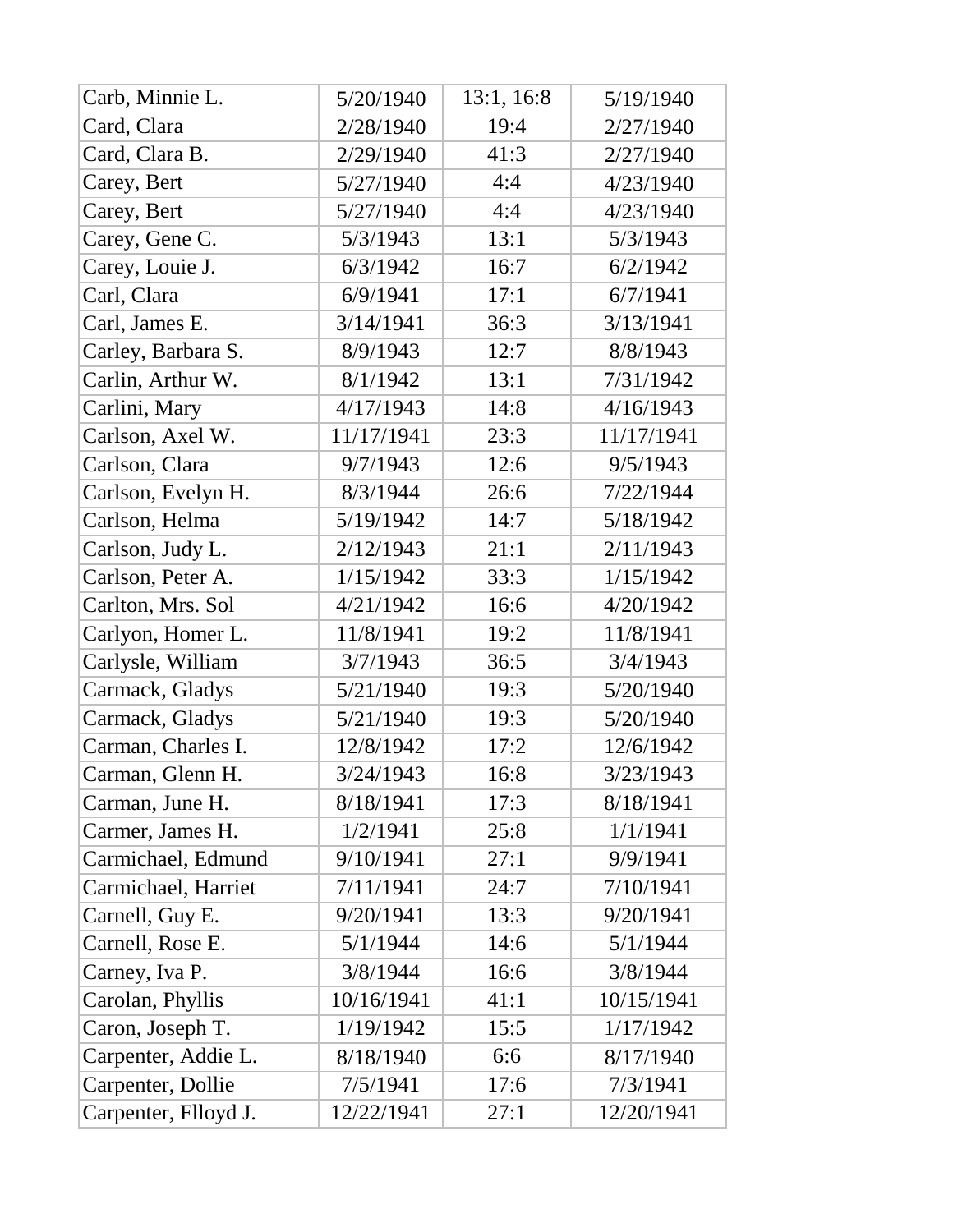| Carpenter, Frank      | 4/29/1942  | 29:1       | 4/27/1942  |
|-----------------------|------------|------------|------------|
| Carpenter, George     | 1/11/1940  | 37:6       | 1/10/1940  |
| Carpenter, George     | 1/12/1940  | 23:4       | 1/10/1940  |
| Carpenter, James L.   | 6/8/1944   | 32:2       | 6/8/1944   |
| Carpenter, Mary R.    | 7/20/1943  | 13:1       | 7/20/1943  |
| Carpenter, Mary S     | 1/21/1943  | 27:7       | 1/21/1943  |
| Carpenter, Melvin C.  | 7/30/1942  | 29:1       | 7/29/1942  |
| Carpenter, Noble D.   | 11/5/1942  | 36:7       | 11/4/1942  |
| Carpenter, William G. | 6/9/1944   | 24:2       | 6/7/1944   |
| Carpenter, Zada P.    | 12/31/1943 | 11:5       | 12/30/1943 |
| Carr, Alexander       | 5/10/1940  | 27:4       | 5/8/1940   |
| Carr, Delia           | 3/9/1941   | 32:5       | 3/8/1941   |
| Carr, Elizabeth A.    | 4/22/1944  | 12:2       | 4/22/1944  |
| Carr, John L.         | 11/30/1944 | 32:6       | 11/29/1944 |
| Carr, Leroy           | 7/13/1942  | 11:3       | 7/11/1942  |
| Carr, Mary I.         | 8/28/1942  | 28:6       | 8/27/1942  |
| Carr, Shirley M.      | 3/25/1943  | 32:7       | 3/24/1943  |
| Carr, Sophia V.       | 2/4/1941   | 21:4       | 2/3/1941   |
| Carrier, Joseph       | 10/19/1940 | 19:1       | 10/19/1940 |
| Carrier, Joseph       | 10/20/1940 | 32:7       | 10/19/1940 |
| Carrier, Margaret E.  | 1/10/1942  | 17:5       | 1/10/1942  |
| Carrol ,Tula L.       | 11/16/1942 | 13:4       | 11/16/1942 |
| Carroll, Anna         | 2/19/1944  | 13:1       | 2/18/1944  |
| Carroll, George       | 9/19/1940  | 33:1       | 9/12/1940  |
| Carroll, Sylvester    | 2/17/1940  | 13:4, 17:4 | 2/17/1940  |
| Carroll, Sylvester    | 2/18/1940  | 29:2       | 2/17/1940  |
| Carson, Hugh O.       | 10/5/1942  | 15:3       | 10/4/1942  |
| Carson, Robert        | 5/19/1942  | 14:8       | 5/18/1942  |
| Carstenson, Chris J.  | 5/25/1940  | 20:5       | 5/24/1940  |
| Carswell, Connie K.   | 12/27/1944 | 11:7       | 12/26/1944 |
| Carter, Earl E.       | 5/28/1940  | 16:1       | 5/26/1940  |
| Carter, Earl E.       | 5/28/1940  | 16:1       | 5/26/1940  |
| Carter, Ellen         | 5/15/1940  | 26:2       | 5/14/1940  |
| Carter, Ellen         | 5/15/1940  | 27:2       | 5/14/1940  |
| Carter, Ernest        | 8/21/1940  | 8:6, 19:2  | 8/20/1940  |
| Carter, Frank J.      | 10/13/1942 | 15:2       | 10/12/1942 |
| Carter, Grover C.     | 9/21/1944  | 32:3       | 9/20/1944  |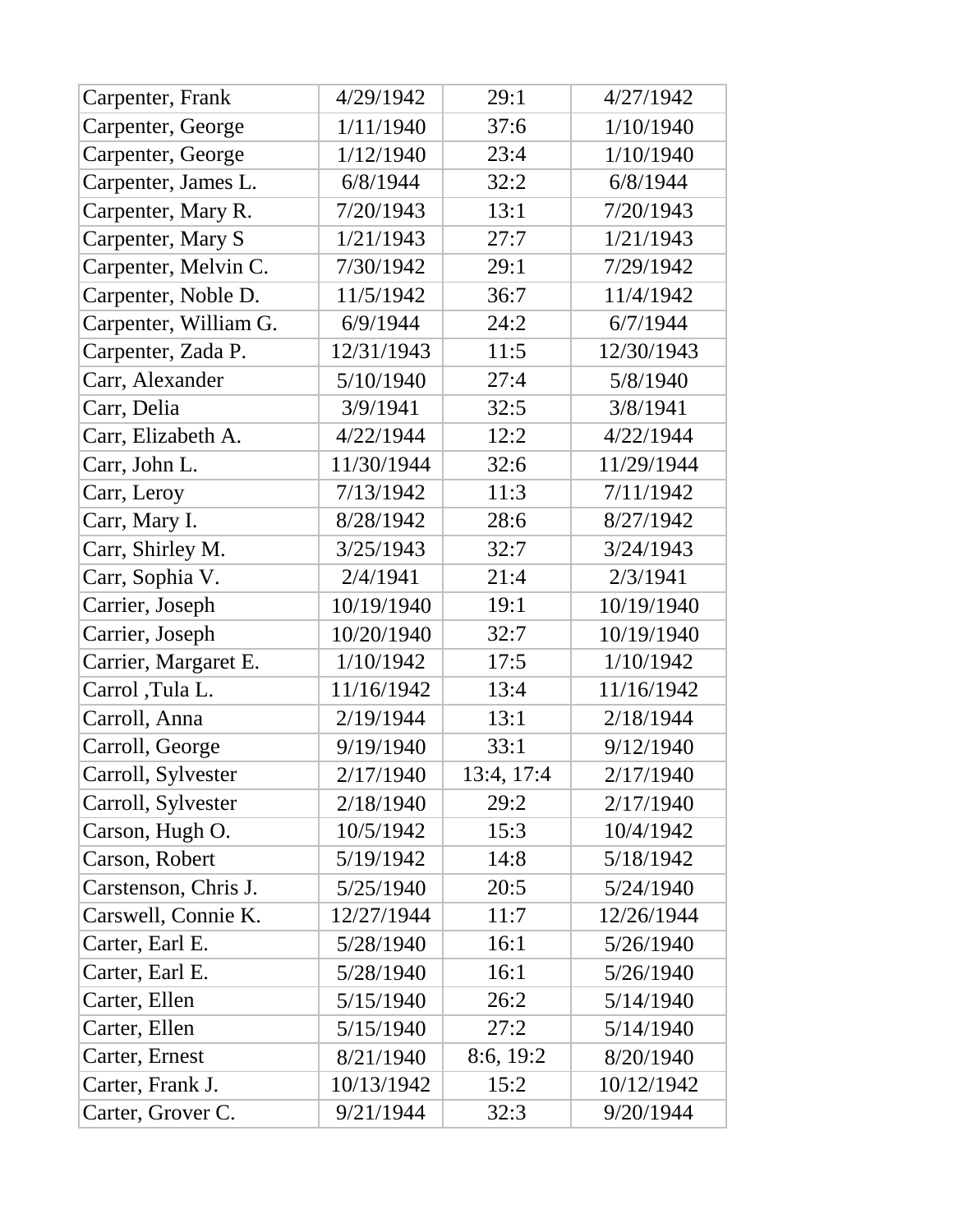| Carter, Jep M.         | 8/31/1942  | 11:3 | 8/30/1942  |
|------------------------|------------|------|------------|
| Carter, Joseph         | 11/12/1941 | 25:1 | 11/12/1941 |
| Carter, Lena           | 2/1/1941   | 17:3 | 1/31/1941  |
| Carter, Margaret       | 5/10/1940  | 27:4 | 5/9/1940   |
| Carter, Matthew L.     | 2/1/1943   | 13:6 | 2/1/1943   |
| Carter, Mrs. Matthew   | 5/19/1943  | 18:7 | 5/18/1943  |
| Carter, Thomas         | 9/13/1943  | 14:6 | 9/11/1943  |
| Carto, William J.      | 8/17/1942  | 11:3 | 8/16/1942  |
| Carufel, Joseph        | 10/2/1941  | 41:2 | 10/1/1941  |
| Carver, Alice J.       | 1/9/1941   | 32:8 | 1/8/1941   |
| Carver, William        | 7/7/1944   | 22:6 | 7/6/1944   |
| Caryl, Helen F.        | 1/21/1944  | 18:7 | 1/20/1944  |
| Caryl, Ida M           | 2/7/1944   | 11:3 | 2/6/1944   |
| Case, Cynthia A.       | 11/24/1941 | 17:4 | 11/23/1941 |
| Case, Nellie H.        | 4/13/1943  | 14:7 | 4/12/1943  |
| Casement, Jerry G.     | 9/7/1942   | 17:4 | 9/7/1942   |
| Casey, Roy O.          | 4/27/1942  | 13:2 | 4/27/1942  |
| Cash, Daisy            | 4/8/1944   | 14:6 | 4/6/1944   |
| Cashin, Francis R.     | 11/11/1944 | 12:7 | 11/11/1944 |
| Cashin, Mrs. John      | 12/6/1944  | 16:4 | 12/5/1944  |
| Caskey, Julia M.       | 5/18/1940  | 21:1 | 5/18/1940  |
| Caskey, Julia M.       | 5/18/1940  | 21:1 | 5/18/1940  |
| Caskey, Julia M.       | 5/19/1940  | 52:5 | 5/18/1940  |
| Caskey, Julia M.       | 5/19/1940  | 52:5 | 5/18/1940  |
| Caskin, Steele*        | 5/5/1940   | 32:5 | 5/3/1940   |
| Casler, Anna A.        | 9/8/1944   | 26:3 | 9/7/1944   |
| Casler, Stephen        | 1/13/1942  | 17:5 | 1/13/1942  |
| Casner, Harvey         | 9/10/1940  | 19:4 | 9/9/1940   |
| Casner, Harvey         | 9/11/1940  | 19:2 | 9/9/1940   |
| Casner, Harvey         | 9/12/1940  | 37:2 | 9/9/1940   |
| Cassel, John H.        | 10/28/1941 | 17:1 | 10/26/1941 |
| Casselman, Florence L. | 10/16/1940 | 22:7 | 10/16/1940 |
| Casselman, Florence L. | 10/17/1940 | 40:8 | 10/16/1940 |
| Casselman, Fred W.     | 9/2/1941   | 21:6 | 9/1/1941   |
| Casselman, Henry G.    | 7/7/1944   | 22:6 | 7/6/1944   |
| Cassidy, Isabella A.   | 4/17/1944  | 14:7 | 4/17/1944  |
| Caster, Harry          | 11/6/1940  | 8:2  | 11/5/1940  |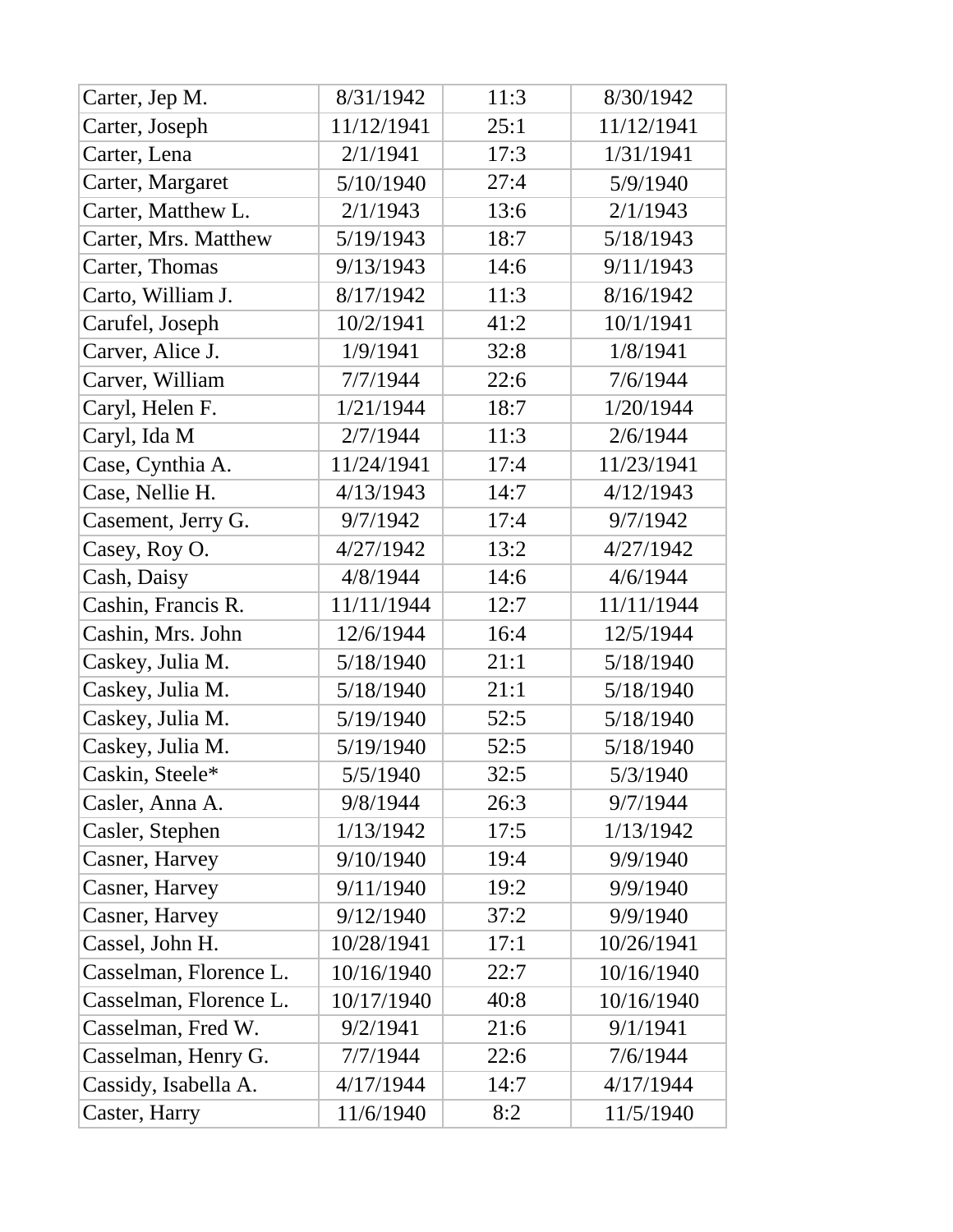| Castle, Alfred C.       | 11/7/1940  | 45:1 | 11/7/1940  |
|-------------------------|------------|------|------------|
| Castle, Alfred C.       | 11/8/1940  | 32:6 | 11/7/1940  |
| Castle, Gertrude H.     | 2/21/1940  | 17:6 | 2/20/1940  |
| Castle, Gertrude H.     | 2/24/1940  | 3:4  | 2/20/1940  |
| Castle, Harry J.        | 11/21/1941 | 33:3 | 11/19/1941 |
| Castles, Don W.         | 6/5/1944   | 14:7 | 6/4/1944   |
| Caston, Emma            | 9/13/1944  | 14:6 | 9/9/1944   |
| Cater, William          | 7/7/1944   | 22:5 | 7/6/1944   |
| Cates, Jessie T.        | 7/29/1944  | 11:1 | 7/28/1944  |
| Cates, William A.       | 1/15/1940  | 17:6 | 1/14/1940  |
| Cattlin, Charles S.     | 9/5/1941   | 28:7 | 9/5/1941   |
| Catto, Francis M.       | 8/24/1941  | 28:1 | 8/23/1941  |
| Caudell, Mary           | 6/10/1944  | 12:3 | 6/9/1944   |
| Caudle, William M., Jr. | 1/17/1941  | 29:2 | 1/16/1941  |
| Caulkins, Henrietta     | 2/2/1942   | 15:5 | 2/1/1942   |
| Cavanaugh, Paul L.      | 10/31/1944 | 17:5 | 10/29/1944 |
| Caverly, Anton          | 4/15/1940  | 17:5 | 4/14/1940  |
| Caverly, Beatrice B.    | 6/23/1941  | 17:1 | 6/23/1941  |
| Caverly, Clayton L.     | 10/24/1940 | 45:1 | 10/24/1940 |
| Caverly, Clayton L.     | 10/25/1940 | 24:7 | 10/24/1940 |
| Caverly, Geraldine      | 6/1/1943   | 15:3 | 5/30/1943  |
| Cavett, John O.         | 1/20/1940  | 19:8 | 1/18/1940  |
| Cavett, John O.         | 1/21/1940  | 29:2 | 1/18/1940  |
| Cavett, Robert I.       | 5/31/1941  | 19:5 | 5/30/1941  |
| Chadwick, Earl H.       | 12/16/1943 | 36:6 | 12/12/1943 |
| Chaffin, Blanche M.     | 6/1/1942   | 11:5 | 5/29/1942  |
| Chamberlain, George L.  | 8/26/1941  | 19:1 | 8/25/1941  |
| Chamberlain, Helene M.  | 9/23/1941  | 19:2 | 9/22/1941  |
| Chambers, Lydia A.      | 3/9/1942   | 13:5 | 3/8/1942   |
| Chambon, J. F., Mrs.    | 11/4/1941  | 21:2 | 11/3/1941  |
| Champagne, Carol Ann    | 1/5/1944   | 11:2 | 1/3/1944   |
| Champion, Flora H.      | 6/19/1944  | 13:2 | 6/17/1944  |
| Champion, Louis C.      | 6/20/1944  | 14:7 | 6/17/1944  |
| Chandler, Carol C.      | 9/16/1944  | 12:7 | 9/15/1944  |
| Chandler, Joyce A.      | 5/5/1943   | 20:7 | 5/4/1943   |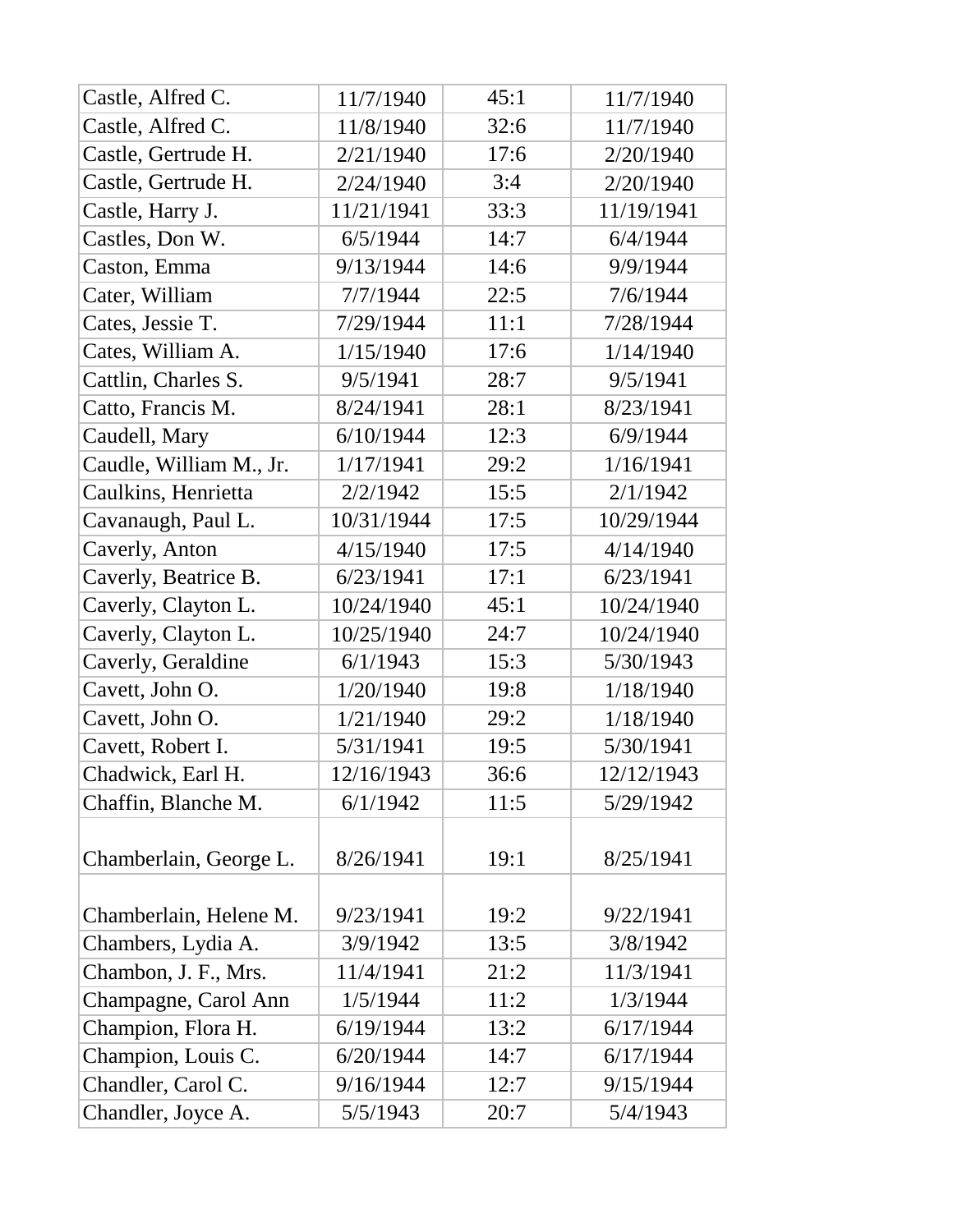| Chapel, George H.      | 9/7/1944   | 26:4 | 9/7/1944   |
|------------------------|------------|------|------------|
| Chapel, Rosa B.        | 6/14/1944  | 16:2 | 6/13/1944  |
| Chapel, Theresa A.     | 4/8/1943   | 32:7 | 4/8/1943   |
| Chapel, Willard E.     | 12/26/1941 | 22:1 | 12/25/1941 |
| Chapelle, John T.      | 5/11/1942  | 13:1 | 5/10/1942  |
| Chaperon, Josephine    | 2/21/1941  | 29:1 | 2/21/1941  |
| Chapin, Elsie P.       | 8/8/1941   | 24:6 | 8/7/1941   |
| Chapin, Harry W.       | 1/5/1940   | 23:5 | 1/3/1940   |
| Chapin, Harvey         | 5/10/1944  | 20:1 | 5/9/1944   |
| Chapin, Lillian M.     | 8/14/1942  | 18:7 | 8/13/1942  |
| Chapin, Nettie R.      | 12/5/1940  | 44:5 | 12/4/1940  |
| Chapin, Nettie R.      | 12/6/1940  | 26:7 | 12/4/1940  |
| Chapman, Charles H.    | 4/7/1942   | 16:7 | 4/6/1942   |
| Chapman, Charles R.    | 2/28/1940  | 11:8 | 2/27/1940  |
| Chapman, Daisy         | 4/3/1944   | 13:3 | 4/2/1944   |
| Chapman, Daniel T.     | 1/21/1941  | 19:4 | 1/1/1941   |
| Chapman, Fred L.       | 11/20/1944 | 17:3 | 11/20/1944 |
| Chapman, Ida M.        | 11/11/1944 | 12:8 | 11/10/1944 |
| Chapman, James         | 11/22/1940 | 33:4 | 11/20/1940 |
| Chapman, James H.      | 7/3/1940   | 8:6  | 7/3/1940   |
| Chapman, Lena          | 12/6/1940  | 32:4 | 12/4/1940  |
| Chapman, Mary M.       | 1/18/1943  | 13:5 | 1/16/1943  |
| Chapman, Mettie        | 7/6/1944   | 29:2 | 7/5/1944   |
| Chappell, Alta         | 2/24/1940  | 3:3  | 2/20/1940  |
| Chappell, Marie L.     | 3/25/1943  | 32:7 | 3/24/1943  |
| Chapple, John          | 12/8/1940  | 36:1 | 12/6/1940  |
|                        |            |      |            |
| Charbonneau, Harvey L. | 10/9/1940  | 8:2  | 10/7/1940  |
| Charello, Jennie       | 12/24/1940 | 13:5 | 12/23/1940 |
| Chargo, Barbara        | 8/21/1940  | 19:2 | 8/20/1940  |
| Chargo, Barbara        | 8/22/1940  | 37:2 | 8/20/1940  |
| Charron, Delphice      | 3/11/1943  | 33:2 | 3/10/1943  |
| Chase, Clara           | 10/1/1940  | 10:2 | 9/28/1940  |
| Chase, George D.       | 7/6/1943   | 13:3 | 7/5/1943   |
| Chase, Lela B.         | 10/23/1944 | 13:3 | 10/21/1944 |
| Chase, Leonard W.      | 3/12/1944  | 31:5 | 3/11/1944  |
| Chase, Margaret M.     | 11/15/1943 | 13:3 | 11/14/1943 |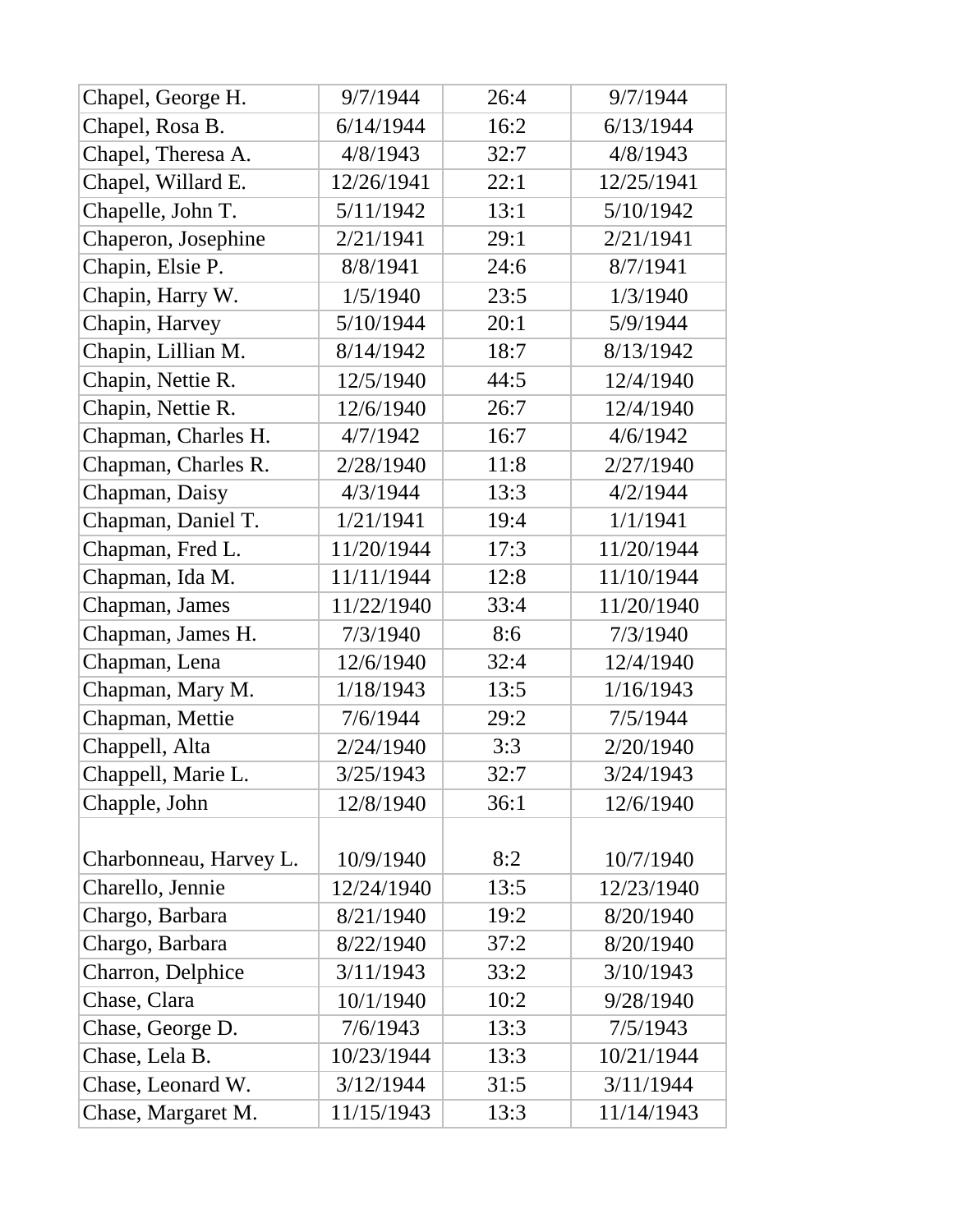| Chase, Sylvia L.         | 7/10/1942  | 21:1       | 7/10/1942  |
|--------------------------|------------|------------|------------|
| Chatas, John             | 11/1/1940  | 11:7, 32:7 | 10/31/1940 |
| Chatas, John             | 11/2/1940  | 21:3       | 10/31/1940 |
| Chatfield, Charlene J.   | 11/5/1942  | 36:7       | 11/3/1942  |
| Chatfield, Dorothy       | 7/19/1944  | 14:6       | 7/19/1944  |
| Chatfield, Myron         | 4/12/1943  | 31:7       | 4/10/1943  |
| Chatters, Annie R.       | 9/22/1941  | 17:1       | 9/21/1941  |
| Chatters, Edith A.       | 11/20/1944 | 17:2       | 11/20/1944 |
| Chatters, Elizabeth D.   | 11/14/1942 | 17:2       | 11/13/1942 |
| Chatters, Silas          | 4/7/1943   | 16:7       | 4/7/1943   |
| Chea, Joseph             | 12/30/1943 | 17:5       | 12/29/1943 |
| Cheadle, Margaret J.     | 7/9/1940   | 19:4       | 7/8/1940   |
| Chedister, Ida M.        | 6/28/1941  | 19:1       | 6/27/1941  |
| Cheney, Charles L.       | 7/17/1941  | 36:5       | 7/17/1941  |
| Cheney, Ida              | 12/19/1943 | 36:4       | 12/17/1943 |
| Cheney, Jennie A.        | 2/7/1944   | 11:2       | 2/6/1944   |
| Cheney, Katherine B.     | 10/9/1942  | 22:6       | 10/8/1942  |
| Childs, Hattie L.        | 7/18/1941  | 26:3       | 7/17/1941  |
| Childs, Lloyd H.         | 9/18/1944  | 11:2       | 9/18/1944  |
| Chippewa, Delia          | 2/29/1940  | 14:5       | 2/28/1940  |
| Chiros, Nicholas         | 5/26/1944  | 26:3       | 5/25/1944  |
| Chisholm, John           | 12/10/1940 | 7:2,20:7   | 12/10/1940 |
| Chisholm, John           | 12/11/1940 | 24:5       | 12/10/1940 |
| Chisholm, Malcolm        | 11/3/1942  | 12:7       | 11/2/1942  |
| Chittenden, Floyd N.     | 2/9/1942   | 17:6       | 2/8/1942   |
| Chmelar, Elizabeth       | 4/22/1944  | 12:2       | 4/21/1944  |
| Choate, Shirley          | 10/2/1941  | 41:1       | 10/1/1941  |
| Chopp, Mary              | 6/12/1943  | 16:8       | 6/11/1943  |
| Chown, Charles H         | 2/21/1944  | 13:3       | 2/20/1944  |
| Chown, Stephen R.        | 5/11/1943  | 14:8       | 5/11/1943  |
| Chrastak, Sophie         | 6/5/1942   | 18:7       | 6/5/1942   |
| Christensen, Jennie C.   | 10/12/1943 | 16:6       | 10/10/1943 |
| Christensen, Marshall J. | 8/2/1944   | 16:6       | 8/1/1944   |
| Christensen, Norma G.    | 11/15/1940 | 26:7       | 11/14/1940 |
| Christensen, Norma G.    | 11/16/1940 | 17:4       | 11/14/1940 |
| Christensen, Norma G.    | 11/17/1940 | 32:7       | 11/14/1940 |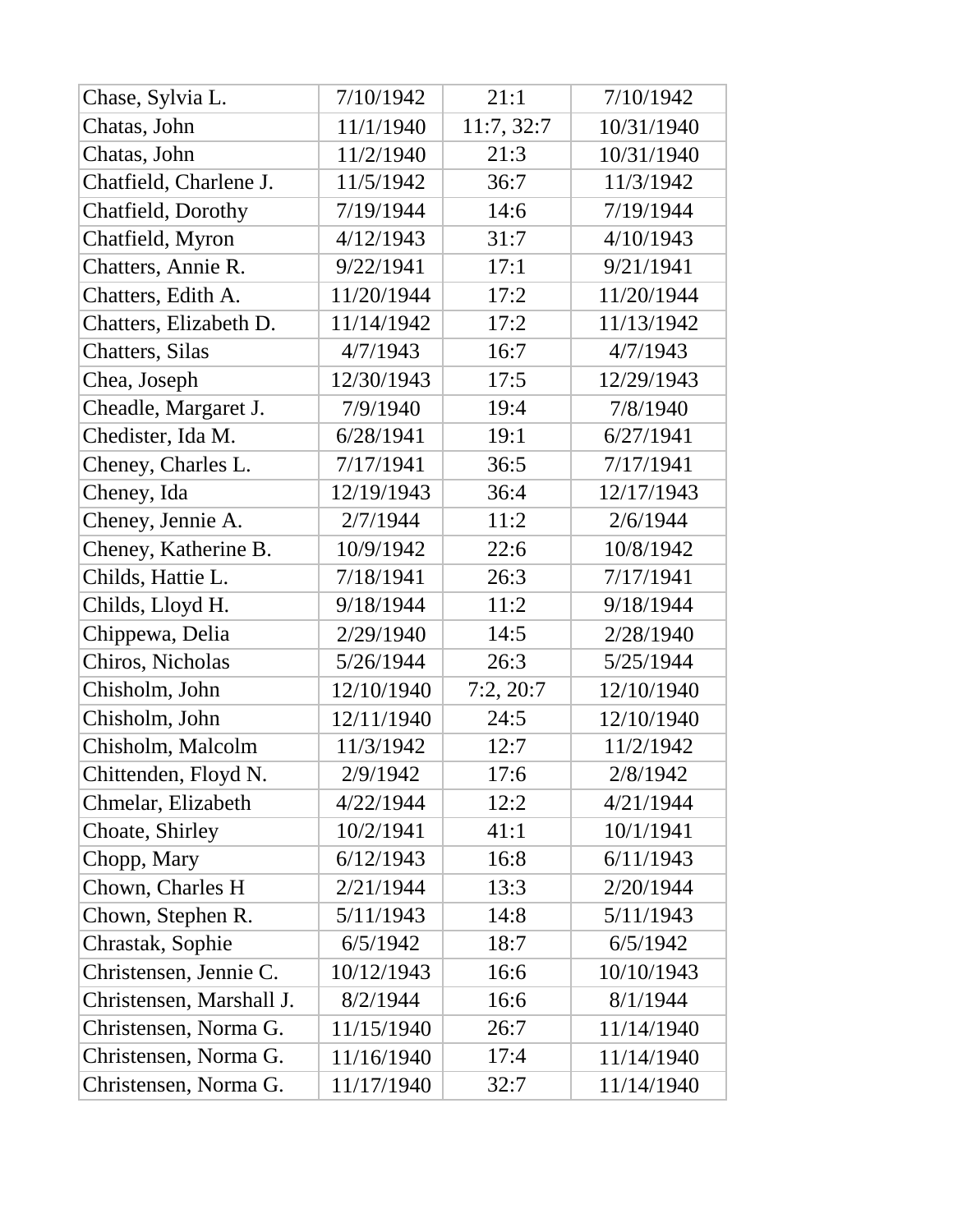| Christenson, Caroline M. | 12/23/1940 | 18:8       | 12/22/1940 |
|--------------------------|------------|------------|------------|
| Christiansen, Alexander  | 8/9/1940   | 13:7, 21:1 | 8/8/1940   |
| Christie, Jennie         | 4/1/1940   | 9:5        | 3/31/1940  |
| Christner, Eliza A.      | 8/30/1941  | 17:3       | 8/30/1941  |
| Christner, Robert J.     | 8/15/1941  | 22:7       | 8/14/1941  |
| Christoff, Stephen       | 12/16/1943 | 36:6       | 12/15/1943 |
| Christoffel, Robert F.   | 8/24/1943  | 12:6       | 8/23/1943  |
| Christopher, Bessie E.   | 11/11/1941 | 19:1       | 11/10/1941 |
| Chryptak, Genevieve      | 5/4/1940   | 18:7       | 5/3/1940   |
| Chryptak, Genevieve      | 5/5/1940   | 32:4       | 5/3/1940   |
| Chrysler, Richard A.     | 10/27/1943 | 18:3       | 10/27/1943 |
| Chuleas, Filanthy        | 4/15/1940  | 17:4       | 4/14/1940  |
| Church, Effie M.         | 6/15/1942  | 11:4       | 6/15/1942  |
| Church, Frank S.         | 12/26/1941 | 22:1       | 12/25/1941 |
| Churchell, Aley T.       | 12/19/1941 | 32:5       | 12/18/1941 |
| Churchill, Harriet       | 1/5/1943   | 11:6       | 1/5/1943   |
| Cicalo, Philip           | 5/15/1942  | 22:8       | 5/14/1942  |
| Cimmerer, Mary R.        | 2/3/1944   | 28:7       | 2/2/1944   |
| Cisowski, Josephine      | 1/12/1942  | 15:6       | 1/12/1942  |
| Clampitt, Jesse O.       | 3/28/1944  | 14:7       | 3/28/1944  |
| Clapp, Arthur B.         | 2/21/1942  | 17:5       | 2/20/1942  |
| Clapp, Mary H.           | 10/22/1940 | 13:2, 21:2 | 10/21/1940 |
| Clapp, Mary H.           | 10/23/1940 | 28:7       | 10/21/1940 |
| Clapp, Teresa            | 9/22/1941  | 17:2       | 9/20/1941  |
| Clapsaddle, Albert H.    | 9/16/1943  | 32:3       | 9/16/1943  |
| Clare, Gerald D.         | 10/15/1941 | 25:3       | 10/15/1941 |
| Clare, Pearl M.          | 12/10/1941 | 28:5       | 12/9/1941  |
| Clark, Adeline D.        | 4/28/1944  | 23:8       | 4/27/1944  |
| Clark, Albert B.         | 4/18/1944  | 14:6       | 4/17/1944  |
| Clark, Alvin             | 10/29/1941 | 23:1       | 10/28/1941 |
| Clark, Arthur            | 5/1/1941   | 48:3       | 4/30/1941  |
| Clark, Arthur B.         | 4/17/1944  | 14:8       | 4/17/1944  |
| Clark, Blanche           | 1/28/1940  | 2:3        | 1/26/1940  |
| Clark, Captola M.        | 7/6/1943   | 13:3       | 7/5/1943   |
| Clark, Charles F.        | 3/31/1944  | 24:6       | 3/30/1944  |
| Clark, Cora M.           | 8/17/1941  | 36:5       | 8/16/1941  |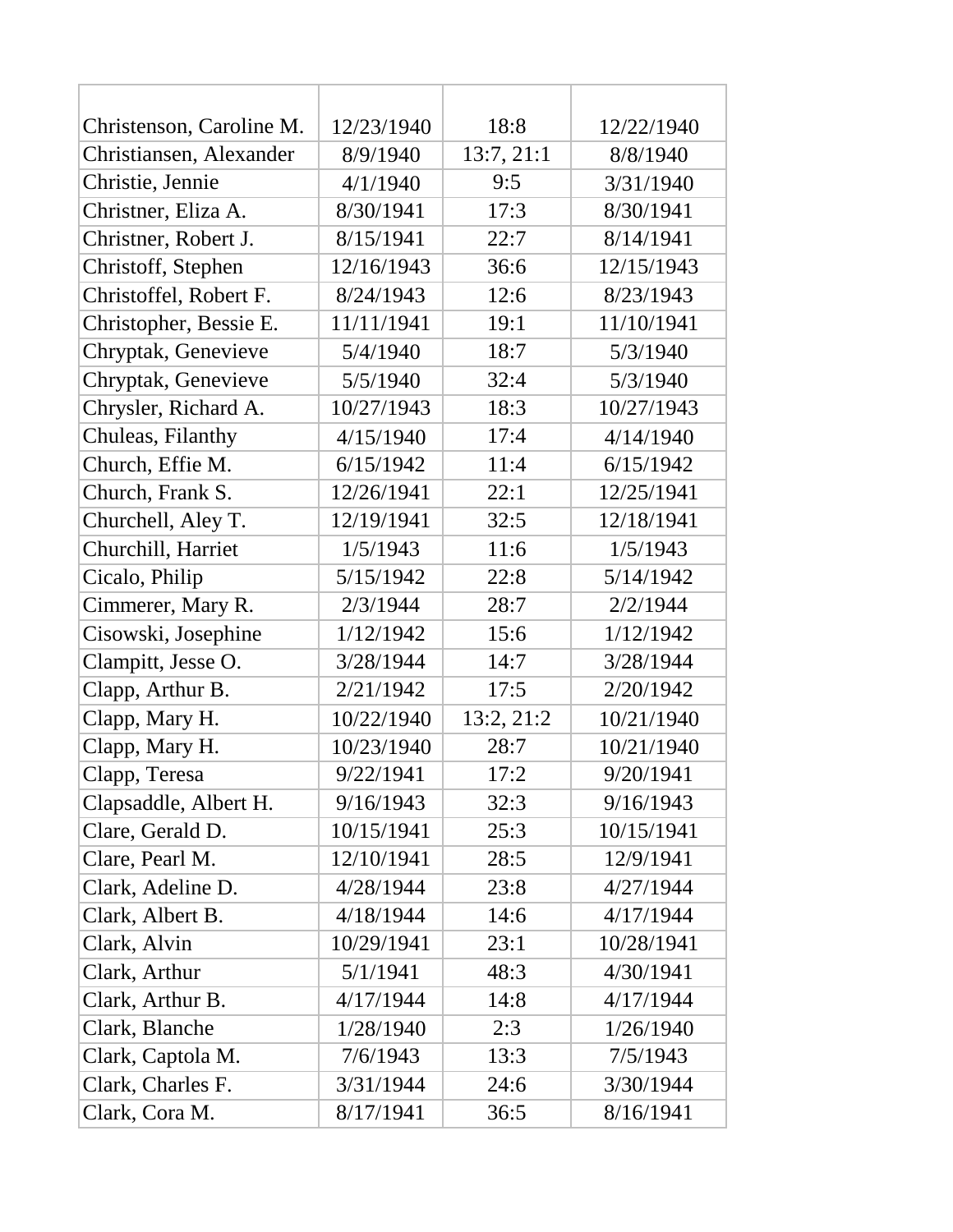| Clark, Ellona C.          | 8/29/1944  | 14:5 | 8/27/1944  |
|---------------------------|------------|------|------------|
| Clark, Elmer J.           | 10/6/1941  | 19:2 | 10/6/1941  |
| Clark, Ernest B.          | 4/28/1943  | 18:7 | 4/27/1943  |
| Clark, Estella I.         | 1/15/1940  | 17:3 | 1/13/1940  |
| Clark, Frances E.         | 12/15/1941 | 18:6 | 12/13/1941 |
| Clark, George A.          | 2/2/1942   | 15:5 | 2/2/1942   |
| Clark, Gertrude N.        | 5/2/1942   | 16:8 | 5/1/1942   |
| Clark, Grace              | 6/4/1942   | 36:8 | 6/4/1942   |
| Clark, Henry H.           | 2/18/1941  | 19:4 | 2/18/1941  |
| Clark, Ida May            | 7/13/1941  | 28:6 | 7/12/1941  |
| Clark, Joseph             | 6/16/1941  | 17:1 | 6/15/1941  |
| Clark, Julia A.           | 7/15/1940  | 17:6 | 7/14/1940  |
| Clark, Kate               | 10/12/1943 | 16:6 | 10/11/1943 |
| Clark, Laura              | 7/11/1944  | 13:1 | 7/11/1944  |
| Clark, Lora               | 10/8/1943  | 22:5 | 10/7/1943  |
| Clark, Magnus J.          | 12/20/1944 | 23:1 | 12/18/1944 |
| Clark, Mary Lou           | 6/24/1941  | 18:7 | 6/23/1941  |
| Clark, Maude              | 7/17/1943  | 14:7 | 7/17/1943  |
| Clark, Nellie R.          | 1/5/1943   | 11:6 | 4/4/1943   |
| Clark, Opal F.            | 3/20/1944  | 12:7 | 3/18/1944  |
| Clark, Peter J.           | 10/23/1940 | 28:7 | 10/22/1940 |
| Clark, Verl C.            | 7/31/1942  | 18:8 | 7/30/1942  |
| Clark, Wilder L.          | 10/1/1940  | 10:8 | 9/27/1940  |
| Clark, William            | 12/13/1941 | 18:5 | 12/12/1941 |
| Clark, William E.         | 11/25/1942 | 15:2 | 11/23/1942 |
| Clark, William G.         | 5/3/1943   | 13:2 | 5/2/1943   |
| Clark, William H.         | 11/20/1940 | 1:5  | 11/19/1940 |
| Clark, William H.         | 11/20/1940 | 15:2 | 11/19/1940 |
| Clark, William H.         | 11/24/1940 | 6:5  | 11/19/1940 |
| Clarke, Jenny R. (Mrs. J. |            |      |            |
| N.)                       | 9/17/1940  | 7:1  | 9/14/1940  |
| Clarkson, Bonnita E.      | 3/21/1943  | 32:5 | 3/19/1943  |
| Clayton, George W.        | 12/9/1943  | 36:5 | 12/8/1943  |
| Clayton, John M.          | 1/6/1942   | 17:3 | 1/5/1942   |
| Clayton, Lula             | 9/7/1944   | 26:4 | 9/3/1944   |
| Cleaver, Kathryn R.       | 1/3/1940   | 7:3  | 12/29/1939 |
| Clegg, Fred J.            | 1/16/1941  | 33:2 | 1/15/1941  |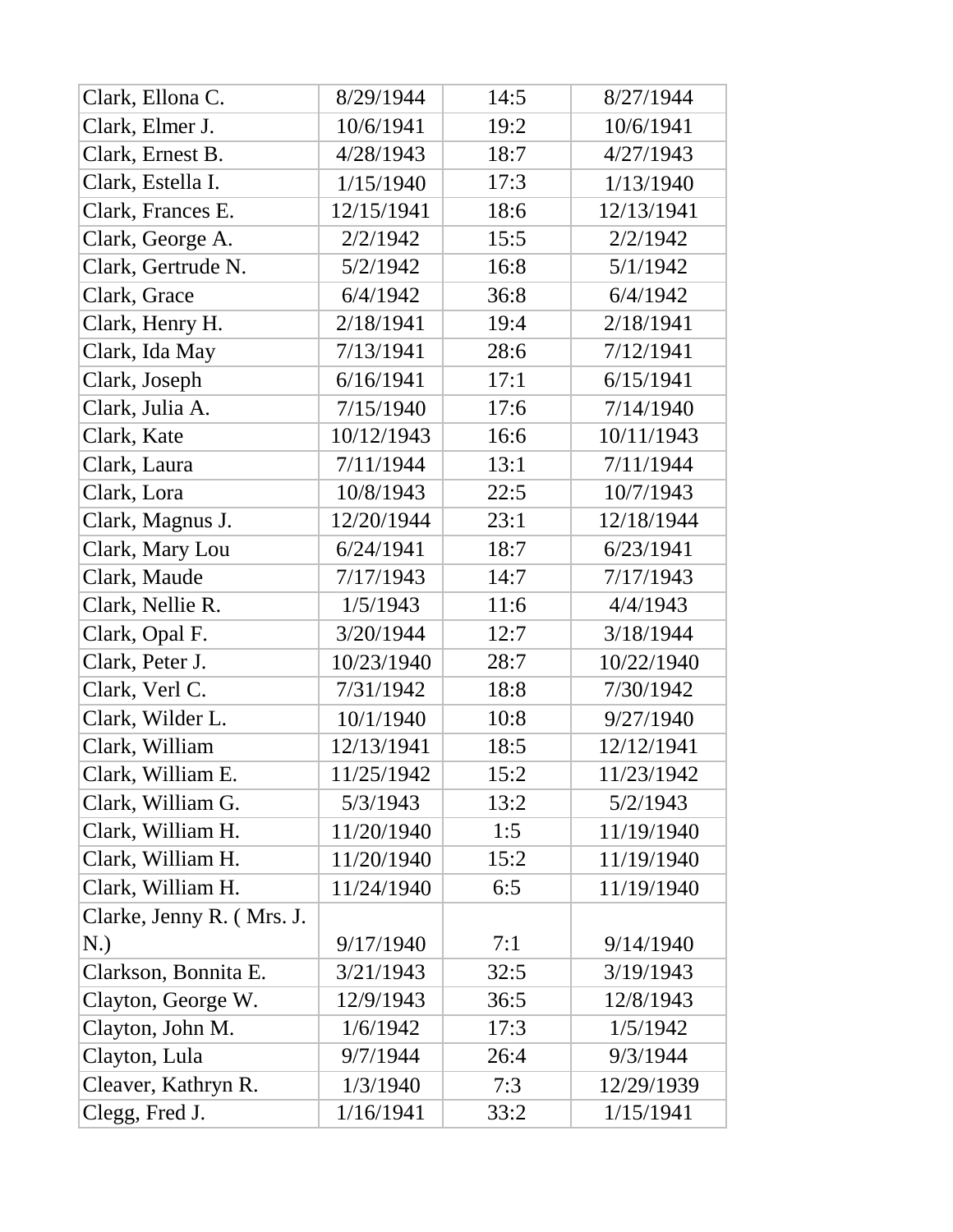| Clemens, Allen        | 10/24/1940 | 10:3       | 10/23/1940 |
|-----------------------|------------|------------|------------|
| Clemens, Clara J.     | 4/23/1942  | 32:7       | 4/23/1942  |
| Clemens, Ella Viola   | 7/20/1940  | 3:2        | 7/19/1940  |
| Clemens, Gustave A.   | 5/21/1940  | 19:3       | 5/20/1940  |
| Clemens, Gustave A.   | 5/21/1940  | 19:3       | 5/20/1940  |
| Clemens, Gustave A.   | 5/22/1940  | 17:5, 26:4 | 5/21/1940  |
| Clemens, Viola        | 7/20/1940  | 3:2        | 7/19/1940  |
| Clement, Alfred       | 12/31/1943 | 11:7       | 12/30/1943 |
| Clement, Howard       | 1/15/1941  | 20:7       | 1/14/1941  |
| Clemons, Bertha A.    | 8/11/1941  | 17:3       | 8/10/1941  |
| Clemons, Lee G.       | 12/26/1942 | 13:8       | 12/24/1942 |
| Clemons, Nellie       | 6/7/1941   | 18:7       | 6/6/1941   |
| Clemons, Samuel       | 5/12/1942  | 16:7       | 5/11/1942  |
| Cliff, Jane D.        | 9/25/1941  | 53:1       | 9/24/1941  |
| Clifford, Janet       | 3/11/1943  | 33:1       | 3/9/1943   |
| Clifford, Walter E.   | 11/25/1940 | 12:7       | 11/24/1940 |
| Clifford, Walter E.   | 11/25/1940 | 17:3       | 11/24/1940 |
| Climer, Elmer         | 12/21/1944 | 32:7       | 12/20/1944 |
| Climer, Jane N.       | 1/21/1943  | 27:8       | 1/20/1943  |
| Climer, Magdalene     | 10/21/1940 | 13:8, 17:5 | 10/19/1940 |
| Climer, Magdalene     | 10/22/1940 | 21:2       | 10/19/1940 |
| Cline, Della          | 2/2/1942   | 15:5       | 2/1/1942   |
| Cline, Milford L.     | 2/5/1943   | 21:3       | 2/2/1943   |
| Cline, Will           | 10/26/1942 | 13:4       | 10/25/1942 |
| Clink, Margaret Ann   | 1/6/1941   | 15:7       | 1/5/1941   |
| Clint, Mary           | 1/30/1940  | 1:5, 17:5  | 1/29/1930  |
| Clint, Mary E.        | 1/31/1940  | 19:7       | 1/29/1940  |
| Clodfelter, Carl      | 1/31/1941  | 25:3       | 1/31/1941  |
| Clodfelter, Nellie M. | 12/7/1943  | 16:7       | 12/6/1943  |
| Close, Thelma L.      | 3/18/1944  | 16:5       | 3/17/1944  |
| Closson, George       | 8/6/1940   | 17:5       | 8/5/1940   |
| Closson, Mary M.      | 3/3/1941   | 17:3       | 3/2/1941   |
| Clother, Ann L.       | 2/26/1943  | 19:2       | 2/26/1943  |
| Clothier, John W.     | 12/22/1942 | 21:3       | 12/21/1942 |
| Clough, Lavern R.     | 10/4/1943  | 12:7       | 10/3/1943  |
| Clough, Ruth A.       | 6/5/1943   | 16:7       | 6/5/1943   |
| Cloutier, Louis A.    | 11/4/1942  | 19:1       | 11/2/1942  |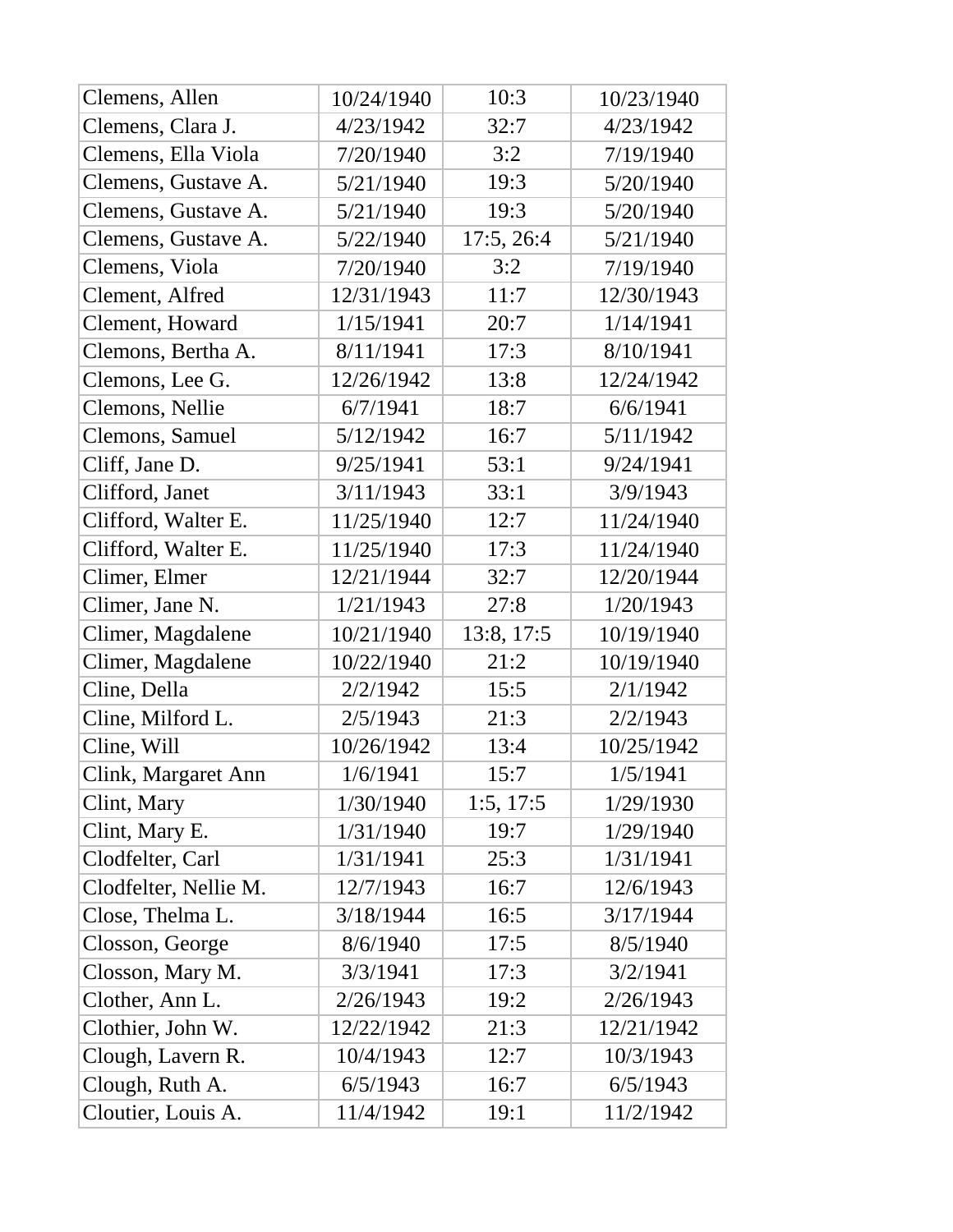| Clubb, Victoria C.   | 12/11/1942 | 27:1      | 12/10/1942 |
|----------------------|------------|-----------|------------|
| Clubine, Barbara     | 2/12/1940  | 5:3, 13:7 | 2/11/1940  |
| Clute, Clarence L.   | 9/26/1941  | 28:7      | 9/26/1941  |
| Clute, Ralph G.      | 1/10/1944  | 13:5      | 1/9/1944   |
| Cmejerak, Anthony    | 3/6/1944   | 11:2      | 3/4/1944   |
| Coates, Bennett E.   | 5/12/1940  | 32:3      | 5/11/1940  |
| Coates, Charles P.   | 12/21/1944 | 32:7      | 12/20/1944 |
| Coates, Edward F.    | 12/31/1943 | 11:5      | 12/30/1943 |
| Coates, Elizabeth M. | 12/28/1944 | 23:5      | 12/27/1944 |
| Coates, Francis A.   | 12/30/1941 | 15:7      | 12/29/1941 |
| Coates, Joseph       | 8/6/1941   | 19:2      | 8/5/1941   |
| Coates, Maude W.     | 7/28/1943  | 16:7      | 7/28/1943  |
| Coates, William      | 2/24/1943  | 15:1      | 2/23/1943  |
| Coates, William      | 9/8/1943   | 32:3      | 9/7/1943   |
| Coates, William R.   | 7/10/1943  | 14:7      | 7/9/1943   |
| Cobaugh, Anna        | 9/16/1942  | 20:8      | 9/15/1942  |
| Cobb, Eugene W.      | 11/8/1943  | 14:7      | 11/7/1943  |
| Cobb, Frances        | 5/21/1940  | 22:1      | 5/20/1940  |
| Coburn, Lee A.       | 5/26/1941  | 18:7      | 5/25/1941  |
| Cocke, James L.      | 5/8/1941   | 44:2      | 5/7/1941   |
| Cockrill, Robert A.  | 5/20/1941  | 20:5      | 5/20/1941  |
| Cody, Bertha J.      | 4/22/1944  | 12:2      | 4/22/1944  |
| Coffee, Louisa       | 10/1/1940  | 19:3      | 9/30/1940  |
| Coggins, Melvin S.   | 12/1/1943  | 16:7      | 12/1/1943  |
| Cohen, Lena          | 2/25/1943  | 27:1      | 2/23/1943  |
| Cohoon, Frank D.     | 12/13/1941 | 18:6      | 12/12/1941 |
| Cohoon, Ressa N.     | 5/17/1940  | 28:7      | 5/16/1940  |
| Cohoon, Ressa N.     | 5/17/1940  | 28:7      | 5/16/1940  |
| Cohoon, Ressa N.     | 5/18/1940  | 21:2      | 5/16/1940  |
| Cohoon, Ressa N.     | 5/18/1940  | 21:2      | 5/18/1940  |
| Cohoon, Ressa N.     | 5/19/1940  | 52:2      | 5/16/1940  |
| Cohoon, Ressa N.     | 5/19/1940  | 52:2      | 5/16/1940  |
| Colbert, John L.     | 11/19/1940 | 21:2      | 11/18/1940 |
| Colbert, John L.     | 11/20/1940 | 15:1      | 11/18/1940 |
| Colby, Clara         | 12/30/1944 | 11:6      | 12/29/1944 |
| Colby, Marie L.      | 3/17/1942  | 15:2      | 3/16/1942  |
| Colby, Mary J.       | 2/2/1942   | 15:5      | 2/1/1942   |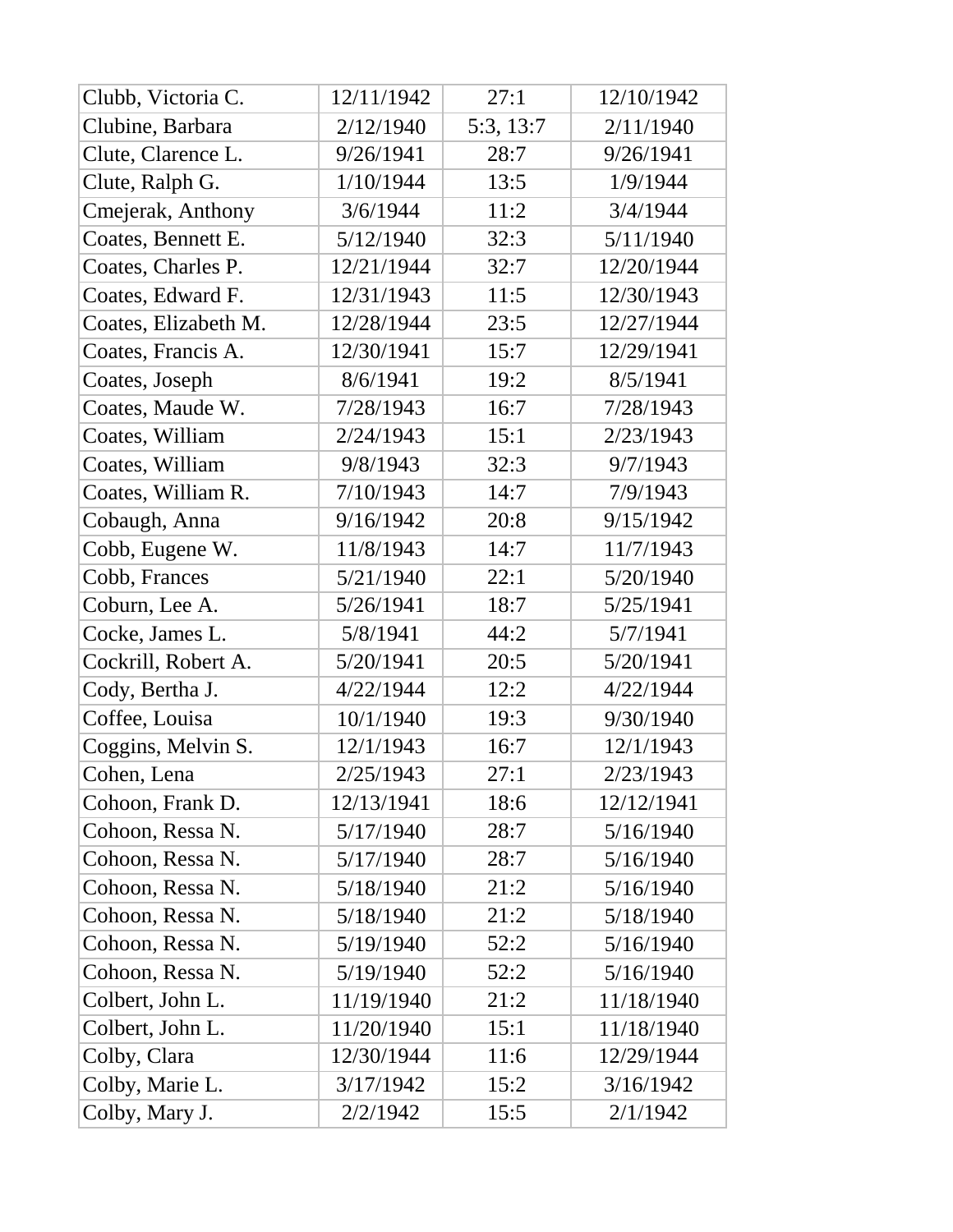| Colden, Maude M.        | 12/4/1942  | 23:1      | 12/3/1942  |
|-------------------------|------------|-----------|------------|
| Cole, Addison           | 3/8/1944   | 16:6      | 3/8/1944   |
| Cole, Bertha J.         | 11/3/1942  | 12:7      | 11/2/1942  |
| Cole, Delbert           | 10/16/1940 | 2:3       | 10/13/1940 |
| Cole, Edwin J.          | 7/25/1944  | 12:8      | 7/25/1944  |
| Cole, Elvie S.          | 6/9/1941   | 17:1      | 6/9/1941   |
| Cole, Emma              | 5/1/1940   | 21:3      | 5/1/1940   |
| Cole, Frederick         | 11/3/1944  | 26:6      | 11/3/1944  |
| Cole, Guy               | 3/23/1942  | 13:3      | 3/20/1942  |
| Cole, Harriet L.        | 6/19/1944  | 13:3      | 6/17/1944  |
| Cole, Hollis D.         | 11/5/1942  | 36:8      | 11/4/1942  |
| Cole, James W.          | 11/25/1943 | 27:2      | 11/24/1943 |
| Cole, Jay Earl          | 12/26/1944 | 11:7      | 12/24/1944 |
| Cole, Julia L.          | 12/20/1940 | 14:4      | 12/19/1940 |
| Cole, Melvin            | 10/14/1940 | 17:4      | 10/12/1940 |
| Cole, Phoebe A.         | 8/19/1941  | 17:1      | 8/18/1941  |
| Cole, William           | 12/24/1940 | 2:3       | n.d.       |
| Coleman, Bessie E.      | 11/14/1942 | 17:1      | 11/14/1942 |
| Coleman, Charles R.     | 2/3/1944   | 28:7      | 2/3/1944   |
| Coleman, Ernest         | 11/26/1944 | 32:2      | 11/25/1944 |
| Coleman, Julia A.       | 1/2/1941   | 25:7      | 1/1/1941   |
| Coleman, Stella S.      | 4/26/1940  | 8:3, 20:6 | 4/25/1940  |
| Coleman, Stella S.      | 4/27/1940  | 17:2      | 4/25/1940  |
| Coleman, Susan          | 12/11/1942 | 27:2      | 12/8/1942  |
| Colerick, Richard E.    | 2/10/1943  | 15:3      | 2/7/1943   |
| Coles, Velva            | 8/24/1941  | 28:2      | 8/22/1941  |
| Colles, Mary Ann        | 7/13/1944  | 26:6      | 7/12/1944  |
| Collier, Charles E., II | 5/3/1943   | 13:2      | 5/1/1943   |
| Collier, Helen A.       | 1/15/1942  | 33:3      | 1/15/1942  |
| Collins, Agnes P.       | 2/18/1941  | 19:4      | 2/18/1941  |
| Collins, Albert         | 10/26/1942 | 13:5      | 10/26/1942 |
| Collins, Allen A.       | 10/2/1942  | 20:8      | 10/1/1942  |
| Collins, Charles E.     | 11/21/1941 | 33:3      | 11/21/1941 |
| Collins, Elmer M.       | 6/4/1944   | 31:3      | 6/3/1944   |
| Collins, Isaac          | 9/22/1942  | 12:7      | 9/22/1942  |
| Collins, Joseph         | 3/3/1943   | 17:1      | 3/1/1943   |
| Collins, Laura L.       | 2/22/1941  | 19:4      | 2/21/1941  |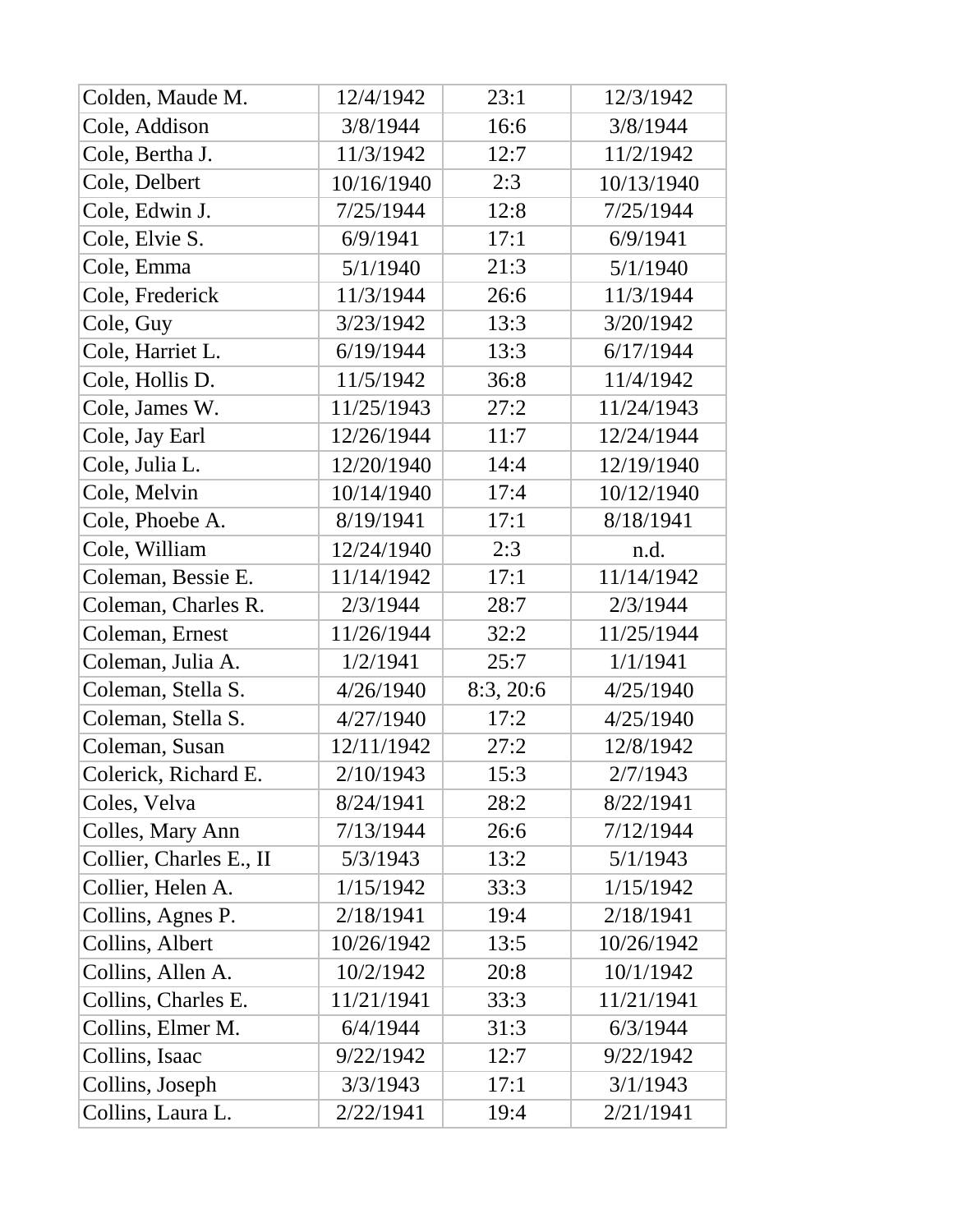| Collins, Mrs. Seward  | 3/29/1944  | 18:4       | 3/27/1944  |
|-----------------------|------------|------------|------------|
| Collins, Norman J.    | 9/22/1941  | 17:1       | 9/20/1941  |
| Collins, Willard E.   | 2/8/1940   | 17:2       | 2/8/1940   |
| Collins, William E.   | 11/29/1944 | 16:7       | 11/28/1944 |
| Coln, Walter J.       | 2/7/1944   | 11:3       | 2/6/1944   |
| Colonna, Luigi        | 4/9/1940   | 21:2       | 4/8/1940   |
| Colonna, Luigi        | 4/10/1940  | 23:1       | 4/8/1940   |
| Colton, May B.        | 7/18/1943  | 28:3       | 7/17/1943  |
| Colvin, Sarah S.      | 3/11/1943  | 33:2       | 3/11/1943  |
| Combs, Ella L.        | 5/7/1941   | 22:2       | 4/27/1941  |
| Combs, Franklin D.    | 11/7/1941  | 33:1       | 11/7/1941  |
| Combs, William A.     | 7/8/1942   | 15:3       | 7/7/1942   |
| Comfort, Margaret     | 4/10/1944  | 13:1       | 4/9/1944   |
| Compton, Edwin        | 1/12/1942  | 15:6       | 1/11/1942  |
| Compton, Fred M.      | 2/10/1941  | 17:6       | 2/10/1941  |
| Compton, Robert L.    | 4/25/1942  | 16:7       | 4/23/1942  |
| Compton, William H.   | 1/6/1941   | 15:6       | 1/4/1941   |
| Conaton, Alice M.     | 2/25/1942  | 19:1       | 2/23/1942  |
| Condon, Catherine A.  | 2/17/1941  | 17:4       | 2/16/1941  |
| Confer, Minnie        | 4/29/1940  | 17:3       | 4/29/1940  |
| Congdon, Walter L.    | 1/6/1940   | 3:7        | nd         |
| Conklin, Edward       | 3/20/1944  | 12:8       | 3/18/1944  |
| Conklin, Esther E.    | 6/21/1941  | 18:6       | 6/20/1941  |
| Conklin, Ethel        | 11/28/1940 | 31:6, 57:2 | 11/27/1940 |
| Conklin, Ethel        | 11/29/1940 | 29:1       | 11/27/1940 |
| Conklin, Leonard W.   | 10/7/1941  | 21:2       | 10/6/1941  |
| Conklin, Mark E.      | 12/31/1942 | 11:6       | 12/31/1942 |
| Conley, Earl R.       | 4/29/1944  | 12:2       | 4/28/1944  |
| Conley, James V.      | 12/15/1942 | 19:3       | 12/15/1942 |
| Conley, Paul M., Pvt. | 4/18/1943  | 44:1       | 4/13/1943  |
| Connelly, Mary J.     | 2/17/1941  | 17:5       | 2/17/1941  |
| Connelly, William C.  | 5/4/1943   | 14:7       | 5/3/1943   |
| Connors, William V.   | 11/23/1941 | 32:7       | 11/22/1941 |
| Conover, Arthur G.    | 5/3/1940   | 28:7       | 5/1/1940   |
| Conover, Arthur G.    | 5/4/1940   | 18:7       | 5/1/1940   |
| Conquest, John T.     | 3/30/1942  | 13:5       | 3/28/1942  |
| Conquest, Sarah       | 9/13/1943  | 14:7       | 9/12/1943  |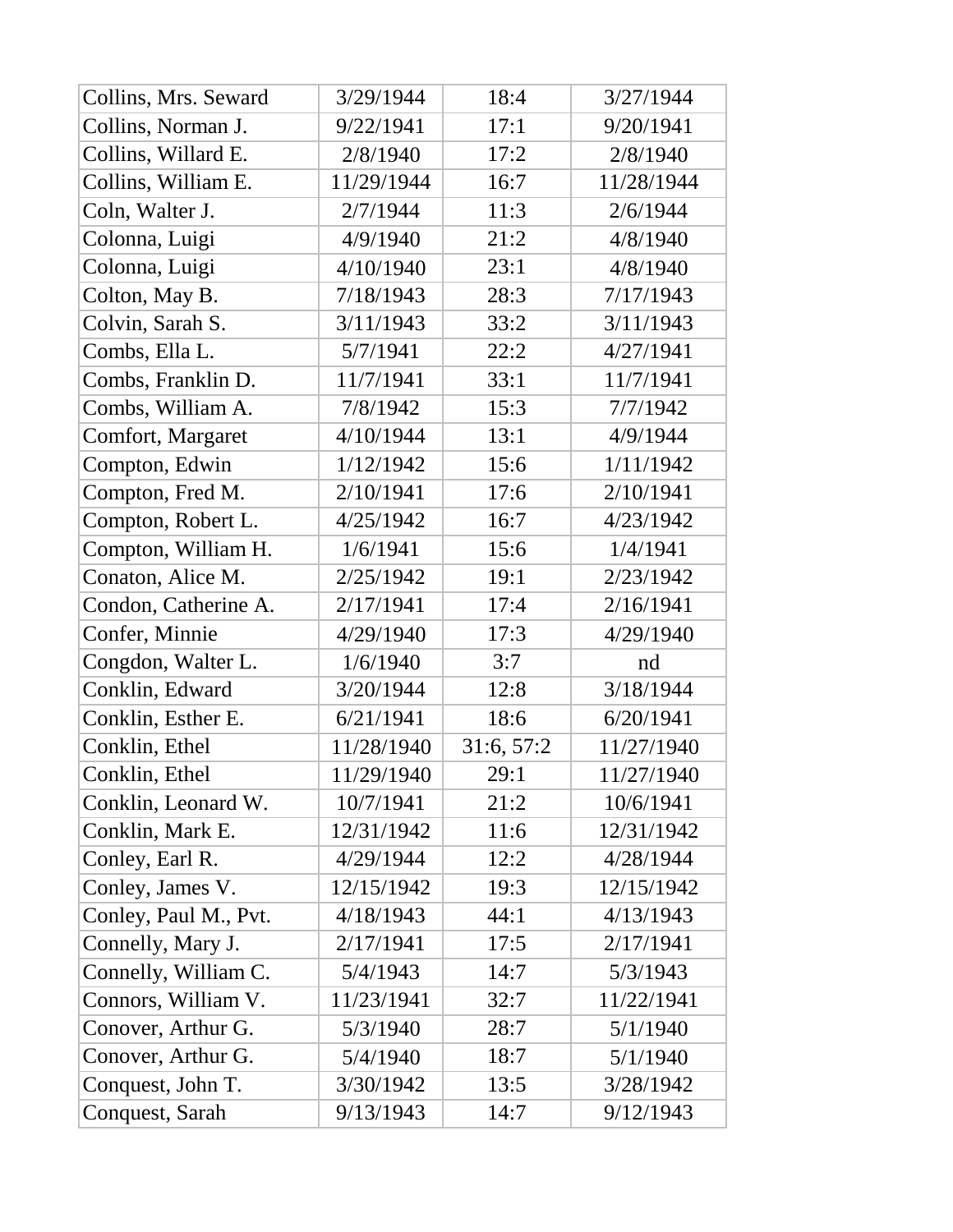| Conrad, Alfred B.   | 11/23/1940 | 17:4 | 11/22/1940 |
|---------------------|------------|------|------------|
| Conrad, Alfred B.   | 11/24/1940 | 32:8 | 11/22/1940 |
| Conrad, Elmer L.    | 1/19/1940  | 9:4  | 1/17/1940  |
| Conrad, Kathryne L. | 5/29/1942  | 10:7 | 5/28/1942  |
| Conroy, James       | 7/2/1940   | 25:5 | 7/2/1940   |
| Contos, Sam K.      | 10/28/1942 | 17:1 | 10/27/1942 |
| Conway, Minnie Jane | 2/25/1944  | 20:6 | 2/22/1944  |
| Conway, Perry       | 6/18/1943  | 20:6 | 6/17/1943  |
| Conway, Verna T.    | 3/18/1942  | 21:2 | 3/17/1942  |
| Conway, William T.  | 3/8/1944   | 16:5 | 3/1/1944   |
| Cook, Agnus G.      | 11/21/1942 | 14:7 | 11/19/1942 |
| Cook, Albert G.     | 1/24/1942  | 17:4 | 1/24/1942  |
| Cook, Amarette B.   | 4/30/1941  | 22:5 | 4/30/1941  |
| Cook, Anna          | 10/2/1943  | 14:6 | 10/1/1943  |
| Cook, Anna E.       | 11/25/1941 | 21:2 | 11/24/1941 |
| Cook, Clarence J.   | 4/6/1941   | 31:7 | 4/5/1941   |
| Cook, Daniel        | 11/22/1940 | 33:4 | 11/20/1940 |
| Cook, Fred D.       | 7/8/1943   | 24:7 | 7/5/1943   |
| Cook, Fred J.       | 3/28/1943  | 40:2 | 3/27/1943  |
| Cook, Geneva        | 8/5/1944   | 11:1 | 8/2/1944   |
| Cook, George M.     | 8/1/1941   | 23:2 | 7/30/1941  |
| Cook, John          | 1/29/1943  | 19:5 | 1/28/1943  |
| Cook, Lyman R.      | 12/22/1943 | 21:3 | 12/22/1943 |
| Cook, Margaret A.   | 3/15/1943  | 13:1 | 3/14/1943  |
| Cook, Mary A.       | 11/26/1943 | 23:1 | 11/24/1943 |
| Cook, Mary C.       | 6/4/1944   | 31:2 | 6/3/1944   |
| Cook, Merie B.      | 7/3/1943   | 15:1 | 7/2/1943   |
| Cook, Noah          | 10/15/1940 | 4:4  | 10/14/1940 |
| Cook, Royal R.      | 2/29/1944  | 14:7 | 2/27/1944  |
| Cook, William B.    | 10/18/1944 | 18:4 | 10/17/1944 |
| Cool, Harriet E.    | 3/9/1944   | 28:5 | 3/7/1944   |
| Cooley, Donald L.   | 9/5/1944   | 15:1 | 9/4/1944   |
| Cooley, Emmet E.    | 5/24/1940  | 26:1 | 5/23/1940  |
| Cooley, Eugene      | 5/24/1940  | 26:1 | 5/23/1940  |
| Cooley, Eva         | 6/8/1943   | 16:6 | 6/7/1943   |
| Coomes, Thad        | 8/26/1944  | 10:5 | 8/25/1944  |
| Coon, Clarence L.   | 3/4/1944   | 12:7 | 3/3/1944   |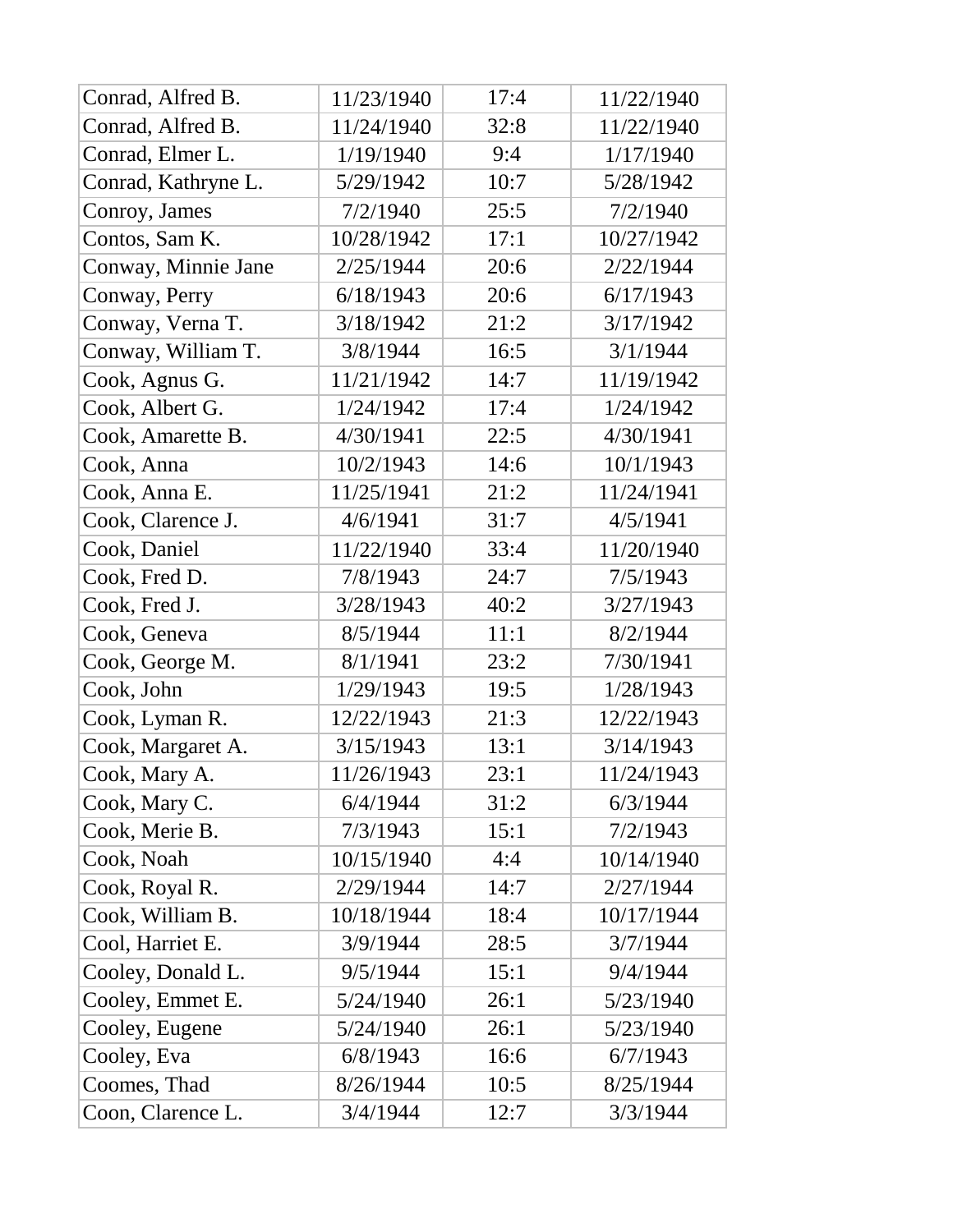| Coon, Ethel J.        | 12/26/1941 | 22:1       | 12/25/1941 |
|-----------------------|------------|------------|------------|
| Coon, Janette M.      | 12/22/1943 | 21:3       | 12/22/1943 |
| Coon, Lester V.       | 11/8/1942  | 40:4       | 11/6/1942  |
| Coon, Vera V.         | 9/14/1943  | 14:5       | 9/14/1943  |
| Cooney, Anna R.       | 12/21/1943 | 23:3       | 12/20/1943 |
| Cooney, William       | 5/21/1941  | 24:5       | 5/20/1941  |
| Coons, Elmer          | 12/2/1943  | 36:7       | 12/1/1943  |
| Coope, Alvin V.       | 5/11/1942  | 13:1       | 5/9/1942   |
| Cooper, Albert        | 5/26/1944  | 26:3       | 5/25/1944  |
| Cooper, Florence      | 6/4/1942   | 36:8       | 6/3/1942   |
| Cooper, Glenn H.      | 9/22/1944  | 24:5       | 9/22/1944  |
| Cooper, Irene L.      | 1/8/1942   | 33:4       | 1/8/1942   |
| Cooper, Jessie B.     | 5/12/1944  | 26:1       | 5/12/1944  |
| Cooper, Lavern W.     | 11/1/1944  | 18:5       | 10/31/1944 |
| Cooper, Leonard H.    | 11/25/1941 | 21:2       | 11/24/1941 |
| Cooper, Lottie        | 10/28/1943 | 32:2       | 10/27/1943 |
| Cooper, Margaret E.   | 8/2/1943   | 13:2       | 7/31/1943  |
| Cooper, Martin K.     | 2/22/1940  | 3:4        | 2/20/1940  |
| Cooper, Minerva       | 10/12/1944 | 32:1       | 10/12/1944 |
| Cooper, Ruby A.       | 4/25/1942  | 16:7       | 4/25/1942  |
| Cooper, Silas J.      | 2/6/1943   | 15:4       | 2/5/1943   |
| Cooper, Thomas        | 1/10/1940  | 17:7       | 1/9/1940   |
| Cooper, Thomas        | 1/11/1940  | 37:6       | 1/9/1940   |
| Cooper, Thomas D.     | 2/15/1944  | 12:7       | 2/14/1944  |
| Cooper, William H.    | 12/1/1940  | 10:4       | 11/30/1940 |
| Cooper, William H.    | 12/2/1940  | 9:3, 16:5  | 11/30/1940 |
| Cooper, William H.    | 12/3/1940  | 22:5       | 11/30/1940 |
| Cope, Charles D.      | 10/5/1940  | 12:6       | 12/5/1940  |
| Cope, John W.         | 12/25/1941 | 20:3       | 11/24/1941 |
| Copeland, Caroline    | 5/27/1940  | 21:2       | 5/26/1940  |
| Copeland, Caroline    | 5/27/1940  | 21:2       | 5/26/1940  |
| Copeland, Caroline    | 5/28/1940  | 16:2,25:1  | 5/26/1940  |
| Copeland, Caroline    | 5/28/1940  | 16:2, 29:2 | 5/26/1940  |
| Copeland, Edward M    | 2/14/1944  | 13:2       | 2/13/1944  |
| Copeland, James M.    | 10/12/1942 | 12:7       | 10/11/1942 |
| Copp, Albert E.       | 6/18/1942  | 36:8       | 6/17/1942  |
| Coquillard, Minnie B. | 7/3/1944   | 09:5       | 7/1/1944   |
|                       |            |            |            |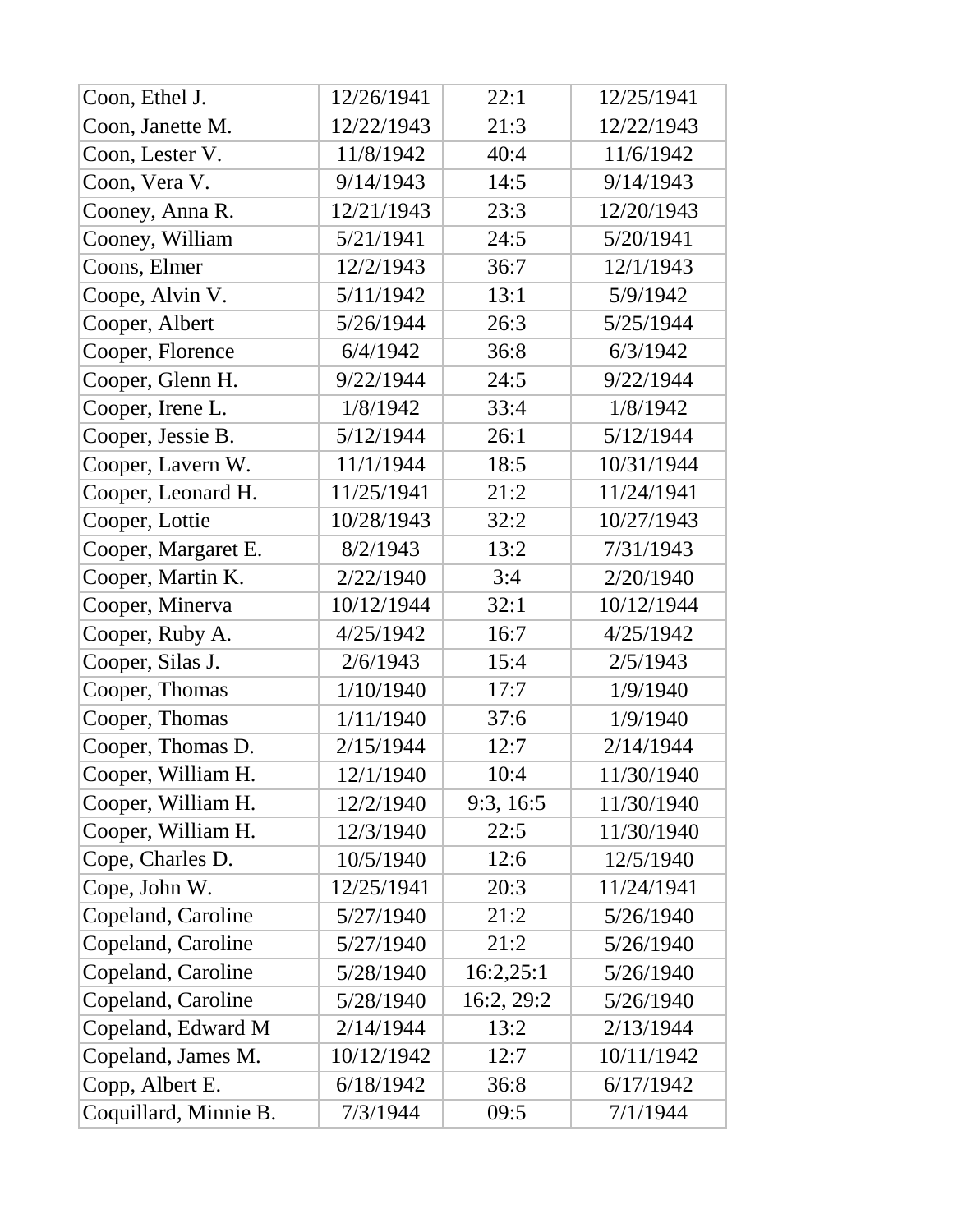| Coquillette, Leon W. | 8/11/1944  | 20:7       | 8/11/1944  |
|----------------------|------------|------------|------------|
| Corbett, John        | 12/10/1941 | 28:4       | 12/9/1941  |
| Corbin, James        | 6/20/1944  | 14:8       | 6/20/1944  |
| Corder, Donald       | 11/12/1941 | 25:1       | 11/11/1942 |
| Cordrey, Elsie M.    | 7/10/1944  | 15:5       | 7/9/1944   |
| Corey, James J.      | 5/31/1944  | 18:7       | 5/30/1944  |
| Corner, Mildred      | 12/28/1943 | 11:6       | 12/27/1943 |
| Corning, Phoebe E.   | 10/15/1942 | 33:2       | 10/14/1942 |
| Cornwall, Clara L.   | 5/10/1940  | 27:4       | 5/10/1940  |
| Cornwall, Clara L.   | 5/11/1940  | 18:7       | 5/10/1940  |
| Cornwall, Clara L.   | 5/12/1940  | 32:3       | 5/10/1940  |
| Cornwall, Jennie M.  | 11/4/1943  | 32:3       | 11/4/1943  |
| Corp, Patsy          | 8/9/1940   | 13:3, 21:1 | 8/8/1940   |
| Corp, Patsy          | 8/10/1940  | 17:3       | 8/8/1940   |
| Corrin, George       | 8/16/1940  | 23:3       | 8/16/1940  |
| Corrin, George       | 8/17/1940  | 17:4       | 8/16/1940  |
| Corrion, James H.    | 3/7/1942   | 17:2       | 3/7/1942   |
| Corwin, Gertrude G.  | 6/1/1942   | 11:3       | 6/1/1942   |
| Corwin, Isaac B.     | 5/17/1943  | 13:3       | 5/15/1943  |
| Cosens, Charles E.   | 2/10/1943  | 15:3       | 2/9/1943   |
| Cosens, Nathaniel J. | 12/30/1943 | 17:5       | 12/30/1943 |
| Costello, E. Louise  | 8/11/1944  | 20:8       | 8/10/1944  |
| Cote, Alexander      | 7/30/1942  | 29:1       | 7/30/1942  |
| Cote, Valera A.      | 4/1/1940   | 17:6       | 3/31/1940  |
| Cotton, Elizabeth    | 4/29/1940  | 17:3       | 4/28/1940  |
| Cotton, Elizabeth    | 4/30/1940  | 17:2       | 4/28/1940  |
| Cotton, Elizabeth    | 5/1/1940   | 21:2       | 4/28/1940  |
| Cotton, Elizabeth    | 5/2/1940   | 46:2       | 4/28/1940  |
| Couch, Sarah         | 2/17/1940  | 17:5       | 2/16/1940  |
| Couchman, Thomas J.  | 5/7/1940   | 19:2       | 5/7/1940   |
| Couchman, Thomas J.  | 5/8/1940   | 26:7       | 5/7/1940   |
| Couchman, Thomas J.  | 5/9/1940   | 36:7       | 5/7/1940   |
| Coughlin, Catherine  | 2/14/1941  | 28:4       | 2/14/1941  |
| Coughlin, Ellen J.   | 4/12/1940  | 30:7       | 4/11/1940  |
| Coughlin, Ellen J.   | 4/13/1940  | 17:2       | 4/11/1940  |
| Coughlin, Ellen J.   | 4/14/1940  | 32:6       | 4/11/1940  |
| Coughlin, John T.    | 11/10/1943 | 22:5       | 11/9/1943  |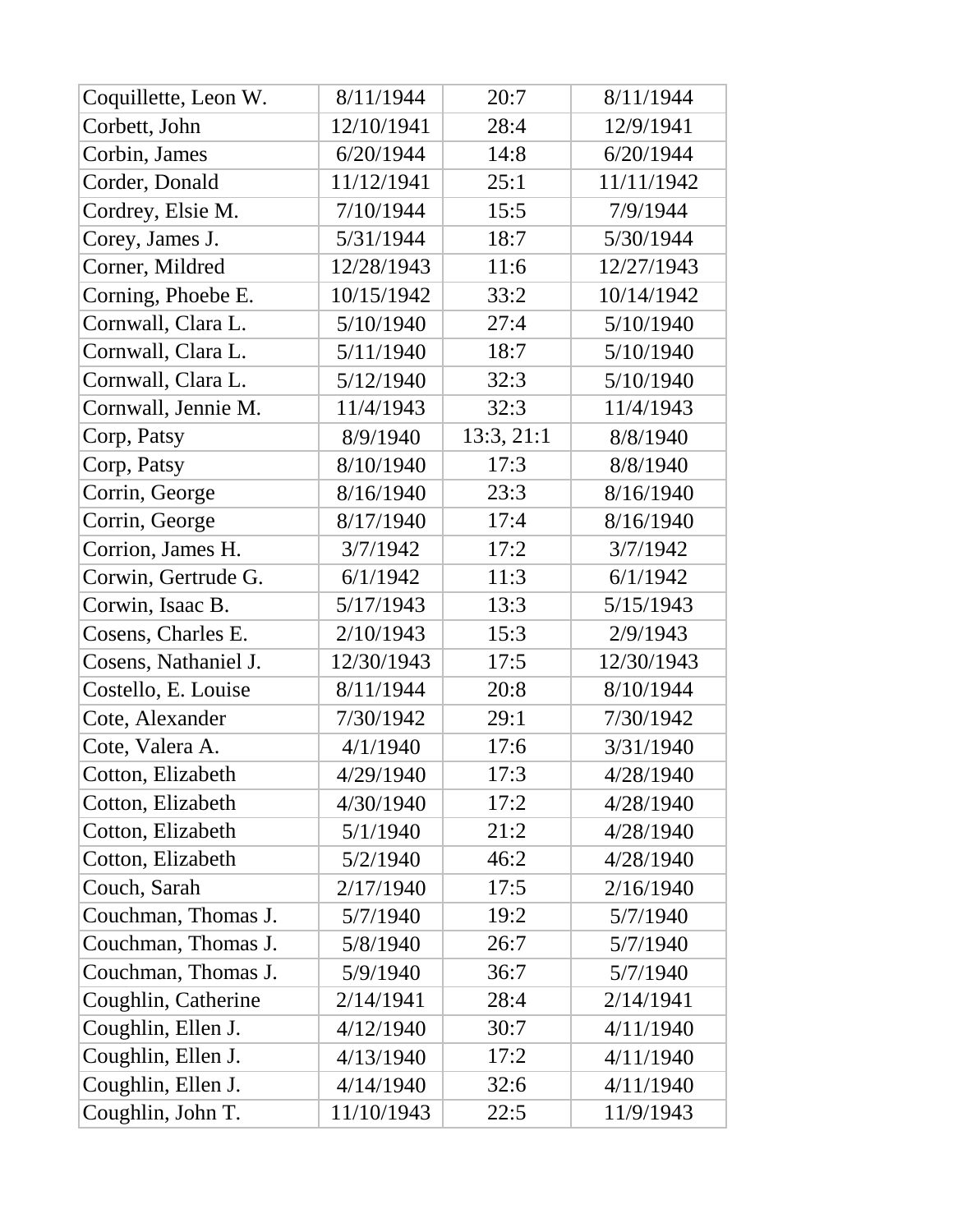| Coulter, Margaret L.  | 12/18/1940 | 26:5, 26:6 | 12/18/1940 |
|-----------------------|------------|------------|------------|
| Coulter, Margaret L.  | 12/19/1940 | 48:5       | 12/18/1940 |
| Counelis, John        | 12/23/1941 | 19:2       | 12/22/1941 |
| Countryman, Darwin A. | 2/7/1942   | 17:5       | 2/6/1942   |
| Coupland, Mary E.     | 4/24/1944  | 10:7       | 4/23/1944  |
| Courtney, George      | 8/8/1944   | 12:7       | 8/5/1944   |
| Courtney, Martin, Sr. | 4/22/1944  | 12:2       | 4/21/1944  |
| Cousineau, Lanie A.   | 12/1/1942  | 17:3       | 11/30/1942 |
| Cousins, Lena         | 4/5/1941   | 18:8       | 4/5/1941   |
| Coutchure, Susan E.   | 12/30/1941 | 15:7       | 12/28/1941 |
| Couthier, Clementine  | 4/12/1940  | 28:7       | 4/11/1940  |
| Couthier, Clementine  | 4/13/1940  | 17:1       | 4/11/1940  |
| Covert, Edna A.       | 9/3/1943   | 20:4       | 9/3/1943   |
| Covert, Roland        | 12/1/1940  | 1:2        | 11/30/1940 |
| Covert, Roland        | 12/2/1940  | 7:6, 16:6  | 11/30/1940 |
| Covey, Mary           | 8/3/1942   | 11:4       | 8/2/1942   |
| Covington, William J. | 3/11/1943  | 33:2       | 3/10/1943  |
| Cowell, Maxwell G.    | 8/13/1940  | 2:5, 17:3  | 8/12/1940  |
| Cowell, Maxwell G.    | 8/14/1940  | 23:3       | 8/12/1940  |
| Cowen, William E      | 4/15/1940  | 17:4       | 4/14/1940  |
| Cowing, Truman S.     | 3/20/1943  | 19:1       | 3/20/1943  |
| Cox, Ada E.           | 8/7/1944   | 11:4       | 8/6/1944   |
| Cox, Charles H.       | 10/18/1943 | 13:1       | 10/17/1943 |
| Cox, Elmer S.         | 11/17/1942 | 15:1       | 11/16/1942 |
| Cox, Freida M.        | 3/15/1942  | 32:4       | 3/14/1942  |
| Cox, Marie A.         | 12/28/1943 | 11:5       | 12/28/1943 |
| Cox, William          | 5/14/1940  | 11:3       | 5/13/1940  |
| Cox, William          | 5/15/1940  | 26:2       | 5/13/1940  |
| Cox, William          | 5/15/1940  | 27:2       | 5/13/1940  |
| Coy, Edward           | 2/21/1940  | 2:1        | 2/20/1940  |
| Coy, Herman C.        | 10/2/1944  | 13:2       | 10/1/1944  |
| Coy, P. C.            | 5/30/1940  | 23:5       | 5/29/1940  |
| Coy, P.C.             | 5/31/1940  | 33:5       | 5/29/1940  |
| Coy, P.C.             | 5/31/1940  | 33:5       | 5/29/1940  |
| Coyne, Francis H.     | 2/20/1943  | 15:2       | 2/18/1943  |
| Coyne, Thomas F.      | 12/18/1944 | 13:4       | 12/17/1944 |
| Coyner, Cecil E.      | 7/30/1944  | 27:6       | 7/29/1944  |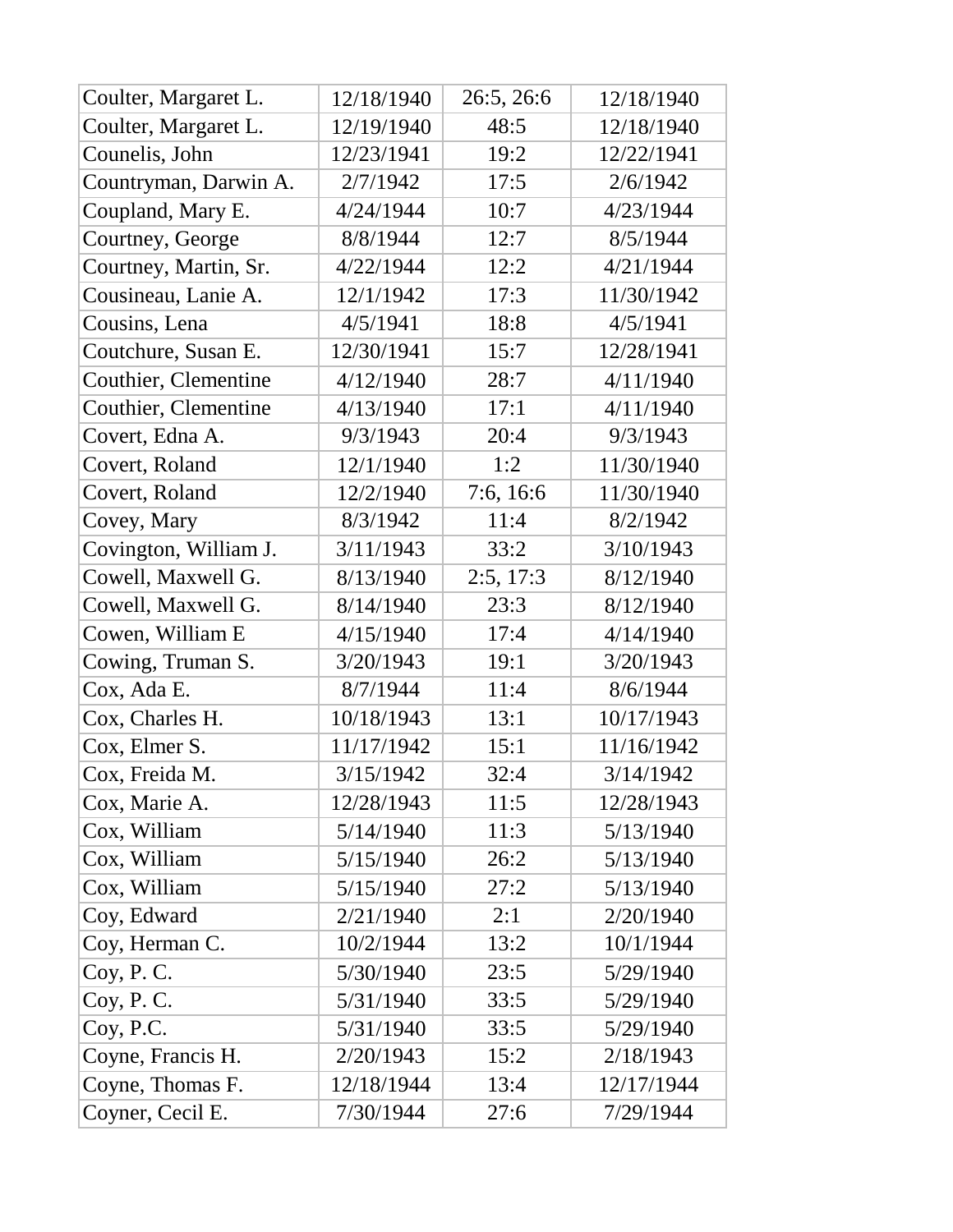| Cozadd, Emerson W.   | 5/23/1940  | 8:4, 40:3  | 5/22/1940  |
|----------------------|------------|------------|------------|
| Cozadd, Emerson W.   | 5/23/1940  | 8:6, 40:3  | 5/22/1940  |
| Cozadd, Emerson W.   | 5/24/1940  | 26:1       | 5/22/1940  |
| Cozadd, Emerson W.   | 5/24/1940  | 26:1       | 5/22/1940  |
| Cozadd, Lettie M.    | 10/19/1942 | 13:5       | 10/19/1942 |
| Crabbe, Albert W.    | 8/21/1941  | 40:4       | 8/21/1941  |
| Craft, Martha        | 7/18/1944  | 12:8       | 7/15/1944  |
| Craig, Almeda M.     | 6/16/1944  | 24:3       | 6/15/1944  |
| Craig, George A.     | 12/26/1940 | 23:7       | 12/26/1940 |
| Craig, George A.     | 12/27/1940 | 21:4       | 12/26/1940 |
| Craig, Lois          | 1/29/1940  | 15:6       | 1/28/1940  |
| Crain, Laura         | 8/19/1940  | 17:3       | 8/17/1940  |
| Craine, Sally J.     | 3/29/1943  | 12:8       | 3/28/1943  |
| Cram, Louisa         | 8/10/1944  | 28:5       | 8/10/1944  |
| Cramer, Clista A.    | 4/5/1940   | 28:8       | 4/4/1940   |
| Cramer, Jacob S.     | 11/30/1942 | 13:3       | 11/29/1942 |
| Cramer, John         | 12/3/1944  | 31:6       | 12/2/1944  |
| Cramer, Sarah A.     | 9/21/1944  | 32:3       | 9/21/1944  |
| Crammond, Sophia     | 3/22/1944  | 16:2       | 3/21/1944  |
| Crampton, Emma W.    | 4/2/1940   | 2:4, 17:4  | 4/1/1940   |
| Crampton, Emma W.    | 4/3/1940   | 16:7, 23:3 | 4/1/1940   |
| Crandall, Donna E.   | 9/7/1943   | 12:6       | 9/6/1943   |
| Crandall, Gar A.     | 10/30/1940 | 25:1       | 10/30/1940 |
| Crandall, Marguerite | 1/27/1942  | 17:4       | 1/26/1942  |
| Crane, Bessie A.     | 11/30/1941 | 39:8       | 11/29/1941 |
| Crane, John          | 5/31/1940  | 33:5       | 5/30/1940  |
| Crane, John          | 5/31/1940  | 33:5       | 5/30/1940  |
| Crane, Mary V.       | 9/7/1941   | 28:4       | 9/6/1941   |
| Crane, Velma         | 6/20/1944  | 14:7       | 6/18/1944  |
| Crankshaw, Hilda L.  | 6/1/1942   | 11:4       | 5/30/1942  |
| Crankshaw, William   | 12/11/1943 | 14:6       | 12/11/1943 |
| Cranmore, George     | 10/24/1943 | 35:7       | 10/23/1943 |
| Crary, Frank M.      | 2/4/1941   | 21:4       | 2/3/1941   |
| Craw, William A.     | 8/8/1944   | 12:7       | 8/8/1944   |
| Crawford, Clinton F. | 10/19/1943 | 14:6       | 10/18/1943 |
| Crawford, Floyd E.   | 1/23/1942  | 25:3       | 1/22/1942  |
| Crawford, George     | 11/17/1944 | 24:8       | 11/16/1944 |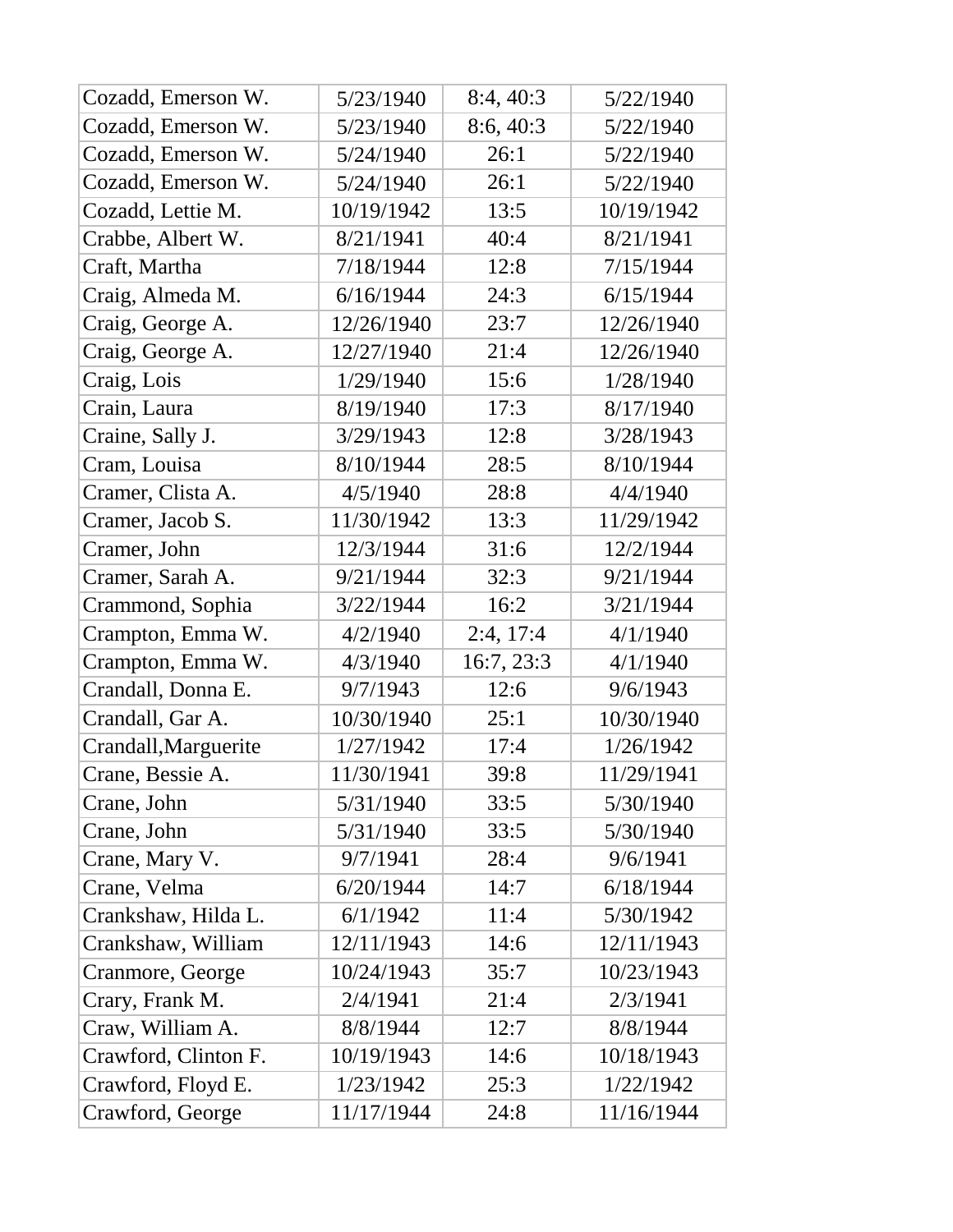| Crawford, Ivan        | 12/10/1941 | 28:4       | 12/9/1941  |
|-----------------------|------------|------------|------------|
| Crawford, John J.     | 9/18/1941  | 33:1       | 9/16/1941  |
| Crawford, Joseph H.   | 1/10/1944  | 13:4       | 1/9/1944   |
| Crawford, Melissa C.  | 1/13/1941  | 15:5       | 1/12/1941  |
| Crawford, Miles N.    | 12/16/1940 | 20:7       | 12/15/1940 |
| Crawford, Miles N.    | 12/18/1940 | 26:6       | 12/15/1940 |
| Crawford, Nellie      | 6/8/1941   | 32:1       | 6/7/1941   |
| Crawford, Robert      | 9/30/1941  | 19:2       | 9/28/1941  |
| Crawford, Sarah J.    | 11/18/1940 | 21:3       | 11/17/1940 |
| Crawford, William J.  | 8/25/1940  | 11:3       | 8/23/1940  |
| Creager, Thomas G.    | 4/16/1942  | 32:6       | 4/15/1942  |
| Creed, William L.     | 10/23/1943 | 14:5       | 10/23/1943 |
| Creg, Alfred N.       | 9/16/1940  | 17:3       | 9/16/1940  |
| Creg, Alfred N.       | 9/17/1940  | 19:3       | 9/16/1940  |
| Cregar, Robert D.     | 12/1/1942  | 17:3       | 12/1/1942  |
| Crego, George G.      | 12/4/1944  | 13:3       | 12/3/1944  |
| Crenshaw, Betty L.    | 5/9/1941   | 27:7       | 5/8/1941   |
| Crenshaw, Mary M.     | 1/3/1944   | 11:7       | 1/2/1944   |
| Creque, Edward W.     | 11/15/1940 | 17:5       | 11/14/1940 |
| Creque, Edward W.     | 11/15/1940 | 26:7       | 11/14/1940 |
| Crewes, Elizabeth J.  | 12/7/1943  | 16:7       | 12/6/1943  |
| Crippen, Adelia       | 8/7/1943   | 14:7       | 8/5/1943   |
| Cripps, Ethel         | 2/17/1941  | 17:4       | 2/15/1941  |
| Cripps, Everett C.    | 7/23/1944  | 25:5       | 7/22/1944  |
| Cripps, Newton O.     | 10/15/1941 | 25:2       | 10/14/1941 |
| Cripps, Wesley N.     | 4/2/1943   | 22:7       | 4/2/1943   |
| Criswell, Melba N.    | 10/19/1942 | 13:4       | 10/18/1942 |
| Criswell, Robert      | 1/2/1943   | 13:7       | 1/1/1943   |
| Crites, Helen M.      | 4/17/1943  | 14:7       | 4/16/1943  |
| Crites, Roy N.        | 12/13/1940 | 31:3, 32:1 | 12/11/1940 |
| Crittenden, Elmer V.  | 9/28/1944  | 32:4       | 9/27/1944  |
| Crittenden, Nellie A. | 7/25/1944  | 12:8       | 7/25/1944  |
| Crittenden, William   | 10/31/1941 | 28:7       | 10/31/1941 |
| Crocker, William M.   | 3/20/1943  | 19:3       | 3/20/1943  |
| Croff, Edna M.        | 12/2/1943  | 36:8       | 12/2/1943  |
| Crofoot, Alfred E.    | 9/27/1943  | 12:7       | 9/27/1943  |
| Cromwell, Arthur      | 1/19/1942  | 15:6       | 1/18/1942  |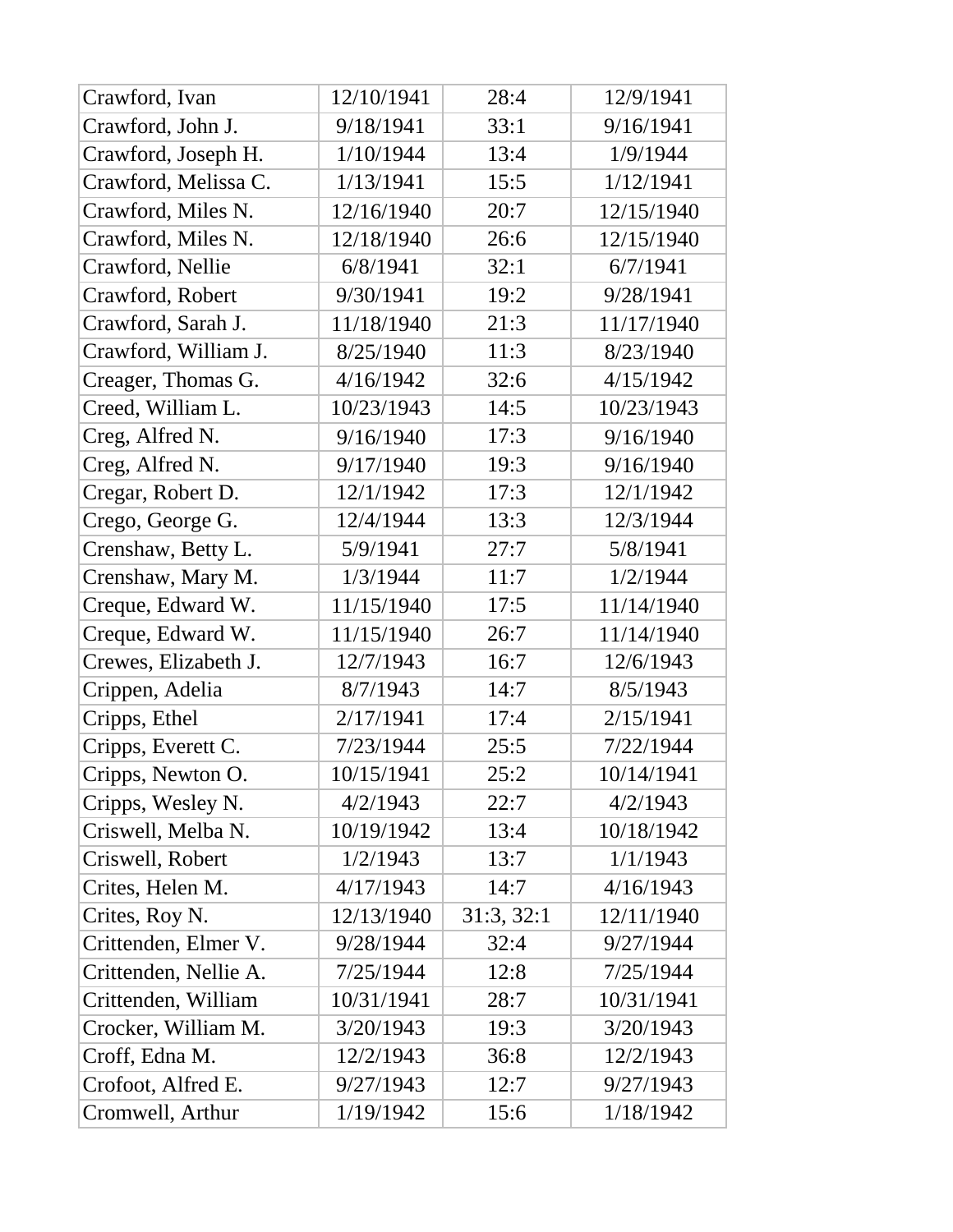| Cronenvhet, Lotti       | 7/2/1940   | 25:5 | 7/1/1940   |
|-------------------------|------------|------|------------|
| Cronin, Agnes           | 2/7/1941   | 27:1 | 2/7/1941   |
| Cronin, Mary A.         | 12/29/1943 | 15:4 | 12/29/1943 |
| Cronk, Haram            | 4/3/1943   | 16:8 | 4/1/1943   |
| Cronk, James w.         | 7/4/1940   | 21:8 | 7/3/1940   |
| Cronk, James w.         | 7/5/1940   | 25:6 | 7/2/1940   |
| Cronkright, Dalance O.  | 10/29/1943 | 22:4 | 10/28/1943 |
| Croockedacre, John      | 10/31/1940 | 13:4 | 10/30/1940 |
| Crook, John W.          | 9/9/1943   | 28:1 | 9/8/1943   |
| Crook, Winfred R.       | 1/27/1944  | 29:1 | 1/26/1944  |
| Crooks, Frank A.        | 10/14/1941 | 19:2 | 10/13/1941 |
| Crooks, Mary A.         | 7/21/1943  | 14:7 | 7/20/1943  |
| Croope, Alva E.         | 12/16/1943 | 36:6 | 12/15/1943 |
| Croope, Kittie          | 3/10/1942  | 15:3 | 3/9/1942   |
| Crosby, Albert          | 3/11/1944  | 12:7 | 3/11/1944  |
| Crosby, Belle           | 11/28/1944 | 14:7 | 11/27/1944 |
| Crosby, Ella            | 3/11/1944  | 12:7 | 3/11/1944  |
| Cross, Abbie J.         | 3/17/1941  | 19:3 | 3/15/1941  |
| Cross, Abigail          | 12/11/1944 | 13:2 | 12/11/1944 |
| Cross, Eunice E.        | 11/8/1944  | 18:6 | 11/7/1944  |
| Cross, Fannie           | 1/16/1944  | 28:4 | 1/14/1944  |
| Cross, Fred E.          | 7/5/1943   | 15:6 | 7/3/1943   |
| Cross, Harold S.        | 8/26/1944  | 10:5 | 8/25/1944  |
| Cross, James E.         | 8/19/1942  | 15:1 | 8/18/1942  |
| Cross, John W.          | 8/8/1942   | 13:2 | 8/7/1942   |
| Cross, Wesley M.        | 11/27/1940 | 23:2 | 11/27/1940 |
| Cross, Wesley M.        | 11/28/1940 | 57:2 | 11/27/1940 |
| Crosson, Marion E.      | 4/3/1941   | 40:6 | 4/2/1941   |
| Crouter, Jessie Mae     | 7/28/1941  | 17:3 | 7/26/1941  |
| Crowder, Alice F.       | 12/23/1942 | 15:3 | 12/22/1942 |
| Crowder, Edith L.       | 1/29/1942  | 37:4 | 1/27/1942  |
| Crowe, Ellen e.         | 7/1/1940   | 19:6 | 6/30/1940  |
| Crowe, Mabel            | 8/1/1942   | 13:1 | 7/31/1942  |
| Crowe, Mildred T.       | 2/14/1941  | 28:5 | 2/13/1941  |
| Croxall, Nettie         | 12/7/1943  | 16:7 | 12/6/1943  |
| Crum, Minnie            | 6/12/1941  | 40:8 | 6/11/1941  |
| Cruppenink, Eleanore I. | 5/27/1940  | 21:1 | 5/25/1940  |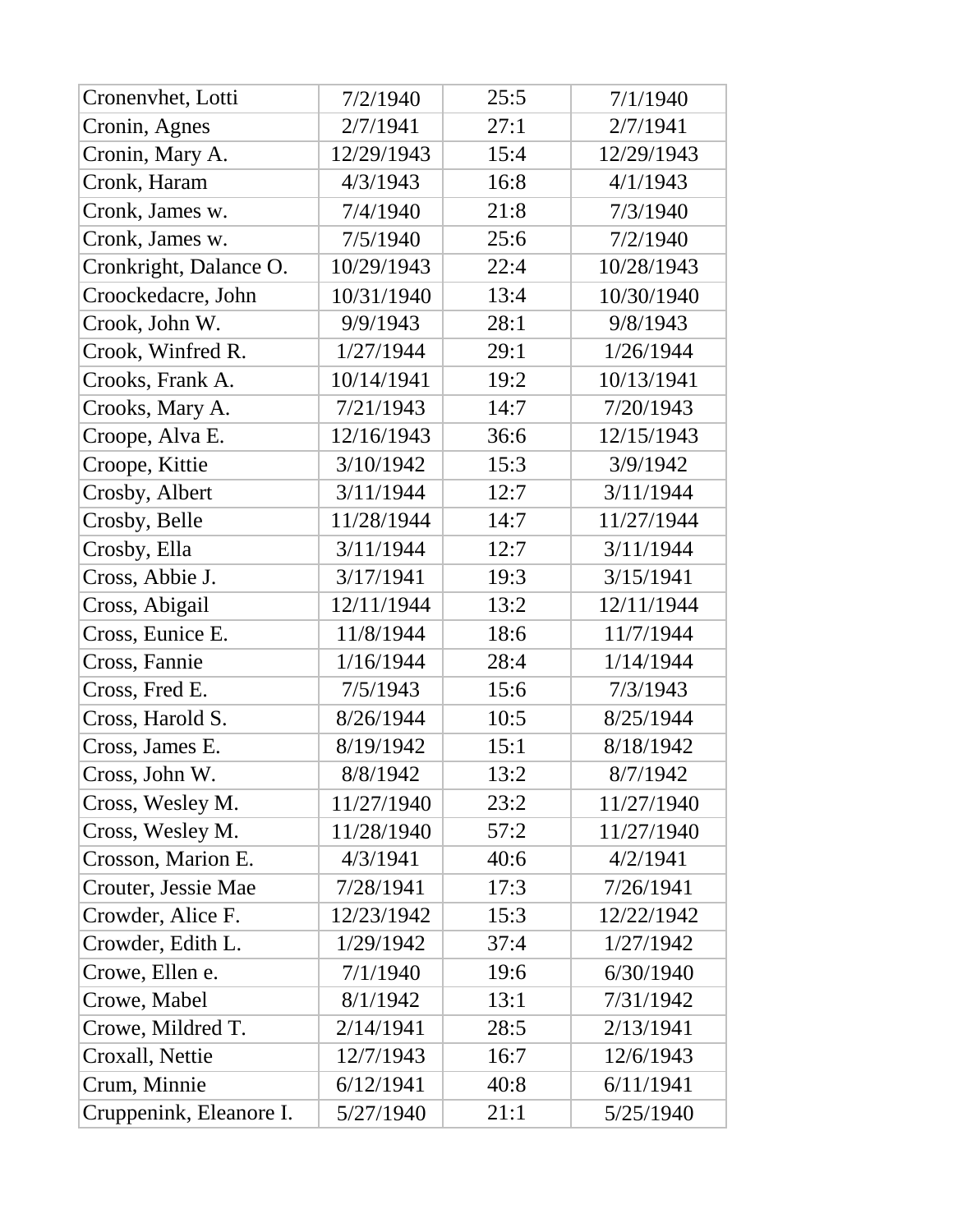| Cruppenink, Eleanore I.  | 5/27/1940  | 21:1 | 5/25/1940  |
|--------------------------|------------|------|------------|
| Cruppenink, Eleanore I.  | 5/28/1940  | 25:1 | 5/25/1940  |
| Cruppenink, Eleanore I.  | 5/28/1940  | 29:2 | 5/25/1940  |
| Cruse, Louis             | 1/28/1942  | 21:6 | 1/27/1942  |
| Csuturas, Louis          | 8/21/1940  | 19:3 | 8/20/1940  |
| Csvercsko, Marie         | 11/17/1943 | 21:1 | 11/15/1943 |
|                          |            |      |            |
| Cuddeford, Margaret B.   | 6/7/1943   | 13:2 | 6/5/1943   |
| Culbertson, James S.     | 5/14/1943  | 20:6 | 5/13/1943  |
| Culhane, Raymond L.      | 9/5/1944   | 15:1 | 9/4/1944   |
| Culinski, Larilla O.     | 5/16/1942  | 16:7 | 5/15/1942  |
| Cull, Dan E.             | 3/26/1941  | 20:7 | 3/26/1941  |
| Cullen, Ethel F.         | 2/10/1941  | 17:5 | 2/8/1941   |
| Cullen, James*           | 4/29/1940  | 17:3 | 4/28/1940  |
| Cullen, Weltha E.        | 9/25/1942  | 20:8 | 9/24/1942  |
|                          |            |      |            |
| Cullimore, Genevieve M.  | 3/29/1942  | 32:4 | 3/28/1942  |
| Culliton, Anna           | 10/16/1941 | 41:1 | 10/16/1941 |
| Cully, James F.          | 3/10/1941  | 17:2 | 3/9/1941   |
| Culp, Maxine             | 11/12/1942 | 40:8 | 11/11/1942 |
| Culver, Fred             | 10/10/1940 | 18:4 | 10/9/1940  |
| Culver, James E.         | 8/28/1943  | 14:7 | 8/28/1943  |
|                          |            |      |            |
| Culver, William D., Mrs. | 6/17/1943  | 32:8 | 6/16/1943  |
| Culver, Zelma            | 10/19/1940 | 19:1 | 10/17/1940 |
| Culver, Zelma            | 10/20/1940 | 32:7 | 10/18/1940 |
| Culver, Zelma            | 10/21/1940 | 17:5 | 10/18/1940 |
| Cumings, Frances T.      | 10/26/1942 | 13:3 | 10/25/1942 |
| Cummings, Albert L.      | 2/4/1944   | 20:7 | 2/4/1944   |
| Cummings, Carrie J.      | 2/22/1940  | 19:3 | 2/20/1940  |
| Cummings, Charles        | 5/29/1943  | 17:2 | 5/29/1943  |
| Cummings, Charles R.     | 11/18/1943 | 36:7 | 11/18/1943 |
| Cummings, Everett        | 10/16/1943 | 14:8 | 10/15/1943 |
| Cummings, J. D.          | 12/26/1942 | 13:8 | 12/24/1942 |
|                          |            |      |            |
| Cummings, Rebecca M.     | 12/2/1940  | 7:5  | 11/29/1940 |
| Cummings, William H.     | 5/1/1940   | 19:1 | 4/30/1940  |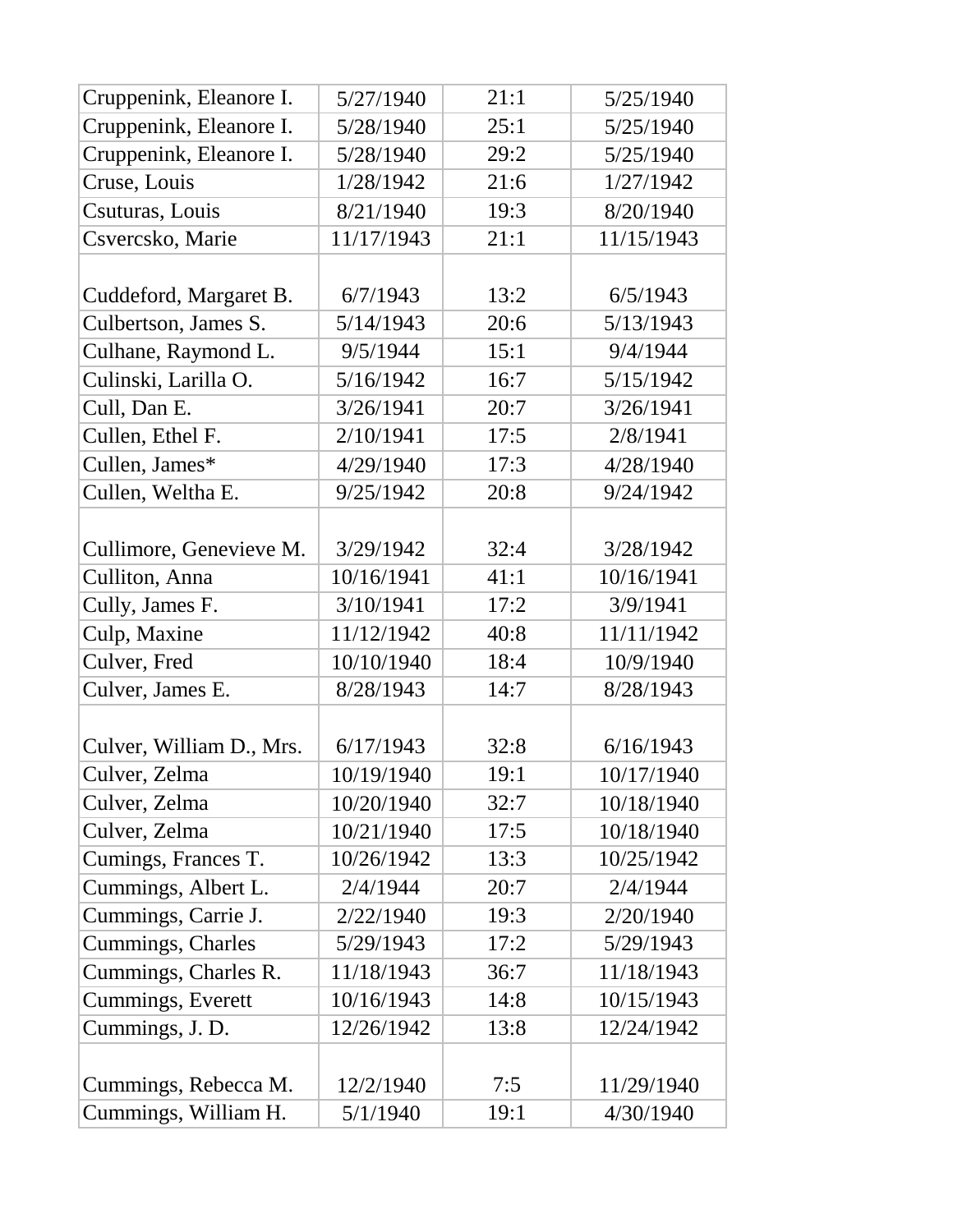| Cummins, Buel E.       | 12/30/1943 | 17:6       | 12/29/1943 |
|------------------------|------------|------------|------------|
| Cummins, Gladys        | 8/31/1940  | 2:6        | 8/30/1940  |
| Cunningham, Eliza A.   | 5/1/1944   | 14:6       | 4/30/1944  |
| Cunningham, Hattie     | 5/9/1943   | 36:2       | 5/6/1943   |
| Cunningham, James      | 1/4/1944   | 11:3       | 1/4/1944   |
| Cunningham, James B.   | 9/23/1944  | 12:5       | 9/22/1944  |
| Cunningham, Martha     | 2/2/1940   | 25:5       | 2/2/1940   |
| Cunningham, Martha     | 2/3/1940   | 15:6       | 2/2/1940   |
| Cunningham, Matthew    | 4/23/1942  | 32:7       | 4/23/1942  |
| Cunningham, William J. | 11/22/1940 | 33:3       | 11/21/1940 |
| Cunnington, Emma B.    | 7/5/1941   | 17:5       | 7/3/1941   |
| Cupit, William         | 4/27/1944  | 31:8       | 4/26/1944  |
| Cuppernoll, Percy L.   | 6/11/1942  | 37:1       | 6/9/1942   |
| Curey, Schuyler B.     | 12/5/1944  | 14:6       | 12/4/1944  |
| Curran, Herman         | 7/2/1944   | 18:6       | 7/1/1944   |
| Curran, Nellie         | 11/30/1942 | 13:4       | 11/29/1942 |
| Curren, Edward J.      | 10/14/1940 | 17:3       | 10/12/1940 |
| Currie, Joseph W.      | 6/29/1943  | 14:7       | 6/28/1943  |
| Currier, Eva           | 12/27/1940 | 2:1, 21:5  | 12/26/1940 |
| Currier, Fred          | 9/18/1944  | 11:2       | 9/16/1944  |
| Curriston, Anna        | 11/5/1940  | 21:3       | 11/4/1940  |
| Curriston, Anna        | 11/6/1940  | 8:1, 21:2  | 11/4/1940  |
| Curriston, Erle N.     | 11/12/1940 | 13:7, 21:2 | 11/11/1940 |
| Curriston, Erle N.     | 11/13/1940 | 25:3       | 11/11/1940 |
| Curry, Annie           | 11/17/1942 | 15:1       | 11/14/1942 |
| Curry, Florence B.     | 12/15/1943 | 19:1       | 12/15/1943 |
| Curry, John J.         | 5/4/1942   | 13:2       | 5/3/1942   |
| Curry, William         | 6/16/1943  | 18:6       | 6/15/1943  |
| Curtis, Alvin L.       | 9/25/1944  | 11:3       | 9/24/1944  |
| Curtis, Belle M.       | 8/30/1944  | 14:7       | 8/29/1944  |
| Curtis, Byron N.       | 8/17/1940  | 17:3       | 8/17/1940  |
| Curtis, Byron N.       | 8/18/1940  | 33:1       | 8/17/1940  |
| Curtis, Byron N.       | 8/19/1940  | 17:3       | 8/17/1940  |
| Curtis, Clara P.       | 9/9/1942   | 23:1       | 9/7/1942   |
| Curtis, Clarence C.    | 11/8/1941  | 19:2       | 11/7/1941  |
| Curtis, Emma A.        | 12/10/1940 | 10:7       | n.d.       |
| Curtis, Emma A.        | 12/11/1940 | 10:7       | n.d.       |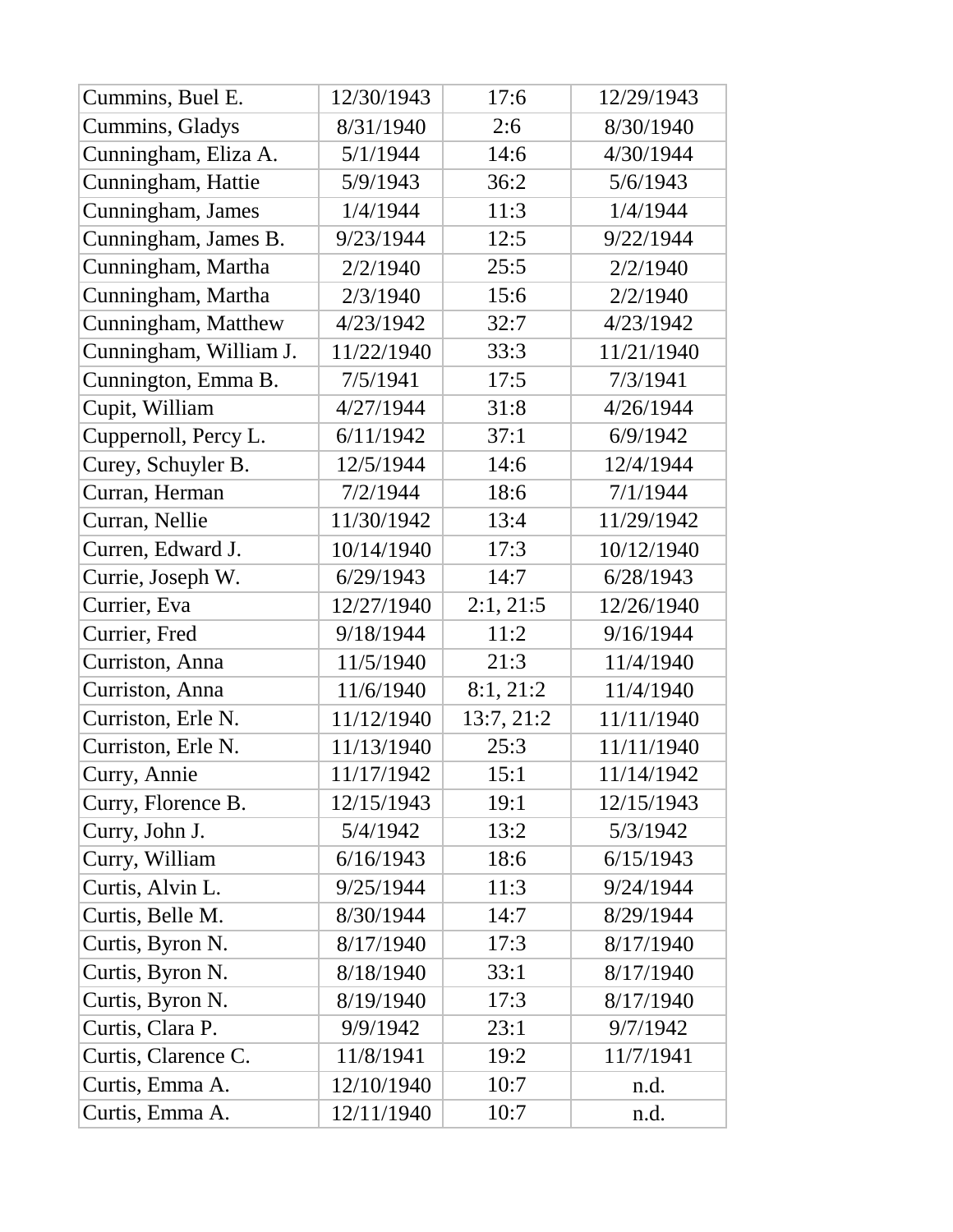| Curtis, Neva P.                | 2/22/1944  | 13:1       | 2/22/1944  |
|--------------------------------|------------|------------|------------|
| Curtis, Ora                    | 4/19/1942  | 40:2       | 4/18/1942  |
| Curtis, Rose B.                | 12/18/1940 | 2:3        | 12/16/1940 |
| Curtis, Willard B.             | 7/14/1943  | 14:8       | 7/13/1943  |
| Curwood, Viola                 | 12/7/1940  | 4:3        | 12/6/1940  |
| Cusenza, Paul                  | 7/20/1942  | 13:4       | 7/19/1942  |
| Custer, Mable                  | 11/25/1944 | 11:3       | 11/25/1944 |
| Cuthbertson, Arthur R.         | 12/11/1941 | 52:4       | 12/11/1941 |
|                                |            |            |            |
| <b>Cuthbertson, David Ross</b> | 1/6/1941   | 15:6       | 1/5/1941   |
| Cutler, Allen                  | 3/27/1942  | 22:6       | 3/26/1942  |
| Cutler, Blye                   | 10/20/1941 | 19:2       | 10/18/1941 |
| Cutler, Isabelle               | 2/20/1943  | 15:2       | 2/19/1943  |
| Cyr, Dorothy A.                | 1/21/1943  | 27:8       | 1/20/1943  |
| Czarnecki, Anthony B.          | 9/27/1944  | 16:5       | 9/26/1944  |
| Czjowski, Stanley              | 7/13/1944  | 26:6       | 7/12/1944  |
| Dabbertin, Fred C.             | 9/30/1944  | 13:1       | 9/29/1944  |
| Dabler, William J.             | 10/30/1940 | 25:1       | 10/30/1940 |
| Dabler, William J.             | 10/31/1940 | 40:7       | 10/30/1940 |
| Dady, George E.                | 9/18/1941  | 33:1       | 9/17/1941  |
| Dagley, James F.               | 4/23/1943  | 20:6       | 4/22/1943  |
| Dahl, Merie E.                 | 9/11/1941  | 40:7       | 9/10/1941  |
| Dahljelm, Annie C.             | 3/26/1943  | 20:7       | 3/25/1943  |
| Dain, Paul G.                  | 11/4/1940  | 13:6, 21:4 | 11/3/1940  |
| Dakin, Charron A.              | 5/4/1940   | 18:8       | 5/3/1940   |
| Dakin, Charron A.              | 5/5/1940   | 32:5       | 5/3/1940   |
| Daley, Michael H.              | 2/4/1943   | 29:3       | 2/4/1943   |
| Dalmridge, Mack                | 10/19/1940 | 36:1       | 10/19/1940 |
| Dalton, Florence W.            | 12/30/1940 | 11:1, 15:8 | 12/30/1940 |
| Daly, Mrs. John                | 1/17/1940  | 17:6       | 1/16/1940  |
| Daly, Cora M Smith             | 1/18/1940  | 17:4       | 1/16/1940  |
| Daly, Ellis L.                 | 11/20/1944 | 17:2       | 11/19/1944 |
| Daly, Francis S.               | 12/11/1941 | 52:5       | 12/10/1941 |
| Daly, Isabelle                 | 7/12/1944  | 14:8       | 7/12/1944  |
| Daly, James R.                 | 11/11/1940 | 13:3, 17:4 | 11/11/1940 |
| Daly, James R.                 | 11/12/1940 | 21:2       | 11/11/1940 |
| Daly, Joseph S.                | 1/4/1944   | 11:3       | 1/3/1944   |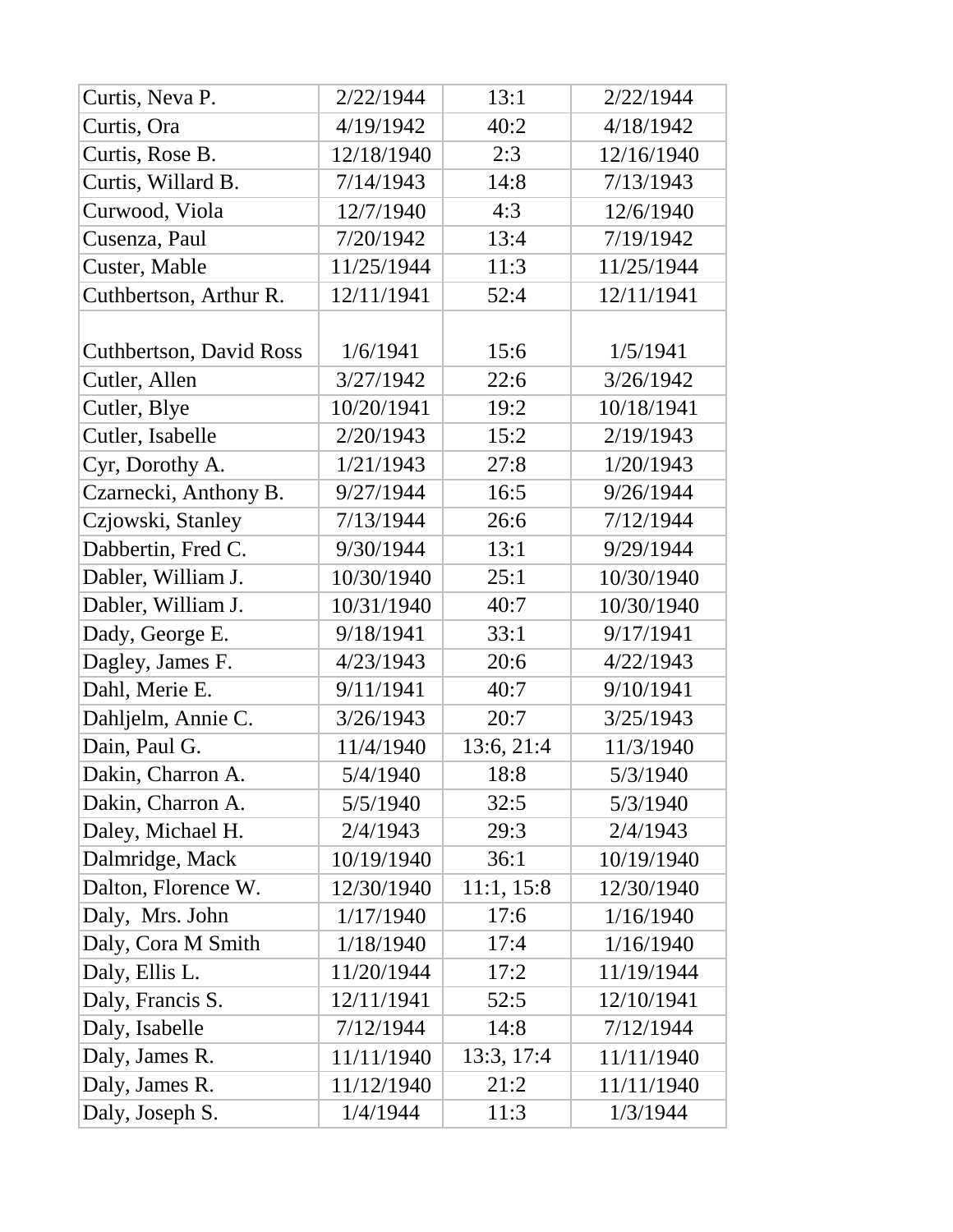| Daly, Lawrence A.     | 11/7/1944  | 15:1 | 11/7/1944  |
|-----------------------|------------|------|------------|
| Daly, Lawrence E.     | 1/3/1942   | 15:6 | 1/2/1942   |
| Daly, Susan           | 4/4/1944   | 14:5 | 4/3/1944   |
| Daly, William M.      | 12/23/1942 | 15:3 | 12/22/1942 |
| Damaska, Ialo E.      | 7/3/1942   | 09:4 | 7/2/1942   |
| Damon, Claude N.      | 6/13/1943  | 40:2 | 6/12/1943  |
| Damon, Harold V.      | 5/1/1943   | 16:8 | 4/30/1943  |
| Damon, Walter A.      | 4/4/1943   | 32:2 | 4/2/1943   |
| Damouth, Leslie       | 7/13/1942  | 11:4 | 7/13/1942  |
| Dancey, Catherine E.  | 6/12/1942  | 20:8 | 6/11/1942  |
| Danekind, Marie S.    | 11/11/1941 | 19:1 | 11/10/1941 |
| Danforth, Anna B.     | 5/27/1944  | 12:3 | 5/26/1944  |
| Danforth, John A.     | 11/5/1940  | 2:8  | 11/3/1940  |
| Daniels, Charles E.   | 10/20/1943 | 16:4 | 10/18/1943 |
| Daniels, Frank G.     | 8/24/1942  | 11:3 | 8/23/1942  |
| Daniels, Thomas       | 11/25/1940 | 17:3 | 11/24/1940 |
| Darby, Edward L.      | 10/22/1942 | 33:1 | 10/21/1942 |
| Darby, Mildred M.     | 1/20/1941  | 17:4 | 1/19/1941  |
| Darling, Alvaretta R. | 2/17/1944  | 28:7 | 2/17/1944  |
| Darling, Charles S.   | 4/7/1944   | 22:8 | 4/7/1944   |
| Darling, Sylvia J.    | 4/8/1940   | 16:7 | 4/7/1940   |
| Darnton, Charles J.   | 11/14/1942 | 17:1 | 11/13/1942 |
| Darrah, Pauline       | 8/21/1944  | 11:2 | 8/20/1944  |
| Dart, Duane           | 11/26/1940 | 18:6 | 11/24/1940 |
| Dart, Gertrude        | 7/9/1941   | 18:6 | 7/9/1941   |
| Dart, Otis            | 5/20/1943  | 32:8 | 5/19/1943  |
| Daugherty, William    | 1/20/1940  | 19:8 | 1/18/1940  |
| Dauterman, Dale N.    | 5/6/1940   | 15:3 | 5/6/1940   |
| Dauterman, Dale N.    | 5/7/1940   | 19:2 | 5/6/1940   |
| DaVanzo, Muriel I.    | 11/13/1941 | 45:1 | 11/12/1941 |
| Davenport, Elmarier   | 10/9/1942  | 22:6 | 10/9/1942  |
| Davenport, George A.  | 9/4/1944   | 17:1 | 9/3/1944   |
| Davenport, McKenzie   | 5/15/1940  | 26:2 | 5/15/1940  |
| Davenport, McKenzie   | 5/15/1940  | 27:2 | 5/15/1940  |
| Davenport, Oren G.    | 11/8/1942  | 40:4 | 11/7/1942  |
| Davey, Eva            | 9/19/1942  | 14:7 | 9/19/1942  |
| Davey, Isabel         | 8/20/1941  | 21:1 | 8/19/1941  |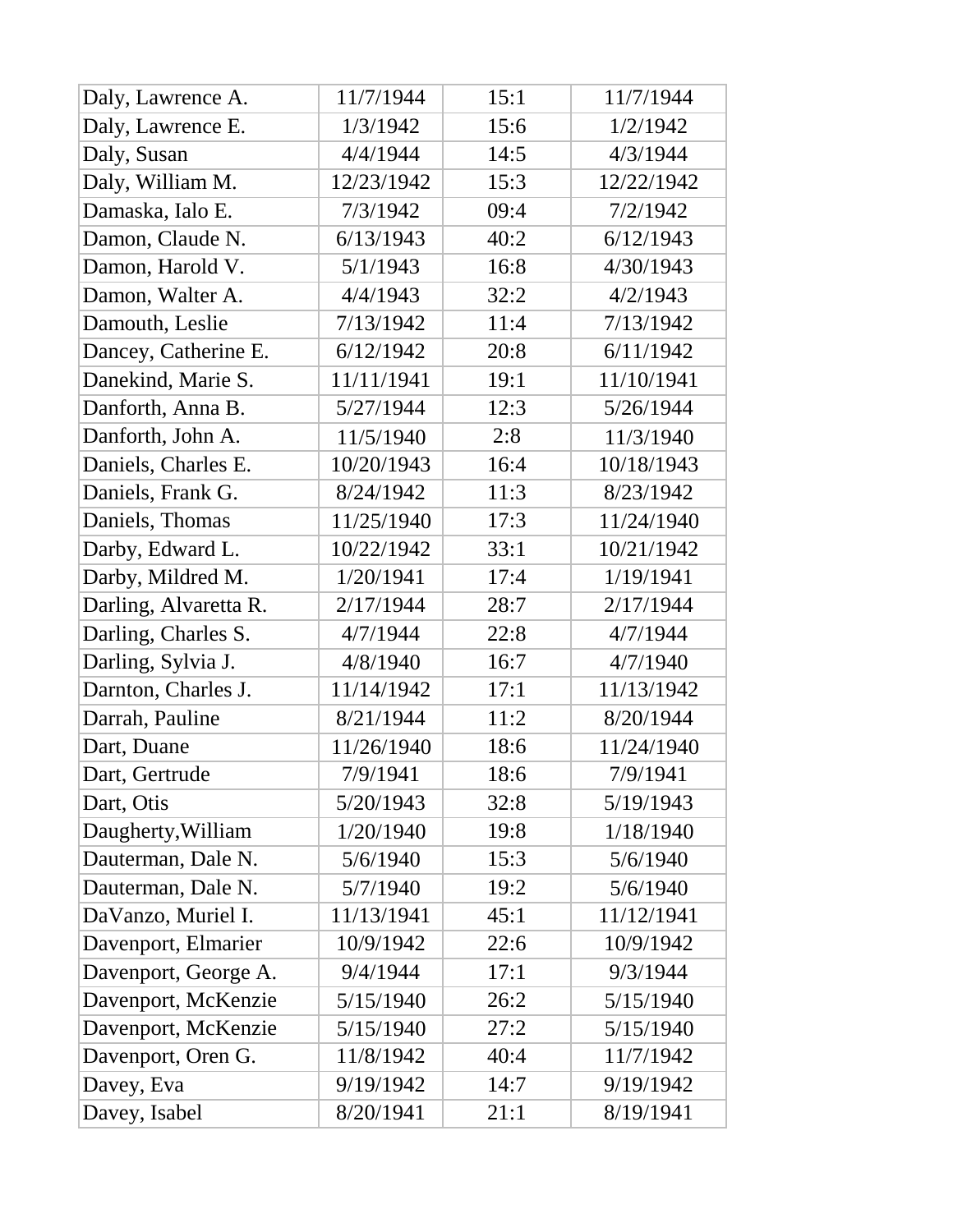| 11/1/1944<br>11/3/1944<br>26:6<br>Davey, Samuel J.<br>5/25/1943<br>16:7<br>5/22/1943<br>David, George<br>11/17/1944<br>11/16/1944<br>David, Isaac<br>24:8<br>14:2<br>David, Mrs. Fred J.<br>12/20/1940<br>12/20/1940<br>11/17/1941<br>23:3<br>11/16/1941<br>David, Susannah<br>7/6/1942<br>11:5<br>7/5/1942<br>Davids, Guy A.<br>5/10/1943<br>5/9/1943<br>13:3<br>Davids, Laura L.<br>Davidson, Daisy M.<br>1/5/1944<br>1/6/1944<br>27:1<br>19:1<br>Davidson, Robert<br>10/19/1940<br>10/17/1940<br>Davidson, Stella L.<br>10/28/1943<br>32:4<br>10/28/1943<br>7/21/1941<br>7/21/1941<br>16:8<br>Davie, Gertrude<br>12/18/1943<br>12:7<br>12/17/1943<br>Davies, George T.<br>5/29/1942<br>10:7<br>5/29/1942<br>Davies, Margaret B.<br>3/7/1941<br>28:2<br>3/6/1941<br>Davies, Mary R.<br>7/31/1944<br>7/30/1944<br>Davis, Addie<br>11:5<br>10/2/1943<br>10/1/1943<br>Davis, Bertha<br>14:5<br>2/21/1944<br>13:3<br>2/21/1944<br>Davis, Carrie<br>11/26/1944<br>Davis, Doretha E.<br>32:2<br>11/25/1944<br>10/7/1941<br>10/5/1941<br>21:2<br>Davis, Earl C.<br>Davis, Elizabeth H.<br>10/7/1941<br>21:2<br>10/6/1941<br>10/7/1943<br>Davis, Ellen<br>10/6/1943<br>36:4<br>Davis, Elwyn I.<br>3/4/1941<br>19:2<br>3/3/1941 |
|--------------------------------------------------------------------------------------------------------------------------------------------------------------------------------------------------------------------------------------------------------------------------------------------------------------------------------------------------------------------------------------------------------------------------------------------------------------------------------------------------------------------------------------------------------------------------------------------------------------------------------------------------------------------------------------------------------------------------------------------------------------------------------------------------------------------------------------------------------------------------------------------------------------------------------------------------------------------------------------------------------------------------------------------------------------------------------------------------------------------------------------------------------------------------------------------------------------------------|
|                                                                                                                                                                                                                                                                                                                                                                                                                                                                                                                                                                                                                                                                                                                                                                                                                                                                                                                                                                                                                                                                                                                                                                                                                          |
|                                                                                                                                                                                                                                                                                                                                                                                                                                                                                                                                                                                                                                                                                                                                                                                                                                                                                                                                                                                                                                                                                                                                                                                                                          |
|                                                                                                                                                                                                                                                                                                                                                                                                                                                                                                                                                                                                                                                                                                                                                                                                                                                                                                                                                                                                                                                                                                                                                                                                                          |
|                                                                                                                                                                                                                                                                                                                                                                                                                                                                                                                                                                                                                                                                                                                                                                                                                                                                                                                                                                                                                                                                                                                                                                                                                          |
|                                                                                                                                                                                                                                                                                                                                                                                                                                                                                                                                                                                                                                                                                                                                                                                                                                                                                                                                                                                                                                                                                                                                                                                                                          |
|                                                                                                                                                                                                                                                                                                                                                                                                                                                                                                                                                                                                                                                                                                                                                                                                                                                                                                                                                                                                                                                                                                                                                                                                                          |
|                                                                                                                                                                                                                                                                                                                                                                                                                                                                                                                                                                                                                                                                                                                                                                                                                                                                                                                                                                                                                                                                                                                                                                                                                          |
|                                                                                                                                                                                                                                                                                                                                                                                                                                                                                                                                                                                                                                                                                                                                                                                                                                                                                                                                                                                                                                                                                                                                                                                                                          |
|                                                                                                                                                                                                                                                                                                                                                                                                                                                                                                                                                                                                                                                                                                                                                                                                                                                                                                                                                                                                                                                                                                                                                                                                                          |
|                                                                                                                                                                                                                                                                                                                                                                                                                                                                                                                                                                                                                                                                                                                                                                                                                                                                                                                                                                                                                                                                                                                                                                                                                          |
|                                                                                                                                                                                                                                                                                                                                                                                                                                                                                                                                                                                                                                                                                                                                                                                                                                                                                                                                                                                                                                                                                                                                                                                                                          |
|                                                                                                                                                                                                                                                                                                                                                                                                                                                                                                                                                                                                                                                                                                                                                                                                                                                                                                                                                                                                                                                                                                                                                                                                                          |
|                                                                                                                                                                                                                                                                                                                                                                                                                                                                                                                                                                                                                                                                                                                                                                                                                                                                                                                                                                                                                                                                                                                                                                                                                          |
|                                                                                                                                                                                                                                                                                                                                                                                                                                                                                                                                                                                                                                                                                                                                                                                                                                                                                                                                                                                                                                                                                                                                                                                                                          |
|                                                                                                                                                                                                                                                                                                                                                                                                                                                                                                                                                                                                                                                                                                                                                                                                                                                                                                                                                                                                                                                                                                                                                                                                                          |
|                                                                                                                                                                                                                                                                                                                                                                                                                                                                                                                                                                                                                                                                                                                                                                                                                                                                                                                                                                                                                                                                                                                                                                                                                          |
|                                                                                                                                                                                                                                                                                                                                                                                                                                                                                                                                                                                                                                                                                                                                                                                                                                                                                                                                                                                                                                                                                                                                                                                                                          |
|                                                                                                                                                                                                                                                                                                                                                                                                                                                                                                                                                                                                                                                                                                                                                                                                                                                                                                                                                                                                                                                                                                                                                                                                                          |
|                                                                                                                                                                                                                                                                                                                                                                                                                                                                                                                                                                                                                                                                                                                                                                                                                                                                                                                                                                                                                                                                                                                                                                                                                          |
|                                                                                                                                                                                                                                                                                                                                                                                                                                                                                                                                                                                                                                                                                                                                                                                                                                                                                                                                                                                                                                                                                                                                                                                                                          |
|                                                                                                                                                                                                                                                                                                                                                                                                                                                                                                                                                                                                                                                                                                                                                                                                                                                                                                                                                                                                                                                                                                                                                                                                                          |
|                                                                                                                                                                                                                                                                                                                                                                                                                                                                                                                                                                                                                                                                                                                                                                                                                                                                                                                                                                                                                                                                                                                                                                                                                          |
| Davis, Geraldine G.<br>3/23/1942<br>13:4<br>3/21/1942                                                                                                                                                                                                                                                                                                                                                                                                                                                                                                                                                                                                                                                                                                                                                                                                                                                                                                                                                                                                                                                                                                                                                                    |
| 22:8<br>Davis, Harold C.<br>6/30/1944<br>6/30/1944                                                                                                                                                                                                                                                                                                                                                                                                                                                                                                                                                                                                                                                                                                                                                                                                                                                                                                                                                                                                                                                                                                                                                                       |
| 13:2<br>Davis, Jack W.<br>5/4/1942<br>5/4/1942                                                                                                                                                                                                                                                                                                                                                                                                                                                                                                                                                                                                                                                                                                                                                                                                                                                                                                                                                                                                                                                                                                                                                                           |
| 4/6/1943<br>4/5/1943<br>14:6<br>Davis, Jennie                                                                                                                                                                                                                                                                                                                                                                                                                                                                                                                                                                                                                                                                                                                                                                                                                                                                                                                                                                                                                                                                                                                                                                            |
| Davis, Jerry Ross<br>2/21/1944<br>2/21/1944<br>13:4                                                                                                                                                                                                                                                                                                                                                                                                                                                                                                                                                                                                                                                                                                                                                                                                                                                                                                                                                                                                                                                                                                                                                                      |
| 6/25/1943<br>Davis, John<br>20:6<br>6/24/1943                                                                                                                                                                                                                                                                                                                                                                                                                                                                                                                                                                                                                                                                                                                                                                                                                                                                                                                                                                                                                                                                                                                                                                            |
| 4/8/1944<br>14:6<br>Davis, Joyce E.<br>4/7/1944                                                                                                                                                                                                                                                                                                                                                                                                                                                                                                                                                                                                                                                                                                                                                                                                                                                                                                                                                                                                                                                                                                                                                                          |
| 4/17/1942<br>Davis, Kate<br>4/17/1942<br>22:6                                                                                                                                                                                                                                                                                                                                                                                                                                                                                                                                                                                                                                                                                                                                                                                                                                                                                                                                                                                                                                                                                                                                                                            |
| Davis, Leon<br>1/30/1940<br>17:7<br>1/29/1940                                                                                                                                                                                                                                                                                                                                                                                                                                                                                                                                                                                                                                                                                                                                                                                                                                                                                                                                                                                                                                                                                                                                                                            |
| Davis, Leon<br>1/31/1940<br>19:7<br>1/29/1940                                                                                                                                                                                                                                                                                                                                                                                                                                                                                                                                                                                                                                                                                                                                                                                                                                                                                                                                                                                                                                                                                                                                                                            |
| Davis, LeRoy B.<br>4/2/1942<br>4/1/1942<br>36:7                                                                                                                                                                                                                                                                                                                                                                                                                                                                                                                                                                                                                                                                                                                                                                                                                                                                                                                                                                                                                                                                                                                                                                          |
| Davis, Lloyd Guy<br>12/30/1940<br>15:8<br>12/30/1940                                                                                                                                                                                                                                                                                                                                                                                                                                                                                                                                                                                                                                                                                                                                                                                                                                                                                                                                                                                                                                                                                                                                                                     |
| 1/1/1941<br>Davis, Lloyd Guy<br>H8:2<br>12/30/1940                                                                                                                                                                                                                                                                                                                                                                                                                                                                                                                                                                                                                                                                                                                                                                                                                                                                                                                                                                                                                                                                                                                                                                       |
| Davis, Mary<br>7/30/1943<br>7/29/1943<br>18:7                                                                                                                                                                                                                                                                                                                                                                                                                                                                                                                                                                                                                                                                                                                                                                                                                                                                                                                                                                                                                                                                                                                                                                            |
| 11/2/1942<br>10/31/1942<br>Davis, Mary H.<br>15:2                                                                                                                                                                                                                                                                                                                                                                                                                                                                                                                                                                                                                                                                                                                                                                                                                                                                                                                                                                                                                                                                                                                                                                        |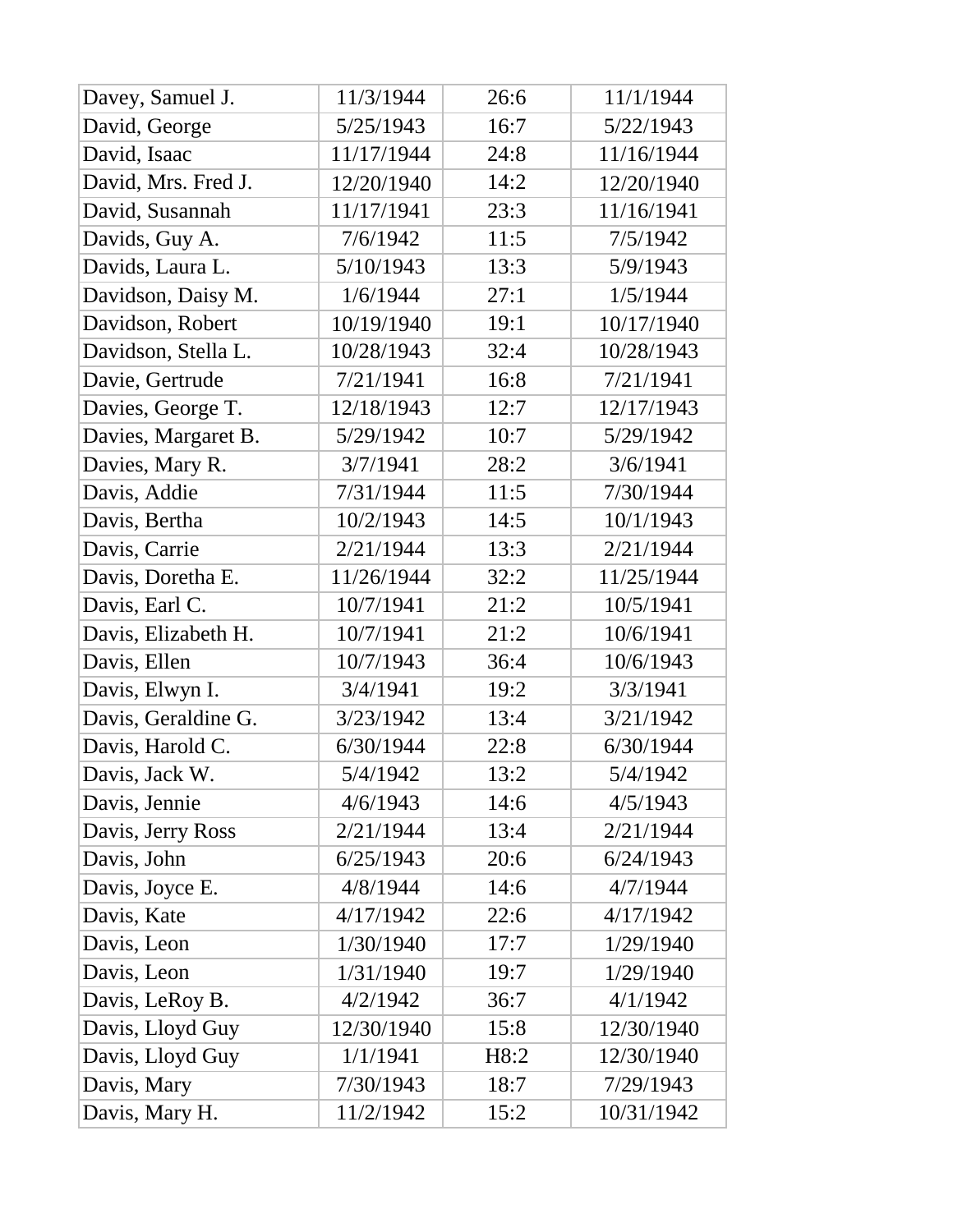| Davis, Sarah A.        | 5/2/1940   | 46:1      | 5/2/1940   |
|------------------------|------------|-----------|------------|
| Davis, Sarah A.        | 5/4/1940   | 18:8      | 5/2/1940   |
| Davis, Walter A.       | 4/6/1940   | 18:1      | 4/5/1940   |
| Davison, Bonnie        | 3/31/1942  | 17:1      | 3/30/1942  |
| Davison, Jemina        | 10/9/1944  | 13:1      | 10/8/1944  |
| Davy, Florence A.      | 7/15/1940  | 17:5      | 7/14/1940  |
| Dawe, Emogene          | 3/1/1942   | 36:5      | 2/28/1942  |
| Dawe, John             | 8/21/1940  | 19:2      | 8/21/1940  |
| Dawe, John             | 8/22/1940  | 37:2      | 8/21/1940  |
| Dawson, Harry          | 7/6/1942   | 11:5      | 7/4/1942   |
| Dawson, Nina M.        | 5/11/1942  | 13:1      | 5/10/1942  |
| Dawson, Willie         | 4/22/1943  | 36:6      | 4/19/1943  |
| Day, Emma J.           | 2/2/1943   | 13:6      | 2/2/1943   |
| Day, Eva V.            | 5/18/1942  | 13:2      | 5/17/1942  |
| Day, Floyd S.          | 10/23/1944 | 13:2      | 10/22/1944 |
| Day, Frank W.          | 11/6/1941  | 44:8      | 11/6/1941  |
| Day, Frederick E.      | 2/8/1940   | 17:3      | 2/6/1940   |
| Day, Joseph B.         | 3/10/1942  | 15:4      | 3/9/1942   |
| Day, Malinda           | 12/24/1943 | 11:7      | 12/22/1943 |
| Day, Nellie B.         | 3/18/1943  | 32:7      | 3/18/1943  |
| Day, Oliver P.         | 4/8/1940   | 8:4, 16:7 | 4/8/1940   |
| Day, Oliver P.         | 4/10/1940  | 23:1      | 4/8/1940   |
| Day, Velma             | 11/23/1940 | 17:3      | 11/22/1940 |
| Daykin, Phyllis        | 10/11/1940 | 26:6      | 10/10/1940 |
| Dayringer, Mrs. Frank  | 4/2/1941   | 22:4      | 3/31/1941  |
|                        |            |           |            |
| De Weese, James Edward | 7/19/1940  | 23:4      | 7/18/1940  |
| Deake, Ellsworth A.    | 2/21/1944  | 13:3      | 2/20/1944  |
| Dean, Bame             | 12/26/1940 | 23:7      | 12/26/1940 |
| Dean, Bame             | 12/27/1940 | 21:5      | 12/26/1940 |
| Dean, Betty L.         | 11/6/1941  | 44:7      | 11/4/1941  |
| Dean, Charles A.       | 12/10/1943 | 28:6      | 12/9/1943  |
| Dean, Delbert J.       | 1/26/1944  | 13:2      | 1/25/1944  |
| Dean, Flora            | 5/31/1940  | 14:1      | 5/30/1940  |
| Dean, Howard A.        | 5/15/1940  | 26:2      | 5/15/1940  |
| Dean, Howard A.        | 5/15/1940  | 27:2      | 5/15/1940  |
| Dean, Nancy J.         | 4/13/1940  | 17:1      | 4/13/1940  |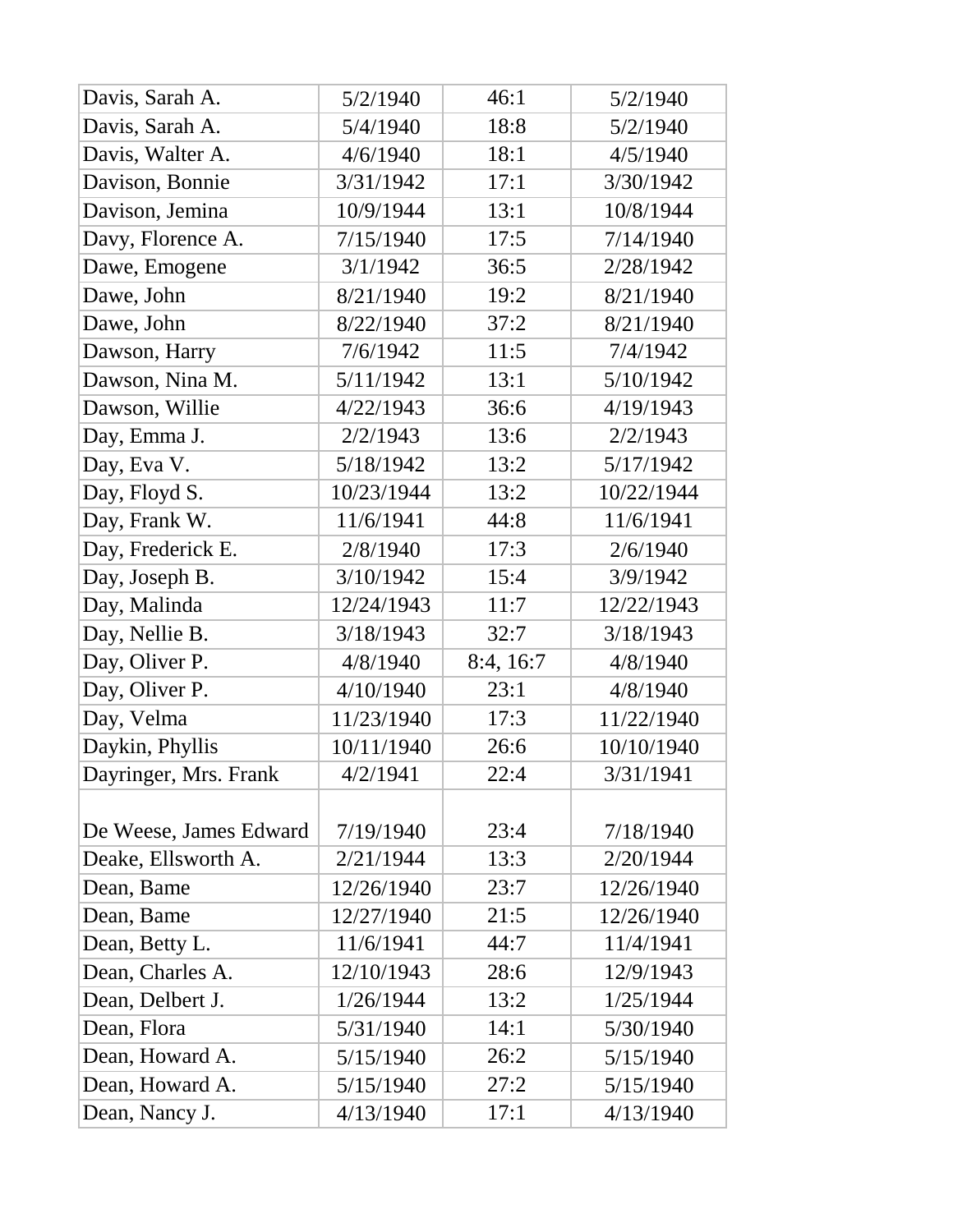| Dean, Walter H.       | 3/30/1943  | 14:6       | 3/29/1943  |
|-----------------------|------------|------------|------------|
| Dean, Wilbur S.       | 12/16/1941 | 22:7       | 12/15/1941 |
| Dear, George W.       | 3/1/1943   | 12:7       | 2/26/1943  |
| Dearden, Gertrude     | 8/31/1942  | 11:3       | 8/30/1942  |
| Dearden, John         | 1/28/1943  | 29:5       | 1/27/1943  |
| DeBoer, John W.       | 3/15/1942  | 32:3       | 3/14/1942  |
| DeBusk, Ben C.        | 1/20/1943  | 17:5       | 1/18/1943  |
| DeCamp, Maurine       | 10/20/1942 | 15:2       | 10/20/1942 |
| DeCew, Annie M.       | 11/17/1943 | 21:2       | 11/17/1943 |
| DeChane, Carrie E.    | 11/8/1941  | 19:1       | 11/8/1941  |
| Decker, Elmer E.      | 6/23/1943  | 18:7       | 6/23/1943  |
| Decker, Lyman         | 3/31/1943  | 16:8       | 3/30/1943  |
| DeClute, Hazel        | 7/5/1941   | 17:5       | 7/4/1941   |
| DeCoe, William L.     | 7/25/1942  | 13:3       | 7/24/1942  |
| DeCourval, Raymond T. | 7/5/1940   | 17:6, 25:6 | 7/4/1940   |
| DeCourval, Raymond T. | 7/6/1940   | 17:7       | 7/4/1940   |
| Deering, Henry G.     | 10/7/1942  | 17:1       | 10/6/1942  |
| Deering, John         | 6/8/1943   | 16:7       | 6/7/1943   |
| Deering, John J.      | 6/17/1944  | 12:5       | 6/16/1944  |
| DeForiest, Emma J.    | 4/3/1944   | 13:2       | 4/1/1944   |
| DeFrenn, Earl         | 5/11/1940  | 17:5       | 5/11/1940  |
| DeGroot, Ferdinand H  | 4/13/1942  | 15:3       | 4/11/1942  |
| Dehmel, Carl F.       | 12/4/1940  | 8:8        | 12/4/1940  |
| Deibis, Anthony       | 8/2/1943   | 13:3       | 8/1/1943   |
| Deitering, Rosa J.    | 12/22/1942 | 21:4       | 12/22/1942 |
| DeKalb, Baby Boy      | 4/19/1943  | 12:7       | 4/17/1943  |
| Delaney, Agnes        | 12/6/1943  | 15:2       | 12/5/1943  |
| Delaney, Martin J.    | 3/6/1943   | 15:2       | 3/5/1943   |
| Delaney, Mrs. Dan     | 12/28/1940 | 11:5       | 12/27/1940 |
| Delaney, Thomas       | 2/26/1941  | 19:3       | 2/25/1941  |
| DeLauter, Newton      | 1/2/1944   | 25:6       | 12/31/1943 |
| Delecki, Carolyn J.   | 2/4/1944   | 20:7       | 2/4/1944   |
| Delecki, Stella       | 7/20/1943  | 13:1       | 7/19/1943  |
| Delettre, Amanda      | 1/19/1944  | 12:6       | 1/11/1944  |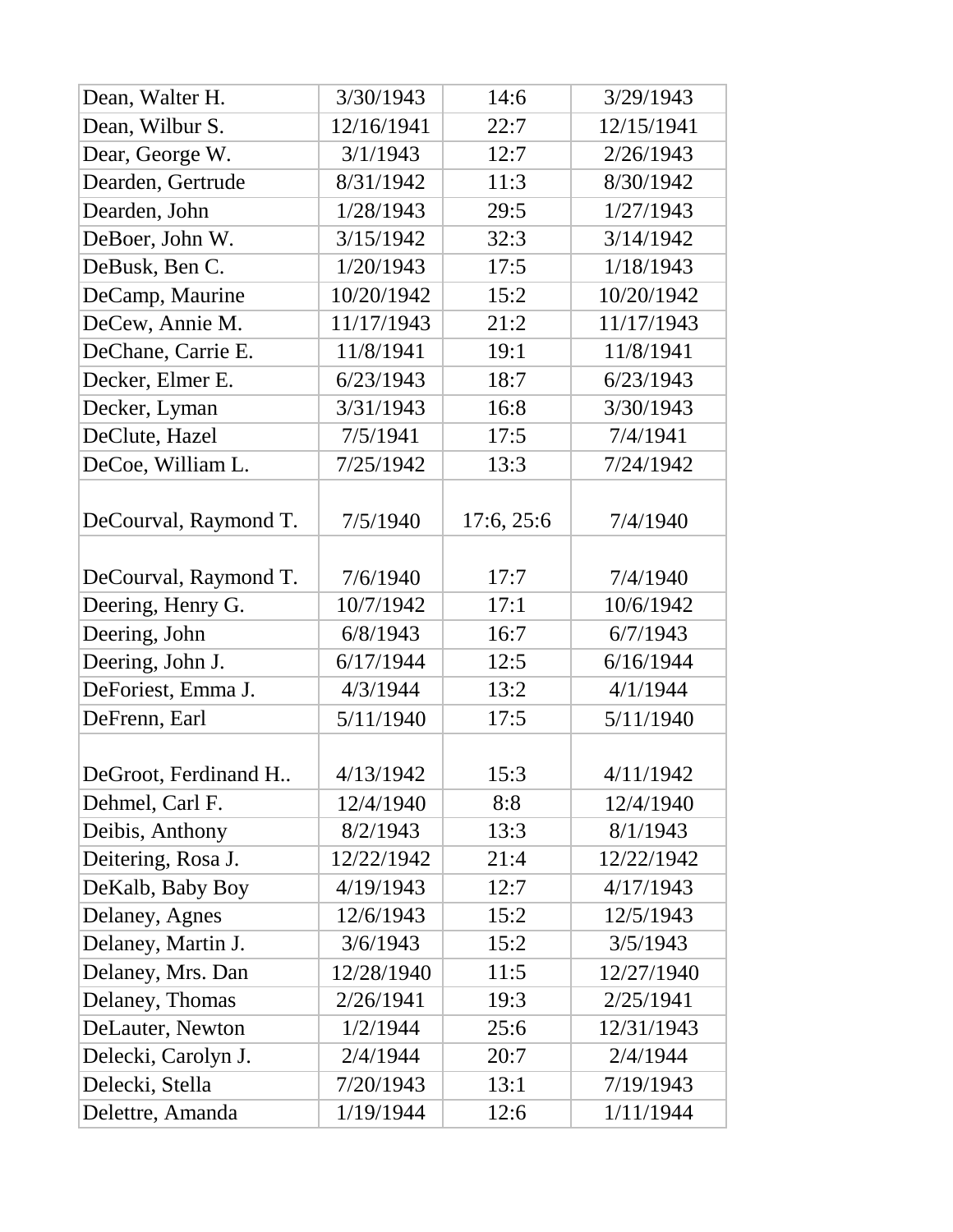| Deline, Charles W.    | 5/4/1940   | 18:7       | 5/3/1940   |
|-----------------------|------------|------------|------------|
| Deline, James A.      | 1/4/1941   | 15:3       | 1/3/1941   |
| DeLisle, Maud         | 1/22/1940  | 13:5, 17:7 | 1/22/1940  |
| DeLisle, Maud         | 1/23/1940  | 19:7       | 1/22/1940  |
| DeLisle, Maud         | 1/24/1940  | 17:5       | 1/22/1940  |
| Delmarter, Allen      | 11/3/1944  | 26:7       | 11/3/1944  |
| Deloney, William C.   | 8/15/1942  | 13:1       | 8/14/1942  |
| DeLosh, Charlene      | 4/21/1940  | 40:5       | 4/20/1940  |
| DeLosh, Charlene M.   | 4/20/1940  | 40:5       | 4/20/1940  |
| DeLosh, Joseph        | 5/1/1940   | 21:2       | 5/1/1940   |
| Demaria, August C.    | 11/6/1943  | 14:5       | 11/5/1943  |
| Demell, Mary A.       | 2/14/1943  | 32:7       | 2/13/1943  |
| Demers, Aldea H.      | 6/2/1941   | 17:2       | 5/31/1941  |
| Demers, Frank R.      | 11/18/1944 | 13:2       | 11/16/1944 |
| Demorest, Dorothea    | 9/19/1943  | 31:6       | 9/18/1943  |
| Demory, Delvin L.     | 2/27/1941  | 40:7       | 2/26/1941  |
| DeMoss, Clara W.      | 2/12/1943  | 21:2       | 2/12/1943  |
| Dempsey, Michael      | 2/3/1944   | 28:6       | 2/2/1944   |
| Demsky, Anna L.       | 7/12/1942  | 28:5       | 7/11/1942  |
| DeMund, Jay           | 4/20/1940  | 2:1        | 4/18/1940  |
| Deneen, Earl L.       | 8/23/1943  | 12:7       | 8/22/1943  |
| Denham, Charles E.    | 4/13/1942  | 15:2       | 4/12/1942  |
| Denison, Harriet J.   | 9/23/1942  | 36:8       | 9/22/1942  |
| Dennis, Charles       | 11/19/1941 | 17:3       | 11/18/1941 |
| Dennis, Maude         | 8/17/1942  | 11:3       | 8/16/1942  |
| Dennis, William J.    | 7/31/1942  | 18:8       | 7/31/1942  |
| Densmore, Sarah       | 12/30/1941 | 15:7       | 12/30/1941 |
| Denton, Archie J.     | 4/2/1942   | 36:7       | 4/1/1942   |
| Denum, Dave           | 9/4/1940   | 19:5       | 9/4/1940   |
| DePew, James W.       | 10/28/1940 | 15:4       | 10/26/1940 |
| DePlounty, William H. | 6/19/1941  | 44:7       | 6/18/1941  |
| Derck, Claude J.      | 12/23/1942 | 15:4       | 12/23/1942 |
| Derk, Rose            | 1/12/1942  | 15:7       | 1/11/1942  |
| DeRosha, John B.      | 11/30/1942 | 13:4       | 11/28/1942 |
| Derr, Lewis K.        | 6/23/1944  | 22:8       | 6/22/1944  |
| Derry, Mrs. Derry     | 10/3/1940  | 4:1        | 9/27/1940  |
| Derwin, Jacqueline    | 1/16/1943  | 15:5       | 1/15/1943  |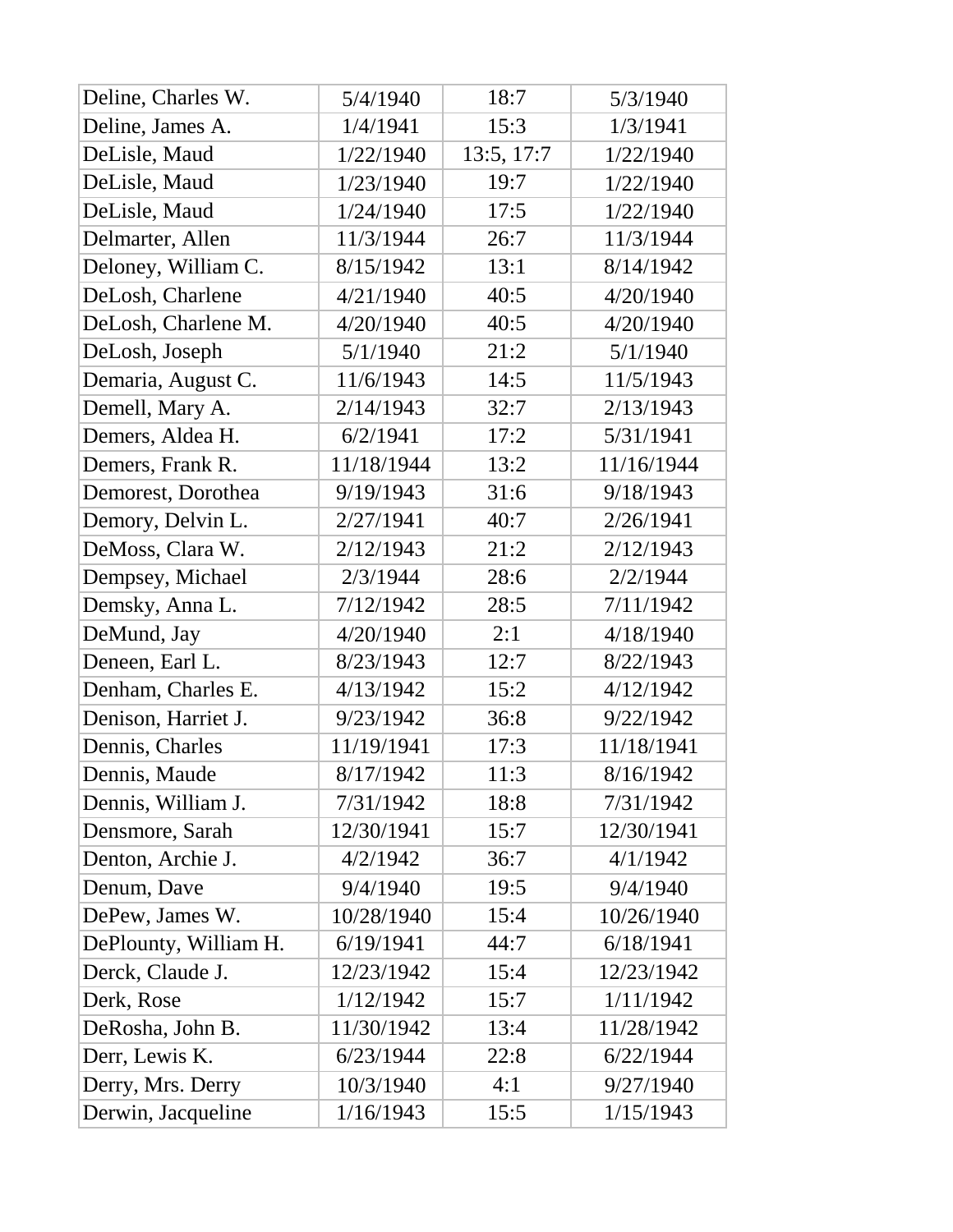| DeShano, Anna              | 12/21/1942 | 17:4 | 12/20/1942 |
|----------------------------|------------|------|------------|
| DeShano, Louis J.          | 6/10/1944  | 12:3 | 6/9/1944   |
| Desilet, Mary              | 1/27/1943  | 17:5 | 1/26/1943  |
| DesJardens, Nora B.        | 4/4/1942   | 17:1 | 4/3/1942   |
| Desmond, Charlene L.       | 11/26/1942 | 27:4 | 11/25/1942 |
|                            |            |      |            |
| DesRosier, Hubert J., Pfc. | 6/3/1943   | 28:7 | 6/2/1943   |
| DeTray, Bernice            | 12/31/1940 | 12:1 | 12/31/1940 |
| DeTray, Bernice            | 1/1/1941   | H8:2 | 12/31/1940 |
| Devens, Minnie E.          | 5/16/1944  | 14:3 | 5/15/1944  |
| Devereaux, Angeline        | 11/28/1940 | 50:2 | 11/26/1940 |
| Devereaux, Margaret A.     | 1/19/1944  | 12:7 | 1/18/1944  |
| Devine, Arthur L.          | 10/4/1943  | 12:7 | 10/2/1943  |
| DeVoe, Ray                 | 4/15/1944  | 12:5 | 4/15/1944  |
| DeVore, Carrie E.          | 10/3/1941  | 32:7 | 10/2/1941  |
| DeVoss, George E.          | 7/5/1944   | 15:5 | 7/4/1944   |
| Dewar, Neil A.             | 1/22/1944  | 10:7 | 1/21/1944  |
| DeWeese, James             | 7/19/1940  | 23:5 | 7/18/1940  |
| DeWitt, Carl D.            | 5/3/1941   | 20:6 | 5/2/1941   |
| DeWitt, Norman             | 7/23/1944  | 25:6 | 7/23/1944  |
| DeWitt, Sarah J.           | 8/2/1942   | 28:1 | 8/1/1942   |
| DeWolf, Armada             | 7/9/1940   | 4:4  | 7/5/1940   |
| DeWolf, John M.            | 11/17/1942 | 15:1 | 11/16/1942 |
| Diamond, Addie             | 10/16/1943 | 14:7 | 10/15/1943 |
| Diamond, Hazel E.          | 7/19/1944  | 14:6 | 7/18/1944  |
| Diamond, John              | 12/31/1943 | 11:7 | 12/30/1943 |
| Diamond, Margaret O.       | 7/29/1944  | 11:1 | 7/28/1944  |
| Diamond, Seth W.           | 9/19/1940  | 33:1 | 9/17/1940  |
| Diamond, Ulysses S.        | 2/15/1940  | 21:4 | 2/14/1940  |
| Diamond, Ulysses S.        | 2/17/1940  | 3:8  | 2/14/1940  |
| Dibble, Francis A.         | 6/24/1941  | 18:7 | 6/22/1941  |
| Dibley, John I.            | 6/1/1944   | 28:2 | 6/1/1944   |
| Dick, Aaron S.             | 11/1/1943  | 14:7 | 10/30/1943 |
| Dickason, Alice            | 7/3/1942   | 09:5 | 7/2/1942   |
| Dickens, George B.         | 12/30/1943 | 17:4 | 12/29/1943 |
| Dickens, George F.         | 10/4/1942  | 44:4 | 10/3/1942  |
| Dickenson, Gerald L.       | 11/13/1941 | 45:1 | 11/12/1941 |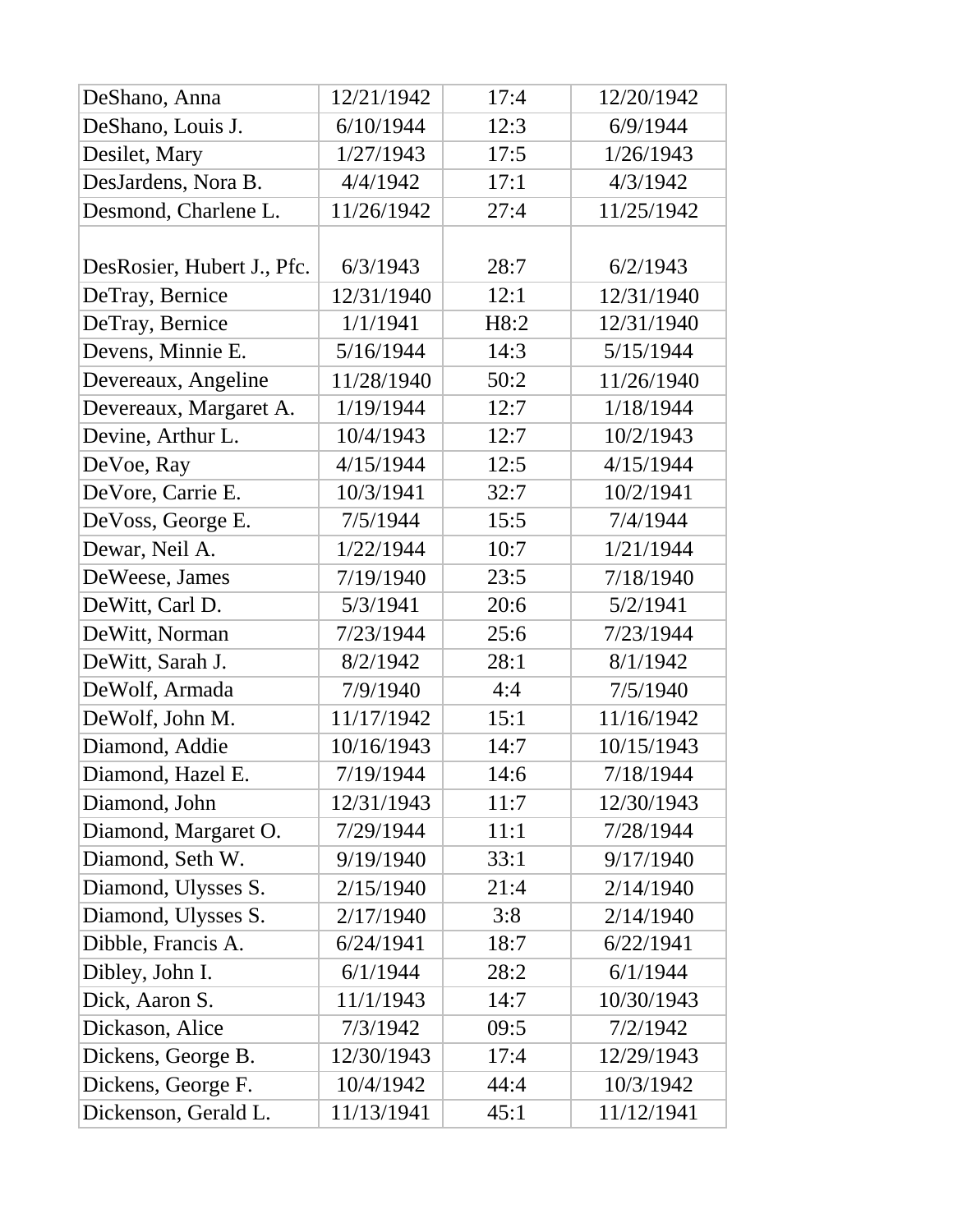| Dickerson, Myrtle O.  | 4/8/1943   | 32:8       | 4/7/1943   |
|-----------------------|------------|------------|------------|
| Dickey, Emma J.       | 11/16/1943 | 15:2       | 11/14/1943 |
| Dickie, Michael T.    | 4/3/1943   | 16:6       | 4/3/1943   |
| Dickinson, Aldamar L. | 2/27/1940  | 13:5, 17:4 | 2/26/1940  |
| Dickinson, Aldamar L. | 2/28/1940  | 19:4       | 2/26/1940  |
| Dickinson, Ira        | 5/1/1944   | 14:6       | 4/29/1944  |
| Dickinson, Jennie E.  | 9/30/1943  | 32:5       | 9/29/1943  |
| Dickinson, Viola A.   | 5/23/1944  | 16:5       | 5/22/1944  |
| Dickman, Caroline     | 7/14/1943  | 14:8       | 7/13/1943  |
| Dickman, Mrs. William | 1/14/1941  | 19:4       | 1/13/1941  |
| Diebel, Edgar W.      | 4/22/1941  | 20:7       | 4/22/1941  |
| Diehlman, Alice M.    | 6/15/1942  | 11:4       | 6/15/1942  |
| Diem, Baby            | 2/15/1944  | 12:8       | 2/13/1944  |
| Diem, Eva M.          | 9/19/1942  | 14:7       | 9/19/1942  |
| Diem, Godfrey H.      | 6/30/1941  | 17:2       | 6/30/1941  |
| Dierdorf, Oscar       | 11/5/1940  | 2:7        | n.d.       |
| Digard, Ruby          | 4/10/1944  | 13:2       | 4/8/1944   |
| Dill, Mathilda M.     | 11/23/1943 | 14:7       | 11/18/1943 |
| Dill, Rosa L.         | 12/7/1944  | 36:4       | 12/3/1944  |
| Dillenbeck, Ella M.   | 12/30/1943 | 17:4       | 12/28/1943 |
| Dillman, Robert       | 8/21/1940  | 7:4        | 8/18/1940  |
| Dimitroff, Percho P.  | 3/18/1941  | 19:2       | 3/17/1941  |
| Dimmick, Warren R.    | 5/22/1941  | 44:4       | 5/21/1941  |
| Dimmitt, Mary E.      | 1/4/1941   | 15:2       | 1/4/1941   |
| Dimond, Eugene        | 9/20/1944  | 14:3       | 9/19/1944  |
| Dimond, Mary          | 6/2/1943   | 19:2       | 6/1/1943   |
| Dingman, Elizabeth A. | 10/9/1943  | 14:6       | 10/9/1943  |
| Dingo, Mary           | 8/11/1940  | 8:7        | 8/10/1940  |
| Dinnan, Isabelle      | 2/24/1941  | 17:3       | 2/23/1941  |
| Dippold, Ella F.      | 7/30/1943  | 18:8       | 7/29/1943  |
| Dippold, Louis        | 2/12/1943  | 21:2       | 2/11/1943  |
| Diring, William F.    | 12/1/1942  | 17:3       | 11/30/1942 |
| D'itre, Dominic       | 1/19/1942  | 15:6       | 1/16/1942  |
| Dmoch, Mathew         | 2/11/1944  | 20:7       | 2/11/1944  |
| Doane, Joseph H.      | 3/13/1943  | 15:1       | 3/13/1943  |
| Dobbs, Mary E.        | 10/11/1940 | 2:2, 26:7  | 10/10/1940 |
| Dobos, George P.      | 1/20/1940  | 19:4, 19:8 | 1/19/1940  |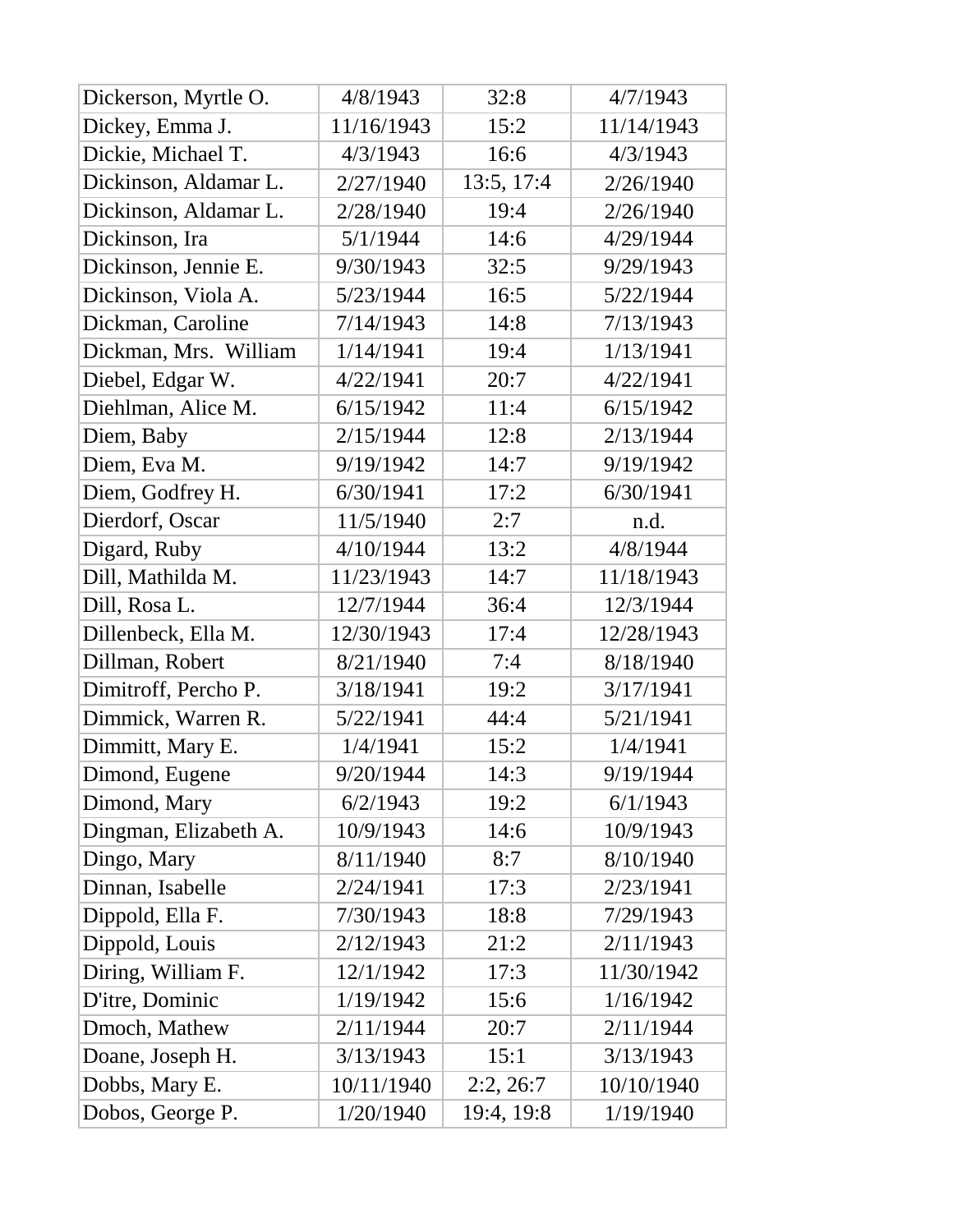| Dobos, George P.      | 1/21/1940  | 29:2 | 1/19/1940  |
|-----------------------|------------|------|------------|
| Dobos, Joseph         | 6/1/1942   | 11:5 | 5/31/1942  |
| Dobosh, John          | 5/6/1943   | 32:6 | 5/5/1943   |
| Dobransky, Nicholas   | 1/8/1941   | 21:5 | 1/8/1941   |
| Docherty, Cassie M.   | 8/4/1941   | 15:3 | 8/4/1941   |
| Dockham, Eunice       | 6/29/1941  | 44:6 | 6/28/1941  |
| Dockham, Frederick R. | 4/9/1943   | 22:7 | 4/8/1943   |
| Dockham, Samuel E.    | 11/9/1942  | 13:1 | 11/8/1942  |
| Dodder, Arnold        | 9/16/1940  | 17:3 | 9/16/1940  |
| Dodder, Arnold        | 9/17/1940  | 7:5  | 9/16/1940  |
| Dodds, David T.       | 8/2/1944   | 16:6 | 7/31/1944  |
| Dodge, Annette I      | 6/12/1942  | 20:7 | 6/11/1942  |
| Dodge, David E.       | 9/9/1941   | 19:2 | 9/9/1941   |
| Dodge, Glen L.        | 3/2/1943   | 15:1 | 3/1/1943   |
| Dodge, Henry J.       | 2/27/1940  | 17:4 | 2/27/1940  |
| Dodge, Henry J.       | 2/28/1940  | 20:2 | 2/27/1940  |
| Dodge, Henry J.       | 2/28/1940  | 19:4 | 2/27/1940  |
| Dodge, Jessie A.      | 9/19/1942  | 14:8 | 9/19/1942  |
| Dodge, Mary E.        | 6/28/1943  | 14:7 | 6/27/1943  |
| Dodge, Miles O        | 5/4/1941   | 32:1 | 5/3/1941   |
| Dodge, Millard        | 4/23/1942  | 32:7 | 4/22/1942  |
| Dodok, Catherine J.   | 3/6/1943   | 15:1 | 3/6/1943   |
| Doering, Henry C.     | 12/8/1942  | 17:2 | 12/7/1942  |
| Doggendorf, Matt      | 5/14/1941  | 26:6 | 5/13/1941  |
| Doherty, Ira V.       | 8/12/1942  | 16:7 | 8/12/1942  |
| Doherty, James        | 12/30/1940 | 11:7 | 12/30/1940 |
| Dohrman, Albert       | 12/7/1944  | 36:5 | 12/7/1944  |
| Dolak, Joseph         | 10/27/1941 | 17:3 | 10/27/1941 |
| Dolan, Joseph L.      | 3/23/1944  | 36:2 | 3/22/1944  |
| Dolehanty, Alma E.    | 3/23/1942  | 13:3 | 3/23/1942  |
| Doll, Mae I.          | 1/7/1942   | 19:4 | 1/7/1942   |
| Doll, Ralph B.        | 3/10/1943  | 20:7 | 3/9/1943   |
| Dollaire, Cecelia E.  | 1/30/1943  | 15:5 | 1/30/1943  |
| Dolny, Anna           | 7/9/1942   | 27:2 | 7/8/1942   |
| Dolohan, Onalee M.    | 10/23/1940 | 28:7 | 10/21/1940 |
| Dolohan, Onalee M.    | 10/24/1940 | 45:1 | 10/21/1940 |
| Domanski, Stanley J.  | 10/20/1941 | 19:2 | 10/19/1941 |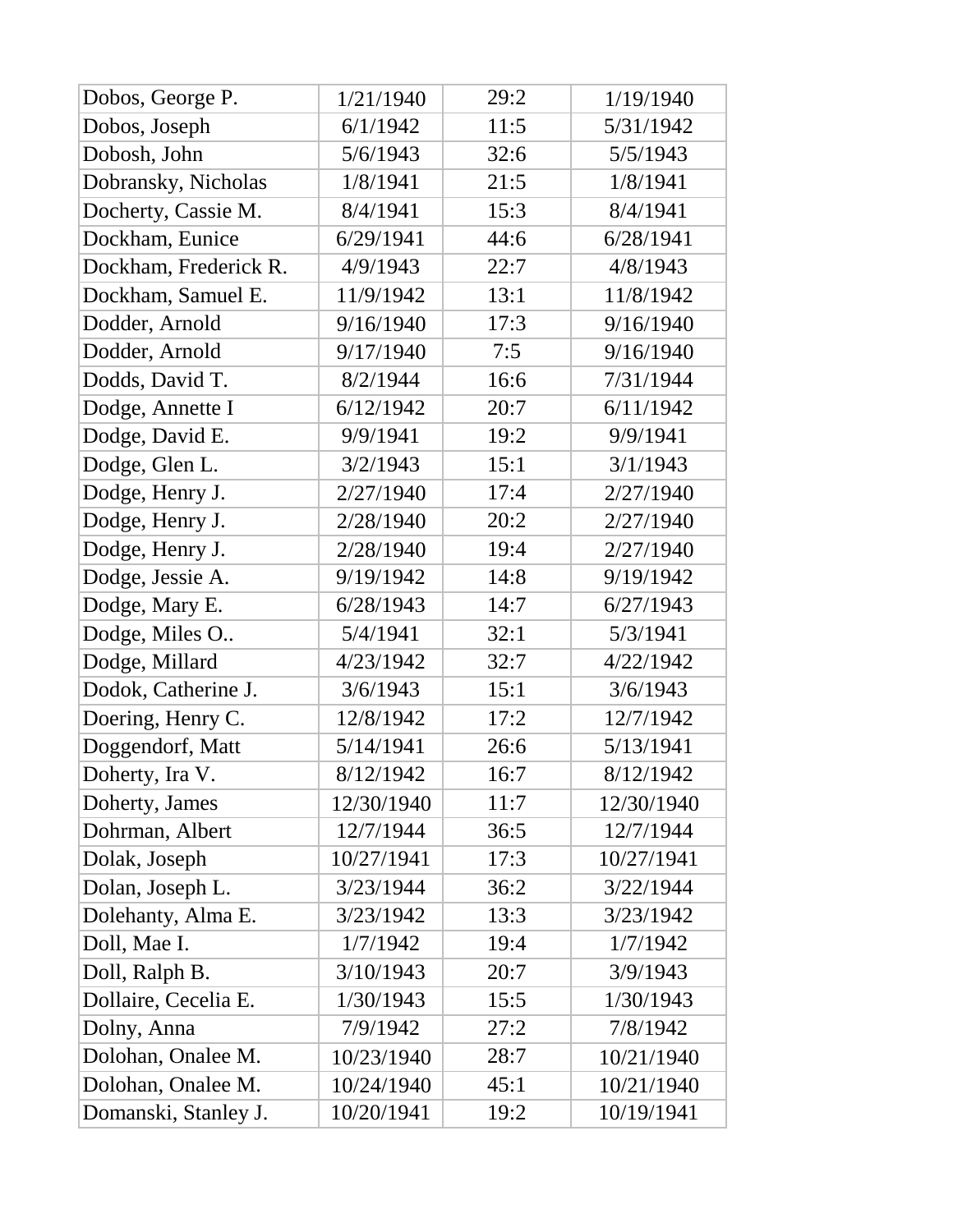| Dombrowska, Michalina | 2/22/1940  | 19:1, 3:4  | 2/21/1940  |
|-----------------------|------------|------------|------------|
|                       |            |            |            |
| Dombrowska, Michalina | 2/23/1940  | 7:1        | 2/21/1940  |
| Domine, Cordelia      | 12/5/1942  | 15:3       | 12/4/1942  |
| Dominy, Mollie C.     | 9/14/1942  | 13:1       | 9/13/1942  |
| Domke, Lena P.        | 8/20/1940  | 7:6        | 8/19/1940  |
| Dommer, Dolores E.    | 12/24/1942 | 11:7       | 12/23/1942 |
| Donahue, Albert T.    | 3/27/1944  | 10:8       | 3/26/1944  |
| Donahue, John A.      | 6/6/1941   | 26:5       | 6/5/1941   |
| Donahuem, Alexander   | 4/2/1941   | 22:4       | 4/2/1941   |
| Donald, James M.      | 3/24/1943  | 16:8       | 3/23/1943  |
| Donelson, Clarence M. | 11/15/1941 | 18:8       | 11/14/1941 |
| Donlan, Julia A.      | 4/10/1944  | 13:1       | 4/10/1944  |
| Donley, Charles P.    | 5/11/1940  | 18:7       | 5/11/1940  |
| Donley, Charles P.    | 5/12/1940  | 32:3       | 5/11/1940  |
| Donley, Etta          | 1/3/1944   | 11:7       | 1/1/1944   |
| Donley, John          | 1/8/1942   | 33:4       | 1/7/1942   |
| Donnelly, Charles B.  | 8/9/1943   | 12:7       | 8/8/1943   |
| Doran, Amos L.        | 4/29/1940  | 13:1, 17:4 | 4/29/1940  |
| Doron, Hiram J.       | 12/14/1944 | 40:6       | 12/13/1944 |
| Dorris, J. Jewell     | 10/30/1944 | 13:2       | 10/28/1944 |
| Dorris, Jeweldeen     | 12/11/1943 | 14:6       | 12/9/1943  |
| Dorris, John H.       | 12/1/1943  | 16:7       | 11/30/1943 |
| Doty, Charles E.      | 4/26/1944  | 20:2       | 4/24/1944  |
| Doty, Mamie           | 4/6/1940   | 18:1       | 4/5/1940   |
| Doty, May             | 8/14/1944  | 13:4       | 8/12/1944  |
| Douglas, Annie        | 10/29/1942 | 33:1       | 10/27/1942 |
| Douglas, Clarence A.  | 11/23/1943 | 14:7       | 11/22/1943 |
| Douglas, Clyde J.     | 1/23/1940  | 19:7       | 1/22/1940  |
| Douglas, Clyde J.     | 1/24/1940  | 17:2       | 1/22/1940  |
| Douglas, Cora Bell    | 12/26/1940 | 2:1, 23:7  | 12/24/1940 |
| Douglas, Jacquelin    | 4/14/1943  | 16:6       | 4/14/1943  |
| Douglas, John E.      | 6/21/1943  | 13:1       | 6/21/1943  |
| Douglas, Martha       | 6/7/1944   | 20:2       | 6/7/1944   |
| Douglas, William      | 6/25/1944  | 27:7       | 6/18/1944  |
| Doutre, Edward        | 3/27/1944  | 10:7       | 3/26/1944  |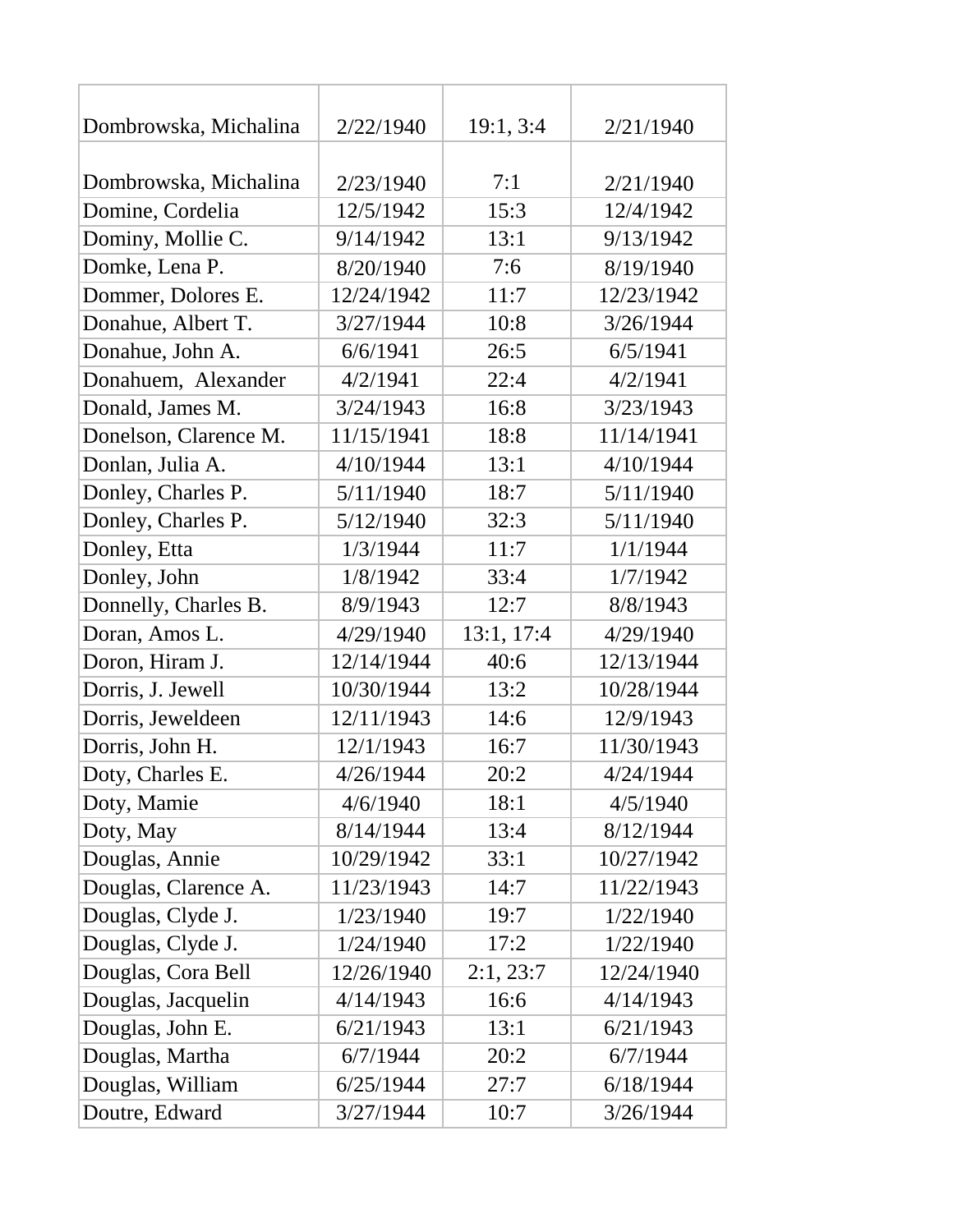| Douz, Lela M.         | 9/28/1943  | 16:5 | 9/26/1943  |
|-----------------------|------------|------|------------|
| Dowd, George S.       | 2/15/1943  | 13:5 | 2/13/1943  |
| Dowd, Katherine       | 8/25/1940  | 2:4  | 8/24/1940  |
| Dowdall, Ellen        | 10/27/1941 | 17:4 | 10/26/1941 |
| Dowdall, Kate         | 4/15/1940  | 13:3 | 4/14/1940  |
| Dowdall, Kate         | 4/15/1940  | 17:4 | 4/14/1940  |
| Dowdall, Kate         | 4/16/1940  | 17:4 | 4/14/1940  |
| Dowden, Joseph R.     | 5/27/1940  | 4:4  | 5/25/1940  |
| Dowdle, Ina A.        | 9/16/1940  | 17:3 | 9/16/1940  |
| Dowdle, Ina A.        | 9/17/1940  | 19:3 | 9/16/1940  |
| Dowdle, Willis        | 6/20/1941  | 32:3 | 6/19/1941  |
| Downey, Lafayette     | 3/23/1943  | 15:1 | 3/22/1943  |
| Downing, William H.   | 11/3/1941  | 19:1 | 11/2/1941  |
| Downs, Charles (Andy) | 1/9/1942   | 23:3 | 1/7/1942   |
| Doyle, Alice T.       | 11/17/1941 | 23:3 | 11/15/1941 |
| Doyle, Elizabeth K.   | 3/25/1944  | 12:4 | 3/25/1944  |
| Doyle, Florence L.    | 9/18/1940  | 37:2 | 9/17/1940  |
| Doyle, Florence L.    | 9/19/1940  | 33:1 | 9/17/1940  |
| Doyle, John           | 1/6/1941   | 15:7 | 1/5/1941   |
| Doyle, John B.        | 12/9/1940  | 8:6  | 12/7/1940  |
| Doyle, John B.        | 12/9/1940  | 18:4 | 12/7/1940  |
| Doyle, Lorena B.      | 5/27/1944  | 12:4 | 5/26/1944  |
| Doyle, Michael C.     | 10/1/1940  | 10:5 | 9/30/1940  |
| Doyle, Michael C.     | 10/1/1940  | 19:3 | 9/30/1940  |
| Doyle, Michael C.     | 10/2/1940  | 19:3 | 9/30/1940  |
| Doyle, Mildred E.     | 7/1/1944   | 11:3 | 6/30/1944  |
| Doyle, Patrick T.     | 5/22/1943  | 16:8 | 5/21/1943  |
| Draheim, William      | 7/12/1944  | 14:8 | 7/10/1944  |
| Drake, Elsie B.       | 1/11/1943  | 09:5 | 1/11/1943  |
| Drake, Robert         | 2/10/1944  | 28:6 | 2/10/1944  |
| Drake, Robert W.      | 2/5/1941   | 19:2 | 2/4/1941   |
| Drake, William P.     | 10/7/1940  | 17:4 | 10/6/1940  |
| Draper, Cora A.       | 7/20/1943  | 13:1 | 7/20/1943  |
| Draper, Frank         | 2/8/1940   | 17:5 | 2/6/1940   |
| Draper, Tisble        | 2/3/1940   | 15:5 | 2/3/1940   |
| Draper, Tishle        | 2/4/1940   | 29:1 | 2/3/1940   |
| Drayton, Jennie M.    | 8/8/1940   | 37:1 | 8/7/1940   |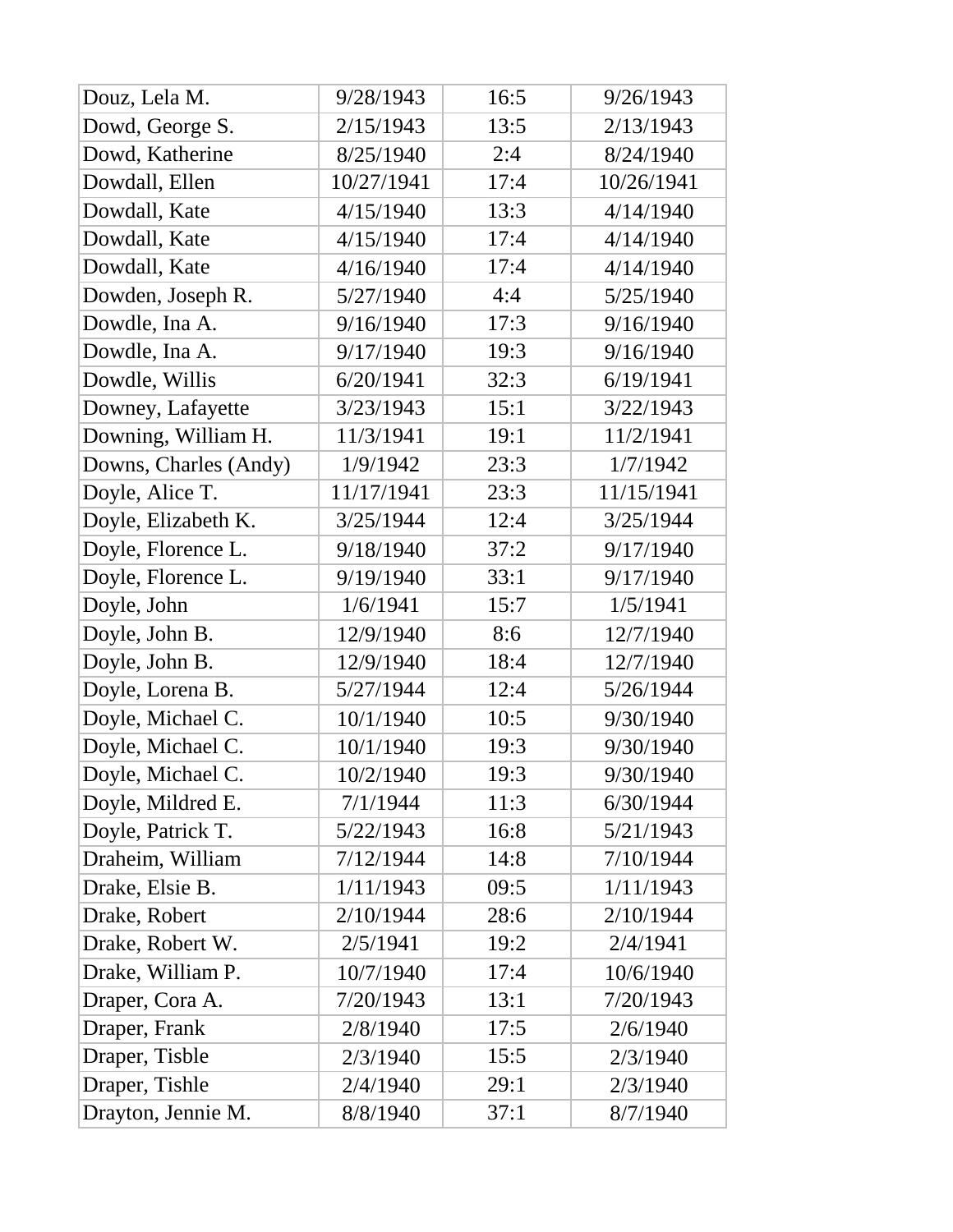| Drayton, Jennie M.    | 8/9/1940   | 21:1       | 8/7/1940   |
|-----------------------|------------|------------|------------|
| Drayton, Jennie M.    | 8/10/1940  | 17:3       | 8/7/1940   |
| Drazen, John          | 9/17/1943  | 24:4       | 9/15/1943  |
| Drdoske, Charlotte E. | 1/15/1940  | 17:6       | 1/13/1940  |
| Dreher, Caroline      | 5/28/1943  | 20:7       | 5/28/1943  |
| Dreher, Edward        | 2/10/1940  | 15:5       | 2/8/1940   |
| Dremer, Roy Lee       | 2/8/1943   | 13:5       | 2/5/1943   |
| Drenovski, Steve      | 8/1/1944   | 12:7       | 8/1/1944   |
| Drew, Mary E.         | 3/26/1942  | 36:8       | 3/26/1942  |
| Drew, Walter H.       | 11/25/1941 | 21:2       | 11/25/1941 |
| Drozdowski, Leo J.    | 1/2/1942   | 21:7       | 1/1/1942   |
| Drury, Charles R.     | 4/22/1940  | 11:4, 15:4 | 4/20/1940  |
| Drury, Ralph A.       | 2/23/1942  | 15:5       | 2/22/1942  |
| DuBarry, Rozzillah    | 3/8/1944   | 16:5       | 3/7/1944   |
| Duberville, Phebe     | 10/10/1940 | 40:8       | 10/9/1940  |
| Duberville, Phebe     | 10/11/1940 | 26:6       | 10/9/1940  |
| Dubey, Lloyd H.       | 12/5/1944  | 14:7       | 12/4/1944  |
| Duby, Emile A.        | 5/6/1944   | 14:2       | 5/5/1944   |
| Duby, Noah            | 1/16/1940  | 17:7       | 1/13/1940  |
| Duby, Oda             | 11/14/1940 | 20:4       | 11/13/1940 |
| Duckett, Frank        | 4/23/1940  | 8:2        | 4/21/1940  |
| Dudek, Theodore       | 10/2/1940  | 19:2       | 10/2/1940  |
| Dudek, Theodore       | 10/3/1940  | 49:1       | 10/2/1940  |
| Dudek, Theodore       | 10/4/1940  | 27:7       | 10/2/1940  |
| Dudley, William       | 10/10/1944 | 14:6       | 10/10/1944 |
| Duell, Iva C.         | 1/10/1944  | 13:4       | 1/7/1944   |
| Duff, William         | 10/19/1942 | 13:5       | 10/18/1942 |
| Duffany, Louise       | 12/4/1943  | 15:2       | 12/3/1943  |
| Duffiney, Fred J.     | 11/7/1944  | 15:1       | 11/6/1944  |
| Dufield, Martha B.    | 11/24/1940 | 9:5        | 11/23/1940 |
| Dufour, Joseph        | 8/9/1940   | 21:1       | 8/8/1940   |
| Duke, Lloyd           | 3/16/1941  | 32:3       | 3/15/1941  |
| Dukes, John F.        | 8/14/1944  | 13:4       | 8/12/1944  |
| Dukes, Ollies         | 1/23/1944  | 28:3       | 1/21/1944  |
| Dullam, Ida M.        | 5/15/1941  | 44:6       | 5/15/1941  |
| Dullinger, Amelia     | 12/28/1942 | 11:7       | 12/27/1942 |
| Dullinger, Henry      | 9/5/1941   | 28:7       | 9/4/1941   |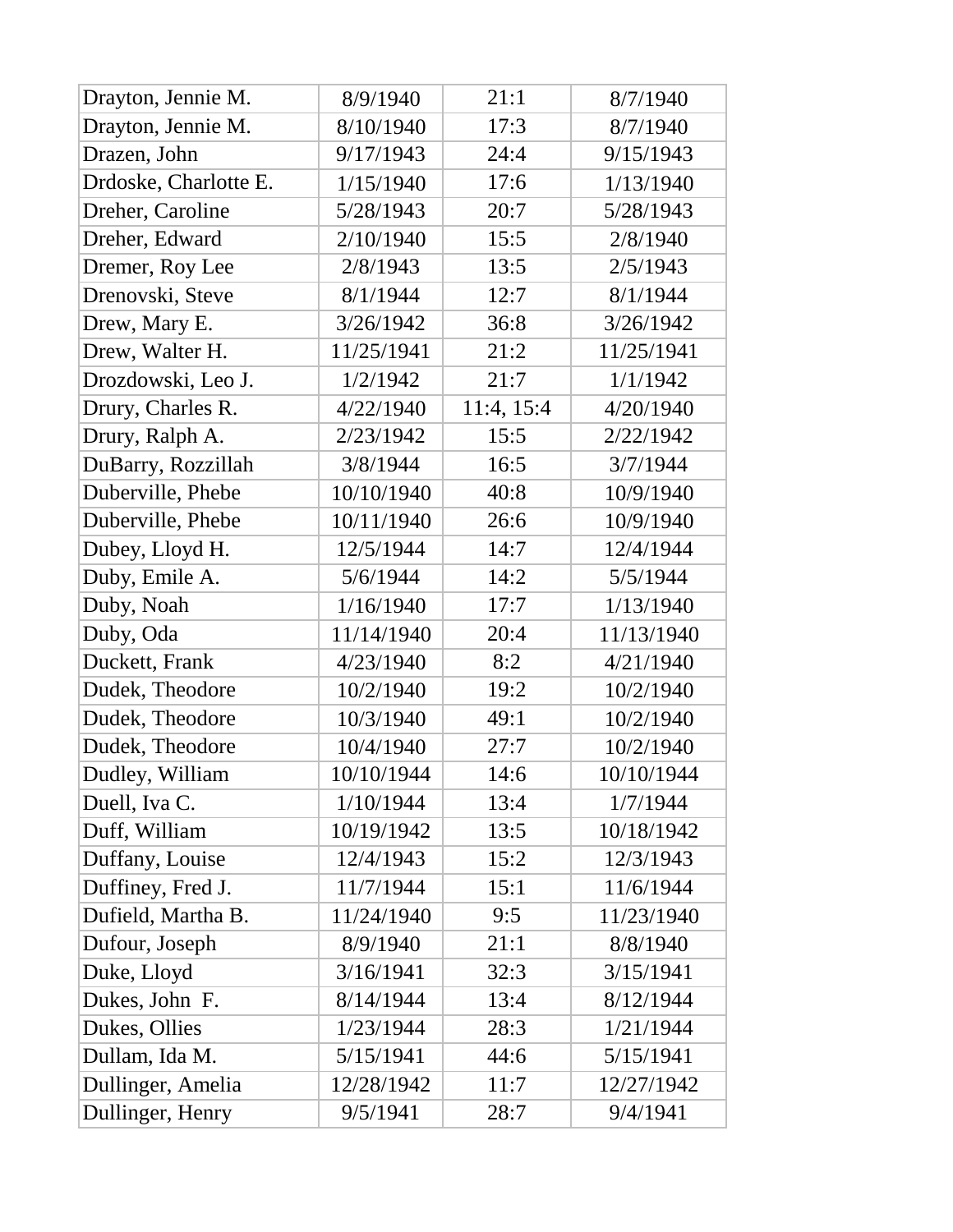| Dulser, Elsie M.     | 8/11/1941  | 17:3       | 8/11/1941  |
|----------------------|------------|------------|------------|
| Dulude, William J.   | 10/24/1941 | 32:6       | 10/24/1941 |
| Dumanois, Pearl      | 4/27/1944  | 31:8       | 4/25/1944  |
| Dumler, Christian    | 3/11/1943  | 33:2       | 3/10/1943  |
| Dumos, Hattie        | 10/4/1944  | 18:5       | 10/2/1944  |
| Duncan, Chester      | 9/26/1944  | 12:7       | 9/26/1944  |
| Duncan, George       | 6/19/1941  | 44:7       | 6/18/1941  |
| Duncan, Mary         | 9/25/1944  | 11:3       | 9/24/1944  |
| Duncan, Mary J.      | 1/25/1941  | 17:3       | 1/25/1941  |
| Duncan, Robert       | 3/29/1941  | 18:7       | 3/28/1941  |
| Dunevant, Floyd      | 12/18/1943 | 12:7       | 12/17/1943 |
| Dungerow, William R. | 11/2/1943  | 16:6       | 11/1/1943  |
| Dunham, Eleanor G.   | 7/6/1942   | 11:5       | 7/5/1942   |
| Dunham, Emma         | 4/15/1944  | 12:6       | 4/14/1944  |
| Dunham, George       | 6/16/1943  | 18:6       | 6/16/1943  |
| Dunham, Lula         | 12/15/1944 | 29:2       | 12/14/1944 |
| Dunham, Rush         | 11/5/1943  | 24:3       | 11/4/1943  |
| Dunkel, Otto P.      | 12/31/1940 | 12:2       | 12/30/1940 |
| Dunkel, Otto P.      | 1/1/1941   | H8:1       | 12/30/1940 |
| Dunlap, Mabel L.     | 8/11/1940  | 12:2       | 8/10/1940  |
| Dunlop, Alexander    | 2/1/1940   | 29:4       | 1/31/1940  |
| Dunlop, Alexander    | 2/3/1940   | 3:6        | 1/31/1940  |
| Dunn, Elizabeth      | 5/6/1940   | 11:8, 15:3 | 5/5/1940   |
| Dunn, Elizabeth      | 5/7/1940   | 19:2       | 5/5/1940   |
| Dunn, Frank          | 4/23/1940  | 13:3, 17:3 | 4/23/1940  |
| Dunn, Frank          | 4/24/1940  | 21:3       | 4/23/1940  |
| Dunn, Helen J.       | 9/5/1942   | 13:1       | 9/4/1942   |
| Dunn, Lila J.        | 5/12/1940  | 32:3       | 5/11/1940  |
| Dunn, Lila J.        | 5/13/1940  | 17:3       | 5/11/1940  |
| Dunn, Louisa V.      | 4/24/1942  | 22:6       | 4/24/1942  |
| Dunn, Margaret D.    | 8/20/1941  | 21:1       | 8/19/1941  |
| Dunn, Theodore       | 12/6/1940  | 26:8       | 12/5/1940  |
| Dunn, William T.     | 5/14/1942  | 36:8       | 5/12/1942  |
| Dunning, Irene M.    | 9/17/1943  | 24:4       | 9/17/1943  |
| Dunning, Minnie      | 6/13/1943  | 40:3       | 6/12/1943  |
| Dunsmore, Leona W.   | 3/12/1942  | 33:1       | 3/11/1942  |
| Dunsmore, Winifred   | 8/12/1944  | 11:1       | 8/12/1944  |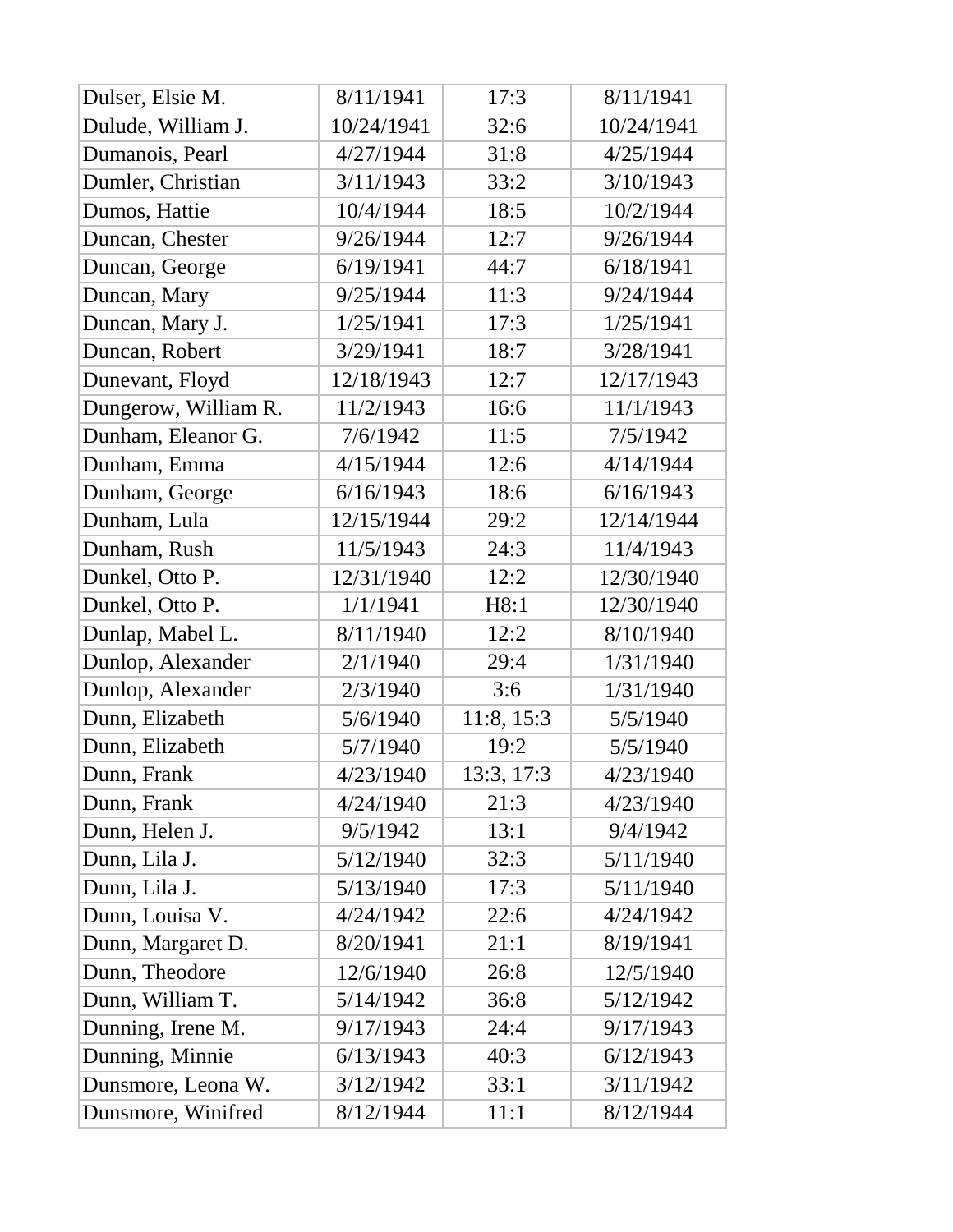| Dunson, Reuben N.     | 9/27/1943  | 12:7 | 9/26/1943  |
|-----------------------|------------|------|------------|
| Dunstone, William H.  | 1/10/1944  | 13:4 | 1/7/1944   |
| Dunton, Oliver        | 11/4/1940  | 21:4 | 11/3/1940  |
| Dunton, Oliver        | 11/5/1940  | 21:3 | 11/3/1940  |
| Dupee, Dee Anna       | 10/18/1940 | 28:7 | 10/17/1940 |
| Dupee, Robert         | 9/8/1944   | 26:3 | 9/8/1944   |
| Dura, Lewis M.        | 2/6/1943   | 15:4 | 2/5/1943   |
| Durbin, Josephine     | 7/17/1944  | 11:5 | 7/15/1944  |
| Durfee, Addie         | 2/28/1944  | 13:3 | 2/28/1944  |
| Durham, John L.       | 12/29/1944 | 17:6 | 12/28/1944 |
| Durkee, Cornelia C.   | 12/27/1944 | 11:8 | 12/26/1944 |
| Durkee, Edgar S.      | 4/27/1943  | 14:7 | 4/26/1943  |
| Durkee, Lois C.       | 3/27/1943  | 14:7 | 3/27/1943  |
| Durkee, Warren A.     | 2/15/1943  | 13:4 | 2/14/1943  |
| Dusenbery, William L. | 7/13/1942  | 11:3 | 7/12/1942  |
| Dusenbury, Frank E.   | 2/23/1943  | 28:7 | 2/22/1943  |
| Dutcher, Duane        | 8/13/1940  | 13:8 | 8/13/1940  |
| Dutrizac, Adeodat O.  | 7/11/1940  | 33:2 | 7/10/1940  |
| Dutrizac, Adeodat O.  | 7/12/1940  | 23:2 | 7/10/1940  |
| D'Vincent, Eugene     | 11/7/1941  | 33:1 | 11/7/1941  |
| Dvonc, Michael        | 8/8/1942   | 13:3 | 8/7/1942   |
| Dvorak, Kosma W.      | 4/30/1940  | 17:2 | 4/29/1940  |
| Dworak, Kosma W.      | 5/1/1940   | 21:2 | 4/29/1940  |
| Dworak, Kosma W.      | 5/2/1940   | 46:1 | 4/29/1940  |
| Dworak, Kosma W.      | 5/3/1940   | 28:7 | 4/29/1940  |
| Dye, Lewis C.         | 2/11/1941  | 19:4 | 2/10/1941  |
| Dye, Schuyler         | 6/2/1943   | 19:2 | 5/31/1943  |
| Dye, William          | 10/10/1942 | 14:7 | 10/8/1942  |
| Dyer, Henry           | 8/30/1944  | 14:6 | 8/30/1944  |
| Dyki, John            | 4/6/1940   | 18:1 | 4/5/1940   |
| Dyki, John            | 4/7/1940   | 32:5 | 4/5/1940   |
| Dysinger, Ross E.     | 7/1/1942   | 23:1 | 6/30/1942  |
| Eaegle, Edith M.      | 4/8/1944   | 14:6 | 4/8/1944   |
| Eagan, Estella A.     | 12/14/1940 | 16:5 | 12/14/1940 |
| Eagan, Estella A.     | 12/15/1940 | 40:1 | 12/14/1940 |
| Eagan, Estella A.     | 12/16/1940 | 20:7 | 12/14/1940 |
| Eagan, Mrs. Clarence  | 2/24/1943  | 15:1 | 2/23/1943  |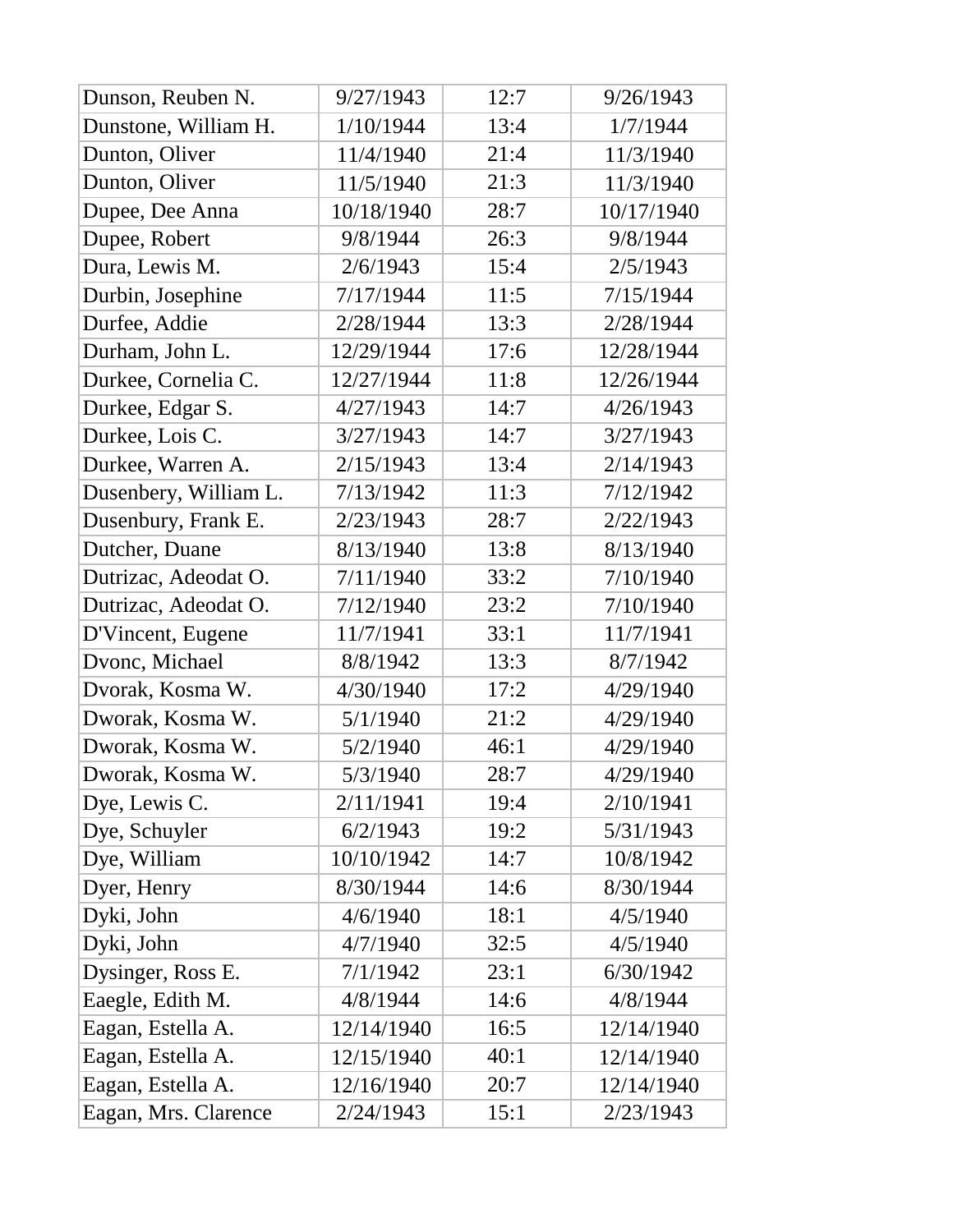| Eagen, Harriet          | 9/23/1944  | 12:5       | 9/22/1944  |
|-------------------------|------------|------------|------------|
| Eagleson, Frank         | 7/8/1943   | 24:7       | 7/7/1943   |
| Earegood, Leonard R.    | 5/2/1941   | 32:2       | 5/1/1941   |
| Earegood, Robert W.     | 12/11/1944 | 13:3       | 12/10/1944 |
| Earick, Frank A.        | 12/28/1943 | 11:6       | 12/28/1943 |
| Earl, Nellie L.         | 6/20/1942  | 15:1       | 6/20/1942  |
| Earles, Mary E.         | 5/5/1940   | 11:6, 32:5 | 5/4/1940   |
| Earley, Jessie L.       | 5/10/1943  | 13:3       | 5/9/1943   |
| Earls, Mary E.          | 5/4/1940   | 18:7       | 5/4/1940   |
| Earls, Mary E.          | 5/6/1940   | 15:3       | 5/4/1940   |
| Early, Charles L.       | 1/17/1944  | 25:3       | 1/17/1944  |
| Earns, Hughie           | 1/2/1944   | 25:6       | 12/31/1943 |
| Eastway, Arie E.        | 7/31/1943  | 15:1       | 7/30/1943  |
| Eastwood, Ernest        | 11/19/1942 | 40:7       | 11/18/1942 |
| Eatherton, Ruth F.      | 4/4/1943   | 32:2       | 4/3/1943   |
| Eaton, Fred A.          | 2/10/1941  | 17:5       | 2/8/1941   |
| Eaton, William G.       | 10/2/1940  | 8:3, 19:2  | 10/1/1940  |
| Eaton, William G.       | 10/3/1940  | 49:1       | 10/1/1940  |
| Ebenhoh, Joseph         | 10/23/1940 | 16:3       | 10/20/1940 |
| Ebert, Arthur H.        | 9/3/1943   | 20:5       | 9/2/1943   |
| Eby, Gordon R.          | 6/3/1942   | 16:8       | 6/2/1942   |
| Echlin, Benedict J.     | 11/2/1942  | 15:3       | 10/31/1942 |
| Echlin, Lottie          | 3/31/1942  | 17:2       | 3/30/1942  |
| Ecker, Danny A.         | 3/2/1944   | 32:6       | 2/28/1944  |
| Eckert, John            | 10/10/1942 | 14:8       | 10/10/1942 |
| Eckert, Rudolf          | 3/29/1943  | 12:8       | 3/28/1943  |
| Eckles, Earl L.         | 7/8/1940   | 15:5       | 7/6/1940   |
| Eckles, Earl L.         | 7/8/1940   | 15:5       | 7/6/1940   |
|                         |            |            |            |
| Eckles, Mrs. Charles M. | 12/7/1942  | 12:4       | 12/7/1942  |
| Eckstrom, Lucy T.       | 3/7/1943   | 36:5       | 3/6/1943   |
| Eddy, Henry B.          | 9/8/1941   | 17:4       | 9/7/1941   |
| Eddy, John P.           | 6/2/1941   | 18:6       | 6/20/1941  |
| Eddy, Julia             | 1/8/1940   | 2:3, 9:2   | 1/6/1940   |
| Eddy, Mary L.           | 12/18/1941 | 48:6       | 12/17/1941 |
| Eddy, Sarah             | 8/23/1940  | 22:8       | 8/22/1940  |
| Eddy, Sarah             | 8/24/1940  | 17:2       | 8/23/1940  |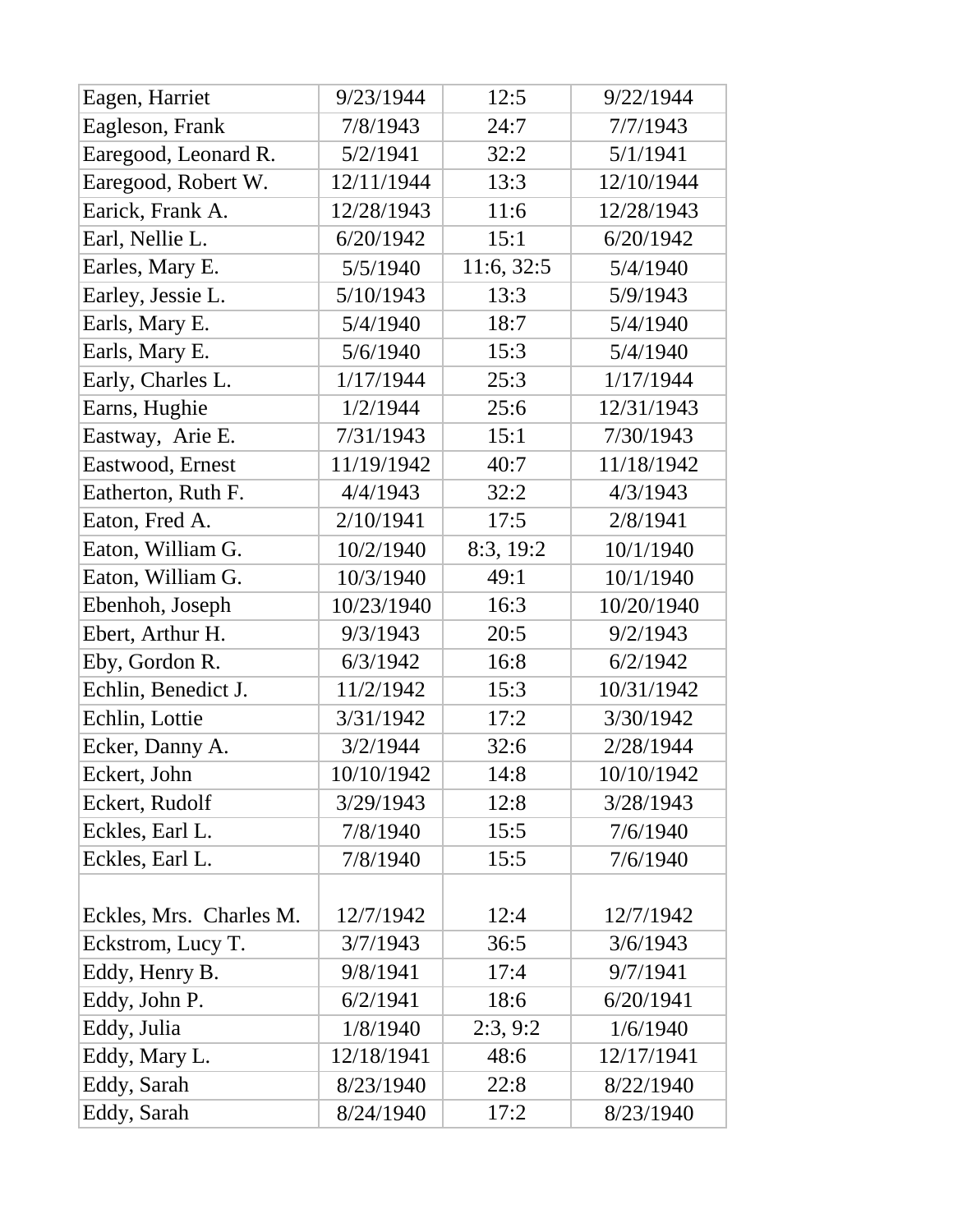| Eddy, Sarah             | 8/25/1940  | 32:6       | 8/23/1940  |
|-------------------------|------------|------------|------------|
| Eddy, Wallace I.        | 3/14/1944  | 14:5       | 3/14/1944  |
| Edenborg, Charles T.    | 2/7/1944   | 11:2       | 2/5/1944   |
| Edgcombe, William W.    | 10/26/1942 | 13:3       | 10/25/1942 |
| Edgerton, Blanche       | 5/16/1944  | 14:3       | 5/15/1944  |
| Edgley, Clyde O.        | 3/12/1943  | 22:7       | 3/9/1943   |
| <b>Edgley, Lawrence</b> | 6/5/1944   | 14:7       | 6/4/1944   |
| Editsen, Helen          | 10/11/1944 | 18:2       | 10/10/1944 |
| Edwards, Bertha         | 12/14/1940 | 4:1        | 12/12/1940 |
| Edwards, Cecil T.       | 5/1/1944   | 14:7       | 4/30/1944  |
| Edwards, Harry H.       | 6/3/1943   | 28:7       | 6/3/1943   |
| Edwards, Herbert        | 12/12/1941 | 36:4       | 12/11/1941 |
| Edwards, Jesse S.       | 4/6/1944   | 36:5       | 4/5/1944   |
| Edwards, John B.        | 2/10/1944  | 28:6       | 2/9/1944   |
| Edwards, Keith          | 11/30/1942 | 13:3       | 11/29/1942 |
| Edwards, Ralph L.       | 10/10/1941 | 32:5       | 10/9/1941  |
| Edwards, Ray            | 12/18/1944 | 13:4       | 12/17/1944 |
| Egan, Mary E.           | 8/26/1943  | 26:4       | 8/25/1943  |
| Egerer, Samuel G.       | 5/31/1943  | 17:4       | 5/30/1943  |
| Eggleston, Mary E.      | 4/18/1940  | 44:4       | 4/9/1940   |
| Eggleston, Mary E.      | 4/19/1940  | 28:7       | 4/9/1940   |
| Eggleston, Mary E.      | 4/20/1940  | 17:2,40:5  | 4/9/1940   |
| Eggleston, Mary E.      | 4/21/1940  | 40:5       | 4/19/1940  |
| Egner, Mildred          | 1/21/1944  | 18:8       | 1/21/1944  |
| Egts, Virginia M.       | 7/9/1943   | 20:7       | 7/5/1943   |
| Ehlen, Mabel E.         | 10/7/1940  | 17:4       | 10/5/1940  |
| Ehrhardt, August        | 8/7/1940   | 19:3       | 8/6/1940   |
| Ehrhardt, August        | 8/8/1940   | 37:1       | 8/6/1940   |
| Ehrke, Henry            | 9/8/1942   | 13:2       | 9/7/1942   |
| Eichenauer, Verncil L.  | 5/15/1944  | 15:2       | 5/12/1944  |
| Eickhoff, Arlington J.  | 9/25/1943  | 14:6       | 9/25/1943  |
| Eisa, Daniel            | 6/29/1944  | 32:5       | 6/27/1944  |
| Eisele, Sophia M.       | 4/14/1940  | 11:6, 32:6 | 4/13/1940  |
| Eisenhauer, Lucille L.  | 4/18/1942  | 16:8       | 4/17/1942  |
| Eisentrager, William    | 12/27/1943 | 11:7       | 12/24/1943 |
| Eister, Homer J.        | 10/26/1943 | 14:3       | 10/25/1943 |
| El, David F.            | 11/16/1944 | 32:7       | 11/10/1944 |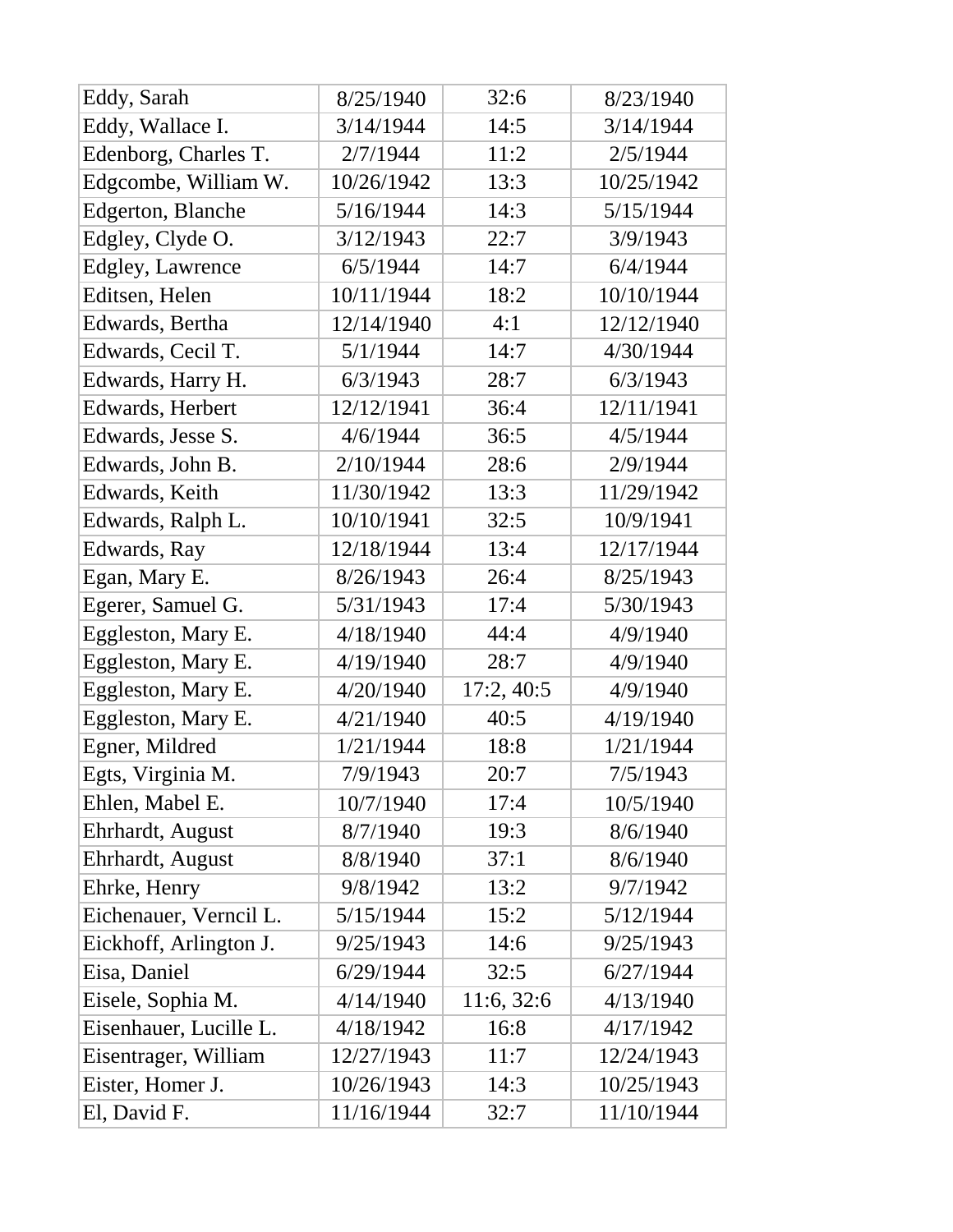| Elbert, Florence L.     | 2/5/1942   | 33:3       | 2/4/1942   |
|-------------------------|------------|------------|------------|
| Elbert, Mary E.         | 10/20/1942 | 15:2       | 10/19/1942 |
| Elder, David T.         | 9/21/1943  | 12:3       | 9/20/1943  |
| Elder, Paul B.          | 4/23/1941  | 28:7       | 4/23/1941  |
| Eldred, Henry A.        | 12/18/1943 | 12:7       | 12/18/1943 |
| Eldred, Hiram V.        | 9/17/1942  | 36:8       | 9/15/1942  |
| Elia, Solomon Rev.      | 3/1/1943   | 12:7       | 2/28/1943  |
| Ellen, Mabel E.         | 10/6/1940  | 36:4       | 10/5/1940  |
| Elliot, Charles         | 7/20/1944  | 26:6       | 7/19/1944  |
| Elliot, Charles R.      | 5/17/1941  | 20:6       | 5/16/1941  |
| Elliot, Ernie G.        | 12/2/1941  | 18:4       | 11/28/1941 |
| Elliot, Fred B.         | 11/24/1942 | 17:1       | 11/23/1942 |
| Ellis, Albert T., Major | 5/20/1943  | 32:6       | 5/20/1943  |
| Ellis, Anna C.          | 10/20/1944 | 28:7       | 10/19/1944 |
| Ellis, Artinsa V.       | 2/16/1944  | 14:7       | 2/15/1944  |
| Ellis, Charles (Bert)   | 11/19/1940 | 21:2       | 11/19/1940 |
| Ellis, Charles (Bert)   | 11/20/1940 | 15:1       | 11/19/1940 |
| Ellis, Charles W.       | 7/29/1941  | 19:2       | 7/29/1941  |
| Ellis, Clarence         | 12/30/1940 | 5:3        | 12/28/1940 |
| Ellis, Clarence         | 12/30/1940 | 15:8       | 12/28/1940 |
| Ellis, Earl E.          | 9/10/1943  | 24:2       | 9/7/1943   |
| Ellis, Hugh             | 5/24/1941  | 18:4       | 5/20/1941  |
| Ellis, Minerva          | 12/16/1944 | 13:2       | 12/14/1944 |
| Ellis, Roxie            | 12/31/1944 | 19:3       | 12/28/1944 |
| Ellsworth, Elmer        | 11/29/1940 | 14:6       | 11/27/1940 |
| Ellsworth, Harriet E.   | 2/11/1942  | 21:4       | 2/11/1942  |
| Elmer, Elsie E.         | 9/11/1944  | 11:1       | 9/9/1944   |
| Elrich, Sarah M.        | 6/22/1944  | 32:6       | 3/21/1944  |
| Elsemore, Edward S.     | 4/14/1941  | 19:3       | 4/13/1941  |
| Elston, Mazie           | 6/30/1941  | 17:2       | 6/29/1941  |
| Elton, Katie            | 2/1/1943   | 13:5       | 1/30/1943  |
| Elton, William L.       | 4/6/1943   | 14:6       | 4/6/1943   |
| Elwood, M. Alice        | 2/18/1941  | 19:4       | 2/17/1941  |
| Embury, Phillip O.      | 9/22/1944  | 24:5       | 9/22/1944  |
| Emerton, Joseph         | 12/27/1940 | 13:3, 21:4 | 12/24/1940 |
| Emery, Arza             | 3/26/1943  | 20:7       | 3/25/1943  |
| Emery, William E.       | 1/24/1940  | 13:6       | 1/24/1940  |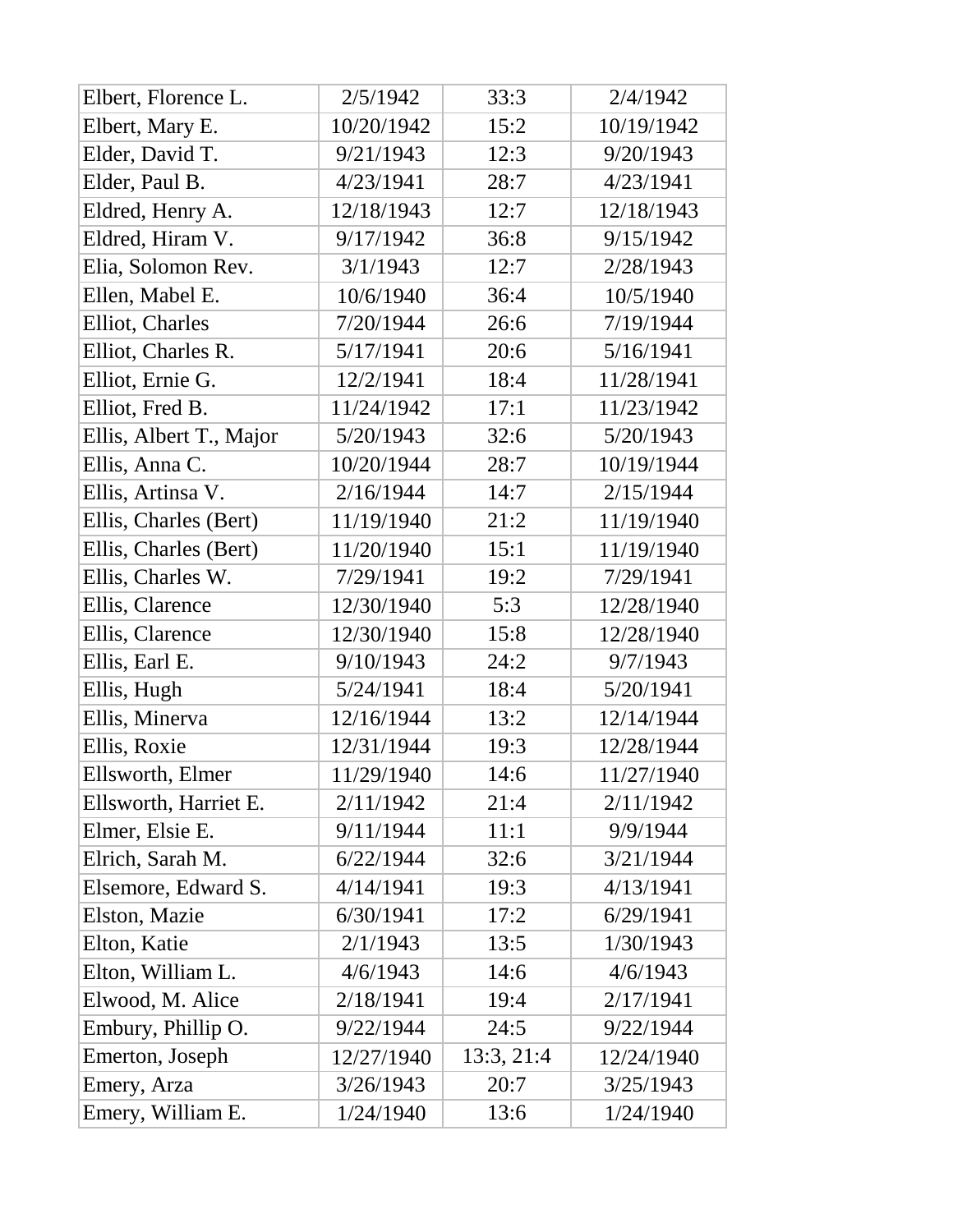| Emery, William E.       | 1/25/1940  | 33:4 | 1/24/1940  |
|-------------------------|------------|------|------------|
| Empey, Emily M.         | 1/29/1940  | 11:4 | 1/28/1940  |
| Enders, Ellen           | 10/10/1941 | 32:5 | 10/9/1941  |
| Engelauf, Ernest A.     | 7/1/1943   | 32:7 | 7/1/1943   |
| Engelhart, Killian      | 9/26/1942  | 14:8 | 9/26/1942  |
| Engelhart, Magdalen     | 1/2/1940   | 18:1 | 1/1/1940   |
| Engelhart, Magdalen     | 1/3/1940   | 15:7 | 1/1/1940   |
| Engelmann, Barbara A.   | 1/4/1943   | 09:7 | 1/3/1943   |
|                         |            |      |            |
| Engelmann, Katherine E. | 4/23/1944  | 30:7 | 4/21/1944  |
| England, Ada B.         | 6/3/1941   | 21:1 | 6/2/1941   |
| England, Rose A.        | 12/14/1942 | 13:4 | 12/12/1942 |
| Enincse, Charles        | 6/24/1942  | 19:2 | 6/22/1942  |
| Ennis, Elizabeth R.     | 3/15/1944  | 20:6 | 3/15/1944  |
| Enos, Benjamin F.       | 3/27/1943  | 14:7 | 3/26/1943  |
| Enos, Claude D.         | 4/4/1943   | 32:2 | 4/1/1943   |
| Ensminger, Jessie T.    | 2/21/1940  | 17:5 | 2/20/1940  |
| Ensworth, Fred          | 1/15/1941  | 20:7 | 1/15/1941  |
| Eperjesi, John          | 4/12/1941  | 18:7 | 4/12/1941  |
| Erb, David L.           | 2/15/1944  | 12:7 | 2/14/1944  |
| Erdman, Eva K.          | 7/13/1940  | 17:3 | 7/13/1940  |
| Erdman, Eva K.          | 7/14/1940  | 27:1 | 7/13/1940  |
| Erhardt, August         | 8/6/1940   | 17:5 | 8/6/1940   |
| Erhardt, Joseph         | 9/23/1941  | 19:2 | 9/22/1941  |
| Erickson, Catherine     | 4/11/1944  | 13:6 | 4/11/1944  |
| Erickson, Clayton P.    | 9/3/1942   | 32:8 | 9/2/1942   |
| Erickson, George F.     | 7/15/1943  | 26:8 | 7/15/1943  |
| Erikson, Duane          | 11/25/1940 | 13:1 | 11/24/1940 |
| Erna, Lumina            | 7/23/1941  | 21:1 | 7/22/1941  |
| Ervin, Samuel J.        | 3/17/1942  | 15:2 | 3/16/1942  |
| Esau, Philip            | 5/4/1944   | 32:1 | 5/4/1944   |
| Escoto, David           | 1/10/1942  | 17:5 | 1/9/1942   |
| Escue, Carrie L.        | 7/26/1943  | 13:2 | 7/26/1943  |
| Esia, Robert            | 2/6/1941   | 36:5 | 2/6/1941   |
| Esler, Donna L.         | 12/16/1943 | 36:7 | 12/15/1943 |
| Essa, Ameen P.          | 11/1/1941  | 18:8 | 10/31/1941 |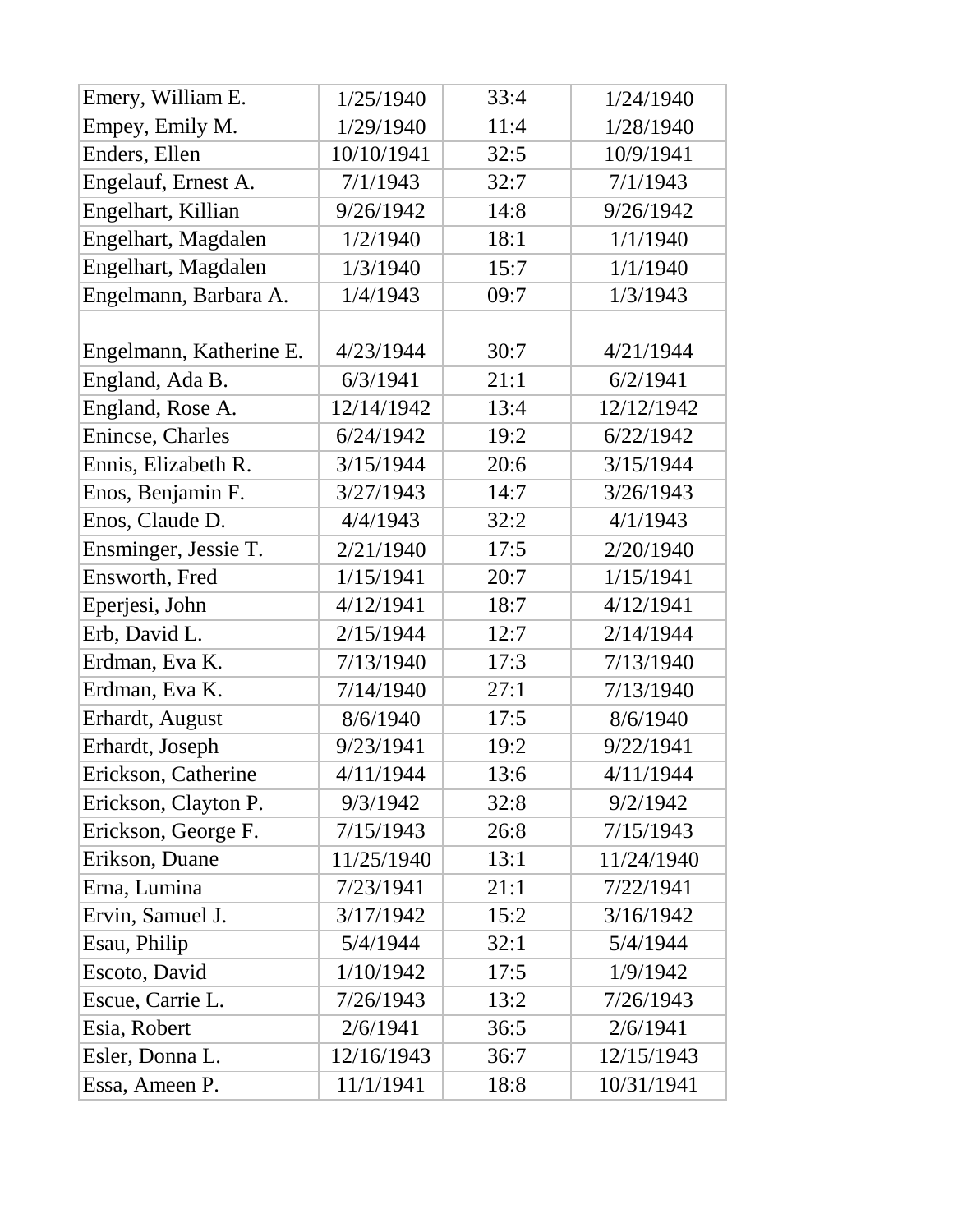| Esterbrooks, Charles W. | 12/21/1942 | 17:4 | 12/20/1942 |
|-------------------------|------------|------|------------|
| Estes, Sarah M.         | 2/26/1944  | 10:7 | 2/26/1944  |
| Estey, Alice            | 2/25/1940  | 20:5 | n.d.       |
| Ethington, George F.    | 10/5/1942  | 15:3 | 10/4/1942  |
| Ethington, Wesley H.    | 1/8/1942   | 33:5 | 1/8/1942   |
| Etzcorn, Mabel F.       | 12/27/1944 | 11:8 | 12/26/1944 |
| Evans, Ada F.           | 6/2/1944   | 24:5 | 6/1/1944   |
| Evans, Alec             | 11/1/1940  | 16:1 | 10/31/1940 |
| Evans, Alice            | 9/20/1940  | 39:3 | 9/18/1940  |
| Evans, Andrew           | 9/3/1944   | 18:1 | 9/2/1944   |
| Evans, Bethel L.        | 3/29/1944  | 18:4 | 3/28/1944  |
| Evans, Clyde A.         | 11/1/1942  | 48:5 | 10/31/1942 |
| Evans, Edward E.        | 4/6/1940   | 18:1 | 4/6/1940   |
| Evans, Edward E.        | 4/7/1940   | 32:5 | 4/6/1940   |
| Evans, Edward J.        | 6/21/1943  | 13:1 | 6/21/1943  |
| Evans, John A.          | 6/11/1942  | 37:1 | 6/11/1942  |
| Evans, Richard W.       | 11/7/1944  | 15:2 | 11/7/1944  |
| Evans, Rosa             | 3/31/1941  | 17:2 | 3/30/1941  |
| Evans, Rosa M.          | 10/7/1943  | 36:4 | 10/6/1943  |
| Evans, Solon I.         | 10/18/1940 | 28:7 | 10/17/1940 |
| Evans, Veola V.         | 10/6/1943  | 18:3 | 10/5/1943  |
| Evans, William G.       | 8/30/1941  | 17:3 | 8/29/1941  |
| Eyd, Joseph             | 2/13/1944  | 32:2 | 2/12/1944  |
| Eyer, John H.           | 3/17/1941  | 19:1 | 3/17/1941  |
| Faber, Alfred W.        | 7/17/1941  | 36:5 | 7/15/1941  |
| Faber, Beatrice L.      | 1/29/1942  | 37:4 | 1/29/1942  |
| Faber, George L.        | 4/28/1942  | 14:7 | 4/27/1942  |
| Faber, John R.          | 8/25/1944  | 24:6 | 8/24/1944  |
| Faehnle, Emily E.       | 7/14/1941  | 15:2 | 7/13/1941  |
| Fagen, Edward M.        | 6/3/1943   | 28:7 | 6/2/1943   |
| Fahey, Nellie A.        | 5/15/1944  | 15:2 | 5/14/1944  |
| Fahey, Thomas E.        | 6/2/1942   | 15:1 | 6/1/1942   |
|                         |            |      |            |
| Fahl, Lena (Mrs. Lloyd) | 10/4/1940  | 21:2 | 10/2/1940  |
| Fahnestock, Gertrude M. | 1/6/1941   | 15:6 | 1/5/1941   |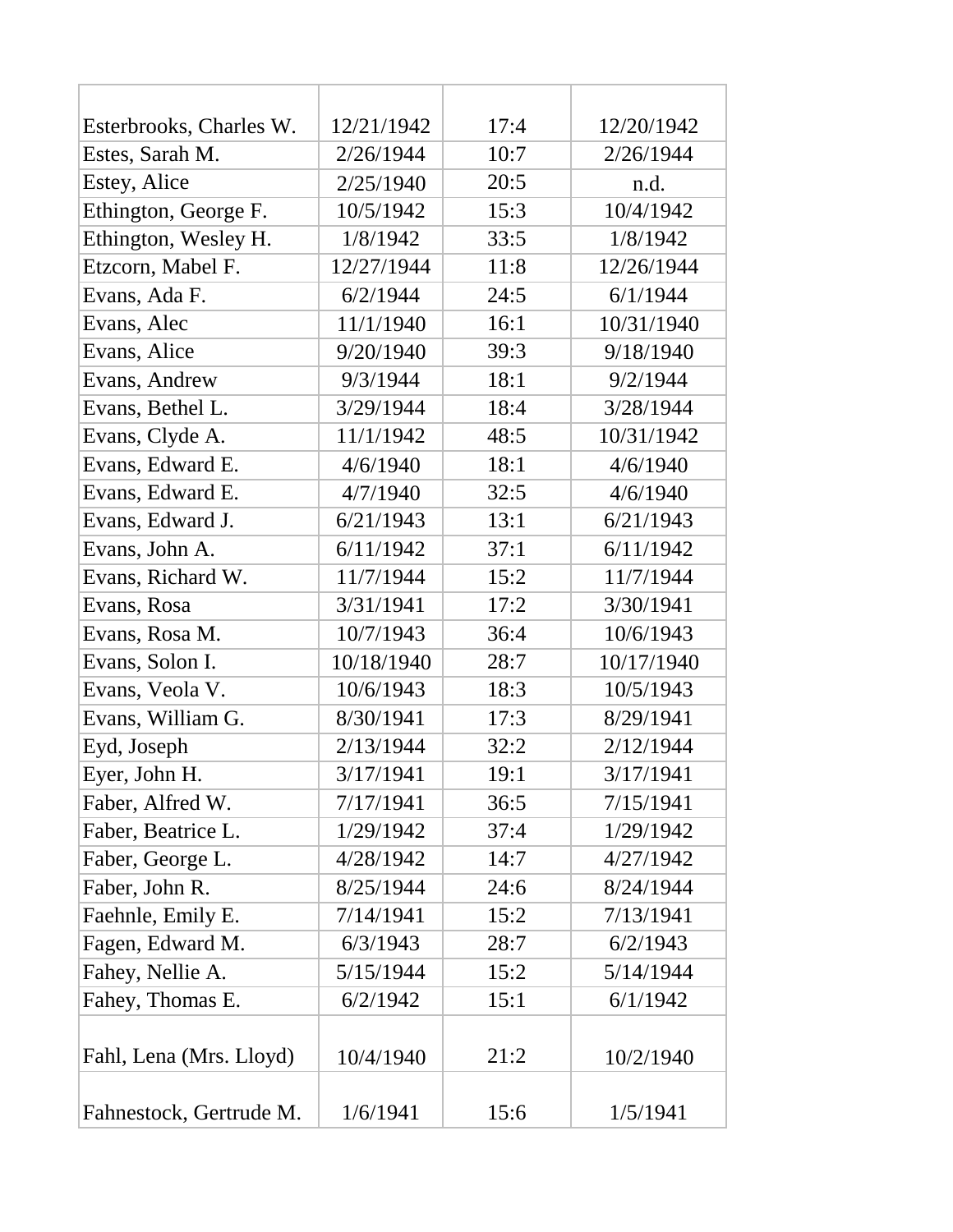| Faille, Agnes          | 11/6/1943  | 14:6      | 11/5/1943  |
|------------------------|------------|-----------|------------|
| Fair, Mima A.          | 11/7/1942  | 14:8      | 11/6/1942  |
| Fairchild, George A.   | 12/23/1940 | 18:7      | 12/22/1940 |
| Fairchild, William H.  | 4/29/1941  | 20:5      | 4/29/1941  |
| Fairgrieve, Hervert M. | 5/21/1941  | 24:5      | 5/20/1941  |
| Faith, Anthony J.      | 7/2/1941   | 25:1      | 7/2/1941   |
| Falconer, Arthur H.    | 12/27/1940 | 2:3       | 12/26/1940 |
| Faler, William W.      | 3/18/1943  | 32:7      | 3/16/1943  |
| Faley, Ada L.          | 10/12/1943 | 16:6      | 10/11/1943 |
| Faley, Robert A.       | 3/25/1941  | 18:7      | 3/24/1941  |
| Faling, Idah M.        | 6/8/1942   | 11:4      | 6/7/1942   |
| Faller, Lucas          | 4/22/1943  | 36:7      | 4/22/1943  |
| Fanchier, Wilber L.    | 11/27/1943 | 21:1      | 11/16/1943 |
| Farah, George          | 8/9/1941   | 16:7      | 8/8/1941   |
| Farber, John E.        | 9/17/1941  | 41:2      | 9/16/1941  |
| Farless, George C.     | 3/10/1941  | 17:2      | 3/8/1941   |
| Farley, Judith A.      | 5/27/1941  | 28:5      | 5/27/1941  |
| Farley, Mary L.        | 3/17/1944  | 24:4      | 3/16/1944  |
| Farley, Neil           | 9/18/1940  | 24:1      | 9/16/1940  |
| Farmer, Caroline C.    | 1/18/1940  | 29:1      | 1/17/1940  |
| Farmer, Ida B.         | 3/24/1941  | 17:1      | 3/23/1941  |
| Farnam, Arthur A.      | 3/20/1944  | 12:7      | 3/19/1944  |
| Farnsworth, Roy C.     | 5/12/1942  | 16:7      | 5/10/1942  |
| Farnsworth, Silas      | 7/16/1943  | 20:6      | 7/15/1943  |
| Farr, Mary E.          | 4/1/1943   | 32:7      | 3/31/1943  |
| Farr, N. H.            | 7/2/1940   | 2:4       | 7/1/1940   |
| Farrand, Augusta P.    | 7/21/1944  | 20:7      | 7/20/1944  |
| Farrell, Ann           | 11/10/1940 | 6:2, 36:4 | 11/8/1940  |
| Farrington, Charles M. | 11/27/1942 | 24:8      | 11/26/1942 |
| Farrington, Dora       | 10/19/1940 | 19:2      | 10/18/1940 |
| Farrington, Dora       | 10/20/1940 | 32:8      | 10/18/1940 |
| Farrington, Ella L.    | 5/21/1942  | 36:8      | 5/20/1942  |
| Farrington, Julia F.   | 11/17/1943 | 21:2      | 11/16/1943 |
| Farrow, Albert A.      | 7/21/1942  | 13:3      | 7/20/1942  |
| Farrow, Asa L.         | 12/31/1943 | 11:6      | 12/31/1943 |
| Farrow, Edna           | 11/7/1944  | 15:1      | 11/6/1944  |
| Farrow, William        | 6/21/1944  | 16:7      | 6/20/1944  |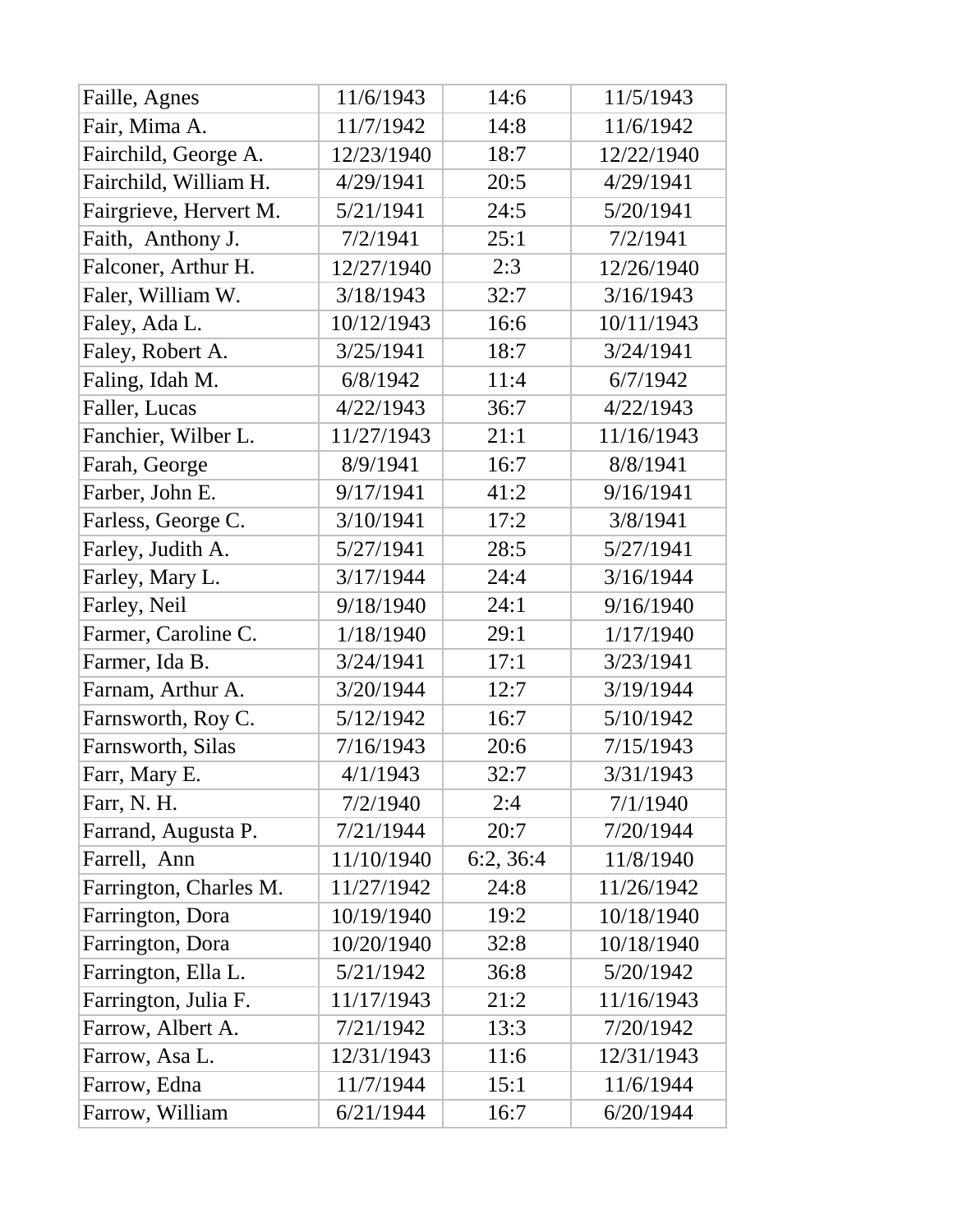| Fast, Emma              | 1/19/1940  | 2:5, 21:5  | 1/18/1940  |
|-------------------------|------------|------------|------------|
| Fast, Emma              | 1/20/1940  | 19:8       | 1/18/1940  |
| Faucher, Jerry          | 1/23/1941  | 37:2       | 1/22/1941  |
| Faught, Lula E.         | 12/2/1940  | 16:6       | 12/2/1940  |
| Faulkner, Ida           | 7/14/1941  | 9:4        | 7/13/1941  |
| Faulkner, Mrs. Bobby.   | 11/1/1943  | 14:7       | 10/31/1943 |
| Faust, Anna             | 3/8/1943   | 13:2       | 3/6/1943   |
| Faust, John C.          | 2/1/1943   | 13:6       | 1/31/1943  |
| Faw, Mary A.            | 12/8/1944  | 32:6       | 12/8/1944  |
| Fay, Eugene D.          | 10/13/1943 | 14:4       | 10/11/1943 |
| Fay, Joseph C.          | 5/29/1943  | 17:1       | 5/28/1943  |
|                         |            |            |            |
| Fayerweather, George J. | 8/7/1944   | 11:4       | 8/6/1944   |
| Feckensher, Martha      | 2/24/1944  | 28:7       | 2/24/1944  |
| Fedchenko, Peter        | 6/10/1941  | 20:7       | 6/10/1941  |
| Fee, Mary D.            | 10/16/1944 | 13:2       | 10/14/1944 |
| Fekete, Joseph B.       | 12/10/1941 | 28:4       | 12/9/1941  |
| Feller, Helen           | 4/19/1941  | 18:7       | 4/18/1941  |
| Feller, Leroy           | 2/27/1940  | 17:4       | 2/26/1940  |
| Feller, Mary A.         | 1/11/1940  | 37:6       | 1/10/1940  |
| Fellows, William E.     | 5/22/1940  | 17:5, 26:4 | 5/21/1940  |
| Fellows, William E.     | 5/26/1940  | 10:2       | 5/21/1940  |
| Felt, Mrs. William      | 11/20/1944 | 17:3       | 11/19/1944 |
| Fenner, Harry E.        | 10/1/1940  | 10:3       | 9/29/1940  |
| Fenner, Joseph          | 2/3/1941   | 15:5       | 2/2/1941   |
| Fenner, Lillian L.      | 6/24/1943  | 28:7       | 6/24/1943  |
| Fenner, Mary E.         | 6/11/1943  | 20:7       | 6/10/1943  |
| Fensch, Frank           | 1/8/1940   | 15:8       | 1/7/1940   |
| Fergerson, Fred H.      | 11/10/1942 | 17:1       | 11/9/1942  |
| Ferguson, Adam          | 2/4/1943   | 29:3       | 2/3/1943   |
| Ferguson, Charles H.    | 8/29/1941  | 25:1       | 8/29/1941  |
| Ferguson, Eliza J.      | 10/16/1943 | 14:7       | 10/15/1943 |
| Ferguson, Mary J.       | 12/5/1940  | 44:5       | 12/4/1940  |
| Ferguson, Mary J.       | 11/13/1944 | 19:1       | 11/12/1944 |
| Ferguson, Orvie V.      | 11/26/1941 | 23:1       | 11/25/1941 |
| Ferguson, Walter A.     | 8/12/1941  | 19:1       | 8/12/1941  |
| Ferrara, Dominick       | 7/6/1942   | 11:4       | 7/4/1942   |
|                         |            |            |            |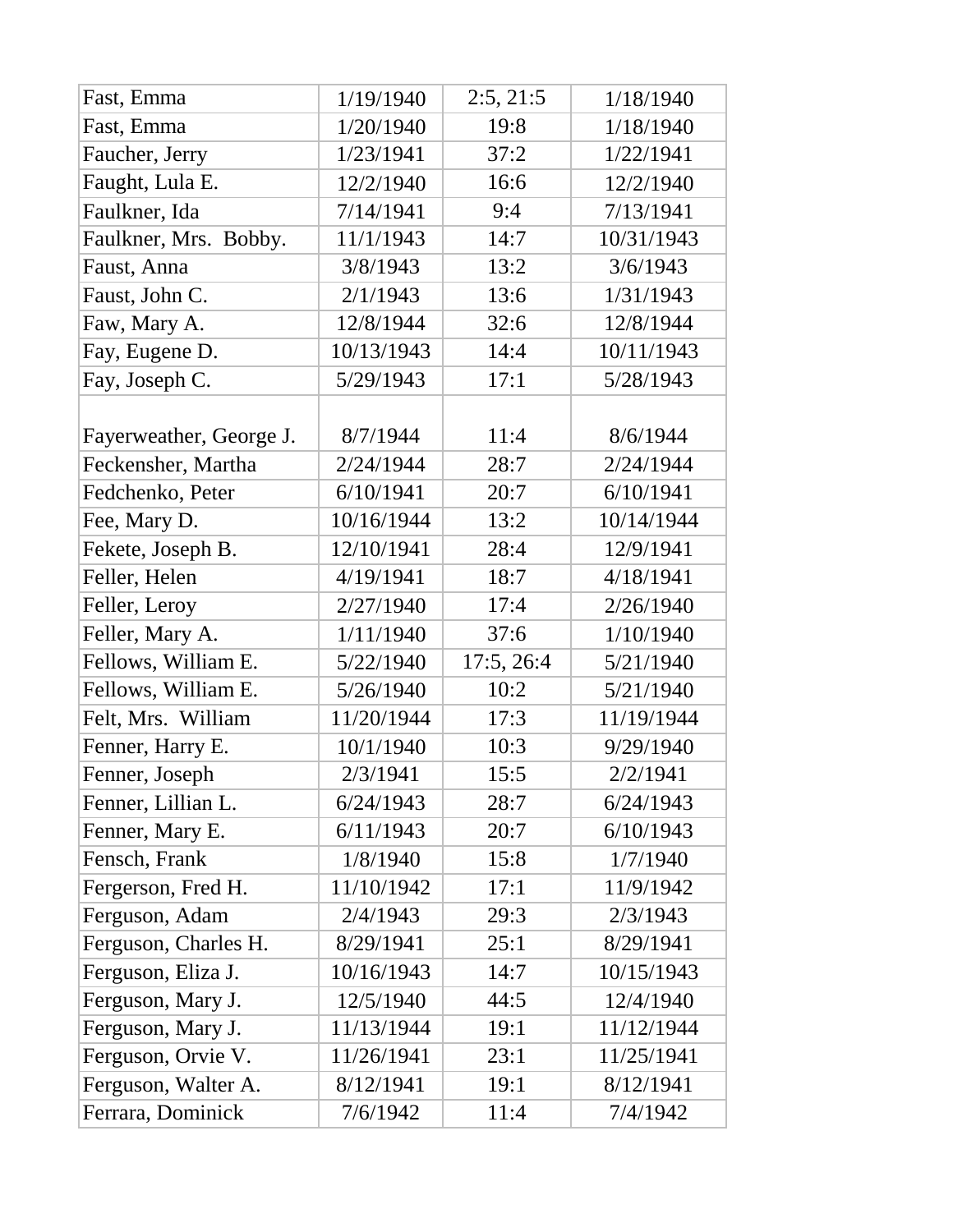| Ferre, Keith W.          | 11/18/1944 | 13:1 | 11/17/1944 |
|--------------------------|------------|------|------------|
| Ferriby, Celia           | 5/25/1942  | 13:2 | 5/24/1942  |
| Ferrington, Huldah A.    | 1/28/1941  | 19:4 | 1/26/1941  |
| Ferris, James            | 2/14/1941  | 28:4 | 2/13/1941  |
| Fias, Elbria H.          | 3/5/1941   | 25:1 | 3/5/1941   |
| Fice, Helen              | 9/30/1943  | 32:5 | 9/29/1943  |
| Field, Alpha             | 12/6/1944  | 16:4 | 12/5/1944  |
| Field, Gertrude I.       | 11/17/1941 | 23:4 | 11/16/1941 |
| Field, Isaac R.          | 5/28/1941  | 32:8 | 5/27/1941  |
| Fields, Leonard C.       | 5/18/1941  | 56:3 | 5/17/1941  |
| Fields, Paul             | 4/3/1940   | 13:4 | 4/3/1940   |
| Fifield, Louis           | 8/24/1940  | 17:3 | 8/24/1940  |
| Fifield, Louis           | 8/25/1940  | 32:7 | 8/24/1940  |
| Filer, Herbert           | 2/23/1940  | 7:1  | 2/22/1940  |
| Filer, Herbert           | 2/24/1940  | 15:2 | 2/22/1940  |
| Filkins, Frank J.        | 10/3/1941  | 32:8 | 10/2/1941  |
| Filler, Marcella R.      | 10/3/1942  | 20:8 | 10/1/1942  |
| Fillingham, Elizabeth B. | 5/22/1940  | 12:4 | 5/21/1940  |
| Fillman, Emma E.         | 12/11/1943 | 14:6 | 12/9/1943  |
| Fillmore, Fredrick A.    | 6/22/1943  | 14:7 | 6/22/1943  |
| Finch, Arthur            | 8/27/1943  | 22:3 | 8/25/1943  |
| Finch, Charles W.        | 4/18/1944  | 14:5 | 4/17/1944  |
| Finch, Mabel M.          | 4/11/1942  | 16:6 | 4/10/1942  |
| Findlay, Mattie E.       | 7/10/1944  | 15:5 | 7/9/1944   |
| Fink, Ralph W.           | 1/21/1944  | 18:7 | 1/21/1944  |
| Finks, Ida E.            | 2/26/1942  | 41:2 | 2/25/1942  |
| Finley, Francis          | 6/4/1941   | 26:7 | 6/4/1941   |
| Finn, Harry A.           | 8/3/1942   | 11:3 | 8/2/1942   |
| Finn, Mary E.            | 9/17/1943  | 24:4 | 9/17/1943  |
| Finn, Patrick J.         | 4/10/1944  | 13:2 | 4/10/1944  |
| Finn, Samuel             | 9/25/1944  | 11:3 | 9/24/1944  |
| Finnan, Frank A.         | 3/1/1942   | 36:6 | 2/2/1942   |
| Finnegan, Peter          | 4/19/1942  | 40:2 | 4/17/1942  |
| Finney, Angeleque        | 9/17/1943  | 24:4 | 9/16/1943  |
| Finnin, James J.         | 3/14/1943  | 36:4 | 3/13/1943  |
| Finowski, Michael        | 10/14/1940 | 17:3 | 10/12/1940 |
| Firman, Ethel M.         | 5/31/1942  | 29:2 | 5/29/1942  |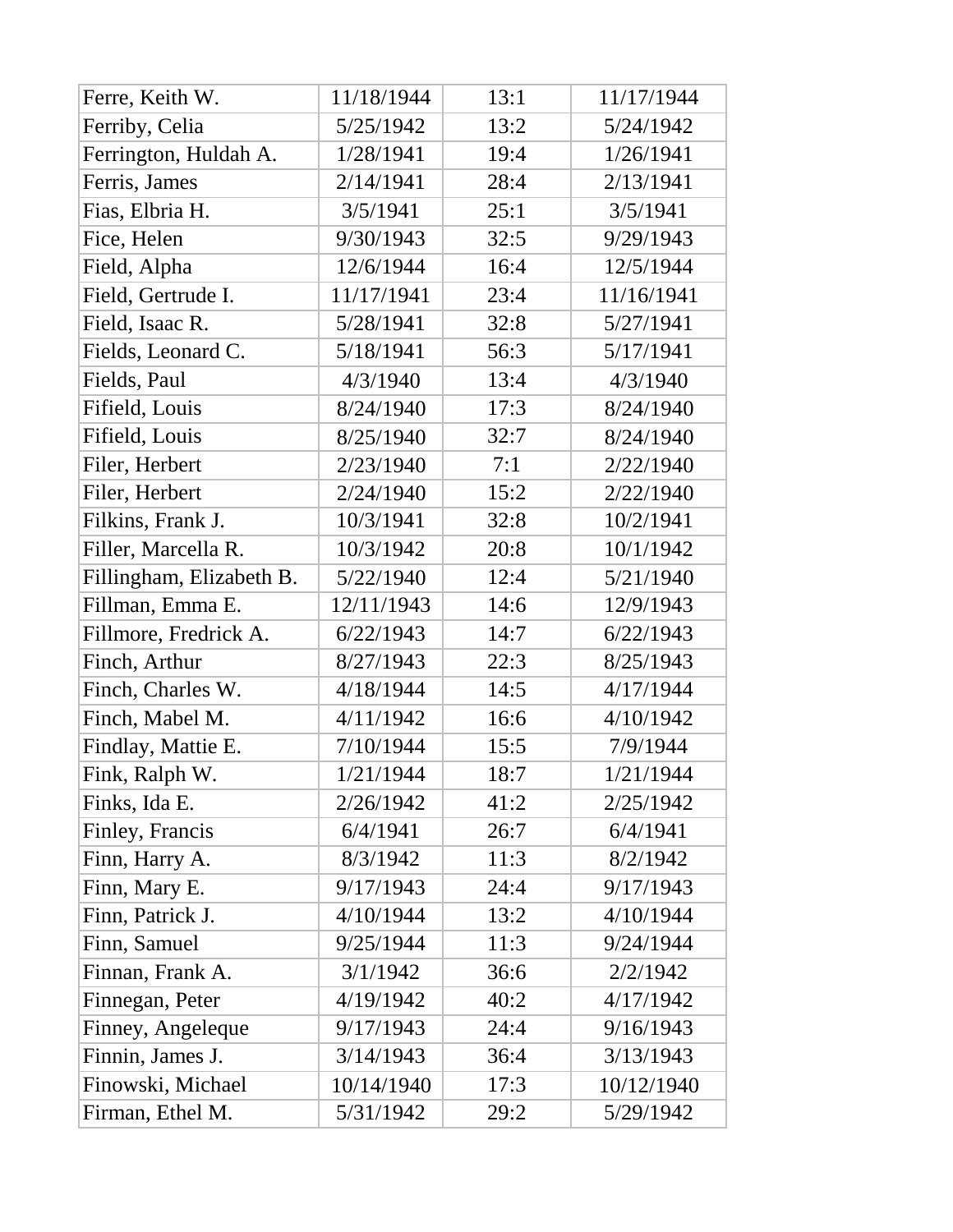| Firman, Orlo             | 6/25/1942  | 33:1       | 6/24/1942  |
|--------------------------|------------|------------|------------|
| Firster, John N.         | 5/20/1940  | 16:8       | 5/18/1940  |
| Firster, John N.         | 5/20/1940  | 16:8, 20:2 | 5/18/1940  |
| Fischer, Alberta         | 2/16/1944  | 14:8       | 2/14/1944  |
| Fischer, Isaac           | 11/8/1941  | 19:1       | 11/7/1941  |
| Fischer, Rolland         | 5/15/1941  | 44:6       | 5/14/1941  |
| Fish, Mina               | 4/29/1940  | 8:7        | 4/28/1940  |
| Fisher, Alberta          | 2/15/1944  | 12:7       | 2/14/1944  |
| Fisher, Annie            | 10/26/1942 | 13:3       | 10/25/1942 |
| Fisher, Arthur J.        | 2/1/1941   | 17:4       | 2/1/1941   |
| Fisher, Herbert          | 2/11/1941  | 19:5       | 2/9/1941   |
| Fisher, Ida              | 6/5/1942   | 18:7       | 6/4/1942   |
| Fisher, John M.          | 1/8/1941   | 21:5       | 1/6/1941   |
| Fisher, Martha           | 8/5/1943   | 26:6       | 8/4/1943   |
| Fisher, Mary J.          | 3/7/1944   | 14:7       | 3/7/1944   |
| Fisher, Mary Jane        | 2/19/1940  | 7:5        | 2/18/1940  |
| Fisher, Patricia         | 10/25/1944 | 18:4       | 10/24/1944 |
| Fisher, Ruth E.          | 2/13/1940  | 13:8, 17:5 | 2/12/1940  |
| Fisher, William H.       | 2/13/1942  | 25:4       | 2/12/1942  |
| Fisk, John               | 9/16/1942  | 20:8       | 9/15/1942  |
| Fisk, Lafayette          | 5/11/1944  | 31:3       | 5/11/1944  |
| Fiske, Mary              | 4/30/1943  | 22:5       | 4/29/1943  |
| Fitch, Ellah             | 8/8/1940   | 37:2       | 8/7/1940   |
| Fitch, Foster G.         | 1/8/1940   | 11:1, 15:7 | 1/7/1940   |
| Fitch, Ida M.            | 12/12/1940 | 46:8; 48:2 | 12/11/1940 |
| Fitch, John              | 4/26/1943  | 12:7       | 4/25/1943  |
| Fitzgerald, Eliza        | 8/22/1940  | 37:2       | 8/22/1940  |
| Fitzgerald, John A.      | 2/22/1941  | 19:4       | 2/21/1941  |
| Fitzgerald, Ruby A.      | 3/31/1941  | 17:2       | 3/31/1941  |
| Fitzpatrick, Charles R.  | 2/3/1942   | 17:5       | 2/3/1942   |
| Fitzpatrick, Patricia R. | 6/19/1942  | 22:6       | 6/18/1942  |
| Fitzpatrick, Susan T.    | 1/8/1942   | 33:5       | 1/7/1942   |
| Flach, Charles L.        | 10/27/1942 | 15:2       | 10/26/1942 |
| Flanders, Francis H.     | 1/3/1940   | 11:4; 15:7 | 1/2/1940   |
| Flanders, Francis H.     | 1/4/1940   | 33:6       | 1/2/1940   |
| Flanders, John L.        | 7/9/1943   | 20:7       | 7/9/1943   |
| Flannery, Jimmie         | 5/26/1941  | 18:8       | 5/24/1941  |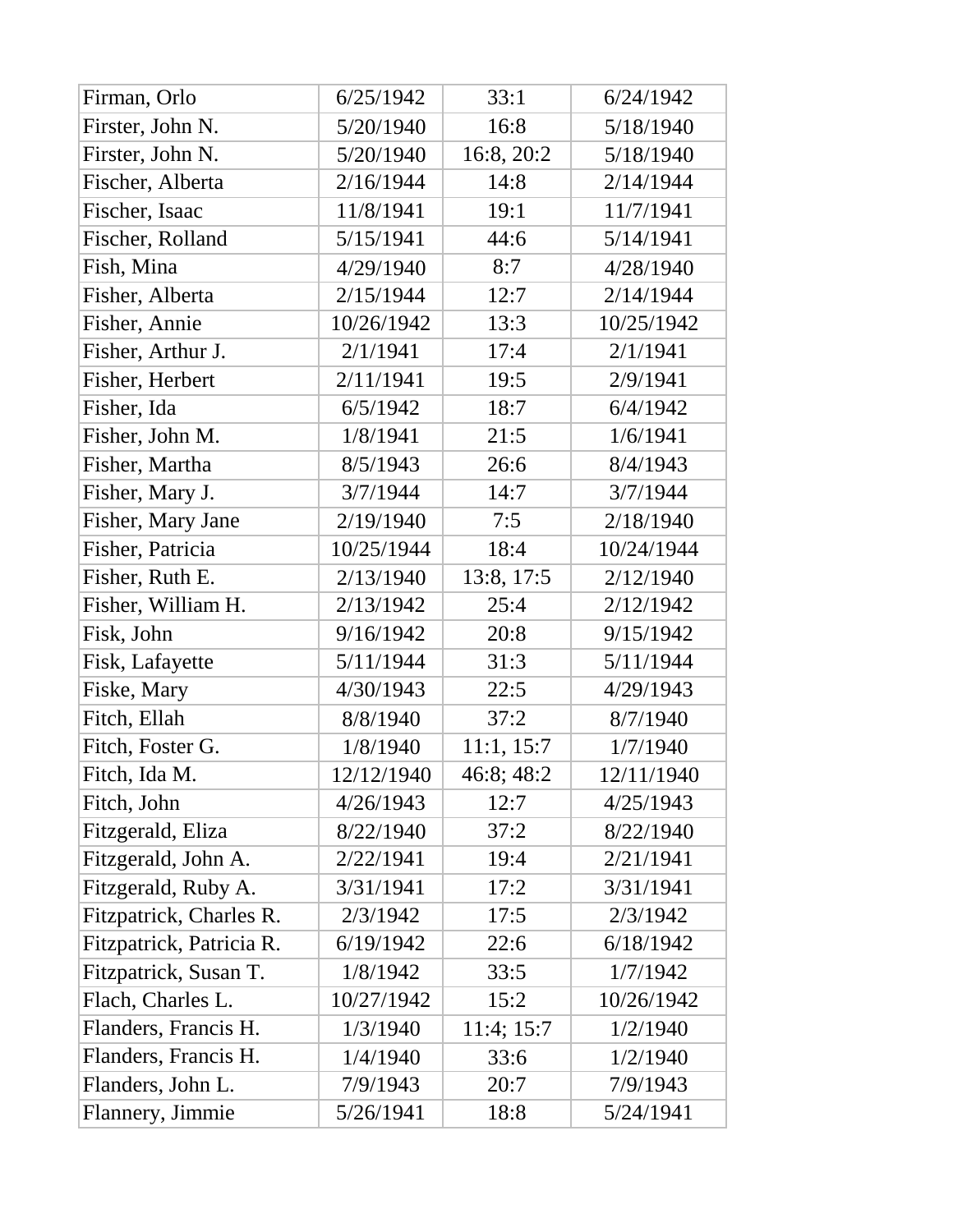| Flannery, John D.        | 3/27/1942  | 22:6       | 3/26/1942  |
|--------------------------|------------|------------|------------|
| Flannery, Nettie         | 4/10/1940  | 13:5, 23:1 | 4/10/1940  |
| Flannery, Nettie         | 4/11/1940  | 36:7       | 4/10/1940  |
| Flarity, Leonard L.      | 6/5/1943   | 16:8       | 6/5/1943   |
| Fleisher, Sadie H.       | 10/15/1942 | 33:1       | 10/14/1942 |
|                          |            |            |            |
| Fleming, Mrs. William S. | 12/3/1943  | 24:7       | 12/2/1943  |
| Flemming, Annie          | 10/22/1944 | 31:8       | 10/21/1944 |
| Fletcher, Edward R.      | 8/8/1940   | 37:1       | 8/6/1940   |
| Fletcher, Edward R.      | 8/10/1940  | 7:6        | n.d.       |
| Fletcher, Jennie P.      | 5/9/1940   | 36:6       | 5/8/1940   |
| Fletcher, Jennie P.      | 5/12/1940  | 9:3        | 5/8/1940   |
| Fletcher, Jess           | 6/29/1943  | 14:7       | 6/28/1943  |
| Flewelin, William        | 10/20/1941 | 19:2       | 10/19/1941 |
| Flewelling, Clara A.     | 2/25/1942  | 19:1       | 2/24/1942  |
| Flewelling, Donald C.    | 9/14/1942  | 13:2       | 9/14/1942  |
| Flewelling, Ellen        | 10/22/1940 | 21:2       | 10/19/1940 |
| Flickinger, Harry W.     | 4/9/1943   | 22:6       | 4/8/1943   |
| Flinn, Nellie Ione       | 1/2/1941   | 25:7       | 1/2/1941   |
| Floeter, Betty F.        | 7/2/1941   | 25:1       | 7/1/1941   |
| Florence, Margaret       | 2/7/1940   | 7:4        | 2/6/1940   |
| Floria, Burton E.        | 3/30/1942  | 13:4       | 3/29/1942  |
| Florida, John E.         | 2/2/1942   | 15:6       | 2/2/1942   |
| Flowerday, William G.    | 11/16/1944 | 32:8       | 11/16/1944 |
| Floyd, William H.        | 9/24/1941  | 23:1       | 9/24/1941  |
| Fly, Sarah M.            | 10/19/1941 | 36:3       | 10/18/1941 |
| Flynn, Fredrick J.       | 10/14/1942 | 19:2       | 10/13/1942 |
| Flynn, John J.           | 7/1/1940   | 7:8, 19:5  | 6/30/1940  |
| Flynn, Louis W.          | 11/22/1944 | 13:2       | 11/22/1944 |
| Flynn, Louise            | 1/20/1944  | 28:8       | 1/19/1944  |
| Flynn, S. D.             | 1/31/1940  | 13:7, 19:7 | 1/31/1940  |
| Flynn, Sydney D.         | 2/1/1940   | 29:4       | 1/31/1940  |
| Flynn, Thomas B.         | 8/15/1940  | 8:2        | 8/15/1940  |
| Flynn, Thomas B.         | 8/16/1940  | 23:3       | 8/15/1940  |
| Flynn, Thomas B.         | 4/9/1944   | 27:7       | 4/8/1944   |
| Fodera, Sam              | 7/7/1942   | 13:3       | 7/7/1942   |
| Fogelsonger, Arvilla     | 3/16/1942  | 13:4       | 3/15/1942  |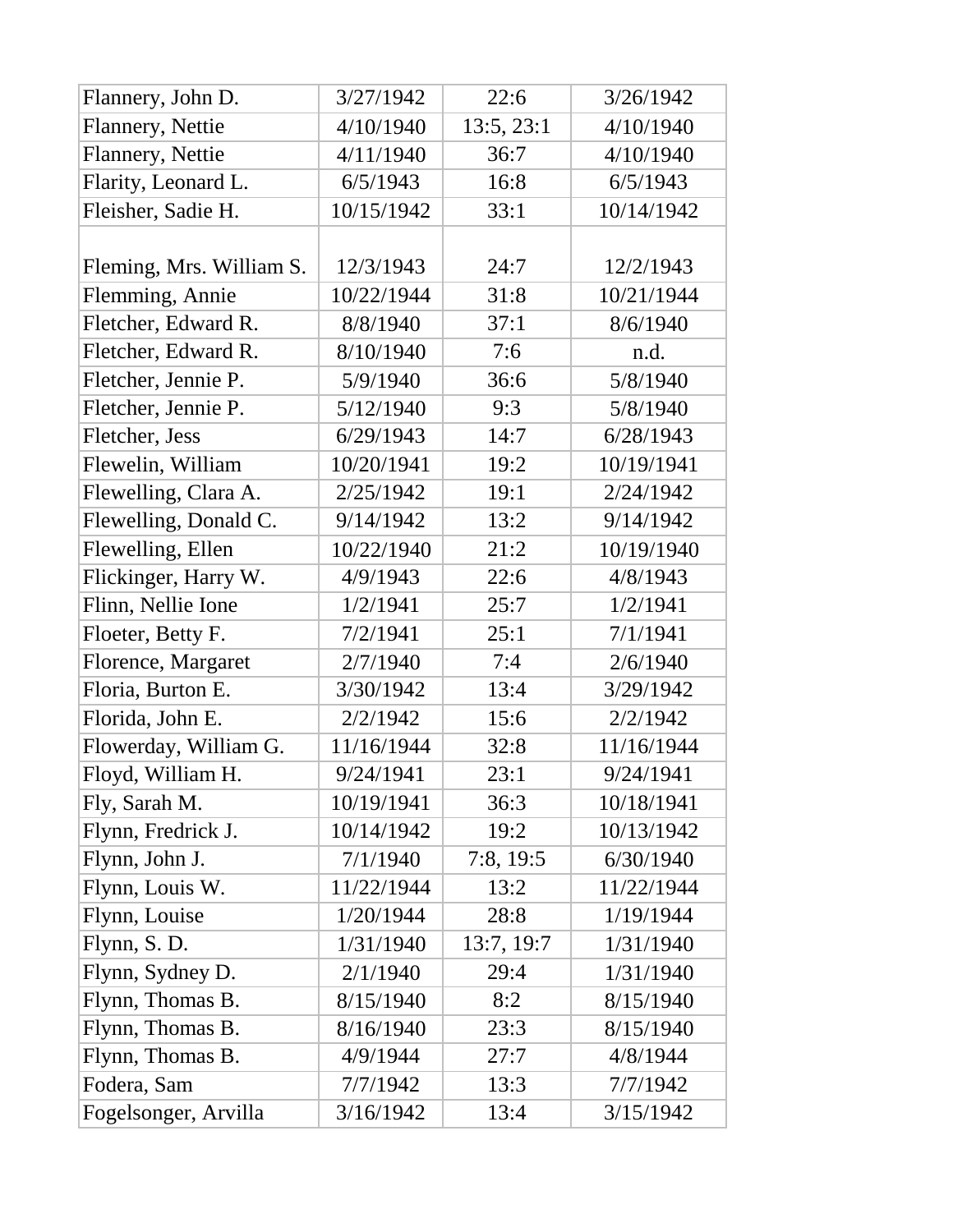| Fogelsonger, Joseph M.  | 9/15/1944  | 24:5       | 9/14/1944  |
|-------------------------|------------|------------|------------|
|                         |            |            |            |
| Fogelsonger, Wendell H. | 2/29/1940  | 41:2       | 2/28/1940  |
| Folen, Edmund           | 3/17/1941  | 19:3       | 3/16/1941  |
| Folen, Margaret         | 11/29/1943 | 13:3       | 11/28/1943 |
| Foley, Benjamin K.      | 5/3/1943   | 13:2       | 5/2/1943   |
| Foley, John T.          | 1/7/1942   | 19:4       | 1/6/1942   |
| Follmer, Joseph         | 8/21/1944  | 11:3       | 8/19/1944  |
| Folts, George S.        | 8/26/1940  | 11:4, 15:5 | 8/25/1940  |
| Foltz, Edward           | 7/27/1944  | 24:6       | 7/27/1944  |
| Foltz, Louis F.         | 8/28/1942  | 18:6       | 8/27/1942  |
| Foote, Alphonso J.      | 9/26/1944  | 12:7       | 9/25/1944  |
| Foote, Corydon E.       | 1/11/1944  | 13:1       | 1/10/1944  |
| Foote, Ellen A.         | 9/27/1941  | 18:7       | 9/26/1941  |
| Foote, Grant C.         | 12/1/1944  | 26:7       | 11/30/1944 |
| Foote, Neelie           | 1/26/1944  | 13:2       | 1/25/1944  |
| Foote, Nellie M.        | 7/13/1943  | 20:7       | 7/11/1943  |
| Foote, Nettie J.        | 4/12/1943  | 31:7       | 4/11/1943  |
| Forbes, Elizabeth L.    | 1/20/1941  | 17:4       | 1/20/1941  |
| Forbes, Jessie May      | 11/11/1940 | 5:3        | 11/10/1940 |
| Forbush, Dewey A.       | 2/15/1941  | 17:4       | 2/14/1941  |
| Force, William H.       | 8/4/1943   | 14:7       | 8/3/1943   |
| Ford, Agnes             | 4/27/1942  | 13:2       | 4/25/1942  |
| Ford, Arthur J.         | 4/22/1941  | 20:7       | 4/21/1941  |
| Ford, Charles           | 11/13/1943 | 15:3       | 11/12/1943 |
| Ford, Ella              | 8/26/1940  | 7:1        | 8/25/1940  |
| Ford, Ernest E.         | 10/28/1941 | 17:1       | 10/28/1941 |
| Ford, Etta M.           | 3/16/1943  | 14:7       | 3/16/1943  |
| Ford, George W.         | 8/6/1941   | 19:1       | 8/5/1941   |
| Ford, Sophronia         | 9/21/1944  | 32:4       | 9/20/1944  |
| Forde, Joseph B.        | 11/18/1942 | 19:1       | 11/18/1942 |
| Fordham, Peggy          | 2/23/1943  | 28:7       | 2/22/1943  |
| Foreman, Donald W.      | 12/23/1944 | 11:7       | 12/23/1944 |
| Foren, Virginia         | 7/13/1942  | 11:3       | 7/12/1942  |
| Forman, Arthur R.       | 7/3/1942   | 09:4       | 7/2/1942   |
| Forncrook, Miles Keith  | 2/13/1944  | 32:3       | 2/9/1944   |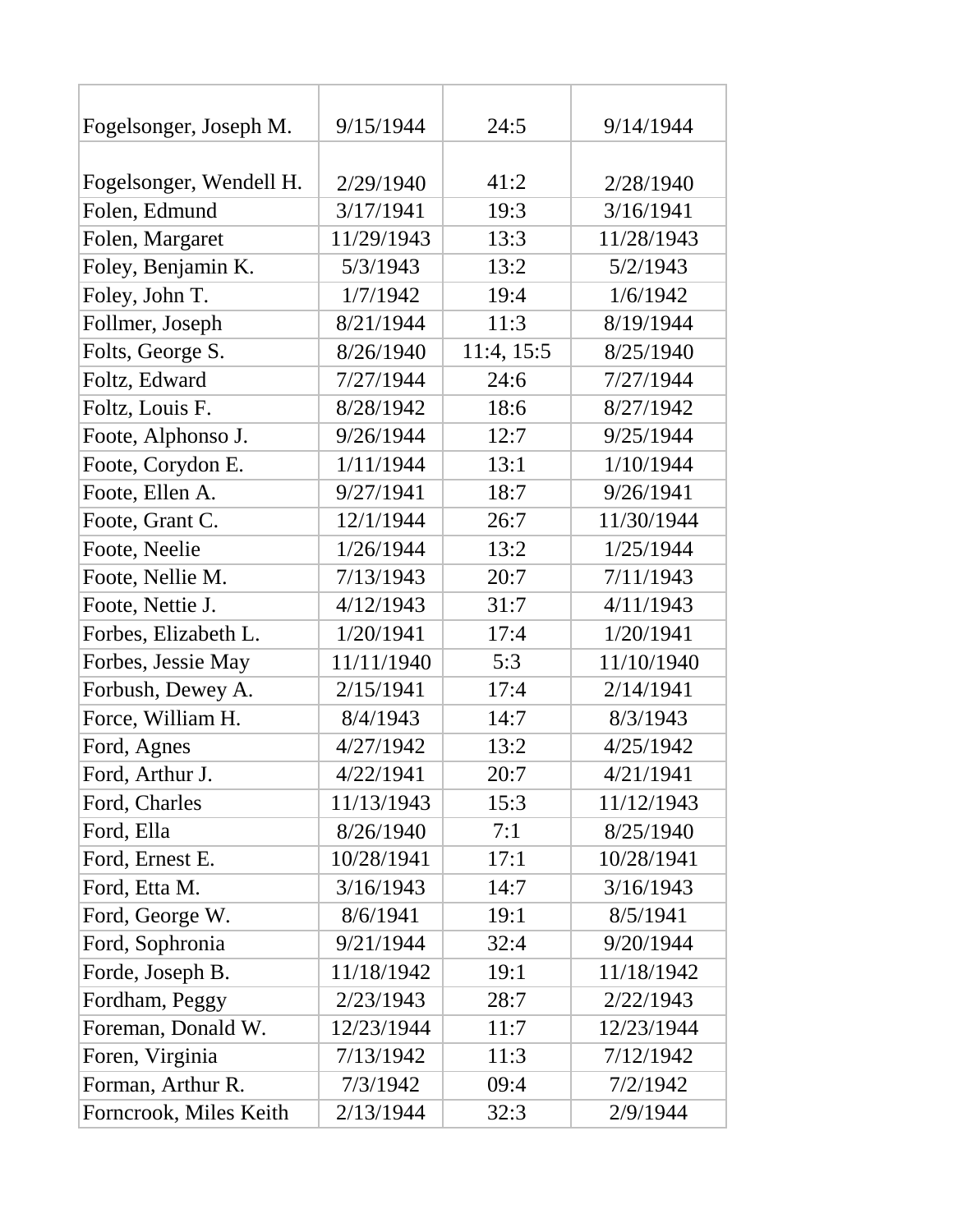| Forney, William B.      | 12/26/1944 | 11:7 | 12/23/1944 |
|-------------------------|------------|------|------------|
| Fornoff, Carey E.       | 8/7/1940   | 19:3 | 8/6/1940   |
| Fornoff, Carey E.       | 8/8/1940   | 37:1 | 8/6/1940   |
| Forrest, Charles B.     | 5/4/1944   | 32:1 | 5/3/1944   |
| Forrester, Frederick W. | 9/10/1944  | 31:3 | 9/9/1944   |
| Forro, Mary             | 5/11/1942  | 13:1 | 5/10/1942  |
| Forshee, Margaret C.    | 10/21/1941 | 20:6 | 10/21/1941 |
| Forsyth, George H.      | 11/18/1942 | 19:2 | 11/18/1942 |
| Forsyth, John           | 6/11/1943  | 20:7 | 6/10/1943  |
| Fortine, Edward         | 7/24/1942  | 19:1 | 7/23/1942  |
| Forton, Dwight E.       | 8/26/1943  | 26:4 | 8/26/1943  |
| Fosdick, Mary M.        | 2/26/1940  | 12:3 | 2/25/1940  |
| Foskett, Harry          | 8/7/1943   | 14:6 | 8/6/1943   |
| Foster, Anna            | 11/21/1944 | 17:1 | 11/20/1944 |
| Foster, Beverly Ann     | 5/2/1940   | 46:2 | 5/2/1940   |
| Foster, Beverly Ann     | 5/3/1940   | 28:7 | 5/2/1940   |
| Foster, Carrie E.       | 10/23/1943 | 14:5 | 10/23/1943 |
| Foster, Cecil H.        | 3/17/1942  | 15:2 | 3/17/1942  |
| Foster, Charles W.      | 1/10/1942  | 17:5 | 1/9/1942   |
| Foster, Coral R.        | 2/15/1941  | 17:3 | 2/14/1941  |
| Foster, Daisy V.        | 8/25/1944  | 24:6 | 8/24/1944  |
| Foster, Ella J.         | 1/30/1943  | 15:5 | 1/30/1943  |
| Foster, Floyd S.        | 8/11/1941  | 17:4 | 8/10/1941  |
| Foster, Nelson          | 10/10/1940 | 18:3 | 10/6/1940  |
| Foster, Robert R.       | 7/13/1942  | 11:3 | 7/12/1942  |
| Fostin, Florence        | 12/31/1940 | 12:1 | 12/29/1940 |
| Fouchon, Peter          | 3/8/1943   | 13:4 | 3/6/1943   |
| Fowler, Gladys          | 4/21/1942  | 16:7 | 4/20/1942  |
| Fowler, Grace M.        | 6/24/1941  | 18:7 | 6/24/1941  |
| Fowler, Grey D.         | 6/1/1943   | 15:4 | 5/31/1943  |
| Fowler, M. Jennie       | 2/14/1942  | 19:2 | 2/13/1942  |
| Fowler, Mary A.         | 10/13/1944 | 26:4 | 10/12/1944 |
| Fowler, Nettie M.       | 2/4/1941   | 21:4 | 2/3/1941   |
| Fowler, Robert B.       | 5/23/1943  | 36:3 | 5/21/1943  |
| Fowler, Winifred        | 10/12/1942 | 12:7 | 10/10/1942 |
| Fox, Albert             | 9/28/1942  | 13:2 | 9/27/1942  |
| Fox, Arthur J.          | 10/2/1940  | 8:3  | 10/1/1940  |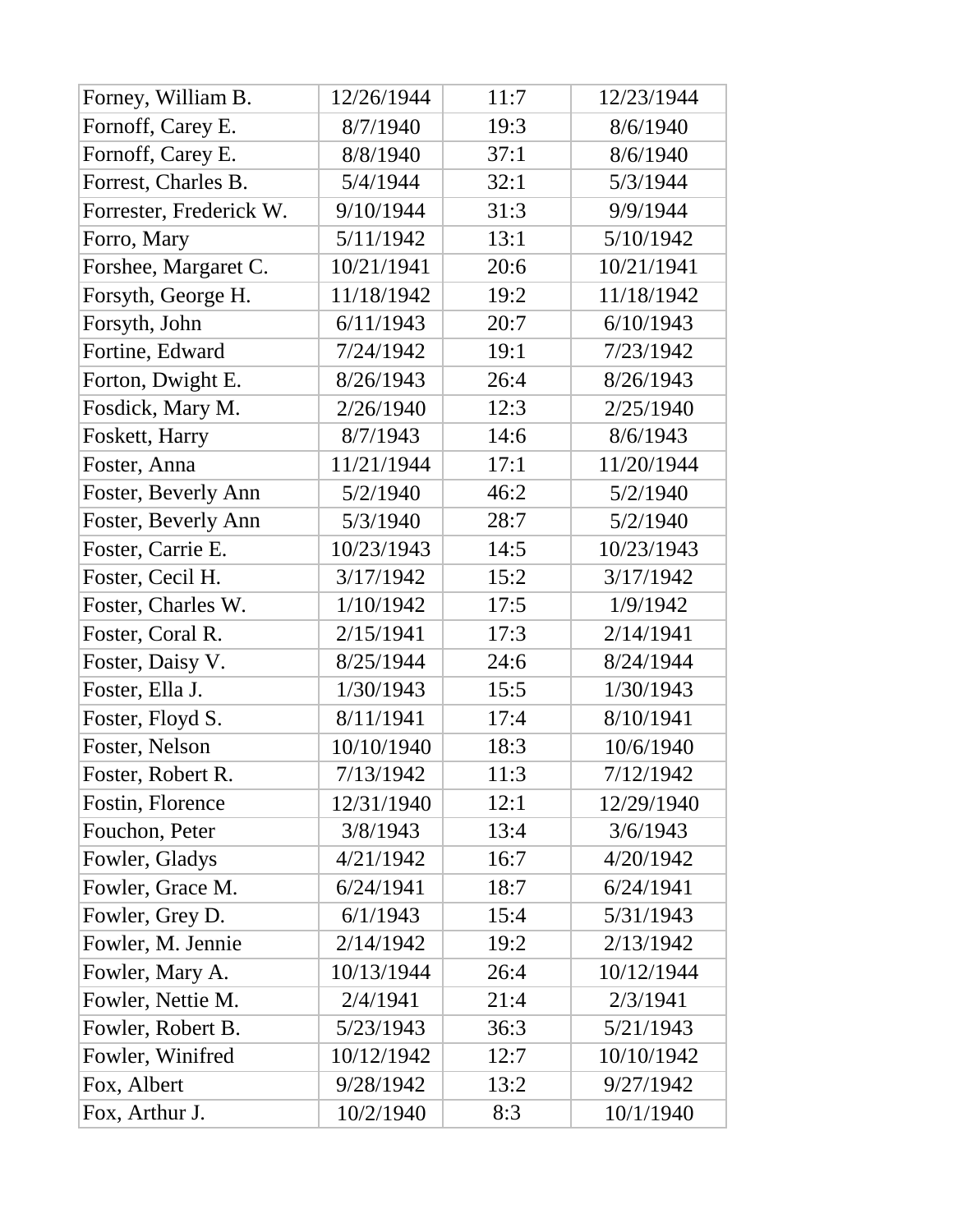| Fox, Florence S.     | 4/2/1940   | 17:4       | 4/1/1940   |
|----------------------|------------|------------|------------|
| Fox, Florence S.     | 4/3/1940   | 23:3       | 4/1/1940   |
| Fox, Frank J.        | 10/3/1942  | 20:7       | 10/3/1942  |
| Fox, Frank L.        | 2/14/1942  | 19:1       | 2/13/1942  |
| Fox, Guy A.          | 8/21/1941  | 40:4       | 8/20/1941  |
| Fox, Lucy B.         | 10/16/1941 | 41:1       | 10/15/1941 |
| Fox, Lydia           | 4/16/1940  | 17:4       | 4/15/1940  |
| Fox, Mary L.         | 11/2/1942  | 15:2       | 10/31/1942 |
| Fox, Mattie A.       | 7/24/1944  | 11:6       | 7/22/1944  |
| Fox, Sarah J.        | 1/18/1941  | 17:4       | 1/17/1941  |
| Fox, William         | 6/10/1942  | 19:3       | 6/7/1942   |
| Fox, William G.      | 11/5/1940  | 21:3       | 11/5/1940  |
| Fox, William G.      | 11/6/1940  | 21:2       | 11/5/1940  |
| Foxworth, Zilpha E.  | 1/26/1944  | 13:1       | 1/26/1944  |
| Foy, Stephen         | 11/30/1940 | 17:3       | 11/29/1940 |
| Foy, Stephen         | 12/1/1940  | 10:3       | 11/29/1940 |
| Fralick, Robert G.   | 5/4/1944   | 32:1       | 5/3/1944   |
| Francis, William C.  | 9/1/1944   | 22:6       | 8/31/1944  |
| Francisco, Nora J.   | 10/23/1943 | 14:5       | 10/22/1943 |
| Frank, Arthur L.     | 10/22/1942 | 33:1       | 10/21/1942 |
| Frankfather, Orie B. | 4/14/1941  | 19:1       | 4/14/1941  |
| Frankford, Henry     | 2/28/1940  | 10:2       | 2/26/1940  |
| Franklin, Emery L.   | 1/2/1941   | 25:8       | 1/1/1941   |
| Franklin, Peter      | 2/1/1941   | 17:4       | 1/31/1941  |
| Franklin, Thomas A.  | 2/20/1943  | 15:2       | 2/19/1943  |
| Frappier, Charles    | 4/2/1940   | 17:4       | 4/1/1940   |
| Frappier, Charles    | 4/3/1940   | 23:4       | 4/1/1940   |
| Frappier, Charles    | 4/5/1940   | 22:2       | 4/1/1940   |
| Frappier, Frank X.   | 8/24/1942  | 11:4       | 8/22/1942  |
| Frappier, Ida M.     | 5/26/1941  | 18:8       | 5/26/1941  |
| Fras, John           | 9/1/1942   | 13:2       | 8/31/1942  |
| Frase, George        | 8/17/1940  | 17:3       | 8/16/1940  |
| Frase, George        | 8/18/1940  | 33:1       | 8/16/1940  |
| Fraser, Hugh         | 8/8/1943   | 32:1       | 8/7/1943   |
| Frasier, LeRoy       | 8/30/1940  | 23:2, 26:7 | 8/28/1940  |
| Frazer, Lawrence     | 1/11/1944  | 13:1       | 1/10/1944  |
| Frazier, Brenda K.   | 1/30/1943  | 15:5       | 1/29/1943  |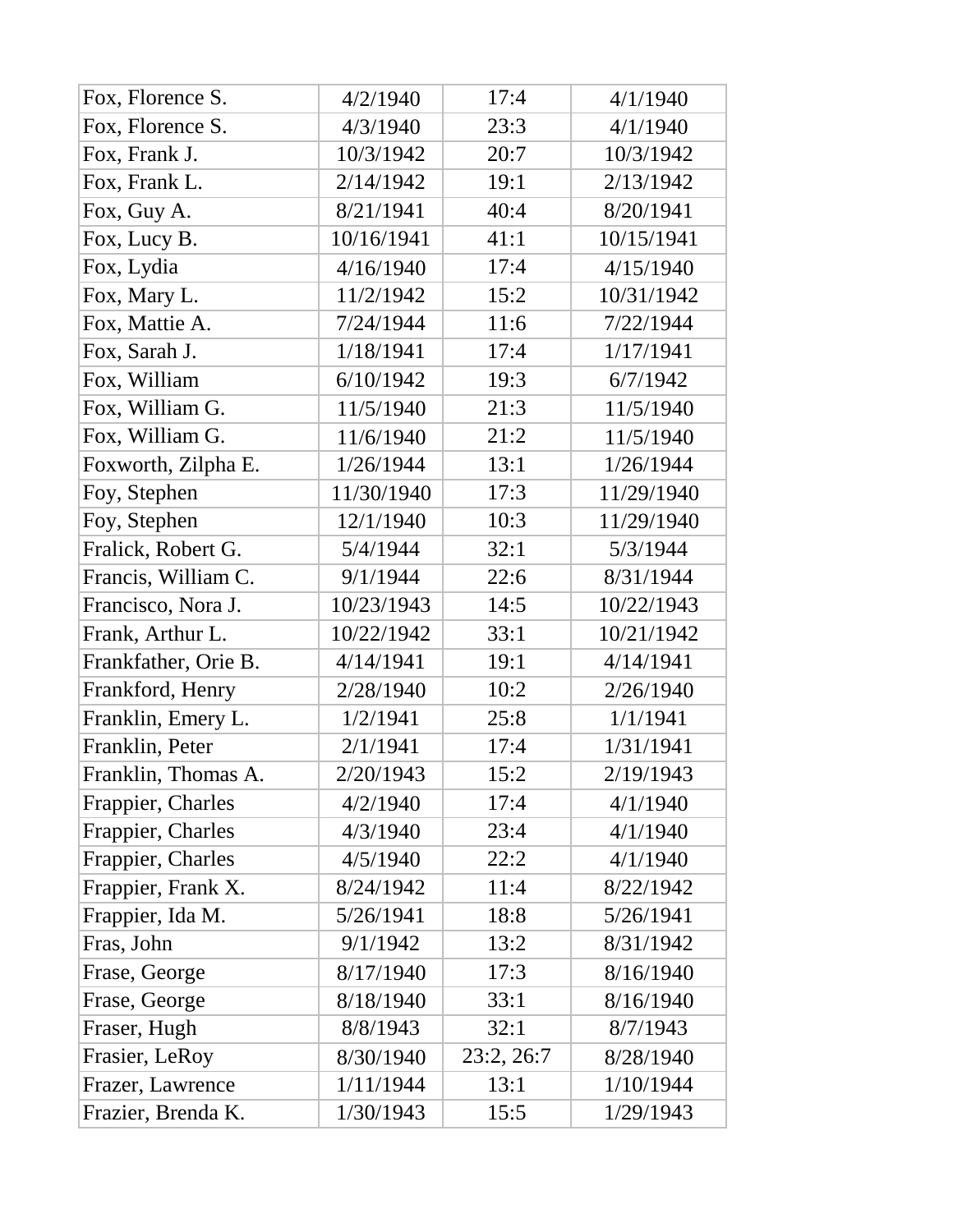| Frederick, Charles W. | 8/21/1940  | 8:7  | 8/19/1940  |
|-----------------------|------------|------|------------|
| Frederick, Julia M.   | 9/7/1943   | 12:6 | 9/6/1943   |
| Frederick, Maybelle   | 3/14/1942  | 17:1 | 3/13/1942  |
| Frederick, William W. | 3/4/1941   | 19:3 | 3/3/1941   |
| Free, Laura           | 11/28/1942 | 17:2 | 11/27/1942 |
| Freed, Delbert D.     | 4/15/1941  | 20:6 | 4/13/1941  |
| Freeeman, Arthur C.   | 5/17/1940  | 28:7 | 5/16/1940  |
| Freeland, Homer       | 5/17/1940  | 28:7 | 5/17/1940  |
| Freeland, Homer       | 5/18/1940  | 21:1 | 5/17/1940  |
| Freeland, Homer       | 5/17/1940  | 28:7 | 5/17/1940  |
| Freeland, Homer       | 5/18/1940  | 21:1 | 5/17/1940  |
| Freeman, Agnes S.     | 9/2/1942   | 18:8 | 9/1/1942   |
| Freeman, Arthur       | 4/3/1942   | 25:1 | 4/2/1942   |
| Freeman, Arthur C.    | 5/16/1940  | 25:4 | 5/16/1940  |
| Freeman, Arthur C.    | 5/17/1940  | 28:7 | 5/16/1940  |
| Freeman, Herbert      | 2/21/1940  | 10:2 | 2/18/1940  |
| Freeman, Herbert      | 2/22/1940  | 3:3  | 2/18/1940  |
| Freeman, Lucille C.   | 12/21/1944 | 32:7 | 12/19/1944 |
| Freeman, Mary         | 10/2/1944  | 13:2 | 9/29/1944  |
| Freeman, William H.   | 6/13/1944  | 16:2 | 6/13/1944  |
| Freese, Cora I.       | 8/24/1943  | 12:6 | 8/23/1943  |
| Frehse, Rachel        | 8/1/1942   | 13:1 | 8/1/1942   |
| French, Catherine     | 10/30/1941 | 41:1 | 10/30/1941 |
| French, G. Bernard    | 12/12/1944 | 14:7 | 12/10/1944 |
| French, Leslie B.     | 11/24/1941 | 17:3 | 11/24/1941 |
| French, Myrtle J.     | 11/4/1941  | 21:2 | 11/4/1941  |
| French, Warren W.     | 2/2/1944   | 12:7 | 2/1/1944   |
| French, Winslow J.    | 3/10/1941  | 17:3 | 3/9/1941   |
| Fresorger, Amelia     | 8/10/1942  | 11:3 | 8/10/1942  |
| Freud, Erwin          | 12/21/1944 | 32:8 | 12/20/1944 |
| Frey, Charles         | 1/24/1940  | 17:6 | 1/23/1940  |
| Frick, Clarence J.    | 12/2/1941  | 18:5 | 12/1/1941  |
| Frick, Levi           | 2/16/1943  | 13:4 | 2/15/1943  |
| Fricke, George A.     | 8/14/1941  | 37:1 | 8/13/1941  |
| Friend, Delbert L.    | 5/7/1941   | 22:3 | 5/7/1941   |
| Friend, Mrs. Floyd    | 5/13/1940  | 9:2  | 5/10/1940  |
| Friend, Robert A.     | 10/4/1943  | 12:7 | 10/2/1943  |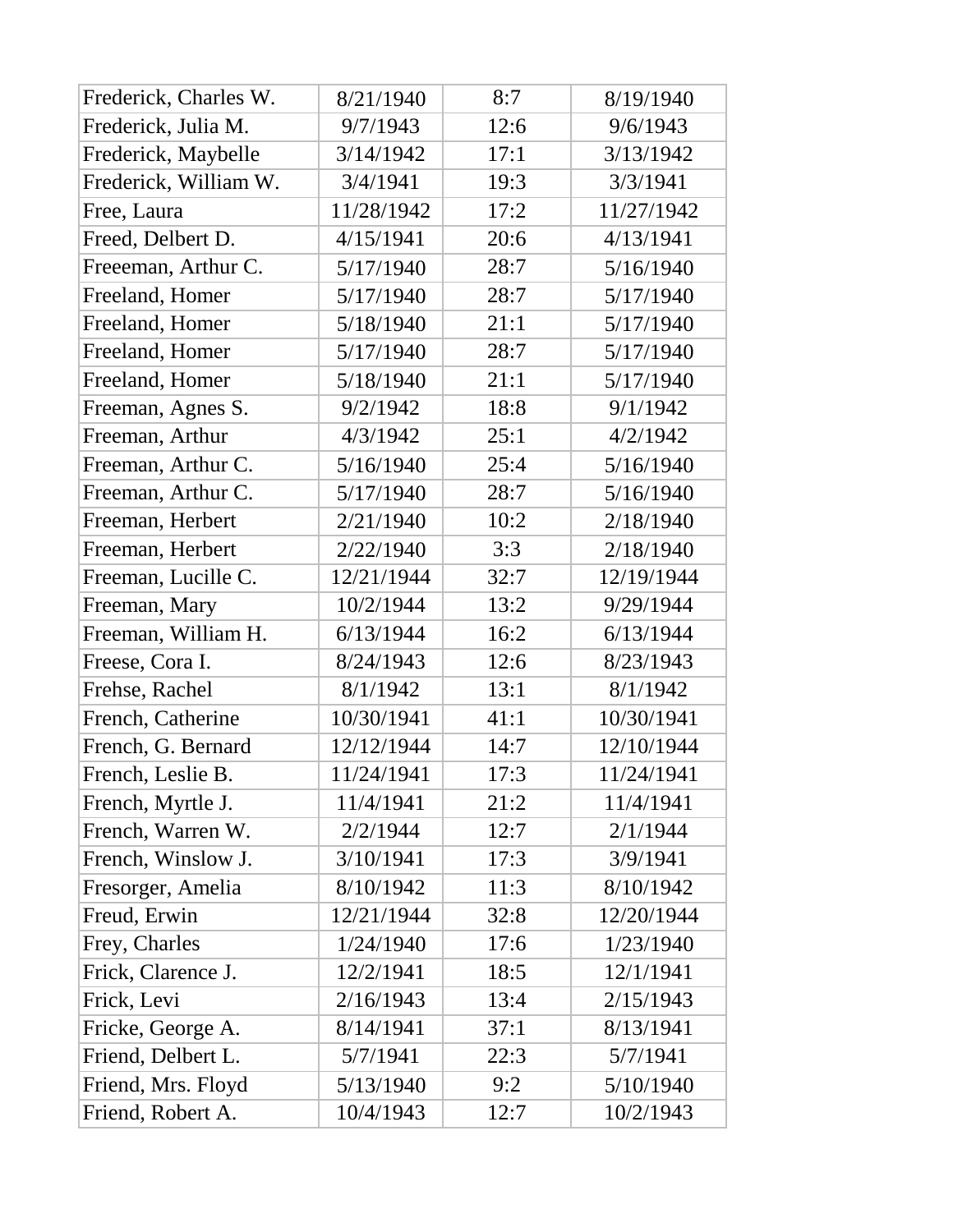| Friend, William         | 4/15/1941  | 20:5       | 4/14/1941  |
|-------------------------|------------|------------|------------|
| Frieseke, Gertrude      | 9/20/1942  | 32:2       | 9/19/1942  |
| Friesorger, Henry       | 12/17/1942 | 33:2       | 12/17/1942 |
| Frise, Sylvanus C.      | 9/5/1940   | 37:3       | 9/4/1940   |
| Frise, Sylvanus C.      | 9/5/1940   | 13:6       | 9/4/1940   |
| Frise, Sylvanus C.      | 9/6/1940   | 37:3       | 9/4/1940   |
| Frisk, Leon             | 12/20/1944 | 23:1       | 12/19/1944 |
| Frisorger, Charlotte    | 10/2/1943  | 14:5       | 10/1/1943  |
| Frizzie, Madilene L.    | 4/8/1943   | 32:8       | 4/6/1943   |
| Froehlich, J. Frederick | 8/26/1942  | 15:1       | 8/26/1942  |
| Frost, Amy              | 12/29/1940 | 9:5, 29:4  | 12/28/1940 |
| Frost, Amy              | 12/30/1940 | 15:8       | 12/28/1940 |
| Frost, Frank            | 5/21/1942  | 36:8       | 5/20/1942  |
| Frost, Jack             | 11/4/1943  | 32:4       | 11/4/1943  |
| Frost, Judith A.        | 3/24/1941  | 17:2       | 3/22/1941  |
| Frost, Mae E.           | 9/11/1944  | 11:2       | 9/11/1944  |
| Frost, Mattie J.        | 5/29/1940  | 13:2       | 5/29/1940  |
| Frost, Mattie J.        | 5/30/1940  | 23:6       | 5/29/1940  |
| Frost, Norris A.        | 2/8/1944   | 12:7       | 2/7/1944   |
| Frownfelter, Mattie M.  | 5/19/1941  | 19:1       | 5/17/1941  |
| Fry, Sidney             | 5/26/1942  | 12:7       | 5/24/1942  |
| Fryman, Margaret C.     | 4/3/1940   | 13:3, 23:3 | 4/2/1940   |
| Fuhst, Emma             | 10/26/1943 | 14:3       | 10/25/1943 |
| Fuller, Albert A.       | 7/26/1943  | 13:2       | 7/26/1943  |
| Fuller, Archie P.       | 3/5/1942   | 33:1       | 3/3/1942   |
| Fuller, Betsy A.        | 9/7/1942   | 17:4       | 9/6/1942   |
| Fuller, Charles         | 11/8/1940  | 32:6       | 11/7/1940  |
| Fuller, Charles         | 11/9/1940  | , 20:4     | 11/7/1940  |
| Fuller, Edwin H.        | 4/10/1942  | 24:7       | 4/9/1942   |
| Fuller, Lewis B.        | 10/25/1942 | 36:5       | 10/24/1942 |
| Fuller, Lewis L.        | 9/11/1944  | 11:1       | 9/10/1944  |
| Fuller, Viola           | 12/21/1944 | 32:7       | 12/20/1944 |
| Fullson, Charles L.     | 8/24/1940  | 7:5        | 8/23/1940  |
| Funch, Frank            | 3/8/1943   | 13:4       | 3/8/1943   |
| Funch, Margaret A.      | 5/23/1941  | 36:3       | 5/23/1941  |
| Funsch, Harold R.       | 4/7/1941   | 17:3       | 4/6/1941   |
| Funsch, Lawrence        |            |            |            |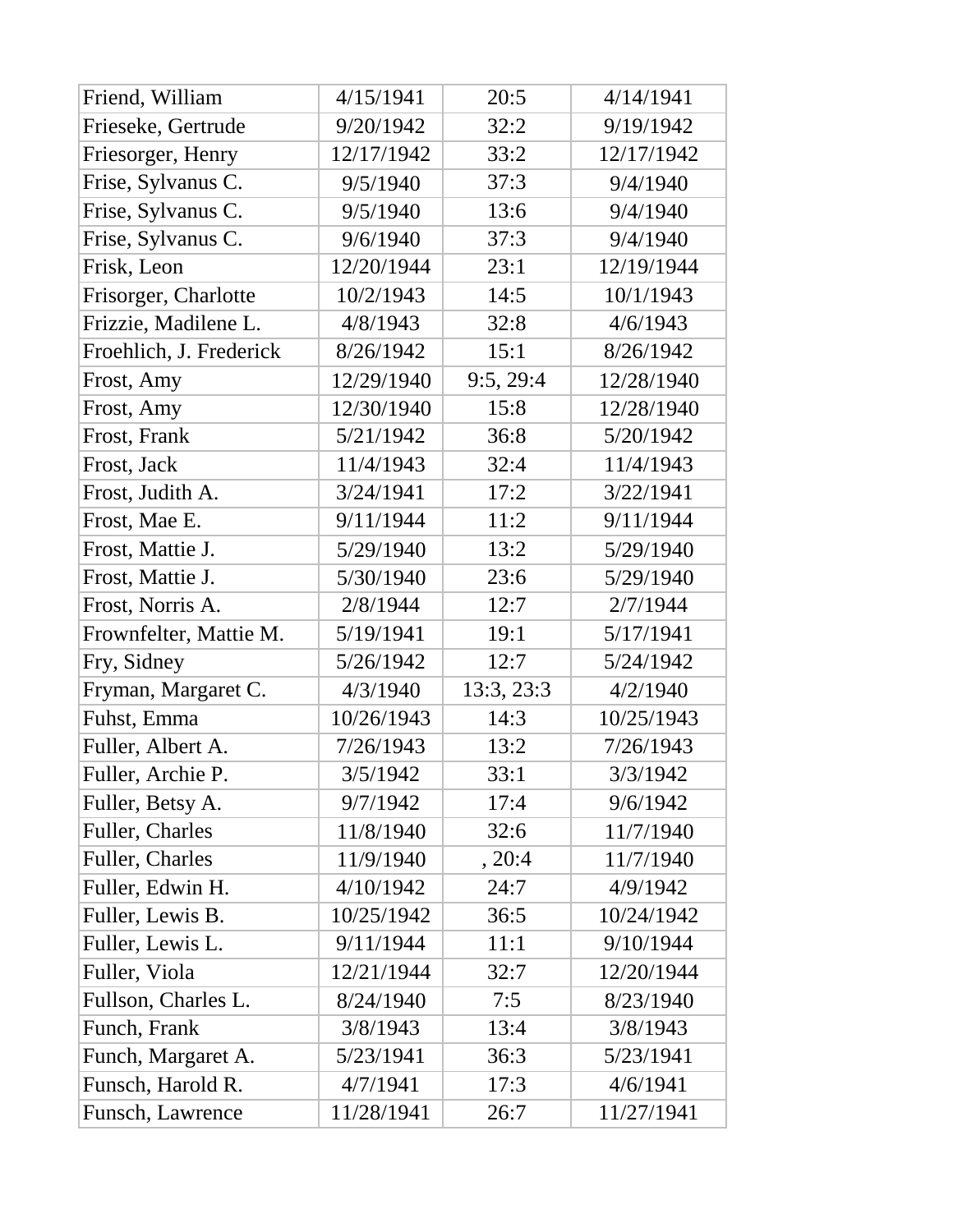| Funsch, Madonna R.      | 11/13/1942 | 22:7 | 11/12/1942 |
|-------------------------|------------|------|------------|
| Furshee, Charles L.     | 4/14/1943  | 16:6 | 4/13/1943  |
| Furtaw, Charles J.      | 11/8/1941  | 19:1 | 11/7/1941  |
| Fuzi, John              | 5/3/1942   | 32:3 | 5/2/1942   |
| Fyfe, John              | 11/25/1944 | 11:3 | 11/24/1944 |
| Gabel, Marcella L.      | 10/11/1943 | 15:1 | 10/9/1943  |
| Gable, John R.          | 6/8/1942   | 11:4 | 6/8/1942   |
| Gaby, Larry L.          | 10/17/1942 | 15:3 | 10/17/1942 |
| Gacek, Edward T.        | 3/23/1942  | 13:4 | 3/19/1942  |
| Gadany, Rose            | 1/23/1942  | 25:3 | 1/23/1942  |
| Gaddy, Jack J.          | 1/15/1940  | 1:7  | 1/14/1940  |
| Gaddy, Julius Jack      | 1/17/1940  | 17:6 | 1/14/1940  |
| Gaefcke, Ella L.        | 8/19/1942  | 15:2 | 8/19/1942  |
| Gafney, Charles D.      | 9/23/1942  | 36:7 | 9/23/1942  |
| Gagas, James            | 8/22/1942  | 20:5 | 8/22/1942  |
| Gage, Ada               | 8/31/1940  | 17:3 | 8/30/1940  |
| Gage, Ada N.            | 9/1/1940   | 23:3 | 8/30/1940  |
| Gage, Ada N.            | 9/2/1940   | 15:7 | 8/30/1940  |
| Gage, Benjamin F.       | 7/5/1942   | 29:5 | 7/3/1942   |
| Gage, Clayton L.        | 5/13/1942  | 21:3 | 5/12/1942  |
| Gage, Ella              | 10/10/1944 | 18:3 | 10/10/1944 |
| Gage, Hubert J.         | 12/5/1944  | 14:7 | 12/1/1944  |
| Gage, John J.           | 2/14/1942  | 19:3 | 2/12/1942  |
| Gage, John W.           | 10/9/1943  | 14:7 | 10/9/1943  |
| Gage, Norman T.         | 7/1/1943   | 32:7 | 6/30/1943  |
| Gagnon, Joseph          | 11/3/1941  | 19:1 | 11/2/1941  |
| Gailey, Sam             | 4/6/1942   | 15:2 | 4/3/1942   |
| Gainey, George W.       | 9/10/1941  | 27:1 | 9/9/1941   |
| Gainey, Katherine E.    | 5/21/1944  | 30:7 | 5/20/1944  |
| Gainey, Michael B.      | 6/9/1941   | 17:1 | 6/8/1941   |
| Gairns, Mary M.         | 3/20/1941  | 45:1 | 3/19/1941  |
| Gala, Mary A.           | 1/21/1941  | 19:4 | 1/21/1941  |
| Galbaui, Molly          | 1/5/1944   | 11:3 | 1/3/1944   |
| Galbraith, Servantus A. | 6/4/1942   | 36:8 | 6/3/1942   |
| Gale, Electa            | 1/24/1941  | 27:2 | 1/22/1941  |
| Gale, John W.           | 11/24/1941 | 17:3 | 11/23/1941 |
| Gale, Leslie W.         | 6/27/1944  | 12:7 | 6/23/1944  |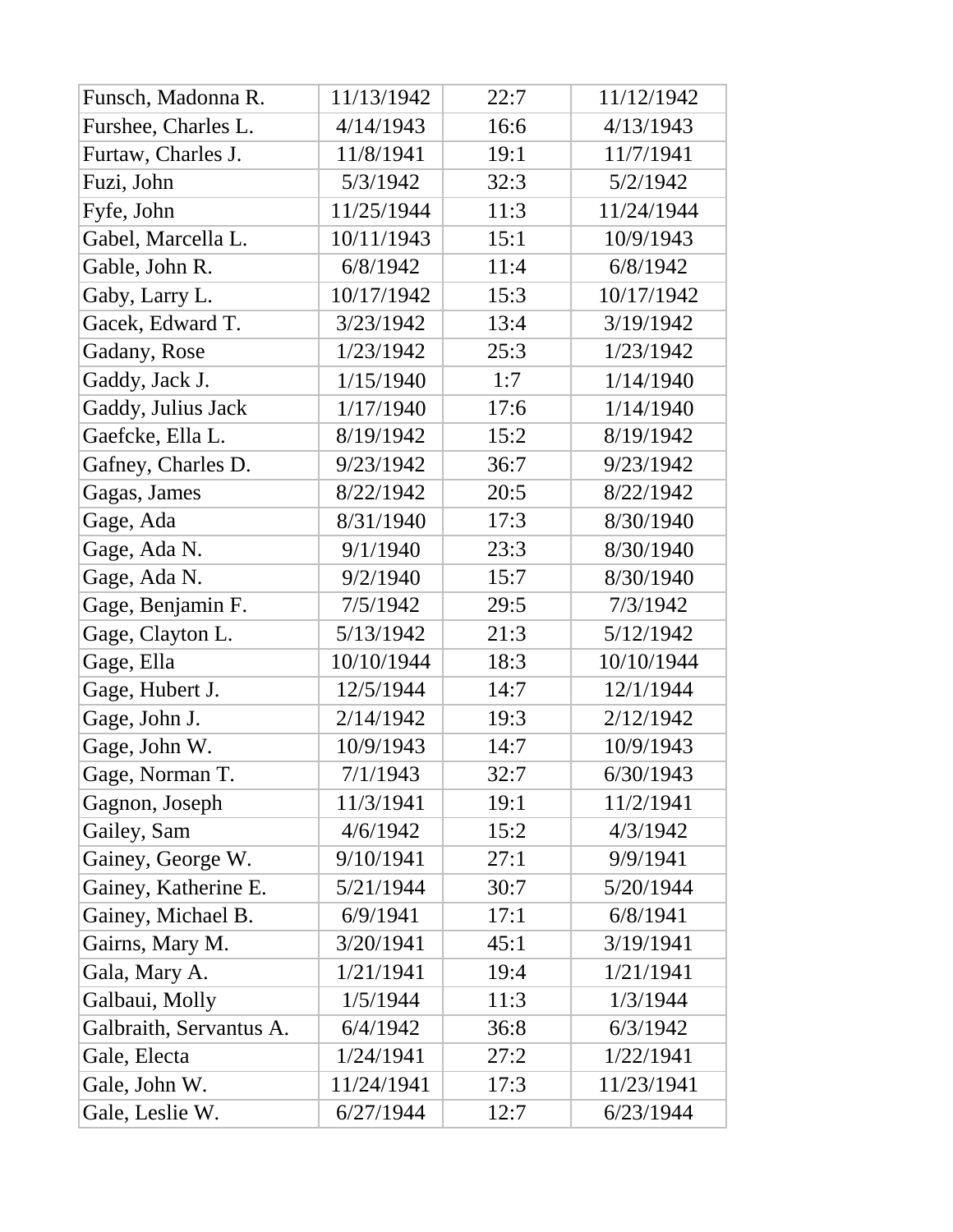| Gale, Lewis V.        | 10/26/1941 | 32:4       | 10/25/1941 |
|-----------------------|------------|------------|------------|
| Gale, Ralph           | 10/7/1943  | 36:5       | 10/5/1943  |
| Galigher, Frank       | 10/9/1940  | 23:1       | 10/8/1940  |
| Galigher, Fred A.     | 10/10/1940 | 40:8       | 10/8/1940  |
| Gallagher, George P.  | 2/22/1943  | 13:2       | 2/20/1943  |
| Gallardo, Demecio     | 3/24/1941  | 17:2       | 3/23/1941  |
| Galliano, John        | 6/1/1941   | 33:1       | 5/30/1941  |
| Galligan, Cora B.     | 12/26/1944 | 11:7       | 12/25/1944 |
| Galliver, Sarietta F. | 7/19/1943  | 11:1       | 7/18/1943  |
| Galloway, Anna (Mrs.  |            |            |            |
| James)                | 4/29/1940  | 13:4, 17:3 | 4/28/1940  |
| Galloway, Anna (Mrs.  |            |            |            |
| James)                | 4/30/1940  | 17:2       | 4/28/1940  |
| Galloway, Mayme       | 7/14/1940  | 6:4        | 7/13/1940  |
| Gamble, Sidney J.     | 2/15/1944  | 12:7       | 2/14/1944  |
| Gammage, James        | 2/2/1940   | 25:4       | 2/2/1940   |
| Gammage, James        | 2/3/1940   | 15:5       | 2/2/1940   |
| Gammage, James        | 2/4/1940   | 29:1       | 2/2/1940   |
| Gane, Harry W.        | 9/25/1944  | 11:1       | 9/25/1944  |
| Gang, John B.         | 3/24/1941  | 17:2       | 3/23/1941  |
| Ganiard, Minnie L.    | 2/22/1943  | 13:4       | 2/20/1943  |
| Gannon, John B.       | 10/11/1943 | 15:1       | 10/9/1943  |
| Garbe, Douglas R.     | 9/15/1944  | 24:6       | 9/14/1944  |
| Garbet, Mary          | 5/22/1942  | 24:6       | 5/21/1942  |
| Gardiner, George H.   | 5/17/1940  | 14:6       | 5/14/1940  |
| Gardner, Cletus J.    | 10/14/1944 | 14:6       | 10/13/1944 |
| Gardner, Frank A.     | 4/16/1943  | 22:7       | 4/7/1943   |
| Gardner, George H.    | 5/16/1940  | 14:6       | 5/14/1940  |
| Gardner, John A.      | 11/15/1944 | 17:2       | 11/14/1944 |
| Gardner, Jouvana      | 4/27/1944  | 31:6       | 4/26/1944  |
| Gardner, Lorretta M.  | 10/17/1944 | 20:6       | 10/15/1944 |
| Gardner, Louise       | 5/22/1941  | 44:3       | 5/21/1941  |
| Gardner, Ruth         | 6/30/1944  | 22:7       | 6/28/1944  |
| Gardner, Sarah C.     | 10/30/1942 | 23:3       | 10/30/1942 |
| Garland, Margaret     | 8/25/1944  | 24:5       | 8/25/1944  |
| Garling, Mary         | 3/20/1944  | 12:8       | 3/18/1944  |
| Garner, Elmer W.      | 9/6/1942   | 22:6       | 9/5/1942   |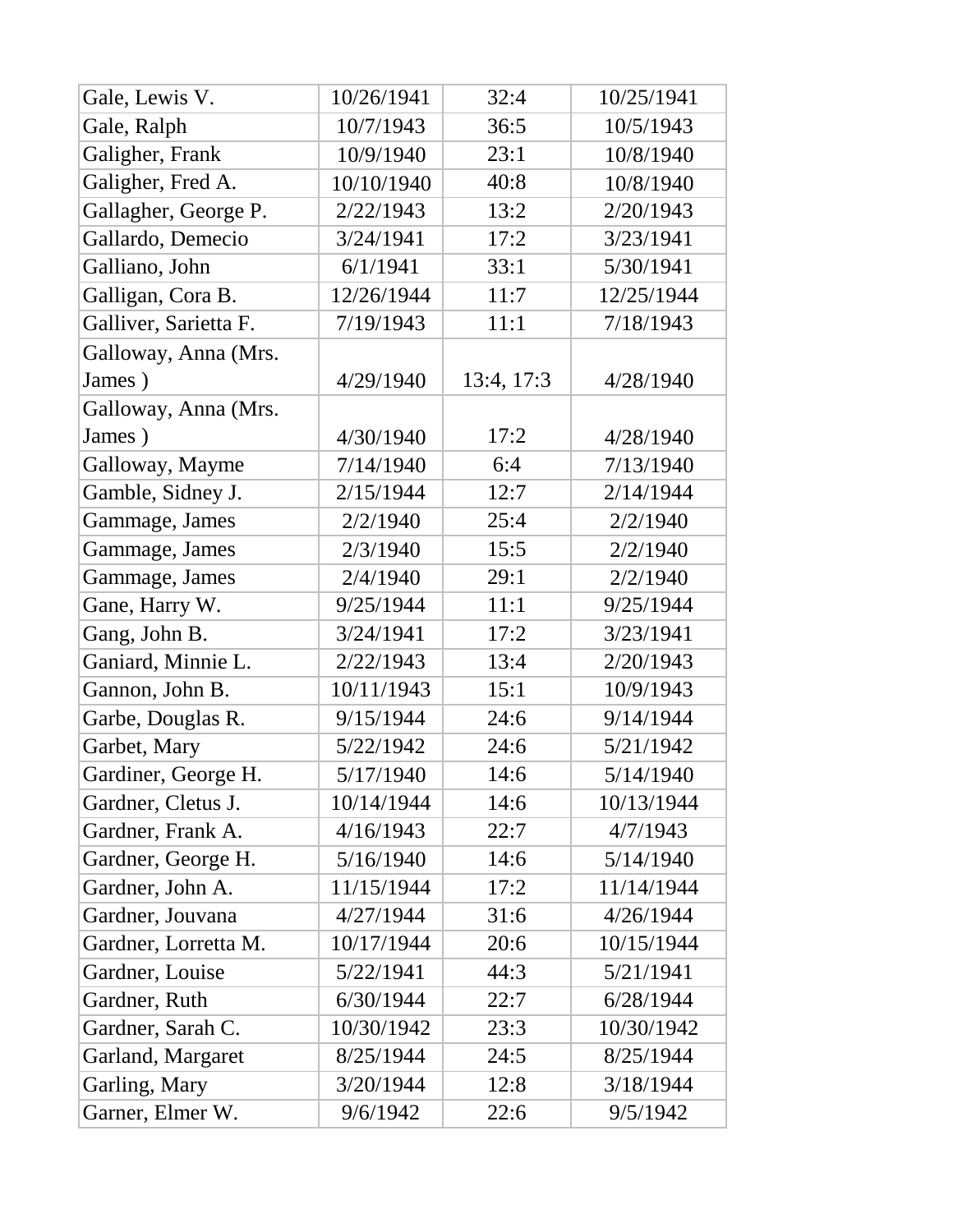| Garner, Jacob           | 2/3/1940   | 3:8, 15:6  | 2/2/1940   |
|-------------------------|------------|------------|------------|
| Garner, Lucy B.         | 9/2/1941   | 21:7       | 9/1/1941   |
| Garner, Mary M.         | 10/29/1943 | 22:6       | 10/28/1943 |
| Garner, Sarah M.        | 4/3/1942   | 25:2       | 4/3/1942   |
| Garnett, Sarah M.       | 12/22/1943 | 21:3       | 12/22/1943 |
| Garno, John B.          | 3/8/1941   | 17:1       | 3/7/1941   |
| Garnsey, J. E.          | 8/14/1942  | 18:7       | 8/13/1942  |
| Garrett, Beatrice L.    | 11/6/1944  | 15:3       | 11/5/1944  |
| Garrett, Ernest C.      | 7/11/1944  | 13:1       | 7/2/1944   |
| Garrett, George N.      | 8/19/1944  | 11:1       | 8/18/1944  |
| Garside, Russell E.     | 2/20/1942  | 25:3       | 2/18/1942  |
| Gartland, Ellen         | 4/4/1942   | 17:1       | 4/3/1942   |
| Garvin, Sarah S.        | 8/20/1940  | 17:5       | 8/19/1940  |
| Gary, Freely            | 4/17/1942  | 22:6       | 4/15/1942  |
| Gary, Tekla M.          | 6/5/1944   | 14:7       | 6/5/1944   |
| Gaskill, Annie E.       | 2/6/1941   | 36:5       | 2/5/1941   |
| Gates, Ella A.          | 4/7/1944   | 22:8       | 4/7/1944   |
| Gates, Hazel M.         | 10/31/1944 | 12:8       | 10/30/1944 |
| Gates, Metta            | 7/11/1940  | 7:3        | 7/11/1940  |
| Gatzke, Olive           | 12/27/1943 | 11:7       | 12/24/1943 |
| Gaukel, Jacob           | 4/19/1941  | 18:6       | 4/19/1941  |
| Gaul, Athur W.          | 7/23/1943  | 18:8       | 7/23/1943  |
| Gault, Fred             | 12/6/1940  | 11:2       | 12/6/1940  |
| Gault, Fred             | 12/7/1940  | 15:5, 16:6 | 12/6/1940  |
| Gault, Fred             | 12/8/1940  | 36:1       | 12/6/1940  |
| Gauthier, David J.      | 8/6/1943   | 18:7       | 8/5/1943   |
| Gauthier, Frank X.      | 4/17/1942  | 22:6       | 4/16/1942  |
| Gavulic, Helen D.       | 3/7/1942   | 17:2       | 3/7/1942   |
| Gawne, Earl V.          | 8/12/1943  | 28:7       | 8/10/1943  |
|                         |            |            |            |
| Gawthrop, John L., Cpl. | 10/1/1943  | 24:5       | 9/29/1943  |
| Gay, Eliza              | 7/7/1941   | 15:4       | 7/6/1941   |
| Gay, Harry R.           | 9/29/1943  | 18:3       | 9/28/1943  |
| Gay, Mary A.            | 9/18/1942  | 20:6       | 9/17/1942  |
| Gay, May                | 6/25/1943  | 20:7       | 6/19/1943  |
| Gazlay, Frances E.      | 9/23/1941  | 19:2       | 9/23/1941  |
| Gazlay, Hannah E.       | 10/30/1940 | 12:4, 12:2 | 10/29/1940 |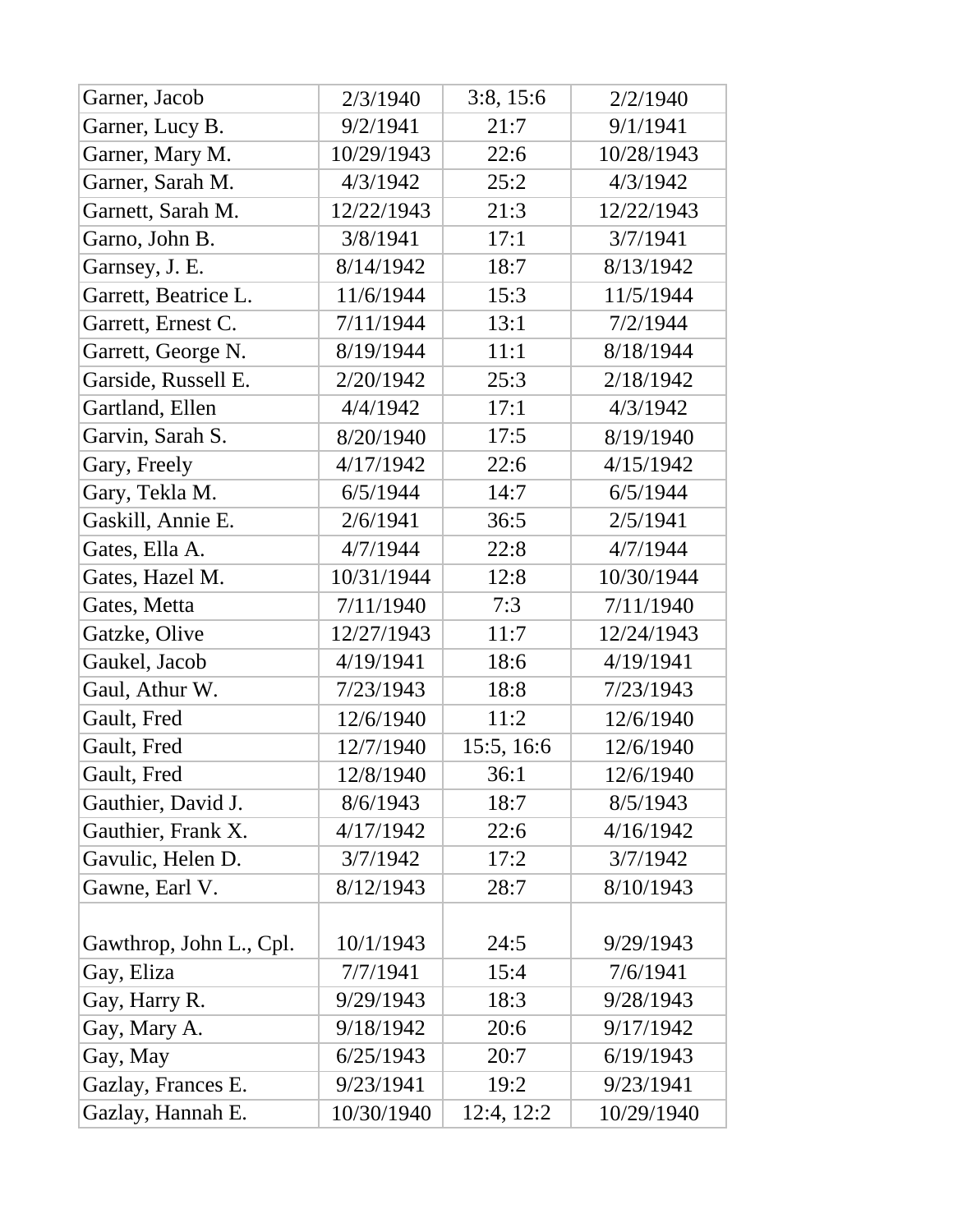| Gazlay, Hannah E.    | 10/31/1940 | 40:8       | 10/30/1940 |
|----------------------|------------|------------|------------|
| Gazley, Helen C.     | 7/1/1942   | 23:2       | 7/1/1942   |
| Gebhardt, Barbara    | 2/29/1944  | 14:6       | 2/28/1944  |
| Gebhardt, Katie M.   | 4/11/1942  | 16:6       | 4/10/1942  |
| Gee, Eva L.          | 5/22/1941  | 44:3       | 5/22/1941  |
| Gee, William E.      | 6/15/1942  | 11:4       | 6/14/1942  |
| Geeck, Fred          | 7/18/1942  | 15:3       | 7/17/1942  |
| Geer, Carrie E.      | 10/12/1944 | 32:1       | 10/12/1944 |
| Geer, Mary F.        | 5/24/1942  | 32:1       | 5/23/1942  |
| Geiger, William N.   | 3/24/1941  | 17:1       | 3/22/1941  |
| Geist, Charles H.    | 6/28/1943  | 14:7       | 6/26/1943  |
| Geister, Alvah S.    | 6/5/1944   | 14:7       | 6/4/1944   |
| Geister, J. Hugh     | 12/28/1944 | 23:5       | 12/28/1944 |
| Gellis, Joseph, Jr.  | 11/24/1941 | 17:4       | 11/24/1941 |
| Gencil, Leona F.     | 10/23/1943 | 14:6       | 10/21/1943 |
| Genero, Charles      | 9/11/1943  | 14:6       | 9/9/1943   |
| Genovese, Jack       | 4/17/1940  | 8:5, 23:3  | 4/16/1940  |
| Genovese, Jack       | 4/18/1940  | 44:4       | 4/16/1940  |
| Gentleman, Thomas B. | 2/15/1941  | 17:3       | 2/14/1941  |
| George, Ceasar J.    | 1/11/1941  | 17:5       | 1/11/1941  |
| George, Charles      | 2/12/1941  | 19:3       | 2/11/1941  |
| George, Elizabeth    | 2/9/1942   | 17:5       | 2/7/1942   |
| George, Hobert R.    | 11/25/1940 | 13:8, 17:3 | 11/24/1940 |
| George, Hobert R.    | 11/26/1940 | 21:3       | 11/24/1940 |
| George, Margaret     | 10/28/1941 | 17:1       | 10/28/1941 |
| George, Martin V.    | 7/24/1943  | 15:2       | 7/23/1943  |
| Georgeoff, James     | 6/6/1941   | 26:5       | 6/5/1941   |
| Gerard, August       | 12/27/1940 | 2:4        | 12/25/1940 |
| Gerardy, Albert A.   | 5/7/1942   | 40:7       | 5/6/1942   |
| German, Artia E.     | 7/8/1944   | 10:2       | 7/7/1944   |
| Geroux, Clarce E.    | 2/9/1943   | 13:4       | 2/8/1943   |
| Gerow, Ernest H.     | 5/13/1941  | 20:5       | 5/13/1941  |
| Gerow, Larence J.    | 8/2/1940   | 23:3       | 8/2/1940   |
| Gerow, Larence J.    | 8/3/1940   | 17:2       | 8/2/1940   |
| Gerow, Rita M.       | 6/14/1943  | 13:1       | 6/13/1943  |
| Gerren, Bert A.      | 11/19/1944 | 32:2       | 11/17/1944 |
| Gerry, John A.       | 4/4/1943   | 32:2       | 4/3/1943   |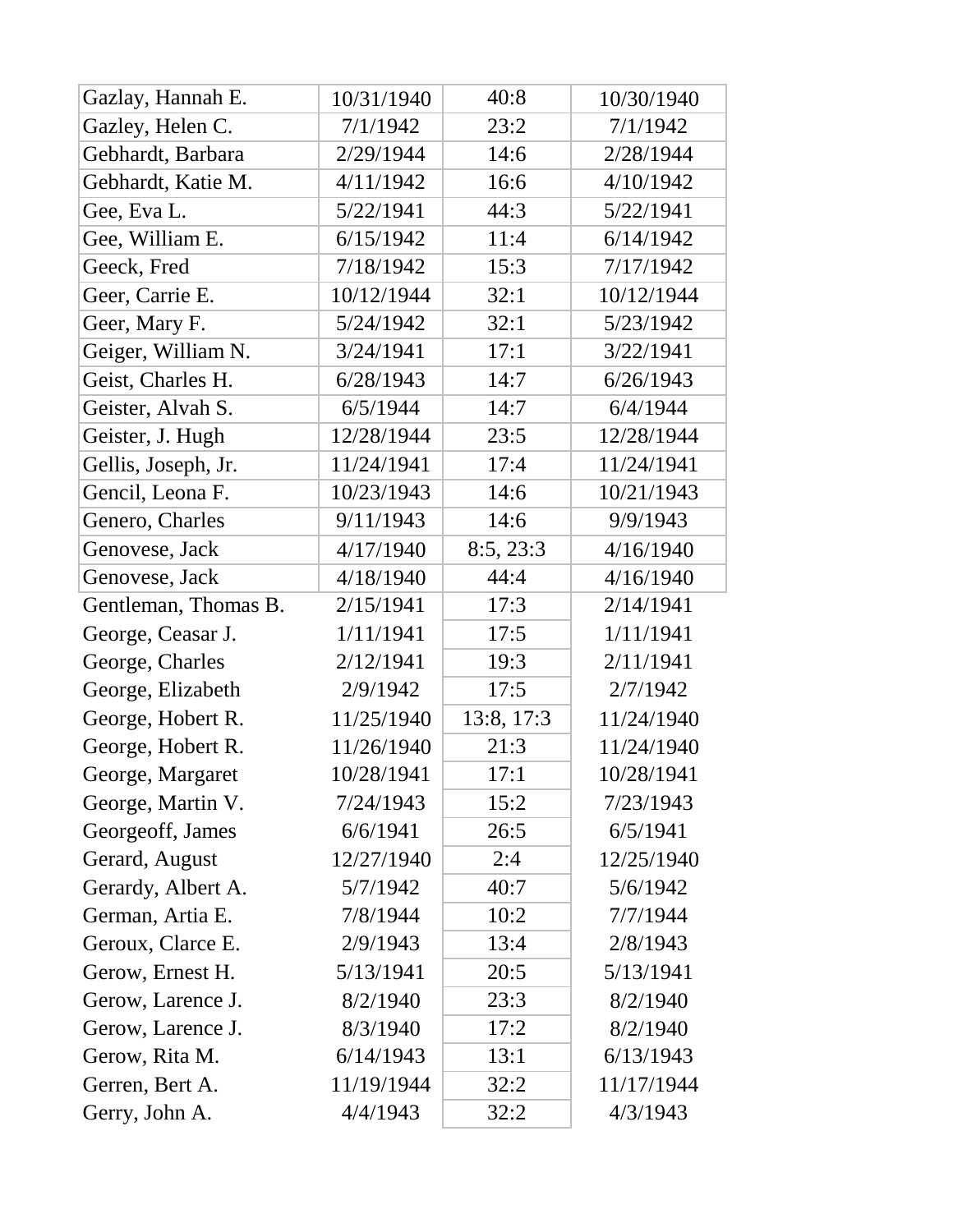| Gerstle, Louis       | 11/18/1941 | 21:4       | 11/17/1941 |
|----------------------|------------|------------|------------|
| Gerzsenyl, John J    | 7/1/1940   | 13:6, 19:5 | 6/30/1940  |
| Getty, Melissa       | 5/13/1943  | 32:7       | 5/12/1943  |
| Geurs, John          | 5/8/1944   | 12:6       | 5/8/1944   |
| Geyer, Caroline M.   | 7/6/1943   | 13:2       | 7/6/1943   |
| Gibbon, Mary         | 6/13/1943  | 14:7       | 6/12/1943  |
| Gibbs, Ceylon        | 3/10/1942  | 15:4       | 3/6/1942   |
| Gibbs, Lawra J.      | 6/17/1941  | 20:8       | 6/16/1941  |
| Gibbs, Robert L.     | 7/5/1942   | 29:5       | 7/4/1942   |
| Gibney, William      | 3/29/1943  | 12:7       | 3/28/1943  |
| Gibson, Anna S.      | 11/3/1942  | 12:7       | 11/2/1942  |
| Gibson, James        | 3/27/1944  | 10:7       | 3/24/1944  |
| Gibson, John         | 4/2/1940   | 8:6        | 3/30/1940  |
| Gibson, Malley T.    | 4/11/1940  | 36:8       | 4/9/1940   |
| Gibson, Nellie       | 10/14/1940 | 7:4        | 10/13/1940 |
| Gibson, Samuel W.    | 10/15/1943 | 20:5       | 10/15/1943 |
| Gibson, William P.   | 6/29/1942  | 11:2       | 6/27/1942  |
| Giddings, Fred D.    | 12/23/1942 | 15:5       | 12/23/1942 |
| Gideon, Katie        | 4/6/1944   | 36:5       | 4/5/1944   |
| Giel , John H., Sgt. | 1/30/1943  | 15:3       | 1/29/1943  |
| Giese, Walter A.     | 5/2/1943   | 32:2       | 4/30/1943  |
| Giffel, John P.      | 7/16/1942  | 29:4       | 7/15/1942  |
| Gifford, Alfred      | 2/5/1942   | 33:3       | 2/5/1942   |
| Gifford, Allen       | 8/29/1942  | 12:8       | 8/28/1942  |
| Gifford, Amelia E.   | 7/3/1940   | 8:3, 13:5  | 7/2/1940   |
| Gifford, Amelia E.   | 7/4/1940   | 21:8       | 7/2/1940   |
| Gifford, Amelia E.   | 7/5/1940   | 25:7       | 7/3/1940   |
| Gifford, Clara Belle | 11/27/1942 | 24:7       | 11/26/1942 |
| Gifford, Gordon R.   | 12/28/1941 | 29:7       | 12/26/1941 |
| Giguere, Frank A.    | 10/10/1941 | 32:6       | 10/9/1941  |
| Gilbank, Mary        | 1/25/1943  | 13:7       | 1/24/1943  |
| Gilbert, Berdia      | 10/14/1940 | 17:4       | 10/13/1940 |
| Gilbert, Charles     | 10/9/1943  | 14:6       | 10/9/1943  |
| Gilbert, Charles B.  | 2/4/1943   | 29:3       | 2/4/1943   |
| Gilbert, Charles T   | 6/12/1944  | 26:8       | 6/11/1944  |
| Gilbert, Elizah M.   | 6/18/1942  | 36:7       | 6/18/1942  |
| Gilbert, John W.     | 11/22/1944 | 13:2       | 11/22/1944 |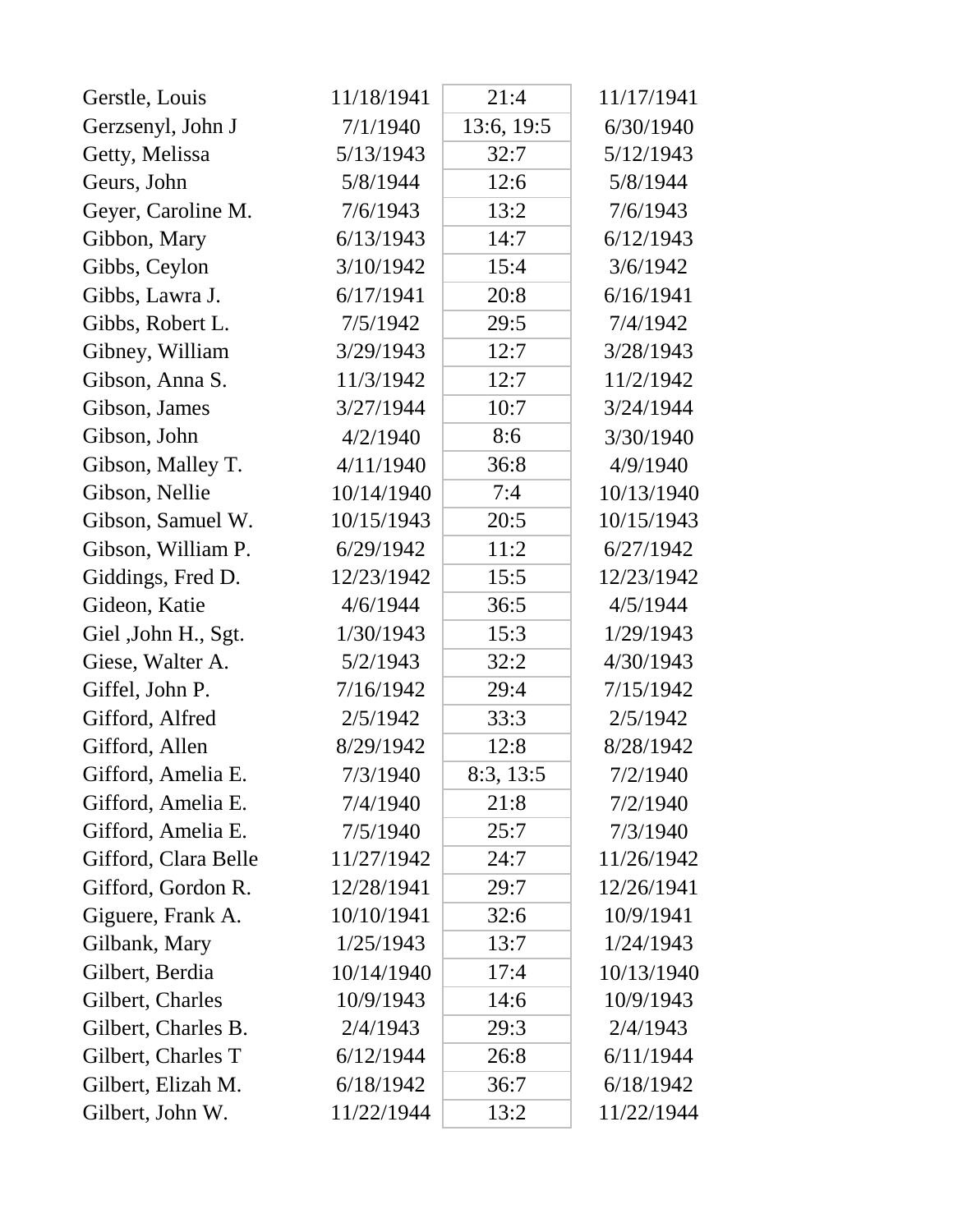| Gilbert, Julius H.    | 1/22/1943  | 19:5       | 1/20/1943  |
|-----------------------|------------|------------|------------|
| Gilbert, Lewanna      | 8/13/1941  | 23:2       | 8/12/1941  |
| Gilbert, Maggie D.    | 2/28/1942  | 17:2       | 2/28/1942  |
| Gilbert, Martha       | 11/8/1940  | 32:5       | 11/7/1940  |
| Gilbert, Mrs. Elmer   | 12/9/1940  | 9:2        | 12/9/1940  |
| Gilbert, Robert       | 6/1/1942   | 11:4       | 5/30/1942  |
| Gilbert, Rosa M.      | 3/22/1941  | 19:1       | 3/20/1941  |
| Gilchrest, Irene      | 8/12/1940  | 7:8, 15:4  | 8/11/1940  |
| Gilchrist, Cecil      | 12/13/1944 | 18:6       | 12/12/1944 |
| Gilchrist, George     | 6/22/1943  | 14:7       | 6/21/1943  |
| Gilham, Mabel J.      | 10/7/1940  | 8:5        | 10/6/1940  |
| Gilka, Phillip        | 5/31/1944  | 18:7       | 5/30/1944  |
| Gill Joseph S.        | 7/13/1944  | 26:6       | 7/11/1944  |
| Gill, Claude J        | 7/28/1942  | 11:3       | 7/28/1942  |
| Gillespie, Eliza J.   | 4/28/1941  | 16:7       | 4/27/1941  |
| Gillespie, Michael L. | 8/23/1940  | 22:8       | 8/22/1940  |
| Gillespie, Michael L. | 4/1/1943   | 32:6       | 4/1/1943   |
| Gillespie, William A. | 7/5/1944   | 15:6       | 7/3/1944   |
| Gillet, Ethel M.      | 6/29/1942  | 11:4       | 6/28/1942  |
| Gillett, Berdia       | 10/16/1940 | 2:4        | 10/15/1940 |
| Gillett, Joel         | 12/6/1944  | 16:5       | 12/5/1944  |
| Gillett, Orville      | 1/26/1941  | 33:2       | 1/25/1941  |
| Gillette, George L.   | 5/26/1943  | 18:6       | 5/25/1943  |
| Gillies, Sarah E.     | 10/13/1942 | 15:2       | 10/12/1942 |
| Gillies, Thomas E.    | 12/8/1944  | 32:7       | 12/7/1944  |
| Gillmore, Benjamin F. | 1/5/1940   | 23:2       | 1/5/1940   |
| Gillmore, Harry J.    | 11/27/1944 | 13:3       | 11/27/1944 |
| Gilmet, Anna M.       | 9/16/1942  | 20:8       | 9/15/1942  |
| Gilmore, Benjamin F.  | 1/5/1940   | 23:2, 23:4 | 1/3/1940   |
| Gilmore, Hattie H.    | 6/2/1944   | 24:4       | 6/2/1944   |
| Gilmore, William G.   | 4/22/1944  | 12:2       | 4/21/1944  |
| Gilson, Edwin L.      | 12/28/1942 | 11:8       | 12/27/1942 |
| Gilson, Esther P.     | 1/28/1941  | 19:5       | 1/27/1941  |
| Gilson, Herbert B.    | 6/25/1941  | 27:1       | 6/24/1941  |
| Gilson, Sarah M.      | 9/3/1943   | 20:4       | 9/2/1943   |
| Gingery, Edna         | 1/17/1941  | 29:3       | 1/16/1941  |
| Ginos, Steve          | 4/29/1940  | 13:3, 17:3 | 4/29/1940  |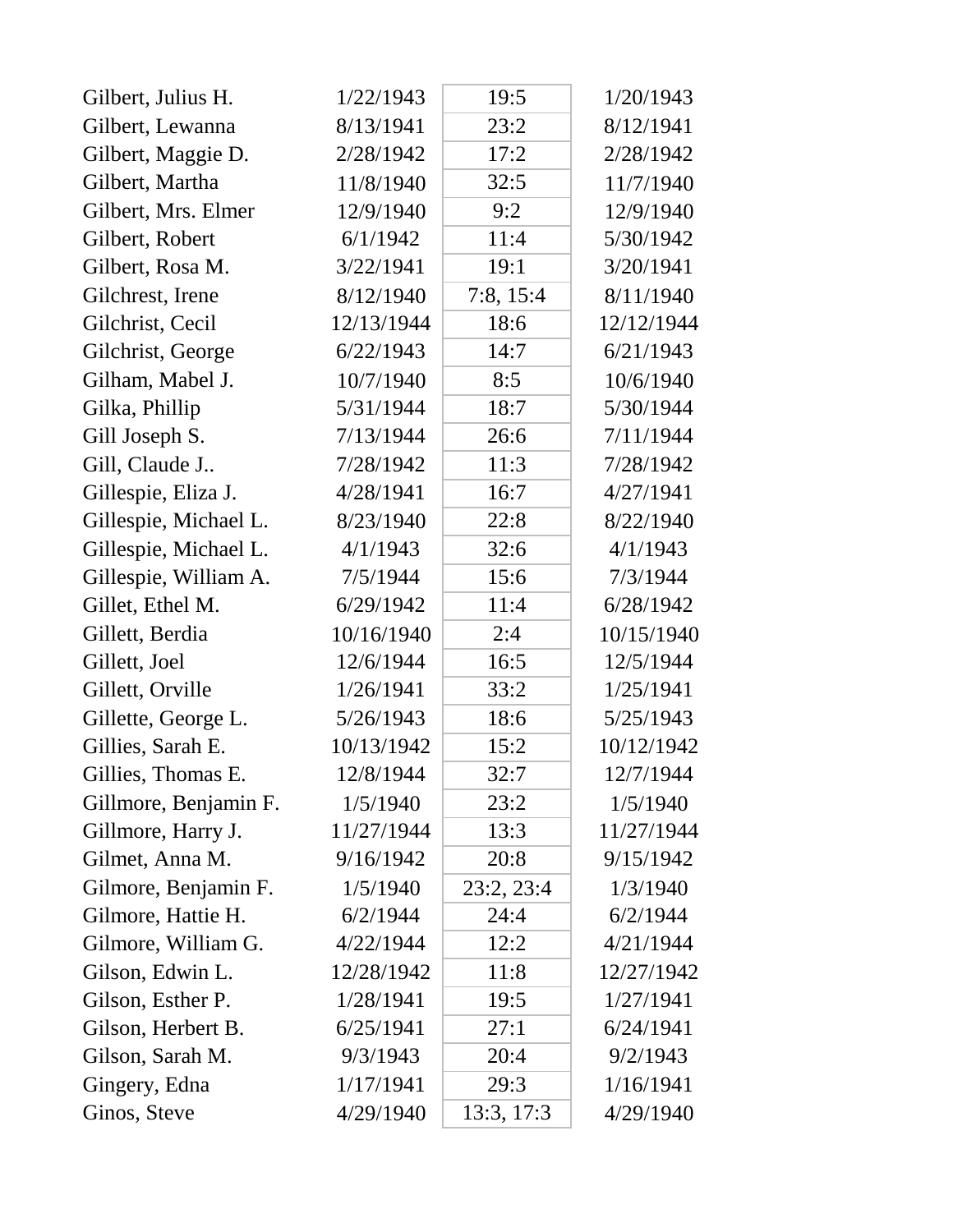| Glann, Francis I.     | 1/4/1941   | 15:3       | 1/4/1941   |
|-----------------------|------------|------------|------------|
| Glasby, Murel         | 3/17/1943  | 22:7       | 3/17/1943  |
| Glass, Charlie        | 10/19/1940 | 19:1       | 10/18/1940 |
| Glass, Erna J.        | 4/19/1943  | 12:8       | 4/17/1943  |
| Gleason, Mrs. Allen   | 1/23/1940  | 19:7       | 1/21/1940  |
| Gleason, Mrs. William | 1/24/1940  | 17:4       | 1/21/1940  |
| Gleason, William H.   | 2/13/1941  | 37:3       | 2/12/1941  |
| Glessner, Belle E.    | 8/19/1942  | 15:2       | 8/18/1942  |
| Glidden, Edward W.    | 6/1/1943   | 15:2       | 6/1/1943   |
| Globig, Adolph        | 3/18/1941  | 19:2       | 3/17/1941  |
| Globig, Mary A.       | 5/17/1943  | 13:1       | 5/16/1943  |
| Glover, Bert          | 5/6/1940   | 11:3, 15:3 | 5/5/1940   |
| Glover, Charles A.    | 9/8/1941   | 17:4       | 9/7/1941   |
| Glover, Ella M.       | 11/6/1940  | 21:3       | 11/8/1940  |
| Glowski, Anna E.      | 1/19/1944  | 12:7       | 1/18/1944  |
| Glynn, Edward J.      | 6/2/1942   | 15:2       | 6/1/1942   |
| Glynn, Sarah          | 3/4/1942   | 25:1       | 3/3/1942   |
| Glynn, William J.     | 7/29/1941  | 19:2       | 7/28/1941  |
| Gnirs, John J.        | 12/27/1943 | 11:7       | 12/26/1943 |
| Gocha, Eliza          | 7/18/1944  | 12:8       | 7/17/1944  |
| Gocha, Gay A.         | 8/22/1944  | 12:7       | 8/21/1944  |
| Godby, Thomas D,      | 10/18/1940 | 28:7       | 10/17/1940 |
| Godby, Thomas D,      | 10/19/1940 | 19:1       | 10/17/1940 |
| Godby, Thomas D,      | 10/20/1940 | 32:8       | 10/17/1940 |
| Goddard, Abraham W.   | 2/17/1941  | 17:5       | 2/16/1941  |
| Godsell, Florence S.  | 11/27/1943 | 15:2       | 11/27/1943 |
| Godsey, Esther C.     | 4/4/1944   | 14:5       | 4/4/1944   |
| Goering, Peter        | 11/17/1940 | 32:7       | 11/16/1940 |
| Goering, Peter        | 11/18/1940 | 21:4       | 11/16/1940 |
| Goff , Elmira A.      | 5/29/1942  | 10:7       | 5/28/1942  |
| Goff, Edward          | 8/28/1943  | 14:7       | 8/26/1943  |
| Goff. Celestia C.     | 1/18/1940  | 29:2, 29:5 | 1/18/1940  |
| Goggins, Rose Anna    | 12/9/1940  | 8:4, 18:3  | 12/9/1940  |
| Goggins, Rose Anna    | 12/10/1940 | 20:7       | 12/9/1940  |
| Goggins, Rose Anna    | 12/11/1940 | 24:5       | 12/9/1940  |
| Goldfarb, Ethel       | 6/10/1941  | 20:7       | 6/9/1941   |
| Goldsberry, Carrie    | 9/5/1943   | 20:1       | 9/4/1943   |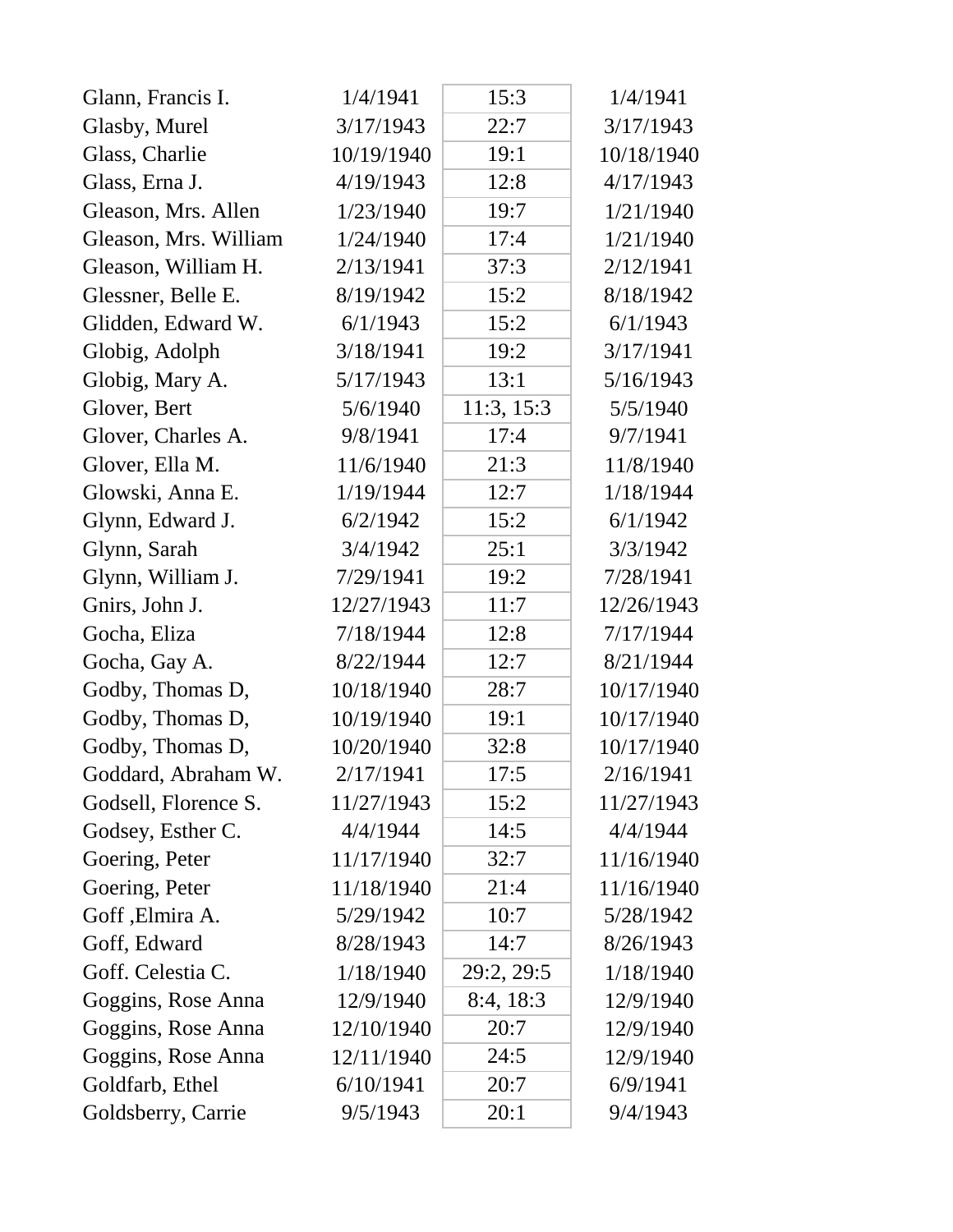| Goldsby, Ruth M.      | 12/11/1942 | 27:2       | 12/8/1942  |
|-----------------------|------------|------------|------------|
| Goldstein, Abraham L. | 12/22/1943 | 21:4       | 12/22/1943 |
| Goldsworthy, George   | 10/5/1944  | 32:4       | 10/5/1944  |
|                       |            |            |            |
| Golombeski, Robert M. | 11/16/1943 | 15:1       | 11/15/1943 |
| Gondal, Simon         | 12/9/1942  | 19:1       | 12/8/1942  |
| Gonsalez, Louis       | 9/2/1943   | 28:3       | 9/1/1943   |
| Gonsler, Elizabeth    | 7/5/1942   | 29:5       | 7/4/1942   |
| Gonsler, Paul         | 2/4/1942   | 19:4       | 2/2/1942   |
| Good, Charles H.      | 12/26/1944 | 11:7       | 12/24/1944 |
| Good, Emma M.         | 11/28/1944 | 14:8       | 11/27/1944 |
| Good, Jesse C.        | 9/3/1943   | 20:4       | 9/2/1943   |
| Good, Melvin C.       | 12/5/1944  | 14:6       | 12/4/1944  |
| Goodall, Bertha       | 8/23/1943  | 12:7       | 8/23/1943  |
| Goodall, Bertha       | 10/17/1943 | 32:2       | 10/16/1943 |
| Goodenow, Emma O.     | 4/2/1940   | 17:4       | 3/31/1940  |
| Goodes, Anna          | 11/26/1940 | 1:4, 21:3  | 11/26/1940 |
| Goodes, Anna          | 11/27/1940 | 23:2       | 11/26/1940 |
| Goodfellow, Maude A.  | 6/28/1943  | 14:7       | 6/27/1943  |
| Gooding, Ernest G.    | 9/24/1944  | 31:5       | 9/23/1944  |
| Goodley, George O.    | 6/6/1942   | 14:7       | 6/5/1942   |
| Goodloin, Lena J.     | 12/22/1943 | 21:5       | 12/22/1943 |
| Goodman, David M.     | 1/10/1944  | 13:6       | 1/9/1944   |
| Goodman, Fred         | 7/19/1940  | 23:3       | 7/18/1940  |
| Goodman, Fred         | 7/19/1940  | 23:4       | 7/18/1940  |
| Goodman, Seth D.      | 3/18/1942  | 21:2       | 3/17/1942  |
| Goodman, William H.   | 3/22/1942  | 36:6       | 3/21/1942  |
| Goodman, William J.   | 3/8/1943   | 13:2       | 3/7/1943   |
| Goodrich, Barzella A. | 10/6/1940  | 36:4, 17:4 | 10/5/1940  |
| Goodrich, Bethany     | 10/4/1940  | 27:7       | 10/3/1940  |
| Goodrich, Clara L.    | 10/23/1944 | 13:3       | 10/21/1944 |
| Goodrich, Fred H.     | 6/18/1942  | 36:8       | 6/18/1942  |
| Goodrich, Hattie A.   | 9/22/1941  | 17:2       | 9/21/1941  |
| Goodrich, Margaret B. | 5/8/1942   | 24:8       | 5/7/1942   |
| Goodrich, Martha F.   | 6/21/1941  | 18:6       | 6/20/1941  |
| Goodrich, Mary H.     | 4/4/1940   | 37:1       | 4/3/1940   |
| Goodrich, Mary H.     | 4/6/1940   | 12:4, 11:4 | 4/3/1940   |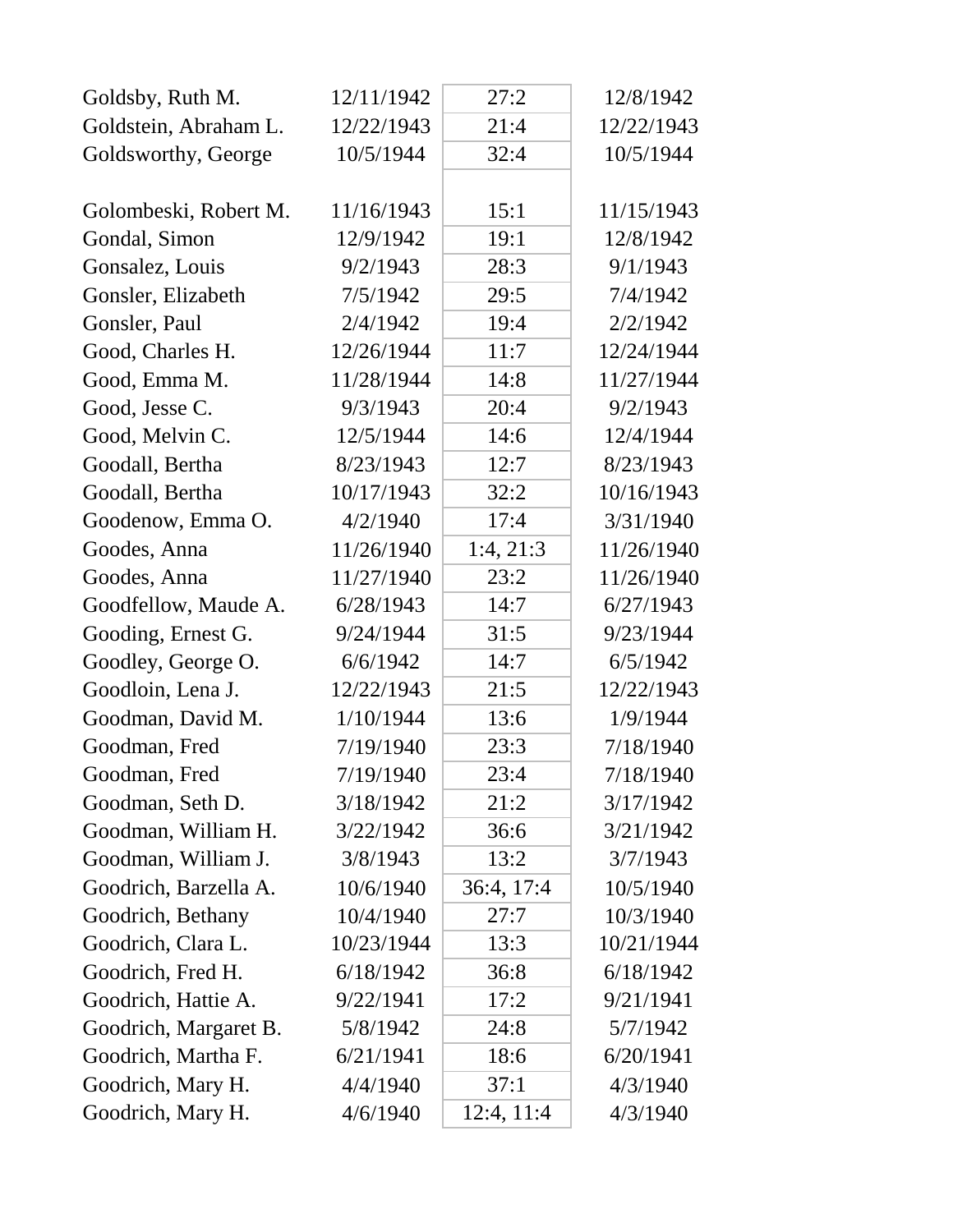| Goodrich, Nellie    | 12/27/1943 | 11:7       | 12/25/1943 |
|---------------------|------------|------------|------------|
| Goodrich, Norm F.   | 9/2/1940   | 2:1        | 9/1/1940   |
| Goodrich, Russell   | 3/1/1943   | 12:7       | 2/27/1943  |
| Goodwin, Albert C.  | 5/28/1942  | 32:8       | 5/27/1942  |
| Goodwin, James I.   | 3/29/1944  | 18:3       | 3/29/1944  |
| Goodyear, Albert W. | 4/14/1941  | 19:1       | 4/12/1941  |
| Goodyear, Arthur C. | 10/1/1940  | 19:3       | 9/30/1940  |
| Goodyear, Catherine | 1/13/1942  | 17:6       | 1/12/1942  |
| Gordon, Gerald W.   | 11/20/1942 | 24:7       | 11/19/1942 |
| Gordon, Margaret E. | 1/31/1940  | 19:7       | 1/30/1940  |
| Gordon, Margaret E. | 2/1/1940   | 29:4       | 1/30/1940  |
| Gordon, Rose        | 6/10/1941  | 20:7       | 6/9/1941   |
| Gorham, Homer L.    | 2/14/1940  | 17:5       | 2/14/1940  |
| Gorham, Irving I.   | 4/6/1940   | 12:2, 18:1 | 4/6/1940   |
| Gorham, Irving I.   | 4/6/1940   | 18:1       | 4/5/1940   |
| Gorman, Anna        | 12/8/1941  | 20:5       | 12/8/1941  |
| Gorney, Anna        | 11/10/1940 | 36:5       | 11/9/1940  |
| Gorringe, Grace     | 8/4/1944   | 22:7       | 8/4/1944   |
| Gorton, Dillon      | 8/15/1942  | 13:1       | 8/14/1942  |
| Gorton, Ezra W.     | 1/6/1942   | 17:4       | 1/5/1942   |
| Gorton, Ida L.      | 6/2/1942   | 15:2       | 6/1/1942   |
| Gorton, Irene M.    | 8/10/1943  | 14:8       | 8/9/1943   |
| Gorton, William H.  | 4/6/1943   | 14:7       | 4/5/1943   |
| Gosdin, Ethel M.    | 2/22/1941  | 19:4       | 2/20/1941  |
| Gotshall, J. Howard | 10/17/1944 | 14:8       | 10/16/1944 |
| Gott, Matilda       | 5/24/1941  | 18:5       | 5/23/1941  |
| Gotts, Edith M.     | 4/22/1940  | 15:4       | 4/22/1940  |
| Gotts, Edith M.     | 4/23/1940  | 17:3       | 4/22/1940  |
| Gough, David L.     | 2/17/1943  | 19:1       | 2/17/1943  |
| Gould, Barbara K.   | 2/7/1942   | 17:4       | 2/6/1942   |
| Gould, Eliza        | 5/11/1944  | 31:3       | 5/11/1944  |
| Gould, George H.    | 5/29/1943  | 17:2       | 5/28/1943  |
| Gould, George W.    | 8/19/1940  | 5:4        | 8/19/1940  |
| Gould, George W.    | 8/19/1940  | 17:2       | 8/18/1940  |
| Gould, George W.    | 8/20/1940  | 7:5        | 8/18/1940  |
| Gould, Susie B.     | 2/14/1942  | 19:2       | 2/13/1942  |
| Gow, Robert         | 1/21/1940  | 9:7,29:2   | 1/20/1940  |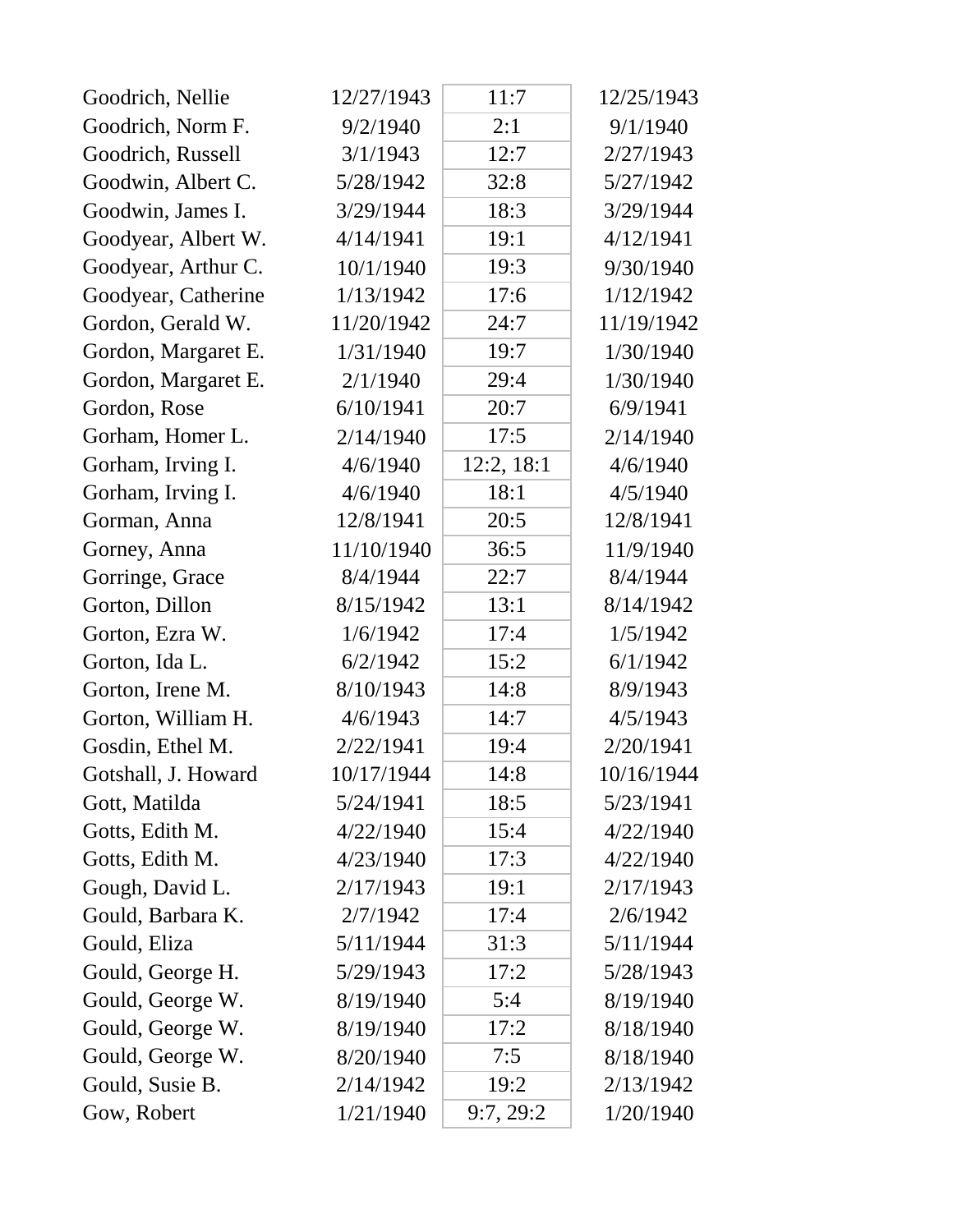| Gow, Robert           | 1/22/1940  | 17:7       | 1/20/1940  |
|-----------------------|------------|------------|------------|
| Gower, Emily          | 1/31/1942  | 17:5       | 1/31/1942  |
| Gowler, Margaret P.   | 8/9/1944   | 14:7       | 8/9/1944   |
| Grab, George          | 5/16/1940  | 45:2       | 5/14/1940  |
| Grabenhorst, James R. | 7/19/1941  | 19:2       | 7/18/1941  |
| Grace, Minnie         | 10/31/1943 | 35:7       | 10/29/1943 |
| Grady, Charles J.     | 8/3/1940   | 17:2       | 8/3/1940   |
| Grady, Charles J.     | 8/4/1940   | 27:2       | 8/3/1940   |
| Grady, Emily Ann      | 1/17/1941  | 29:3       | 1/16/1941  |
| Graham, Addie L.      | 1/25/1941  | 17:3       | 1/24/1941  |
| Graham, Arthur N.     | 7/5/1941   | 17:5       | 7/4/1941   |
| Graham, Charles       | 2/20/1940  | 8:2, 17:5  | 2/20/1940  |
| Graham, Charles       | 2/21/1940  | 17:5       | 2/20/1940  |
| Graham, Charles       | 2/22/1940  | 3:3        | 2/20/1940  |
| Graham, Estelle       | 11/30/1944 | 32:6       | 11/29/1944 |
| Graham, Hugh W., Dr.  | 1/11/1943  | 09:5       | 1/10/1943  |
| Graham, James D.      | 10/24/1940 | 45:1       | 10/24/1940 |
| Graham, James D.      | 10/25/1940 | 24:7       | 10/24/1940 |
| Graham, John A.       | 5/17/1943  | 13:1       | 5/16/1943  |
| Graham, Marie I.      | 1/14/1943  | 29:2       | 1/14/1943  |
| Graham, Mary A.       | 1/5/1942   | 17:6       | 1/4/1942   |
| Graham, Max E.        | 5/2/1944   | 14:3       | 5/1/1944   |
| Graham, Meribah A.    | 11/2/1940  | 21:3       | 11/2/1940  |
| Graham, Meribah A.    | 11/5/1940  | 21:3       | 11/2/1940  |
| Grain, Emma           | 5/16/1940  | 17:2       | 5/15/1940  |
| Grams, Ida J.         | 1/5/1944   | 11:3       | 1/4/1944   |
| Grams, William L.     | 1/22/1942  | 37:3       | 1/21/1942  |
| Granger, Delia        | 4/17/1942  | 22:6       | 4/15/1942  |
| Granger, Edward B.    | 3/16/1942  | 13:4       | 3/15/1942  |
| Granger, Emma         | 7/5/1944   | 15:6       | 7/5/1944   |
| Grannis, Charles A.   | 6/16/1944  | 24:3       | 6/14/1944  |
| Grant, Fred H.        | 11/9/1942  | 13:1       | 11/9/1942  |
| Grant, James H.       | 12/17/1942 | 33:2       | 12/17/1942 |
| Grant, James M.       | 9/4/1940   | 10:4, 19:5 | 9/3/1940   |
| Grant, James M.       | 9/5/1940   | 37:3       | 9/3/1940   |
| Grant, Mary A.        | 9/21/1942  | 13:2       | 9/20/1942  |
| Grant, Percy M.       | 6/30/1944  | 22:7       | 6/29/1944  |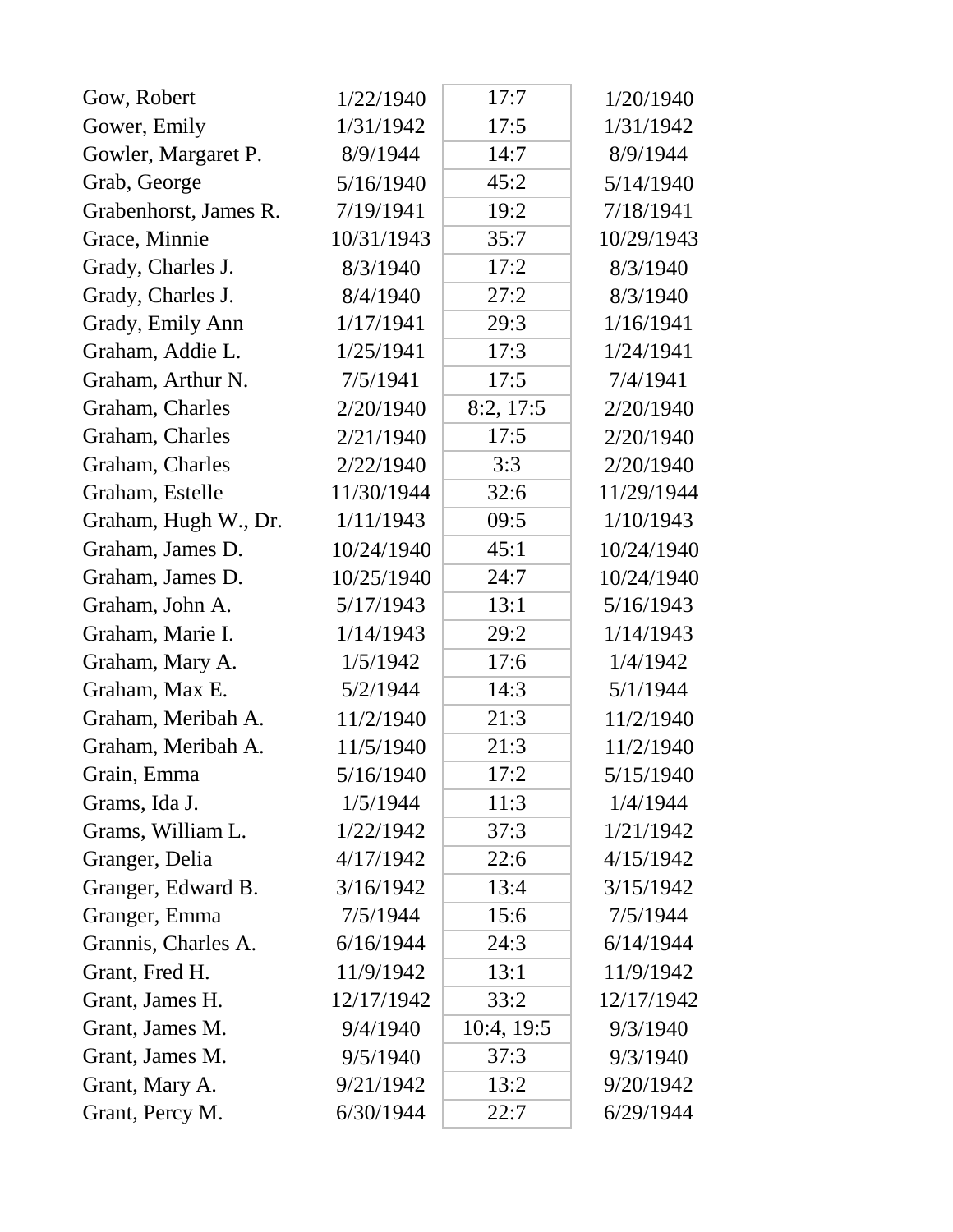| Grant, William M.    | 7/28/1943  | 16:7        | 7/27/1943  |
|----------------------|------------|-------------|------------|
| Grathoff, August     | 10/3/1944  | 12:7        | 10/3/1944  |
| Graves, Anna         | 12/19/1940 | 48:6        | 12/18/1940 |
| Graves, Mrs. Samuel. | 12/12/1942 | 15:3        | 12/12/1942 |
| Gray, Alexander      | 1/26/1943  | 13:5        | 1/26/1943  |
| Gray, Atley Orren    | 12/4/1942  | 23:2        | 12/3/1942  |
| Gray, Catherine      | 9/28/1942  | 13:2        | 9/27/1942  |
| Gray, Clara S.       | 3/18/1944  | 16:5        | 3/17/1944  |
| Gray, Etta E.        | 1/18/1944  | 12:7        | 1/18/1944  |
| Gray, Hiram          | 12/16/1940 | 20:7        | 12/13/1940 |
| Gray, Jerome R.      | 8/17/1942  | 11:4        | 8/15/1942  |
| Gray, Mabel          | 6/9/1943   | 18:6        | 6/8/1943   |
| Gray, Ralph          | 9/20/1940  | 40:7        | 9/19/1940  |
| Gray, Walker         | 12/18/1943 | 12:7        | 12/18/1943 |
| Gray, William J. H.  | 6/4/1943   | 20:5        | 6/3/1943   |
| Graydon, John F.     | 8/22/1942  | 12:7        | 8/21/1942  |
| Green, Byron M.      | 12/22/1943 | 21:3        | 12/21/1943 |
| Green, Claude G.     | 7/15/1944  | 11:1        | 7/15/1944  |
| Green, Delvin L.     | 2/25/1944  | 20:7        | 2/24/1944  |
| Green, Emma          | 11/19/1940 | 21:3        | 11/17/1940 |
| Green, Frank C.      | 2/25/1943  | 27:1        | 2/24/1943  |
| Green, Hattie C.     | 12/7/1944  | 36:4        | 12/7/1944  |
| Green, Iris M.       | 11/23/1941 | 32:7        | 11/22/1941 |
| Green, James L.      | 7/2/1944   | 18:6        | 7/1/1944   |
| Green, Lewis P.      | 7/1/1943   | 32:7        | 6/30/1943  |
| Green, Lillie A.     | 9/29/1944  | 26:7        | 9/28/1944  |
| Green, Maude A.      | 12/29/1942 | 15:7        | 12/28/1942 |
| Green, Maude M.      | 4/18/1940  | 13: 5, 44:4 | 4/17/1940  |
| Green, Maude M.      | 4/19/1940  | 28:7        | 4/17/1940  |
| Green, Mrs. Fred     | 3/24/1942  | 17:1        | 3/23/1942  |
| Green, Nancy J.      | 9/13/1944  | 14:7        | 9/12/1944  |
| Green, Raymond       | 3/17/1942  | 15:2        | 3/16/1942  |
| Green, Robert A.     | 1/17/1943  | 33:1        | 1/15/1943  |
| Greenbury, John      | 11/27/1943 | 13:2        | 11/26/1944 |
| Greene, Bernice      | 9/10/1942  | 32:8        | 9/9/1942   |
| Greene, Vaughan W.   | 8/31/1940  | 13:7, 17:3  | 8/30/1940  |
| Greene, Vaughn W.    | 9/1/1940   | 23:3        | 8/30/1940  |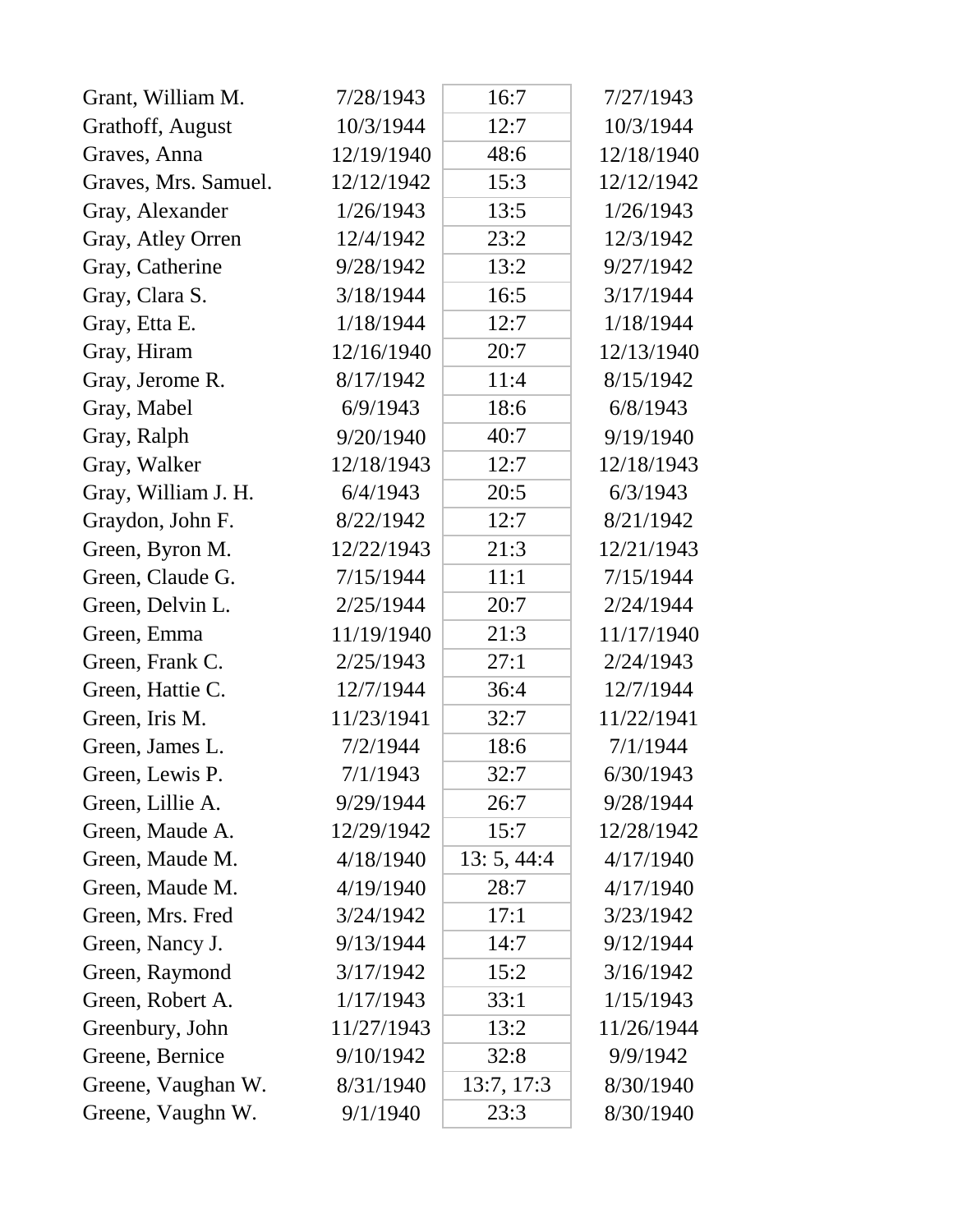| Greenlees, Edward E.   | 3/15/1943  | 13:4       | 3/15/1943  |
|------------------------|------------|------------|------------|
| Greenley, Elizabeth M. | 5/3/1941   | 20:4       | 5/2/1941   |
| Greenough, Cora M.     | 1/11/1943  | 09:6       | 1/10/1943  |
| Greenup, George H.     | 9/7/1944   | 26:4       | 9/6/1944   |
| Greenwald, Marion      | 9/17/1941  | 41:2       | 9/17/1941  |
| Greggry, Jerry W.      | 6/6/1944   | 18:3       | 6/5/1944   |
| Gregory, Anna          | 11/7/1943  | 35:7       | 11/3/1943  |
| Gregory, Archie O.     | 10/17/1941 | 32:8       | 10/16/1941 |
| Gregory, Belle         | 5/2/1940   | 21:1       | 4/29/1930  |
| Gregory, Ida M         | 1/19/1940  | 21:4       | 1/18/1940  |
| Gregory, John H.       | 3/25/1943  | 32:7       | 3/24/1943  |
| Gregory, Marion E.     | 7/19/1944  | 14:7       | 7/19/1944  |
| Gremel, Clesta M.      | 5/18/1944  | 31:7       | 5/17/1944  |
| Grennay, Vern E.       | 6/9/1943   | 18:5       | 6/8/1943   |
| Grgurich, Josephine    | 8/3/1941   | 28:6       | 8/2/1941   |
| Grieger, Pauline J.    | 1/2/1940   | 18:1       | 12/31/1939 |
| Griffen, Sarah         | 7/15/1942  | 15:4       | 7/15/1942  |
| Griffin, Amy A.        | 12/21/1944 | 32:7       | 12/20/1944 |
| Griffin, Bert          | 9/5/1940   | 10:5       | n.d.       |
| Griffin, John W.       | 5/29/1943  | 17:2       | 5/28/1943  |
| Griffin, John W., Pvt. | 6/23/1943  | 18:8       | 6/21/1943  |
| Griffin, Mary          | 6/1/1944   | 28:2       | 5/11/1944  |
| Griffith, Loren        | 1/6/1944   | 27:1       | 1/6/1944   |
| Griffith, Marion I.    | 12/15/1944 | 29:1       | 12/14/1944 |
| Griffus, Eleanor E.    | 8/9/1943   | 12:7       | 8/9/1943   |
| Grim, Estil L.         | 6/18/1941  | 22:3       | 6/17/1941  |
| Grimske, Elfreda M.    | 4/3/1940   | 23:3       | 4/3/1940   |
| Grimske, Elfreda M.    | 4/4/1940   | 37:1       | 4/3/1940   |
| Grimske, Elfreda M.    | 4/5/1940   | 28:7       | 4/3/1940   |
| Grindatti, Mina        | 8/29/1940  | 13:8, 37:1 | 8/29/1940  |
| Grindatti, Mina        | 8/30/1940  | 23:2       | 8/29/1940  |
| Grinnage, Edna Mae     | 1/10/1944  | 13:4       | 1/7/1944   |
| Grissom, Alton         | 11/13/1944 | 19:3       | 11/11/1944 |
| Griswold, Almina R.    | 7/29/1942  | 19:1       | 7/28/1942  |
| Griswold, Donald A.    | 11/8/1943  | 14:7       | 11/6/1943  |
| Griswold, Judson W.    | 8/26/1944  | 10:5       | 8/26/1944  |
| Griswold, Mrs. Claude  | 2/27/1940  | 17:4       | 2/26/1940  |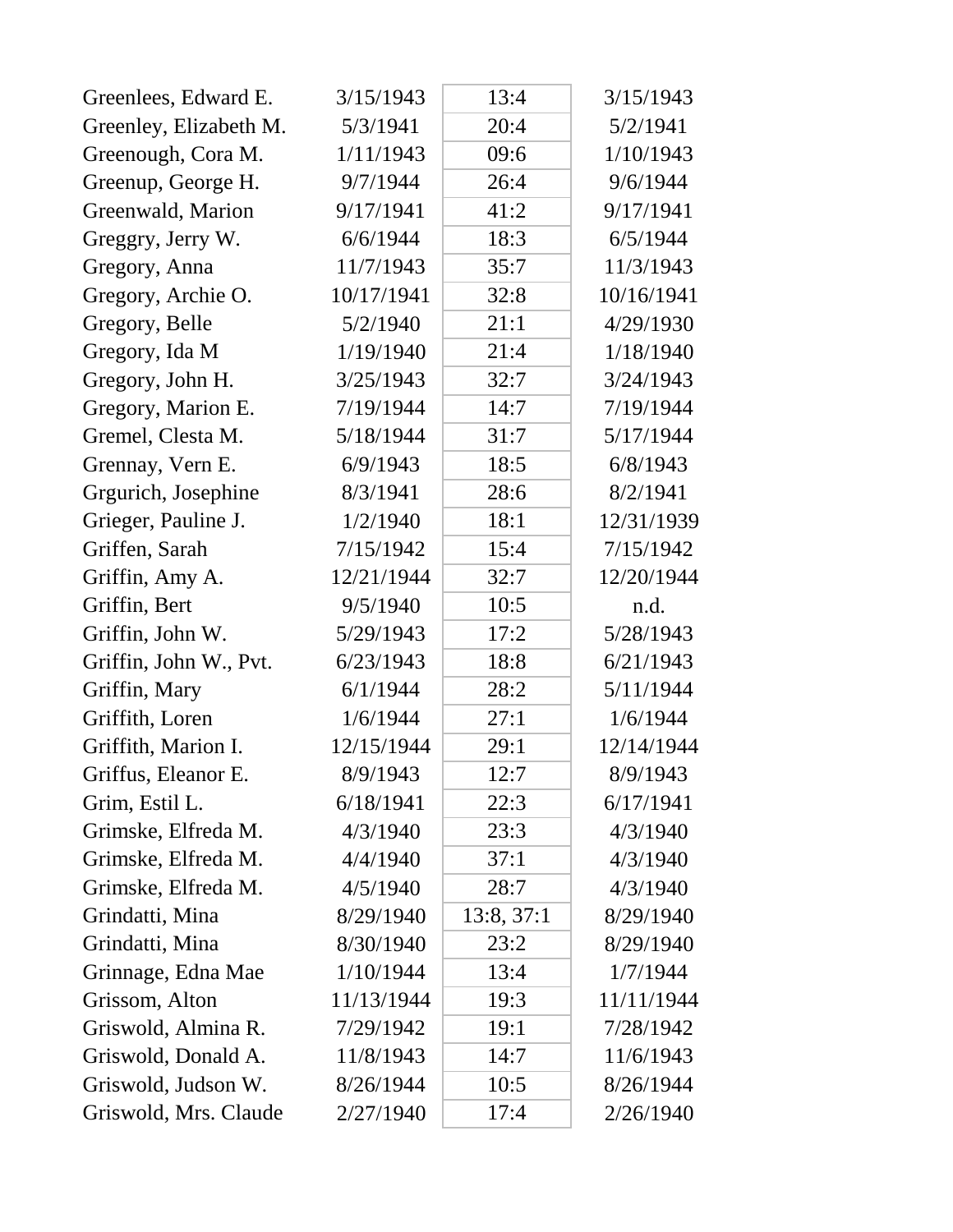| Griswold, Ward        | 3/30/1942  | 13:4       | 3/29/1942  |
|-----------------------|------------|------------|------------|
| Groehsl, George J.    | 11/17/1941 | 23:3       | 11/16/1941 |
| Grooms, Abbie J.      | 6/18/1943  | 20:6       | 6/17/1943  |
| Grooms, Roy A.        | 11/13/1940 | 25:2       | 11/13/1940 |
| Grooms, Roy A.        | 11/14/1940 | 45:1       | 11/13/1940 |
| Gross, Ellen          | 12/9/1940  | 18:3       | 12/8/1940  |
| Gross, Elsie A.       | 2/10/1941  | 17:5       | 2/9/1941   |
| Gross, Mrs. Charles   | 5/8/1944   | 12:7       | 5/7/1944   |
| Groulx, Antoine J.    | 12/9/1941  | 24:5       | 12/8/1941  |
| Groulx, Clara         | 9/2/1943   | 28:4       | 8/31/1943  |
| Groulx, Elizabeth K.  | 4/13/1942  | 15:3       | 4/12/1942  |
| Grove, Hazen W.       | 1/1/1941   | H8:1       | 12/31/1940 |
| Grove, Jerome         | 12/31/1941 | 13:8       | 12/27/1941 |
| Grover, Alma F.       | 3/27/1944  | 10:7       | 3/26/1944  |
| Grover, George A.     | 4/16/1940  | 7:6        | 4/14/1940  |
| Grover, Oran J.       | 11/19/1940 | 21:2       | 11/18/1940 |
| Grover, Oran J.       | 11/20/1940 | 15:1       | 11/18/1940 |
| Grover, Patricia M.   | 7/21/1941  | 16:8       | 7/19/1941  |
| Grovum, Alexander     | 8/18/1941  | 17:4       | 8/16/1941  |
| Grovum, Gilmer        | 8/18/1941  | 17:3       | 8/16/1941  |
| Grueling, Marcus C.   | 5/2/1940   | 46:1       | 4/30/1940  |
| Gruno, Linda Lou      | 9/23/1941  | 19:2       | 9/22/1941  |
| Guerin, Emily M.      | 2/9/1940   | 17:1, 27:2 | 2/7/1940   |
| Guerin, Emily M.      | 2/10/1940  | 15:5       | 2/7/1940   |
| Guerin, Emily M.      | 2/11/1940  | 29:1       | 2/7/1940   |
| Guerin, Ethel C.      | 11/17/1943 | 24:2       | 11/17/1943 |
| Guiney, George B.     | 5/8/1941   | 44:2       | 5/7/1941   |
| Guipe, Lucy           | 2/13/1940  | 6:2        | 2/12/1940  |
| Guliakos, Nicholas K. | 1/24/1940  | 17:5       | 1/24/1940  |
| Guliakos, Nicholas K. | 1/25/1940  | 33:4       | 1/24/1940  |
| Gunder, Benjamin F.   | 1/14/1943  | 29:3       | 1/14/1943  |
| Gunder, Jennie M.     | 4/10/1944  | 13:1       | 4/8/1944   |
| Gundry, Elmer         | 1/21/1944  | 18:7       | 1/20/1944  |
| Gundry, Jennie L.     | 5/7/1943   | 22:6       | 5/6/1943   |
| Gundry, Sophia        | 7/5/1942   | 29:5       | 7/4/1942   |
| Gunn, Donald L.       | 10/13/1943 | 14:6       | 10/13/1943 |
| Gunnell, Charles N.   | 12/13/1941 | 18:6       | 12/12/1941 |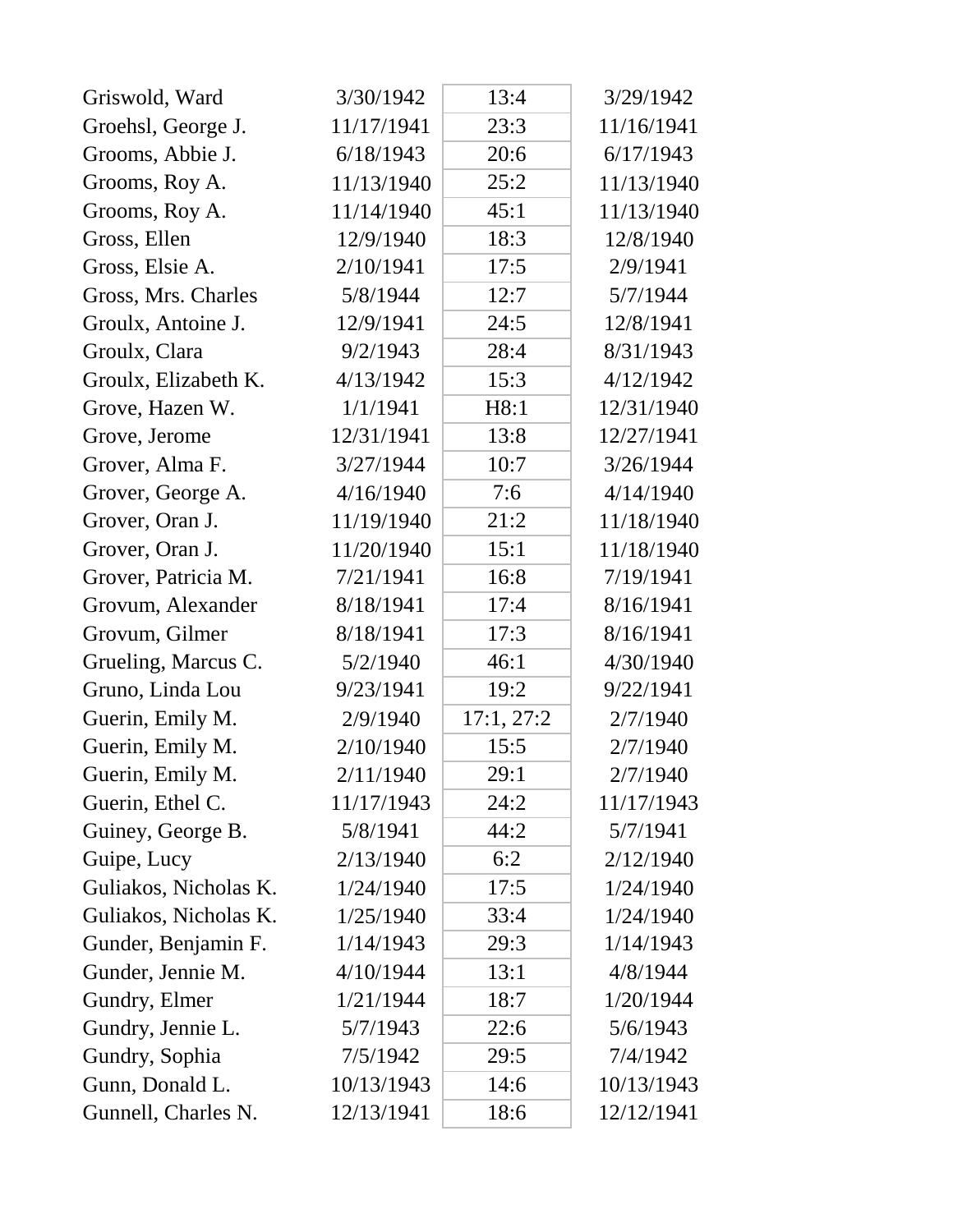| Gunsell, David        | 1/24/1940  | 17:5       | 1/23/1940  |
|-----------------------|------------|------------|------------|
| Gunsell, David        | 1/25/1940  | 33:4       | 1/23/1940  |
| Guoan, Nettie B.      | 5/27/1942  | 24:7       | 5/26/1942  |
| Gurnea, George        | 12/13/1944 | 18:6       | 12/12/1944 |
| Gurnea, Rena          | 4/18/1944  | 14:4       | 4/18/1944  |
| Gurnea, Tressa        | 4/19/1944  | 18:2       | 4/18/1944  |
| Gustafson, Carl T.    | 6/14/1944  | 16:1       | 6/13/1944  |
| Gustafson, John A.    | 9/17/1941  | 41:2       | 9/16/1941  |
| Gutteridge, Victor C. | 2/24/1943  | 15:1       | 2/24/1943  |
| Guza, Thomas N.       | 8/26/1941  | 19:1       | 8/25/1941  |
| Guzlay, Hannah E.     | 11/2/1940  | 24:3       | 10/30/1940 |
| Gwazdacz, John        | 9/10/1941  | 27:1       | 9/9/1941   |
| Haad, Frank A.        | 10/28/1942 | 17:2       | 10/26/1942 |
| Haas, Louisa C.       | 2/7/1944   | 11:3       | 2/6/1944   |
| Habedank, Mary L.     | 3/16/1942  | 13:4       | 3/15/1942  |
| Habkirk, Mary         | 2/2/1940   | 8:1, 25:5  | 1/31/1940  |
| Habkirk, William      | 7/7/1941   | 15:5       | 7/5/1941   |
| Hacker, Charles C.    | 5/21/1942  | 36:7       | 5/21/1942  |
| Hackett, Claud N.     | 9/2/1940   | 15:7       | 8/31/1940  |
| Hackett, Leon J.      | 5/18/1943  | 15:1       | 5/17/1943  |
| Hackney, Eliza        | 9/6/1940   | 12:4, 29:2 | 9/6/1940   |
| Hackney, Eliza M.     | 9/6/1940   | 12:3       | 9/6/1940   |
| Hackney, Eliza M.     | 9/7/1940   | 17:2       | 9/6/1940   |
| Hackney, Eugene J.    | 12/21/1943 | 23:3       | 12/20/1943 |
| Hackney, George W.    | 11/4/1942  | 19:2       | 11/3/1942  |
| Hackney, Mary G.      | 2/17/1944  | 28:7       | 2/16/1944  |
| Haddon, John D.       | 9/4/1940   | 2:2        | 9/3/1940   |
| Hadley, Emily (Mrs.   |            |            |            |
| Clyde E.              | 11/15/1940 | 14:3       | 11/13/1940 |
| Haefer, John J.       | 8/31/1944  | 28:5       | 8/30/1944  |
| Haertter, Herbert L.  | 7/21/1941  | 16:8       | 7/20/1941  |
| Haffey, Walden H.     | 11/1/1944  | 18:5       | 10/31/1944 |
| Hafner, Oliva R.      | 12/23/1944 | 11:7       | 12/23/1944 |
| Hagadone, Kelly       | 7/18/1943  | 28:4       | 7/17/1943  |
| Hagan, Mary E.        | 11/2/1943  | 16:6       | 11/2/1943  |
| Hagene, Henry P.      | 2/22/1944  | 13:1       | 2/22/1944  |
| Hager, Mabel          | 1/14/1942  | 19:4       | 1/14/1942  |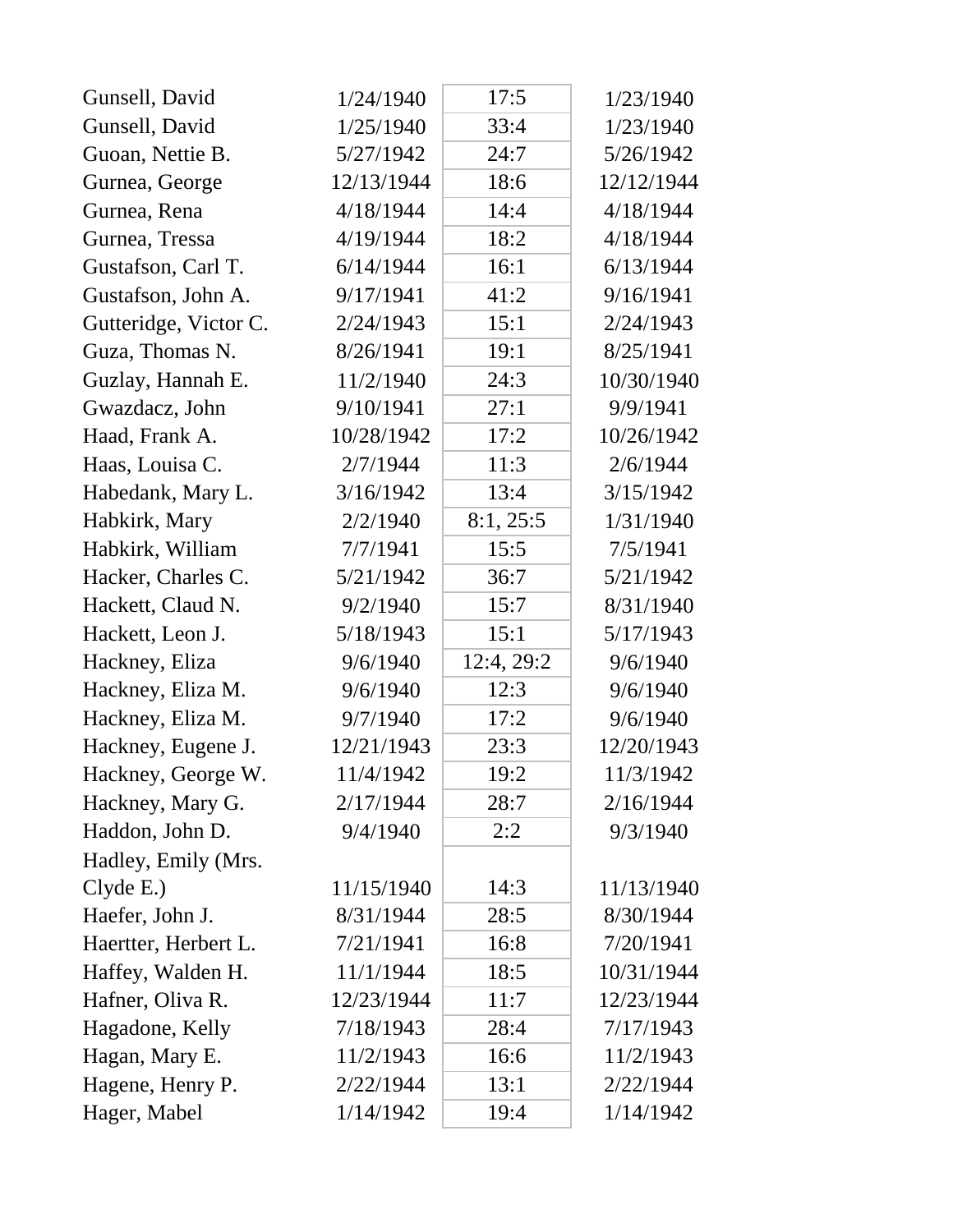| Haggart, Charlotte   | 1/8/1940   | 11:1, 15:7 | 1/7/1940   |
|----------------------|------------|------------|------------|
| Haggerty, John P.    | 5/26/1941  | 18:7       | 5/24/1941  |
| Haggerty, William J. | 2/12/1942  | 37:3       | 2/12/1942  |
| Hagle, Julia B.      | 4/29/1941  | 20:5       | 4/28/1941  |
| Hahn, George M.      | 3/12/1941  | 24:6       | 3/12/1941  |
| Hahn, Lillie B.      | 11/6/1942  | 22:7       | 11/5/1942  |
| Haight, Berneice L.  | 5/2/1944   | 14:3       | 5/1/1944   |
| Haight, Celia        | 5/1/1944   | 14:6       | 5/1/1944   |
| Haight, Harry C.     | 9/26/1941  | 28:7       | 9/25/1941  |
| Haight, Louise       | 8/14/1944  | 13:5       | 8/12/1944  |
| Hains, Barbara M.    | 10/6/1944  | 26:6       | 10/5/1944  |
| Haist, Emma          | 4/30/1943  | 22:5       | 4/29/1943  |
| Haith, Jeppie L.     | 1/26/1944  | 13:2       | 1/24/1944  |
| Halbedel, Frank E.   | 8/20/1941  | 21:1       | 8/20/1941  |
| Hale, Alvin E.       | 3/12/1941  | 24:6       | 3/10/1941  |
| Hale, Caroline S.    | 6/19/1941  | 44:7       | 6/18/1941  |
| Hale, Emma A.        | 2/20/1941  | 37:3       | 2/17/1941  |
| Hale, George         | 7/8/1940   | 11:8       | 7/7/1940   |
| Hale, George H.      | 7/12/1940  | 23:2       | 7/8/1940   |
| Hale, John P.        | 12/31/1944 | 19:3       | 12/28/1944 |
| Hale, Joseph W.      | 4/8/1940   | 16:7       | 4/7/1940   |
| Hale, Nathan H.      | 9/16/1944  | 12:7       | 9/11/1944  |
| Hale, Sandford       | 11/28/1940 | 50:4       | 11/27/1940 |
| Hale, Sophia L.      | 5/20/1940  | 16:7       | 5/18/1940  |
| Hale, Sophia L.      | 5/20/1940  | 16:7       | 5/18/1940  |
| Hale, Sophia L.      | 5/21/1940  | 19:3       | 5/18/1940  |
| Hale, Sophia L.      | 5/21/1940  | 19:3       | 5/18/1940  |
| Haley, Frank         | 12/20/1940 | 21:4, 36:5 | 12/19/1940 |
| Haley, Jennie M.     | 2/14/1944  | 13:3       | 2/13/1944  |
| Haley, Lester W.     | 10/26/1943 | 14:3       | 10/23/1943 |
| Haley, Mary E.       | 10/20/1944 | 28:6       | 10/19/1944 |
| Hall, Annabel        | 8/12/1944  | 11:1       | 8/11/1944  |
| Hall, Bertha I.      | 9/26/1944  | 12:7       | 9/25/1944  |
| Hall, Clair L.       | 4/1/1942   | 21:3       | 3/31/1942  |
| Hall, Ella T.        | 2/18/1940  | 10:2       | 2/16/1940  |
| Hall, Elmer          | 2/17/1940  | 17:4       | 2/17/1940  |
| Hall, Elmer          | 2/18/1940  | 29:2       | 2/17/1940  |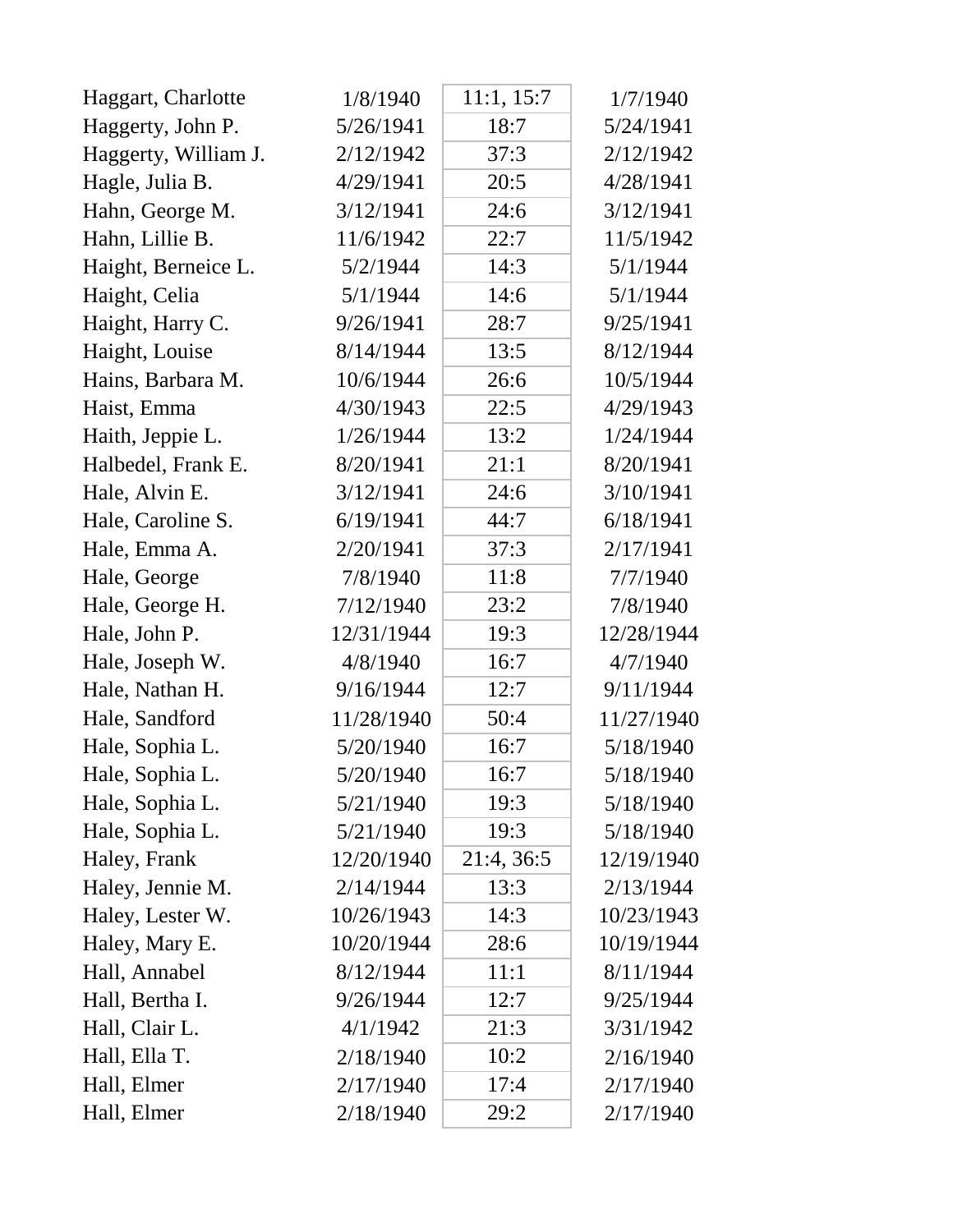| Hall, Emily E.      | 6/27/1944  | 12:7      | 6/27/1944  |
|---------------------|------------|-----------|------------|
| Hall, Eva           | 8/18/1944  | 20:7      | 8/18/1944  |
| Hall, Floriene E.   | 7/26/1943  | 13:2      | 7/24/1943  |
| Hall, Frances E.    | 1/22/1943  | 19:5      | 1/21/1943  |
| Hall, George W.     | 9/7/1943   | 12:6      | 9/5/1943   |
| Hall, Henry R.      | 9/24/1941  | 23:1      | 9/24/1941  |
| Hall, Homer         | 7/16/1940  | 19:4      | 7/14/1940  |
| Hall, Howard J.     | 9/15/1940  | 32:6      | 9/14/1940  |
| Hall, Howard J.     | 9/16/1940  | 17:3      | 9/14/1940  |
| Hall, James C.      | 4/3/1942   | 25:1      | 3/31/1942  |
| Hall, Leona M.      | 12/24/1941 | 14:2      | 12/23/1941 |
| Hall, Marie         | 5/4/1942   | 13:3      | 5/3/1942   |
| Hall, Marie         | 8/7/1944   | 11:5      | 8/7/1944   |
| Hall, Marie A.      | 2/5/1943   | 21:3      | 2/4/1943   |
| Hall, Porter A.     | 1/5/1942   | 17:7      | 1/3/1942   |
| Hall, Robert        | 1/17/1943  | 33:1      | 1/16/1943  |
| Hall, Samuel T.     | 10/18/1941 | 18:8      | 10/18/1941 |
| Hall, Stephen J.    | 4/16/1941  | 26:6      | 4/15/1941  |
| Hall, Sue E.        | 12/29/1941 | 18:1      | 12/28/1941 |
| Hall, William H.    | 9/30/1942  | 16:7      | 9/30/1942  |
| Hall, Willie H.     | 9/28/1943  | 16:5      | 9/27/1943  |
| Hallas, John        | 10/7/1941  | 21:2      | 10/5/1941  |
| Hallenbeck, Leo     | 1/14/1941  | 19:4      | 1/14/1941  |
| Halligan, John B.   | 2/27/1940  | 7:2, 17:4 | 2/26/1940  |
| Hallit, Chauncy F.  | 8/30/1943  | 13:2      | 8/29/1943  |
| Hallit, William H.  | 12/16/1941 | 22:7      | 12/16/1941 |
| Hallman, Eva M.     | 12/28/1942 | 11:7      | 12/27/1942 |
| Hallman, Harry      | 1/14/1940  | 8:2,27:2  | 1/13/1940  |
| Hallman, Harry      | 1/15/1940  | 17:6      | 1/13/1940  |
| Hallmark, William   | 3/2/1943   | 15:2      | 2/28/1943  |
| Halloran, Bessie    | 7/17/1944  | 11:5      | 7/16/1944  |
| Halloran, Ella      | 1/27/1941  | 15:5      | 1/25/1941  |
| Halloran, Jennie M. | 11/6/1944  | 15:3      | 11/6/1944  |
| Halze, John H.      | 11/3/1942  | 12:8      | 11/3/1942  |
| Ham, Henrietta      | 11/11/1944 | 12:7      | 11/10/1944 |
| Hamady, Joseph H.   | 3/3/1943   | 17:2      | 3/3/1943   |
| Hamady, Mae L.      | 10/18/1943 | 13:1      | 10/17/1943 |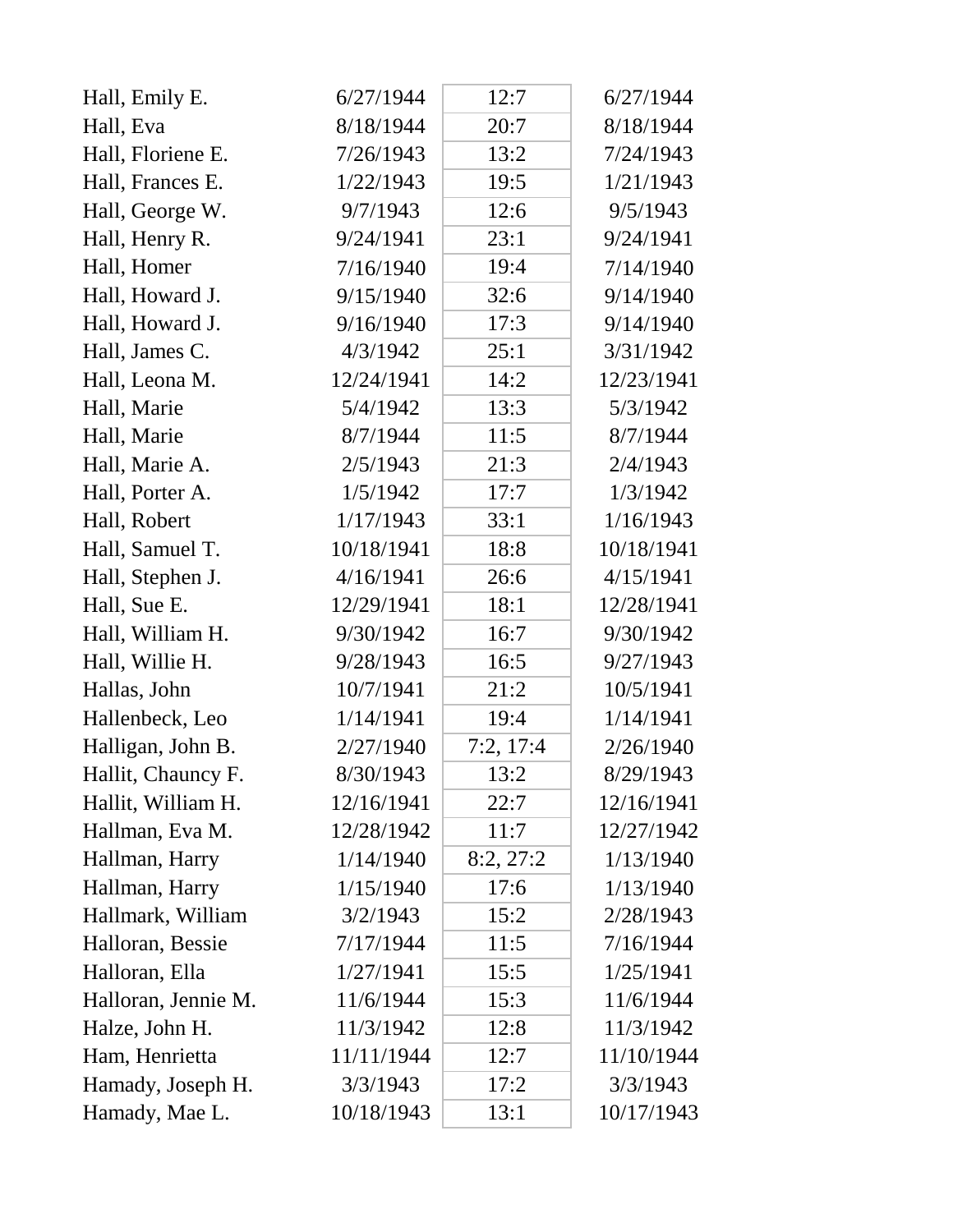| Hamann, Ethel          | 12/31/1942 | 11:7       | 12/31/1942 |
|------------------------|------------|------------|------------|
| Hambien, Bert E.       | 10/1/1943  | 24:5       | 9/30/1943  |
| Hamer, Mark E.         | 7/14/1941  | 15:3       | 7/13/1941  |
| Hamill, Bentley M.     | 11/17/1942 | 15:2       | 11/14/1942 |
| Hamill, Christina      | 2/24/1942  | 17:5       | 2/23/1942  |
| Hamilton, Benjamin F.  | 11/19/1943 | 23:1       | 11/18/1943 |
| Hamilton, Chester      | 8/24/1940  | 7:4        | 8/23/1940  |
| Hamilton, Jane         | 1/27/1941  | 15:6       | 1/25/1941  |
| Hamilton, Lydia        | 10/22/1941 | 22:7       | 10/21/1941 |
| Hamilton, Olga C.      | 2/27/1944  | 27:7       | 2/25/1944  |
| Hamilton, Robert       | 10/24/1942 | 15:1       | 10/23/1942 |
| Hamilton, William H,   | 8/7/1940   | 8:5, 19:4  | 8/5/1940   |
| Hamilton, Willie       | 9/26/1941  | 28:7       | 9/23/1941  |
| Hammel, Nannie         | 8/13/1941  | 23:2       | 8/13/1941  |
| Hammond, Grace D.      | 10/5/1940  | 19:2       | 10/4/1940  |
| Hammond, Grace D.      | 10/6/1940  | 10:4       | 10/4/1940  |
| Hammond, James C.      | 8/7/1944   | 11:4       | 8/6/1944   |
| Hammond, Julia A.      | 4/3/1942   | 25:2       | 3/29/1942  |
| Hammond, Levi B., Rev. | 12/19/1942 | 15:4       | 12/19/1942 |
| Hammond, Mortimor E.   | 11/29/1942 | 36:7       | 11/28/1942 |
| Hammond, Roy R.        | 6/27/1943  | 40:2       | 6/26/1943  |
| Hammond, Willoughby    | 9/17/1942  | 36:8       | 9/15/1942  |
| Hamp, Ella K.          | 10/24/1944 | 12:7       | 10/23/1944 |
| Hanchett, Hugh E.      | 12/13/1942 | 37:2       | 12/12/1942 |
| Hand, Ella F.          | 12/6/1940  | 12:7, 32:2 | 12/6/1940  |
| Hand, Ella F.          | 12/7/1940  | 16:6       | 12/6/1940  |
| Hand, Ella F.          | 12/8/1940  | 36:1       | 12/6/1940  |
| Handay, Charles        | 2/29/1940  | 41:2       | 2/27/1940  |
| Handley, Wade          | 10/2/1944  | 13:2       | 9/28/1944  |
| Hanel, Ann             | 9/27/1942  | 32:5       | 9/25/1942  |
| Hanel, Flossie A.      | 4/29/1942  | 29:1       | 4/29/1942  |
| Hanes, Bernice F.      | 7/2/1941   | 25:1       | 7/1/1941   |
| Haney, Henry           | 9/3/1943   | 20:4       | 9/2/1943   |
| Haney, Theo C.         | 9/1/1942   | 13:1       | 8/31/1942  |
| Hankey, Birdie M.      | 12/25/1941 | 20:3       | 12/24/1941 |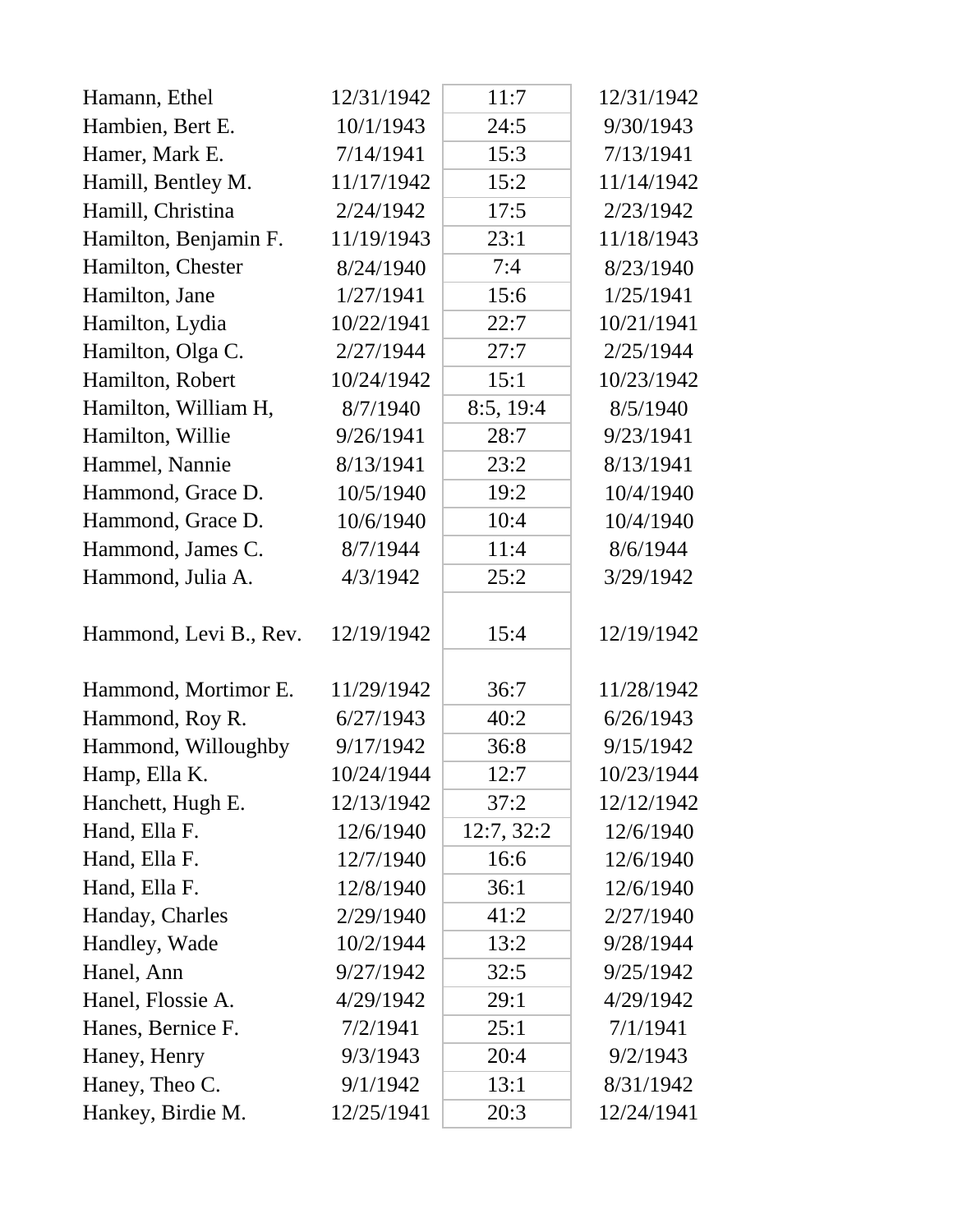| Hanna, Florence          | 1/29/1942  | 37:4 | 1/29/1942  |
|--------------------------|------------|------|------------|
| Hanover, Lena C.         | 12/16/1942 | 19:1 | 12/15/1942 |
| Hans, Fred G.            | 3/17/1941  | 19:2 | 3/16/1941  |
| Hansel, Roy J.           | 10/17/1940 | 40:8 | 10/16/1940 |
| Hansel, Roy J.           | 10/18/1940 | 28:7 | 10/16/1940 |
| Hansen, Berger           | 1/6/1940   | 15:7 | 1/5/1930   |
| Hansen, Charles S.       | 12/3/1942  | 37:2 | 12/2/1942  |
| Hansen, Emma W.          | 5/25/1944  | 36:2 | 5/24/1944  |
| Hansen, Marie B.         | 2/21/1940  | 17:5 | 2/20/1940  |
| Hansen, Ole M.           | 2/12/1944  | 10:7 | 2/10/1944  |
| Hansen, Roy N.           | 1/26/1944  | 13:1 | 1/25/1944  |
| Hansen, Swanhild M. O.   | 11/23/1942 | 19:2 | 11/21/1942 |
| Hanson, Berger           | 1/8/1940   | 15:7 | 1/5/1940   |
| Hanson, Carle H.         | 9/6/1943   | 20:4 | 9/2/1943   |
| Hanzarek, Catharyn       | 5/18/1942  | 13:2 | 5/17/1942  |
| Haodley, Clarence E.     | 11/5/1941  | 25:1 | 11/4/1941  |
| Harbin, Anna             | 9/20/1944  | 14:6 | 9/19/1944  |
| Harburn, Elsie S. I.     | 7/6/1944   | 29:2 | 7/6/1944   |
| Harburn, William         | 11/25/1940 | 17:4 | 11/24/1940 |
| Harcum, Fred             | 1/30/1942  | 27:3 | 1/28/1942  |
| Harcz, Joseph            | 8/17/1940  | 17:3 | 8/16/1940  |
| Hardick, William S.      | 3/23/1943  | 15:1 | 3/22/1943  |
| Harding, Elacta          | 5/4/1943   | 14:7 | 5/3/1943   |
| Harding, Murray B.       | 9/11/1940  | 19:2 | 9/11/1940  |
| Hardy, Ida               | 3/11/1943  | 33:2 | 3/10/1943  |
| Hardy, Mena K.           | 10/23/1942 | 22:7 | 10/22/1942 |
| Hargraves, Donna C.      | 2/28/1943  | 36:6 | 2/27/1943  |
| Hargrove, George V. Sgt. | 12/12/1943 | 35:6 | 12/12/1943 |
| Harkess, George          | 3/6/1943   | 15:1 | 3/5/1943   |
| Harley, Mary E.          | 1/9/1942   | 23:3 | 1/8/1942   |
| Harley, Ralph            | 5/27/1942  | 24:7 | 5/26/1942  |
| Harman, Joyce E.         | 2/21/1940  | 17:5 | 2/21/1940  |
| Harmeier, Mildred        | 6/18/1943  | 20:6 | 6/17/1943  |
| Harmon, George W.        | 1/6/1942   | 17:3 | 1/6/1942   |
| Harmon, Lillie L.        | 4/30/1941  | 22:4 | 4/30/1941  |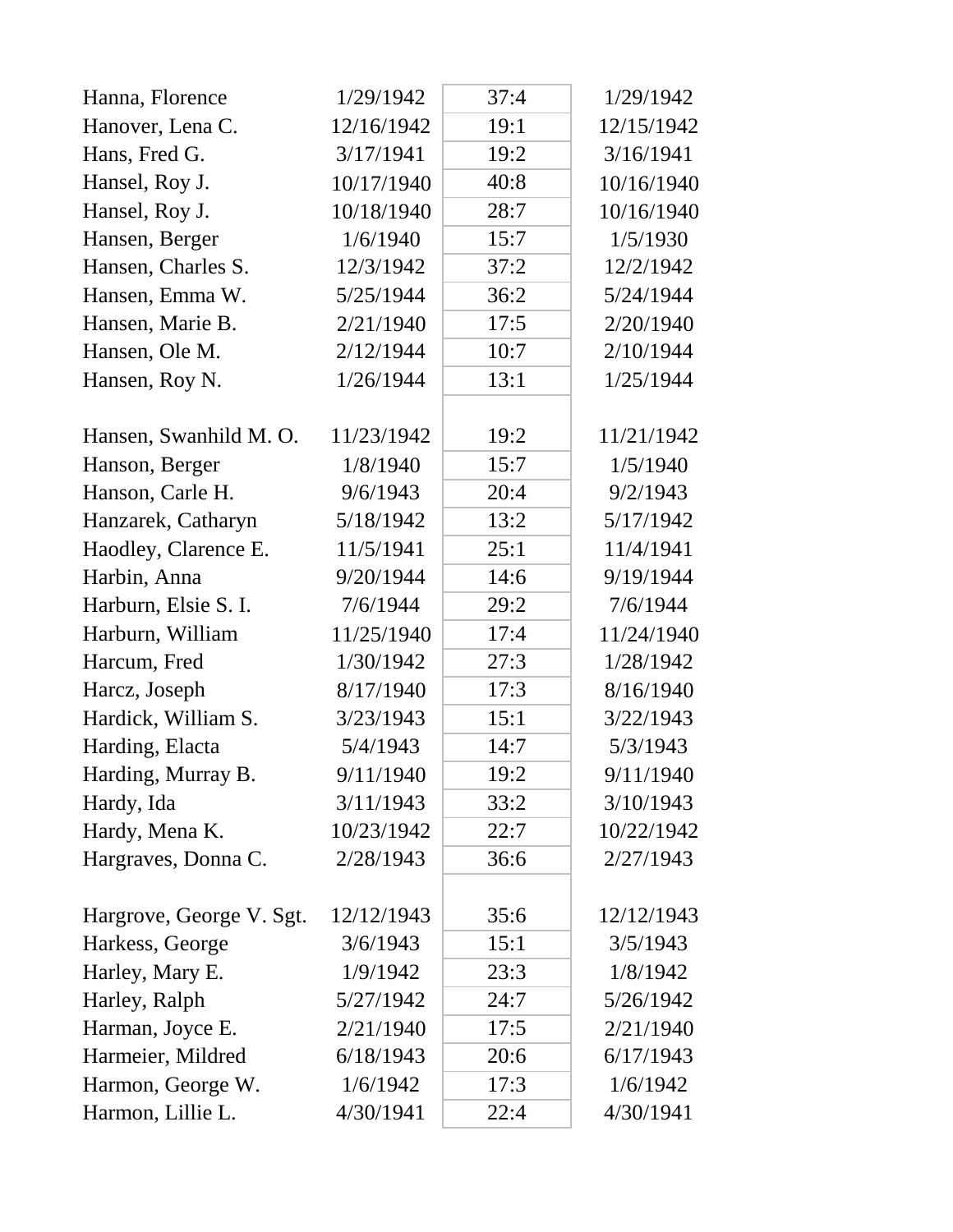| Harmon, William J.    | 12/11/1944 | 13:1       | 12/10/1944 |
|-----------------------|------------|------------|------------|
| Harnden, George       | 8/12/1940  | 7:8        | 8/11/1940  |
| Harney, Robert E.     | 12/30/1944 | 11:6       | 12/27/1944 |
| Harnum, Joseph E.     | 1/15/1940  | 17:7       | 1/13/1940  |
| Harp, Ella M.         | 12/5/1942  | 15:2       | 12/4/1942  |
| Harper, Charles       | 4/28/1944  | 23:8       | 4/26/1944  |
| Harper, John          | 4/6/1943   | 14:7       | 4/2/1943   |
| Harper, John A.       | 7/22/1944  | 10:8       | 7/21/1944  |
| Harper, Joseph L.     | 11/13/1942 | 22:8       | 11/13/1942 |
| Harper, Mary A.       | 11/6/1940  | 21:2       | 11/5/1940  |
| Harpham, Harry        | 1/2/1940   | 18:1       | 12/31/1939 |
| Harpham, Harry        | 1/3/1940   | 7:3        | 12/31/1939 |
| Harriman, Minnie C.   | 8/12/1943  | 28:7       | 8/12/1943  |
| Harrington, Helen J.  | 5/3/1940   | 11:3       | n.d.       |
| Harrington, John J.   | 11/13/1942 | 22:7       | 11/12/1942 |
| Harrington, Otis      | 4/11/1940  | 36:7       | 4/10/1940  |
| Harrington, Paul      | 12/27/1940 | 2:7        | 12/22/1940 |
| Harrington, Wanda V.  | 5/3/1944   | 18:1       | 5/3/1944   |
| Harris, Albert T.     | 6/21/1944  | 16:7       | 6/20/1944  |
| Harris, Charles       | 1/18/1940  | 29:4       | 1/17/1940  |
| Harris, Charles       | 1/19/1940  | 21:4       | 1/17/1940  |
| Harris, Eleanor       | 2/16/1942  | 15:5       | 2/16/1942  |
| Harris, Emma          | 10/5/1940  | 19:1       | 10/5/1940  |
| Harris, Emma          | 10/6/1940  | 15:8, 36:4 | 10/5/1940  |
| Harris, Ethel         | 11/5/1942  | 36:8       | 11/4/1942  |
| Harris, Evelyn        | 5/16/1943  | 36:2       | 5/13/1943  |
| Harris, Frank M.      | 4/25/1941  | 32:3       | 4/25/1941  |
| Harris, George        | 10/13/1943 | 14:6       | 10/12/1943 |
| Harris, Gladys Z.     | 4/30/1943  | 22:5       | 4/29/1943  |
| Harris, James V., Jr. | 11/14/1942 | 17:1       | 11/13/1942 |
| Harris, John C.       | 9/11/1941  | 40:8       | 9/10/1941  |
| Harris, Joseph S.     | 4/21/1941  | 17:1       | 4/20/1941  |
| Harris, Kitty B.      | 12/13/1943 | 15:2       | 12/12/1943 |
| Harris, Landen H.     | 6/1/1943   | 15:2       | 5/31/1943  |
| Harris, Lawrence      | 3/20/1941  | 45:1       | 3/9/1941   |
| Harris, Lawrence G.   | 5/29/1944  | 11:1       | 5/28/1944  |
| Harris, Lloyd         | 11/1/1940  | 16:1       | 10/31/1940 |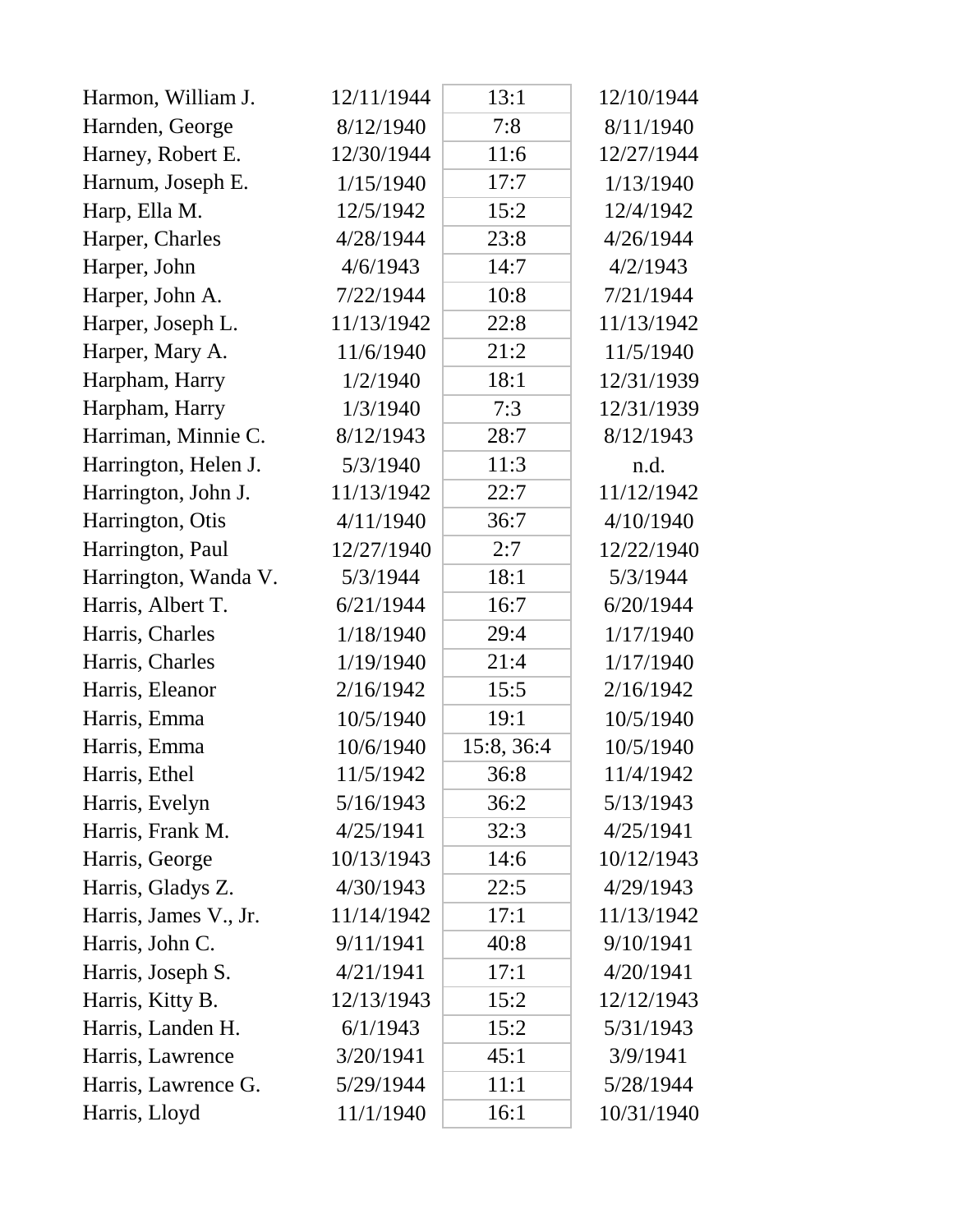| Harris, Lloyd P.    | 10/31/1940 | 40:7       | 10/31/1940 |
|---------------------|------------|------------|------------|
| Harris, Lon         | 5/22/1942  | 24:7       | 5/22/1942  |
| Harris, Mahala C.   | 7/7/1942   | 13:3       | 7/6/1942   |
| Harris, Martha      | 7/15/1940  | 17:5       | 7/14/1940  |
| Harris, Martha      | 7/16/1940  | 19:4       | 7/14/1940  |
| Harris, Mary        | 5/31/1942  | 29:2       | 5/30/1942  |
| Harris, Maude M.    | 5/29/1943  | 17:2       | 5/28/1943  |
| Harris, Odie E.     | 2/2/1941   | 29:1       | 2/2/1941   |
| Harris, Oron E.     | 6/22/1942  | 11:4       | 6/21/1942  |
| Harris, Otto        | 11/19/1940 | 24:3       | 11/17/1940 |
| Harris, Pheba A.    | 6/21/1943  | 13:1       | 6/19/1943  |
| Harris, Rosaline B. | 6/23/1944  | 22:8       | 6/22/1944  |
| Harris, Timothy D.  | 1/3/1944   | 11:8       | 1/1/1944   |
| Harrison, Charies   | 9/14/1943  | 14:5       | 9/12/1943  |
| Harrison, H.Y.      | 11/23/1941 | 32:7       | 11/20/1941 |
| Harrison, Hazel     | 12/18/1942 | 25:1       | 12/16/1942 |
| Harrison, John H.   | 5/21/1942  | 36:7       | 5/21/1942  |
| Harrison, Mary M.   | 10/4/1940  | 27:7       | 10/3/1940  |
| Harrison, Olive A.  | 3/5/1943   | 21:2       | 3/5/1943   |
| Hart, David S.      | 7/19/1943  | 11:1       | 7/17/1943  |
| Hart, Fred H.       | 7/22/1944  | 10:8       | 7/21/1944  |
| Hart, Glenn P.      | 9/15/1941  | 17:1       | 9/13/1941  |
| Hart, Harry L.      | 5/20/1943  | 32:7       | 5/14/1943  |
| Hart, James A.      | 1/21/1942  | 19:5       | 1/20/1942  |
| Hart, James M.      | 5/24/1943  | 13:2       | 5/23/1943  |
| Hart, Julius        | 1/11/1940  | 37:5       | 1/9/1940   |
| Hart, Mary A.       | 1/22/1940  | 17:7       | 1/21/1940  |
| Hart, Muriel J.     | 1/7/1941   | 19:7       | 1/6/1941   |
| Hart, Rolland Eli   | 1/7/1941   | 19:7       | 1/6/1941   |
| Harter, Lucy D.     | 8/25/1942  | 13:1       | 8/25/1942  |
| Hartman, Harold C.  | 9/5/1944   | 15:2       | 9/3/1944   |
| Hartman, Harry E.   | 3/10/1942  | 15:3       | 3/9/1942   |
| Hartman, Mary       | 5/24/1944  | 20:3       | 5/23/1944  |
| Hartman, Rosa L.    | 6/27/1944  | 12:7       | 6/27/1944  |
| Hartshorn, Leroy D. | 10/1/1943  | 24:5       | 9/29/1943  |
| Harvey, James       | 12/27/1940 | 13:2, 21:4 | 12/24/1940 |
| Harvey, Mary J.     | 1/25/1943  | 13:6       | 1/24/1943  |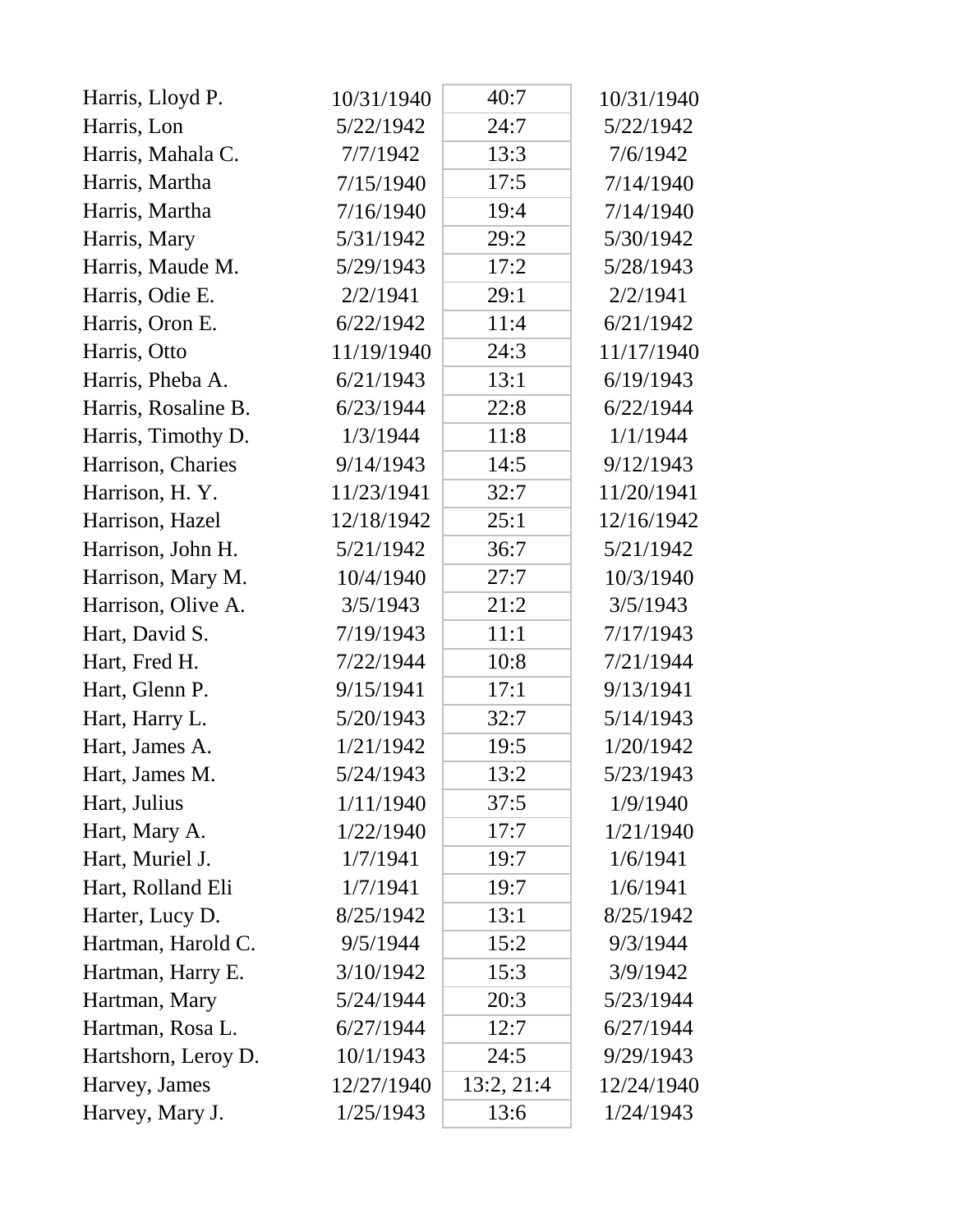| Harvey, Robert L.    | 2/16/1943  | 13:3       | 2/15/1943  |
|----------------------|------------|------------|------------|
| Hashem, Marian J.    | 8/11/1944  | 20:7       | 8/10/1944  |
| Haskin, Etta M.      | 7/3/1943   | 15:1       | 7/1/1943   |
| Haskin, Florence     | 8/3/1944   | 26:5       | 8/3/1944   |
| Haskin, Margaret A.  | 3/4/1941   | 19:3       | 3/3/1941   |
| Haskin, Ralph        | 5/6/1940   | 7:5        | 5/4/1940   |
| Haskins, David E.    | 1/16/1940  | 17:2       | 1/14/1940  |
| Haskins, William L.  | 4/23/1940  | 17:3       | 4/22/1940  |
| Haslam, Oscar W.     | 2/13/1941  | 37:1       | 2/12/1941  |
| Hasman, Charles      | 8/10/1940  | 17:3       | 8/9/1940   |
| Hasman, Charles      | 8/11/1940  | 12:3       | 8/9/1940   |
| Hassinger, Thomas E. | 10/20/1944 | 28:6       | 9/28/1944  |
| Hatch, Julia E.      | 1/3/1942   | 15:6       | 1/3/1942   |
| Hatch, Mrs. Ernest   | 12/9/1940  | 9:4        | 12/8/1940  |
| Hatchard, Penny L.   | 11/25/1944 | 11:4       | 11/23/1944 |
| Hatchew, George      | 3/14/1943  | 36:4       | 3/13/1943  |
| Hatfield, Fern W.    | 7/24/1943  | 15:2       | 7/23/1943  |
| Hatfield, George E.  | 11/3/1941  | 19:2       | 11/2/1941  |
| Hathaway, Albert M.  | 1/23/1941  | 37:2       | 1/22/1941  |
| Hathaway, John       | 2/18/1940  | 9:4        | 2/17/1940  |
| Hathaway, John       | 2/19/1940  | 15:4       | 2/17/1940  |
| Hathaway, Mary S.    | 2/18/1943  | 32:7       | 2/17/1943  |
| Hatt, Blee S.        | 3/20/1944  | 12:8       | 3/19/1944  |
| Hauck, Nicholas F.   | 2/28/1944  | 13:2       | 2/28/1944  |
| Hauck, Paul D.       | 3/27/1944  | 10:8       | 3/26/1944  |
| Hauer, Barbara       | 2/7/1940   | 2:4, 19:4  | 2/6/1940   |
| Hauer, Barbara       | 2/8/1940   | 11:4, 33:3 | 2/6/1940   |
| Haughton, Mae        | 5/3/1944   | 18:2       | 5/2/1944   |
| Hauk, Henry C.       | 10/14/1940 | 17:3       | 10/13/1940 |
| Haupt, William P.    | 11/27/1944 | 13:3       | 11/26/1944 |
| Haven, John H.       | 7/18/1943  | 28:3       | 7/16/1943  |
| Havener, Viva F.     | 1/25/1941  | 17:3       | 1/24/1941  |
| Havers, Eliza M.     | 9/5/1941   | 28:7       | 9/5/1941   |
| Haviland, Charles    | 6/23/1942  | 13:2       | 6/22/1942  |
| Haviland, Lewis R.   | 11/10/1944 | 24:5       | 11/9/1944  |
| Haviland, Matthew G. | 7/7/1941   | 15:5       | 7/5/1941   |
| Hawcroft, Jessie     | 2/14/1940  | 17:5       | 2/13/1940  |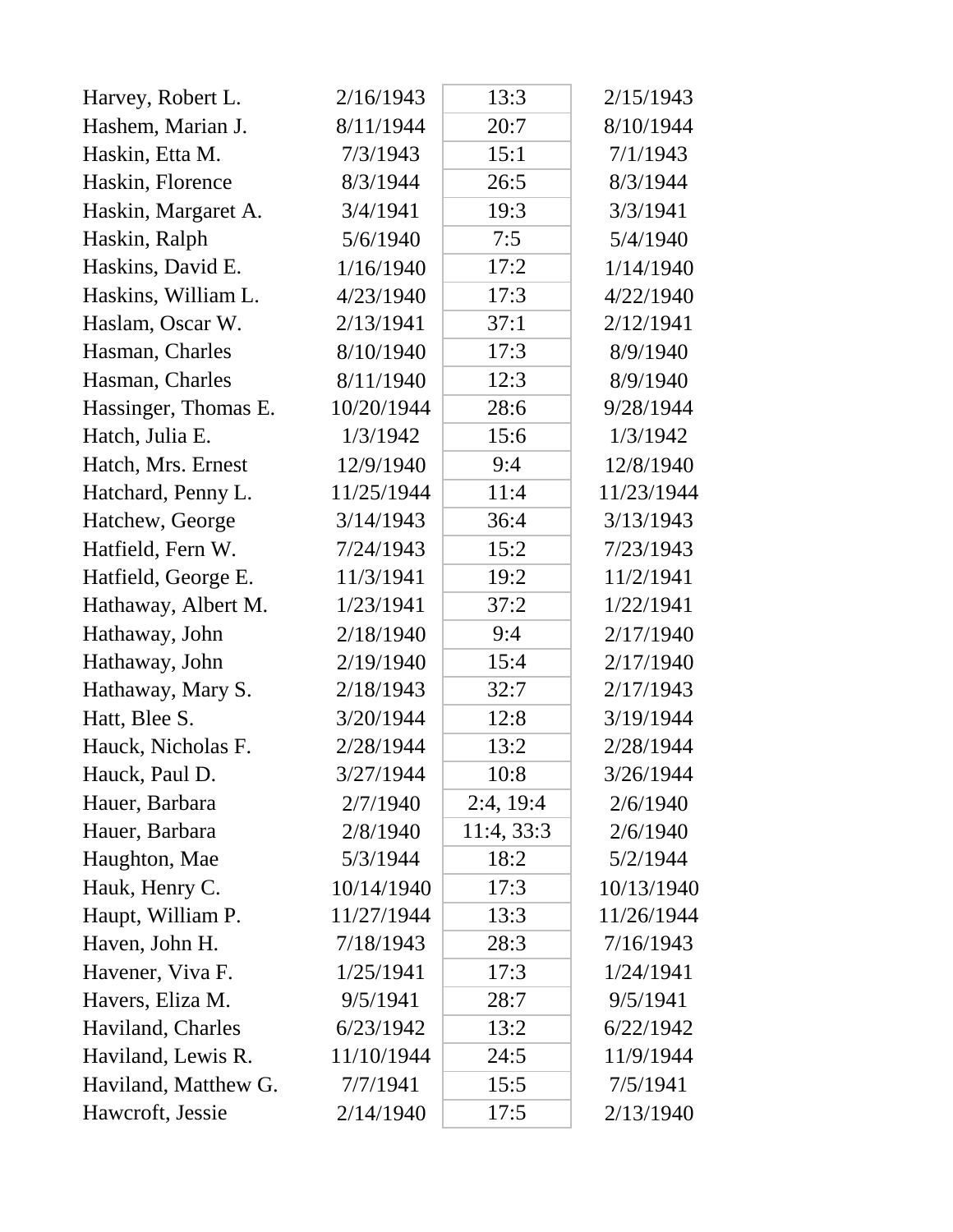| Hawes, Thomas         | 2/1/1943   | 13:5 | 1/31/1943  |
|-----------------------|------------|------|------------|
| Hawk, Aubrey P.       | 4/25/1944  | 14:2 | 4/24/1944  |
| Hawkins, Adibel       | 11/13/1942 | 22:8 | 11/12/1942 |
| Hawkins, Clarence E.  | 10/17/1944 | 14:8 | 10/16/1944 |
| Hawkins, James H.     | 3/30/1943  | 14:6 | 3/30/1943  |
| Hawkins, James O.     | 5/29/1944  | 11:1 | 5/26/1944  |
| Hawks, Charles L.     | 2/8/1941   | 17:4 | 2/8/1941   |
| Hawks, Elizabeth      | 8/20/1943  | 22:6 | 8/20/1943  |
| Hawley, Amanda        | 9/2/1940   | 15:7 | 9/1/1940   |
| Hawley, Amanda        | 9/3/1940   | 17:6 | 9/1/1940   |
| Hawley, Clyde R.      | 4/3/1944   | 13:2 | 4/3/1944   |
| Hawley, Everett J.    | 11/21/1941 | 33:3 | 11/19/1941 |
| Hawley, Luella        | 4/11/1941  | 32:5 | 4/10/1941  |
| Hawley, Mrs. Alfred   | 9/5/1940   | 10:3 | 9/2/1940   |
| Hawley, Roy           | 8/2/1941   | 17:3 | 8/2/1941   |
| Hayden, Amelia        | 9/18/1943  | 14:5 | 9/17/1943  |
| Hayden, Thomas        | 1/4/1940   | 33:3 | 1/3/1940   |
| Hayes, Edmund P.      | 3/16/1942  | 13:3 | 3/16/1942  |
| Hayes, Frank L.       | 7/26/1943  | 13:2 | 7/25/1943  |
| Hayes, Frederick A.   | 2/7/1940   | 2:7  | 2/6/1940   |
| Hayes, Hiram          | 12/29/1940 | 6:2  | 12/26/1940 |
| Hayes, Katherine M.   | 4/26/1944  | 20:2 | 4/25/1944  |
| Hayes, Mabel          | 4/30/1942  | 40:8 | 2/23/1942  |
| Hayes, May M.         | 9/23/1942  | 36:7 | 9/22/1942  |
| Hayes, Ralph E.       | 5/3/1943   | 13:2 | 5/3/1943   |
| Haymond, Edgar G.     | 7/9/1944   | 27:8 | 7/8/1944   |
| Haynes, Euphemia      | 3/20/1941  | 45:1 | 3/19/1941  |
| Hayton, Oliver G.     | 9/15/1942  | 12:7 | 9/14/1942  |
| Hayward, Bonnie L.    | 9/7/1944   | 26:4 | 9/5/1944   |
| Hayward, Calista A.   | 4/20/1941  | 44:4 | 4/19/1941  |
| Hayward, John W.      | 1/2/1941   | 25:7 | 12/31/1940 |
| Hazelton, Arthur J.   | 12/26/1942 | 13:7 | 12/25/1942 |
| Hazelton, Sadie D.    | 5/7/1942   | 40:7 | 5/7/1942   |
| Hazelwood, Edward     | 6/24/1942  | 19:2 | 6/24/1942  |
| Hazelwood, William H. | 3/8/1944   | 16:5 | 3/7/1944   |
| Hazen, Blanche M.     | 2/6/1941   | 36:6 | 2/5/1941   |
| Head, Bertha          | 7/8/1944   | 10:2 | 7/6/1944   |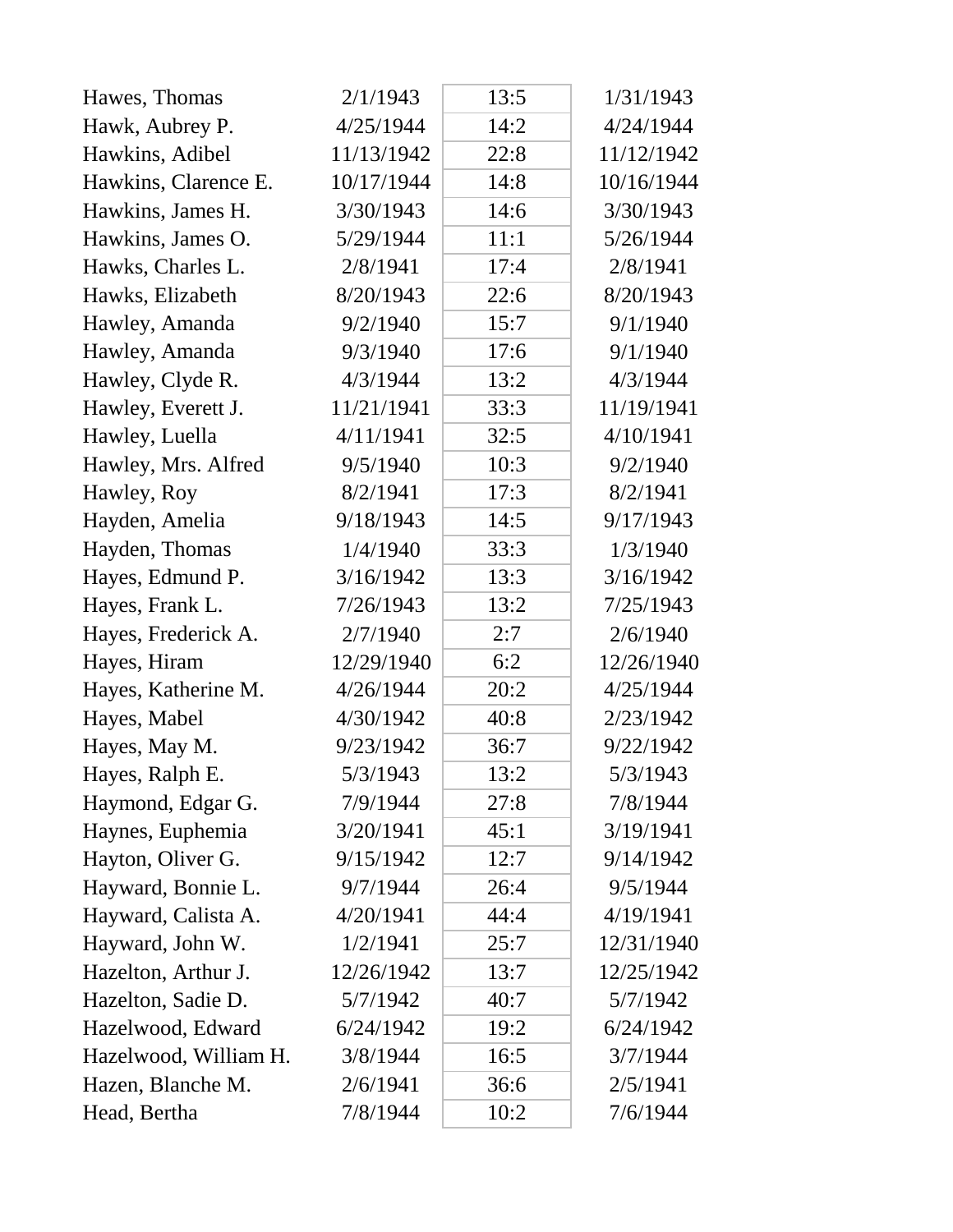| Head, Mamie O.          | 7/11/1942  | 15:1 | 7/11/1942  |
|-------------------------|------------|------|------------|
| Head, Phillip E.        | 5/4/1942   | 13:2 | 5/4/1942   |
| Healey, Anna G.         | 7/17/1943  | 14:7 | 7/16/1943  |
| Healey, James           | 2/20/1941  | 37:3 | 2/17/1941  |
| Healey, Ruth A.         | 8/21/1944  | 11:2 | 8/20/1944  |
| Hearsch, John           | 1/22/1941  | 19:2 | 1/21/1941  |
| Heaslip, Samuel         | 11/14/1940 | 20:4 | 11/10/1940 |
| Heath, Deless M.        | 5/28/1944  | 31:2 | 5/27/1944  |
| Heath, Delos M.         | 5/30/1944  | 12:8 | 5/27/1944  |
| Heath, Dianna R.        | 10/21/1944 | 12:7 | 10/20/1944 |
| Heath, Effie M.         | 4/18/1944  | 14:6 | 4/8/1944   |
| Heath, Emma B.          | 1/5/1942   | 17:7 | 1/3/1942   |
| Heath, Esther J.        | 12/29/1944 | 17:6 | 12/28/1944 |
| Heath, Jane A           | 4/11/1942  | 16:7 | 4/10/1942  |
| Heath, John E.          | 6/12/1942  | 20:8 | 6/12/1942  |
| Heck, Carrie (Mrs. Ed)  | 8/30/1940  | 17:6 | 8/29/1940  |
| Heck, John M.           | 1/18/1941  | 17:3 | 1/18/1941  |
| Heckert, Lillie B.      | 4/3/1944   | 13:2 | 4/1/1944   |
| Hecox, Ella A.          | 6/7/1943   | 13:2 | 6/6/1943   |
| Hecox, William W.       | 4/15/1941  | 20:5 | 4/13/1941  |
| Hedell, David           | 12/7/1940  | 16:6 | 12/6/1940  |
| Hedges, William         | 6/2/1942   | 15:2 | 6/1/1942   |
| Heenan, Alphonse B.     | 2/16/1941  | 32:7 | 2/15/1941  |
| Heenan, John            | 11/10/1941 | 19:2 | 11/8/1941  |
| Heffron, Carrie         | 10/19/1944 | 32:3 | 10/18/1944 |
| Heffron, Margaret J.    | 11/23/1940 | 17:3 | 11/22/1940 |
| Hehn, Frank H.          | 12/15/1942 | 19:3 | 12/15/1942 |
| Hehn, Fred G.           | 8/18/1942  | 13:3 | 8/17/1942  |
| Heidenbergh, Peter John | 4/24/1941  | 6:3  | 4/23/1941  |
| Heidepriem, Charles H.  | 4/27/1942  | 13:3 | 4/26/1942  |
| Heike, Frank            | 12/27/1944 | 11:6 | 12/26/1944 |
| Heine, Betty A.         | 3/29/1943  | 12:8 | 3/28/1943  |
| Heiney, James H.        | 9/20/1942  | 32:3 | 9/19/1942  |
| Heinlein, Ida           | 5/4/1944   | 32:2 | 5/4/1944   |
| Heintz, Ella F.         | 2/7/1940   | 19:4 | 2/6/1940   |
| Heintz, Ella F.         | 2/8/1940   | 33:3 | 2/6/1940   |
| Heintz, Mary E.         | 4/10/1944  | 13:1 | 4/10/1944  |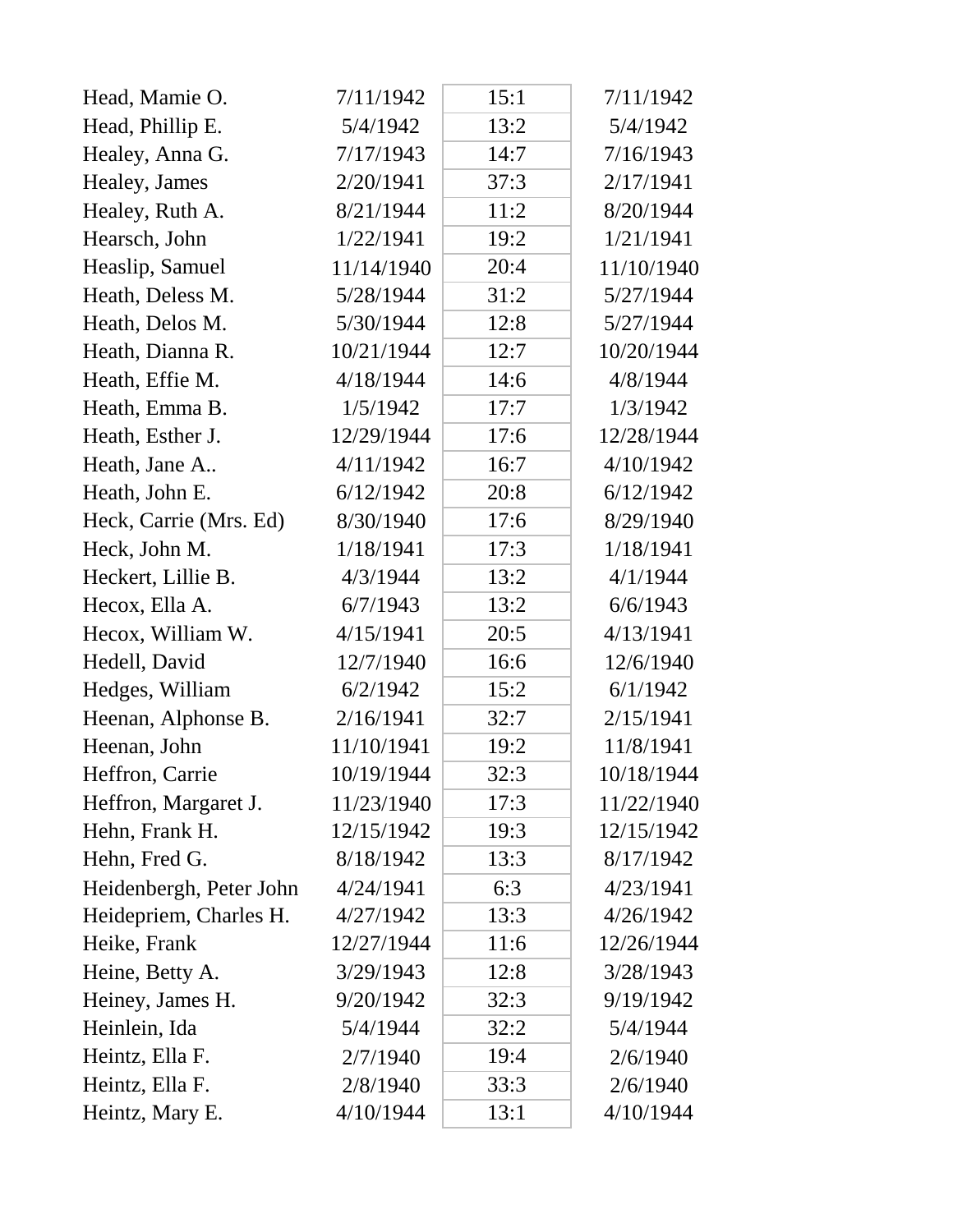| Heinz, John            | 9/5/1944   | 15:1       | 9/4/1944   |
|------------------------|------------|------------|------------|
| Heiple, Nellie         | 2/3/1940   | 15:5       | 2/3/1940   |
| Heiple, Nellie         | 2/4/1940   | 29:1       | 2/3/1940   |
| Heisen, George E.      | 2/24/1941  | 17:3       | 2/23/1941  |
| Heiser, Alice J.       | 4/1/1943   | 32:6       | 3/31/1943  |
| Heistand, Pearl        | 12/6/1941  | 18:2       | 12/6/1941  |
| Heit, Nicholas         | 3/18/1941  | 19:2       | 3/18/1941  |
| Heit, Regina           | 12/22/1940 | 40:5       | 12/20/1940 |
| Helcher, Edward B.     | 5/13/1943  | 32:5       | 5/12/1943  |
| Helder, Arthur H.      | 5/23/1940  | 16:4       | 5/22/1940  |
| Helder, Arthur H.      | 5/23/1940  | 16:4       | 5/22/1940  |
| Helfer, Henry J.       | 11/18/1940 | 21:3       | 11/18/1940 |
| Helfer, Henry J.       | 11/19/1940 | 21:2, 24:2 | 11/18/1940 |
| Helfer, Henry J.       | 11/20/1940 | 15:1       | 11/18/1940 |
| Helfrich, Dora M.      | 2/21/1941  | 29:1       | 2/21/1941  |
| Hell, Regina           | 12/21/1940 | 16:6       | 12/20/1940 |
| Heller, Phila          | 12/5/1940  | 25:4, 44:4 | 12/4/1940  |
| Heller, Phila          | 12/6/1940  | 32:2       | 12/4/1940  |
| Heller, William H.     | 4/15/1941  | 20:7       | 4/13/1941  |
| Helmka, Lydia          | 4/17/1940  | 8:6        | 4/15/1940  |
| Helms, Ella V.         | 1/31/1940  | 19:7       | 1/30/1940  |
| Hemingway, Anita L.    | 4/1/1944   | 14:7       | 3/31/1944  |
| Hemingway, Bruce W.    | 5/1/1941   | 48:4       | 4/29/1941  |
| Hempstead, Frank G.    | 1/17/1941  | 29:3       | 1/16/1941  |
| Hempsted, Orkie E.     | 12/12/1942 | 15:2       | 12/11/1942 |
| Hempsted, Seymour A.   | 1/24/1940  | 17:5       | 1/20/1940  |
| Hemstreet, Bruce J.    | 12/28/1944 | 23:5       | 12/27/1944 |
| Hemstreet, Cecelia E.  | 6/12/1942  | 20:8       | 6/11/1942  |
| Hemstreet, Mary        | 3/11/1943  | 33:2       | 3/10/1943  |
| Hendershott, Warren E. | 5/15/1940  | 26:2       | 5/15/1940  |
| Hendershott, Warren E. | 5/15/1940  | 27:2       | 5/15/1940  |
| Henderson, Arthur R.   | 8/2/1943   | 13:3       | 8/1/1943   |
| Henderson, Minnie      | 10/27/1941 | 17:3       | 10/27/1941 |
| Henderson, Nellie E.   | 3/6/1944   | 11:1       | 3/5/1944   |
| Henderson, Ralph C.    | 10/9/1944  | 13:2       | 10/8/1944  |
| Henderson, Thomas Jr.  | 1/27/1941  | 15:5       | 1/26/1941  |
| Henderson, William G.  | 11/8/1940  | 11:6, 32:5 | 11/7/1940  |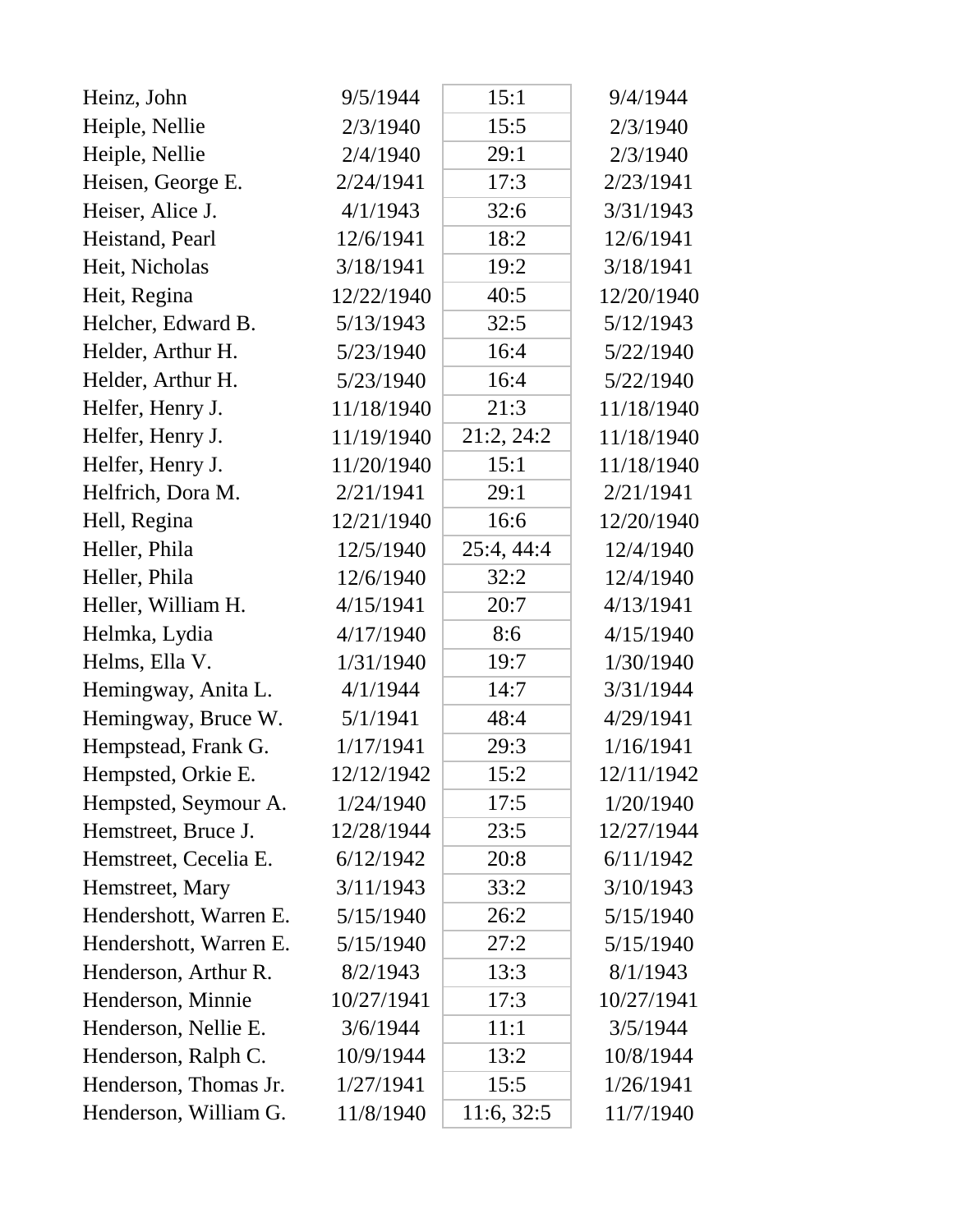| Henderson, William H.   | 5/2/1944   | 14:3      | 5/1/1944   |
|-------------------------|------------|-----------|------------|
| Hendricks, Alexander    | 10/27/1944 | 24:6      | 10/26/1944 |
| Hendricks, Delia        | 4/2/1942   | 36:7      | 4/2/1942   |
| Hendricks, Harold E.    | 2/1/1940   | 6:3, 29:5 | 1/31/1940  |
| Hendricks, Harold E.    | 2/2/1940   | 25:4      | 1/31/1940  |
| Hendricks, Kathleen     | 12/4/1942  | 23:2      | 12/3/1942  |
| Hendrickson, Orval C.   | 2/23/1943  | 28:7      | 2/22/1943  |
| Hendrix, Martha F.      | 10/30/1940 | 25:1      | 10/30/1940 |
| Hendrix, Martha F.      | 10/31/1940 | 40:7      | 10/30/1940 |
| Henel, Lena             | 4/14/1941  | 19:2      | 4/14/1941  |
| Henige, Elizabeth       | 10/24/1944 | 12:8      | 10/23/1944 |
| Henige, Jacob           | 4/26/1941  | 18:5      | 4/25/1941  |
| Henke, Verle A.         | 5/26/1941  | 18:7      | 5/25/1941  |
| Henney, Deanna L.       | 10/4/1943  | 12:7      | 10/4/1943  |
| Henning, Martin G.      | 1/2/1941   | 25:8      | 1/1/1941   |
| Henning, Ralph B.       | 3/11/1944  | 12:7      | 3/11/1944  |
| Henry, Anna             | 10/6/1940  | 11:5      | 10/4/1940  |
| Henry, Floyd            | 4/22/1944  | 12:2      | 4/21/1944  |
| Henry, John W.          | 5/6/1940   | 15:4      | 5/3/1940   |
| Henry, Laura A.         | 5/8/1943   | 14:7      | 5/7/1943   |
| Henry, Lowell           | 4/26/1943  | 12:8      | 4/25/1943  |
| Henry, Lula             | 7/26/1943  | 13:2      | 7/25/1943  |
| Henry, Margaret E.      | 1/31/1942  | 17:5      | 1/30/1942  |
| Henry, Ruth O.          | 11/3/1942  | 12:8      | 11/1/1942  |
| Henry, Ruth S.          | 3/11/1941  | 21:1      | 3/10/1941  |
| Henry, Winifred L.      | 2/29/1944  | 14:7      | 2/29/1944  |
| Hepner, Ida L.          | 12/31/1943 | 11:6      | 12/30/1943 |
| Herbst, Aaron B.        | 12/7/1943  | 16:7      | 12/6/1943  |
| Herdrick, Fredericka B. | 10/25/1944 | 18:5      | 10/23/1944 |
| Herka, Michael          | 7/26/1943  | 13:2      | 7/25/1943  |
| Hermanek, Karolina      | 2/22/1941  | 19:4      | 2/2/1941   |
| Hernandez, Pauline R.   | 10/17/1941 | 32:7      | 10/16/1941 |
| Herod, Suzanna          | 10/25/1944 | 18:5      | 10/25/1944 |
| Herrick, Charles F.     | 4/7/1941   | 17:3      | 4/6/1941   |
| Herrick, Eva C.         | 10/10/1941 | 32:5      | 10/10/1941 |
| Herrick, Eva G          | 1/6/1941   | 15:7      | 1/6/1941   |
| Herrick, George A.      | 12/23/1941 | 19:2      | 12/22/1941 |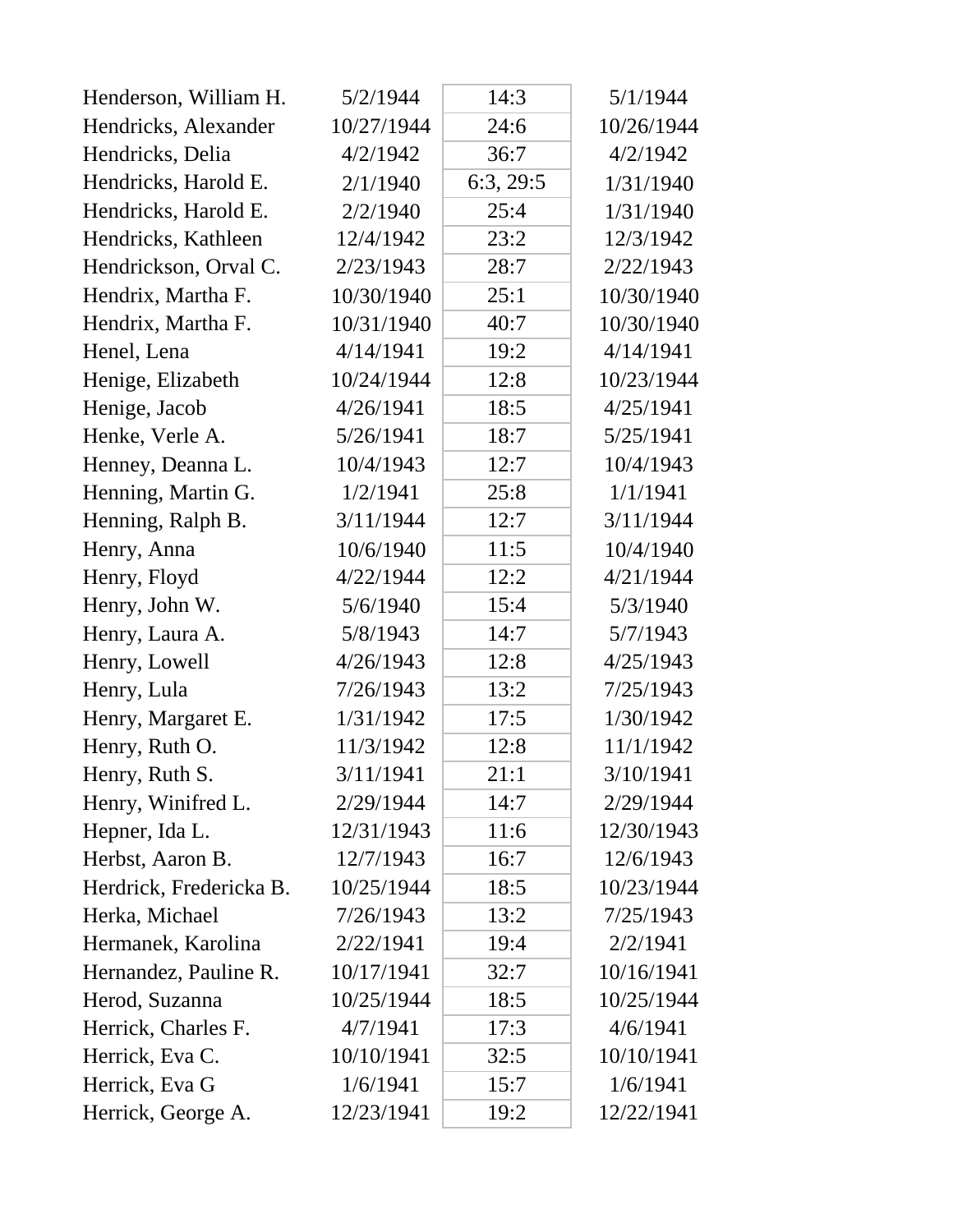| Herrick, Horace         | 12/21/1944 | 32:7       | 12/20/1944 |
|-------------------------|------------|------------|------------|
| Herriman, Clara E.      | 4/18/1940  | 44:5       | 4/17/1940  |
| Herriman, Clara E.      | 4/19/1940  | 28:7       | 4/17/1940  |
| Herring, Don B.         | 5/31/1944  | 18:8       | 5/29/1944  |
| Herrington, Sara F.     | 10/22/1940 | 10:3       | 10/20/1940 |
| Herrman, Quince L.      | 11/23/1942 | 19:2       | 11/22/1942 |
| Herron, James E.        | 10/27/1943 | 18:3       | 10/26/1943 |
| Herson, Mary J.         | 2/28/1940  | 10:5       | 2/26/1940  |
| Herweyer, Murray        | 7/29/1941  | 19:2       | 7/29/1941  |
| Herzog, Peter P.        | 11/19/1943 | 23:1       | 11/18/1943 |
| Heselschwerdt, Dorothea | 6/6/1944   | 18:4       | 6/5/1944   |
| Heselschwerdt, Hedwig   |            |            |            |
| L.                      | 6/27/1943  | 40:2       | 6/26/1943  |
| Hess, Merritt W.        | 4/22/1943  | 36:6       | 4/21/1943  |
| Hess, Orland J.         | 12/15/1941 | 18:6       | 12/13/1941 |
| Hess, Thomas R.         | 6/16/1942  | 14:7       | 6/15/1942  |
| Hessel, Louise B.       | 1/27/1944  | 29:2       | 1/27/1944  |
| Hetherington, Simon E.  | 9/10/1940  | 13:8, 19:4 | 9/9/1940   |
| Hethorn, Darrold L.     | 9/16/1943  | 32:4       | 9/15/1943  |
| Hetzel, Oscar J.        | 3/27/1941  | 40:6       | 3/27/1941  |
| Hetzer, George W.       | 11/6/1941  | 44:8       | 11/6/1941  |
| Heuer, Lena C.          | 10/25/1943 | 12:6       | 10/23/1943 |
| Heusted, Eugene         | 8/18/1942  | 13:3       | 8/16/1942  |
| Hewins, Frank H.        | 9/19/1942  | 14:7       | 9/19/1942  |
| Hewins, Martha R.       | 8/19/1944  | 11:2       | 8/19/1944  |
| Hewitt, Alvin           | 2/29/1940  | 41:3       | 2/28/1940  |
| Hewitt, Amy E.          | 6/8/1943   | 16:6       | 6/8/1943   |
| Hewitt, Bertha          | 11/19/1942 | 40:8       | 11/19/1942 |
| Hewitt, Elizabeth       | 9/12/1940  | 10:2       | 9/11/1940  |
| Hewitt, Willard R.      | 12/2/1944  | 10:7       | 12/1/1944  |
| Hewlett, Charles H.     | 10/9/1941  | 40:6       | 10/8/1941  |
| Hiatt, Delbert V.       | 8/4/1941   | 15:3       | 8/3/1941   |
| Hibbard, Cora E.        | 3/22/1943  | 13:2       | 3/22/1943  |
| Hibbard, Walter W.      | 2/1/1943   | 13:5       | 2/1/1943   |
| Hibblen, Albert         | 12/27/1943 | 11:7       | 12/26/1943 |
| Hibbs, Joel             | 10/17/1943 | 32:2       | 10/16/1943 |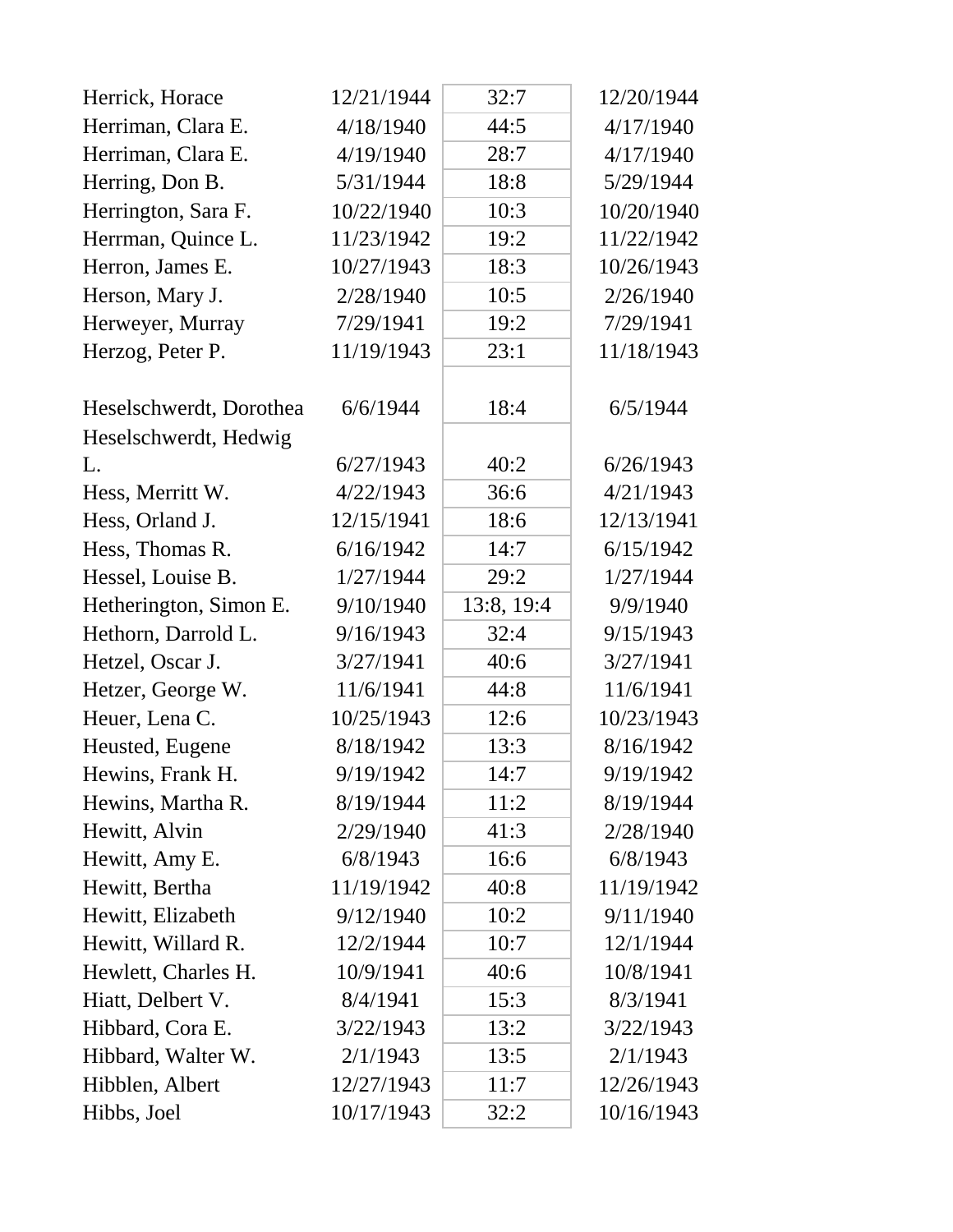| Hickey, George M.         | 12/18/1944 | 13:3       | 12/17/1944 |
|---------------------------|------------|------------|------------|
| Hickey, Mary R.           | 11/21/1944 | 17:1       | 11/21/1944 |
| Hickman, William F.       | 10/22/1940 | 21:2       | 10/22/1940 |
| Hicks, Alice B.           | 12/11/1942 | 27:1       | 12/10/1942 |
| Hicks, Dallas             | 8/16/1941  | 16:6       | 8/15/1941  |
| Hicks, Elizabeth          | 7/12/1940  | 23:2       | 7/11/1940  |
| Hicks, I.S. Rev.          | 5/8/1940   | 17:3       | 5/3/1940   |
| Hicks, Richard            | 10/21/1942 | 15:3       | 10/20/1942 |
| Hicks, Ross C.            | 1/26/1940  | 25:4       | 1/25/1940  |
| Hicks, Susan              | 6/26/1943  | 14:7       | 6/25/1943  |
| Hidgins, James S.         | 4/30/1941  | 22:5       | 4/29/1941  |
| Higgins, Alice J.         | 3/31/1941  | 17:2       | 3/29/1941  |
| Higgins, Nellie M.        | 12/24/1943 | 11:7       | 12/24/1943 |
| High, Lena                | 9/9/1941   | 19:2       | 9/8/1941   |
| Higham, John W.           | 10/7/1940  | 17:4       | 10/6/1940  |
| Higham, John W.           | 10/8/1940  | 21:3       | 10/6/1940  |
| Higley, Alice A.          | 10/19/1942 | 13:4       | 10/18/1942 |
| Higley, Alice C.          | 1/25/1940  | 6:4        | 1/21/1940  |
| Higley, Seth H.           | 4/9/1944   | 27:7       | 4/6/1944   |
| Hignite, Carl E.          | 9/21/1941  | 32:4       | 9/20/1941  |
| Hilderbrand, Mary E.      | 8/1/1944   | 12:7       | 8/1/1944   |
| Hile, Mary Ann            | 2/11/1941  | 19:5       | 2/11/1941  |
| Hiles, Raymond D.         | 7/12/1943  | 13:1       | 7/12/1943  |
| Hilgendorf, Olin F., Pvt. | 10/31/1944 | 17:4       | 10/25/1944 |
| Hill, Carrie J.           | 4/26/1940  | 12:7, 17:2 | 4/26/1940  |
| Hill, Carrie J.           | 4/27/1940  | 17:1       | 4/26/1940  |
| Hill, Carrie J.           | 4/28/1940  | 28:4       | 4/26/1940  |
| Hill, Clare R.            | 5/26/1942  | 12:7       | 5/25/1942  |
| Hill, Edward H.           | 11/19/1941 | 17:3       | 11/17/1941 |
| Hill, Eliza               | 11/20/1941 | 33:4       | 11/19/1941 |
| Hill, Emma                | 1/31/1942  | 17:5       | 1/30/1942  |
| Hill, Floyd               | 3/30/1943  | 14:6       | 3/29/1943  |
| Hill, Harriet E.          | 7/18/1940  | 37:4       | 7/17/1940  |
| Hill, Harriet E.          | 7/18/1940  | 37:4       | 7/17/1940  |
| Hill, Herbert P.          | 12/28/1941 | 29:7       | 12/27/1941 |
| Hill, Joseph              | 1/21/1940  | 29:2       | 1/20/1940  |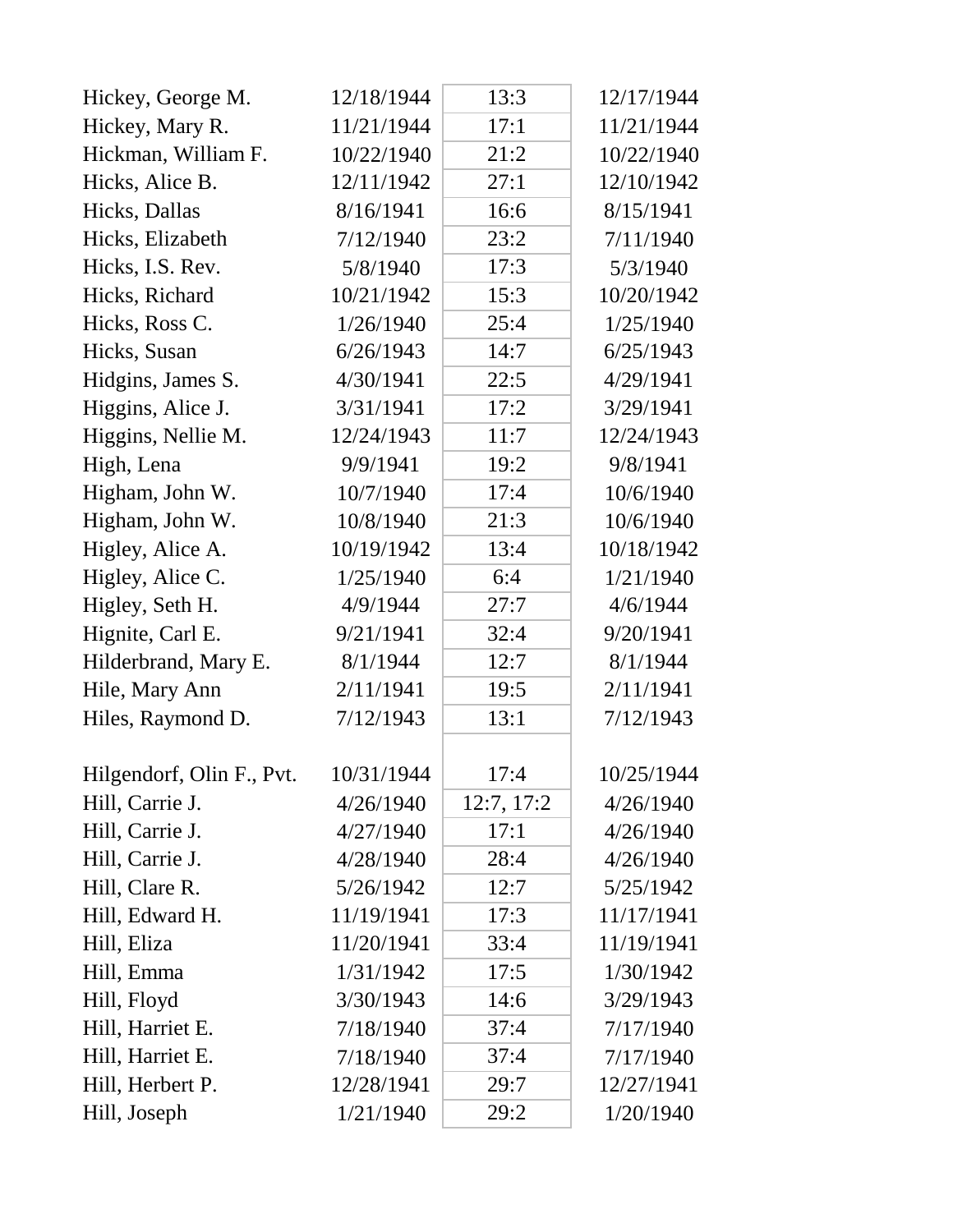| Hill, Mary E.        | 1/19/1944  | 12:7       | 1/18/1944  |
|----------------------|------------|------------|------------|
| Hill, Melzor         | 4/9/1940   | 13:1       | 4/9/1940   |
| Hill, Melzor         | 4/10/1940  | 23:2       | 4/9/1940   |
| Hill, Newall E.      | 6/26/1944  | 13:5       | 6/26/1944  |
| Hill, Reuben A.      | 2/20/1940  | 8:7, 17:5  | 2/20/1940  |
| Hill, Walter R.      | 12/28/1943 | 11:6       | 12/26/1943 |
| Hillaker, Bruce E.   | 7/1/1940   | 7:6, 19:5  | 6/30/1940  |
| Hillborn, Florence   | 12/20/1940 | 21:7       | 12/19/1940 |
| Hilleary, Marion F.  | 11/6/1944  | 15:2       | 11/5/1944  |
| Hiller, Alice J.     | 2/26/1940  | 13:8       | 2/25/1940  |
| Hiller, Alice J.     | 2/27/1940  | 17:4       | 2/25/1940  |
| Hilliard, Nellie J.  | 12/20/1940 | 21:4, 36:5 | 12/19/1940 |
| Hillicker, Leo J.    | 11/26/1940 | 18:4       | 11/25/1940 |
| Hillier, Frank A.    | 10/8/1942  | 32:8       | 10/7/1942  |
| Hillier, Lizzie M.   | 8/12/1944  | 11:1       | 8/11/1944  |
| Hillier, Margaret J. | 4/4/1942   | 17:2       | 4/3/1942   |
| Hillier, Mary A.     | 12/30/1942 | 13:7       | 12/29/1942 |
| Hillier, William     | 8/4/1943   | 14:7       | 8/3/1943   |
| Hillier, William     | 11/20/1944 | 17:3       | 11/20/1944 |
| Hilliker, Bert       | 2/21/1940  | 17:6       | 2/21/1940  |
| Hilliker, Daniel T.  | 4/29/1940  | 8:4        | 4/29/1940  |
| Hillman, Martha L.   | 4/30/1941  | 22:6       | 4/30/1941  |
| Hillman, William     | 2/19/1944  | 13:1       | 2/19/1944  |
| Hills, Carrie        | 10/15/1943 | 20:5       | 10/14/1943 |
| Hills, Edgar W.      | 10/6/1941  | 19:2       | 10/5/1941  |
| Hills, George        | 10/25/1940 | 24:7       | 10/25/1940 |
| Hills, Katherine     | 2/8/1941   | 17:4       | 2/7/1941   |
| Himanek, Margaret    | 3/13/1944  | 12:8       | 3/13/1944  |
| Himmel, John         | 12/30/1940 | 4:8        | 12/29/1940 |
| Hinchey, Franklyn    | 12/31/1942 | 11:8       | 12/30/1942 |
| Hinchman, Mable A.   | 2/8/1943   | 13:4       | 2/6/1943   |
| Hincks, Albert L.    | 5/13/1941  | 20:5       | 5/13/1941  |
| Hinderer, Margaret   | 9/22/1941  | 17:2       | 9/21/1941  |
| Hine, August         | 11/30/1940 | 7:6        | n.d.       |
| Hing, Herbert N.     | 4/12/1943  | 31:7       | 4/5/1943   |
| Hink, Edward         | 2/14/1940  | 2:3        | 2/10/1940  |
| Hink, Edward         | 2/14/1940  | 2:4        | 2/10/1940  |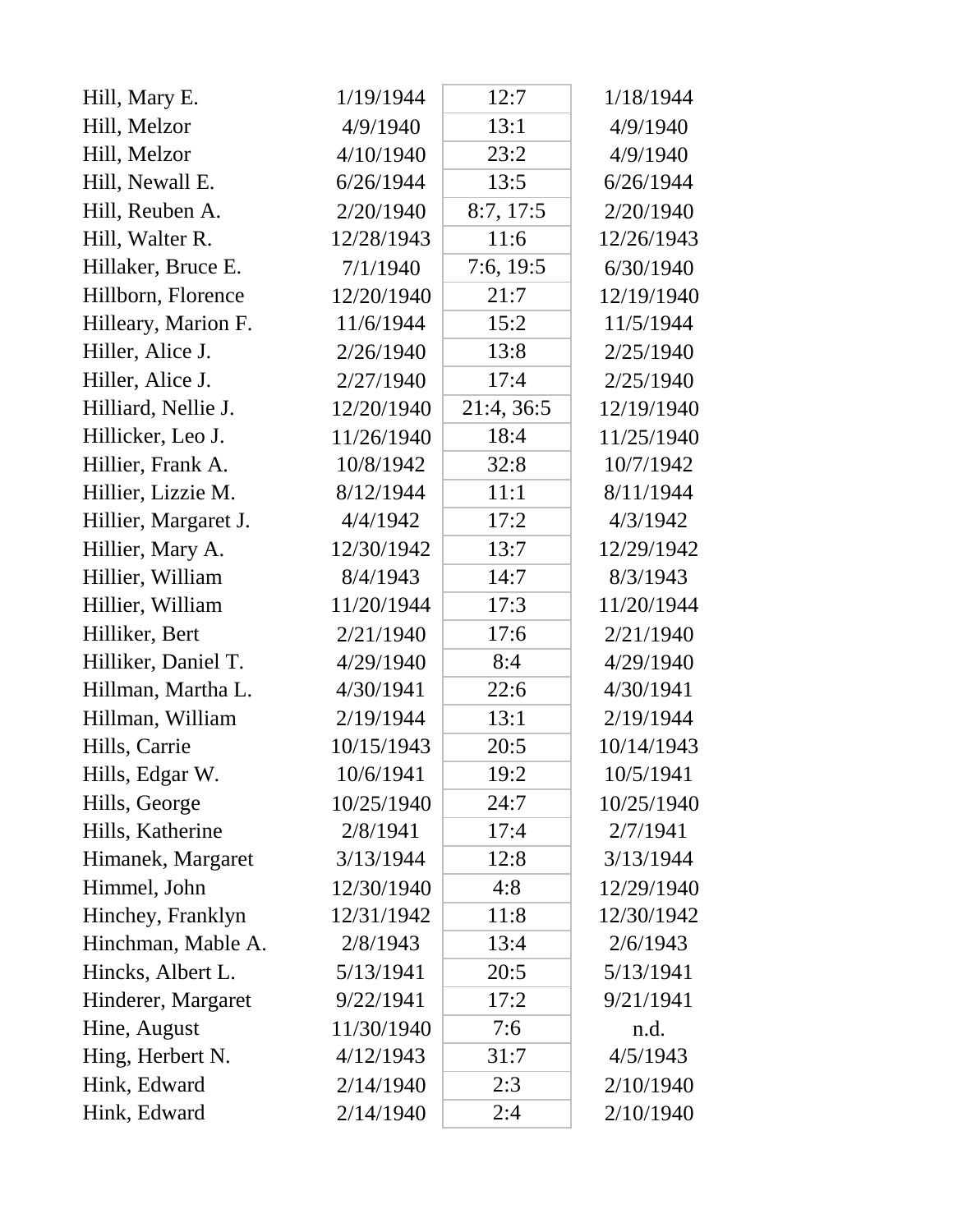| Hinkle, Nettie        | 4/1/1940   | 17:5       | 3/29/1940  |
|-----------------------|------------|------------|------------|
| Hinkley, Carrie       | 4/8/1940   | 16:7       | 4/8/1940   |
| Hinkley, Carrie       | 4/9/1940   | 21:2       | 4/8/1940   |
| Hinkley, Herbert      | 11/14/1940 | 20:5, 45:1 | 11/13/1940 |
| Hinkley, Herbert      | 11/15/1940 | 26:7       | 11/13/1940 |
| Hinkley, Mrs. Frank   | 4/8/1940   | 1:1        | 4/6/1940   |
| Hinman, Ella          | 9/27/1944  | 16:6       | 9/27/1944  |
| Hinman, Ida           | 10/3/1940  | 4:5        | 10/2/1940  |
| Hinsley, Berneal      | 8/4/1941   | 15:4       | 8/4/1941   |
| Hinton, Minnie L.     | 8/5/1940   | 15:6, 18:3 | 8/5/1940   |
| Hinton, Minnie L.     | 8/6/1940   | 17:5       | 8/5/1940   |
| Hirner, Kathryn E.    | 5/22/1943  | 16:7       | 5/22/1943  |
| Hiscock, Alfred B.    | 4/18/1944  | 14:6       | 4/17/1944  |
| Hiscock, Chloe        | 12/29/1942 | 15:7       | 12/28/1942 |
| Hiscock, Rosa E.      | 8/8/1940   | 37:1       | 8/7/1940   |
| Hisock, Rosa E.       | 8/10/1940  | 7:2        | 8/7/1940   |
| Hitchcock, Herbert W. | 12/18/1942 | 25:2       | 12/18/1942 |
| Hite, James           | 12/26/1941 | 22:2       | 12/26/1941 |
| Hite, Mary A.         | 1/13/1941  | 15:5       | 1/13/1941  |
| Hitko, Michael        | 6/9/1943   | 18:6       | 6/8/1943   |
| Hitsman, Isaac        | 4/13/1942  | 15:3       | 4/12/1942  |
| Hittle, Amos          | 2/21/1943  | 36:5       | 2/20/1943  |
| Hitzer, Charles E.    | 7/3/1944   | 09:5       | 7/2/1944   |
| Hlovic, Frank         | 2/5/1940   | 17:5       | 2/4/1940   |
| Hoag, Margaret C.     | 9/4/1944   | 17:2       | 9/3/1944   |
| Hoag, Robert V.       | 7/12/1944  | 14:8       | 7/11/1944  |
| Hoard, Wilbur R.      | 9/16/1941  | 17:2       | 9/15/1941  |
| Hobson, Marie I.      | 11/11/1942 | 24:7       | 11/10/1942 |
| Hocking, Patricia A.  | 4/22/1943  | 36:6       | 4/21/1943  |
| Hoder, Mary E.        | 12/13/1943 | 15:1       | 12/12/1943 |
| Hodge, Albert S.      | 7/15/1940  | 7:6        | 7/14/1940  |
| Hodge, Elsie          | 6/27/1941  | 33:1       | 6/23/1941  |
| Hodge, Rosie May      | 2/17/1944  | 28:7       | 2/17/1944  |
| Hodge, William C.     | 8/23/1940  | 14:4       | 8/23/1940  |
| Hodges, Charley C.    | 12/4/1941  | 56:3       | 12/3/1941  |
| Hodges, Elizabeth     | 9/17/1942  | 36:7       | 9/17/1942  |
| Hodges, Jennie N.     | 10/18/1941 | 18:8       | 10/17/1941 |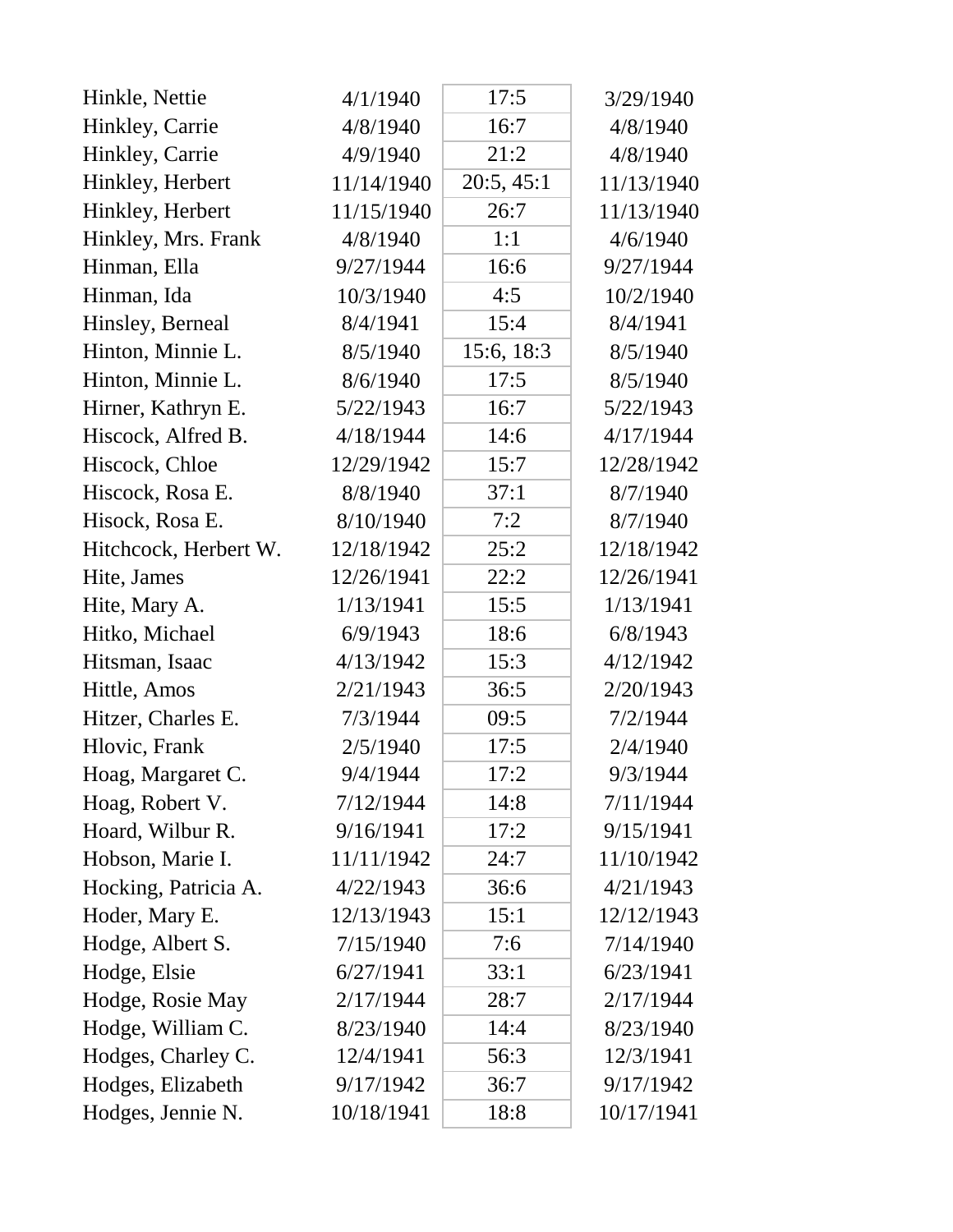| Hodges, Stephen K.    | 11/8/1940  | 32:6       | 11/7/1940  |
|-----------------------|------------|------------|------------|
| Hodges, Stephen K.    | 11/10/1940 | 36:4       | 11/7/1940  |
| Hodges, William       | 6/3/1942   | 16:8       | 6/1/1942   |
| Hodgins, Levi W.      | 6/12/1941  | 40:7       | 6/11/1941  |
| Hodgson, Emma         | 10/20/1941 | 19:2       | 10/19/1941 |
| Hodgson, Mary E.      | 7/8/1944   | 10:7       | 7/7/1944   |
| Hodgson, Viola        | 8/21/1940  | 8:6, 19:3  | 8/20/1940  |
| Hoenshell, Louis H.   | 1/3/1943   | 29:3       | 1/1/1943   |
| Hoff, Alma S.         | 3/16/1942  | 13:4       | 3/15/1942  |
| Hoff, Lee W.          | 6/4/1941   | 26:7       | 6/3/1941   |
| Hoffine, Grace M.     | 7/18/1941  | 26:4       | 7/17/1941  |
| Hoffman, Adam         | 1/24/1940  | 17:4       | 1/20/1940  |
| Hoffman, Elizabeth    | 11/23/1943 | 14:7       | 11/23/1943 |
| Hoffman, Frank C.     | 4/7/1941   | 17:1       | 4/6/1941   |
| Hoffman, Frederick J. | 3/11/1944  | 12:6       | 3/11/1944  |
| Hoffman, George       | 4/11/1942  | 16:7       | 4/10/1942  |
| Hoffman, John         | 6/6/1944   | 18:5       | 6/4/1944   |
| Hoffman, Louis A.     | 9/23/1942  | 36:7       | 9/20/1942  |
| Hoffman, Louis S.     | 9/23/1942  | 36:7       | 9/22/1942  |
| Hoffman, Mathias      | 7/7/1944   | 22:7       | 7/6/1944   |
| Hoffman, Maude A.     | 9/30/1942  | 16:8       | 9/29/1942  |
| Hoffman, Ward         | 4/20/1943  | 16:7       | 4/19/1943  |
| Hofman, Ernest A.     | 1/22/1943  | 19:5       | 1/21/1943  |
| Hofmann, George       | 4/12/1943  | 31:8       | 4/11/1943  |
| Hofstatter, John A.   | 8/16/1940  | 23:2       | 8/15/1940  |
| Hofstatter, John A.   | 8/17/1940  | 17:3       | 8/15/1940  |
| Hogan, Charles A.     | 10/14/1943 | 40:4       | 10/14/1943 |
| Hogan, Helen M.       | 3/2/1943   | 15:2       | 2/28/1943  |
| Hogan, Lyle           | 8/6/1942   | 27:2       | 8/6/1942   |
| Hogue, Iva J.         | 12/4/1943  | 15:1       | 12/4/1943  |
| Hoisington, Mina A.   | 1/18/1940  | 29:4       | 1/17/1940  |
| Hoisington, Mina A.   | 1/19/1940  | 21:4       | 1/17/1940  |
| Holbeck, Paul         | 1/3/1944   | 11:6       | 1/1/1944   |
| Holbrook, Betty L.    | 4/18/1942  | 16:7       | 4/16/1942  |
| Holbrook, Nancy       | 1/24/1942  | 17:3       | 1/23/1942  |
| Holcomb, Howard N.    | 12/20/1941 | 18:7       | 12/19/1941 |
| Holcombe, Clarence H. | 8/14/1940  | 10:5, 23:3 | 8/14/1940  |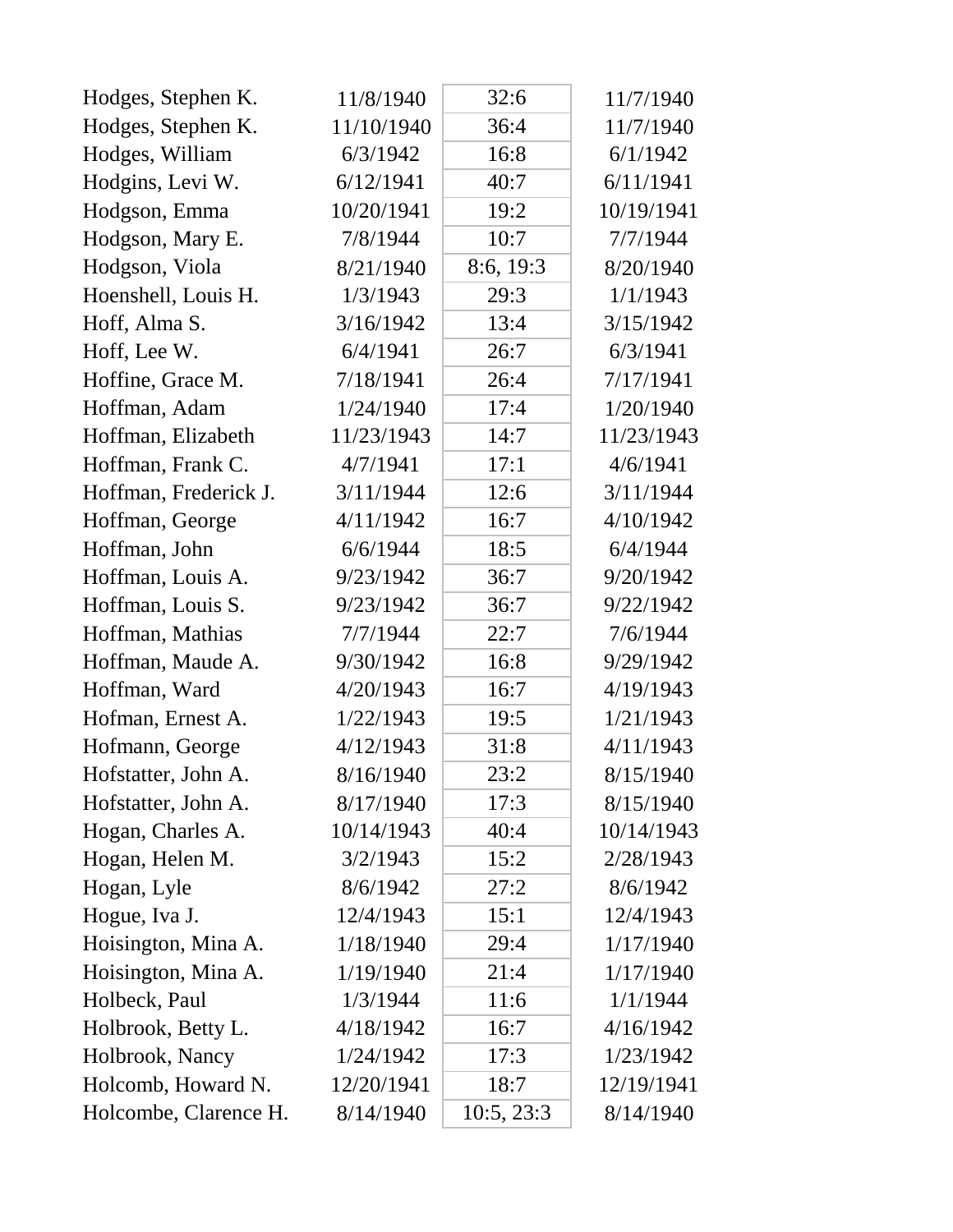| Holcombe, Clarence H.    | 8/15/1940  | 33:2       | 8/14/1940  |
|--------------------------|------------|------------|------------|
| Holcombe, Clarence H.    | 8/16/1940  | 23:2       | 8/14/1940  |
| Holden, Charles          | 7/13/1942  | 11:3       | 2/28/1942  |
| Holden, George A.        | 7/13/1942  | 11:3       | 7/12/1942  |
| Holden, Hart             | 4/11/1941  | 32:5       | 4/11/1941  |
| Holden, Margaret         | 1/31/1944  | 11:2       | 1/30/1944  |
| Holden, William T.       | 4/5/1944   | 16:5       | 4/5/1944   |
| Holdorph, Annie E.       | 3/10/1943  | 20:7       | 3/9/1943   |
| Holdorph, Edelwyn S.     | 4/24/1943  | 16:8       | 4/23/1943  |
| Holdway, Norah           | 8/12/1940  | 15:4       | 8/11/1940  |
| Holdway, Norah G.        | 8/13/1940  | 17:3       | 8/11/1940  |
| Holdway, Norah G.        | 8/14/1940  | 23:3       | 8/11/1940  |
| Holevinski, Michael      | 7/28/1942  | 11:3       | 7/27/1942  |
| Holien, Endre            | 6/30/1941  | 17:2       | 6/29/1941  |
| Holihan, Caddi A.        | 7/10/1941  | 36:7       | 7/9/1941   |
| Holland, Charles A.      | 4/8/1940   | 13:1, 16:7 | 4/7/1940   |
| Holland, Charles A.      | 4/9/1940   | 21:2       | 4/7/1940   |
| Holland, David L.        | 11/6/1942  | 22:7       | 11/5/1942  |
| Holland, Eva             | 8/22/1943  | 35:7       | 8/21/1943  |
| Holland, Fayetta         | 7/28/1944  | 20:7       | 7/28/1944  |
| Holland, Grace           | 5/28/1940  | 16:1       | 5/27/1940  |
| Holland, Grace           | 5/28/1940  | 16:1       | 5/27/1940  |
| Holland, Jerry           | 12/24/1941 | 14:2       | 12/23/1941 |
| Holland, Ray S.          | 1/2/1944   | 25:7       | 1/1/1944   |
| Holland, Raymond E.      | 3/22/1944  | 16:3       | 3/22/1944  |
| Hollenbeck, Ethel Mae    | 7/8/1941   | 19:3       | 7/7/1941   |
| Hollenbeck, Frederick G. | 4/13/1943  | 14:8       | 4/12/1943  |
| Hollenbeck, James I.     | 5/11/1944  | 31:3       | 5/11/1944  |
| Hollenbeck, Lillian      | 10/22/1940 | 10:7       | 10/21/1940 |
| Holler, Elizabeth        | 3/9/1941   | 32:5       | 3/7/1941   |
| Holliday, Charles J.     | 9/11/1941  | 40:7       | 9/11/1941  |
| Holliday, Franklin E.    | 12/31/1940 | 3:5        | 12/30/1940 |
| Holliday, Jessie         | 10/1/1943  | 24:4       | 9/29/1943  |
| Hollingshead, Georgia M. | 6/13/1942  | 14:7       | 6/13/1942  |
| Hollingshead, Jerry      | 3/12/1943  | 22:7       | 3/12/1943  |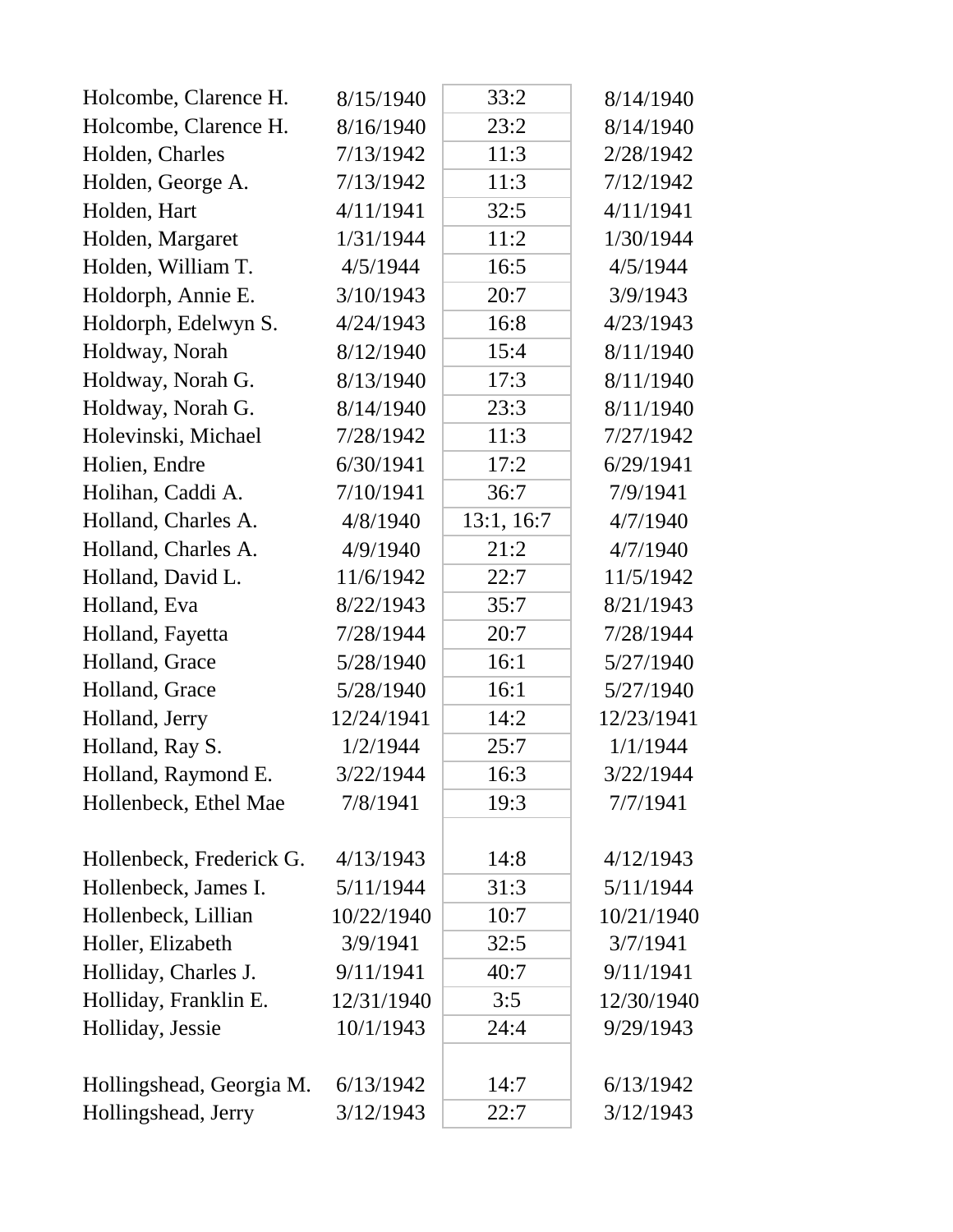| Holloway, William H.   | 12/16/1943 | 36:7 | 12/16/1943 |
|------------------------|------------|------|------------|
| Hollywood, Anne        |            |      |            |
| Margaret               | 10/15/1940 | 19:2 | 10/15/1940 |
| Hollywood, Anne        |            |      |            |
| Margaret               | 10/16/1940 | 2:4  | 10/15/1940 |
| Holm, Ephraim          | 10/26/1943 | 14:3 | 10/24/1943 |
| Holmes, Burwell E.     | 5/12/1943  | 20:8 | 5/12/1943  |
| Holmes, John H.        | 5/17/1943  | 13:2 | 5/15/1943  |
|                        |            |      |            |
| Holmes, Mrs. George W. | 7/5/1940   | 24:6 | 7/3/40     |
| Holmes, Nellie T.      | 7/4/1940   | 21:8 | 7/3/1940   |
| Holmes, Nellie T.      | 7/5/1940   | 25:6 | 7/3/1940   |
| Holmes, Raymond W.     | 8/9/1944   | 14:7 | 8/8/1944   |
| Holmes, William E.     | 12/31/1941 | 13:7 | 12/31/1941 |
| Holpcher, George W.    | 2/26/1941  | 19:2 | 2/23/1941  |
| Holser, Frank          | 1/31/1944  | 11:2 | 1/31/1944  |
| Holsinger, Alfred E.   | 9/27/1942  | 32:4 | 9/26/1942  |
| Holtz, Rudolph M.      | 12/11/1942 | 27:1 | 12/8/1942  |
| Holz, Ella             | 3/3/1941   | 17:3 | 3/2/1941   |
| Holz, Emma L.          | 7/3/1944   | 09:6 | 7/2/1944   |
| Holzwarth, Beulah A.   | 10/8/1941  | 24:5 | 10/7/1941  |
| Honea, Billie J        | 12/11/1942 | 27:1 | 12/10/1942 |
| Honetor, Rollin J.     | 7/8/1942   | 15:2 | 7/8/1942   |
| Honeyball, Anna        | 11/26/1941 | 23:1 | 11/25/1941 |
| Honeyball, Robert T.   | 5/20/1940  | 16:7 | 5/20/1940  |
| Honeywell, Mildred W.  | 7/26/1941  | 18:7 | 7/25/1941  |
| Honig, Harry           | 10/20/1943 | 16:4 | 10/19/1943 |
| Honneyball, Robert T.  | 5/20/1940  | 16:7 | 5/20/1940  |
| Hood, Bertha           | 2/1/1940   | 29:5 | 1/31/1940  |
| Hood, Bertha           | 2/2/1940   | 8:2  | 1/31/1940  |
| Hook, Rosemary         | 4/13/1943  | 14:7 | 4/12/1943  |
| Hooper, Gladys I.      | 11/8/1943  | 14:7 | 11/7/1943  |
| Hoornaert, Alfonse     | 12/8/1943  | 18:8 | 12/6/1943  |
| Hoose, Jacob           | 12/26/1944 | 11:7 | 12/25/1944 |
| Hoover, Emma R.        | 12/11/1944 | 11:3 | 12/9/1944  |
| Hopke, Winnifred       | 12/15/1941 | 18:6 | 12/14/1941 |
| Hopkins, Eliza J.      | 4/17/1944  | 14:6 | 4/16/1944  |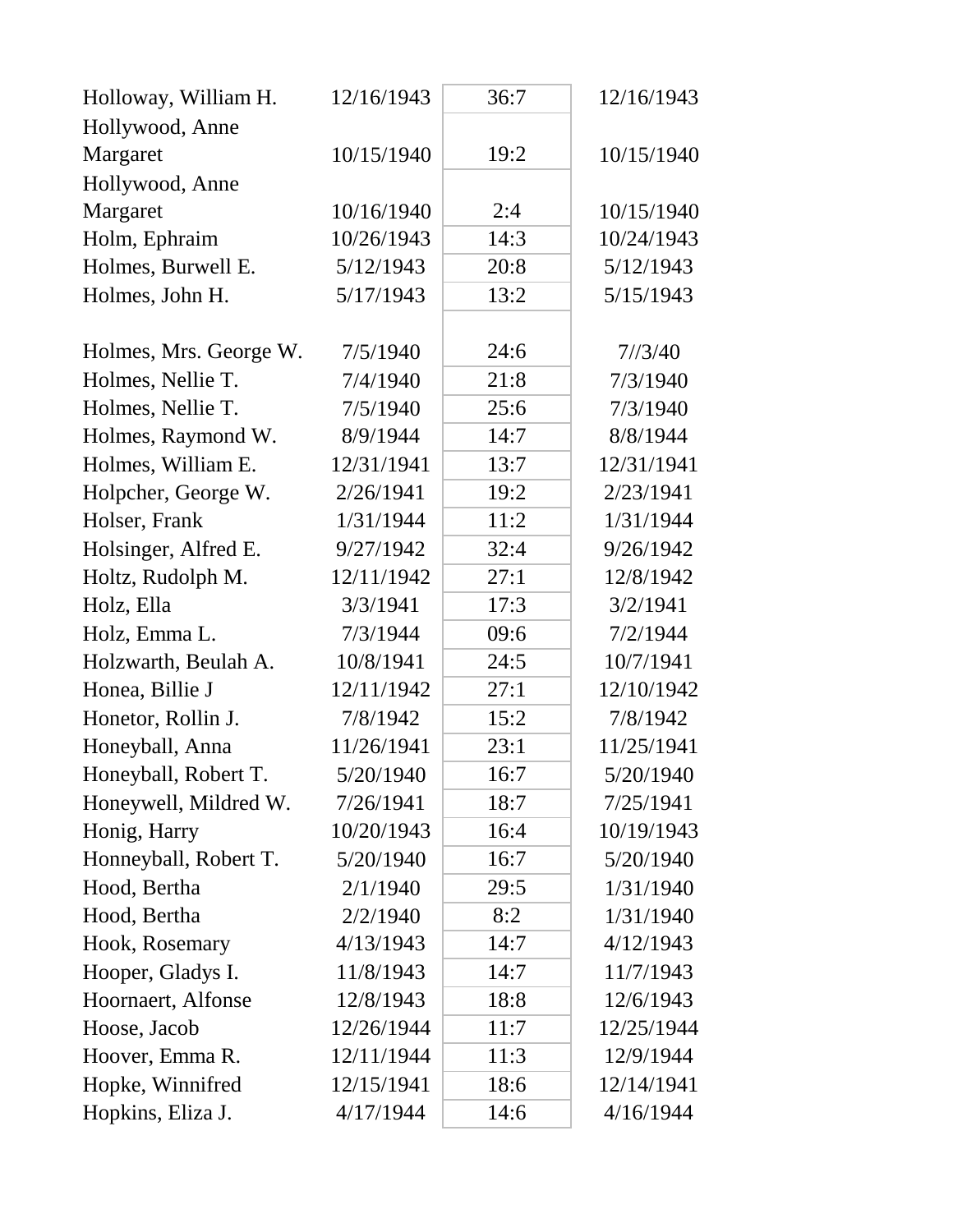| Hopkins, Lucy A.      | 9/1/1942   | 13:2       | 8/31/1942  |
|-----------------------|------------|------------|------------|
| Hopkins, Raymond R.   | 3/7/1941   | 28:3       | 3/6/1941   |
| Hopkins, Samuel       | 7/7/1943   | 15:1       | 7/5/1943   |
| Hopkins, William A.   | 7/8/1940   | 11:2, 15:6 | 7/7/1940   |
| Hopkins, William A.   | 7/10/1940  | 19:3       | 7/7/1940   |
| Hopkins, William A.   | 7/11/1940  | 33:2       | 7/7/1940   |
| Hopkins, William B.   | 10/17/1940 | 40:8       | 10/17/1940 |
| Hopkins, William B.   | 10/18/1940 | 28:7       | 10/17/1940 |
| Hopkins, Willis S.    | 10/28/1941 | 17:1       | 10/28/1941 |
| Hoppe, Chettie M.     | 10/28/1941 | 17:2       | 10/27/1941 |
| Horn, Eva M.          | 4/14/1944  | 24:6       | 4/12/1944  |
| Horn, Marshall        | 6/29/1943  | 14:7       | 6/28/1943  |
| Horning, Ada          | 3/13/1941  | 36:3       | 2/13/1941  |
| Horning, Dezello      | 11/8/1940  | 32:6       | n.d.       |
| Horning, Thomas       | 11/19/1940 | 21:3       | 11/18/1940 |
| Horning, Thomas       | 11/20/1940 | 2:4        | 11/18/1940 |
| Hornung, Eva D.       | 1/29/1944  | 11:2       | 1/28/1944  |
| Hornung, Wallace      | 2/12/1940  | 16:4       | 2/10/1940  |
| Horrigan, Michael E.  | 10/22/1942 | 33:1       | 10/21/1942 |
| Horrigan, Robert D.   | 9/3/1940   | 17:5       | 9/3/1940   |
| Horrigan, Robert D.   | 9/4/1940   | 10:2, 19:5 | 9/3/1940   |
| Horst, Lilly          | 5/14/1942  | 36:8       | 5/14/1942  |
| Horton, Albertis R.   | 9/12/1941  | 28:8       | 9/11/1941  |
| Horton, Frank         | 3/26/1941  | 20:8       | 3/25/1941  |
| Horton, James W.      | 1/3/1940   | 2:4        | 12/29/1939 |
| Horton, Jennie T.     | 8/14/1940  | 23:3       | 8/12/1940  |
| Horton, Marshall      | 5/27/1940  | 21:1       | 5/26/1940  |
| Horton, Marshall      | 5/27/1940  | 21:1       | 5/26/1940  |
| Horton, Marshall      | 5/28/1940  | 25:1       | 5/26/1940  |
| Horton, Marshall      | 5/28/1940  | 29:2       | 5/26/1940  |
| Horton, Sumner G.     | 1/19/1942  | 15:5       | 1/19/1942  |
| Horton, Wilhelmina C. | 12/31/1942 | 11:7       | 12/30/1942 |
| Horton, Jennie T.     | 8/13/1940  | 17:3       | 8/12/1940  |
| Horvath, Paul J.      | 10/29/1942 | 33:1       | 10/29/1942 |
| Hosie, Anna           | 12/13/1940 | 32:2       | 12/12/1940 |
| Hoskin, Harold M.     | 8/23/1943  | 12:7       | 8/22/1943  |
| Hoskin, Richard R.    | 6/24/1941  | 27:1       | 6/22/1941  |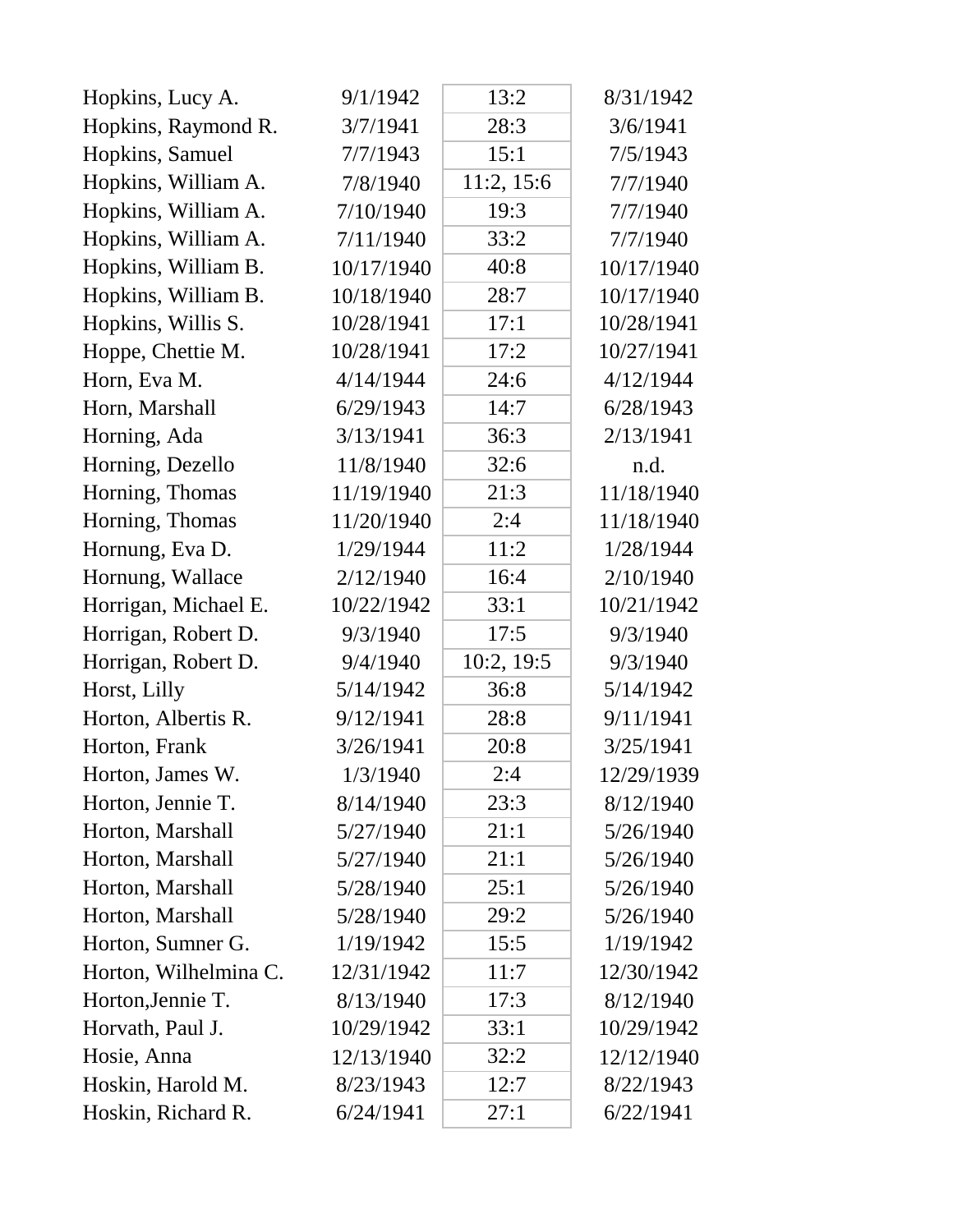| Hosking, Phillip         | 7/12/1943  | 13:2      | 7/12/1943  |
|--------------------------|------------|-----------|------------|
| Hoskins, Thomas H.       | 6/28/1944  | 18:7      | 6/27/1944  |
| Hosmer, Earl H.          | 12/9/1944  | 10:7      | 12/9/1944  |
| Hosmer, Ida S.           | 4/22/1940  | 15:3      | 4/22/1940  |
| Hosmer, Ida S.           | 4/23/1940  | 17:3      | 4/22/1940  |
| Hosner, Frederick H.     | 8/26/1940  | 7:7       | 8/24/1940  |
| Host, James F.           | 7/11/1944  | 13:2      | 7/10/1944  |
| Hotchkiss, Andrew J.     | 11/9/1944  | 32:6      | 11/8/1944  |
| Hotchkiss, Ira D.        | 10/3/1940  | 4:8       | 10/2/1940  |
| Hotchkiss, Ira D.        | 10/7/1940  | 14:1      | 10/5/1940  |
| Hotelling, Leah E.       | 4/18/1941  | 36:6      | 4/18/1941  |
| Hough, Ernest            | 7/5/1940   | 11:1      | 7/3/1940   |
| Hough, Ernest            | 7/9/1940   | 4:2       | 7/3/1940   |
| Hough, Mrs. Ernest       | 7/5/1940   | 11:1      | 7/3/1940   |
| Hough, Mrs. Ernest       | 7/9/1940   | 4:2       | 7/3/1940   |
| Hough, Nellie            | 12/28/1943 | 11:6      | 12/26/1943 |
| Hough, Thomas            | 11/24/1942 | 17:2      | 11/24/1942 |
| Houghtaling, Gertrude A. | 1/13/1943  | 15:5      | 1/13/1943  |
| Houghtelling, Frank      | 8/15/1941  | 22:7      | 8/14/1941  |
| Houk, Peter J.           | 8/22/1942  | 12:6      | 8/21/1942  |
| Houlihan, Richard A.     | 5/7/1942   | 40:7      | 5/7/1942   |
| Houser, Frederick        | 5/6/1940   | 7:8       | 5/4/1940   |
| Houston, Clara B.        | 1/11/1944  | 13:1      | 1/10/1944  |
| Houston, Mixon           | 5/17/1944  | 20:2      | 5/14/1944  |
| Hovey, Maud              | 5/1/1944   | 14:6      | 4/29/1944  |
| Howald, George E.        | 2/2/1944   | 12:7      | 2/2/1944   |
| Howald, Jacob E.         | 6/18/1944  | 26:8      | 6/17/1944  |
| Howard, Daniel H.        | 3/21/1943  | 32:6      | 3/18/1943  |
| Howard, David A.         | 12/31/1943 | 11:5      | 12/31/1943 |
| Howard, Frank M.         | 3/29/1944  | 18:4      | 3/29/1944  |
| Howard, George R.        | 1/13/1942  | 17:6      | 1/12/1942  |
| Howard, Jessie L.        | 7/12/1942  | 28:5      | 7/10/1942  |
| Howard, Josephine B.     | 2/1/1944   | 12:7      | 1/31/1944  |
| Howard, Lela             | 7/17/1940  | 6:4, 19:4 | 7/16/1940  |
| Howard, Mrs. Wesley H.   | 12/20/1940 | 16:6      | 12/20/1940 |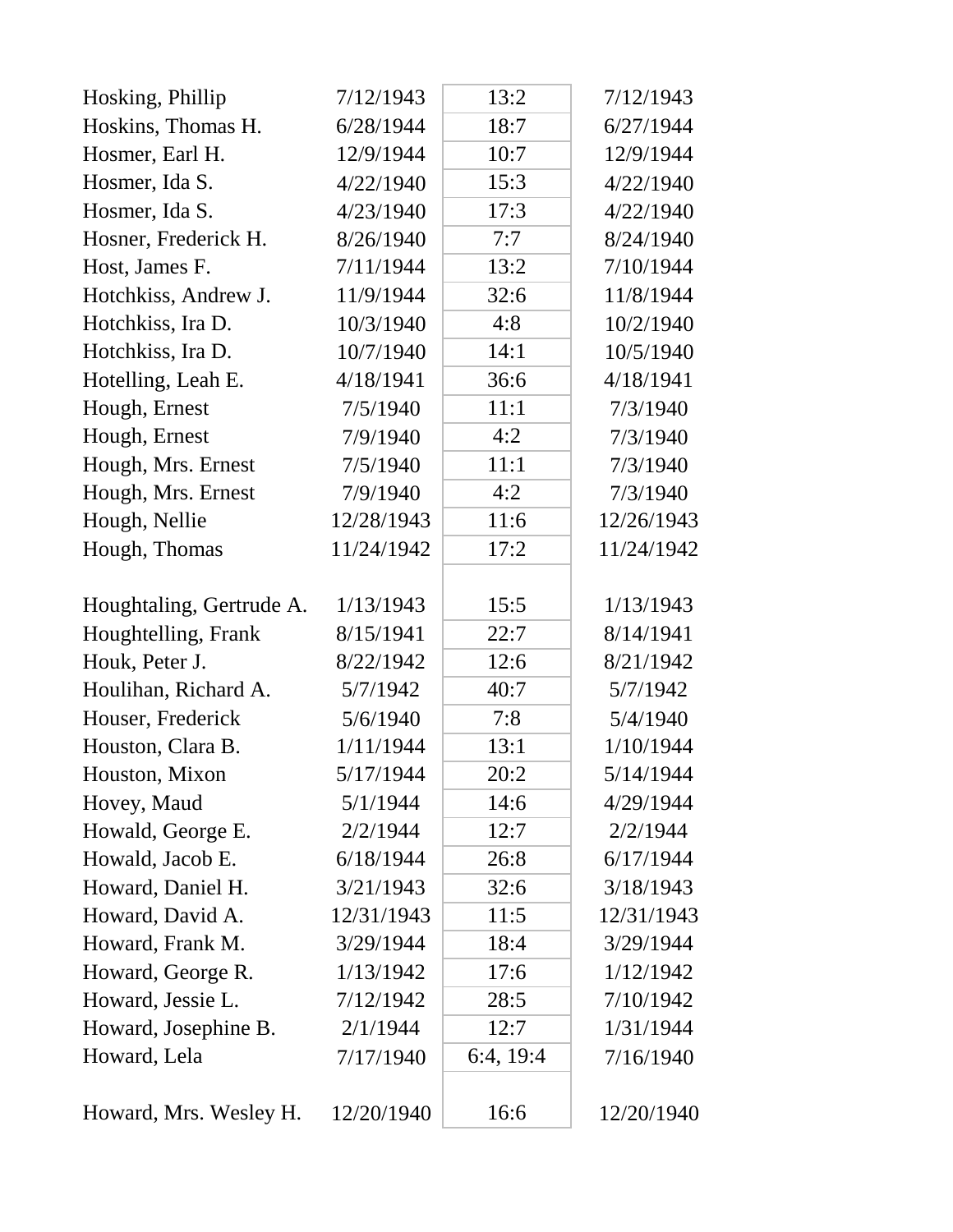| Howard, William T.  | 11/6/1943  | 14:6       | 11/5/1943  |
|---------------------|------------|------------|------------|
| Howchin, Jane A.    | 9/12/1944  | 14:6       | 9/12/1944  |
| Howe, Arthur H.     | 4/17/1944  | 14:7       | 4/15/1944  |
| Howe, Claude M.     | 3/23/1942  | 13:3       | 3/23/1942  |
| Howe, George D.     | 11/9/1941  | 40:5       | 11/8/1941  |
| Howe, Horatio N.    | 11/22/1943 | 19:1       | 11/22/1943 |
| Howe, Judson        | 9/6/1940   | 12:5       | 9/5/1940   |
| Howe, Judson        | 9/9/1940   | 7:1        | 9/5/1940   |
| Howe, Marian F.     | 5/31/1940  | 33:5       | 5/31/1940  |
| Howe, Marian F.     | 5/31/1940  | 33:5       | 5/31/1940  |
| Howe, Melissa M.    | 5/26/1944  | 26:3       | 5/25/1944  |
| Howe, Rose A.       | 5/23/1940  | 40:3       | 5/22/1940  |
| Howe, Rose A.       | 5/23/1940  | 40:3       | 5/22/1940  |
| Howe, Rose A.       | 5/24/1940  | 36:2       | 5/22/1940  |
| Howe, Rose A.       | 5/24/1940  | 36:2       | 5/22/1940  |
| Howe, Uriel E.      | 3/22/1943  | 13:2       | 3/21/1943  |
| Howell, Barbara M.  | 2/27/1942  | 20:8       | 2/25/1942  |
| Howell, Elwood C.   | 4/13/1943  | 14:7       | 4/13/1943  |
| Howell, Ernest A.   | 7/17/1940  | 13:6, 19:4 | 7/15/1940  |
| Howell, Frank W.    | 9/25/1941  | 53:2       | 9/21/1941  |
| Howell, Victor      | 2/18/1940  | 29:2       | 2/17/1940  |
| Howells, William C. | 4/8/1940   | 8:2        | 4/3/1940   |
| Howes, Eleanor      | 11/27/1944 | 13:3       | 11/25/1944 |
| Howes, Mrs. Fred    | 4/13/1940  | 13:7       | 4/10/1940  |
| Howes, Seth W.      | 1/15/1940  | 17:7       | 1/14/1940  |
| Howes, Seth W.      | 1/17/1940  | 17:4       | 1/14/1940  |
| Howes, Violette M.  | 4/11/1940  | 36:7       | 4/10/1940  |
| Howes, Violette M.  | 4/12/1940  | 30:6       | 4/10/1940  |
| Howey, James E.     | 5/7/1943   | 22:6       | 5/7/1943   |
| Howey, William P.   | 10/22/1941 | 22:7       | 10/22/1941 |
| Hoyt, Mattie        | 9/17/1940  | 7:4        | 9/16/1940  |
| Hoyt, Ted P.        | 11/22/1942 | 36:5       | 11/20/1942 |
| Hrinevich, Victor   | 6/9/1942   | 12:7       | 6/8/1942   |
| Hritz, Anna         | 12/21/1942 | 17:4       | 12/19/1942 |
| Hrjak, George       | 1/14/1942  | 19:4       | 1/13/1942  |
| Hromek, Henery      | 2/18/1941  | 19:5       | 2/17/1941  |
| Hubbard, Elizabeth  | 5/2/1941   | 32:2       | 5/1/1941   |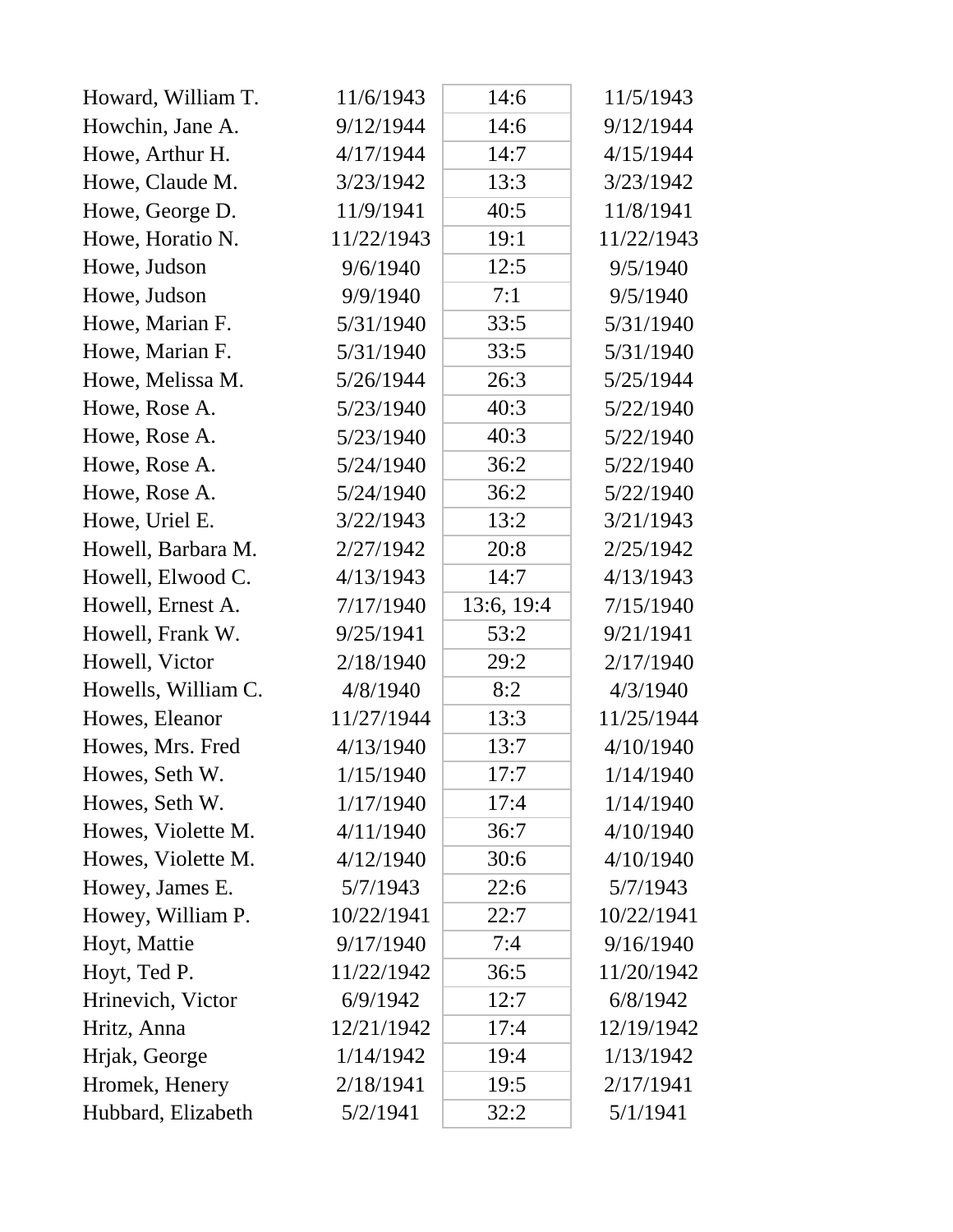| Hubbard, Harry J.   | 12/31/1942 | 11:7       | 12/30/1942 |
|---------------------|------------|------------|------------|
| Hubbard, Harry J.   | 1/1/1943   | 41:3       | 12/30/1942 |
| Hubbold, Phyllis    | 6/7/1943   | 13:2       | 6/7/1943   |
| Hubbs, Francis      | 3/7/1944   | 14:7       | 3/7/1944   |
| Hubert, Marie A.    | 1/3/1940   | 7:3        | 12/28/1939 |
| Hubner, Guy E.      | 8/30/1944  | 14:6       | 8/29/1944  |
| Hudetz, Waldo I.    | 8/28/1940  | 23:2       | 8/27/1940  |
| Hudson, Engle       | 8/15/1944  | 13:2       | 8/15/1944  |
| Hudson, Jacob       | 3/7/1941   | 28:2       | 3/7/1941   |
| Hudson, Ruby G.     | 2/1/1940   | 29:5       | 1/31/1940  |
| Hudson, Ruby G.     | 2/2/1940   | 25:4       | 1/31/1940  |
| Hufeld, Martha B.   | 11/25/1940 | 13:1, 17:3 | 11/23/1940 |
| Hufeld, Martha B.   | 11/26/1940 | 21:3       | 11/23/1940 |
| Huff, Edward D.     | 8/26/1944  | 10:6       | 8/25/1944  |
| Huff, John Y.       | 1/8/1941   | 21:6       | 1/6/1941   |
| Huffman, Rose A.    | 6/19/1943  | 16:7       | 6/18/1943  |
| Hufstater, Harriet  | 10/25/1940 | 11:8       | 10/24/1940 |
| Hugan, James L.     | 12/24/1941 | 14:1       | 12/23/1941 |
| Hugan, Olive L.     | 9/25/1942  | 20:7       | 9/24/1942  |
| Hugan, Robert L.    | 5/18/1940  | 21:1       | 5/17/1940  |
| Hugan, Robert L.    | 5/19/1940  | 52:5       | 5/17/1940  |
| Hugan, Robert Lee   | 5/18/1940  | 21:1       | 5/17/1940  |
| Hugan, Robert Lee   | 5/19/1940  | 52:5       | 5/17/1940  |
| Hugan, W. J.        | 5/18/1943  | 15:2       | 5/17/1943  |
| Huggins, Eva L.     | 4/16/1943  | 22:7       | 4/16/1943  |
| Hughes, Agnes       | 2/6/1940   | 17:6       | 2/4/1940   |
| Hughes, Andrew      | 11/20/1940 | 2:7        | 11/19/1940 |
| Hughes, Charles W.  | 8/8/1942   | 13:2       | 8/7/1942   |
| Hughes, Christopher | 2/9/1940   | 23:6, 27:2 | 2/7/1940   |
| Hughes, Gold G.     | 9/3/1940   | 17:6       | 9/2/1940   |
| Hughes, James J.    | 7/13/1940  | 17:3       | 7/12/1940  |
| Hughes, James J.    | 7/14/1940  | 27:2       | 7/12/1940  |
| Hughes, John W.     | 3/20/1942  | 24:7       | 3/19/1942  |
| Hughes, Margeret    | 2/22/1944  | 13:2       | 2/22/1944  |
| Hughes, Nellie      | 9/8/1944   | 26:4       | 9/7/1944   |
| Hughes, Velmer N.   | 1/5/1940   | 23:4       | 1/4/1940   |
| Hulbert, Mary E.    | 9/10/1943  | 24:3       | 9/9/1943   |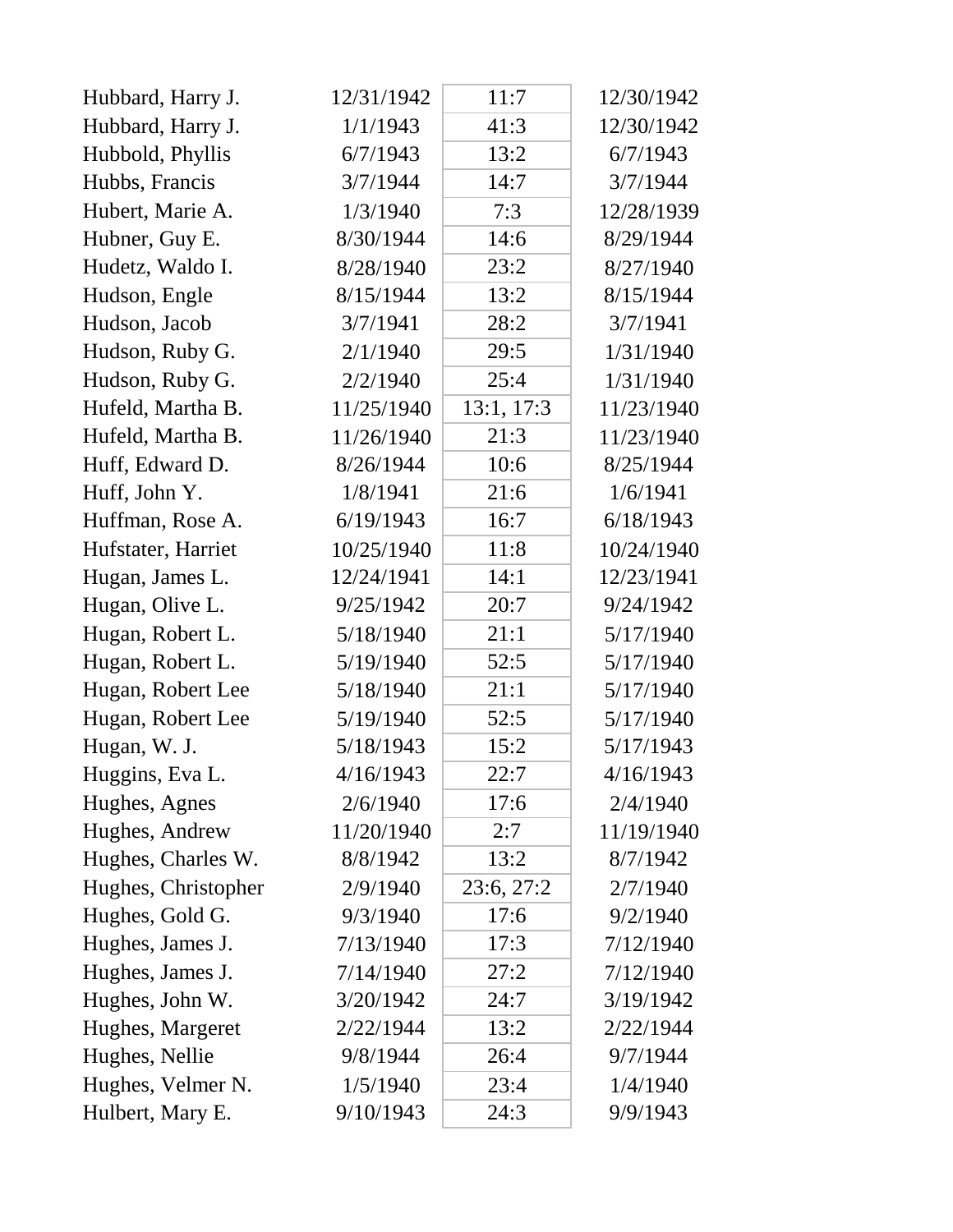| Hull, Ada O.           | 12/18/1942 | 25:2 | 12/17/1942 |  |
|------------------------|------------|------|------------|--|
| Hull, Ernest           | 10/26/1943 | 14:3 | 10/25/1943 |  |
| Hull, Harold           | 11/25/1940 | 17:3 | 11/23/1940 |  |
| Hull, Oliver           | 9/23/1944  | 12:5 | 9/22/1944  |  |
| Hull, Ulysses G.       | 2/24/1944  | 28:8 | 2/23/1944  |  |
| Hullingshead, Matilda  | 5/3/1943   | 13:2 | 5/2/1943   |  |
| Hultquist, Carl T.     | 7/3/1943   | 15:1 | 7/2/1943   |  |
| Humphries, Richard G.  | 2/12/1943  | 21:2 | 2/9/1943   |  |
| Hunsacker, Gordon      | 11/3/1942  | 12:7 | 11/2/1942  |  |
| Hunt, Albert G.        | 2/2/1942   | 15:5 | 2/1/1942   |  |
| Hunt, Barbara A.       | 12/17/1941 | 24:5 | 12/16/1941 |  |
| Hunt, Charles A.       | 11/29/1940 | 17:1 | 11/29/1940 |  |
| Hunt, Charles A.       | 11/29/1940 | 29:1 | 11/29/1940 |  |
| Hunt, Charles A.       | 11/30/1940 | 17:3 | 11/29/1940 |  |
| Hunt, Ella F.          | 10/30/1941 | 41:1 | 10/29/1941 |  |
| Hunt, Emma             | 2/5/1940   | 1:6  | 2/5/1940   |  |
| Hunt, Frank            | 11/5/1942  | 36:7 | 11/3/1942  |  |
| Hunt, George L.        | 9/9/1944   | 12:6 | 9/8/1944   |  |
| Hunt, Gwendolyn        | 4/9/1943   | 22:7 | 4/8/1943   |  |
| Hunt, John F.          | 6/23/1941  | 17:1 | 6/22/1941  |  |
| Hunt, Matt K.          | 2/26/1940  | 7:2  | 2/24/1940  |  |
| Hunt, Maurice W.       | 5/3/1944   | 18:2 | 4/30/1944  |  |
| Hunter, Carrie M.      | 12/22/1943 | 21:5 | 12/21/1943 |  |
| Hunter, Earl           | 12/24/1941 | 14:1 | 12/23/1941 |  |
| Hunter, Estelle B.     | 7/20/1940  | 13:1 | 7/19/1940  |  |
| Hunter, Estelle Bodine | 7/20/1940  | 13:1 | 7/19/1940  |  |
| Hunter, Eva M.         | 6/8/1943   | 16:6 | 6/7/1943   |  |
| Hunter, Hazel E.       | 12/14/1940 | 16:6 | 12/13/1940 |  |
| Hunter, Hazel E.       | 12/15/1940 | 40:1 | 12/13/1940 |  |
| Hunter, Howard H.      | 10/20/1941 | 19:2 | 10/19/1941 |  |
| Hunter, Johnnie        | 2/29/1944  | 14:8 | 2/28/1944  |  |
| Hunter, Robert         | 10/26/1943 | 14:3 | 10/25/1943 |  |
| Hunter, Rosa V.        | 7/10/1944  | 15:5 | 7/8/1944   |  |
| Huntington, Louisa J.  | 8/28/1942  | 18:7 | 8/27/1942  |  |
| Hurd, Alma E.          | 3/1/1941   | 17:5 | 2/28/1941  |  |
| Hurd, Charles H.       | 3/5/1944   | 31:8 | 2/28/1944  |  |
| Hurd, Dayton W.        | 3/9/1943   | 15:2 | 3/8/1943   |  |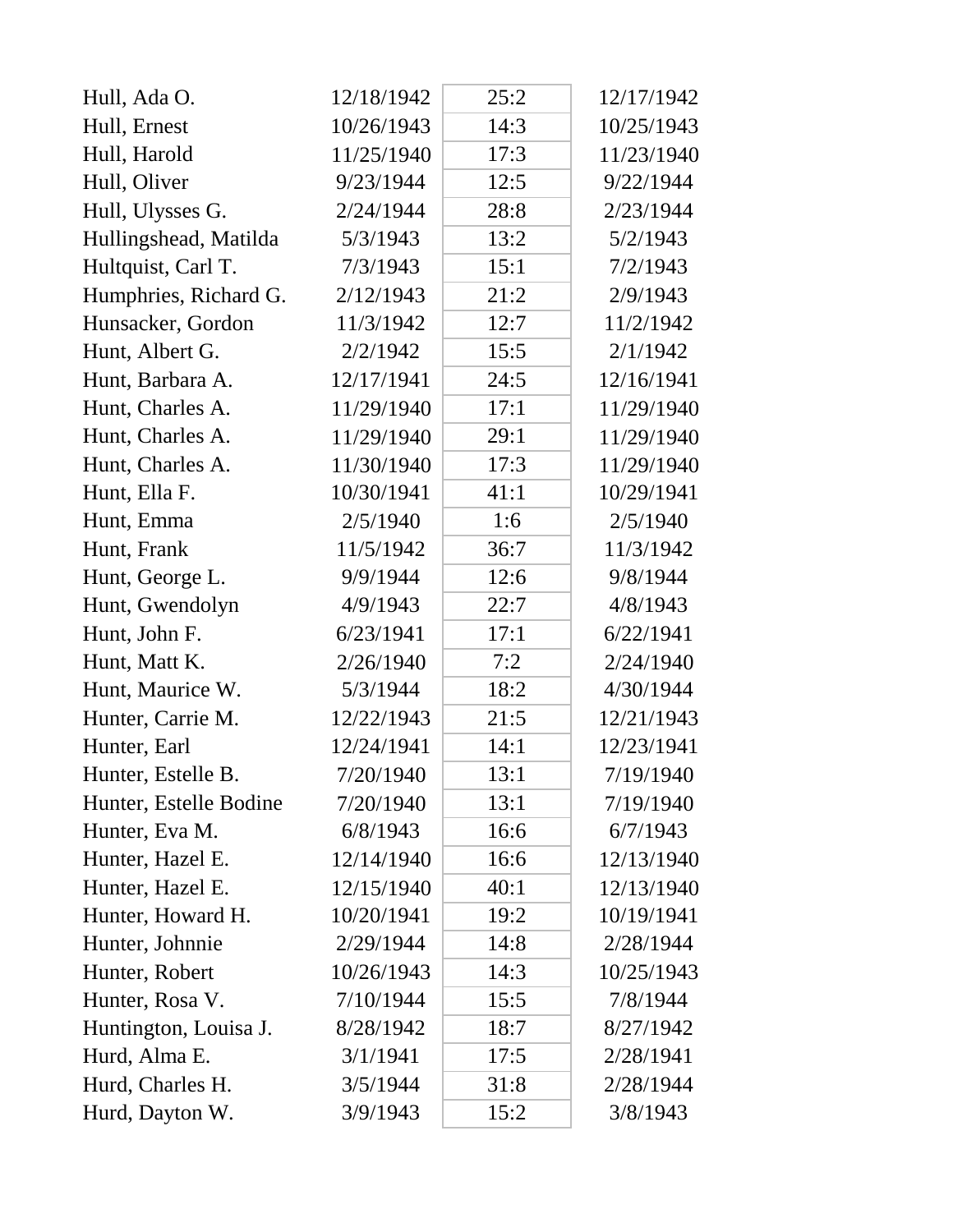| Hurd, Ellen            | 12/25/1940 | 4:5        | n.d.       |
|------------------------|------------|------------|------------|
| Hurd, Irwin G.         | 3/17/1941  | 19:3       | 3/15/1941  |
| Hurd, Lillian M.       | 4/3/1942   | 25:1       | 4/2/1942   |
| Hurd, Ray E.           | 5/10/1943  | 13:2       | 5/9/1943   |
| Hurd, Sherman          | 11/28/1940 | 50:2, 57:3 | 11/26/1940 |
| Hurl, William H.       | 3/23/1942  | 13:3       | 3/22/1942  |
| Hurley, Margaret A.    | 1/14/1942  | 19:4       | 1/14/1942  |
| Hurley, Sister Vita    | 4/13/1940  | 17:1       | 4/12/1940  |
| Hurley, Sister Vita    | 4/14/1940  | 32:5       | 4/12/1940  |
| Hurrell, Elizabeth C.  | 7/7/1941   | 15:4       | 7/6/1941   |
| Hurry, Mary L.         | 10/20/1941 | 19:2       | 10/18/1941 |
| Hursh, Julian E.       | 11/18/1942 | 19:1       | 11/17/1942 |
| Hurst, Harriette S.    | 4/21/1943  | 20:7       | 4/21/1943  |
| Hurst, Norma J.        | 1/20/1941  | 17:4       | 1/19/1941  |
| Husband, William R.    | 4/23/1942  | 32:8       | 4/22/1942  |
| Husby, Laverne         | 2/22/1942  | 33:2       | 2/21/1942  |
| Husted, Betsy A.       | 4/17/1943  | 14:7       | 4/16/1943  |
| Husted, Charles        | 11/19/1940 | 24:5       | 11/18/1940 |
| Huston, William P.     | 8/18/1943  | 14:8       | 7/11/1943  |
| Hutcheson, Eugene R.   | 11/14/1943 | 36:4       | 11/13/1943 |
| Hutcheson, Mary A.     | 8/8/1941   | 24:6       | 8/8/1941   |
| Hutchings, Rufus L.    | 2/28/1942  | 17:1       | 2/27/1942  |
| Hutchinson, Charles C. | 3/17/1943  | 22:7       | 3/16/1943  |
| Hutchinson, Edna       | 11/16/1940 | 17:4       | 11/16/1940 |
| Hutchinson, Edna       | 11/17/1940 | 32:8       | 11/16/1940 |
| Hutchinson, Herbert E. | 9/13/1943  | 14:6       | 9/12/1943  |
| Hutchinson, Joyce F.   | 5/4/1942   | 13:3       | 5/3/1942   |
| Hutchinson, Rosetta M. | 6/16/1944  | 24:3       | 6/16/1944  |
| Huthnance, Viola       | 7/27/1943  | 12:7       | 7/26/1943  |
| Hutzkal, Mary          | 3/25/1944  | 12:5       | 3/23/1944  |
| Huyck, Clarence E.     | 9/29/1943  | 18:3       | 9/28/1943  |
| Huyck, Lula M.         | 10/13/1944 | 26:4       | 10/12/1944 |
| Hyatt, Jane            | 10/24/1941 | 32:6       | 10/24/1941 |
| Hyde, Doss O.          | 10/23/1940 | 16:7       | 10/19/1940 |
| Hyde, Jack             | 6/13/1941  | 28:6       | 6/13/1941  |
| Hyde, James            | 3/10/1944  | 22:7       | 3/9/1944   |
| Hyde, John             | 10/21/1941 | 20:5       | 10/21/1941 |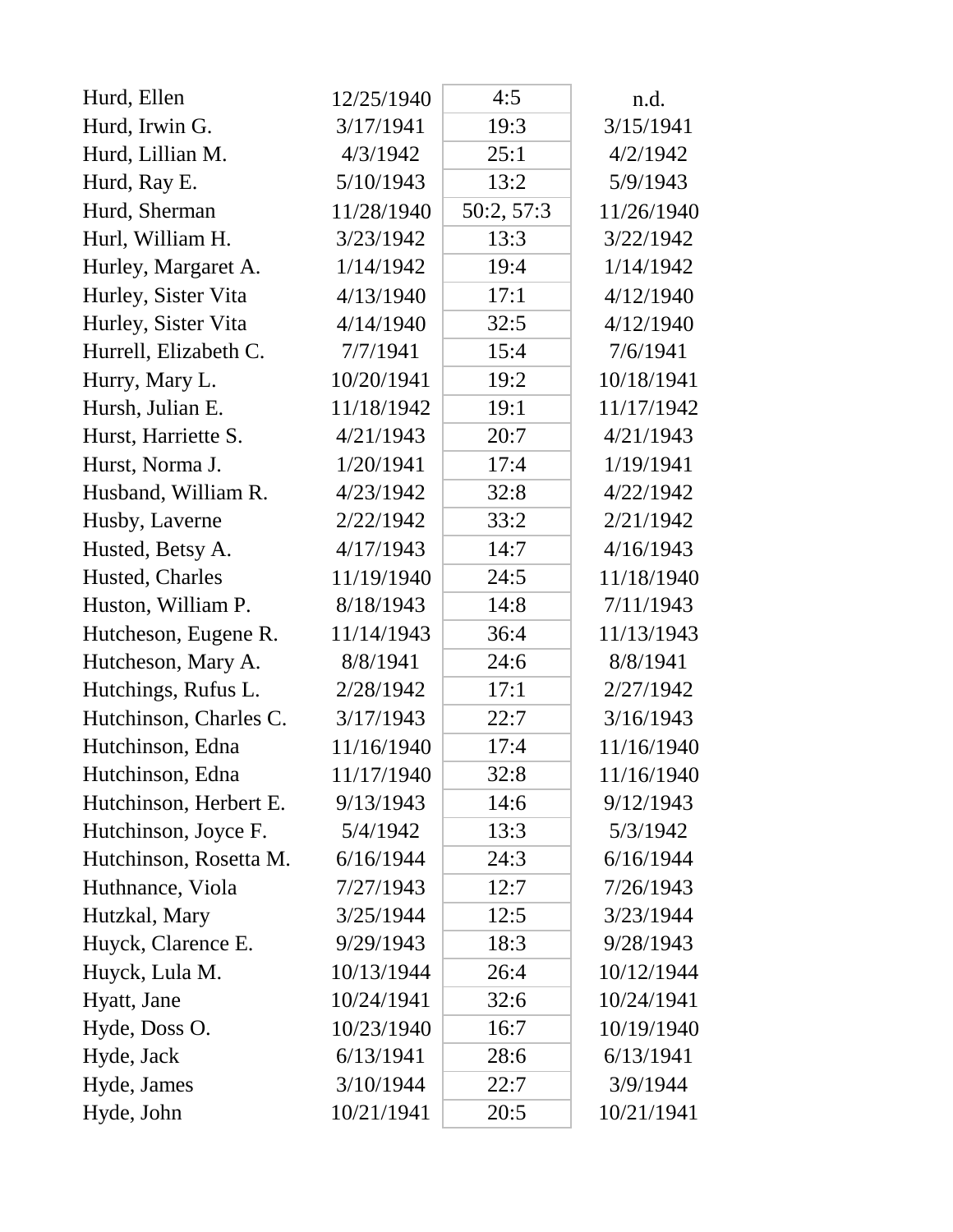| Hynan, Ellen          | 7/9/1942   | 27:2       | 7/8/1942   |
|-----------------------|------------|------------|------------|
| Hynes, John P.        | 10/5/1940  | 19:1       | 10/4/1940  |
| Hynes, John P.        | 10/6/1940  | 10:4       | 10/4/1940  |
| Hynes, Leo E.         | 3/30/1942  | 13:4       | 3/29/1942  |
| Hynes, Mary A.        | 8/8/1940   | 37:1       | n.d.       |
| Hynes, Mary A.        | 8/9/1940   | 21:1       | n.d.       |
| Ide, Minnie B.        | 2/8/1943   | 13:4       | 2/7/1943   |
| Ignace, Elias         | 12/16/1942 | 19:1       | 12/15/1942 |
| Ihria, Louise         | 5/3/1943   | 13:1       | 5/3/1943   |
| Ikker, Margarete E.   | 8/21/1943  | 14:6       | 8/20/1943  |
| Imerson, Clara E.     | 3/28/1943  | 40:3       | 3/27/1943  |
| Ingersoll, Retta M.   | 12/21/1943 | 23:3       | 12/20/1943 |
| Ingerson, Franklin G. | 2/12/1942  | 37:3       | 2/11/1942  |
| Ingleright, Nora M.   | 9/10/1940  | 13:3, 19:4 | 9/9/1940   |
| Ingram, Rose A.       | 12/8/1942  | 17:2       | 12/7/1942  |
| Inman, Franks M.      | 3/10/1944  | 22:5       | 3/9/1944   |
| Inman, Lydia E.       | 5/20/1944  | 14:2       | 5/19/1944  |
| Innskeep, J. R.       | 12/3/1940  | 9:2        | 12/1/1940  |
| Ipes, Marcia A.       | 3/11/1944  | 12:6       | 3/10/1944  |
| Ireland, Frances E.   | 2/22/1941  | 19:3       | 2/22/1941  |
| Ireland, Frank        | 1/2/1940   | 18:1       | 1/2/1940   |
| Ireland, Frank        | 1/3/1940   | 15:8       | 1/2/1940   |
| Irish, Effie          | 12/19/1941 | 32:6       | 12/19/1941 |
| Irish, Frank L.       | 3/21/1944  | 14:7       | 3/20/1944  |
| Irish, Mary A.        | 11/27/1940 | 8:4        | 11/25/1940 |
| Irk, Emma             | 11/21/1941 | 33:4       | 11/21/1941 |
| Irland, Irene         | 6/22/1943  | 14:8       | 6/22/1943  |
| Irland, Mary J.       | 6/13/1944  | 16:3       | 6/12/1944  |
| Irvin, Charles M.     | 1/27/1944  | 29:1       | 1/26/1944  |
| Irwin, Agnes          | 12/17/1943 | 26:7       | 12/16/1943 |
| Irwin, Albert         | 9/20/1943  | 12:5       | 9/19/1943  |
| Irwin, Cecil D.       | 11/18/1943 | 36:7       | 11/17/1943 |
| Irwin, Donna W.       | 9/28/1944  | 32:5       | 9/27/1944  |
| Irwin, Joseph H.      | 7/19/1940  | 23:4       | 7/19/1940  |
| Irwin, Joseph II      | 7/19/1940  | 23:3       | 7/19/1940  |
| Irwin, Julia          | 10/2/1944  | 13:2       | 9/30/1944  |
| Isaac, Christine      | 7/5/1941   | 17:6       | 7/4/1941   |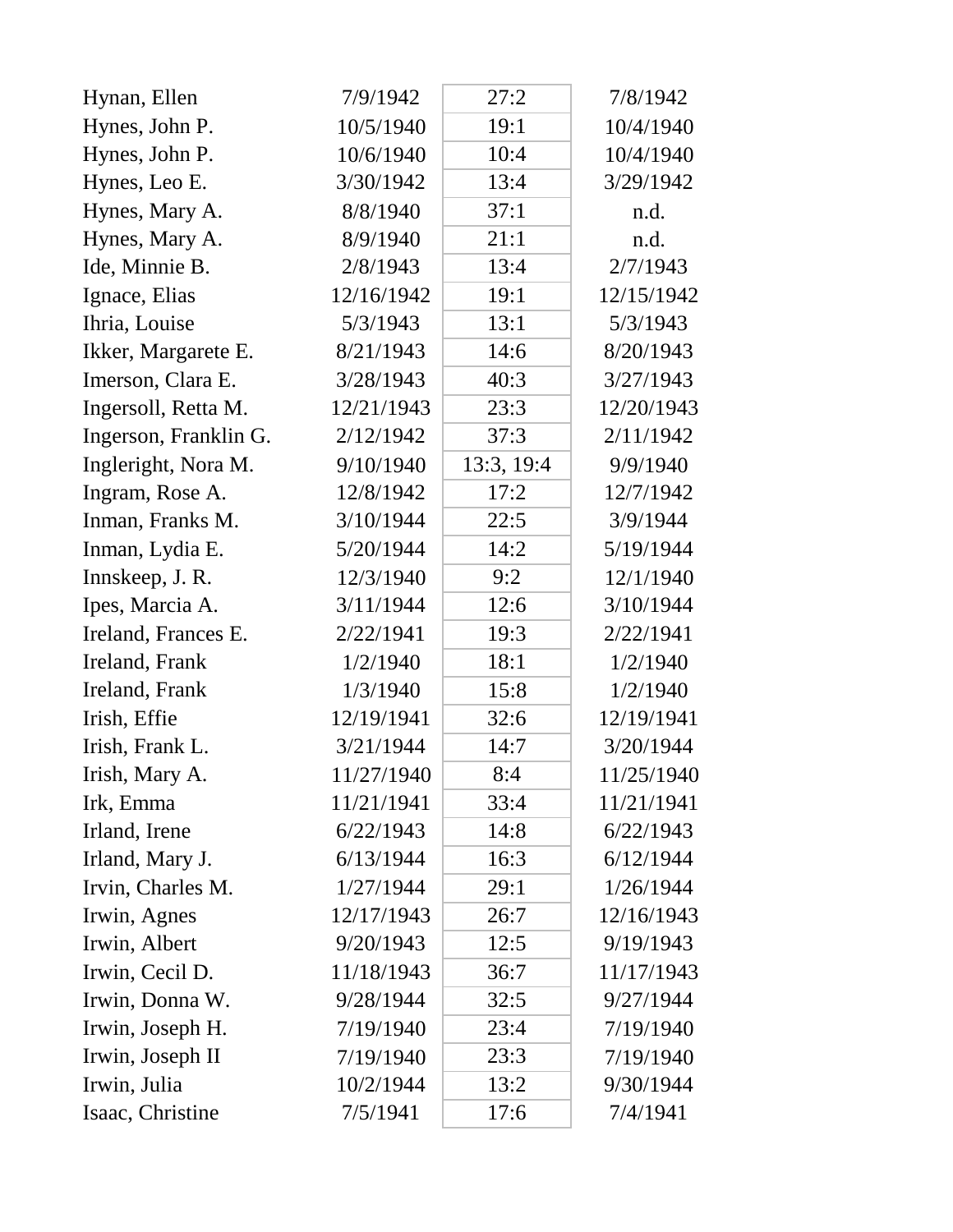| Isaac, Sargis         | 3/14/1943  | 36:4       | 3/13/1943  |
|-----------------------|------------|------------|------------|
| Ivancso, Elizabeth    | 2/21/1942  | 17:4       | 2/20/1942  |
| Ives, Roy A.          | 1/24/1941  | 27:3       | 1/23/1941  |
| Ivey, Anna A.         | 1/8/1942   | 33:5       | 1/8/1942   |
| Ivory, William E.     | 5/27/1940  | 4:2        | 5/26/1940  |
| Ivory, William E.     | 5/27/1940  | 4:2        | 5/26/1940  |
| Jackman, Fay M.       | 4/29/1943  | 28:6       | 4/26/1943  |
| Jackovatz, John J.    | 5/28/1942  | 32:8       | 5/28/1942  |
| Jacks, John W.        | 1/17/1943  | 33:2       | 1/16/1943  |
| Jackson, Albert R.    | 7/17/1942  | 19:2       | 7/16/1942  |
| Jackson, Charles W.   | 11/15/1942 | 36:6       | 11/13/1942 |
| Jackson, Elizabeth M. | 2/3/1944   | 28:6       | 2/2/1944   |
| Jackson, Elva L.      | 9/10/1943  | 24:2       | 9/9/1943   |
| Jackson, George F.    | 1/12/1942  | 15:6       | 1/11/1942  |
| Jackson, Glenn R.     | 12/9/1940  | 13:7, 18:3 | 12/9/1940  |
| Jackson, Glenn R.     | 12/9/1940  | 13:7       | 12/9/1940  |
| Jackson, Glenn R.     | 12/10/1940 | 20:8       | 12/9/1940  |
| Jackson, Henry        | 9/23/1944  | 12:5       | 9/21/1944  |
| Jackson, James        | 10/4/1940  | 27:7       | 10/3/1940  |
| Jackson, Marcia C.    | 4/14/1941  | 19:1       | 4/13/1941  |
| Jackson, Mark A.      | 2/11/1944  | 20:7       | 2/11/1944  |
| Jackson, Millie F.    | 7/26/1941  | 18:7       | 7/25/1941  |
| Jackson, Nancy R.     | 9/7/1943   | 12:6       | 9/7/1943   |
| Jackson, Sophronia I. | 2/12/1944  | 10:7       | 2/12/1944  |
| Jacob, Rozalla M      | 8/8/1941   | 24:7       | 8/7/1941   |
| Jacobs, Carrie G.     | 7/3/1941   | 17:5       | 7/1/1941   |
| Jacobs, Frank         | 2/20/1940  | 17:5       | 2/19/1940  |
| Jacobs, Frank         | 2/21/1940  | 17:6       | 2/19/1940  |
| Jacobs, Fred          | 6/22/1944  | 32:5       | 6/22/1944  |
| Jacobs, Lloyd A.      | 8/22/1942  | 12:6       | 8/21/1942  |
| Jacobs, Luella        | 1/14/1942  | 19:4       | 1/13/1942  |
| Jacobs, Mabel E.      | 8/11/1943  | 14:6       | 8/10/1943  |
| Jacobs, Main D.       | 11/30/1940 | 17:3       | 11/28/1940 |
| Jacobus, Cordyon W.   | 8/18/1943  | 14:6       | 8/17/1943  |
| Jacox, Cora M.        | 11/10/1943 | 22:5       | 11/10/1943 |
| Jacques, Harvey K.    | 11/11/1940 | 17:4       | 11/11/1940 |
| Jacques, Harvey K.    | 11/12/1940 | 21:2       | 11/11/1940 |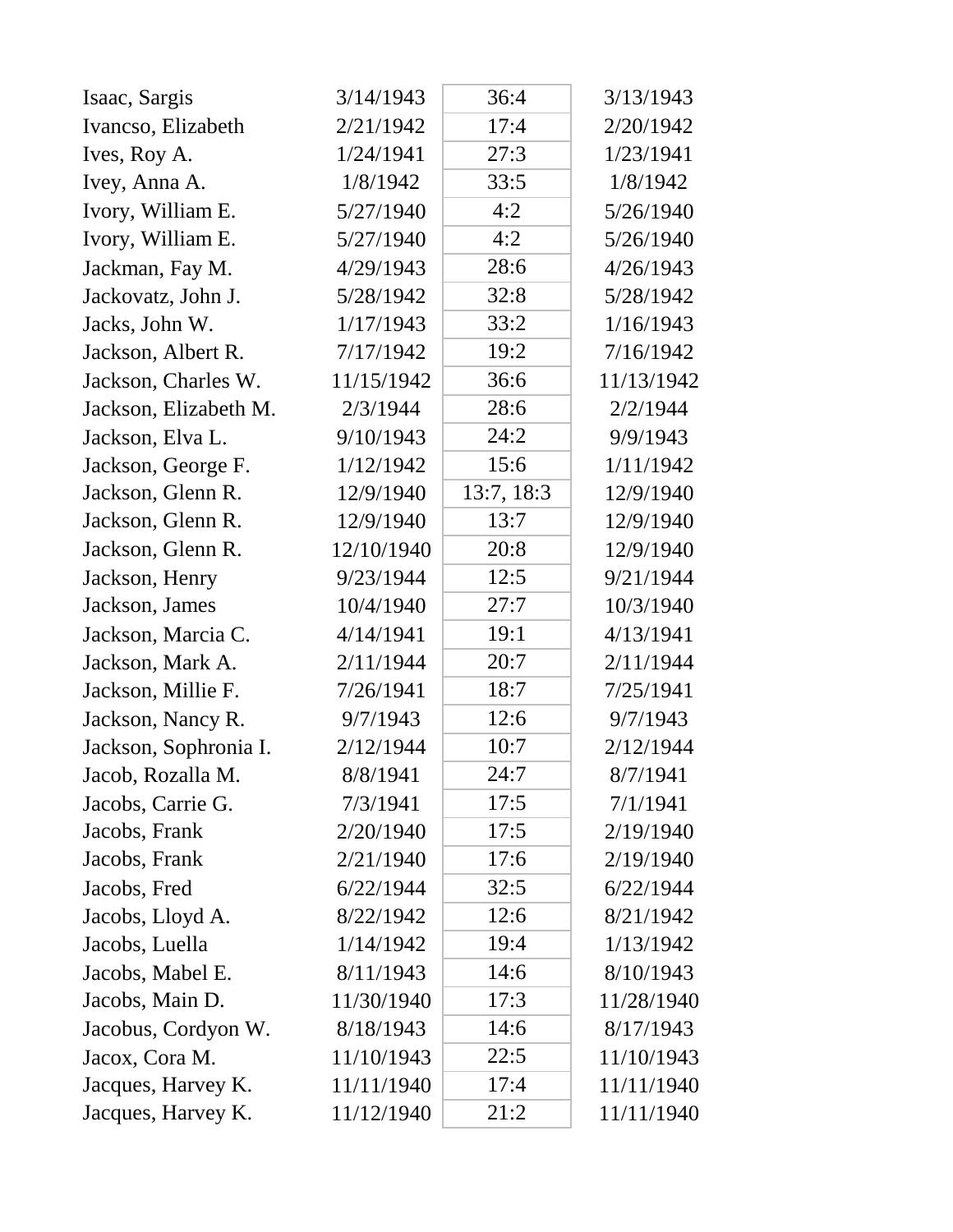| Jacquette, Scotia      | 1/31/1943  | 33:1      | 1/30/1943  |
|------------------------|------------|-----------|------------|
| Jagger, Alva L.        | 8/10/1942  | 11:3      | 8/9/1942   |
| Jagielski, Joseph      | 10/24/1942 | 15:2      | 10/24/1942 |
| Jakowczyk, Lewis C.    | 11/16/1941 | 36:7      | 11/15/1941 |
| Jakym, John Al Fred    | 1/15/1940  | 17:6      | 1/14/1940  |
| James, Alex            | 4/29/1940  | 17:4      | 4/27/1940  |
| James, C. W.           | 11/16/1944 | 32:7      | 11/10/1944 |
| James, Dan H.          | 1/27/1943  | 17:5      | 1/26/1943  |
| James, John            | 8/11/1940  | 8:6       | 8/10/1940  |
| James, John J.         | 11/13/1943 | 15:2      | 11/13/1943 |
| James, John M.         | 10/6/1941  | 19:2      | 10/5/1941  |
| James, Joseph R.       | 6/12/1942  | 20:8      | 6/11/1942  |
| James, Mrs. C. W.      | 11/16/1942 | 13:3      | 11/13/1942 |
| James, Walter J.       | 10/11/1941 | 18:8      | 10/10/1941 |
| James, William         | 9/16/1940  | 7:5       | 9/14/1940  |
| Jameson, James L.      | 6/9/1944   | 24:2      | 6/8/1944   |
| Jamieson, Russell G.   | 11/27/1943 | 15:2      | 11/27/1943 |
| Jamrog, Margaret M.    | 11/1/1942  | 48:5      | 10/31/1942 |
| Jamrog, Peter          | 4/22/1943  | 36:6      | 4/22/1943  |
| Janda, Vance           | 12/26/1944 | 11:7      | 12/24/1944 |
| Jarboe, Katherine      | 1/13/1941  | 15:5      | 1/11/1941  |
| Jargelo, John S.       | 2/12/1942  | 37:3      | 2/10/1942  |
| Jarrel, Ida L.         | 12/22/1943 | 21:4      | 12/21/1943 |
| Jarrell, Almeda A.     | 11/17/1944 | 24:8      | 11/16/1944 |
| Jarrett, Nelson        | 10/30/1943 | 16:6      | 10/28/1943 |
| Jarvis, Louis J.       | 5/27/1943  | 32:7      | 5/26/1943  |
| Jaynes, John           | 9/26/1942  | 14:7      | 9/26/1942  |
| Jazlowicki, Philip*    | 2/27/1940  | 17:4      | 2/25/1940  |
| Jedrzejas, Edward W.   | 5/9/1940   | 36:6      | 5/8/1940   |
| Jedrzejas, Edward W.   | 5/10/1940  | 27:4      | 5/8/1940   |
| Jeffers, Earl W.       | 10/4/1944  | 18:5      | 10/3/1944  |
| Jeffers, Ella W.       | 2/2/1943   | 13:6      | 2/1/1943   |
| Jeffers, Ida           | 4/22/1943  | 36:6      | 4/21/1943  |
| Jeffers, Mary          | 1/17/1940  | 17:6      | 1/15/1940  |
| Jefferson, H. H., Dr.  | 10/26/1944 | 27:4      | 10/26/1944 |
| Jefferson, Jeanette J. | 5/20/1940  | 16:7      | 5/20/1940  |
| Jefferson, Jeanette J. | 5/21/1940  | 8:3, 19:3 | 5/20/1940  |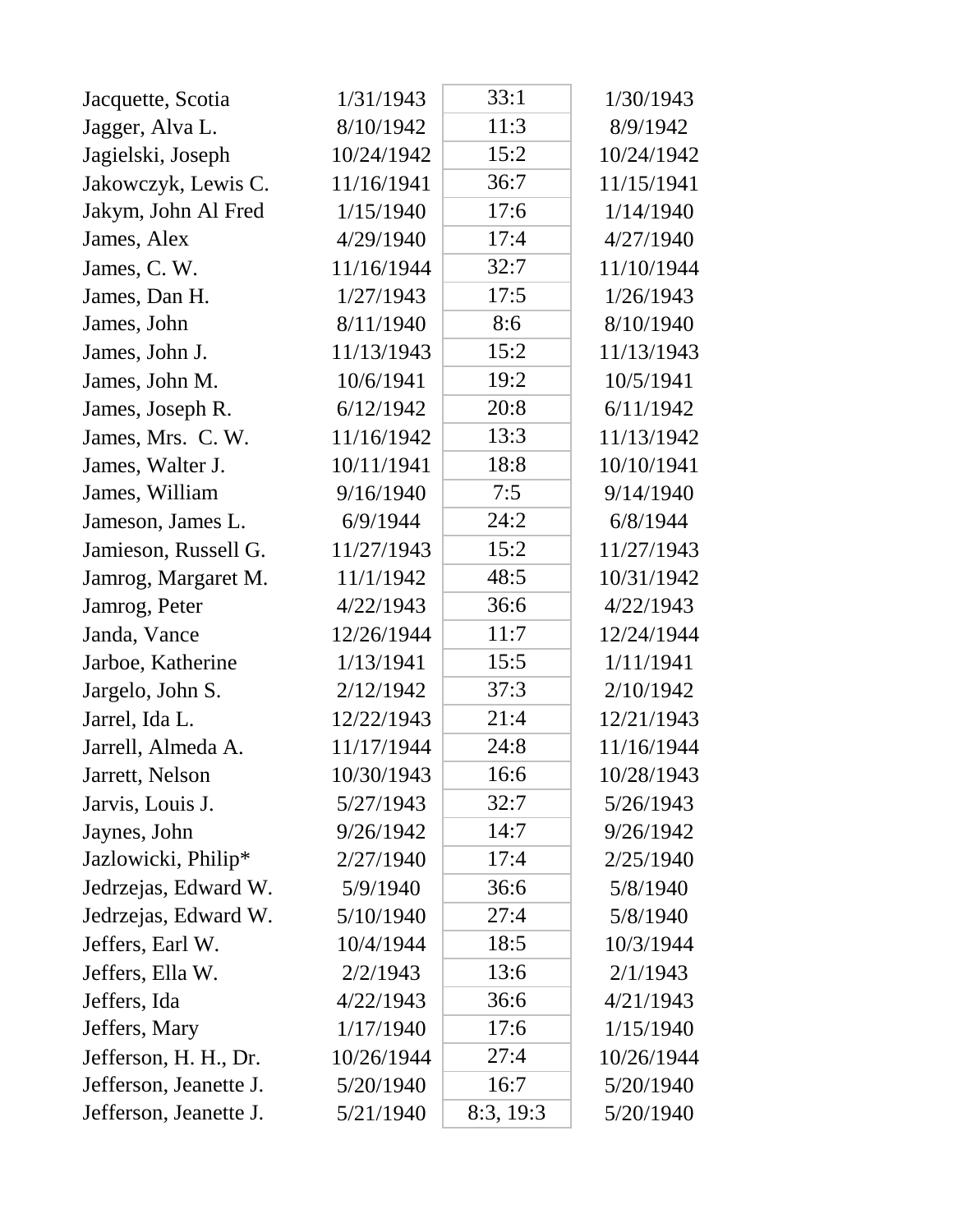| Jefferson, Jeanette J. | 5/21/1940  | 19:3       | 5/20/1940  |
|------------------------|------------|------------|------------|
| Jefferson, Jeanette J. | 5/22/1940  | 26:4       | 5/20/1940  |
| Jeffery, Isabella J.   | 1/16/1942  | 23:3       | 1/15/1942  |
| Jeffries, Diane        | 3/17/1943  | 22:7       | 3/16/1943  |
| Jeffries, Jeanette M.  | 4/17/1942  | 22:6       | 4/16/1942  |
| Jeffries, Jess L.      | 12/26/1941 | 22:1       | 12/25/1941 |
| Jeffries, Manda        | 1/8/1944   | 13:2       | 1/7/1944   |
| Jekel, John K.         | 11/17/1944 | 24:8       | 11/16/1944 |
| Jenkinson, H. Garfield | 4/18/1940  | 44:3       | 4/15/1940  |
| Jenkinson, James       | 10/18/1940 | 23:4       | 10/17/1940 |
| Jenniches, Bartholomew | 6/26/1941  | 45:1       | 6/25/1941  |
| Jennings, Arleda P.    | 12/27/1940 | 13:1, 21:4 | 12/24/1940 |
| Jennings, Arleda P.    | 12/28/1940 | 15:6       | 12/26/1940 |
| Jennings, Arleda P.    | 12/29/1940 | 29:4       | 12/26/1940 |
| Jennings, Bert E.      | 1/15/1942  | 33:3       | 1/14/1942  |
| Jennings, George A.    | 2/19/1942  | 33:4       | 2/18/1942  |
| Jennings, Nora P.      | 12/23/1940 | 13:2, 18:7 | 12/22/1940 |
| Jennings, Sarah        | 8/30/1941  | 17:3       | 8/22/1941  |
| Jennings, William      | 1/2/1941   | 25:7       | 1/1/1941   |
| Jensen, Anna L.        | 12/22/1941 | 27:2       | 12/21/1941 |
| Jenson, Lydia M.       | 9/2/1941   | 21:6       | 9/1/1941   |
| Jeor, Joseph           | 5/14/1940  | 11:3       | 5/14/1940  |
| Jerden, William C.     | 1/3/1942   | 15:6       | 1/3/1942   |
| Jergesen, Wiiliam G.   | 10/11/1944 | 18:2       | 10/10/1944 |
| Jerome, Maud M.        | 5/25/1944  | 36:1       | 5/24/1944  |
| Jersey, Mary           | 8/27/1940  | 2:3        | 8/26/1940  |
| Jesperson, Johanna     | 9/29/1942  | 13:1       | 9/28/1942  |
| Jess, Grace J.         | 9/3/1942   | 32:7       | 9/2/1942   |
| Jessop, George C.      | 11/16/1942 | 13:4       | 11/14/1942 |
| Jewell, Orra E.        | 2/20/1943  | 15:2       | 2/19/1943  |
| Jewell, Rebecca J.     | 1/27/1942  | 17:4       | 1/26/1942  |
| Jinks, Lambert P.      | 7/8/1940   | 15:6       | 7/7/1940   |
| Job, Marieta A.        | 4/27/1944  | 31:7       | 4/26/1944  |
| Jobson, Barbara J.     | 6/29/1944  | 32:5       | 6/28/1944  |
| Jobson, Edward D.      | 4/15/1942  | 28:7       | 4/14/1942  |
| Jobson, Leonard A.     | 12/15/1941 | 18:6       | 12/14/1941 |
| Jobson, William F.     | 2/15/1943  | 13:5       | 2/13/1943  |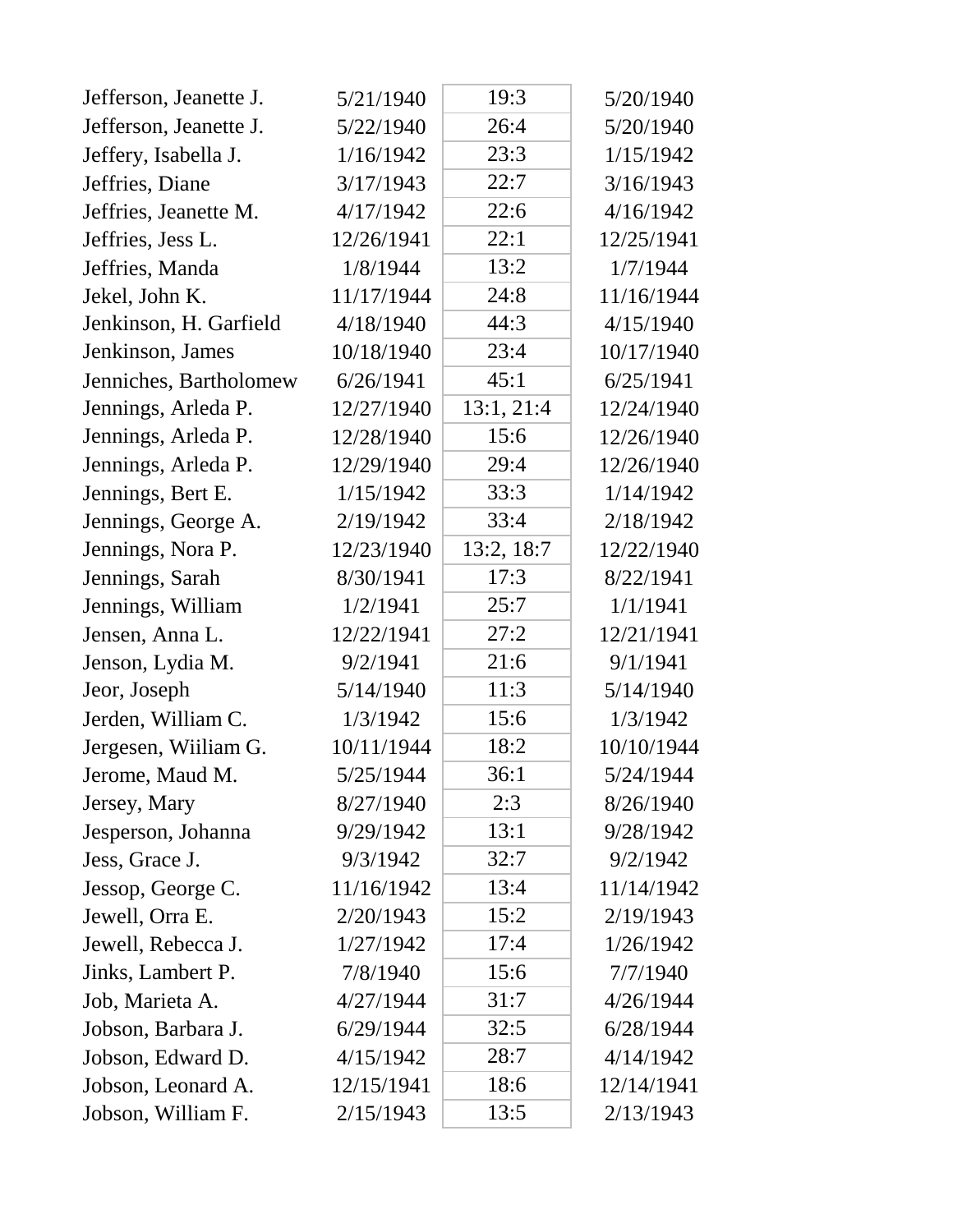| Johndro, Mitchell      | 4/9/1940   | 21:2 | 4/8/1940   |
|------------------------|------------|------|------------|
| Johns, Abagail         | 8/8/1941   | 24:6 | 8/5/1941   |
| Johns, Horace E.       | 12/11/1940 | 10:7 | 12/8/1940  |
| Johns, James H.        | 3/26/1943  | 20:7 | 3/25/1943  |
| Johns, Tillie A.       | 2/19/1944  | 13:1 | 2/19/1944  |
| Johnsen, Beauford E.   | 3/19/1943  | 22:7 | 3/19/1943  |
| Johnson, Ada E.        | 10/18/1944 | 18:5 | 10/17/1944 |
| Johnson, Albert        | 10/12/1943 | 16:8 | 10/11/1943 |
| Johnson, Albert S.     | 8/14/1941  | 37:2 | 8/13/1941  |
| Johnson, Alpharetta    | 12/26/1943 | 26:2 | 12/25/1943 |
| Johnson, Andrew        | 4/17/1940  | 7:4  | 4/14/1940  |
| Johnson, Barbara A.    | 12/2/1941  | 18:4 | 12/1/1941  |
| Johnson, Beauford E.   | 3/19/1943  | 22:7 | 3/19/1943  |
| Johnson, Ben           | 11/27/1944 | 13:4 | 11/26/1944 |
| Johnson, Bert J.       | 3/23/1943  | 15:1 | 3/23/1943  |
| Johnson, Burton        | 3/13/1943  | 15:2 | 3/12/1943  |
| Johnson, Carrie L.     | 1/3/1944   | 11:7 | 1/2/1944   |
| Johnson, Charles D.    | 12/13/1940 | 32:1 | 12/13/1940 |
| Johnson, Charles D.    | 12/15/1940 | 40:1 | 12/13/1940 |
| Johnson, Charles E. F. | 6/1/1942   | 11:4 | 5/30/1942  |
| Johnson, Claribel      | 12/26/1940 | 23:7 | 12/24/1940 |
| Johnson, Claude M.     | 11/3/1940  | 40:7 | 11/2/1940  |
| Johnson, Clayton A.    | 12/15/1940 | 39:7 | 12/12/1940 |
| Johnson, Clayton A.    | 12/16/1940 | 20:7 | 12/12/1940 |
| Johnson, David         | 3/14/1943  | 36:4 | 3/13/1943  |
| Johnson, Donald K.     | 8/8/1941   | 24:6 | 8/7/1941   |
| Johnson, Earnest       | 10/27/1943 | 18:3 | 10/27/1943 |
| Johnson, Edith         | 1/10/1940  | 17:8 | 1/10/1940  |
| Johnson, Edwin         | 5/17/1943  | 13:2 | 5/16/1943  |
| Johnson, Elton L.      | 8/30/1944  | 14:6 | 8/29/1944  |
| Johnson, Emma          | 9/3/1942   | 32:7 | 9/3/1942   |
| Johnson, Emma M.       | 6/17/1941  | 20:8 | 6/16/1941  |
| Johnson, Ernest R.     | 10/2/1942  | 20:8 | 10/1/1942  |
| Johnson, Francis P.    | 6/8/1942   | 11:4 | 6/6/1942   |
| Johnson, George W.     | 2/2/1942   | 15:6 | 2/2/1942   |
| Johnson, Georgenia M.  | 11/20/1943 | 15:1 | 11/20/1943 |
| Johnson, Grace E.      | 7/4/1943   | 28:7 | 7/2/1943   |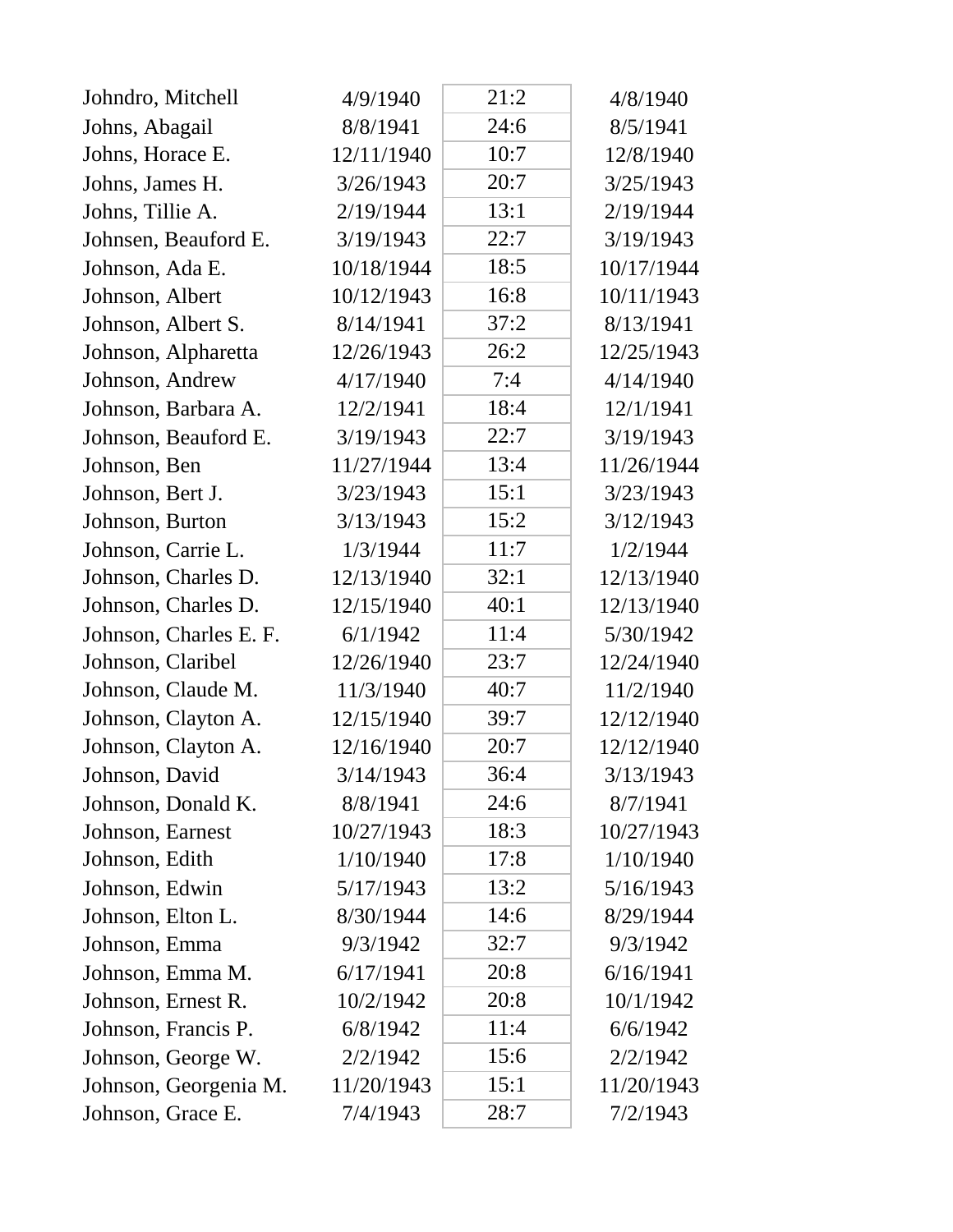| Johnson, Harry        | 10/23/1941 | 40:8       | 10/22/1941 |
|-----------------------|------------|------------|------------|
| Johnson, Hazel R.     | 12/10/1941 | 28:4       | 12/8/1941  |
| Johnson, Hiram C.     | 12/13/1943 | 15:1       | 12/12/1943 |
| Johnson, Inez         | 12/1/1941  | 18:5       | 11/30/1941 |
| Johnson, James D.     | 11/27/1940 | 23:3, 12:4 | 11/27/1940 |
| Johnson, James D.     | 11/28/1940 | 57:2       | 11/27/1940 |
| Johnson, James F.     | 6/1/1943   | 15:3       | 6/1/1943   |
| Johnson, James H.     | 3/16/1941  | 32:2       | 3/15/1941  |
| Johnson, James H.     | 8/11/1943  | 14:6       | 8/8/1943   |
| Johnson, James L.     | 3/31/1941  | 17:3       | 3/31/1941  |
| Johnson, Kenneth E.   | 5/14/1941  | 26:6       | 5/13/1941  |
| Johnson, Lena E.      | 7/11/1944  | 13:1       | 7/10/1944  |
| Johnson, Louie M.     | 11/16/1943 | 15:1       | 11/15/1943 |
| Johnson, Luke         | 1/13/1940  | 15:6       | 1/13/1940  |
| Johnson, Lura M.      | 12/12/1944 | 14:7       | 12/12/1944 |
| Johnson, Lyman S.     | 7/10/1944  | 15:5       | 7/8/1944   |
| Johnson, Madgeline M. | 4/9/1940   | 21:2       | 4/8/1940   |
| Johnson, Mae L.       | 11/19/1941 | 17:3       | 11/18/1941 |
| Johnson, Margaret     | 9/23/1942  | 36:7       | 9/22/1942  |
| Johnson, Margaret M.  | 1/3/1942   | 15:6       | 1/2/1942   |
| Johnson, Mary B.      | 10/2/1944  | 13:2       | 10/1/1944  |
| Johnson, Mary E.      | 2/12/1943  | 21:1       | 2/11/1943  |
| Johnson, Maud M.      | 8/21/1943  | 14:7       | 8/20/1943  |
| Johnson, Mitchell     | 4/8/1940   | 16:8       | 4/8/1940   |
| Johnson, Mollie       | 6/15/1942  | 11:3       | 6/12/1942  |
| Johnson, Nellie       | 7/8/1943   | 24:7       | 7/7/1943   |
| Johnson, Oscar W.     | 8/16/1940  | 8:8, 23:3  | 8/16/1940  |
| Johnson, Ragna        | 10/20/1941 | 19:2       | 10/19/1941 |
| Johnson, Rosalie      | 11/17/1942 | 15:1       | 11/12/1942 |
| Johnson, Rose M.      | 6/1/1943   | 15:2       | 5/30/1943  |
| Johnson, Sarah        | 4/17/1944  | 14:8       | 4/16/1944  |
| Johnson, Sarah C.     | 3/21/1942  | 17:1       | 3/21/1942  |
| Johnson, Sherman W.   | 12/21/1940 | 3:5, 16:5  | 12/20/1940 |
| Johnson, Sherman W.   | 12/22/1940 | 40:5       | 12/20/1940 |
| Johnson, Thomas W.    | 1/23/1944  | 28:3       | 1/22/1944  |
| Johnson, William B.   | 12/14/1941 | 44:2       | 12/11/1941 |
| Johnson, William H.   | 9/2/1940   | 2:3        | n.d.       |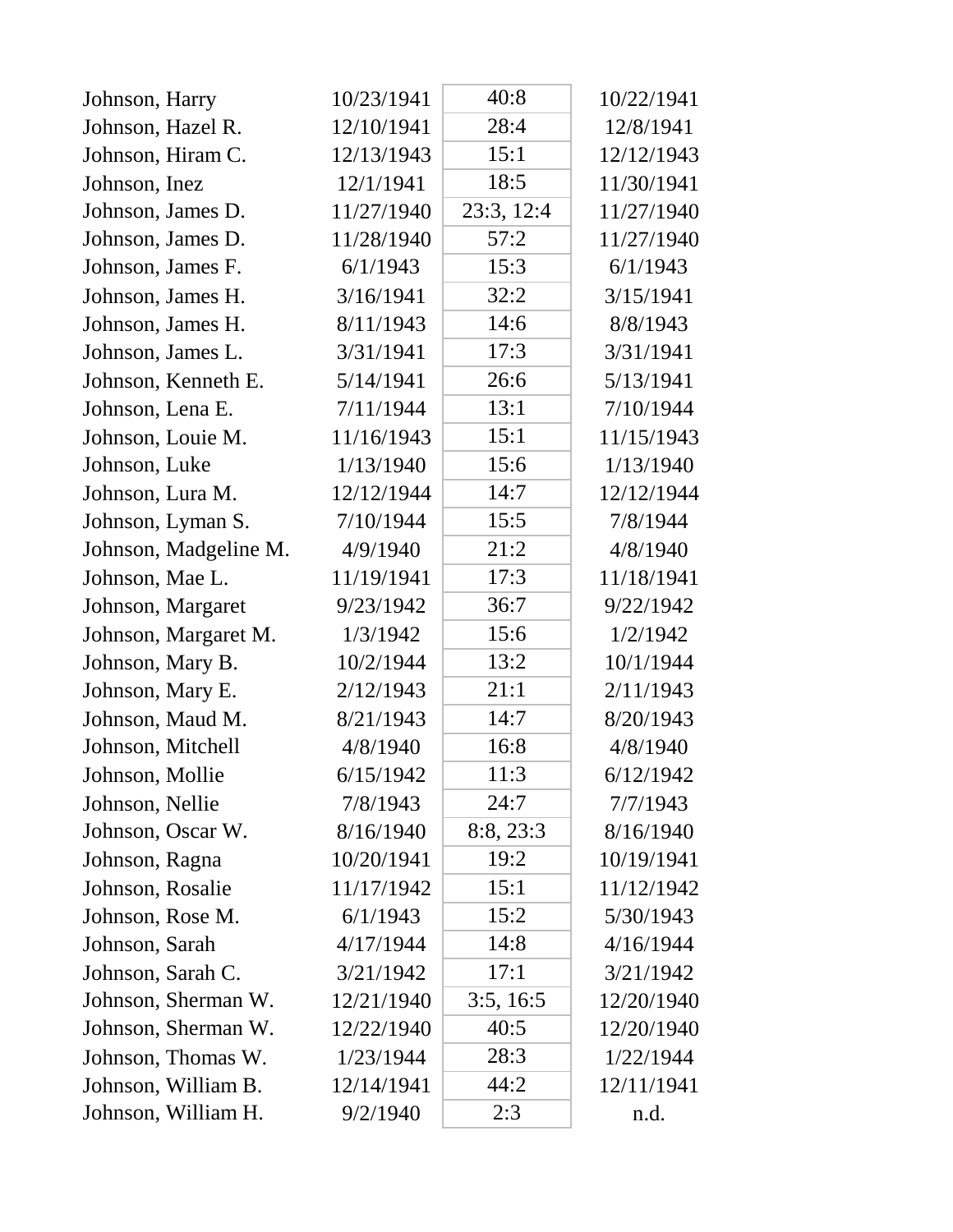| Johnson, William H.    | 8/25/1944  | 24:6       | 8/24/1944  |
|------------------------|------------|------------|------------|
| Johnson, Wilma J.      | 12/1/1941  | 18:5       | 11/20/1941 |
| Johnson. Charles M.    | 11/2/1940  | 3:4, 21:3  | 11/2/1940  |
| Johnston, Archibald    | 10/20/1940 | 9:8, 32:7  | 10/19/1940 |
| Johnston, Elizabeth R. | 9/20/1940  | 40:7       | 9/19/1940  |
| Johnston, Haisting J.  | 6/28/1943  | 14:7       | 6/26/1943  |
| Johnston, Jane         | 7/17/1941  | 36:6       | 7/17/1941  |
| Johnston, John M.      | 8/9/1943   | 12:7       | 8/8/1943   |
| Johnstone, Francis     | 5/9/1943   | 36:2       | 5/8/1943   |
| Johnstone, Frank       | 3/16/1944  | 28:4       | 3/15/1944  |
| Jolicoeur, Emma M.     | 2/19/1942  | 33:5       | 2/18/1942  |
| Jones, Amos            | 2/24/1941  | 17:3       | 2/23/1941  |
| Jones, Anne Mae        | 7/19/1940  | 15:8, 23:4 | 7/17/1940  |
| Jones, Annie Mae       | 7/18/1940  | 21:7       | 7/17/1940  |
| Jones, Annie Mae       | 7/19/1940  | 15:8,23:3  | 7/17/1940  |
| Jones, Arthur          | 6/17/1941  | 20:8       | 6/15/1941  |
| Jones, Ben             | 7/19/1944  | 14:6       | 7/16/1944  |
| Jones, Catherine       | 7/18/1940  | 21:7       | 7/17/1940  |
| Jones, Catherine       | 7/19/1940  | 15:8,23:3  | 7/17/1940  |
| Jones, Catherine       | 7/19/1940  | 23:4       | 7/17/1940  |
| Jones, Charles S.      | 9/30/1943  | 32:4       | 9/29/1943  |
| Jones, Clayton B.      | 11/26/1943 | 23:2       | 11/25/1943 |
| Jones, Cloray M.       | 8/17/1942  | 11:3       | 8/17/1942  |
| Jones, Cora T.         | 10/6/1944  | 26:6       | 10/4/1944  |
| Jones, Edith A.        | 12/10/1943 | 28:7       | 12/10/1943 |
| Jones, Edward          | 2/6/1943   | 15:4       | 2/5/1943   |
| Jones, Edward          | 11/7/1944  | 15:1       | 11/6/1944  |
| Jones, Elizabeth A.    | 2/22/1943  | 13:4       | 2/20/1943  |
| Jones, Elma E.         | 2/15/1943  | 13:4       | 2/13/1943  |
| Jones, Flora B.        | 7/28/1944  | 20:7       | 7/27/1944  |
| Jones, Frances         | 8/20/1940  | 7:5        | 8/20/1940  |
| Jones, Frances         | 1/3/1943   | 29:3       | 12/31/1942 |
| Jones, Gary R.         | 2/14/1942  | 19:1       | 2/13/1942  |
| Jones, Gerald E.       | 11/28/1942 | 17:2       | 11/28/1942 |
| Jones, Glen H.         | 1/17/1940  | 13:5, 17:7 | 1/16/1940  |
| Jones, Glen H.         | 1/18/1940  | 29:4       | 1/16/1940  |
| Jones, Glenn W.        | 11/26/1940 | 21:3       | 11/26/1940 |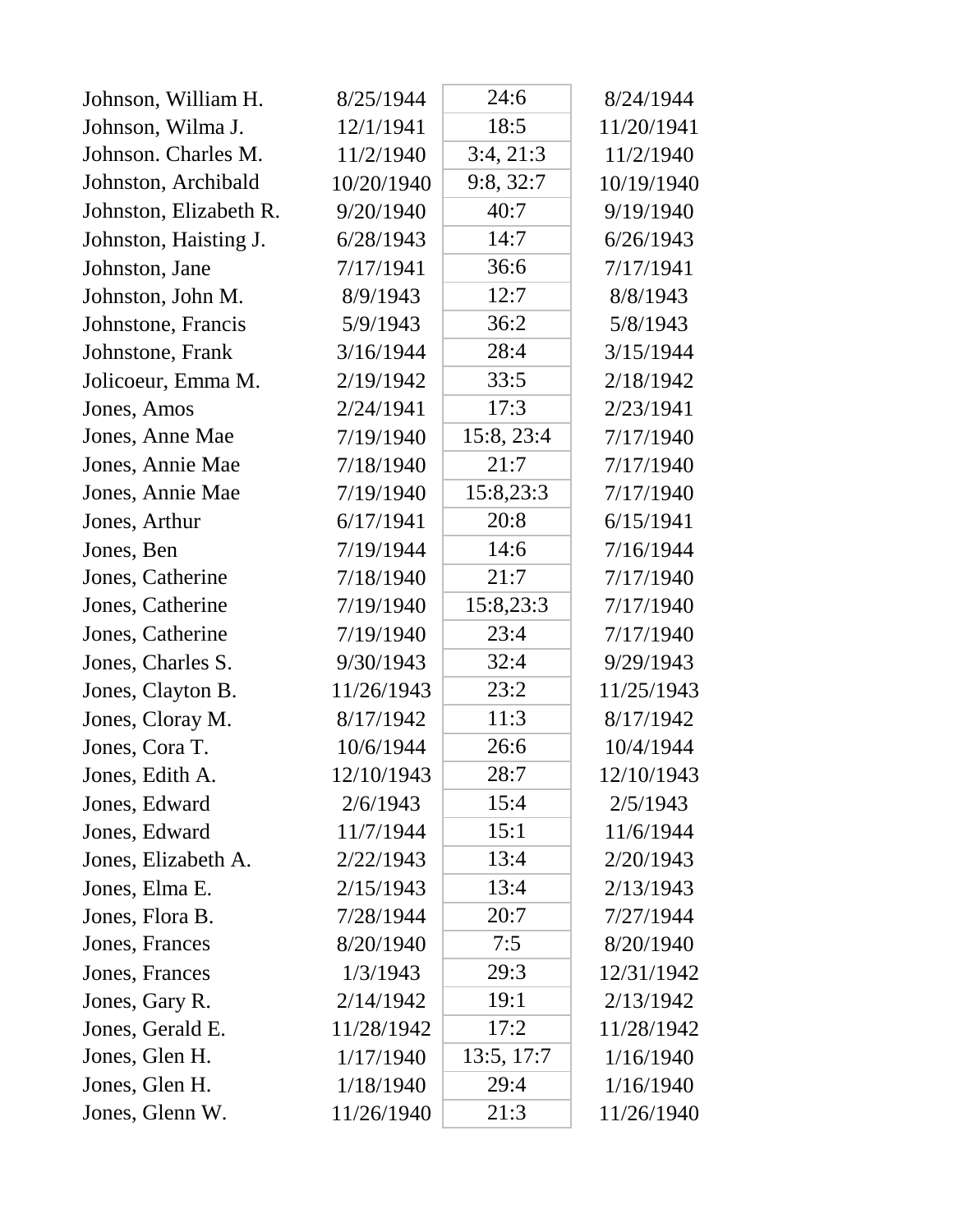| Jones, Glenn W.  | 11/27/1940 | 23:3 | 11/26/1940 |
|------------------|------------|------|------------|
| Jones, Glenn W.  | 11/28/1940 | 57:2 | 11/26/1940 |
| Jones, Glenn W.  | 11/29/1940 | 17:6 | 11/26/1940 |
| Jones, Henry Jr. | 8/30/1944  | 14:7 | 8/27/1944  |
| Jones, Howard L. | 3/31/1942  | 17:1 | 3/30/1942  |
| Jones, Isaac E.  | 11/16/1943 | 15:1 | 11/16/1943 |
| Jones, James T.  | 1/15/1944  | 13:4 | 1/14/1944  |
| Jones, Jimmy     | 11/30/1940 | 1:8  | 11/30/1940 |
| Jones, Jimmy     | 12/1/1940  | 9:5  | 11/30/1940 |
| Jones, Jimmy     | 12/2/1940  | 9:3  | 11/30/1940 |
| Jones, Joseph    | 5/26/1940  | 6:7  | 5/24/1940  |
| Jones, Julia     | 3/31/1944  | 24:5 | 3/29/1944  |
| Jones, Katie     | 2/6/1941   | 36:5 | 2/6/1941   |
| Jones, Kenneth   | 4/3/1940   | 23:3 | 4/2/1940   |
| Jones, Kenneth   | 4/4/1940   | 37:1 | 4/2/1940   |
| Jones, Kenneth   | 4/5/1940   | 28:8 | 4/2/1940   |
| Jones, Lantie A. | 4/21/1941  | 17:2 | 4/20/1941  |
| Jones, Leo       | 11/30/1940 | 1:8  | 11/30/1940 |
| Jones, Leo       | 12/1/1940  | 9:5  | 11/30/1940 |
| Jones, Leo       | 12/2/1940  | 9:3  | 11/30/1940 |
| Jones, Margaret  | 10/20/1943 | 16:4 | 10/19/1943 |
| Jones, Mary E.   | 12/5/1940  | 44:4 | 12/4/1940  |
| Jones, Mary E.   | 12/6/1940  | 32:2 | 12/4/1940  |
| Jones, Nettie T. | 7/28/1942  | 11:4 | 7/28/1942  |
| Jones, Omar A.   | 8/12/1942  | 16:7 | 8/11/1942  |
| Jones, Roy Z.    | 6/21/1944  | 16:7 | 6/20/1944  |
| Jones, Samantha  | 4/15/1941  | 20:8 | 4/14/1941  |
| Jones, Samuel    | 8/30/1944  | 14:7 | 8/27/1944  |
| Jones, Symtha C. | 1/21/1940  | 29:2 | 1/20/1940  |
| Jones, Symtha C. | 1/22/1940  | 17:7 | 1/20/1940  |
| Jones, Vernita   | 8/16/1942  | 36:5 | 8/13/1942  |
| Jones, Vickie L. | 10/6/1944  | 26:7 | 10/6/1944  |
| Jones, Wayne     | 11/15/1940 | 14:4 | 11/14/1940 |
| Jones, Wesley J. | 5/11/1943  | 14:7 | 5/7/1943   |
| Jones, William   | 7/6/1944   | 29:2 | 7/1/1944   |
| Jones, Willie M. | 10/2/1944  | 13:2 | 9/30/1944  |
| Joo, Steve       | 12/28/1940 | 15:5 | 12/28/1940 |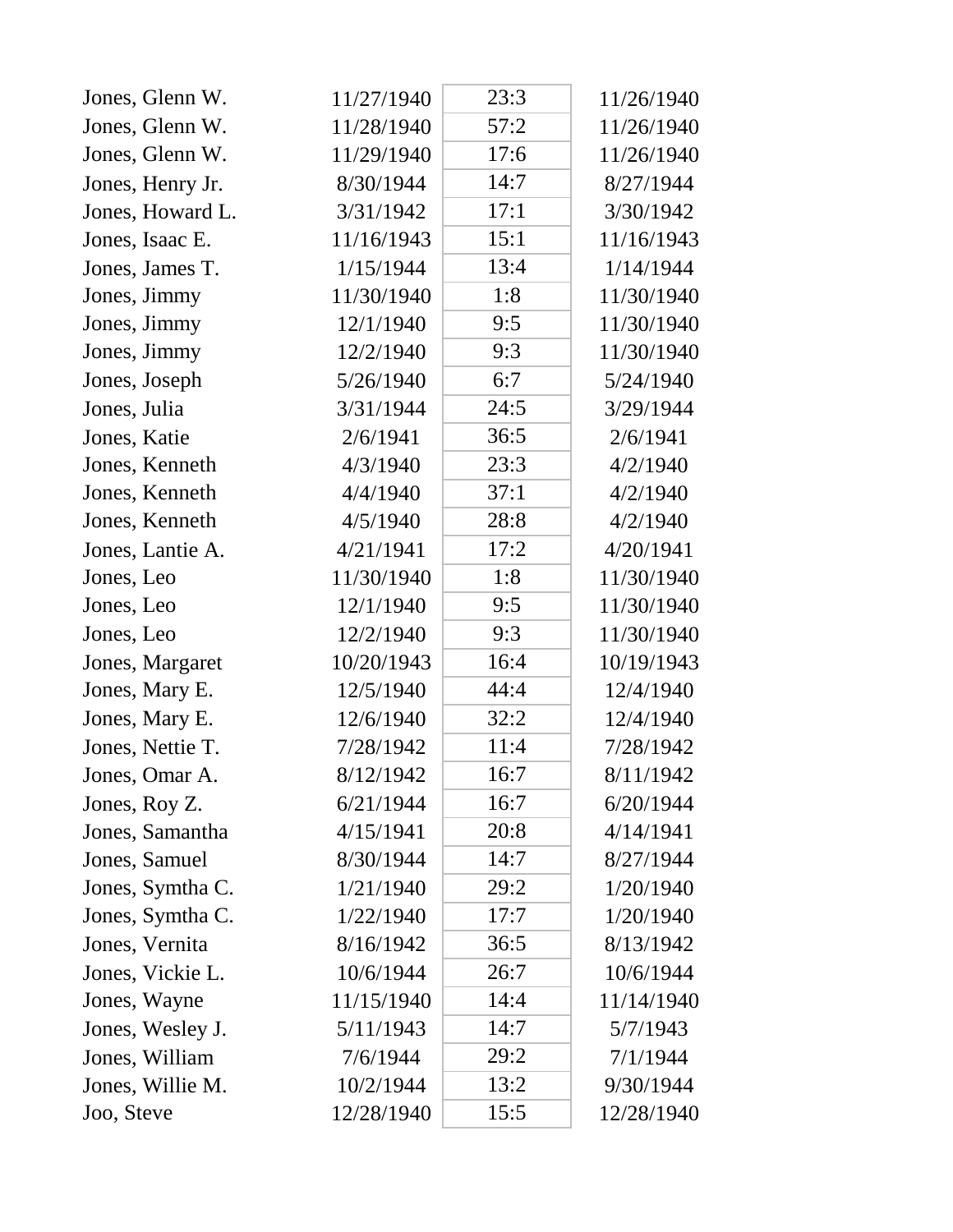| Jordan, Edward F.      | 1/27/1941  | 15:4       | 1/26/1941  |
|------------------------|------------|------------|------------|
| Jordan, Emily          | 9/4/1942   | 18:8       | 9/4/1942   |
| Jordan, Glen           | 11/20/1943 | 15:1       | 11/19/1943 |
| Jordan, Sarah E.       | 12/9/1942  | 19:1       | 12/9/1942  |
| Jorgenson, Herman      | 1/28/1944  | 20:8       | 1/27/1944  |
| Jorgenson, John        | 9/20/1940  | 18:2, 40:7 | 9/19/1940  |
| Jorgenson, John        | 9/20/1940  | 40:7       | 9/19/1940  |
| Jourdin, Louis         | 3/26/1942  | 36:7       | 3/25/1942  |
| Joyce, Robert J.       | 7/15/1940  | 8:5, 17:5  | 7/13/1940  |
| Jozsa, Esther R.       | 3/24/1941  | 17:1       | 3/23/1941  |
| Juckach, Ray M.        | 10/1/1940  | 19:3       | 9/29/1940  |
| Juckette, Florence Ad. | 12/9/1940  | 18:3       | 12/8/1940  |
| Juckette, Floyd E.     | 6/4/1943   | 20:6       | 6/3/1943   |
| Judson, Ernest E.      | 4/20/1942  | 15:3       | 4/20/1942  |
| Judson, William N.     | 9/28/1942  | 13:3       | 9/28/1942  |
| Jurrzyk, Stephen       | 8/23/1940  | 22:8       | 8/22/1940  |
| Justin, Margaret       | 8/12/1940  | 15:4       | 8/11/1940  |
| Justin, Margaret       | 8/13/1940  | 17:3       | 8/12/1940  |
| Justynski, Walter      | 2/4/1942   | 19:4       | 2/3/1942   |
| Kaake, Rebecca J.      | 1/22/1941  | 19:3       | 1/21/1941  |
| Kadlechik, Rose        | 7/1/1940   | 7:1        | 6/29/1940  |
| Kadlechik, Rose        | 7/5/1940   | 25:7       | 6/29/1940  |
| Kadlubski, Josephine   | 4/15/1940  | 17:5       | 4/14/1940  |
| Kahring, Donald R.     | 3/23/1942  | 13:2       | 2/21/1942  |
| Kajdas, Katherine      | 10/14/1941 | 19:2       | 10/14/1941 |
| Kalanguin, Joseph      | 3/25/1941  | 18:7       | 3/24/1941  |
| Kalemis, Harry A.      | 12/14/1943 | 19:1       | 12/14/1943 |
| Kales, Effie           | 9/5/1941   | 28:7       | 9/4/1941   |
| Kallas, Nicholas N.    | 6/20/1943  | 32:2       | 6/18/1943  |
| Kalman, Louis G.       | 7/7/1941   | 15:4       | 7/6/1941   |
| Kalocy, John           | 7/5/1942   | 29:5       | 7/3/1942   |
| Kalush, Joseph S.      | 10/28/1943 | 32:2       | 10/27/1943 |
| Kamiskas, Joseph       | 8/23/1940  | 14:4       | 8/22/1940  |
| Kammerman, Larry A.    | 4/8/1944   | 14:6       | 4/7/1944   |
| Kanous, Alonzo L.      | 5/1/1944   | 14:6       | 4/29/1944  |
| Kantar, Lazo           | 11/5/1942  | 36:7       | 11/4/1942  |
| Kantz, Margaret        | 7/9/1943   | 20:7       | 7/8/1943   |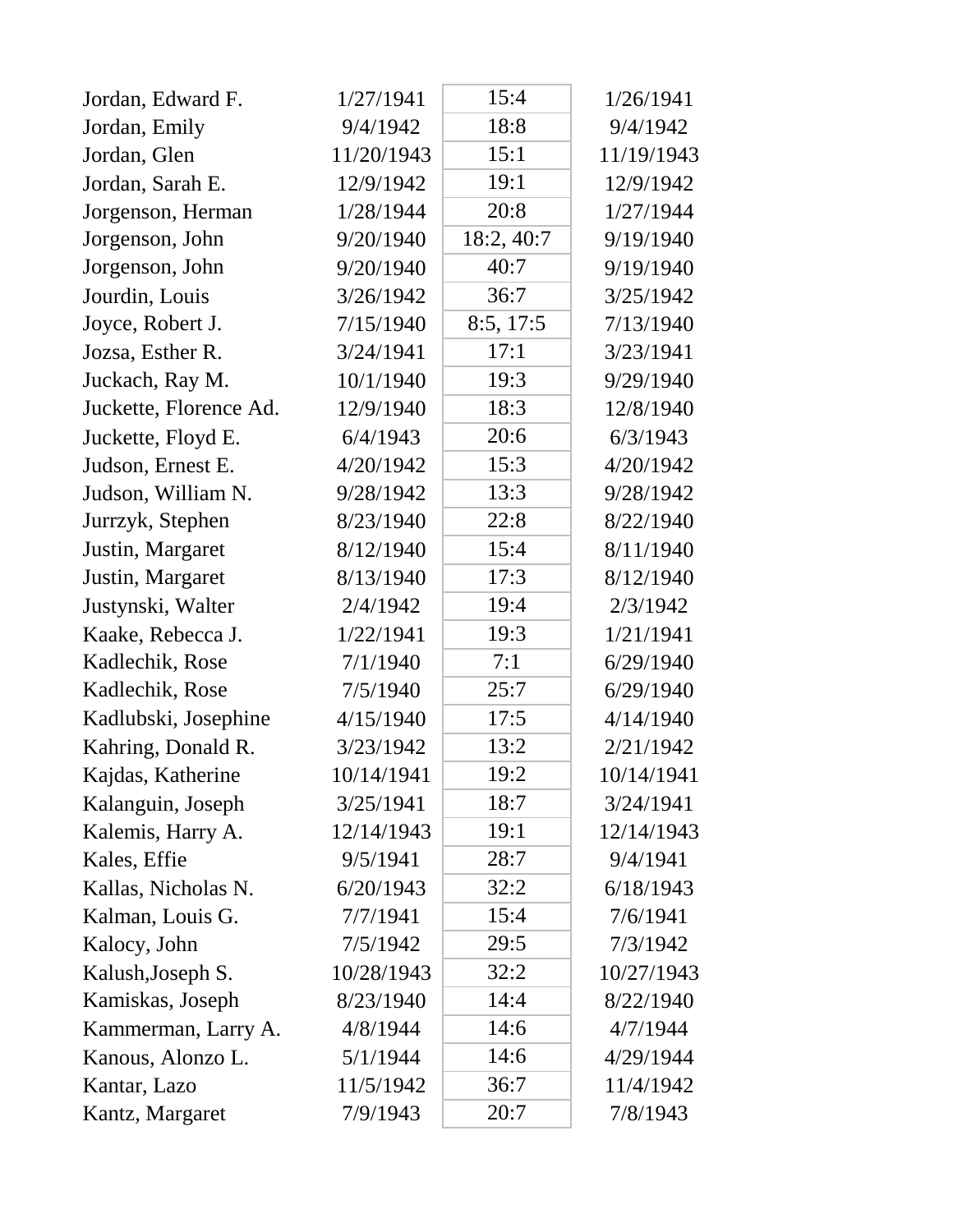| Kanyo, Joseph         | 9/6/1940   | 12:6, 29:1 | 9/4/1940   |
|-----------------------|------------|------------|------------|
| Kaplan, Rose          | 4/25/1941  | 32:3       | 4/24/1941  |
| Karlichek, Robert     | 10/7/1944  | 12:6       | 10/6/1944  |
| Karoles, Dorothy Ann  | 1/29/1944  | 11:2       | 1/28/1944  |
| Karpus, Frank A.      | 9/3/1940   | 17:5       | 9/2/1940   |
| Karrer, Allen W.      | 2/3/1944   | 28:7       | 2/2/1944   |
| Karrer, Edward E.     | 10/27/1943 | 18:3       | 10/26/1943 |
| Karstens, Elizabeth   | 6/10/1943  | 32:5       | 6/9/1943   |
| Kaser, Keith P.       | 9/13/1944  | 14:6       | 9/12/1944  |
| Kasik, Michael        | 3/14/1941  | 36:3       | 3/13/1941  |
| Katis, Nicholas       | 3/27/1942  | 22:6       | 3/27/1942  |
| Katzmark, Charlotte   | 2/5/1941   | 19:3       | 2/4/1941   |
| Kauffeld, Lawrence H. | 8/27/1940  | 17:4       | 8/26/1940  |
| Kaufmann, Adam S.     | 10/27/1944 | 24:7       | 10/26/1944 |
| Kauten, Nicolas       | 4/21/1941  | 17:3       | 4/19/1941  |
| Kautenburg, Alice M.  | 2/5/1940   | 17:5       | 2/2/1940   |
| Kavanau, Simon L.     | 9/9/1942   | 23:2       | 9/8/1942   |
| Kay, Frank V.         | 6/19/1942  | 22:6       | 6/19/1942  |
| Kay, William G.       | 5/3/1943   | 13:2       | 5/2/1943   |
| Keadin, William E.    | 11/28/1941 | 26:7       | 11/27/1941 |
| Kearn, Vincent J.     | 8/25/1943  | 14:5       | 8/23/1943  |
| Kearney, Bridget      | 2/12/1940  | 16:5       | 2/10/1940  |
| Kearns, James J.      | 8/30/1943  | 13:1       | 8/29/1943  |
| Keast, William R.     | 12/14/1940 | 16:5       | 12/13/1940 |
| Keast, William R.     | 12/15/1940 | 40:1       | 12/13/1940 |
| Keast, William R.     | 12/16/1940 | 20:8       | 12/13/1940 |
| Keating, Bertha K.    | 6/26/1941  | 45:2       | 6/25/1941  |
| Keegan, Letitia I.    | 7/10/1942  | 21:2       | 7/9/1942   |
| Keely, Thomas C.      | 4/7/1941   | 17:3       | 4/6/1941   |
| Keener, Lemuel M.     | 6/14/1941  | 18:8       | 6/12/1941  |
| Keeth, James M.       | 6/22/1942  | 11:4       | 6/21/1942  |
| Keezer, Mary          | 4/19/1943  | 12:7       | 4/19/1943  |
| Keiens, Charles L.    | 6/19/1943  | 16:7       | 6/18/1943  |
| Keillor, Abner E.     | 3/14/1943  | 36:4       | 3/13/1943  |
| Keilman, John J.      | 5/14/1943  | 20:7       | 5/13/1943  |
| Keiser, Clinton L.    | 5/1/1944   | 14:7       | 4/29/1944  |
| Keith, Samuel L.      | 1/25/1940  | 33:4       | 1/24/1940  |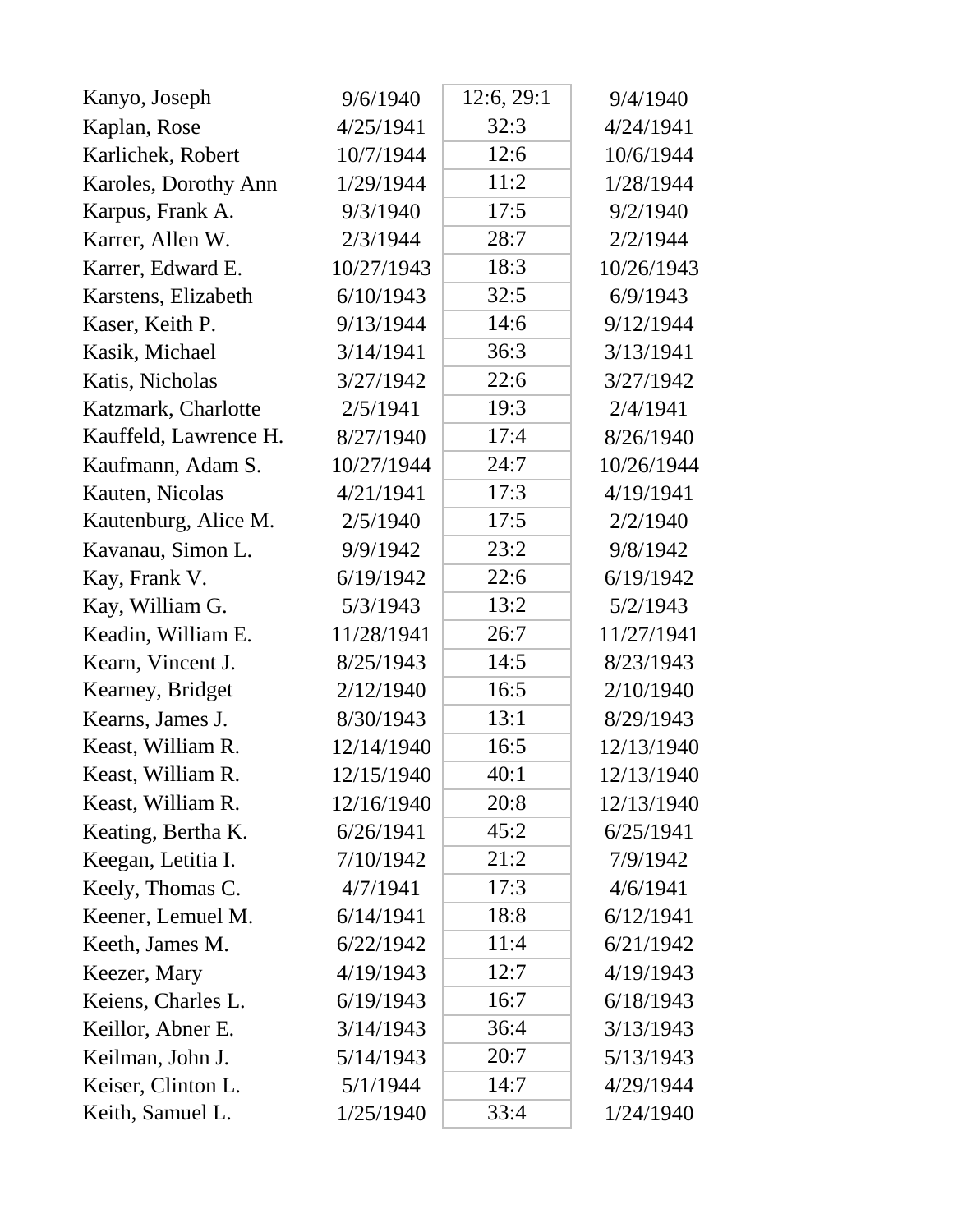| Keith, Samuel L.     | 1/26/1940  | 25:3       | 1/24/1940  |
|----------------------|------------|------------|------------|
| Keithley, Ada        | 8/15/1944  | 13:1       | 8/14/1944  |
| Kekel, Anna          | 4/4/1943   | 32:2       | 4/3/1943   |
| Kekel, Eleanor M.    | 2/10/1943  | 15:3       | 2/9/1943   |
| Kelland, Julia       | 12/10/1940 | 20:7       | 12/10/1940 |
| Kelland, Julia       | 12/11/1940 | 24:4       | 12/10/1940 |
| Kellar, Oscar        | 7/18/1940  | 37:1       | 7/16/1940  |
| Kellar, Oscar        | 7/18/1940  | 37:1       | 7/16/1940  |
| Kelleher, Anna E.    | 11/29/1942 | 36:7       | 11/28/1942 |
| Keller, Henry C.     | 4/29/1940  | 9:4, 17:4  | 4/27/1940  |
| Keller, Henry C.     | 4/30/1940  | 17:2       | 4/27/1940  |
| Kellerman, Bernard   | 6/16/1941  | 17:1       | 6/15/1941  |
| Kelley, Andrew       | 1/8/1942   | 33:5       | 1/8/1942   |
| Kelley, Cora E.      | 12/9/1944  | 10:8       | 12/8/1944  |
| Kelley, Edgar O.     | 6/28/1943  | 14:7       | 6/28/1943  |
| Kelley, Edward C.    | 7/15/1941  | 18:7       | 7/14/1941  |
| Kelley, Elizabeth    | 9/18/1941  | 33:1       | 9/17/1941  |
| Kelley, Elizabeth L. | 5/26/1941  | 18:7       | 5/25/1941  |
| Kelley, Frank        | 5/13/1941  | 20:5       | 5/11/1941  |
| Kelley, Grace Evelyn | 1/13/1941  | 15:5       | 1/12/1941  |
| Kelley, Jerry L.     | 12/6/1941  | 18:2       | 12/4/1941  |
| Kelley, Lemuel F.    | 10/7/1942  | 17:1       | 10/6/1942  |
| Kelley, Mary B.      | 11/19/1941 | 17:3       | 11/19/1941 |
| Kelley, Paul H.      | 9/14/1942  | 13:2       | 9/13/1942  |
| Kellogg, Orin S.     | 12/24/1942 | 11:7       | 12/24/1942 |
| Kellogg, Vernie      | 6/4/1943   | 20:5       | 6/3/1943   |
| Kelly, Alice G.      | 2/5/1940   | 1:4, 17:4  | 2/5/1940   |
| Kelly, Alice G.      | 2/6/1940   | 17:6       | 2/5/1940   |
| Kelly, Dale L.       | 9/14/1942  | 13:2       | 9/12/1942  |
| Kelly, Elizabeth     | 1/24/1944  | 13:3       | 1/22/1944  |
| Kelly, Elizabeth     | 12/11/1944 | 13:2       | 12/9/1944  |
| Kelly, Fanny M.      | 1/10/1944  | 13:5       | 1/9/1944   |
| Kelly, Frances       | 1/8/1940   | 2:8        | 1/6/1940   |
| Kelly, Helen G.      | 9/3/1940   | 7:1        | 9/2/1940   |
| Kelly, Helen G.      | 9/4/1940   | 11:5, 19:5 | 9/2/1940   |
| Kelly, Janet M.      | 6/27/1941  | 33:2       | 6/26/1941  |
| Kelly, Joseph T.     | 4/13/1943  | 14:7       | 4/9/1943   |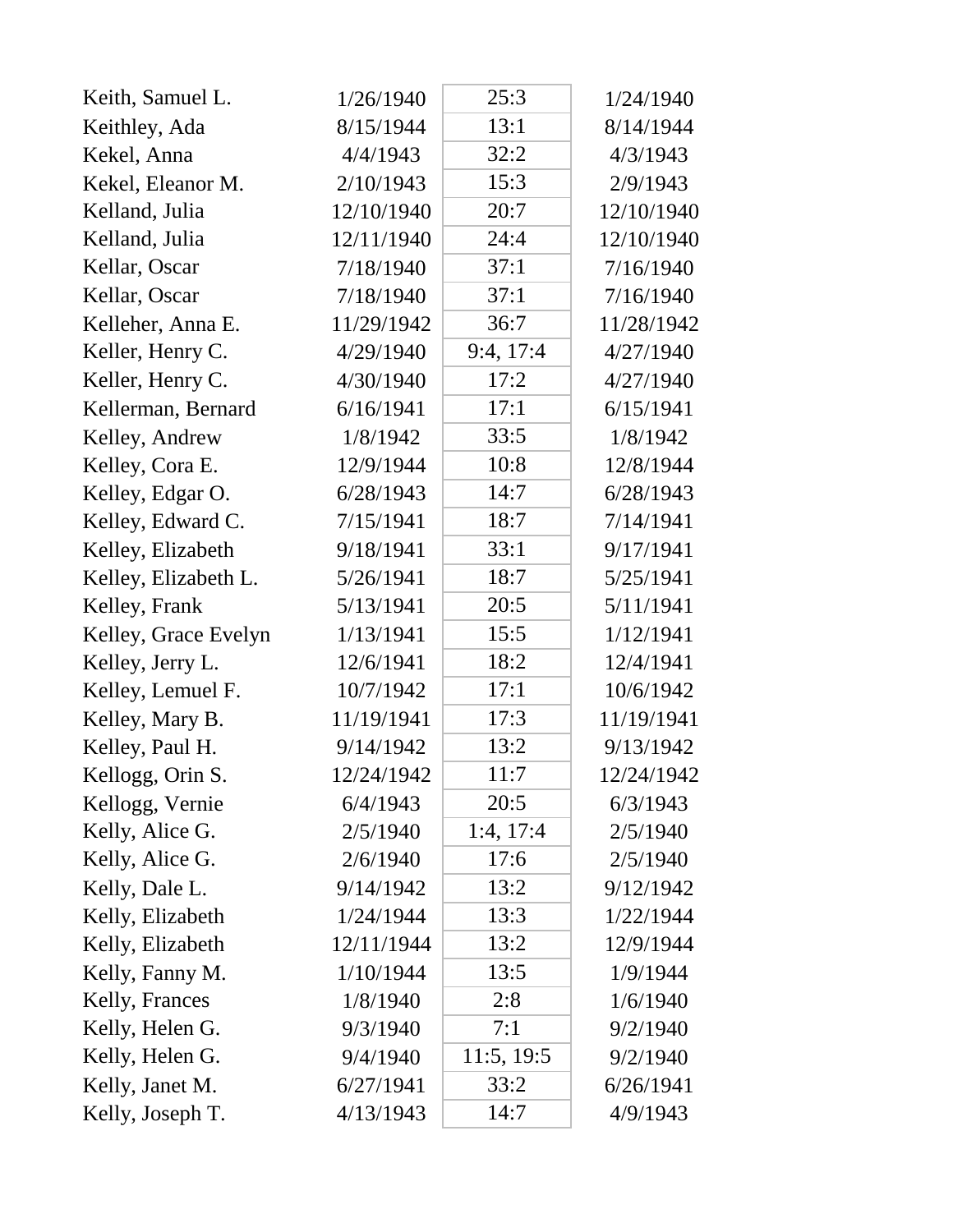| Kelly, Margaret      | 9/16/1943  | 32:3      | 9/16/1943  |
|----------------------|------------|-----------|------------|
| Kelly, Mary          | 2/3/1940   | 15:5      | n.d        |
| Kelly, Mary L.       | 1/10/1944  | 13:6      | 1/9/1944   |
| Kelly, Thomas        | 6/16/1942  | 14:8      | 6/12/1942  |
| Kelsey, Frank C.     | 5/24/1943  | 13:2      | 5/23/1943  |
| Kempter, Ada         | 7/24/1943  | 15:2      | 7/24/1943  |
| Kendall, Mattie I.   | 10/5/1944  | 32:5      | 10/4/1944  |
| Kendrick, Effie A.   | 9/23/1941  | 19:2      | 9/23/1941  |
| Kenewell, Ella E.    | 10/16/1944 | 13:2      | 10/16/1944 |
| Kennedy, Della O.    | 11/20/1940 | 15:1      | 11/19/1940 |
| Kennedy, John A.     | 2/26/1942  | 41:1      | 2/25/1942  |
| Kennedy, Lawrence F. | 4/2/1943   | 22:8      | 4/1/1943   |
| Kennedy, Mary        | 3/9/1942   | 13:4      | 3/9/1942   |
| Kennedy, Mayme       | 10/30/1943 | 16:6      | 10/30/1943 |
| Kennedy, Mrs. Leo    | 1/23/1940  | 19:7      | 1/22/1940  |
| Kennedy, Susie       | 10/18/1943 | 13:2      | 10/17/1943 |
| Kenney, James        | 10/17/1941 | 32:8      | 10/16/1941 |
| Kenny, Charles W.    | 2/25/1942  | 19:1      | 2/23/1942  |
| Kent, Burt G.        | 12/24/1942 | 11:7      | 12/24/1942 |
| Kent, Fred           | 4/16/1940  | 17:4      | n.d.       |
| Kent, Thomas         | 11/7/1941  | 33:1      | 11/6/1941  |
| Kenyon, Arthur       | 10/26/1944 | 36:3      | 10/25/1944 |
| Kenyon, Doras E.     | 2/14/1944  | 13:3      | 2/14/1944  |
| Keough, Dorothy V.   | 10/14/1941 | 19:2      | 10/13/1941 |
| Keough, Edward T.    | 8/5/1943   | 26:6      | 8/5/1943   |
| Keough, Nellie       | 4/21/1941  | 17:2      | 4/20/1941  |
| Kerby, Mary          | 2/14/1940  | 2:2       | 2/12/1940  |
| Kerekes, John        | 8/2/1943   | 13:2      | 8/1/1943   |
| Kerr, Alice          | 2/24/1941  | 17:3      | 2/23/1941  |
| Kerr, Flora J.       | 11/21/1944 | 17:1      | 11/21/1944 |
| Kerr, James A.       | 8/31/1943  | 12:7      | 8/20/1943  |
| Kerr, James D.       | 5/13/1940  | 8:1, 17:3 | 5/11/1940  |
| Kerr, Robert G.      | 1/9/1942   | 23:3      | 1/8/1942   |
| Kerr, Thomas         | 10/28/1940 | 18:6      | 10/27/1940 |
| Kerr, William C.     | 4/21/1944  | 23:6      | 4/21/1944  |
| Kerrigan, Joseph P.  | 4/24/1943  | 16:7      | 4/23/1943  |
| Kerrison, Constance  | 1/24/1940  | 17:5      | 1/24/1940  |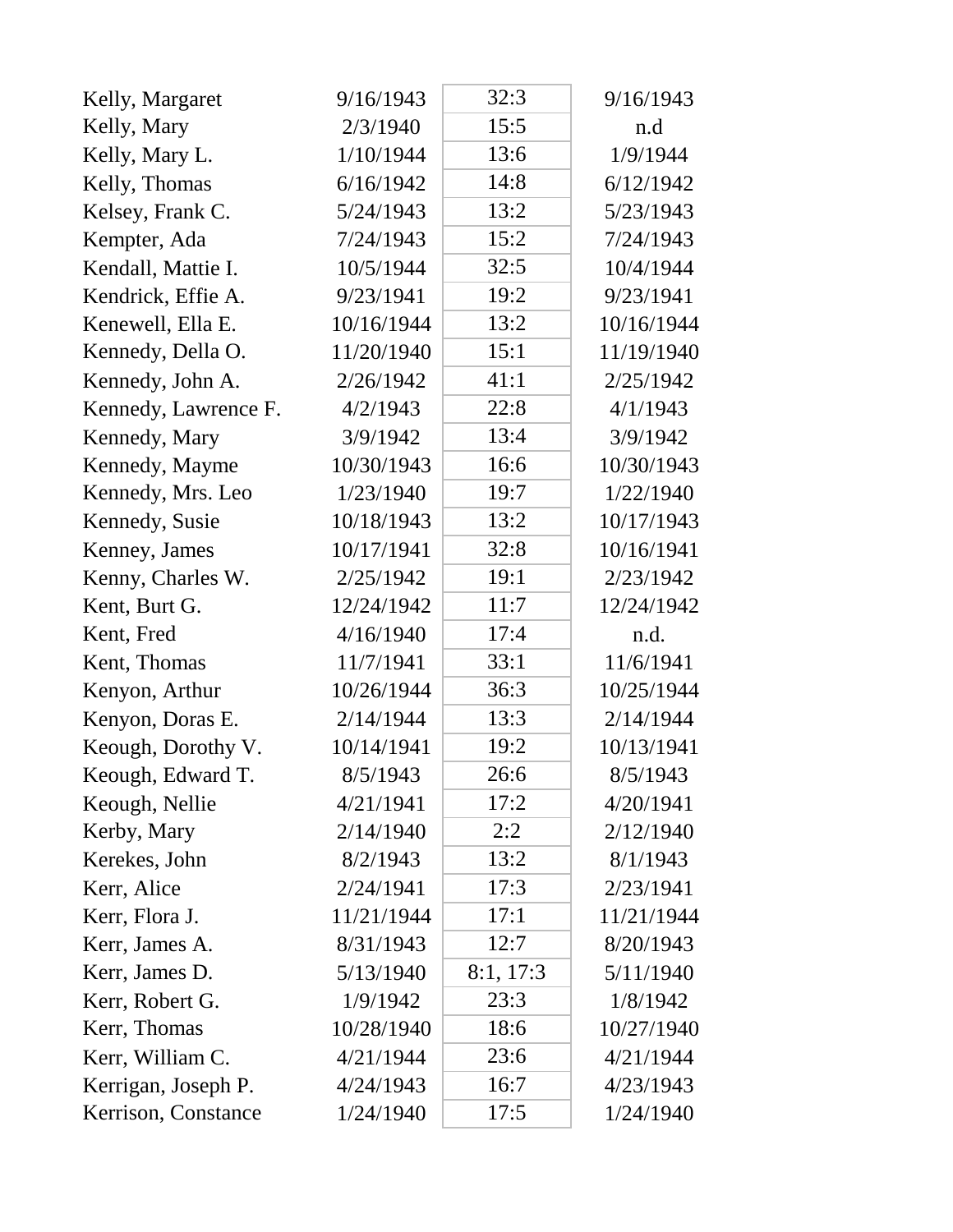| Kerrison, Constance      | 1/26/1940  | 25:3       | 1/24/1940  |
|--------------------------|------------|------------|------------|
| Kerry, Etta              | 9/7/1940   | 17:2       | 9/6/1940   |
| Keslar, Arthur L.        | 12/27/1944 | 11:7       | 12/27/1944 |
| Kesler, Mary J.          | 12/6/1941  | 18:2       | 12/6/1941  |
| Kessler, Geraldine R.    | 8/23/1940  | 14:1, 22:8 | 8/22/1940  |
| Kessler, Geraldine R.    | 8/24/1940  | 17:3       | 8/22/1940  |
| Kessler, Geraldine R.    | 8/25/1940  | 32:7       | 8/22/1940  |
| Kessler, Gladys E.       | 12/8/1941  | 20:5       | 12/7/1941  |
| Ketchum, Harry S.        | 6/16/1941  | 17:2       | 6/15/1941  |
| Ketchum, Howard D.       | 6/2/1941   | 17:3       | 5/31/1941  |
| Kethcum, Roy E.          | 5/16/1941  | 28:4       | 5/15/1941  |
| Keyes, Chester W.        | 12/30/1943 | 17:6       | 12/29/1943 |
| Keyport, Valeria E.      | 8/26/1943  | 26:4       | 8/26/1943  |
| Keyser, Janet M.         | 3/27/1944  | 10:7       | 3/27/1944  |
| Keyser, Reuben D.        | 11/11/1941 | 19:1       | 11/7/1941  |
| Kibash, Steve W.         | 2/9/1942   | 17:5       | 2/8/1942   |
| Kidd, Annie              | 4/27/1942  | 13:2       | 4/26/1942  |
| Kidd, Nancy E.           | 2/22/1941  | 19:3       | 2/22/1941  |
| Kiefer, Joan K.          | 4/19/1943  | 12:7       | 4/19/1943  |
| Kiefer, John             | 10/19/1942 | 13:4       | 10/18/1942 |
| Kielian, Frank           | 10/30/1943 | 16:5       | 10/28/1943 |
| Kietzman, Cecil J.       | 7/26/1943  | 13:3       | 7/24/1943  |
| Kiger, Virginia M.       | 3/19/1943  | 22:7       | 3/19/1943  |
| Kihlstrand, Gustaf A.    | 5/31/1944  | 18:7       | 5/29/1944  |
| Kilbourn, Leo L.         | 9/15/1944  | 24:5       | 9/14/1944  |
| Kilbourne, Edwin Lee     | 2/17/1940  | 17:4       | 2/16/1940  |
| Kilbreath, Washington D. | 4/15/1941  | 20:6       | 4/14/1941  |
| Kilbury, Melvin L.       | 12/24/1940 | 13:5       | 12/23/1940 |
| Kile, Fred               | 5/24/1943  | 13:1       | 5/23/1943  |
| Killbreath, Kate         | 1/31/1943  | 33:1       | 1/30/1943  |
| Kille, Elmer             | 12/9/1940  | 9:7        | 12/7/1940  |
| Killeen, Charles J.      | 10/1/1942  | 32:8       | 10/1/1942  |
| Killian, Adolph          | 10/28/1944 | 12:6       | 10/27/1944 |
| Killian, Creighton E.    | 6/9/1944   | 24:3       | 6/9/1944   |
| Kilmer, Betty Sue        | 8/17/1941  | 36:5       | 8/16/1941  |
| Kilmer, George L.        | 5/1/1944   | 14:7       | 4/30/1944  |
| Kilmer, Gordon V.        | 12/7/1940  | 1:5        | 12/6/1940  |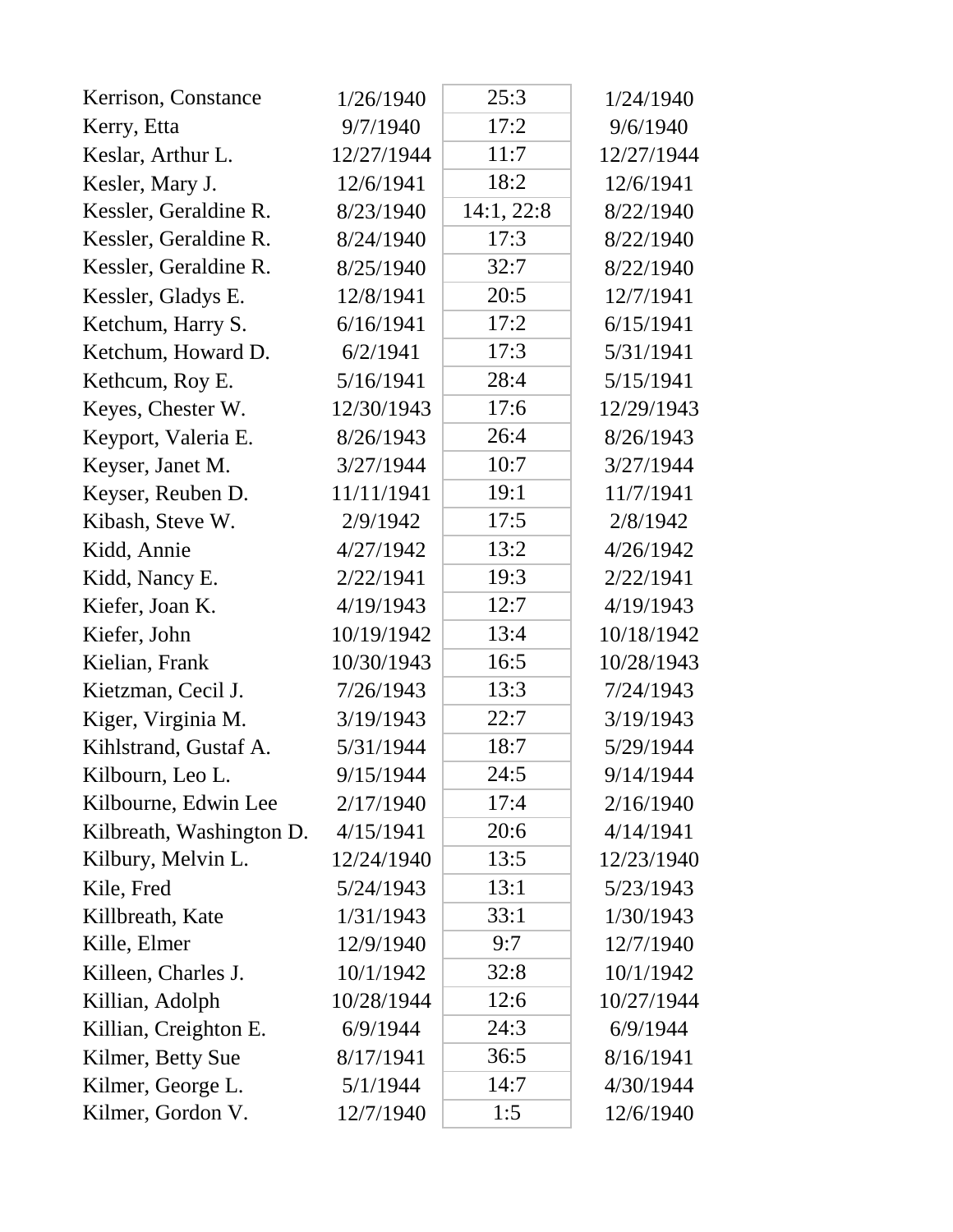| Kilmer, Gordon V.      | 12/8/1940  | 9:6        | 12/6/1940  |
|------------------------|------------|------------|------------|
| Kilmer, Gordon V.      | 12/9/1940  | 18:3       | 12/7/1940  |
| Kilmer, Gordon V.      | 12/12/1940 | 27:6, 48:2 | 12/6/1940  |
| Kilmer, Vivian         | 6/16/1941  | 17:1       | 6/16/1941  |
| Kimball, Albert E.     | 12/14/1942 | 13:4       | 12/13/1942 |
| Kimberly, Ray D.       | 11/27/1942 | 24:8       | 11/26/1942 |
| Kinder, Clara          | 10/21/1940 | 17:6       | 10/21/1940 |
| Kinder, Clara          | 10/22/1940 | 21:2       | 10/21/1940 |
| King, Alice M.         | 11/12/1940 | 21:2       | 11/11/1940 |
| King, Alice M.         | 11/13/1940 | 24:7, 25:3 | 11/11/1940 |
| King, Charles          | 10/15/1940 | 4:4        | 10/14/1940 |
| King, Charles          | 10/16/1940 | 2:3        | 10/14/1940 |
| King, Charles H.       | 8/6/1942   | 27:2       | 8/5/1942   |
| King, Charlotte        | 12/20/1944 | 23:1       | 12/20/1944 |
| King, Cora E.          | 5/19/1943  | 18:7       | 5/17/1943  |
| King, Dovie M.         | 9/10/1943  | 24:2       | 9/10/1943  |
| King, Elmer L.         | 7/13/1942  | 11:3       | 7/11/1942  |
| King, Emeline          | 7/23/1942  | 29:2       | 7/22/1942  |
| King, Esther L.        | 12/3/1941  | 26:4       | 12/2/1941  |
| King, Floyd E.         | 5/31/1942  | 29:2       | 5/29/1942  |
| King, George E.        | 2/22/1943  | 13:3       | 2/21/1943  |
| King, Grace            | 6/30/1941  | 17:1       | 6/28/1941  |
| King, Henry C.         | 2/8/1941   | 17:3       | 2/7/1941   |
| King, Isaac            | 2/23/1942  | 15:5       | 2/22/1942  |
| King, Jennie L.        | 1/29/1942  | 37:4       | 1/28/1942  |
| King, John             | 1/17/1944  | 25:3       | 1/16/1944  |
| King, Judson F.        | 4/21/1941  | 17:2       | 4/20/1941  |
| King, Larry J.         | 9/18/1942  | 20:6       | 9/17/1942  |
| King, Maude            | 9/21/1942  | 13:3       | 9/19/1942  |
| King, Noble D.         | 9/9/1940   | 17:5       | 9/7/1940   |
| King, Orville E.       | 2/25/1944  | 20:7       | 2/25/1944  |
| King, Russell L.       | 5/3/1944   | 18:2       | 5/2/1944   |
| King, Sarah J.         | 1/14/1941  | 19:4       | 1/12/1941  |
| King, William P.       | 3/1/1943   | 12:7       | 2/28/1943  |
| Kingsbury, Clara       | 3/31/1944  | 24:5       | 3/29/1944  |
| Kingsley, Elizabeth M. | 1/16/1940  | 17:4       | 1/13/1940  |
| Kinietz, William C.    | 3/24/1942  | 17:1       | 3/23/1942  |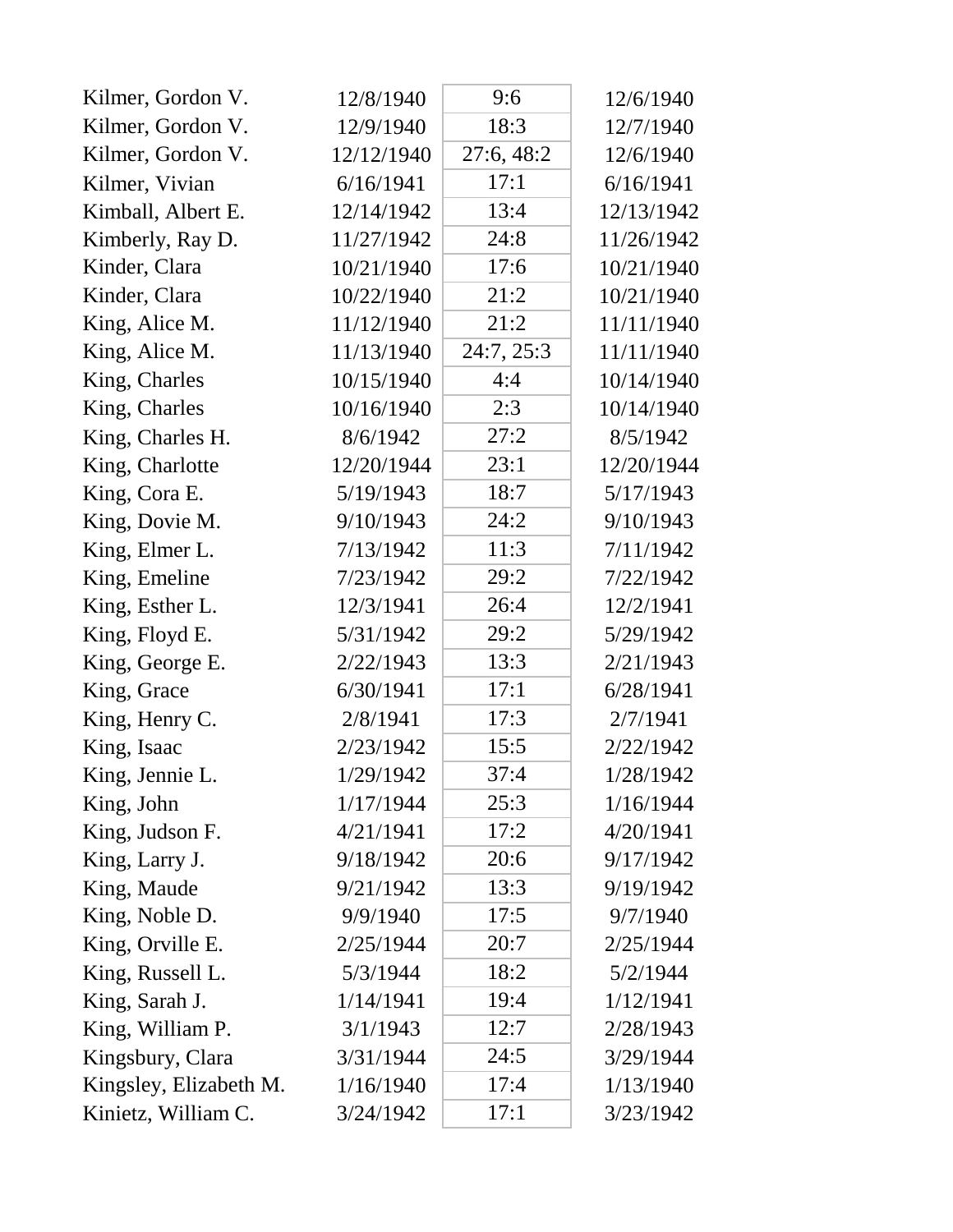| Kinna, Joseph M.     | 10/30/1940 | 25:2 | 10/29/1940 |
|----------------------|------------|------|------------|
| Kinna, Joseph M.     | 10/31/1940 | 40:7 | 10/29/1940 |
| Kinnear, Isabel      | 2/9/1942   | 17:7 | 2/8/1942   |
| Kinney, Hannah       | 4/15/1944  | 12:6 | 4/13/1944  |
| Kinney, John         | 11/17/1941 | 23:3 | 11/16/1941 |
| Kinney, Katie T.     | 9/11/1942  | 20:7 | 9/9/1942   |
| Kinney, Lydia R.     | 1/17/1942  | 17:2 | 1/16/1942  |
| Kinney, Martin J.    | 1/13/1941  | 15:6 | 1/11/1941  |
| Kinney, William A.   | 7/1/1943   | 32:7 | 6/30/1943  |
| Kinney, William P.   | 2/3/1940   | 3:2  | 2/2/1940   |
| Kinnish, Benjamin    | 4/25/1942  | 16:7 | 4/24/1942  |
| Kinnish, Jessie      | 2/1/1941   | 17:4 | 1/31/1941  |
| Kinsman, Ella        | 11/13/1943 | 15:2 | 11/12/1943 |
| Kintz, Robert        | 10/17/1940 | 40:7 | 10/16/1940 |
| Kinzer, Agnes A.     | 3/8/1941   | 17:1 | 3/7/1941   |
| Kipp, Charles        | 7/12/1943  | 13:1 | 7/12/1943  |
| Kipp, Warren         | 1/27/1941  | 15:5 | 1/26/1941  |
| Kirbitz, John M.     | 10/4/1942  | 44:4 | 10/3/1942  |
| Kirby, David H.      | 11/18/1944 | 13:1 | 11/17/1944 |
| Kirby, John D.       | 1/11/1940  | 37:5 | 1/10/1940  |
| Kirby, John D.       | 1/12/1940  | 23:3 | 1/10/1940  |
| Kirchner, Herman G.  | 6/29/1944  | 32:5 | 6/28/1944  |
| Kirchner, Herman L.  | 7/20/1942  | 13:4 | 7/19/1942  |
| Kirk, John           | 2/15/1940  | 14:3 | 2/12/1940  |
| Kirk, Robert D.      | 1/9/1943   | 15:4 | 1/7/1943   |
| Kirk, Walter         | 5/14/1940  | 11:3 | 5/14/1940  |
| Kissinger, Charles   | 7/26/1941  | 18:7 | 7/25/1941  |
| Kitchell, Francis    | 9/23/1942  | 36:7 | 9/23/1942  |
| Kitchen, Fred J.     | 12/27/1944 | 11:7 | 12/27/1944 |
| Kitchen, Lucia K.    | 10/27/1942 | 15:3 | 10/27/1942 |
| Kitchen, Marie       | 2/23/1943  | 28:7 | 2/21/1943  |
| Kitchenmaster, Chris | 7/17/1940  | 6:2  | 7/17/1940  |
| Kitcher, Mary J.     | 3/26/1941  | 20:8 | 3/25/1941  |
| Kitelinger, Ettie    | 4/15/1940  | 17:5 | 4/14/1940  |
| Kitson, Zora         | 1/25/1940  | 33:5 | 1/24/1940  |
| Kiyo, Russell P.     | 10/9/1940  | 23:1 | 10/9/1940  |
| Kiyo, Russell P.     | 10/10/1940 | 40:8 | 10/9/1940  |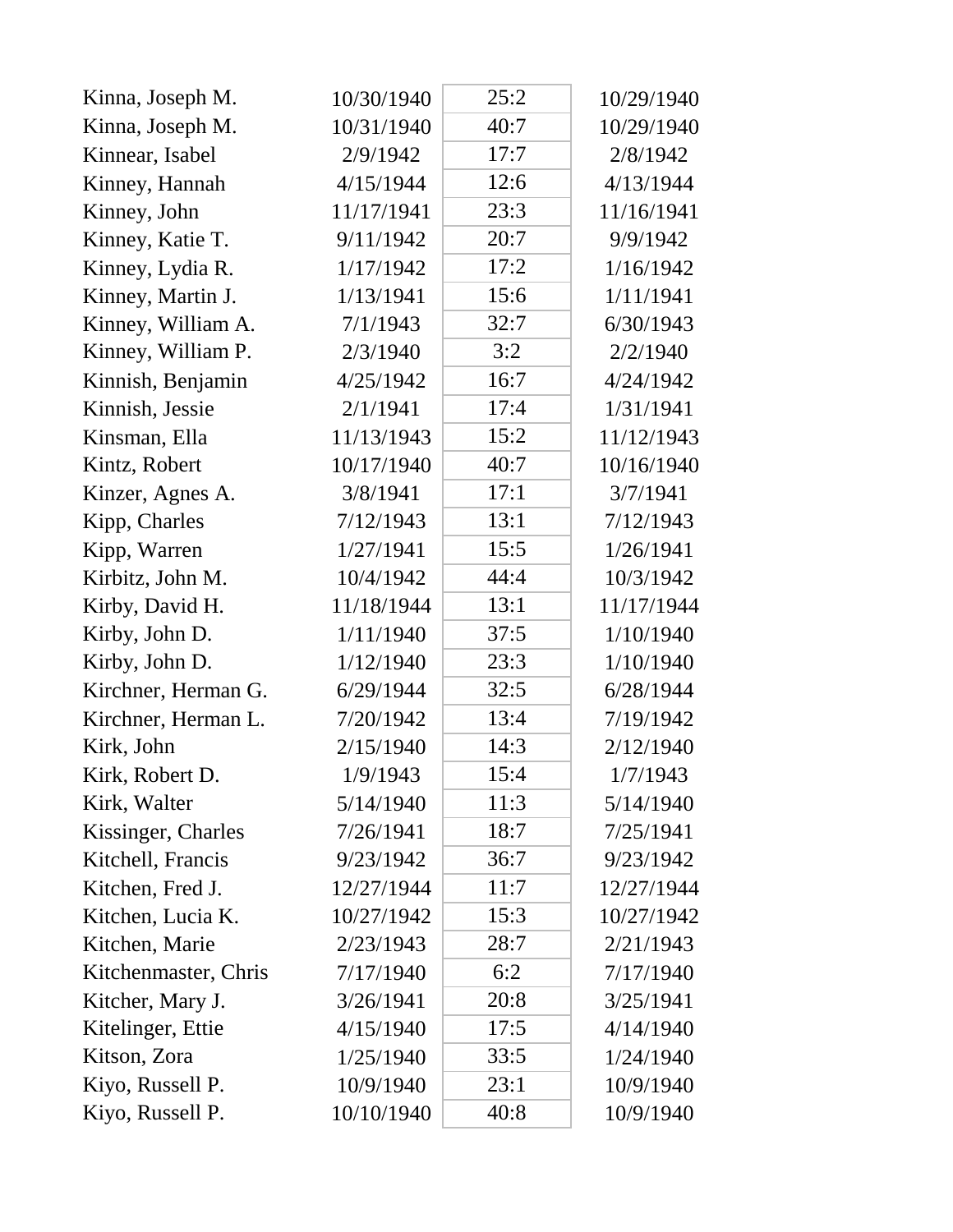| Klaasen, Clara J.       | 8/24/1943  | 12:6       | 8/23/1943  |
|-------------------------|------------|------------|------------|
| Klasa, Peter            | 1/3/1940   | 2:5, 15:8  | 1/2/1940   |
| Klasa, Peter            | 1/4/1940   | 33:6       | 1/2/1940   |
| Klause, James A.        | 12/2/1940  | 9:5        | 11/30/1940 |
| Klee, Katherine         | 2/3/1941   | 15:5       | 1/31/1941  |
| Klee, Mary Ann          | 5/16/1941  | 28:4       | 5/16/1941  |
| Klein, Fred E.          | 9/15/1943  | 16:3       | 9/15/1943  |
| Klein, Isadore          | 7/13/1942  | 11:3       | 7/13/1942  |
| Klein, Julia            | 12/22/1942 | 21:3       | 12/19/1942 |
| Klein, Monroe           | 7/27/1943  | 12:7       | 7/26/1943  |
| Klein, Nicholas         | 5/29/1940  | 13:2       | 5/27/1940  |
| Klein, Nicholas         | 5/29/1940  | 13:2       | 5/27/1940  |
| Klein, Nicholas         | 5/31/1940  | 14:3       | 5/27/1940  |
| Klein, William          | 11/19/1942 | 40:8       | 11/17/1942 |
| Klepper, Andrew J.      | 11/24/1941 | 17:4       | 11/22/1941 |
| Klinbszewski, Mary A.   | 3/9/1943   | 15:1       | 3/7/1943   |
| Kline, Asher W.         | 12/22/1943 | 21:5       | 12/21/1943 |
| Kline, John W.          | 2/4/1941   | 21:4       | 2/4/1941   |
| Klingshirn, Patricia E. | 9/17/1943  | 24:4       | 9/16/1943  |
| Kloske, Gunhild I.      | 12/15/1941 | 18:6       | 12/14/1941 |
| Klotz, Charles          | 2/13/1941  | 37:1       | 2/13/1941  |
| Klotz, Laura B.         | 11/8/1943  | 14:7       | 11/7/1943  |
| Knaak, Mina             | 11/11/1940 | 17:3       | 11/11/1940 |
| Knaak, Mina             | 11/12/1940 | 21:2       | 11/11/1940 |
| Knapp, Clarence K.      | 7/3/1940   | 25:5, 13:5 | 7/2/1940   |
| Knapp, Clarence K.      | 7/4/1940   | 21:8       | 7/2/1940   |
| Knapp, Ella S.          | 5/7/1943   | 22:6       | 5/6/1943   |
| Knapp, Harry B.         | 2/12/1941  | 19:3       | 2/7/1941   |
| Knapp, Mary E.          | 3/13/1944  | 12:8       | 3/13/1944  |
| Knapp, Truman E.        | 9/10/1940  | 19:4       | 9/10/1940  |
| Knapp, Truman E.        | 9/11/1940  | 19:1       | 9/10/1940  |
| Knapp, Truman E.        | 9/12/1940  | 37:3       | 9/10/1940  |
| Knapp, William M.       | 1/22/1940  | 17:7       | 1/20/1940  |
| Knapp, William M.       | 1/23/1940  | 19:7       | 1/20/1940  |
| Kneebone, Ellen (Mrs.   |            |            |            |
| John)                   | 4/17/1940  | 8:3        | n.d.       |
| Kneeland, Jay B.        | 10/23/1940 | 16:4       | 10/22/1940 |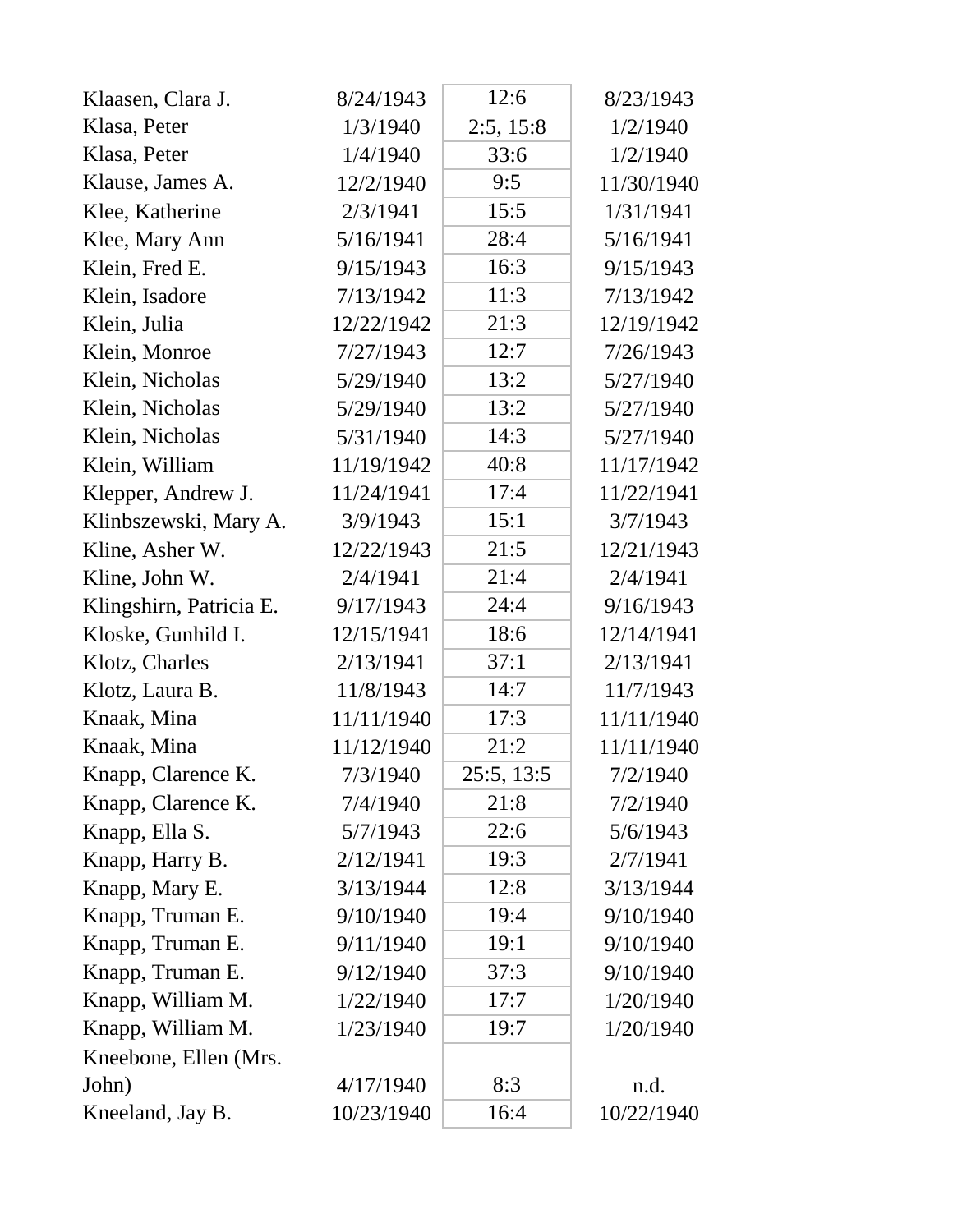| Kneeshaw, Mary A.         | 1/2/1941   | 25:7      | 1/1/1941   |
|---------------------------|------------|-----------|------------|
| Knerr, William F.         | 9/20/1943  | 12:5      | 9/20/1943  |
| Knickerbocker, Charles S. | 9/9/1940   | 7:2, 17:5 | 9/9/1940   |
| Knickerbocker, Charles S. | 9/10/1940  | 19:4      | 9/9/1940   |
| Knickerbocker, Henry W.   | 3/23/1943  | 15:1      | 3/23/1943  |
| Knickerbocker, James      | 5/18/1940  | 21:2      | 5/17/1940  |
| Knickerbocker, James L.   | 5/18/1940  | 21:2      | 5/17/1940  |
| Knickerbocker, Myra E.    | 2/25/1944  | 20:6      | 2/24/1944  |
| Knight, David A.          | 5/3/1941   | 20:6      | 5/2/1941   |
| Knight, Ira W.            | 2/26/1940  | 13:5      | 2/25/1940  |
| Knight, Ira W.            | 2/27/1940  | 17:4      | 2/25/1940  |
| Knight, Wiliam H.         | 5/31/1944  | 18:6      | 5/30/1944  |
| Knoblauch, Maggie         | 4/1/1940   | 1:2, 17:6 | 3/31/1940  |
| Knoblauch, Rhinold        | 4/1/1940   | 1:2, 17:6 | 3/31/1940  |
| Knoll, Johanna            | 4/25/1940  | 45:1      | 4/24/1940  |
| Knopf, Frank C.           | 11/26/1941 | 23:1      | 11/26/1941 |
| Knott, Robert J.          | 8/17/1944  | 28:5      | 8/17/1944  |
| Knott, Georgianna C.      | 2/17/1944  | 28:7      | 2/16/1944  |
| Knowles, Herman A.        | 3/23/1943  | 15:1      | 3/21/1943  |
| Knowles, Roy              | 8/14/1944  | 13:5      | 8/12/1944  |
| Knox, Margaret            | 3/8/1941   | 17:1      | 3/8/1941   |
| Knudsen, Jens J.          | 11/14/1941 | 32:8      | 11/14/1941 |
| Koan, Edna M.             | 8/30/1940  | 17:7      | 8/28/1940  |
| Kober, Anna               | 10/27/1940 | 32:5      | 10/26/1940 |
| Koch, Elizabeth           | 1/27/1942  | 17:4      | 1/26/1942  |
| Koch, Gladice V.          | 4/2/1942   | 36:7      | 4/1/1942   |
| Koch, Joyce E.            | 6/25/1941  | 27:2      | 6/24/1941  |
| Koebler, Otto             | 2/25/1940  | 2:4, 25:1 | 2/24/1940  |
| Koehler, Carrie J.        | 2/22/1940  | 3:3       | 2/20/1940  |
| Koehler, Carrie J.        | 2/23/1940  | 7:1       | 2/20/1940  |
| Koehler, Carrie J.        | 2/24/1940  | 15:2      | 2/20/1940  |
| Koehler, Carrie J.        | 2/25/1940  | 25:1      | 2/20/1940  |
| Koepke, Charles E.        | 3/8/1943   | 13:2      | 3/8/1943   |
| Koerts, Albert J*         | 9/20/1940  | 40:7      | 9/20/1940  |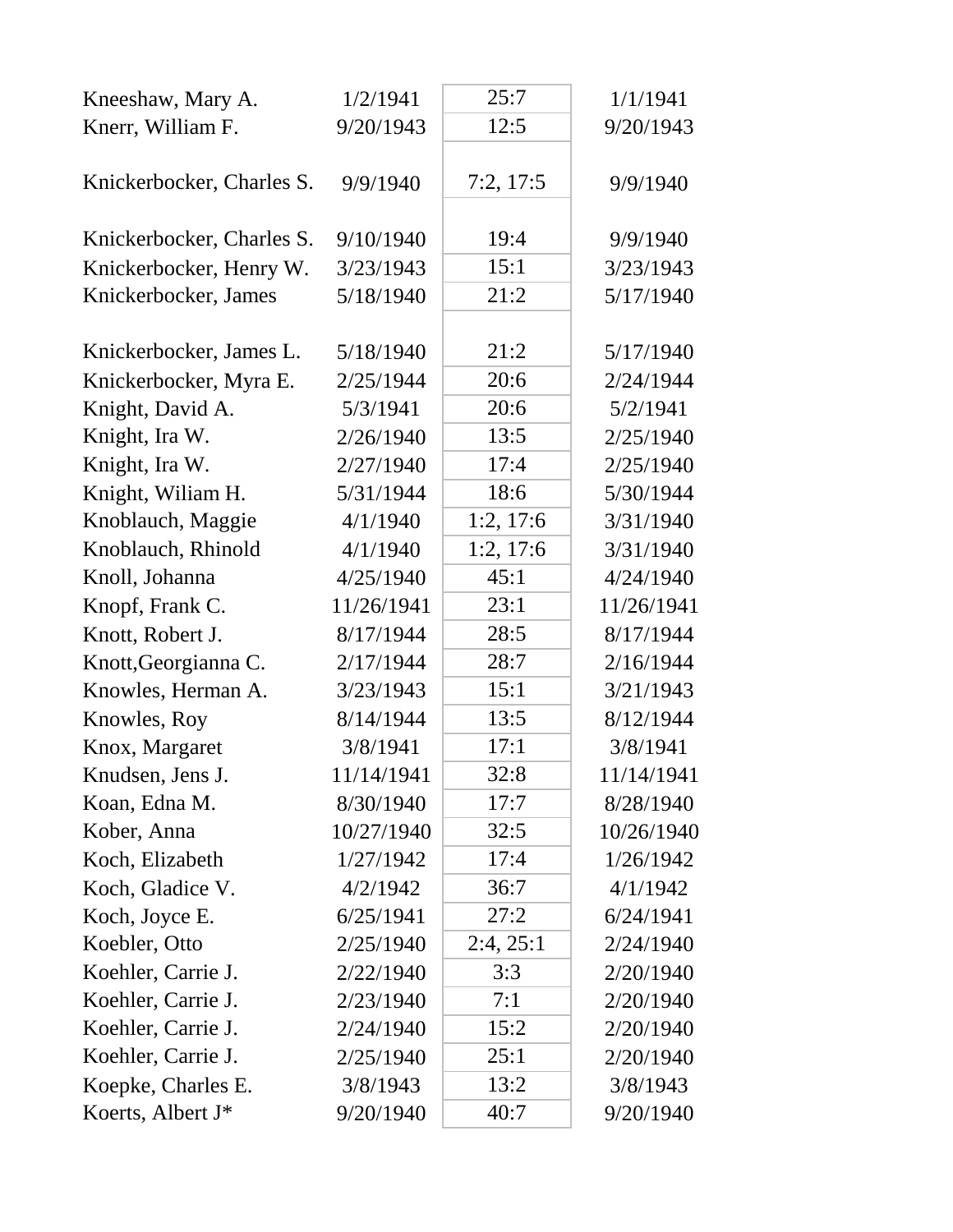| Koester, Carrie       | 5/9/1941   | 27:8       | 5/7/1941   |
|-----------------------|------------|------------|------------|
| Koevitz, wilhelmina   | 8/23/1940  | 14:7       | 8/22/1940  |
| Koggenhop, Louis      | 7/23/1941  | 21:1       | 7/22/1941  |
| Kohlmann, Donald A.   | 12/26/1942 | 13:7       | 12/24/1942 |
| Kohs, Ella M.         | 5/10/1944  | 20:1       | 5/9/1944   |
| Kolder, Anna          | 10/29/1942 | 33:1       | 10/28/1942 |
| Kolton, George A.     | 1/25/1943  | 13:6       | 1/24/1943  |
| Konya, Robert J.      | 1/30/1941  | 37:4       | 1/29/1941  |
| Kopcinske, Joseph A.  | 4/28/1943  | 18:7       | 4/27/1943  |
| Koppa, Henry J.       | 2/21/1940  | 13:3, 17:5 | 2/20/1940  |
| Korcz, Joseph         | 5/2/1943   | 32:2       | 5/1/1943   |
| Korcz, Julia          | 12/21/1943 | 23:3       | 12/20/1943 |
| Kormos, Mike          | 4/24/1942  | 22:7       | 4/24/1942  |
| Korn, Matilda W.      | 5/20/1940  | 16:7       | 5/20/1940  |
| Korn, Matilda W.      | 5/20/1940  | 16:7       | 5/20/1940  |
| Korn, Matilda W.      | 5/21/1940  | 19:3       | 5/20/1940  |
| Korn, Matilda W.      | 5/21/1940  | 19:3       | 5/20/1940  |
| Korn, Matilda W.      | 5/22/1940  | 26:4       | 5/20/1940  |
| Korocz, Geza Rev.     | 10/26/1942 | 13:5       | 10/26/1942 |
| Korunes, Queenie I.   | 6/24/1944  | 10:7       | 6/23/1944  |
| Koryciak, Benedict V. | 4/1/1943   | 32:6       | 3/31/1943  |
| Kosanke, Anna H.      | 9/17/1944  | 31:6       | 9/15/1944  |
| Koschmider, Joseph    | 5/13/1942  | 21:3       | 5/12/1942  |
| Kosek, Alexander      | 10/7/1940  | 17:4       | 10/7/1940  |
| Kosek, Alexander      | 10/8/1940  | 21:2       | 10/7/1940  |
| Koska, Conrad         | 9/5/1944   | 15:1       | 9/4/1944   |
| Koslowski, Michael    | 11/2/1941  | 32:4       | 11/1/1941  |
| Kossaras, Gidnoula    | 11/2/1942  | 17:1       | 11/28/1942 |
| Kostka, Michael       | 8/11/1940  | 8:5        | 8/10/1940  |
| Kostyla, Andrew       | 5/7/1943   | 22:7       | 5/7/1943   |
| Kostyla, Mary         | 6/7/1941   | 18:7       | 6/6/1941   |
| Kotsko, Barbara A.    | 2/15/1944  | 12:7       | 2/14/1944  |
| Kotwicki, Mary        | 10/4/1941  | 19:1       | 10/4/1941  |
| Kotwicki, Samuel E.   | 1/2/1943   | 13:7       | 1/1/1943   |
| Kovacs, Joseph        | 9/3/1942   | 32:7       | 9/2/1942   |
| Kovacs, Sophia        | 1/22/1941  | 19:3       | 1/21/1941  |
| Kovacs, Steve J.      | 10/7/1940  | 17:4       | 10/6/1940  |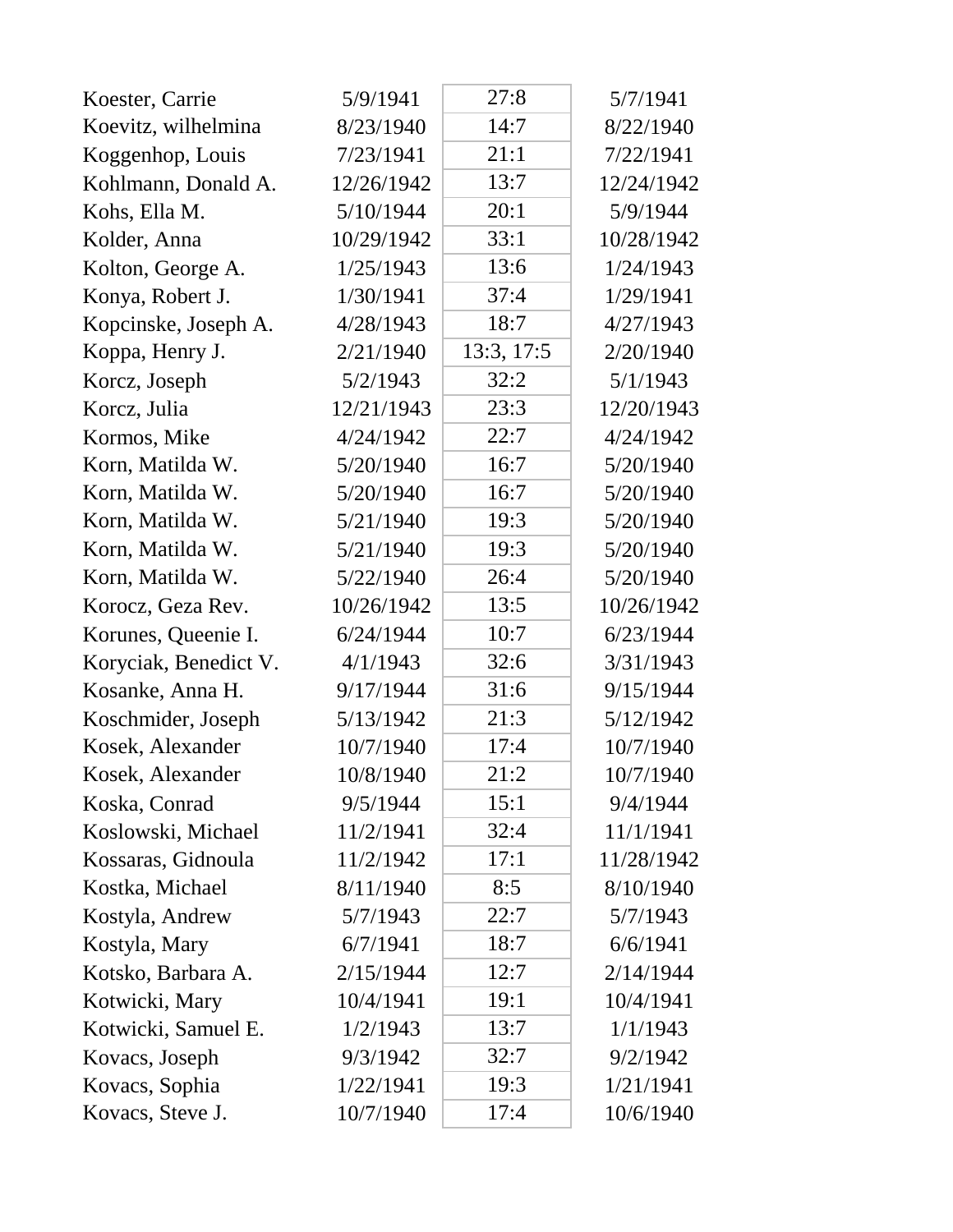| Koval, Charles            | 8/6/1943   | 18:7 | 8/6/1943   |
|---------------------------|------------|------|------------|
| Kovalchukoff, Nicholas A. | 12/5/1943  | 36:3 | 12/4/1943  |
| Kovalcik, Frank E.        | 10/20/1942 | 15:2 | 10/20/1942 |
| Kovalenko, Konstantin     | 3/7/1942   | 17:1 | 3/5/1942   |
| Kove, Emanuel             | 7/22/1941  | 19:3 | 7/21/1941  |
| Kowalka, Theresa          | 9/5/1944   | 15:1 | 9/3/1944   |
| Koyl, Howard              | 10/7/1940  | 8:7  | 10/6/1940  |
| Kozan, Anna               | 9/2/1944   | 10:7 | 9/1/1944   |
| Kozan, John               | 6/28/1943  | 14:7 | 6/28/1943  |
| Koziel, Jacob             | 4/15/1942  | 28:7 | 4/14/1942  |
| Kraemer, Nicholas J.      | 9/20/1943  | 12:6 | 9/18/1943  |
| Kramer, Martha N.         | 8/21/1941  | 40:4 | 8/21/1941  |
| Krantz, Fredrick W.       | 2/4/1940   | 29:2 | 2/3/1940   |
| Krantz, Fredrick W.       | 2/7/1940   | 2:5  | 2/3/1940   |
| Krason, Sophia            | 9/18/1943  | 14:4 | 9/18/1943  |
| Kraus, Rose               | 7/19/1943  | 11:3 | 7/19/1943  |
| Krause, Rudolph C.        | 10/24/1944 | 12:7 | 10/24/1944 |
| Krawiec, Andrew           | 5/6/1941   | 20:7 | 5/5/1941   |
| Krawiec, Helen            | 1/14/1944  | 19:3 | 1/14/1944  |
| Krazewski, Alexandria     | 10/6/1944  | 26:7 | 10/6/1944  |
| Krebsbach, Cyril          | 4/24/1944  | 10:7 | 4/24/1944  |
| Kremple, John Sr.         | 9/2/1940   | 15:7 | 9/1/1940   |
| Krenz, Leo B.             | 4/10/1940  | 23:1 | 4/10/1940  |
| Krenz, Leo B.             | 4/11/1940  | 36:7 | 4/10/1940  |
| Krepp, Anna M.            | 10/9/1942  | 22:7 | 10/8/1942  |
| Krieck, Emanuel           | 2/28/1942  | 17:1 | 2/27/1942  |
| Kriseler, Claude D.       | 9/26/1943  | 31:7 | 9/25/1943  |
| Kriseler, Ellsworth D.    | 1/6/1944   | 27:1 | 1/5/1944   |
| Krizaj, Danny             | 10/10/1941 | 32:5 | 10/9/1941  |
| Kropp, Margaret A.        | 12/19/1944 | 17:1 | 12/19/1944 |
| Krotzer, Charles W.       | 9/19/1944  | 12:6 | 9/19/1944  |
| Krueger, John A.          | 12/22/1941 | 27:2 | 12/22/1941 |
| Krupp, John J.            | 8/4/1942   | 13:3 | 8/3/1942   |
| Kruse, Alice              | 3/20/1941  | 45:1 | 3/19/1941  |
| Kruse, Gerald T.          | 9/15/1944  | 24:6 | 9/14/1944  |
| Kruse, Harold V.          | 5/7/1941   | 22:2 | 5/7/1941   |
| Krusell, Walter J.        | 9/27/1944  | 16:5 | 9/26/1944  |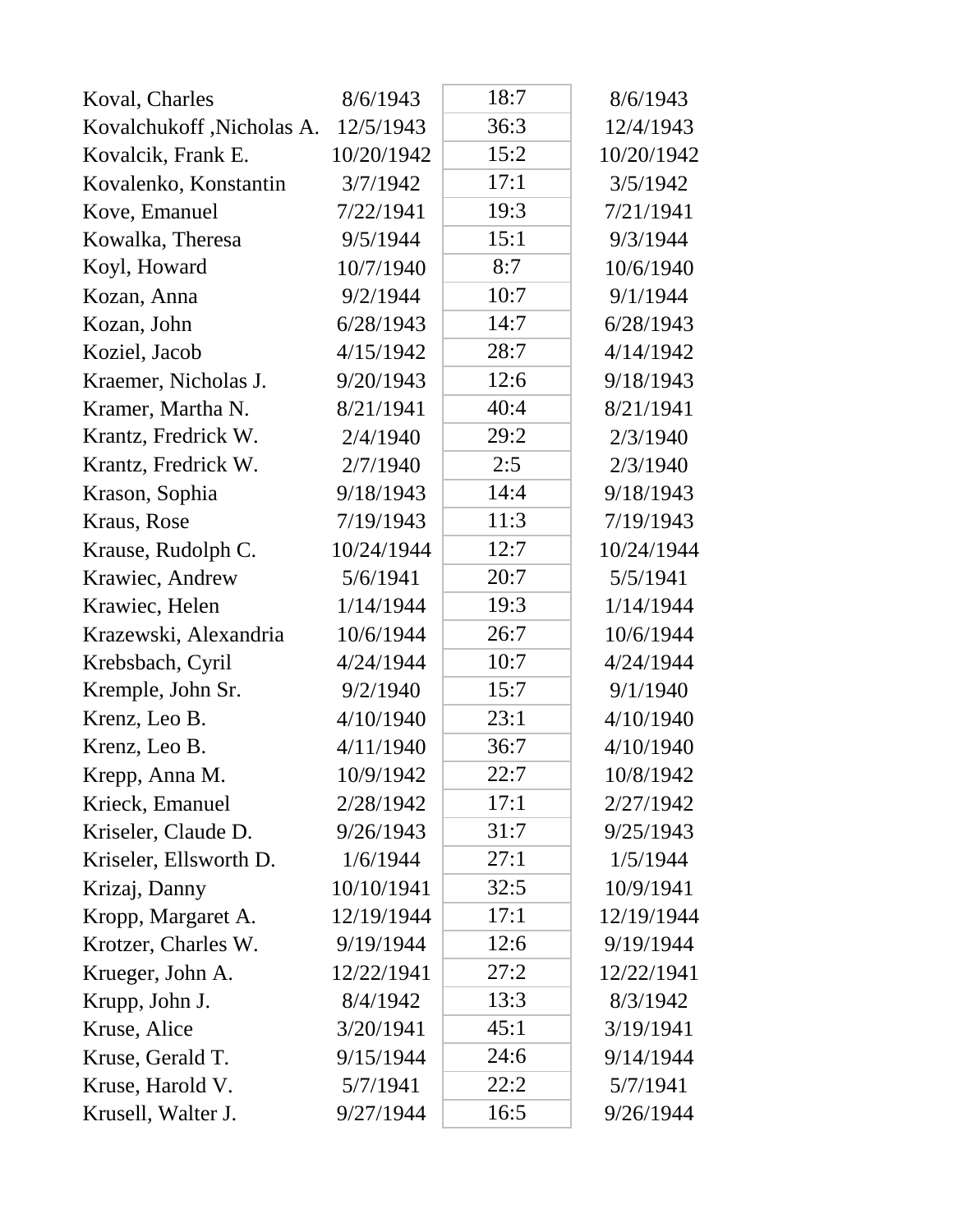| Krushelnicki, George | 11/8/1944  | 18:6      | 11/6/1944  |
|----------------------|------------|-----------|------------|
| Krzemen, Stanley     | 1/27/1943  | 17:4      | 1/27/1943  |
| Ktchen, Belle        | 2/9/1940   | 10:3      | 2/6/1940   |
| Kubik, Dennis        | 5/31/1943  | 17:4      | 5/30/1943  |
| Kubik, John          | 7/30/1944  | 27:7      | 7/29/1944  |
| Kucherenko, Michael  | 1/22/1941  | 19:3      | 1/21/1941  |
| Kudlicka, Alice      | 5/19/1941  | 19:1      | 5/18/1941  |
| Kuehling, Roger G.   | 5/5/1942   | 16:7      | 5/4/1942   |
| Kuehnle, George L.   | 5/11/1943  | 14:7      | 5/9/1943   |
| Kueppers, Lillian    | 7/19/1941  | 19:1      | 7/18/1941  |
| Kuhlman, Bonita L.   | 10/30/1940 | 25:2      | 10/29/1940 |
| Kuklo, John          | 2/29/1944  | 14:6      | 2/29/1944  |
| Kummer, William      | 12/21/1942 | 17:4      | 12/20/1942 |
| Kuntz, Robert        | 10/18/1940 | 28:7      | 10/16/1940 |
| Kupras, Thomas M.    | 4/19/1940  | 9:3,28:6  | 4/19/1940  |
| Kupras, Thomas M.    | 4/20/1940  | 17:1,40:6 | 4/18/1940  |
| Kupras, Thomas M.    | 4/21/1940  | 40:6      | 4/19/1940  |
| Kurrle, Lewis        | 5/13/1940  | 9:1       | 5/11/1940  |
| Kurtz, Anna M.       | 1/10/1943  | 32:5      | 1/9/1943   |
| Kurtz, Margaret J.   | 4/7/1944   | 22:8      | 4/7/1944   |
| Kurtz, Ruth C.       | 3/11/1941  | 21:1      | 3/10/1941  |
| Kurys, Harry         | 12/17/1941 | 24:6      | 12/17/1941 |
| Kusbel, Peter        | 12/21/1942 | 17:4      | 12/21/1942 |
| Kwakernak, Evert     | 1/13/1944  | 27:1      | 1/12/1944  |
| Kylie, Amelia        | 2/10/1941  | 17:5      | 2/9/1941   |
| Kynett, Everet       | 1/12/1944  | 13:1      | 1/11/1944  |
| LaBair, Mathew       | 11/1/1943  | 14:7      | 10/31/1943 |
| LaBar, Agnes         | 10/11/1944 | 18:2      | 10/10/1944 |
| LaBar, William E.    | 11/28/1944 | 14:7      | 11/28/1944 |
| LaBeau, Henrietta    | 11/6/1942  | 22:7      | 11/5/1942  |
| LaBerge, Margaret    | 12/5/1940  | 44:4      | 12/4/1940  |
| LaBerge, Margaret    | 12/6/1940  | 32:2      | 12/4/1940  |
| Labik, Anna          | 4/5/1940   | 28:8      | 4/5/1940   |
| Labik, Anna          | 4/6/1940   | 18:1      | 4/5/1940   |
| LaBounty, George R.  | 9/8/1942   | 13:1      | 9/7/1942   |
| LaBranche, George A. | 12/24/1944 | 19:7      | 12/23/1944 |
| LaBrash, Pearl A.    | 10/23/1941 | 40:7      | 10/22/1941 |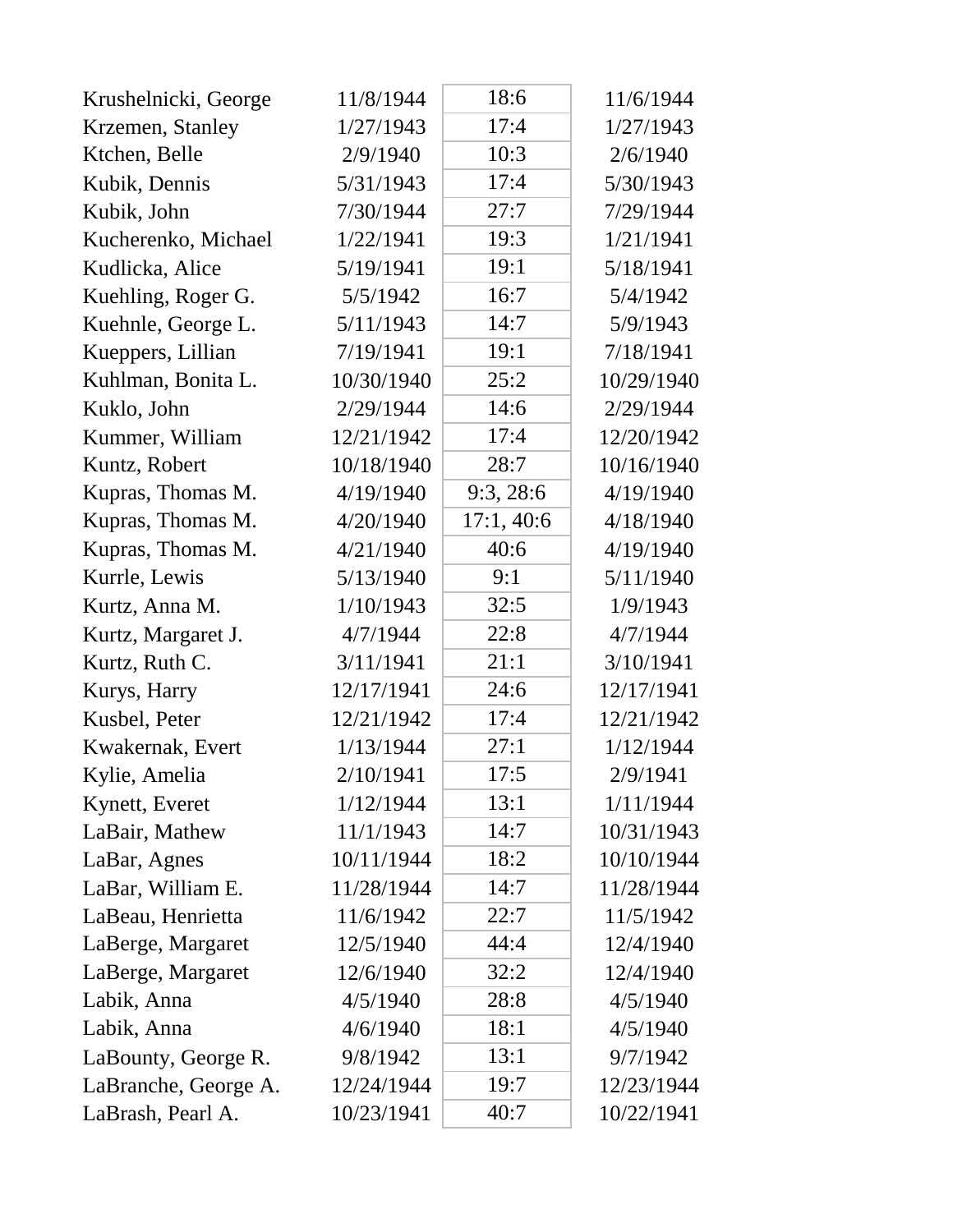| Labyak, Joseph         | 10/16/1940 | 22:8       | 10/15/1940 |
|------------------------|------------|------------|------------|
| LaCroix, Thomas H.     | 8/3/1942   | 11:3       | 8/2/1942   |
| LaCroix, Wellaza G.    | 6/30/1941  | 17:2       | 6/29/1941  |
| Lacure, Nellie         | 7/27/1943  | 12:7       | 7/26/1943  |
| Lacy, Conrad           | 8/11/1944  | 20:7       | 8/9/1944   |
| Lacy, Nancy G.         | 4/27/1944  | 31:6       | 4/26/1944  |
| Ladd, Rose E.          | 7/5/1940   | 25:6       | 7/4/1940   |
| Ladd, Rose E.          | 7/6/1940   | 13:7       | 7/4/1940   |
| Ladroot, Herbert J.    | 5/8/1943   | 14:7       | 5/7/1943   |
| LaDue, Billy L.        | 10/25/1943 | 12:6       | 10/25/1943 |
| LaDuke, Jeraldine E.   | 11/26/1942 | 27:4       | 11/25/1942 |
| LaDuke, Orrie P.       | 12/8/1943  | 18:6       | 12/7/1943  |
| LaFave, Alfred         | 1/11/1940  | 18:2, 37:6 | 1/10/1940  |
| LaFave, Alfred         | 1/12/1940  | 23:3       | 1/10/1940  |
| LaFave, Onalee         | 11/4/1940  | 4:2, 21:5  | 11/2/1940  |
| Lafferty, George E.    | 1/16/1943  | 15:5       | 1/11/1943  |
| LaFlamboy, Edward N.   | 10/6/1943  | 18:4       | 10/4/1943  |
| LaFortune, Marie       | 12/15/1941 | 18:7       | 12/14/1941 |
| LaFountain, Wilfred O. | 3/20/1943  | 19:1       | 3/19/1943  |
| LaFurgey, William W.   | 6/3/1943   | 28:7       | 6/1/1943   |
| LaGrant, Stephen P.    | 4/1/1940   | 17:5       | 3/30/1940  |
| Laidlaw, Gilbert W.    | 2/17/1942  | 17:4       | 2/16/1942  |
| Laing, Arthur J.       | 11/30/1943 | 14:7       | 11/30/1943 |
| Laing, R.M.            | 8/19/1942  | 15:2       | 8/18/1942  |
| LaJune, Juna R.        | 9/21/1942  | 32:4       | 9/21/1942  |
| Lake, George W.        | 4/7/1941   | 17:2       | 4/6/1941   |
| Lake, William A.       | 9/28/1944  | 32:5       | 9/27/1944  |
| Lakey, Bonne J.        | 3/7/1943   | 36:5       | 3/5/1943   |
| Lakies, Ellen E.       | 10/10/1942 | 14:8       | 10/9/1942  |
| LaLonde, George        | 12/29/1942 | 15:7       | 12/29/1942 |
| LaLonde, Victor E.     | 4/19/1940  | 28:6       | 4/18/1940  |
| LaLonde, Victor E.     | 4/20/1940  | 17:1,40:6  | 4/18/1940  |
| LaLonde. Victor E.     | 4/21/1940  | 40:6       | 4/18/1940  |
| Lamb, Harry M.         | 12/6/1944  | 16:5       | 12/5/1944  |
| Lamb, Oliver           | 7/24/1943  | 15:2       | 7/23/1943  |
| Lamb, Sidney           | 10/8/1941  | 24:5       | 10/6/1941  |
| Lambert, Arthur L.     | 3/20/1943  | 19:1       | 3/19/1943  |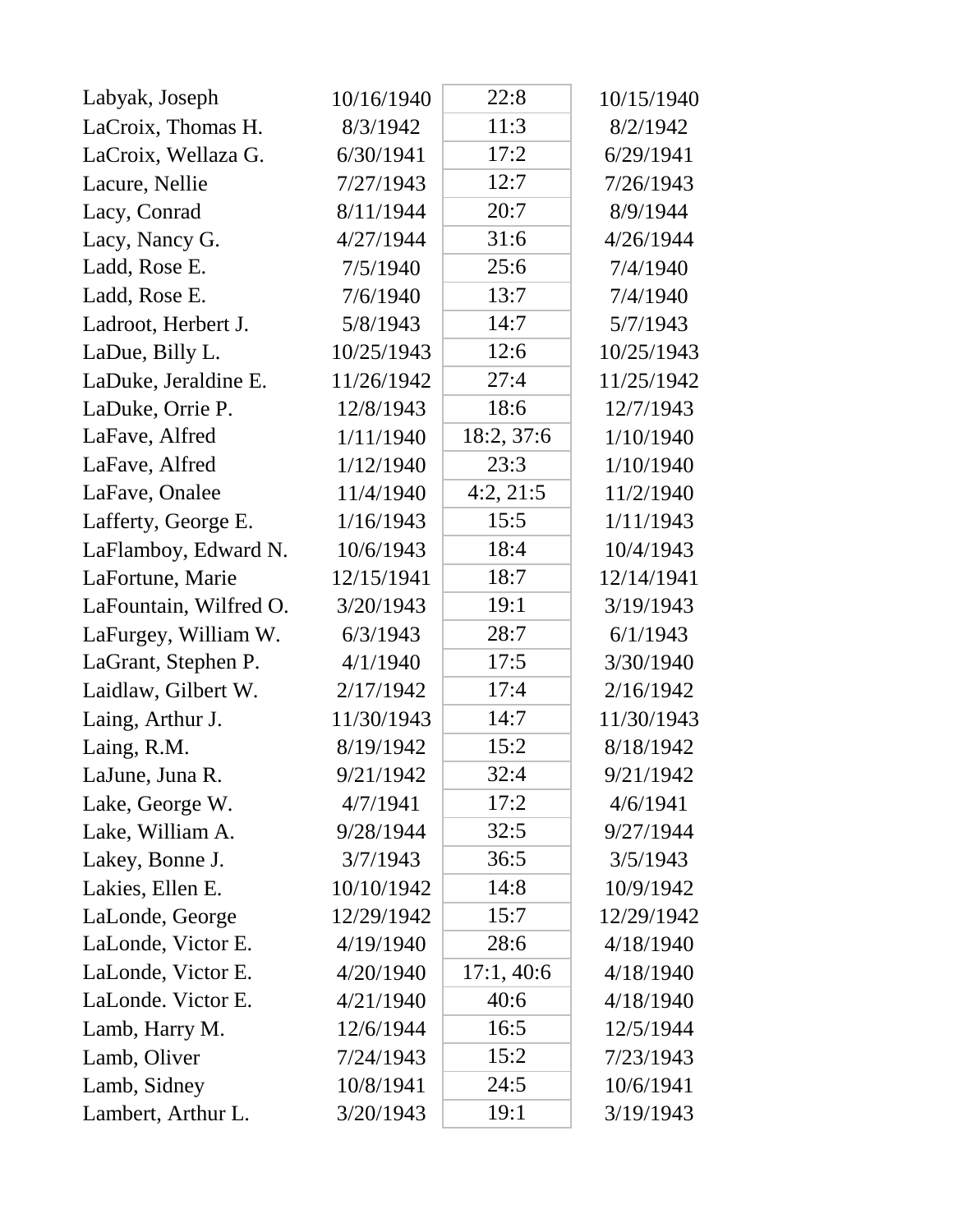| Lambert, Isaac        | 11/18/1940 | 21:4 | 11/18/1940 |
|-----------------------|------------|------|------------|
| Lambert, Isaac        | 11/19/1940 | 21:3 | 11/18/1940 |
| Lamiman, Melina       | 10/28/1943 | 32:3 | 10/27/1943 |
| Lamon, John W.        | 4/29/1940  | 9:4  | 4/28/1940  |
| Lamoreaux, Elizabeth  | 4/12/1944  | 16:5 | 4/12/1944  |
| Lamoreaux, Harlow     | 11/14/1940 | 45:2 | 11/14/1940 |
| Lamp, Coleman         | 12/16/1943 | 36:6 | 12/15/1943 |
| Lampiref, Christ      | 1/7/1941   | 19:6 | 1/4/1941   |
| Lampman, Julia A.     | 5/11/1943  | 14:7 | 5/11/1943  |
| LaMunion, Dorothy B.  | 6/14/1944  | 16:3 | 6/13/1944  |
| Lancaster, Raymond E. | 11/24/1943 | 13:1 | 11/23/1943 |
| Lancour, Raymond J.   | 7/11/1941  | 24:7 | 7/10/1941  |
| Lande, Rose           | 12/14/1942 | 13:5 | 12/11/1942 |
| Lander, Mary N.       | 6/8/1943   | 16:6 | 6/7/1943   |
| Landers, Sanford J.   | 4/16/1943  | 22:8 | 4/14/1943  |
| Landis, Henry J.      | 5/17/1943  | 13:2 | 5/16/1943  |
| Landis, Philo A.      | 9/7/1943   | 12:7 | 9/5/1943   |
| Landro, Francis H.    | 8/25/1943  | 14:5 | 8/25/1943  |
| Landro, Sarah E.      | 1/27/1944  | 29:1 | 1/26/1944  |
| Lane, Alton J.        | 10/21/1941 | 20:5 | 10/21/1941 |
| Lane, Lola D.         | 10/6/1943  | 18:3 | 10/5/1943  |
| Lane, Maurice         | 2/16/1943  | 13:3 | 2/16/1943  |
| Lane, Michael I.      | 2/5/1940   | 17:5 | 2/4/1940   |
| Lanfear, Calvin H.    | 2/3/1943   | 17:4 | 2/2/1943   |
| Lang, Delores A.      | 3/13/1943  | 15:1 | 3/12/1943  |
| Lang, Ellsworth F.    | 12/30/1944 | 11:6 | 12/28/1944 |
| Lang, James E.        | 4/4/1941   | 36:5 | 4/3/1941   |
| Langdon, Ernest W.    | 9/26/1943  | 31:7 | 9/24/1943  |
| Langdon, Mrs. Ralph   | 1/5/1940   | 23:4 | 1/4/1940   |
| Langdon, Mrs. Ralph   | 1/6/1940   | 15:8 | 1/4/1940   |
| Lange, Henry          | 10/19/1940 | 22:3 | 10/16/1940 |
| Lange, William C.     | 4/19/1943  | 12:7 | 4/18/1943  |
| Langley, Belle        | 9/30/1944  | 13:1 | 9/30/1944  |
| Langley, Fred C.      | 10/29/1941 | 23:1 | 10/28/1941 |
| Langley, Maude        | 6/23/1941  | 17:2 | 6/22/1941  |
| Langley, Nettie       | 6/29/1942  | 11:3 | 6/28/1942  |
| Langworthy, Sanford   | 6/30/1941  | 17:1 | 6/28/1941  |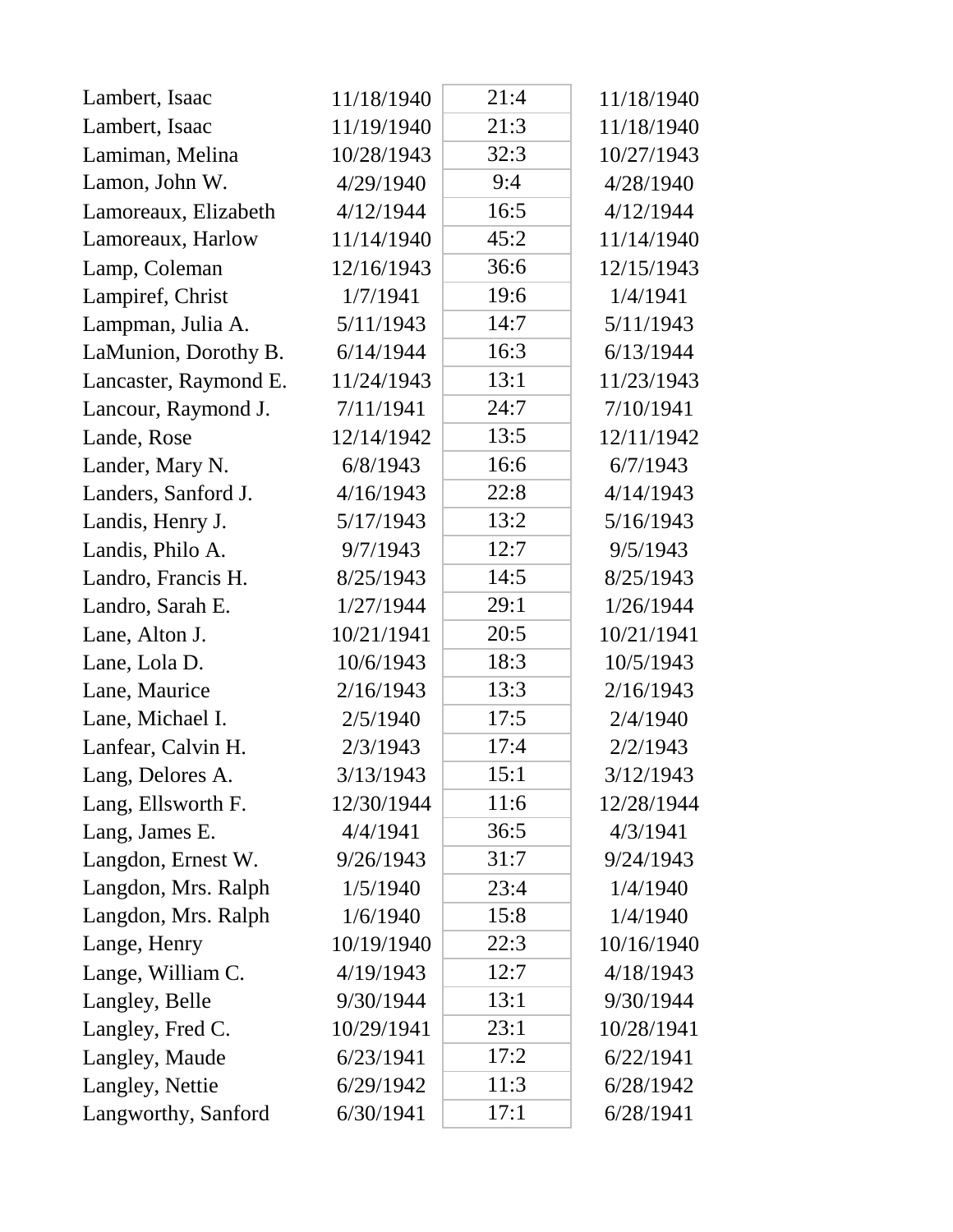| Laniewski, Theophil   | 4/27/1943  | 14:7 | 4/23/1943  |
|-----------------------|------------|------|------------|
| Lanning, Florence V.  | 9/8/1940   | 32:7 | 9/7/1940   |
| Lanning, Florence V.  | 9/9/1940   | 17:5 | 9/7/1940   |
| Lanphierd, Leta       | 9/26/1942  | 14:7 | 9/26/1942  |
| Lanphierd, William H. | 11/16/1943 | 15:2 | 11/15/1943 |
| Lansdown, Lillie      | 2/18/1944  | 20:7 | 2/10/1944  |
| Lansfield, Mary E.    | 11/25/1941 | 21:3 | 11/24/1941 |
| Lanway, Capitola      | 2/18/1941  | 19:5 | 2/18/1941  |
| LaPean, Blanche       | 10/22/1940 | 21:2 | 10/21/1940 |
| LaPean, Blanche       | 10/23/1940 | 28:7 | 10/21/1940 |
| Lapinski, Anthony     | 3/11/1943  | 33:2 | 3/10/1943  |
| LaPorte, Lawrence L.  | 4/1/1941   | 21:1 | 3/31/1941  |
| Larabee, Kathryn M.   | 7/14/1944  | 20:7 | 7/13/1944  |
| Laramie, William A.   | 5/12/1941  | 16:7 | 5/11/1941  |
| Lardie, Stephen D.    | 8/16/1940  | 8:2  | 8/15/1940  |
| Largent, Harry W.     | 6/4/1942   | 36:8 | 6/4/1942   |
| Larke, Lottie         | 6/24/1941  | 18:7 | 6/23/1941  |
| Larkin, Anna F.       | 7/30/1944  | 27:6 | 7/29/1944  |
| Larkin, Phoebe J.     | 5/26/1941  | 18:8 | 5/25/1941  |
| Larner, Dale M.       | 5/20/1941  | 20:5 | 5/19/1941  |
| LaRonde, James E.     | 11/24/1943 | 13:2 | 11/23/1943 |
| LaRose, Verlie T.     | 10/3/1944  | 12:7 | 10/3/1944  |
| Larson, Albert J.     | 5/2/1942   | 16:7 | 5/1/1942   |
| Larson, Gus           | 1/12/1940  | 23:3 | 1/11/1940  |
| Larson, Lela I.       | 6/18/1944  | 26:8 | 6/17/1944  |
| Larson, Olaf L.       | 9/21/1943  | 12:3 | 9/19/1943  |
| Lascelle, Bridget     | 7/30/1943  | 18:8 | 7/30/1943  |
| Lash, Bert            | 3/6/1943   | 15:1 | 3/5/1943   |
| Lash, Franklin        | 8/21/1944  | 11:2 | 8/18/1944  |
| Lashaway, Franklin A. | 10/12/1942 | 12:7 | 10/11/1942 |
| Lashaway, Lillie M.   | 12/27/1943 | 11:6 | 12/26/1943 |
| Lashaway, Ray         | 8/8/1940   | 2:4  | 8/8/1940   |
| Lashbrook, Louis M.   | 8/1/1941   | 23:1 | 8/1/1941   |
| Lask, Rose            | 5/5/1944   | 26:3 | 5/4/1944   |
| Lask, Sarah W.        | 5/1/1943   | 16:8 | 5/1/1943   |
| Laskaris, Christ P.   | 8/30/1943  | 13:1 | 8/29/1943  |
| Laskey, Agnes G.      | 8/11/1941  | 17:3 | 8/10/1941  |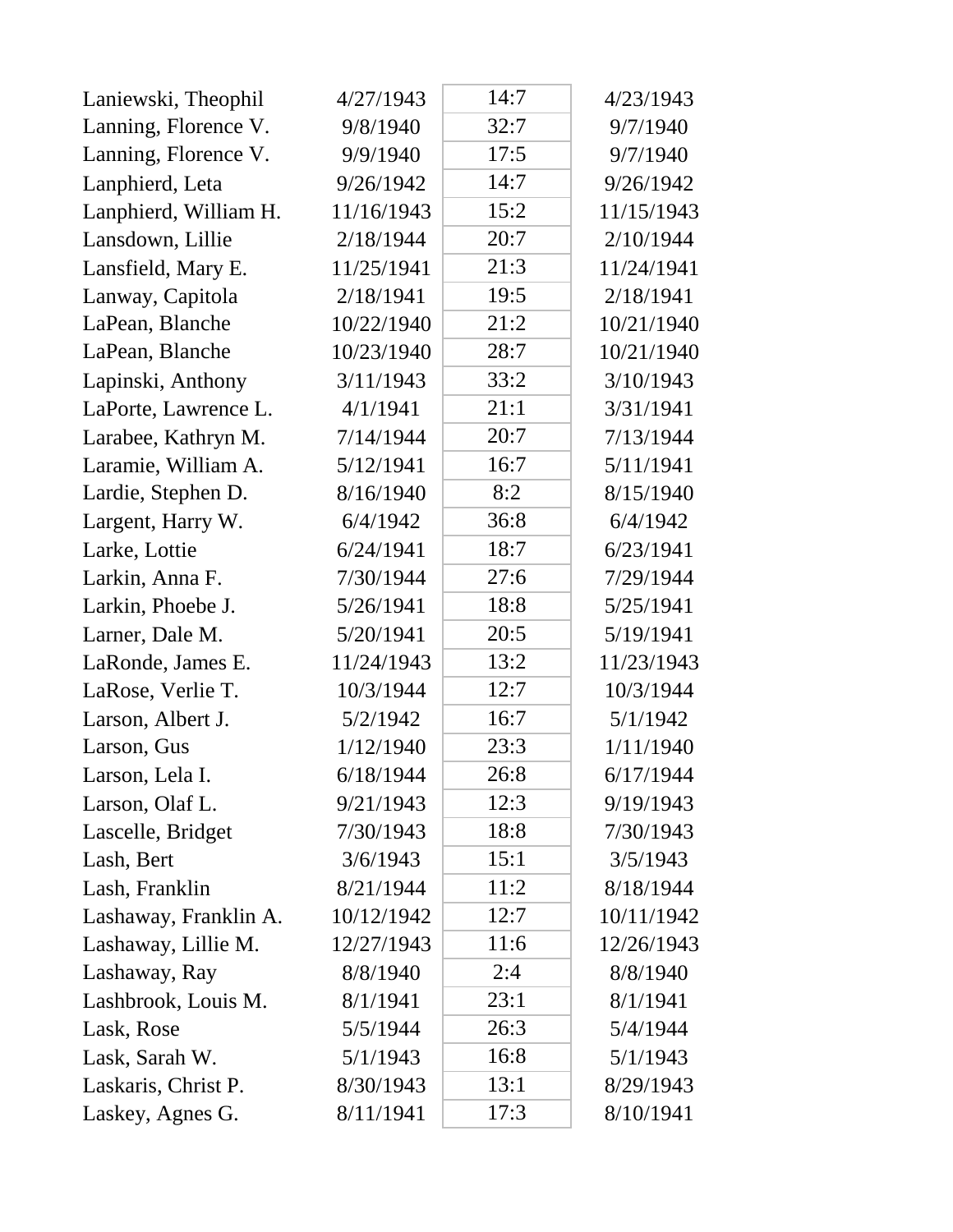| Lassen, Elsie         | 12/25/1944 | 18:2       | 12/24/1944 |
|-----------------------|------------|------------|------------|
| Lathrop, Horace       | 3/29/1943  | 12:8       | 3/28/1943  |
| Latimer, Louesa M.    | 3/21/1941  | 32:7       | 3/21/1941  |
| Lattimer, Ralph       | 11/15/1942 | 36:6       | 11/13/1942 |
| Laughlin, David F.    | 2/18/1944  | 20:7       | 2/17/1944  |
| Laur, Margaret        | 2/21/1940  | 2:4        | 2/20/1940  |
| Laurence, Caroline    | 4/11/1940  | 36:6       | 4/10/1940  |
| Laurin, Mathilda      | 9/17/1942  | 26:8       | 9/17/1942  |
| Laux, John            | 8/5/1943   | 26:7       | 8/4/1943   |
| Laux, John A.         | 2/26/1943  | 19:1       | 2/26/1943  |
| Laux, Matthew J.      | 4/18/1944  | 14:4       | 4/16/1944  |
| LaValle, Mary         | 12/30/1942 | 13:7       | 12/30/1942 |
| LaValley, Emma J.     | 10/25/1943 | 12:7       | 10/25/1943 |
| LaVasseur, Ray        | 1/19/1944  | 12:7       | 1/19/1944  |
| LaViolette, Mary A.   | 6/15/1944  | 31:7       | 6/14/1944  |
| Law, Lura             | 9/9/1944   | 12:6       | 9/8/1944   |
| Lawier, Phillip       | 5/19/1943  | 18:7       | 5/18/1943  |
| Lawler, Bessie E.     | 12/26/1940 | 2:1        | 12/24/1940 |
| Lawler, Bessie E.     | 12/26/1940 | 23:8       | 12/24/1940 |
| Lawler, Clarence      | 2/24/1940  | 11:6       | 2/23/1940  |
| Lawler, Clarence      | 2/24/1940  | 15:2       | 2/23/1960  |
| Lawler, Marvel        | 11/8/1940  | 14:5, 32:6 | 11/7/1940  |
| Lawler, Marvel        | 11/10/1940 | 36:5       | 11/7/1940  |
| Lawrence, Albert C.   | 11/23/1940 | 17:3       | 11/22/1940 |
| Lawrence, Albert C.   | 11/24/1940 | 32:7       | 11/22/1940 |
| Lawrence, Arthur      | 10/12/1940 | 12:1, 18:5 | 10/12/1940 |
| Lawrence, Emmet       | 1/26/1940  | 25:4       | 1/25/1940  |
| Lawrence, Emmet       | 1/27/1940  | 15:4       | 1/25/1940  |
| Lawrence, Florence A. | 12/5/1941  | 56:3       | 12/4/1941  |
| Lawrence, Frank A.    | 11/4/1940  | 8:8, 21:4  | 11/4/1940  |
| Lawrence, Frank A.    | 11/5/1940  | 21:3       | 11/4/1940  |
| Lawrence, Herald G.   | 4/22/1940  | 13:1, 15:4 | 4/21/1940  |
| Lawrence, Herald G.   | 4/23/1940  | 17:3       | 4/21/1940  |
| Lawrence, John M.     | 5/29/1942  | 10:7       | 5/28/1942  |
| Lawrence, Mary        | 2/24/1941  | 17:3       | 2/23/1941  |
| Lawrence, Roy K.      | 8/16/1942  | 36:5       | 8/14/1942  |
| Lawrence, William     | 4/29/1940  | 17:4       | 4/28/1940  |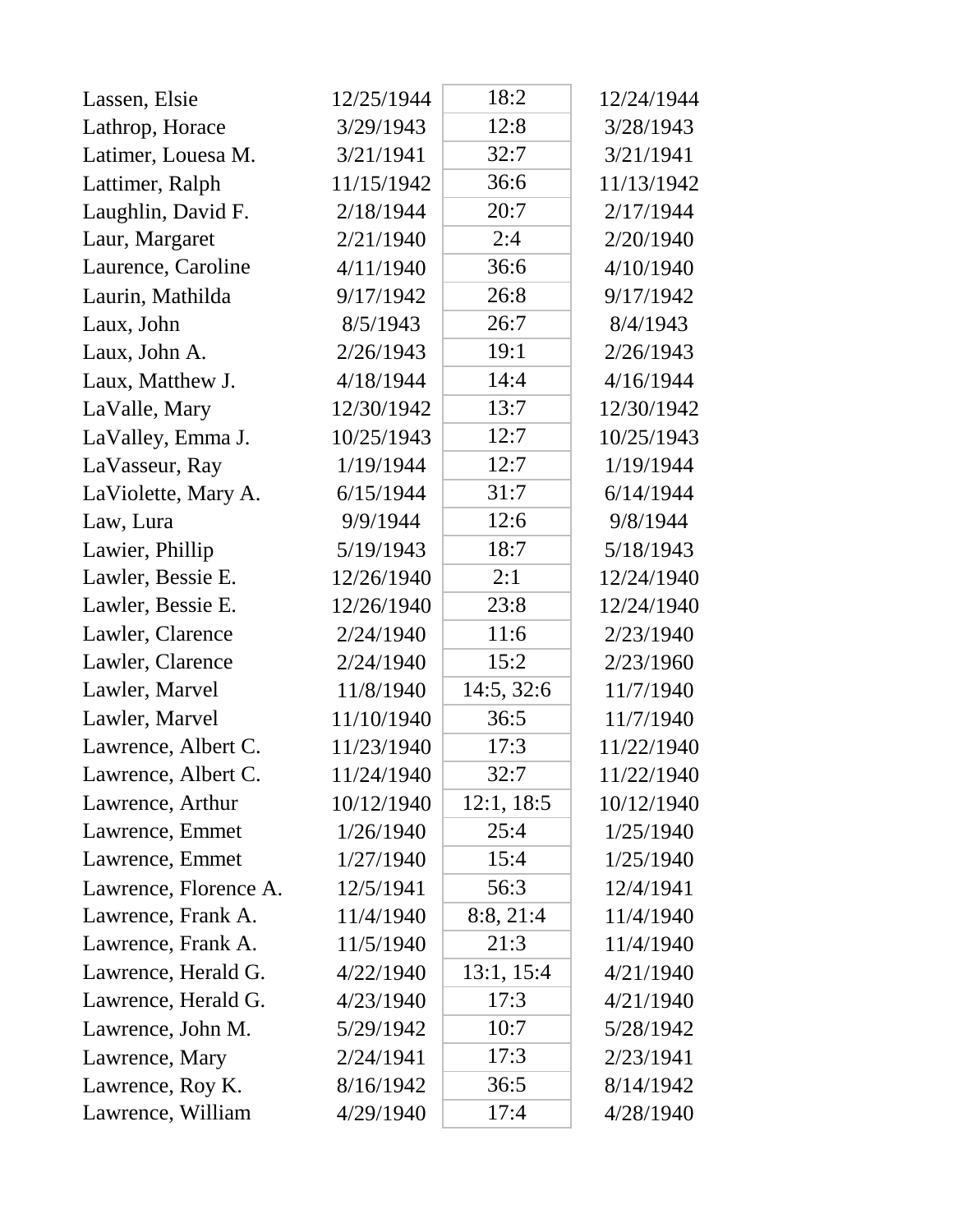| Lawrence, William         | 4/30/1940  | 17:3       | 4/28/1940  |
|---------------------------|------------|------------|------------|
| Lawrence, Winifreda       | 3/30/1943  | 14:6       | 3/28/1943  |
| Lawry, Ethel              | 3/22/1941  | 19:1       | 3/21/1941  |
| Lawson, James S.          | 12/19/1942 | 15:4       | 12/18/1942 |
| Lawson, Lone C.           | 10/24/1944 | 12:8       | 10/23/1944 |
| Lawson, Minnie M.         | 7/21/1942  | 13:6       | 7/21/1942  |
| Layman, Elizabeth         | 9/16/1943  | 32:3       | 9/14/1943  |
| Layman, Gladys A.         | 11/25/1940 | 13:1       | 11/24/1940 |
| Layman, Gladys A.         | 11/26/1940 | 21:3       | 11/24/1940 |
| Layton, Anna B.           | 3/5/1943   | 21:2       | 3/5/1943   |
| Lazar, Joseph             | 3/22/1943  | 13:2       | 3/20/1943  |
| Lazin, Daniel             | 2/12/1944  | 10:8       | 2/9/1944   |
| Leach, Charles L.         | 3/31/1941  | 17:2       | 3/30/1941  |
| Leach, Edward C., 2nd Lt. | 6/8/1943   | 16:6       | 6/6/1943   |
| Leach, Manuel C.          | 7/1/1944   | 11:3       | 6/30/1944  |
| Leach, Margaret           | 4/22/1942  | 18:8       | 4/22/1942  |
| Leader, Rose              | 6/12/1943  | 16:8       | 6/11/1943  |
| Leagler, Bertha           | 8/19/1940  | 17:3       | 8/18/1940  |
| Leary, Florence M.        | 1/21/1942  | 19:5       | 1/20/1942  |
| Leary, Lawrence           | 6/15/1942  | 11:3       | 6/14/1942  |
| Leavell, John E.          | 5/8/1943   | 14:7       | 5/7/1943   |
| Leavitt, Donald           | 1/30/1940  | 17:5       | 1/27/1940  |
| Leavitt, Lillian M.       | 2/15/1941  | 17:3       | 2/14/1941  |
| Leavitt, Nelson           | 11/7/1942  | 14:8       | 11/7/1942  |
| Leckie, David             | 4/9/1942   | 36:4       | 4/8/1942   |
| Leckie, Mary D.           | 4/6/1943   | 14:7       | 4/5/1943   |
| LeClair, Lewis F.         | 2/5/1940   | 9:4, 17:4  | 2/3/1940   |
| LeClaire, Jerry C.        | 5/27/1940  | 4:1, 21:1  | 5/27/1940  |
| LeClaire, Jerry C.        | 5/28/1940  | 25:1, 29:2 | 5/26/1940  |
| Lee, Dorothy J.           | 10/10/1944 | 14:6       | 10/9/1944  |
| Lee, Earl W.              | 5/31/1943  | 17:4       | 5/30/1943  |
| Lee, Frank                | 4/27/1942  | 13:2       | 4/27/1942  |
| Lee, Helen R.             | 3/14/1942  | 17:1       | 3/13/1942  |
| Lee, Judson               | 8/10/1942  | 11:3       | 8/9/1942   |
| Lee, Lewis M.             | 9/24/1942  | 24:8       | 9/23/1942  |
| Lee, Lillian M.           | 6/30/1943  | 16:7       | 6/29/1943  |
| Lee, Luther P.            | 8/12/1940  | 15:4       | 8/11/1940  |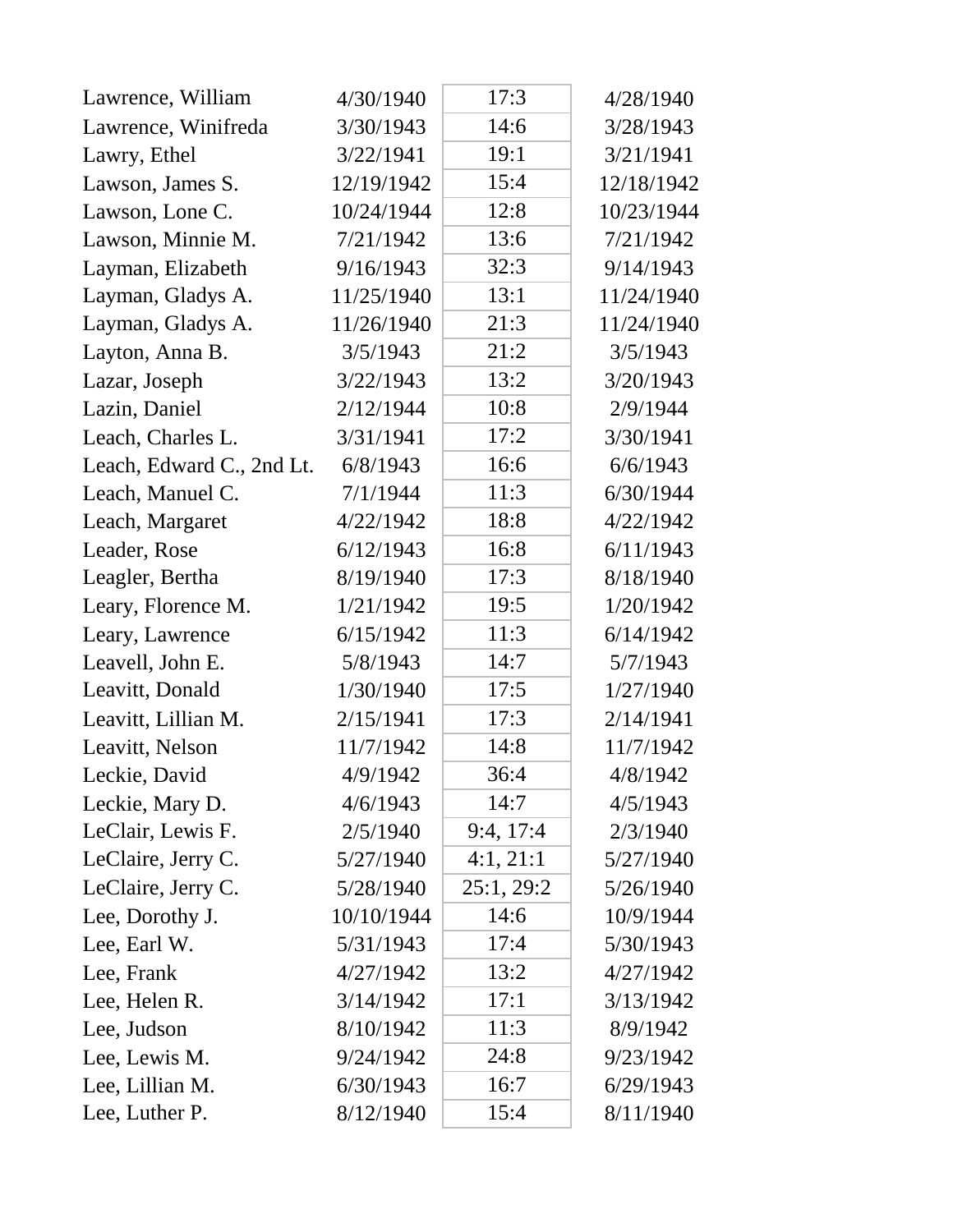| Lee, Owen D.         | 7/13/1940  | 17:3 | 7/12/1940  |
|----------------------|------------|------|------------|
| Lee, Roy E.          | 1/17/1942  | 17:3 | 1/17/1942  |
| Lee, Vivian M.       | 8/20/1943  | 22:5 | 8/19/1943  |
| Lee, William         | 1/15/1944  | 13:3 | 1/14/1944  |
| Leece, William       | 6/12/1942  | 20:8 | 6/10/1942  |
| Leetch, Vernoa       | 12/27/1940 | 2:4  | 12/26/1940 |
| Leff, Stephen M.     | 10/15/1941 | 25:2 | 10/14/1941 |
| Leffler, Mary        | 8/8/1942   | 13:3 | 8/7/1942   |
| Leffler, William     | 12/24/1943 | 11:7 | 12/23/1943 |
| Legrow, Robert F.    | 12/4/1944  | 13:2 | 12/3/1944  |
| Lehman, Emma         | 11/4/1940  | 21:5 | 11/3/1940  |
| Lehman, Lena         | 8/19/1943  | 24:7 | 8/18/1943  |
| Lehman, Roman        | 3/31/1941  | 17:3 | 3/30/1941  |
| Lehman, William W.   | 11/5/1941  | 25:1 | 11/4/1941  |
| Leighton, Harold J.  | 11/9/1942  | 13:1 | 11/8/1942  |
| Leighton, Marjorie   | 1/19/1940  | 21:4 | 1/19/1940  |
| Leighton, Marjorie   | 1/20/1940  | 19:8 | 1/19/1940  |
| Leishman, James M.   | 4/7/1940   | 32:5 | 4/2/1940   |
| Leistiko, Maurice J. | 3/10/1941  | 17:3 | 3/9/1941   |
| Leitch, William J.   | 3/13/1942  | 24:8 | 3/11/1942  |
| Lembach, Ada E.      | 11/6/1941  | 44:8 | 11/6/1941  |
| Lemcool, Ethel E.    | 7/23/1943  | 18:7 | 7/22/1943  |
| Lemen, Austin H.     | 4/20/1941  | 44:3 | 4/17/1941  |
| Lemen, Herbert M.    | 8/22/1940  | 34:3 | 8/18/1940  |
| Lemere, Isabelle     | 11/23/1942 | 19:1 | 11/21/1942 |
| Lemmer, Mable C.     | 10/26/1942 | 13:4 | 10/26/1942 |
| Lench, Maude M.      | 5/24/1943  | 13:2 | 5/23/1943  |
| Lench, Thomas E.     | 11/30/1943 | 14:7 | 11/29/1943 |
| Lenhart, Michael F.  | 2/17/1941  | 17:5 | 2/16/1941  |
| Lennox, Agnes M.     | 1/23/1941  | 37:2 | 1/22/1941  |
| Lent, Ira E.         | 6/30/1941  | 17:2 | 6/29/1941  |
| Leonard, Abbie B.    | 10/25/1941 | 18:7 | 10/23/1941 |
| Leonard, Margaret    | 1/9/1940   | 17:1 | 1/5/1940   |
| Leonard, William T.  | 1/22/1943  | 19:5 | 1/22/1943  |
| Lepisto, David S.    | 2/26/1943  | 19:1 | 2/25/1943  |
| LeRoy, Orville M.    | 5/11/1943  | 14:7 | 5/10/1943  |
| Lesniak, Angeline    | 8/13/1942  | 33:1 | 8/12/1942  |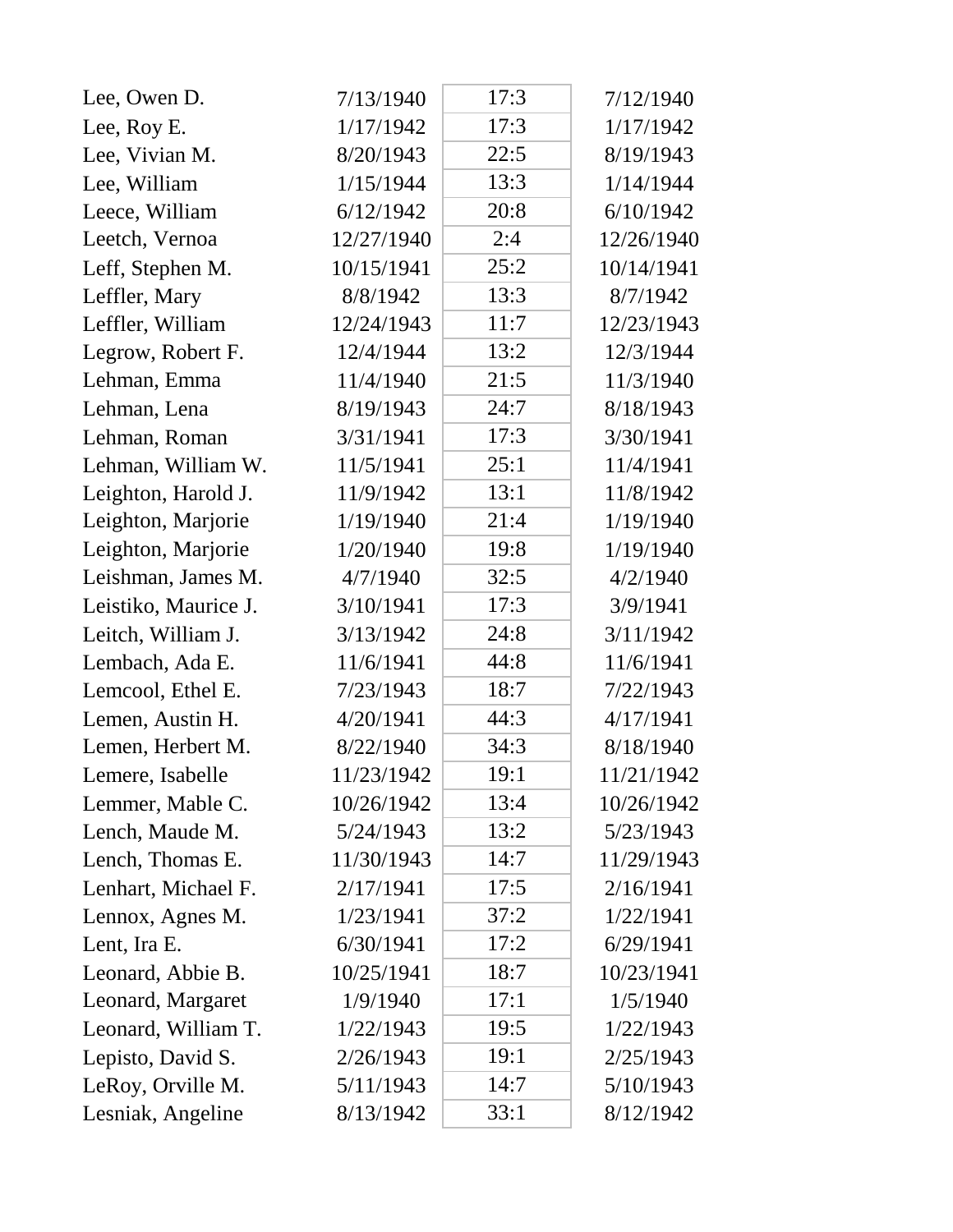| Lester, Delilah     | 4/6/1940   | 18:2       | 4/4/1940   |
|---------------------|------------|------------|------------|
| Lester, George      | 10/4/1943  | 12:8       | 10/4/1943  |
| Letavis, Steven     | 6/14/1941  | 18:8       | 6/13/1941  |
| Letherland, Mary A. | 5/26/1940  | 28:4       | 5/23/1940  |
| Letterman, Frank    | 9/3/1940   | 17:6       | 9/2/1940   |
| Letts, Elizabeth A. | 10/9/1942  | 22:8       | 10/8/1942  |
| LeVasseur, Alice M. | 7/1/1942   | 23:1       | 6/30/1942  |
| Levy, Geneva        | 10/28/1943 | 32:2       | 10/28/1943 |
| Lewellyn, Ruby L.   | 5/31/1941  | 19:6       | 5/30/1941  |
| Lewis, Anna E.      | 2/11/1940  | 29:1       | 2/10/1940  |
| Lewis, Anna E.      | 2/19/1940  | 11:2, 15:4 | 2/18/1940  |
| Lewis, Betty J.     | 7/2/1941   | 25:1       | 7/1/1941   |
| Lewis, Columbus     | 2/19/1940  | 15:4       | 2/17/1940  |
| Lewis, Frank D.     | 1/27/1941  | 15:5       | 1/26/1941  |
| Lewis, George       | 5/19/1942  | 14:8       | 5/18/1942  |
| Lewis, Ida          | 11/6/1943  | 14:6       | 11/6/1943  |
| Lewis, Lillian      | 1/26/1940  | 24:6       | 1/23/1940  |
| Lewis, Lottie       | 8/2/1943   | 13:3       | 8/2/1943   |
| Lewis, Malissa      | 6/24/1943  | 28:2       | 6/23/1943  |
| Lewis, Minnie       | 1/27/1943  | 17:5       | 1/24/1943  |
| Lewis, Samuel P.    | 8/22/1940  | 37:2       | 8/22/1940  |
| Lewis, Samuel P.    | 8/23/1940  | 22:8       | 8/22/1940  |
| Lewis, Thomas H.    | 9/29/1943  | 18:3       | 9/28/1943  |
| Lewis, William      | 5/27/1940  | 27:1       | 5/26/1940  |
| Lewis, William E.   | 3/23/1943  | 15:1       | 3/23/1943  |
| Lewis, William G.   | 11/2/1942  | 15:3       | 11/1/1942  |
| Lewis, William H.   | 9/19/1944  | 12:7       | 9/19/1944  |
| Leyanna, Mary       | 12/9/1943  | 36:5       | 12/6/1943  |
| Leyden, Lewellyn    | 11/2/1940  | 24:2       | 11/1/1940  |
| Leyerer, Ella       | 11/11/1943 | 32:7       | 11/9/1943  |
| Licquia, Grurtroth  | 12/8/1943  | 18:6       | 12/8/1943  |
| Lieberman, Sarah    | 11/19/1944 | 32:3       | 11/18/1944 |
| Lieblona, Dora P.   | 11/4/1943  | 32:2       | 11/4/1943  |
| Liell, Leonard W.   | 1/5/1940   | 23:4       | 1/5/1940   |
| Liesen, Myrtle W.   | 10/27/1943 | 18:4       | 10/26/1943 |
| Liggett, John W.    | 8/25/1944  | 24:5       | 8/24/1944  |
| Light, Aldrich J.   | 8/21/1942  | 20:5       | 8/21/1942  |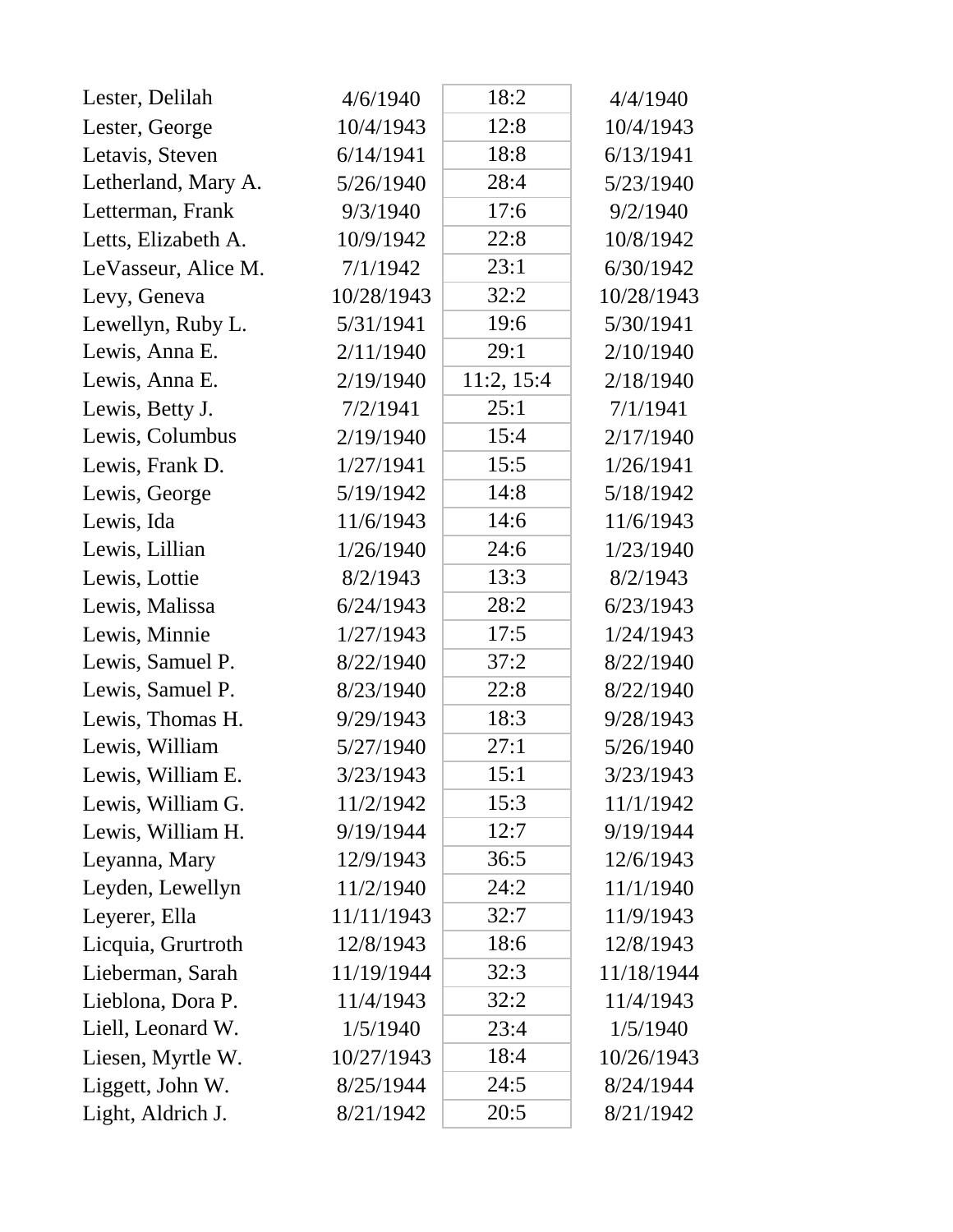| Light, Jennie          | 1/28/1940  | 29:2       | 1/27/1940  |
|------------------------|------------|------------|------------|
| Light, Joseph A.       | 6/23/1941  | 17:1       | 6/22/1941  |
| Light, Ralph           | 4/7/1941   | 17:2       | 4/6/1941   |
| Lightfoot, Adelbert B. | 10/3/1940  | 27:2,49:1  | 10/2/1940  |
| Lightfoot, Adelbert B. | 10/4/1940  | 27:7       | 10/2/1940  |
| Lightfoot, Goldia A.   | 9/7/1940   | 17:2       | 9/7/1940   |
| Lightfoot, Goldia A.   | 9/7/1940   | 13:1       | 9/7/1940   |
| Lightfoot, Goldia A.   | 9/8/1940   | 32:7       | 9/7/1940   |
| Lightfoot, Mrs. A.B.   | 10/3/1940  | 27:2       | 10/2/1940  |
| Lignitz, Caroline L.   | 8/1/1940   | 19:5, 33:3 | 7/31/1940  |
| Lijac, Mike            | 8/4/1942   | 13:2       | 7/30/1942  |
| Lilieberg, Charles W.  | 8/8/1940   | 37:1       | 8/8/1940   |
| Lilieberg, Charles W.  | 8/9/1940   | 21:1       | 8/8/1940   |
| Lillar, Minnie M.      | 3/6/1944   | 11:1       | 3/6/1944   |
| Lillis, Rose I.        | 8/30/1944  | 14:7       | 8/29/1944  |
| Limban, Frank          | 1/2/1942   | 21:7       | 1/1/1942   |
| Linabury, Charles      | 2/5/1940   | 20:5       | 2/4/1940   |
| Linck, Leo S.          | 10/28/1940 | 5:1        | 10/27/1940 |
| Lincoln, Thelma        | 11/21/1944 | 17:1       | 11/20/1944 |
| Lindebaum, Paul        | 3/4/1942   | 25:2       | 3/3/1942   |
| Lindeboom, Mayme E.    | 5/10/1941  | 20:1       | 5/10/1941  |
| Linderme, E. P.        | 8/17/1944  | 28:5       | 8/16/1944  |
| Lindquist, Leonard     | 7/17/1944  | 11:4       | 7/15/1944  |
| Lindsay, Alice M.      | 5/3/1943   | 13:2       | 5/2/1943   |
| Lindsay, Edward H.     | 12/22/1943 | 21:3       | 12/21/1943 |
| Lindsay, Fred J.       | 4/23/1943  | 20:7       | 4/22/1943  |
| Lindsay, John B.       | 4/25/1940  | 22:8       | 4/24/1940  |
| Lindsey, Aaron P.      | 3/15/1944  | 20:6       | 3/15/1944  |
| Lindsley, Harry R.     | 1/24/1941  | 27:3       | 1/23/1941  |
| Lindstrom, Eric E.     | 6/2/1942   | 15:1       | 5/30/1942  |
| Linean, Annie G.       | 3/18/1944  | 16:5       | 3/18/1944  |
| Linean, William R.     | 1/11/1944  | 13:1       | 1/11/1944  |
| Lines, Charles S.      | 5/24/1944  | 20:3       | 5/23/1944  |
| Link, Geraldine        | 1/20/1943  | 17:5       | 1/18/1943  |
| Link, Henry W.         | 9/28/1942  | 13:3       | 9/27/1942  |
| Link, John R.          | 11/20/1942 | 24:7       | 11/19/1942 |
| Link, Richard G.       | 10/24/1941 | 32:7       | 10/23/1941 |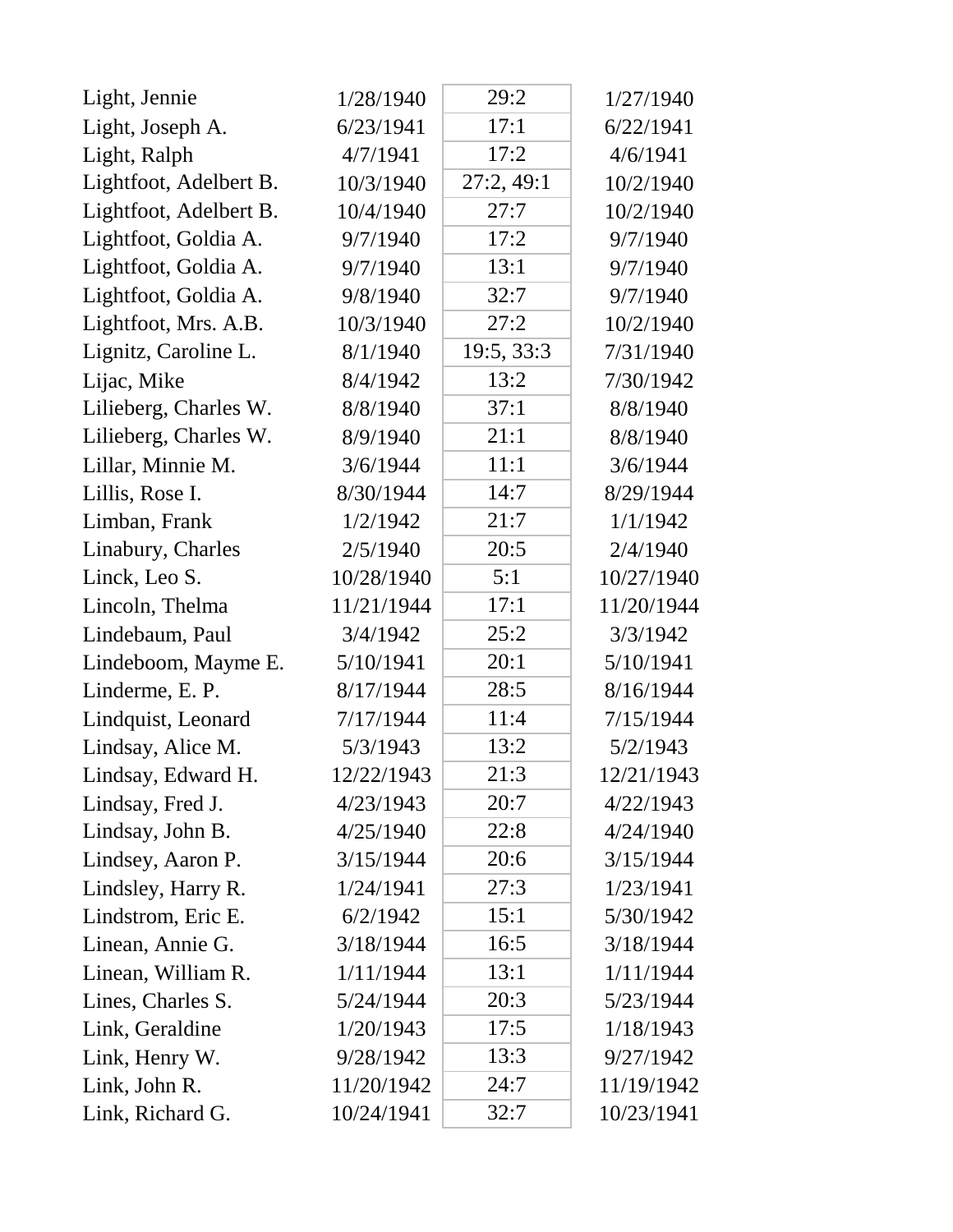| Linnell, Harry C.        | 2/12/1940  | 13:7 | 2/10/1940  |  |
|--------------------------|------------|------|------------|--|
| Linney, Avery A.         | 10/14/1944 | 14:6 | 10/13/1944 |  |
| Linquist, Ben F.         | 11/19/1942 | 40:7 | 11/18/1942 |  |
| Linsker, Edgar M.        | 5/27/1942  | 24:7 | 5/25/1942  |  |
| Linton, Viva B.          | 5/1/1943   | 16:8 | 4/29/1943  |  |
| Lints, George            | 12/15/1940 | 39:8 | 12/14/1940 |  |
|                          |            |      |            |  |
| Lintz, Marvin C. (Monty) | 11/9/1940  | 13:8 | 11/7/1940  |  |
| Lipkowski, Mary          | 6/18/1943  | 20:6 | 6/17/1943  |  |
| Liska, Andrew            | 12/8/1943  | 18:6 | 12/7/1943  |  |
| Liskey, Henrietta        | 5/17/1943  | 13:1 | 5/16/1943  |  |
| Lisowski, Antonia        | 4/29/1943  | 28:7 | 4/27/1943  |  |
| Lister, Bert             | 2/27/1940  | 17:4 | 2/26/1940  |  |
| Lister, Bert             | 2/28/1940  | 19:4 | 2/26/1940  |  |
| Lister, Bert             | 2/29/1940  | 41:2 | 2/26/1940  |  |
| Lister, George           | 4/1/1940   | 9:6  | 3/30/1940  |  |
| Litherland, Edward       | 12/28/1942 | 11:8 | 12/27/1942 |  |
| Litherland, Mary A.      | 5/24/1940  | 36:2 | 5/23/1940  |  |
| Litherland, Mary A.      | 5/25/1940  | 17:1 | 5/23/1940  |  |
| Litherland, Rose A.      | 5/24/1940  | 36:2 | 5/23/1940  |  |
| Litherland, Rose A.      | 5/25/1940  | 17:1 | 5/23/1940  |  |
| Litherland, Rose A.      | 5/26/1940  | 28:4 | 5/23/1940  |  |
| Litin, Rose              | 5/4/1940   | 18:7 | 5/4/1940   |  |
| Litten, Charles          | 6/3/1943   | 28:7 | 6/2/1943   |  |
| Little, Annie            | 10/24/1944 | 12:7 | 10/23/1944 |  |
| Little, Berniece F.      | 1/30/1942  | 27:4 | 1/28/1942  |  |
| Little, James A.         | 7/26/1944  | 14:8 | 7/26/1944  |  |
| Littlefield, Andrew J.   | 1/29/1944  | 11:2 | 1/29/1944  |  |
| Littlejohn, Geneva       | 1/12/1944  | 13:1 | 1/8/1944   |  |
| Littlejohns, William H.  | 12/20/1944 | 23:1 | 12/19/1944 |  |
| Livermore, Bertha E.     | 10/24/1940 | 10:8 | 10/23/1940 |  |
| Livermore, Clarence E.   | 7/16/1942  | 29:3 | 7/14/1942  |  |
| Livingston, Aaron        | 11/8/1942  | 40:4 | 11/7/1942  |  |
| Livingston, Arthur M.    | 6/6/1944   | 18:3 | 6/5/1944   |  |
| Lixey, William           | 3/28/1941  | 32:5 | 3/27/1941  |  |
| Lloyd, Grace H.          | 10/25/1943 | 12:6 | 10/24/1943 |  |
| Lloyd, Seth M.           | 3/6/1944   | 11:2 | 3/4/1944   |  |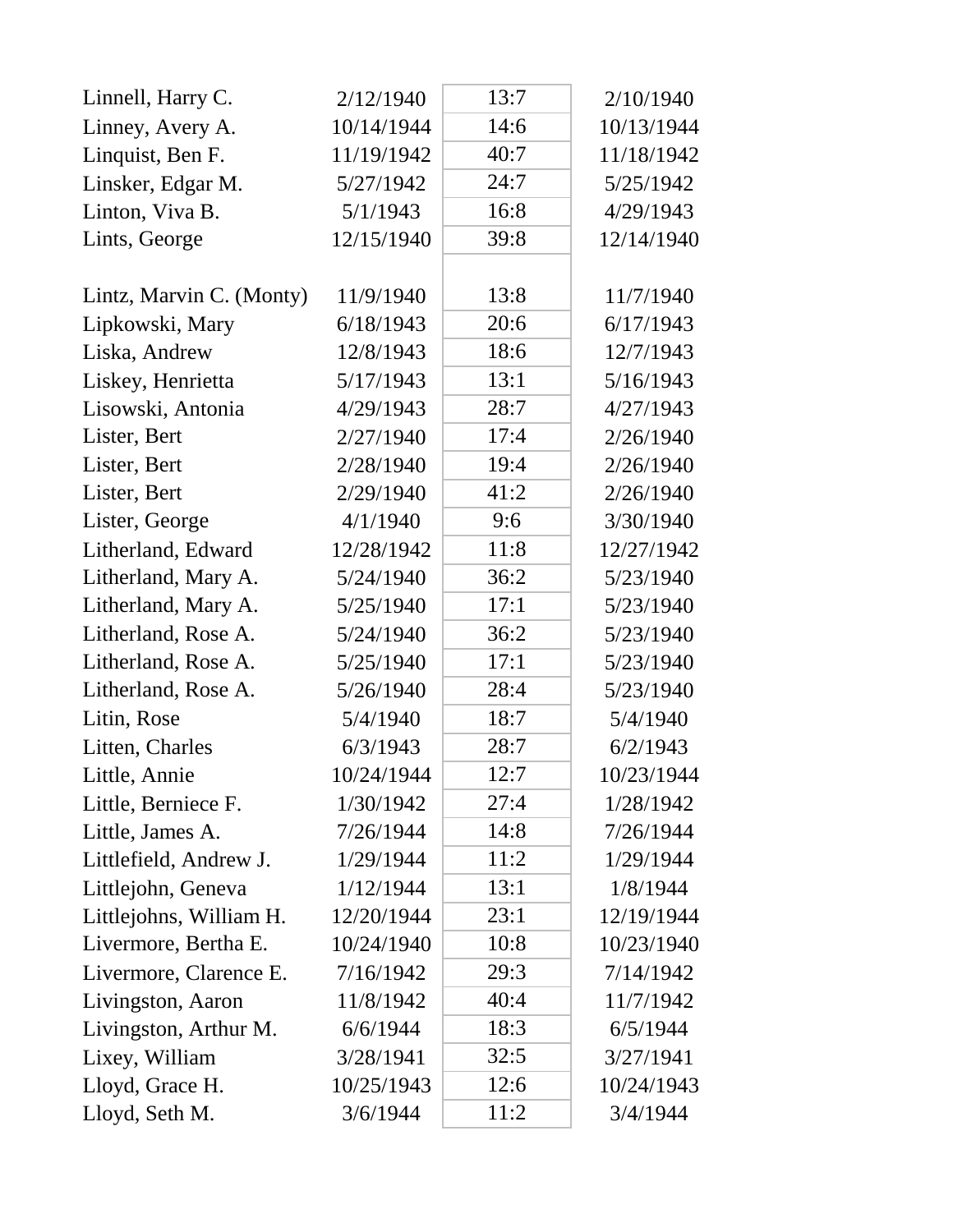| Lloyd, Thomas H.       | 6/5/1944   | 14:7      | 6/5/1944   |
|------------------------|------------|-----------|------------|
| Loafman, Archie        | 2/20/1940  | 8:6, 17:5 | 2/20/1940  |
| Lobban, Mildred R.     | 4/30/1941  | 22:5      | 4/30/1941  |
| Lobdell, Nettie        | 5/12/1940  | 32:4      | 5/11/1940  |
| Lobdell, Sherman J.    | 2/9/1942   | 17:5      | 2/9/1942   |
| Locke, Caroline        | 12/6/1943  | 15:1      | 12/6/1943  |
| Lockhart, Nina E.      | 11/15/1943 | 13:3      | 11/14/1943 |
| Lockrey, Duane R.      | 10/27/1941 | 17:3      | 10/26/1941 |
| Lockrey, Robert H.     | 2/4/1944   | 20:7      | 2/3/1944   |
| Lockwood, Verne        | 11/5/1940  | 2:2       | 11/2/1940  |
| Lockwood, Zada         | 1/23/1941  | 37:3      | 1/21/1941  |
| Locy, Ellen E.         | 4/5/1942   | 32:7      | 3/5/1942   |
| Loeffler, Christian J. | 5/20/1942  | 17:1      | 5/19/1942  |
| Loehne, Roy E.         | 6/12/1941  | 40:7      | 6/12/1941  |
| Loftin, Howard E.      | 4/22/1940  | 15:4      | 4/22/1940  |
| Logan, William         | 2/19/1940  | 15:5      | 2/18/1940  |
| Logan, William         | 2/20/1940  | 17:5      | 2/18/1940  |
| Logeman, Henry         | 11/3/1941  | 19:1      | 11/2/1941  |
| Lohrer, William        | 12/31/1941 | 13:7      | 12/30/1941 |
| Lolli, Loreto          | 3/16/1943  | 14:7      | 3/15/1943  |
| Londeau, Joseph P.     | 3/25/1944  | 12:4      | 3/25/1944  |
| Lone, Mary A.          | 12/30/1943 | 17:5      | 12/29/1943 |
| Loney, Johanna         | 3/12/1941  | 24:6      | 3/12/1941  |
| Loney, Leo E.          | 5/10/1940  | 27:4      | 5/10/1940  |
| Loney, Leo E.          | 5/11/1940  | 18:7      | 5/10/1940  |
| Loney, Leo E.          | 5/12/1940  | 32:4      | 5/10/1940  |
| Long, Alice A.         | 8/31/1942  | 11:3      | 8/31/1942  |
| Long, Charles          | 3/3/1944   | 20:6      | 3/2/1944   |
| Long, Clarissa A.      | 12/22/1941 | 27:1      | 12/18/1941 |
| Long, Delbert H.       | 5/5/1944   | 26:3      | 5/4/1944   |
| Long, George W.        | 5/4/1940   | 18:7      | 5/3/1940   |
| Long, George W.        | 5/5/1940   | 32:5      | 5/3/1940   |
| Long, Jessie C.        | 8/1/1944   | 12:8      | 7/31/1944  |
| Long, Merlin J.        | 12/29/1941 | 18:1      | 12/28/1941 |
| Long, Zora E.          | 2/20/1944  | 28:3      | 2/19/1944  |
| Longbothom, Grace G.   | 3/30/1943  | 14:6      | 3/29/1943  |
| Lonsberry, Lizzie G.   | 8/16/1943  | 13:1      | 8/14/1943  |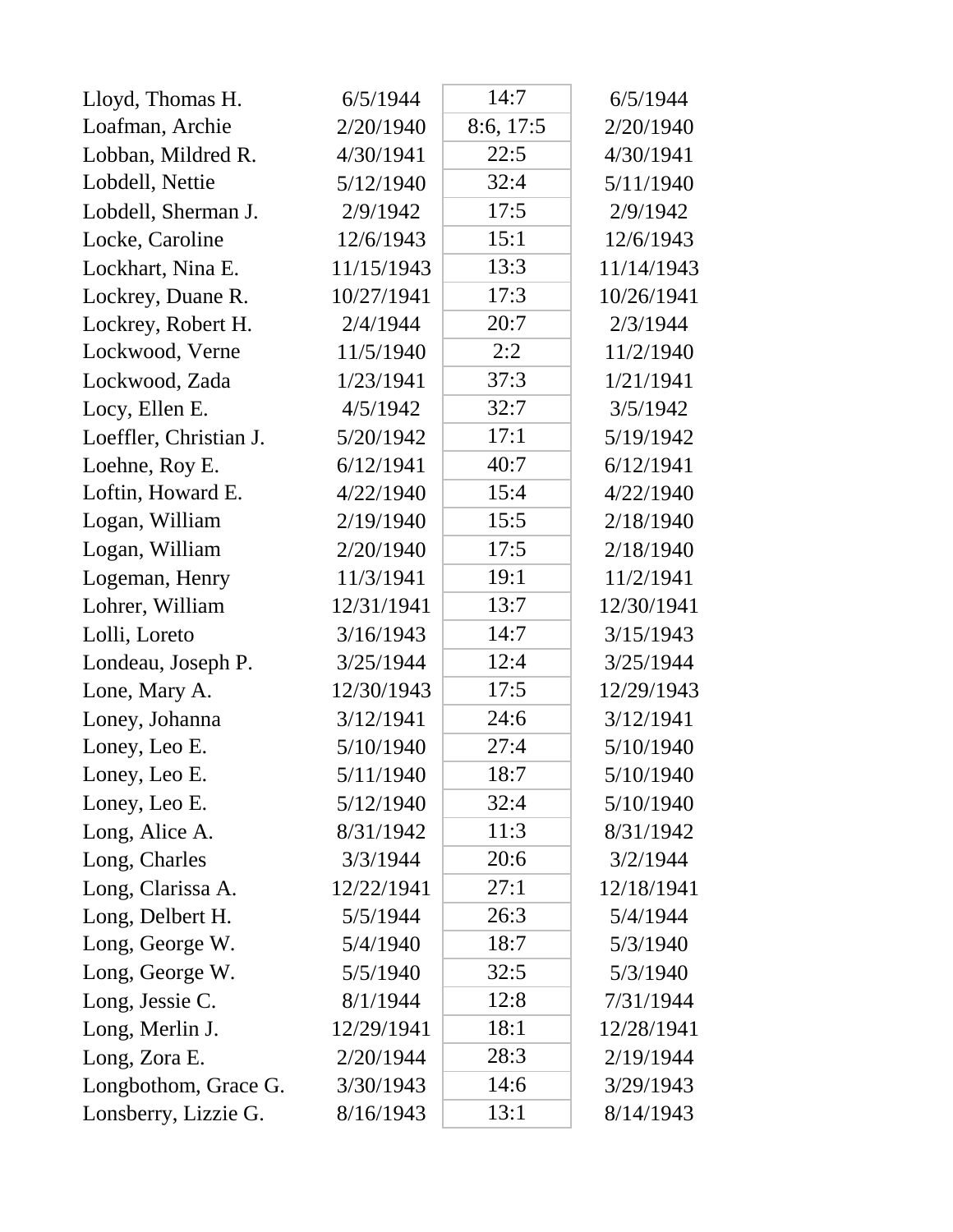| Lonsberry, Walter    | 7/24/1942  | 19:1       | 7/24/1942  |
|----------------------|------------|------------|------------|
| Loomis, Azra L., Jr. | 10/30/1944 | 13:3       | 10/27/1944 |
| Loomis, Azra L., Sr. | 10/30/1944 | 13:3       | 10/27/1944 |
| Loomis, Jesse L.     | 1/25/1944  | 15:1       | 1/24/1944  |
| Loomis, Nathanial    | 12/28/1944 | 23:6       | 12/28/1944 |
| Loomis, Theona C.    | 10/30/1944 | 13:3       | 10/27/1944 |
| Loop, Emma           | 4/19/1944  | 18:2       | 4/14/1944  |
| Loop, Lavonne M.     | 12/27/1943 | 11:8       | 12/26/1943 |
| Loose, Gertrude H.   | 3/26/1943  | 20:6       | 3/25/1943  |
| Loose, Katherine     | 2/13/1941  | 37:2       | 2/12/1941  |
| Lopez, Patricia      | 5/8/1943   | 14:7       | 5/6/1943   |
| Lord, Rosemary       | 4/7/1942   | 16:7       | 4/6/1942   |
| Loree, Flossie       | 6/7/1942   | 32:4       | 6/6/1942   |
| Loree, John          | 8/22/1944  | 12:8       | 8/21/1944  |
| Loree, William W.    | 2/3/1941   | 15:5       | 2/3/1941   |
| Lorimer, Rhoda M.    | 12/30/1943 | 17:5       | 12/29/1943 |
| Losee, Caroline      | 11/22/1943 | 19:1       | 11/21/1943 |
| Losee, Melanie H.    | 3/13/1944  | 12:8       | 3/12/1944  |
| Lotito, Theresa      | 10/2/1940  | 19:2       | 10/1/1940  |
| Lott, Albert E.      | 1/10/1944  | 13:5       | 1/10/1944  |
| Lott, Mary W.        | 12/7/1941  | 39:7       | 12/4/1941  |
| Loucks, Lillian      | 8/20/1944  | 27:8       | 8/19/1944  |
| Louden, Fred E.      | 1/27/1941  | 15:5       | 1/26/1941  |
| Louden, Minnie J.    | 4/8/1940   | 16:7       | 4/7/1940   |
| Louks, Alfred O.     | 9/12/1941  | 28:8       | 9/10/1941  |
| Lounsbery, Ethel L.  | 7/1/1940   | 13:3, 19:5 | 6/30/1940  |
| Lounsbury, Norris    | 1/19/1940  | 24:4       | 1/19/1940  |
| Lounsbury, Ruth      | 5/7/1940   | 4:6        | 5/6/1940   |
| Love, Helen B.       | 10/17/1940 | 40:8       | 10/16/1940 |
| Love, Helen B.       | 10/18/1940 | 28:7       | 10/16/1940 |
| Love, Winefred M.    | 11/20/1942 | 24:7       | 11/19/1942 |
| Lovelace, Ethel      | 8/8/1940   | 37:1       | 8/6/1940   |
| Loveless, Alice E.   | 10/30/1944 | 13:2       | 10/28/1944 |
| Loveless, Willard W. | 6/16/1943  | 18:6       | 6/16/1943  |
| Lowley, Flora E.     | 9/19/1940  | 33:1       | 9/18/1940  |
| Lowley, Flora E.     | 9/20/1940  | 40:7       | 9/18/1940  |
| Lowry, Ezra E.       | 3/11/1944  | 12:7       | 3/10/1944  |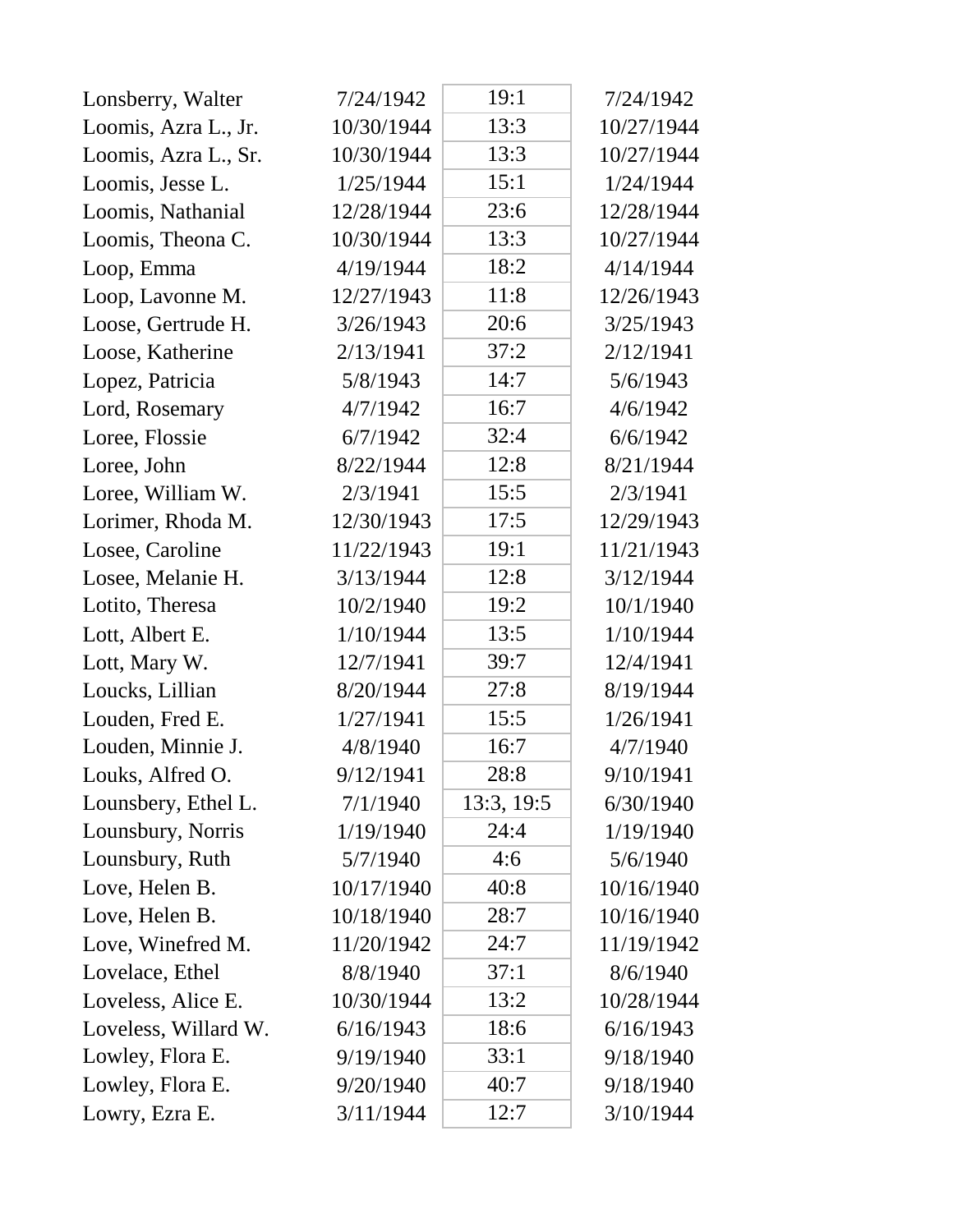| Lowry, John J.        | 2/2/1943   | 13:6       | 2/2/1943   |
|-----------------------|------------|------------|------------|
| Loyd, Anna L.         | 12/22/1943 | 21:3       | 12/21/1943 |
| Loyer, Junior C.      | 9/15/1942  | 12:7       | 9/14/1942  |
| Luca, Joel G.         | 7/9/1941   | 18:6       | 7/8/1941   |
| Lucas, Helen M.       | 5/11/1941  | 36:1       | 5/10/1941  |
| Lucas, Herbert        | 11/17/1942 | 15:1       | 11/16/1942 |
| Lucas, Thomas W.      | 11/18/1943 | 36:7       | 11/17/1943 |
| Luce, Harold W.       | 4/11/1940  | 36:8       | 4/10/1940  |
| Luce, Harold W.       | 4/13/1940  | 12:5       | 4/11/1940  |
| Luce, Ira D.          | 6/25/1941  | 27:1       | 6/24/1941  |
| Luce, Margaret M.     | 12/22/1941 | 27:1       | 12/21/1941 |
| Luchenbill, Peter     | 2/17/1940  | 4:3        | n.d        |
| Lucius, August        | 12/13/1942 | 37:1       | 12/12/1942 |
| Luckett, Claud H.     | 1/4/1944   | 11:4       | 1/3/1944   |
| Lucynski, Dominica C. | 2/24/1941  | 17:4       | 2/23/1941  |
| Ludorf, Anne A.       | 2/9/1944   | 14:8       | 2/8/1944   |
| Lukasavitz, Carl D.   | 10/4/1942  | 44:4       | 10/3/1942  |
| Lukasavitz, Irene K.  | 12/21/1944 | 32:7       | 12/20/1944 |
| Lukasavitz, Joseph    | 1/15/1940  | 1;7, 17:6  | 1/13/1940  |
| Lukasavitz, Joseph    | 1/16/1940  | 17:7       | 1/13/1940  |
| Luke, Emily B.        | 10/19/1942 | 13:5       | 10/19/1942 |
| Lukes, Vivian E.      | 11/13/1943 | 15:2       | 11/12/1943 |
| Lum, Sam              | 6/19/1944  | 13:3       | 6/18/1944  |
| Lumsden, Stella M.    | 3/17/1943  | 22:7       | 3/16/1943  |
| Lunkas, Jacob         | 9/3/1940   | 17:5       | 9/2/1940   |
| Lunt, Edward N.       | 2/14/1941  | 28:3       | 2/13/1941  |
| Lunt, Edwin           | 9/6/1940   | 17:7       | 9/6/1940   |
| Lunt, Edwin           | 9/7/1940   | 13:4, 17:2 | 9/6/1940   |
| Lunt, Edwin           | 9/8/1940   | 6:2, 32:7  | 9/6/1940   |
| Lunt, Martha H.       | 10/7/1944  | 12:6       | 10/6/1944  |
| Lunyou, Julia I.      | 11/7/1943  | 35:7       | 11/6/1943  |
| Lusk, James A.        | 9/20/1941  | 13:2       | 9/19/1941  |
| Luskey, Fred          | 5/19/1941  | 19:1       | 5/18/1941  |
| Luther, Elizabeth     | 5/26/1943  | 18:6       | 5/26/1943  |
| Lutze, Anna L.        | 11/27/1944 | 13:4       | 11/25/1944 |
| Lutze, Ira            | 12/9/1943  | 36:5       | 12/9/1943  |
| Lux, Edmond C.        | 1/13/1944  | 27:2       | 1/13/1944  |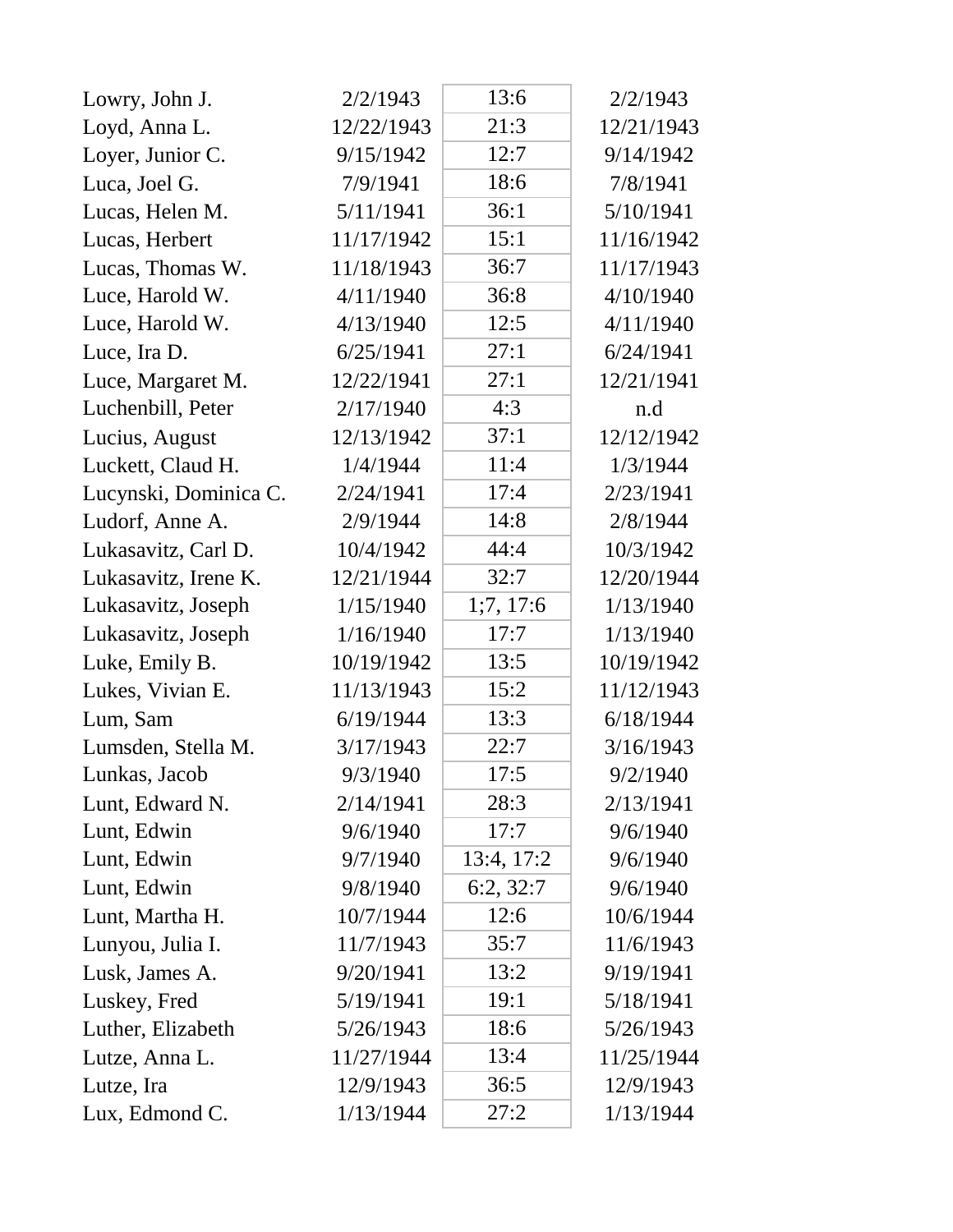| Lybeer, Medard A.    | 11/15/1944 | 17:1      | 11/14/1944 |
|----------------------|------------|-----------|------------|
| Lyden, Eugene M.     | 6/30/1942  | 19:2      | 6/30/1942  |
| Lyden, James M.      | 9/19/1943  | 31:7      | 9/18/1943  |
| Lyden, Lewellyn      | 11/1/1940  | 16:1      | 11/1/1940  |
| Lyden, Lewellyn      | 11/4/1940  | 3:7       | 11/1/1940  |
| Lyle, Sarah J.       | 2/20/1941  | 37:3      | 2/20/1941  |
| Lymburn, Clara B.    | 12/15/1943 | 19:1      | 12/14/1943 |
| Lynch, Harold F.     | 9/16/1943  | 32:3      | 9/16/1943  |
| Lynch, Howard P.     | 7/3/1944   | 09:5      | 7/3/1944   |
| Lynch, Joseph A.     | 9/27/1943  | 12:8      | 9/24/1943  |
| Lynch, Lillian       | 12/6/1944  | 16:4      | 11/30/1944 |
| Lynch, Mrytle        | 8/11/1944  | 20:7      | 8/10/1944  |
| Lynch, Ruby          | 4/2/1941   | 22:4      | 4/2/1941   |
| Lynch, Susan         | 12/20/1943 | 13:3      | 12/18/1943 |
| Lynch, William G.    | 2/19/1941  | 21:3      | 2/17/1941  |
| Lynk, Charles W.     | 7/31/1942  | 18:8      | 7/30/1942  |
| Lynk, LeRoy V., Sgt. | 12/21/1943 | 23:3      | 12/12/1943 |
| Lynk, Lucinda W.     | 5/31/1943  | 17:5      | 5/29/1943  |
| Lynk, William S.     | 2/10/1941  | 17:5      | 2/9/1942   |
| Lyon, Pearl B.       | 12/20/1944 | 23:1      | 12/14/1944 |
| Lyon, W.D.           | 12/20/1944 | 23:1      | 12/9/1944  |
| Lyons, Elmer E.      | 5/11/1942  | 13:2      | 5/10/1942  |
| Lyons, Isaac         | 10/24/1941 | 32:7      | 10/17/1941 |
| Lyons, Johanna       | 8/17/1942  | 11:3      | 8/16/1942  |
| Lyons, John W.       | 9/6/1944   | 14:8      | 9/4/1944   |
| Lyons, Mary          | 3/20/1941  | 45:1      | 3/19/1941  |
| Lysher, Henry R.     | 7/1/1941   | 26:7      | 7/1/1941   |
| Lytle, Jerry D.      | 10/10/1940 | 1:1,40:8  | 10/9/1940  |
| Lytle, Jerry D.      | 10/11/1940 | 26:7      | 10/9/1940  |
| Mabry, Thomas M.     | 6/12/1942  | 20:8      | 6/11/1942  |
|                      |            | 9:3;17:6, |            |
| MacAlpine, William   | 1/17/1940  | 17:7      | 1/17/1940  |
| MacAlpine, William   | 1/18/1940  | 29:5      | 1/17/1940  |
| MacArthur, Catherine | 2/1/1943   | 13:5      | 1/31/1943  |
| MacArthur, Donna R.  | 5/4/1944   | 32:1      | 5/2/1944   |
| MacArthur, Hugh      | 2/7/1942   | 17:4      | 2/6/1942   |
| MacDonald, Earl      | 7/20/1941  | 28:4      | 7/18/1941  |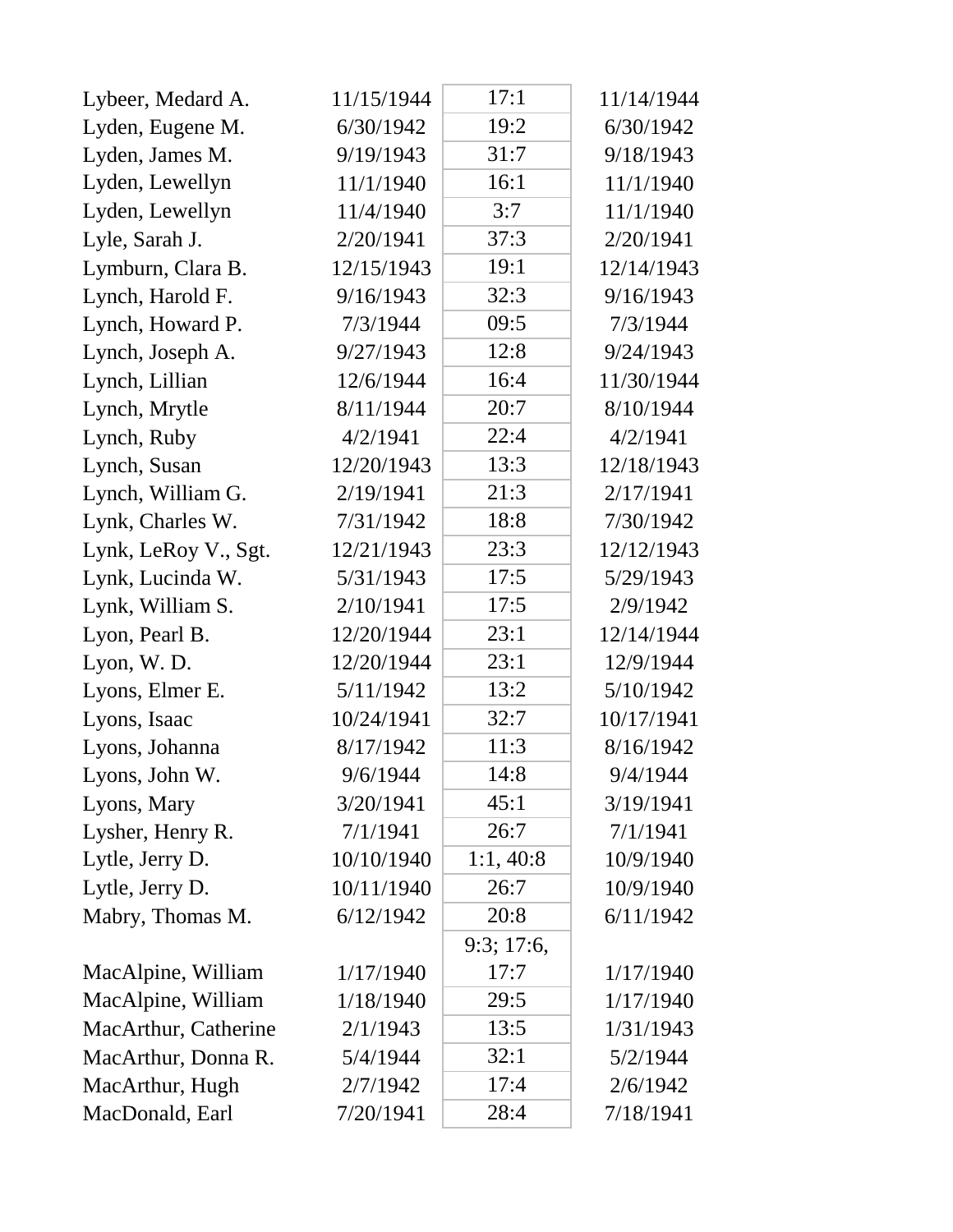| MacDonald, Helen         | 3/13/1942  | 24:8       | 3/13/1942  |
|--------------------------|------------|------------|------------|
| MacDonald, John R        | 7/14/1944  | 20:8       | 7/13/1944  |
| MacDonald, Robert W Dr   | 8/14/1943  | 14:8       | 8/13/1943  |
| MacDonald, Simon W       | 5/19/1943  | 18:7       | 5/18/1943  |
| MacDonald, William       | 10/29/1940 | 21:2       | n.d.       |
| MacFarlane, Donald       | 1/3/1942   | 15:6       | 1/2/1942   |
| MacGillivary, Charles A  | 7/5/1944   | 15:5       | 7/4/1944   |
| MacGillivary, Chester    | 9/20/1943  | 12:5       | 9/19/1943  |
| MacGregor, Gertrude E    | 6/19/1943  | 16:7       | 6/18/1943  |
| MacGregor, James C.      | 3/1/1944   | 16:6       | 2/29/1944  |
| Machala, Anna            | 5/15/1940  | 26:2       | 5/14/1940  |
| Machala, Anna            | 5/15/1940  | 27:2       | 5/14/1940  |
| Machuta, Frank J         | 5/2/1941   | 32:2       | 5/1/1941   |
| Maciak, George           | 3/27/1944  | 10:8       | 3/25/1944  |
| Mack, Anna               | 8/16/1941  | 16:5       | 8/16/1941  |
| Mack, Joseph G           | 3/21/1942  | 17:2       | 3/20/1942  |
| MacKay Catherine         | 2/3/1940   | 15:5       | 2/3/1940   |
| Mackinnon, Martha M.     | 8/27/1940  | 13:8       | n.d.       |
| MacLachlan, Christina M. | 4/22/1940  | 15:4, 18:3 | 4/20/1940  |
| MacLean, Harriet J       | 8/10/1942  | 11:4       | 8/8/1942   |
| MacLean, Sara M          | 4/15/1943  | 36:6       | 4/14/1943  |
| MacMillan, Catherine L   | 12/6/1943  | 15:1       | 12/5/1943  |
| MacMillan, William P     | 11/22/1943 | 19:1       | 11/21/1943 |
| MacNeil, Thomas S.       | 12/5/1942  | 15:3       | 12/3/1942  |
| MacNeven, Elmer D.       | 4/29/1940  | 9:6        | 4/27/1940  |
| MacNeven, Floyd W.       | 5/8/1942   | 24:7       | 5/7/1942   |
| Macomber, Elmore         | 11/5/1940  | 21:3       | 11/4/1940  |
| Macomber, Elmore         | 11/6/1940  | 21:2       | 11/4/1940  |
| Maczko, Clara            | 7/8/1943   | 24:7       | 7/7/1943   |
| Maddock, Charles         | 1/6/1943   | 15:5       | 1/5/1943   |
| Maddox, Hayes            | 4/29/1941  | 20:5       | 4/26/1941  |
| Mader, Francis           | 2/28/1944  | 13:2       | 2/28/1944  |
| Madigan, George M.       | 7/8/1943   | 24:7       | 7/8/1943   |
| Madison, Arthur W.       | 6/23/1941  | 17:1       | 6/23/1941  |
| Madison, Ella M.         |            |            |            |
|                          | 9/11/1944  | 11:1       | 9/10/1944  |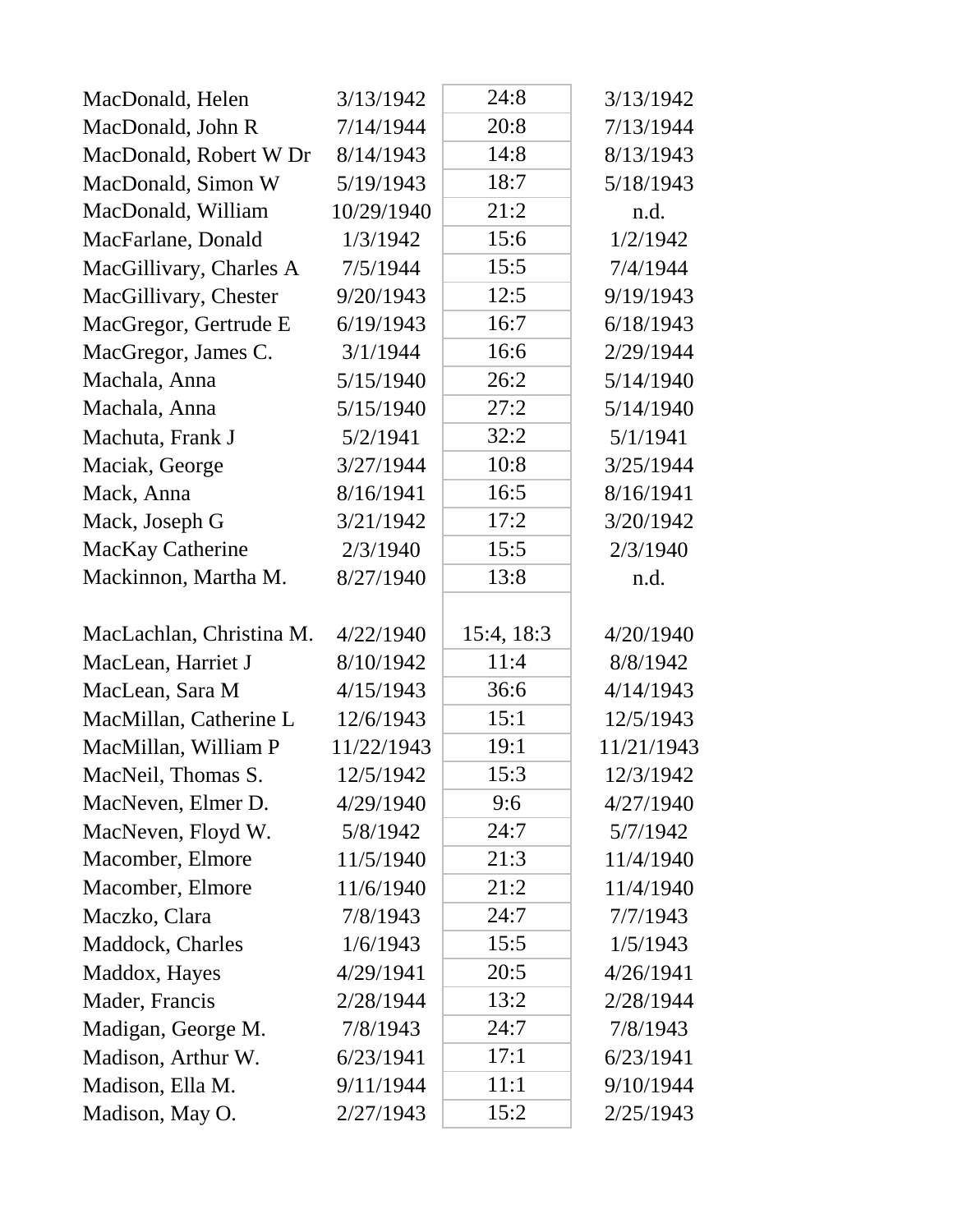| Madore, Peter          | 5/6/1942   | 26:6      | 5/5/1942   |
|------------------------|------------|-----------|------------|
| Madzelan, Eva          | 10/2/1940  | 13:7      | 10/2/1940  |
| Maeder, Louise         | 1/16/1941  | 33:2      | 1/15/1941  |
| Magee, Elbert L.       | 4/25/1944  | 14:2      | 4/24/1944  |
| Magel, George          | 9/9/1941   | 19:3      | 9/8/1941   |
| Magel, Mattie          | 8/20/1943  | 22:6      | 8/20/1943  |
| Maginn, Jeanette A     | 1/29/1943  | 19:4      | 1/29/1943  |
| Magle, Edd             | 6/16/1944  | 24:3      | 6/16/1944  |
| Maglothin, Nettie F    | 8/25/1941  | 16:7      | 8/24/1941  |
| Magnussen, Olaf G      | 7/5/1944   | 15:5      | 7/4/1944   |
| Maguire, Bert          | 12/28/1940 | 11:8      | 12/26/1940 |
| Mahaley, Clarence      | 10/9/1943  | 14:6      | 10/7/1943  |
| Mahan, Robert          | 1/11/1943  | 09:6      | 1/10/1943  |
| Mahaney, Mrs. Lawrence | 8/23/1944  | 14:6      | 8/23/1944  |
| Maher, George F        | 7/13/1942  | 11:4      | 7/12/1942  |
| Maher, Stella J.       | 2/23/1940  | 7:1       | 2/23/1940  |
| Maher, Stella J.       | 2/24/1940  | 15:2      | 2/23/1940  |
| Maher, Stella J.       | 2/25/1940  | 25:1      | 2/23/1940  |
| Mahoney, John P        | 5/2/1943   | 32:2      | 5/1/1943   |
| Maidment, Jessie L     | 6/20/1943  | 32:2      | 6/19/1943  |
| Main, Bert             | 3/24/1944  | 22:2      | 3/23/1944  |
| Main, George E.        | 9/8/1940   | 1:1       | 9/9/1940   |
| Main, George E.        | 9/10/1940  | 13:4      | 9/9/1940   |
| Mais, Mary M.          | 1/15/1942  | 33:3      | 1/14/1942  |
| Majinska, Raymond      | 2/25/1943  | 27:1      | 2/24/1943  |
| Majors, Lucien L       | 12/4/1944  | 13:3      | 12/2/1944  |
| Makrover, Joseph       | 11/19/1941 | 17:3      | 11/18/1941 |
| Malek, Joseph          | 4/11/1942  | 16:6      | 4/10/1942  |
| Maletic, Walter J      | 2/3/1944   | 28:7      | 1/30/1944  |
| Malfroid, Byron W.     | 4/8/1940   | 1:3, 16:7 | 4/6/1940   |
| Malfroid, Byron W.     | 4/9/1940   | 21:2      | 4/6/1940   |
| Malfroid, Ida M        | 1/23/1943  | 15:6      | 1/22/1943  |
| Malinich, Margaret R.  | 12/20/1940 | 36:6      | 12/19/1940 |
| Malinowski, Frances    | 6/18/1944  | 26:7      | 6/17/1944  |
| Malloch, Margaret R.   | 12/19/1940 | 48:6      | 12/19/1940 |
| Mallory, Merle O       | 3/10/1942  | 15:3      | 3/9/1942   |
| Mallott, Charles E.    | 2/23/1943  | 28:7      | 2/22/1943  |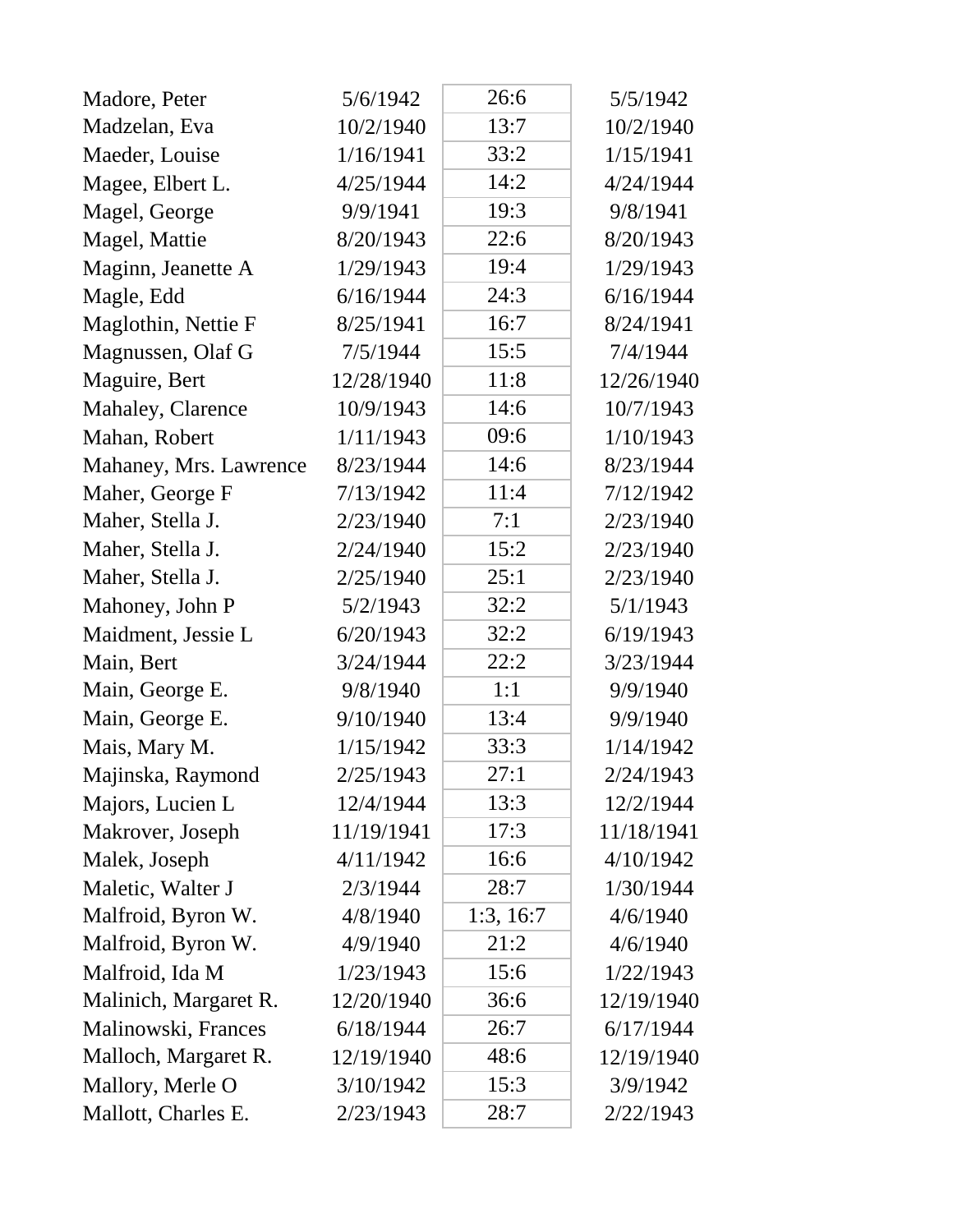| Mallott, Peter       | 2/18/1940  | 29:2      | 2/16/1940  |
|----------------------|------------|-----------|------------|
| Malloy, Ann          | 5/19/1941  | 19:1      | 5/19/1941  |
| Malloy, Clara L      | 5/26/1942  | 12:7      | 5/25/1942  |
| Malone, Rufus R.     | 2/12/1940  | 13:7      | 2/11/1940  |
| Maloney, Jean E      | 4/27/1942  | 13:3      | 4/25/1942  |
| Maloney, John J      | 12/4/1942  | 23:1      | 12/3/1942  |
| Malott, Catherine H. | 1/27/1941  | 15:6      | 1/25/1941  |
| Malott, Peter M.     | 2/16/1940  | 7:5, 25:2 | 2/16/1940  |
| Malott, Peter M.     | 2/17/1940  | 17:5      | 2/16/1940  |
| Malroy, John F.      | 8/9/1940   | 21:1      | 8/8/1940   |
| Mandeville, Martin   | 1/18/1940  | 17:1      | 1/16/1940  |
| Mangan, Louise       | 9/4/1944   | 17:2      | 9/3/1944   |
| Mangold, Thomas O.   | 5/23/1944  | 16:6      | 5/22/1944  |
| Manko, Elizabeth     | 6/28/1944  | 18:7      | 6/27/1944  |
| Manley, Simeon W.    | 10/22/1940 | 21:2      | 10/21/1940 |
| Mann, Alice L.       | 3/6/1944   | 11:3      | 3/6/1944   |
| Mann, Bert           | 9/5/1941   | 28:7      | 9/4/1941   |
| Mann, Edward C.      | 10/16/1944 | 13:3      | 10/14/1944 |
| Mann, Joyce M.       | 9/25/1944  | 11:3      | 9/25/1944  |
| Mann, Ray D.         | 7/12/1942  | 28:5      | 7/11/1942  |
| Manning, Elizabeth   | 7/20/1942  | 13:4      | 7/18/1942  |
| Manning, Rebecca     | 9/28/1942  | 13:3      | 9/27/1942  |
| Mansfield, Anna      | 2/27/1943  | 15:1      | 2/27/1943  |
| Mansfield, Leon F    | 7/16/1943  | 20:6      | 7/15/1943  |
| Mansfield, Marie H   | 1/29/1942  | 37:4      | 1/28/1942  |
| Manssur, Abraham     | 4/6/1940   | 18:2      | 4/6/1940   |
| Manssur, Abraham     | 4/7/1940   | 32:5      | 4/6/1940   |
| Manuel, Charlotte    | 12/10/1944 | 35:6      | 12/9/1944  |
| Manwaring, Fleda G   | 3/21/1944  | 14:7      | 3/20/1944  |
| Manzer, Micheal J.   | 7/7/1943   | 15:1      | 7/6/1943   |
| Maples, Mary F.      | 1/3/1944   | 11:6      | 1/2/1944   |
| Marakovich, Mike P.  | 4/29/1943  | 28:6      | 4/28/1943  |
| Marble, Bernard      | 2/17/1944  | 28:7      | 2/16/1944  |
| Marble, Duane        | 4/19/1940  | 28:7      | 4/18/1940  |
| Marble, Jennie B.    | 12/30/1941 | 15:8      | 12/29/1941 |
| Marble, Jerry D.     | 1/30/1940  | 17:2      | 1/27/1940  |
| Marble, John E.      | 3/24/1941  | 17:1      | 3/22/1941  |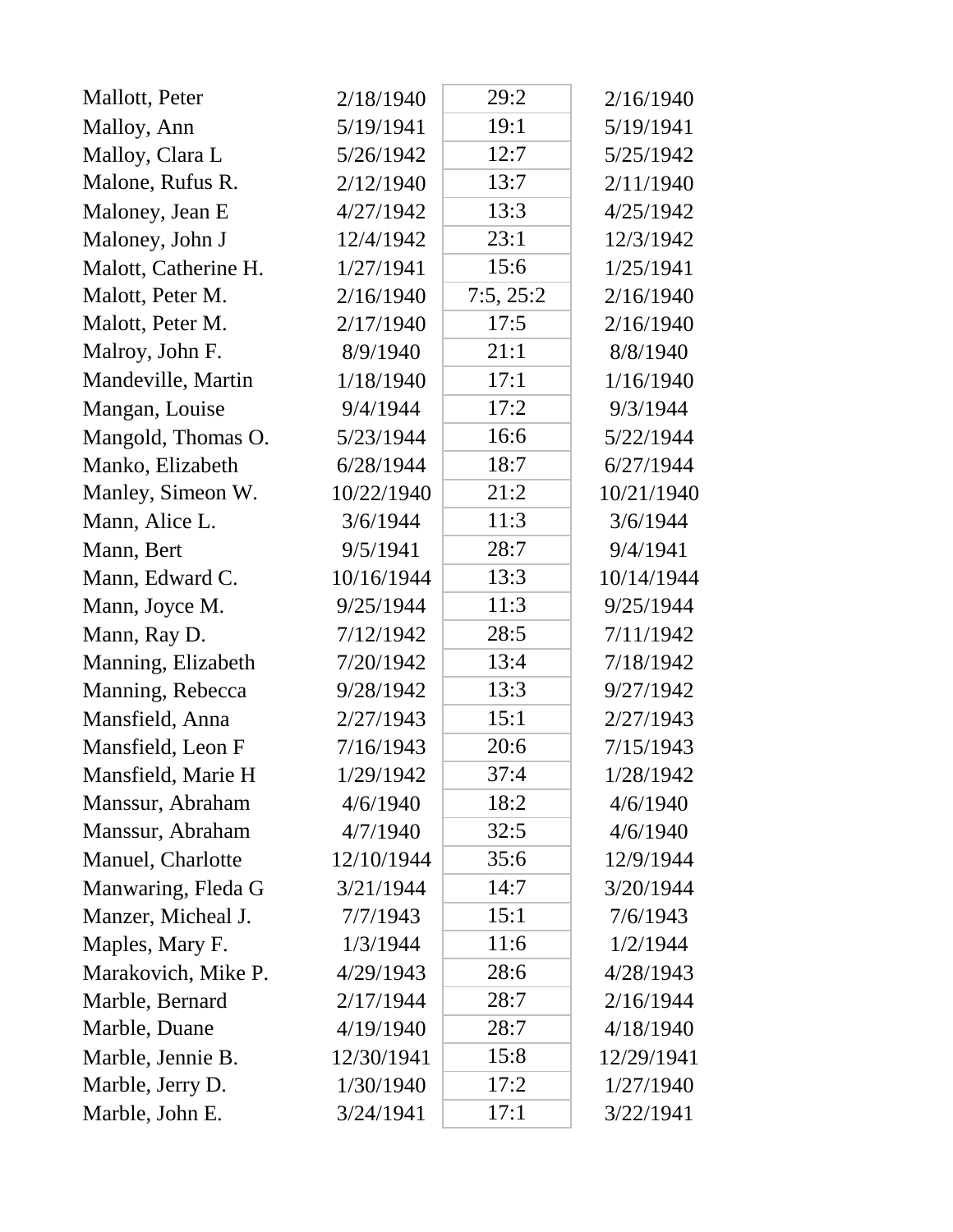| Marble, May            | 5/11/1940  | 18:7 | 5/11/1940  |
|------------------------|------------|------|------------|
| Marcinkowski, George A | 10/27/1941 | 17:4 | 10/26/1941 |
| Marconi, Margaret      | 1/31/1944  | 11:2 | 1/30/1944  |
| Marcott, Alice A       | 4/27/1943  | 14:7 | 4/26/1943  |
| Marien, August C       | 5/18/1943  | 15:1 | 5/17/1943  |
| Marien, Louis A        | 12/13/1944 | 18:6 | 12/12/1944 |
| Marion, Wilbur C.      | 4/6/1942   | 15:2 | 4/5/1942   |
| Marique, Thomas A.     | 12/27/1944 | 11:8 | 12/25/1944 |
| Mark, Joseph           | 7/27/1943  | 12:7 | 7/26/1943  |
| Markle, Asa W          | 12/22/1942 | 21:3 | 12/21/1942 |
| Markle, Joseph         | 6/5/1942   | 18:7 | 6/4/1942   |
| Marks, Amelia          | 8/12/1940  | 15:5 | 8/11/1940  |
| Marks, Ewald E.        | 3/1/1944   | 16:6 | 2/29/1944  |
| Marks, Hanson I.       | 12/23/1940 | 18:7 | 12/23/1940 |
| Marks, Lena B.         | 2/2/1941   | 32:7 | 1/30/1941  |
| Marlow, LoBirda A.     | 3/9/1943   | 15:2 | 3/8/1943   |
| Marlow, Patrick        | 9/17/1942  | 36:7 | 9/16/1942  |
| Marquand, Edgar C.     | 2/14/1940  | 17:5 | 2/13/1940  |
| Marquand, Edgar C.     | 2/15/1940  | 21:4 | 2/13/1940  |
| Mars, Elizabeth E.     | 5/31/1940  | 33:5 | 5/30/1940  |
| Mars, Elizabeth E.     | 5/31/1940  | 33:5 | 5/30/1940  |
| Marsh, Emma E.         | 4/11/1944  | 12:5 | 4/10/1944  |
| Marsh, Floyd A.        | 9/13/1944  | 14:7 | 9/13/1944  |
| Marsh, Harvey J.       | 6/14/1943  | 13:2 | 6/12/1943  |
| Marsh, Marie C.        | 6/8/1943   | 16:7 | 6/8/1943   |
| Marshall, Herbert      | 4/30/1942  | 40:8 | 4/29/1942  |
| Marshall, John P       | 10/26/1943 | 14:3 | 10/25/1943 |
| Marshall, Robert       | 12/15/1943 | 19:1 | 12/13/1943 |
| Marshall, Sophie H     | 4/26/1941  | 18:4 | 4/25/1941  |
| Marshall, Stella M     | 6/24/1944  | 10:8 | 6/23/1944  |
| Marshall, Virginia A   | 2/24/1941  | 17:5 | 2/22/1941  |
| Martell, Josephine L.  | 9/10/1941  | 27:1 | 9/9/1941   |
| Martin, Bessie M.      | 8/13/1943  | 20:6 | 8/13/1943  |
| Martin, Beverly J.     | 1/6/1942   | 17:3 | 1/6/1942   |
| Martin, Eddie          | 12/3/1944  | 31:6 | 12/1/1944  |
| Martin, Esther L       | 12/31/1943 | 11:5 | 12/29/1943 |
| Martin, Eva M.         | 8/21/1942  | 20:5 | 8/20/1942  |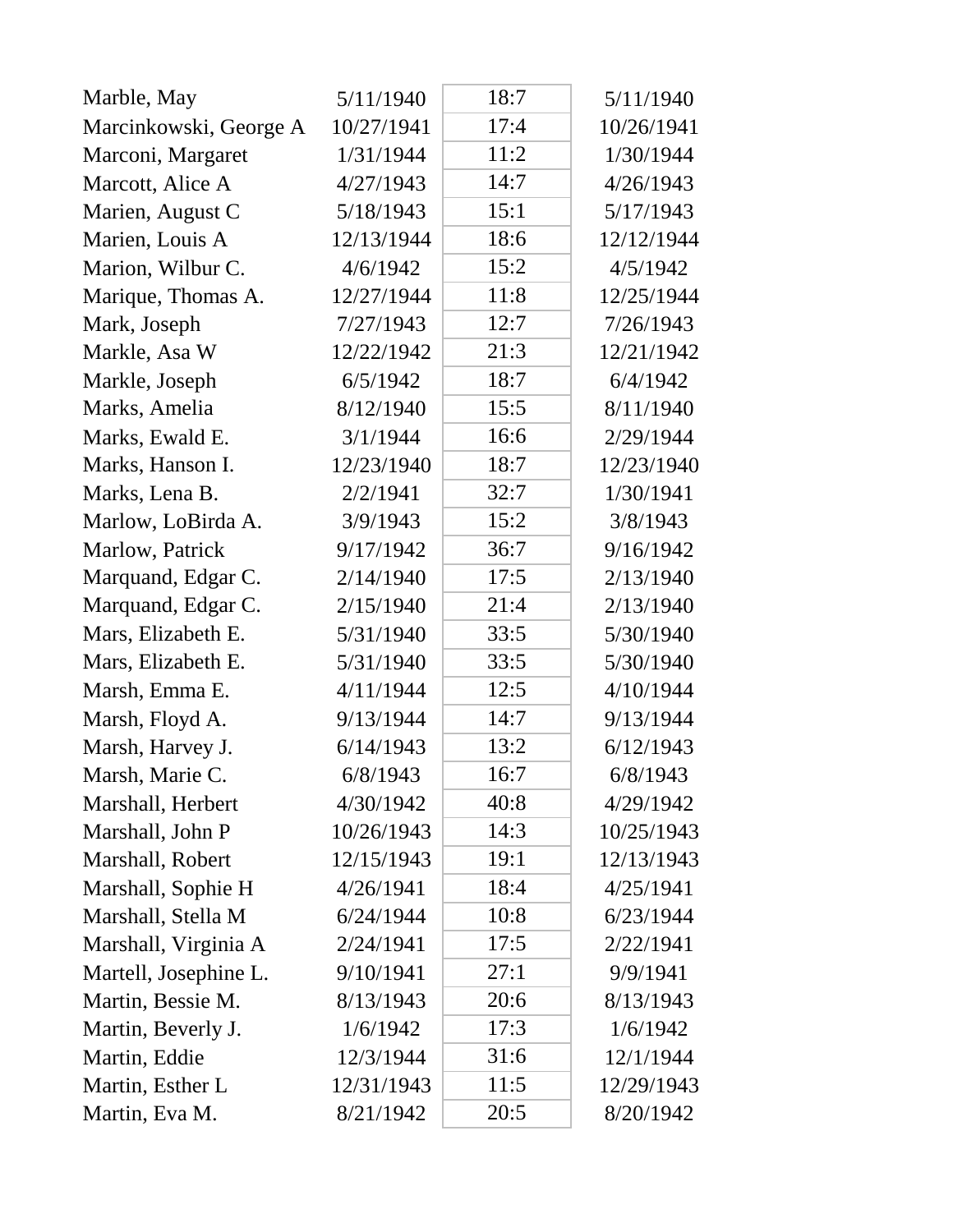| Martin, Frank J.      | 8/19/1943  | 24:6       | 8/18/1943  |
|-----------------------|------------|------------|------------|
| Martin, George E.     | 3/31/1941  | 17:2       | 3/30/1941  |
| Martin, Grace         | 2/19/1942  | 33:5       | 2/18/1942  |
| Martin, Ida           | 12/26/1943 | 26:2       | 12/25/1943 |
| Martin, James B       | 10/23/1943 | 14:5       | 10/22/1943 |
| Martin, John J        | 1/12/1942  | 15:6       | 1/11/1942  |
| Martin, Joseph        | 10/12/1940 | 12:1, 18:5 | 10/11/1940 |
| Martin, Joseph        | 10/13/1940 | 36:4       | 10/11/1940 |
| Martin, Lawrence E.   | 8/18/1944  | 20:7       | 8/15/1944  |
| Martin, Lilly F.      | 4/8/1942   | 21:2       | 4/7/1942   |
| Martin, Mary M.       | 1/17/1940  | 17:1       | 1/16/1940  |
| Martin, Maryellen M.  | 9/8/1943   | 32:3       | 9/8/1943   |
| Martin, Maude L.      | 8/3/1942   | 11:3       | 8/2/1942   |
| Martin, May H.        | 10/8/1940  | 8:1, 21:2  | 10/7/1940  |
| Martin, Russell T     | 5/23/1944  | 16:6       | 5/22/1944  |
| Martin, Sarah         | 3/26/1942  | 36:8       | 3/25/1942  |
| Martin, Zoe E         | 8/22/1941  | 24:5       | 8/21/1941  |
| Martindale, Stanley E | 2/26/1942  | 41:1       | 2/24/1942  |
| Martyn, James H.      | 3/15/1943  | 13:2       | 3/15/1943  |
| Martz, Joseph         | 8/20/1941  | 21:2       | 8/20/1941  |
| Martz, Richard W.     | 6/22/1943  | 14:7       | 6/21/1943  |
| Marusak, Catherine    | 2/3/1943   | 17:4       | 2/2/1943   |
| Marve, Jacqueline     | 2/22/1943  | 13:4       | 2/21/1943  |
| Marvin, Minerva A/    | 5/10/1940  | 27:5       | 5/9/1940   |
| Marvin, William       | 10/17/1943 | 32:2       | 10/16/1943 |
| Marynski, Jester      | 11/28/1940 | 57:2       | 11/27/1940 |
| Marynski, Jester      | 11/29/1940 | 29:1       | 11/27/1940 |
| Maschino, Lila        | 11/20/1940 | 15:1       | 11/19/1940 |
| Maschino, Peter       | 7/10/1940  | 6:5        | 7/9/1940   |
| Maschino, Peter       | 7/10/1940  | 19:4       | 7/9/1940   |
| Maschino, Peter       | 7/11/1940  | 33:3       | 7/9/1940   |
| Maschino, Wendel      | 6/28/1943  | 14:7       | 6/27/1943  |
| Mascio, Corina        | 4/30/1940  | 17:2       | 4/30/1940  |
| Mascio, Corina        | 5/2/1940   | 46:2       | 4/28/1940  |
| Mason, Allen J        | 5/18/1944  | 31:7       | 5/17/1944  |
| Mason, Lewis A.       | 1/2/1941   | 25:7       | 1/1/1941   |
| Massey, Vernon W.     | 9/14/1944  | 32:4       | 9/12/1944  |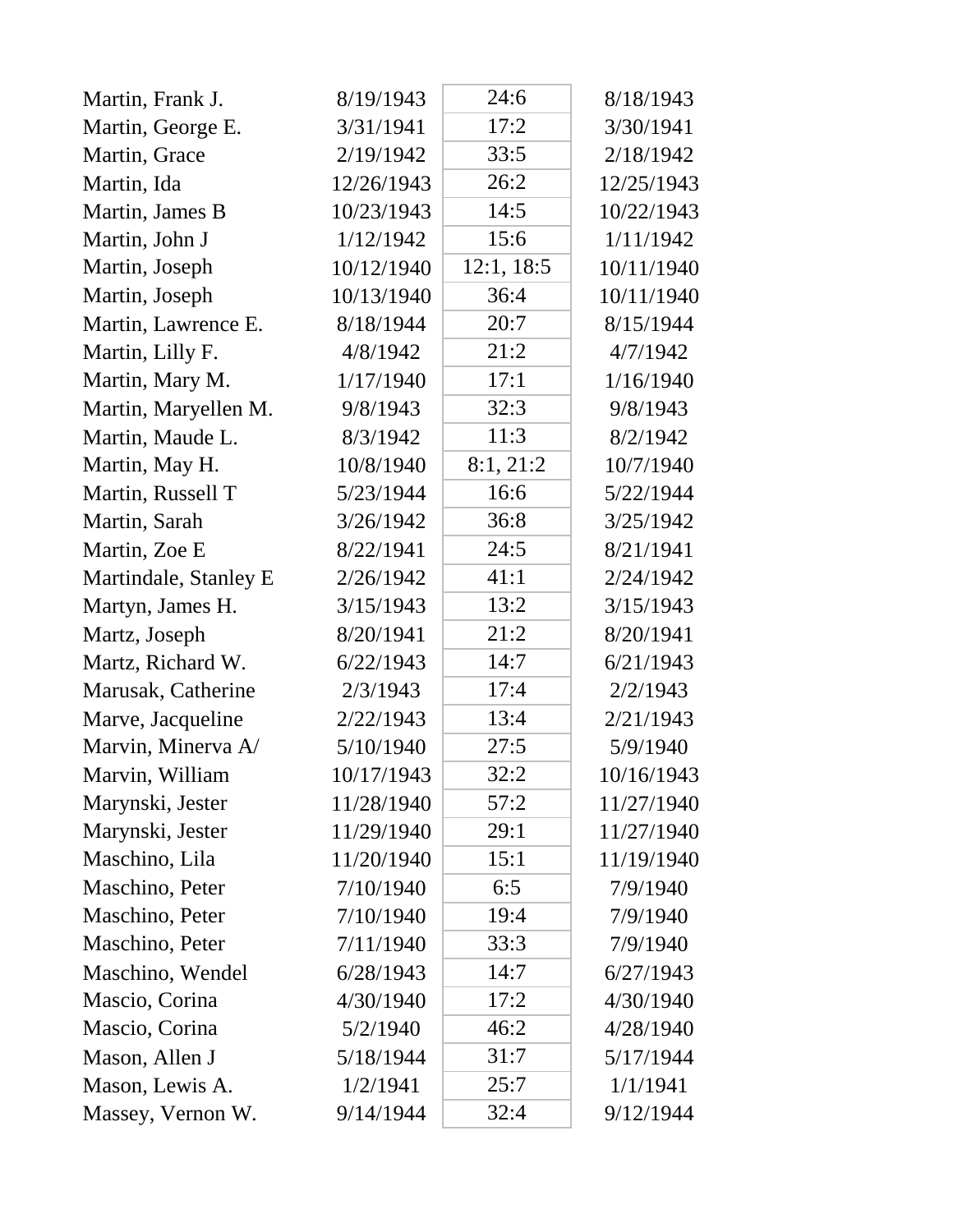| Massie, Catherine    | 2/5/1944   | 10:8       | 2/4/1944   |
|----------------------|------------|------------|------------|
| Masuch, Fred J       | 12/11/1944 | 13:1       | 12/11/1944 |
| Mathers, Milissia M. | 1/31/1944  | 11:2       | 1/29/1944  |
| Mathers, Myrtle L.   | 2/14/1941  | 28:4       | 2/13/1941  |
| Matheson, Judith A.  | 9/14/1943  | 14:6       | 9/13/1943  |
| Mathews, Dan         | 6/6/1944   | 18:3       | 6/5/1944   |
| Mathews, Edith M.    | 1/19/1941  | 33:1       | 1/18/1941  |
| Mathews, Oren G.     | 4/30/1943  | 22:6       | 4/29/1943  |
| Mathews, Sarah D     | 12/1/1943  | 16:7       | 12/1/1943  |
| Mathewson, Edward    | 6/1/1944   | 28:4       | 5/23/1944  |
| Mathewson, John      | 3/21/1944  | 14:8       | 3/20/1944  |
| Matiska, Francis J   | 7/17/1944  | 11:5       | 7/16/1944  |
| Matkin, John H       | 10/1/1941  | 21:2       | 10/1/1941  |
| Matlock, James B     | 11/20/1944 | 17:2       | 11/18/1944 |
| Matlock, Mary V      | 9/10/1941  | 27:1       | 9/10/1941  |
| Matson, Annie M.     | 4/23/1940  | 13:4, 17:3 | 4/23/1940  |
| Matson, Lida         | 11/25/1944 | 11:4       | 11/24/1944 |
| Matt, Lester E.      | 1/27/1941  | 15:6       | 1/25/1941  |
| Mattenson, Leo W     | 7/2/1942   | 23:3       | 7/2/1942   |
| Mattern, Marie       | 2/12/1943  | 21:1       | 2/11/1943  |
| Matteson, Rosalia    | 11/14/1942 | 17:2       | 11/13/1942 |
| Matthews, Dewey L    | 1/14/1942  | 19:4       | 1/12/1942  |
| Matthews, Helen M.   | 4/25/1940  | 21:3       | 4/20/1940  |
| Matthews, Jasper E   | 6/1/1944   | 28:3       | 5/31/1944  |
| Mattice, Alvin       | 10/3/1944  | 12:7       | 10/3/1944  |
| Matts, Ann           | 3/30/1944  | 36:4       | 3/30/1944  |
| Mattson, Matilda J   | 12/5/1942  | 15:2       | 12/5/1942  |
| Matula, Joseph M.    | 2/9/1943   | 13:4       | 2/8/1943   |
| Maul, David          | 12/5/1942  | 15:3       | 12/4/1942  |
| Maunder, Annie       | 5/21/1942  | 36:7       | 5/20/1942  |
| Maxfield, Edgar      | 12/18/1940 | 26:6       | 12/17/1940 |
| Maxon, Donald K.     | 5/9/1940   | 21:8, 36:6 | 5/8/1940   |
| Maxon, Donald K.     | 5/10/1940  | 27:4       | 5/8/1940   |
| Maxson, Grant        | 6/9/1943   | 18:6       | 6/7/1943   |
| Maxwell, Bertha E.   | 7/28/1942  | 11:3       | 7/27/1942  |
| Maxwell, Charles W.  | 6/16/1944  | 24:3       | 6/15/1944  |
| Maxwell, Frank       | 1/14/1941  | 19:5       | 1/14/1941  |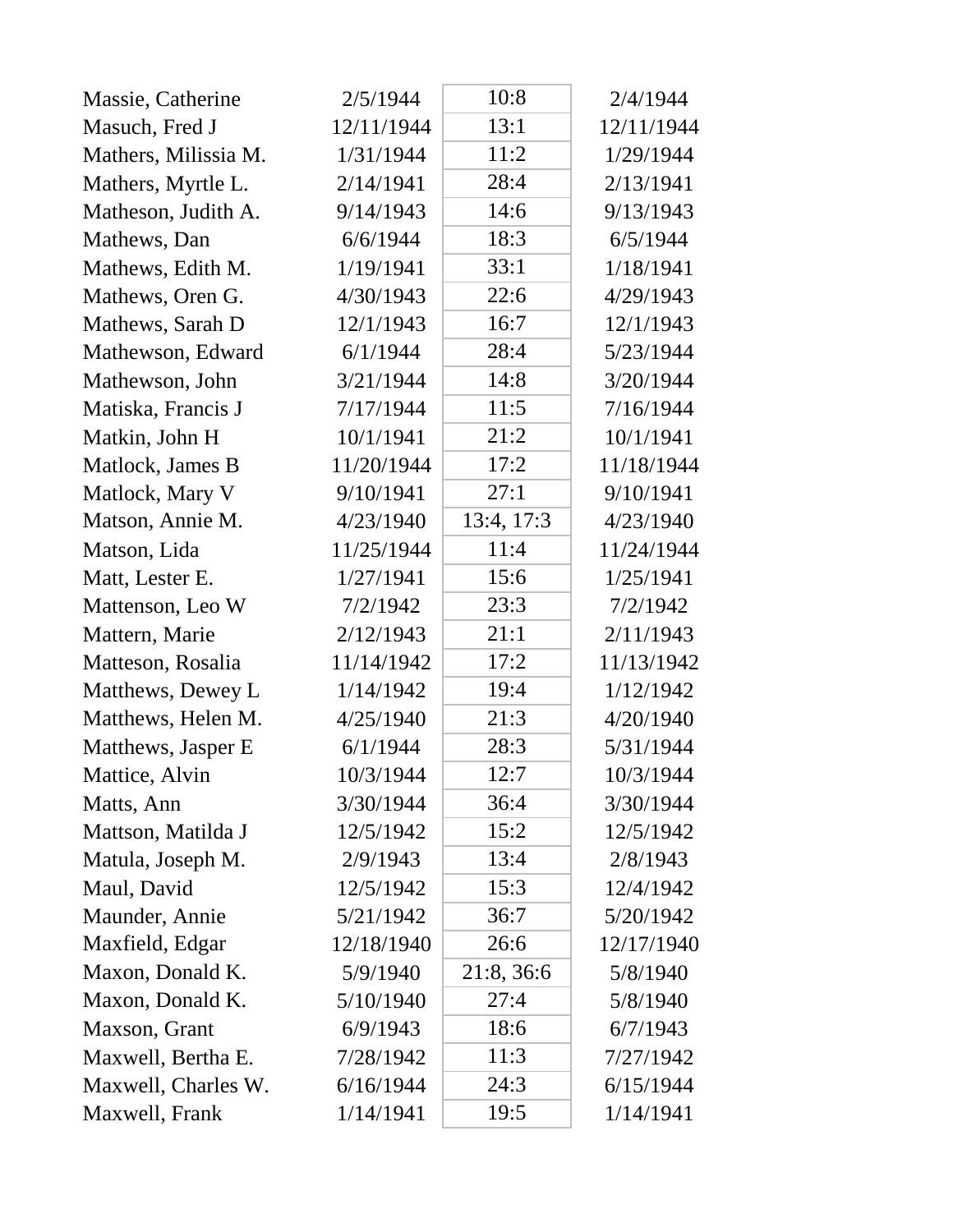| Maxwell, Fred         | 4/25/1944  | 14:2       | 4/25/1944  |
|-----------------------|------------|------------|------------|
| Maxwell, Gala R.      | 5/18/1943  | 15:1       | 5/18/1943  |
| Maxwell, Hugh W.      | 7/28/1943  | 16:7       | 7/27/1943  |
| Maxwell, Josephine S. | 9/13/1943  | 14:6       | 9/11/1943  |
| May, Arthur R         | 11/4/1943  | 32:2       | 11/3/1943  |
| May, Edward           | 1/24/1941  | 27:3       | 1/23/1941  |
| May, Emmogene L       | 3/10/1943  | 20:7       | 3/9/1943   |
| May, Frederick E      | 7/5/1943   | 15:4       | 7/3/1943   |
| May, James P          | 11/14/1941 | 32:7       | 11/13/1941 |
| May, Minnie F         | 5/23/1942  | 16:7       | 5/23/1942  |
| May, Valentine F      | 6/20/1942  | 15:1       | 6/19/1942  |
| Mayer, William J      | 5/7/1944   | 34:7       | 5/6/1944   |
| Mayernicek, Anna B.   | 1/8/1943   | 19:4       | 1/8/1943   |
| Mayhew, Judith        | 4/6/1944   | 36:5       | 4/5/1944   |
| Maynard, Amy          | 4/14/1943  | 16:7       | 4/13/1943  |
| Maynard, Charles E.   | 11/24/1940 | 6:1        | 11/23/1940 |
| Maynard, Elizabeth    | 1/11/1944  | 13:1       | 1/11/1944  |
| Mazey, James          | 3/3/1941   | 17:3       | 3/1/1941   |
| McAley, Myrtle        | 10/26/1944 | 36:3       | 10/26/1944 |
| McAllister, James W.  | 6/25/1942  | 33:1       | 6/24/1942  |
| McAlonan, James P.    | 3/5/1944   | 31:7       | 3/4/1944   |
| McAlpine, Catherine   | 6/30/1944  | 22:8       | 6/29/1944  |
| McAlpine, George      | 1/30/1941  | 37:4       | 1/29/1941  |
| McAlpine, John F.     | 6/24/1942  | 19:3       | 6/23/1942  |
| McAndrews, Michael    | 10/30/1940 | 17:4, 25:2 | 10/28/1940 |
| McAnn, Robert         | 5/30/1940  | 22:2       | 5/29/1940  |
| McAra, Burns G.       | 9/22/1944  | 24:5       | 9/22/1944  |
| McArdle, Helma W.     | 9/6/1940   | 12:4, 29:1 | 9/5/1940   |
| McArdle, Helma W.     | 9/7/1940   | 17:2       | 9/5/1940   |
| McArthur, Albert L.   | 6/3/1944   | 12:3       | 6/2/1944   |
| McArthur, Carrie      | 9/5/1942   | 13:1       | 9/3/1942   |
| McArthur, Lucy        | 5/11/1944  | 31:3       | 5/10/1944  |
| McArthur, Mary        | 11/5/1940  | 2:3        | 11/3/1940  |
| McAtee, George        | 3/25/1941  | 18:7       | 3/24/1941  |
| McAuslan, Thomas R.   | 10/27/1941 | 17:4       | 10/26/1941 |
| McBain, George E.     | 3/9/1943   | 15:3       | 3/8/1943   |
| McBean, Julian R.     | 2/9/1940   | 27:2       | 2/8/1940   |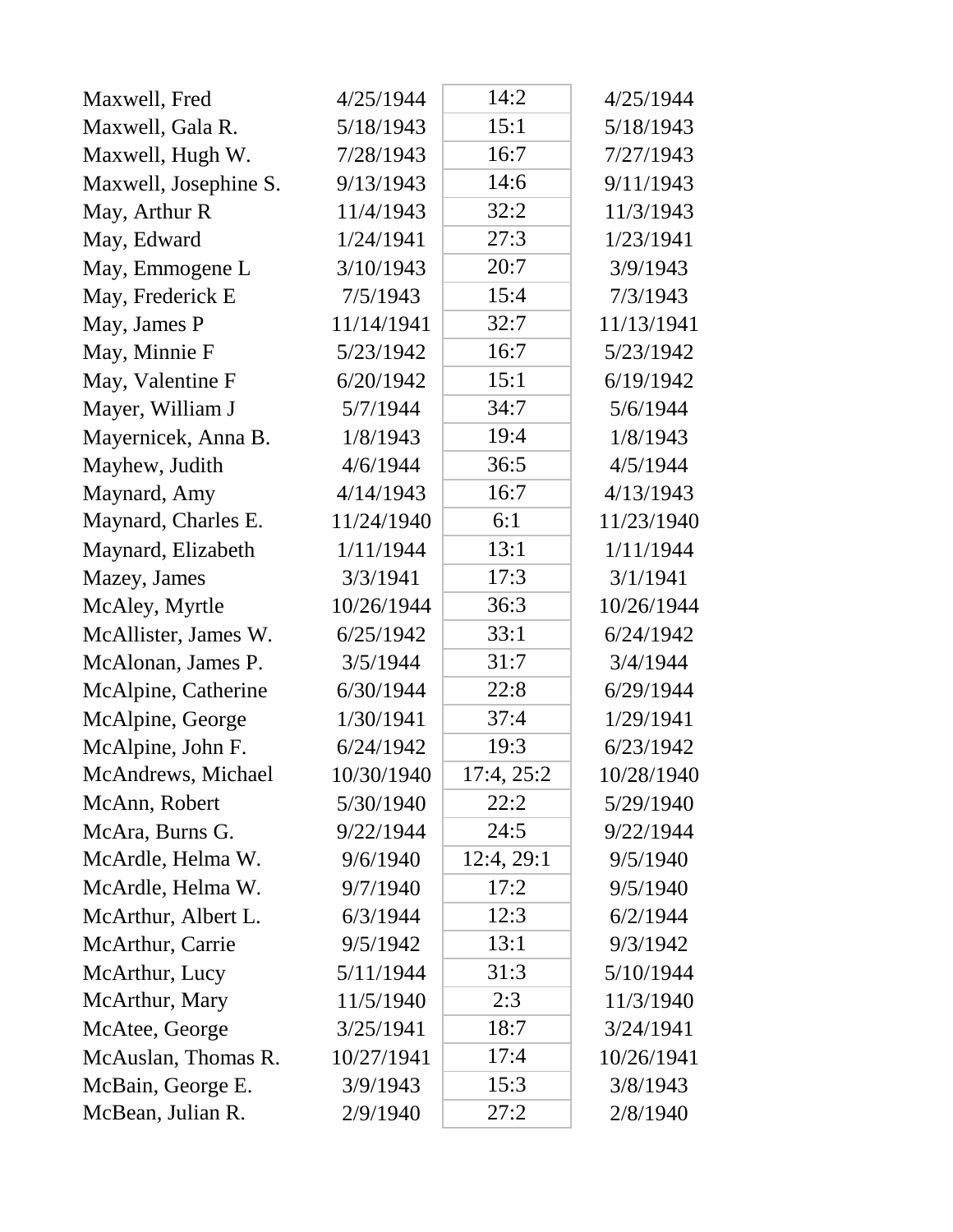| McBean, Lila         | 2/9/1940   | 27:2 | 2/8/1940   |
|----------------------|------------|------|------------|
| McBean, Randall      | 2/9/1940   | 27:2 | 2/8/1940   |
| McBratnet, Charles   | 1/11/1940  | 19:3 | 1/10/1940  |
| McBratney, Seth J.   | 4/19/1941  | 18:7 | 4/18/1941  |
| McBride, Caroline    | 8/31/1940  | 17:4 | 8/31/1940  |
| McBride, Frank A.    | 5/27/1942  | 24:7 | 5/26/1942  |
| McBride, John        | 12/24/1944 | 19:8 | 12/23/1944 |
| McBride, Maggie      | 10/17/1941 | 32:8 | 10/16/1941 |
| McCain, Edson L.     | 7/6/1942   | 11:4 | 7/5/1942   |
| McCain, Fred B.      | 1/30/1940  | 17:4 | 1/29/1940  |
| McCain, Sarah        | 11/6/1943  | 14:6 | 11/5/1943  |
| McCalden, William R. | 5/11/1943  | 14:7 | 5/10/1943  |
| McCall, Fred         | 2/3/1940   | 3:7  | 2/2/1940   |
| McCall, Salina       | 3/19/1943  | 22:8 | 3/17/1943  |
| McCallister, John W. | 12/13/1942 | 37:1 | 12/12/1942 |
| McCallister, Mary    | 12/23/1940 | 4:7  | 12/22/1940 |
| McCallum, Charles A. | 4/16/1942  | 32:6 | 4/15/1942  |
| McCallum, Michael S. | 6/9/1943   | 18:6 | 6/9/1943   |
| McCandlish, Emma     | 5/13/1944  | 12:3 | 5/12/1944  |
| McCandlish, Mary A.  | 10/28/1944 | 12:7 | 10/28/1944 |
| McCane, Walter W.    | 3/19/1941  | 27:1 | 3/18/1941  |
| McCarney, William    | 3/24/1943  | 16:7 | 3/23/1943  |
| McCarron, Mary A.    | 3/16/1941  | 32:3 | 3/15/1941  |
| McCarthy, Annabel    | 9/18/1940  | 24:7 | 9/17/1940  |
| McCarthy, Jack C.    | 6/1/1941   | 33:1 | 5/30/1941  |
| McCarthy, Stephen    | 11/8/1943  | 14:8 | 11/8/1943  |
| McCartney, Hugh C.   | 4/22/1942  | 18:7 | 4/21/1942  |
| McCartney, James     | 7/31/1943  | 15:1 | 7/30/1943  |
| McCaslin, Kata       | 4/9/1940   | 21:2 | 4/8/1940   |
| McCaslin, Kata       | 4/10/1940  | 23:2 | 4/8/1940   |
| McChristien, Viva    | 4/2/1941   | 22:4 | 4/2/1941   |
| McClain, Alton L.    | 10/22/1941 | 22:7 | 10/21/1941 |
| McClain, Damiel C.   | 11/28/1942 | 17:2 | 11/26/1942 |
| McClean, Maxwell     | 9/22/1944  | 24:5 | 9/21/1944  |
| McClellan, Marion R. | 2/23/1942  | 15:5 | 2/22/1942  |
| McClellan, Rose      | 12/22/1943 | 21:5 | 12/19/1943 |
| McClelland, David    | 1/24/1942  | 17:3 | 1/23/1942  |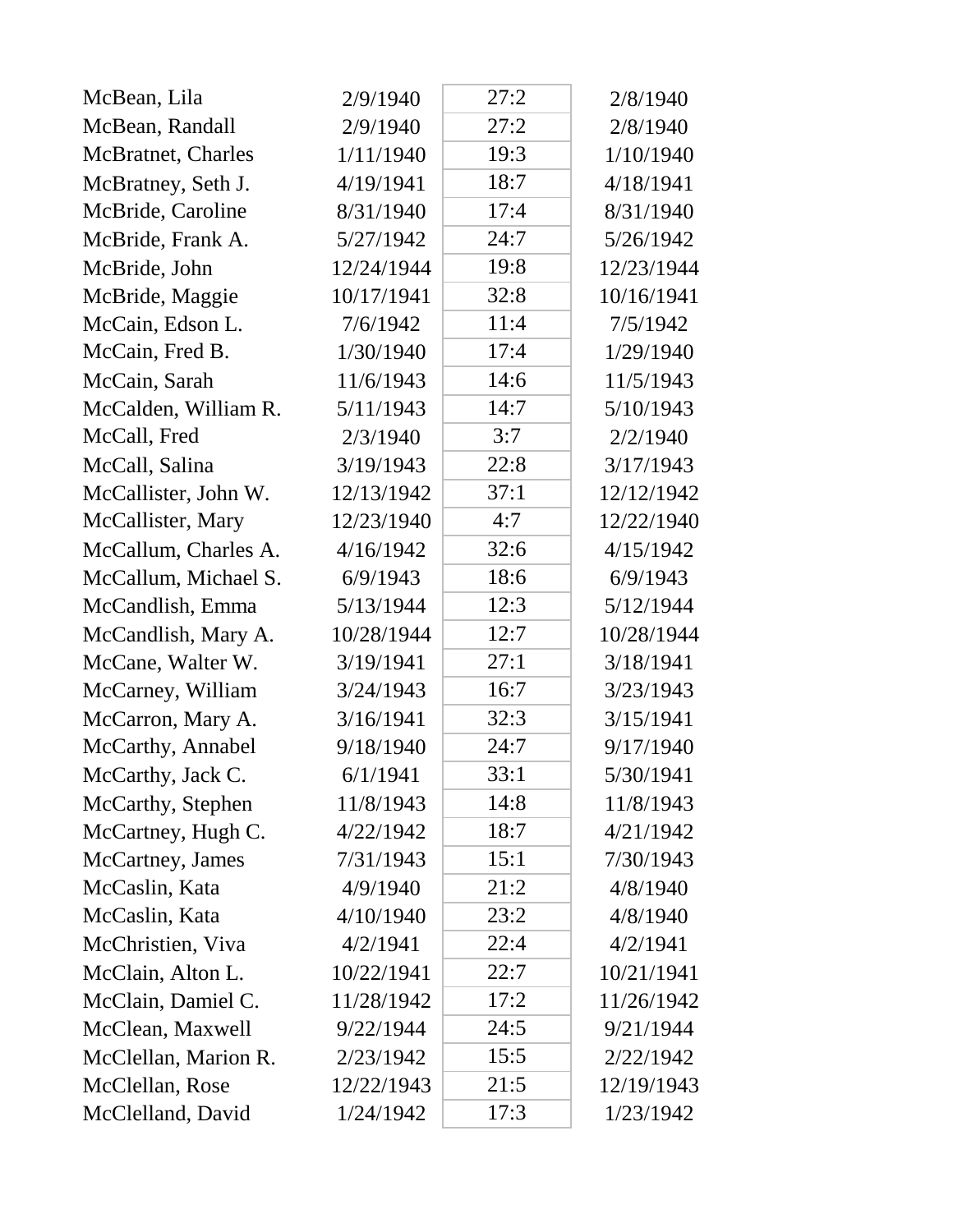| McClendon, Eliza      | 3/12/1943  | 22:7       | 3/16/1943  |
|-----------------------|------------|------------|------------|
| McClure, Harold V.    | 12/27/1943 | 11:7       | 12/26/1943 |
| McComb, Arvilla       | 9/25/1943  | 14:6       | 9/25/1943  |
| McComb, Bert          | 1/28/1940  | 2:3        | 1/26/1940  |
| McComb, Elmer         | 1/18/1943  | 13:6       | 1/16/1943  |
| McComb, Frances       | 10/9/1941  | 40:7       | 10/8/1941  |
| McComb, Gertrude A.   | 3/17/1942  | 15:3       | 3/16/1942  |
| McComb, Herbert A.    | 1/27/1940  | 15:4       | 1/26/1940  |
| McComb, Herbert A.    | 1/28/1940  | 29:3       | 1/26/1940  |
| McComb, Levi          | 10/10/1940 | 18:2       | 10/6/1940  |
| McComb, William S.    | 8/4/1944   | 22:8       | 8/3/1944   |
| Mcconnell, Charles E. | 12/17/1940 | 11:5       | 12/15/1940 |
| McConnell, Jesse B.   | 2/26/1943  | 19:1       | 2/25/1943  |
| McConnell, Lena J.    | 1/5/1943   | 11:6       | 1/4/1943   |
| McConnell, Maude      | 11/3/1941  | 19:2       | 11/1/1941  |
| McConnelly, Arthur    | 7/1/1943   | 32:7       | 6/30/1943  |
| McCool, Harry         | 5/10/1944  | 20:1       | 5/9/1944   |
| McCord, Susie         | 2/8/1944   | 12:7       | 2/6/1944   |
| McCormack, William E. | 4/28/1943  | 18:8       | 4/28/1943  |
| McCormick, Carol S.   | 2/15/1943  | 13:4       | 2/13/1943  |
| McCormick, Harriet E. | 10/31/1944 | 12:7       | 10/30/1944 |
| McCormick, Isabelle   | 12/20/1942 | 37:1       | 12/19/1942 |
| McCormick, James A.   | 12/16/1941 | 22:7       | 12/13/1941 |
| McCormick, Janet      | 11/15/1940 | 1:1, 26:8  | 11/14/1940 |
| McCormick, John       | 3/9/1942   | 13:4       | 3/8/1942   |
| McCormick, Miles      | 1/25/1940  | 33:5       | 1/23/1940  |
| McCormick, Neil L.    | 4/20/1941  | 44:3       | 4/18/1941  |
| McCormick, Robert B.  | 7/27/1943  | 12:7       | 7/26/1943  |
| McCormick, Wallace    | 12/14/1940 | 4:7        | 12/12/1940 |
| McCormick, Walter B.  | 1/31/1941  | 25:4       | 1/30/1941  |
| McCormick, William C. | 8/6/1943   | 18:7       | 8/6/1943   |
| McCoy, Aletha M.      | 1/1/1944   | 19:7       | 12/30/1943 |
| McCoy, Trenmor        | 11/18/1943 | 36:7       | 11/17/1943 |
| McCracken, Emma A     | 7/10/1943  | 14:8       | 7/9/1943   |
| McCrady, Ida J        | 6/12/1944  | 26:7       | 6/11/1944  |
| McCrady, Laura M.     | 12/3/1940  | 22:5       | 12/3/1940  |
| McCrady, Laura M.     | 12/4/1940  | 10:4, 24:4 | 12/3/1940  |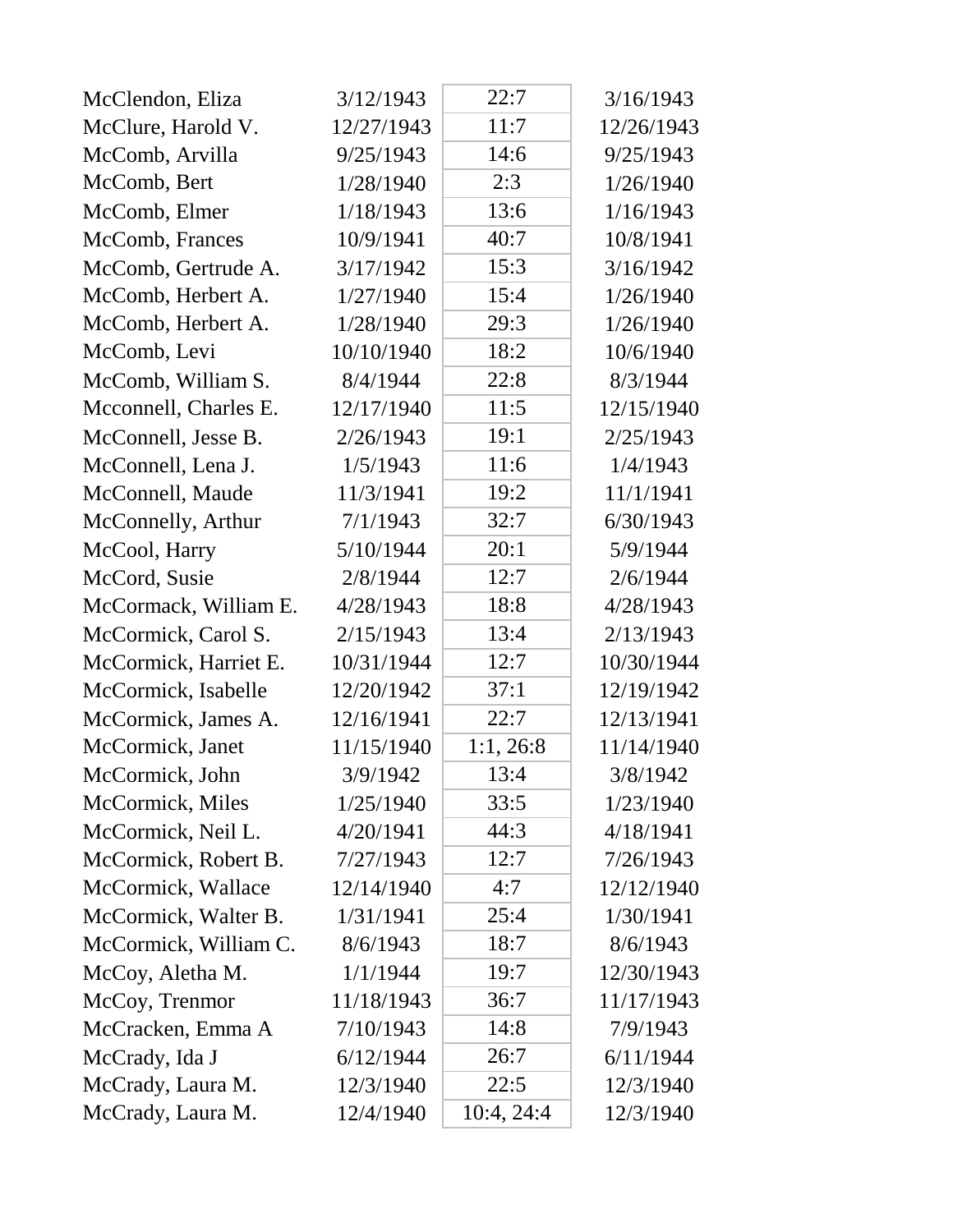| McCrandall, Martha     | 4/25/1941  | 32:2       | 4/25/1941  |
|------------------------|------------|------------|------------|
| McCready, Benjamin W.  | 3/29/1943  | 12:8       | 3/27/1943  |
| McCready, Catherine C. | 7/12/1943  | 13:1       | 7/12/1943  |
| McCredie, Kathryn      | 9/26/1942  | 14:8       | 9/25/1942  |
| McCreedy, Frank        | 11/19/1943 | 23:1       | 11/18/1943 |
| McCreery, Fenton R.    | 10/7/1940  | 13:7, 17:4 | 10/6/1940  |
| McCreery, Fenton R.    | 10/8/1940  | 8:5        | 10/6/1940  |
| McCrillis, Clarence W  | 10/9/1942  | 22:7       | 10/8/1942  |
| McCrossen, Clarence P. | 7/4/1940   | 21:8       | 7/3/1940   |
| McCrossen, Clarence P. | 7/5/1940   | 25:6       | 7/3/1940   |
| McCullough, Benjamin   | 12/10/1943 | 28:6       | 11/29/1943 |
| McCurdie, William F    | 12/31/1943 | 11:6       | 12/31/1943 |
| McDermitt, John Jr.    | 7/31/1943  | 15:1       | 7/29/1943  |
| McDermitt, Vernor      | 2/18/1942  | 21:4       | 2/18/1942  |
| McDermott, Edward      | 12/22/1941 | 27:2       | 12/21/1941 |
| McDiarmid, Margaret J  | 8/28/1942  | 18:6       | 8/28/1942  |
| McDole, Harry H        | 7/3/1944   | 09:5       | 7/1/1944   |
| McDonagh, Kenneth D    | 8/27/1942  | 28:8       | 8/27/1942  |
| McDonald Roy C.        | 7/15/1940  | 17:5       | 7/15/1940  |
| McDonald Roy C.        | 7/16/1940  | 19:4       | 7/15/1940  |
| McDonald, Archie J     | 6/11/1943  | 20:8       | 6/10/1943  |
| McDonald, Charles M.   | 12/6/1943  | 15:2       | 12/4/1943  |
| McDonald, George       | 8/28/1940  | 23:3       | 8/26/1940  |
| McDonald, Otho         | 9/27/1943  | 12:8       | 9/26/1943  |
| McDonald, Ronald J     | 10/6/1942  | 13:1       | 10/4/1942  |
| McDonell, Agnes        | 8/16/1944  | 14:7       | 8/15/1944  |
| McDonell, Agnes F      | 3/11/1942  | 27:2       | 3/9/1942   |
| McDougall, Emma        | 6/20/1944  | 14:7       | 6/19/1944  |
| McDougall, Floyd L     | 2/6/1941   | 36:5       | 2/6/1941   |
| McDowell, Arnold       | 7/14/1941  | 15:1       | 7/14/1941  |
| McDowell, Katherine    | 8/23/1940  | 14:6, 22:8 | 8/22/1940  |
| McDowell, Katherine    | 8/24/1940  | 17:3       | 8/22/1940  |
| McDowell, Katherine    | 8/25/1940  | 32:7       | 8/22/1940  |
| McDowell, Myrtle       | 8/15/1940  | 33:3       | 8/14/1940  |
| McDowell, Myrtle       | 8/16/1940  | 23:2       | 8/14/1940  |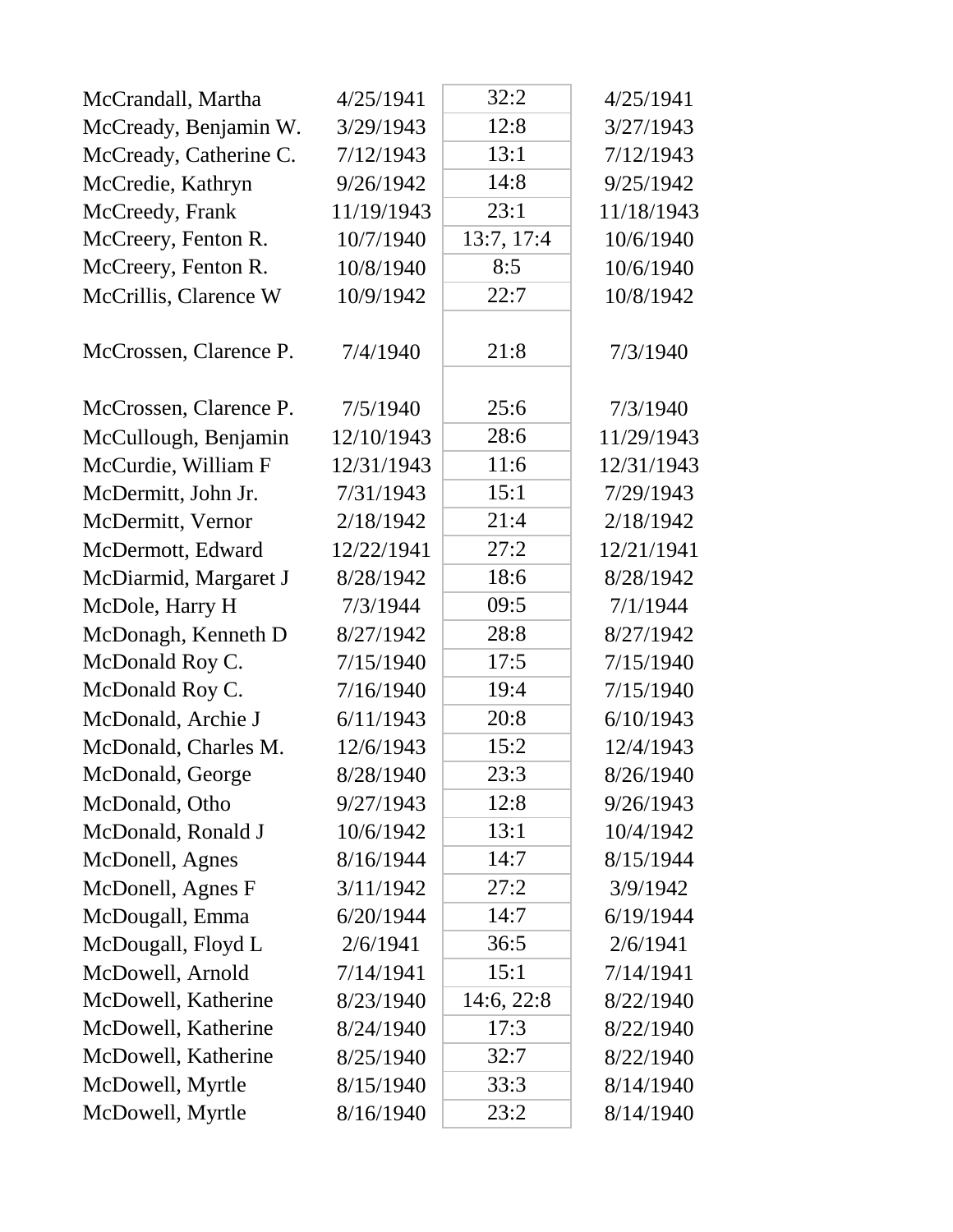| McDowell, Thomas       | 11/1/1940  | 16:1       | 11/1/1940  |
|------------------------|------------|------------|------------|
| McEachern, Donald M.   | 2/21/1943  | 36:5       | 2/20/1943  |
| McElfresh, Nelson E    | 12/26/1941 | 22:2       | 11/24/1941 |
| McEvoy, James E        | 9/22/1944  | 24:6       | 9/21/1944  |
| McEwen, Nellie         | 9/7/1940   | 9:4        | 9/4/1940   |
| McFadden, Agnes        | 1/18/1942  | 28:7       | 1/17/1942  |
| McFadden, Edward       | 9/11/1942  | 20:6       | 9/10/1942  |
| McFadden, Elizabeth I. | 2/8/1943   | 13:5       | 2/7/1943   |
| McFadden, William R.   | 11/14/1944 | 15:1       | 11/14/1944 |
| McFadden, Zoe          | 8/10/1943  | 14:7       | 8/9/1943   |
| McFall, James          | 1/30/1943  | 15:5       | 1/28/1943  |
| McFall, Robert J.      | 6/6/1942   | 14:8       | 6/5/1942   |
| McFarlan, Margaret A.  | 5/9/1944   | 18:3       | 5/8/1944   |
| McFarland, Jane R      | 11/15/1943 | 13:3       | 11/15/1943 |
| McFarland, Rose A      | 12/12/1944 | 14:8       | 12/11/1944 |
| McGaw, Alice M         | 4/24/1944  | 10:7       | 4/23/1944  |
| McGill, Mary I         | 11/24/1944 | 25:2       | 11/22/1944 |
| McGillis, Ida          | 1/17/1941  | 29:2       | 1/16/1941  |
| McGillivray, William J | 6/21/1943  | 13:1       | 6/19/1943  |
| McGilvra, Elizabeth M. | 12/14/1943 | 19:2       | 12/13/1943 |
| McGinniss, Thomas      | 7/6/1943   | 13:4       | 7/5/1943   |
| McGinty, James         | 5/30/1943  | 26:6       | 5/29/1943  |
| McGlashin, Jessie C    | 6/27/1943  | 40:2       | 6/26/1943  |
| McGlinchey, Carrie F   | 7/20/1942  | 13:4       | 7/18/1942  |
| McGlinchey, Mina       | 7/4/1942   | 13:7       | 7/3/1942   |
| McGlinchey, Robert     | 9/5/1944   | 15:2       | 9/4/1944   |
| McGlinchey, William J  | 1/17/1941  | 29:2       | 1/17/1941  |
| McGlone, Ellen         | 3/3/1944   | 20:6       | 2/28/1944  |
| McGlone, Frank E       | 8/5/1941   | 19:2       | 8/4/1941   |
| McGoogan, William J    | 4/19/1943  | 12:7       | 4/18/1943  |
| McGovern, Hugh J       | 9/21/1944  | 32:3       | 9/21/1944  |
| McGovern, Robert E     | 8/10/1944  | 28:6       | 8/10/1944  |
| McGowan, Dorothy E.    | 7/3/1940   | 13:5       | 7/2/1940   |
| McGowan, Dorothy E.    | 7/4/1940   | 21:7       | 7/2/1940   |
| McGowan, William F     | 11/16/1941 | 36:8       | 11/15/1941 |
| McGrain, Rebecca L.    | 12/6/1940  | 26:2, 32:4 | 12/4/1940  |
| McGrath, Azuba F       | 9/25/1941  | 53:2       | 9/25/1941  |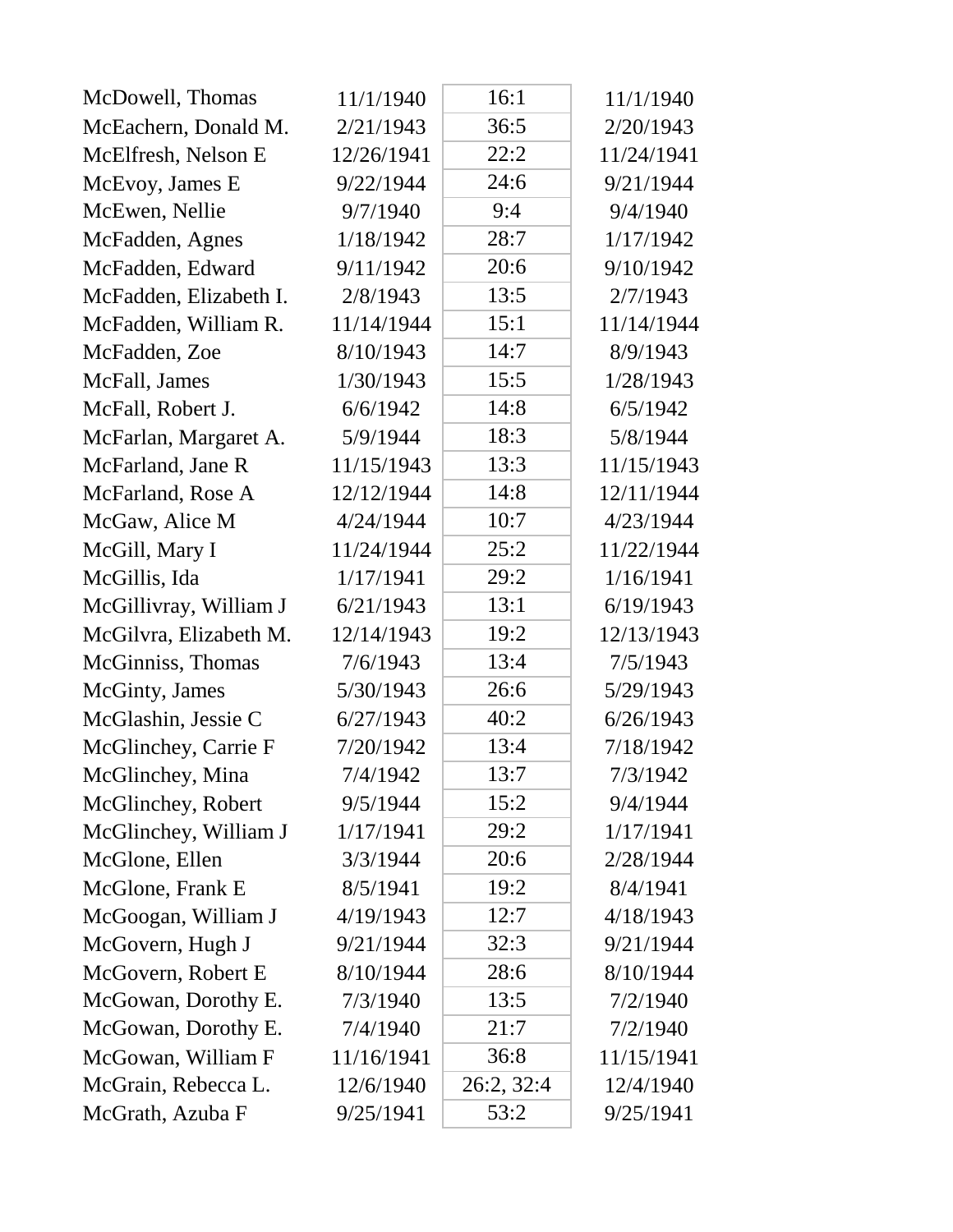| McGrath, John J       | 11/24/1941 | 17:3 | 11/23/1941 |
|-----------------------|------------|------|------------|
| McGraw, Macenas       | 2/5/1942   | 33:3 | 2/5/1942   |
| McGregor, Alexander   | 1/8/1941   | 21:6 | 1/7/1941   |
| McGuigan, Nellie      | 12/28/1940 | 2:2  | 12/25/1940 |
| McGuire, Lucille P    | 7/10/1943  | 14:7 | 7/9/1943   |
| McGunegle, Alice M    | 10/24/1941 | 32:6 | 10/23/1941 |
| McHale, Frances A     | 5/28/1944  | 31:2 | 5/28/1944  |
| McInally, Elmer       | 9/25/1942  | 20:7 | 9/24/1942  |
| McIntosh, Joseph A    | 8/19/1943  | 24:6 | 8/19/1943  |
| McIntosh, Minnie E    | 1/22/1944  | 10:7 | 1/21/1944  |
| McIntyre, Adalaide M. | 1/15/1942  | 33:3 | 1/15/1942  |
| McIntyre, Allen M.    | 1/27/1941  | 15:6 | 1/26/1941  |
| McIntyre, Donald      | 5/12/1941  | 16:7 | 5/11/1941  |
| McIntyre, Walter E.   | 5/13/1942  | 21:2 | 5/13/1942  |
| McKay, Catherine      | 2/4/1940   | 29:2 | 2/3/1940   |
| McKay, Henry          | 11/24/1940 | 32:7 | 11/21/1940 |
| Mckay, Sharon         | 2/19/1940  | 15:5 | 2/18/1940  |
| McKee, Burt E         | 12/16/1943 | 36:7 | 12/15/1943 |
| McKee, Hedley D       | 7/18/1941  | 26:4 | 7/17/1941  |
| McKeeby, Harry J      | 2/28/1944  | 13:2 | 2/26/1944  |
| McKeever, Michael S   | 10/7/1943  | 36:4 | 10/6/1943  |
| McKellar, Donald A.   | 11/27/1940 | 8:7  | 11/24/1940 |
| McKellar, Mary        | 1/16/1943  | 15:5 | 1/15/1943  |
| McKenna, Rose C.      | 3/15/1943  | 13:3 | 3/12/1943  |
| McKenzie, Bruce D.    | 12/26/1943 | 26:2 | 12/25/1943 |
| McKenzie, Margaret    | 10/23/1942 | 22:7 | 10/23/1942 |
| McKenzie, Thomas H    | 2/6/1941   | 36:5 | 2/5/1941   |
| McKeon, Frank L       | 5/2/1944   | 14:3 | 5/1/1944   |
| McKeon, John J        | 1/26/1943  | 13:5 | 1/25/1943  |
| McKeon, Michael       | 4/8/1941   | 23:1 | 4/7/1941   |
| McKeon, Ralph J.      | 7/15/1940  | 7:5  | 7/14/1940  |
| McKeon, Ralph J.      | 7/16/1940  | 19:5 | 7/14/1940  |
| McKerring, Harry      | 10/31/1940 | 40:8 | 10/30/1940 |
| McKinley, George E.   | 7/25/1941  | 23:1 | 7/25/1941  |
| McKinley, Sarah       | 4/3/1940   | 16:3 | 3/31/1940  |
| McKinnon, Elizabeth   | 6/17/1942  | 17:1 | 6/16/1942  |
| McKinnon, Nilah D.    | 5/6/1943   | 32:6 | 5/5/1943   |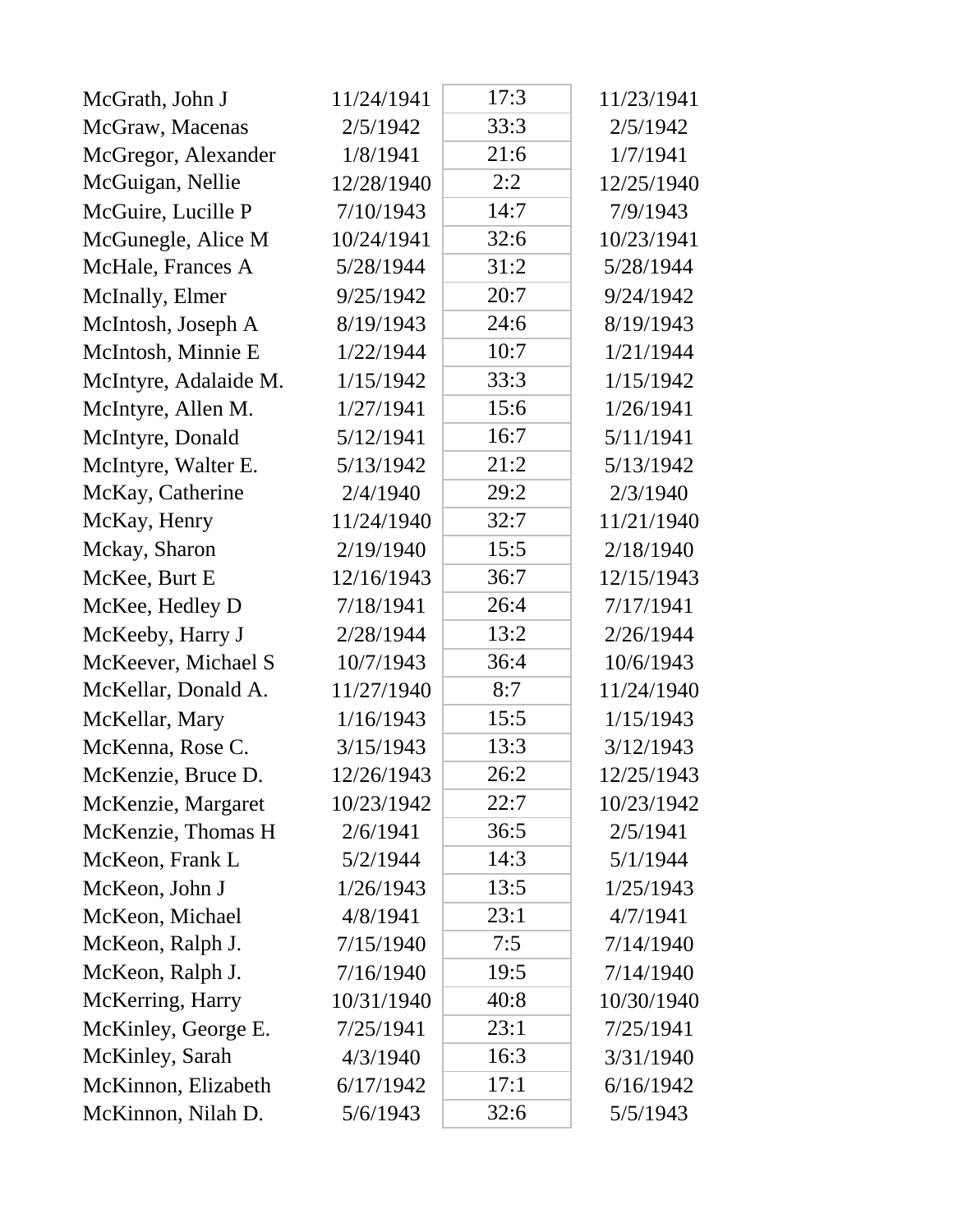| McKinnon, Sara C.      | 2/27/1943  | 15:1       | 2/26/1943  |
|------------------------|------------|------------|------------|
| McKnight, Carrie E.    | 3/6/1942   | 22:8       | 3/6/1942   |
| McKnight, Lillian      | 6/22/1943  | 14:7       | 6/22/1943  |
| McLain, Margaret A.    | 8/31/1940  | 17:4       | 8/30/1940  |
| McLain, Margaret A.    | 9/1/1940   | 23:4       | 8/30/1940  |
| McLain, Walter         | 3/21/1943  | 32:6       | 3/20/1943  |
| McLain, Walter A       | 9/15/1941  | 17:2       | 9/14/1941  |
| McLaren, Isabel        | 5/19/1941  | 19:1       | 5/18/1941  |
| McLaughlin, Charles R. | 10/25/1940 | 17:7       | 10/25/1940 |
| McLaughlin, Charles R. | 10/26/1940 | 13:7, 19:3 | 10/25/1940 |
| McLaughlin, Charles R. | 10/27/1940 | 32:5       | 10/25/1940 |
| McLean, Alice          | 2/28/1941  | 25:1       | 2/27/1941  |
| McLean, Charles E      | 8/16/1944  | 14:7       | 8/15/1944  |
| McLean, Daisy          | 5/31/1940  | 14:1       | 5/31/1940  |
| McLean, Daniel A       | 9/26/1941  | 28:7       | 9/25/1941  |
| McLean, George E       | 1/17/1941  | 29:3       | 1/17/1941  |
| McLean, George E       | 4/5/1944   | 16:5       | 4/5/1944   |
| McLean, Herbert H.     | 12/10/1940 | 20:7       | 12/9/1940  |
| McLean, Herbert H.     | 12/11/1940 | 24:5       | 12/9/1940  |
| McLees, Alice          | 9/11/1942  | 20:7       | 9/11/1942  |
| McLees, Laurine R.     | 12/8/1940  | 36:1       | 12/7/1940  |
| McLees, Laurine R.     | 12/9/1940  | 13:3, 18:3 | 12/7/1940  |
| McLees, Lora           | 7/31/1943  | 15:1       | 7/30/1943  |
| McLellan, George W     | 4/18/1944  | 14:5       | 4/18/1944  |
| McLennan, Ann M.       | 12/9/1941  | 24:5       | 12/8/1941  |
| McLennan, Mary         | 3/8/1944   | 16:5       | 3/8/1944   |
| McLennan, William      | 12/2/1940  | 7:3        | 12/1/1940  |
| McLeod, Ida B.         | 5/29/1942  | 10:7       | 5/29/1942  |
| McLeod, Isabelle       | 10/25/1943 | 12:6       | 10/23/1943 |
| McLeod, Jesse E.       | 3/5/1941   | 25:1       | 3/3/1941   |
| McLeod, Neil A.        | 2/6/1942   | 25:2       | 2/6/1942   |
| McLeod, Rodney T.      | 1/28/1941  | 19:5       | 1/28/1941  |
| McLin, Esther          | 2/14/1941  | 28:3       | 2/13/1941  |
| McLincha, William J.   | 4/3/1942   | 25:2       | 4/2/1942   |
| McMackin, James A      | 12/12/1942 | 15:2       | 12/11/1942 |
| McMackon, Nancy        | 1/17/1944  | 25:3       | 1/15/1944  |
| McMahon, Warren T.     | 1/27/1940  | 15:4       | 1/27/1940  |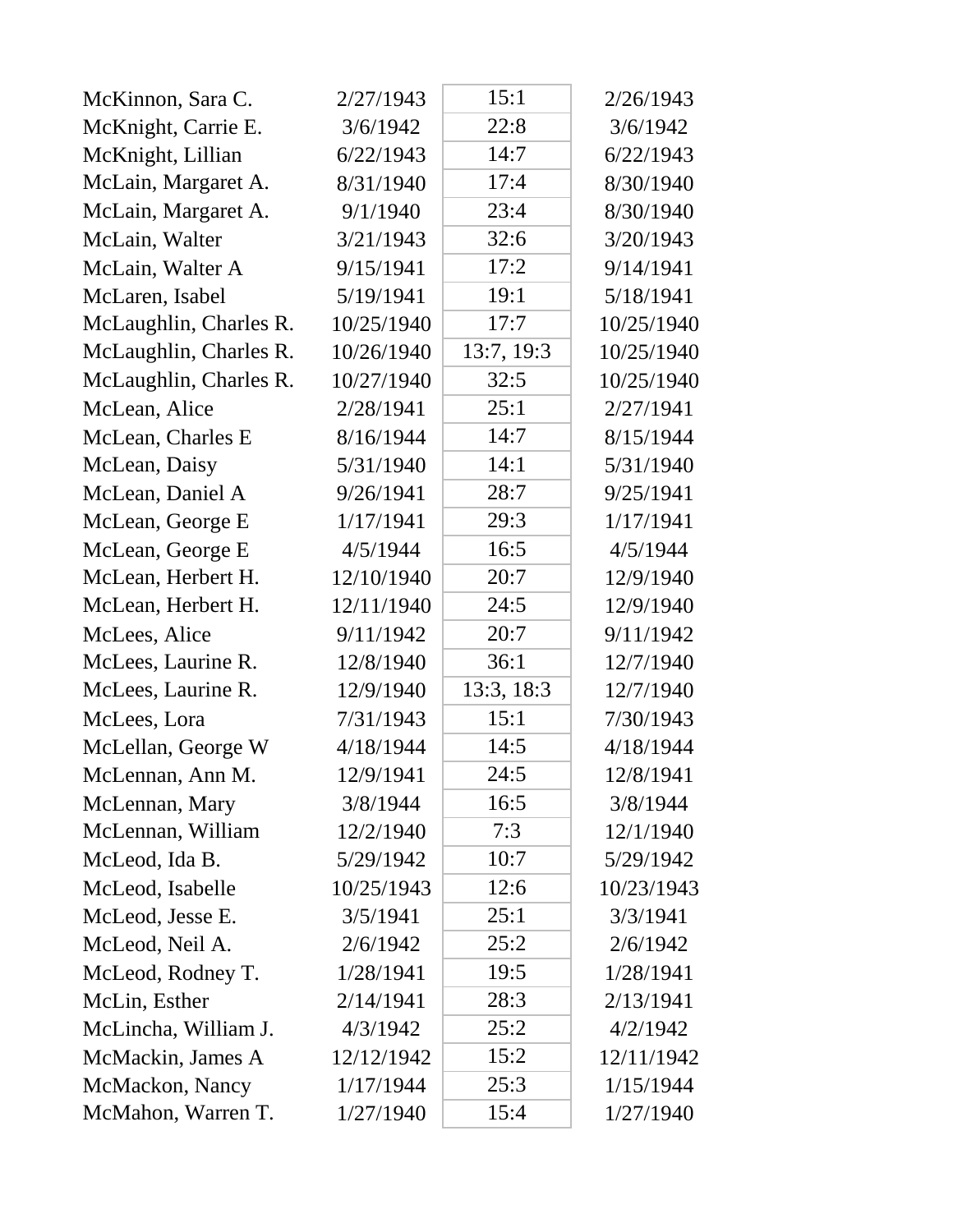| McMahon, Warren T.    | 1/28/1940  | 29:2       | 1/27/1940  |
|-----------------------|------------|------------|------------|
| McManamon, Bernard M  | 3/9/1944   | 28:5       | 3/8/1944   |
| McMichael, Anna       | 2/5/1944   | 10:7       | 2/5/1944   |
| McMichael, Robert C.  | 8/11/1940  | 26:8       | 8/10/1940  |
| McMichael, Robert C.  | 8/12/1940  | 15:4       | 8/10/1940  |
| McMillan, Alexander   | 11/3/1944  | 26:7       | 11/3/1944  |
| McMinn, Albert        | 9/22/1944  | 24:5       | 9/21/1944  |
| McMorris, Gertrude L. | 10/31/1940 | 40:7       | 10/31/1940 |
| McMorris, Gertrude L. | 11/1/1940  | 16:1       | 10/31/1940 |
| McMullen, M. A.       | 7/29/1941  | 19:2       | 7/28/1941  |
| McMullin, John        | 2/14/1941  | 28:4       | 2/14/1941  |
| McMurray, Stella M.   | 3/31/1943  | 16:7       | 3/30/1943  |
| McNally, Mary E       | 10/23/1942 | 22:7       | 10/22/1942 |
| McNamara, James P     | 12/12/1944 | 14:7       | 12/11/1944 |
| McNamee, Anna         | 11/22/1940 | 33:3       | 11/20/1940 |
| McNeal, Mattie        | 2/23/1944  | 12:7       | 2/22/1944  |
| McNeal, Thomas M.     | 5/6/1941   | 20:6       | 5/5/1941   |
| McNeil, A O           | 4/13/1941  | 36:5       | 4/12/1941  |
| McNeil, Arthur G      | 11/18/1943 | 36:8       | 11/17/1943 |
| McNeil, Ben A.        | 9/13/1940  | 25:7       | 9/12/1940  |
| McNeil, Ben A.        | 9/14/1940  | 17:2       | 9/12/1940  |
| McNeil, Clara A       | 12/24/1943 | 11:7       | 12/24/1943 |
| McNeill, David J      | 8/3/1942   | 11:3       | 7/31/1942  |
| McNenly, Leo M        | 3/30/1944  | 36:3       | 3/29/1944  |
| McNeven, Maggie       | 2/12/1940  | 16:2       | 2/9/1940   |
| McNew, Roy V          | 6/10/1943  | 32:5       | 6/8/1943   |
| McNiel, Carrie V.     | 9/17/1940  | 13:4, 19:3 | 9/16/1940  |
| McNiel, Carrie V.     | 9/18/1940  | 37:2       | 9/16/1940  |
| McNulty, Mary         | 3/12/1944  | 31:5       | 3/11/1944  |
| McPhail, Caroline     | 2/19/1940  | 15:5       | 2/19/1940  |
| McPhail, Douglas      | 5/20/1940  | 12:2       | 5/18/1940  |
| McPhee, Jane          | 2/10/1941  | 17:5       | 2/9/1941   |
| McPhee, John A        | 2/22/1941  | 19:3       | 2/21/1941  |
| McPhee, Mathew        | 2/26/1944  | 10:7       | 2/26/1944  |
| McPherrin, Clyde      | 12/17/1942 | 33:2       | 12/16/1942 |
| McPherson, Edwin B.   | 4/8/1940   | 16:8       | 4/6/1940   |
| McPherson, Nurt       | 4/9/1940   | 11:8       | 4/7/1940   |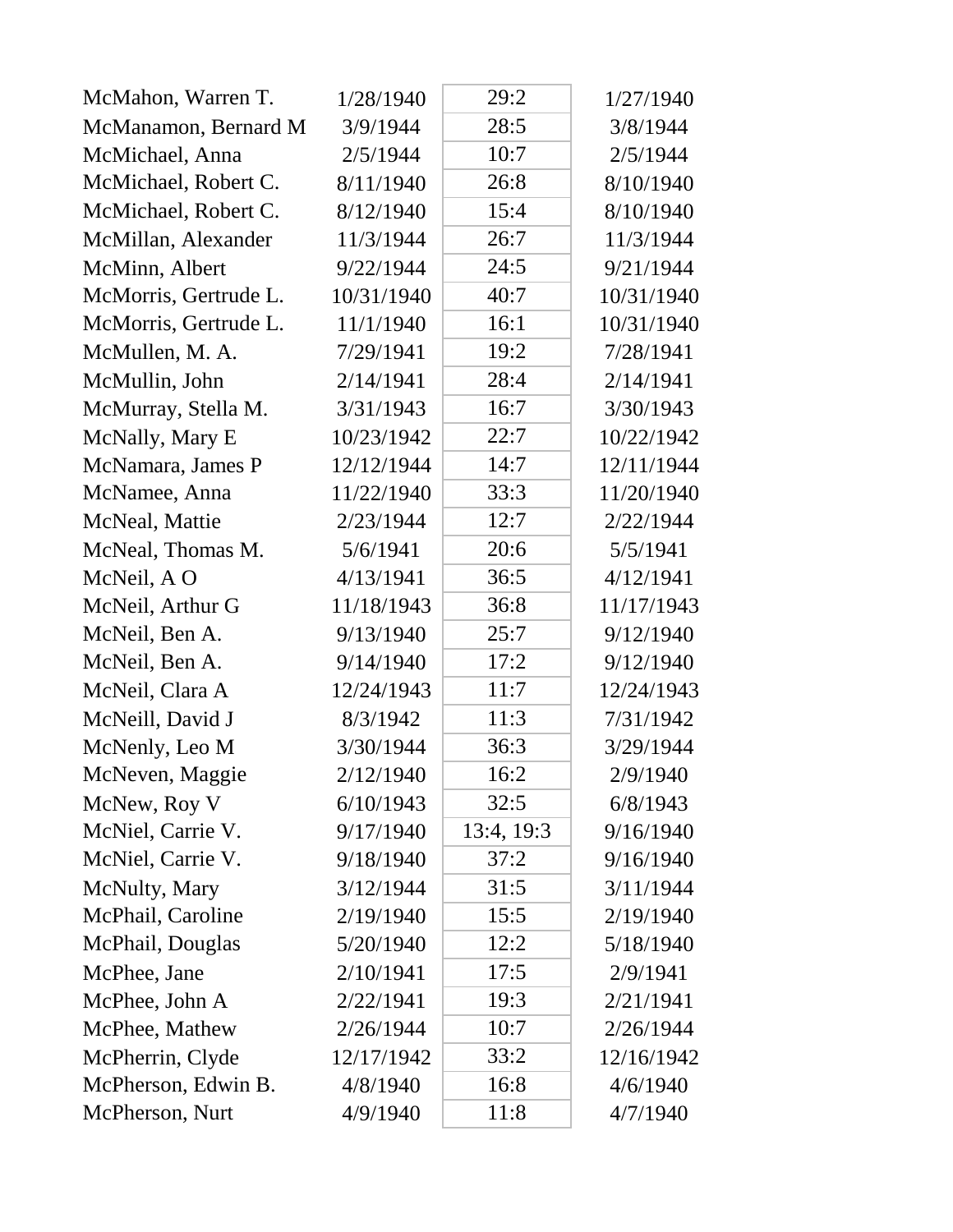| McPherson, Vernon   | 4/11/1942  | 16:7       | 4/10/1942  |
|---------------------|------------|------------|------------|
| McQuay, Adelbert J. | 7/24/1944  | 11:5       | 7/23/1944  |
| McQuay, Caroline    | 4/24/1943  | 16:7       | 4/24/1943  |
| McQueen, Earl J.    | 3/11/1942  | 27:2       | 3/10/1942  |
| McQueen, Edwin      | 1/26/1943  | 13:6       | 1/24/1943  |
| McQueen, George L.  | 5/13/1942  | 21:3       | 5/12/1942  |
| McQueen, Ida E      | 1/4/1943   | 09:7       | 1/3/1943   |
| McRae, Anna M       | 2/22/1943  | 13:3       | 2/22/1943  |
| McRae, Robert       | 10/24/1943 | 35:7       | 10/22/1943 |
| McTaggart, John     | 2/9/1942   | 17:5       | 2/8/1942   |
| McVannel, George E  | 10/14/1941 | 19:2       | 10/14/1941 |
| McVay, Lena G       | 2/14/1942  | 19:1       | 2/14/1942  |
| McWethy, May        | 4/9/1943   | 22:7       | 4/8/1943   |
| Mead, Daniel L      | 6/28/1941  | 19:2       | 6/27/1941  |
| Mead, Ethel O       | 3/24/1944  | 22:3       | 3/22/1944  |
| Mead, Nathan        | 4/15/1942  | 28:7       | 4/15/1942  |
| Meade, Joney W.     | 2/20/1944  | 28:2       | 2/19/1944  |
| Meade, Oscar        | 7/12/1943  | 13:1       | 7/11/1943  |
| Meakin, Ruth E      | 12/22/1943 | 21:3       | 12/22/1943 |
| Mears, Anna E       | 8/4/1943   | 14:8       | 8/4/1943   |
| Medaugh, Mavel      | 12/11/1944 | 13:1       | 12/9/1944  |
| Meder, Conrad       | 7/22/1943  | 26:8       | 7/21/1943  |
| Medore, Bernadette  | 3/16/1944  | 28:4       | 3/16/1944  |
| Meecham, Gertrude Z | 4/16/1943  | 22:8       | 4/15/1943  |
| Meek, Amanda J      | 5/25/1942  | 13:1       | 5/23/1942  |
| Meek, Mary A        | 11/8/1941  | 19:2       | 11/7/1941  |
| Meeker, Stella      | 2/9/1940   | 17:8, 27:3 | 2/7/1940   |
| Meeker, Stella      | 2/10/1940  | 15:5       | 2/7/1940   |
| Mees, Leeora        | 12/2/1941  | 18:5       | 12/1/1941  |
| Meese, Edyth M.     | 2/5/1943   | 21:3       | 2/5/1943   |
| Mehlburg, Frank W.  | 2/20/1940  | 17:6       | 2/19/1940  |
| Mehllburg, Susie    | 9/4/1940   | 10:7       | 9/1/1940   |
| Meier, Carol L.     | 6/29/1943  | 14:7       | 6/28/1943  |
| Meissinger, Anna K  | 12/20/1943 | 13:4       | 12/18/1943 |
| Meler, Herman J.    | 5/22/1940  | 12:2       | 5/20/1940  |
| Melicher, Andrew    | 5/29/1940  | 9:8, 13:2  | 5/28/1940  |
| Melicher, Andrew    | 5/30/1940  | 23:6       | 5/28/1940  |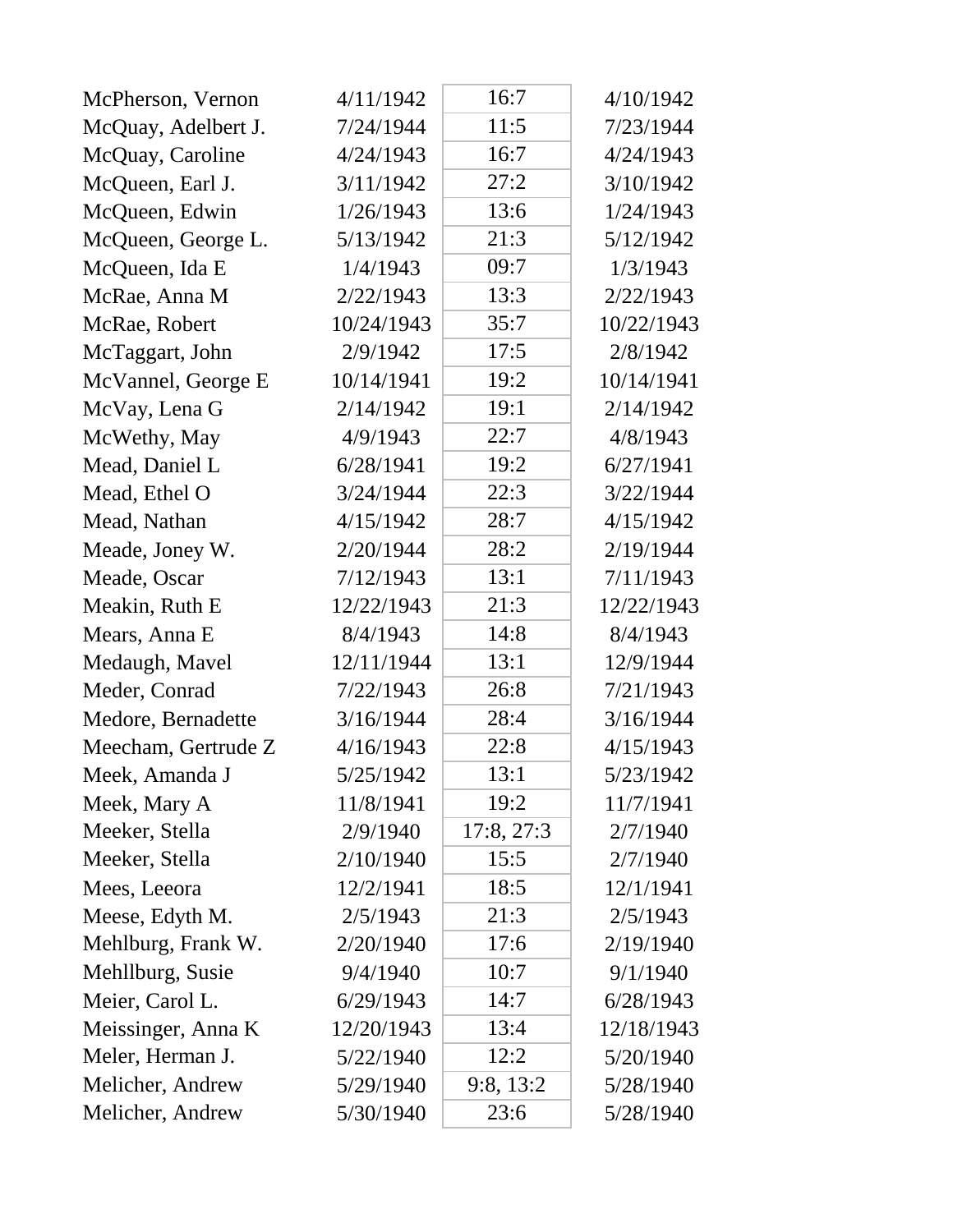| Melody, James       | 12/8/1944  | 32:7 | 12/7/1944  |
|---------------------|------------|------|------------|
| Melton, Vona        | 7/7/1941   | 15:4 | 7/6/1941   |
| Melvin, John        | 10/9/1942  | 22:8 | 10/8/1942  |
| Melvin, William H   | 1/18/1944  | 12:7 | 1/17/1944  |
| Mende, George F.    | 12/7/1942  | 12:4 | 12/6/1942  |
| Menosky, John       | 3/7/1941   | 28:4 | 3/6/1941   |
| Menzer, Luella      | 4/23/1940  | 17:3 | 4/23/1940  |
| Menzer, Luella      | 4/24/1940  | 21:3 | 4/23/1940  |
| Mercer, Edwin T     | 3/17/1942  | 15:3 | 3/16/1942  |
| Mercill, Charles G. | 12/6/1942  | 36:7 | 12/5/1942  |
| Meredith, Alice     | 4/3/1942   | 25:1 | 4/2/1942   |
| Merica, Ella        | 5/17/1942  | 52:3 | 5/16/1942  |
| Merinsky, Frances T | 10/26/1942 | 13:4 | 10/25/1942 |
| Merriam, Edward B L | 4/24/1943  | 16:8 | 4/24/1943  |
| Merrihew, Anna P    | 2/13/1941  | 37:2 | 2/12/1941  |
| Merril, Luella      | 3/30/1942  | 13:5 | 3/29/1942  |
| Merrill, Beulah D   | 2/2/1944   | 12:7 | 2/2/1944   |
| Merrill, John C.    | 12/18/1942 | 25:2 | 12/17/1942 |
| Merriman, Jennie    | 11/24/1941 | 17:4 | 11/22/1941 |
| Merriman, Robert J. | 11/12/1941 | 25:1 | 11/12/1941 |
| Merritt, Alfred C.  | 9/21/1943  | 12:3 | 9/21/1943  |
| Mersdorf, Daisy A   | 12/4/1944  | 13:3 | 12/3/1944  |
| Messenger, Lena     | 2/19/1941  | 21:3 | 2/19/1941  |
| Meston, Malcolm A   | 10/12/1944 | 32:1 | 10/12/1944 |
| Metcalf, Lee R      | 11/10/1941 | 19:2 | 11/9/1941  |
| Metro, John J.      | 8/3/1942   | 11:3 | 8/2/1942   |
| Mets, Archie        | 8/28/1941  | 45:3 | 8/28/1941  |
| Metz, Elizabeth E.  | 5/5/1941   | 17:2 | 5/4/1941   |
| Metzger, Katherine  | 3/1/1943   | 12:8 | 2/27/1943  |
| Metzger, Lena J.    | 12/12/1942 | 15:2 | 12/11/1942 |
| Metzger, Matthew R  | 5/25/1944  | 36:1 | 5/24/1944  |
| Metzger, Walter F.  | 9/9/1943   | 28:1 | 9/9/1943   |
| Meyer, Gus A.       | 4/3/1943   | 16:8 | 4/3/1943   |
| Michael, Edith R    | 7/14/1941  | 15:2 | 7/13/1941  |
| Michael, Ellen L    | 1/7/1942   | 19:5 | 1/6/1942   |
| Michael, Emma       | 4/11/1941  | 32:5 | 4/10/1941  |
| Michael, George     | 7/9/1941   | 18:6 | 7/8/1941   |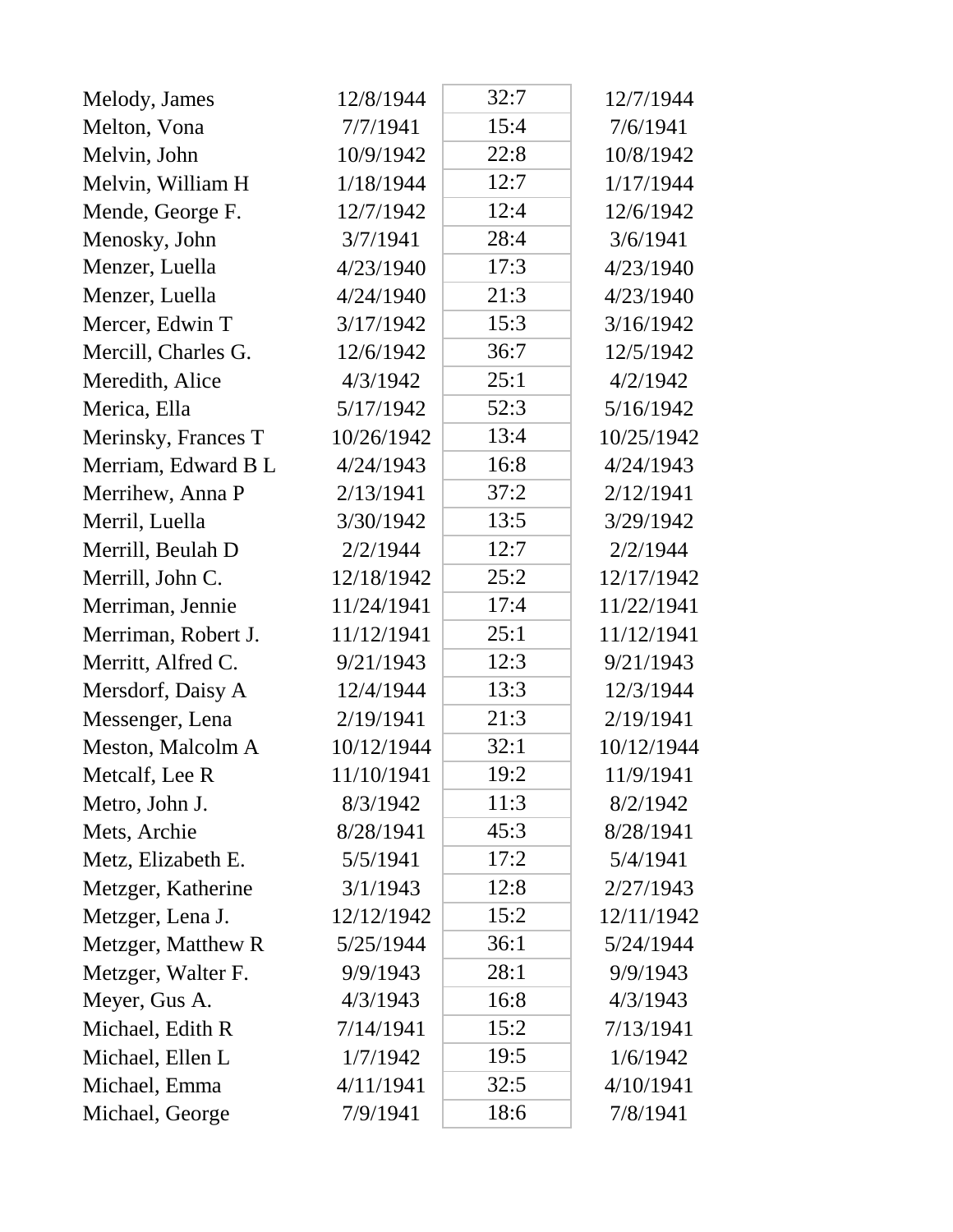| Michael, Rose Ann     | 7/14/1941  | 11:3 | 7/13/1941  |
|-----------------------|------------|------|------------|
| Michaels, Albert      | 1/5/1942   | 17:6 | 1/4/1942   |
| Michaels, Jewell      | 1/31/1941  | 25:3 | 1/31/1941  |
| Michel, Anna M.       | 9/30/1942  | 16:7 | 9/29/1942  |
| Michell, Iva M.       | 5/21/1943  | 20:6 | 5/21/1943  |
| Michelson, Arthur E.  | 2/19/1940  | 15:5 | 2/18/1940  |
| Michelson, Arthur E.  | 2/20/1940  | 9:3  | 2/18/1940  |
| Michelson, Louise     | 8/18/1943  | 14:8 | 8/17/1943  |
| Michelson, Samuel A   | 10/22/1942 | 33:1 | 10/21/1942 |
| Michener, John F.     | 4/9/1940   | 21:2 | 4/8/1940   |
| Middleton, Charlotte  | 4/9/1942   | 36:4 | 4/8/1942   |
| Middleton, Maribel S  | 11/20/1941 | 33:4 | 11/19/1941 |
| Middleton, Mary M     | 6/23/1943  | 18:8 | 6/22/1943  |
| Middleton, Oliver N.  | 12/9/1940  | 18:3 | 12/8/1940  |
| Middleton, Richard    | 11/29/1941 | 19:1 | 11/28/1941 |
| Middleton, Thomas A   | 6/12/1943  | 16:8 | 6/12/1943  |
| Mihalik, Joseph       | 5/10/1941  | 20:2 | 5/9/1941   |
| Mikolaizik, Shirley A | 3/14/1944  | 14:6 | 3/14/1944  |
| Milam, William J      | 9/9/1941   | 19:2 | 9/8/1941   |
| Milbert, Emma         | 8/14/1944  | 13:4 | 8/14/1944  |
| Miles, Alice R.       | 8/30/1943  | 13:1 | 8/29/1943  |
| Miles, Fannie B.      | 5/8/1940   | 26:7 | 5/7/1940   |
| Miles, Fannie B.      | 5/9/1940   | 36:6 | 5/7/1940   |
| Miles, Janice E       | 3/22/1943  | 13:2 | 3/21/1943  |
| Miles, Lavina         | 12/10/1943 | 28:6 | 12/9/1943  |
| Miles, Linnie         | 5/4/1944   | 32:2 | 5/3/1944   |
| Miles, Mamie A        | 2/25/1942  | 19:1 | 2/24/1942  |
| Miles, Rose M         | 10/31/1944 | 12:8 | 10/30/1944 |
| Milka, Minnie         | 10/3/1940  | 4:5  | 10/1/1940  |
| Millar, Edith M.      | 8/28/1942  | 18:6 | 8/28/1942  |
| Millard, Agnes        | 1/24/1941  | 27:3 | 1/22/1941  |
| Millard, Elizabeth    | 1/26/1940  | 25:3 | 1/23/1940  |
| Millard, George W.    | 11/15/1940 | 26:8 | 11/14/1940 |
| Millard, Lawrence B.  | 6/10/1941  | 20:7 | 6/8/1941   |
| Millen, Rae           | 10/20/1941 | 19:3 | 10/19/1941 |
| Miller, Andrew H.     | 5/29/1940  | 13:2 | 5/28/1940  |
| Miller, Andrew H.     | 5/29/1940  | 13:2 | 5/28/1940  |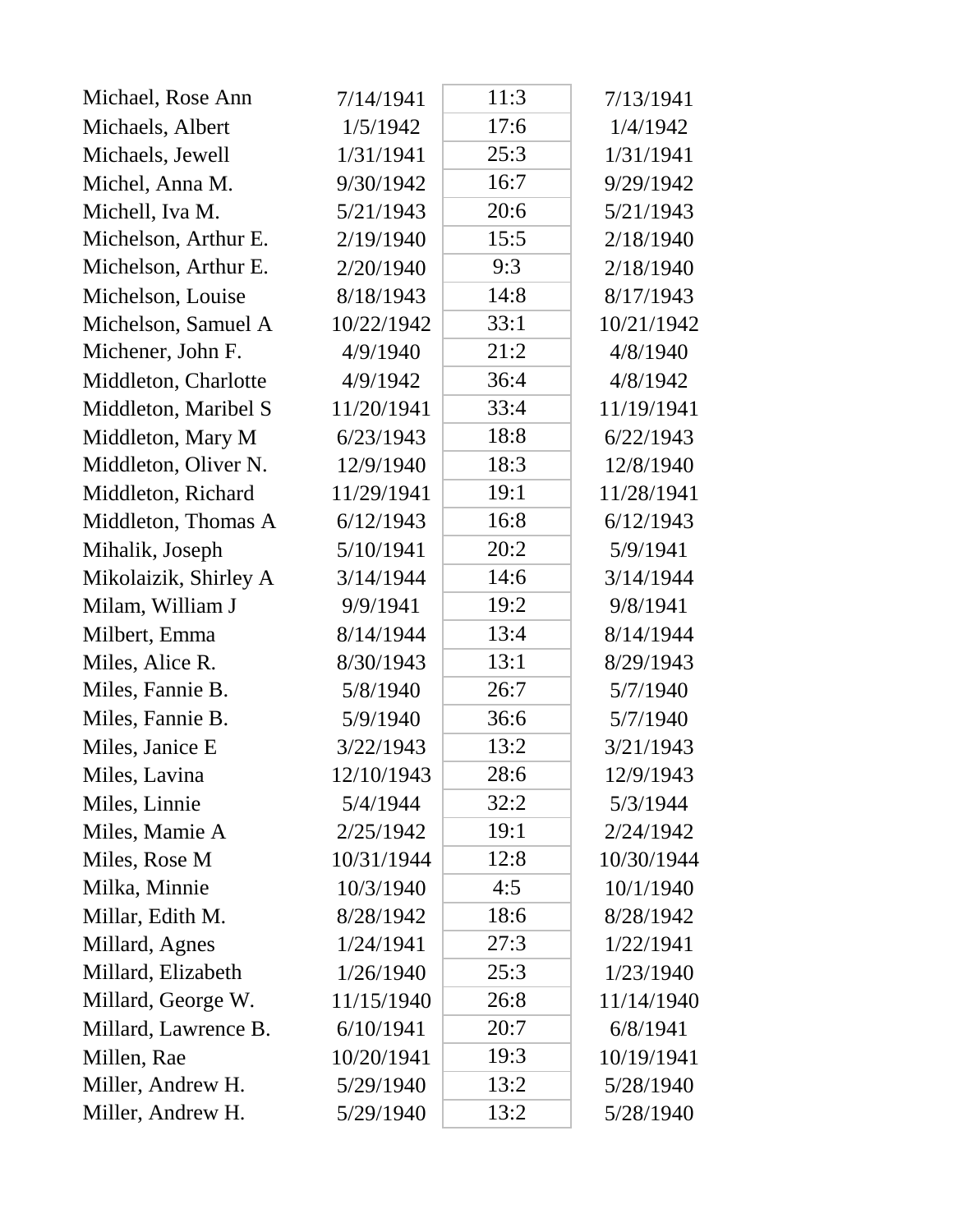| Miller, Andrew J.    | 7/10/1941  | 36:8      | 7/10/1941  |
|----------------------|------------|-----------|------------|
| Miller, Anna C.      | 12/7/1943  | 16:8      | 12/6/1943  |
| Miller, Archie T     | 1/15/1941  | 20:7      | 1/14/1941  |
| Miller, Bridget A.   | 2/28/1944  | 13:1      | 2/27/1944  |
| Miller, Charles H.   | 12/3/1942  | 37:2      | 12/2/1942  |
| Miller, Charles W.   | 2/12/1941  | 19:4      | 2/11/1941  |
| Miller, Daisy B.     | 11/27/1944 | 13:3      | 11/26/1944 |
| Miller, Dale L       | 3/5/1942   | 33:2      | 3/4/1942   |
| Miller, Delbert      | 3/9/1942   | 13:4      | 3/7/1942   |
| Miller, Edwin F      | 1/2/1941   | 25:8      | 1/1/1941   |
| Miller, Effie A.     | 11/10/1944 | 24:6      | 11/9/1944  |
| Miller, Elizabeth H. | 11/15/1940 | 14:4      | 11/14/1940 |
| Miller, Elizabeth S. | 8/3/1944   | 26:5      | 8/2/1944   |
| Miller, Eva          | 6/27/1941  | 33:2      | 6/26/1941  |
| Miller, Frank        | 3/20/1944  | 12:8      | 3/19/1944  |
| Miller, Frank E.     | 7/7/1941   | 15:5      | 7/6/1941   |
| Miller, George D.    | 9/30/1941  | 19:2      | 9/29/1941  |
| Miller, George L.    | 2/17/1944  | 28:7      | 2/16/1944  |
| Miller, Harriet A.   | 5/29/1944  | 11:1      | 5/28/1944  |
| Miller, Hattie M.    | 7/9/1944   | 27:8      | 7/7/1944   |
| Miller, Henry        | 3/28/1942  | 16:8      | 3/27/1942  |
| Miller, Henry C.     | 8/21/1942  | 20:5      | 8/21/1942  |
| Miller, James        | 4/15/1940  | 17:5      | 4/14/1940  |
| Miller, James        | 4/16/1940  | 17:4      | 4/14/1940  |
| Miller, James A.     | 10/18/1940 | 9:7, 28:7 | 10/17/1940 |
| Miller, James A.     | 10/18/1940 | 28:7      | 10/17/1940 |
| Miller, Jerome G.    | 2/11/1942  | 21:5      | 2/10/1942  |
| Miller, Jerome K     | 10/26/1942 | 13:3      | 10/26/1942 |
| Miller, John H.      | 3/6/1944   | 11:1      | 3/4/1944   |
| Miller, John W.      | 3/2/1942   | 17:2      | 3/1/1942   |
| Miller, Joseph W.    | 9/30/1941  | 19:2      | 9/29/1941  |
| Miller, Josephie     | 5/31/1940  | 33:6      | 5/30/1940  |
| Miller, Josephine    | 5/31/1940  | 33:6      | 5/30/1940  |
| Miller, Josephine K. | 4/21/1940  | 40:5      | 4/20/1940  |
| Miller, Josephine K. | 4/22/1940  | 15:3      | 4/20/1940  |
| Miller, Kenneth H.   | 10/23/1942 | 22:8      | 10/20/1942 |
| Miller, Lawrence R.  | 9/26/1942  | 14:8      | 9/24/1942  |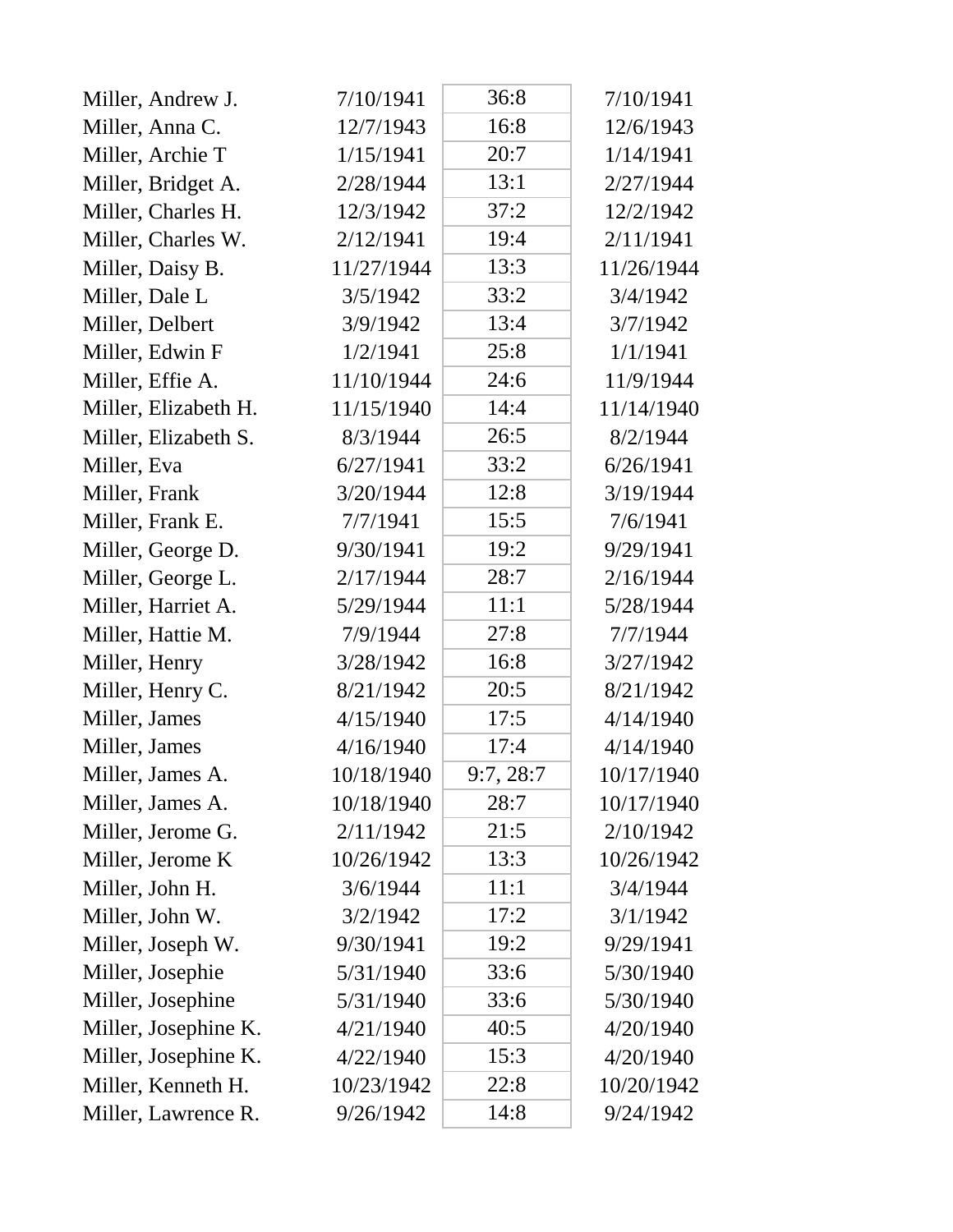| Miller, Lewis J.      | 7/19/1943  | 11:2      | 7/18/1943  |
|-----------------------|------------|-----------|------------|
| Miller, Liman G.      | 11/30/1940 | 17:4      | 11/30/1940 |
| Miller, Margaret M.   | 10/7/1943  | 36:4      | 10/6/1943  |
| Miller, Martie E.     | 1/25/1943  | 13:7      | 1/24/1943  |
| Miller, Mary          | 6/19/1941  | 44:7      | 6/18/1941  |
| Miller, Mary          | 11/11/1943 | 32:7      | 11/9/1943  |
| Miller, Mary E.       | 1/12/1940  | 23:4      | 1/11/1940  |
| Miller, Mary L.       | 7/14/1941  | 15:3      | 7/12/1941  |
| Miller, Maude R.      | 1/11/1944  | 13:1      | 1/10/1944  |
| Miller, Minnie A.     | 4/9/1940   | 21:2      | 4/7/1940   |
| Miller, Mrs. Chris    | 11/24/1943 | 13:1      | 11/23/1943 |
| Miller, Myrle B.      | 12/10/1943 | 28:7      | 12/9/1943  |
| Miller, Myron C.      | 6/9/1943   | 18:7      | 6/7/1943   |
| Miller, Nellie A.     | 4/20/1942  | 15:2      | 4/19/1942  |
| Miller, Nina E.       | 12/21/1940 | 3:2, 16:6 | 12/20/1940 |
| Miller, Nora          | 2/24/1941  | 17:3      | 2/22/1941  |
| Miller, Ray M.        | 1/7/1940   | 25:3      | 1/6/1940   |
| Miller, Robert F.     | 8/2/1943   | 13:1      | 8/1/1943   |
| Miller, Robert S.     | 10/28/1942 | 17:1      | 10/27/1942 |
| Miller, Roy C.        | 8/19/1943  | 24:7      | 8/18/1943  |
| Miller, Susie H.      | 11/12/1942 | 40:8      | 11/12/1942 |
| Miller, Thomas        | 6/16/1941  | 17:1      | 6/13/1941  |
| Miller, Viola R.      | 2/29/1944  | 14:7      | 2/28/1944  |
| Miller, Wilbert L.    | 6/15/1944  | 31:7      | 6/14/1944  |
| Miller, William E.    | 8/17/1943  | 12:7      | 8/16/1943  |
| Miller, William F.    | 4/11/1944  | 12:5      | 4/10/1944  |
| Miller, William J.    | 6/11/1943  | 20:8      | 6/10/1943  |
| Miller, William J.    | 9/11/1943  | 14:6      | 9/11/1943  |
| Miller, William L.    | 4/5/1942   | 32:7      | 4/4/1942   |
| Millhouse, Sidney     | 2/24/1941  | 17:4      | 2/22/1941  |
| Millhouse, Wilfred A  | 7/29/1941  | 19:2      | 7/28/1941  |
| Millier, Leslie W     | 9/7/1943   | 12:7      | 9/4/1943   |
| Milliken, Bertha G    | 5/16/1944  | 14:4      | 5/16/1944  |
| Millington, Adeline   | 10/23/1941 | 40:8      | 10/23/1941 |
| Millington, Charles A | 7/13/1944  | 26:7      | 7/12/1944  |
| Milloy, Lula J        | 6/12/1941  | 40:6      | 6/12/1941  |
| Mills, Elsworth M     | 7/5/1942   | 29:5      | 7/4/1942   |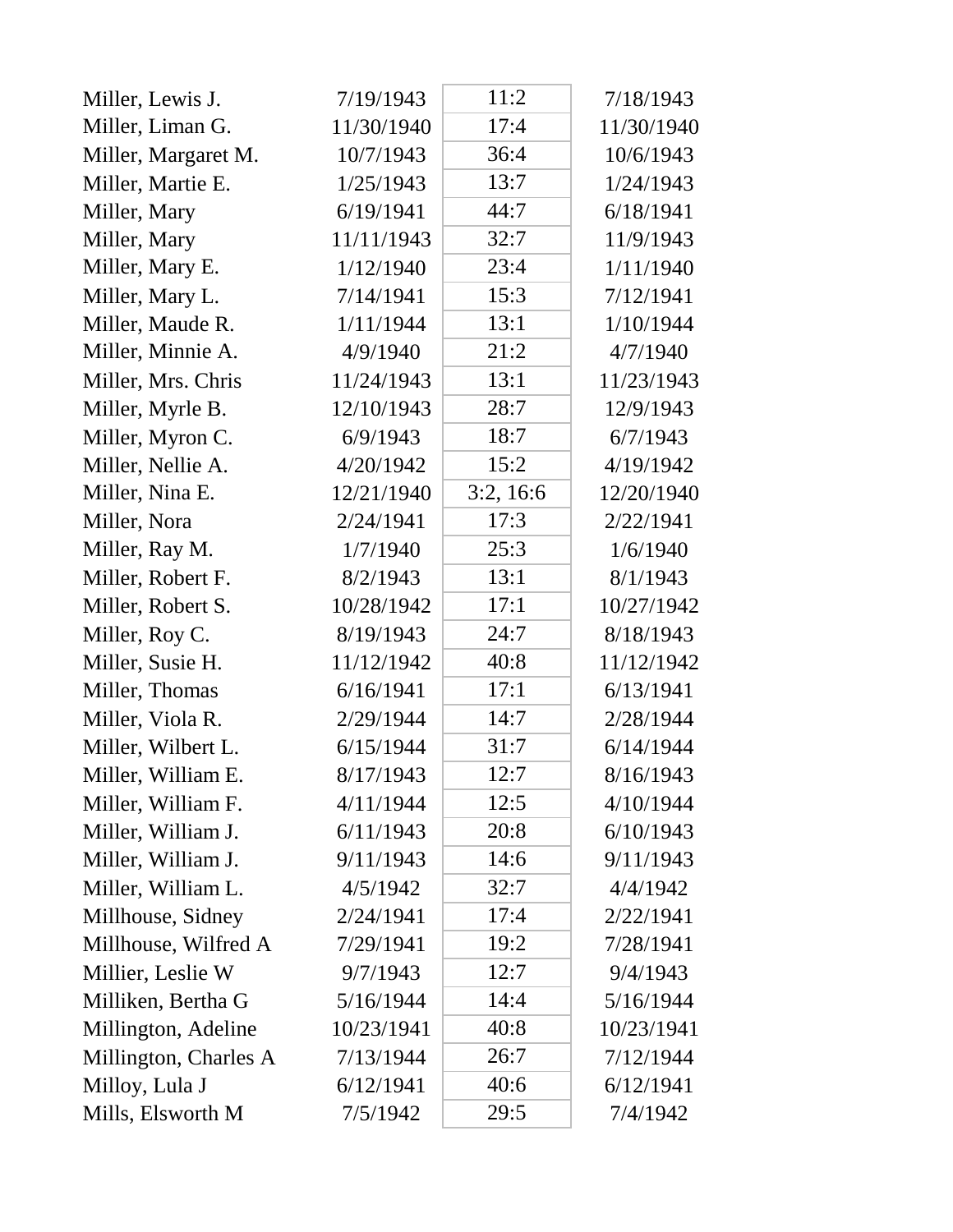| Mills, Enos S        | 4/24/1941  | 40:5      | 4/23/1941  |
|----------------------|------------|-----------|------------|
| Mills, John S.       | 2/27/1940  | 7:6       | 2/25/1940  |
| Mills, Mary E        | 7/31/1944  | 11:5      | 7/30/1944  |
| Mills, Maude A.      | 12/12/1940 | 11:5      | 12/11/1940 |
| Mills, Ralph U       | 2/2/1942   | 15:6      | 1/31/1942  |
| Mills, Sarah J.      | 8/19/1940  | 17:3      | 8/18/1940  |
| Mills, William G     | 11/15/1943 | 13:3      | 11/14/1943 |
| Milton, Frances A.   | 3/6/1943   | 15:2      | 3/2/1943   |
| Milton, William M    | 7/15/1944  | 11:1      | 7/12/1944  |
| Minar, Mary E.       | 10/22/1940 | 10:2      | 10/20/1940 |
| Miner, Clara L       | 10/4/1942  | 44:5      | 10/3/1942  |
| Miner, Henry B.      | 9/30/1942  | 16:7      | 9/30/1942  |
| Minks, Sylvia        | 1/14/1943  | 29:3      | 1/10/1943  |
| Minto, Charles W     | 2/9/1944   | 14:6      | 2/8/1944   |
| Miron, Margaret      | 12/13/1943 | 15:2      | 12/11/1943 |
| Mischler, George J   | 6/13/1944  | 16:3      | 6/13/1944  |
| Mischler, Loretta    | 12/15/1943 | 19:1      | 12/14/1943 |
| Misener, May R.      | 10/7/1940  | 8:7       | 10/6/1940  |
| Misiewicz, Joseph    | 12/2/1940  | 16:5      | 12/2/1940  |
| Misiewicz, Joseph    | 12/3/1940  | 22:5      | 12/2/1940  |
| Mislicki, Helen M.   | 10/13/1941 | 17:3      | 10/13/1941 |
| Mitchell, Augusta    | 11/30/1944 | 32:6      | 11/29/1944 |
| Mitchell, Cecilia F  | 9/14/1942  | 13:1      | 9/12/1942  |
| Mitchell, Clarabelle | 2/15/1944  | 12:8      | 2/15/1944  |
| Mitchell, Dora A     | 11/22/1943 | 19:1      | 11/21/1943 |
| Mitchell, Earl D.    | 5/2/1942   | 16:8      | 5/1/1942   |
| Mitchell, Elizabeth  | 3/20/1942  | 24:8      | 3/19/1942  |
| Mitchell, Elwyn      | 9/11/1940  | 19:1      | 9/11/1940  |
| Mitchell, Elwyn      | 9/12/1940  | 37:3      | 9/12/1940  |
| Mitchell, Gail       | 7/20/1944  | 26:5      | 7/19/1944  |
| Mitchell, George     | 1/25/1941  | 17:4      | 1/24/1941  |
| Mitchell, George A.  | 2/7/1942   | 17:5      | 2/6/1942   |
| Mitchell, Louisa     | 8/10/1942  | 11:4      | 8/8/1942   |
| Mitchell, William    | 4/26/1942  | 28:2      | 4/22/1942  |
| Mitchem, James C     | 12/2/1943  | 36:6      | 11/29/1943 |
| Mitora, John         | 1/1/1941   | H8:1      | 12/30/1940 |
| Mitoraj, John        | 12/30/1940 | 5:4, 15:7 | 12/29/1940 |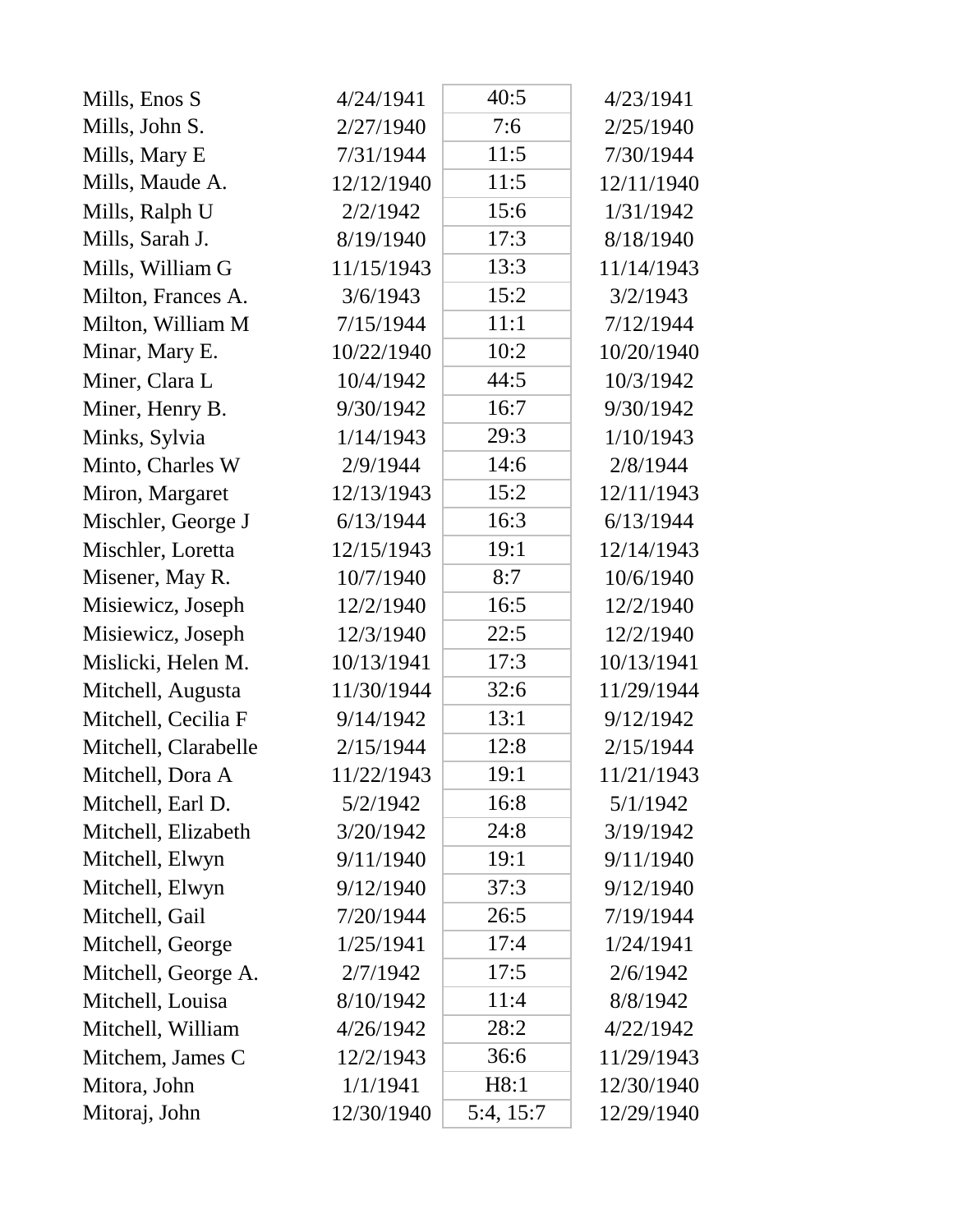| Mitoraj, John          | 12/31/1940 | 12:1       | 12/30/1940 |
|------------------------|------------|------------|------------|
| Mitrage, Helen         | 10/19/1944 | 32:3       | 10/18/1944 |
| Mitru, Sadie           | 1/16/1940  | 1:5, 17:7  | 1/15/1940  |
| Mitts, Karl R.         | 7/8/1940   | 15:5       | 7/6/1940   |
| Mitts, Robert          | 7/6/1940   | 13:4       | 7/6/40     |
| Mobilio, Mary          | 3/1/1941   | 17:4       | 2/28/1941  |
| Modones, Paul          | 1/5/1944   | 11:1       | 1/2/1944   |
| Moery, Charles A       | 7/20/1942  | 13:4       | 7/19/1942  |
| Moesch, Marvin A       | 2/9/1942   | 17:6       | 2/7/1942   |
| Moffat, Daniel         | 4/16/1944  | 39:6       | 4/14/1944  |
| Moffat, Joseph R       | 8/19/1943  | 24:6       | 8/18/1943  |
| Moffett, Robert G      | 1/12/1942  | 15:6       | 1/11/1942  |
| Mogford, Nora A.       | 4/15/1943  | 36:7       | 4/14/1943  |
| Mogge, Fred H.         | 8/5/1940   | 15:6       | 8/4/1940   |
| Mogge, Fred H.         | 8/6/1940   | 17:5       | 8/4/1940   |
| Moleski, Julius        | 10/2/1944  | 13:3       | 10/1/1944  |
| Molloseau, Joseph F    | 2/22/1943  | 13:3       | 2/21/1943  |
| Molony, Donald P       | 5/29/1943  | 17:1       | 5/28/1943  |
| Monaco, Dominick G.    | 5/2/1942   | 16:8       | 5/1/1942   |
| Mondeau, Joseph        | 3/22/1944  | 16:3       | 3/22/1944  |
| Monk, Robert S.        | 5/28/1940  | 25:1, 29:2 | 5/27/1940  |
| Monk, Robert S.        | 5/28/1940  | 29:2       | 5/27/1940  |
| Monk, Robert S.        | 5/29/1940  | 13:2       | 5/27/1940  |
| Monk, Robert S.        | 5/29/1940  | 13:2, 16:5 | 5/27/1940  |
| Monks, Herbert         | 5/17/1941  | 20:6       | 5/17/1941  |
| Monquin, Minnie        | 2/3/1943   | 17:4       | 2/2/1943   |
| Monroe, Charles E.     | 7/30/1943  | 18:7       | 7/28/1943  |
| Monroe, Dora B.        | 12/20/1941 | 18:7       | 12/20/1941 |
| Monroe, Earl           | 7/13/1941  | 28:5       | 7/12/1941  |
| Monroe, Edward C.      | 8/21/1944  | 11:2       | 8/19/1944  |
| Monroe, James M.       | 8/30/1942  | 32:4       | 8/29/1942  |
| Monroe, Mildred A.     | 4/11/1940  | 36:7       | 4/9/1940   |
| Monroe, Thomas         | 11/19/1943 | 23:1       | 11/18/1943 |
| Monroe, Thomas M.      | 10/25/1943 | 12:6       | 10/23/1943 |
| Montague, Bernice A.   | 10/14/1944 | 14:7       | 10/13/1944 |
| Montague, Mrs. Charles | 5/3/1941   | 20:5       | 5/3/1941   |
| Montgomery, Ella       | 3/22/1943  | 13:2       | 3/20/1943  |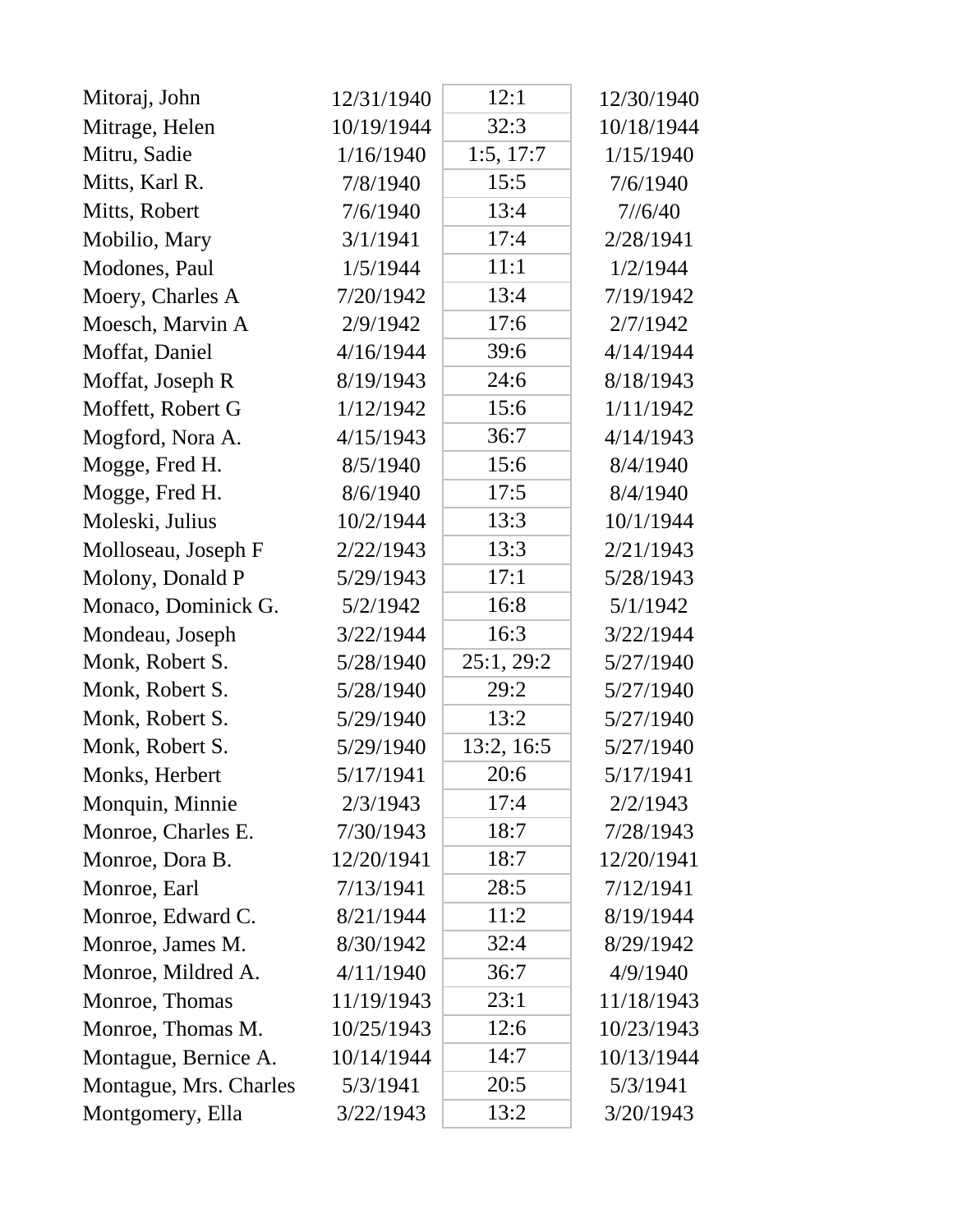| Montgomery, James   | 12/19/1942 | 15:3 | 12/19/1942 |
|---------------------|------------|------|------------|
| Montgomery, Ralph   | 3/15/1943  | 13:1 | 3/14/1943  |
| Montle, Charles     | 1/2/1942   | 21:7 | 12/31/1941 |
| Montle, John F      | 2/23/1943  | 28:7 | 2/22/1943  |
| Montreal, Elvira    | 3/6/1944   | 11:1 | 3/4/1944   |
| Moody, Bertha F     | 12/13/1941 | 18:5 | 12/12/1941 |
| Moody, Elmira       | 3/11/1942  | 27:1 | 3/10/1942  |
| Moody, Elsie        | 8/16/1940  | 8:1  | 8/16/1940  |
| Moody, Elsie N.     | 8/16/1940  | 23:2 | 8/16/1940  |
| Moody, Elsie N.     | 8/17/1940  | 17:4 | 8/16/1940  |
| Moody, James        | 12/23/1944 | 11:7 | 12/22/1944 |
| Moody, Louis W.     | 4/5/1944   | 16:5 | 4/4/1944   |
| Moon, Eddie R.      | 8/5/1940   | 10:5 | 8/3/1940   |
| Moon, Pearl B.      | 9/18/1940  | 37:2 | 9/17/1940  |
| Moon, Pearl B.      | 9/20/1940  | 39:3 | 9/17/1940  |
| Moon, Simeon H.     | 7/14/1941  | 15:4 | 7/13/1941  |
| Moore, Albert       | 12/19/1940 | 48:5 | 12/19/1940 |
| Moore, Alfred       | 4/16/1942  | 32:6 | 4/15/1942  |
| Moore, Amanda       | 11/15/1941 | 18:8 | 11/14/1941 |
| Moore, Archie W     | 3/25/1944  | 12:4 | 3/24/1944  |
| Moore, Bert         | 9/13/1943  | 14:6 | 9/12/1943  |
| Moore, Caphas W.    | 10/3/1940  | 4:6  | 10/1/1940  |
| Moore, Carol L      | 11/20/1944 | 17:4 | 11/19/1944 |
| Moore, Carrie M.    | 12/11/1943 | 14:6 | 12/10/1943 |
| Moore, Constance    | 1/19/1941  | 33:1 | 1/18/1941  |
| Moore, Dan          | 7/29/1943  | 29:7 | 7/28/1943  |
| Moore, Elizabeth A. | 11/30/1940 | 7:1  | 11/29/1940 |
| Moore, Henry        | 7/10/1944  | 15:5 | 7/9/1944   |
| Moore, Herbert E.   | 2/9/1942   | 17:5 | 2/8/1942   |
| Moore, John A.      | 5/4/1942   | 13:2 | 5/3/1942   |
| Moore, Lillian D    | 10/13/1941 | 17:3 | 10/12/1941 |
| Moore, Linda        | 3/22/1942  | 36:6 | 3/20/1942  |
| Moore, Lizzie E     | 6/6/1942   | 14:7 | 6/5/1942   |
| Moore, Martha A.    | 11/2/1940  | 24:2 | 11/1/1940  |
| Moore, Mary E.      | 7/19/1940  | 23:3 | 7/19/1940  |
| Moore, Mary E.      | 7/19/1940  | 23:4 | 7/19/1940  |
| Moore, Mattie E     | 7/24/1944  | 11:6 | 7/22/1944  |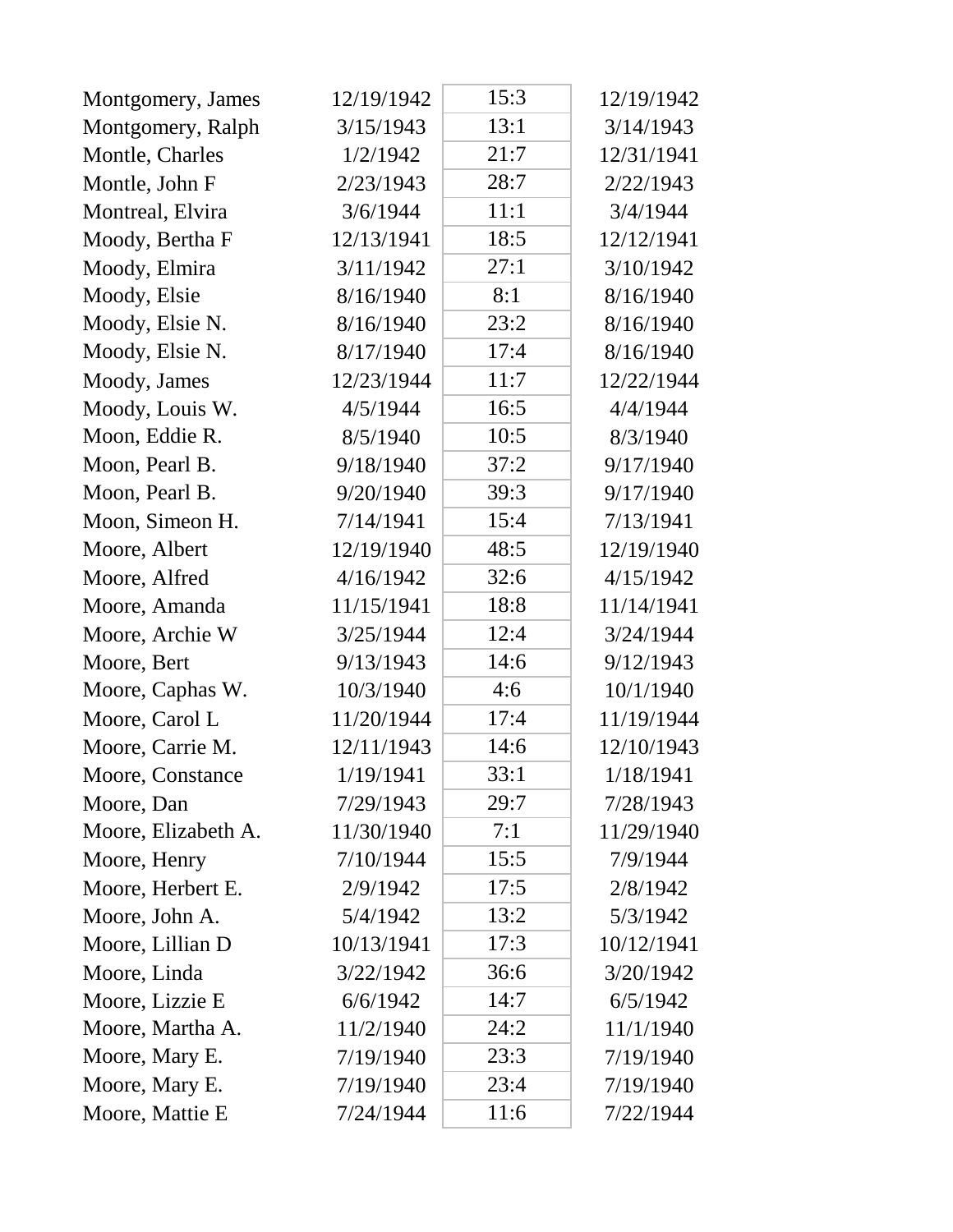| Moore, Miriam A.       | 12/26/1940 | 23:8       | 12/24/1940 |
|------------------------|------------|------------|------------|
| Moore, Rue G           | 7/28/1944  | 20:7       | 7/27/1944  |
| Moore, Sarah A         | 9/6/1944   | 14:7       | 8/30/1944  |
| Moore, Stewart W.      | 12/5/1940  | 18:1       | 12/4/1940  |
| Moore, William E.      | 12/25/1940 | 18:1       | 12/24/1940 |
| Moose, Bernice         | 10/16/1940 | 2:4, 22:8  | 10/15/1940 |
| Moose, Harvey L.       | 11/6/1941  | 44:8       | 11/5/1941  |
| Moran, Emma L.         | 3/13/1941  | 36:3       | 3/12/1941  |
| Moran, Harry G.        | 11/3/1944  | 26:6       | 11/2/1944  |
| Moran, Thomas          | 2/1/1940   | 16:4       | n.d        |
| Moratti, Albert J.     | 10/12/1942 | 12:8       | 10/11/1942 |
| Morden, Archie         | 1/15/1940  | 17:4, 17:6 | 1/13/1940  |
| Morey, Elizabeth E.    | 9/24/1941  | 23:1       | 9/23/1941  |
| Morey, Ethel           | 8/6/1940   | 17:5       | 8/6/1940   |
| Morey, Ethel           | 8/7/1940   | 19:4       | 8/6/1940   |
| Morey, Hilbert         | 9/21/1943  | 12:3       | 9/20/1943  |
| Morey, Mae E.          | 5/23/1941  | 36:2       | 5/22/1941  |
| Morgan, Elizabeth      | 1/2/1940   | 18:1       | 12/31/1939 |
| Morgan, Frank B        | 12/20/1943 | 13:4       | 12/18/1943 |
| Morgan, Fred           | 2/13/1944  | 32:3       | 2/12/1944  |
| Morgan, Gail O         | 7/21/1943  | 14:8       | 7/20/1943  |
| Morgan, Herbert        | 2/24/1940  | 11:4       | 2/22/1940  |
| Morgan, Isaac E.       | 7/17/1940  | 19:4       | 7/17/1940  |
| Morgan, Isaac E.       | 7/18/1940  | 37:4       | 7/17/1940  |
| Morgan, James D        | 4/21/1941  | 17:3       | 4/21/1941  |
| Morgan, James P        | 8/10/1941  | 36:6       | 8/9/1941   |
| Morgan, Philadelphia E | 5/24/1941  | 18:5       | 5/23/1941  |
| Morgan, Sophia         | 10/12/1941 | 36:3       | 10/11/1941 |
| Morin, Henry I         | 11/24/1944 | 25:2       | 11/23/1944 |
| Morley, Fred           | 3/23/1942  | 13:3       | 3/22/1942  |
| Morningstar, Elizabeth | 7/21/1944  | 20:8       | 7/19/1944  |
| Morris, Beatrice       | 2/14/1940  | 2:5, 17:5  | 2/13/1940  |
| Morris, Beatrice       | 2/15/1940  | 21:4       | 2/13/1940  |
| Morris, Harriet        | 10/25/1940 | 11:3       | 10/23/1940 |
| Morris, Hugh A.        | 10/8/1942  | 32:8       | 10/7/1942  |
| Morris, James F.       | 8/26/1942  | 15:2       | 8/25/1942  |
| Morris, Jane           | 3/16/1942  | 13:3       | 3/15/1942  |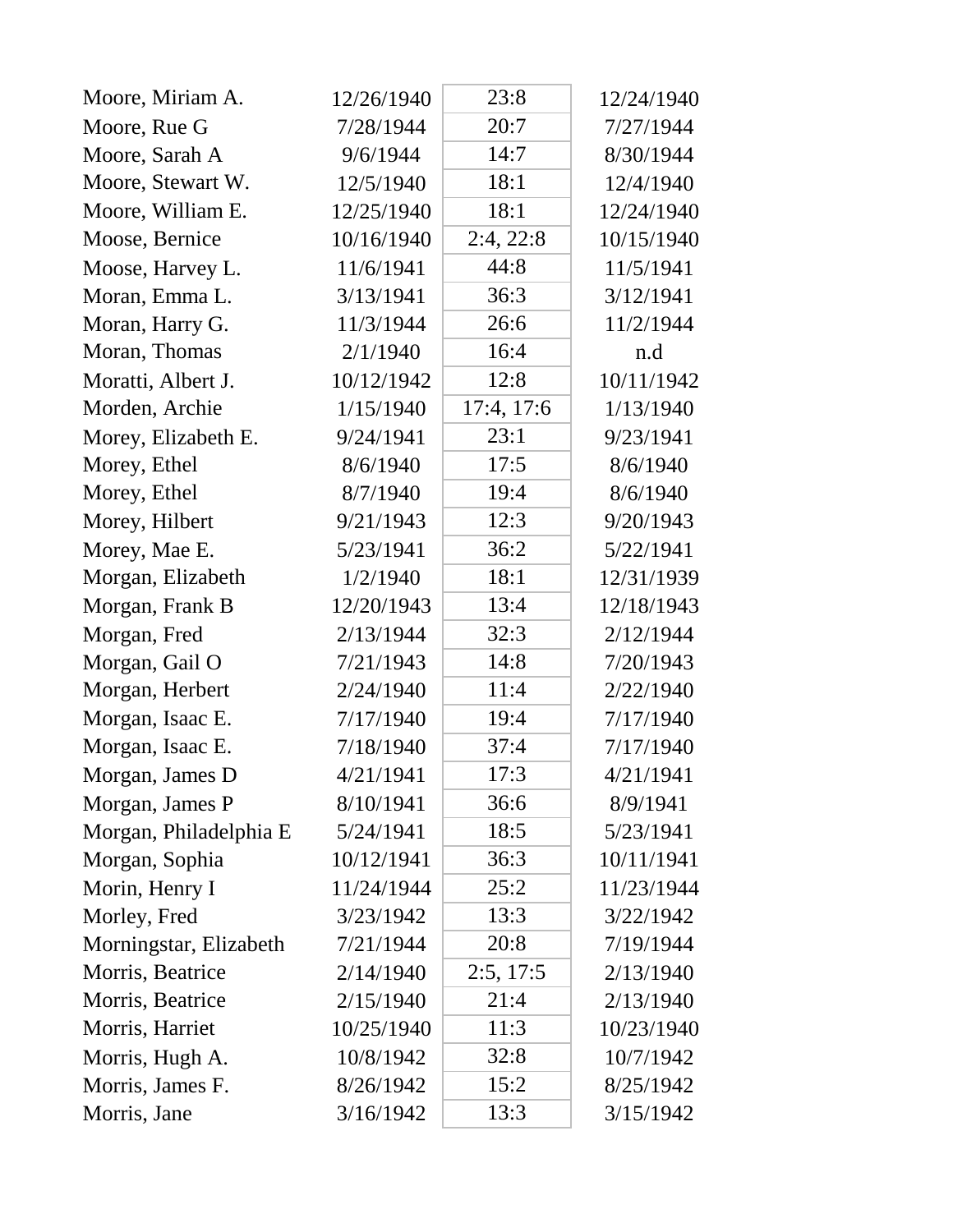| Morris, John G.        | 3/26/1942  | 36:7       | 3/24/1942  |
|------------------------|------------|------------|------------|
| Morris, Joseph A.      | 9/9/1944   | 12:7       | 9/8/1944   |
| Morris, Joseph B.      | 4/14/1944  | 24:6       | 4/13/1944  |
| Morris, Lola M.        | 8/5/1944   | 11:2       | 8/4/1944   |
| Morris, Lyle E.        | 3/12/1941  | 24:7       | 3/11/1941  |
| Morris, Ottilie W.     | 2/18/1943  | 32:7       | 2/17/1943  |
| Morris, Robert         | 11/18/1943 | 36:7       | 11/18/1943 |
| Morris, Robert S.      | 5/12/1941  | 16:7       | 5/10/1941  |
| Morris, William        | 10/2/1942  | 20:7       | 10/2/1942  |
| Morrisett, George C.   | 5/11/1940  | 18:7       | 5/10/1940  |
| Morrisett, George C.   | 5/12/1940  | 32:4       | 5/10/1940  |
| Morrish, Arthur A.     | 7/18/1940  | 37:4       | 7/18/1940  |
| Morrish, Arthur A.     | 7/18/1940  | 37:4       | 7/18/1940  |
| Morrish, Arthur A.     | 7/19/1940  | 23:4       | 7/18/1940  |
| Morrish, Raymond C.    | 3/4/1944   | 12:7       | 3/3/1944   |
| Morrison, Bess D.      | 8/13/1940  | 13:7, 17:3 | 8/13/1940  |
| Morrison, Bess D.      | 8/14/1940  | 15:5, 23:2 | 8/13/1940  |
| Morrison, Catherine    | 12/14/1943 | 19:2       | 12/13/1943 |
| Morrison, Daisy        | 3/26/1942  | 36:7       | 3/23/1942  |
| Morrison, Howard R.    | 4/9/1943   | 22:6       | 4/8/1943   |
| Morrison, James D. Sr. | 6/6/1944   | 18:4       | 6/5/1944   |
| Morse, Agnes C         | 10/2/1944  | 13:2       | 10/1/1944  |
| Morse, Arch            | 3/18/1944  | 16:6       | 3/17/1944  |
| Morse, Charles N       | 1/13/1943  | 15:5       | 1/12/1943  |
| Morse, Clayton         | 9/18/1940  | 24:6, 37:2 | 9/17/1940  |
| Morse, Elijah S        | 8/16/1943  | 13:2       | 8/15/1943  |
| Morse, Frank M         | 1/21/1943  | 27:8       | 1/20/1943  |
| Morse, Glen E.         | 11/26/1940 | 18:2       | 11/25/1940 |
| Morse, Hattie M.       | 10/24/1941 | 32:6       | 10/24/1941 |
| Morse, Laura B.        | 9/25/1944  | 11:3       | 9/23/1944  |
| Morse, Leonard E.      | 12/7/1942  | 12:3       | 12/6/1942  |
| Morse, Perry M         | 12/31/1942 | 11:7       | 12/30/1942 |
| Mortensen, Mary C      | 8/15/1944  | 13:2       | 8/14/1944  |
| Mortimer, Anna         | 3/3/1943   | 17:1       | 3/2/1943   |
| Mortin, Jennie         | 7/5/1944   | 15:7       | 7/3/1944   |
| Morton, Anna V         | 1/13/1944  | 27:2       | 1/13/1944  |
| Morton, Donald         | 7/1/1940   | 7:7        | 6/30/1940  |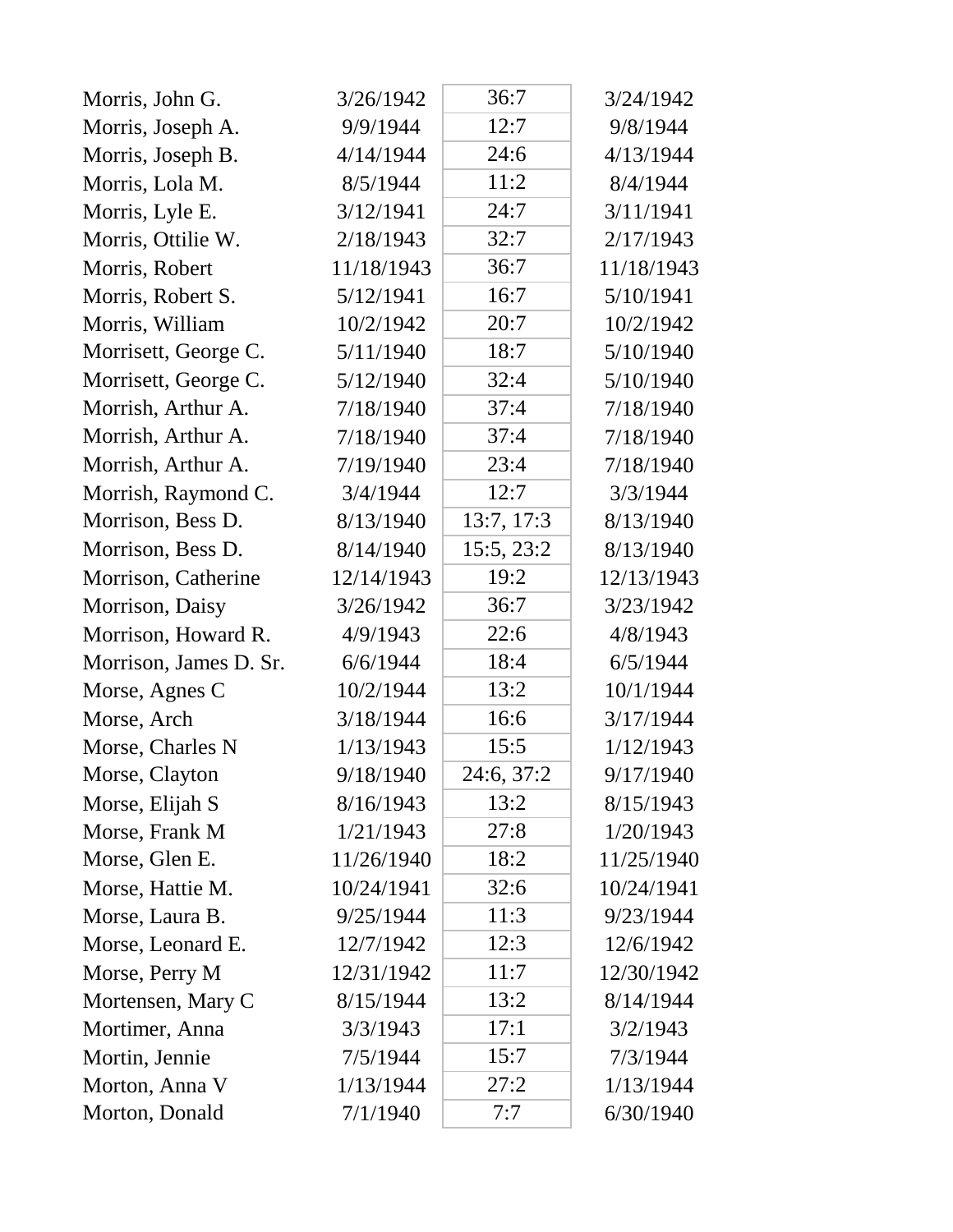| Morton, Frank           | 3/27/1942  | 22:6      | 3/25/1942  |
|-------------------------|------------|-----------|------------|
| Morton, Ronald D.       | 6/12/1943  | 16:8      | 6/11/1943  |
| Moseley, Effie L        | 8/30/1943  | 13:2      | 8/29/1943  |
| Mosher, Charles E       | 4/14/1944  | 24:6      | 4/14/1944  |
| Mosher, Elizabeth       | 9/30/1943  | 32:4      | 9/29/1943  |
| Mosher, John E          | 9/7/1942   | 17:4      | 9/6/1942   |
| Mosher, S.D. (Civil War |            |           |            |
| Vet)                    | 10/14/1940 | 7:5       | 10/14/1940 |
| Mosher, Syvester.D.     | 10/15/1940 | 4:3       | 10/14/1940 |
| Mosher, William S       | 1/14/1941  | 19:5      | 1/13/1941  |
| Mosher, Mrs Marion H    | 6/26/1944  | 13:5      | 6/25/1944  |
| Mosier, Jerry           | 6/28/1941  | 19:1      | 6/27/1941  |
| Moss Edith R.           | 1/23/1943  | 15:6      | 1/23/1943  |
| Moss, Alice M.          | 7/22/1942  | 13:2      | 7/21/1942  |
| Moss, Carol S.          | 4/10/1941  | 44:6      | 4/9/1941   |
| Moss, Helen A.          | 7/15/1940  | 8:5, 17:5 | 7/14/1940  |
| Moss, Helen A.          | 7/16/1940  | 19:4      | 7/14/1940  |
| Moss, Helen A.          | 7/17/1940  | 13:6      | 7/14/1940  |
| Mossman, Thomas D.      | 8/29/1943  | 32:1      | 8/27/1943  |
| Mossop, Thomas A.       | 7/10/1940  | 19:3      | 7/11/1940  |
| Motes, Janet M          | 10/9/1941  | 40:7      | 10/8/1941  |
| Mothersill, James W.    | 2/25/1940  | 8:8       | 2/22/1940  |
| Mott, Dolores I         | 7/26/1941  | 18:8      | 7/26/1941  |
| Mott, Isabella T S      | 7/30/1941  | 25:3      | 7/29/1941  |
| Mott, Sarah E           | 1/6/1944   | 27:1      | 1/6/1944   |
| Moumtzis, George        | 3/12/1941  | 24:7      | 3/9/1941   |
| Mouser, Cecil A.        | 10/2/1944  | 13:3      | 9/30/1944  |
| Moyer, Mary             | 3/17/1941  | 19:3      | 3/14/1941  |
| Moyers, Meil O          | 7/24/1944  | 11:5      | 7/22/1944  |
| Moyses, Margaret        | 4/24/1943  | 16:7      | 4/24/1943  |
| Mozader, Joseph         | 10/18/1944 | 18:4      | 10/17/1944 |
| Mpakales, Argiris       | 3/31/1941  | 17:3      | 3/30/1941  |
| Mrasek, Mary            | 11/7/1940  | 45:2      | 11/7/1940  |
| Mrasek, Mary            | 11/8/1940  | 32:6      | 11/7/1940  |
| Mrohs, Williams         | 1/25/1944  | 15:1      | 1/25/1944  |
| Muchler, Amy D          | 1/24/1941  | 27:4      | 1/23/1941  |
| Mudge, Lena E           | 4/28/1944  | 23:8      | 4/27/1944  |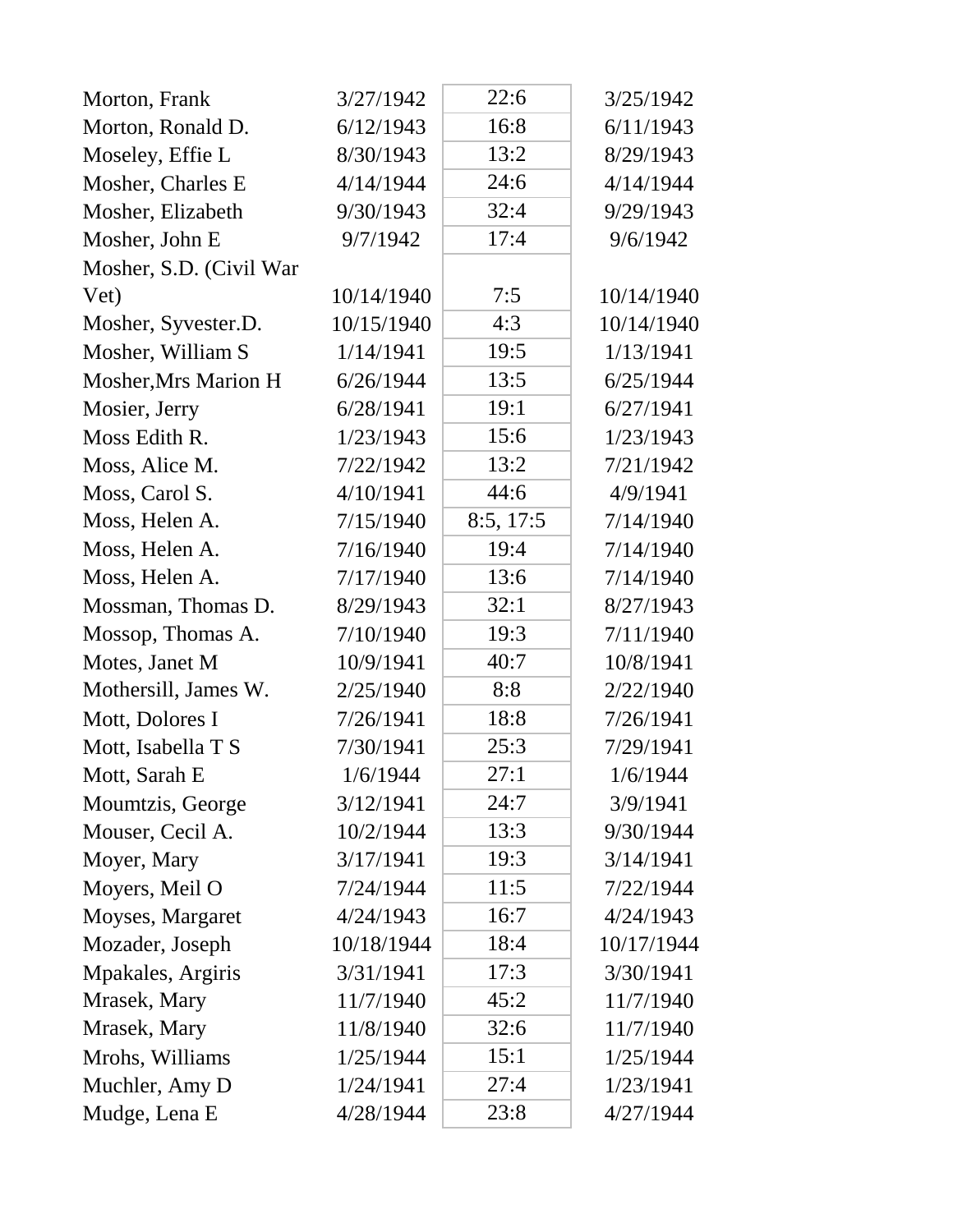| Muehlembech, Frank L  | 3/2/1941   | 36:6       | 3/1/1941   |
|-----------------------|------------|------------|------------|
| Mueller Ruth I        | 11/5/1942  | 36:7       | 11/5/1942  |
| Muffler, William H    | 6/12/1944  | 26:7       | 6/10/1944  |
| Muir, Ada J           | 8/28/1941  | 45:3       | 8/27/1941  |
| Mulcahy, Dennis       | 10/25/1940 | 24:7       | 10/24/1940 |
| Mulcahy, Ernest P     | 5/12/1943  | 20:7       | 5/9/1943   |
| Mulcahy, Mary         | 1/7/1942   | 19:5       | 1/7/1942   |
| Mulkins, Agnes E      | 10/14/1941 | 19:3       | 10/13/1941 |
| Mullaly, Leo H        | 5/31/1940  | 1:7, 33:5  | 5/30/1940  |
| Mullaly, Leo H.       | 5/31/1940  | 33:5       | 5/30/1940  |
| Mullet, Lula G        | 5/16/1941  | 28:4       | 5/15/1941  |
| Mullet, Ray S.        | 8/22/1943  | 35:7       | 8/21/1943  |
| Mullin, George        | 1/20/1944  | 28:8       | 1/19/1944  |
| Mullins, Edward       | 1/22/1940  | 13:8       | 1/20/1940  |
| Mulvaney, Christopher | 12/9/1941  | 24:5       | 12/8/1941  |
| Mumford, Harriet      | 9/15/1941  | 17:1       | 9/14/1941  |
| Mumrow, Herman J.     | 7/29/1943  | 29:7       | 7/29/1943  |
| Munch, Philip         | 8/13/1941  | 23:2       | 8/13/1941  |
| Mundy, George         | 9/6/1940   | 29:2       | 9/3/1940   |
| Mundy, George         | 9/7/1940   | 17:3, 20:1 | 9/3/1940   |
| Mundy, Jacob H.       | 7/10/1941  | 36:8       | 7/9/1941   |
| Munger, Charles       | 11/26/1941 | 23:2       | 11/26/1941 |
| Munger, Etta A.       | 9/27/1943  | 12:8       | 9/26/1943  |
| Munger, Eva M.        | 7/5/1940   | 25:6       | 7/4/1940   |
| Munger, Morris C      | 9/19/1942  | 14:7       | 9/18/1942  |
| Munsell, Alverna E    | 1/4/1941   | 15:3       | 1/3/1941   |
| Munsell, Ellen L      | 6/9/1944   | 24:2       | 6/8/1944   |
| Munsell, Emma J       | 11/19/1943 | 23:1       | 11/18/1943 |
| Munsell, Minnie M.    | 7/16/1942  | 29:4       | 7/16/1942  |
| Munsell, Sidney J.    | 9/21/1944  | 32:4       | 9/20/1944  |
| Munson, Pearl E.      | 1/20/1942  | 17:5       | 1/19/1942  |
| Murcko, John          | 4/1/1943   | 32:7       | 3/31/1943  |
| Murdle, William       | 7/15/1940  | 7:3        | 7/14/1940  |
| Murgerson, Fannie     | 4/18/1943  | 44:2       | 4/16/1943  |
| Murphy, Alva L        | 3/16/1943  | 14:7       | 3/15/1943  |
| Murphy, Catherine     | 5/10/1941  | 20:3       | 5/9/1941   |
| Murphy, Edmond        | 5/6/1940   | 15:4       | 5/5/1940   |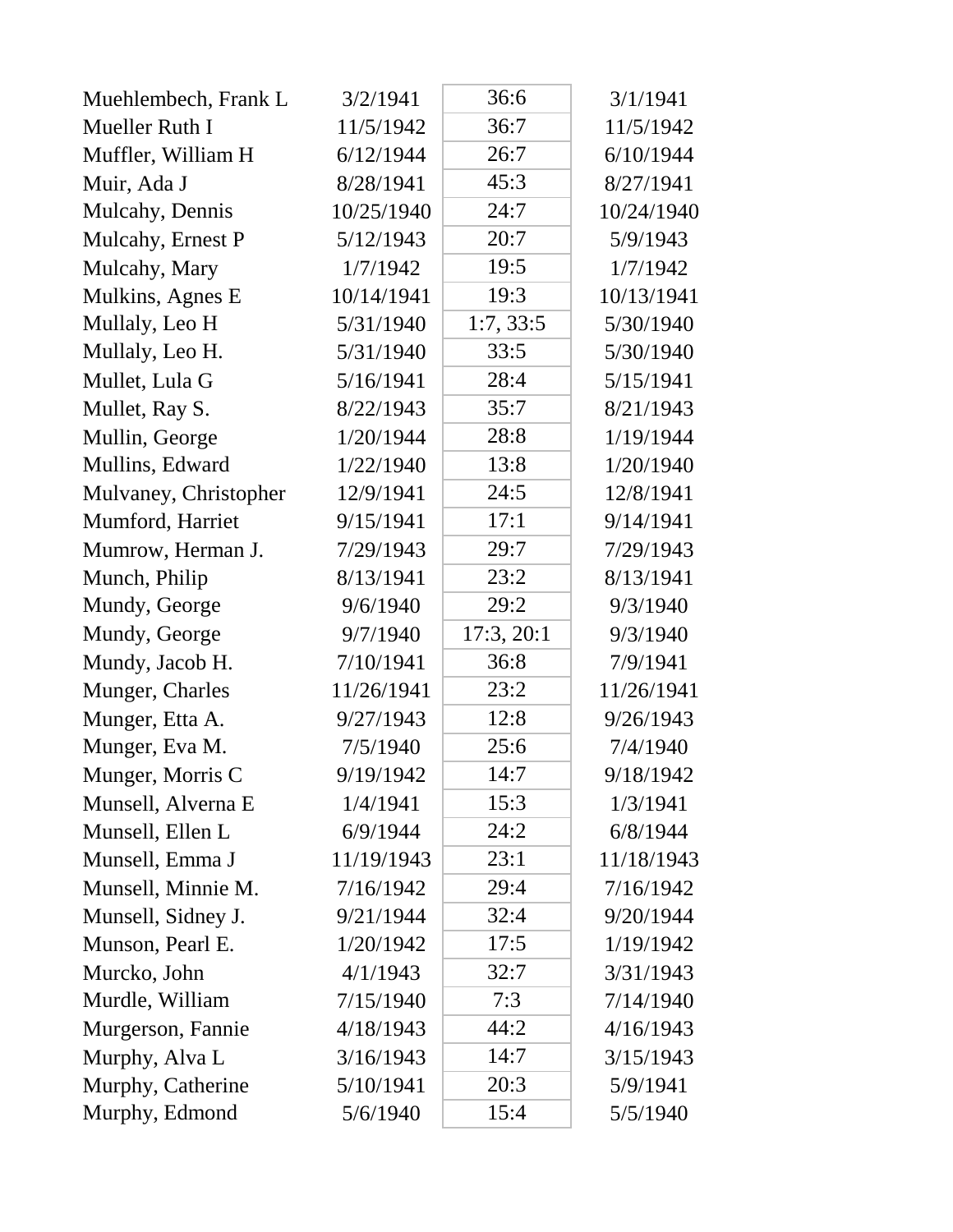| Murphy, Edmond        | 5/7/1940   | 19:2       | 5/5/1940   |
|-----------------------|------------|------------|------------|
| Murphy, Edmond        | 5/13/1940  | 8:2,9:7    | 5/5/1940   |
| Murphy, Elizabeth     | 2/3/1944   | 28:7       | 2/3/1944   |
| Murphy, John          | 4/8/1941   | 23:1       | 4/8/1941   |
| Murphy, John P.       | 1/16/1943  | 15:5       | 1/15/1943  |
| Murphy, Lawrence W    | 1/25/1943  | 13:6       | 1/24/1943  |
| Murphy, Luella M      | 9/1/1944   | 22:4       | 8/31/1944  |
| Murphy, Margaret      | 10/30/1940 | 4:1        | 10/25/1940 |
| Murphy, Margaret N.   | 2/27/1942  | 20:8       | 2/26/1942  |
| Murphy, Mary A.       | 7/6/1940   | 17:7       | 7/5/1940   |
| Murphy, Mary A.       | 7/7/1940   | 27:4       | 7/8/1940   |
| Murphy, Mary Ann      | 4/13/1940  | 12:3, 17:2 | 4/12/1940  |
| Murphy, Mary Ann      | 4/13/1940  | 12:4       | 4/12/1940  |
| Murphy, Mary Ann      | 4/14/1940  | 32:6       | 4/12/1940  |
| Murphy, Mrs. Daniel   | 8/31/1944  | 28:5       | 8/30/1944  |
| Murphy, Robert M.     | 4/27/1940  | 13:8, 17:1 | 4/27/1940  |
| Murphy, Robert M.     | 4/28/1940  | 28:4       | 4/27/1940  |
| Murphy, William H.    | 3/27/1941  | 40:6       | 3/26/1941  |
| Murray, Elizabeth     | 8/13/1940  | 17:3       | 8/12/1940  |
| Murray, Elizabeth     | 8/14/1940  | 23:3       | 8/12/1940  |
| Murray, Harry L       | 1/27/1943  | 17:5       | 1/24/1943  |
| Murray, Howard P      | 9/1/1943   | 14:5       | 9/1/1943   |
| Murray, Lydia         | 8/23/1944  | 14:6       | 8/22/1944  |
| Murray, Sophia E.     | 12/5/1942  | 15:2       | 12/5/1942  |
| Murray, William L.    | 1/16/1940  | 17:7       | 1/16/1940  |
| Murray, William L.    | 1/17/1940  | 17:6       | 1/16/1940  |
| Murry, Francis M      | 8/26/1943  | 26:4       | 8/26/1943  |
| Murthum, Erwin        | 8/30/1940  | 17:6       | 8/28/1940  |
| Muse, Pauline A.      | 1/29/1944  | 11:2       | 1/28/1944  |
| Musgrave, Heskett B.  | 11/29/1941 | 19:1       | 11/28/1941 |
| Mushall, Anna         | 12/19/1944 | 17:1       | 12/19/1944 |
| Musser, Margueritte E | 4/27/1944  | 31:7       | 4/26/1944  |
| Mustard, James C      | 3/4/1943   | 33:2       | 3/3/1943   |
| Mustin, Alberta       | 6/23/1944  | 22:8       | 6/17/1944  |
| Mutton, William       | 2/12/1942  | 37:3       | 2/11/1942  |
| Mydlowski, Stanley    | 9/11/1940  | 6:2        | 9/7/1940   |
| Myers, Charles E.     | 10/28/1943 | 32:2       | 10/27/1943 |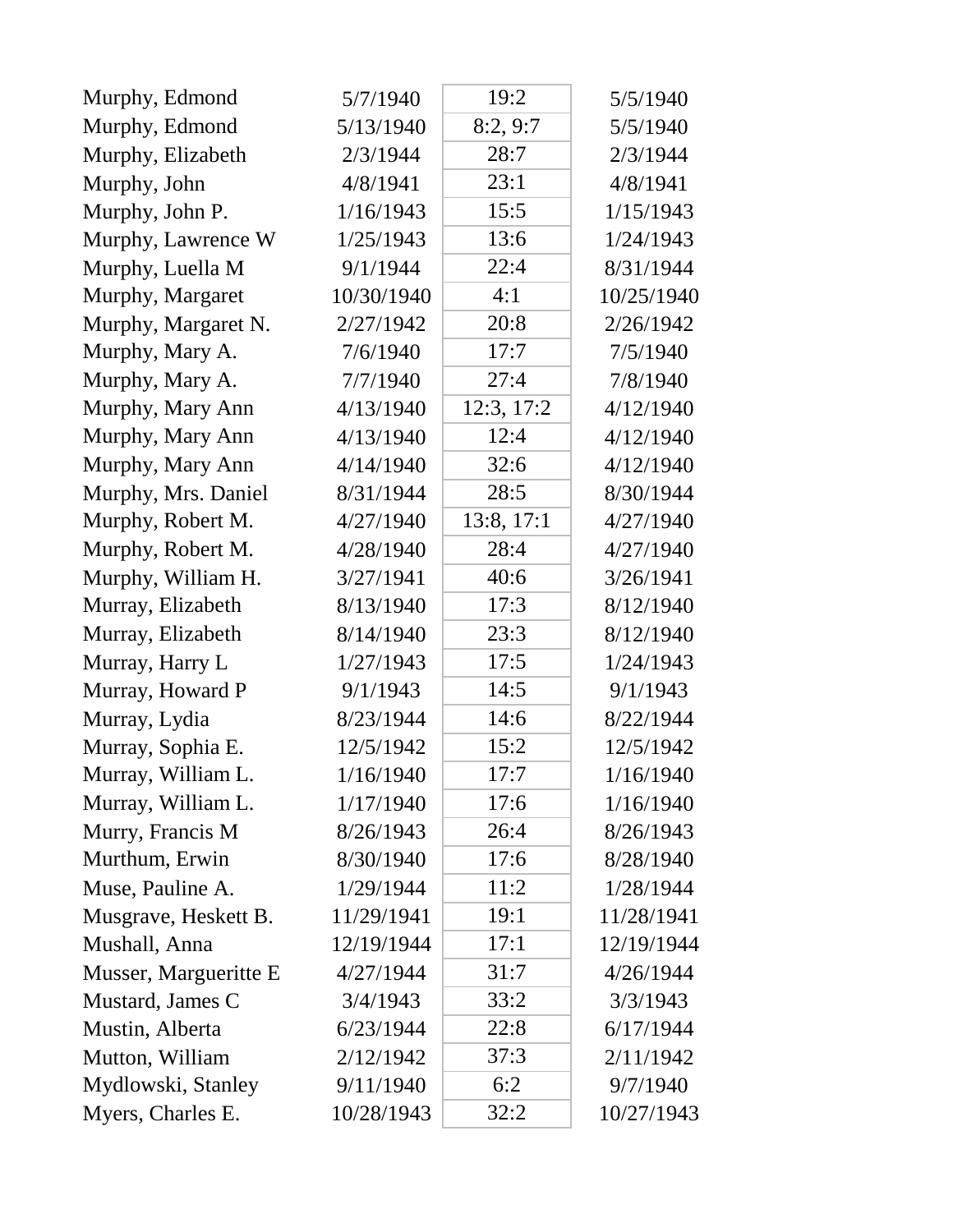| Myers, Eliza E      | 5/18/1942  | 13:2       | 5/17/1942  |
|---------------------|------------|------------|------------|
| Myers, Elsre        | 2/17/1943  | 19:2       | 2/16/1943  |
| Myers, Florence     | 5/4/1943   | 14:8       | 5/3/1943   |
| Myers, Frances P.   | 2/12/1940  | 5:6        | 2/11/1940  |
| Myers, George C     | 1/1/1941   | H8:1       | 12/31/1940 |
| Myers, George C.    | 12/31/1940 | 12:1       | 12/31/1940 |
| Myers, Jack G.      | 11/18/1940 | 21:4       | 11/18/1940 |
| Myers, Jack G.      | 11/19/1940 | 21:2       | 11/18/1940 |
| Myers, Joseph F     | 6/15/1942  | 11:4       | 6/13/1942  |
| Myers, Larry L.     | 11/6/1940  | 21:2       | 11/5/1940  |
| Myers, Lillian      | 2/24/1940  | 15:2       | 2/22/1940  |
| Myers, Martha E     | 4/15/1944  | 12:6       | 4/15/1944  |
| Myers, Nicholas     | 10/12/1943 | 16:7       | 10/11/1943 |
| Myers, Pearl F.     | 2/12/1940  | 13:6       | 2/11/1940  |
| Myers, Peter S.     | 12/30/1943 | 17:4       | 12/29/1943 |
| Myers, Roscoe B.    | 8/12/1944  | 11:1       | 8/11/1944  |
| Myers, Tom H.       | 4/16/1941  | 26:6       | 4/15/1941  |
| Mylanix, Cora E.    | 7/5/1943   | 15:5       | 7/3/1943   |
| Myrick, Albert      | 7/23/1943  | 18:8       | 7/20/1943  |
| Naak, Henry F.      | 10/9/1940  | 8:5        | 10/8/1940  |
| Nadeau, Herbert L   | 10/16/1943 | 14:7       | 10/16/1943 |
| Nadeau, Lillian E   | 10/31/1942 | 15:3       | 10/30/1942 |
| Nadeau, Margaret M  | 6/1/1944   | 28:3       | 5/31/1944  |
| Nadeau, Thomas R    | 11/6/1942  | 22:8       | 11/5/1942  |
| Nagel, Claudette A  | 8/18/1943  | 14:6       | 8/17/1943  |
| Nall, Clyde         | 8/11/1941  | 17:3       | 8/9/1941   |
| Nallett, Maude V    | 6/9/1941   | 17:1       | 5/13/1941  |
| Nanocki, Eva V.     | 2/7/1940   | 19:4       | 2/6/1940   |
| Nash, Walter A      | 5/9/1944   | 18:3       | 5/9/1944   |
| Nason, Maggie       | 4/29/1943  | 28:7       | 4/28/1943  |
| Nason, Willoughby C | 11/20/1944 | 17:2       | 11/13/1944 |
| Natchez, Ada        | 9/6/1940   | 12:5, 29:1 | 9/5/1940   |
| Natzel, Margaret E. | 2/16/1944  | 14:7       | 2/15/1944  |
| Nausley, Kate       | 12/27/1940 | 21:4       | 12/26/1940 |
| Nausley, Kate       | 12/28/1940 | 15:6       | 12/26/1940 |
| Nausley, Kate       | 12/29/1940 | 29:5       | 12/26/1940 |
| Nauss, Clifford L.  | 6/6/1944   | 18:4       | 6/5/1944   |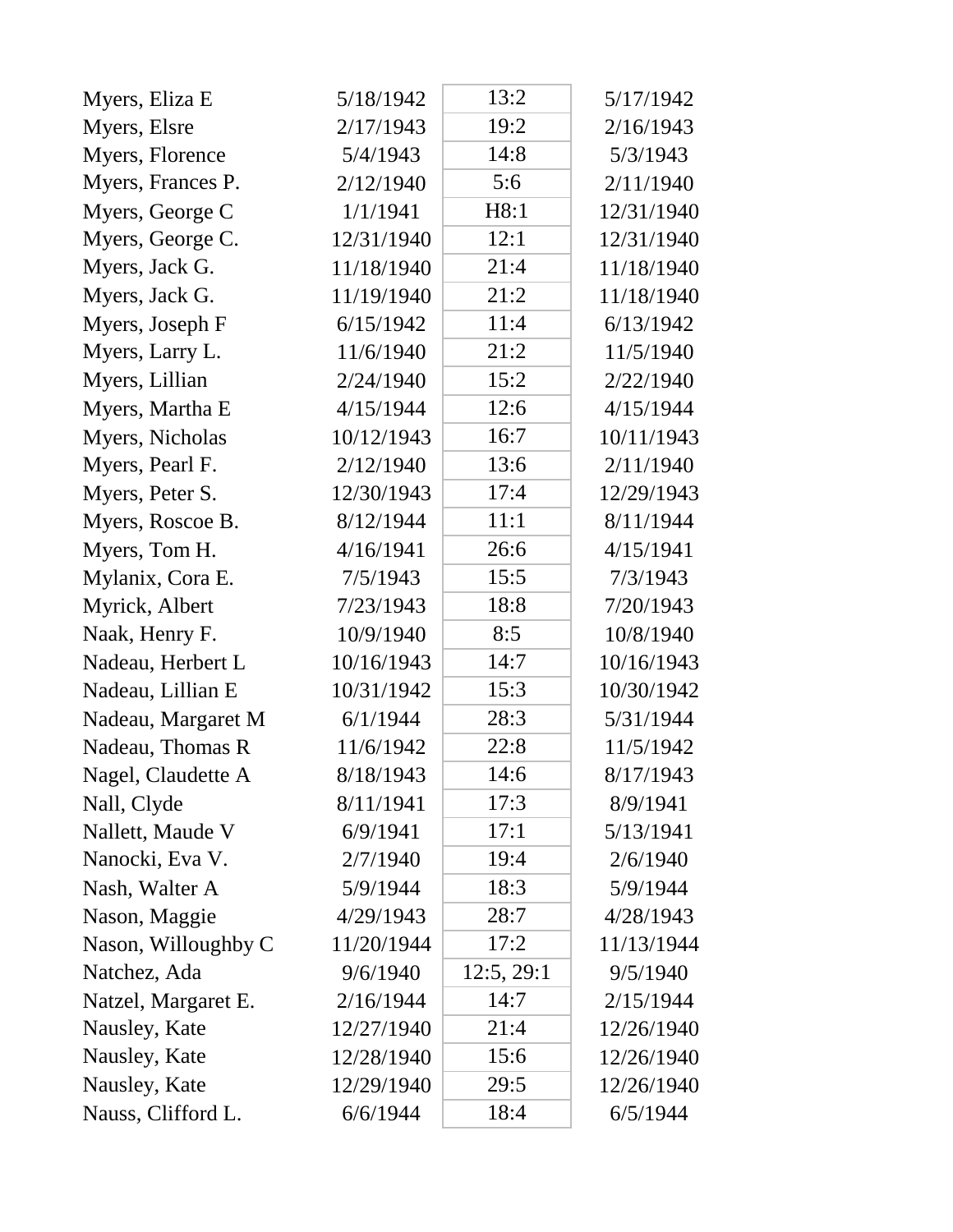| Navarre, Fred J.    | 2/5/1940   | 13:2, 17:4 | 2/4/1940   |
|---------------------|------------|------------|------------|
| Navarre, Lizzie     | 4/10/1942  | 24:7       | 4/9/1942   |
| Neahausen, Abagail  | 9/9/1942   | 23:1       | 9/8/1942   |
| Neal, Ellen         | 12/20/1943 | 13:3       | 12/20/1943 |
| Neal, William       | 8/15/1944  | 13:1       | 8/15/1944  |
| Neaves, Allan E.    | 10/8/1940  | 21:3       | 10/7/1940  |
| Nedeau, Florence L. | 12/18/1940 | 26:6       | 12/18/1940 |
| Needham, Chester L. | 2/18/1941  | 19:5       | 2/18/1941  |
| Needham, Nellie     | 3/19/1943  | 22:7       | 3/18/1943  |
| Neelands, R. H.     | 1/3/1940   | 2:2        | 1/1/1940   |
| Neelands, Roland H. | 1/2/1940   | 18:2       | 1/1/1940   |
| Neeley, Fred J.     | 1/21/1943  | 27:8       | 1/20/1943  |
| Neeley, Lincoln     | 7/30/1943  | 18:8       | 7/29/1943  |
| Neely, Earland E    | 7/23/1941  | 21:2       | 7/22/1941  |
| Neely, Marion J.    | 11/19/1940 | 21:3       | 11/18/1940 |
| Neidling, Herman    | 7/2/1940   | 14:2       | 6/30/1940  |
| Neiman, David A.    | 7/29/1942  | 19:1       | 7/28/1942  |
| Neiman, Leonard V.  | 7/21/1942  | 13:3       | 7/21/1942  |
| Nellis, Clara R.    | 9/3/1940   | 17:6       | 9/2/1940   |
| Nellis, Norman A.   | 5/4/1940   | 18:7       | 5/3/1940   |
| Nellis, Norman A.   | 5/5/1940   | 32:5       | 5/3/1940   |
| Nelson, Annie B.    | 12/26/1944 | 11:7       | 12/26/1944 |
| Nelson, Arthur      | 5/15/1944  | 15:2       | 5/12/1944  |
| Nelson, Bonita G.   | 2/11/1944  | 20:7       | 2/10/1944  |
| Nelson, Carrie A.   | 2/18/1942  | 21:4       | 2/17/1942  |
| Nelson, Charles J.  | 12/26/1944 | 11:7       | 8/7/1944   |
| Nelson, Doris Z.    | 4/21/1941  | 17:3       | 4/20/1941  |
| Nelson, Edith L.    | 7/28/1943  | 16:8       | 7/27/1943  |
| Nelson, Emma        | 8/5/1943   | 26:6       | 8/5/1943   |
| Nelson, Frances M.  | 1/1/1944   | 19:7       | 12/31/1943 |
| Nelson, Francis     | 12/31/1943 | 11:6       | 12/31/1943 |
| Nelson, Fred L.     | 5/11/1942  | 13:1       | 5/8/1942   |
| Nelson, Ira A.      | 9/18/1944  | 11:2       | 9/17/1944  |
| Nelson, Jeff        | 1/27/1944  | 29:1       | 1/23/1944  |
| Nelson, Mary        | 2/24/1940  | 15:2       | 2/23/1940  |
| Nelson, Stephen M   | 7/14/1941  | 15:1       | 7/12/1941  |
| Nelson, Thomas      | 12/15/1940 | 39:6       | 12/12/1940 |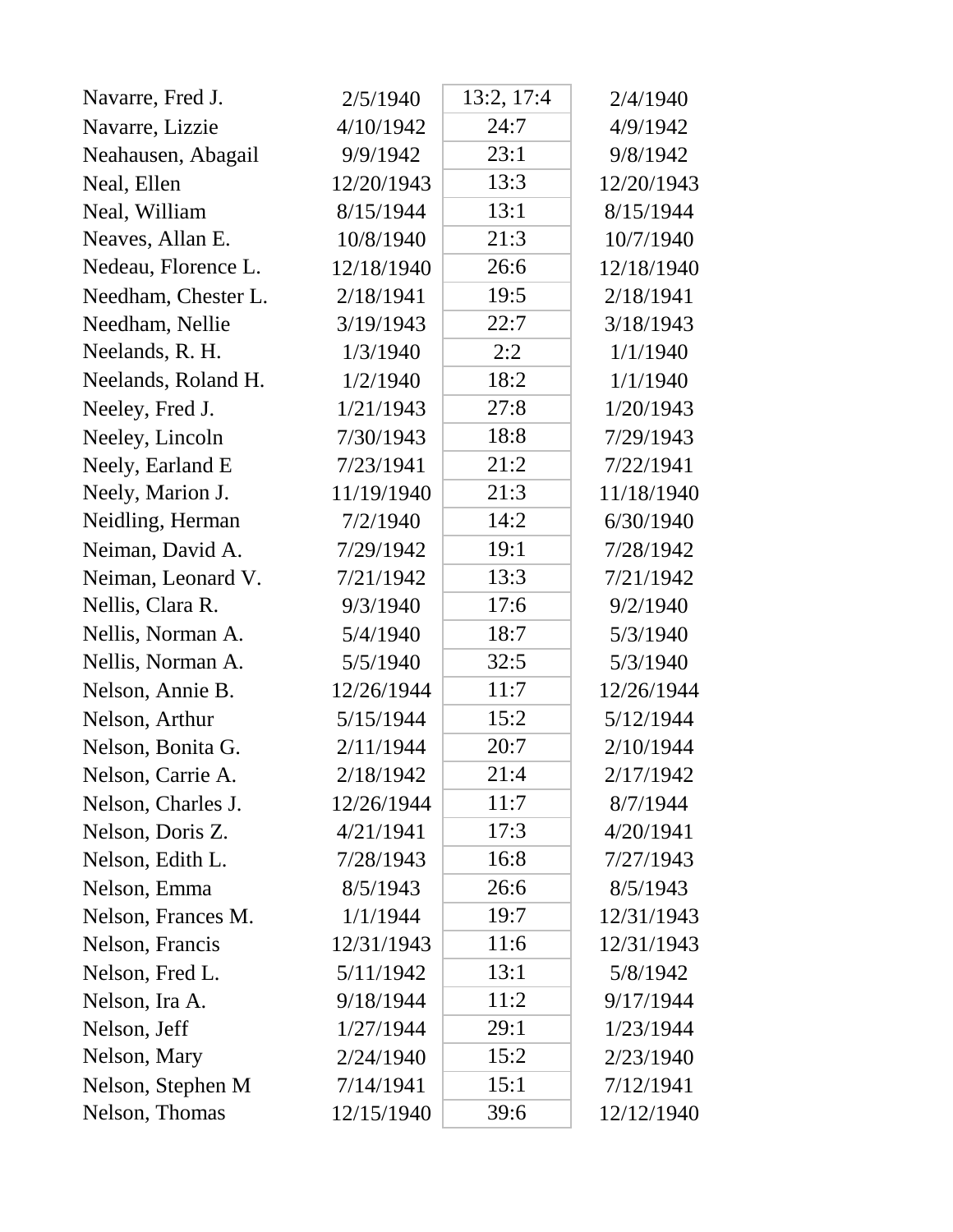| Nemes, Frank           | 12/6/1943  | 15:4 | 12/5/1943  |
|------------------------|------------|------|------------|
| Nemes, Irma I.         | 1/26/1942  | 15:5 | 1/26/1942  |
| Neseman, Sarah (Mrs.   |            |      |            |
| Enno)                  | 5/16/1940  | 25:2 | n.d.       |
| Nesich, Leposava       | 4/21/1943  | 20:8 | 4/20/1943  |
| Nesich, Steve          | 11/13/1944 | 19:2 | 11/11/1944 |
| Nesmith, Elizabeth     | 10/7/1943  | 36:4 | 10/6/1943  |
| Nester, Dennis         | 2/25/1941  | 21:3 | 2/24/1941  |
| Nettie, John A.        | 8/21/1944  | 11:2 | 8/20/1944  |
| Neurohr, Elizabeth A.  | 8/10/1942  | 11:4 | 8/8/1942   |
| Neurohr, Raymond M.J.  | 4/7/1941   | 17:1 | 4/5/1941   |
| Newall, Mrs. George E. | 12/13/1943 | 15:2 | 12/2/1943  |
| Newbegin, Amanda       | 2/17/1940  | 3:7  | n.d        |
| Newberry, Ernestena    | 2/25/1943  | 27:1 | 2/25/1943  |
| Newberry, Frank        | 2/20/1941  | 37:3 | 2/18/1941  |
| Newbold, Morse A       | 8/28/1944  | 11:1 | 8/24/1944  |
| Newbury, John F        | 2/28/1944  | 13:2 | 2/26/1944  |
| Newby, Carrie A        | 8/23/1941  | 22:5 | 8/22/1941  |
| Newby, Shirley J       | 4/2/1943   | 22:7 | 4/2/1943   |
| Newby, Virgil O.       | 8/26/1940  | 7:7  | 8/24/1940  |
| Newcomb, Joseph A      | 4/13/1943  | 14:7 | 4/13/1943  |
| Newcombe R. D.         | 4/24/1944  | 10:7 | 4/23/1944  |
| Newcombe, Enoch        | 11/14/1942 | 17:1 | 11/14/1942 |
| Newell, Anna M.        | 8/9/1943   | 12:7 | 8/8/1943   |
| Newell, Nathaniel A    | 7/31/1942  | 18:8 | 7/30/1942  |
| Newell, Pearl L        | 3/1/1943   | 12:8 | 2/27/1943  |
| Newhall, Teresa A.     | 4/4/1940   | 37:1 | 4/3/1940   |
| Newing, Gertrude C.    | 1/12/1940  | 23:3 | 1/11/1940  |
| Newing, Gertrude C.    | 1/13/1940  | 15:6 | 1/11/1940  |
| Newing, Gertrude C.    | 1/14/1940  | 27:3 | 1/11/1940  |
| Newman, Hirman W       | 6/16/1942  | 14:7 | 6/15/1942  |
| Newman, Zilah A.       | 8/15/1940  | 33:2 | 8/15/1940  |
| Newman, Zilda          | 8/15/1940  | 11:4 | 8/15/1940  |
| Newsom, Estella G.     | 12/20/1940 | 36:5 | 12/19/1940 |
| Newton, Anna           | 5/20/1942  | 17:2 | 5/19/1942  |
| Newton, Bertha A.      | 7/3/1942   | 09:5 | 7/2/1942   |
| Newton, Frank          | 10/9/1941  | 40:7 | 10/8/1941  |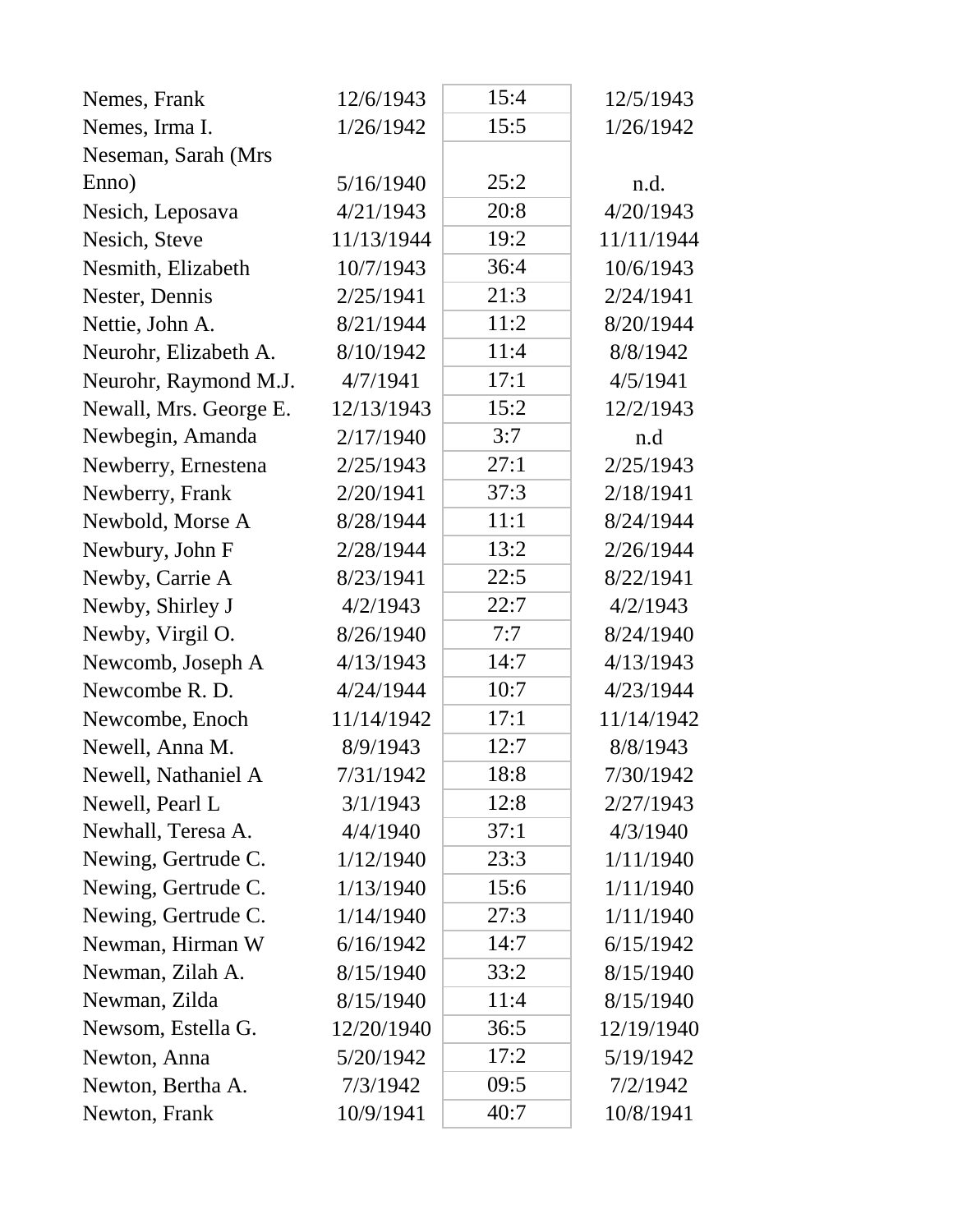| Newton, Henry C.         | 4/8/1940   | 16:7 | 4/7/1940   |
|--------------------------|------------|------|------------|
| Newton, Henry C.         | 4/9/1940   | 11:2 | 4/7/1940   |
| Newton, Stephen          | 1/14/1941  | 19:4 | 1/14/1941  |
| Nicholas, Carl           | 12/26/1941 | 22:2 | 12/24/1941 |
| Nichols, Alice C.        | 7/1/1943   | 32:7 | 6/30/1943  |
| Nichols, Ami D.          | 12/18/1943 | 12:7 | 12/17/1943 |
| Nichols, Cora            | 2/22/1943  | 13:3 | 2/20/1943  |
| Nichols, Dale C.         | 2/17/1941  | 17:5 | 2/17/1941  |
| Nichols, Edwin E.        | 9/28/1944  | 32:5 | 9/27/1944  |
| Nichols, Laura M.        | 6/23/1942  | 13:1 | 6/22/1942  |
| Nichols, Lettie          | 5/25/1940  | 17:2 | 5/24/1940  |
| Nichols, Lettie          | 5/25/1940  | 17:1 | 5/24/1940  |
| Nichols, Lettie          | 5/26/1940  | 28:5 | 5/24/1940  |
| Nichols, Lettie          | 5/26/1940  | 28:5 | 5/24/1940  |
| Nichols, Lettie          | 5/28/1940  | 23:1 | 5/24/1940  |
| Nichols, Lettie          | 5/28/1940  | 23:1 | 5/24/1940  |
| Nichols, Levalley C.     | 3/22/1942  | 36:5 | 3/21/1942  |
| Nichols, Mark R.         | 12/23/1940 | 18:8 | 12/21/1940 |
| Nichols, William L.      | 5/13/1940  | 17:3 | 5/11/1940  |
| Nicholson, Martin H      | 4/29/1944  | 12:3 | 4/28/1944  |
| Nickels, Jennie          | 12/24/1941 | 14:1 | 12/23/1941 |
| Nickerson, Charles G.    | 5/6/1944   | 14:2 | 5/6/1944   |
| Nickle, William J        | 7/2/1942   | 23:3 | 7/2/1942   |
| Nickodemus, Charles L    | 7/31/1944  | 11:5 | 7/29/1944  |
| Nickoloff, Tony          | 2/22/1943  | 13:3 | 2/21/1943  |
| Niec, Joseph             | 3/20/1944  | 12:8 | 3/19/1944  |
| Niedzielski, Alexander E | 5/1/1944   | 14:6 | 4/30/1944  |
| Niehaus, August D.       | 9/21/1942  | 13:2 | 9/20/1942  |
|                          |            |      |            |
| Nighswander, Kendley L.  | 4/15/1940  | 17:4 | 4/14/1940  |
| Niles, Eliza             | 1/17/1940  | 17:6 | 1/16/1940  |
| Niles, Eliza             | 1/19/1940  | 2:2  | 1/16/1940  |
| Niles, Emma K            | 7/3/1944   | 09:5 | 7/2/1944   |
| Niles, Louise M          | 5/26/1943  | 18:6 | 5/26/1943  |
| Niles, Raymond           | 8/1/1944   | 12:8 | 7/31/1944  |
| Nimcheski, Antoinette    | 7/5/1942   | 29:5 | 7/4/1942   |
| Nimphie, Henry           | 2/17/1941  | 17:5 | 2/15/1941  |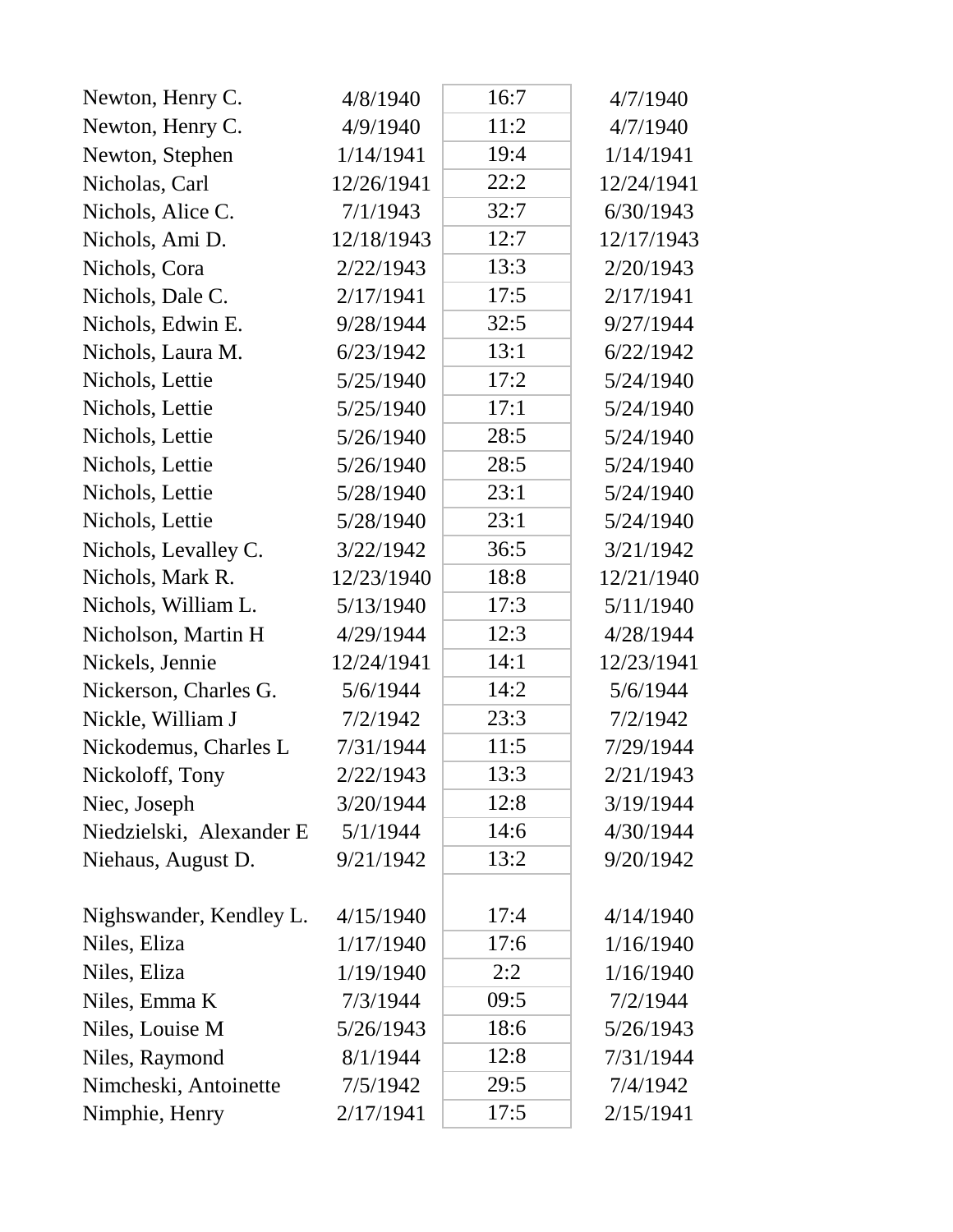| Nippel, Mary C       | 4/18/1941  | 36:6 | 4/17/1941  |
|----------------------|------------|------|------------|
| Nixon, Edward R      | 8/21/1944  | 11:2 | 8/19/1944  |
| Nixon, Elizabeth E   | 12/19/1942 | 15:4 | 12/18/1942 |
| Nixon, Mary E        | 6/23/1941  | 17:2 | 6/21/1941  |
| Niziol, Richard A    | 11/21/1941 | 33:3 | 11/19/1941 |
| Noble, Alexander R   | 6/1/1943   | 15:2 | 5/30/1943  |
| Noble, Johnston      | 4/20/1943  | 16:8 | 4/19/1943  |
| Noble, Margaret      | 3/5/1941   | 25:1 | 3/4/1941   |
| Noble, William       | 8/12/1940  | 15:5 | 8/11/1940  |
| Noble, William H.    | 10/23/1943 | 14:5 | 10/22/1943 |
| Noblet, Mary C.      | 7/1/1943   | 32:7 | 7/1/1943   |
| Noel, Leo            | 4/10/1941  | 44:6 | 4/10/1941  |
| Noel, Virginia M     | 12/18/1941 | 48:6 | 12/18/1941 |
| Nolan, Andrew        | 2/9/1942   | 17:5 | 2/7/1942   |
| Nolan, Katherine E   | 9/8/1942   | 13:1 | 9/7/1942   |
| Nolan, Mary E        | 12/26/1943 | 26:2 | 12/24/1943 |
| Nolin, Frank E       | 12/9/1942  | 19:1 | 12/9/1942  |
| Nopper, Albert       | 10/27/1944 | 24:6 | 10/25/1944 |
| Nopper, Beverly A.   | 4/11/1940  | 36:7 | 4/11/1940  |
| Nordstrom, Alina     | 7/7/1941   | 15:5 | 7/6/1941   |
| Nordstrom, Edward G  | 6/16/1941  | 17:1 | 6/16/1941  |
| Nordstrom, Evelyn E  | 10/16/1941 | 41:2 | 10/15/1941 |
| Norko, Joseph B      | 11/11/1944 | 12:7 | 11/9/1944  |
| Norman, Ronald J     | 6/29/1944  | 32:5 | 6/28/1944  |
| Normand, Edward      | 7/5/1941   | 17:5 | 7/4/1941   |
| Northrup, Emmaline   | 1/17/1942  | 17:2 | 1/16/1942  |
| Norton, Agnes M.     | 4/3/1942   | 25:1 | 4/3/1942   |
| Norton, Jennie-Belle | 9/25/1944  | 11:3 | 9/24/1944  |
| Norwood, Amanda C    | 3/13/1944  | 12:8 | 3/12/1944  |
| Norwood, George E    | 3/20/1943  | 19:1 | 3/19/1943  |
| Notter, David L      | 2/17/1942  | 17:4 | 2/16/1942  |
| Nottingham, Iola C.  | 1/22/1940  | 17:6 | 1/21/1940  |
| Novak, John          | 10/8/1944  | 31:5 | 10/7/1944  |
| Novinger, William H  | 3/22/1943  | 13:2 | 3/21/1943  |
| Nuffer, William H    | 4/10/1942  | 24:7 | 4/9/1942   |
| Nugent, Josephine    | 8/11/1940  | 26:7 | 8/10/1940  |
| Nugent, Josephine    | 8/12/1940  | 15:5 | 8/10/1940  |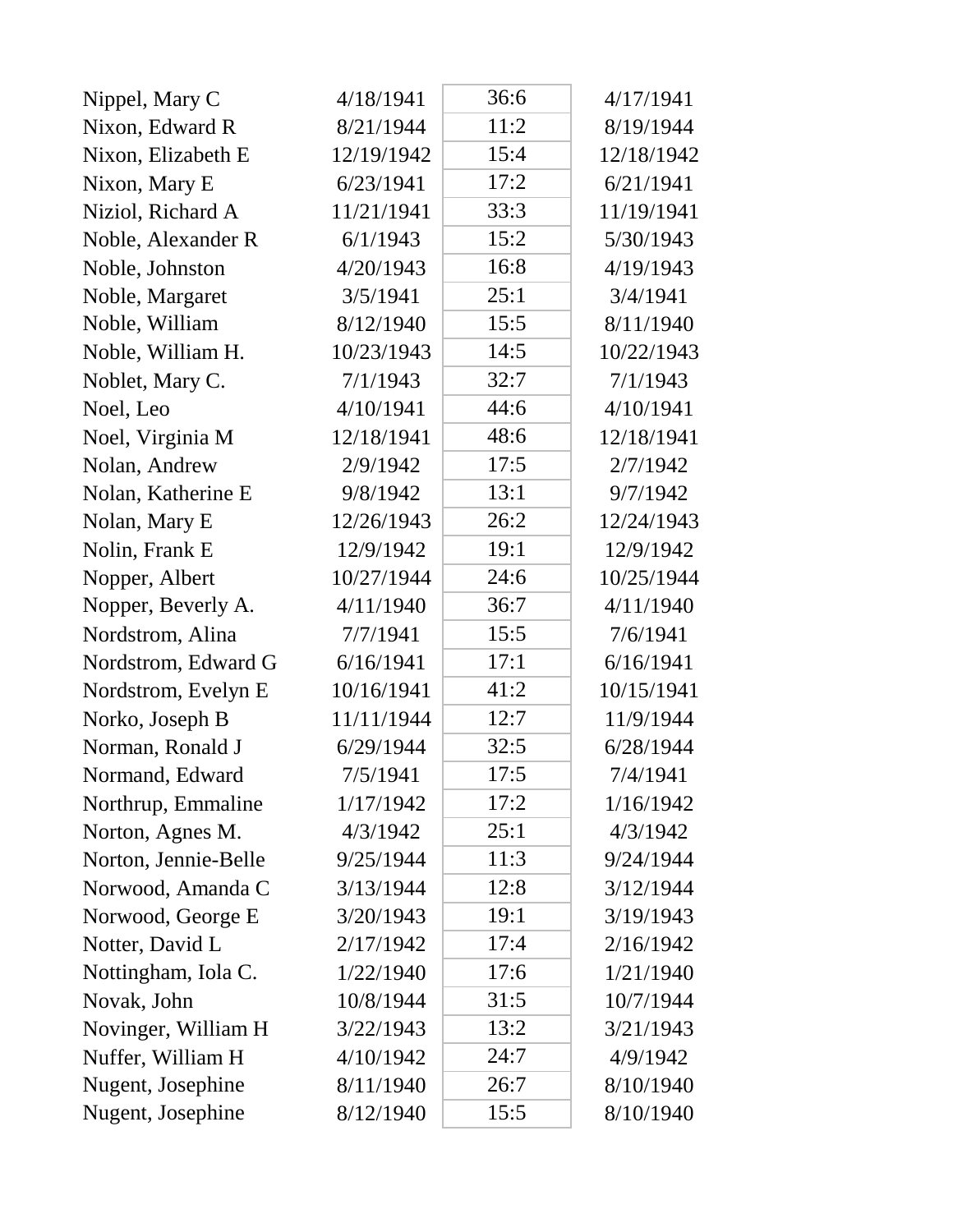| Nugent, Walter L      | 6/9/1941   | 17:1       | 6/7/1941   |
|-----------------------|------------|------------|------------|
| Nugent, William E.    | 4/19/1941  | 18:6       | 4/18/1941  |
| Nulk, Alfred C.       | 12/24/1943 | 11:7       | 12/24/1943 |
| Nulk, Ella M.         | 6/28/1943  | 14:8       | 6/28/1943  |
| Nut, Robert           | 1/30/1940  | 17:4       | 1/29/1940  |
| Nygord, Victor L      | 3/1/1944   | 16:7       | 2/29/1944  |
| Nys, Johanna C        | 12/31/1942 | 11:6       | 12/30/1942 |
| Nys, John J           | 7/28/1941  | 17:3       | 7/27/1941  |
| O'Boyle, Zora B       | 3/4/1941   | 19:2       | 3/3/1941   |
| O'Brien, Agnes C      | 11/19/1942 | 40:7       | 11/18/1942 |
| O'Brien, Delia        | 2/6/1941   | 36:5       | 2/5/1941   |
| O'Brien, Mary M.      | 4/28/1944  | 23:8       | 4/26/1944  |
| O'Brien, Michael      | 1/8/1940   | 11:7, 15:8 | 1/7/1940   |
| O'Brien, Michael      | 1/9/1940   | 17:7       | 1/7/1940   |
| O'Brien, S. R.        | 5/30/1940  | 7:8        | 5/29/1940  |
| O'Brien, Thomas       | 12/8/1942  | 17:2       | 12/7/1942  |
| Obuch, Rose           | 5/3/1940   | 28:7       | 5/2/1940   |
| O'Conner, Fred S.     | 8/16/1940  | 23:3       | 8/13/1940  |
| O'Conno, James J.     | 7/13/1942  | 11:4       | 7/11/1942  |
| O'Connor, Frank T.    | 1/26/1941  | 33:1       | 1/25/1941  |
| O'Connor, Janet C.    | 12/28/1942 | 11:7       | 12/27/1942 |
| O'Connor, Margaret G. | 11/22/1943 | 19:2       | 11/21/1943 |
| O'Connor, Ninalynn    | 2/2/1942   | 15:5       | 2/1/1942   |
| O'Connor, Nora        | 8/30/1942  | 32:5       | 8/29/1942  |
| O'Connor, Timothy J.  | 9/28/1943  | 16:6       | 9/27/1943  |
| O'Dell, Emma A.       | 3/21/1941  | 32:6       | 3/20/1941  |
| O'Dell, John          | 3/24/1941  | 17:1       | 3/22/1941  |
| Odle, Cordia E        | 11/9/1942  | 13:2       | 10/27/1942 |
| O'Donnell, Hugh       | 11/20/1941 | 33:4       | 11/18/1941 |
| Odykirk, Catherine L  | 12/3/1943  | 24:7       | 12/2/1943  |
| Oeleke, Sophia        | 1/5/1942   | 17:7       | 1/4/1942   |
| Officer, Mary A.      | 7/27/1942  | 11:4       | 7/25/1942  |
| Ogger, Henry          | 12/23/1940 | 4:7        | 12/21/1940 |
| O'Grady, Hattle M     | 3/13/1944  | 12:6       | 3/12/1944  |
| O'Hara, Celia         | 12/22/1942 | 21:4       | 12/21/1942 |
| O'Hara, John          | 11/28/1942 | 17:1       | 11/27/1942 |
| O'Hare, Peter F.      | 5/25/1940  | 17:1       | 5/24/1940  |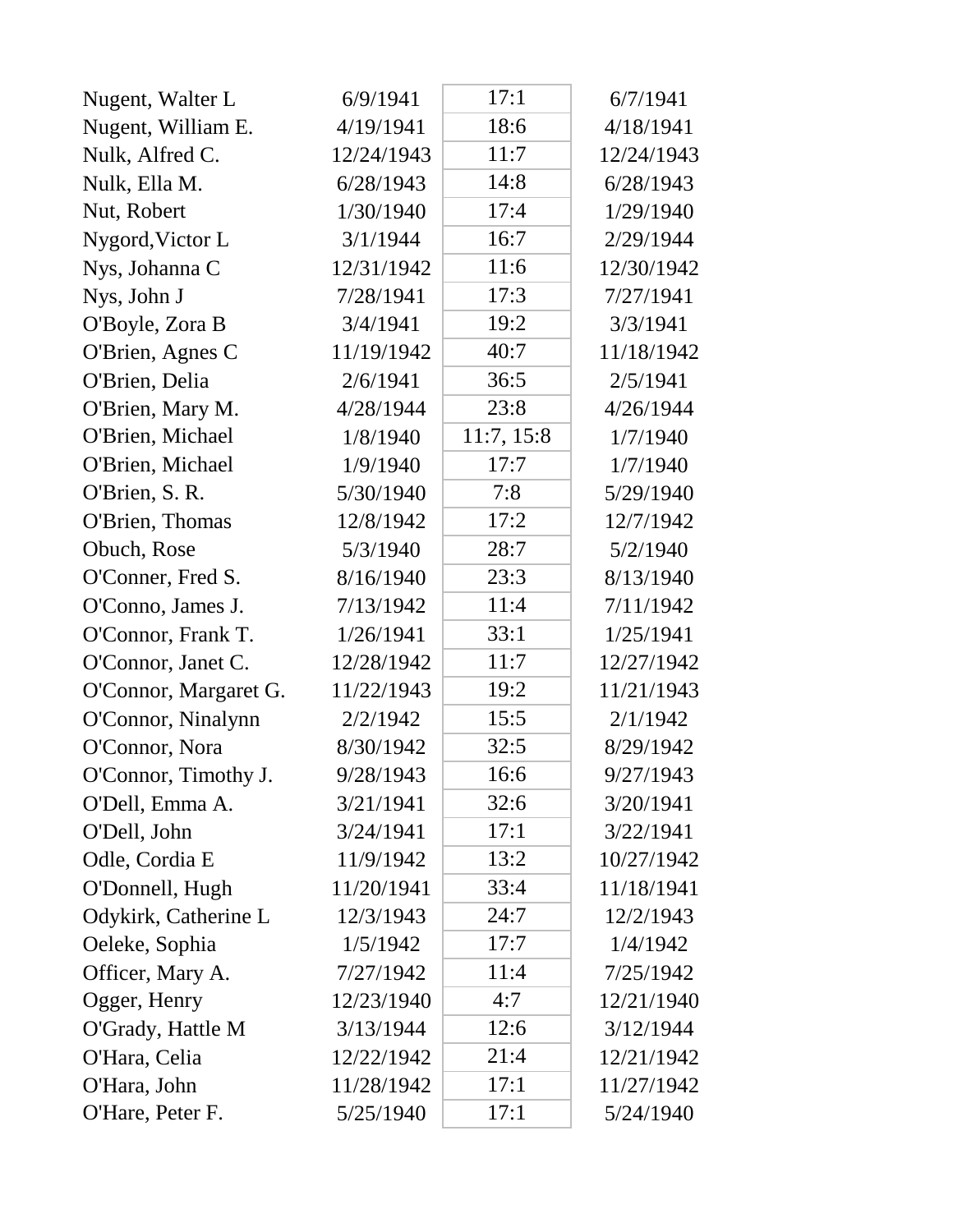| O'Hare, Peter F.     | 5/25/1940  | 17:1       | 5/24/1940  |
|----------------------|------------|------------|------------|
| O'Hare, Peter F.     | 5/26/1940  | 28:5       | 5/24/1940  |
| O'Hare, Peter F.     | 5/26/1940  | 28:5       | 5/24/1940  |
| O'Hearn, Rose M      | 12/10/1942 | 37:2       | 12/10/1942 |
| Okoniewski, Pearl    | 10/18/1944 | 18:4       | 10/17/1944 |
| Older, George        | 7/11/1941  | 24:7       | 7/10/1941  |
| Older, Mark E.       | 11/3/1941  | 19:1       | 11/2/1941  |
| Oldham, Margaret S.  | 4/23/1941  | 28:7       | 4/22/1941  |
| Olds, Amelia         | 9/16/1940  | 12:3       | 9/16/1940  |
| Olds, Amelia         | 9/17/1940  | 19:3       | 9/16/1940  |
| Olds, Arthur C.      | 11/2/1940  | 13:5, 21:2 | 11/2/1940  |
| Olds, Arthur C.      | 11/3/1940  | 13:4, 40:8 | 11/2/1940  |
| Olds, Betty Lou      | 4/26/1940  | 12:6       | 4/25/1940  |
| Olds, Kenneth M.     | 5/10/1943  | 13:1       | 5/9/1943   |
| Oldswager, Dudley M. | 3/24/1943  | 16:7       | 3/22/1943  |
| O'Leary, Henry C.    | 10/15/1942 | 33:2       | 10/15/1942 |
| O'Leary, Theodore K. | 10/13/1944 | 26:4       | 10/11/1944 |
| Oleson, Ole          | 11/26/1941 | 23:1       | 11/25/1941 |
| Olin, William B.     | 11/29/1940 | 9:4,29:1   | 11/28/1940 |
| Olin, William B.     | 11/30/1940 | 17:3       | 11/28/1940 |
| Oliver, Anna C       | 3/16/1941  | 32:4       | 3/15/1941  |
| Oliver, Clark        | 11/29/1940 | 17:4, 29:1 | 11/28/1940 |
| Oliver, Clark        | 12/1/1940  | 6:5        | 11/28/1940 |
| Oliver, Frederick M. | 12/9/1943  | 36:4       | 12/8/1943  |
| Oliver, Ted          | 7/13/1940  | 17:4       | 7/12/1940  |
| Oliver, Ted          | 7/15/1940  | 7:3        | 7/12/1940  |
| Olland, Lucius       | 8/23/1940  | 14:2       | 8/20/1940  |
| Olmstead, Conrad M   | 11/10/1942 | 17:1       | 11/9/1942  |
| Olmstead, Ora J.     | 8/31/1944  | 28:5       | 8/29/1944  |
| Olmsted, Charles     | 1/8/1942   | 33:5       | 1/8/1942   |
| Olmsted, J. Robert   | 1/8/1940   | 15:8       | 1/7/1940   |
| Olney, Cornelia      | 2/13/1942  | 25:3       | 2/12/1942  |
| Olney, Larry J       | 8/11/1944  | 20:7       | 8/10/1944  |
| Olson, Jessie A.     | 9/4/1944   | 17:1       | 9/2/1944   |
| Olson, Lawrence D.   | 7/28/1941  | 17:3       | 7/27/1941  |
| Olson, Leaf P.       | 2/4/1941   | 21:4       | 2/3/1941   |
| Olson, Lillian S.    | 5/3/1940   | 28:7       | 5/2/1940   |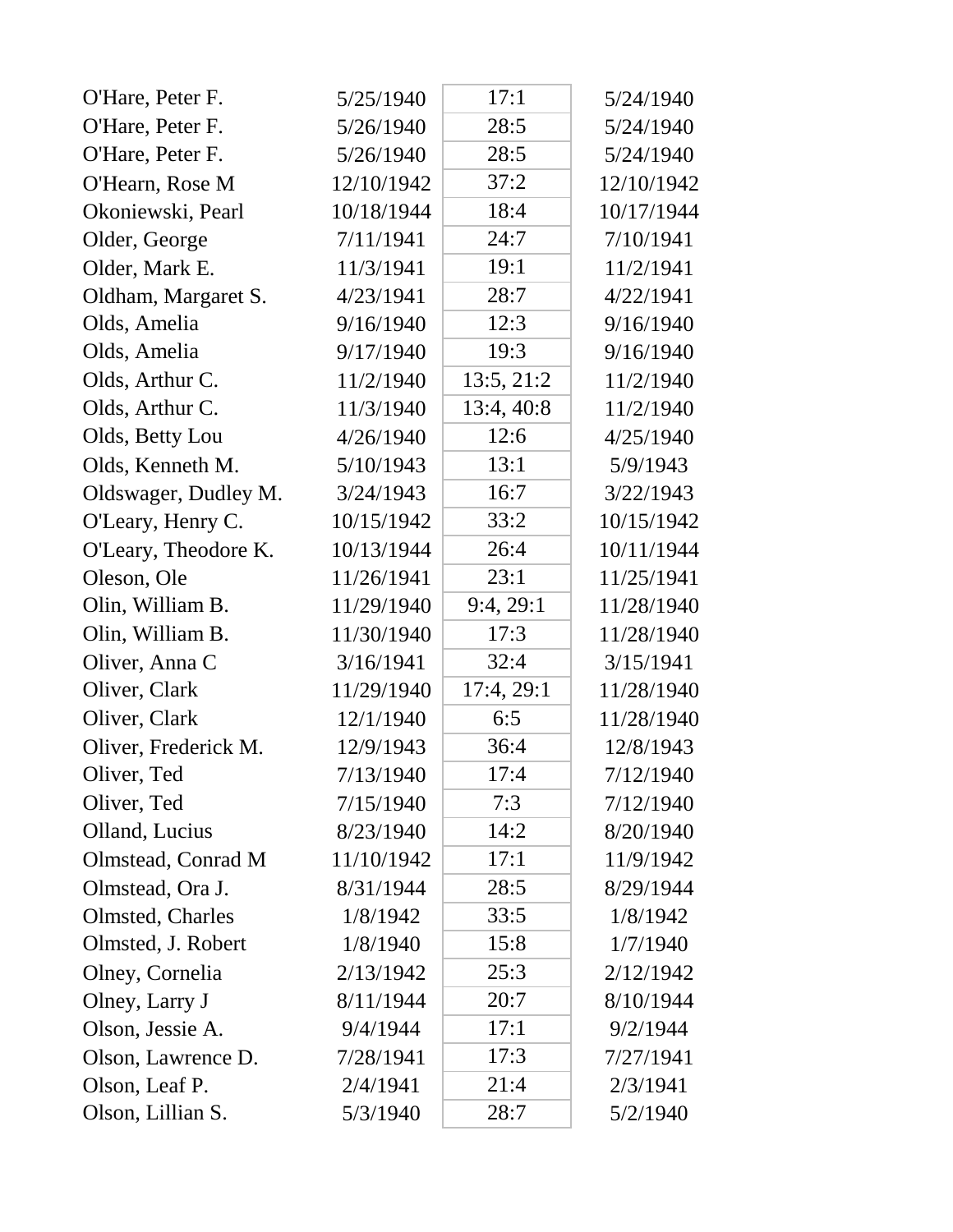| Olson, Lillian S.  | 5/4/1940   | 18:7       | 5/2/1940   |
|--------------------|------------|------------|------------|
| Olszekski, Melina  | 9/11/1944  | 11:1       | 9/9/1944   |
| O'Malley, Peter J. | 4/11/1940  | 21:6, 36:7 | 4/10/1940  |
| O'Malley, Peter J. | 4/12/1940  | 30:7       | 4/10/1940  |
| Oman, Noah W       | 3/28/1942  | 16:8       | 3/27/1942  |
| O'Meara, Austin D  | 9/29/1944  | 26:6       | 9/28/1944  |
| O'Meara, James     | 8/4/1941   | 15:4       | 8/3/1941   |
| O'Meara, Neva      | 10/23/1942 | 22:7       | 10/22/1942 |
| Ondo, George       | 12/28/1940 | 11:4, 15:6 | 12/28/1940 |
| Ondo, George       | 12/29/1940 | 29:5       | 12/28/1940 |
| O'Neil, Robert D   | 10/20/1941 | 19:3       | 10/18/1941 |
| O'Neill, Ellen M   | 4/8/1941   | 23:1       | 4/7/1941   |
| Onore, Pierna      | 4/27/1941  | 32:1       | 4/26/1941  |
| Opoloch, Michael   | 10/27/1942 | 15:2       | 10/26/1942 |
| Opp, Emilee J.     | 3/21/1941  | 32:6       | 3/21/1941  |
| Ordway, Gary R     | 6/7/1942   | 32:4       | 6/6/1942   |
| Orendorff, Archie  | 8/16/1941  | 16:6       | 8/16/1941  |
| Orendorff, Ralph E | 1/22/1944  | 10:8       | 1/20/1944  |
| Orme, Jeanie       | 9/6/1940   | 17:4, 29:1 | 9/6/1940   |
| Orme, Jeanie       | 9/7/1940   | 17:2       | 9/6/1940   |
| Orme, Leslie B     | 1/5/1942   | 17:7       | 1/4/1942   |
| Ormes, L. Lester   | 11/14/1942 | 17:1       | 11/13/1942 |
| Ormes, Lola A      | 6/6/1941   | 26:6       | 6/4/1941   |
| Ormiston, Elaine E | 8/23/1944  | 14:6       | 8/22/1944  |
| Ormiston, George Y | 10/26/1942 | 13:3       | 10/25/1942 |
| Ormsbee, Clara M.  | 1/2/1943   | 13:7       | 1/2/1943   |
| Ormsbee, William B | 7/5/1942   | 29:5       | 7/4/1942   |
| O'Rourke, Margaret | 12/13/1940 | 32:1       | 12/12/1940 |
| O'Rourke, Margaret | 12/17/1940 | 11:7       | 12/14/1940 |
| Orr, James R.      | 10/24/1941 | 32:6       | 10/24/1941 |
| Orwant, Sarah      | 5/16/1940  | 25:4, 45:2 | 5/15/1940  |
| Orwant, Sarah      | 5/16/1940  | 25:4       | 5/15/1940  |
| Osborn, Bernice E  | 5/15/1944  | 15:1       | 5/14/1944  |
| Osborn, Evelyn J   | 8/4/1944   | 22:8       | 8/3/1944   |
| Osborn, Saraphine  | 1/16/1943  | 15:5       | 1/16/1943  |
| Osborne, Delia L.  | 11/3/1943  | 16:6       | 11/2/1943  |
| Osborne, Helena    | 10/9/1942  | 22:7       | 10/8/1942  |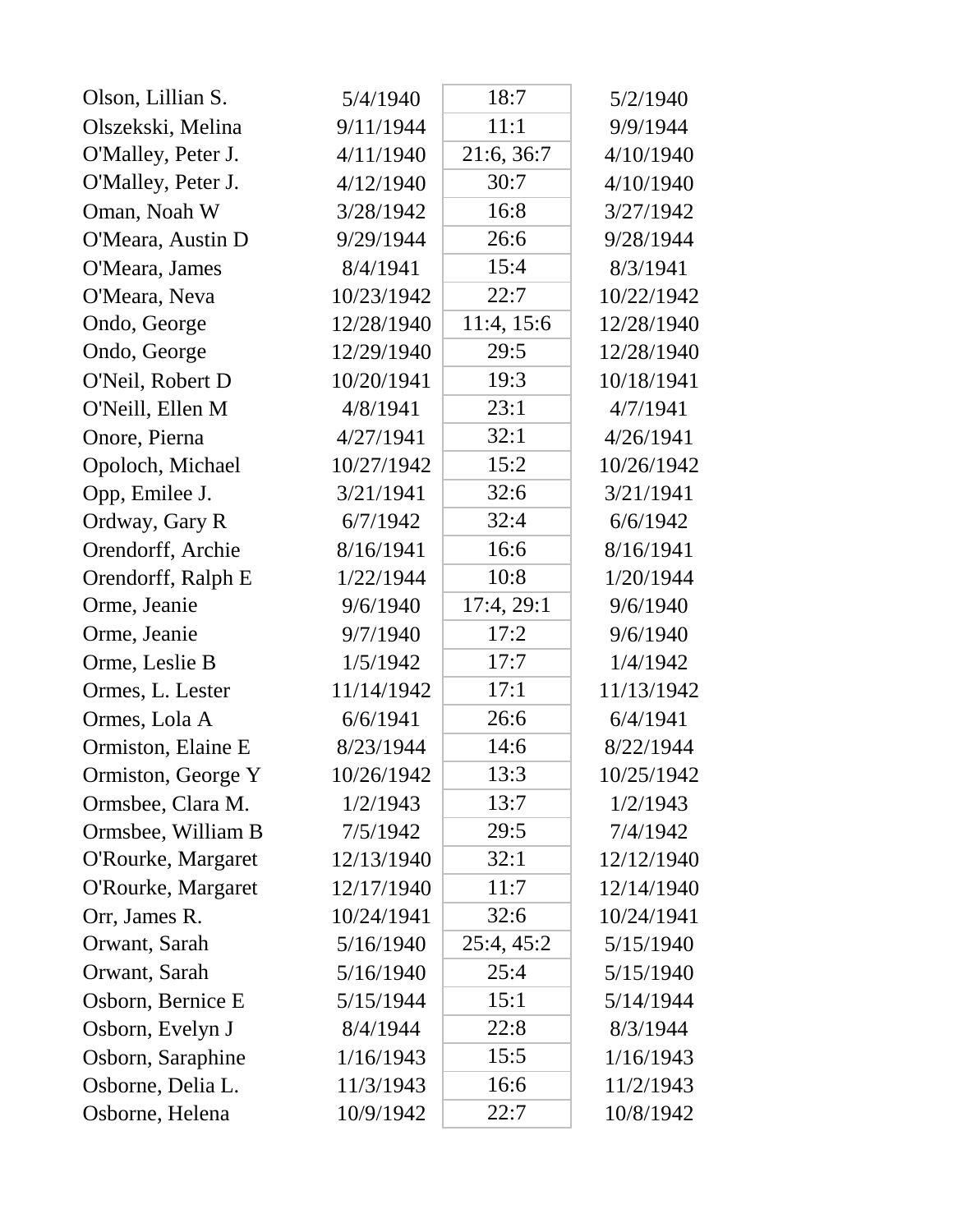| Osborne, James W.     | 11/6/1940  | 8:2       | 11/2/1940  |
|-----------------------|------------|-----------|------------|
| Osborne, Margaret     | 5/21/1940  | 22:2      | 5/21/1940  |
| Osgerby, Mrs. Miles   | 1/13/1940  | 3:4       | 1/10/1940  |
| Osgood, Frank E.      | 12/31/1943 | 11:7      | 12/30/1943 |
| Ososki, Helen         | 6/18/1944  | 26:8      | 6/17/1944  |
| Ososki, Katherine     | 12/24/1941 | 14:1      | 12/24/1941 |
| Ost, William C        | 8/11/1944  | 20:8      | 8/10/1944  |
| Osterman, William J   | 11/17/1941 | 23:3      | 11/15/1941 |
| Ostertag, Mary E      | 10/15/1941 | 25:2      | 10/14/1941 |
| Ostrander, Amanda S   | 3/30/1942  | 13:4      | 3/29/1942  |
| Ostrander, Charlett   | 8/12/1940  | 15:4      | 8/11/1940  |
| Ostrander, Levi K.    | 1/3/1942   | 15:6      | 1/3/1942   |
| Ostrander, Lincoln    | 2/22/1944  | 13:1      | 2/22/1944  |
| Ostyn, Marie E        | 7/29/1941  | 19:2      | 7/28/1941  |
| O'Sullivan, Martha    | 3/9/1942   | 13:5      | 3/8/1942   |
| O'Sullivan, William   | 10/29/1940 | 21:2      | 10/28/1940 |
| O'Sullivan, William   | 10/30/1940 | 25:2      | 10/28/1940 |
| O'Sullivan, William C | 9/5/1944   | 15:1      | 9/5/1944   |
| Oswalda, Antone       | 12/28/1940 | 2:5       | 12/27/1940 |
| Oswin, Raymond P      | 8/9/1944   | 14:7      | 8/8/1944   |
| Osworth, Shirley A    | 7/20/1942  | 13:5      | 7/19/1942  |
| Ott, Mary A           | 9/5/1943   | 20:2      | 9/4/1943   |
| Ott, Paul             | 2/6/1940   | 4:6, 17:6 | 2/5/1940   |
| Ott, Paul             | 2/7/1940   | 19:4      | 2/5/1940   |
| Ott, Susan            | 3/23/1942  | 13:2      | 3/22/1942  |
| Ottaway, Fred J       | 6/25/1942  | 33:1      | 6/25/1942  |
| Ottaway, Fred R       | 10/16/1941 | 41:1      | 10/15/1941 |
| Otto, Frank           | 8/7/1944   | 11:4      | 8/6/1944   |
| Otto, Mrs. William L  | 1/23/1941  | 37:3      | 1/22/1941  |
| Otway, Joseph         | 7/22/1943  | 26:8      | 7/21/1943  |
| Ousnamer, Samuel J.   | 2/17/1942  | 17:4      | 2/15/1942  |
| Ovadek, Katerina      | 7/16/1940  | 19:5      | 7/15/1940  |
| Ovadek, Katerina      | 7/17/1940  | 6:2       | 7/15/1940  |
| Ovaitt, Mark H.       | 5/1/1940   | 21:3      | 5/1/1940   |
| Ovaitt, Mark H.       | 5/2/1940   | 46:2      | 5/1/1940   |
| Ovaitt, Mark H.       | 5/3/1940   | 28:7      | 5/1/1940   |
| Overend, Mae          | 5/16/1942  | 16:7      | 5/16/1942  |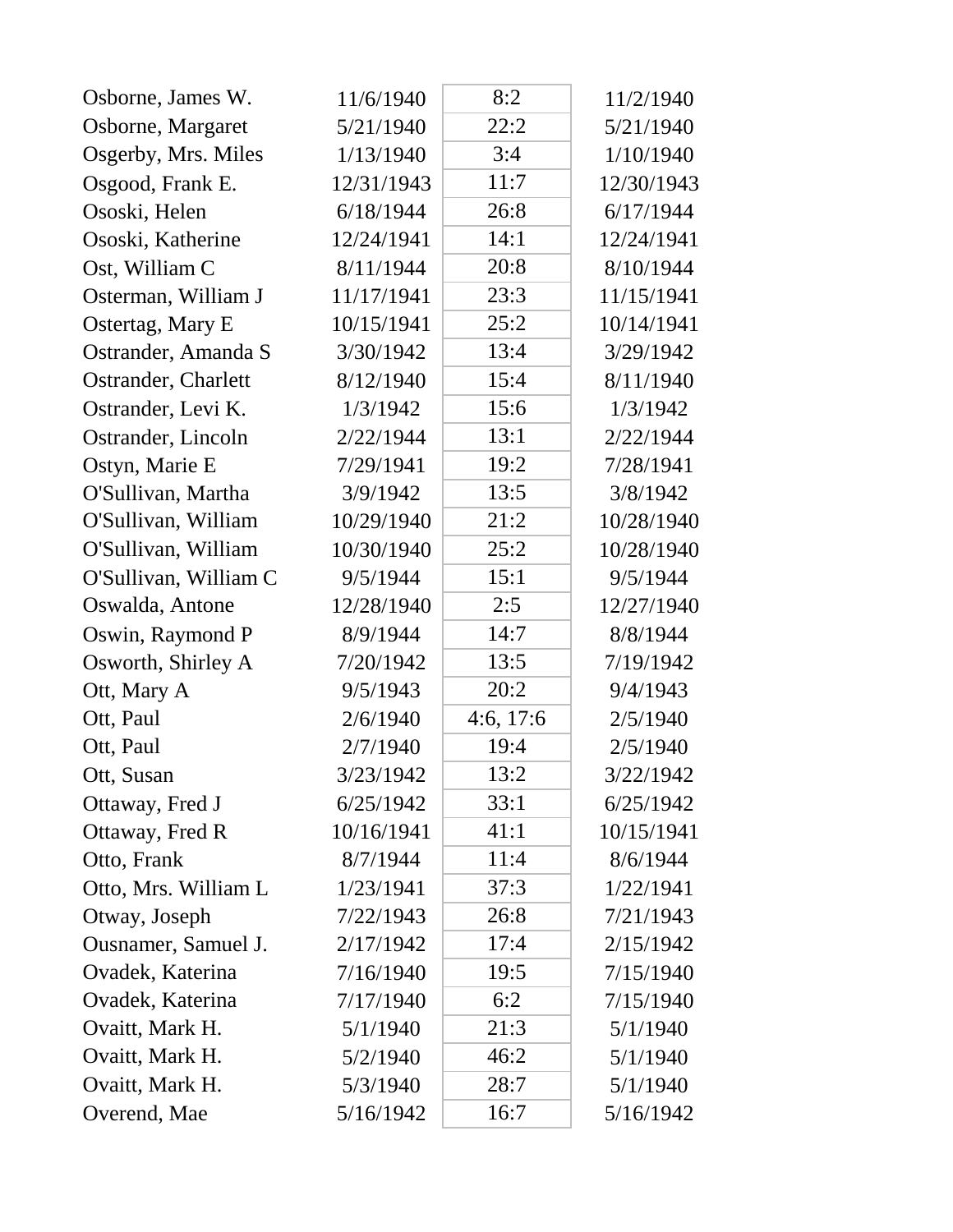| Overholtz, Charles S  | 6/7/1943   | 13:2       | 6/7/1943   |
|-----------------------|------------|------------|------------|
| Overmyer, Homer       | 1/30/1941  | 37:4       | 1/29/1941  |
| Overton, Izella E     | 1/15/1941  | 20:7       | 1/15/1941  |
| Overton, James W.     | 10/30/1943 | 16:6       | 10/30/1943 |
| Owen, Alice M         | 2/27/1941  | 40:7       | 2/26/1941  |
| Owens, Carrie         | 4/12/1942  | 32:3       | 4/10/1942  |
| Owens, James C.       | 11/13/1940 | 4:4, 25:2  | 11/12/1940 |
| Ownes, Margaret       | 10/25/1943 | 12:6       | 10/24/1943 |
| Owrey, Edna V.        | 9/12/1940  | 37:3       | 9/11/1940  |
| Owrey, Edna V.        | 9/13/1940  | 25:7       | 9/11/1940  |
| Oxendine, Cornelius   | 11/2/1944  | 36:3       | 10/31/1944 |
| Oxley, James D.       | 7/18/1943  | 28:3       | 7/17/1943  |
| Oxley, Thomas         | 2/18/1943  | 32:7       | 2/16/1943  |
| Ozwalda, Anthony      | 12/27/1940 | 2:8        | 12/27/1940 |
| Pabis, Mary R.        | 7/5/1943   | 15:4       | 7/4/1943   |
| Packard, Nellie E.    | 1/8/1940   | 11:8, 15:7 | 1/7/1940   |
| Packard, Nellie E.    | 1/9/1940   | 17:7       | 1/7/1940   |
| Packer, Jack          | 7/7/1944   | 22:5       | 7/7/1944   |
| Packwood, Thomas      | 10/28/1940 | 5:3        | n.d.       |
| Paddison, Anna        | 6/29/1944  | 32:6       | 6/29/1944  |
| Padilla, John         | 6/8/1942   | 11:4       | 6/6/1942   |
| Page, Ida             | 11/24/1944 | 25:1       | 11/23/1944 |
| Pailthorp, Charles E. | 3/1/1944   | 16:7       | 2/28/1944  |
| Paine, Emma           | 5/20/1940  | 16:8       | 5/19/1940  |
| Paine, Willard        | 3/8/1943   | 13:4       | 3/7/1943   |
| Paliani, Leo A.       | 4/30/1940  | 17:2       | 4/29/1940  |
| Palmateer, Floyd A.   | 3/24/1941  | 17:1       | 3/22/1941  |
| Palmatier, Charles A. | 7/12/1943  | 13:1       | 7/12/1943  |
| Palmer, Cecil M Jr    | 9/18/1944  | 11:1       | 9/17/1944  |
| Palmer, Charles L.    | 10/20/1943 | 16:4       | 10/19/1943 |
| Palmer, Clyo E        | 1/11/1942  | 29:2       | 1/10/1942  |
| Palmer, Emil J.       | 2/24/1943  | 15:1       | 2/24/1943  |
| Palmer, George A.     | 12/7/1941  | 39:8       | 12/6/1941  |
| Palmer, James H.      | 2/14/1942  | 19:1       | 2/13/1942  |
| Palmer, Laverne P.    | 12/17/1941 | 24:6       | 12/16/1941 |
| Palmer, Mary K.       | 4/3/1943   | 16:7       | 4/3/1943   |
| Palmer, William       | 4/1/1940   | 17:5       | 3/31/1940  |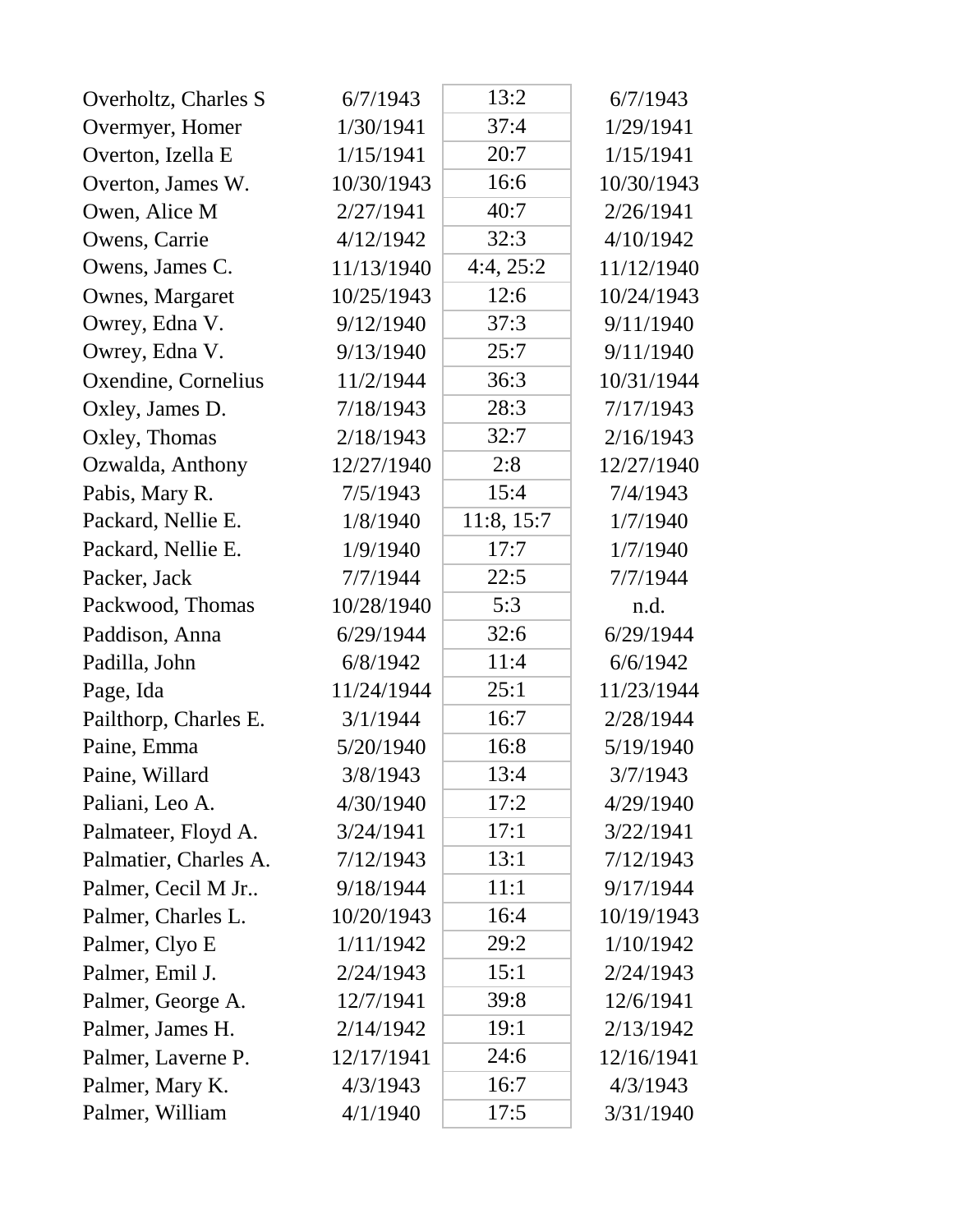| Palmer, William       | 4/2/1940   | 17:4       | 3/31/1940  |
|-----------------------|------------|------------|------------|
| Pamerleay, Phelina D. | 10/25/1943 | 12:6       | 10/24/1943 |
| Pander, Mary K.       | 6/17/1944  | 12:5       | 6/14/1944  |
| Pangborn, Edwin       | 2/4/1940   | 1:3        | 2/3/1940   |
| Pangburn, Edwin T.    | 2/5/1940   | 17:5       | 2/3/1940   |
| Pangburn, William J.  | 7/5/1944   | 15:5       | 7/4/1944   |
| Pankey, Bertha M.     | 9/29/1941  | 19:3       | 9/28/1941  |
| Pantano, Leo          | 1/16/1942  | 23:2       | 1/15/1942  |
| Pape, Charles L       | 6/1/1942   | 11:4       | 5/30/1942  |
| Pape, Edwin F         | 9/22/1942  | 12:8       | 9/21/1942  |
| Pape, Thomas A        | 6/26/1944  | 13:5       | 6/25/1944  |
| Pappas, John          | 4/8/1942   | 21:1       | 4/8/1942   |
| Pappas, Julia         | 5/10/1940  | 27:4       | 5/9/1940   |
| Papple, Burton W      | 2/16/1944  | 14:8       | 2/16/1944  |
| Pardee, Claude        | 1/14/1944  | 19:3       | 1/14/1944  |
| Pardee, Viola         | 11/26/1940 | 18:3       | 11/24/1940 |
| Pardel, Emerick       | 4/5/1942   | 32:7       | 4/4/1942   |
| Pardell, Margaret     | 9/3/1940   | 17:6       | 9/2/1940   |
| Parent, John A        | 3/13/1943  | 15:1       | 3/13/1943  |
| Parish, Gertie P      | 7/31/1943  | 15:1       | 7/30/1943  |
| Parish, Rose A.       | 12/5/1942  | 15:2       | 12/4/1942  |
| Park, Anna A.         | 4/16/1940  | 14:2, 17:4 | 4/15/1940  |
| Park, Anna A.         | 4/17/1940  | 23:3       | 4/15/1940  |
| Park, Frank G         | 1/21/1941  | 19:5       | 1/16/1941  |
| Parker, Clarence H    | 6/15/1942  | 11:4       | 6/14/1942  |
| Parker, Cora J.       | 4/25/1940  | 25:2, 45:2 | 4/24/1940  |
| Parker, Cora J.       | 4/26/1940  | 12:7       | 4/24/1940  |
| Parker, Effie         | 8/7/1943   | 14:6       | 8/6/1943   |
| Parker, Ella          | 5/14/1940  | 11:3       | 5/12/1940  |
| Parker, Ella          | 5/15/1940  | 14:7       | 5/12/1940  |
| Parker, Emma J.       | 7/8/1944   | 10:7       | 7/7/1944   |
| Parker, George H.     | 1/27/1940  | 15:4       | 1/26/1940  |
| Parker, George H.     | 1/28/1940  | 29:3       | 1/26/1940  |
| Parker, James W.      | 8/26/1944  | 10:6       | 8/24/1944  |
| Parker, Josiah        | 2/7/1940   | 2:1        | 2/2/1940   |
| Parker, Leonard       | 2/28/1944  | 13:2       | 2/27/1944  |
| Parker, Leslie H.     | 10/7/1943  | 36:4       | 10/7/1943  |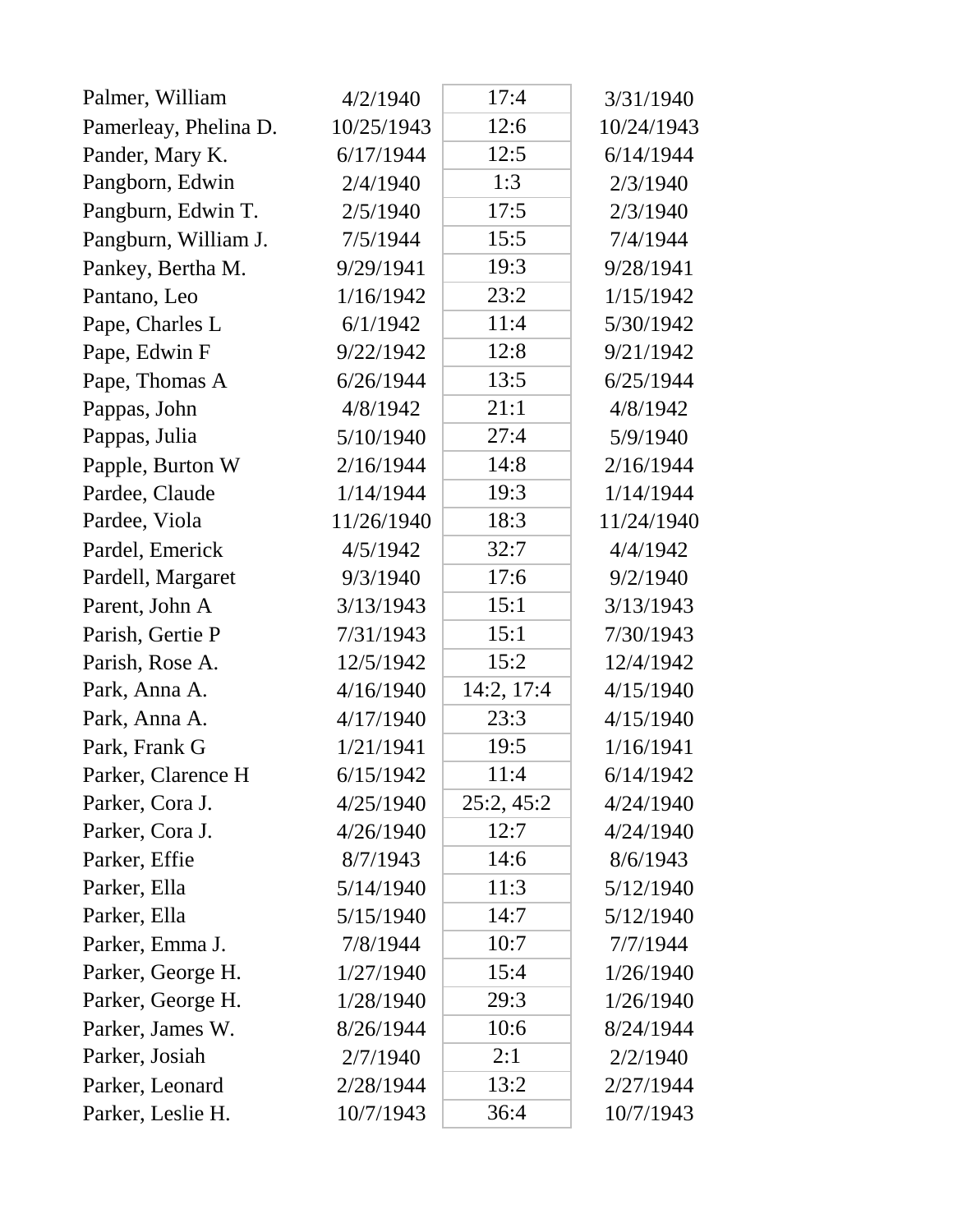| Parker, Lottie       | 5/26/1942  | 12:8 | 5/24/1942  |
|----------------------|------------|------|------------|
| Parker, Luna B.      | 6/19/1942  | 22:6 | 6/18/1942  |
| Parker, Mageline     | 12/1/1941  | 18:5 | 11/29/1941 |
| Parker, Margaret     | 4/29/1940  | 17:3 | 4/27/1940  |
| Parker, Percy        | 11/7/1944  | 15:1 | 11/6/1944  |
| Parker, Sarah E      | 1/20/1941  | 17:4 | 1/19/1941  |
| Parker, Sidney       | 4/1/1940   | 17:5 | 3/31/1940  |
| Parker, Sidney       | 4/2/1940   | 17:4 | 3/31/1940  |
| Parker, Donald C     | 8/26/1943  | 26:4 | 8/26/1943  |
| Parkhurst, John B    | 11/24/1941 | 17:3 | 11/22/1941 |
| Parkhurst, Oren      | 2/5/1941   | 19:1 | 2/5/1941   |
| Parkhurst, Oscar F.  | 8/26/1941  | 19:1 | 8/25/1941  |
| Parks, Ida May       | 11/18/1940 | 21:4 | 11/16/1940 |
| Parks, Nina L        | 7/7/1941   | 15:5 | 7/7/1941   |
| Parks, Sarah         | 9/23/1944  | 12:5 | 9/22/1944  |
| Paro, George A       | 12/4/1944  | 13:2 | 12/3/1944  |
| Parr, Maude I.       | 2/7/1944   | 11:3 | 2/5/1944   |
| Parrini, Sylvia      | 2/27/1940  | 17:4 | 2/25/1940  |
| Parrish, Sylvia      | 2/26/1940  | 13:8 | 2/25/1940  |
| Parsell, Josephine   | 8/21/1940  | 7:1  | 8/20/1940  |
| Parsons, Walter H.   | 10/11/1943 | 15:1 | 10/9/1943  |
| Partridge, John A    | 12/18/1942 | 25:1 | 12/17/1942 |
| Partridge, Leon A    | 2/4/1941   | 21:4 | 2/3/1941   |
| Partridge, Naomi     | 6/26/1941  | 45:2 | 6/24/1941  |
| Partridge, Raymond   | 7/31/1943  | 15:1 | 7/30/1943  |
| Paschal, Preston L.  | 12/7/1942  | 12:3 | 12/7/1942  |
| Paschke, John H.     | 9/16/1941  | 17:2 | 9/15/1941  |
| Passmore, Larry J    | 3/7/1944   | 14:7 | 3/6/1944   |
| Passmore, Mary T     | 8/23/1942  | 36:6 | 8/22/1942  |
| Patch, Roy R.        | 12/26/1941 | 22:1 | 12/25/1941 |
| Pateris, Peter P     | 10/19/1941 | 36:4 | 10/18/1941 |
| Paterson, Joe        | 8/20/1940  | 7:6  | 8/20/1940  |
| Paterson, Joe        | 8/21/1940  | 19:2 | 8/20/1940  |
| Patko, Mary          | 12/18/1942 | 25:1 | 12/18/1942 |
| Patson, Susan A.     | 5/11/1942  | 13:2 | 5/9/1942   |
| Pattee, Frank E.     | 8/23/1943  | 12:7 | 8/23/1943  |
| Patterson, Albert A. | 11/20/1944 | 17:3 | 11/19/1944 |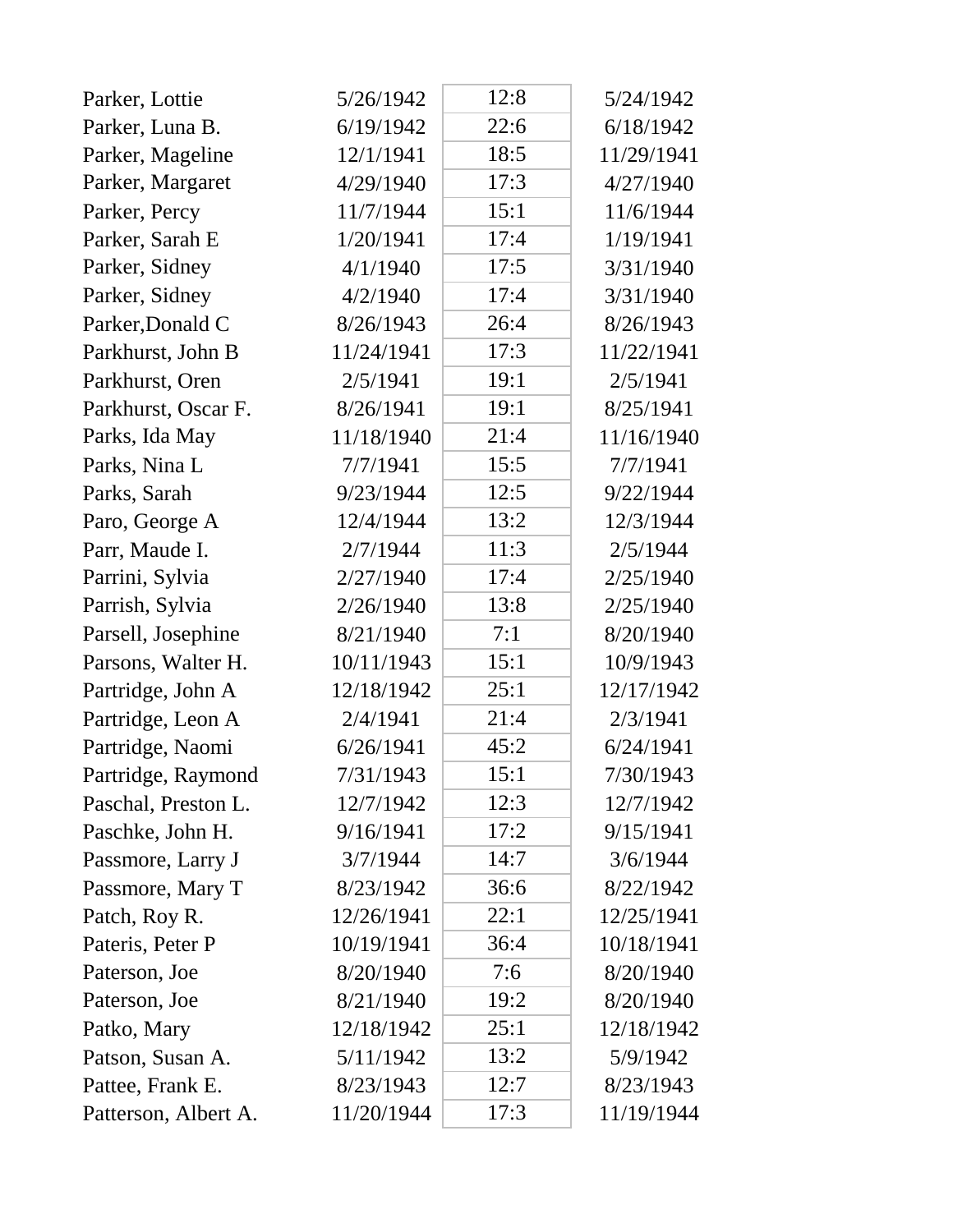| Patterson, Charles E.   | 4/28/1943  | 18:7       | 4/28/1943  |
|-------------------------|------------|------------|------------|
| Patterson, Daisy        | 6/28/1943  | 14:8       | 6/26/1943  |
| Patterson, Edward S.    | 4/11/1944  | 12:6       | 4/11/1944  |
| Patterson, Effie A.     | 12/19/1942 | 15:3       | 12/18/1942 |
| Patterson, Ella E.      | 12/12/1942 | 15:2       | 12/12/1942 |
| Patterson, Esther A.    | 5/27/1940  | 4:4,21:1   | 5/26/1940  |
| Patterson, Esther A.    | 5/27/1940  | 4:4,21:1   | 5/26/1940  |
| Patterson, Harry C.     | 4/13/1942  | 15:2       | 4/11/1942  |
| Patterson, I. H. Rev    | 1/6/1940   | 2:2        | nd         |
| Patterson, Katherine C. | 5/20/1943  | 32:6       | 5/20/1943  |
| Patterson, Maude H.     | 11/27/1942 | 24:7       | 11/26/1942 |
| Patterson, V. B.        | 7/27/1942  | 11:4       | 7/26/1942  |
| Pattison, Joseph        | 12/24/1943 | 11:7       | 12/23/1943 |
| Patton, John B.         | 6/12/1941  | 40:7       | 6/12/1941  |
| Patzwall, Albertina     | 11/28/1940 | 57:3       | 11/27/1940 |
| Patzwall, Albertina     | 11/29/1940 | 29:1       | 11/27/1940 |
| Patzwell, Russell       | 6/21/1941  | 18:6       | 6/20/1941  |
| Patzwell, William       | 12/4/1940  | 24:4       | 12/3/1940  |
| Patzwell, William       | 12/5/1940  | 44:5       | 12/3/1940  |
| Paul, Rosalie           | 9/13/1944  | 14:7       | 9/13/1944  |
| Paulie, Frances E       | 10/10/1944 | 14:6       | 10/9/1944  |
| Paulsen, Norine L       | 2/22/1943  | 13:3       | 2/21/1943  |
| Paulson, John O         | 4/22/1944  | 12:2       | 4/22/1944  |
| Paulson, Julius K.      | 5/3/1940   | 28:7       | 4/30/1940  |
| Pavlica, Teresa S       | 2/12/1944  | 10:7       | 2/11/1944  |
| Pavlich, Julia K        | 3/10/1942  | 15:3       | 3/9/1942   |
| Pawlanta, Edward        | 3/7/1942   | 17:2       | 3/6/1942   |
| Paxton, Henry C.        | 2/9/1944   | 14:8       | 2/9/1944   |
| Payer, Anna             | 8/18/1942  | 13:2       | 8/17/1942  |
| Payer, Stella           | 5/13/1941  | 20:5       | 5/13/1941  |
| Payer, Steve            | 10/24/1944 | 12:8       | 10/23/1944 |
| Payne, Minnie A.        | 4/20/1942  | 15:2       | 4/19/1942  |
| Payne, Porter           | 3/20/1941  | 45:1       | 3/20/1941  |
| Paynter, William        | 10/24/1940 | 45:1       | 10/23/1940 |
| Paynter, William        | 10/25/1940 | 17:5, 24:7 | 10/23/1940 |
| Pazdrian, John          | 7/6/1940   | 3:4        | 7/6/1940   |
| Peacock, Albert E.      | 4/15/1944  | 12:5       | 4/14/1944  |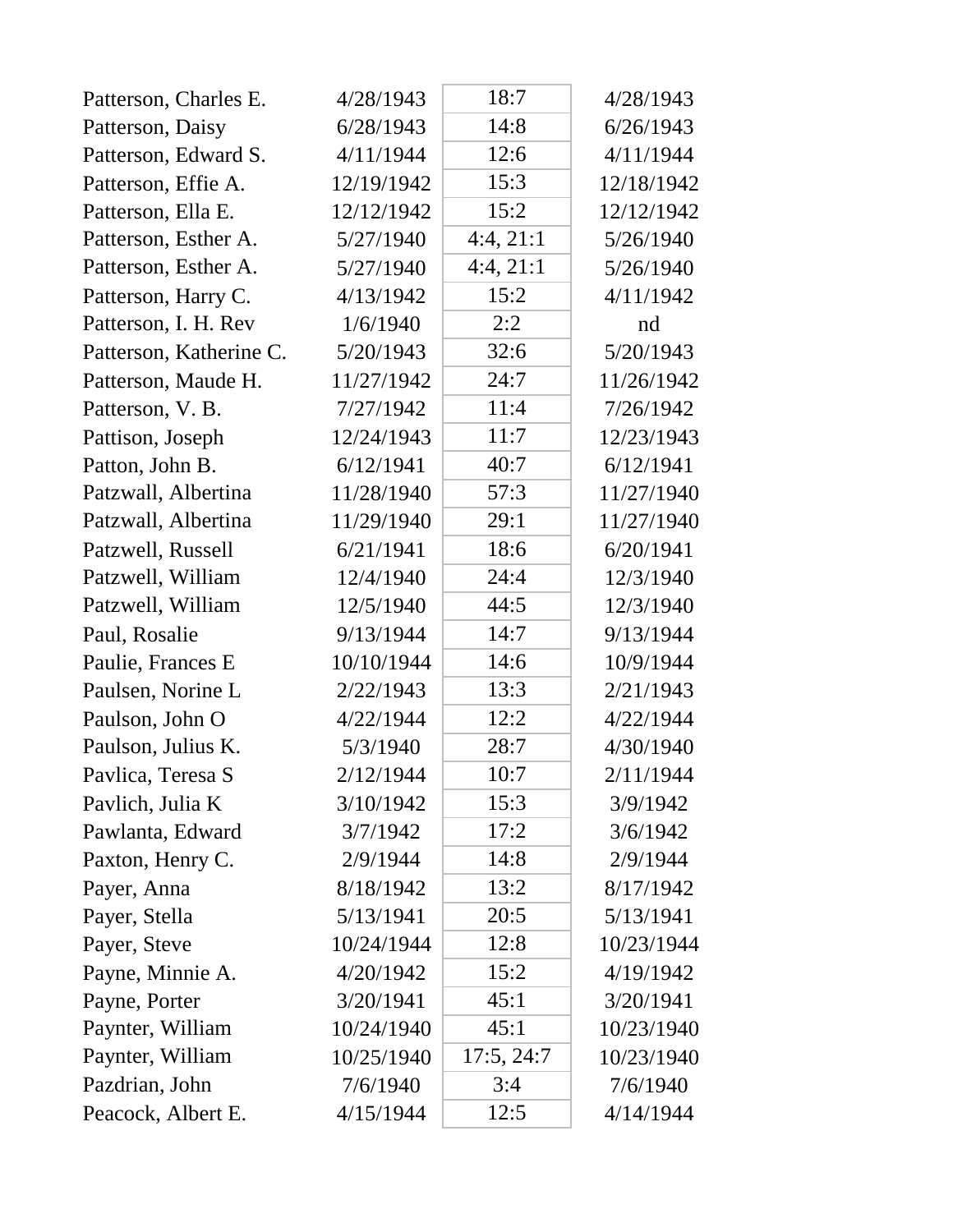| Peacock, Joseph G.   | 12/19/1944 | 17:1       | 12/19/1944 |
|----------------------|------------|------------|------------|
| Peacock, Lucy Ann    | 1/10/1940  | 17:6, 17:7 | 1/10/1940  |
| Peacock, Lucy Ann    | 1/11/1940  | 37:6       | 1/10/1940  |
| Peacock, Vivian      | 7/25/1944  | 12:8       | 7/24/1944  |
| Pear, Frank          | 11/24/1944 | 25:2       | 11/22/1944 |
| Pear, Linda J        | 12/16/1942 | 19:2       | 12/14/1942 |
| Pearce, Frank N      | 7/21/1943  | 14:7       | 7/20/1943  |
| Pearson, C.B.        | 10/6/1940  | 11:7       | 10/4/1940  |
| Pearson, Leopold L   | 9/5/1941   | 28:7       | 9/4/1941   |
| Pease, Emma          | 3/25/1942  | 19:1       | 3/24/1942  |
| Pease, Willis N      | 9/11/1943  | 14:5       | 9/10/1943  |
| Pease, Winifred      | 4/6/1942   | 15:2       | 4/5/1942   |
| Peck, Amelia         | 12/13/1943 | 15:3       | 12/11/1943 |
| Peck, Hila M         | 6/30/1943  | 16:7       | 6/29/1943  |
| Peck, Ida S          | 9/2/1941   | 21:6       | 9/1/1941   |
| Peck, Janet          | 10/4/1940  | 40:8       | 10/1/1940  |
| Peck, John           | 4/22/1942  | 18:7       | 4/17/1942  |
| Peden, Alexander     | 3/27/1944  | 10:7       | 3/25/1944  |
| Peek, Josephine L    | 12/7/1943  | 16:8       | 12/5/1943  |
| Peever, Gertrude     | 3/9/1942   | 13:5       | 3/8/1942   |
| Pegg, Margaret       | 2/2/1943   | 13:6       | 2/1/1943   |
| Peirce, Eugene       | 12/29/1940 | 29:5       | 12/26/1940 |
| Peirce, Eugene C.    | 12/27/1940 | 13:4, 21:4 | 12/24/1940 |
| Pelch, Richard C.    | 11/3/1943  | 16:6       | 11/1/1943  |
| Pelch, Ronnie W.     | 1/4/1944   | 11:3       | 1/3/1944   |
| Pelkey, Adaline      | 6/3/1943   | 28:7       | 5/31/1943  |
| Pelkey, Margaret S   | 8/12/1944  | 11:1       | 8/11/1944  |
| Pellens, Molly       | 1/27/1944  | 29:1       | 1/27/1944  |
| Pellens, Richard D.  | 9/11/1940  | 19:2       | 9/10/1940  |
| Pellens, Richard D.  | 9/12/1940  | 37:3       | 9/10/1940  |
| Pellerin, Napoleon   | 8/6/1942   | 27:2       | 8/5/1942   |
| Pellerin, Peter      | 3/8/1943   | 13:4       | 3/7/1943   |
| Pellett, Archie M.   | 6/19/1941  | 44:7       | 6/19/1941  |
| Pello, Katherine     | 9/24/1941  | 23:2       | 9/24/1941  |
| Peltier, Rolla       | 12/10/1944 | 35:6       | 12/7/1944  |
| Pelton, Charles W.   | 6/3/1942   | 16:7       | 6/2/1942   |
| Pemberton, Francis G | 3/20/1943  | 19:1       | 3/19/1943  |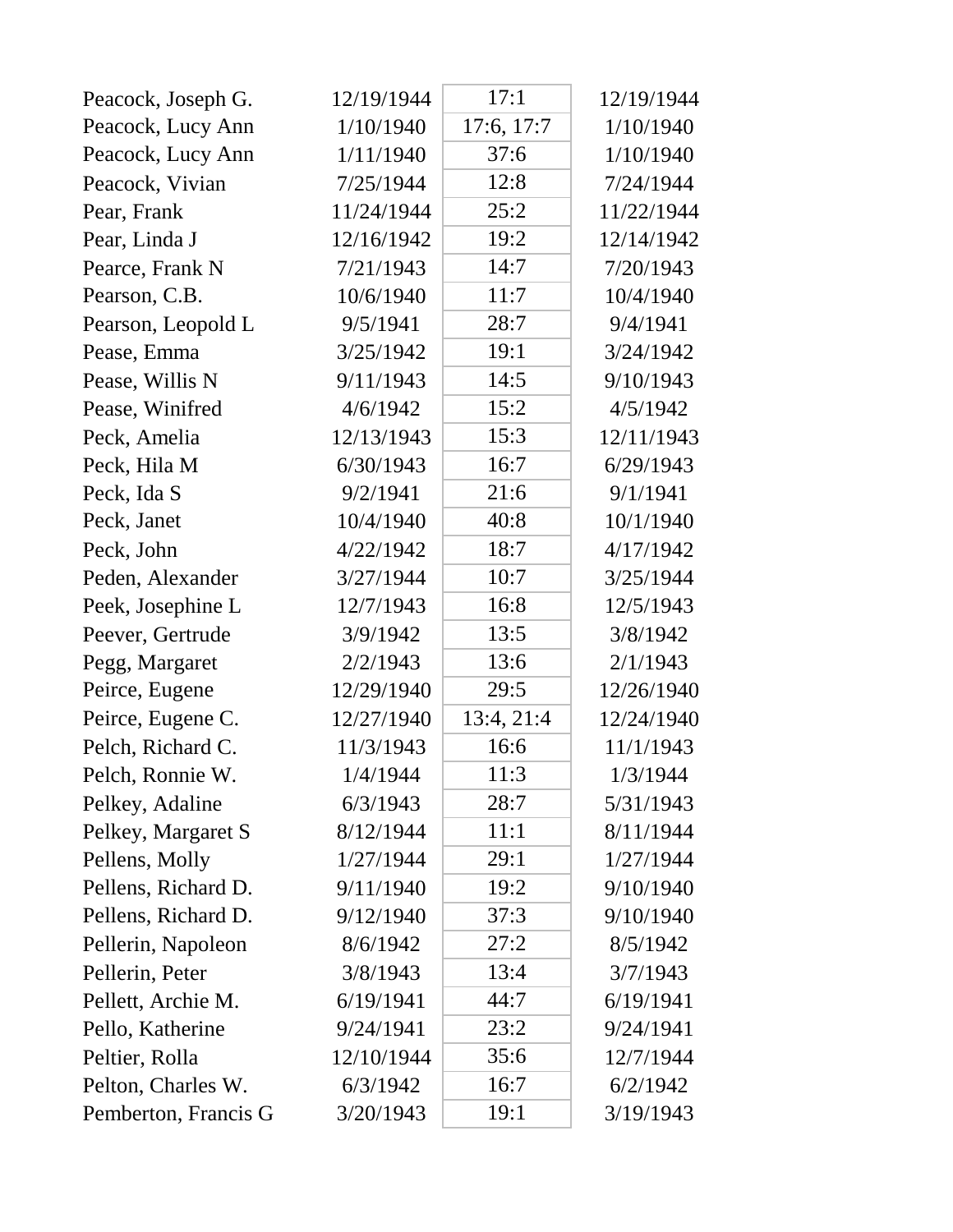| Pence, William H     | 11/10/1941 | 19:2       | 11/9/1941  |
|----------------------|------------|------------|------------|
| Pendergast, John     | 10/8/1941  | 24:6       | 10/7/1941  |
| Pendergrass, Miles   | 11/7/1942  | 14:7       | 11/5/1942  |
| Pendley, Susan H     | 4/28/1941  | 16:7       | 4/27/1941  |
| Penfield, Earl W     | 4/23/1942  | 32:7       | 4/22/1942  |
| Penfield, James D    | 11/17/1942 | 15:2       | 11/17/1942 |
| Pennock, Gertrude    | 4/22/1942  | 18:8       | 4/20/1942  |
| Penny, Ella B.       | 1/11/1943  | 09:6       | 1/6/1943   |
| Penoskie, Mary Ann   | 11/6/1944  | 15:2       | 11/5/1944  |
| Penoyer, Elmer H     | 1/12/1944  | 13:1       | 1/12/1944  |
| Penoyer, Flora       | 11/1/1940  | 16:2       | 11/1/1940  |
| Penoyer, Flora       | 11/2/1940  | 21:3       | 11/1/1940  |
| Pensino, Janith      | 8/27/1940  | 13:1       | 8/26/1940  |
| Peplinski, Katherine | 2/5/1940   | 1:6        | 2/5/1940   |
| Percival, John T     | 1/11/1944  | 13:2       | 1/10/1944  |
| Perisa, Mary         | 10/10/1940 | 40:8       | 10/9/1940  |
| Perisa, Mary         | 10/11/1940 | 26:6       | 10/9/1940  |
| Perkins, Frank D.    | 8/1/1940   | 33:3       | 7/31/1940  |
| Perkins, Frank D.    | 8/3/1940   | 7:2        | 7/31/1940  |
| Perkins, Grace E     | 10/13/1942 | 15:2       | 10/10/1942 |
| Perkins, Martha J.   | 5/19/1943  | 18:7       | 5/17/1943  |
| Perkins, Rose A.     | 1/3/1943   | 29:3       | 1/2/1943   |
| Perreault, Carmelia  | 6/24/1943  | 28:8       | 6/24/1943  |
| Perrigo, Paul E.     | 8/25/1943  | 14:6       | 8/24/1943  |
| Perrin, Charles P.   | 12/3/1940  | 22:5       | 12/2/1940  |
| Perrin, Denton W.    | 8/21/1942  | 20:5       | 8/20/1942  |
| Perrrault, Noah L.   | 12/2/1940  | 16:5       | 12/2/1940  |
| Perrrault, Noah L.   | 12/3/1940  | 22:5       | 12/2/1940  |
| Perry, Alfred S      | 8/16/1941  | 16:6       | 8/15/1941  |
| Perry, Ann           | 1/31/1940  | 18:5       | nd         |
| Perry, Arthur C.     | 4/26/1941  | 18:4       | 4/26/1941  |
| Perry, Daniel W.     | 12/20/1944 | 23:2       | 12/19/1944 |
| Perry, Etta          | 12/8/1942  | 17:2       | 12/7/1942  |
| Perry, George A.     | 3/23/1944  | 36:2       | 3/22/1944  |
| Perry, Iva           | 10/26/1942 | 13:3       | 10/26/1942 |
| Perry, Jennie L.     | 12/26/1944 | 11:7       | 12/25/1944 |
| Perry, Mary M.       | 7/15/1940  | 13:7, 17:5 | 7/14/1940  |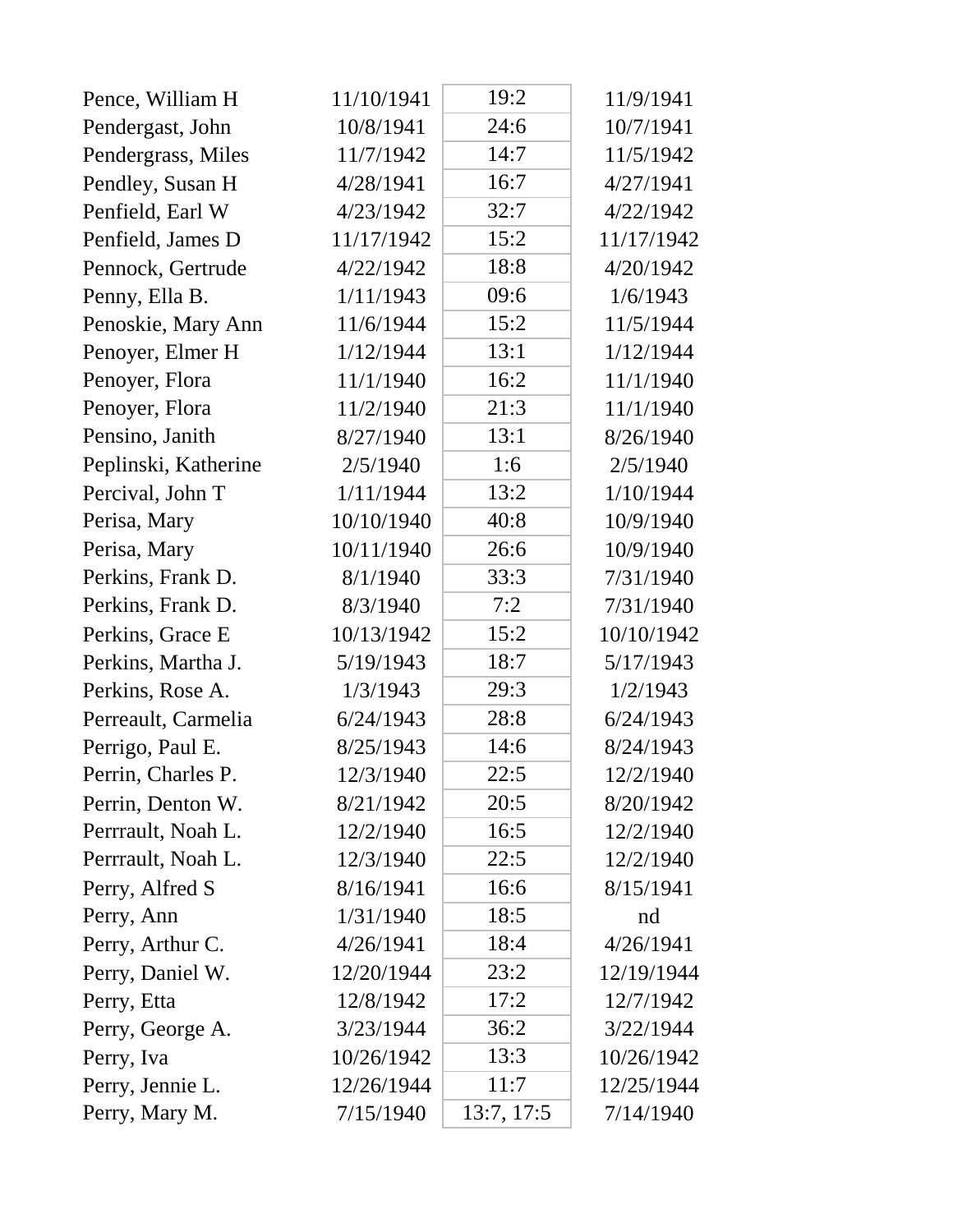| Perry, Reva D.        | 1/4/1940   | 33:6, 19:1 | 1/3/1940   |
|-----------------------|------------|------------|------------|
| Perry, Rosetta J.     | 8/9/1943   | 12:7       | 8/7/1943   |
| Perry, Roy O          | 3/26/1941  | 20:8       | 3/25/1941  |
| Perry, Stanley S      | 4/8/1944   | 14:6       | 4/7/1944   |
| Perry, Walter         | 12/16/1942 | 19:2       | 12/15/1942 |
| Pershukevich, David   | 5/28/1943  | 20:8       | 5/25/1943  |
| Perzyk, Lonie         | 8/20/1941  | 21:2       | 8/18/1941  |
| Peters, Darald L.     | 11/15/1943 | 13:3       | 11/14/1943 |
| Peters, Dorothy       | 12/31/1942 | 11:6       | 12/30/1942 |
| Peters, Elmer E.      | 8/18/1944  | 20:7       | 8/17/1944  |
| Peters, John          | 4/29/1941  | 20:5       | 4/28/1941  |
| Peters, Lawrence      | 5/14/1940  | 11:3       | 5/13/1940  |
| Peters, Mrs. Thad     | 7/17/1944  | 11:6       | 7/16/1944  |
| Peters, Willard H.    | 5/23/1944  | 16:6       | 5/22/1944  |
| Peters, Lettie        | 5/26/1944  | 26:3       | 5/25/1944  |
| Peterson, Anna        | 2/3/1944   | 28:7       | 2/2/1944   |
| Peterson, Audrey      | 11/3/1942  | 12:8       | 11/2/1942  |
| Peterson, Charles     | 2/16/1941  | 32:7       | 2/15/1941  |
| Peterson, Charles A.  | 1/29/1943  | 19:4       | 1/28/1943  |
| Peterson, Chloie      | 2/6/1943   | 15:4       | 2/5/1943   |
| Peterson, Clara       | 3/29/1941  | 18:7       | 3/29/1941  |
| Peterson, Clarence A. | 1/30/1940  | 17:6       | 1/30/1940  |
| Peterson, Clarence A. | 1/31/1940  | 19:7       | 1/30/1940  |
| Peterson, Edna Lavina | 1/15/1940  | 4:2, 15:6  | 1/13/1940  |
| Peterson, Edna Lavina | 1/16/1940  | 17:7       | 1/13/1940  |
| Peterson, John        | 11/28/1942 | 17:1       | 11/27/1942 |
| Peterson, John T.     | 12/27/1944 | 11:6       | 12/26/1944 |
| Peterson, Rose        | 3/12/1943  | 22:7       | 3/11/1943  |
| Petherbridge, William | 8/17/1944  | 28:5       | 8/16/1944  |
| Petier, Rolla         | 12/8/1944  | 32:7       | 12/7/1944  |
| Petrick, Anna         | 10/13/1942 | 15:2       | 10/13/1942 |
| Petrick, David        | 3/23/1942  | 13:3       | 3/22/1942  |
| Petrie, William J     | 4/10/1942  | 24:7       | 4/10/1942  |
| Petrik, Julia         | 3/30/1941  | 44:3       | 3/28/1941  |
| Pettengill, Donald R  | 1/3/1944   | 11:7       | 1/1/1944   |
| Pettengill, Eliza     | 11/12/1944 | 31:7       | 11/11/1944 |
| Pettengill, Ethel J.  | 10/14/1940 | 17:3       | 10/14/1940 |

Ϊ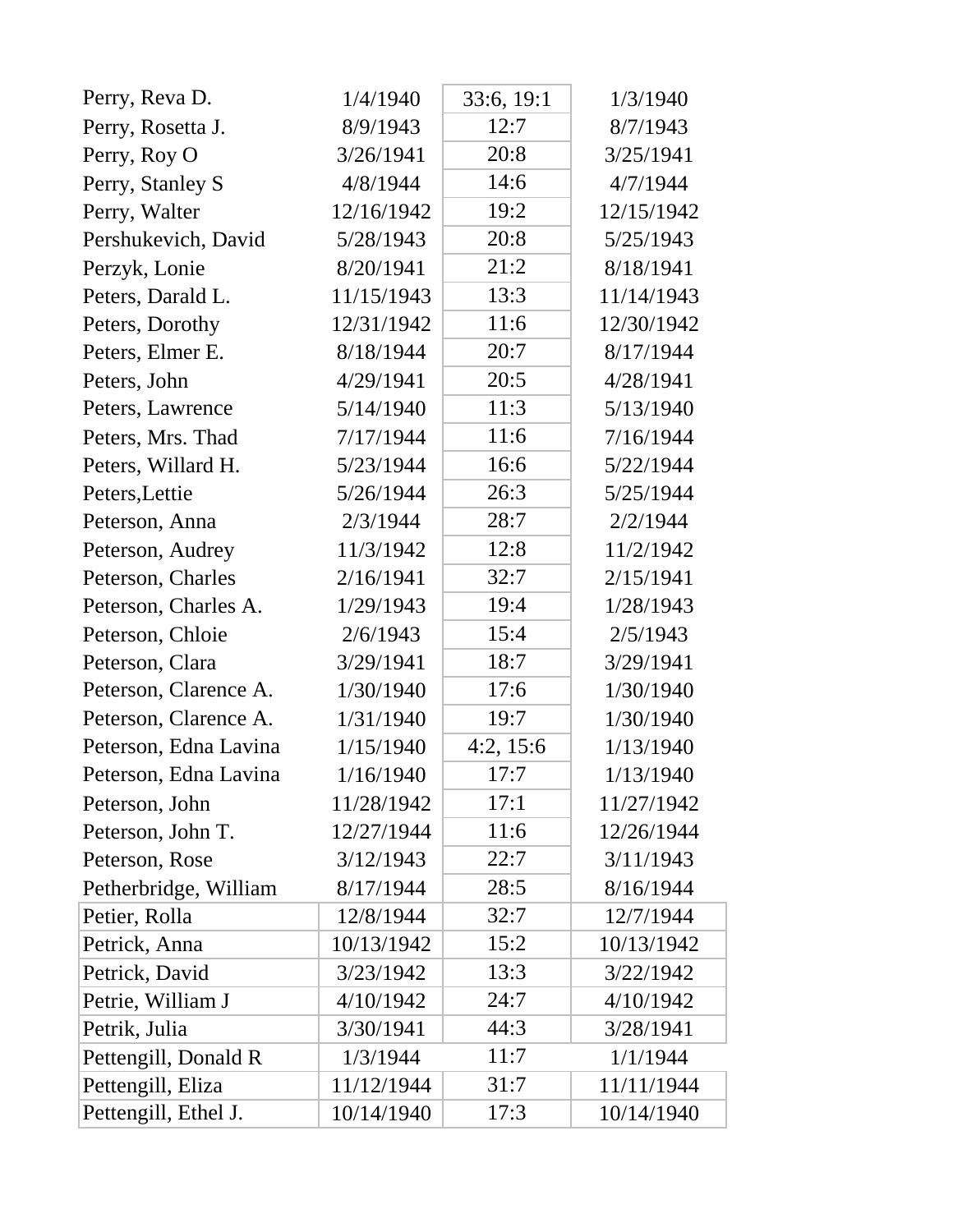| Pettengill, Ethel J. | 10/15/1940 | 19:2     | 10/14/1940 |
|----------------------|------------|----------|------------|
| Pettengill, Mary E   | 4/1/1943   | 32:6     | 3/31/1943  |
| Petteys, Hazel L     | 8/11/1944  | 20:7     | 8/10/1944  |
| Pettingill, H. B.    | 12/15/1940 | 10:1     | 12/12/1940 |
| Pettis, Ella J.      | 5/18/1943  | 15:2     | 5/17/1943  |
| Pettis, Tracy D.     | 2/12/1942  | 37:4     | 2/11/1942  |
| Pettit, Alonzo       | 12/30/1940 | 4:4      | 12/27/1940 |
| Pettit, Homer        | 2/28/1942  | 17:1     | 2/27/1942  |
| Pevorar, Mary C      | 5/27/1941  | 28:5     | 5/25/1941  |
| Pfingston, Edna L    | 4/28/1942  | 14:7     | 4/28/1942  |
| Phelps, Merton B.    | 6/19/1941  | 44:7     | 6/18/1941  |
| Pheney, Maryan M     | 7/17/1941  | 36:6     | 7/16/1941  |
| Pheney, Sylvester J. | 5/29/1940  | 16:6     | 5/28/1940  |
| Phillips, Albert     | 11/9/1943  | 16:5     | 11/9/1943  |
| Phillips, Frank E.   | 8/12/1940  | 7:5      | 8/10/1940  |
| Phillips, Grace S.   | 10/28/1940 | 15:4     | 10/28/1940 |
| Phillips, Grace S.   | 10/29/1940 | 21:2     | 10/28/1940 |
| Phillips, Henry      | 5/26/1940  | 6:8      | 5/25/1940  |
| Phillips, James R.   | 4/9/1940   | 21:2     | 4/9/1940   |
| Phillips, Richard R. | 10/30/1943 | 16:6     | 10/30/1943 |
| Phillips, Samuel W.  | 10/2/1940  | 8:2, 8:8 | 9/30/1940  |
| Phillips, Shirley A. | 9/19/1942  | 14:7     | 9/18/1942  |
| Phillips, Stena B.   | 8/5/1940   | 10:1     | 8/2/1940   |
| Phillips, Thomas     | 1/5/1940   | 23:4     | 1/4/1940   |
| Phillips, Thomas     | 1/6/1940   | 15:7     | 1/4/1940   |
| Phillips, Thomas     | 1/7/1940   | 25:3     | 1/4/1940   |
| Phillips, Violet M.  | 9/18/1940  | 37:2     | 9/18/1940  |
| Phillips, Violet M.  | 9/19/1940  | 33:1     | 9/18/1940  |
| Phillips, Violet M.  | 9/20/1940  | 40:7     | 9/18/1940  |
| Philpott, Artie M.   | 10/9/1942  | 22:7     | 10/8/1942  |
| Philpott, Lee        | 9/25/1944  | 11:3     | 9/24/1944  |
| Philpott, Walter R.  | 2/24/1941  | 17:4     | 2/22/1941  |
| Phipps, Bessie E.    | 12/12/1944 | 14:7     | 12/11/1944 |
| Phoenix, Emma        | 4/12/1944  | 16:4     | 4/11/1944  |
| Piaszek, August      | 3/25/1942  | 19:1     | 3/22/1942  |
| Piatt, Donald R      | 12/8/1941  | 20:5     | 12/6/1941  |
| Pichotte, Frank      | 9/5/1944   | 15:2     | 9/4/1944   |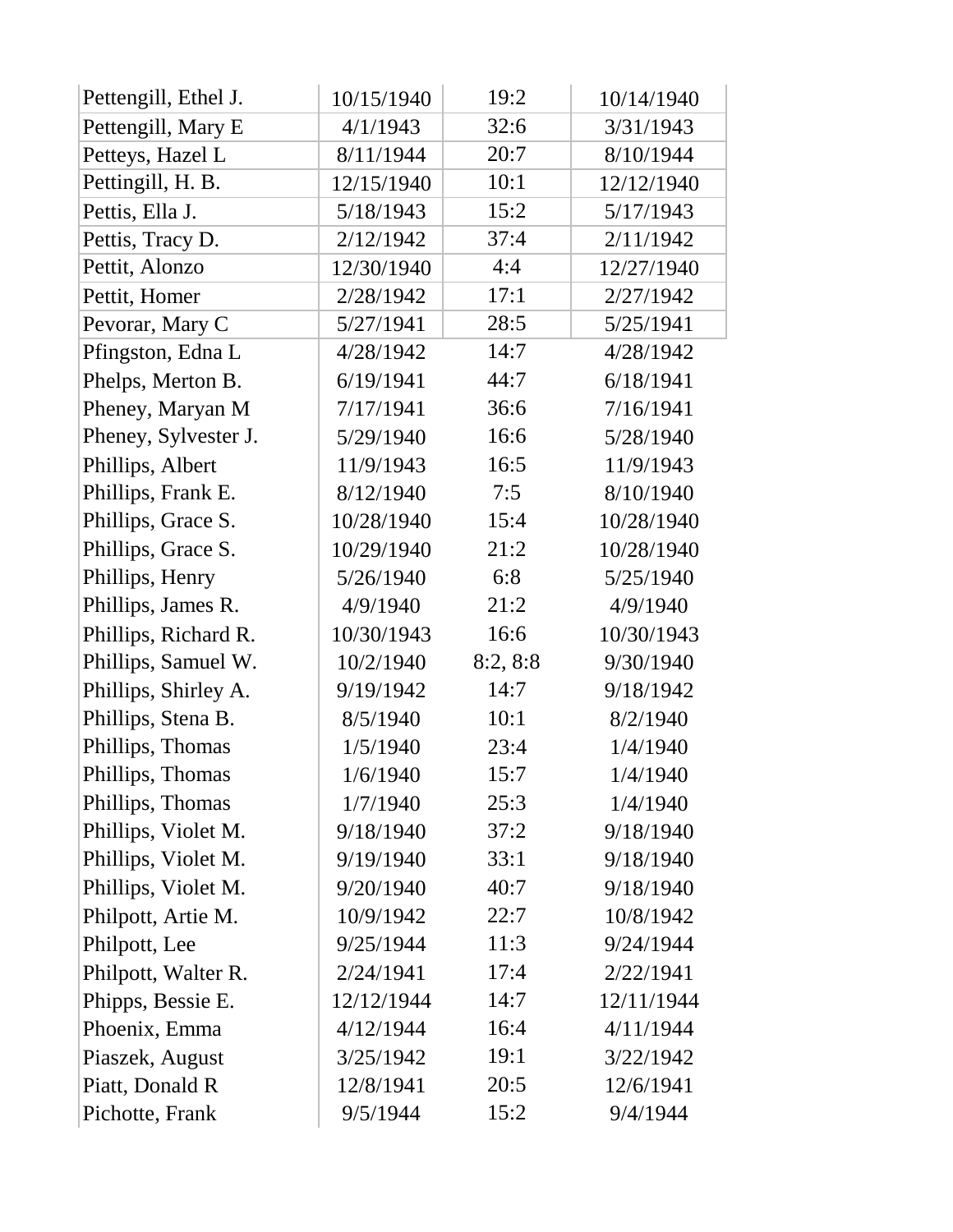| Pickard, Everett      | 9/9/1940   | 8:6, 17:5  | 9/8/1940   |
|-----------------------|------------|------------|------------|
| Pickett, Harold       | 1/1/1940   | 1:7, 6:8   | 12/31/1939 |
| Pickett, Harold       | 1/2/1940   | 18:1       | 12/31/1939 |
| Pickett, Henry W.     | 7/15/1940  | 17:5       | 7/14/1940  |
| Pickett, Melvin C.    | 12/26/1940 | 15:1, 23:7 | 12/26/1940 |
| Pickett, Melvin C.    | 12/27/1940 | 21:4       | 12/26/1940 |
| Pickett, Melvin C.    | 12/28/1940 | 15:6       | 12/26/1940 |
| Pickett, Melvin C.    | 12/29/1940 | 29:5       | 12/26/1940 |
| Pidd, Harriet A       | 2/25/1944  | 20:7       | 2/25/1944  |
| Piechey, Mary         | 5/8/1942   | 24:7       | 5/7/1942   |
| Pierce, Eugene        | 12/28/1940 | 15:6       | 12/26/1940 |
| Pierce, Marion        | 9/8/1941   | 17:3       | 9/7/1941   |
| Pierce, Selma E       | 3/16/1943  | 14:7       | 3/15/1943  |
| Pierdon, John R       | 12/20/1941 | 18:7       | 12/19/1941 |
| Pierson, Carrie E.    | 9/15/1943  | 16:3       | 9/14/1943  |
| Pierson, Claudia M.   | 12/16/1940 | 13:2, 20:7 | 12/15/1940 |
| Pierson, Enos D.      | 8/21/1942  | 20:5       | 8/20/1942  |
| Pierson, Mrs. Charles | 9/14/1943  | 14:6       | 9/14/1943  |
| Pierson, William      | 2/27/1940  | 17:4       | 2/26/1940  |
| Pietrasz, Frances B   | 10/16/1942 | 21:1       | 10/15/1942 |
| Pietrasz, John T      | 11/30/1943 | 14:7       | 11/29/1943 |
| Pike, Devilo          | 11/30/1942 | 13:4       | 11/30/1942 |
| Pillars, Cloey L      | 10/8/1941  | 24:5       | 10/7/1941  |
| Pillen, Catherine     | 5/12/1940  | 32:4       | 5/10/1940  |
| Pillen, Catherine     | 5/13/1940  | 9:3        | 5/10/1940  |
| Pilley, Katherine S   | 12/26/1943 | 26:2       | 12/24/1943 |
| Pilley, Mary E.       | 10/21/1943 | 36:5       | 10/20/1943 |
| Pillsbury, Alvin      | 9/17/1943  | 24:4       | 9/16/1943  |
| Pilon, Daniel         | 5/28/1943  | 20:8       | 5/28/1943  |
| Pilon, Victor G       | 12/26/1944 | 11:7       | 12/24/1944 |
| Pincombe, Richard A   | 9/6/1944   | 14:8       | 8/29/1944  |
| Pindur, Caroline      | 3/2/1941   | 36:5       | 3/1/1941   |
| Pinegar, Walter N.    | 3/27/1943  | 14:7       | 3/26/1943  |
| Pingle, Charles H.    | 8/5/1940   | 10:8       | 8/2/1940   |
| Pinney, Geraldine S   | 5/20/1943  | 32:6       | 5/20/1943  |
| Pintek, Elizabeth     | 2/19/1940  | 15:5       | 2/19/1940  |
| Pintek, Elizabeth     | 2/20/1940  | 17:5       | 2/19/1940  |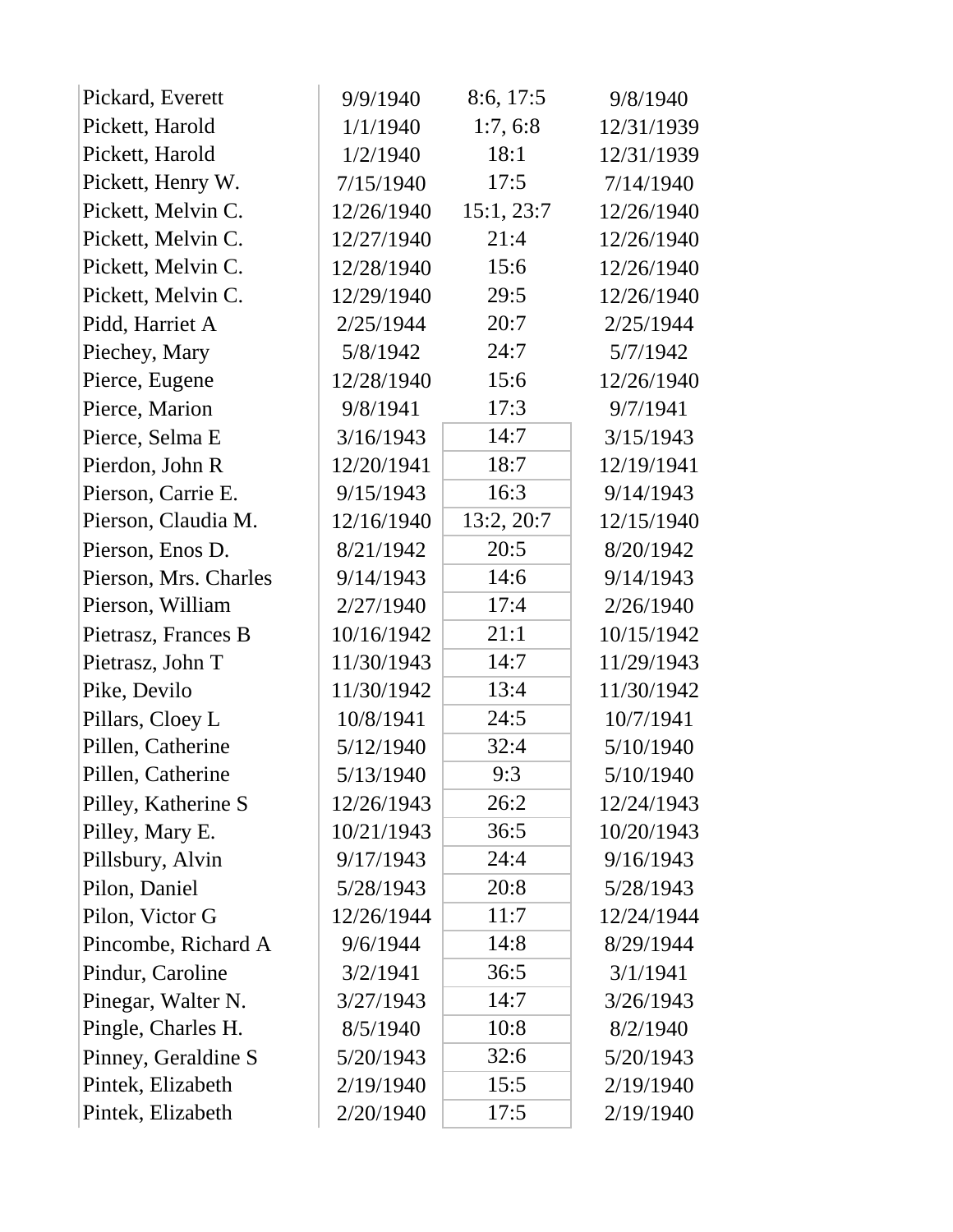| Pinter, Anita M.      | 8/3/1940   | 17:2 | 8/1/1940   |  |
|-----------------------|------------|------|------------|--|
| Piper, Catherine      | 11/2/1940  | 24:2 | 11/2/1940  |  |
| Piper, Nellie M       | 7/9/1941   | 18:6 | 7/9/1941   |  |
| Pipes, Florence M.    | 4/12/1940  | 30:7 | 4/12/1940  |  |
| Pipes, Florence M.    | 4/13/1940  | 17:1 | 4/12/1940  |  |
| Pipes, Florence M.    | 4/14/1940  | 32:5 | 4/12/1940  |  |
| Pitcher, Minnie       | 12/2/1941  | 18:4 | 12/1/1941  |  |
| Pitts, Elizabeth      | 4/7/1944   | 22:8 | 4/6/1944   |  |
| Pizzala, Joseph P     | 2/7/1941   | 27:2 | 2/6/1941   |  |
| Place, Floyd N        | 10/9/1941  | 40:7 | 10/8/1941  |  |
| Plamondon, Clifford J | 9/30/1942  | 16:8 | 9/29/1942  |  |
| Plante, Desire W      | 3/20/1944  | 12:8 | 3/18/1944  |  |
| Plass, Henry J.       | 5/20/1944  | 14:1 | 5/19/1944  |  |
| Plaszek, John J.      | 3/15/1941  | 18:6 | 3/15/1941  |  |
| Plesum, Michael       | 12/28/1940 | 2:3  | 12/26/1940 |  |
| Plews, Arthur J       | 5/28/1943  | 20:8 | 5/27/1943  |  |
| Plouff, Gregory       | 12/4/1943  | 15:1 | 12/3/1943  |  |
| Plowman, George L Jr  | 3/10/1943  | 20:7 | 3/9/1943   |  |
| Plumb, Elijah         | 11/10/1940 | 18:6 | 11/7/1940  |  |
| Plunkett, David C     | 6/26/1941  | 45:1 | 6/25/1941  |  |
| Pocs, Barbara M       | 1/29/1944  | 11:1 | 1/28/1944  |  |
| Podlesny, Alexander   | 4/13/1942  | 15:3 | 4/8/1942   |  |
| Podoley, Michael S    | 5/4/1942   | 13:3 | 5/3/1942   |  |
| Podsadecki, John F    | 2/24/1941  | 17:3 | 2/23/1941  |  |
| Poe, Mary E           | 4/16/1942  | 32:6 | 4/15/1942  |  |
| Pohr, James H         | 4/10/1941  | 44:6 | 4/9/1941   |  |
| Poisson, Julia        | 2/6/1941   | 36:5 | 2/5/1941   |  |
| Poitras, Beatrice V.  | 6/10/1942  | 19:2 | 6/9/1942   |  |
| Polidan, Rita         | 11/18/1944 | 13:1 | 11/18/1944 |  |
| Pollack, Jill A.      | 2/23/1942  | 15:5 | 2/22/1942  |  |
| Pollack, John         | 5/14/1943  | 20:7 | 5/13/1943  |  |
| Pollard, James I.     | 4/18/1941  | 36:6 | 4/18/1941  |  |
| Pollard, Stanley G.   | 8/9/1940   | 21:1 | 8/9/1940   |  |
| Pollard, Stanley G.   | 8/11/1940  | 12:1 | 8/10/1940  |  |
| Pollion, Charles J.   | 6/13/1941  | 28:6 | 6/11/1941  |  |
| Pollock, Harry        | 9/22/1944  | 24:6 | 9/22/1944  |  |
| Pollock, William      | 7/28/1943  | 16:7 | 7/27/1943  |  |
|                       |            |      |            |  |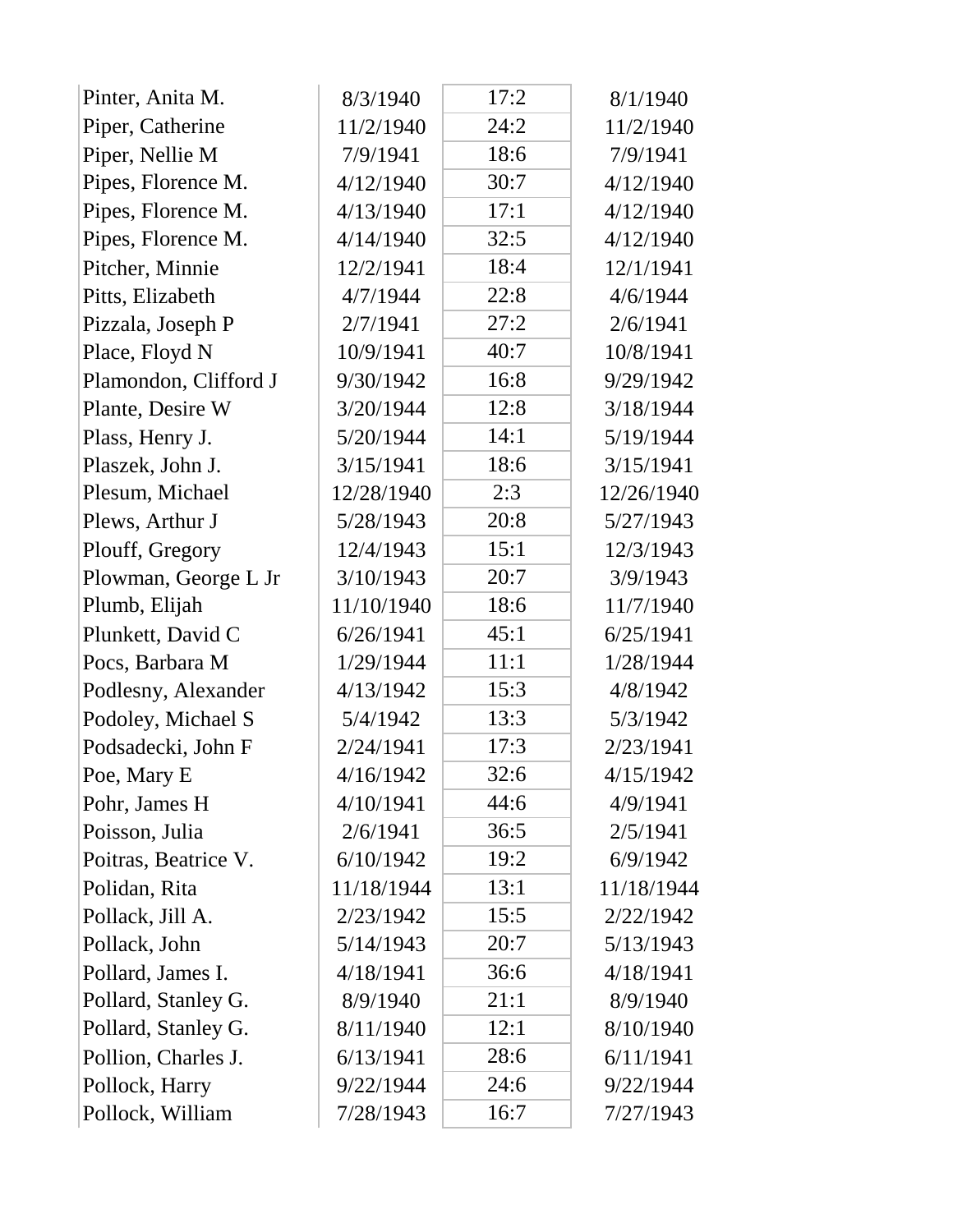| Polmounter, Mary E.  | 5/12/1943  | 20:7       | 5/12/1943  |
|----------------------|------------|------------|------------|
| Polovina, Stanley    | 8/16/1944  | 14:7       | 8/14/1944  |
| Pomeroy, Harris F    | 5/6/1944   | 14:2       | 5/6/1944   |
| Pomeroy, Rosana      | 4/17/1941  | 44:8       | 4/16/1941  |
| Ponsford, Louise L   | 6/24/1942  | 19:2       | 6/23/1942  |
| Pontius, Charles F   | 5/4/1944   | 32:1       | 1/13/1944  |
| Poole, Clarice M     | 6/5/1944   | 14:7       | 6/4/1944   |
| Poole, Eugene        | 8/2/1943   | 13:2       | 8/1/1943   |
| Poole, Willard W.    | 5/10/1940  | 27:4       | 5/9/1940   |
| Popadich, Elaine L   | 8/14/1944  | 13:4       | 8/13/1944  |
| Pope, Alice J        | 11/27/1941 | 57:1       | 11/27/1941 |
| Pope, Alonzill J     | 3/27/1942  | 22:6       | 3/27/1942  |
| Pope, George f       | 3/3/1942   | 17:3       | 3/3/1942   |
| Popovich, Mary       | 1/11/1943  | 09:6       | 1/10/1943  |
| Popovits, Michael    | 4/3/1942   | 25:2       | 4/2/1942   |
| Popp, Gabor D        | 6/25/1943  | 20:7       | 6/24/1943  |
| Popplewell, Maila    | 11/15/1940 | 8:7,26:7   | 11/15/1940 |
| Popplewell, Maila    | 11/16/1940 | 17:4       | 11/15/1940 |
| Popplewell, Maila    | 11/17/1940 | 32:7       | 11/15/1940 |
| Porritt, Charles III | 12/29/1944 | 17:5       | 12/29/1944 |
| Porritt, Daniel S    | 7/2/1942   | 23:3       | 7/2/1942   |
| Porritt, Eben W      | 6/10/1941  | 20:7       | 6/9/1941   |
| Porritt, Edith V.    | 8/17/1940  | 17:3       | 8/16/1940  |
| Porritt, Edith V.    | 8/18/1940  | 33:1       | 8/16/1940  |
| Porritt, Edith V.    | 8/20/1940  | 7:2        | 8/16/1940  |
| Porter, Arthur L     | 4/6/1943   | 14:7       | 4/6/1943   |
| Porter, C. R.        | 12/26/1942 | 13:7       | 12/26/1942 |
| Porter, Ralph E.     | 3/3/1941   | 17:3       | 3/3/1941   |
| Portzel, William     | 1/18/1940  | 29:5       | 1/17/1940  |
| Post, Carrie M.      | 9/6/1940   | 10:5, 29:1 | 9/5/1940   |
| Post, Earl G.        | 12/19/1944 | 17:1       | 12/18/1944 |
| Post, Lent E.        | 12/22/1943 | 21:3       | 12/21/1943 |
| Poston, Mary V       | 5/22/1942  | 24:7       | 5/21/1942  |
| Potter, Carrie       | 9/18/1941  | 33:2       | 9/18/1941  |
| Potter, Coleman J    | 2/24/1941  | 17:3       | 2/22/1941  |
| Potter, Eber F       | 11/12/1943 | 24:7       | 11/11/1943 |
| Potter, Eleanor J    | 11/20/1942 | 24:7       | 11/19/1942 |
|                      |            |            |            |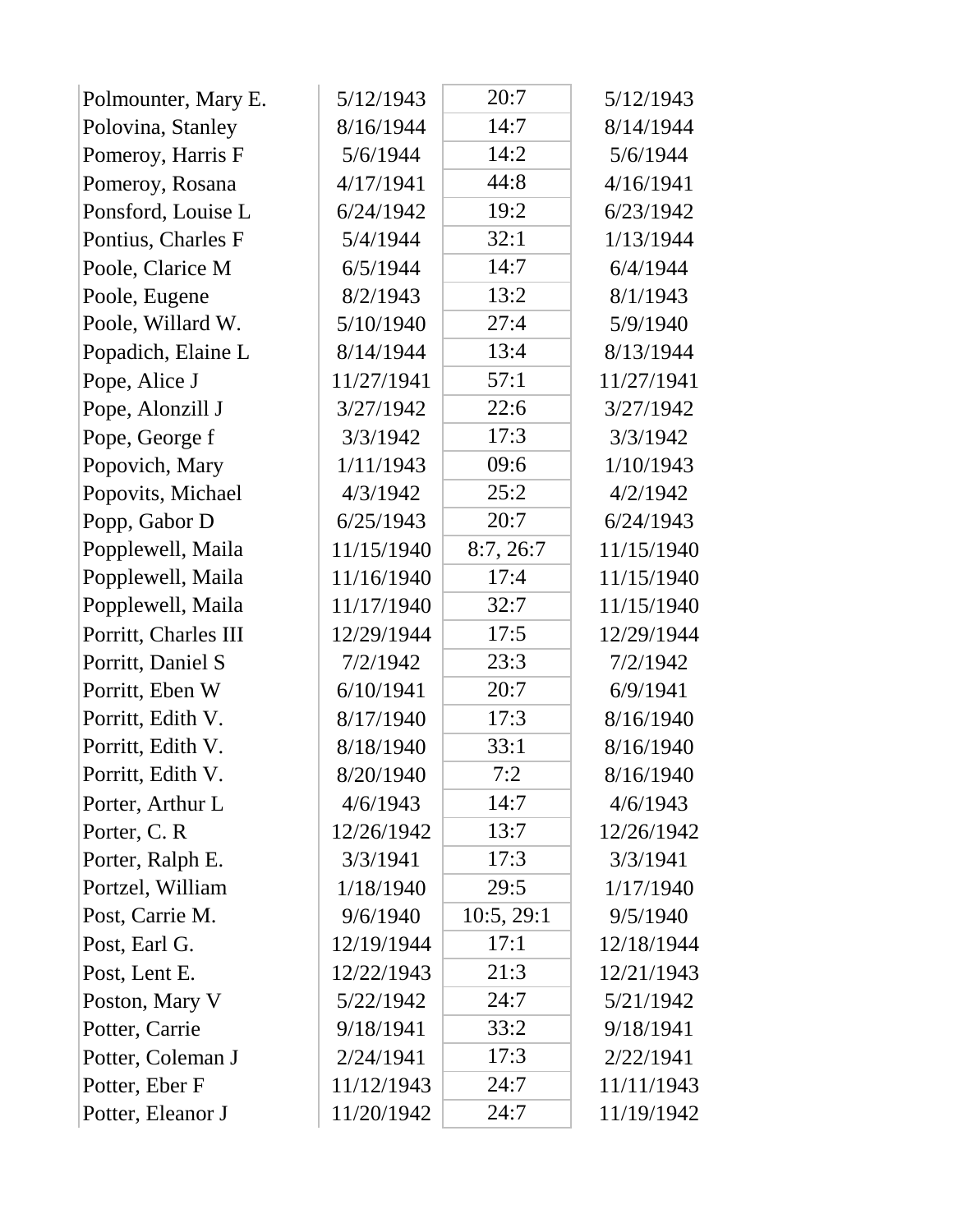| Potter, George W.     | 5/7/1941   | 22:2       | 5/6/1941   |
|-----------------------|------------|------------|------------|
| Potter, Howard J      | 12/29/1944 | 17:6       | 12/28/1944 |
| Potter, Justina E.    | 4/3/1940   | 13:4, 23:3 | 4/2/1940   |
| Potter, Justina E.    | 4/3/1940   | 23:3       | 4/2/1940   |
| Potter, Justina E.    | 4/4/1940   | 37:1       | 4/2/1940   |
| Potter, Mary E        | 9/5/1944   | 15:2       | 9/4/1944   |
| Potter, Mary M        | 10/25/1941 | 18:7       | 10/24/1941 |
| Potter, Rachel        | 10/18/1944 | 14:7       | 10/17/1944 |
| Potter, Ray E,        | 3/4/1942   | 25:2       | 3/4/1942   |
| Potter, Vernon E      | 3/22/1943  | 13:2       | 3/22/1943  |
| Potts, Russell L      | 10/16/1941 | 41:1       | 10/15/1941 |
| Poulette, George O    | 1/22/1943  | 19:5       | 1/15/1943  |
| Poulsen, Peter        | 6/10/1941  | 20:7       | 6/9/1941   |
| Pound, Helen E.       | 4/6/1943   | 14:7       | 4/5/1943   |
| Pound, Sylvester J    | 4/16/1944  | 39:6       | 4/15/1944  |
| Pounder, Mary A       | 9/2/1944   | 10:7       | 9/2/1944   |
| Poverlin, Elizabeth H | 3/10/1944  | 22:5       | 3/9/1944   |
| Powell, Charles H     | 11/3/1941  | 19:2       | 11/3/1941  |
| Powell, Dale          | 4/24/1942  | 22:6       | 4/22/1942  |
| Powell, Harvey        | 5/25/1940  | 3:1        | 5/24/1940  |
| Powell, Hazen P.      | 8/13/1940  | 17:3       | 8/12/1940  |
| Powell, Hazen P.      | 8/14/1940  | 10:7       | 8/12/1940  |
| Powell, Marian        | 4/6/1943   | 14:7       | 4/6/1943   |
| Powelson, Flora M.    | 1/3/1941   | 25:4       | 1/2/1941   |
| Powers, Edwin E.      | 5/28/1944  | 31:2       | 5/27/1944  |
| Powers, Harvey M.     | 11/29/1940 | 9:8,29:2   | 11/28/1940 |
| Powers, Harvey M.     | 11/30/1940 | 17:3       | 11/28/1940 |
| Powers, Rebecca L.    | 12/12/1944 | 14:8       | 12/11/1944 |
| Powers, Robert E.     | 4/16/1940  | 17:4       | 4/15/1940  |
| Powers, Winnifred     | 11/10/1942 | 17:1       | 11/9/1942  |
| Powless, Oleda L      | 4/24/1944  | 10:7       | 4/22/1944  |
| Prast, Eva M.         | 12/13/1943 | 15:3       | 12/11/1943 |
| Pratt, Asahel W.      | 8/19/1940  | 17:3       | 8/17/1940  |
| Pratt, Bertha M.      | 12/6/1943  | 15:2       | 12/5/1943  |
| Pratt, Elmer L.       | 8/9/1940   | 2:6        | 8/8/1940   |
| Pratt, Gladys         | 8/14/1940  | 23:2       | 8/13/1940  |
| Predmore, James L     | 3/18/1944  | 16:5       | 3/17/1944  |
|                       |            |            |            |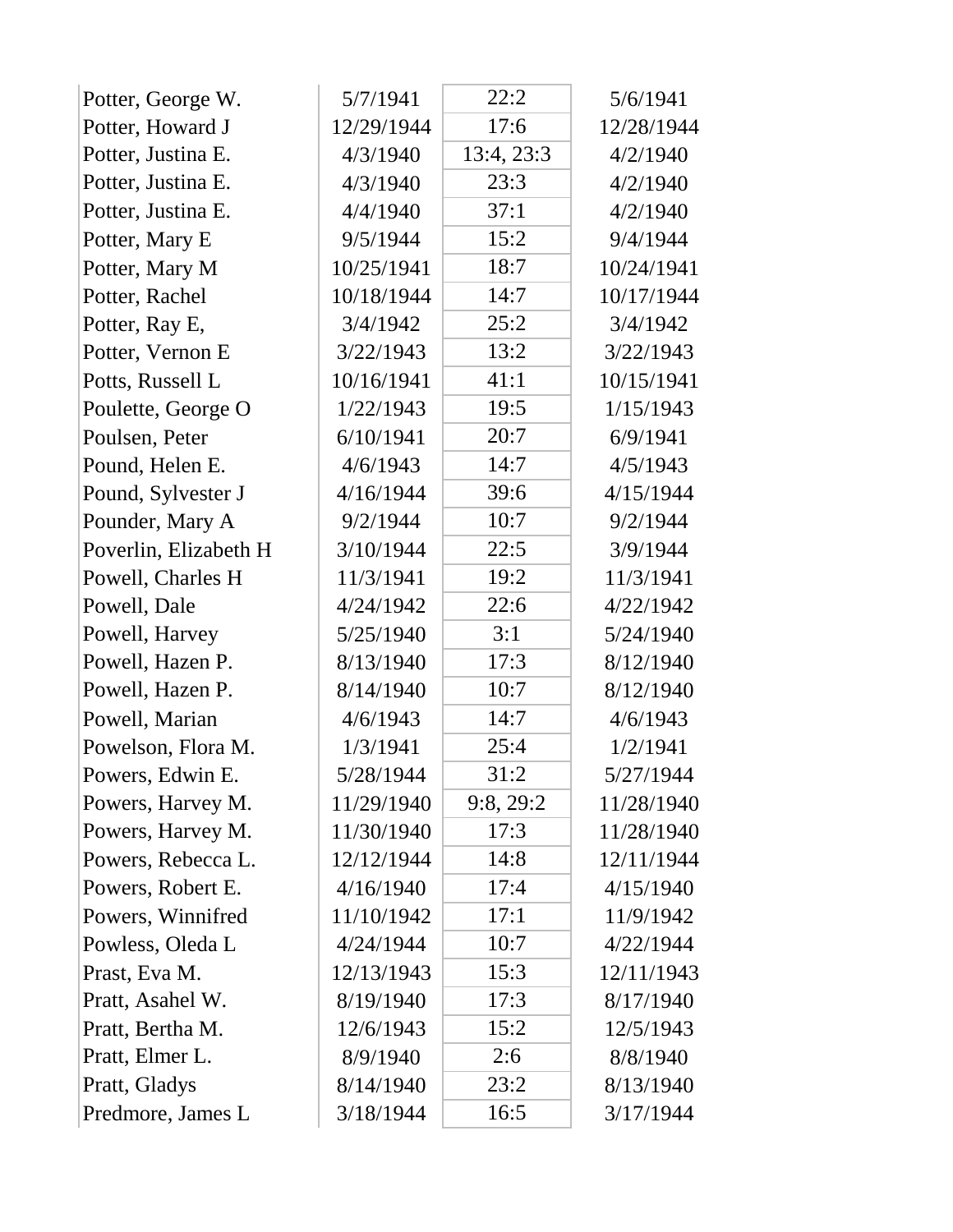| Prescott, Calisa     | 7/22/1942  | 13:3       | 7/21/1942  |
|----------------------|------------|------------|------------|
| Preston, Norbert E   | 7/23/1944  | 25:6       | 7/22/1944  |
| Pretti, Fred         | 8/11/1943  | 14:6       | 8/11/1943  |
| Prevost, Sarah C.    | 5/23/1940  | 16:1       | 5/20/1940  |
| Price, Adam          | 8/12/1941  | 19:1       | 8/11/1941  |
| Price, Carrie M.     | 11/12/1940 | 24:3       | 11/10/1940 |
| Price, Eddie M       | 11/28/1943 | 32:5       | 11/27/1943 |
| Price, Ozie B        | 5/27/1944  | 12:4       | 5/25/1944  |
| Priest, Lillie       | 10/13/1943 | 14:5       | 10/12/1943 |
| Priestley, Ethel A.  | 6/5/1944   | 14:8       | 6/4/1944   |
| Priestly, James Rev. | 9/7/1940   | 20:1       | n.d.       |
| Prieur, Julius       | 1/25/1941  | 17:3       | 1/25/1941  |
| Prince, Mary         | 11/17/1942 | 15:1       | 11/13/1942 |
| Pringle, Louis       | 7/5/1940   | 8:6        | 7/4/1940   |
| Pringle, Louis       | 7/5/1940   | 25:6       | 7/4/1940   |
| Pringle, Louis       | 7/6/1940   | 17:7       | 7/4/1940   |
| Pringle, Marie L     | 6/4/1941   | 26:7       | 6/3/1941   |
| Pringle, Rollin S    | 3/11/1944  | 12:7       | 3/10/1944  |
| Pritchard, Elizabeth | 7/21/1942  | 13:4       | 7/20/1942  |
| Pritzel, W. J.       | 5/27/1940  | 4:5        | 5/25/1940  |
| Pritzel, Williard    | 5/27/1940  | 4:5        | 5/25/1940  |
| Privelsky, Isivan    | 9/21/1942  | 13:2       | 9/20/1942  |
| Probert, Paul        | 12/26/1940 | 15:7, 23:7 | 12/26/1940 |
| Probert, Paul        | 12/27/1940 | 21:4       | 12/26/1940 |
| Prochazka, Jerry     | 6/29/1941  | 44:6       | 6/28/1941  |
| Procto, Flora A      | 9/27/1944  | 16:6       | 9/26/1944  |
| Proctor, George R    | 3/17/1941  | 19:2       | 3/15/1941  |
| Proctor, Minnie      | 8/19/1943  | 24:7       | 8/19/1943  |
| Profrock, Anna M     | 6/2/1944   | 24:5       | 5/31/1944  |
| Proft, Lawrence Jr   | 8/2/1943   | 13:1       | 8/1/1943   |
| Proft, Lawrence Jr   | 8/2/1943   | 9:8        | 8/1/1943   |
| Proft, Lawrence Jr   | 8/4/1943   | 14:7       | 8/1/1943   |
| Proper, Benjamin     | 9/10/1940  | 19:4       | 9/9/1940   |
| Propper, Barbara L   | 10/9/1942  | 22:7       | 10/8/1942  |
| Propson, Mary        | 9/25/1944  | 11:3       | 9/24/1944  |
| Propson, Peter N.    | 5/18/1940  | 21:1       | 5/18/1940  |
| Propson, Peter N.    | 5/18/1940  | 13:6       | 5/18/1940  |
|                      |            |            |            |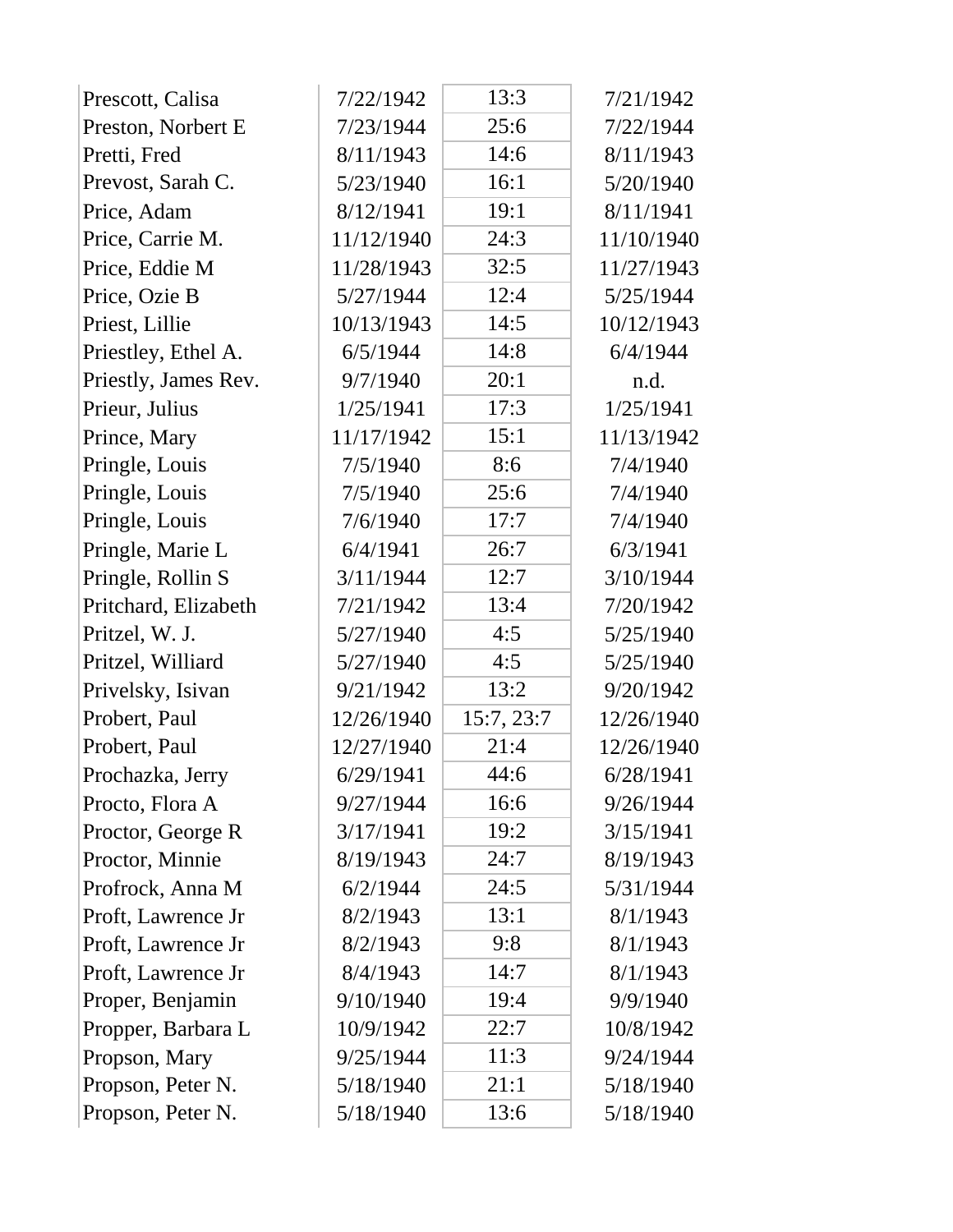| 52:5<br>Propson, Peter N.<br>5/19/1940<br>5/18/1940<br>Prosser, Vina M.<br>11/3/1941<br>19:1<br>11/1/1941<br>12:5<br>Prout, Katherine<br>9/20/1943<br>9/19/1943<br>18:7<br>4/19/1941<br>Pruder, Anna E.<br>4/18/1941<br>Pryor, Henry<br>6/25/1942<br>33:1<br>6/24/1942<br>26:4<br>Puckett, David L.<br>8/26/1943<br>8/25/1943<br>19:5<br>1/21/1942<br>1/21/1942<br>Pullen, Frank<br>Pullen, Sara A<br>11/17/1941<br>23:3<br>11/16/1941<br>12:8<br>Pumphrey, Stephen H<br>10/21/1944<br>10/20/1944<br>40:8<br>Pupard, Raymond H.<br>9/11/1941<br>9/10/1941<br>Purcell, John R<br>13:1<br>6/21/1943<br>6/19/1943<br>Purdy, Lillian M.<br>40:8<br>10/31/1940<br>10/30/1940<br>32:8<br>Purdy, Mary<br>6/17/1943<br>6/16/1943<br>Purdy, William<br>10/30/1940<br>13:4<br>10/30/1940<br>Pursell, John E<br>6/19/1941<br>44:7<br>6/18/1941<br>13:1<br>Putman, George B<br>12/11/1944<br>12/9/1944<br>Putnam, Ray<br>12/28/1940<br>2:1<br>12/26/1940<br>25:5, 40:5<br>Putnam, William J.<br>4/18/1940<br>4/18/1940<br>12:3, 28:7<br>Putnam, William J.<br>4/19/1940<br>4/18/1940<br>17:5<br>Puzder, Steve<br>1/27/1943<br>1/26/1943<br>32:6<br>8/20/1942<br>8/20/1942<br>Pyles, Henryyetta<br>32:1<br>Pyne, Maude<br>6/8/1944<br>6/7/1944<br>Pyne, Pearle V.<br>48:3<br>5/1/1941<br>4/30/1941<br>17:2<br>Pyscher, Harry<br>6/2/1941<br>5/31/1941<br>24:7<br>Pytlovany, Emily C.<br>8/25/1944<br>8/25/1944<br>Quiggin, Frank<br>12/26/1942<br>13:7<br>12/25/1942<br>32:3<br>Quigley, Bertha<br>7/11/1943<br>7/10/1943<br>Quigley, Edison J<br>12:8<br>9/22/1942<br>9/21/1942<br>Quimby, Edgar F.<br>14:7<br>6/6/1942<br>6/6/1942<br>Quinn, Elizabeth M.<br>10/19/1942<br>13:4<br>10/19/1942<br>Quinn, Mrs. Philip<br>18:8<br>5/4/1940<br>5/4/1940<br>Quinn, Phillip J.<br>5/10/1944<br>20:1<br>5/9/1944<br>Quirk, Carl<br>2:2<br>10/11/1940<br>10/9/1940<br>Quivron, Antonia<br>17:5<br>10/21/1940<br>10/20/1940<br>Quivron, Edward<br>12/17/1942<br>33:2<br>12/16/1942<br>Rabideau, Joseph<br>2/15/1943<br>13:4<br>2/13/1943 | Propson, Peter N. | 5/18/1940 | 13:7, 21:1 | 5/18/1940 |
|----------------------------------------------------------------------------------------------------------------------------------------------------------------------------------------------------------------------------------------------------------------------------------------------------------------------------------------------------------------------------------------------------------------------------------------------------------------------------------------------------------------------------------------------------------------------------------------------------------------------------------------------------------------------------------------------------------------------------------------------------------------------------------------------------------------------------------------------------------------------------------------------------------------------------------------------------------------------------------------------------------------------------------------------------------------------------------------------------------------------------------------------------------------------------------------------------------------------------------------------------------------------------------------------------------------------------------------------------------------------------------------------------------------------------------------------------------------------------------------------------------------------------------------------------------------------------------------------------------------------------------------------------------------------------------------------------------------------------------------------------------------------------------------------------------------------------------------------------------------------------------------------------------------------------------------------------------------------------------------------------------------------|-------------------|-----------|------------|-----------|
|                                                                                                                                                                                                                                                                                                                                                                                                                                                                                                                                                                                                                                                                                                                                                                                                                                                                                                                                                                                                                                                                                                                                                                                                                                                                                                                                                                                                                                                                                                                                                                                                                                                                                                                                                                                                                                                                                                                                                                                                                      |                   |           |            |           |
|                                                                                                                                                                                                                                                                                                                                                                                                                                                                                                                                                                                                                                                                                                                                                                                                                                                                                                                                                                                                                                                                                                                                                                                                                                                                                                                                                                                                                                                                                                                                                                                                                                                                                                                                                                                                                                                                                                                                                                                                                      |                   |           |            |           |
|                                                                                                                                                                                                                                                                                                                                                                                                                                                                                                                                                                                                                                                                                                                                                                                                                                                                                                                                                                                                                                                                                                                                                                                                                                                                                                                                                                                                                                                                                                                                                                                                                                                                                                                                                                                                                                                                                                                                                                                                                      |                   |           |            |           |
|                                                                                                                                                                                                                                                                                                                                                                                                                                                                                                                                                                                                                                                                                                                                                                                                                                                                                                                                                                                                                                                                                                                                                                                                                                                                                                                                                                                                                                                                                                                                                                                                                                                                                                                                                                                                                                                                                                                                                                                                                      |                   |           |            |           |
|                                                                                                                                                                                                                                                                                                                                                                                                                                                                                                                                                                                                                                                                                                                                                                                                                                                                                                                                                                                                                                                                                                                                                                                                                                                                                                                                                                                                                                                                                                                                                                                                                                                                                                                                                                                                                                                                                                                                                                                                                      |                   |           |            |           |
|                                                                                                                                                                                                                                                                                                                                                                                                                                                                                                                                                                                                                                                                                                                                                                                                                                                                                                                                                                                                                                                                                                                                                                                                                                                                                                                                                                                                                                                                                                                                                                                                                                                                                                                                                                                                                                                                                                                                                                                                                      |                   |           |            |           |
|                                                                                                                                                                                                                                                                                                                                                                                                                                                                                                                                                                                                                                                                                                                                                                                                                                                                                                                                                                                                                                                                                                                                                                                                                                                                                                                                                                                                                                                                                                                                                                                                                                                                                                                                                                                                                                                                                                                                                                                                                      |                   |           |            |           |
|                                                                                                                                                                                                                                                                                                                                                                                                                                                                                                                                                                                                                                                                                                                                                                                                                                                                                                                                                                                                                                                                                                                                                                                                                                                                                                                                                                                                                                                                                                                                                                                                                                                                                                                                                                                                                                                                                                                                                                                                                      |                   |           |            |           |
|                                                                                                                                                                                                                                                                                                                                                                                                                                                                                                                                                                                                                                                                                                                                                                                                                                                                                                                                                                                                                                                                                                                                                                                                                                                                                                                                                                                                                                                                                                                                                                                                                                                                                                                                                                                                                                                                                                                                                                                                                      |                   |           |            |           |
|                                                                                                                                                                                                                                                                                                                                                                                                                                                                                                                                                                                                                                                                                                                                                                                                                                                                                                                                                                                                                                                                                                                                                                                                                                                                                                                                                                                                                                                                                                                                                                                                                                                                                                                                                                                                                                                                                                                                                                                                                      |                   |           |            |           |
|                                                                                                                                                                                                                                                                                                                                                                                                                                                                                                                                                                                                                                                                                                                                                                                                                                                                                                                                                                                                                                                                                                                                                                                                                                                                                                                                                                                                                                                                                                                                                                                                                                                                                                                                                                                                                                                                                                                                                                                                                      |                   |           |            |           |
|                                                                                                                                                                                                                                                                                                                                                                                                                                                                                                                                                                                                                                                                                                                                                                                                                                                                                                                                                                                                                                                                                                                                                                                                                                                                                                                                                                                                                                                                                                                                                                                                                                                                                                                                                                                                                                                                                                                                                                                                                      |                   |           |            |           |
|                                                                                                                                                                                                                                                                                                                                                                                                                                                                                                                                                                                                                                                                                                                                                                                                                                                                                                                                                                                                                                                                                                                                                                                                                                                                                                                                                                                                                                                                                                                                                                                                                                                                                                                                                                                                                                                                                                                                                                                                                      |                   |           |            |           |
|                                                                                                                                                                                                                                                                                                                                                                                                                                                                                                                                                                                                                                                                                                                                                                                                                                                                                                                                                                                                                                                                                                                                                                                                                                                                                                                                                                                                                                                                                                                                                                                                                                                                                                                                                                                                                                                                                                                                                                                                                      |                   |           |            |           |
|                                                                                                                                                                                                                                                                                                                                                                                                                                                                                                                                                                                                                                                                                                                                                                                                                                                                                                                                                                                                                                                                                                                                                                                                                                                                                                                                                                                                                                                                                                                                                                                                                                                                                                                                                                                                                                                                                                                                                                                                                      |                   |           |            |           |
|                                                                                                                                                                                                                                                                                                                                                                                                                                                                                                                                                                                                                                                                                                                                                                                                                                                                                                                                                                                                                                                                                                                                                                                                                                                                                                                                                                                                                                                                                                                                                                                                                                                                                                                                                                                                                                                                                                                                                                                                                      |                   |           |            |           |
|                                                                                                                                                                                                                                                                                                                                                                                                                                                                                                                                                                                                                                                                                                                                                                                                                                                                                                                                                                                                                                                                                                                                                                                                                                                                                                                                                                                                                                                                                                                                                                                                                                                                                                                                                                                                                                                                                                                                                                                                                      |                   |           |            |           |
|                                                                                                                                                                                                                                                                                                                                                                                                                                                                                                                                                                                                                                                                                                                                                                                                                                                                                                                                                                                                                                                                                                                                                                                                                                                                                                                                                                                                                                                                                                                                                                                                                                                                                                                                                                                                                                                                                                                                                                                                                      |                   |           |            |           |
|                                                                                                                                                                                                                                                                                                                                                                                                                                                                                                                                                                                                                                                                                                                                                                                                                                                                                                                                                                                                                                                                                                                                                                                                                                                                                                                                                                                                                                                                                                                                                                                                                                                                                                                                                                                                                                                                                                                                                                                                                      |                   |           |            |           |
|                                                                                                                                                                                                                                                                                                                                                                                                                                                                                                                                                                                                                                                                                                                                                                                                                                                                                                                                                                                                                                                                                                                                                                                                                                                                                                                                                                                                                                                                                                                                                                                                                                                                                                                                                                                                                                                                                                                                                                                                                      |                   |           |            |           |
|                                                                                                                                                                                                                                                                                                                                                                                                                                                                                                                                                                                                                                                                                                                                                                                                                                                                                                                                                                                                                                                                                                                                                                                                                                                                                                                                                                                                                                                                                                                                                                                                                                                                                                                                                                                                                                                                                                                                                                                                                      |                   |           |            |           |
|                                                                                                                                                                                                                                                                                                                                                                                                                                                                                                                                                                                                                                                                                                                                                                                                                                                                                                                                                                                                                                                                                                                                                                                                                                                                                                                                                                                                                                                                                                                                                                                                                                                                                                                                                                                                                                                                                                                                                                                                                      |                   |           |            |           |
|                                                                                                                                                                                                                                                                                                                                                                                                                                                                                                                                                                                                                                                                                                                                                                                                                                                                                                                                                                                                                                                                                                                                                                                                                                                                                                                                                                                                                                                                                                                                                                                                                                                                                                                                                                                                                                                                                                                                                                                                                      |                   |           |            |           |
|                                                                                                                                                                                                                                                                                                                                                                                                                                                                                                                                                                                                                                                                                                                                                                                                                                                                                                                                                                                                                                                                                                                                                                                                                                                                                                                                                                                                                                                                                                                                                                                                                                                                                                                                                                                                                                                                                                                                                                                                                      |                   |           |            |           |
|                                                                                                                                                                                                                                                                                                                                                                                                                                                                                                                                                                                                                                                                                                                                                                                                                                                                                                                                                                                                                                                                                                                                                                                                                                                                                                                                                                                                                                                                                                                                                                                                                                                                                                                                                                                                                                                                                                                                                                                                                      |                   |           |            |           |
|                                                                                                                                                                                                                                                                                                                                                                                                                                                                                                                                                                                                                                                                                                                                                                                                                                                                                                                                                                                                                                                                                                                                                                                                                                                                                                                                                                                                                                                                                                                                                                                                                                                                                                                                                                                                                                                                                                                                                                                                                      |                   |           |            |           |
|                                                                                                                                                                                                                                                                                                                                                                                                                                                                                                                                                                                                                                                                                                                                                                                                                                                                                                                                                                                                                                                                                                                                                                                                                                                                                                                                                                                                                                                                                                                                                                                                                                                                                                                                                                                                                                                                                                                                                                                                                      |                   |           |            |           |
|                                                                                                                                                                                                                                                                                                                                                                                                                                                                                                                                                                                                                                                                                                                                                                                                                                                                                                                                                                                                                                                                                                                                                                                                                                                                                                                                                                                                                                                                                                                                                                                                                                                                                                                                                                                                                                                                                                                                                                                                                      |                   |           |            |           |
|                                                                                                                                                                                                                                                                                                                                                                                                                                                                                                                                                                                                                                                                                                                                                                                                                                                                                                                                                                                                                                                                                                                                                                                                                                                                                                                                                                                                                                                                                                                                                                                                                                                                                                                                                                                                                                                                                                                                                                                                                      |                   |           |            |           |
|                                                                                                                                                                                                                                                                                                                                                                                                                                                                                                                                                                                                                                                                                                                                                                                                                                                                                                                                                                                                                                                                                                                                                                                                                                                                                                                                                                                                                                                                                                                                                                                                                                                                                                                                                                                                                                                                                                                                                                                                                      |                   |           |            |           |
|                                                                                                                                                                                                                                                                                                                                                                                                                                                                                                                                                                                                                                                                                                                                                                                                                                                                                                                                                                                                                                                                                                                                                                                                                                                                                                                                                                                                                                                                                                                                                                                                                                                                                                                                                                                                                                                                                                                                                                                                                      |                   |           |            |           |
|                                                                                                                                                                                                                                                                                                                                                                                                                                                                                                                                                                                                                                                                                                                                                                                                                                                                                                                                                                                                                                                                                                                                                                                                                                                                                                                                                                                                                                                                                                                                                                                                                                                                                                                                                                                                                                                                                                                                                                                                                      |                   |           |            |           |
|                                                                                                                                                                                                                                                                                                                                                                                                                                                                                                                                                                                                                                                                                                                                                                                                                                                                                                                                                                                                                                                                                                                                                                                                                                                                                                                                                                                                                                                                                                                                                                                                                                                                                                                                                                                                                                                                                                                                                                                                                      |                   |           |            |           |
|                                                                                                                                                                                                                                                                                                                                                                                                                                                                                                                                                                                                                                                                                                                                                                                                                                                                                                                                                                                                                                                                                                                                                                                                                                                                                                                                                                                                                                                                                                                                                                                                                                                                                                                                                                                                                                                                                                                                                                                                                      |                   |           |            |           |
|                                                                                                                                                                                                                                                                                                                                                                                                                                                                                                                                                                                                                                                                                                                                                                                                                                                                                                                                                                                                                                                                                                                                                                                                                                                                                                                                                                                                                                                                                                                                                                                                                                                                                                                                                                                                                                                                                                                                                                                                                      |                   |           |            |           |
|                                                                                                                                                                                                                                                                                                                                                                                                                                                                                                                                                                                                                                                                                                                                                                                                                                                                                                                                                                                                                                                                                                                                                                                                                                                                                                                                                                                                                                                                                                                                                                                                                                                                                                                                                                                                                                                                                                                                                                                                                      |                   |           |            |           |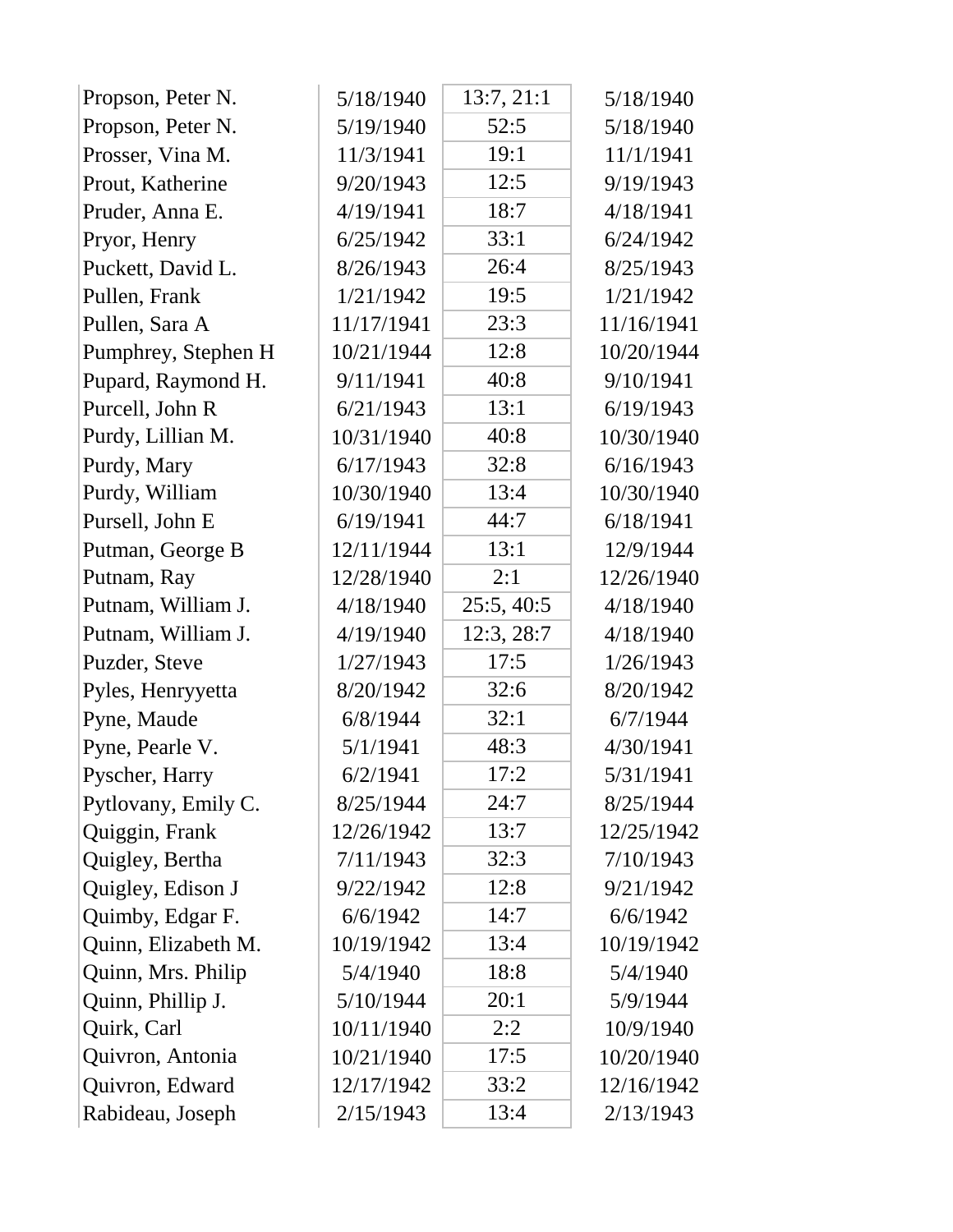| Race, Dr Charles N    | 5/17/1941  | 20:6       | 5/17/1941  |
|-----------------------|------------|------------|------------|
| Rackel, Charles F     | 10/25/1943 | 12:6       | 10/24/1943 |
| Rackowski, Frank      | 11/22/1940 | 19:4       | 11/22/1940 |
| Rackowski, Frank      | 11/23/1940 | 17:3       | 11/22/1940 |
| Rackowski, Frank      | 11/24/1940 | 32:7       | 11/22/1940 |
| Rada, Bessie          | 10/14/1940 | 13:4, 17:4 | 10/13/1940 |
| Rada, Bessie          | 10/15/1940 | 19:2       | 10/13/1940 |
| Radcliff, John L      | 3/26/1941  | 20:8       | 3/26/1941  |
| Radcliff, Robert H    | 5/10/1943  | 13:3       | 5/9/1943   |
| Radeff, Chris         | 10/29/1942 | 23:2       | 10/30/1942 |
| Radell, Mark          | 1/17/1940  | 17:1       | 1/13/1940  |
| Rader, Ethel          | 10/22/1943 | 24:6       | 10/20/1943 |
| Radz, Louise          | 4/17/1943  | 14:8       | 4/17/1943  |
| Rafferdy, Agnes S     | 4/29/1943  | 28:6       | 4/29/1943  |
| Ragan, Jean C.        | 7/20/1940  | 3:2        | 7/20/1940  |
| Ragan, Jean C.        | 7/20/1940  | 3:2        | 7/20/1940  |
| Ragatz, Howard E      | 5/26/1941  | 18:8       | 5/26/1941  |
| Rahn, August          | 8/12/1944  | 11:1       | 8/11/1944  |
| Rainer, Charles G.    | 5/31/1943  | 17:4       | 5/31/1943  |
| Rainney, John W.      | 2/28/1940  | 11:4       | 2/28/1940  |
| Rainney, John W.      | 2/28/1940  | 19:4       | 2/28/1940  |
| Rainney, John W.      | 2/29/1940  | 41:2       | 2/28/1940  |
| Rainney, William M.   | 9/10/1941  | 27:1       | 9/15/1941  |
| Rainwater, Orville C. | 11/26/1943 | 23:1       | 11/25/1943 |
| Raisin, Conie         | 8/30/1940  | 23:2       | 8/30/1940  |
| Raisin, Conie         | 8/31/1940  | 17:3       | 8/30/1940  |
| Raisin, Conie         | 9/1/1940   | 23:4       | 8/30/1940  |
| Raisin, Donna Lou     | 4/10/1940  | 23:1       | 4/10/1940  |
| Raisin, Donna Lou     | 4/11/1940  | 36:8       | 4/10/1940  |
| Ralph, Anna M.        | 1/11/1942  | 29:3       | 1/10/1942  |
| Ramsay, Edith M       | 5/29/1941  | 19:2       | 5/29/1941  |
| Ramsdell, Detta       | 2/11/1943  | 28:7       | 2/11/1943  |
| Ramsey, Alice O.      | 6/30/1942  | 19:1       | 6/30/1942  |
| Ramsey, Arza          | 2/5/1943   | 21:3       | 2/4/1943   |
| Ramsey, Gordon A      | 10/28/1941 | 17:3       | 10/27/1941 |
| Ramsey, Helena M.     | 11/2/1943  | 16:6       | 10/31/1943 |
| Ramsey, Sherman       | 9/26/1941  | 28:7       | 9/26/1941  |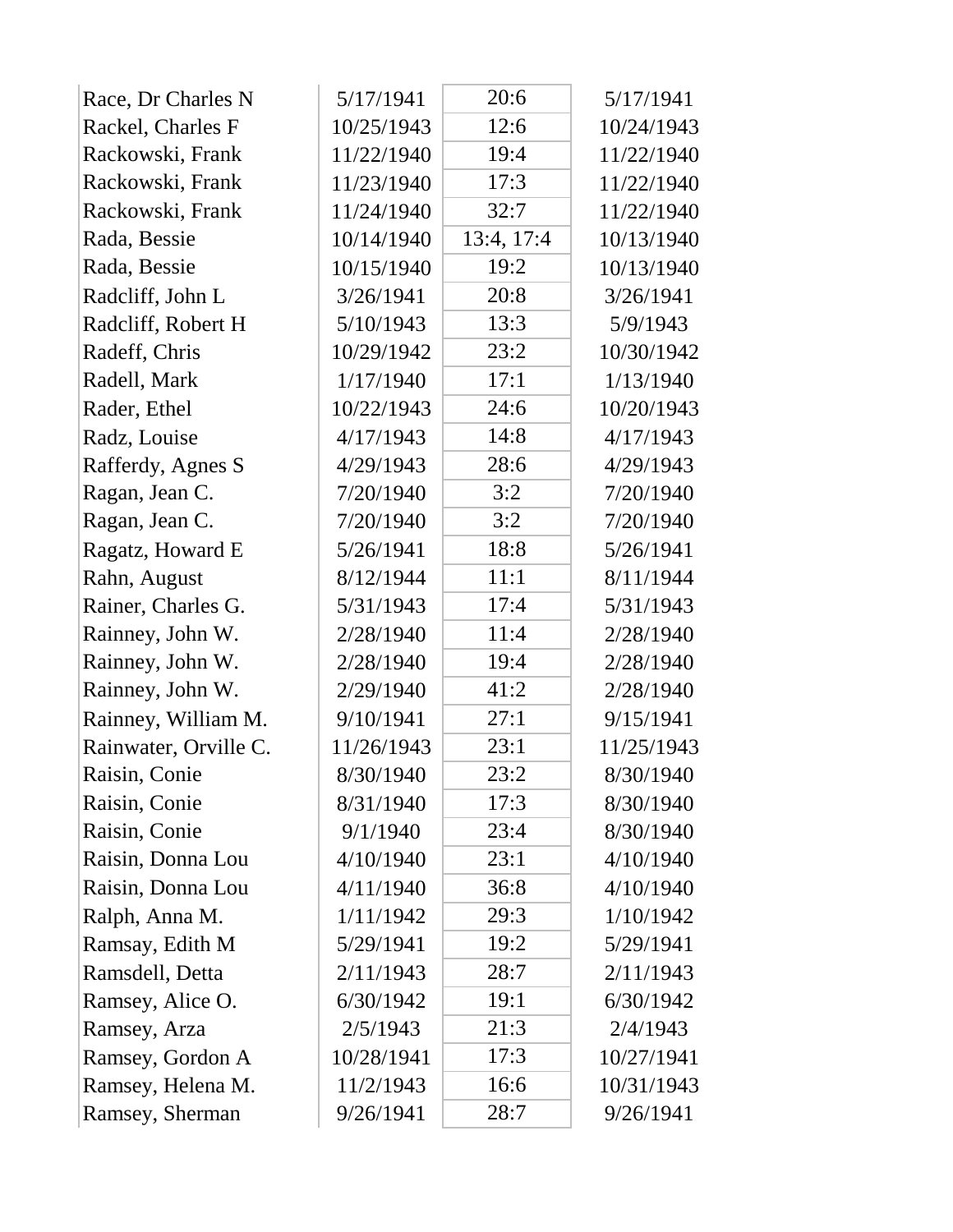| Randa, Ida               | 9/5/1942   | 13:1       | 9/4/1942   |
|--------------------------|------------|------------|------------|
| Randall, David E.        | 11/15/1943 | 13:4       | 11/14/1943 |
| Randall, Ellen N         | 7/23/1942  | 29:2       | 7/22/1942  |
| Randall, Emma J.         | 12/9/1940  | 18:3       | 12/8/1940  |
| Randall, Eva M.          | 1/2/1943   | 13:7       | 1/1/1943   |
| Randall, James           | 1/4/1943   | 09:7       | 1/2/1943   |
| Randall, John            | 8/12/1944  | 11:1       | 8/11/1944  |
| Randt, Mable             | 7/8/1943   | 24:7       | 7/7/1943   |
| Raney, Catherine S       | 6/4/1942   | 36:7       | 6/3/1942   |
| Rang, John J             | 1/10/1944  | 13:4       | 1/8/1944   |
| Rankin, Caroline A       | 4/4/1943   | 32:2       | 4/3/1943   |
| Rankin, Lucy M           | 12/26/1944 | 11:7       | 12/24/1944 |
| Ranowski, William A      | 10/2/1944  | 13:1       | 10/2/1944  |
| Ransford, Martha         | 12/29/1943 | 15:6       | 12/27/1943 |
| Ransford, Nellie M       | 12/28/1942 | 11:7       | 12/27/1942 |
| Raper, Frederick         | 1/12/1941  | 33:1       | 1/11/1941  |
| Raper, Harold            | 4/19/1943  | 12:8       | 4/18/1943  |
| Rappley, Gordon E/       | 9/6/1940   | 12:4, 29:2 | 9/6/1940   |
| Rappuhn, Carl            | 8/18/1940  | 6:2        | 8/14/1940  |
| Rapson, John C.          | 10/3/1941  | 32:8       | 10/2/1941  |
| Rapson, Mary E.          | 1/19/1942  | 15:5       | 1/18/1942  |
| Rash, Palmer R.          | 7/11/1941  | 24:7       | 7/10/1941  |
| Rasmussen, John P        | 11/23/1942 | 19:2       | 11/18/1942 |
| Rassey, Joseph L         | 12/6/1943  | 15:1       | 12/4/1943  |
| Rathbun, L. D.           | 7/7/1943   | 15:1       | 7/6/1943   |
| Rathbun, Roselle         | 1/15/1942  | 33:3       | 1/15/1942  |
| Rattley, Helen Du Kette  | 7/20/1940  | 13:6       | 7/19/1940  |
| Rattley, Helen DuKette   | 7/20/1940  | 13:1       | 7/19/1940  |
| Ratz, Fannie             | 12/6/1944  | 16:4       | 12/6/1944  |
| Rau, William R.          | 9/26/1942  | 14:8       | 9/26/1942  |
| Rauch, Ellner            | 2/26/1944  | 10:8       | 2/25/1944  |
| Rauschenberger, Delmer R | 2/4/1941   | 21:4       | 2/3/1941   |
| Ravell, Abel J.          | 7/12/1943  | 13:1       | 7/11/1943  |
| Ray, E. M.               | 2/6/1940   | 13:3, 17:6 | 2/5/1940   |
| Ray, Earl D.             | 11/15/1943 | 13:3       | 11/14/1943 |
| Ray, Edna A.             | 4/29/1941  | 20:5       | 4/28/1941  |
| Raymer, Henry F.         | 9/1/1941   | 19:7       | 8/29/1941  |
|                          |            |            |            |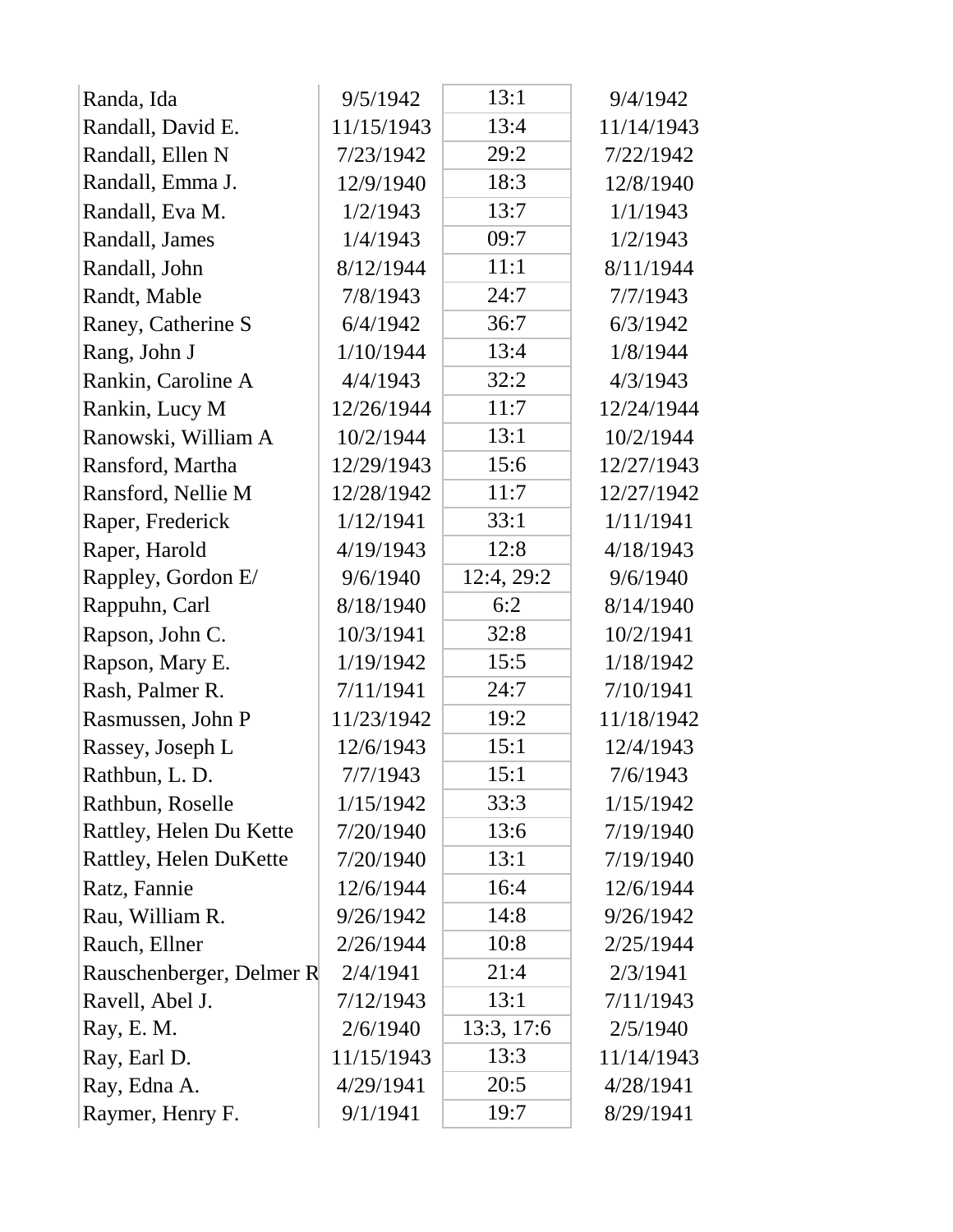| Raymond, Bessie      | 3/29/1943  | 12:7       | 3/28/1943  |
|----------------------|------------|------------|------------|
| Raymond, Etnel H.    | 9/8/1943   | 32:3       | 9/7/1943   |
| Raymond, Ira J.      | 7/8/1940   | 15:5       | 7/7/1940   |
| Raymond, Lether W    | 10/21/1942 | 15:2       | 10/19/1942 |
| Raymond, Mabel E     | 10/21/1944 | 12:7       | 10/20/1944 |
| Raymond, Margaret    | 11/20/1944 | 17:4       | 11/19/1944 |
| Rayner, Charles      | 6/1/1943   | 15:4       | 5/30/1943  |
| Razzanti, Elettra    | 12/24/1940 | 13:5       | 12/23/1940 |
| Razzanti, Elettra    | 12/25/1940 | 18:2       | 12/23/1940 |
| Read, Cornelia M.    | 1/2/1943   | 13:7       | 1/1/1943   |
| Read, George D       | 7/6/1943   | 13:3       | 7/5/1943   |
| Read, Harry S.       | 7/23/1944  | 25:5       | 7/21/1944  |
| Read, Mary K.        | 10/13/1943 | 14:4       | 10/12/1943 |
| Reagan, Louis        | 5/24/1941  | 18:5       | 5/21/1941  |
| Reagon, Roy          | 10/31/1942 | 15:4       | 10/30/1942 |
| Ream, William W.     | 6/1/1942   | 11:4       | 5/31/1942  |
| Reardon, William E.  | 12/9/1943  | 36:5       | 12/8/1943  |
| Rearick, Peter E.    | 11/5/1941  | 25:1       | 11/4/1941  |
| Reburn, Chester E.   | 5/28/1944  | 31:3       | 5/27/1944  |
| Recknall, William J. | 3/23/1942  | 13:4       | 3/22/1942  |
| Reczko, Gladys       | 7/26/1943  | 13:3       | 7/24/1943  |
| Reda, John           | 4/5/1943   | 12:8       | 4/4/1943   |
| Reddy, Edith L       | 11/13/1944 | 19:2       | 11/12/1944 |
| Reder, Katherine     | 10/19/1944 | 32:3       | 10/18/1944 |
| Redes, Mary          | 10/17/1940 | 1:6        | 10/17/1940 |
| Redes, Vincent       | 1/2/1940   | 18:1       | 1/1/1940   |
| Redes, Vincent       | 1/3/1940   | 15:8       | 1/1/1940   |
| Redman, Dale F.      | 8/19/1943  | 24:6       | 8/19/1943  |
| Redman, George       | 5/14/1940  | 11:3       | 5/14/1940  |
| Redman, George       | 5/15/1940  | 14:2       | 5/14/1940  |
| Redman, George       | 5/15/1940  | 26:2       | 5/14/1940  |
| Redman, George       | 5/15/1940  | 27:2       | 5/14/1940  |
| Redmond, Susanna     | 2/14/1942  | 19:2       | 2/13/1942  |
| Redonnet, Ella       | 12/19/1940 | 27:3, 48:6 | 12/19/1940 |
| Redrup, Frank        | 4/8/1941   | 23:1       | 4/7/1941   |
| Reed, Anna           | 10/31/1940 | 13:5       | 10/31/1940 |
| Reed, Barbara A      | 1/30/1943  | 15:5       | 1/30/1943  |
|                      |            |            |            |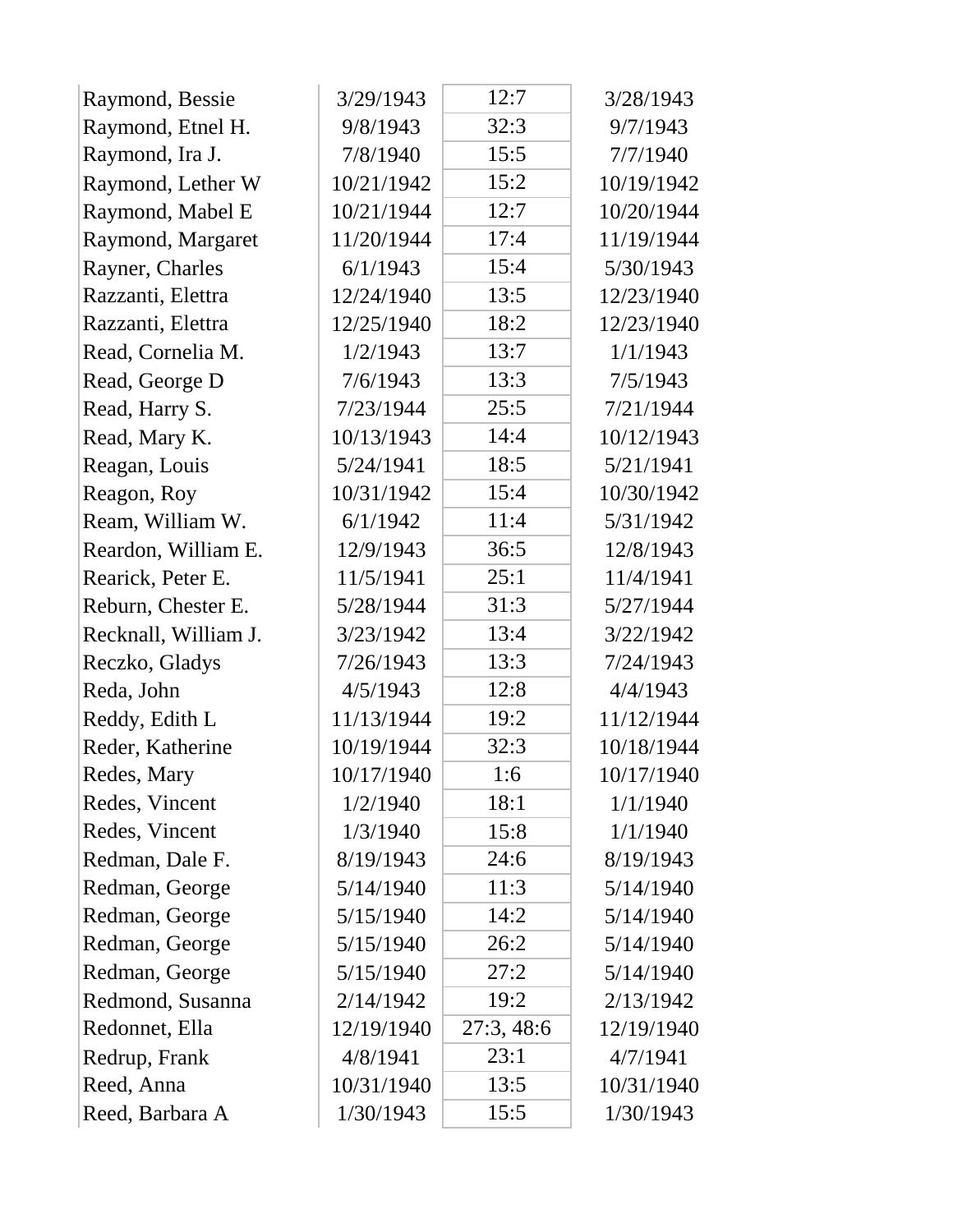| Reed, Barton           | 6/10/1943  | 32:7       | 6/9/1943   |
|------------------------|------------|------------|------------|
| Reed, Brant A          | 3/28/1941  | 32:5       | 3/26/1941  |
| Reed, Charles A        | 5/26/1941  | 18:7       | 5/25/1941  |
| Reed, Clare            | 5/10/1943  | 13:3       | 5/8/1943   |
| Reed, Ervin A          | 6/5/1943   | 16:7       | 2/13/1943  |
| Reed, Etta             | 4/15/1944  | 12:6       | 4/14/1944  |
| Reed, Fred L.          | 7/12/1943  | 13:1       | 7/11/1943  |
| Reed, John A           | 12/1/1941  | 18:6       | 11/29/1941 |
| Reed, John F           | 5/26/1943  | 18:6       | 5/26/1943  |
| Reed, Lillian E.       | 7/20/1942  | 13:4       | 7/19/1942  |
| Reed, Lillian J        | 10/23/1941 | 40:7       | 10/22/1941 |
| Reed, Mary             | 1/10/1940  | 17:8       | 1/8/1940   |
| Reed, Mary             | 1/11/1940  | 19:5       | 1/8/1940   |
| Reed, Mrs. Even        | 10/24/1942 | 15:2       | 10/24/1942 |
| Reed, Rollie R.        | 10/14/1940 | 17:4       | 10/13/1940 |
| Reed, Samuel T.        | 3/31/1941  | 17:3       | 3/29/1941  |
| Reed, Talmadge         | 3/21/1943  | 32:5       | 3/19/1943  |
| Reed, William          | 8/24/1944  | 26:5       | 8/22/1944  |
| Reed, William Jr.      | 12/20/1942 | 37:2       | 12/17/1942 |
| Reedy, William         | 8/24/1943  | 12:7       | 8/20/1943  |
| Reemtsen, Catherine P. | 7/16/1943  | 20:6       | 7/15/1943  |
| Rees, Russell F.       | 1/18/1940  | 29:4       | 1/18/1940  |
| Reeves, Harper         | 1/30/1941  | 37:5       | 1/26/1941  |
| Reichle, Gottlieb J.   | 5/14/1940  | 11:3, 22:4 | 5/13/1940  |
| Reid, Agnes E.         | 11/28/1942 | 17:1       | 11/28/1942 |
| Reid, Edward K         | 3/10/1944  | 22:6       | 3/9/1944   |
| Reid, Francis          | 6/29/1943  | 14:7       | 6/28/1943  |
| Reid, George           | 8/27/1940  | 17:4       | 8/26/1940  |
| Reid, Jewell           | 2/7/1940   | 19:4       | 2/7/1940   |
| Reid, Jewell           | 2/8/1940   | 33:3       | 2/7/1940   |
| Reid, LeRoy            | 10/9/1940  | 8:3        | 10/7/1940  |
| Reid, Libbie R         | 11/13/1943 | 15:1       | 11/12/1943 |
| Reid, Maria            | 3/15/1942  | 32:4       | 3/13/1942  |
| Reif, Helen M          | 9/22/1941  | 17:2       | 9/21/1941  |
| Reigle, Thomas         | 10/15/1940 | 13:4       | 10/15/1940 |
| Reimann, Gordon E.     | 1/18/1943  | 13:5       | 1/16/1943  |
| Reinecke, Herman       | 11/23/1944 | 29:2       | 11/21/1944 |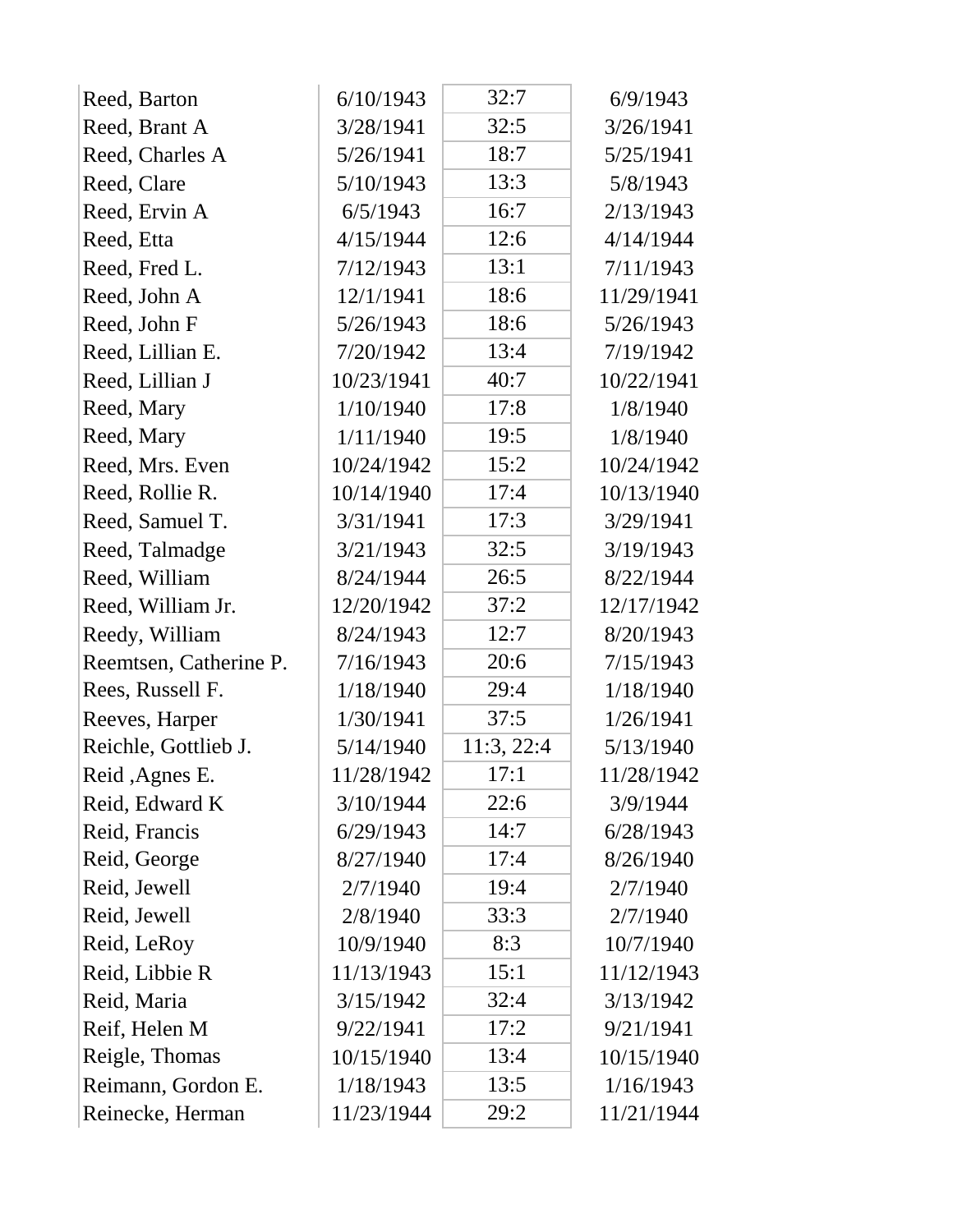| Reinhart, William F.   | 5/2/1943   | 32:2       | 5/1/1943   |
|------------------------|------------|------------|------------|
| Releford, Amos         | 6/4/1944   | 31:1       | 6/1/1944   |
| Remenec, Julia J       | 2/12/1941  | 19:4       | 2/10/1941  |
| Renick, Joseph J       | 9/23/1941  | 19:3       | 9/23/1941  |
| Renshaw, Robert R      | 12/29/1941 | 18:2       | 12/20/1941 |
| Renton, Mrs Leafie S   | 7/30/1944  | 27:7       | 7/29/1944  |
| Renwick, Urania E      | 10/22/1943 | 24:6       | 10/21/1943 |
| Rettenmund, Philip H   | 12/28/1942 | 11:7       | 12/26/1942 |
| Revier, Eva I          | 1/3/1943   | 29:3       | 1/2/1943   |
| Rewey, Anna M          | 3/25/1941  | 18:7       | 3/24/1941  |
| Rex, Horace            | 8/31/1940  | 17:4       | 8/30/1940  |
| Rexford, Frederick D   | 6/6/1944   | 18:3       | 6/5/1944   |
| Reynard, Edward J      | 1/16/1942  | 23:2       | 1/16/1942  |
| Reynard, William O.    | 9/18/1940  | 21:7, 37:2 | 9/18/1940  |
| Reynard, William O.    | 9/19/1940  | 33:1       | 9/18/1940  |
| Reynard, William O.    | 9/20/1940  | 40:7       | 9/18/1940  |
| Reynolds, Charles H    | 6/16/1942  | 14:7       | 6/15/1942  |
| Reynolds, Etta         | 8/19/1943  | 24:6       | 8/18/1943  |
| Reynolds, Frederick C. | 5/31/1940  | 33:5       | 5/30/1940  |
| Reynolds, Henry S.     | 12/20/1940 | 36:5       | 12/20/1940 |
| Reynolds, Lydia D.     | 6/12/1943  | 16:8       | 6/11/1943  |
| Reynolds, Mary A.      | 1/7/1944   | 17:1       | 1/5/1944   |
| Reynolds, Melvina E.   | 2/3/1944   | 28:8       | 2/2/1944   |
| Reynolds, Nancy E.     | 12/24/1943 | 11:7       | 12/24/1943 |
| Reynolds, Rachel       | 5/12/1941  | 16:8       | 5/11/1941  |
| Reynolds, William      | 1/7/1941   | 19:6       | 1/7/1941   |
| Reynolds, William L    | 10/12/1941 | 36:3       | 10/11/1941 |
| Rhoades Marcia M       | 11/30/1942 | 13:3       | 11/29/1942 |
| Rhoades, Blanche C     | 2/10/1944  | 28:6       | 2/9/1944   |
| Rhoades, Mary L.       | 9/9/1943   | 28:1       | 9/8/1943   |
| Rhoades, Olive L       | 9/26/1942  | 14:8       | 9/26/1942  |
| Rhoads, Ella M.        | 12/6/1942  | 36:7       | 12/5/1942  |
| Rhoads, Laura          | 3/17/1944  | 24:4       | 3/16/1944  |
| Rhoads, Sumner W.      | 2/13/1942  | 25:3       | 2/13/1942  |
| Rhodes, William        | 9/16/1940  | 7:5        | 9/13/1940  |
| Rhodes, William        | 9/19/1940  | 14:6       | 9/14/1940  |
| Ricardson, Charles W   | 1/28/1943  | 29:6       | 1/27/1943  |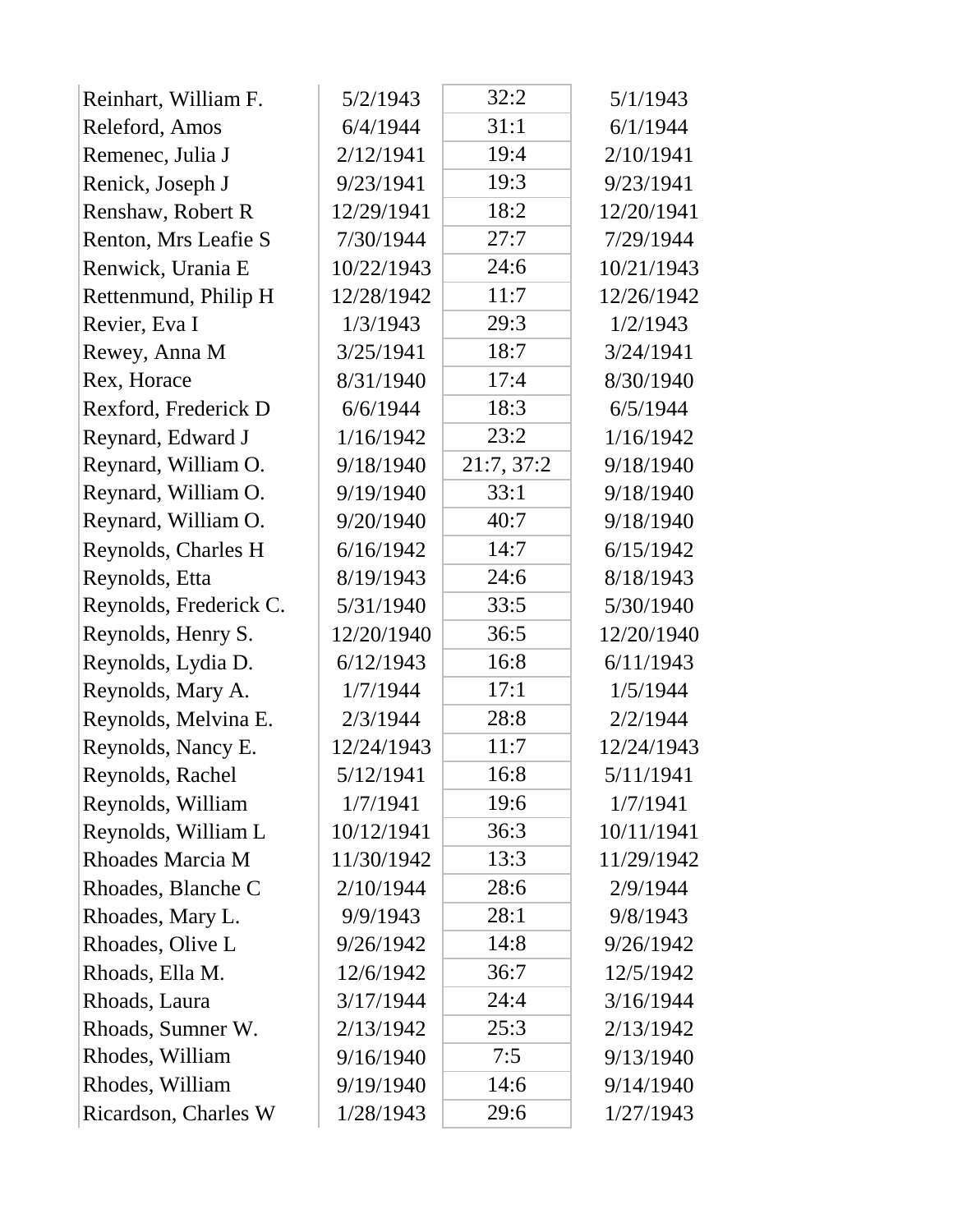| Rice, Arthur W          | 11/28/1944 | 14:8       | 11/27/1944 |
|-------------------------|------------|------------|------------|
| Rice, Beatrice          | 11/14/1940 | 45:1       | 11/14/1940 |
| Rice, Beatrice          | 11/15/1940 | 26:8       | 11/14/1940 |
| Rice, Charles E.        | 10/10/1940 | 13:3, 40:8 | 10/10/1940 |
| Rice, Charles E.        | 10/11/1940 | 26:7       | 10/9/1940  |
| Rice, Edward            | 10/16/1944 | 13:2       | 10/15/1944 |
| Rice, Eleanor           | 5/31/1940  | 33:2       | n.d.       |
| Rice, Ephriam D         | 8/22/1942  | 12:7       | 8/21/1942  |
| Rice, Etta              | 12/16/1944 | 13:3       | 12/14/1944 |
| Rice, Freda Rose        | 1/16/1940  | 1:2, 17:7  | 1/16/1940  |
| Rice, Freda Rose        | 1/17/1940  | 17:6       | 1/16/1940  |
| Rice, George H          | 8/26/1943  | 26:4       | 8/25/1943  |
| Rice, Jay               | 7/3/1940   | 8:2        | 7/2/1940   |
| Rice, Lydia             | 1/27/1941  | 15:5       | 1/26/1941  |
| Rice, Mollie K          | 1/20/1941  | 17:4       | 1/19/1941  |
| Rice, Myrtle I.         | 1/15/1940  | 17:6       | 1/15/1940  |
| Rice, Myrtle I.         | 1/16/1940  | 17::7      | 1/15/1940  |
| Rice, William D         | 3/11/1942  | 27:2       | 3/11/1942  |
| Rich, Magdalena         | 7/16/1944  | 25:7       | 7/15/1944  |
| Richards, Amila         | 6/10/1941  | 20:8       | 6/9/1941   |
| Richards, Cora J.       | 8/26/1944  | 10:5       | 8/26/1944  |
| Richards, George        | 5/5/1940   | 6:1        | 5/4/1940   |
| Richards, Helen V.      | 8/24/1943  | 12:7       | 8/24/1943  |
| Richards, James W.      | 9/12/1940  | 13:4, 37:2 | 9/11/1940  |
| Richards, James W.      | 9/13/1940  | 25:7       | 9/11/1940  |
| Richards, Kate          | 10/27/1944 | 24:6       | 10/26/1944 |
| Richards, Katherine     | 1/22/1943  | 19:6       | 1/22/1943  |
| Richards, Rose M.       | 11/4/1944  | 12:7       | 11/4/1944  |
| Richardson, Annie R.    | 12/20/1943 | 13:3       | 12/19/1943 |
| Richardson, Chauncey B. | 7/9/1942   | 27:3       | 7/9/1942   |
| Richardson, Cora M      | 11/2/1942  | 15:2       | 11/1/1942  |
| Richardson, Effie E.    | 4/25/1942  | 16:7       | 4/25/1942  |
| Richardson, Emma        | 7/11/1940  | 33:1       | n.d.       |
| Richardson, Emma        | 4/29/1944  | 12:2       | 4/26/1944  |
| Richardson, Esther M    | 1/4/1944   | 11:4       | 12/31/1943 |
| Richardson, Frank       | 6/28/1941  | 19:1       | 6/27/1941  |
| Richardson, H M         | 9/12/1944  | 14:6       | 9/12/1944  |
|                         |            |            |            |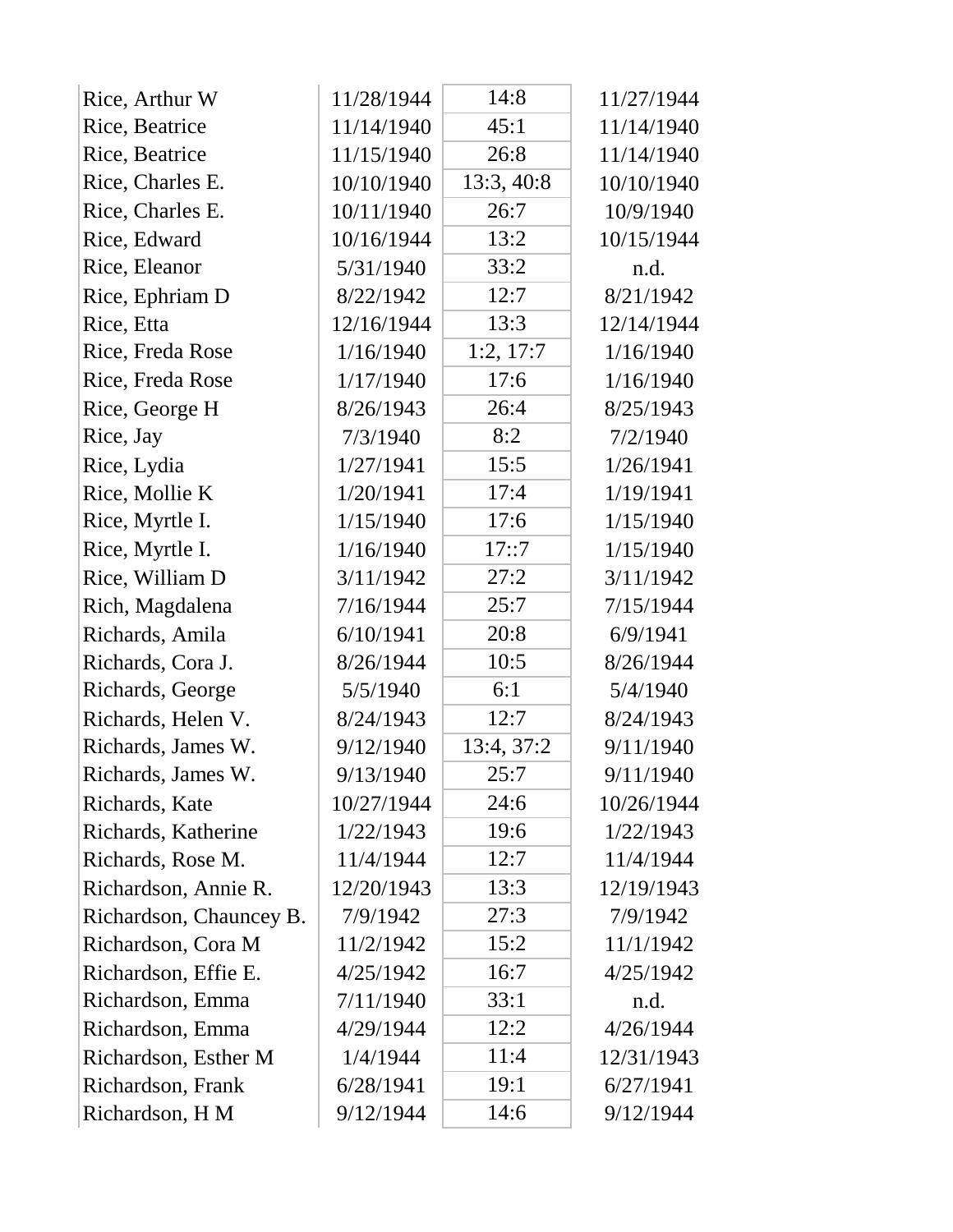| Richardson, John J      | 5/21/1941  | 24:6       | 5/19/1941  |
|-------------------------|------------|------------|------------|
| Richardson, LaVerne     | 7/25/1944  | 12:8       | 7/22/1944  |
| Richardson, Mamie G     | 4/21/1944  | 23:6       | 4/16/1944  |
| Richardson, Margaret L. | 8/22/1940  | 37:2       | 8/22/1940  |
| Richardson, Margaret L. | 8/23/1940  | 22:8       | 8/22/1940  |
| Richardson, Mrs. Warren | 10/2/1944  | 13:2       | 10/1/1944  |
| Richardson, Phillip M.  | 10/12/1940 | 18:5       | 10/11/1940 |
| Richardson, Phillip M.  | 10/13/1940 | 36:5       | 10/11/1940 |
| Richardson, Samuel B.   | 1/16/1940  | 17:4, 17:6 | 1/15/1940  |
| Richardson, W. F.       | 4/28/1942  | 14:7       | 4/27/1942  |
| Richmond, Carrie        | 8/28/1943  | 14:6       | 8/27/1943  |
| Richter, Charles        | 1/16/1940  | 17:8       | 1/15/1940  |
| Richter, Lloyd A.       | 2/27/1943  | 15:2       | 2/26/1943  |
| Richter, Mary           | 9/10/1941  | 27:1       | 9/9/1941   |
| Richvalsky, Veronica    | 2/10/1944  | 28:6       | 2/10/1944  |
| Rick, Elizabeth         | 11/25/1940 | 17:3       | 11/24/1940 |
| Rickerby, Mary F        | 10/23/1944 | 13:3       | 10/21/1944 |
| Rickerd, Charles        | 10/29/1942 | 33:1       | 10/29/1942 |
| Riddell, Anna M         | 4/3/1943   | 16:6       | 4/2/1943   |
| Riddell, Harry C        | 8/12/1941  | 19:2       | 8/8/1941   |
| Rider, George H         | 10/1/1943  | 24:6       | 9/29/1943  |
| Rider, Martha           | 3/15/1943  | 13:2       | 3/14/1943  |
| Rieder, Lottie M        | 3/22/1941  | 19:1       | 3/21/1941  |
| Riegle, Infant          | 9/13/1944  | 14:7       | 9/12/1944  |
| Rieman, Emma C          | 1/30/1942  | 27:3       | 1/30/1942  |
| Rieman, Joseph F        | 12/31/1944 | 19:4       | 12/29/1944 |
| Ries, Georgie           | 12/30/1940 | 4:3, 15:8  | 12/29/1940 |
| Ries, Ray M.            | 10/1/1940  | 10:1       | 10/1/1940  |
| Ries, Ray M.            | 10/1/1940  | 19:3       | 10/1/1940  |
| Ries, Ray M.            | 10/2/1940  | 19:3       | 10/1/1940  |
| Riggs, Ida M.           | 12/10/1942 | 37:2       | 12/9/1942  |
| Riley, Albert G.        | 11/2/1941  | 32:4       | 11/1/1941  |
| Riley, Arthur J.        | 11/6/1944  | 15:2       | 11/6/1944  |
| Riley, Edith E.         | 10/30/1943 | 16:6       | 10/29/1943 |
| Riley, Thomas           | 11/20/1940 | 2:5        | 11/16/1940 |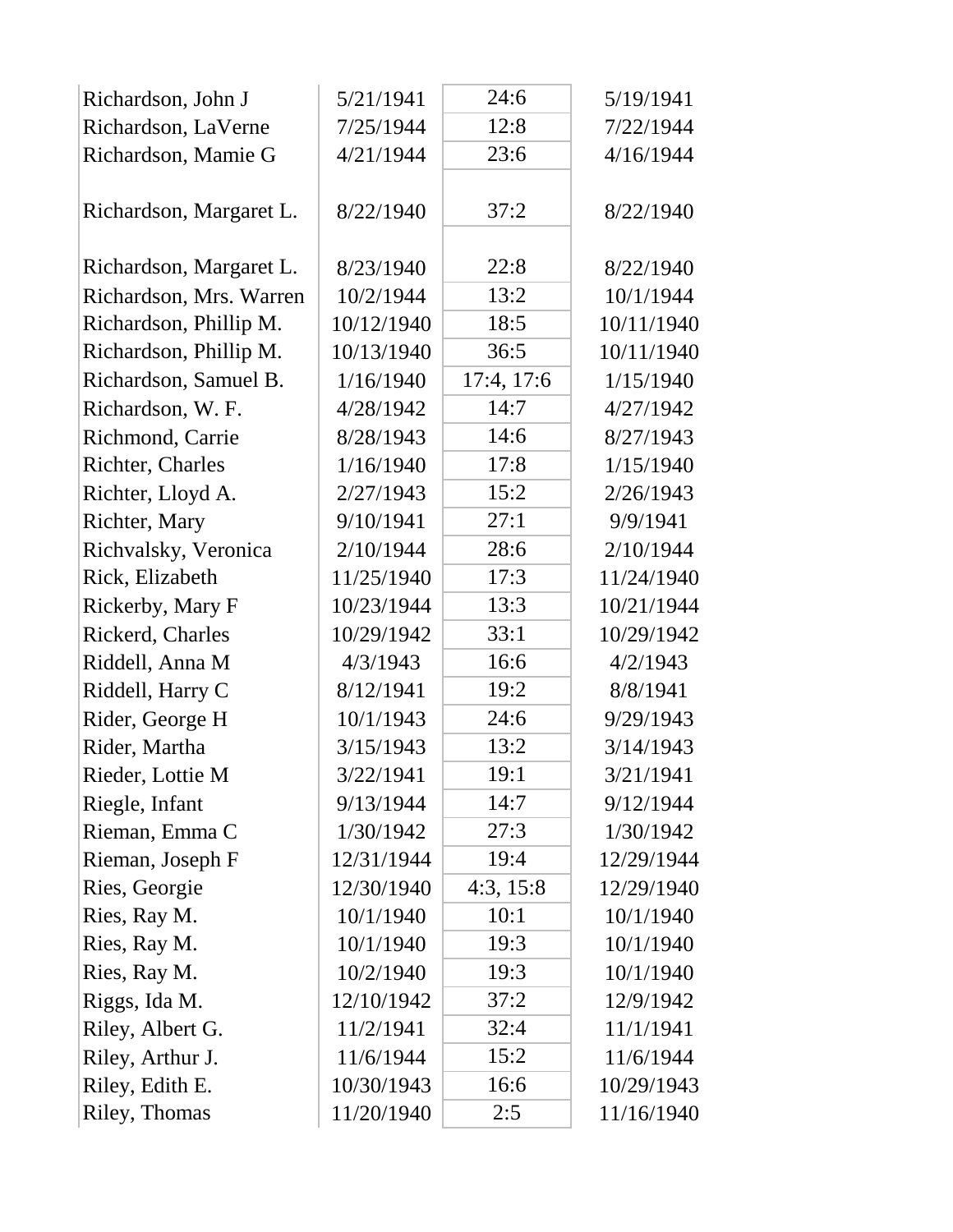| Riley, Thomas         | 4/7/1943   | 16:7       | 4/7/1943   |
|-----------------------|------------|------------|------------|
| Riley, Wanda Lee      | 12/3/1940  | 15:6, 22:5 | 12/2/1940  |
| Rimmer, Vella         | 1/4/1944   | 11:5       | 1/2/1944   |
| Riness, Grace W.      | 7/12/1940  | 23:3       | 7/7/1940   |
| Ringlein, Joseph      | 1/2/1940   | 18:1       | 1/1/1940   |
| Ringlein, Joseph      | 1/3/1940   | 15:8       | 1/1/1940   |
| Rinker, Roy S.        | 2/21/1944  | 13:3       | 2/20/1944  |
| Rinkes, Carol L.      | 12/1/1942  | 17:3       | 11/30/1942 |
| Riordan, Cornelius M  | 10/6/1944  | 26:7       | 10/6/1944  |
| Ripson, Amelia        | 4/4/1942   | 17:2       | 4/4/1942   |
| Rising, Andrew L      | 4/22/1943  | 36:6       | 4/21/1943  |
| Rising, Carol A       | 9/16/1941  | 17:2       | 9/15/1941  |
| Riskouich, Anthony    | 1/3/1943   | 29:3       | 12/31/1942 |
| Ritter, Clark L.      | 1/4/1940   | 33:6       | 1/3/1940   |
| Ritter, John          | 12/28/1940 | 2:7        | 12/28/1940 |
| Ritter, Ruben J       | 6/10/1941  | 20:7       | 6/9/1941   |
| Ritter, Theodore R    | 1/2/1941   | 25:7       | 1/1/1941   |
| Rives, Mable          | 8/16/1944  | 14:7       | 8/16/1944  |
| Rix, Cora             | 3/20/1943  | 19:1       | 3/19/1943  |
| Roach, James E.       | 10/10/1940 | 13:3       | 10/8/1940  |
| Roan, John A          | 4/7/1941   | 17:2       | 4/5/1941   |
| Roat, Eliza E         | 9/25/1944  | 11:3       | 9/24/1944  |
| Roat, Levi H          | 2/19/1941  | 21:3       | 2/19/1941  |
| Robbins, George R.    | 9/3/1940   | 17:5       | 9/1/1940   |
| Robbins, George R.    | 9/4/1940   | 19:5       | 9/1/1940   |
| Roberts Grover F.     | 2/23/1944  | 12:8       | 2/23/1944  |
| Roberts, Don E.       | 3/3/1941   | 17:3       | 3/2/1941   |
| Roberts, Jesse W.     | 1/31/1942  | 17:5       | 1/30/1942  |
| Roberts, Rosa A.      | 7/12/1944  | 14:8       | 7/12/1944  |
| Robertson, Benjamin   | 10/21/1940 | 17:6       | 10/20/1940 |
| Robertson, Ernest C   | 10/7/1944  | 12:6       | 10/6/1944  |
| Robertson, Gerald A.  | 4/28/1940  | 28:5       | 4/27/1940  |
| Robertson, John       | 9/20/1943  | 12:5       | 9/20/1943  |
| Robertson, Lawrence D | 9/15/1941  | 17:2       | 4/14/1941  |
| Robertson, Vernon V   | 11/9/1944  | 32:5       | 11/9/1944  |
| Robertson, William    | 5/11/1942  | 13:2       | 5/10/1942  |
| Robeson, Floyd D      | 4/4/1944   | 14:6       | 4/3/1944   |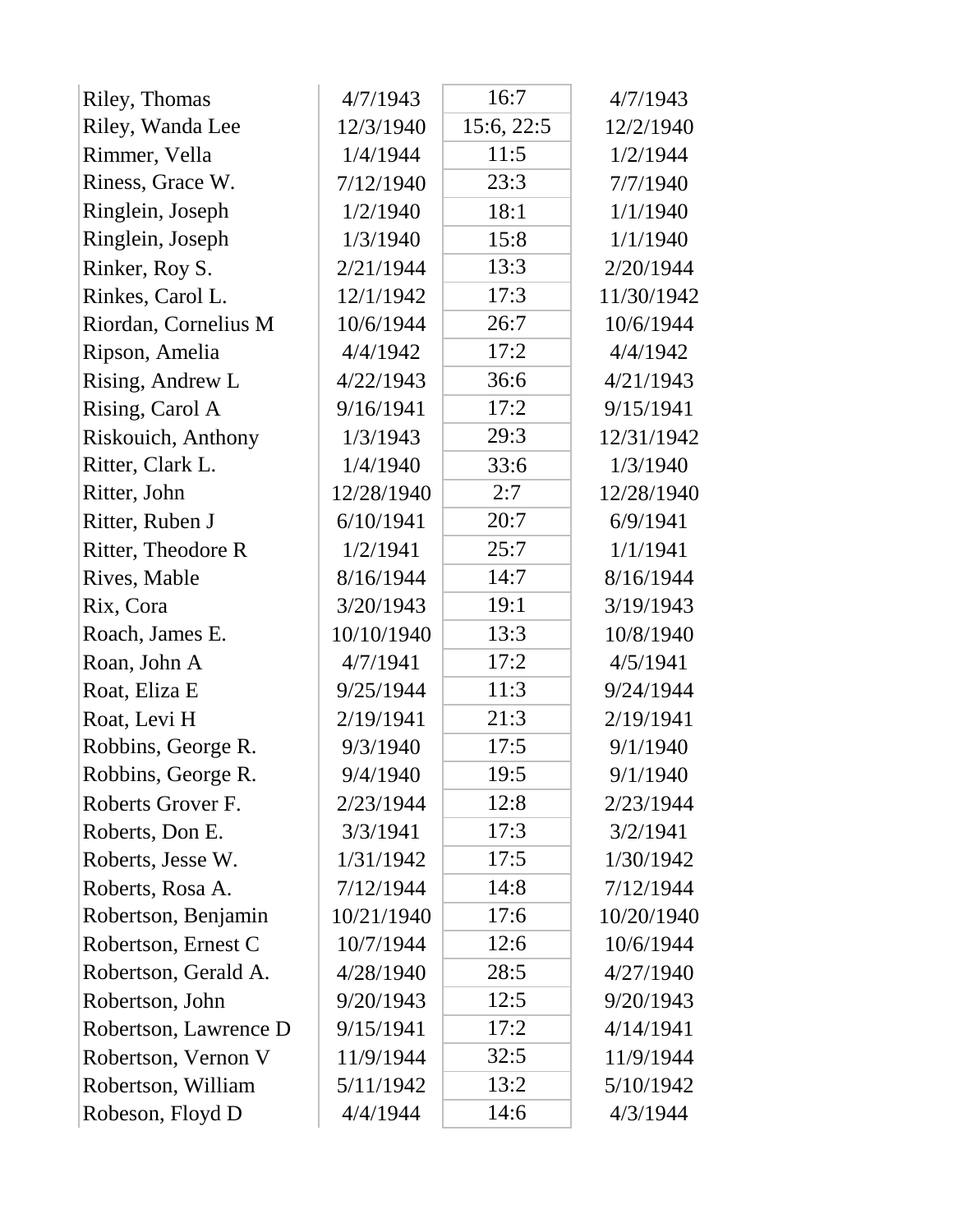| Robins, Bessie D.     | 5/24/1940  | 13:1       | n.d.       |
|-----------------------|------------|------------|------------|
| Robins, Julia A       | 10/15/1943 | 20:5       | 10/10/1943 |
| Robins, Linda M       | 2/7/1944   | 11:1       | 2/6/1944   |
| Robins, Loretta       | 7/9/1944   | 27:8       | 7/8/1944   |
| Robinson, Alfred W.   | 12/6/1943  | 15:4       | 12/4/1943  |
| Robinson, Charles R.  | 9/23/1943  | 32:3       | 9/21/1943  |
| Robinson, Clifton G.  | 12/23/1940 | 18:7       | 12/22/1940 |
| Robinson, Clifton G.  | 12/24/1940 | 13:5       | 12/22/1940 |
| Robinson, Clifton G.  | 12/25/1940 | 18:2       | 12/22/1940 |
| Robinson, Emma        | 1/22/1942  | 37:3       | 1/21/1942  |
| Robinson, Emma        | 3/12/1944  | 31:5       | 3/11/1944  |
| Robinson, Florence M. | 10/25/1943 | 12:6       | 10/24/1943 |
| Robinson, Frank M.    | 10/23/1943 | 14:5       | 10/22/1943 |
| Robinson, George G.   | 1/25/1942  | 34:7       | 1/23/1942  |
| Robinson, Henry H.    | 8/20/1943  | 22:6       | 8/19/1943  |
| Robinson, James       | 11/16/1941 | 36:8       | 11/14/1941 |
| Robinson, Jay D.      | 10/1/1940  | 19:3       | 9/30/1940  |
| Robinson, John J      | 11/16/1941 | 36:7       | 11/15/1941 |
| Robinson, Larry L     | 3/21/1944  | 14:7       | 3/20/1944  |
| Robinson, Mary E      | 5/26/1941  | 18:7       | 5/24/1941  |
| Robinson, Mary E      | 3/8/1944   | 16:5       | 3/7/1944   |
| Robinson, Minnie      | 3/18/1942  | 21:3       | 3/16/1942  |
| Robinson, Rex D       | 8/25/1943  | 14:6       | 8/24/1943  |
| Robinson, Robert E.   | 4/11/1943  | 36:3       | 4/10/1943  |
| Robinson, Walter S.   | 9/26/1941  | 28:7       | 9/25/1941  |
| Robison, Ann E.       | 5/27/1940  | 4:2, 21:1  | 5/26/1940  |
| Robison, Anne E.      | 5/27/1940  | 4:2,21:1   | 5/26/1940  |
| Roche, Hannah         | 1/6/1942   | 17:4       | 1/5/1942   |
| Rock, James C         | 7/13/1942  | 11:4       | 7/11/1942  |
| Rockafellow, May      | 2/21/1940  | 17:6       | 2/20/1940  |
| Rockafellow, Neiland  | 12/13/1940 | 32:1       | 12/13/1940 |
| Rockafellow, Neiland  | 12/14/1940 | 16:6       | 12/13/1940 |
| Rockel, Herman        | 2/17/1944  | 28:7       | 2/17/1944  |
| Rockwood, Sarah A.    | 11/9/1940  | 13:7, 16:7 | 11/8/1940  |
| Rockwood, Sarah A.    | 11/10/1940 | 36:4       | 11/8/1940  |
| Rockwood, William D.  | 1/3/1944   | 11:7       | 1/1/1944   |
| Rodabaugh, Phelps     | 1/15/1940  | 17:6       | 1/15/1940  |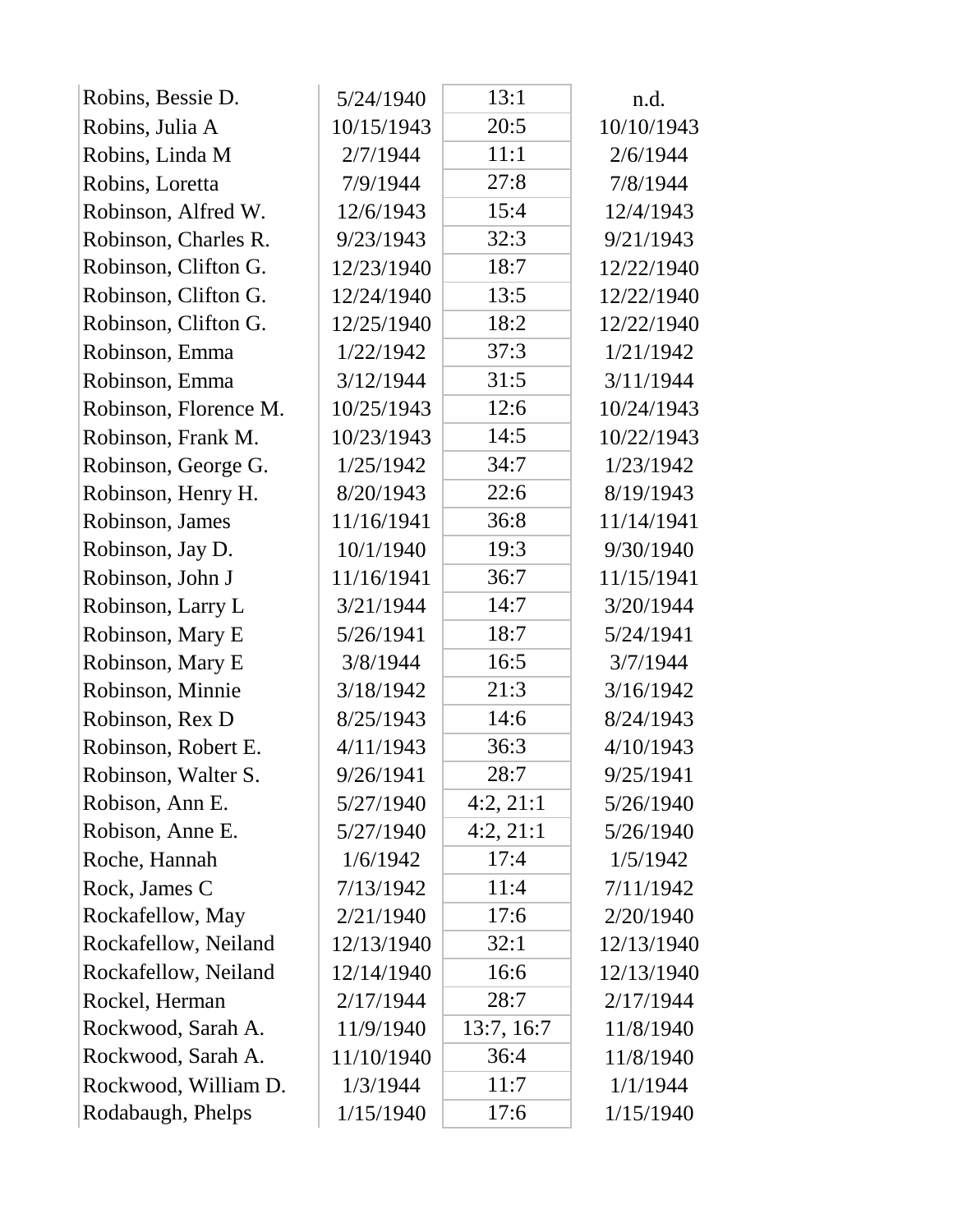| Rodabaugh, Phelps     | 1/16/1940  | 17::7      | 1/15/1940  |
|-----------------------|------------|------------|------------|
| Rodabaugh, Verlon P.  | 1/2/1941   | 25:7       | 12/31/1940 |
| Rodgers, Edward       | 9/28/1942  | 13:3       | 9/27/1942  |
| Rodgers, Elizabeth M. | 7/12/1943  | 13:2       | 7/10/1943  |
| Rodgers, Lillian M.   | 3/31/1944  | 24:4       | 3/30/1944  |
| Rodgers, Minnie L.    | 2/21/1944  | 13:3       | 2/21/1944  |
| Rodgers, Peter E.     | 1/11/1943  | 09:5       | 1/10/1943  |
| Rodgers, William J.   | 4/12/1943  | 31:7       | 4/12/1943  |
| Rodriguez, Manuel P   | 9/18/1944  | 11:2       | 9/18/1944  |
| Roe, Mamie            | 7/10/1944  | 15:5       | 7/8/1944   |
| Roe, Robert L.        | 1/12/1944  | 13:2       | 1/11/1944  |
| Roebuck, Alonzo       | 5/7/1943   | 22:6       | 5/6/1943   |
| Roedel, A.            | 8/4/1943   | 14:8       | 8/3/1943   |
| Roether, Mary M       | 11/19/1943 | 23:1       | 11/19/1943 |
| Roether, Ruby J.      | 7/19/1943  | 11:1       | 7/18/1943  |
| Rogers, Claude R.     | 4/30/1943  | 22:5       | 4/29/1943  |
| Rogers, Ernest E      | 11/20/1943 | 15:1       | 11/18/1943 |
| Rogers, Eva           | 12/16/1940 | 20:7       | 12/15/1940 |
| Rogers, Eva           | 4/30/1943  | 22:5       | 4/30/1943  |
| Rogers, Frances       | 4/9/1944   | 27:7       | 4/8/1944   |
| Rogers, Jimmy D       | 3/2/1942   | 17:3       | 3/1/1942   |
| Rogers, Mack C.       | 3/25/1944  | 12:4       | 3/24/1944  |
| Rogers, William O.    | 12/23/1942 | 15:4       | 12/22/1942 |
| Rogers, Winifred M.   | 11/4/1943  | 32:3       | 11/4/1943  |
| Rohm, John M.         | 9/22/1944  | 24:5       | 9/20/1944  |
| Roke, William E       | 6/23/1941  | 17:1       | 6/22/1941  |
| Rolf, Emma R          | 5/28/1943  | 20:8       | 5/27/1943  |
| Rolfe, Frances A      | 5/24/1943  | 13:2       | 5/23/1943  |
| Romang, Martha        | 8/1/1942   | 13:2       | 7/30/1942  |
| Romanowski, Ben       | 10/18/1944 | 18:4       | 10/17/1944 |
| Romig, John           | 12/15/1940 | 13:4       | 12/15/1940 |
| Romzek, Paul A.       | 2/2/1942   | 15:6       | 2/1/1942   |
| Ronald, Isabella      | 10/15/1942 | 33:1       | 10/14/1942 |
| Rone, Samuel          | 4/9/1942   | 36:5       | 4/8/1942   |
| Roney, Charles        | 4/11/1940  | 36:6       | 4/10/1940  |
| Rood, Mrs. J. Frances | 10/7/1940  | 13:2, 17:4 | 10/6/1940  |
| Rood, Mrs. J. Frances | 10/7/1940  | 17:4       | 10/6/1940  |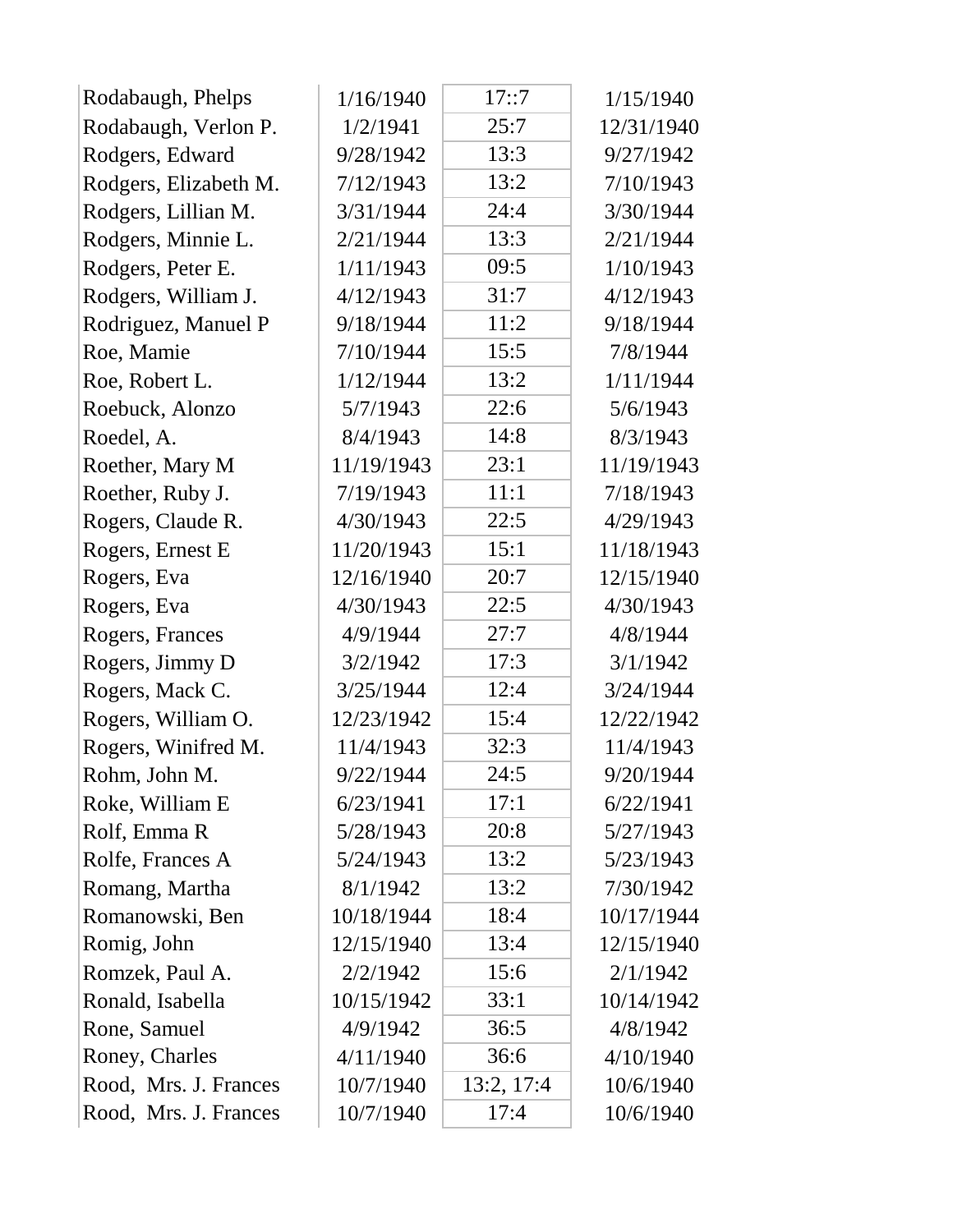| Rood, Chester M.        | 7/16/1941  | 19:1      | 7/15/1941  |
|-------------------------|------------|-----------|------------|
| Rood, Mrs. J. Frances   | 10/8/1940  | 21:2      | 10/6/1940  |
| Roosa, John A.          | 12/28/1942 | 11:7      | 12/25/1942 |
| Root, Asa A.            | 3/2/1943   | 15:3      | 3/2/1943   |
| Root, Edwin             | 5/24/1943  | 13:2      | 5/23/1943  |
| Root, Floyd A           | 11/11/1944 | 12:8      | 11/11/1944 |
| Root, Josephine M.      | 12/12/1942 | 15:2      | 12/4/1942  |
| Root, Margie A.         | 8/18/1944  | 20:7      | 8/17/1944  |
| Root, Mattie            | 9/15/1942  | 12:8      | 9/15/1942  |
| Root, Melton M.         | 11/8/1943  | 14:7      | 11/7/1943  |
| Root, Olive M.          | 8/14/1940  | 23:3      | 8/12/1940  |
| Root, Viola A.          | 1/5/1942   | 17:7      | 1/4/1942   |
| Rosak, Anna R           | 1/3/1941   | 25:4      | 1/2/1941   |
| Roscoe, Fred C.         | 8/7/1940   | 19:4      | 8/5/1940   |
| Roscoe, Fred C.         | 8/8/1940   | 37:1      | 8/5/1940   |
| Rose, Anna              | 4/3/1942   | 25:1      | 4/2/1942   |
| Rose, Bert T.           | 4/4/1942   | 17:1      | 4/3/1942   |
| Rose, Henry K.          | 1/11/1943  | 09:6      | 1/10/1943  |
| Rose, Jessie R.         | 3/24/1941  | 17:1      | 3/24/1941  |
| Rose, Leah              | 11/14/1940 | 45:2      | 11/14/1940 |
| Rose, Leah              | 11/15/1940 | 26:8      | 11/14/1940 |
| Rose, Robert I.         | 12/27/1941 | 18:2      | 12/26/1941 |
| Rosebush, Flora L.      | 6/29/1942  | 11:2      | 6/28/1942  |
| Rosebush, Hiram L.      | 12/10/1942 | 37:2      | 12/9/1942  |
| Rosenblum, Herman G.    | 10/28/1940 | 14:3      | 10/27/1940 |
| Rosenblum, Herman G.    | 10/29/1940 | 2:4, 21:2 | 10/27/1940 |
| Rosencrants, Ethel M.   | 4/27/1943  | 14:7      | 4/26/1943  |
| Rosencrants, Goldie M.  | 10/12/1943 | 16:7      | 10/11/1943 |
| Rosenfeld, Mendel       | 1/8/1944   | 13:1      | 1/7/1944   |
| Rosenkrans, Amos        | 6/2/1944   | 24:3      | 2/17/1944  |
| Roser, Irma T.          | 6/16/1943  | 18:6      | 6/15/1943  |
| Roseveare, Katharine H. | 4/7/1941   | 17:3      | 4/5/1941   |
| Roska, Albert           | 10/5/1942  | 15:2      | 10/3/1942  |
| Roska, John H.          | 9/30/1944  | 13:1      | 9/29/1944  |
| Ross, Bertha M.         | 10/2/1943  | 14:5      | 10/1/1943  |
| Ross, Catherine         | 5/1/1941   | 48:2      | 5/1/1941   |
| Ross, Edith J.          | 3/17/1941  | 19:2      | 3/16/1941  |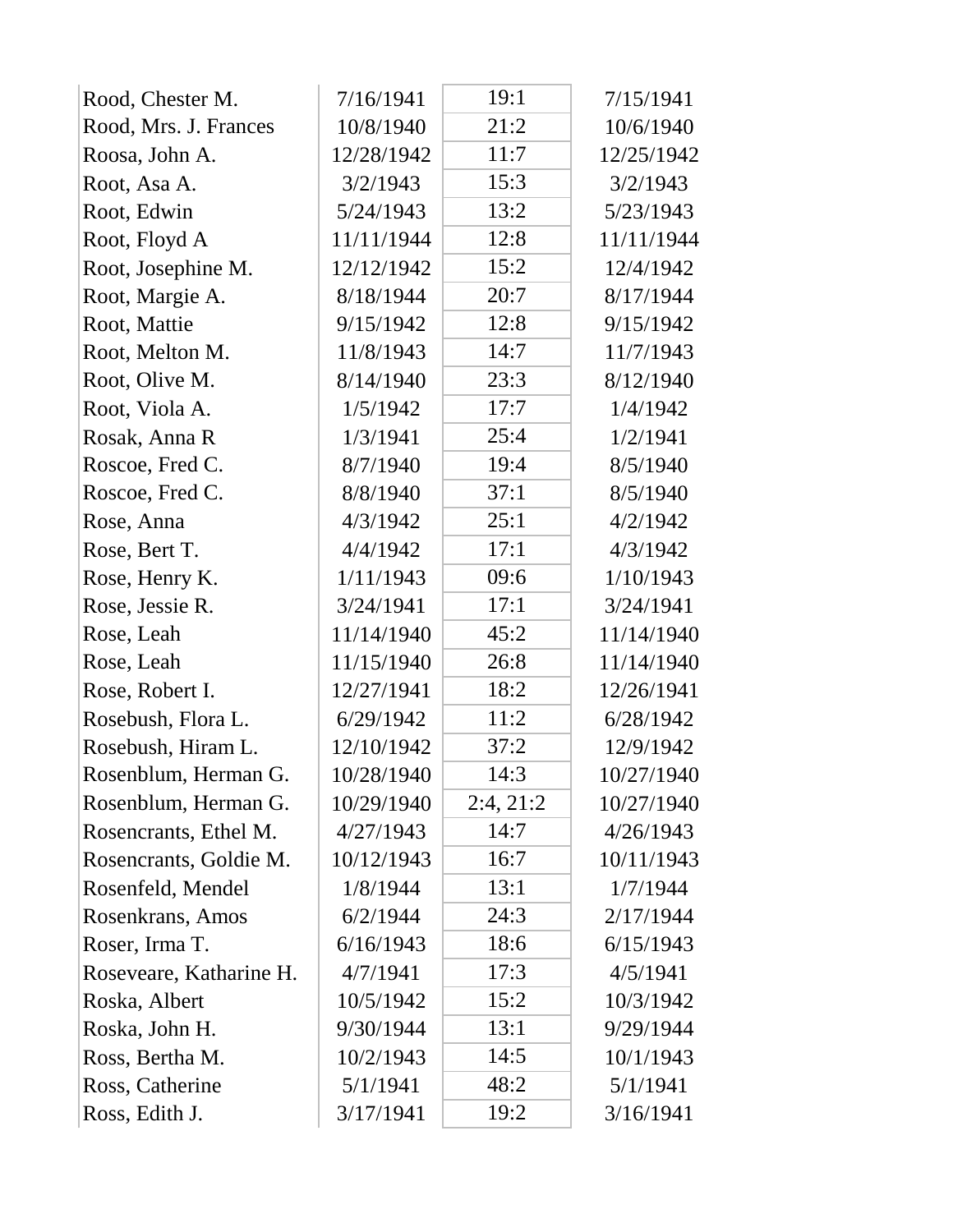| 20:6<br>3/3/1944<br>3/1/1944<br>Ross, Frederick W<br>Ross, Hazel L.<br>2/27/1943<br>15:1<br>2/25/1943<br>14:7<br>5/4/1943<br>5/3/1943<br>Ross, Henry<br>Ross, Leon J.<br>19:5<br>7/1/1940<br>6/29/1940<br>22:7<br>Ross, William A<br>3/11/1943<br>3/12/1943<br>16:8<br>Rossell, Beverly L.<br>4/8/1940<br>4/7/1940<br>13:6, 19:4<br>Rossell, Clarence M.<br>7/16/1940<br>7/15/1940<br>13:2<br>Rossio, Frank<br>8/1/1942<br>7/31/1942<br>23:3, 19:7<br>Rossman, Clarence H.<br>1/23/1940<br>1/23/1940<br>Rossman, Clarence H.<br>17:6<br>1/22/1940<br>1/24/1940<br>17:4<br>1/26/1942<br>Rossman, Hannah<br>1/27/1942<br>18:5<br>Rossman, Pamela<br>6/9/1943<br>6/8/1943<br>20:7<br>4/20/1943<br>Rostecki, Stanley<br>4/21/1943<br>33:3<br>1/23/1943<br>Roth, Charles J.<br>1/24/1943<br>32:5<br>4/11/1941<br>4/10/1941<br>Roth, Edward<br>Roth, Jacob<br>33:2<br>7/11/1940<br>7/10/1940<br>24:7<br>Rottiers, Eugene V<br>3/12/1941<br>3/10/1941<br>11:4<br>Rottiers, John N.<br>7/6/1942<br>7/5/1942<br>31:7<br>5/17/1944<br>Rottiers, Ruthford<br>5/18/1944<br>7/16/1943<br>20:6<br>Rottiers, Victor B<br>7/14/1943<br>8/9/1943<br>12:7<br>8/8/1943<br>Roubillard, Mary M.<br>28:7<br>Roumm, Jacob H.<br>2/11/1943<br>2/11/1943<br>Rourke, Edna<br>9/1/1940<br>3:3<br>8/30/1940<br>18:5<br>10/25/1944<br>10/24/1944<br>Rousch, Addie I<br>19:2<br>7/29/1941<br>7/28/1941<br>Rouse, John<br>Rouse, Vera B.<br>12/19/1941<br>32:5<br>12/19/1941<br>Rouse, Winafred C<br>5/12/1944<br>26:2<br>5/11/1944<br>16:7<br>Rousseau, Joseph H.<br>4/21/1942<br>4/20/1942<br>Routhier, Mary E.<br>19:2<br>3/18/1941<br>3/17/1941<br>19:6<br>Rowden, William J.<br>1/22/1943<br>1/21/1943<br>13:2<br>Rowe, Ella M.<br>10/9/1944<br>10/8/1944<br>Rowe, Florine<br>3/6/1944<br>11:1<br>3/4/1944<br>22:8<br>4/2/1943<br>Rowe, Hugh I.<br>4/1/1943<br>13:2<br>Rowe, Laura A.<br>11/27/1944<br>11/26/1944<br>10/22/1942<br>33:1<br>10/22/1942<br>Rowe, Leo H.<br>Rowell, John B<br>2/19/1941<br>21:3<br>2/19/1941 | Ross, Elba L. | 12/15/1944 | 29:2 | 12/14/1944 |
|-------------------------------------------------------------------------------------------------------------------------------------------------------------------------------------------------------------------------------------------------------------------------------------------------------------------------------------------------------------------------------------------------------------------------------------------------------------------------------------------------------------------------------------------------------------------------------------------------------------------------------------------------------------------------------------------------------------------------------------------------------------------------------------------------------------------------------------------------------------------------------------------------------------------------------------------------------------------------------------------------------------------------------------------------------------------------------------------------------------------------------------------------------------------------------------------------------------------------------------------------------------------------------------------------------------------------------------------------------------------------------------------------------------------------------------------------------------------------------------------------------------------------------------------------------------------------------------------------------------------------------------------------------------------------------------------------------------------------------------------------------------------------------------------------------------------------------------------------------------------------------------------------------------------------------------------------------------------------------------------------|---------------|------------|------|------------|
|                                                                                                                                                                                                                                                                                                                                                                                                                                                                                                                                                                                                                                                                                                                                                                                                                                                                                                                                                                                                                                                                                                                                                                                                                                                                                                                                                                                                                                                                                                                                                                                                                                                                                                                                                                                                                                                                                                                                                                                                 |               |            |      |            |
|                                                                                                                                                                                                                                                                                                                                                                                                                                                                                                                                                                                                                                                                                                                                                                                                                                                                                                                                                                                                                                                                                                                                                                                                                                                                                                                                                                                                                                                                                                                                                                                                                                                                                                                                                                                                                                                                                                                                                                                                 |               |            |      |            |
|                                                                                                                                                                                                                                                                                                                                                                                                                                                                                                                                                                                                                                                                                                                                                                                                                                                                                                                                                                                                                                                                                                                                                                                                                                                                                                                                                                                                                                                                                                                                                                                                                                                                                                                                                                                                                                                                                                                                                                                                 |               |            |      |            |
|                                                                                                                                                                                                                                                                                                                                                                                                                                                                                                                                                                                                                                                                                                                                                                                                                                                                                                                                                                                                                                                                                                                                                                                                                                                                                                                                                                                                                                                                                                                                                                                                                                                                                                                                                                                                                                                                                                                                                                                                 |               |            |      |            |
|                                                                                                                                                                                                                                                                                                                                                                                                                                                                                                                                                                                                                                                                                                                                                                                                                                                                                                                                                                                                                                                                                                                                                                                                                                                                                                                                                                                                                                                                                                                                                                                                                                                                                                                                                                                                                                                                                                                                                                                                 |               |            |      |            |
|                                                                                                                                                                                                                                                                                                                                                                                                                                                                                                                                                                                                                                                                                                                                                                                                                                                                                                                                                                                                                                                                                                                                                                                                                                                                                                                                                                                                                                                                                                                                                                                                                                                                                                                                                                                                                                                                                                                                                                                                 |               |            |      |            |
|                                                                                                                                                                                                                                                                                                                                                                                                                                                                                                                                                                                                                                                                                                                                                                                                                                                                                                                                                                                                                                                                                                                                                                                                                                                                                                                                                                                                                                                                                                                                                                                                                                                                                                                                                                                                                                                                                                                                                                                                 |               |            |      |            |
|                                                                                                                                                                                                                                                                                                                                                                                                                                                                                                                                                                                                                                                                                                                                                                                                                                                                                                                                                                                                                                                                                                                                                                                                                                                                                                                                                                                                                                                                                                                                                                                                                                                                                                                                                                                                                                                                                                                                                                                                 |               |            |      |            |
|                                                                                                                                                                                                                                                                                                                                                                                                                                                                                                                                                                                                                                                                                                                                                                                                                                                                                                                                                                                                                                                                                                                                                                                                                                                                                                                                                                                                                                                                                                                                                                                                                                                                                                                                                                                                                                                                                                                                                                                                 |               |            |      |            |
|                                                                                                                                                                                                                                                                                                                                                                                                                                                                                                                                                                                                                                                                                                                                                                                                                                                                                                                                                                                                                                                                                                                                                                                                                                                                                                                                                                                                                                                                                                                                                                                                                                                                                                                                                                                                                                                                                                                                                                                                 |               |            |      |            |
|                                                                                                                                                                                                                                                                                                                                                                                                                                                                                                                                                                                                                                                                                                                                                                                                                                                                                                                                                                                                                                                                                                                                                                                                                                                                                                                                                                                                                                                                                                                                                                                                                                                                                                                                                                                                                                                                                                                                                                                                 |               |            |      |            |
|                                                                                                                                                                                                                                                                                                                                                                                                                                                                                                                                                                                                                                                                                                                                                                                                                                                                                                                                                                                                                                                                                                                                                                                                                                                                                                                                                                                                                                                                                                                                                                                                                                                                                                                                                                                                                                                                                                                                                                                                 |               |            |      |            |
|                                                                                                                                                                                                                                                                                                                                                                                                                                                                                                                                                                                                                                                                                                                                                                                                                                                                                                                                                                                                                                                                                                                                                                                                                                                                                                                                                                                                                                                                                                                                                                                                                                                                                                                                                                                                                                                                                                                                                                                                 |               |            |      |            |
|                                                                                                                                                                                                                                                                                                                                                                                                                                                                                                                                                                                                                                                                                                                                                                                                                                                                                                                                                                                                                                                                                                                                                                                                                                                                                                                                                                                                                                                                                                                                                                                                                                                                                                                                                                                                                                                                                                                                                                                                 |               |            |      |            |
|                                                                                                                                                                                                                                                                                                                                                                                                                                                                                                                                                                                                                                                                                                                                                                                                                                                                                                                                                                                                                                                                                                                                                                                                                                                                                                                                                                                                                                                                                                                                                                                                                                                                                                                                                                                                                                                                                                                                                                                                 |               |            |      |            |
|                                                                                                                                                                                                                                                                                                                                                                                                                                                                                                                                                                                                                                                                                                                                                                                                                                                                                                                                                                                                                                                                                                                                                                                                                                                                                                                                                                                                                                                                                                                                                                                                                                                                                                                                                                                                                                                                                                                                                                                                 |               |            |      |            |
|                                                                                                                                                                                                                                                                                                                                                                                                                                                                                                                                                                                                                                                                                                                                                                                                                                                                                                                                                                                                                                                                                                                                                                                                                                                                                                                                                                                                                                                                                                                                                                                                                                                                                                                                                                                                                                                                                                                                                                                                 |               |            |      |            |
|                                                                                                                                                                                                                                                                                                                                                                                                                                                                                                                                                                                                                                                                                                                                                                                                                                                                                                                                                                                                                                                                                                                                                                                                                                                                                                                                                                                                                                                                                                                                                                                                                                                                                                                                                                                                                                                                                                                                                                                                 |               |            |      |            |
|                                                                                                                                                                                                                                                                                                                                                                                                                                                                                                                                                                                                                                                                                                                                                                                                                                                                                                                                                                                                                                                                                                                                                                                                                                                                                                                                                                                                                                                                                                                                                                                                                                                                                                                                                                                                                                                                                                                                                                                                 |               |            |      |            |
|                                                                                                                                                                                                                                                                                                                                                                                                                                                                                                                                                                                                                                                                                                                                                                                                                                                                                                                                                                                                                                                                                                                                                                                                                                                                                                                                                                                                                                                                                                                                                                                                                                                                                                                                                                                                                                                                                                                                                                                                 |               |            |      |            |
|                                                                                                                                                                                                                                                                                                                                                                                                                                                                                                                                                                                                                                                                                                                                                                                                                                                                                                                                                                                                                                                                                                                                                                                                                                                                                                                                                                                                                                                                                                                                                                                                                                                                                                                                                                                                                                                                                                                                                                                                 |               |            |      |            |
|                                                                                                                                                                                                                                                                                                                                                                                                                                                                                                                                                                                                                                                                                                                                                                                                                                                                                                                                                                                                                                                                                                                                                                                                                                                                                                                                                                                                                                                                                                                                                                                                                                                                                                                                                                                                                                                                                                                                                                                                 |               |            |      |            |
|                                                                                                                                                                                                                                                                                                                                                                                                                                                                                                                                                                                                                                                                                                                                                                                                                                                                                                                                                                                                                                                                                                                                                                                                                                                                                                                                                                                                                                                                                                                                                                                                                                                                                                                                                                                                                                                                                                                                                                                                 |               |            |      |            |
|                                                                                                                                                                                                                                                                                                                                                                                                                                                                                                                                                                                                                                                                                                                                                                                                                                                                                                                                                                                                                                                                                                                                                                                                                                                                                                                                                                                                                                                                                                                                                                                                                                                                                                                                                                                                                                                                                                                                                                                                 |               |            |      |            |
|                                                                                                                                                                                                                                                                                                                                                                                                                                                                                                                                                                                                                                                                                                                                                                                                                                                                                                                                                                                                                                                                                                                                                                                                                                                                                                                                                                                                                                                                                                                                                                                                                                                                                                                                                                                                                                                                                                                                                                                                 |               |            |      |            |
|                                                                                                                                                                                                                                                                                                                                                                                                                                                                                                                                                                                                                                                                                                                                                                                                                                                                                                                                                                                                                                                                                                                                                                                                                                                                                                                                                                                                                                                                                                                                                                                                                                                                                                                                                                                                                                                                                                                                                                                                 |               |            |      |            |
|                                                                                                                                                                                                                                                                                                                                                                                                                                                                                                                                                                                                                                                                                                                                                                                                                                                                                                                                                                                                                                                                                                                                                                                                                                                                                                                                                                                                                                                                                                                                                                                                                                                                                                                                                                                                                                                                                                                                                                                                 |               |            |      |            |
|                                                                                                                                                                                                                                                                                                                                                                                                                                                                                                                                                                                                                                                                                                                                                                                                                                                                                                                                                                                                                                                                                                                                                                                                                                                                                                                                                                                                                                                                                                                                                                                                                                                                                                                                                                                                                                                                                                                                                                                                 |               |            |      |            |
|                                                                                                                                                                                                                                                                                                                                                                                                                                                                                                                                                                                                                                                                                                                                                                                                                                                                                                                                                                                                                                                                                                                                                                                                                                                                                                                                                                                                                                                                                                                                                                                                                                                                                                                                                                                                                                                                                                                                                                                                 |               |            |      |            |
|                                                                                                                                                                                                                                                                                                                                                                                                                                                                                                                                                                                                                                                                                                                                                                                                                                                                                                                                                                                                                                                                                                                                                                                                                                                                                                                                                                                                                                                                                                                                                                                                                                                                                                                                                                                                                                                                                                                                                                                                 |               |            |      |            |
|                                                                                                                                                                                                                                                                                                                                                                                                                                                                                                                                                                                                                                                                                                                                                                                                                                                                                                                                                                                                                                                                                                                                                                                                                                                                                                                                                                                                                                                                                                                                                                                                                                                                                                                                                                                                                                                                                                                                                                                                 |               |            |      |            |
|                                                                                                                                                                                                                                                                                                                                                                                                                                                                                                                                                                                                                                                                                                                                                                                                                                                                                                                                                                                                                                                                                                                                                                                                                                                                                                                                                                                                                                                                                                                                                                                                                                                                                                                                                                                                                                                                                                                                                                                                 |               |            |      |            |
|                                                                                                                                                                                                                                                                                                                                                                                                                                                                                                                                                                                                                                                                                                                                                                                                                                                                                                                                                                                                                                                                                                                                                                                                                                                                                                                                                                                                                                                                                                                                                                                                                                                                                                                                                                                                                                                                                                                                                                                                 |               |            |      |            |
|                                                                                                                                                                                                                                                                                                                                                                                                                                                                                                                                                                                                                                                                                                                                                                                                                                                                                                                                                                                                                                                                                                                                                                                                                                                                                                                                                                                                                                                                                                                                                                                                                                                                                                                                                                                                                                                                                                                                                                                                 |               |            |      |            |
|                                                                                                                                                                                                                                                                                                                                                                                                                                                                                                                                                                                                                                                                                                                                                                                                                                                                                                                                                                                                                                                                                                                                                                                                                                                                                                                                                                                                                                                                                                                                                                                                                                                                                                                                                                                                                                                                                                                                                                                                 |               |            |      |            |
|                                                                                                                                                                                                                                                                                                                                                                                                                                                                                                                                                                                                                                                                                                                                                                                                                                                                                                                                                                                                                                                                                                                                                                                                                                                                                                                                                                                                                                                                                                                                                                                                                                                                                                                                                                                                                                                                                                                                                                                                 |               |            |      |            |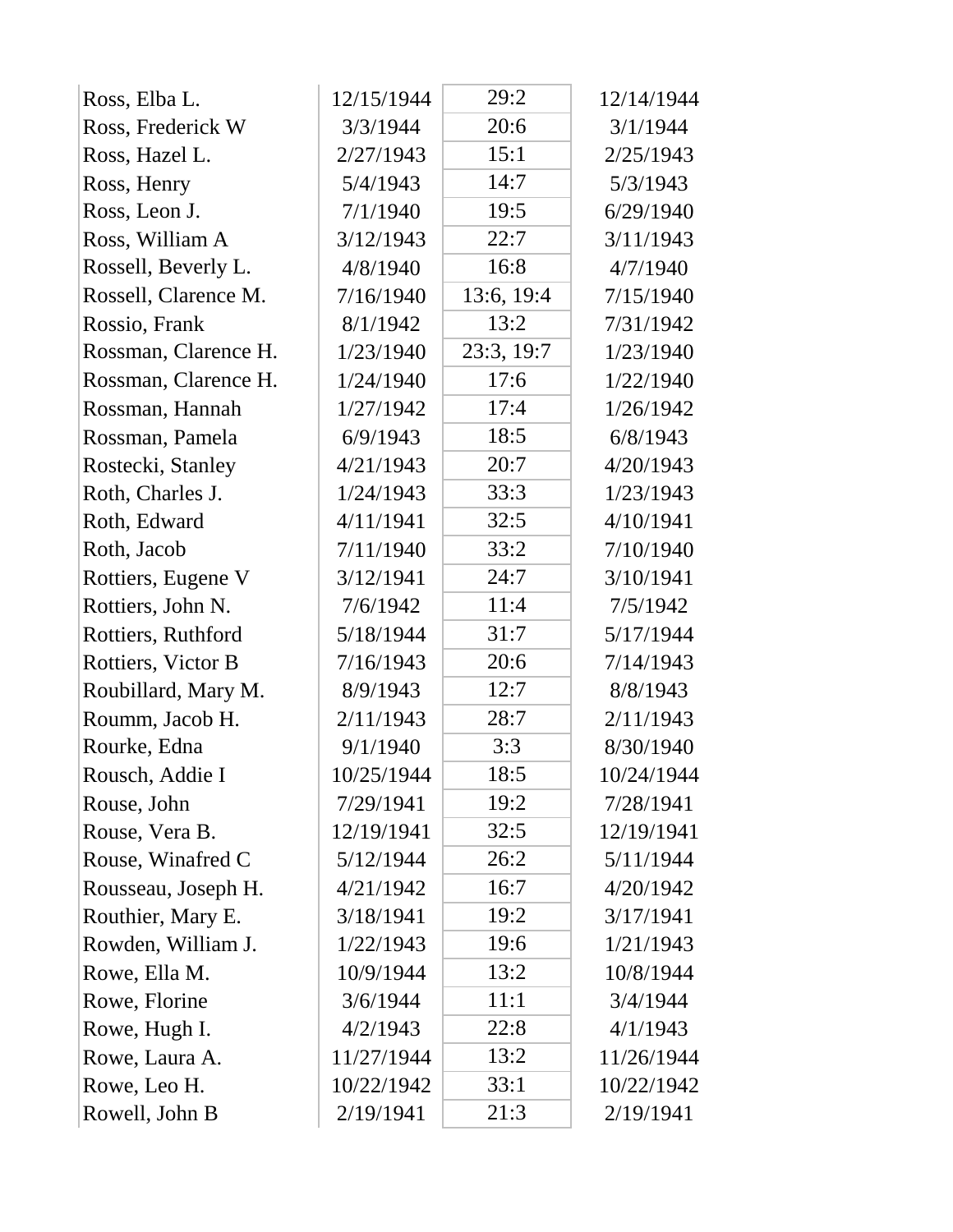| Rowland, Hettie       | 10/28/1943 | 32:2       | 10/27/1943 |
|-----------------------|------------|------------|------------|
| Rowley, Erastus A     | 10/18/1941 | 18:8       | 10/17/1941 |
| Roy, William          | 7/5/1940   | 11:3       | 7/5/1940   |
| Roy, William          | 7/6/1940   | 3:2        | 7/5/1940   |
| Roy, William C.       | 10/22/1942 | 33:1       | 10/21/1942 |
| Rubel, Donald P Jr    | 12/29/1943 | 15:6       | 12/28/1943 |
| Rubel, William J      | 1/6/1942   | 17:4       | 1/5/1942   |
| Ruby, Allen           | 5/6/1940   | 11:3, 15:4 | 5/6/1940   |
| Ruby, Allen           | 5/7/1940   | 19:2       | 5/6/1940   |
| Ruby, Rebecca         | 8/16/1943  | 13:1       | 8/15/1943  |
| Rucker, Roy H.        | 11/5/1940  | 2:5        | 11/4/1940  |
| Rudd, Eliza A         | 2/15/1944  | 12:8       | 2/14/1944  |
| Rudd, Thomas H.       | 7/11/1940  | 33:2       | 7/10/1940  |
| Ruddock, Royal F      | 11/6/1942  | 22:7       | 11/5/1942  |
| Ruddy, James P        | 6/9/1942   | 12:7       | 6/9/1942   |
| Rueb, Laura B         | 2/4/1941   | 21:4       | 2/4/1941   |
| Ruedinger, Frank L    | 5/23/1941  | 36:4       | 5/23/1941  |
| Ruggles, Mary A       | 1/23/1943  | 15:7       | 1/21/1943  |
| Ruhala, Joseph        | 6/30/1943  | 16:7       | 6/29/1943  |
| Rumball, Emma R.      | 3/3/1942   | 17:3       | 3/3/1942   |
| Rumbold, Margaret A.  | 11/16/1943 | 15:2       | 11/16/1943 |
| Rumery, Erma          | 3/1/1943   | 13:2       | 2/27/1943  |
| Rumph, Doris A.       | 5/6/1944   | 14:2       | 5/6/1944   |
| Rumsey, Cora B.       | 8/6/1943   | 18:6       | 8/5/1943   |
| Rundell, Hazel M.     | 6/8/1942   | 11:4       | 6/6/1942   |
| Rundlett, Dell        | 7/5/1941   | 17:6       | 7/4/1941   |
| Runge, Julia J        | 1/21/1942  | 19:5       | 1/21/1942  |
| Runland, John         | 5/8/1944   | 12:6       | 5/6/1944   |
| Runyan, Frank         | 3/15/1943  | 13:1       | 3/14/1943  |
| Runyan, Mary J        | 7/5/1941   | 17:5       | 7/4/1941   |
| Ruottinen, Benjamin O | 8/25/1942  | 13:2       | 8/25/1942  |
| Rupright, Seth        | 9/9/1942   | 23:2       | 9/8/1942   |
| Rusell, Grace         | 2/23/1940  | 1:5        | 2/22/1940  |
| Rush, Montford S      | 1/10/1942  | 17:5       | 1/9/1942   |
| Rushton, Pearl        | 11/28/1944 | 14:8       | 11/27/1944 |
| Rushton, Thomas L.    | 12/26/1944 | 11:7       | 12/25/1944 |
| Russell, A.C.         | 5/31/1940  | 14:3       | 5/29/1940  |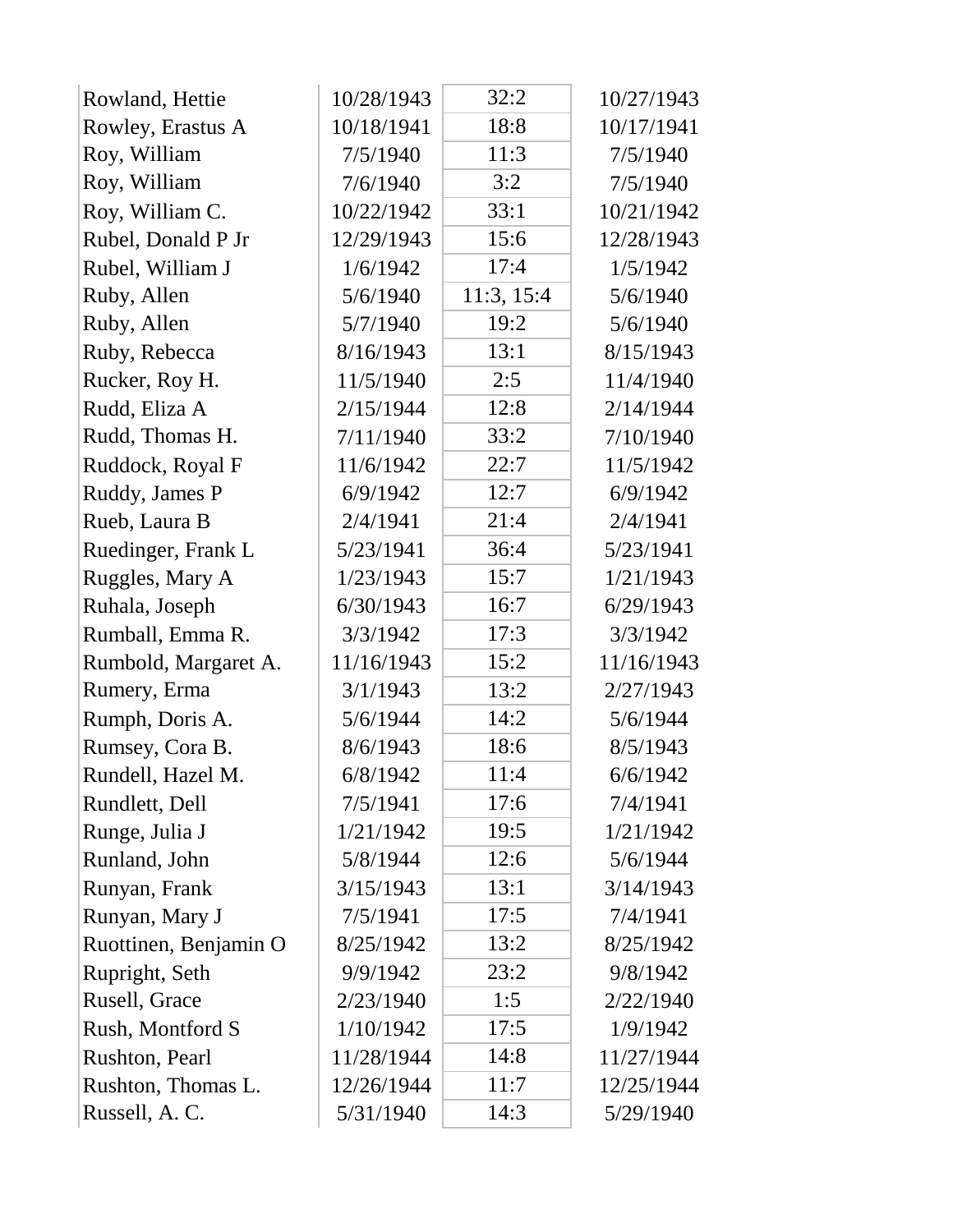| Russell, Andrew      | 10/4/1943  | 12:7      | 10/2/1943  |
|----------------------|------------|-----------|------------|
| Russell, Catherine A | 12/3/1941  | 26:4      | 12/3/1941  |
| Russell, Conrad C    | 7/10/1943  | 14:7      | 7/9/1943   |
| Russell, Eunice L    | 10/19/1943 | 14:6      | 10/19/1943 |
| Russell, Grace B.    | 2/23/1940  | 7:1       | 2/22/1940  |
| Russell, Ida A       | 11/3/1943  | 16:5      | 11/2/1943  |
| Russell, Laura M.    | 8/8/1942   | 13:2      | 8/7/1942   |
| Russell, Lottie M.   | 3/18/1944  | 16:5      | 3/17/1944  |
| Russell, Robert H.   | 1/28/1941  | 19:6      | 1/27/1941  |
| Russell, Sarah J.    | 6/15/1942  | 11:3      | 6/14/1942  |
| Russell, William J.  | 11/16/1944 | 32:8      | 11/16/1944 |
| Russow, Edward F.    | 12/30/1941 | 15:8      | 12/28/1941 |
| Rust, Mary E         | 12/12/1943 | 35:7      | 12/11/1943 |
| Rust, Summer         | 11/11/1940 | 5:3, 17:3 | 11/11/1940 |
| Rust, Summer         | 11/12/1940 | 21:3      | 11/11/1940 |
| Ruth, Charles A      | 7/22/1944  | 10:8      | 7/21/1944  |
| Ruth, William        | 2/16/1940  | 21:8      | 2/14/1940  |
| Rutherford, Frank J  | 11/3/1941  | 19:1      | 11/2/1941  |
| Rutherford, Leo      | 2/20/1942  | 25:3      | 2/20/1942  |
| Rutter, Leonard      | 11/13/1944 | 19:2      | 11/12/1944 |
| Ryan, Lucretia E     | 4/8/1942   | 21:1      | 4/7/1942   |
| Ryan, Mary           | 11/24/1944 | 25:2      | 11/24/1944 |
| Ryan, Mary E.        | 11/15/1943 | 13:3      | 11/14/1943 |
| Ryan, Mrs. David     | 11/12/1940 | 24:4      | 11/11/1940 |
| Ryant, Nellie E      | 10/9/1942  | 22:8      | 10/6/1942  |
| Rybel, Norma J.      | 12/11/1943 | 14:6      | 12/10/1943 |
| Rybka, Anthony       | 2/3/1940   | 15:5      | 2/3/1940   |
| Rybka, Anthony       | 2/4/1940   | 29:2      | 2/3/1940   |
| Ryckman, Alfretta    | 9/21/1943  | 12:3      | 9/20/1943  |
| Ryerson, Francis M   | 7/31/1941  | 37:3      | 7/30/1941  |
| Sabo, Joseph         | 8/19/1940  | 17:3      | 8/19/1940  |
| Sackrider, Anna M    | 3/16/1943  | 14:8      | 3/15/1943  |
| Sage, Guy L.         | 11/6/1940  | 8:3       | 11/4/1940  |
| Sage, Harry          | 10/27/1940 | 9:8       | 10/26/1940 |
| Sage, Ida May        | 8/10/1940  | 17:3      | 8/9/1940   |
| Sage, Ida May        | 8/11/1940  | 26:7      | 8/9/1940   |
| Sage, James          | 5/20/1940  | 16:8      | 5/18/1940  |
|                      |            |           |            |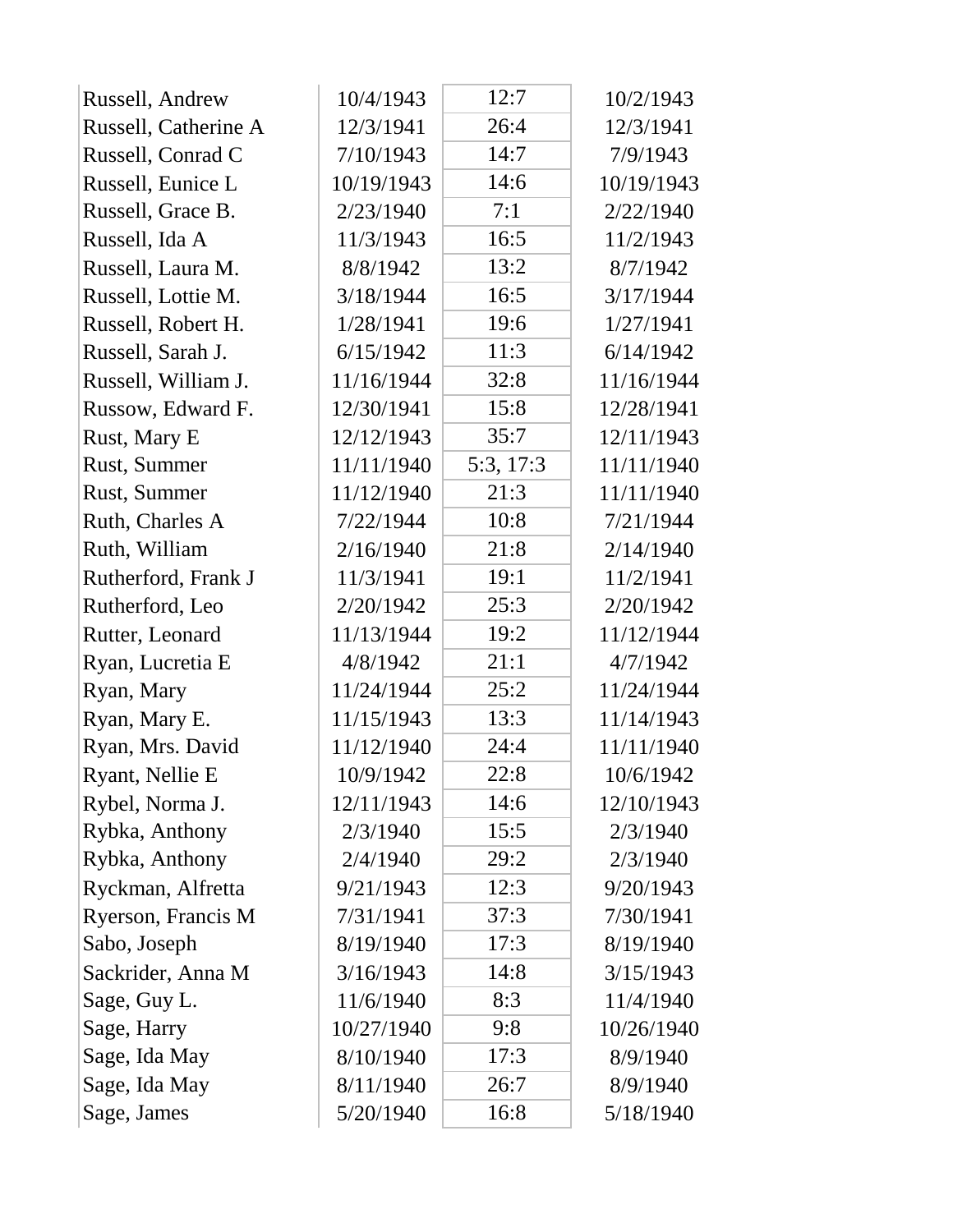| Sage, Mrs. Richard   | 8/26/1940  | 7:7        | 8/26/1940  |
|----------------------|------------|------------|------------|
| Sager, Mary B.       | 5/3/1940   | 28:7       | 5/2/1940   |
| Sager, Mary B.       | 5/4/1940   | 18:7       | 5/2/1940   |
| Sager, Mary B.       | 5/5/1940   | 32:5       | 5/2/1940   |
| Sager, William N     | 5/4/1942   | 13:2       | 5/3/1942   |
| Salem, William       | 3/10/1941  | 17:2       | 3/8/1941   |
| Salim, Elias         | 12/4/1944  | 13:4       | 12/3/1944  |
| Salsbury, Hattie J.  | 5/27/1943  | 32:6       | 5/26/1943  |
| Saltes, Anna J.      | 9/11/1940  | 19:1       | 9/10/1940  |
| Salyer, John A       | 4/17/1941  | 44:7       | 4/17/1941  |
| Sammon, James V.     | 1/17/1940  | 17:6       | 1/17/1940  |
| Sammon, James V.     | 1/18/1940  | 29:4       | 1/17/1940  |
| Sample, John         | 1/8/1940   | 11:6       | 1/8/1940   |
| Sampson, Frank C     | 3/7/1941   | 28:2       | 3/6/1941   |
| Sampson, George M    | 6/15/1941  | 40:3       | 6/14/1941  |
| Samu, John           | 4/14/1943  | 16:8       | 4/14/1943  |
| Samuele, Lucine      | 12/22/1941 | 27:1       | 12/19/1941 |
| Sanback, Minnie      | 7/30/1942  | 29:1       | 7/28/1942  |
| Sanborn, Charles W   | 8/6/1943   | 18:6       | 8/5/1943   |
| Sanborn, Clarisia A. | 1/21/1942  | 19:6       | 1/21/1942  |
| Sanborn, Hazel B     | 9/22/1942  | 12:8       | 9/22/1942  |
| Sanburn, Jessie L.   | 4/3/1943   | 16:7       | 4/2/1943   |
| Sand, Wanda          | 7/20/1944  | 26:6       | 7/19/1944  |
| Sandberg, John       | 10/12/1940 | 18:6, 9:5  | 10/11/1940 |
| Sandberg, William E. | 11/6/1941  | 44:7       | 11/6/1941  |
| Sanders, Charles     | 1/7/1944   | 17:1       | 1/7/1944   |
| Sanders, George      | 7/5/1940   | 25:7       | 7/4/1940   |
| Sanders, Hezekiah    | 10/15/1941 | 25:2       | 10/12/1941 |
| Sanderson, Frances   | 12/7/1943  | 16:7       | 12/6/1943  |
| Sandford, Robert L   | 3/31/1944  | 24:6       | 3/30/1944  |
| Sandler, Joseph      | 9/9/1943   | 28:1       | 9/8/1943   |
| Sands, Alva J        | 4/16/1944  | 39:6       | 4/15/1944  |
| Sanford, Andrew      | 2/8/1940   | 11:3, 33:4 | 2/8/1940   |
| Sanford, Edgar       | 3/25/1942  | 19:2       | 3/24/1942  |
| Sanford, Elizabeth   | 4/24/1944  | 10:7       | 4/22/1944  |
| Sanford, Emma J      | 3/17/1941  | 19:3       | 3/15/1941  |
| Sanford, Ethel       | 5/1/1942   | 24:8       | 4/30/1942  |
|                      |            |            |            |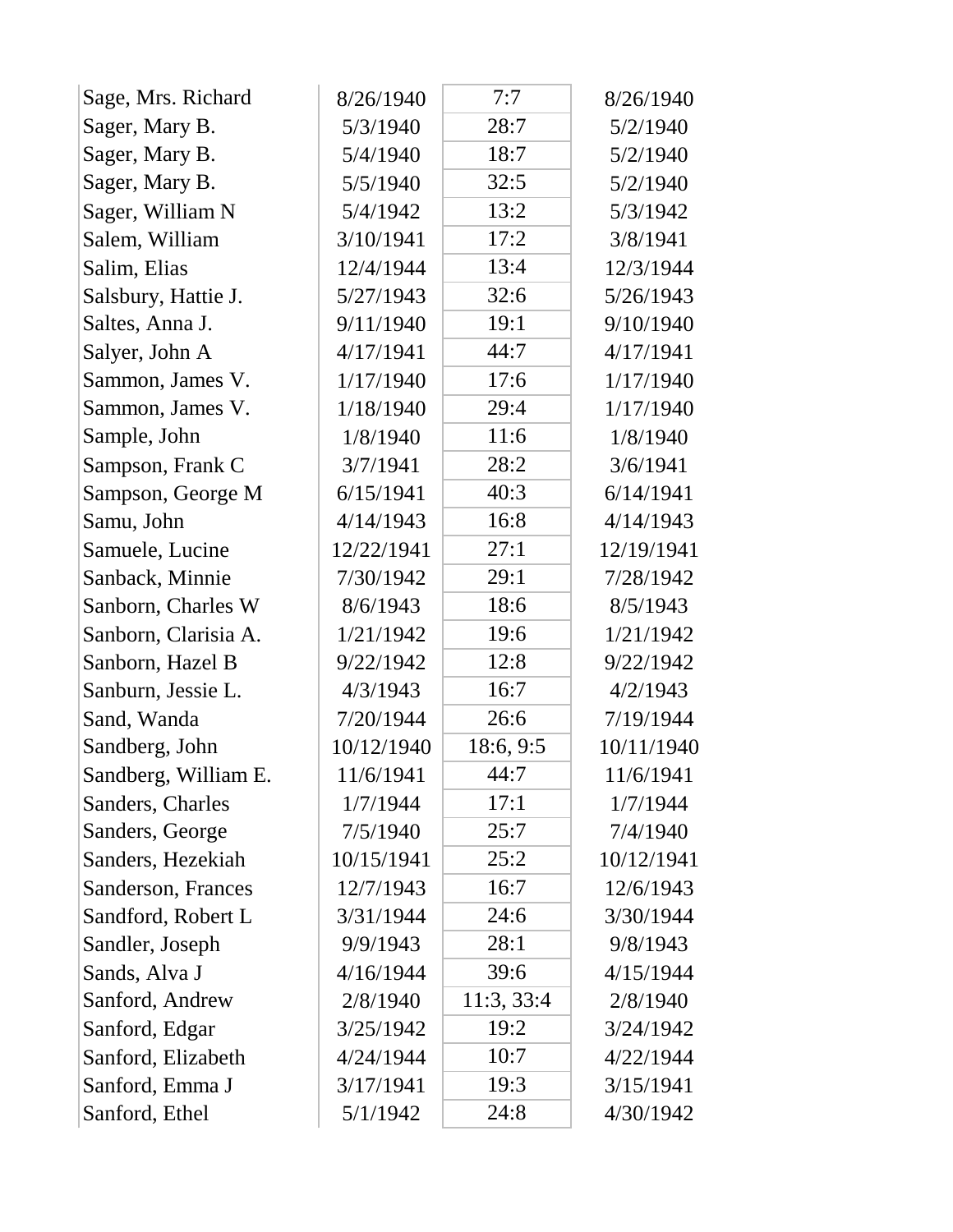| Sanford, Grace M.         | 4/9/1943   | 22:6 | 4/7/1943   |  |
|---------------------------|------------|------|------------|--|
| Sanford, May K.           | 8/30/1941  | 17:4 | 8/29/1941  |  |
| Sanocki, Eva W.           | 2/8/1940   | 33:3 | 2/6/1940   |  |
| Sargent, Edith F          | 9/15/1944  | 24:6 | 9/14/1944  |  |
|                           |            |      |            |  |
| Sargent, Florence Orra T. | 12/30/1940 | 15:7 | 12/26/400  |  |
| Sarginson, Francis J.     | 2/27/1943  | 15:2 | 2/27/1943  |  |
| Sarigianis, Gust D.       | 11/19/1943 | 23:1 | 11/18/1943 |  |
| Sariske, Elizabeth        | 7/31/1941  | 37:3 | 7/30/1941  |  |
| Sarrazin, Rosalie F.      | 7/7/1941   | 15:5 | 7/7/1941   |  |
| Sarvas, Joseph            | 12/17/1944 | 36:2 | 12/16/1944 |  |
| Sass, William J.          | 5/31/1940  | 14:1 | 5/28/1940  |  |
| Sathers, John P.          | 10/4/1940  | 27:8 | 10/3/1940  |  |
| Satterlee, Ray            | 6/30/1941  | 17:2 | 6/29/1941  |  |
| Saunders, Austin D        | 2/8/1942   | 37:2 | 2/7/1942   |  |
| Saunders, James H         | 7/15/1942  | 15:4 | 7/15/1942  |  |
| Saunders, Laurena         | 10/19/1942 | 13:4 | 10/18/1942 |  |
| Saunders, Mary A          | 12/16/1942 | 19:1 | 12/15/1942 |  |
| Saunders, Neva E.         | 10/7/1940  | 17:4 | 10/7/1940  |  |
| Saunders, Neva E.         | 10/8/1940  | 21:3 | 10/7/1940  |  |
| Sauvage, Kenneth L        | 12/22/1941 | 27:1 | 12/21/1941 |  |
| Sauvie, Mary              | 12/7/1942  | 12:4 | 12/6/1942  |  |
| Savage, George H.         | 9/9/1940   | 17:5 | 9/9/1940   |  |
| Savage, George H.         | 9/10/1940  | 19:4 | 9/9/1940   |  |
| Savage, Herbert           | 10/29/1943 | 22:5 | 10/27/1943 |  |
| Savage, Louise A          | 6/4/1943   | 20:6 | 6/4/1943   |  |
| Savage, Martha            | 1/24/1942  | 17:4 | 1/22/1942  |  |
| Savey, Elizabeth          | 1/24/1941  | 27:4 | 1/22/1941  |  |
| Sawatzki, Dorothy C.      | 2/12/1940  | 13:6 | 2/10/1940  |  |
| Sawicki, George           | 9/16/1940  | 17:3 | 9/15/1940  |  |
| Sawyer, Frank J           | 10/23/1941 | 40:7 | 10/22/1941 |  |
| Saxon, Emil               | 2/23/1942  | 15:5 | 2/23/1942  |  |
| Saxon, Fred               | 10/4/1943  | 12:8 | 10/3/1943  |  |
| Saxton, Harry T           | 6/4/1943   | 20:6 | 6/4/1943   |  |
| Saxton, John F.           | 12/6/1940  | 26:2 | 12/5/1940  |  |
| Saxton, John F.           | 12/9/1940  | 9:5  | 12/5/1940  |  |
| Saxton, William E         | 12/24/1941 | 14:2 | 12/22/1941 |  |
|                           |            |      |            |  |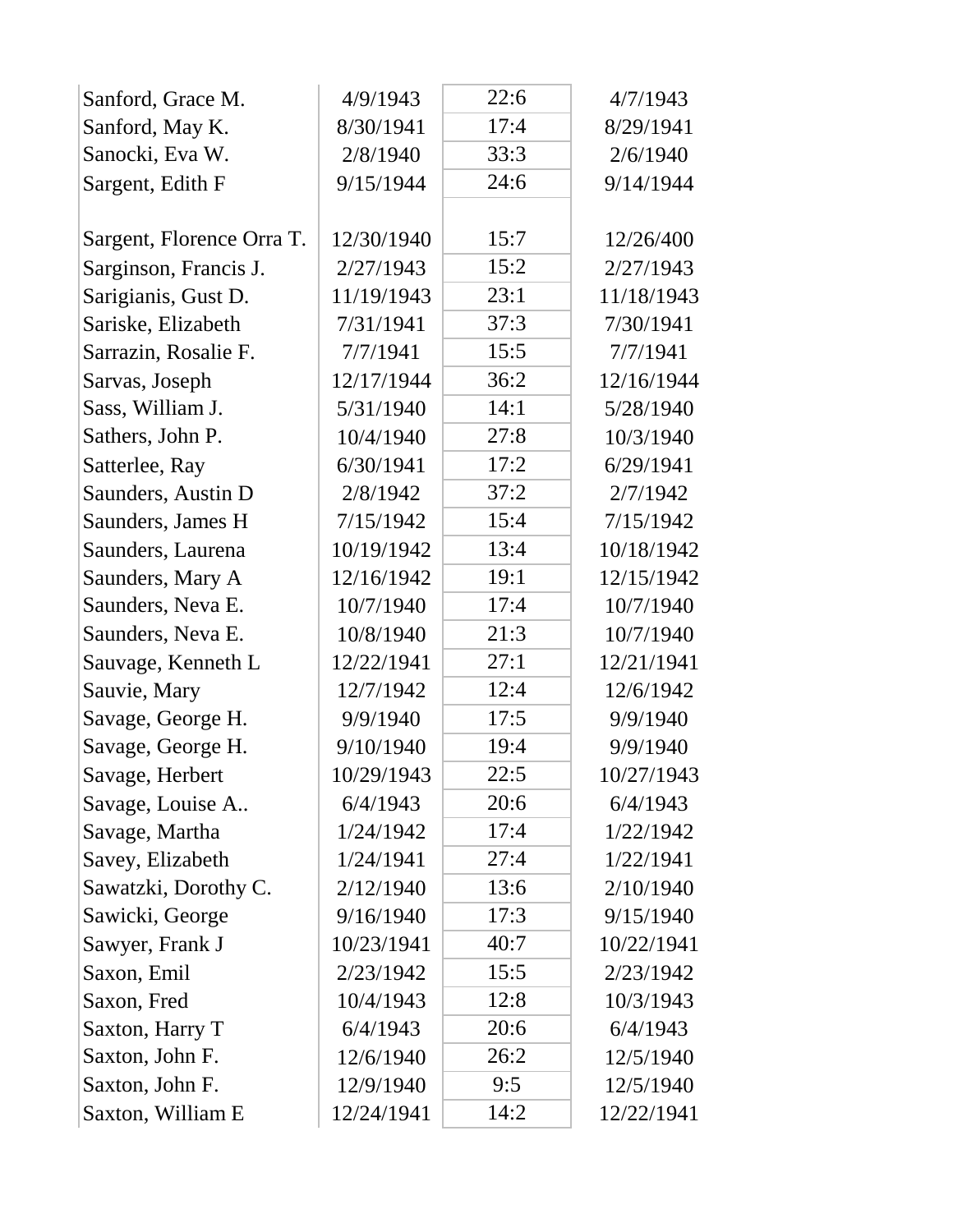| Scales, Louis E      | 2/11/1944  | 20:8       | 2/4/1944   |
|----------------------|------------|------------|------------|
| Scanlon, Leo A       | 11/10/1942 | 17:1       | 11/8/1942  |
| Scanlon, William     | 8/8/1940   | 37:1       | 8/8/1940   |
| Scanlon, William     | 8/9/1940   | 21:1       | 8/8/1940   |
| Schaaf, Bernadette   | 4/5/1940   | 28:8       | 4/4/1940   |
| Schaard, Diedrich    | 3/19/1941  | 27:2       | 3/18/1941  |
| Schabdach, John      | 12/19/1941 | 32:5       | 12/19/1941 |
| Schaefer, Leonard E  | 10/12/1944 | 32:2       | 10/11/1944 |
| Schaff, Bernadette   | 4/7/1940   | 32:5       | 4/4/1940   |
| Schaffer, Ila M.     | 8/7/1941   | 37:1       | 8/7/1941   |
| Schaffer, Rita A.    | 4/25/1942  | 16:7       | 4/24/1942  |
| Schagane, Paul F.    | 11/15/1942 | 36:7       | 11/14/1942 |
| Schanick, Alberta E  | 12/31/1944 | 19:3       | 12/30/1944 |
| Scharff, Louisa      | 4/29/1940  | 13:3, 17:4 | 4/28/1940  |
| Scharffe, Lulu       | 5/24/1943  | 13:2       | 5/21/1943  |
| Schauers, Harry H.   | 8/24/1940  | 17:3       | 8/24/1940  |
| Schauers, Harry H.   | 8/25/1940  | 32:7       | 8/24/1940  |
| Scheer, Claude C     | 7/3/1942   | 09:5       | 6/29/1942  |
| Scheerer, Albert F   | 6/14/1943  | 13:1       | 6/13/1943  |
| Scheick, Fred        | 11/24/1940 | 32:7       | 11/23/1940 |
| Scheitler, John J    | 4/7/1944   | 22:6       | 4/6/1944   |
| Schell, Roy E        | 12/7/1944  | 36:4       | 12/6/1944  |
| Schemerhorn, James   | 1/26/1940  | 33:5       | 1/25/1940  |
| Schenck, Clifford    | 10/12/1940 | 18:5       | 10/11/1940 |
| Schenck, Clifford    | 10/13/1940 | 36:4       | 10/11/1940 |
| Scherping, LaMar     | 11/28/1940 | 57:3       | 11/27/1940 |
| Scherping, LaMar     | 11/29/1940 | 29:2       | 11/27/1940 |
| Scherping, Mina      | 3/20/1943  | 19:1       | 3/20/1943  |
| Scherrer, Albert C.  | 10/16/1940 | 8:7,22:7   | 10/15/1940 |
| Scherrer, Albert C.  | 10/17/1940 | 40:8       | 10/15/1940 |
| Schiebel, Esther M.  | 1/3/1944   | 11:6       | 1/1/1944   |
| Schier, Edward A.    | 2/18/1940  | 29:2       | 2/15/1940  |
| Schindler, Laura L.  | 3/13/1944  | 12:6       | 3/12/1944  |
| Schippers, Nettie A. | 2/2/1940   | 17:2, 25:5 | 2/1/1940   |
| Schippers, Nettie A. | 2/3/1940   | 15:5       | 2/1/1940   |
| Schippers, Nettie A. | 2/4/1940   | 29:2       | 2/3/1940   |
| Schlachter, Anna M.  | 10/16/1944 | 13:2       | 10/14/1944 |
|                      |            |            |            |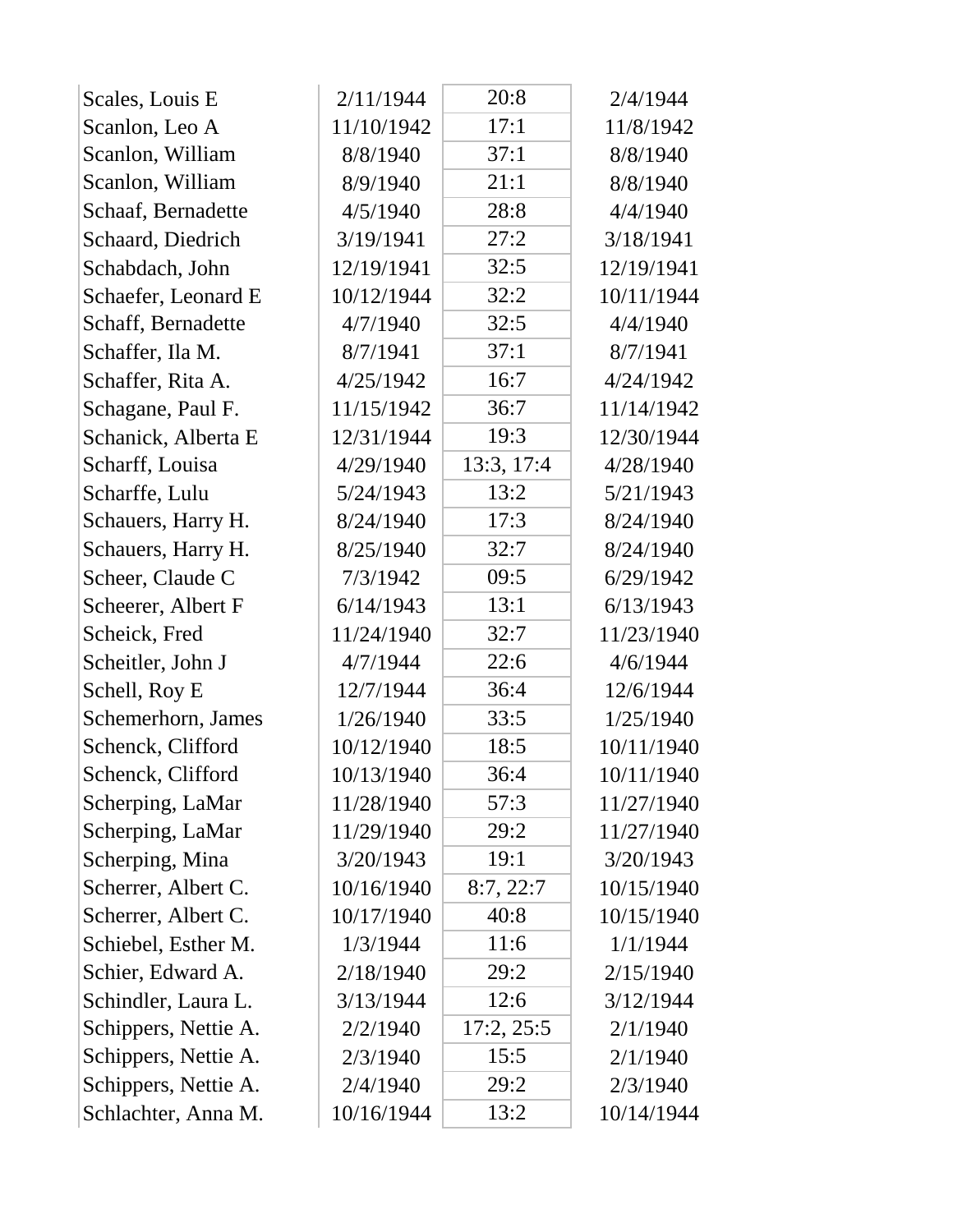| Schlaugles, Dorothy    | 8/14/1940  | 15:5       | 8/13/1940  |
|------------------------|------------|------------|------------|
| Schlee, Mary J.        | 10/14/1944 | 14:6       | 10/13/1944 |
| Schleuse, Catherine    | 2/22/1943  | 13:3       | 2/21/1943  |
| Schlieger, Katherine   | 10/30/1944 | 13:1       | 10/29/1944 |
| Schlosser, Dwight A    | 9/21/1944  | 32:4       | 9/21/1944  |
| Schlosser, Fred J      | 1/13/1944  | 27:2       | 1/13/1944  |
| Schlosser, Mary M      | 12/26/1944 | 11:8       | 12/25/1944 |
| Schmaler, Albert J     | 7/17/1942  | 19:2       | 7/15/1942  |
| Schmaler, Emma W       | 11/6/1942  | 22:7       | 11/5/1942  |
| Schmeltzer, Andrew     | 3/25/1943  | 32:7       | 3/25/1943  |
| Schmidt, Felix         | 11/26/1941 | 23:1       | 11/25/1941 |
| Schmidt, Gustav        | 1/3/1943   | 29:3       | 1/2/1943   |
| Schmidt, Leola         | 11/29/1940 | 29:2       | 11/27/1940 |
| Schmidt, Leota         | 11/28/1940 | 24:6, 57:2 | 11/27/1940 |
| Schmidt, Madeline M.   | 6/24/1942  | 19:3       | 6/23/1942  |
| Schmidt, Mertle L      | 1/18/1944  | 12:7       | 1/18/1944  |
| Schmidt, Viola I.      | 10/24/1940 | 45:1       | 10/23/1940 |
| Schmidt, William J     | 9/8/1941   | 17:4       | 9/8/1941   |
| Schmier, Edward A.     | 2/17/1940  | 17:5       | 2/15/1940  |
| Schmier, Glen F        | 5/11/1941  | 36:2       | 5/10/1941  |
| Schmier, Grace         | 9/12/1941  | 27:1       | 9/10/1941  |
| Schmier, Satie M.      | 7/26/1941  | 18:7       | 7/25/1941  |
| Schmitzer, Gertrude I. | 8/27/1943  | 22:3       | 8/25/1943  |
| Schmitzer. Michael     | 12/2/1940  | 16:6       | 12/1/1940  |
| Schneider, David       | 3/6/1944   | 11:2       | 3/5/1944   |
| Schnepp, Ernest        | 2/10/1942  | 17:5       | 2/9/1942   |
| Schnirring, Irene      | 1/22/1941  | 19:2       | 1/21/1941  |
| Schober, Joseph F      | 8/8/1944   | 12:7       | 8/7/1944   |
| Schoch, Martha G       | 1/11/1944  | 13:2       | 1/11/1944  |
| Schofield, Elizabeth   | 12/23/1943 | 15:5       | 12/22/1943 |
| Schofield, Hazel L.    | 11/16/1944 | 32:8       | 11/16/1944 |
| Schofield, Mrs. Henry  | 8/28/1943  | 14:6       | 8/28/1943  |
| Schoolcraft, Liman S   | 4/18/1942  | 16:7       | 4/17/1942  |
| Schooley, Josephine    | 5/14/1940  | 10:5       | 5/13/1940  |
| Schott, Anna J         | 3/7/1944   | 14:7       | 3/7/1944   |
| Schott, Harry          | 7/4/1943   | 28:7       | 7/2/1943   |
| Schott, Robert J       | 10/25/1944 | 18:5       | 10/21/1944 |
|                        |            |            |            |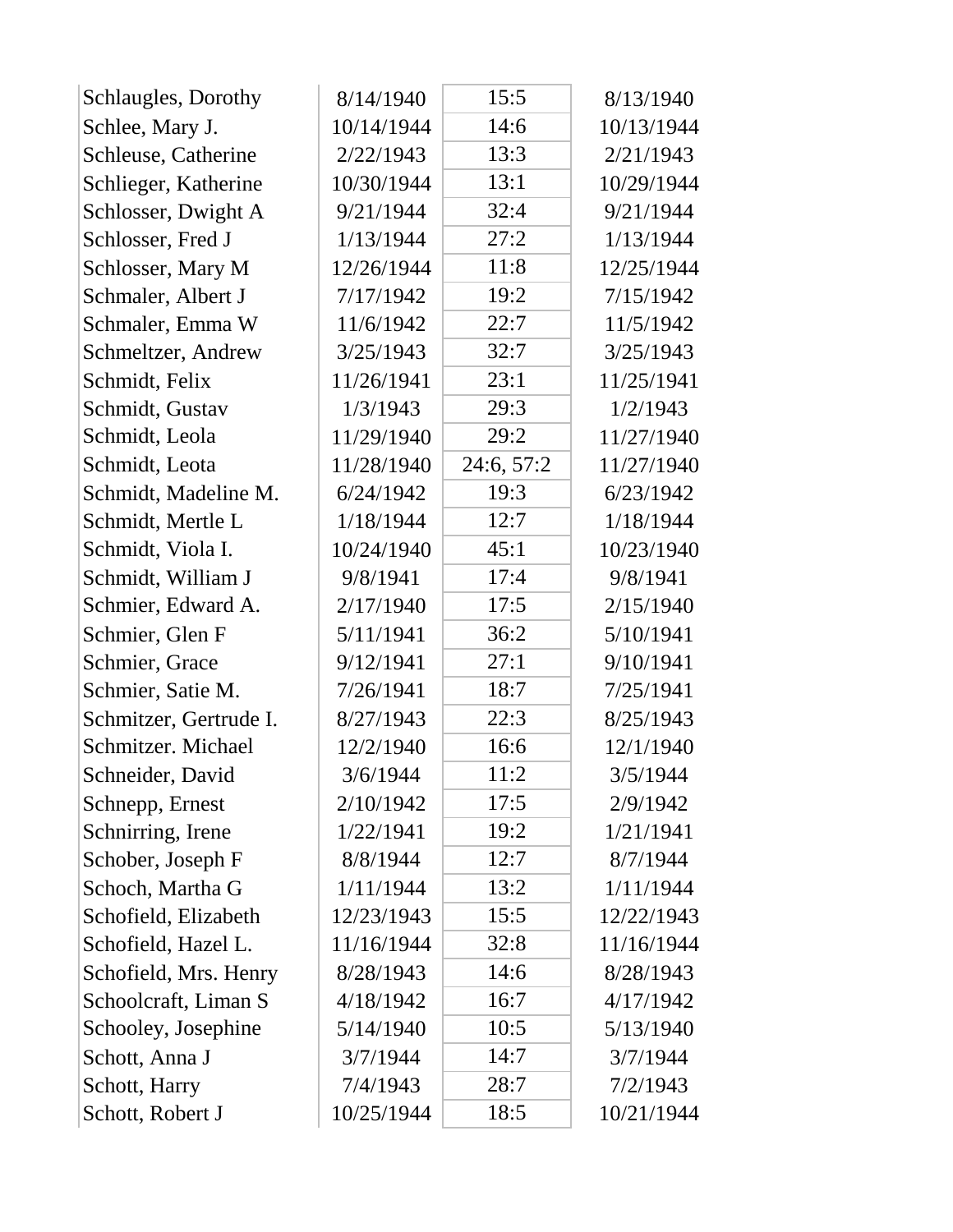| Schott, William L     | 9/2/1942   | 18:8      | 8/31/1942  |
|-----------------------|------------|-----------|------------|
| Schrader, Charles     | 11/27/1940 | 8:2       | 11/26/1940 |
| Schram, John          | 10/14/1941 | 19:2      | 10/13/1941 |
| Schram, Marcena       | 11/26/1943 | 23:2      | 11/26/1943 |
| Schramm, Effie        | 12/8/1940  | 36:1      | 12/7/1940  |
| Schreiber, Martha     | 9/18/1942  | 20:6      | 9/17/1942  |
| Schremser, Mae L      | 7/1/1944   | 11:4      | 6/29/1944  |
| Schreur, Frederick Sr | 8/8/1941   | 24:6      | 8/8/1941   |
| Schriemras, Mae L     | 6/29/1944  | 32:7      | 6/29/1944  |
| Schuler, Lina R.      | 11/15/1941 | 18:8      | 11/14/1941 |
| Schuller, John        | 6/30/1941  | 17:1      | 6/29/1941  |
| Schultz, Augusta      | 7/17/1942  | 19:2      | 7/16/1942  |
| Schultz, Helen E      | 7/20/1944  | 26:5      | 7/19/1944  |
| Schultz, John J       | 12/24/1943 | 11:7      | 12/23/1943 |
| Schulz, Gottlieb Sr.  | 1/12/1944  | 13:1      | 1/12/1944  |
| Schumacher, Roy W.    | 2/28/1942  | 17:1      | 2/28/1942  |
| Schuman, Louise W.    | 5/24/1941  | 18:4      | 5/24/1941  |
| Schwartz, Gene D.     | 12/14/1943 | 19:1      | 12/13/1943 |
| Schweiger, Gladys E.  | 2/11/1942  | 21:4      | 2/10/1942  |
| Schweitzer, Andrew M  | 2/4/1941   | 21:4      | 2/3/1941   |
| Schweitzer, Mary      | 1/1/1941   | H8:1      | 12/31/1940 |
| Schwinck, George      | 9/27/1944  | 16:5      | 9/26/1944  |
| Schworm, Lewis        | 7/18/1942  | 15:3      | 7/16/1942  |
| Sckeleski, Anthony    | 3/14/1944  | 14:6      | 3/13/1944  |
| Scofield, Hessel L    | 6/27/1942  | 15:3      | 6/27/1942  |
| Scott, Alice          | 4/6/1941   | 31:7      | 4/4/1941   |
| Scott, Benjamin D.    | 3/25/1941  | 18:8      | 3/22/1941  |
| Scott, Charles G      | 4/5/1943   | 12:8      | 4/2/1943   |
| Scott, Charles T      | 7/17/1943  | 14:7      | 7/16/1943  |
| Scott, Clarence R.    | 1/14/1940  | 1:7       | 1/13/1940  |
| Scott, Clarence R.    | 1/15/1940  | 1:7, 17:6 | 1/13/1940  |
| Scott, Claude J       | 10/1/1942  | 32:7      | 9/30/1942  |
| Scott, Emma           | 7/18/1941  | 26:5      | 7/18/1941  |
| Scott, George         | 2/23/1942  | 15:5      | 2/23/1942  |
| Scott, George M. Sr.  | 9/11/1944  | 11:1      | 9/10/1944  |
| Scott, Grace A        | 6/1/1943   | 15:3      | 6/1/1943   |
| Scott, Hattie         | 3/5/1943   | 21:2      | 3/4/1943   |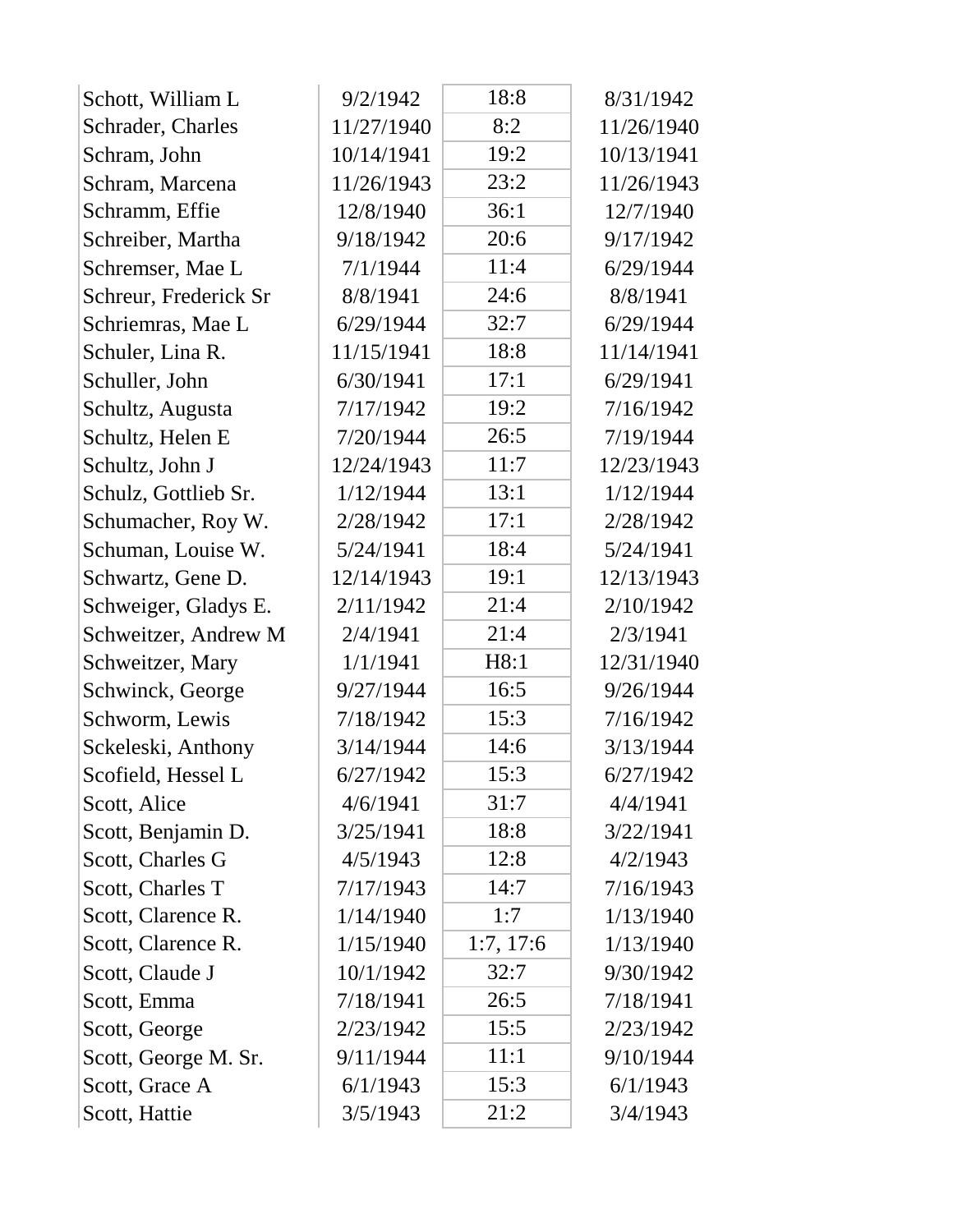| Scott, Horace L       | 9/8/1943   | 32:3       | 9/7/1943   |
|-----------------------|------------|------------|------------|
| Scott, James A        | 10/4/1944  | 18:6       | 10/4/1944  |
| Scott, John F.        | 11/26/1941 | 23:2       | 11/25/1941 |
| Scott, Mary E.        | 10/9/1943  | 14:6       | 10/9/1943  |
| Scott, Maude B        | 4/15/1944  | 12:7       | 4/14/1944  |
| Scott, Minnie W       | 5/1/1942   | 24:8       | 5/1/1942   |
| Scott, Nellie M       | 6/1/1942   | 11:4       | 6/1/1942   |
| Scott, Samuel J.      | 9/13/1940  | 17:3, 25:7 | 9/12/1940  |
| Scott, Samuel J.      | 9/14/1940  | 17:2       | 9/12/1940  |
| Scott, William E. Sr. | 3/7/1944   | 14:7       | 3/5/1944   |
| Scoutten, Charles L.  | 11/28/1944 | 14:7       | 11/27/1944 |
| Scranton, Mary E.     | 8/26/1941  | 19:1       | 8/25/1941  |
| Scudder, Erma M.      | 9/3/1940   | 17:5       | 9/3/1940   |
| Scudder, Erma M.      | 9/4/1940   | 19:5       | 9/3/1940   |
| Sculley, Betty J      | 7/2/1941   | 25:2       | 7/1/1941   |
| Sczepanski, Mary C.   | 2/11/1942  | 21:5       | 2/9/1942   |
| Seafred, Anna         | 12/23/1944 | 11:8       | 12/22/1944 |
| Seagle, J. Clarke     | 12/16/1940 | 13:4, 20:8 | 12/15/1940 |
| Seaman, Lettie        | 1/25/1943  | 13:7       | 1/24/1943  |
| Seaman, Mary          | 7/26/1943  | 13:3       | 7/25/1943  |
| Searight, John        | 12/11/1942 | 27:1       | 12/10/1942 |
| Sears, Fern           | 12/29/1940 | 6:2        | 12/27/1940 |
| Sears, Fern V.        | 12/28/1940 | 15:5       | 12/27/1940 |
| Sears, Fern V.        | 12/29/1940 | 29:5       | 12/27/1940 |
| Sears, Harriet        | 6/1/1943   | 15:3       | 5/30/1943  |
| Sears, Minnie         | 12/2/1940  | 16:6       | 11/30/1940 |
| Seary, Lena           | 7/2/1941   | 25:1       | 7/2/1941   |
| Seaton, Lewis R.      | 11/16/1940 | 12:5       | 11/15/1940 |
| Seaver, Anna B.       | 4/9/1940   | 21:2       | 4/8/1940   |
| Seaver, Anna B.       | 4/10/1940  | 23:2       | 4/8/1940   |
| Sebring, William G    | 6/10/1941  | 20:7       | 6/10/1941  |
| Sedlow, Raymond       | 3/25/1944  | 12:4       | 3/24/1944  |
| Seeley, Andrew        | 1/31/1940  | 18:7       | 1/30/1940  |
| Seeley, Elmer D.      | 7/10/1940  | 13:2       | 7/7/1940   |
| Seeley, Harriet C     | 2/8/1944   | 12:7       | 2/7/1944   |
| Seeley, Maud C.       | 5/31/1940  | 14:3       | 5/29/1940  |
| Seeley, Oscar F.      | 12/23/1941 | 19:3       | 12/22/1941 |
|                       |            |            |            |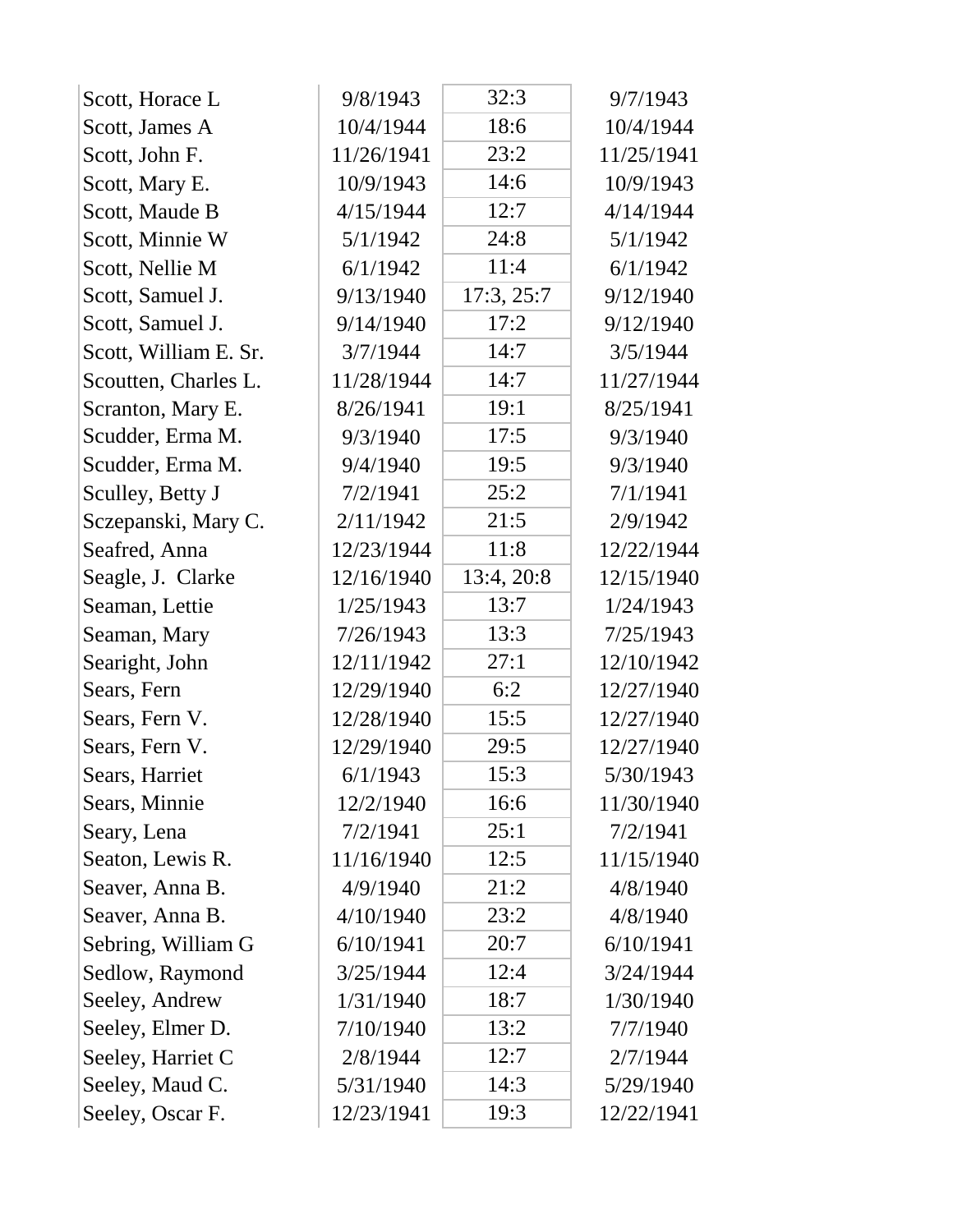| Seely, Miner L.        | 1/31/1941  | 25:4       | 1/30/1941  |  |
|------------------------|------------|------------|------------|--|
| Seeney, Evelyn E.      | 11/26/1940 | 18:1       | 11/25/1940 |  |
| Segar, Edward          | 2/17/1940  | 12:3       | 2/16/1940  |  |
| Seib, Harry G          | 12/29/1942 | 15:7       | 12/28/1942 |  |
| Seidenwand, Harry C    | 5/15/1942  | 22:8       | 5/14/1942  |  |
| Seifferly, Ellen       | 4/12/1941  | 18:7       | 4/11/1941  |  |
| Seirmarco, Eugene M.   | 1/18/1940  | 29:4       | 1/16/1940  |  |
| Seitz, Charles L.      | 5/24/1940  | 13:5       | 5/24/1940  |  |
| Seitz, Charles L.      | 5/24/1940  | 36:2       | 5/24/1940  |  |
| Seitz, Charles L.      | 5/24/1940  | 13:5, 36:2 | 5/24/1940  |  |
| Seitz, Charles L.      | 5/24/1940  | 36:2       | 5/23/1940  |  |
| Seitz, Charles L.      | 5/25/1940  | 17:1       | 5/24/1940  |  |
| Seitz, Charles L.      | 5/25/1940  | 17:1       | 5/24/1940  |  |
| Seitz, Charles L.      | 5/26/1940  | 28:5       | 5/24/1940  |  |
| Seitz, Charles L.      | 5/26/1940  | 28:5       | 5/24/1940  |  |
| Sekelsky, Joseph       | 3/17/1941  | 19:2       | 3/17/1941  |  |
| Sekerka, Anna          | 2/8/1944   | 12:8       | 2/7/1944   |  |
| Selby, Catherine       | 10/1/1940  | 19:3       | 9/30/1940  |  |
| Selby, Reta (Mrs. Fred |            |            |            |  |
| G.)                    | 11/13/1940 | 4:5        | 11/12/1940 |  |
| Selden, Francis G.     | 8/12/1940  | 15:4       | 8/11/1940  |  |
| Selden, Francis G.     | 8/13/1940  | 2:7        | 8/11/1940  |  |
| Selfridge, Anna        | 8/5/1940   | 15:6       | 8/5/1940   |  |
| Selfridge, Anna        | 8/6/1940   | 17:5       | 8/5/1940   |  |
| Selfridge, Anna        | 8/7/1940   | 19:4       | 8/5/1940   |  |
| Selleck, Charles B     | 10/16/1944 | 13:2       | 10/16/1944 |  |
| Selleck, Mary L        | 6/28/1943  | 14:8       | 6/27/1943  |  |
| Sellers, Grace L       | 4/29/1943  | 28:7       | 4/28/1943  |  |
| Sellers, Louise M      | 10/10/1944 | 14:7       | 10/8/1944  |  |
| Seltzer, Margaret M.   | 5/3/1944   | 18:2       | 5/2/1944   |  |
| Selzer, John C.        | 6/23/1944  | 22:8       | 6/22/1944  |  |
| Send, Vanda            | 8/27/1940  | 13:8, 17:4 | 8/26/1940  |  |
| Send, Vanda            | 8/28/1940  | 23:2       | 8/26/1940  |  |
| Send, Vanda            | 8/29/1940  | 37:1       | 8/26/1940  |  |
| Seniff, George F       | 1/9/1942   | 23:3       | 1/9/1942   |  |
| Senivra, William       | 11/27/1943 | 15:2       | 11/26/1943 |  |
| Serven, Clara G.       | 10/11/1943 | 15:1       | 10/9/1943  |  |
|                        |            |            |            |  |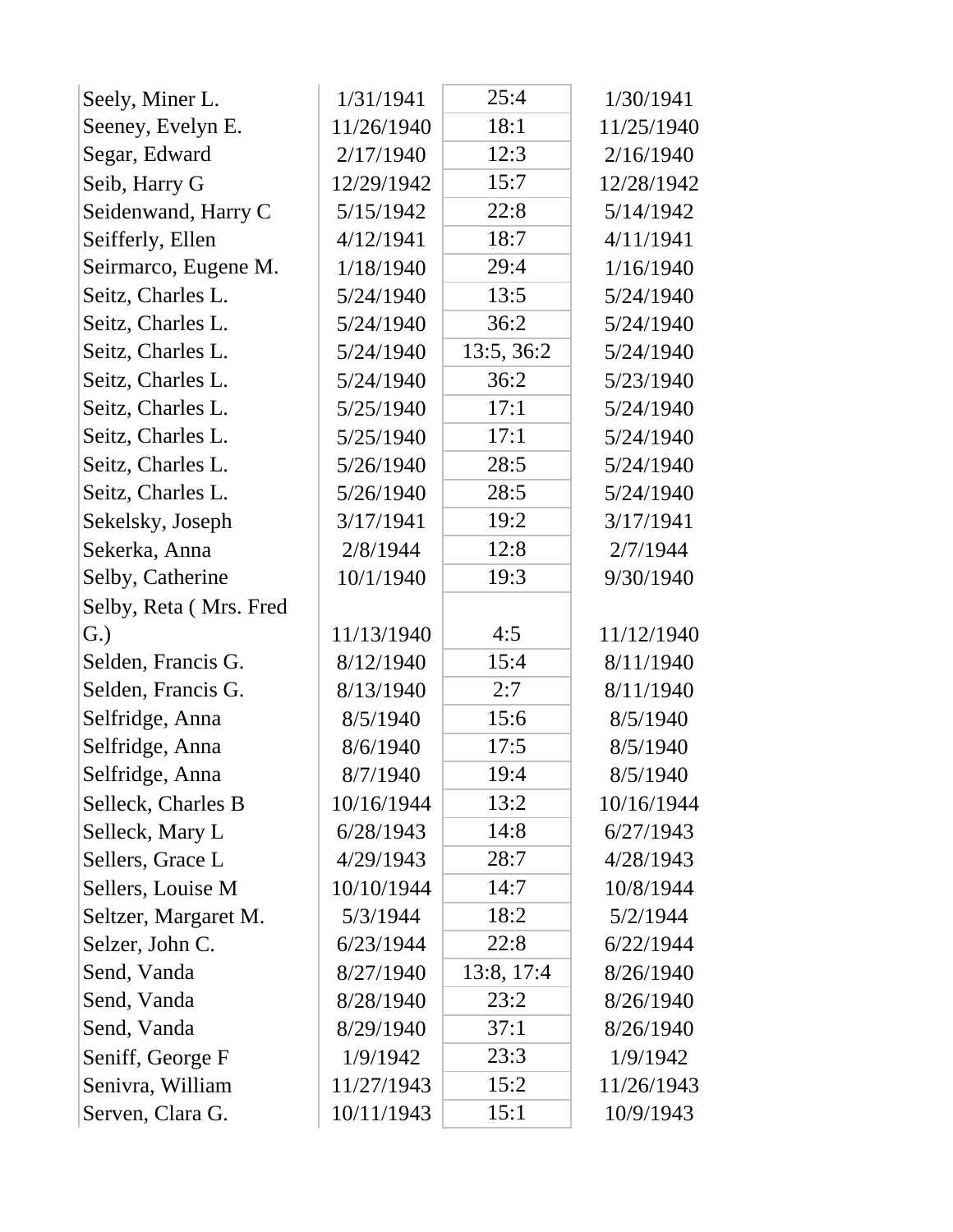| Seth, Alice W            | 9/15/1943  | 16:4       | 9/14/1943  |
|--------------------------|------------|------------|------------|
| Severance, Celinda S.    | 6/25/1942  | 33:1       | 6/24/1942  |
| Severance, Henry O.      | 10/12/1942 | 12:7       | 10/10/1942 |
| Severn, Susanna          | 12/26/1941 | 22:2       | 12/25/1941 |
| Severson, Henry A        | 11/15/1944 | 17:1       | 11/13/1944 |
| Seward, Walter A         | 11/2/1942  | 15:2       | 11/1/1942  |
| Seymour, Adolph          | 1/18/1940  | 29:4       | 1/18/1940  |
| Seymour, Adolph          | 1/19/1940  | 21:4       | 1/15/1940  |
| Seymour, James           | 10/5/1943  | 14:6       | 10/3/1943  |
| Shadle, Mary F.          | 11/27/1942 | 24:8       | 11/25/1942 |
| Shaft, Mercy B           | 5/31/1941  | 19:6       | 5/29/1941  |
| Shaheen, Abraham         | 5/10/1943  | 13:1       | 5/9/1943   |
| Shaheen, Thomas Jr.      | 8/2/1940   | 23:3       | 8/2/1940   |
| Shanahan, Ophelia        | 12/26/1943 | 26:2       | 12/24/1943 |
| Shank, Ethel M.          | 8/12/1940  | 15:5       | 8/12/1940  |
| Shank, Ethel M.          | 8/13/1940  | 17:3       | 8/12/1940  |
| Shanks, Isabella         | 6/10/1942  | 19:2       | 6/8/1942   |
| Shannon, Carrie E.       | 10/31/1940 | 14:4, 14:7 | 10/30/1940 |
| Shannon, Carrie E.       | 11/1/1940  | 16:1       | 10/30/1940 |
| Shannon, Elizabeth       | 11/30/1943 | 14:7       | 11/29/1943 |
| Shannon, Elsie A.        | 5/6/1941   | 20:7       | 5/5/1941   |
| Shapiro, Harry           | 11/20/1944 | 17:3       | 11/18/1944 |
| Shapton, Elizabeth       | 10/18/1944 | 18:5       | 10/17/1944 |
| Sharick, Frank A         | 8/29/1942  | 12:7       | 8/28/1942  |
| Sharick, Mary            | 9/22/1941  | 17:1       | 9/20/1941  |
| Sharick, Ruth            | 8/11/1941  | 17:3       | 8/9/1941   |
| Sharkey, Mahnya          | 9/7/1940   | 17:2       | 9/6/1940   |
| Sharkey, Mahnya          | 9/8/1940   | 32:7       | 9/6/1940   |
| Sharon, Leo J.           | 8/2/1944   | 16:7       | 8/1/1944   |
| Sharp, David R           | 3/27/1944  | 10:8       | 3/26/1944  |
| Sharp, George            | 2/9/1944   | 14:7       | 2/8/1944   |
| Sharp, Maurice           | 9/9/1943   | 28:1       | 9/8/1943   |
| Sharpe, Priscilla        | 10/11/1943 | 15:1       | 10/11/1943 |
| Shattuck, Elmer S.       | 8/14/1940  | 15:3       | 8/13/1940  |
| Shaughnessy, Elizabeth A | 4/21/1944  | 23:7       | 4/21/1944  |
| Shaul, Bertha L          | 7/26/1944  | 14:7       | 7/25/1944  |
| Shaver, Henry H.         | 12/11/1943 | 14:6       | 12/10/1943 |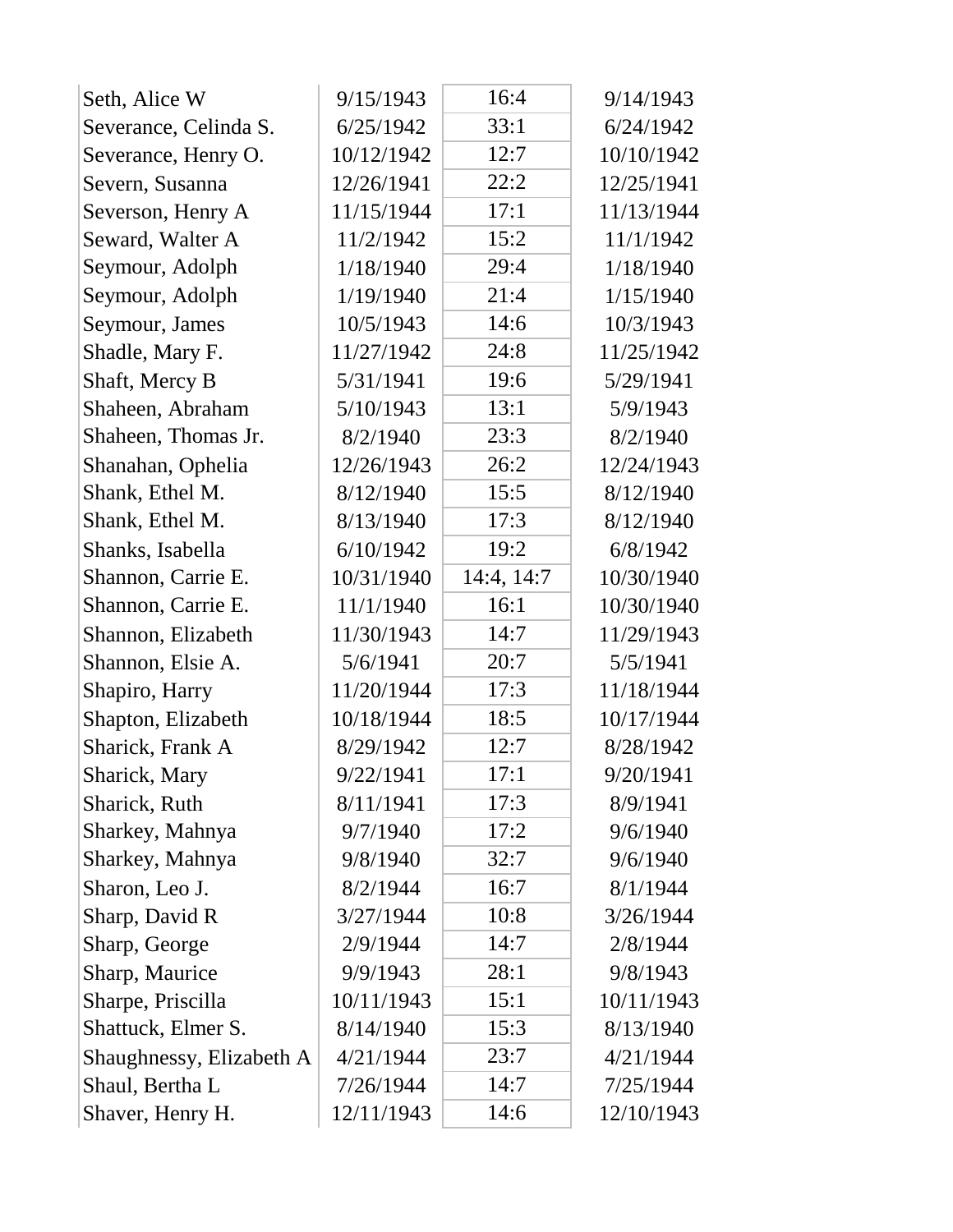| Shaver, Lucy M.      | 12/10/1942 | 37:2       | 12/9/1942  |
|----------------------|------------|------------|------------|
| Shaver, Nora L.      | 8/12/1940  | 15:5       | 8/12/1940  |
| Shaver, Nora L.      | 8/13/1940  | 17:3       | 8/12/1940  |
| Shaver, Sibyl D.     | 11/6/1944  | 15:2       | 11/4/1944  |
| Shaw, Agnes R.       | 11/18/1943 | 36:7       | 11/17/1943 |
| Shaw, Allen C.       | 4/14/1941  | 19:1       | 4/14/1941  |
| Shaw, Edgar J.       | 2/13/1942  | 25:3       | 2/12/1942  |
| Shaw, Edward         | 10/27/1940 | 32:5       | 10/26/1940 |
| Shaw, Edward         | 10/28/1940 | 15:4, 18:7 | 10/26/1940 |
| Shaw, Ernest G       | 6/17/1943  | 32:6       | 6/16/1943  |
| Shaw, Gerald E.      | 6/9/1941   | 17:1       | 6/7/1941   |
| Shaw, James M.       | 10/9/1942  | 22:7       | 10/8/1942  |
| Shaw, James T.       | 3/17/1943  | 22:7       | 3/16/1943  |
| Shaw, John R.        | 2/27/1941  | 40:7       | 2/27/1941  |
| Shaw, Lewis          | 7/13/1940  | 3:5        | 7/13/1940  |
| Shaw, Mabel          | 10/5/1944  | 32:4       | 10/4/1944  |
| Shaw, Mary B.        | 8/23/1944  | 14:6       | 8/22/1944  |
| Shaw, Mattie E.      | 6/6/1942   | 14:7       | 6/6/1942   |
| Shaw, Robert E. Pvt. | 9/25/1943  | 14:6       | 9/15/1943  |
| Shaw, Thomas         | 4/14/1943  | 16:7       | 4/13/1943  |
| Shaw, Thomas H       | 3/3/1942   | 17:3       | 3/2/1942   |
| Shaw, William W      | 7/1/1941   | 26:7       | 7/1/1941   |
| Shaw, Wilson         | 12/22/1943 | 21:3       | 12/22/1943 |
| Shay, Mary           | 1/4/1940   | 33:4       | nd         |
| Shean, Charles       | 1/7/1940   | 25:3       | 1/6/1940   |
| Shean, Jennie        | 1/29/1940  | 11:5       | 1/28/1940  |
| Shean, Jennie        | 1/30/1940  | 17:6       | 1/28/1940  |
| Shearer, Mina S      | 1/14/1944  | 19:3       | 1/13/1944  |
| Shearing, Clyde G    | 12/28/1942 | 11:8       | 12/27/1942 |
| Shears, Floyd B      | 2/2/1943   | 13:6       | 2/1/1943   |
| Shedd, Dorothy       | 12/24/1942 | 11:7       | 12/23/1942 |
| Shedd, Sylvester E.  | 9/6/1944   | 14:6       | 9/5/1944   |
| Sheehan, Harry V     | 10/24/1941 | 32:6       | 10/23/1941 |
| Sheehan, Paul C      | 3/27/1942  | 22:7       | 3/26/1942  |
| Sheets, Lester D.    | 6/22/1944  | 32:6       | 6/21/1944  |
| Sheffer, Arthur M.   | 2/17/1944  | 28:7       | 2/16/1944  |
| Shehorn, Charles A.  | 1/2/1943   | 13:7       | 12/31/1942 |
|                      |            |            |            |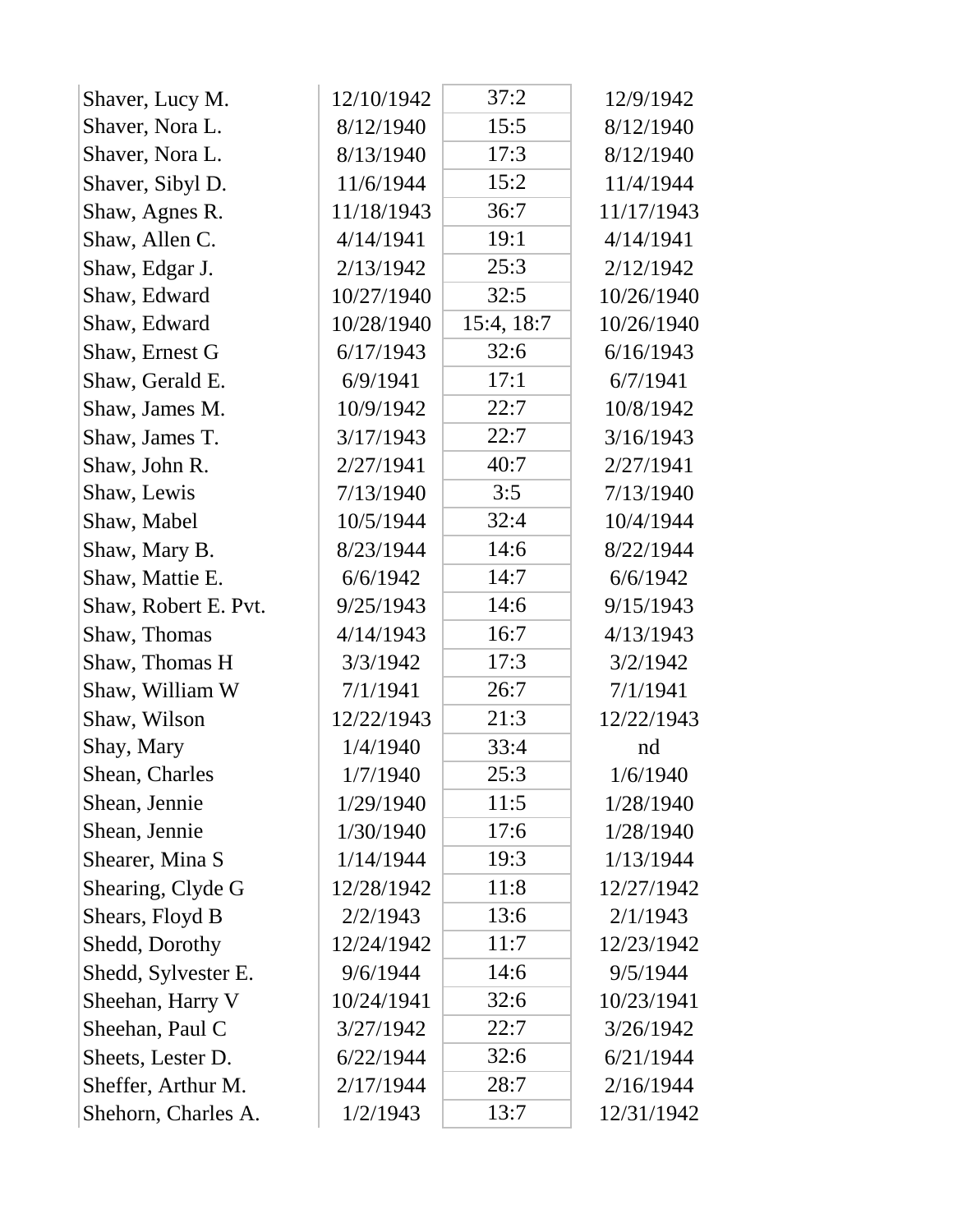| Sheidler, Esther     | 9/23/1944  | 12:5 | 9/22/1944  |
|----------------------|------------|------|------------|
| Sheldon, Anna M.     | 5/11/1940  | 17:5 | 5/10/1940  |
| Sheldon, Glen T      | 10/28/1943 | 32:3 | 10/27/1943 |
| Sheldon, Hanna A     | 3/9/1943   | 15:2 | 3/8/1943   |
| Sheldon, L A         | 6/2/1944   | 24:5 | 6/2/1944   |
| Sheldon, Lovell A.   | 12/24/1940 | 13:5 | 12/23/1940 |
| Sheler, John         | 1/15/1944  | 13:5 | 1/14/1944  |
| Shelters, Vernice M. | 11/17/1942 | 15:2 | 11/17/1942 |
| Shelton, Emma E      | 3/1/1943   | 12:7 | 2/27/1943  |
| Shepard, Blanche M   | 12/27/1942 | 27:7 | 12/25/1942 |
| Shepard, Hazel       | 7/5/1940   | 25:7 | 7/4/1940   |
| Shepard, Karl A      | 12/11/1942 | 27:1 | 12/10/1942 |
| Shephard, Bertha A.  | 9/22/1943  | 20:2 | 9/21/1943  |
| Shepherd, Alfred E.  | 1/27/1941  | 15:6 | 1/27/1941  |
| Sheppard, William H  | 8/14/1944  | 13:4 | 8/13/1944  |
| Shepse, Esther       | 10/2/1942  | 20:7 | 10/2/1942  |
| Sheridan, Bob        | 8/16/1940  | 16:5 | n.d.       |
| Sheridan, Nicholas A | 2/10/1942  | 17:5 | 2/10/1942  |
| Sherman, Frances K.  | 9/13/1943  | 14:6 | 9/11/1943  |
| Sherman, Mrs. David  | 2/27/1940  | 17:4 | 2/26/1930  |
| Sherman, William H.  | 4/13/1940  | 12:3 | 4/12/1940  |
| Sherwood, Bessie E   | 7/12/1943  | 13:2 | 7/11/1943  |
| Sherwood, Elwin R    | 4/4/1944   | 14:6 | 4/3/1944   |
| Sherwood, George     | 5/20/1943  | 32:6 | 5/19/1943  |
| Sherwood, Sheeley B. | 2/3/1940   | 3:7  | 2/2/1940   |
| Shields, Harry       | 11/22/1940 | 33:3 | 11/20/1940 |
| Shifflett, Cloris I  | 5/18/1941  | 56:3 | 5/17/1941  |
| Shilling, Bonnie S   | 8/2/1944   | 16:6 | 8/1/1944   |
| Shilling, Louise J   | 1/6/1941   | 15:6 | 1/4/1941   |
| Shipperlay, Emma     | 1/31/1942  | 17:6 | 1/30/1942  |
| Shirtliff, Cora      | 4/15/1940  | 17:5 | 4/13/1940  |
| Shirtliff, Cora      | 4/16/1940  | 7:5  | 4/13/1940  |
| Shively, Florence    | 10/9/1943  | 14:6 | 10/9/1943  |
| Shock, Richard K     | 6/15/1941  | 40:3 | 6/14/1941  |
| Shoemaker, Lyla      | 12/13/1941 | 18:5 | 12/12/1941 |
| Shold, Lawrence E    | 10/23/1942 | 22:7 | 10/22/1942 |
| Shomsky, Joseph      | 5/27/1942  | 24:7 | 5/27/1942  |
|                      |            |      |            |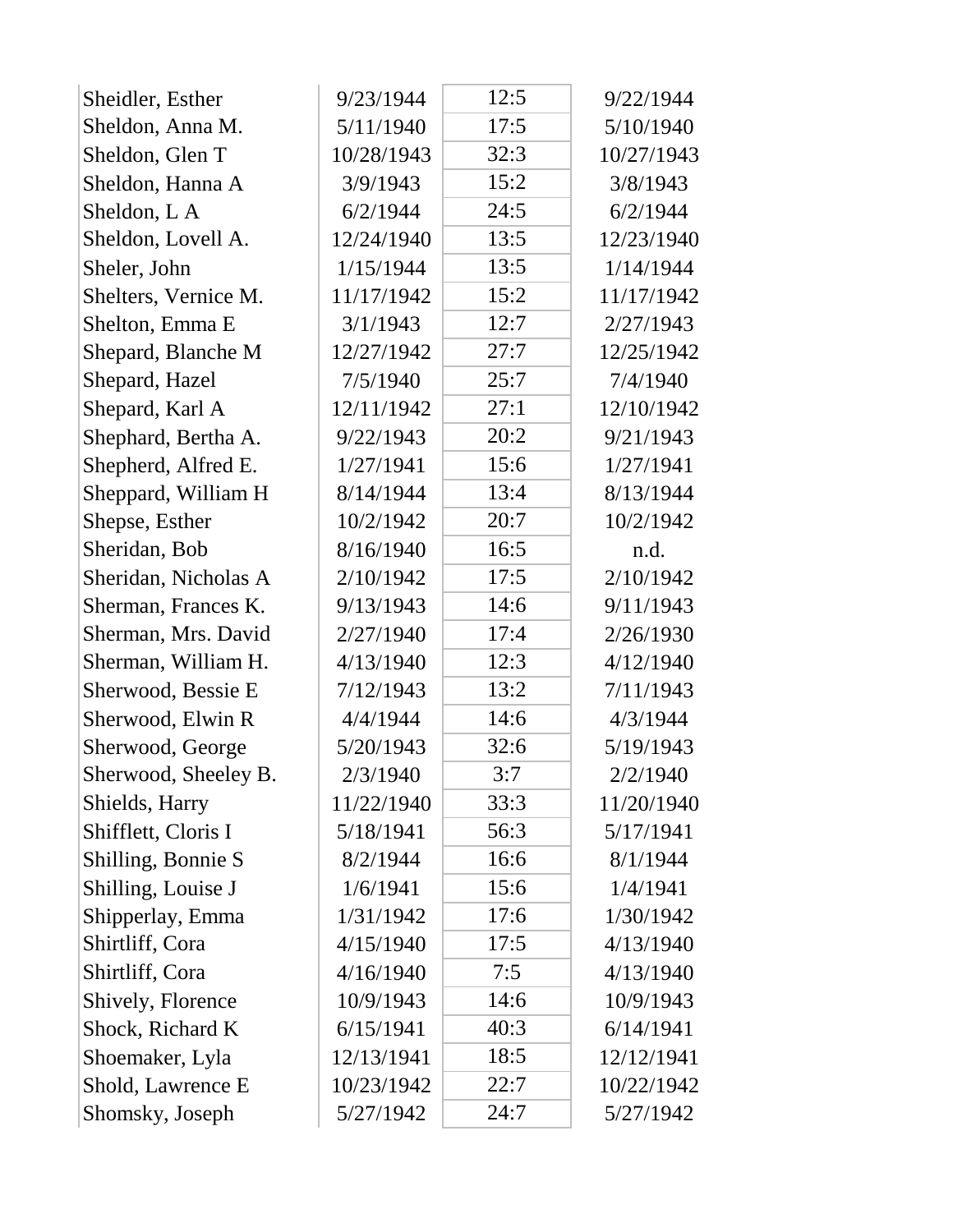| Shook, John A         | 5/10/1941  | 20:3      | 5/9/1941   |
|-----------------------|------------|-----------|------------|
| Shore, Emma S.        | 4/4/1944   | 14:7      | 4/4/1944   |
| Short, Arthur J.      | 8/29/1942  | 12:7      | 8/28/1942  |
| Short, William R.     | 2/14/1940  | 17:5      | 2/13/1940  |
| Short, William R.     | 2/16/1940  | 21:5      | 2/13/1940  |
| Shoski, Adam          | 10/14/1940 | 17:4      | 10/13/1940 |
| Shoski, Adam          | 10/15/1940 | 19:2      | 10/13/1940 |
| Shoultz, John A.      | 12/27/1940 | 2:6       | 12/24/1940 |
| Shreve, Lila M.       | 5/2/1942   | 16:8      | 5/1/1942   |
| Shrum, Bevley C       | 4/27/1942  | 13:2      | 4/25/1942  |
| Shuda, Harry J.       | 4/1/1940   | 17:5      | 3/31/1940  |
| Shuda, Harry J.       | 4/2/1940   | 17:4      | 3/31/1940  |
| Shufelt, Willard Lee  | 11/1/1940  | 16:1      | 11/1/1940  |
| Shufelt, Willard Lee  | 11/2/1940  | 24:2      | 11/1/1940  |
| Shufelt, Willard Lee  | 11/4/1940  | 3:7       | 11/1/1940  |
| Shumaker, Dale P.     | 8/30/1943  | 13:2      | 8/29/1943  |
| Shumar, Elmer         | 12/19/1940 | 18:4      | 12/18/1940 |
| Shumar, Elmer         | 12/20/1940 | 14:3      | 12/18/1940 |
| Shurter, Alice        | 1/12/1941  | 33:2      | 1/11/1941  |
| Sibilsky, Proctor W   | 7/17/1944  | 11:6      | 7/16/1944  |
| Sible, Cora           | 3/2/1943   | 15:3      | 3/2/1943   |
| Sickels, Edythe K     | 3/2/1941   | 36:5      | 2/26/1941  |
| Sickinger, Arthur J.  | 11/12/1940 | 21:2      | 11/11/1940 |
| Sickles, Alice E      | 3/1/1943   | 12:8      | 2/27/1943  |
| Sickles, Edward A     | 1/27/1942  | 17:4      | 1/26/1942  |
| Sickles, Mary E       | 1/28/1941  | 19:5      | 1/28/1941  |
| Siddle, Edith A       | 8/28/1944  | 11:1      | 8/27/1944  |
| Sieber, Frank M       | 1/20/1943  | 17:6      | 1/19/1943  |
| Siedschlag, Christine | 4/25/1941  | 32:2      | 4/25/1941  |
| Siefel, Otto          | 1/13/1940  | 15:6      | 1/12/1940  |
| Siefel, Otto          | 1/14/1940  | 27:3      | 1/12/1940  |
| Sienkiewicz, Bernice  | 12/2/1942  | 19:2      | 12/1/1942  |
| Sifter, Joseph        | 4/8/1940   | 16:7      | 4/7/1940   |
| Sifton, Mary M        | 4/14/1941  | 19:3      | 4/14/1941  |
| Sigmund, Dennis       | 6/2/1944   | 24:3      | 6/1/1944   |
| Sikes, Jerry R.       | 4/12/1940  | 30:7      | 4/11/1940  |
| Silk, Julia A.        | 5/7/1940   | 2:5, 19:2 | 5/6/1940   |
|                       |            |           |            |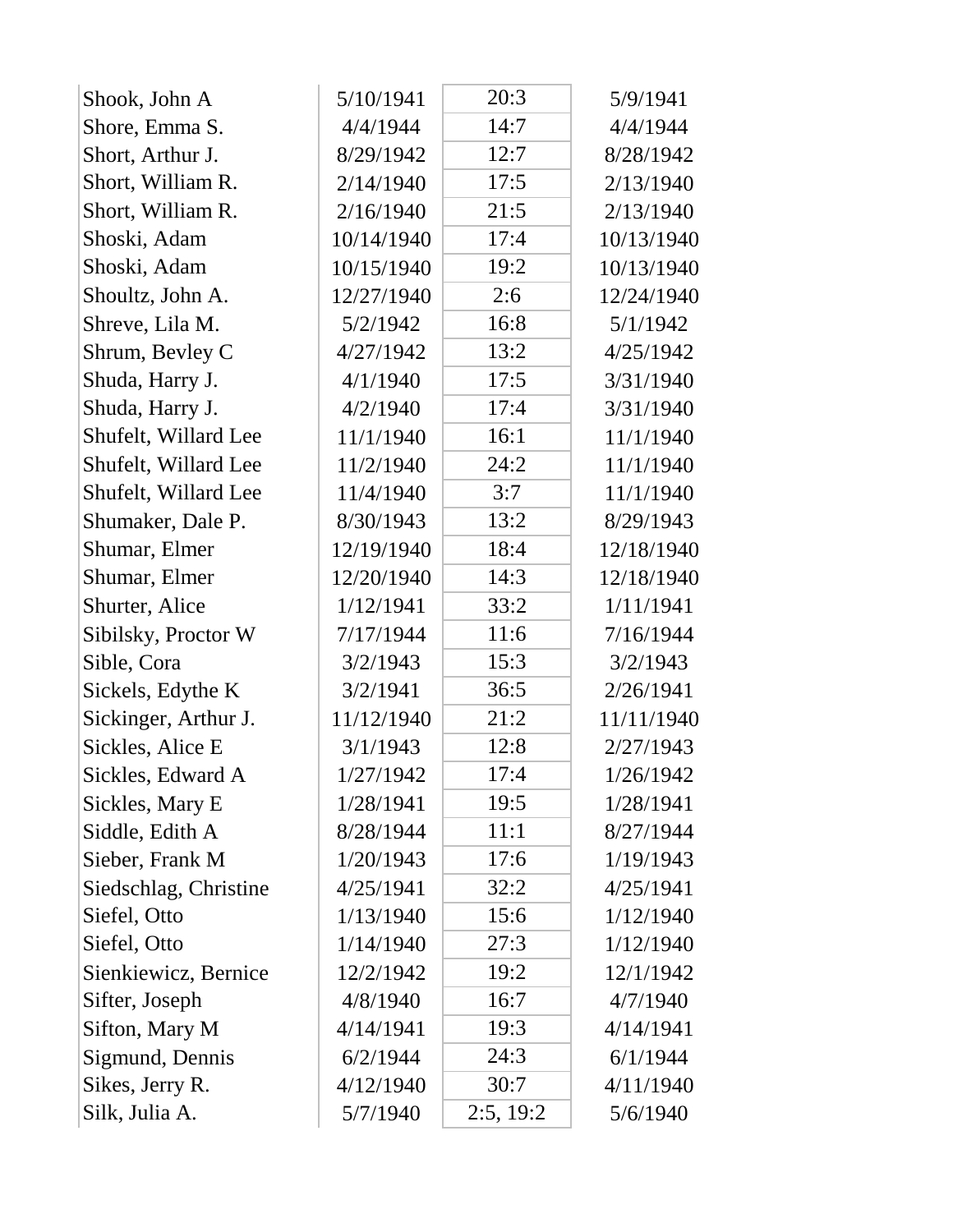| Sillaway, Carolyn A. | 3/4/1942   | 25:2      | 3/3/1942   |
|----------------------|------------|-----------|------------|
| Sills, Hazen O P     | 1/27/1942  | 17:5      | 1/25/1942  |
| Silverman, Isadore   | 2/13/1940  | 13:2      | 2/13/1940  |
| Simmons, Christiana  | 12/7/1941  | 39:8      | 12/5/1941  |
| Simmons, Edith M     | 7/24/1941  | 37:2      | 7/23/1941  |
| Simmons, Helen       | 9/29/1941  | 19:4      | 9/27/1941  |
| Simmons, Mary A.     | 11/6/1940  | 21:2      | 11/6/1940  |
| Simmons, Mary A.     | 11/7/1940  | 45:2      | 11/6/1940  |
| Simmons, Mrs. Calvin | 2/1/1940   | 16:4      | n.d        |
| Simmons, William     | 8/31/1940  | 17:3      | 8/30/1940  |
| Simmons, William     | 9/1/1940   | 23:4      | 8/30/1940  |
| Simms, Charles R     | 3/2/1944   | 32:6      | 3/1/1944   |
| Simnitch, Alexander  | 11/5/1940  | 21:3      | 11/4/1940  |
| Simnitch, Alexander  | 11/6/1940  | 21:2      | 11/4/1940  |
| Simon, Emile         | 1/31/1941  | 25:4      | 1/31/1941  |
| Simon, William M.    | 3/15/1943  | 13:1      | 3/15/1943  |
| Simonds, Zelma       | 12/12/1940 | 48:2      | 12/11/1940 |
| Simoneau, Mary E     | 7/18/1941  | 26:4      | 7/18/1941  |
| Simonye, Gerald P    | 4/9/1943   | 22:6      | 4/9/1943   |
| Simpson, Alpha L     | 11/26/1943 | 23:2      | 11/24/1943 |
| Simpson, Dorothy L   | 3/12/1942  | 33:1      | 3/11/1942  |
| Simpson, Florence    | 5/13/1940  | 8:2       | 5/12/1940  |
| Simpson, Harriett    | 11/10/1940 | 6:3, 36:4 | 11/9/1940  |
| Simpson, Lawrence    | 9/11/1941  | 40:7      | 9/11/1941  |
| Simpson, Nettie E.   | 10/28/1944 | 12:6      | 10/28/1944 |
| Simpson, William B   | 9/4/1942   | 18:8      | 9/1/1942   |
| Sims, Lewis L        | 3/10/1944  | 22:5      | 3/10/1944  |
| Sims, Nelson         | 4/12/1940  | 30:7      | 4/11/1940  |
| Sims, Williams       | 1/21/1944  | 18:7      | 1/21/1944  |
| Sinclair, Charles W  | 9/25/1943  | 14:6      | 9/24/1943  |
| Sinclair, Mary       | 12/28/1944 | 23:6      | 12/27/1944 |
| Sines, Harry A       | 2/24/1941  | 17:5      | 2/23/1941  |
| Siney, J F           | 9/7/1943   | 12:6      | 9/6/1943   |
| Singer, Antonette    | 7/15/1944  | 11:2      | 7/14/1944  |
| Sinn, Letitia R.     | 4/30/1943  | 22:5      | 4/30/1943  |
| Sisco, Robert        | 2/8/1940   | 17:3      | 2/7/1940   |
| Sisinger, Mary E     | 12/11/1941 | 52:4      | 12/10/1941 |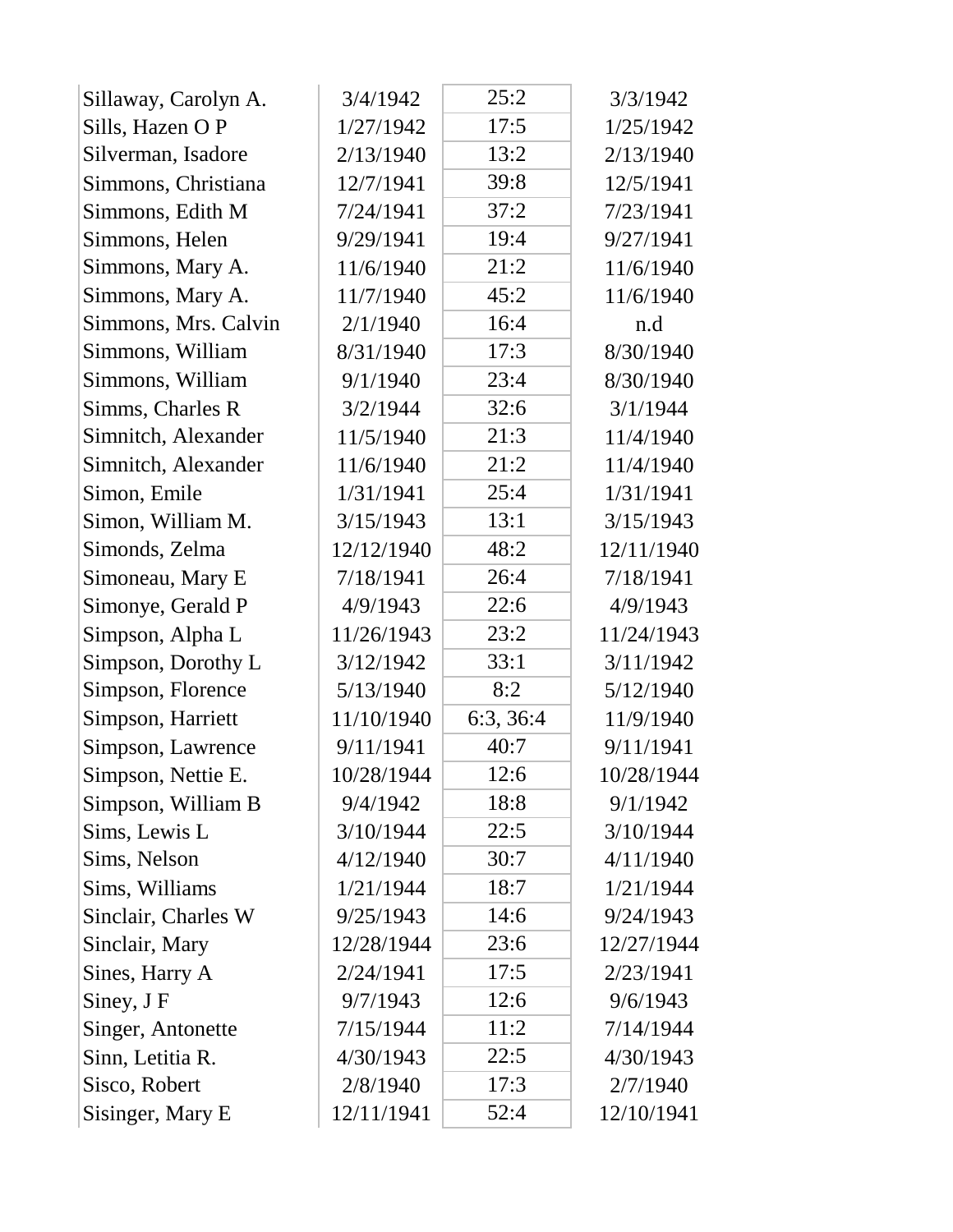| Sisk, Merwin C        | 2/24/1943  | 15:1       | 2/23/1943  |
|-----------------------|------------|------------|------------|
| Sisler, Charles S     | 7/19/1942  | 28:8       | 7/18/1942  |
| Sisson, Adelaide      | 12/9/1940  | 9:8        | 9/6/1940   |
| Sisson, Ira A.        | 1/12/1940  | 8:3        | 1/9/1940   |
| Sissons, George       | 7/1/1940   | 7:5        | 6/30/1940  |
| Sitts, Marion         | 1/31/1942  | 17:5       | 1/30/1942  |
| Skaggs, Ada M         | 5/22/1942  | 24:6       | 5/20/1942  |
| Skalicka, Anthony     | 10/30/1943 | 16:6       | 10/29/1943 |
| Skanes, Walter        | 1/20/1943  | 17:6       | 1/19/1943  |
| Skank, Albert B.      | 12/23/1941 | 19:3       | 12/23/1941 |
| Skarra, Donald A.     | 8/7/1942   | 18:7       | 8/6/1942   |
| Skarra, Eini          | 12/7/1940  | 13:5, 16:6 | 12/6/1940  |
| Skarra, Eini          | 12/8/1940  | 36:1       | 12/6/1940  |
| Skellenger, Nellie E. | 2/3/1943   | 17:4       | 2/3/1943   |
| Skellie, Ophelia      | 4/29/1942  | 29:1       | 4/28/1942  |
| Skinner, Mary E       | 1/3/1941   | 25:4       | 1/2/1941   |
| Skinner, Vila M.      | 11/10/1940 | 36:5       | 11/9/1940  |
| Skogman, Aurora       | 5/9/1941   | 27:8       | 5/8/1941   |
| Skoog, Reuben G.      | 5/27/1940  | 27:1       | 5/26/1940  |
| Skufca, Anton         | 12/3/1943  | 24:8       | 12/1/1943  |
| Skunda, Anna          | 7/13/1940  | 17:3       | 7/12/1940  |
| Skunda, Anna          | 7/14/1940  | 27:1       | 7/12/1940  |
| Skywing, James        | 11/19/1941 | 17:4       | 11/18/1941 |
| Slade, Mary A.        | 10/17/1940 | 40:8       | 10/16/1940 |
| Slade, Mary A.        | 10/19/1940 | 19:1       | 10/16/1940 |
| Slade, Mary A.        | 10/20/1940 | 32:8       | 10/16/1940 |
| Slagle, Carl          | 8/31/1940  | 17:3       | 8/30/1940  |
| Slagle, Carl          | 9/1/1940   | 23:4       | 8/30/1940  |
| Slama, Frank J.       | 12/4/1943  | 15:1       | 12/4/1943  |
| Slankard, William     | 9/3/1940   | 17:5       | 9/2/1940   |
| Slater, David J.      | 4/28/1942  | 14:7       | 4/27/1942  |
| Slater, Thomas        | 2/8/1940   | 33:3       | 2/7/1940   |
| Slaterline, Lina      | 11/14/1940 | 45:2       | 11/13/1940 |
| Slattery, Celestia H. | 1/18/1940  | 29:5       | 1/17/1940  |
| Slattery, William J   | 12/22/1943 | 21:4       | 12/21/1943 |
| Slavoff, Anna         | 3/29/1943  | 12:7       | 3/27/1943  |
| Slawson, George R.    | 7/11/1940  | 33:2       | 7/10/1940  |
|                       |            |            |            |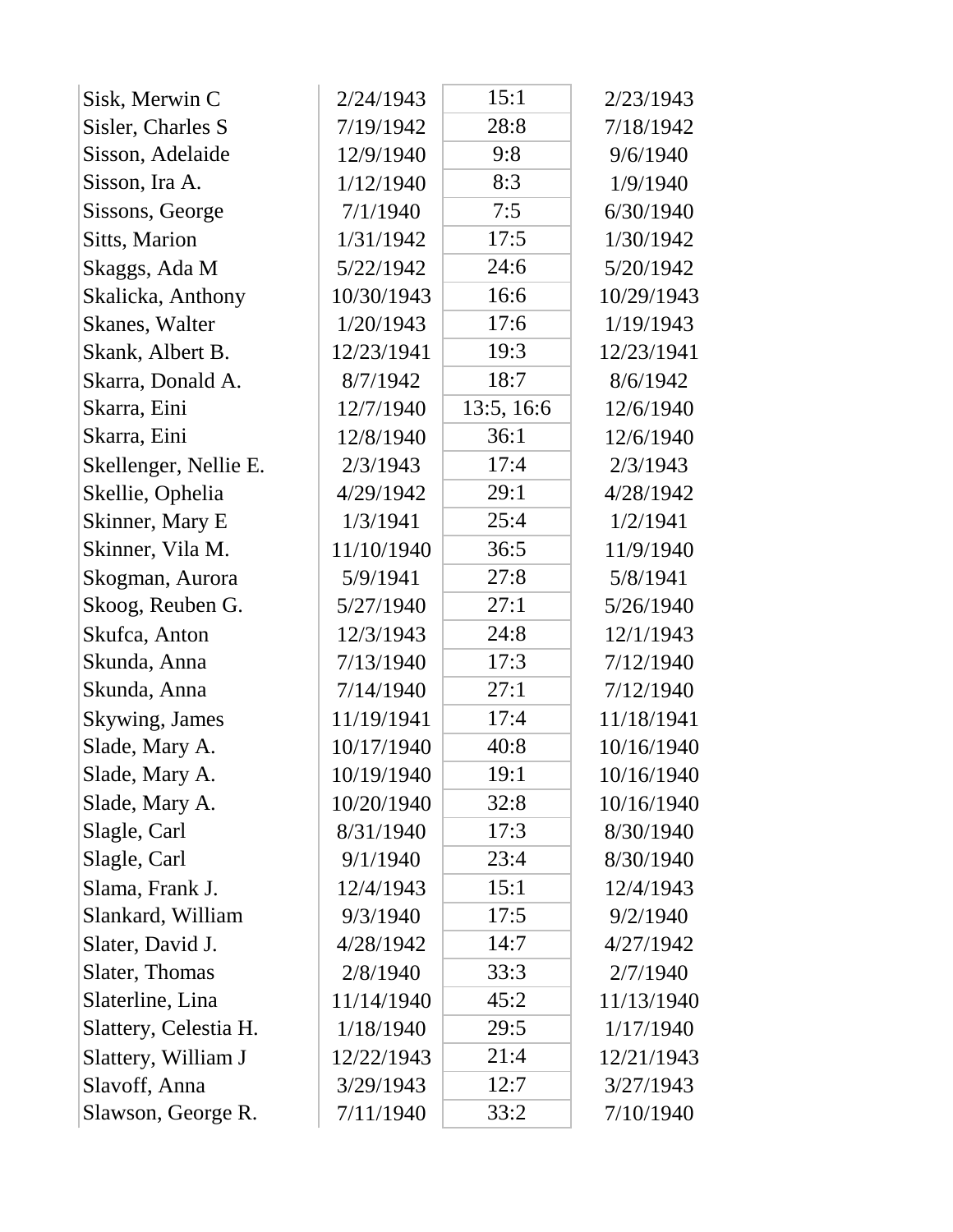| Slawson, George R.   | 7/12/1940  | 23:2      | 7/10/1940  |
|----------------------|------------|-----------|------------|
| Sleesman, Frank      | 2/2/1943   | 13:6      | 2/1/1943   |
| Sleesman, John       | 4/12/1944  | 16:5      | 4/11/1944  |
| Slezak, William      | 10/16/1943 | 14:7      | 10/16/1943 |
| Slife, Alice M.      | 11/12/1941 | 25:1      | 11/11/1941 |
| Sliker, Joseph E     | 1/29/1943  | 19:4      | 1/29/1943  |
| Slingerland, Hattie  | 12/17/1941 | 24:5      | 12/15/1941 |
| Slinglend, James A.  | 12/16/1940 | 2:2       | 12/14/1940 |
| Slocum, Albert D     | 3/10/1942  | 15:4      | 3/9/1942   |
| Slocum, Glenda       | 5/2/1943   | 32:2      | 5/1/1943   |
| Slocum, Richard      | 11/16/1942 | 13:3      | 11/14/1942 |
| Slogor, Mrs Kasmir   | 8/5/1941   | 19:2      | 8/4/1941   |
| Slosser, Alfred A.   | 4/12/1942  | 32:3      | 4/11/1942  |
| Sly, Bessie          | 4/11/1941  | 32:5      | 4/10/1941  |
| Sly, Daniel          | 2/19/1942  | 33:5      | 2/19/1942  |
| Smallidge, G. Arthur | 5/6/1940   | 11:5      | 5/5/1940   |
| Smart, Margaret W    | 3/28/1944  | 14:8      | 3/27/1944  |
| Smedley, Florence    | 3/25/1943  | 32:7      | 3/24/1943  |
| Smialek, Frances     | 7/17/1941  | 36:6      | 7/16/1941  |
| Smilovitz, Frank     | 7/15/1943  | 26:8      | 7/15/1943  |
| Smith, Roxanna (Mrs. |            |           |            |
| John)                | 5/7/1940   | 19:2      | 5/5/1940   |
| Smith, Agnes         | 7/9/1940   | 19:4      | 7/9/1940   |
| Smith, Agnes         | 7/10/1940  | 19:3      | 7/9/1940   |
| Smith, Albert        | 8/9/1940   | 21:1      | 8/8/1940   |
| Smith, Albert        | 8/10/1940  | 7:3, 17:3 | 8/8/1940   |
| Smith, Alexander H   | 3/8/1943   | 13:2      | 3/7/1943   |
| Smith, Alice         | 5/31/1940  | 33:6      | 5/29/1940  |
| Smith, Alice         | 5/31/1940  | 33:6      | 5/29/1940  |
| Smith, Alvina S.     | 7/2/1940   | 2:6       | 6/30/1940  |
| Smith, Andrew        | 10/8/1943  | 22:5      | 10/7/1943  |
| Smith, Arbelin M.    | 6/4/1942   | 36:8      | 6/3/1942   |
| Smith, Basil         | 5/28/1940  | 23:5      | 5/26/1940  |
| Smith, Beulah A.     | 9/29/1942  | 13:1      | 9/29/1942  |
| Smith, Beverly L.    | 2/7/1941   | 27:2      | 2/6/1941   |
| Smith, Catherine     | 7/1/1940   | 7:4, 19:5 | 6/29/1940  |
| Smith, Catherine     | 12/18/1942 | 25:1      | 12/18/1942 |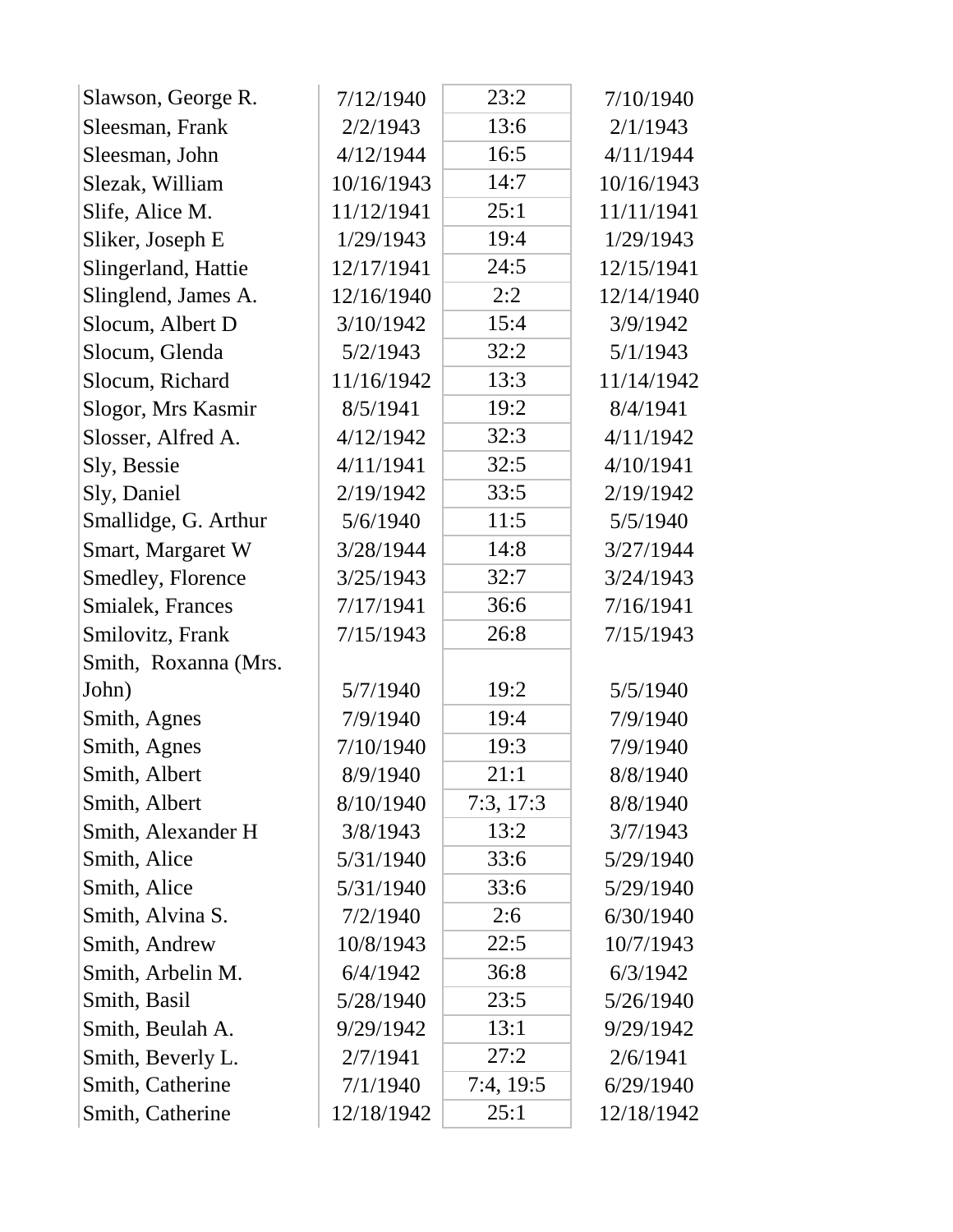| Smith, Catherine    | 10/13/1944 | 26:4       | 10/11/1944 |  |
|---------------------|------------|------------|------------|--|
| Smith, Charles E.   | 11/11/1940 | 5:4        | 11/10/1940 |  |
| Smith, Charles E.   | 11/12/1940 | 24:5       | 11/10/1940 |  |
| Smith, Charles G    | 2/11/1941  | 19:5       | 2/10/1941  |  |
| Smith, Charles H.   | 6/19/1943  | 16:7       | 6/18/1943  |  |
| Smith, Charles M.   | 4/4/1941   | 36:5       | 4/4/1941   |  |
| Smith, Clara B.     | 7/10/1942  | 21:1       | 7/9/1942   |  |
| Smith, Cora F.      | 12/16/1942 | 19:2       | 12/15/1942 |  |
| Smith, Dora A.      | 11/4/1943  | 32:3       | 11/2/1943  |  |
| Smith, Edgar B      | 12/22/1943 | 21:4       | 12/21/1943 |  |
| Smith, Edgbert      | 8/15/1942  | 13:1       | 8/14/1942  |  |
| Smith, Edith M.     | 8/20/1941  | 21:2       | 8/19/1941  |  |
| Smith, Edward J     | 11/30/1943 | 14:7       | 11/29/1943 |  |
| Smith, Edwin        | 1/12/1940  | 23:3       | 1/11/1940  |  |
| Smith, Eleanor      | 10/28/1940 | 5:4        | 10/26/1940 |  |
| Smith, Eliza J      | 11/27/1944 | 13:4       | 11/27/1944 |  |
| Smith, Elizabeth J. | 3/25/1941  | 18:7       | 3/23/1941  |  |
| Smith, Ella H.      | 4/23/1940  | 9:8        | n.d.       |  |
| Smith, Emily P.     | 10/14/1942 | 19:1       | 10/13/1942 |  |
| Smith, Emma A.      | 10/24/1942 | 15:1       | 10/24/1942 |  |
| Smith, Emma J.      | 5/27/1940  | 21:1       | 5/26/1940  |  |
| Smith, Emma J.      | 5/27/1940  | 21:1       | 5/26/1940  |  |
| Smith, Floyd D.     | 6/29/1943  | 14:8       | 6/28/1943  |  |
| Smith, Ford         | 1/30/1940  | 17:5       | 1/28/1940  |  |
| Smith, Ford         | 1/30/1940  | 17:4       | 1/28/1940  |  |
| Smith, Frances J.   | 4/26/1940  | 12:6       | 4/25/1940  |  |
| Smith, Frances J.   | 4/27/1940  | 17:2       | 4/25/1940  |  |
| Smith, Frances M    | 1/19/1943  | 15:3       | 1/17/1943  |  |
| Smith, Frank M      | 4/9/1941   | 24:8       | 4/9/1941   |  |
| Smith, Frank P      | 6/16/1941  | 17:1       | 6/14/1941  |  |
| Smith, Frank W      | 9/30/1941  | 19:2       | 5/29/1941  |  |
| Smith, Fred         | 12/28/1942 | 11:8       | 12/26/1942 |  |
| Smith, Freda J.     | 3/18/1944  | 16:5       | 3/17/1944  |  |
| Smith, G. A.        | 5/5/1940   | 6:8        | 5/3/1940   |  |
| Smith, George       | 12/26/1941 | 22:2       | 12/24/1941 |  |
| Smith, George       | 2/21/1944  | 13:3       | 2/19/1944  |  |
| Smith, George       | 5/28/1940  | 25:1, 29:2 | 5/28/1940  |  |
|                     |            |            |            |  |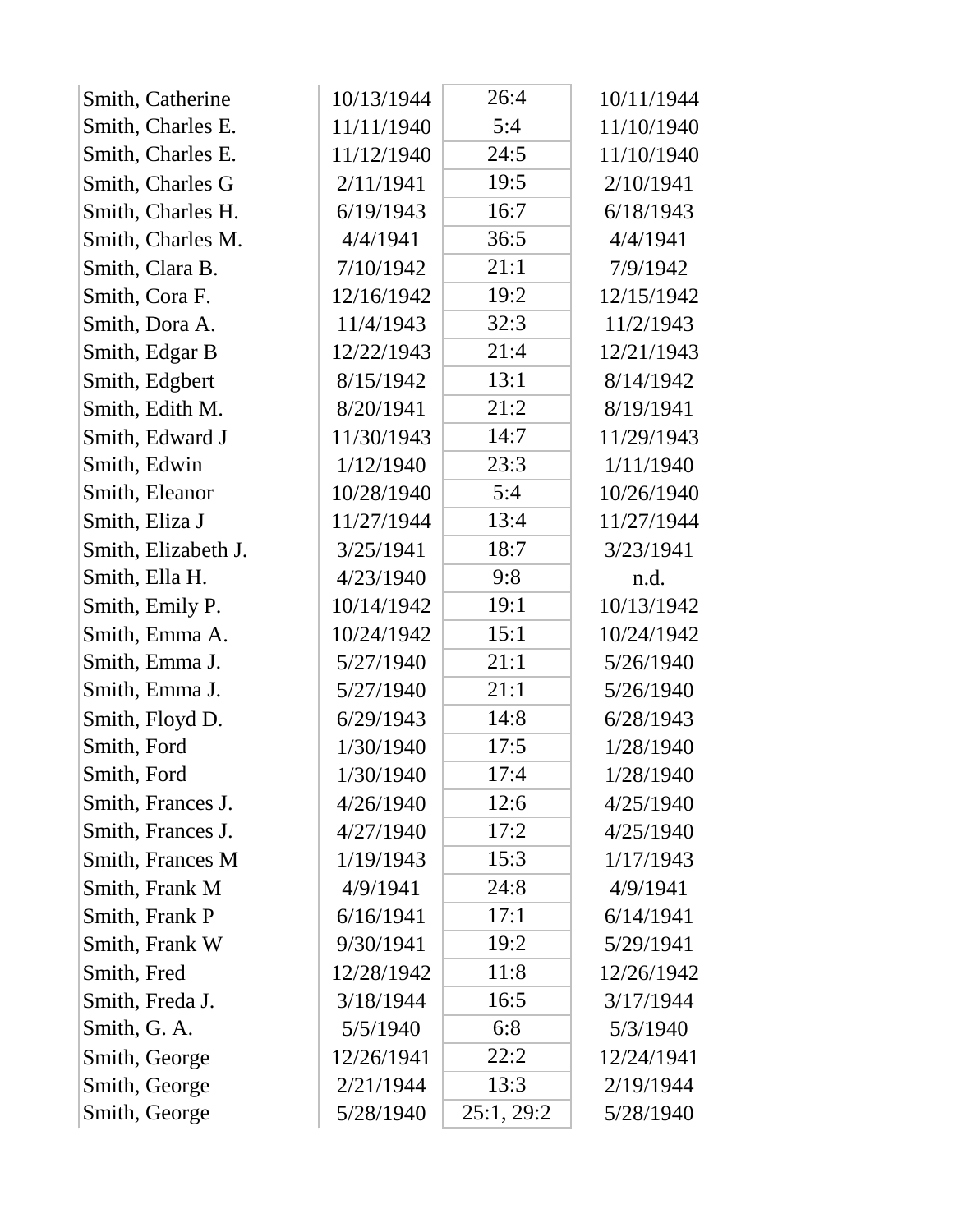| Smith, George C.   | 1/7/1941   | 19:6       | 1/4/1941   |
|--------------------|------------|------------|------------|
| Smith, George F.   | 2/7/1942   | 17:4       | 2/6/1942   |
| Smith, George F.   | 4/4/1944   | 14:7       | 4/2/1944   |
| Smith, George H.   | 1/3/1944   | 11:6       | 1/1/1944   |
| Smith, George J.   | 1/11/1940  | 37:1       | 1/10/1940  |
| Smith, George P.   | 8/2/1944   | 16:6       | 8/1/1944   |
| Smith, Gertrude    | 11/9/1940  | 13:7, 16:8 | 11/8/1940  |
| Smith, Gertrude    | 11/10/1940 | 36:5       | 11/8/1940  |
| Smith, Gorman      | 1/27/1940  | 3:6        | 1/26/1940  |
| Smith, Harold G.   | 7/21/1943  | 14:7       | 7/20/1943  |
| Smith, Harold R.   | 7/11/1942  | 15:1       | 7/9/1942   |
| Smith, Henderson W | 9/19/1944  | 12:7       | 9/17/1944  |
| Smith, Herbert J   | 1/7/1944   | 17:3       | 1/6/1944   |
| Smith, Herbert L   | 1/28/1943  | 29:6       | 1/27/1943  |
| Smith, Hersey R    | 4/24/1944  | 10:8       | 4/22/1944  |
| Smith, Ida         | 10/12/1943 | 16:8       | 10/11/1943 |
| Smith, Ida A.      | 7/11/1940  | 6:5        | 7/10/1940  |
| Smith, Ina         | 4/15/1942  | 28:7       | 4/14/1942  |
| Smith, James       | 8/23/1940  | 22:8       | 8/22/1940  |
| Smith, James A.    | 3/21/1941  | 32:7       | 3/13/1941  |
| Smith, Jane L      | 2/24/1941  | 17:4       | 2/22/1941  |
| Smith, Jessica     | 1/27/1940  | 11:1       | 1/27/1940  |
| Smith, Johanna     | 8/22/1942  | 12:7       | 8/21/1942  |
| Smith, John B.     | 7/18/1940  | 13:2       | 7/17/1940  |
| Smith, John B.     | 7/18/1940  | 13:7       | 7/17/1940  |
| Smith, John B.     | 4/26/1943  | 12:8       | 4/26/1943  |
| Smith, John C. Jr. | 7/11/1940  | 6:6        | 7/8/1940   |
| Smith, John L.     | 1/23/1942  | 25:3       | 1/23/1942  |
| Smith, John O.     | 9/3/1943   | 20:4       | 9/2/1943   |
| Smith, Joseph      | 4/6/1940   | 111:2      | 4/4/1940   |
| Smith, Joseph L.   | 12/27/1943 | 11:7       | 12/26/1943 |
| Smith, Lemuel P    | 1/24/1941  | 27:4       | 1/23/1941  |
| Smith, Lloyd R.    | 5/6/1940   | 7:3        | 5/3/1940   |
| Smith, Louisa      | 11/30/1944 | 32:6       | 11/29/1944 |
| Smith, Lyda B.     | 7/15/1940  | 17:5       | 7/15/1940  |
| Smith, Lyda B.     | 7/15/1940  | 8:4        | 7/15/1940  |
| Smith, Lyda B.     | 7/16/1940  | 19:5       | 7/15/1940  |
|                    |            |            |            |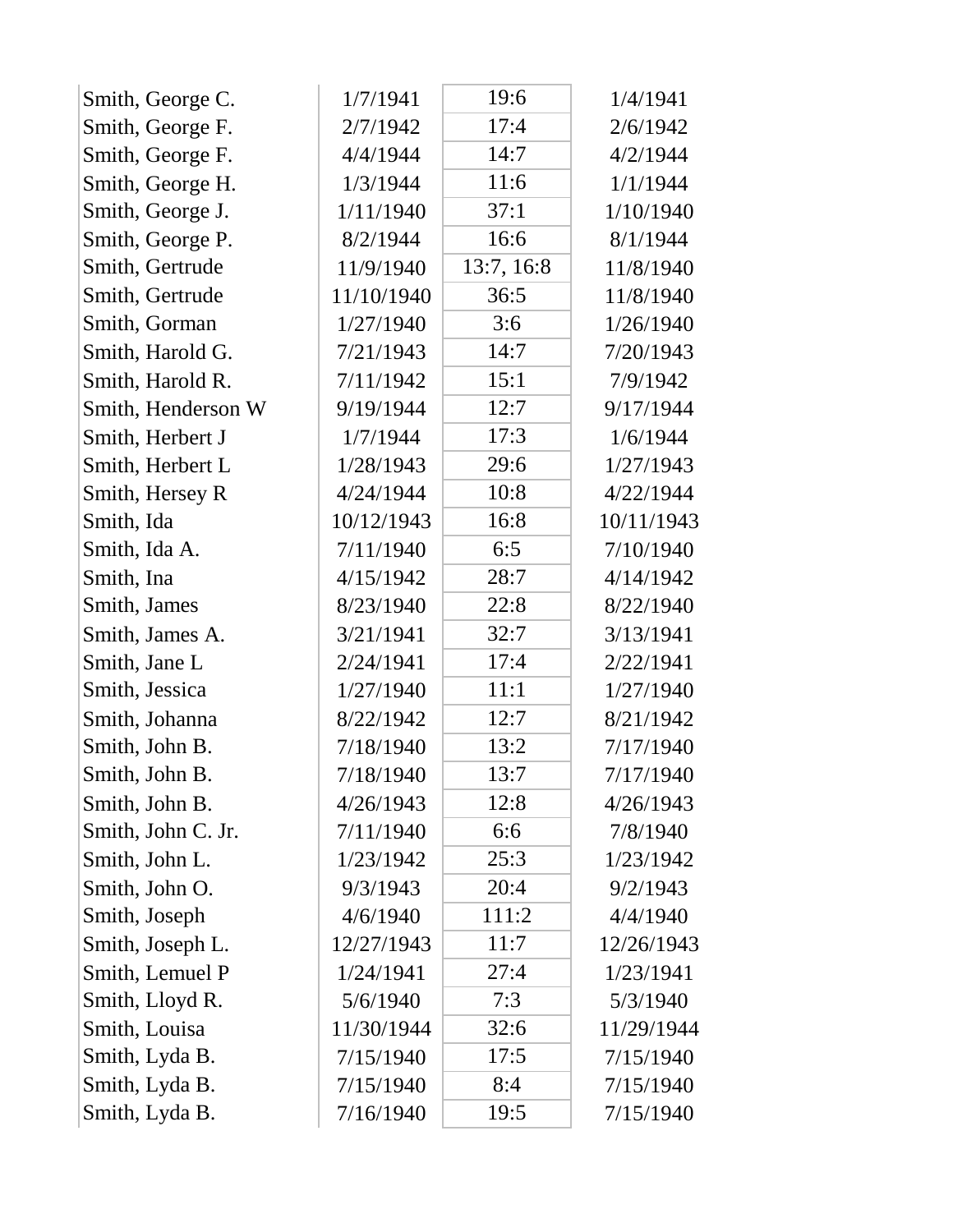| Smith, Mabel R.    | 10/5/1942  | 15:2       | 10/4/1942  |
|--------------------|------------|------------|------------|
| Smith, Marion F.   | 1/18/1940  | 29:5       | 1/17/1940  |
| Smith, Mary A.     | 1/29/1942  | 37:4       | 1/28/1942  |
| Smith, Mary E.     | 8/25/1943  | 14:5       | 8/24/1943  |
| Smith, Mary L.     | 12/17/1943 | 26:7       | 12/16/1943 |
| Smith, Melissa     | 4/15/1940  | 17:4       | 4/13/1940  |
| Smith, Merle I.    | 10/24/1944 | 12:7       | 10/23/1944 |
| Smith, Michael L.  | 10/18/1943 | 13:1       | 10/18/1943 |
| Smith, Nancy M.    | 1/17/1940  | 17:2       | 1/14/1940  |
| Smith, Nancy M.    | 1/18/1940  | 17:2       | 1/14/1940  |
| Smith, Nellie E.   | 8/27/1940  | 17:4       | 8/25/1940  |
| Smith, Newton G.   | 4/15/1944  | 12:7       | 4/15/1944  |
| Smith, Olin H      | 7/21/1941  | 16:8       | 7/20/1941  |
| Smith, Orpha M.    | 11/26/1940 | 13:4, 21:3 | 11/25/1940 |
| Smith, Patricia A. | 1/17/1940  | 17:6       | 1/16/1940  |
| Smith, Patricia A. | 1/18/1940  | 29:5       | 1/16/1940  |
| Smith, R. Z.       | 7/5/1940   | 8:5        | 7/4/1940   |
| Smith, Ransom P.   | 5/24/1941  | 18:5       | 5/23/1941  |
| Smith, Raymond Z.  | 7/5/1940   | 25:7       | 7/4/1940   |
| Smith, Robert      | 3/13/1944  | 12:6       | 3/12/1944  |
| Smith, Robert E.   | 8/3/1942   | 11:3       | 8/2/1942   |
| Smith, Robert O.   | 11/21/1941 | 33:3       | 11/19/1941 |
| Smith, Robert T.   | 7/10/1942  | 21:1       | 7/9/1942   |
| Smith, Roseanna    | 8/5/1942   | 13:3       | 8/4/1942   |
| Smith, Ross        | 12/18/1940 | 2:2        | 12/16/1940 |
| Smith, Roy C       | 7/29/1943  | 29:7       | 7/29/1943  |
| Smith, Rush        | 9/27/1941  | 18:7       | 9/26/1941  |
| Smith, Russell     | 1/6/1940   | 11:3       | 1/6/1940   |
| Smith, Russell     | 1/7/1940   | 11:3, 25:3 | 1/6/1940   |
| Smith, Sidney D    | 12/11/1943 | 14:6       | 12/11/1943 |
| Smith, Susan       | 12/28/1940 | 15:6       | 12/28/1940 |
| Smith, Susan       | 12/29/1940 | 29:5       | 12/28/1940 |
| Smith, U A         | 11/10/1941 | 19:3       | 11/10/1941 |
| Smith, Wallace D   | 7/26/1941  | 18:8       | 7/26/1941  |
| Smith, Walter H.   | 2/8/1943   | 13:5       | 2/7/1943   |
| Smith, William     | 11/16/1942 | 13:4       | 11/15/1942 |
| Smith, William B.  | 6/2/1941   | 17:2       | 6/1/1941   |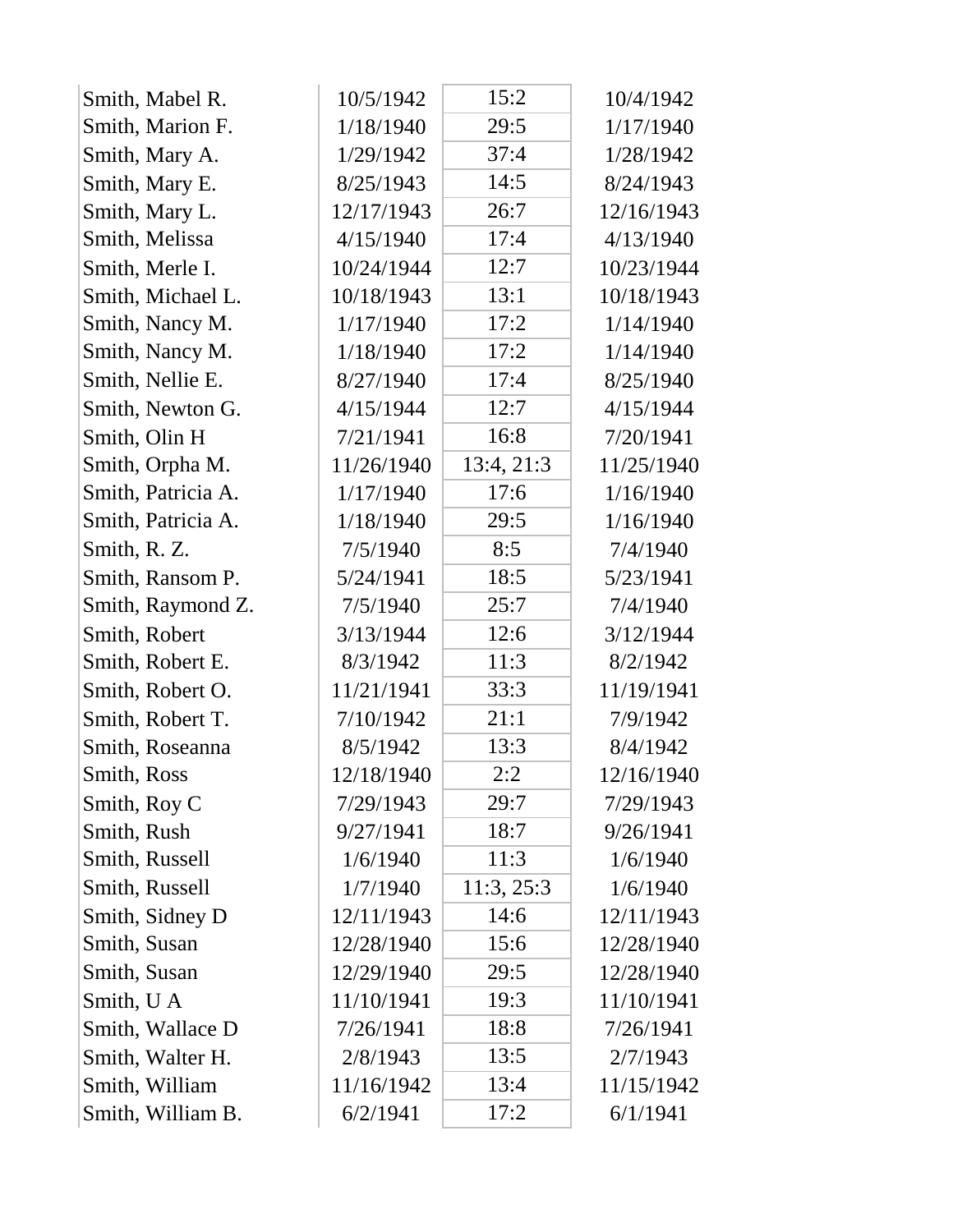| Smith, William E.        | 6/5/1944   | 14:7       | 6/4/1944   |  |
|--------------------------|------------|------------|------------|--|
| Smith, William V.        | 7/23/1941  | 21:2       | 7/22/1941  |  |
| Smith, Zana L.           | 3/4/1942   | 25:1       | 3/3/1942   |  |
| Smith, Zola E.           | 9/10/1943  | 24:3       | 9/9/1943   |  |
| Smithingel, lAlvia       | 1/30/1943  | 15:5       | 1/30/1943  |  |
| Smithingell, Clarence A. | 2/24/1941  | 17:5       | 2/23/1941  |  |
| Smithingell, Max .L      | 1/22/1941  | 19:4       | 1/22/1941  |  |
| Smithson, Ludell         | 7/9/1944   | 27:8       | 7/7/1944   |  |
| Smorch, Leona V.         | 9/13/1940  | 25:7       | 9/13/1940  |  |
| Smorch, Leona V.         | 9/14/1940  | 17:2       | 9/13/1940  |  |
| Snader, Eugene K         | 10/2/1942  | 20:7       | 10/2/1942  |  |
| Sneed, Bertie            | 9/8/1941   | 17:3       | 9/6/1941   |  |
| Snell, Elsie             | 9/4/1940   | 2:3        | 9/3/1940   |  |
| Snell, Thomas            | 4/29/1944  | 12:3       | 4/26/1944  |  |
| Snell, William B         | 1/27/1942  | 17:5       | 1/26/1942  |  |
| Snider, Ralph F          | 5/25/1942  | 13:2       | 5/25/1942  |  |
| Snook, Annis M           | 6/28/1944  | 18:7       | 6/28/1944  |  |
| Snook, Lewis A           | 12/9/1942  | 19:1       | 12/9/1942  |  |
| Snow, Bert W             | 5/28/1942  | 32:7       | 5/27/1942  |  |
| Snow, Leon J             | 9/26/1941  | 28:8       | 9/24/1941  |  |
| Snow, Miner F.           | 4/13/1940  | 17:2       | 4/11/1940  |  |
| Snow, Miner F.           | 4/14/1940  | 32:5       | 4/11/1940  |  |
| Snyder, Gerald           | 1/13/1940  | 15:6       | 1/12/1940  |  |
| Snyder, Gerald           | 1/14/1940  | 27:3       | 1/12/1940  |  |
| Snyder, Lorena           | 9/16/1940  | 17:3       | 9/14/1940  |  |
| Snyder, Louis A.         | 5/31/1940  | 10:1, 33:5 | 5/30/1940  |  |
| Snyder, May              | 12/16/1944 | 13:2       | 12/15/1944 |  |
| Snyder, Stanton G.       | 3/16/1943  | 14:7       | 3/15/1943  |  |
| Snyder, Thomas J.        | 12/15/1941 | 18:6       | 12/13/1941 |  |
| Soddy, Francis D.        | 5/23/1941  | 36:3       | 5/23/1941  |  |
| Sohn, Roy E.             | 9/5/1940   | 10:4       | n.d.       |  |
| Soloman, George          | 5/17/1943  | 13:1       | 5/16/1943  |  |
| Solon, Mary B            | 2/15/1941  | 17:3       | 2/14/1941  |  |
| Somers, Charles S.       | 3/28/1944  | 14:7       | 3/27/1944  |  |
| Somers, David L.         | 9/22/1944  | 24:7       | 9/21/1944  |  |
| Somers, Dora             | 3/20/1941  | 45:1       | 3/18/1941  |  |
| Somers, Ella             | 7/15/1944  | 11:2       | 7/14/1944  |  |
|                          |            |            |            |  |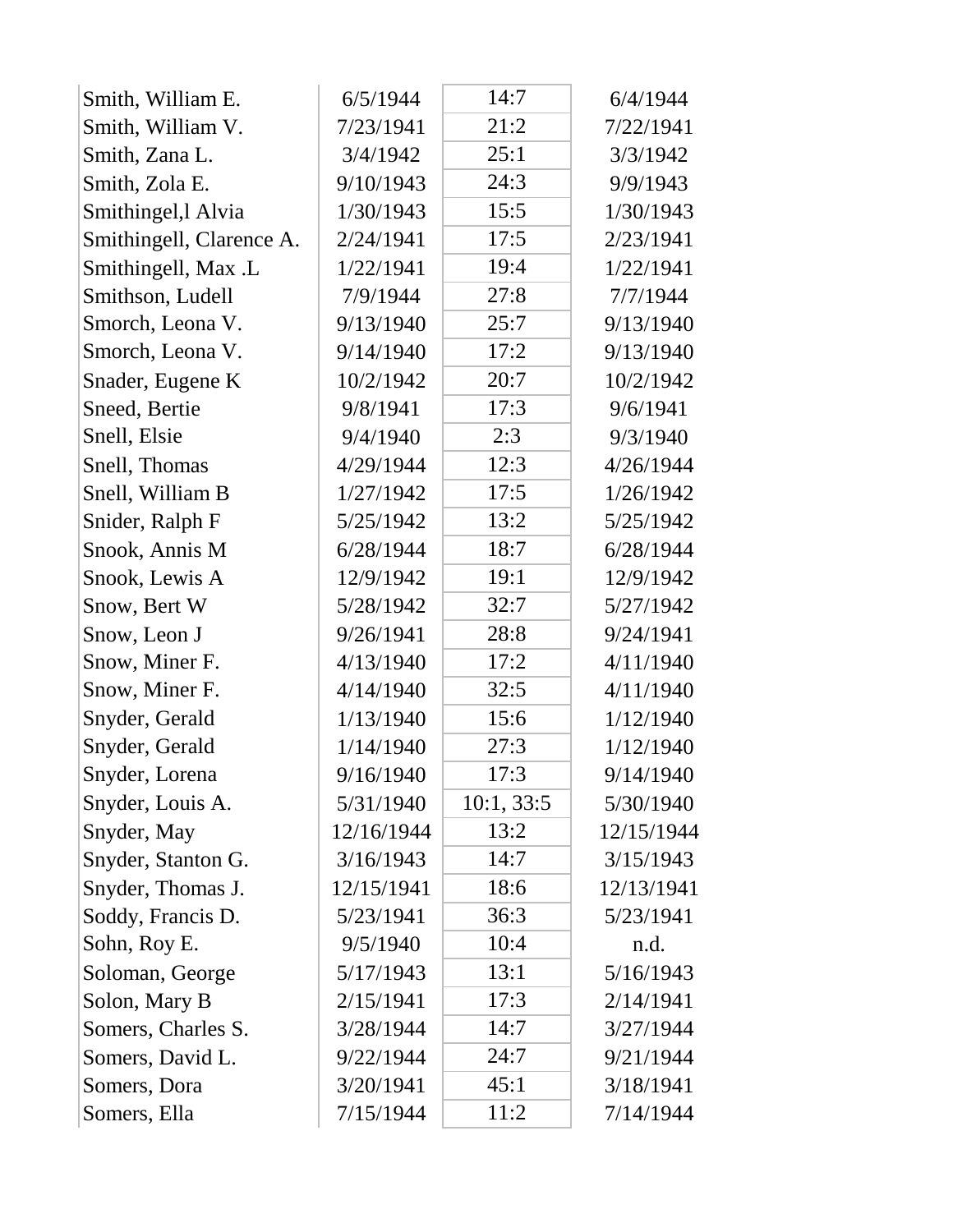| Sommerville, Harry R. | 10/12/1942 | 12:7      | 10/11/1942 |
|-----------------------|------------|-----------|------------|
| Soper, Eugene         | 7/14/1940  | 6:3       | 7/9/1940   |
| Soper, Margaret       | 7/13/1942  | 11:4      | 7/12/1942  |
| Soper, Orrin          | 7/12/1940  | 8:3, 23:3 | 7/9/1940   |
| Soper, Orrin E.       | 7/10/1940  | 19:4      | 7/9/1940   |
| Sorenson, Arnold N    | 1/22/1941  | 19:4      | 1/22/1941  |
| Sorenson, Gloria J    | 8/2/1941   | 17:3      | 8/1/1941   |
| Sorge, Fred           | 4/7/1941   | 17:2      | 4/6/1941   |
| Sorge, Stachia        | 1/26/1944  | 13:1      | 1/25/1944  |
| Sorscher, Bernard     | 12/25/1944 | 18:2      | 12/24/1944 |
| Soucie, Beverly A     | 3/31/1942  | 17:2      | 3/31/1942  |
| Soule, Flora          | 8/12/1942  | 16:7      | 8/11/1942  |
| Soule, Matilda C.     | 12/9/1944  | 10:8      | 10/8/1944  |
| Southward, David H    | 2/9/1942   | 17:5      | 2/8/1942   |
| Southworth, Hattie A  | 4/26/1943  | 12:8      | 4/26/1943  |
| Sovey, William J      | 7/28/1941  | 17:3      | 7/27/1941  |
| Sowden, Leslie S.     | 6/15/1943  | 14:8      | 6/14/1943  |
| Spach, Charles F.     | 12/9/1942  | 19:1      | 12/8/1942  |
| Spach, James C.       | 11/11/1942 | 24:7      | 11/10/1942 |
| Spain, Dorthy V.      | 7/28/1942  | 11:4      | 7/25/1942  |
| Spaldiing, Charles    | 2/13/1940  | 13:5      | 2/11/1940  |
| Sparks, Alfred        | 11/2/1944  | 36:3      | 11/1/1944  |
| Sparks, Thomas H      | 5/28/1943  | 20:7      | 5/27/1943  |
| Sparrow, Clara M      | 7/10/1944  | 15:5      | 7/9/1944   |
| Sparrow, Joseph       | 1/27/1941  | 15:5      | 1/26/1941  |
| Spaulding, George D   | 11/11/1941 | 19:2      | 11/10/1941 |
| Spaulding, Lavina     | 5/28/1940  | 24:8      | 5/26/1940  |
| Spaulding, Lavina     | 5/28/1940  | 24:8      | 5/26/1940  |
| Spaulding, William W. | 8/31/1940  | 17:4      | 8/31/1940  |
| Spaulding, William W. | 9/1/1940   | 3:4, 23:4 | 8/31/1940  |
| Spaulding, William W. | 9/2/1940   | 15:7      | 8/31/1940  |
| Spears, Harold M.     | 9/6/1940   | 17:2      | 9/3/1940   |
| Spears, Mattie E      | 8/24/1944  | 26:5      | 8/24/1944  |
| Spears, Virgil        | 12/12/1941 | 36:5      | 12/7/1941  |
| Speck, Areberetus I.  | 6/2/1942   | 15:1      | 5/30/1942  |
| Speed, Carl           | 10/22/1941 | 22:7      | 10/21/1941 |
| Speice, Joel D        | 5/17/1944  | 20:1      | 5/17/1944  |
|                       |            |           |            |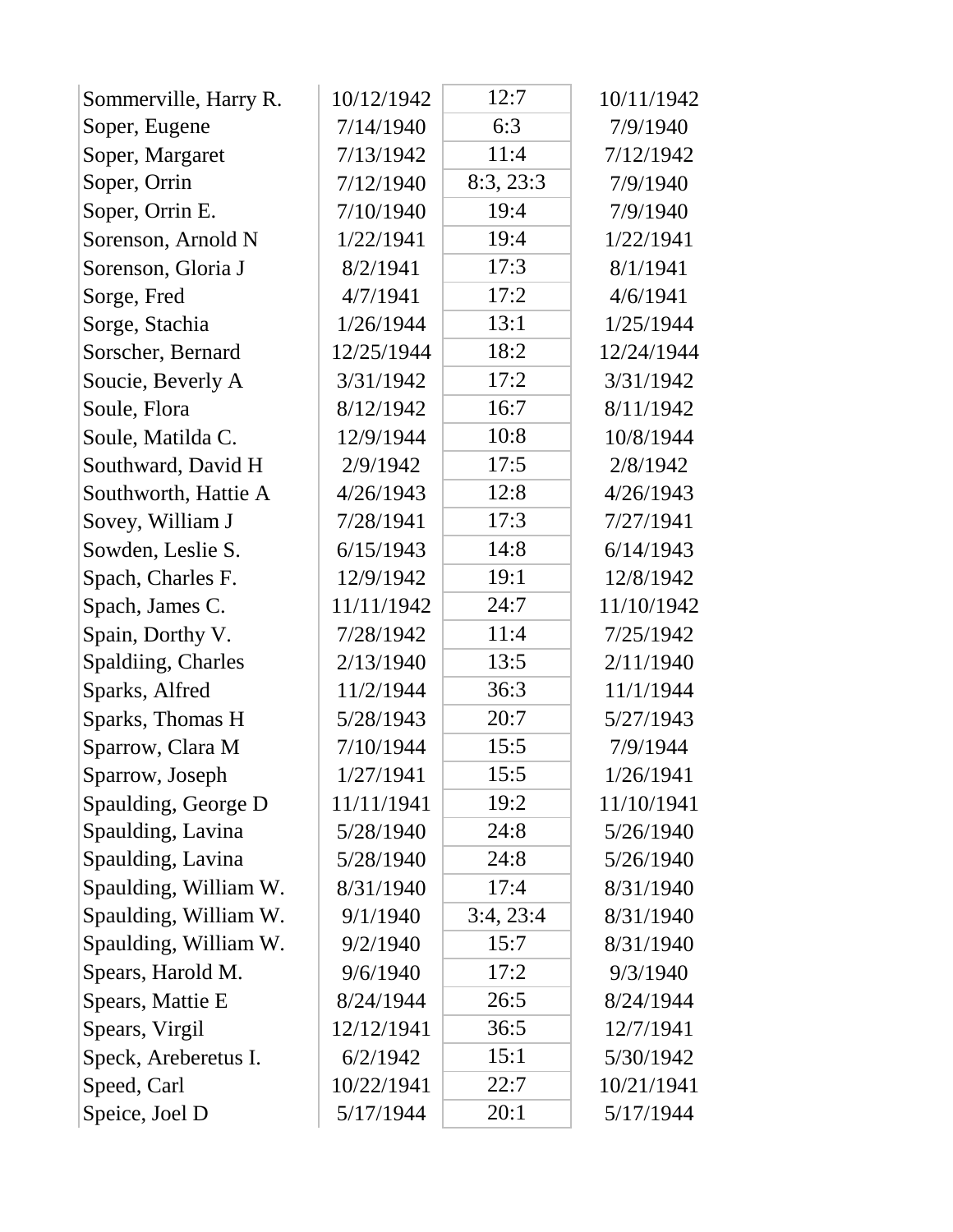| Spencer, Frederick    | 4/3/1940   | 23:4      | 4/2/1940   |
|-----------------------|------------|-----------|------------|
| Spencer, Ida L.       | 8/8/1941   | 24:7      | 8/7/1941   |
| Spencer, James M.     | 9/12/1942  | 14:7      | 9/11/1942  |
| Spencer, Julia        | 7/18/1944  | 12:8      | 7/17/1944  |
| Spencer, Julia A.     | 12/30/1940 | 4:3, 15:8 | 12/28/1940 |
| Spencer, Leonella N.  | 12/13/1942 | 37:1      | 12/11/1942 |
| Spencer, Lewis        | 2/28/1943  | 36:6      | 2/27/1943  |
| Spenghea, John        | 10/1/1941  | 21:1      | 9/30/1941  |
| Spers, Luise          | 8/5/1941   | 19:2      | 8/4/1941   |
| Spicer, Glen          | 4/8/1944   | 14:6      | 4/7/1944   |
| Spickler, Marjorie A. | 11/5/1942  | 36:7      | 11/3/1942  |
| Spiegel, Frank        | 1/8/1940   | 9:2       | 1/6/1940   |
| Spier, Frances M.     | 3/27/1943  | 14:7      | 3/26/1943  |
| Spillane, Celesta F.  | 5/20/1940  | 12:2      | 5/19/1940  |
| Spillman, Oscar M.    | 1/23/1940  | 19:7      | 1/22/1940  |
| Spillman, Oscar M.    | 1/24/1940  | 17:6      | 1/22/1940  |
| Spinney, Harry J      | 2/5/1944   | 10:7      | 2/2/1944   |
| Spinney, Kate         | 1/3/1944   | 11:6      | 1/1/1944   |
| Spodney, Robert L     | 4/4/1944   | 14:7      | 4/3/1944   |
| Spohn, Frederick J Jr | 12/29/1941 | 18:1      | 12/28/1941 |
| Spohn, George W.      | 8/9/1943   | 12:7      | 8/9/1943   |
| Spohn, Henry          | 10/7/1942  | 17:1      | 10/4/1942  |
| Spolarich, John       | 8/26/1942  | 15:2      | 8/24/1942  |
| Spooner, Cora E.      | 2/3/1940   | 15:5      | 2/3/1940   |
| Spooner, Cora E.      | 2/4/1940   | 29:2      | 2/3/1940   |
| Spooner, Cora E.      | 2/5/1940   | 17:5      | 2/3/1940   |
| Sprague, Mabel A.     | 4/20/1940  | 17:2      | 4/18/1940  |
| Sprague, William M.   | 12/27/1943 | 11:6      | 12/24/1943 |
| Spraker, Frances L.   | 4/14/1943  | 16:7      | 4/13/1943  |
| Springer, Melvin O.   | 11/15/1942 | 36:7      | 11/14/1942 |
| Sproul, Benjamin B    | 11/16/1944 | 32:7      | 11/15/1944 |
| Sproule, Joseph       | 10/8/1940  | 21:3      | 10/7/1940  |
| Spurgeon, Francis L.  | 9/25/1942  | 20:7      | 9/24/1942  |
| Squier, Fred          | 9/18/1940  | 24:8      | 9/17/1940  |
| Squier, Fred          | 9/19/1940  | 14:7      | 9/17/1940  |
| Squiers, Nancy        | 7/17/1941  | 36:5      | 7/16/1941  |
| Squire, Katherine     | 5/29/1942  | 10:7      | 5/28/1942  |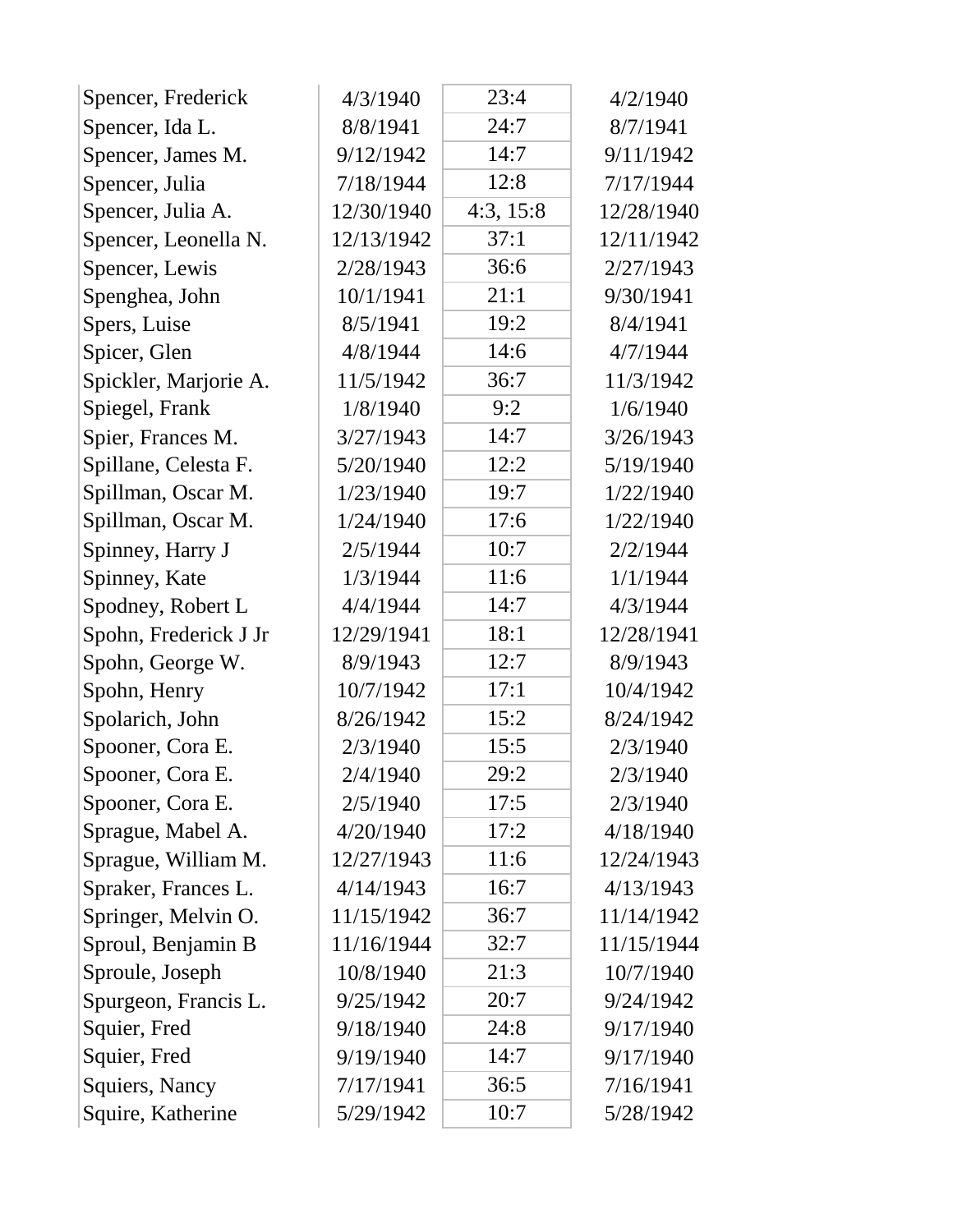| St Denis, Etta T.             | 8/11/1944  | 20:7      | 8/11/1944  |
|-------------------------------|------------|-----------|------------|
| St John, Eliza M.             | 1/4/1943   | 09:7      | 1/4/1943   |
| St Peter, Roy A               | 2/7/1944   | 11:1      | 2/6/1944   |
| Stachowiak, Stanley F.        | 11/9/1941  | 40:6      | 11/8/1941  |
| Stacy, Donald G.              | 2/10/1942  | 17:5      | 2/9/1942   |
| Stade, Janet Lee              | 7/19/1940  | 23:4      | 7/19/1940  |
| Stade, Janet Lee              | 7/19/1940  | 23:5      | 7/19/1940  |
| Staehli, Ethel                | 5/18/1943  | 15:2      | 5/18/1943  |
| Stafford, Ezra                | 2/26/1944  | 10:8      | 2/25/1944  |
| Stafford, Tillman             | 1/22/1942  | 37:3      | 1/21/1942  |
| Stafford, William H           | 8/28/1944  | 11:2      | 8/24/1944  |
| Stagg, David                  | 1/29/1941  | 19:4      | 1/28/1941  |
| Stagmeyer, Virginia L.        | 4/20/1940  | 17:2,40:6 | 4/19/1940  |
| Stagmeyer, Virginia Lee       | 4/21/1940  | 40:6      | 4/19/1940  |
| Staley, Eve                   | 3/16/1944  | 28:4      | 3/15/1944  |
| Stanard, Bert P               | 1/13/1942  | 17:6      | 1/13/1942  |
| Stanard, Myrtle               | 10/6/1941  | 19:2      | 10/4/1941  |
| Standler, John L              | 12/1/1943  | 16:7      | 11/30/1943 |
| Stanfield, Richard L          | 6/24/1943  | 28:7      | 6/23/1943  |
| Stange, Henry                 | 6/15/1942  | 11:4      | 6/13/1942  |
| Stankiewicz, Magda            | 9/3/1942   | 32:8      | 9/3/1942   |
| Stanton, Raymond B            | 12/3/1942  | 37:2      | 12/2/1942  |
| Staple, Elizabeth M.          | 10/18/1940 | 28:7      | 10/17/1940 |
| Stapleford, Leo H             | 11/24/1944 | 25:2      | 11/24/1944 |
| Stark, George                 | 11/11/1943 | 32:7      | 11/7/1943  |
| Stark, Martha E.              | 4/19/1940  | 28:7      | 4/18/1940  |
| Stark, Milton J.              | 4/19/1940  | 12:3      | 4/17/1940  |
| Stark, Milton J.              | 11/2/1943  | 16:6      | 10/31/1943 |
| Starkey, Arthur E             | 9/9/1944   | 12:7      | 9/8/1944   |
| Starkey, Elizabeth J          | 4/21/1941  | 17:2      | 4/20/1941  |
| Starkey, Eva L                | 10/28/1944 | 12:6      | 10/28/1944 |
| Starkey, Rhea                 | 4/30/1940  | 1:1       | 4/30/1940  |
| Starkey, Rhea (Mrs.           |            |           |            |
| Vernon)                       | 5/1/1940   | 19:3      | 4/30/1940  |
| <b>Starks</b> , Henry         | 1/29/1941  | 19:5      | 1/28/1941  |
| <b>Starkweather, George W</b> | 3/12/1942  | 33:2      | 3/12/1942  |
| Starnes, John                 | 7/20/1942  | 13:5      | 7/19/1942  |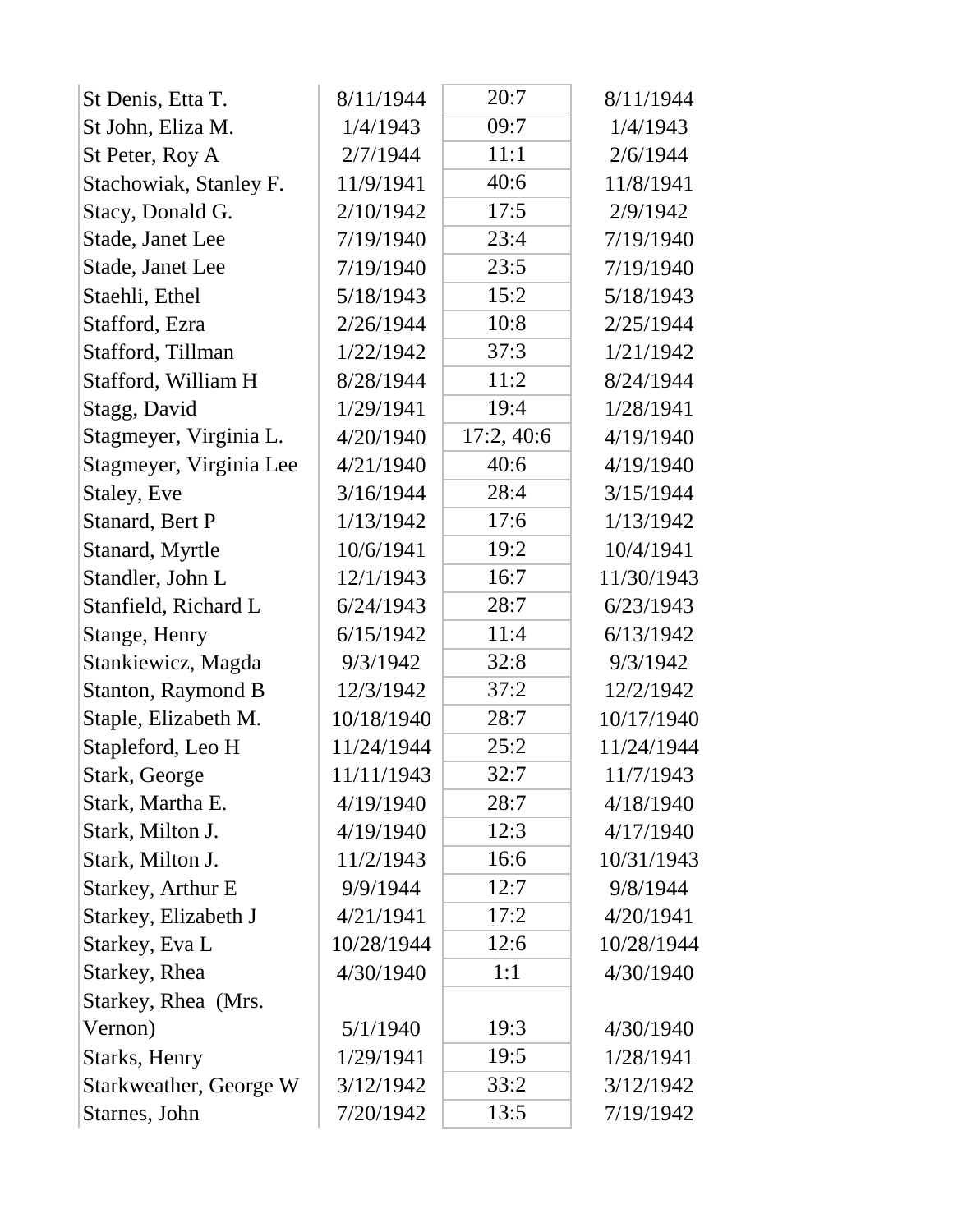| Starr, Pauline          | 3/23/1944  | 36:2       | 3/22/1944  |
|-------------------------|------------|------------|------------|
| Starritt, Louise B.     | 12/23/1942 | 15:3       | 12/23/1942 |
| Stasiak, Hildreth E.    | 5/31/1940  | 19:8, 33:6 | 5/30/1940  |
| <b>Statler, Charles</b> | 4/29/1940  | 17:4       | 4/27/1940  |
| Stayt, Arthur W         | 2/15/1944  | 12:8       | 2/14/1944  |
| Stears, Joe             | 6/23/1941  | 17:1       | 6/22/1941  |
| Stebbins, Edith L.      | 7/19/1943  | 11:2       | 7/19/1943  |
| Stebbins, George E.     | 9/19/1942  | 14:7       | 9/18/1942  |
| Stebbins, Minerva       | 6/1/1944   | 28:3       | 5/31/1944  |
| Stecco, James D.        | 6/15/1943  | 14:7       | 6/13/1943  |
| Stedron, Anna           | 5/20/1944  | 14:1       | 5/19/1944  |
| Steel, Eva M.           | 2/5/1944   | 10:7       | 2/4/1944   |
| Steele, Frances         | 10/22/1943 | 24:5       | 10/19/1943 |
| Steele, Harry G.        | 12/17/1943 | 26:7       | 12/15/1943 |
| Steere, Edward M.       | 2/17/1940  | 4:4        | 2/15/1940  |
| Steers, Thomas J        | 3/31/1943  | 16:7       | 3/30/1943  |
| Stefan, John            | 1/25/1943  | 13:7       | 1/25/1943  |
| Stefanski, Agnes        | 3/19/1942  | 40:6       | 3/19/1942  |
| Stefanski, Martin J     | 10/28/1943 | 32:3       | 10/28/1943 |
| Stegmiller, Adam        | 4/27/1940  | 17:1       | 4/27/1940  |
| Steihr, Theodore        | 12/27/1943 | 11:7       | 12/25/1943 |
| Steinberg, Frances J    | 8/15/1941  | 22:7       | 8/15/1941  |
| Steinburg, Frank D.     | 8/1/1940   | 33:3       | 7/31/1940  |
| Steindam, Grace         | 9/11/1940  | 19:2       | 9/11/1940  |
| Steindam, Grace         | 9/12/1940  | 37:3       | 9/11/1940  |
| Steinmetz, Frank J.     | 6/26/1943  | 14:7       | 6/26/1943  |
| Stenabaugh, George      | 8/1/1941   | 23:1       | 7/31/1941  |
| Stenabaugh, Sara        | 1/18/1944  | 12:7       | 1/17/1944  |
| Stender, Robert T.      | 10/28/1943 | 32:2       | 10/28/1943 |
| Stenger, Byron S.       | 3/20/1941  | 45:1       | 3/19/1941  |
| Stenger, Jennie V.      | 4/10/1944  | 13:1       | 4/9/1944   |
| Stenger, Thomas C.      | 5/26/1942  | 12:7       | 5/24/1942  |
| Stephen, Alberta J      | 9/14/1944  | 32:5       | 9/14/1944  |
| Stephens, Annie M.      | 9/11/1943  | 14:6       | 9/11/1943  |
| Stephens, Gary          | 8/24/1943  | 12:7       | 8/21/1943  |
| Stephens, Ida           | 11/3/1941  | 19:2       | 11/3/1941  |
| Stephens, John L        | 2/3/1944   | 28:7       | 2/1/1944   |
|                         |            |            |            |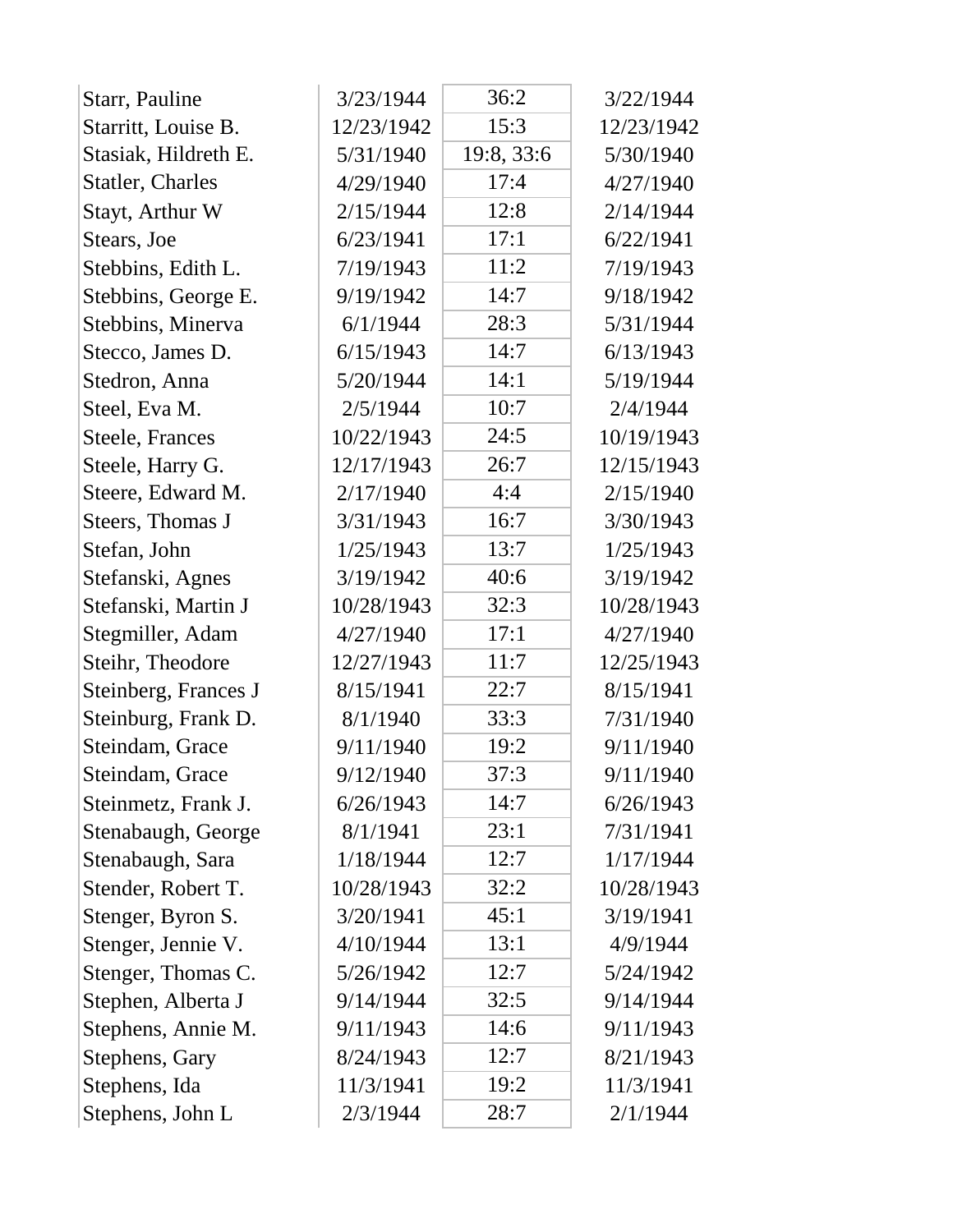| 20:5<br>Stephenson, George<br>2/5/1940<br>2/4/1940<br>Stepulkowski, Adam<br>57:3<br>11/28/1940<br>11/24/1940<br>10:8<br>Sternberg, Sarah L<br>4/24/1944<br>4/23/1944<br>17:3<br>Sterner, Charlotte<br>8/30/1941<br>8/29/1941<br>Stevens, Carolgene E<br>10/5/1943<br>14:5<br>10/4/1943<br>12:7<br>Stevens, Caroline E<br>7/27/1943<br>7/26/1943<br>25:4<br>Stevens, Celia Noble<br>1/3/1941<br>1/3/1941<br>9/6/1941<br>17:1<br>9/5/1941<br>Stevens, Charles C.<br>20:6<br>Stevens, Edward<br>9/7/1940<br>9/3/1940<br>15:1<br>Stevens, Florence<br>3/13/1943<br>3/13/1943<br>13:2<br>Stevens, Floyd G.<br>1/8/1944<br>1/7/1944<br>32:2<br>Stevens, Frederick E.<br>8/8/1943<br>8/7/1943<br>14:8<br>Stevens, Harriet<br>4/10/1943<br>4/9/1943<br>15:1<br>Stevens, Mary B.<br>10/24/1942<br>10/23/1942<br>17:3<br>Stevens, Mary E.<br>9/16/1940<br>9/15/1940<br>36:4<br>Stevens, Olin D<br>3/13/1941<br>3/13/1941<br>3/7/1943<br>36:6<br>Stevens, Russell<br>3/5/1943<br>Stevens. William H.<br>14:5<br>11/15/1940<br>11/13/1940<br>32:2<br>10/12/1944<br>10/11/1944<br>Stevenson, Albert<br>1/10/1941<br>27:3<br>Stevenson, Vernon M.<br>1/9/1941<br>8:6<br>Stewart, Charles C.<br>7/3/1940<br>7/3/1940<br>Stewart, Charles C.<br>25:7<br>7/5/1940<br>7/3/1940<br>Stewart, Charles F.<br>4/12/1944<br>16:4<br>4/12/1944<br>4:8<br>Stewart, Clara<br>12/14/1940<br>12/14/1940<br>20:8<br>Stewart, Clarence O.<br>1/28/1944<br>1/27/1944<br>Stewart, Donald<br>4/8/1940<br>16:8<br>4/7/1940<br>17:5<br>Stewart, Ellen<br>7/5/1941<br>7/4/1941<br>16:7<br>6/8/1943<br>6/8/1943 | Stephenson, Francis W | 1/3/1943 | 29:3 | 1/1/1943 |
|---------------------------------------------------------------------------------------------------------------------------------------------------------------------------------------------------------------------------------------------------------------------------------------------------------------------------------------------------------------------------------------------------------------------------------------------------------------------------------------------------------------------------------------------------------------------------------------------------------------------------------------------------------------------------------------------------------------------------------------------------------------------------------------------------------------------------------------------------------------------------------------------------------------------------------------------------------------------------------------------------------------------------------------------------------------------------------------------------------------------------------------------------------------------------------------------------------------------------------------------------------------------------------------------------------------------------------------------------------------------------------------------------------------------------------------------------------------------------------------------------------------------------------------------------------------------------|-----------------------|----------|------|----------|
|                                                                                                                                                                                                                                                                                                                                                                                                                                                                                                                                                                                                                                                                                                                                                                                                                                                                                                                                                                                                                                                                                                                                                                                                                                                                                                                                                                                                                                                                                                                                                                           |                       |          |      |          |
|                                                                                                                                                                                                                                                                                                                                                                                                                                                                                                                                                                                                                                                                                                                                                                                                                                                                                                                                                                                                                                                                                                                                                                                                                                                                                                                                                                                                                                                                                                                                                                           |                       |          |      |          |
|                                                                                                                                                                                                                                                                                                                                                                                                                                                                                                                                                                                                                                                                                                                                                                                                                                                                                                                                                                                                                                                                                                                                                                                                                                                                                                                                                                                                                                                                                                                                                                           |                       |          |      |          |
|                                                                                                                                                                                                                                                                                                                                                                                                                                                                                                                                                                                                                                                                                                                                                                                                                                                                                                                                                                                                                                                                                                                                                                                                                                                                                                                                                                                                                                                                                                                                                                           |                       |          |      |          |
|                                                                                                                                                                                                                                                                                                                                                                                                                                                                                                                                                                                                                                                                                                                                                                                                                                                                                                                                                                                                                                                                                                                                                                                                                                                                                                                                                                                                                                                                                                                                                                           |                       |          |      |          |
|                                                                                                                                                                                                                                                                                                                                                                                                                                                                                                                                                                                                                                                                                                                                                                                                                                                                                                                                                                                                                                                                                                                                                                                                                                                                                                                                                                                                                                                                                                                                                                           |                       |          |      |          |
|                                                                                                                                                                                                                                                                                                                                                                                                                                                                                                                                                                                                                                                                                                                                                                                                                                                                                                                                                                                                                                                                                                                                                                                                                                                                                                                                                                                                                                                                                                                                                                           |                       |          |      |          |
|                                                                                                                                                                                                                                                                                                                                                                                                                                                                                                                                                                                                                                                                                                                                                                                                                                                                                                                                                                                                                                                                                                                                                                                                                                                                                                                                                                                                                                                                                                                                                                           |                       |          |      |          |
|                                                                                                                                                                                                                                                                                                                                                                                                                                                                                                                                                                                                                                                                                                                                                                                                                                                                                                                                                                                                                                                                                                                                                                                                                                                                                                                                                                                                                                                                                                                                                                           |                       |          |      |          |
|                                                                                                                                                                                                                                                                                                                                                                                                                                                                                                                                                                                                                                                                                                                                                                                                                                                                                                                                                                                                                                                                                                                                                                                                                                                                                                                                                                                                                                                                                                                                                                           |                       |          |      |          |
|                                                                                                                                                                                                                                                                                                                                                                                                                                                                                                                                                                                                                                                                                                                                                                                                                                                                                                                                                                                                                                                                                                                                                                                                                                                                                                                                                                                                                                                                                                                                                                           |                       |          |      |          |
|                                                                                                                                                                                                                                                                                                                                                                                                                                                                                                                                                                                                                                                                                                                                                                                                                                                                                                                                                                                                                                                                                                                                                                                                                                                                                                                                                                                                                                                                                                                                                                           |                       |          |      |          |
|                                                                                                                                                                                                                                                                                                                                                                                                                                                                                                                                                                                                                                                                                                                                                                                                                                                                                                                                                                                                                                                                                                                                                                                                                                                                                                                                                                                                                                                                                                                                                                           |                       |          |      |          |
|                                                                                                                                                                                                                                                                                                                                                                                                                                                                                                                                                                                                                                                                                                                                                                                                                                                                                                                                                                                                                                                                                                                                                                                                                                                                                                                                                                                                                                                                                                                                                                           |                       |          |      |          |
|                                                                                                                                                                                                                                                                                                                                                                                                                                                                                                                                                                                                                                                                                                                                                                                                                                                                                                                                                                                                                                                                                                                                                                                                                                                                                                                                                                                                                                                                                                                                                                           |                       |          |      |          |
|                                                                                                                                                                                                                                                                                                                                                                                                                                                                                                                                                                                                                                                                                                                                                                                                                                                                                                                                                                                                                                                                                                                                                                                                                                                                                                                                                                                                                                                                                                                                                                           |                       |          |      |          |
|                                                                                                                                                                                                                                                                                                                                                                                                                                                                                                                                                                                                                                                                                                                                                                                                                                                                                                                                                                                                                                                                                                                                                                                                                                                                                                                                                                                                                                                                                                                                                                           |                       |          |      |          |
|                                                                                                                                                                                                                                                                                                                                                                                                                                                                                                                                                                                                                                                                                                                                                                                                                                                                                                                                                                                                                                                                                                                                                                                                                                                                                                                                                                                                                                                                                                                                                                           |                       |          |      |          |
|                                                                                                                                                                                                                                                                                                                                                                                                                                                                                                                                                                                                                                                                                                                                                                                                                                                                                                                                                                                                                                                                                                                                                                                                                                                                                                                                                                                                                                                                                                                                                                           |                       |          |      |          |
|                                                                                                                                                                                                                                                                                                                                                                                                                                                                                                                                                                                                                                                                                                                                                                                                                                                                                                                                                                                                                                                                                                                                                                                                                                                                                                                                                                                                                                                                                                                                                                           |                       |          |      |          |
|                                                                                                                                                                                                                                                                                                                                                                                                                                                                                                                                                                                                                                                                                                                                                                                                                                                                                                                                                                                                                                                                                                                                                                                                                                                                                                                                                                                                                                                                                                                                                                           |                       |          |      |          |
|                                                                                                                                                                                                                                                                                                                                                                                                                                                                                                                                                                                                                                                                                                                                                                                                                                                                                                                                                                                                                                                                                                                                                                                                                                                                                                                                                                                                                                                                                                                                                                           |                       |          |      |          |
|                                                                                                                                                                                                                                                                                                                                                                                                                                                                                                                                                                                                                                                                                                                                                                                                                                                                                                                                                                                                                                                                                                                                                                                                                                                                                                                                                                                                                                                                                                                                                                           |                       |          |      |          |
|                                                                                                                                                                                                                                                                                                                                                                                                                                                                                                                                                                                                                                                                                                                                                                                                                                                                                                                                                                                                                                                                                                                                                                                                                                                                                                                                                                                                                                                                                                                                                                           |                       |          |      |          |
|                                                                                                                                                                                                                                                                                                                                                                                                                                                                                                                                                                                                                                                                                                                                                                                                                                                                                                                                                                                                                                                                                                                                                                                                                                                                                                                                                                                                                                                                                                                                                                           |                       |          |      |          |
|                                                                                                                                                                                                                                                                                                                                                                                                                                                                                                                                                                                                                                                                                                                                                                                                                                                                                                                                                                                                                                                                                                                                                                                                                                                                                                                                                                                                                                                                                                                                                                           |                       |          |      |          |
|                                                                                                                                                                                                                                                                                                                                                                                                                                                                                                                                                                                                                                                                                                                                                                                                                                                                                                                                                                                                                                                                                                                                                                                                                                                                                                                                                                                                                                                                                                                                                                           |                       |          |      |          |
|                                                                                                                                                                                                                                                                                                                                                                                                                                                                                                                                                                                                                                                                                                                                                                                                                                                                                                                                                                                                                                                                                                                                                                                                                                                                                                                                                                                                                                                                                                                                                                           | Stewart, Emma         |          |      |          |
| 13:1<br>8/18/1942<br>8/16/1942<br><b>Stewart, Frances</b>                                                                                                                                                                                                                                                                                                                                                                                                                                                                                                                                                                                                                                                                                                                                                                                                                                                                                                                                                                                                                                                                                                                                                                                                                                                                                                                                                                                                                                                                                                                 |                       |          |      |          |
| 16:8<br>6/12/1943<br>6/10/1943<br>Stewart, James B.                                                                                                                                                                                                                                                                                                                                                                                                                                                                                                                                                                                                                                                                                                                                                                                                                                                                                                                                                                                                                                                                                                                                                                                                                                                                                                                                                                                                                                                                                                                       |                       |          |      |          |
| 20:6<br>10/21/1941<br>10/20/1941<br>Stewart, James S.                                                                                                                                                                                                                                                                                                                                                                                                                                                                                                                                                                                                                                                                                                                                                                                                                                                                                                                                                                                                                                                                                                                                                                                                                                                                                                                                                                                                                                                                                                                     |                       |          |      |          |
| 4/19/1940<br>28:6<br>4/12/1940<br>Stewart, Lucy                                                                                                                                                                                                                                                                                                                                                                                                                                                                                                                                                                                                                                                                                                                                                                                                                                                                                                                                                                                                                                                                                                                                                                                                                                                                                                                                                                                                                                                                                                                           |                       |          |      |          |
| Stewart, Mabel<br>2/28/1940<br>11:8<br>2/27/1940                                                                                                                                                                                                                                                                                                                                                                                                                                                                                                                                                                                                                                                                                                                                                                                                                                                                                                                                                                                                                                                                                                                                                                                                                                                                                                                                                                                                                                                                                                                          |                       |          |      |          |
| Stewart, Mabel<br>41:2<br>2/29/1940<br>2/27/1940                                                                                                                                                                                                                                                                                                                                                                                                                                                                                                                                                                                                                                                                                                                                                                                                                                                                                                                                                                                                                                                                                                                                                                                                                                                                                                                                                                                                                                                                                                                          |                       |          |      |          |
| Stewart, Mrs. Hugh<br>50:1<br>11/28/1940<br>11/26/1940                                                                                                                                                                                                                                                                                                                                                                                                                                                                                                                                                                                                                                                                                                                                                                                                                                                                                                                                                                                                                                                                                                                                                                                                                                                                                                                                                                                                                                                                                                                    |                       |          |      |          |
| 36:8<br>Stewart, Richard A.<br>6/4/1942<br>6/3/1942                                                                                                                                                                                                                                                                                                                                                                                                                                                                                                                                                                                                                                                                                                                                                                                                                                                                                                                                                                                                                                                                                                                                                                                                                                                                                                                                                                                                                                                                                                                       |                       |          |      |          |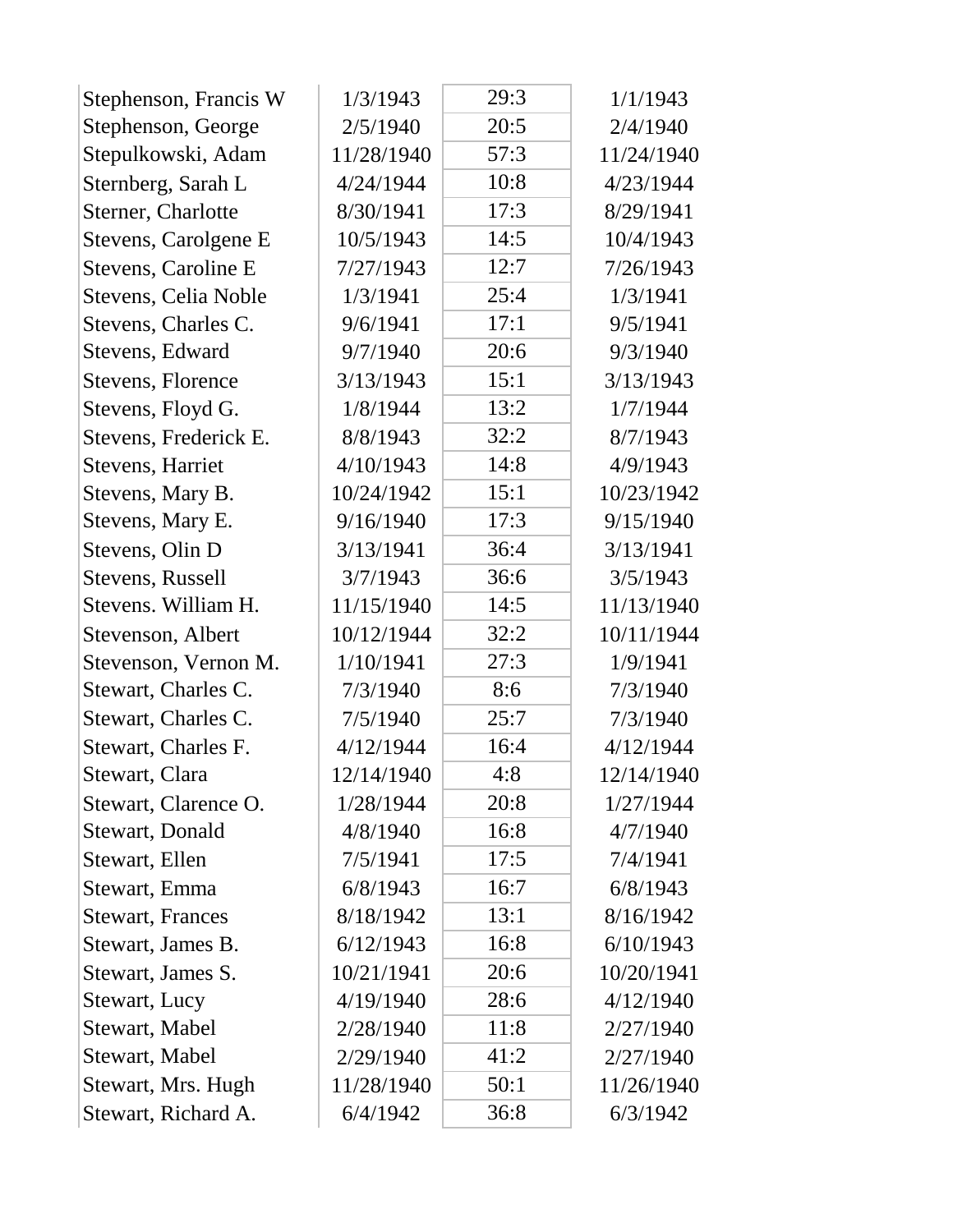| Stewart, Thomas A.                                                       | 10/30/1941 | 41:1  | 10/30/1941 |
|--------------------------------------------------------------------------|------------|-------|------------|
| Stickler, Anna R.                                                        | 7/13/1943  | 20:8  | 7/11/1943  |
| Stickney, Anna A.                                                        | 12/27/1941 | 18:1  | 12/26/1941 |
| Stickney, Bradley W.                                                     | 6/26/1943  | 14:8  | 6/25/1943  |
| Stickney, George O.                                                      | 10/18/1942 | 36:7  | 10/17/1942 |
| Stickney, Orah M.                                                        | 8/18/1942  | 13:2  | 8/18/1942  |
| Stickney, Wilson G.                                                      | 12/3/1942  | 37:1  | 12/1/1942  |
| Stiff, Andrew B                                                          | 10/28/1942 | 17:2  | 10/28/1942 |
| Stiff, Clyde H.                                                          | 1/17/1942  | 17:3  | 1/16/1942  |
| Stiff, Orville                                                           | 11/21/1944 | 17:1  | 11/19/1944 |
| Stiles, Howard R. Pvt.                                                   | 9/16/1943  | 32:3  | 9/12/1943  |
| Stiles, William H.                                                       | 10/16/1942 | 21:1  | 10/16/1942 |
| Stiltz, Sheldon G                                                        | 12/12/1941 | 36:5  | 12/11/1941 |
| Stimson, Alberto                                                         | 4/8/1942   | 21:2  | 4/7/1942   |
| Stimson, Arthur                                                          | 2/5/1940   | 20:2  | 2/3/1940   |
| Stimson, Eva                                                             | 11/14/1942 | 17:2  | 11/14/1942 |
| Stimson, Marguerite A.                                                   | 7/2/1940   | 25:5  | 7/1/1940   |
| Stinchcombe, Ray E                                                       | 10/18/1941 | 18:8  | 10/18/1941 |
| Stine, Betsey                                                            | 1/16/1942  | 23:3  | 1/16/1942  |
| Stine, Elsie                                                             | 2/8/1940   | 33:3  | 2/7/1940   |
| Stine, Mrs. John                                                         | 11/10/1940 | 18:6  | 11/7/1940  |
| Stinson, John </td <td>10/11/1940</td> <td>26:7</td> <td>10/10/1940</td> | 10/11/1940 | 26:7  | 10/10/1940 |
| Stinson, William B.                                                      | 11/19/1940 | 21:3  | 11/18/1940 |
| Stipes, Frank C                                                          | 9/24/1944  | 31:5  | 9/23/1944  |
| Stites, Loren D.                                                         | 9/2/1940   | 15:7  | 8/30/1940  |
| Stiven, Minnie                                                           | 10/16/1944 | 13:2  | 10/16/1944 |
| Stock, Michael                                                           | 5/1/1944   | 14:6  | 4/30/1944  |
| Stocker, A. P.                                                           | 8/4/1940   | 7:2   | 8/2/1940   |
| Stockwell, Charles H.                                                    | 1/15/1940  | 17:4  | 1/14/1940  |
| Stoddard, Frederick E                                                    | 12/21/1942 | 17:5  | 12/19/1942 |
| Stoddard, Mrs. Will                                                      | 12/24/1940 | 9:8   | 12/23/1940 |
| Stoddard, Myrtle D                                                       | 12/18/1942 | 25:2  | 12/16/1942 |
| Stoerman, Merton C.                                                      | 6/25/1942  | 33:1  | 6/25/1942  |
| Stoerman, Theodore                                                       | 3/24/1942  | 17:2  | 3/23/1942  |
| Stoinski, Lloyd M.                                                       | 1/15/1940  | 17:6  | 1/14/1980  |
| Stoinski, Lloyd M.                                                       | 1/16/1940  | 17::7 | 1/14/1940  |
| Stolz, Mrs. John                                                         | 8/11/1942  | 13:2  | 8/10/1942  |
|                                                                          |            |       |            |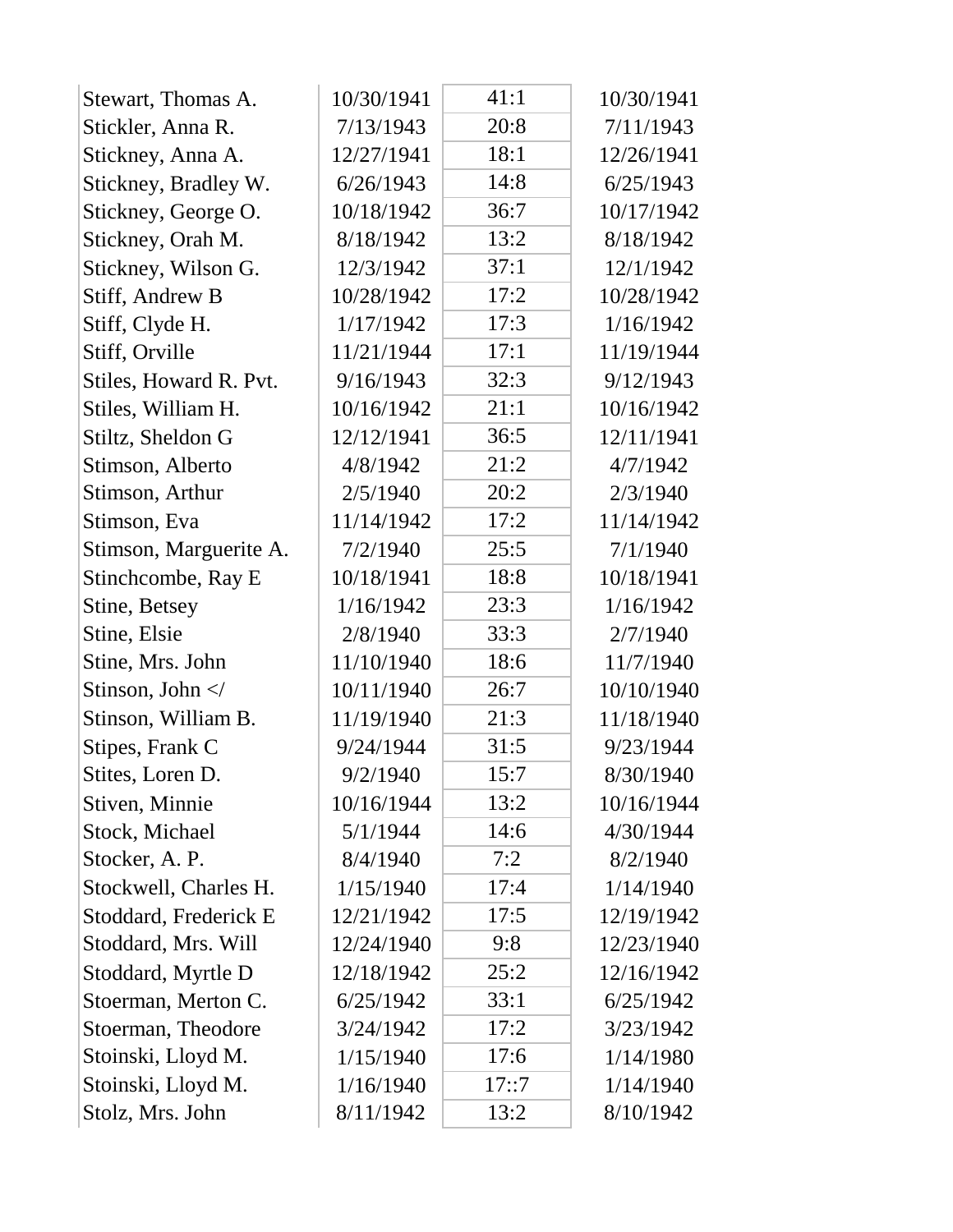| Stombaugh, Viola E.   | 9/7/1943   | 12:6      | 9/6/1943   |
|-----------------------|------------|-----------|------------|
| Stone, Ernest E       | 9/1/1944   | 22:6      | 9/1/1944   |
| Stone, George         | 6/19/1941  | 44:8      | 6/16/1941  |
| Stone, Helen E        | 2/9/1942   | 17:6      | 2/8/1942   |
| Stone, James          | 12/24/1942 | 11:7      | 12/24/1942 |
| Stone, Martha E       | 12/1/1940  | 6:5       | 11/29/1940 |
| Stone, Moody          | 10/13/1940 | 9:8       | 10/12/1940 |
| Stone, Moody          | 10/15/1940 | 4:2       | 10/12/1940 |
| Stone, Zella A        | 9/27/1942  | 32:5      | 9/26/1942  |
| Stoneburg, Andrew     | 8/14/1940  | 10:7      | 8/12/1940  |
| Stoner, Rachel J.     | 7/24/1942  | 19:2      | 7/24/1942  |
| Stonham, Jennie       | 9/11/1941  | 40:8      | 9/11/1941  |
| Stoops, Ida A         | 9/21/1943  | 12:3      | 9/21/1943  |
| Storer, Amelia        | 9/25/1944  | 11:3      | 9/23/1944  |
| Storer, Maray E.      | 2/14/1940  | 2:5, 17:5 | 2/14/1940  |
| Storer, Maray E.      | 2/15/1940  | 21:4      | 2/14/1940  |
| Storer, Ruth L        | 11/9/1944  | 32:5      | 11/8/1944  |
| Storey, Ethel L       | 4/10/1943  | 14:7      | 4/10/1943  |
| Storey, William J     | 2/7/1944   | 11:1      | 2/6/1944   |
| Stork, Adam           | 6/5/1943   | 16:8      | 6/4/1943   |
| Stork, Gladys M.      | 7/13/1940  | 17:3      | 7/12/1940  |
| Stork, Gladys M.      | 7/14/1940  | 27:1      | 7/12/1940  |
| Storms, Minnie D.     | 1/21/1943  | 27:8      | 1/20/1943  |
| Storms, Sherry A.     | 8/8/1942   | 13:3      | 8/8/1942   |
| Storrs, Emma          | 4/14/1944  | 24:5      | 4/13/1944  |
| Stout, Annie S        | 10/5/1941  | 44:2      | 10/4/1941  |
| Stout, Henry D        | 2/11/1943  | 28:7      | 2/11/1943  |
| Stout, James C        | 7/28/1943  | 16:7      | 7/28/1943  |
| Stout, Mrs. Sylvester | 11/24/1941 | 17:3      | 11/23/1941 |
| Stover, Frank         | 4/28/1941  | 16:8      | 4/27/1941  |
| Stoyak, Peter         | 2/28/1940  | 19:4      | 2/26/1940  |
| Stozier, Frank        | 4/18/1941  | 36:6      | 4/12/1941  |
| Strahan, Nellie       | 4/1/1941   | 21:1      | 3/30/1941  |
| Strahan, Thomas J     | 8/6/1941   | 19:1      | 8/5/1941   |
| Straka, Irene S.      | 9/18/1940  | 37:2      | 9/18/1940  |
| Straka, Irene S.      | 9/19/1940  | 33:1      | 9/18/1940  |
| Straka, John F.       | 12/23/1944 | 11:8      | 12/21/1944 |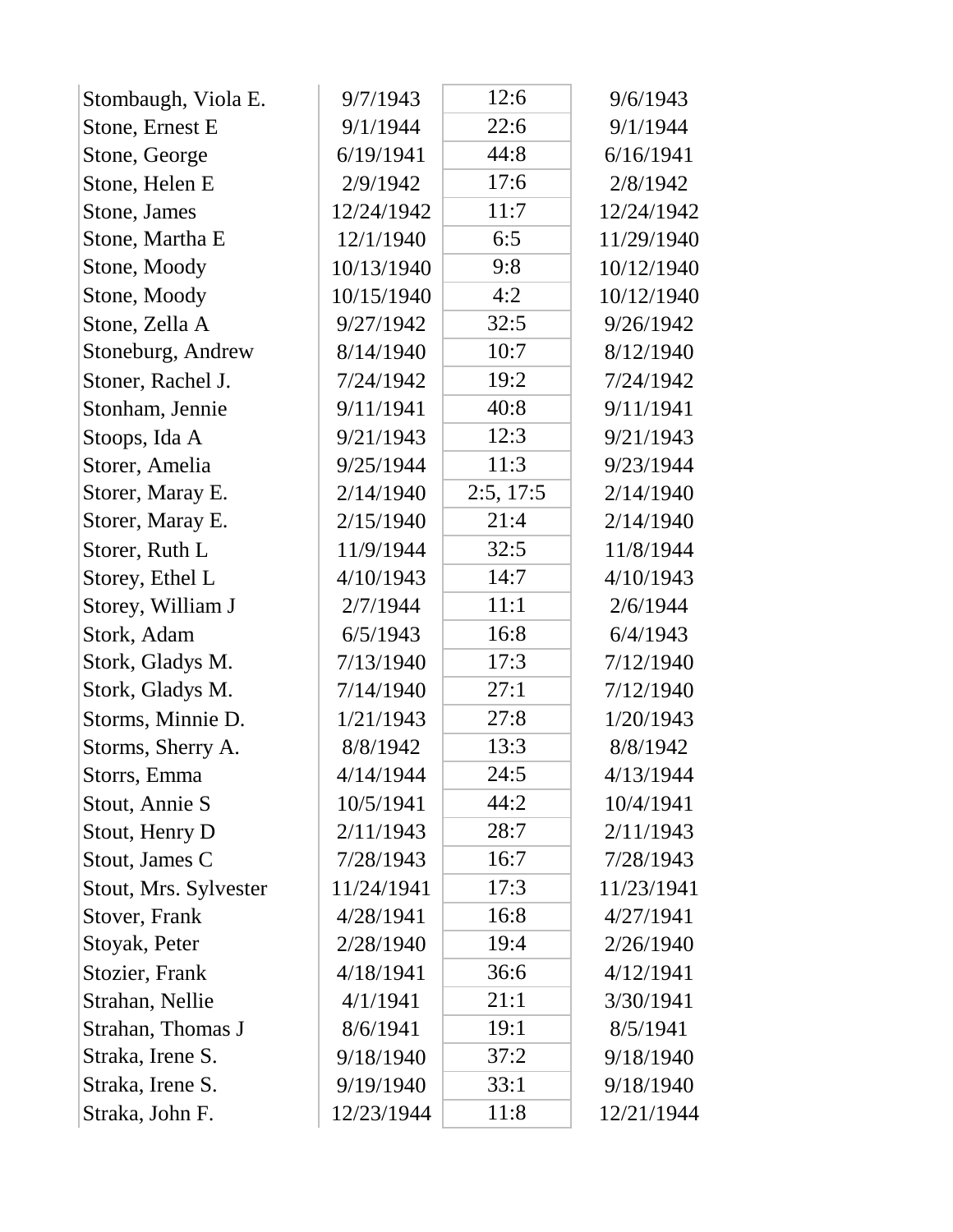| Strassburger, George T. | 1/9/1940   | 16:5, 17:7 | 1/8/1940   |
|-------------------------|------------|------------|------------|
| Strassburger, George T. | 1/10/1940  | 17:7       | 1/8/1940   |
| Strassburger, John J.   | 4/24/1943  | 16:8       | 4/23/1943  |
| Stratton, Betty M.      | 7/8/1941   | 19:4       | 7/7/1941   |
| Stratton, Jerome R.     | 3/14/1941  | 36:3       | 3/14/1941  |
| Stratton, Jesse         | 12/20/1943 | 13:3       | 12/18/1943 |
| Stratton, Roy L.        | 2/2/1942   | 15:5       | 1/31/1942  |
| Strauch, Frank          | 9/6/1940   | 12:5       | 9/4/1940   |
| Straugh, Jesse Jr.      | 9/3/1940   | 4:7        | 9/1/1940   |
| Straugh, Muriel         | 4/20/1940  | 40:6       | 4/18/1940  |
| Straugh, Muriel         | 4/21/1940  | 40:6       | 4/18/1940  |
| Straw, Elmer            | 6/24/1941  | 18:7       | 6/23/1941  |
| Strawaine, Fred H.      | 2/16/1940  | 21:5       | 2/15/1940  |
| Streeter, Nellie        | 1/29/1944  | 11:2       | 1/29/1944  |
| Strego, Harry J.        | 9/4/1940   | 2:3        | 9/3/1940   |
| Strego, Harry J.        | 9/5/1940   | 10:5       | 9/3/1940   |
| Strickland, Dennis      | 4/22/1940  | 15:4, 17:3 | 4/21/1940  |
| Stringham, Jesse E      | 5/15/1944  | 15:1       | 5/14/1944  |
| Stringham, Vira A       | 8/26/1943  | 26:4       | 8/26/1943  |
| Stroh, Charles L.       | 10/18/1940 | 9:6        | 10/17/1940 |
| Stroh, Charles L.       | 10/18/1940 | 28:7       | 10/17/1940 |
| Stroh, Marlene          | 4/15/1944  | 12:6       | 4/13/1944  |
| Stroh, Mary C           | 3/22/1941  | 19:1       | 3/22/1941  |
| Stroh, Richard D        | 5/22/1942  | 24:6       | 5/21/1942  |
| Strokel, Anton          | 5/19/1940  | 1:6        | 5/17/1940  |
| Strolis, Antonia        | 6/10/1943  | 32:5       | 6/9/1943   |
| Strong, Alice E         | 3/6/1942   | 22:8       | 3/6/1942   |
| Strong, Dana B.         | 6/14/1943  | 13:1       | 6/13/1943  |
| Strong, Harry W.        | 4/3/1940   | 23:3       | 4/3/1940   |
| Strong, Harry W.        | 4/4/1940   | 37:1       | 4/3/1940   |
| Strong, Mary S          | 7/26/1944  | 14:8       | 7/25/1944  |
| Strutts, Margaret M.    | 1/2/1940   | 18:1       | 1/1/1940   |
| Stuart, Cecil W         | 3/12/1943  | 22:7       | 3/10/1943  |
| Stuart, David L         | 9/26/1944  | 12:8       | 9/26/1944  |
| Stuart, Edwin G         | 2/6/1941   | 36:6       | 2/4/1941   |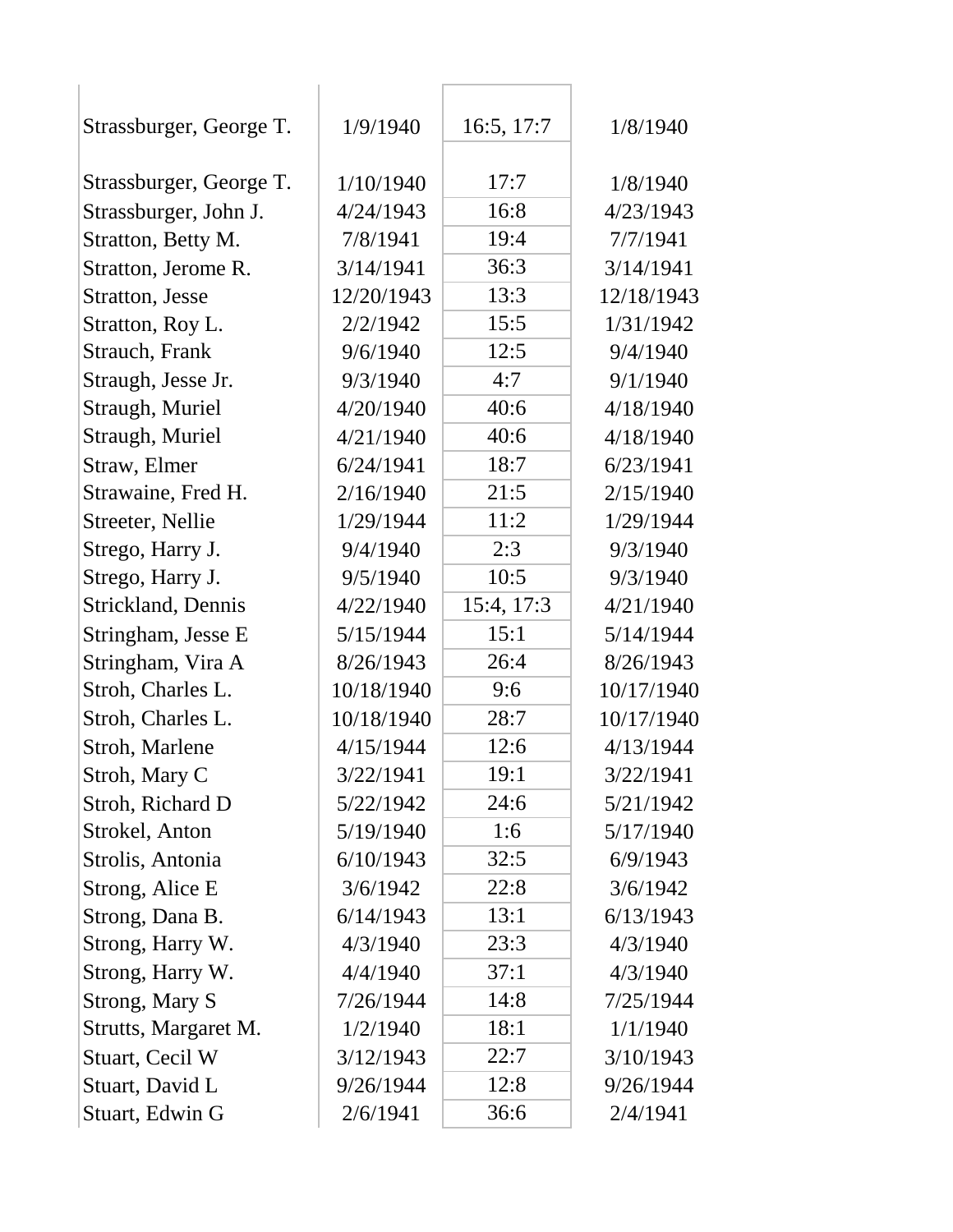| Stuber, Myrtle H.       | 4/30/1943  | 22:5 | 4/30/1943  |
|-------------------------|------------|------|------------|
| Stublich, Nicholas      | 10/15/1940 | 19:2 | 10/12/1940 |
| Stucco, James D.        | 6/14/1943  | 13:1 | 6/13/1943  |
| Stuchlik, Carl          | 8/1/1942   | 13:1 | 7/31/1942  |
| Stuck, Edward D         | 10/19/1943 | 14:6 | 10/18/1943 |
| Stuck, Hattie M         | 10/23/1942 | 22:8 | 10/22/1942 |
| Stuhr, Amy              | 9/7/1940   | 17:3 | 9/6/1940   |
| Stuhr, Amy              | 9/8/1940   | 32:7 | 9/6/1940   |
| Stuhr, Amy              | 9/9/1940   | 17:6 | 9/6/1940   |
| Sturdivant, Fred        | 6/24/1942  | 19:2 | 6/23/1942  |
| <b>Sturges, Charles</b> | 11/25/1940 | 17:4 | 11/24/1940 |
| <b>Sturges, Charles</b> | 11/26/1940 | 21:3 | 11/24/1940 |
| Sturgis, Delaphine N.   | 10/24/1940 | 45:1 | 10/22/1940 |
| Sturgis, Leah P         | 8/21/1942  | 20:5 | 8/20/1942  |
| Sturgis, Lewis          | 7/13/1940  | 17:4 | 7/12/1940  |
| Sturgis, Lewis          | 7/14/1940  | 6:4  | 7/12/1940  |
| Sturgis, Sarah May      | 4/16/1940  | 17:4 | 4/15/1940  |
| Sturgis, Sarah May      | 4/17/1940  | 7:4  | 4/15/1940  |
| Sturgis, William H.     | 9/19/1940  | 19:4 | 9/19/1940  |
| Sturgis, William H.     | 9/19/1940  | 33:1 | 9/19/1940  |
| Sturt, Emily J.         | 1/7/1943   | 27:3 | 1/7/1943   |
| Sturtz, Winifred        | 12/24/1943 | 11:8 | 12/23/1943 |
| Stutesman, Orvil K      | 4/10/1944  | 13:2 | 4/10/1944  |
| Stutsman, Rose          | 10/7/1944  | 12:6 | 10/5/1944  |
| Stutte, Ellen H         | 9/28/1943  | 16:6 | 9/28/1943  |
| Styner, Frank R         | 1/26/1943  | 13:5 | 1/24/1943  |
| Suchanek, John          | 6/27/1942  | 15:3 | 6/26/1942  |
| Suchy, Vasil            | 4/3/1942   | 25:2 | 4/1/1942   |
| Suff, Mary E            | 4/28/1944  | 23:7 | 4/27/1944  |
| Suhajida, Frank G.      | 10/16/1944 | 13:2 | 10/15/1944 |
| Sulcer, Julian C        | 8/3/1944   | 26:6 | 8/1/1944   |
| Suley, Joseph           | 12/19/1944 | 17:1 | 12/17/1944 |
| Sullivan, Ellen         | 3/19/1943  | 22:8 | 3/19/1943  |
| Sullivan, Herbert R     | 8/13/1943  | 20:6 | 8/12/1943  |
| Sullivan, John          | 12/12/1940 | 48:2 | 12/11/1940 |
| Summers, Cornelia       | 10/2/1944  | 13:2 | 10/2/1944  |
| Summers, Mary           | 10/13/1940 | 36:4 | 10/11/1940 |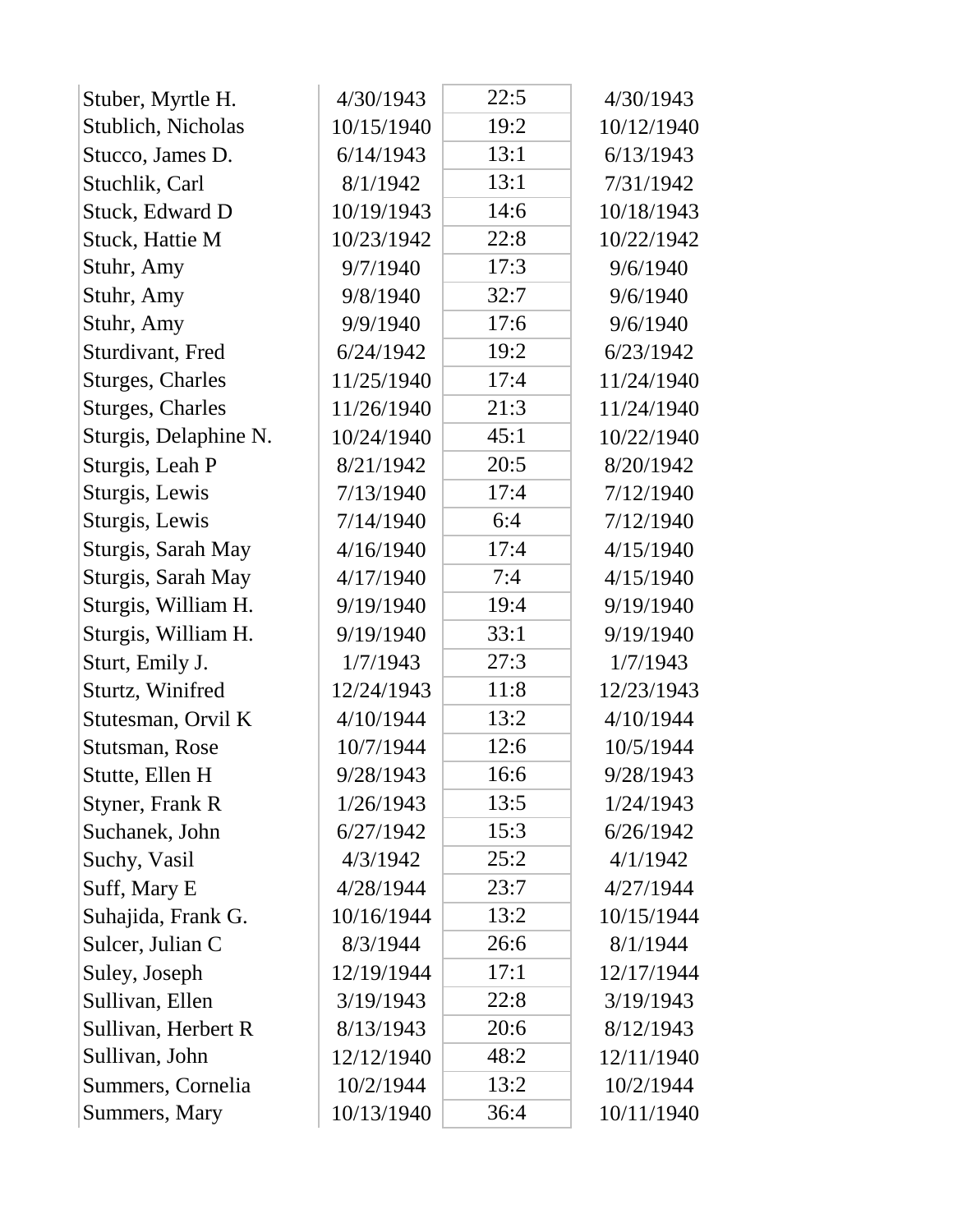| Summers, Simon P.     | 2/12/1940  | 13:7       | 2/11/1940  |
|-----------------------|------------|------------|------------|
| Summers, Simon P.     | 2/14/1940  | 2:4        | 2/11/1940  |
| Sursaw, Walter J      | 2/5/1942   | 33:3       | 2/4/1942   |
| Surtor, Alice M       | 12/18/1943 | 12:7       | 12/17/1943 |
| Sutherby, Addie       | 4/23/1940  | 8:2        | 4/21/1940  |
| Sutherland, Evelyn B. | 8/22/1940  | 34:2, 34:4 | 8/21/1940  |
| Sutherland, Frank F.  | 8/3/1940   | 7:5        | 8/1/1940   |
| Sutherland, Fred G    | 5/24/1941  | 18:6       | 5/23/1941  |
| Sutphin, Emma L.      | 11/1/1940  | 16:2       | 10/31/1940 |
| Sutter, John W.       | 11/22/1940 | 26:2, 33:4 | 11/20/1940 |
| Sutton, Billy L       | 12/11/1943 | 14:6       | 12/10/1943 |
| Sutton, Charles E     | 10/27/1943 | 18:4       | 10/27/1943 |
| Sutton, Elizabeth L   | 12/20/1944 | 23:1       | 12/20/1944 |
| Sutton, Flora M.      | 7/10/1940  | 2:7        | 7/9/1940   |
| Sutton, Frank         | 5/19/1941  | 19:1       | 5/17/1941  |
| Sutton, Grace         | 1/7/1944   | 17:3       | 1/7/1944   |
| Sutton, John J        | 1/12/1944  | 13:3       | 1/10/1944  |
| Sutton, Roy           | 10/9/1942  | 22:8       | 10/8/1942  |
| Svetkoff, Efrem       | 12/6/1940  | 32:3       | 12/5/1940  |
| Svetkoff, Efrem       | 12/7/1940  | 16:6       | 12/5/1940  |
| Svetkoff, Efrem       | 12/8/1940  | 36:1       | 12/5/1940  |
| Svrcek, Mary          | 12/9/1940  | 13:1, 18:3 | 12/8/1940  |
| Swailes, Richard      | 12/29/1940 | 6:2        | 12/26/1940 |
| Swain, Emma           | 5/29/1942  | 10:7       | 5/28/1942  |
| Swain, Evan           | 8/25/1941  | 16:7       | 8/25/1941  |
| Swainston, Richard F. | 5/9/1943   | 36:3       | 5/8/1943   |
| Swalla, Daisy         | 4/1/1942   | 21:3       | 3/30/1942  |
| Swan, Annie S.        | 6/5/1943   | 16:7       | 6/3/1943   |
| Swan, Fredericka      | 1/10/1940  | 17:8       | 1/10/1940  |
| Swan, Fredericka      | 1/11/1940  | 37:6       | 1/10/1940  |
| Swan, Fredericka      | 1/12/1940  | 23:3       | 1/10/1940  |
| Swan, Mabel M.        | 7/21/1943  | 14:8       | 7/20/1943  |
| Swanbrick, Marie A.   | 3/13/1941  | 36:4       | 3/11/1941  |
| Swanebeck, Eugenia M. | 1/9/1944   | 28:5       | 1/8/1944   |
| Swanson, Adolph G.    | 11/11/1940 | 17:3       | 11/11/1940 |
| Swanson, Adolph G.    | 11/12/1940 | 21:3       | 11/11/1940 |
| Swanson, Alma U.      | 1/6/1944   | 27:1       | 1/5/1944   |
|                       |            |            |            |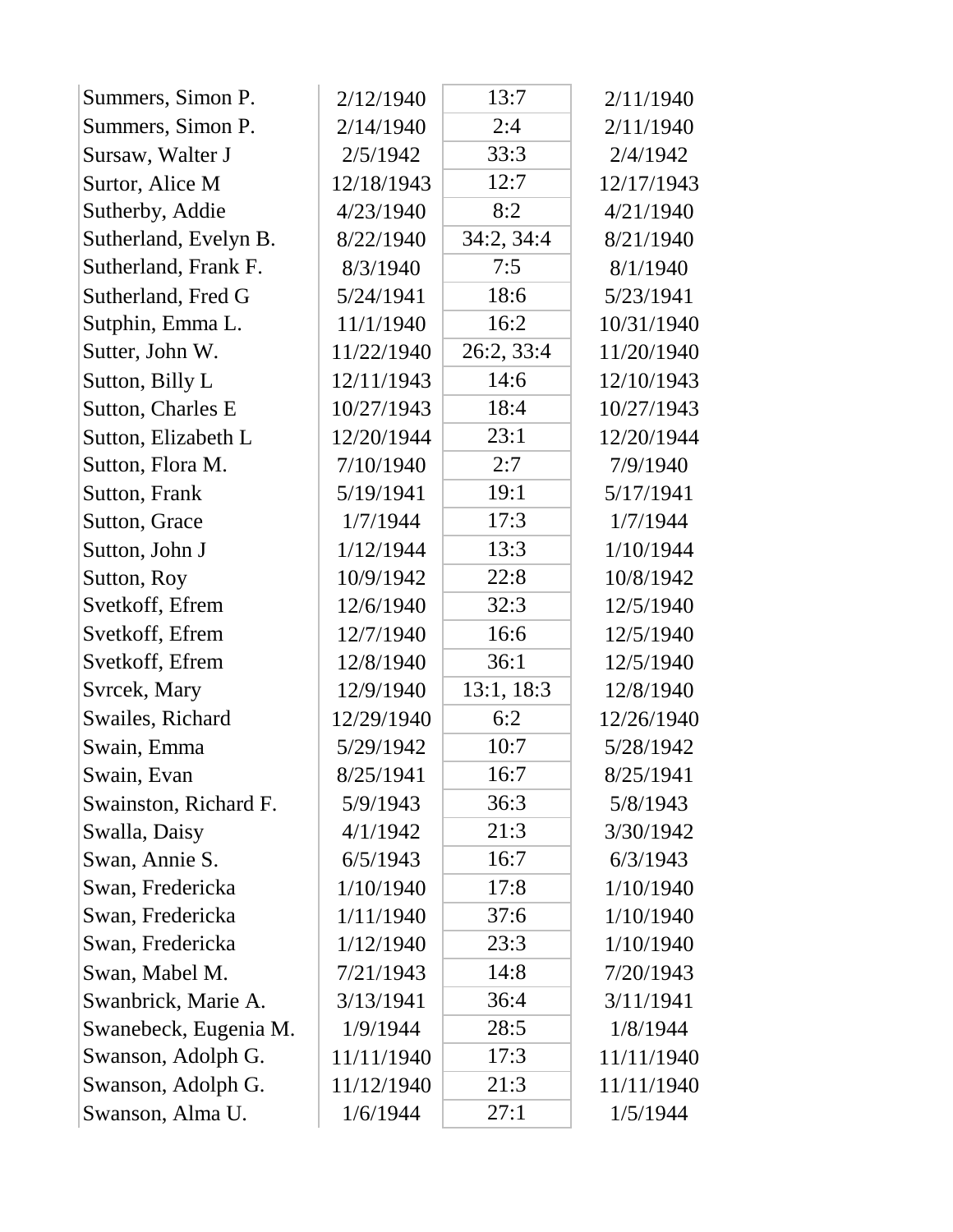| Swanson, Edward      | 8/2/1944   | 16:6       | 7/31/1944  |
|----------------------|------------|------------|------------|
| Swanson, Emma M      | 2/3/1941   | 15:5       | 2/2/1941   |
| Swanson, Gustave E   | 5/21/1942  | 36:8       | 5/21/1942  |
| Swanson, Vernita     | 12/18/1944 | 13:2       | 12/18/1944 |
| Swantek, Edmund J    | 11/3/1941  | 19:1       | 11/2/1941  |
| Swart, Edgar J       | 11/11/1941 | 19:2       | 11/10/1941 |
| Swartwout, Myron     | 6/4/1942   | 36:7       | 6/3/1942   |
| Swartz, Donna E.     | 4/6/1940   | 18:1       | 4/6/1940   |
| Swartz, Donna E.     | 4/7/1940   | 32:5       | 4/6/1940   |
| Swartz, Ida          | 5/13/1944  | 12:3       | 5/12/1944  |
| Swatzell, Lois H     | 5/25/1943  | 16:8       | 5/25/1943  |
| Swayze, Grace        | 8/27/1940  | 17:4       | 8/25/1940  |
| Swearingen, Terry M. | 6/4/1942   | 36:8       | 6/4/1942   |
| Sweeney, Mrs T. F.   | 6/29/1941  | 44:6       | 6/28/1941  |
| Sweers, Elizabeth A. | 7/17/1943  | 14:7       | 7/16/1943  |
| Sweers, Milo         | 12/25/1944 | 18:2       | 12/24/1944 |
| Sweers, Richard A.   | 10/8/1943  | 22:5       | 10/7/1943  |
| Sweet, Ell L.        | 12/20/1943 | 13:3       | 12/19/1943 |
| Sweet, George S.     | 8/10/1943  | 14:7       | 8/10/1943  |
| Sweet, James         | 12/24/1940 | 13:5       | 12/22/1940 |
| Sweet, William E.    | 7/14/1942  | 13:3       | 7/14/1942  |
| Sweet, Winnifred M   | 8/22/1944  | 12:7       | 8/20/1944  |
| Sweeten, John W.     | 5/8/1943   | 14:8       | 5/7/1943   |
| Sweitzer, John H     | 5/18/1942  | 13:2       | 5/17/1942  |
| Swerkos, Katherine   | 1/12/1940  | 23:3       | 1/11/1940  |
| Swift, Leslie        | 3/19/1944  | 31:8       | 3/18/1944  |
| Swift, Marie C.      | 5/12/1943  | 20:7       | 5/12/1943  |
| Swift, Milton A.     | 11/7/1940  | 24:3, 45:1 | 11/7/1940  |
| Swift, Milton A.     | 11/8/1940  | 32:5       | 11/7/1940  |
| Swihart, Ella        | 11/11/1940 | 5:2, 17:3  | 11/10/1940 |
| Swire, George R.     | 7/7/1943   | 15:1       | 7/5/1943   |
| Swisher, Arthur L.   | 9/28/1942  | 13:2       | 9/27/1942  |
| Switalski, Thecla S. | 10/5/1942  | 15:2       | 10/3/1942  |
| Swonson, Anna        | 4/10/1943  | 14:8       | 4/9/1943   |
| Sylvester, Lewis H   | 6/7/1944   | 20:4       | 6/6/1944   |
| Sylvester, Margaret  | 12/11/1943 | 14:6       | 12/10/1943 |
| Sylvester, Trevor    | 7/1/1940   | 13:5, 19:5 | 6/30/1940  |
|                      |            |            |            |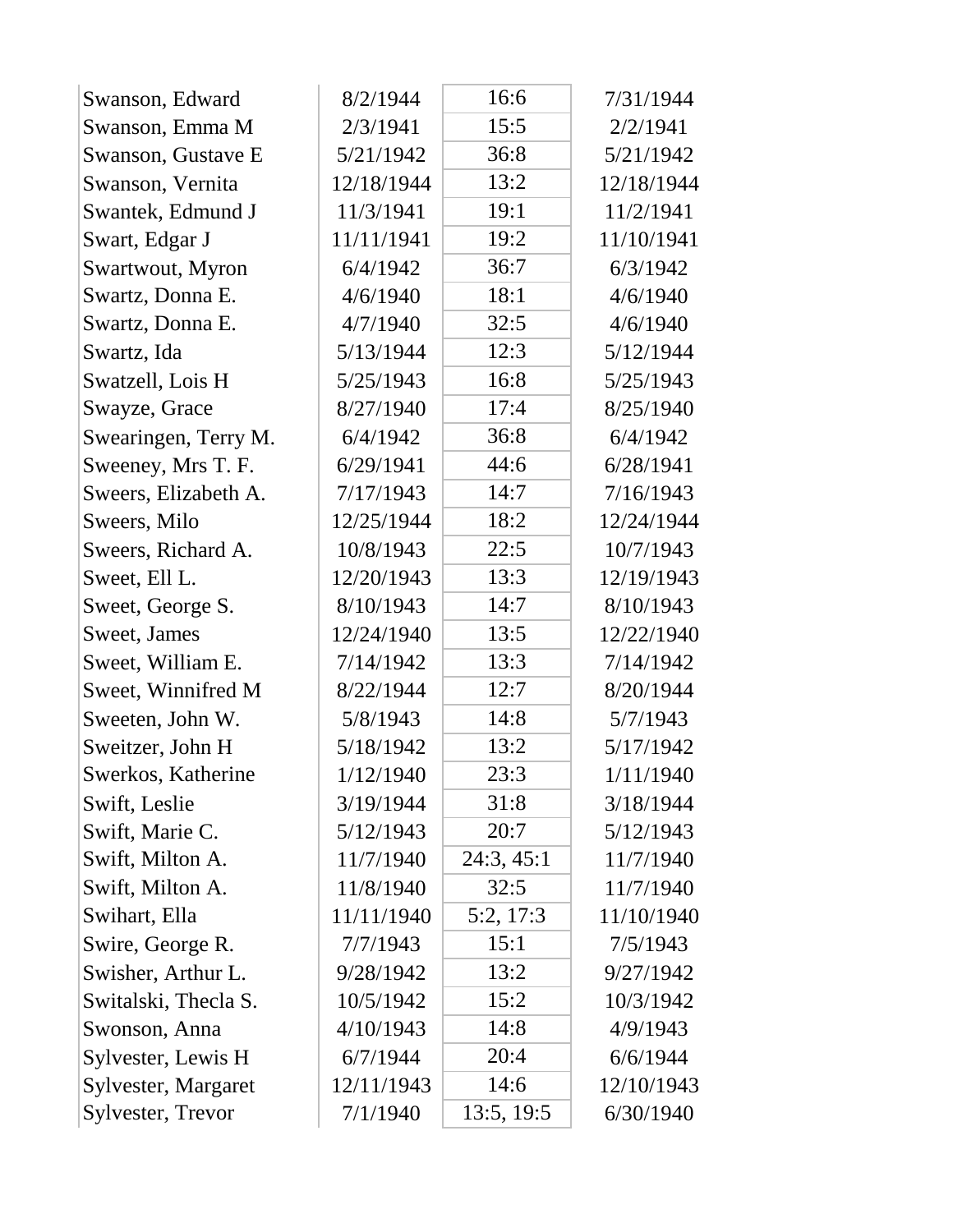| Sylvester, Trevor      | 7/2/1940   | 25:5       | 6/30/1940  |
|------------------------|------------|------------|------------|
| Sylvestre, Joseph P.   | 4/1/1943   | 32:6       | 3/31/1943  |
| Symons, Catherine A.   | 8/16/1941  | 16:6       | 8/16/1941  |
| Symons, Samuel         | 1/25/1940  | 6:3, 33:5  | 1/23/1940  |
| Szabo, Frank           | 5/25/1942  | 13:1       | 5/24/1942  |
| Szabo, Frank M.        | 12/19/1940 | 16:5,48:6  | 12/18/1940 |
| Szanto, Mary           | 12/6/1940  | 32:3       | 12/5/1940  |
| Szanto, Mary           | 12/7/1940  | 13:5, 16:6 | 12/5/1940  |
| Szecsodi, Steve        | 7/29/1941  | 19:2       | 7/28/1941  |
| Szewczyk, Anthony      | 6/4/1941   | 26:7       | 6/3/1941   |
| Sziety, Anthony        | 1/28/1944  | 20:7       | 1/27/1944  |
| Szikszay, George       | 5/31/1944  | 18:8       | 5/30/1944  |
| Szikszay, Kelly K      | 9/18/1941  | 33:2       | 9/17/1941  |
| Szpiech, John          | 11/1/1941  | 18:7       | 10/31/1941 |
| Szucs, Lydia           | 6/4/1943   | 20:5       | 6/3/1943   |
| Szumowicz, Mary S      | 5/20/1944  | 14:2       | 5/19/1944  |
| Szwed, John            | 7/21/1943  | 14:7       | 7/21/1943  |
| Szwed, Mary            | 6/26/1944  | 13:5       | 6/25/1944  |
| Szymanski, Dora M.     | 9/11/1943  | 14:6       | 9/10/1943  |
| Tabit, Abraham         | 12/2/1940  | 16:6       | 11/30/1940 |
| Tabor, Claude          | 8/24/1942  | 11:4       | 8/24/1942  |
| Tackebury, John H.     | 9/15/1942  | 12:8       | 9/14/1942  |
| Tackebury, Mytle V.    | 7/1/1941   | 26:6       | 6/30/1941  |
| Tadajewski, Anthony S. | 4/28/1941  | 16:7       | 4/26/1941  |
| Tadrick, John A.       | 8/30/1940  | 23:2       | 8/30/1940  |
| Tadrick, John A.       | 8/31/1940  | 17:4       | 8/30/1940  |
| Tadrick, John A.       | 9/1/1940   | 23:4       | 8/30/1940  |
| Taft, Orvie J          | 10/13/1942 | 15:2       | 10/12/1942 |
| Taggart, William R.    | 2/16/1940  | 7:5, 21:5  | 2/15/1940  |
| Tahin, Agnes           | 7/2/1942   | 23:3       | 7/1/1942   |
| Taite, Emma A.         | 11/27/1940 | 8:2        | 11/25/1940 |
| Taitt, Daniel R.       | 5/14/1940  | 10:2       | 5/12/1940  |
| Talada, Estella M.     | 2/15/1943  | 13:5       | 2/13/1943  |
| Talaga, John R.        | 3/8/1944   | 16:5       | 3/8/1944   |
| Talbert, Flora         | 11/10/1944 | 24:6       | 11/8/1944  |
| Talcott, Earl K.       | 5/13/1943  | 32:5       | 5/13/1943  |
| Talcott, Edna          | 6/10/1943  | 32:7       | 6/9/1943   |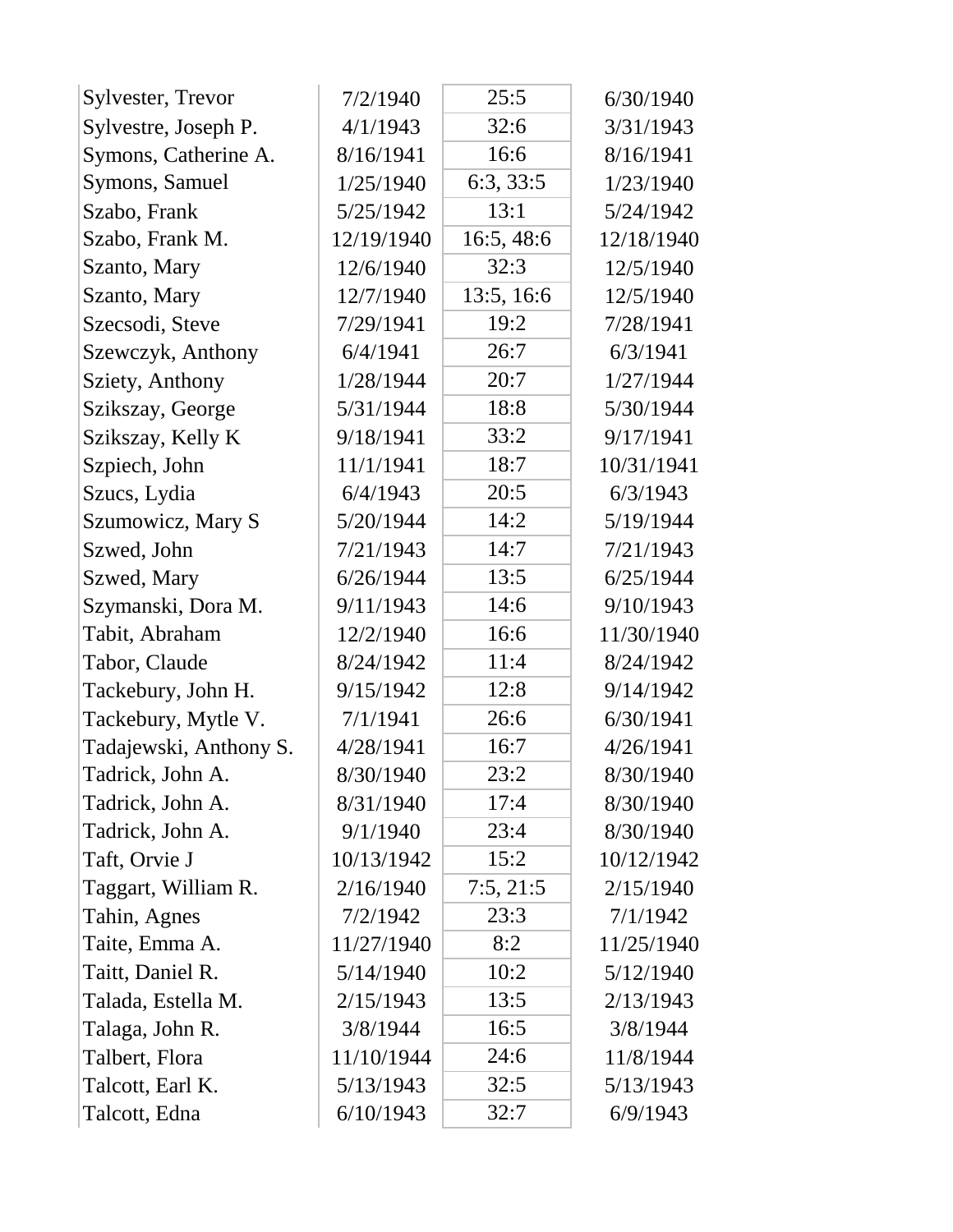| Talkington, Norma J. | 7/26/1943  | 13:2       | 7/26/1943  |
|----------------------|------------|------------|------------|
| Tallman, Wesley      | 1/7/1941   | 19:7       | 1/6/1941   |
| Tamlny, Cora A       | 10/4/1943  | 12:7       | 10/3/1943  |
| Tank, Charles W.     | 4/5/1944   | 16:5       | 4/4/1944   |
| Tanner, Francis C.   | 2/12/1940  | 5:7, 13:7  | 2/11/1940  |
| Tanner, Francis C.   | 2/13/1940  | 17:5       | 2/11/1940  |
| Tanner, Frank A      | 1/15/1941  | 20:8       | 1/14/1941  |
| Tanner, Genevieve    | 10/23/1940 | 28:7       | 10/22/1940 |
| Tanner, Genevieve    | 10/24/1940 | 45:1       | 10/22/1940 |
| Tanner, Nancy E.     | 1/5/1940   | 11:3       | 1/4/1940   |
| Tappan, Lee E.       | 6/3/1944   | 12:3       | 6/2/1944   |
| Tarrance, Edith R.   | 10/30/1944 | 13:2       | 10/29/1944 |
| Tate, Fred L.        | 4/18/1944  | 14:4       | 4/18/1944  |
| Tate, Mildred        | 1/2/1942   | 21:7       | 1/2/1942   |
| Taterow, Amy         | 12/30/1942 | 13:7       | 12/30/1942 |
| Tatro, Samuel        | 4/11/1943  | 36:3       | 4/10/1943  |
| Taubitz, Anthony     | 2/23/1944  | 12:8       | 2/22/1944  |
| Taubitz, William J.  | 1/15/1941  | 20:7       | 1/15/1941  |
| Taunt, Annabelle     | 4/10/1941  | 44:6       | 4/10/1941  |
| Taylor, Alexander    | 12/24/1940 | 9:6, 13:5  | 12/23/1940 |
| Taylor, Alice E.     | 2/22/1943  | 13:2       | 2/22/1943  |
| Taylor, Alice N.     | 9/29/1941  | 19:4       | 9/29/1941  |
| Taylor, Archie L.    | 2/21/1942  | 17:5       | 2/20/1942  |
| Taylor, Arthur       | 11/25/1941 | 21:3       | 11/24/1941 |
| Taylor, Belle        | 3/7/1944   | 14:8       | 3/6/1944   |
| Taylor, Cealon       | 2/15/1941  | 17:3       | 2/15/1941  |
| Taylor, Charles W    | 4/22/1942  | 18:7       | 4/22/1942  |
| Taylor, Clark B      | 10/4/1941  | 19:2       | 10/3/1941  |
| Taylor, Cleora N.    | 1/8/1944   | 13:3       | 1/7/1944   |
| Taylor, Edward       | 9/24/1942  | 24:7       | 9/24/1942  |
| Taylor, Edward       | 5/1/1943   | 16:7       | 5/1/1943   |
| Taylor, Elmer H      | 8/20/1944  | 27:7       | 8/17/1944  |
| Taylor, Estelle B.   | 11/14/1940 | 25:8, 45:1 | 11/13/1940 |
| Taylor, Ethel M      | 6/21/1944  | 16:7       | 6/20/1944  |
| Taylor, Etta M.      | 1/3/1944   | 11:7       | 1/1/1944   |
| Taylor, Flora I.     | 2/5/1940   | 17:5       | 2/5/1940   |
| Taylor, Flora I.     | 2/6/1940   | 17:6       | 2/5/1940   |
|                      |            |            |            |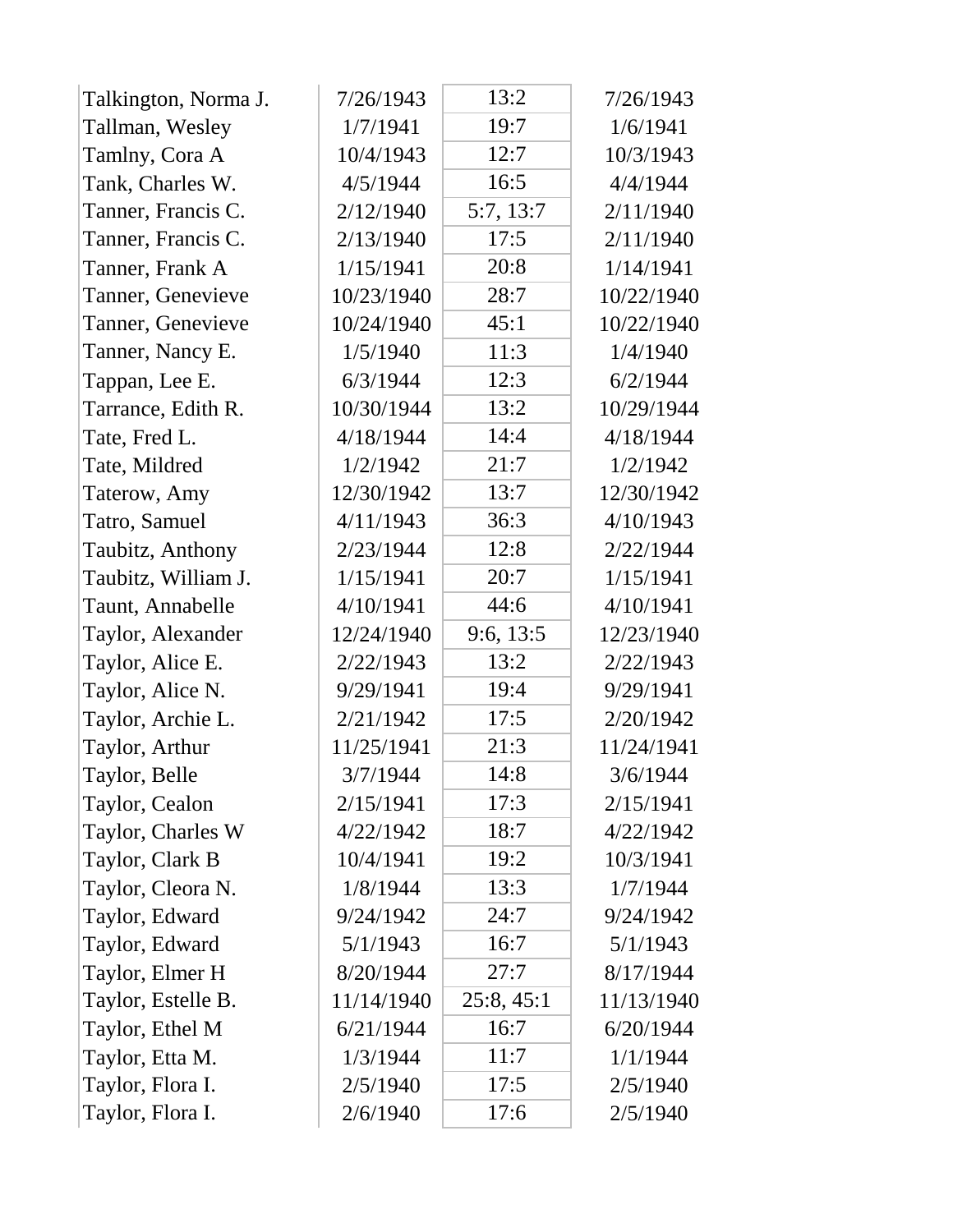| Taylor, Flora I.   | 2/7/1940   | 2:1       | 2/5/1940   |
|--------------------|------------|-----------|------------|
| Taylor, George B   | 12/16/1943 | 36:6      | 12/15/1943 |
| Taylor, George W   | 8/7/1943   | 14:6      | 8/7/1943   |
| Taylor, Hamilton B | 11/24/1943 | 13:1      | 11/23/1943 |
| Taylor, Harold G   | 4/15/1944  | 12:7      | 4/15/1944  |
| Taylor, J. Herman  | 1/14/1944  | 19:2      | 1/14/1944  |
| Taylor, James Sgt  | 4/27/1943  | 14:7      | 4/26/1943  |
| Taylor, Joyce A.   | 5/8/1940   | 26:8      | 5/7/1940   |
| Taylor, Lucy       | 12/6/1941  | 18:2      | 12/6/1941  |
| Taylor, Luther     | 12/30/1940 | 15:8      | 12/29/1940 |
| Taylor, Mable L    | 8/2/1944   | 16:6      | 8/2/1944   |
| Taylor, Margaret J | 1/15/1941  | 20:7      | 1/14/1941  |
| Taylor, Minnie B.  | 7/24/1942  | 19:1      | 7/24/1942  |
| Taylor, Myrtle M   | 1/29/1943  | 19:5      | 1/28/1943  |
| Taylor, Norma J    | 12/22/1942 | 21:3      | 12/21/1942 |
| Taylor, Pearl      | 6/11/1941  | 26:7      | 6/9/1941   |
| Taylor, Robert     | 6/17/1941  | 20:8      | 6/16/1941  |
| Taylor, Robert E.  | 5/6/1940   | 1:1, 15:3 | 5/5/1940   |
| Taylor, Robert E.  | 5/7/1940   | 19:2      | 5/5/1940   |
| Taylor, Robert E.  | 5/7/1940   | 2:1       | 5/5/1940   |
| Taylor, Roy L      | 7/13/1943  | 20:8      | 7/13/1943  |
| Taylor, Sam B.     | 11/9/1941  | 40:5      | 11/8/1941  |
| Taylor, Sudie E.   | 4/9/1942   | 36:4      | 4/7/1942   |
| Taylor, William A  | 2/2/1941   | 32:7      | 2/1/1941   |
| Taylor, William A  | 6/28/1944  | 18:7      | 6/27/1944  |
| Taylor, William F  | 10/17/1944 | 14:6      | 10/16/1944 |
| Teachout, David L  | 10/20/1944 | 28:7      | 10/20/1944 |
| Teachout, Elmer C  | 4/7/1943   | 16:7      | 4/6/1943   |
| Teachout, Henry    | 10/12/1942 | 12:7      | 10/11/1942 |
| Teachout, Letitia  | 8/26/1940  | 15:5      | 8/24/1940  |
| Teachout, Nellie J | 2/18/1944  | 20:7      | 2/18/1944  |
| Teahen, Roy J.     | 1/16/1940  | 17::7     | 1/15/1940  |
| Tebo, David C      | 8/21/1942  | 20:5      | 8/20/1942  |
| Tedball, Louis C   | 9/15/1943  | 16:3      | 9/14/1943  |
| Teffner, Jacob     | 11/18/1943 | 36:7      | 11/16/1943 |
| Teirfolk, John M   | 3/13/1944  | 12:8      | 3/11/1944  |
| Teitelbuam, Elaine | 6/2/1944   | 24:4      | 6/1/1944   |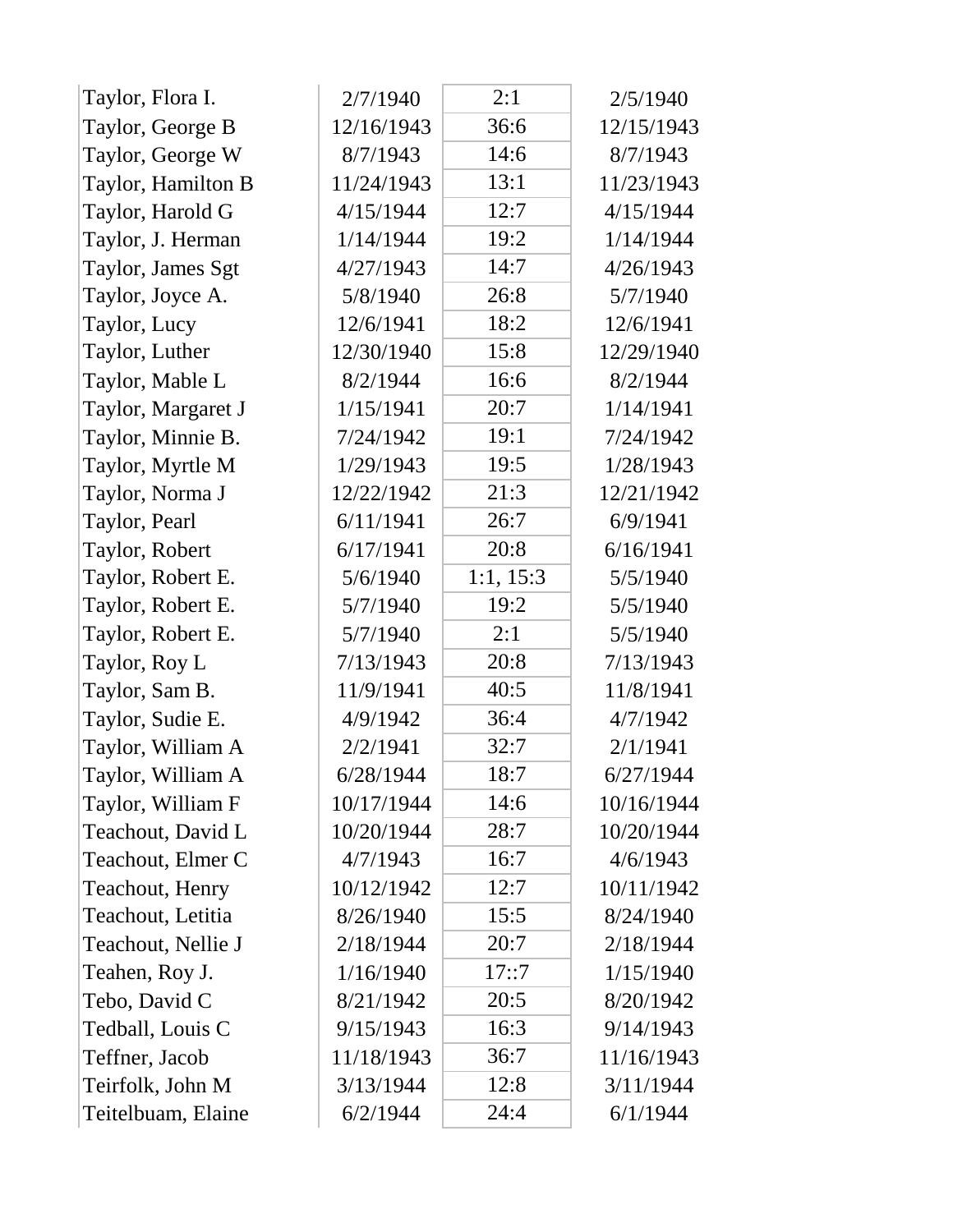| Telling, Elizabeth A. | 3/19/1942  | 40:7       | 3/18/1942  |
|-----------------------|------------|------------|------------|
| Tenary, Bessie B      | 7/2/1944   | 18:6       | 6/30/1944  |
| Tennery, Laura B.     | 5/17/1941  | 20:6       | 5/16/1941  |
| Terbush, Jennie E.    | 5/12/1942  | 16:7       | 5/12/1942  |
| Terbush, William D.   | 10/16/1940 | 22:8       | 10/16/1940 |
| Terbush, William D.   | 10/17/1940 | 40:8       | 10/16/1940 |
| Terry, Alburn         | 9/21/1944  | 32:2       | 9/21/1944  |
| Terry, Cornelia       | 7/28/1942  | 11:4       | 7/28/1942  |
| Terry, Waldo L        | 5/24/1942  | 32:2       | 5/23/1942  |
| Tervo, John A.        | 7/6/1942   | 11:5       | 7/5/1942   |
| Tesch, August         | 5/20/1941  | 20:5       | 5/19/1941  |
| Tesch, Helen M.       | 12/20/1942 | 37:2       | 12/19/1942 |
| Tessmer, MaryAnn M.   | 2/10/1941  | 17:5       | 2/8/1941   |
| Tester, Sarah L.      | 1/3/1940   | 2:4        | nd         |
| Teufel, Frank G       | 12/1/1943  | 16:7       | 11/30/1943 |
| Thacher, Iva          | 6/11/1942  | 37:1       | 6/11/1942  |
| Thalhammer, George H  | 9/13/1943  | 14:6       | 9/12/1943  |
| Tharp, Jack E         | 8/5/1944   | 11:1       | 8/2/1944   |
| Thatcher, Velma       | 5/4/1940   | 18:8       | 5/3/1940   |
| Thayer, Charles T.    | 6/16/1943  | 18:6       | 6/14/1943  |
| Therrien, Joseph M    | 10/24/1941 | 32:6       | 10/23/1941 |
| Thevenot, Lucien      | 4/16/1940  | 12:4, 17:4 | 4/16/1940  |
| Thick, Emerson        | 4/24/1942  | 22:7       | 4/21/1942  |
| Thomas, Angie L       | 4/7/1941   | 17:3       | 4/7/1941   |
| Thomas, Anna          | 8/17/1942  | 11:1       | 8/16/1942  |
| Thomas, Arthur H.     | 5/14/1941  | 26:6       | 5/13/1941  |
| Thomas, Arthur K.     | 10/2/1942  | 20:8       | 10/1/1942  |
| Thomas, Delia J.      | 9/22/1944  | 24:6       | 9/21/1944  |
| Thomas, Earl A.       | 5/5/1943   | 20:7       | 5/5/1943   |
| Thomas, Elenora       | 7/14/1940  | 27:1       | 7/13/1940  |
| Thomas, Floyd A.      | 2/7/1940   | 2:1        | 2/6/1940   |
| Thomas, Frank E.      | 9/29/1943  | 18:3       | 9/29/1943  |
| Thomas, Isadora       | 12/5/1940  | 44:5       | 12/4/1940  |
| Thomas, Isadora       | 12/6/1940  | 32:3       | 12/4/1940  |
| Thomas, Israel        | 3/10/1943  | 20:7       | 3/8/1943   |
| Thomas, Isyet         | 12/15/1941 | 18:6       | 12/14/1941 |
| Thomas, John          | 5/21/1943  | 20:6       | 5/20/1943  |
|                       |            |            |            |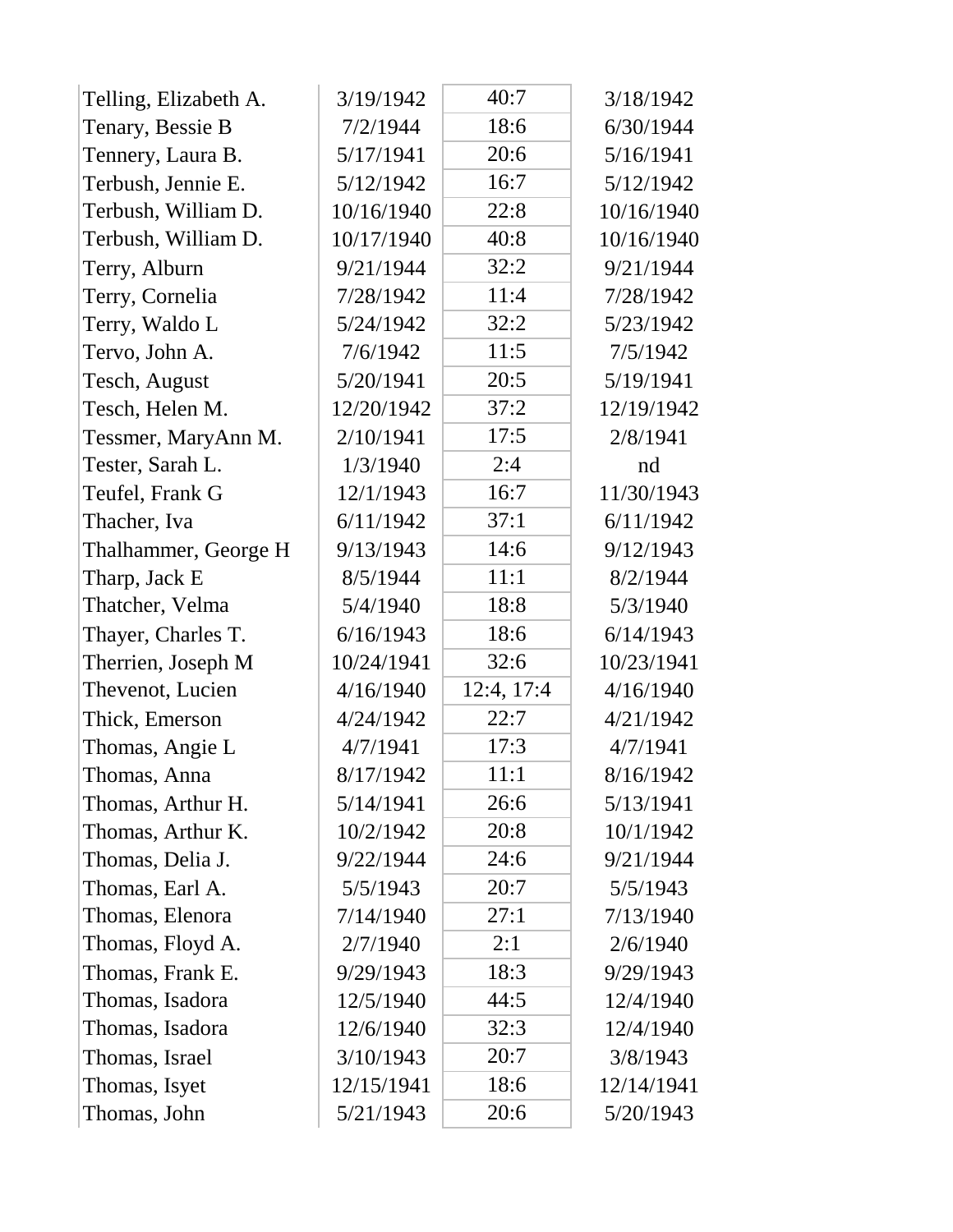| Thomas, John E.        | 9/6/1941   | 17:1 | 9/5/1941   |
|------------------------|------------|------|------------|
| Thomas, Joshua         | 2/11/1940  | 8:5  | 2/8/1940   |
| Thomas, Mary           | 10/15/1942 | 33:2 | 10/13/1942 |
| Thomas, Mary E.        | 12/3/1942  | 37:2 | 12/2/1942  |
| Thomas, Mrs. F. Perry  | 9/12/1940  | 37:3 | 9/11/1940  |
| Thomas, Napolean       | 9/29/1944  | 26:7 | 9/28/1944  |
| Thomas, Norman A.      | 1/20/1942  | 17:5 | 1/19/1942  |
| Thomas, Sarah A.       | 1/3/1944   | 11:6 | 1/2/1944   |
| Thomie, John           | 5/27/1944  | 12:4 | 5/26/1944  |
| Thompson, Allie M.     | 9/7/1944   | 26:4 | 9/7/1944   |
| Thompson, Arthur       | 3/3/1941   | 17:4 | 3/2/1941   |
| Thompson, Bert H       | 7/17/1941  | 36:6 | 7/16/1941  |
| Thompson, Bessie E.    | 6/18/1941  | 22:3 | 6/17/1941  |
| Thompson, Charles E.   | 4/25/1942  | 16:8 | 4/24/1942  |
| Thompson, Clara G      | 3/10/1941  | 17:2 | 3/9/1941   |
| Thompson, Eleazer      | 4/28/1944  | 23:7 | 4/27/1944  |
| Thompson, Eli H.       | 4/17/1940  | 23:3 | 4/16/1940  |
| Thompson, Eli H.       | 4/18/1940  | 40:1 | 4/16/1940  |
| Thompson, Emma         | 1/6/1941   | 15:6 | 1/5/1941   |
| Thompson, Emma L.      | 1/11/1944  | 13:1 | 1/8/1944   |
| Thompson, Esther       | 8/9/1940   | 21:1 | 8/9/1940   |
| Thompson, Esther       | 8/10/1940  | 17:3 | 8/9/1940   |
| Thompson, Gattis E.    | 4/2/1942   | 36:7 | 4/1/1942   |
| Thompson, Harriet S.   | 6/14/1941  | 18:7 | 6/13/1941  |
| Thompson, Henry A.     | 11/13/1941 | 45:1 | 11/13/1941 |
| Thompson, Hester L.    | 2/1/1941   | 17:4 | 2/1/1941   |
| Thompson, James A.     | 6/7/1944   | 20:5 | 6/6/1944   |
| Thompson, James S.     | 8/19/1944  | 11:1 | 8/17/1944  |
| Thompson, John         | 5/27/1940  | 21:1 | 5/26/1940  |
| Thompson, John         | 5/27/1940  | 21:1 | 5/26/1940  |
| Thompson, Katherine A. | 5/11/1943  | 14:8 | 5/11/1943  |
| Thompson, Katherine A. | 5/12/1943  | 20:7 | 5/11/1943  |
| Thompson, Lucy A.      | 1/25/1942  | 34:8 | 1/24/1942  |
| Thompson, Lulu         | 6/26/1941  | 45:2 | 6/26/1941  |
| Thompson, Luther L.    | 11/16/1941 | 36:8 | 11/15/1941 |
| Thompson, Lyman H.     | 2/11/1941  | 19:4 | 2/11/1941  |
| Thompson, Millie M     | 6/20/1944  | 14:7 | 6/19/1944  |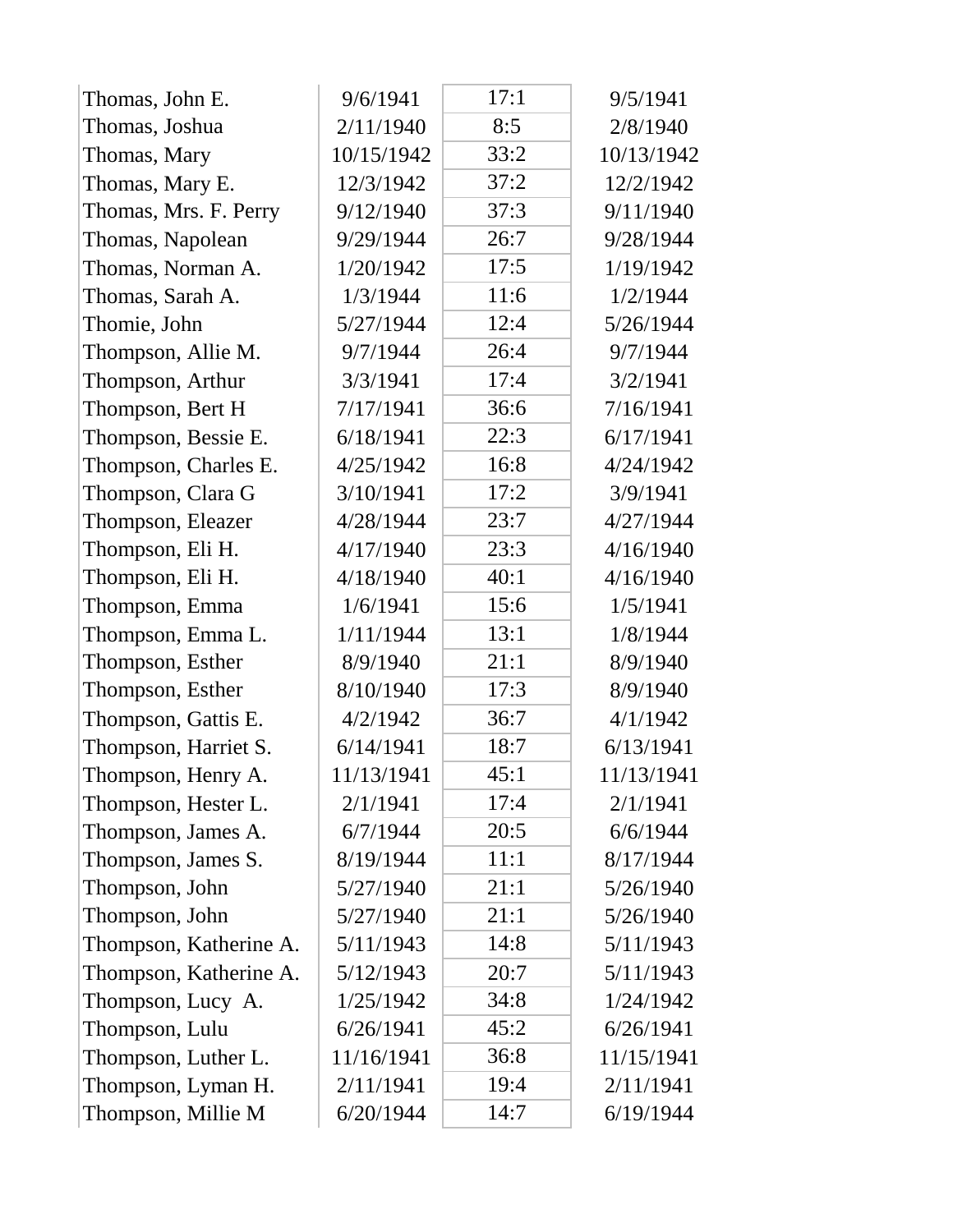| Thompson, Minnie B    | 4/27/1942  | 13:3       | 4/26/1942  |
|-----------------------|------------|------------|------------|
| Thompson, Myrtle L.   | 1/5/1942   | 17:7       | 1/3/1942   |
| Thompson, Robert      | 1/16/1940  | 17:4, 17:6 | 1/14/1940  |
| Thompson, Robert H    | 11/27/1943 | 15:2       | 11/23/1943 |
| Thompson, Robert L    | 1/28/1943  | 29:6       | 1/26/1943  |
| Thompson, Seaman      | 6/14/1941  | 18:8       | 6/13/1941  |
| Thompson, Velma       | 8/27/1943  | 22:3       | 8/26/1943  |
| Thomsen, Florence A.  | 2/2/1943   | 13:6       | 2/1/1943   |
| Thomson, Grace        | 9/1/1942   | 13:1       | 9/1/1942   |
| Thorbergson, Anna M.  | 1/16/1943  | 15:5       | 1/15/1943  |
| Thorndyke, William R. | 5/29/1944  | 11:1       | 5/28/1944  |
| Thorne, Clark H.      | 12/5/1944  | 14:6       | 12/5/1944  |
| Thorne, Laurabelle    | 2/24/1942  | 17:4       | 2/23/1942  |
| Thornton, Edith P.    | 7/6/1943   | 13:2       | 7/5/1943   |
| Thornton, Ruben       | 1/8/1940   | 15:8       | 1/8/1940   |
| Thornton, Ruben       | 1/9/1940   | 17:7       | 1/8/1940   |
| Thornton, Ruben       | 1/10/1940  | 17:8       | 1/8/1940   |
| Thornton, William F.  | 11/14/1942 | 17:1       | 11/14/1942 |
| Thoroman, Alpheus W.  | 4/6/1942   | 15:2       | 4/5/1942   |
| Thorp, John O.        | 10/27/1941 | 17:4       | 10/26/1941 |
| Thorpe, Donna M.      | 11/7/1941  | 33:1       | 11/6/1941  |
| Thorpe, Eugene A.     | 10/29/1942 | 33:2       | 10/28/1942 |
| Thrall, Rena A.       | 1/8/1940   | 11:1, 15:8 | 1/8/1940   |
| Thrall, Rena A.       | 1/9/1940   | 17:7       | 1/8/1940   |
| Throop, Albert        | 10/22/1940 | 21:2       | 10/21/1940 |
| Thrower, John G       | 10/17/1942 | 15:3       | 10/16/1942 |
| Thurston, Annie S     | 3/5/1943   | 21:2       | 3/4/1943   |
| Thurston, Herbert     | 4/18/1942  | 16:8       | 4/18/1942  |
| Thweatt, Clarence H   | 6/1/1942   | 11:4       | 5/31/1942  |
|                       |            |            |            |
| Thwing, Commodore E.  | 11/7/1940  | 45:2       | 11/6/1940  |
| Tibbetts, Donna J.    | 11/25/1940 | 17:4       | 11/24/1940 |
| Tibbetts, Donna J.    | 11/26/1940 | 21:4       | 11/24/1940 |
| Tibbetts, Glenn       | 2/22/1940  | 3:4        | 2/22/1940  |
| Tibbetts, Glenn       | 2/23/1940  | 7:1        | 2/22/1940  |
| Tibbits, Abner W      | 6/9/1942   | 12:7       | 6/8/1942   |
| Tibbits, Bessie J.    | 12/7/1941  | 39:7       | 12/1/1941  |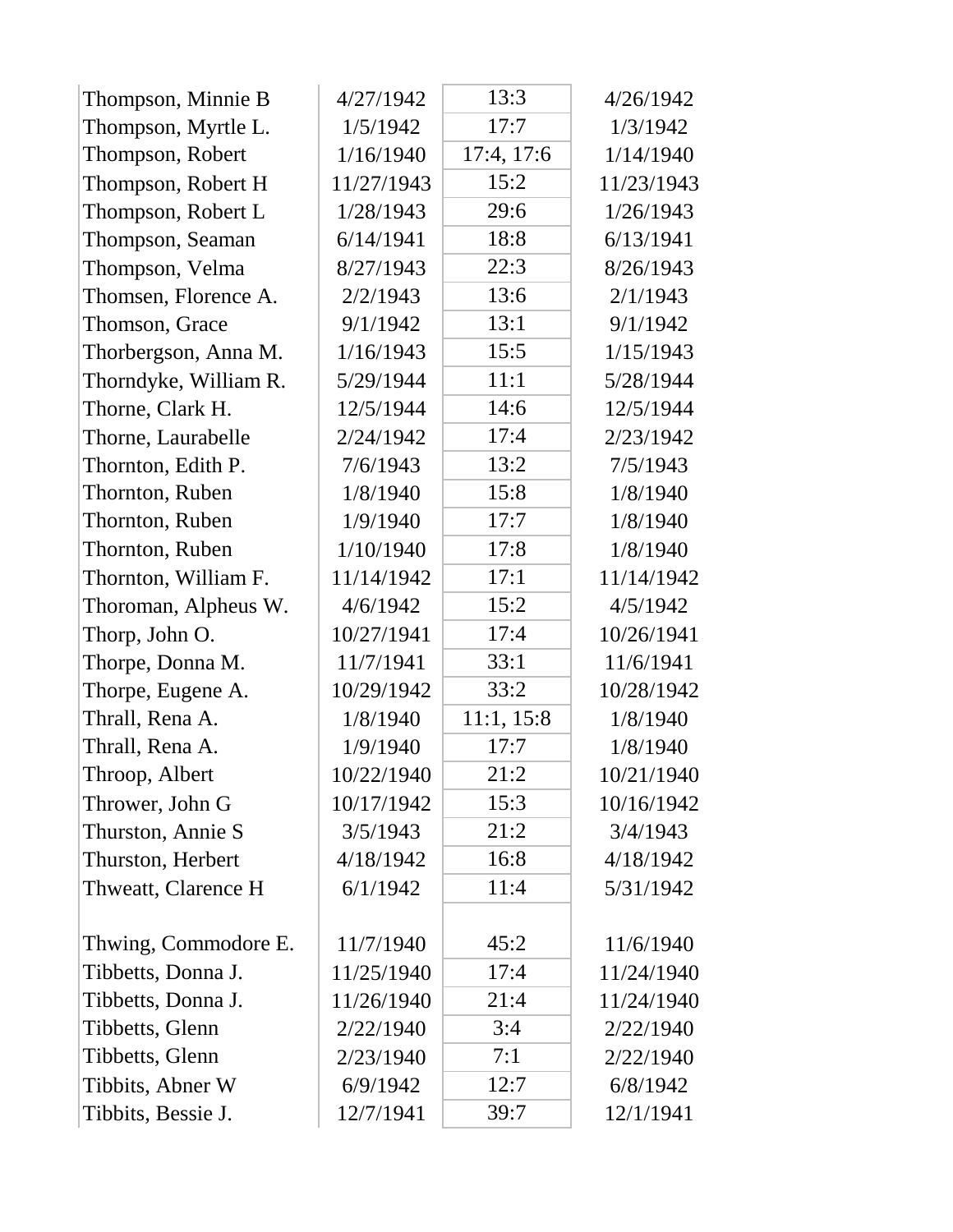| Tibbits, Marion S        | 7/18/1941  | 26:4       | 7/16/1941  |
|--------------------------|------------|------------|------------|
| Tidball, ary Ann         | 12/23/1940 | 13:6, 18:7 | 12/21/1940 |
| Tiedeman, Claud          | 1/1/1941   | H8:1       | 12/30/1940 |
| Tiedeman, Fred A         | 5/31/1943  | 17:4       | 5/30/1943  |
| Tiedeman, Fredrick F     | 3/9/1942   | 13:5       | 3/8/1942   |
| Tiedman, Claud           | 12/31/1940 | 12:2       | 12/30/1940 |
| Tietz, Emelia            | 4/25/1940  | 25:2,45:1  | 4/24/1940  |
| Tietz, Emelia            | 4/26/1940  | 12:7       | 4/24/1940  |
| Tietz, Emogene           | 5/20/1943  | 32:6       | 5/19/1943  |
| Tietze, William E.       | 11/20/1940 | 15:1       | 11/20/1940 |
| Tift, Edward I           | 3/27/1943  | 14:8       | 3/26/1943  |
| Tiller, Harold F         | 11/22/1943 | 19:1       | 11/21/1943 |
| Tilley, Elizabeth        | 4/21/1943  | 20:7       | 4/20/1943  |
| Tillman, John B          | 7/6/1944   | 29:1       | 7/5/1944   |
| Timm, Herbert E          | 3/12/1941  | 24:7       | 3/11/1941  |
| Timm, Joseph             | 3/18/1941  | 19:2       | 3/17/1941  |
| Tinin, Lillie M.         | 10/24/1942 | 15:2       | 10/23/1942 |
| Tinker, Mrs. Fred        | 2/21/1940  | 2:4        | 2/20/1940  |
| Tinker, Mrs. O. F.       | 2/22/1940  | 3:4        | 2/20/1940  |
| Tinker, Oscar F          | 1/16/1941  | 33:3       | 1/15/1941  |
| Tinkham, Jerusha         | 1/2/1943   | 13:7       | 12/31/1942 |
| Tintle, Arthur F.        | 6/3/1942   | 16:7       | 6/2/1942   |
| Tirrell, Minnie M        | 7/30/1941  | 25:3       | 7/30/1941  |
| Tischler, John           | 6/9/1943   | 18:6       | 6/8/1943   |
| Tithof, Arthur           | 1/13/1941  | 15:6       | 1/12/1941  |
| Titsworth, George        | 4/8/1940   | 16:8       | 4/7/1940   |
| Titsworth, George        | 4/10/1940  | 9:6        | 4/7/1940   |
| <b>Titsworth, Marcus</b> | 2/19/1940  | 7:5        | 2/17/1940  |
| Titsworth, Margaret J    | 10/9/1941  | 40:7       | 10/8/1941  |
| Tittsworth, Vincent      | 9/19/1940  | 14:3       | 9/17/1940  |
| Titus, Mrs. Harlan       | 4/13/1940  | 12:4       | 4/11/1940  |
| Tobias, David C.         | 7/19/1943  | 11:3       | 7/18/1943  |
| Tobias, Volta            | 1/27/1942  | 17:5       | 1/25/1942  |
| Todd, Alva N.            | 10/2/1944  | 13:3       | 9/30/1944  |
| Todd, Emily              | 5/6/1941   | 20:6       | 5/5/1941   |
| Todd, Estella L.         | 12/22/1944 | 17:4       | 12/21/1944 |
| Todd, Nyrtie             | 1/6/1942   | 17:4       | 1/5/1942   |
|                          |            |            |            |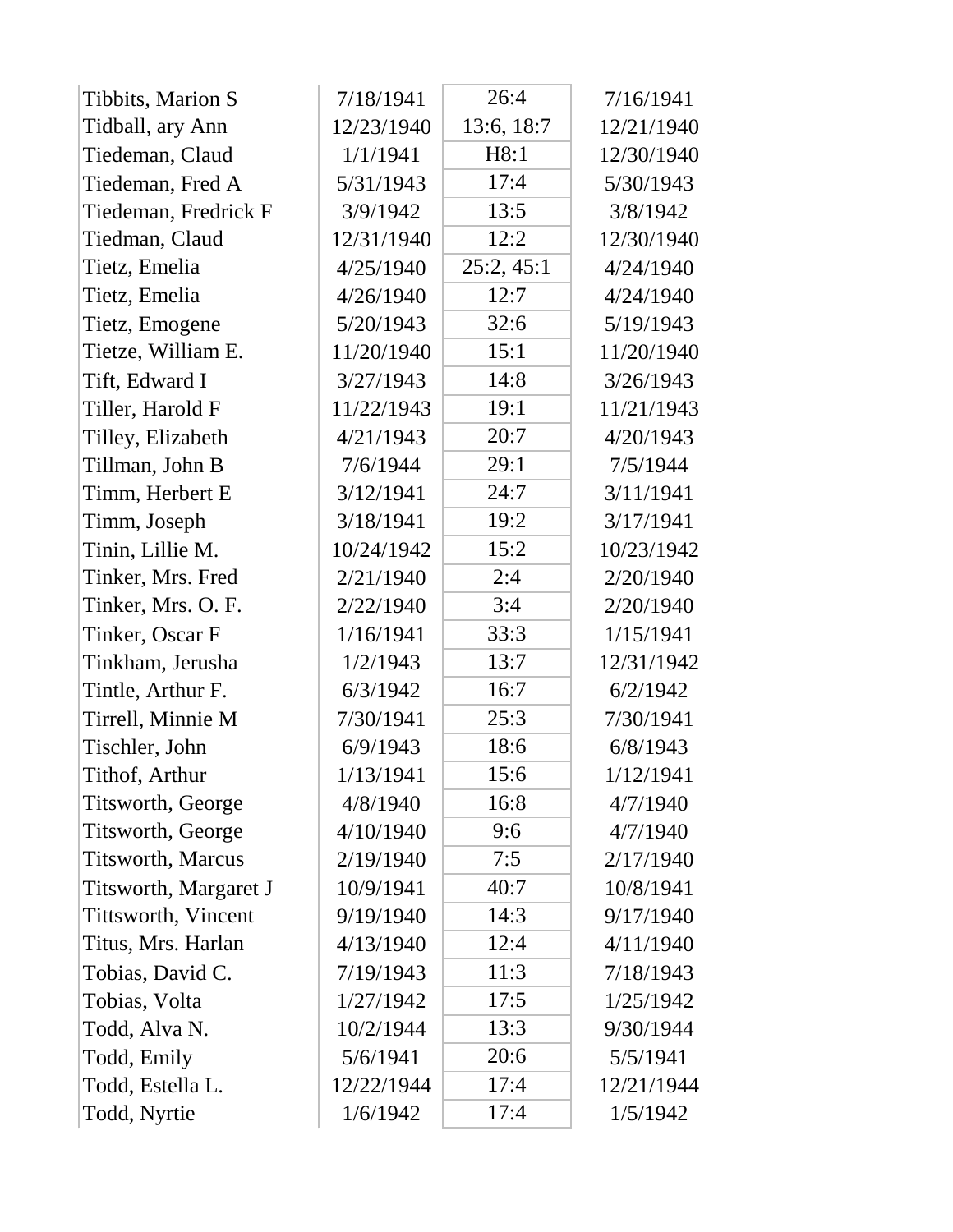| Tode, Otto C          | 7/27/1943  | 12:7       | 7/25/1943  |
|-----------------------|------------|------------|------------|
| Tody, Charles         | 5/29/1940  | 16:7       | 5/25/1940  |
| Tody, Charles         | 5/29/1940  | 16:7       | 5/28/1940  |
| Toelka, Henry P.      | 4/25/1942  | 16:8       | 4/24/1942  |
| Tolbert, Dora M.      | 1/22/1941  | 19:3       | 1/22/1941  |
| Toles, Oliver P.      | 9/3/1940   | 17:5       | 9/2/1940   |
| Toles, Rebecca        | 5/17/1944  | 20:1       | 5/14/1944  |
| Tolles, Anna          | 5/10/1940  | 27:4       | 5/9/1940   |
| Tolles, Lelia         | 6/21/1942  | 40:7       | 6/18/1942  |
| Tomalshik, Joseph     | 1/29/1941  | 19:4       | 1/28/1941  |
| Tomkinson, Ann F      | 2/17/1943  | 19:2       | 2/16/1943  |
| Tomlinson, Amanda J.  | 6/3/1942   | 16:8       | 6/2/1942   |
| Toms, Frank           | 3/11/1943  | 33:2       | 3/10/1943  |
| Tonkin, George H.     | 11/23/1942 | 19:2       | 11/22/1942 |
| Toole, Emma           | 5/6/1942   | 26:6       | 5/6/1942   |
| Tope, Jessie L.       | 12/4/1943  | 15:2       | 12/4/1943  |
| Topham, Arthur        | 12/27/1944 | 11:8       | 12/26/1944 |
| Topolock, Pauline     | 5/25/1940  | 13:1, 17:1 | 5/24/1940  |
| Topolock, Pauline     | 5/25/1940  | 13:1, 17:1 | 5/24/1940  |
| Topolock, Pauline     | 5/26/1940  | 28:5       | 5/24/1940  |
| Topolock, Pauline     | 5/26/1940  | 28:5       | 5/24/1940  |
| Toporek, Barbara J    | 4/3/1944   | 13:3       | 4/3/1944   |
| Torok, Alex           | 3/4/1943   | 33:2       | 3/4/1943   |
| Torrance, Edith R.    | 11/1/1944  | 18:5       | 10/29/1944 |
| Torrey, Anna          | 3/14/1944  | 14:7       | 3/13/1944  |
| Torrey, Gertrude M.   | 11/16/1942 | 13:4       | 11/14/1942 |
| Toth, Andy            | 1/17/1942  | 17:2       | 1/16/1942  |
| Toth, Mike            | 2/16/1942  | 15:5       | 2/14/1942  |
| Tourville, William N. | 10/14/1944 | 14:6       | 10/14/1944 |
| Tover, James          | 2/4/1941   | 21:4       | 2/3/1941   |
| Tower, Laura          | 2/2/1942   | 15:6       | 2/1/1942   |
| Tower, Thomas N       | 10/31/1944 | 12:8       | 10/30/1944 |
| Towers, Hattie        | 12/31/1940 | 3:8,4:3    | 12/30/1940 |
| Towles, John O.       | 9/5/1940   | 37:3       | 9/4/1940   |
| Towles, John O.       | 9/6/1940   | 12:4       | 9/4/1940   |
| Town, William         | 10/12/1940 | 18:5       | 10/12/1940 |
| Town, William         | 10/13/1940 | 9:5        | 10/11/1940 |
|                       |            |            |            |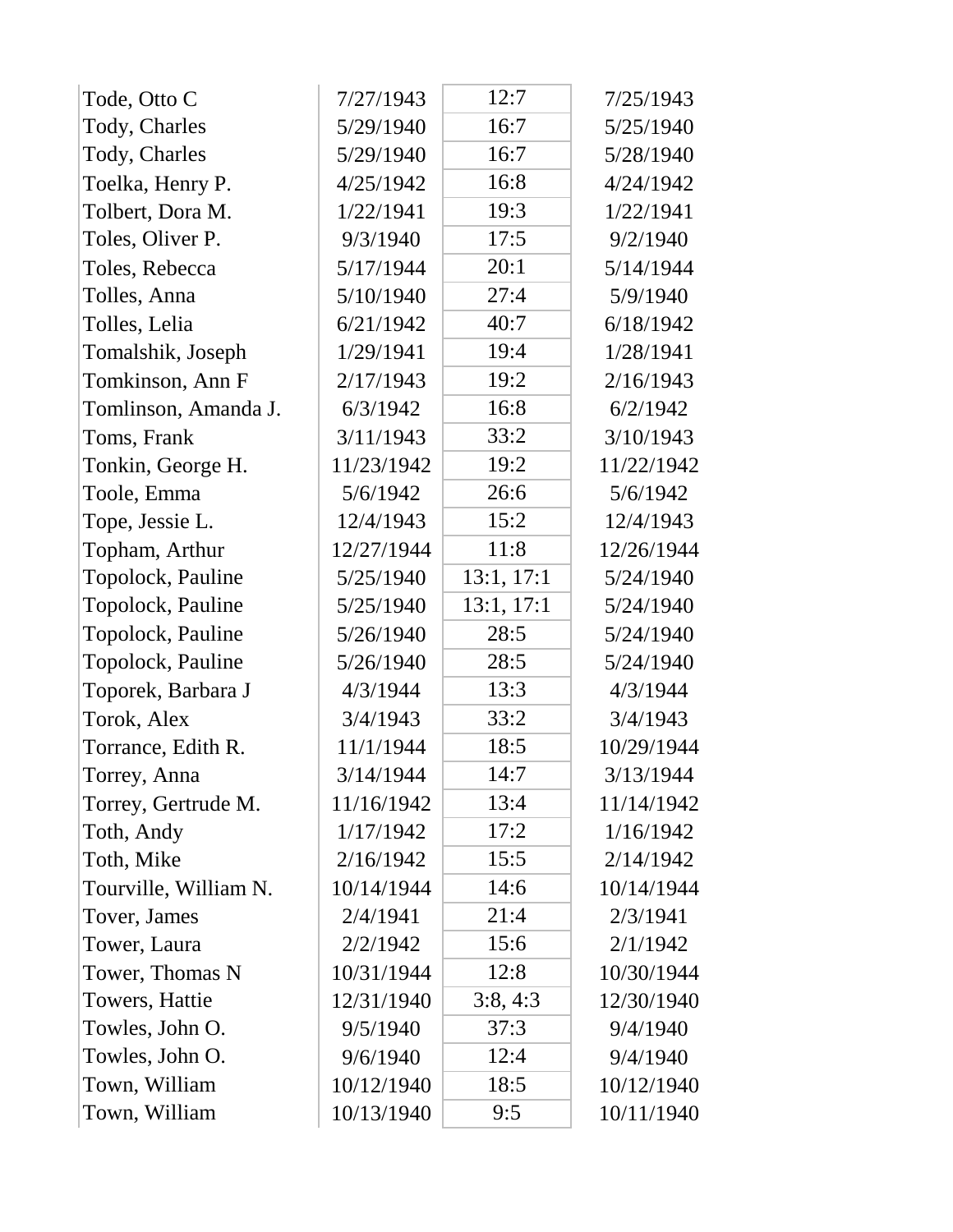| Town, William         | 10/13/1940 | 36:4     | 10/12/1940 |
|-----------------------|------------|----------|------------|
| Townsend, Fannie E    | 7/31/1943  | 15:1     | 7/29/1943  |
| Townsend, Jennie L    | 4/27/1943  | 14:8     | 4/27/1943  |
| Townsend, Robert S    | 10/4/1944  | 18:6     | 10/3/1944  |
| Townsend, William H.  | 2/15/1940  | 14:5     | 2/13/1940  |
| Tozer, Elias A        | 6/29/1944  | 32:7     | 6/28/1944  |
| Trabue, Susan         | 12/7/1943  | 16:7     | 12/7/1943  |
| Tracer, John R        | 6/10/1943  | 32:6     | 6/9/1943   |
| Tracy, Gertrude M     | 8/4/1944   | 22:7     | 8/4/1944   |
| Tracy, Gladys M.      | 9/19/1943  | 31:7     | 9/18/1943  |
| Tracy, Isabelle       | 8/7/1942   | 18:7     | 8/6/1942   |
| Tracy, Jennie L.      | 10/27/1943 | 18:4     | 10/26/1943 |
| Train, Calvin K.      | 9/30/1942  | 16:7     | 9/29/1942  |
| Trainor, Harry        | 10/30/1942 | 23:2     | 10/29/1942 |
| Tran, Isaac E.        | 1/28/1943  | 29:6     | 1/27/1943  |
| Transue, Judson L.    | 12/20/1944 | 23:1     | 12/19/1944 |
| Trarop, Nina M.       | 12/12/1942 | 15:2     | 12/12/1942 |
| Traudt, Katherine     | 4/6/1942   | 15:2     | 4/4/1942   |
| Traver, James R       | 7/13/1942  | 11:4     | 7/12/1942  |
| Travis, George E.     | 5/23/1940  | 16:4     | 5/22/1940  |
| Travis, George E.     | 5/23/1940  | 16:4     | 5/22/1940  |
| Travis, Raymond       | 2/22/1943  | 13:2     | 2/21/1943  |
| Traviss, Jay E.       | 5/10/1940  | 9:3,27:5 | 5/9/1940   |
| Traviss, Jay E.       | 5/11/1940  | 18:7     | 5/9/1940   |
| Traviss, Jay E.       | 5/12/1940  | 32:4     | 5/9/1940   |
| Traviss, Mabel L.     | 3/10/1941  | 17:1     | 3/9/1941   |
| Traynor, Gladys E.    | 10/15/1940 | 19:3     | 10/14/1940 |
| Traynor, Gladys E.    | 10/16/1940 | 22:8     | 10/14/1940 |
| Traynor, Jean         | 3/2/1944   | 32:6     | 3/2/1944   |
| Trecha, Elizabeth     | 11/9/1943  | 16:5     | 11/8/1943  |
| Trecha, Evelyn M.     | 12/26/1942 | 13:7     | 12/24/1942 |
| Trecha, John          | 11/22/1943 | 19:3     | 11/21/1943 |
| Treloar, Benjamin     | 5/24/1943  | 13:1     | 5/24/1943  |
| Tremel, Steve         | 12/21/1943 | 23:3     | 12/18/1943 |
| Treubrodt, Rudolph    | 11/11/1944 | 12:8     | 11/11/1944 |
| Trevorrow, Harold S   | 4/6/1944   | 36:5     | 4/5/1944   |
| Trevorrow, Richard H. | 8/5/1942   | 13:2     | 8/5/1942   |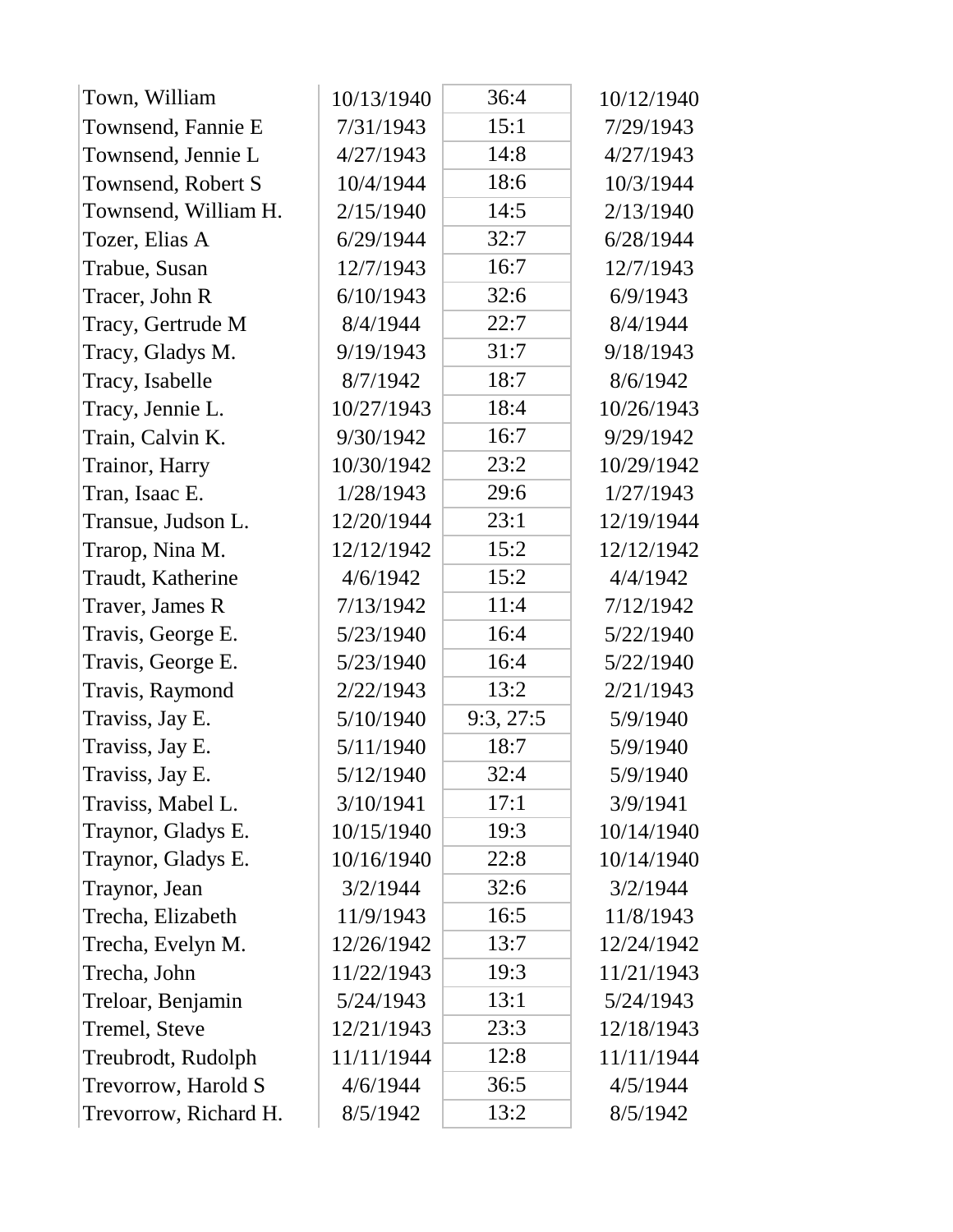| 18:5<br>Trevorrow, William D<br>10/4/1944<br>10/3/1944<br>Trimble, James A<br>15:1<br>6/20/1942<br>6/19/1942<br>Trimble, John F.<br>27:3<br>1/14/1940<br>1/13/1940<br>Trimble, John F.<br>17:6<br>1/15/1940<br>1/13/1940<br>Trimble, Lee E<br>5/27/1943<br>32:6<br>5/26/1943<br>14:6<br>Tripp, Channie H<br>12/11/1943<br>12/10/1943<br>17:2<br>5/5/1941<br>5/4/1941<br>Tripp, Stella V.<br>Tripp, Vern a.<br>17:6<br>4/1/1940<br>3/31/1940<br>Tripple, Carl<br>8/28/1942<br>18:6<br>8/27/1942<br>5/1/1942<br>24:8<br>Trobaugh, Carolyn G.<br>4/29/1942<br>11/16/1943<br>15:2<br>Trober, William J<br>11/13/1943<br>14:8<br>Trollman, Rose E.<br>11/8/1943<br>11/8/1943<br>Trombley, Joseph D.<br>21:3<br>11/12/1940<br>11/11/1940<br>Trombley, Joseph D.<br>25:3<br>11/13/1940<br>11/11/1940<br>18:6<br>Trowbridge, Jennie<br>8/27/1940<br>8/27/1940<br>Troy, Clarence W.<br>7:6<br>8/20/1940<br>8/19/1940<br>Truax, William G.<br>2/23/1940<br>10:5<br>2/22/1940<br>16:7<br>Trulch, Frank<br>8/2/1944<br>8/1/1944<br>Trumbull, Charles<br>1/5/1940<br>23:5<br>1/4/1940<br>Trump, William C.<br>12:7<br>3/13/1944<br>3/12/1944<br>24:5<br>Truran, Cyrus M.<br>8/22/1941<br>8/22/1941<br>17:2<br>Tryon, Alice<br>11/14/1942<br>11/13/1942<br>Tryon, Mary M.<br>5/3/1940<br>28:8<br>5/3/1940<br>Tryon, Mary M.<br>18:8<br>5/4/1940<br>5/3/1940<br>Tryon, Mary M.<br>32:5<br>5/5/1940<br>5/3/1940<br>Tubbs, Eugene W<br>9/22/1943<br>20:2<br>9/22/1943<br>Tuck, Annie<br>37:1<br>8/29/1940<br>8/29/1940<br>Tuck, Annie<br>9/1/1940<br>3:1<br>8/29/1940<br>Tucker, Eva M.<br>6/7/1943<br>13:2<br>6/7/1943<br>32:6<br>4/11/1941<br>4/11/1941<br>Tucker, James C<br>12:7<br>Tucker, Louise M<br>1/19/1944<br>1/19/1944<br>Tucker, Mabel<br>4/25/1940<br>22:3<br>4/23/1940<br>Tucker, Mary B.<br>11/19/1940<br>24:4<br>11/17/1940<br>13:5<br>Tucker, Percy G<br>10/26/1942<br>10/25/1942<br>Tucker, Raymond L<br>2/25/1943<br>27:1<br>2/23/1943<br>10/30/1942<br>23:2<br>10/29/1942 | Trevorrow, Richard S | 7/31/1941 | 37:3 | 7/30/1941 |
|-------------------------------------------------------------------------------------------------------------------------------------------------------------------------------------------------------------------------------------------------------------------------------------------------------------------------------------------------------------------------------------------------------------------------------------------------------------------------------------------------------------------------------------------------------------------------------------------------------------------------------------------------------------------------------------------------------------------------------------------------------------------------------------------------------------------------------------------------------------------------------------------------------------------------------------------------------------------------------------------------------------------------------------------------------------------------------------------------------------------------------------------------------------------------------------------------------------------------------------------------------------------------------------------------------------------------------------------------------------------------------------------------------------------------------------------------------------------------------------------------------------------------------------------------------------------------------------------------------------------------------------------------------------------------------------------------------------------------------------------------------------------------------------------------------------------------------------------------------------------------------------------------------------------------------------------------------------------------------|----------------------|-----------|------|-----------|
|                                                                                                                                                                                                                                                                                                                                                                                                                                                                                                                                                                                                                                                                                                                                                                                                                                                                                                                                                                                                                                                                                                                                                                                                                                                                                                                                                                                                                                                                                                                                                                                                                                                                                                                                                                                                                                                                                                                                                                               |                      |           |      |           |
|                                                                                                                                                                                                                                                                                                                                                                                                                                                                                                                                                                                                                                                                                                                                                                                                                                                                                                                                                                                                                                                                                                                                                                                                                                                                                                                                                                                                                                                                                                                                                                                                                                                                                                                                                                                                                                                                                                                                                                               |                      |           |      |           |
|                                                                                                                                                                                                                                                                                                                                                                                                                                                                                                                                                                                                                                                                                                                                                                                                                                                                                                                                                                                                                                                                                                                                                                                                                                                                                                                                                                                                                                                                                                                                                                                                                                                                                                                                                                                                                                                                                                                                                                               |                      |           |      |           |
|                                                                                                                                                                                                                                                                                                                                                                                                                                                                                                                                                                                                                                                                                                                                                                                                                                                                                                                                                                                                                                                                                                                                                                                                                                                                                                                                                                                                                                                                                                                                                                                                                                                                                                                                                                                                                                                                                                                                                                               |                      |           |      |           |
|                                                                                                                                                                                                                                                                                                                                                                                                                                                                                                                                                                                                                                                                                                                                                                                                                                                                                                                                                                                                                                                                                                                                                                                                                                                                                                                                                                                                                                                                                                                                                                                                                                                                                                                                                                                                                                                                                                                                                                               |                      |           |      |           |
|                                                                                                                                                                                                                                                                                                                                                                                                                                                                                                                                                                                                                                                                                                                                                                                                                                                                                                                                                                                                                                                                                                                                                                                                                                                                                                                                                                                                                                                                                                                                                                                                                                                                                                                                                                                                                                                                                                                                                                               |                      |           |      |           |
|                                                                                                                                                                                                                                                                                                                                                                                                                                                                                                                                                                                                                                                                                                                                                                                                                                                                                                                                                                                                                                                                                                                                                                                                                                                                                                                                                                                                                                                                                                                                                                                                                                                                                                                                                                                                                                                                                                                                                                               |                      |           |      |           |
|                                                                                                                                                                                                                                                                                                                                                                                                                                                                                                                                                                                                                                                                                                                                                                                                                                                                                                                                                                                                                                                                                                                                                                                                                                                                                                                                                                                                                                                                                                                                                                                                                                                                                                                                                                                                                                                                                                                                                                               |                      |           |      |           |
|                                                                                                                                                                                                                                                                                                                                                                                                                                                                                                                                                                                                                                                                                                                                                                                                                                                                                                                                                                                                                                                                                                                                                                                                                                                                                                                                                                                                                                                                                                                                                                                                                                                                                                                                                                                                                                                                                                                                                                               |                      |           |      |           |
|                                                                                                                                                                                                                                                                                                                                                                                                                                                                                                                                                                                                                                                                                                                                                                                                                                                                                                                                                                                                                                                                                                                                                                                                                                                                                                                                                                                                                                                                                                                                                                                                                                                                                                                                                                                                                                                                                                                                                                               |                      |           |      |           |
|                                                                                                                                                                                                                                                                                                                                                                                                                                                                                                                                                                                                                                                                                                                                                                                                                                                                                                                                                                                                                                                                                                                                                                                                                                                                                                                                                                                                                                                                                                                                                                                                                                                                                                                                                                                                                                                                                                                                                                               |                      |           |      |           |
|                                                                                                                                                                                                                                                                                                                                                                                                                                                                                                                                                                                                                                                                                                                                                                                                                                                                                                                                                                                                                                                                                                                                                                                                                                                                                                                                                                                                                                                                                                                                                                                                                                                                                                                                                                                                                                                                                                                                                                               |                      |           |      |           |
|                                                                                                                                                                                                                                                                                                                                                                                                                                                                                                                                                                                                                                                                                                                                                                                                                                                                                                                                                                                                                                                                                                                                                                                                                                                                                                                                                                                                                                                                                                                                                                                                                                                                                                                                                                                                                                                                                                                                                                               |                      |           |      |           |
|                                                                                                                                                                                                                                                                                                                                                                                                                                                                                                                                                                                                                                                                                                                                                                                                                                                                                                                                                                                                                                                                                                                                                                                                                                                                                                                                                                                                                                                                                                                                                                                                                                                                                                                                                                                                                                                                                                                                                                               |                      |           |      |           |
|                                                                                                                                                                                                                                                                                                                                                                                                                                                                                                                                                                                                                                                                                                                                                                                                                                                                                                                                                                                                                                                                                                                                                                                                                                                                                                                                                                                                                                                                                                                                                                                                                                                                                                                                                                                                                                                                                                                                                                               |                      |           |      |           |
|                                                                                                                                                                                                                                                                                                                                                                                                                                                                                                                                                                                                                                                                                                                                                                                                                                                                                                                                                                                                                                                                                                                                                                                                                                                                                                                                                                                                                                                                                                                                                                                                                                                                                                                                                                                                                                                                                                                                                                               |                      |           |      |           |
|                                                                                                                                                                                                                                                                                                                                                                                                                                                                                                                                                                                                                                                                                                                                                                                                                                                                                                                                                                                                                                                                                                                                                                                                                                                                                                                                                                                                                                                                                                                                                                                                                                                                                                                                                                                                                                                                                                                                                                               |                      |           |      |           |
|                                                                                                                                                                                                                                                                                                                                                                                                                                                                                                                                                                                                                                                                                                                                                                                                                                                                                                                                                                                                                                                                                                                                                                                                                                                                                                                                                                                                                                                                                                                                                                                                                                                                                                                                                                                                                                                                                                                                                                               |                      |           |      |           |
|                                                                                                                                                                                                                                                                                                                                                                                                                                                                                                                                                                                                                                                                                                                                                                                                                                                                                                                                                                                                                                                                                                                                                                                                                                                                                                                                                                                                                                                                                                                                                                                                                                                                                                                                                                                                                                                                                                                                                                               |                      |           |      |           |
|                                                                                                                                                                                                                                                                                                                                                                                                                                                                                                                                                                                                                                                                                                                                                                                                                                                                                                                                                                                                                                                                                                                                                                                                                                                                                                                                                                                                                                                                                                                                                                                                                                                                                                                                                                                                                                                                                                                                                                               |                      |           |      |           |
|                                                                                                                                                                                                                                                                                                                                                                                                                                                                                                                                                                                                                                                                                                                                                                                                                                                                                                                                                                                                                                                                                                                                                                                                                                                                                                                                                                                                                                                                                                                                                                                                                                                                                                                                                                                                                                                                                                                                                                               |                      |           |      |           |
|                                                                                                                                                                                                                                                                                                                                                                                                                                                                                                                                                                                                                                                                                                                                                                                                                                                                                                                                                                                                                                                                                                                                                                                                                                                                                                                                                                                                                                                                                                                                                                                                                                                                                                                                                                                                                                                                                                                                                                               |                      |           |      |           |
|                                                                                                                                                                                                                                                                                                                                                                                                                                                                                                                                                                                                                                                                                                                                                                                                                                                                                                                                                                                                                                                                                                                                                                                                                                                                                                                                                                                                                                                                                                                                                                                                                                                                                                                                                                                                                                                                                                                                                                               |                      |           |      |           |
|                                                                                                                                                                                                                                                                                                                                                                                                                                                                                                                                                                                                                                                                                                                                                                                                                                                                                                                                                                                                                                                                                                                                                                                                                                                                                                                                                                                                                                                                                                                                                                                                                                                                                                                                                                                                                                                                                                                                                                               |                      |           |      |           |
|                                                                                                                                                                                                                                                                                                                                                                                                                                                                                                                                                                                                                                                                                                                                                                                                                                                                                                                                                                                                                                                                                                                                                                                                                                                                                                                                                                                                                                                                                                                                                                                                                                                                                                                                                                                                                                                                                                                                                                               |                      |           |      |           |
|                                                                                                                                                                                                                                                                                                                                                                                                                                                                                                                                                                                                                                                                                                                                                                                                                                                                                                                                                                                                                                                                                                                                                                                                                                                                                                                                                                                                                                                                                                                                                                                                                                                                                                                                                                                                                                                                                                                                                                               |                      |           |      |           |
|                                                                                                                                                                                                                                                                                                                                                                                                                                                                                                                                                                                                                                                                                                                                                                                                                                                                                                                                                                                                                                                                                                                                                                                                                                                                                                                                                                                                                                                                                                                                                                                                                                                                                                                                                                                                                                                                                                                                                                               |                      |           |      |           |
|                                                                                                                                                                                                                                                                                                                                                                                                                                                                                                                                                                                                                                                                                                                                                                                                                                                                                                                                                                                                                                                                                                                                                                                                                                                                                                                                                                                                                                                                                                                                                                                                                                                                                                                                                                                                                                                                                                                                                                               |                      |           |      |           |
|                                                                                                                                                                                                                                                                                                                                                                                                                                                                                                                                                                                                                                                                                                                                                                                                                                                                                                                                                                                                                                                                                                                                                                                                                                                                                                                                                                                                                                                                                                                                                                                                                                                                                                                                                                                                                                                                                                                                                                               |                      |           |      |           |
|                                                                                                                                                                                                                                                                                                                                                                                                                                                                                                                                                                                                                                                                                                                                                                                                                                                                                                                                                                                                                                                                                                                                                                                                                                                                                                                                                                                                                                                                                                                                                                                                                                                                                                                                                                                                                                                                                                                                                                               |                      |           |      |           |
|                                                                                                                                                                                                                                                                                                                                                                                                                                                                                                                                                                                                                                                                                                                                                                                                                                                                                                                                                                                                                                                                                                                                                                                                                                                                                                                                                                                                                                                                                                                                                                                                                                                                                                                                                                                                                                                                                                                                                                               |                      |           |      |           |
|                                                                                                                                                                                                                                                                                                                                                                                                                                                                                                                                                                                                                                                                                                                                                                                                                                                                                                                                                                                                                                                                                                                                                                                                                                                                                                                                                                                                                                                                                                                                                                                                                                                                                                                                                                                                                                                                                                                                                                               |                      |           |      |           |
|                                                                                                                                                                                                                                                                                                                                                                                                                                                                                                                                                                                                                                                                                                                                                                                                                                                                                                                                                                                                                                                                                                                                                                                                                                                                                                                                                                                                                                                                                                                                                                                                                                                                                                                                                                                                                                                                                                                                                                               |                      |           |      |           |
|                                                                                                                                                                                                                                                                                                                                                                                                                                                                                                                                                                                                                                                                                                                                                                                                                                                                                                                                                                                                                                                                                                                                                                                                                                                                                                                                                                                                                                                                                                                                                                                                                                                                                                                                                                                                                                                                                                                                                                               |                      |           |      |           |
|                                                                                                                                                                                                                                                                                                                                                                                                                                                                                                                                                                                                                                                                                                                                                                                                                                                                                                                                                                                                                                                                                                                                                                                                                                                                                                                                                                                                                                                                                                                                                                                                                                                                                                                                                                                                                                                                                                                                                                               |                      |           |      |           |
|                                                                                                                                                                                                                                                                                                                                                                                                                                                                                                                                                                                                                                                                                                                                                                                                                                                                                                                                                                                                                                                                                                                                                                                                                                                                                                                                                                                                                                                                                                                                                                                                                                                                                                                                                                                                                                                                                                                                                                               | Tufford, John J.     |           |      |           |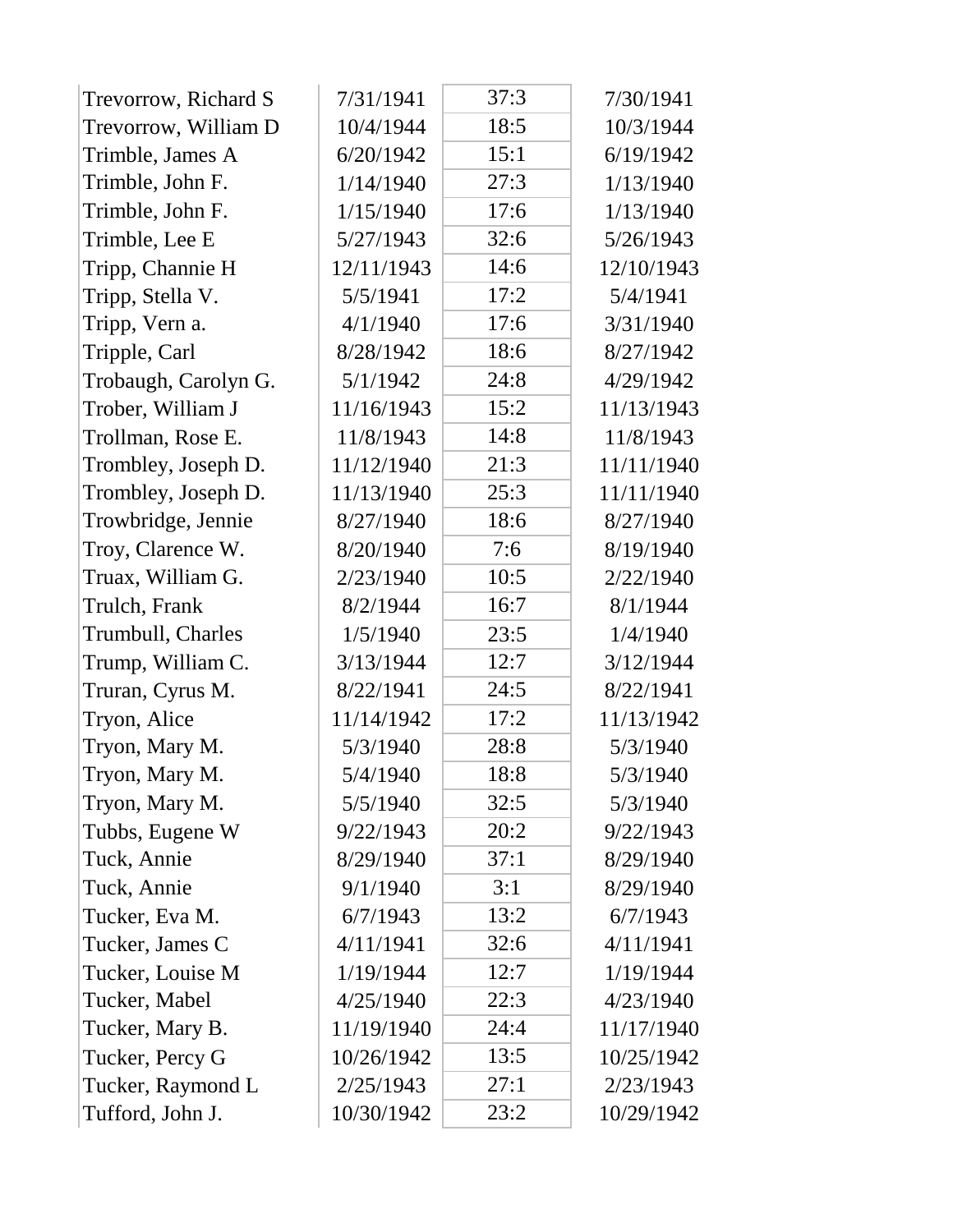| Tufford, Mae              | 12/4/1942  | 23:2       | 12/3/1942  |
|---------------------------|------------|------------|------------|
| Tugya, Mike               | 1/15/1941  | 20:8       | 1/14/1941  |
| Tuliski, Nellie           | 8/29/1941  | 25:1       | 8/28/1941  |
| Tune, Patricia            | 1/27/1944  | 29:1       | 1/27/1944  |
| Tupper, Charlotte         | 10/28/1940 | 15:4       | 10/27/1940 |
| Tupper, Dida E            | 12/11/1944 | 13:3       | 12/10/1944 |
| Tupper, Elmer A.          | 8/5/1940   | 15:6       | 8/4/1940   |
| Tupper, Frank             | 8/3/1944   | 26:6       | 7/31/1944  |
| Tupper, Irene*            | 12/7/1940  | 16:6       | 12/6/1940  |
| Tupper, Jessie            | 8/5/1940   | 10:3       | 8/4/1940   |
| Tupper, Willis E.         | 3/19/1942  | 40:7       | 3/19/1942  |
| Turbin, John J. Jr.       | 8/3/1943   | 12:8       | 8/2/1943   |
| Turnbull, A/C Phillip Lee | 1/27/1944  | 29:1       | 1/26/1944  |
| Turnbull, Christina       | 2/28/1944  | 13:2       | 2/27/1944  |
| Turnbull, Ida             | 7/5/1940   | 11:1       | 7/3/1940   |
| Turnbull, Mae F.          | 3/26/1943  | 20:8       | 3/25/1943  |
| Turnbull, Mrs James C.    | 4/22/1942  | 18:7       | 4/22/1942  |
| Turner, Bertha E.         | 4/19/1943  | 12:7       | 4/18/1943  |
| Turner, Christine M.      | 4/18/1940  | 44:5       | 4/18/1940  |
| Turner, Christine M.      | 4/19/1940  | 17:2       | 4/18/1940  |
| Turner, Christine M.      | 4/19/1940  | 28:6       | 4/18/1940  |
| Turner, Edward A.         | 3/17/1941  | 19:2       | 3/16/1941  |
| Turner, Gyndoline L.      | 11/22/1940 | 33:4       | 11/20/1940 |
| Turner, Irene             | 11/29/1940 | 10:4, 29:2 | 11/28/1940 |
| Turner, Mrs. Seth         | 11/24/1940 | 9:1        | 11/20/1940 |
| Turrell, Lucy A           | 3/18/1943  | 32:7       | 3/17/1943  |
| Tuttle, Albert M.         | 12/23/1940 | 13:7       | 12/21/1940 |
| Tuttle, Albert M.         | 12/24/1940 | 13:5       | 12/21/1940 |
| Tuttle, Albert M.         | 12/26/1940 | 23:7       | 12/21/1940 |
| Tuttle, Susan A           | 5/27/1941  | 28:5       | 5/26/1941  |
| Tweddle, Edith B          | 11/21/1942 | 14:7       | 11/21/1942 |
| Tyler, Edward A           | 10/28/1942 | 17:1       | 10/26/1942 |
| Tyler, George E.          | 6/25/1943  | 20:6       | 6/24/1943  |
| Tyler, John H.            | 11/8/1943  | 14:7       | 11/7/1943  |
| Tyler, Nellie             | 1/3/1940   | 7:3        | 12/30/1940 |
| Tyndall, Herbert          | 12/9/1940  | 18:4       | 12/8/1940  |
| Tyson, Beula B.           | 1/27/1940  | 15:4       | 1/27/1940  |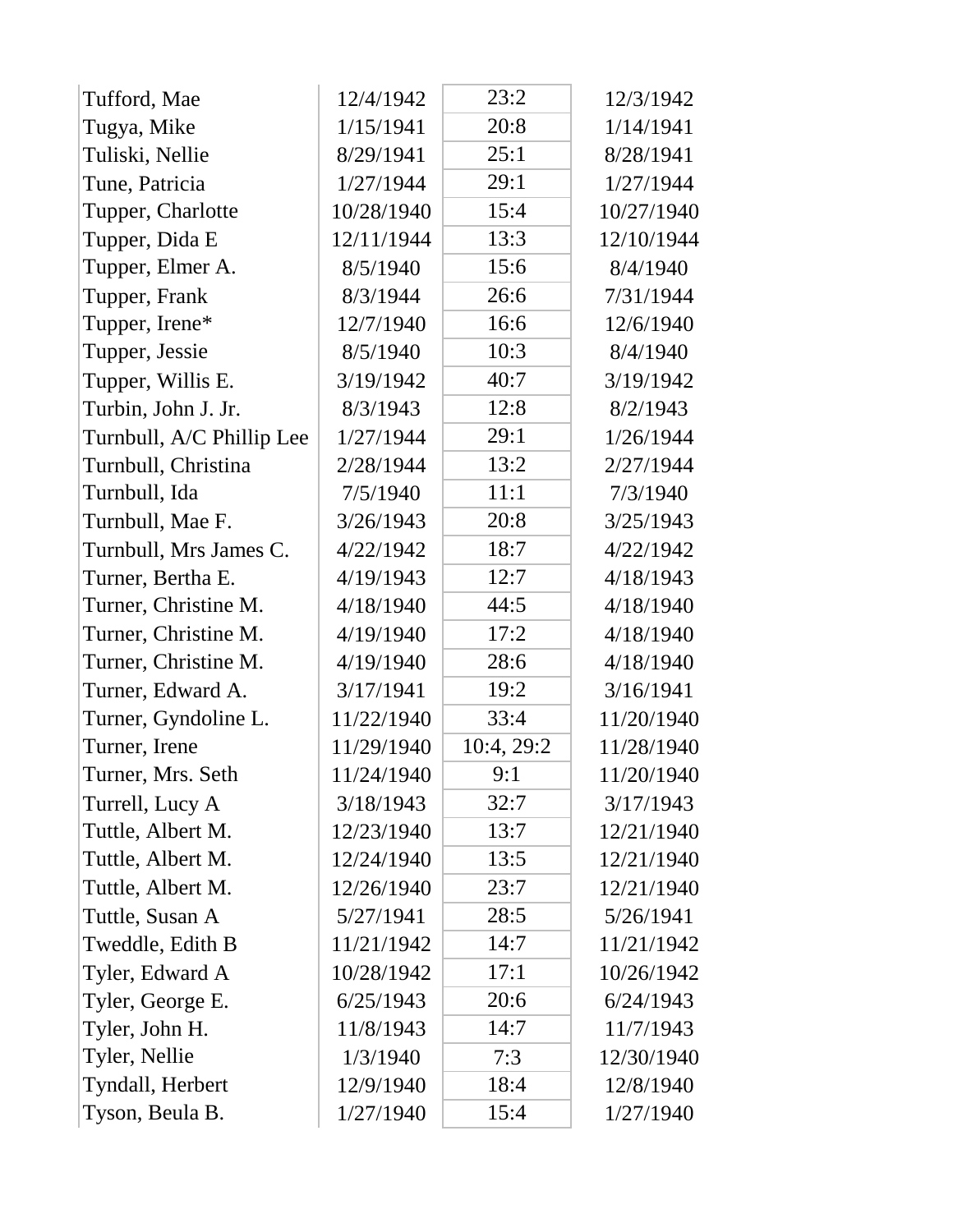| Tyson, Beula B.        | 1/28/1940  | 29:2      | 1/27/1940  |
|------------------------|------------|-----------|------------|
| Ude, George H          | 10/8/1941  | 24:5      | 10/8/1941  |
| Uhlman, Carl           | 12/26/1940 | 4:3       | 12/26/1940 |
| Uhlman, Carl           | 12/27/1940 | 2:3       | 12/26/1940 |
| Uhlmever, Louis J.     | 1/3/1944   | 11:7      | 1/2/1944   |
| Uloth, Carrie M        | 3/21/1944  | 14:7      | 3/21/1944  |
| Umpstead, Clara        | 12/10/1941 | 28:5      | 12/10/1941 |
| Underhill, Clayton W.  | 9/3/1940   | 4:7, 17:6 | 9/2/1940   |
| Underhill, Elmer T     | 4/10/1943  | 14:8      | 4/9/1943   |
| Underwood, Jeremiah    | 5/16/1942  | 16:7      | 5/15/1942  |
| Underwood, Robert B    | 5/14/1943  | 20:6      | 5/13/1943  |
| Unger, Agnes           | 4/16/1940  | 7:8       | 4/15/1940  |
| Unsel, James W         | 7/18/1943  | 28:3      | 7/16/1943  |
| Updegraff, Rose L      | 10/4/1944  | 18:6      | 10/4/1944  |
| Upper, Hattie M        | 12/9/1942  | 19:1      | 12/8/1942  |
| Upper, Leah G.         | 4/5/1940   | 28:8      | 4/4/1940   |
| Upton, Lt Beyer A      | 2/8/1943   | 13:4      | 2/7/1943   |
| Urbanik, Paul P        | 7/17/1944  | 11:6      | 7/17/1944  |
| Urbanik, Valentine     | 4/7/1944   | 22:8      | 4/6/1944   |
| Ureche, Vera M         | 8/29/1944  | 14:7      | 8/28/1944  |
| Uren, William H.       | 7/25/1942  | 13:3      | 7/24/1942  |
| <b>Urquhart</b> , Muck | 4/14/1944  | 24:5      | 4/9/1944   |
| <b>Usher, Charles</b>  | 5/10/1941  | 20:4      | 5/9/1941   |
| Utica, Rose            | 3/24/1944  | 22:2      | 3/23/1944  |
| Utley, Delilah S.      | 4/24/1940  | 21:3      | 4/23/1940  |
| Utley, William         | 12/10/1940 | 7:2       | 12/8/1940  |
| Utley, William C       | 5/11/1941  | 36:2      | 5/10/1941  |
| Utley, Dorothy         | 11/29/1940 | 14:3      | 11/28/1940 |
| Uttley, Rosa           | 6/21/1944  | 16:7      | 6/20/1944  |
| Vaden, Louisa K        | 4/1/1942   | 21:3      | 3/30/1942  |
| Vagaski, Miklow        | 11/2/1940  | 24:3      | 10/29/1940 |
| Valasek, Fred          | 2/13/1943  | 15:3      | 2/12/1943  |
| Valasek, Margaret      | 12/9/1943  | 36:4      | 12/9/1943  |
| Valdick, Patricia L.   | 4/27/1943  | 14:7      | 4/26/1943  |
| Valentine, Ethel M.    | 4/20/1941  | 44:3      | 4/19/1941  |
| Valentine, Margaret    | 1/14/1940  | 7:4       | 1/12/1940  |
| Vall, Matilda          | 12/30/1940 | 4:7       | 12/28/1940 |
|                        |            |           |            |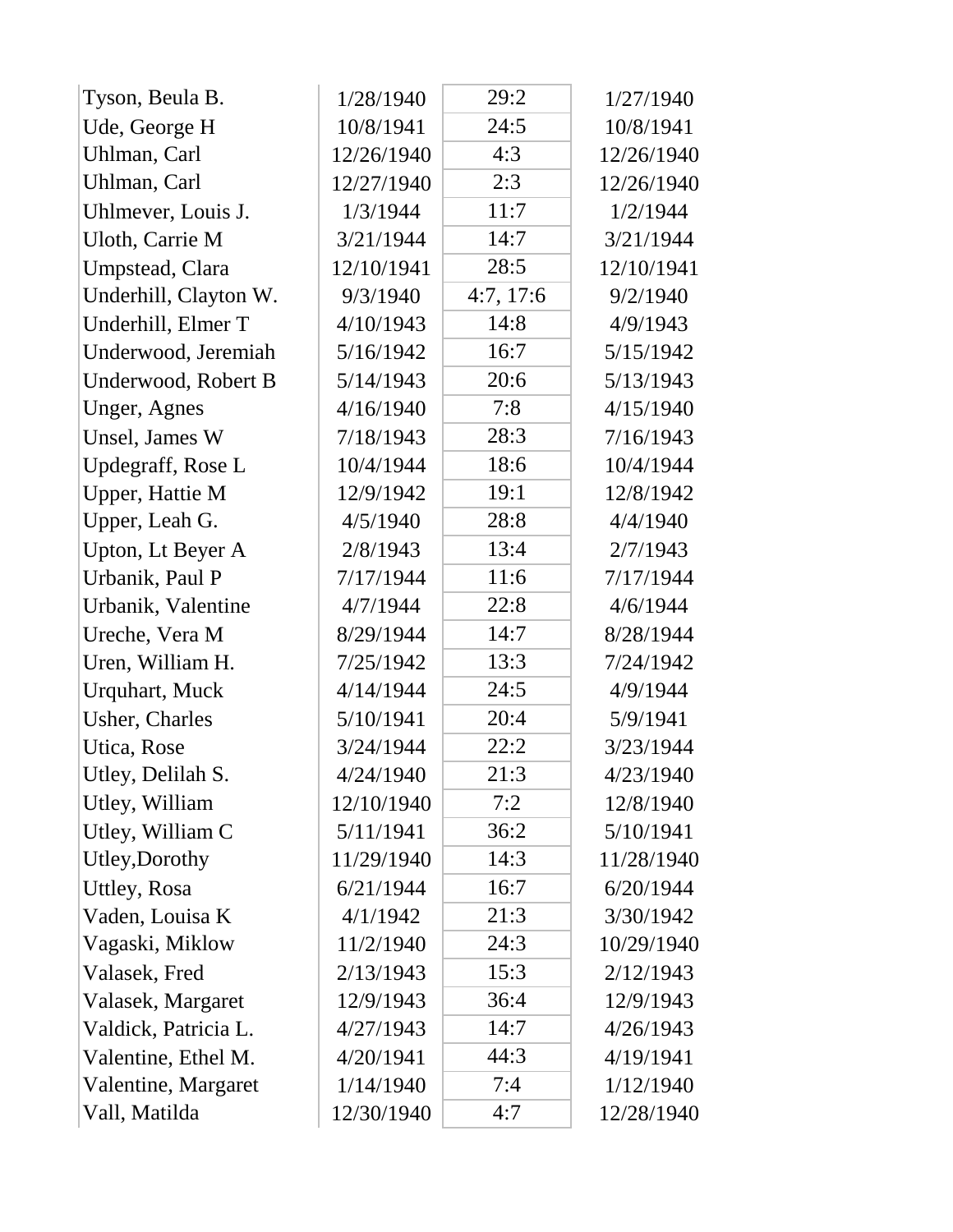| Vallo, Frances           | 7/20/1943  | 13:2       | 7/20/1943  |
|--------------------------|------------|------------|------------|
| Van Arman, Margaret S.   | 4/20/1940  | 17:2       | 4/17/1940  |
| Van Buskirk, Jerome M.   | 10/14/1940 | 7:5, 17:4  | 10/13/1940 |
| Van Dusen, Sadie D.      | 2/20/1940  | 17:5       | 2/1/9/40   |
| Van Kinkle, William T.   | 10/3/1940  | 4:5, 49:1  | 10/2/1940  |
| Van Kinkle, William T.   | 10/4/1940  | 27:8       | 10/2/1940  |
| Van Nortwick, Helen E.   | 2/12/1940  | 13:7       | 2/10/1940  |
| Van Zyli, Peter          | 2/28/1940  | 19:4       | 2/27/1940  |
| Van Zyli, Peter          | 2/29/1940  | 41:3       | 2/27/1940  |
| VanAaken, David E        | 2/14/1943  | 32:8       | 2/13/1943  |
| VanAaken, Nicholas       | 12/29/1944 | 17:6       | 12/28/1944 |
| Vanadia, Paul            | 2/22/1940  | 3:4        | 2/21/1940  |
| Vanadia, Paul            | 2/23/1940  | 7:1        | 2/21/1940  |
| VanArman, Margaret       | 4/20/1940  | 3:6        | n.d.       |
| VanBenschaten, Matthew 1 | 11/20/1944 | 17:3       | 11/18/1944 |
| VanBuskirk, Joel A       | 9/22/1942  | 12:7       | 9/21/1942  |
| VanBuskirk, Mary J       | 12/27/1943 | 11:7       | 12/25/1943 |
| VanCamp, Rosina          | 8/7/1940   | 19:4       | 8/7/1940   |
| VanCamp, Rosina          | 8/8/1940   | 37:1       | 8/7/1940   |
| Vance, Oliver O.         | 7/2/1943   | 18:8       | 7/1/1943   |
| VanCumber, Helen G       | 9/11/1941  | 40:8       | 9/10/1941  |
| Vandenberg, Lucy V       | 6/28/1943  | 14:8       | 6/27/1943  |
| Vandercook, Elmer        | 12/7/1940  | 13:8, 16:7 | 12/6/1940  |
| Vandercook, Elmer        | 12/8/1940  | 36:1       | 12/6/1940  |
| Vanderhoof, Charles E    | 2/4/1942   | 19:4       | 2/3/1942   |
| Vandesteene, Gustave     | 6/27/1944  | 12:7       | 6/26/1944  |
| VanDoran, Patti L.       | 3/17/1941  | 17:3       | 3/16/1941  |
| VanGerman, William P.    | 11/27/1941 | 57:1       | 11/26/1941 |
| VanHeaten, Emma J.       | 2/3/1941   | 15:5       | 2/2/1941   |
| Vanidour, Alfred F.      | 6/24/1944  | 10:8       | 6/23/1944  |
| Vanitvelt, Edward        | 2/24/1944  | 28:8       | 2/24/1944  |
| VanKinkle, James P.      | 6/15/1942  | 11:3       | 6/14/1942  |
| VanNorman, Lyman         | 8/30/1943  | 13:1       | 8/29/1943  |
| Vanover, Margaret E.     | 5/21/1940  | 19:3       | 5/20/1940  |
| Vanover, Margaret E.     | 5/22/1940  | 12:5       | 5/20/1940  |
|                          |            |            |            |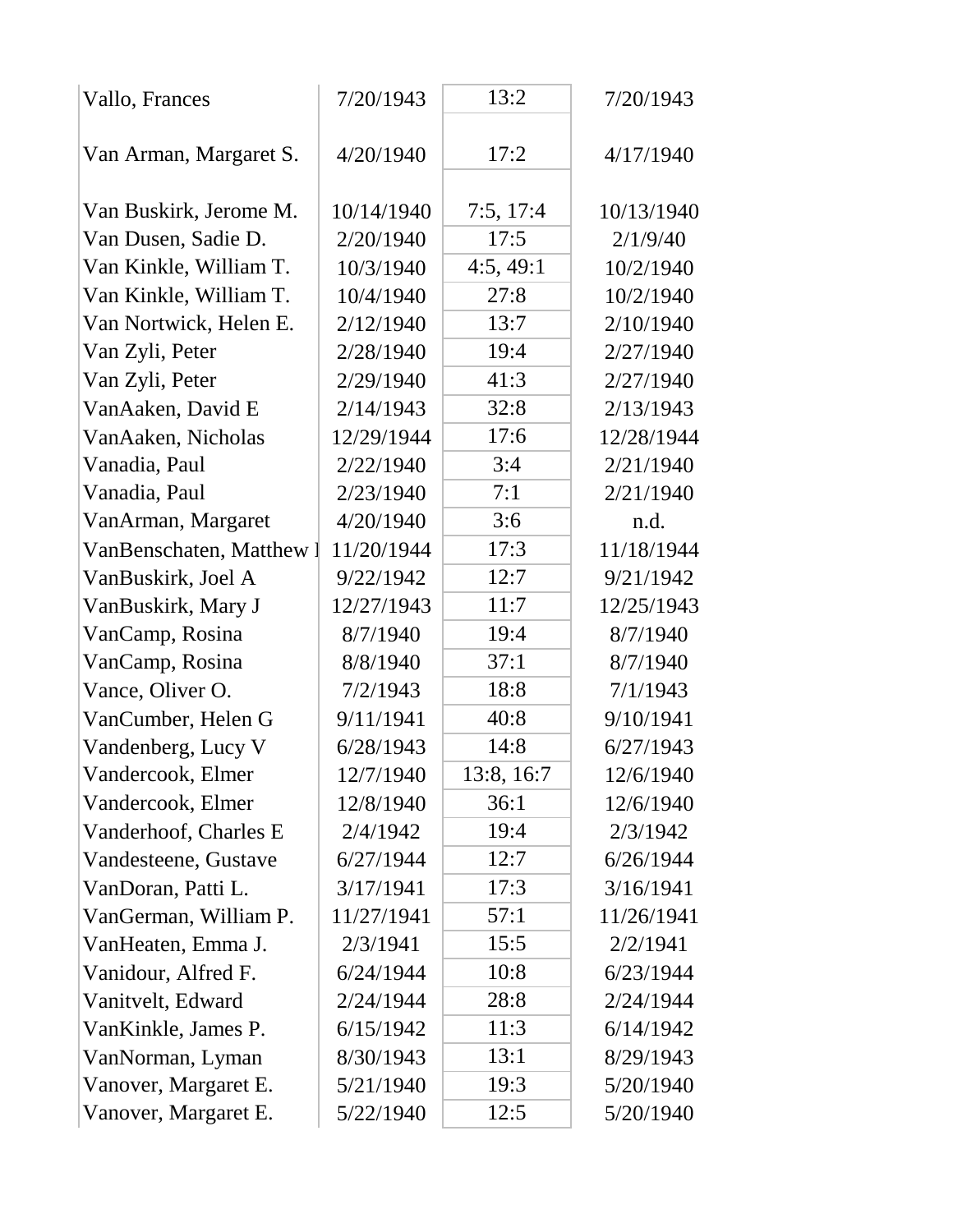| Vanover, Margarett F.    | 5/21/1940  | 19:3       | 5/20/1940  |
|--------------------------|------------|------------|------------|
| VanPutten, Irvin         | 12/26/1940 | 4:4        | 12/24/1940 |
| VanSlyke, Martin B       | 11/14/1944 | 15:1       | 11/14/1944 |
| VanSlyke, William        | 7/5/1944   | 15:5       | 7/4/1944   |
| VanSteenberg, Cornelia   | 12/15/1942 | 19:3       | 12/15/1942 |
| VanSteenburg, Roy J      | 1/10/1944  | 13:6       | 1/9/1944   |
| VanTifflin, Harley H.    | 1/4/1940   | 33:7       | 1/4/1940   |
| VanTifflin, Harley H.    | 1/5/1940   | 23:4       | 1/4/1940   |
| VanTifflin, Lola M.      | 9/9/1943   | 28:1       | 9/8/1943   |
| VanWaganen, Elwin L.     | 9/15/1940  | 10:2       | 9/13/1940  |
| VanWagnen, Martin H.     | 5/5/1941   | 17:2       | 5/3/1941   |
|                          |            |            |            |
| Van Wormer, Carrie Mae   | 4/8/1940   | 8:6        | 4/7/1940   |
| VanWormer, Frank         | 7/16/1943  | 20:7       | 7/15/1943  |
| VanWormer, Wallace       | 12/21/1944 | 32:6       | 12/20/1944 |
| VanZandt, William J.     | 5/14/1942  | 36:7       | 5/12/1942  |
| Varga, Magdeline         | 1/18/1944  | 12:8       | 1/17/1944  |
| Vark, John A.            | 12/23/1940 | 18:7       | 12/23/1940 |
| Varnes, Donald M.        | 10/17/1944 | 14:7       | 10/16/1944 |
| Varney, Duwella          | 1/10/1944  | 13:6       | 1/9/1944   |
| Varty, Willard           | 12/13/1941 | 18:5       | 12/13/1941 |
| Vasicek, Antonia         | 10/31/1941 | 28:7       | 10/30/1941 |
| Vaughan, Albert          | 1/19/1943  | 15:2       | 1/18/1943  |
| Vaughan, Sidney R. corp. | 1/5/1943   | 11:7       | 12/30/1942 |
| Vaughn, Albert C         | 4/29/1943  | 28:7       | 4/29/1943  |
| Vaughn, Carter           | 7/16/1943  | 20:6       | 7/16/1943  |
| Vaughn, Dorothy E        | 7/8/1941   | 19:4       | 7/7/1941   |
| Vaughn, Ella J.          | 4/11/1943  | 36:3       | 4/9/1943   |
| Vaughn, Lilly            | 11/16/1942 | 13:4       | 11/15/1942 |
| Vaughn, Marcella M       | 9/9/1941   | 19:2       | 9/9/1941   |
| Vaughn, Sayman J.        | 12/20/1943 | 13:3       | 12/20/1943 |
| Velguth, Waldemar        | 8/23/1941  | 22:5       | 8/22/1941  |
| Venable, Mildred         | 10/15/1942 | 33:2       | 10/11/1942 |
| Venne, Delmina V         | 1/6/1941   | 15:7       | 1/5/1941   |
| Ventress, Clayton E.     | 12/7/1940  | 13:4, 16:6 | 12/7/1940  |
| Ventress, Clayton E.     | 12/8/1940  | 36:1       | 12/7/1940  |
| Ventress, Edria E        | 6/27/1944  | 12:7       | 6/26/1944  |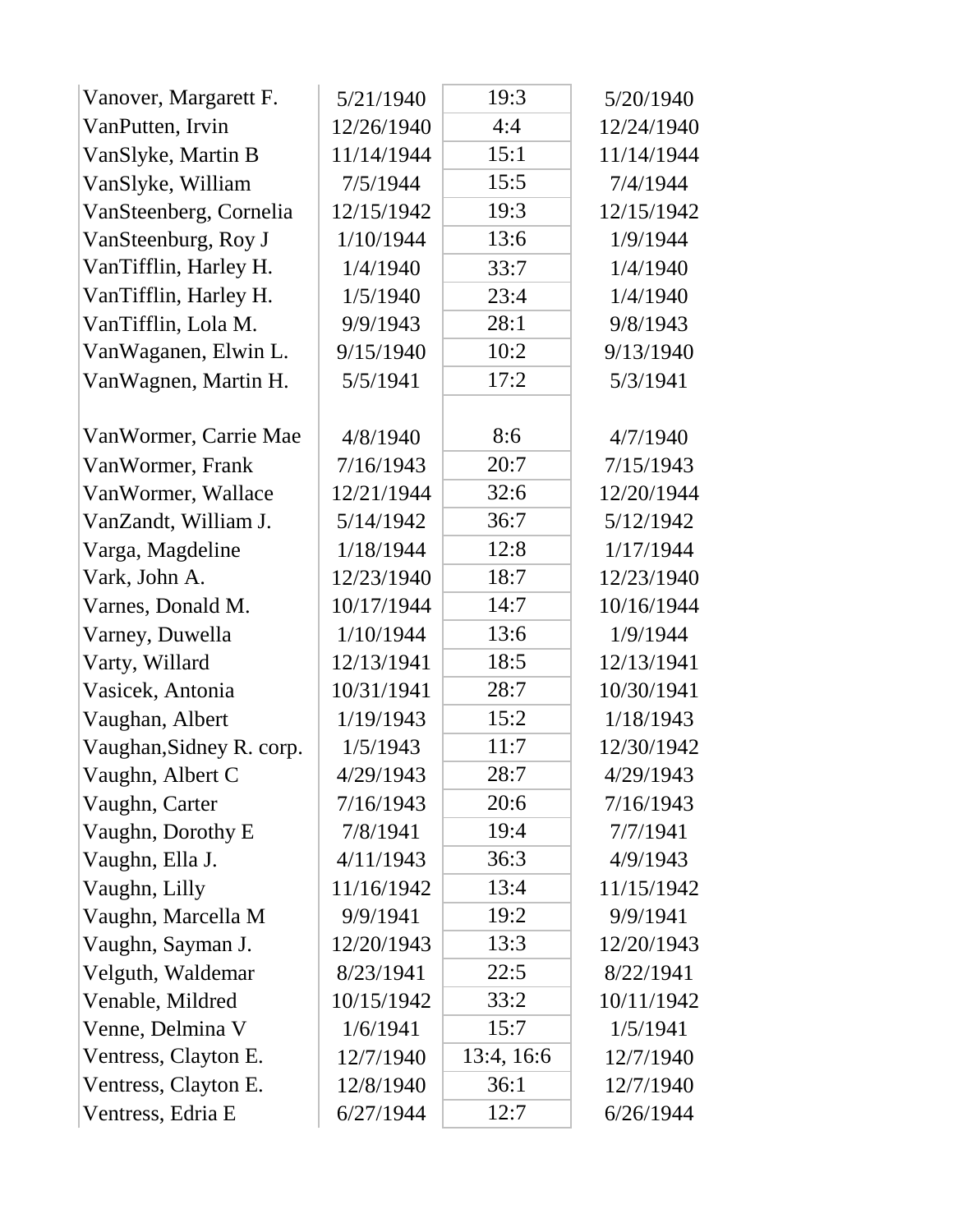| Venturino, Elizabeth M | 10/28/1944 | 12:6       | 10/28/1944 |
|------------------------|------------|------------|------------|
| Venturino, Margaret M. | 5/25/1940  | 17:1       | 5/24/1940  |
| Venturino, Margaret M. | 5/25/1940  | 17:1       | 5/25/1940  |
| Venturino, Margaret M. | 5/26/1940  | 28:5       | 5/24/1940  |
| Venturino, Margaret M. | 5/26/1940  | 10:5, 28:5 | 5/25/1940  |
| Venturino, Margaret M. | 5/27/1940  | 21:2       | 5/24/1940  |
| Venturino, Margaret M. | 5/27/1940  | 21:2       | 5/25/1940  |
| Vernon, Irving         | 5/8/1943   | 14:7       | 5/7/1943   |
| Vernon, Joseph R.      | 11/22/1944 | 12:2       | 11/21/1944 |
| Vernon, Peter          | 12/23/1941 | 19:2       | 12/20/1941 |
| Vert, Catherine L.     | 2/18/1944  | 20:8       | 2/18/1944  |
| Verus, Harriet A       | 6/14/1942  | 32:4       | 6/13/1942  |
| Vickery, Charles H.    | 1/11/1940  | 9:3        | 1/11/1940  |
| Vickery, Charles H.    | 1/12/1940  | 8:4        | 1/11/1940  |
| Vickroy, Ira           | 10/25/1941 | 18:8       | 10/23/1941 |
| Viele, Blanche         | 5/1/1943   | 16:7       | 5/1/1943   |
| Viener, Sophia         | 2/8/1944   | 12:8       | 2/7/1944   |
| Vince, Susie           | 7/14/1942  | 13:3       | 7/13/1942  |
| Vincent, Annabel       | 7/21/1943  | 14:7       | 7/21/1943  |
| Vincent, Clarinda      | 1/21/1940  | 29:3       | 1/19/1940  |
| Vincent, Claude        | 7/12/1943  | 13:1       | 7/11/1943  |
| Vincent, John H        | 12/31/1943 | 11:7       | 12/31/1943 |
| Vincent, Mabel E       | 2/3/1942   | 17:6       | 2/2/1942   |
| Vincent, Mrs. Elmer    | 1/20/1940  | 1:4        | 1/19/1940  |
| Vincent, William C     | 3/10/1941  | 17:2       | 3/9/1941   |
| Vincent, William H.    | 1/17/1944  | 25:3       | 1/17/1944  |
| Vincient, Adaline F.   | 8/4/1942   | 13:3       | 8/3/1942   |
| Vinson, Ellen J        | 4/19/1943  | 12:7       | 4/18/1943  |
| Virrell, James         | 1/6/1941   | 15:7       | 1/4/1941   |
| Visschers, Henry       | 4/1/1943   | 32:6       | 3/31/1943  |
| Voakes, Lillian J.     | 11/25/1943 | 27:3       | 11/24/1943 |
| Vock, Stella E.        | 6/16/1942  | 14:8       | 6/15/1942  |
| Vodden, Emma E.        | 5/17/1943  | 13:2       | 5/16/1943  |
| Vodden, Frank          | 3/24/1942  | 17:1       | 3/24/1942  |
| Voelker, George H.     | 4/2/1943   | 22:6       | 4/1/1943   |
| Voelker, Wesley A.     | 4/24/1944  | 10:8       | 4/23/1944  |
| Vohwinkle, Carolina F  | 6/8/1944   | 32:1       | 6/8/1944   |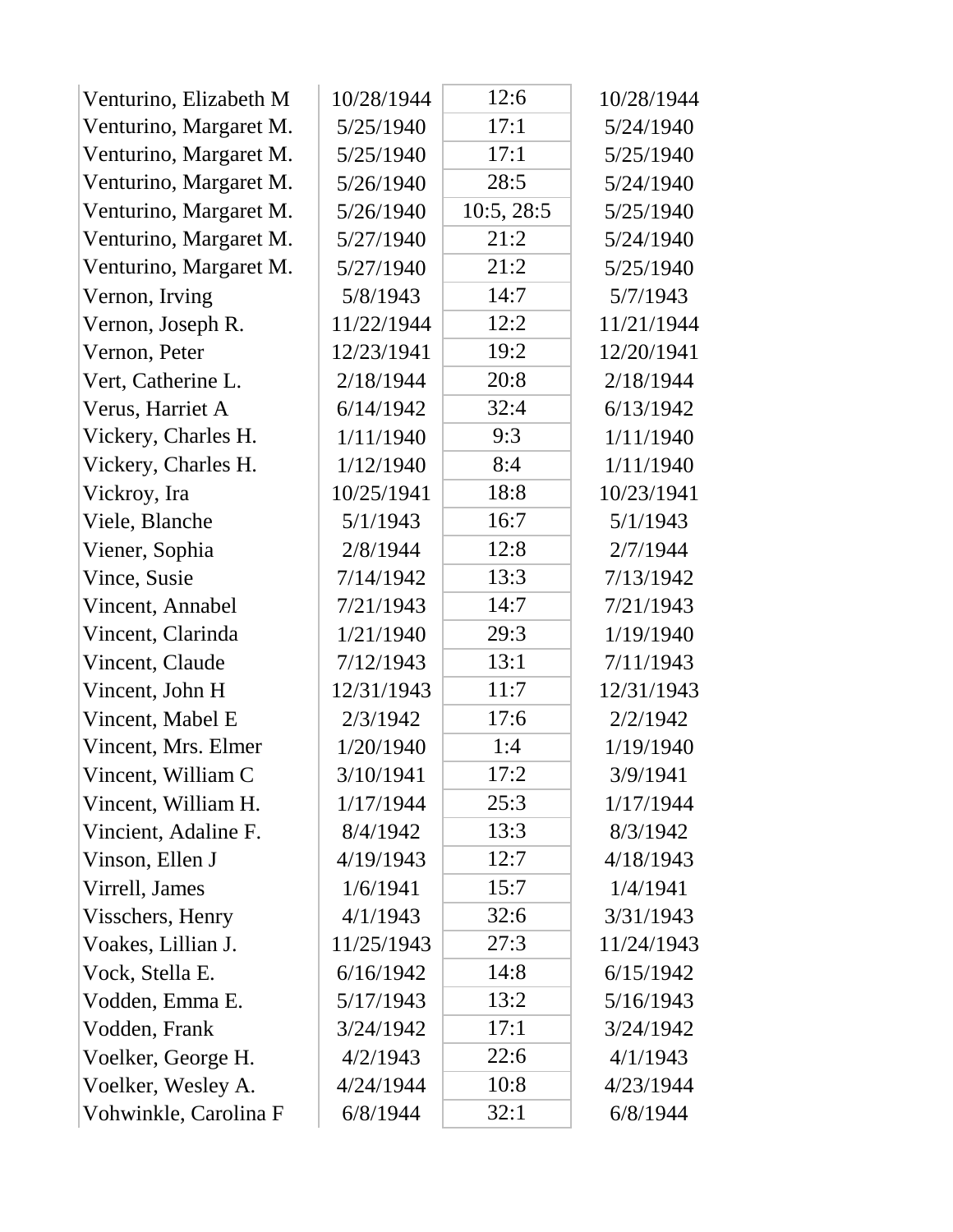| Vohwinkle, John H     | 8/12/1941  | 19:1       | 8/12/1941  |
|-----------------------|------------|------------|------------|
| Volkening, August E.  | 12/29/1943 | 15:6       | 12/29/1943 |
| VonLinsowe, Barbara J | 2/19/1943  | 19:3       | 2/19/1943  |
| Voorhis, Henry        | 10/1/1941  | 21:1       | 10/1/1941  |
| Vorachek, Thomas      | 3/24/1941  | 17:1       | 3/23/1941  |
| Vos, Arie             | 5/12/1940  | 32:4       | 5/4/1940   |
| Vosburgh, Sylvia J.   | 7/16/1940  | 7:4        | 7/15/1940  |
| Voss, Herman J.       | 8/16/1940  | 23:2       | 8/14/1940  |
| Voss, Herman J.       | 8/17/1940  | 17:3       | 8/14/1940  |
| Vuketich, Michael     | 11/26/1941 | 23:3       | 11/25/1941 |
| Wackerly, Henry       | 1/17/1941  | 29:3       | 1/16/1941  |
| Wackerly, Jane R.     | 3/17/1944  | 24:5       | 3/16/1944  |
| Wackerly, William A.  | 3/16/1944  | 28:4       | 3/15/1944  |
| Wade, Abram           | 12/18/1943 | 12:7       | 12/16/1943 |
| Wade, Florence B.     | 1/4/1941   | 15:2       | 1/4/1941   |
| Wade, Frank B.        | 5/24/1944  | 20:3       | 5/24/1944  |
| Wade, Homer L.        | 4/29/1942  | 29:1       | 4/28/1942  |
| Wadleigh, Mary H.     | 10/21/1941 | 20:6       | 10/17/1941 |
| Wagner, Adolph        | 1/22/1940  | 17:7       | 1/21/1940  |
| Wagner, Dora B.       | 7/29/1942  | 19:1       | 7/28/1942  |
| Wagner, George        | 10/2/1942  | 20:8       | 10/1/1942  |
| Wagner, Grace E.      | 1/20/1941  | 17:4       | 1/19/1941  |
| Wagner, Mary E.       | 6/11/1943  | 20:7       | 6/11/1943  |
| Wagner, Newton J.     | 4/3/1940   | 13:5, 23:3 | 4/3/1940   |
| Wagner, Newton J.     | 4/4/1940   | 37:2       | 4/3/1940   |
| Wagner, Sophia        | 12/21/1944 | 32:7       | 12/20/1944 |
| Wagonlander, Lulu     | 4/14/1941  | 19:2       | 4/14/1941  |
| Wagor, Judd           | 5/14/1940  | 11:3       | n.d.       |
| Wahl, Henry A         | 1/8/1941   | 21:5       | 1/5/1941   |
| Wahl, Lavina F.       | 2/6/1940   | 4:4, 17:6  | 2/5/1940   |
| Wahl, Lavina F.       | 2/7/1940   | 19:4       | 2/5/1940   |
| Waider, Helen G       | 2/20/1941  | 37:4       | 2/19/1941  |
| Waidler, Frank        | 11/7/1942  | 14:8       | 11/6/1942  |
| Waite, Forrest        | 3/7/1941   | 28:2       | 3/4/1941   |
| Waite, George         | 9/25/1942  | 20:7       | 9/25/1942  |
| Waite, George R       | 8/6/1943   | 18:6       | 8/5/1943   |
| Waite, Loretta        | 12/18/1943 | 12:8       | 12/16/1943 |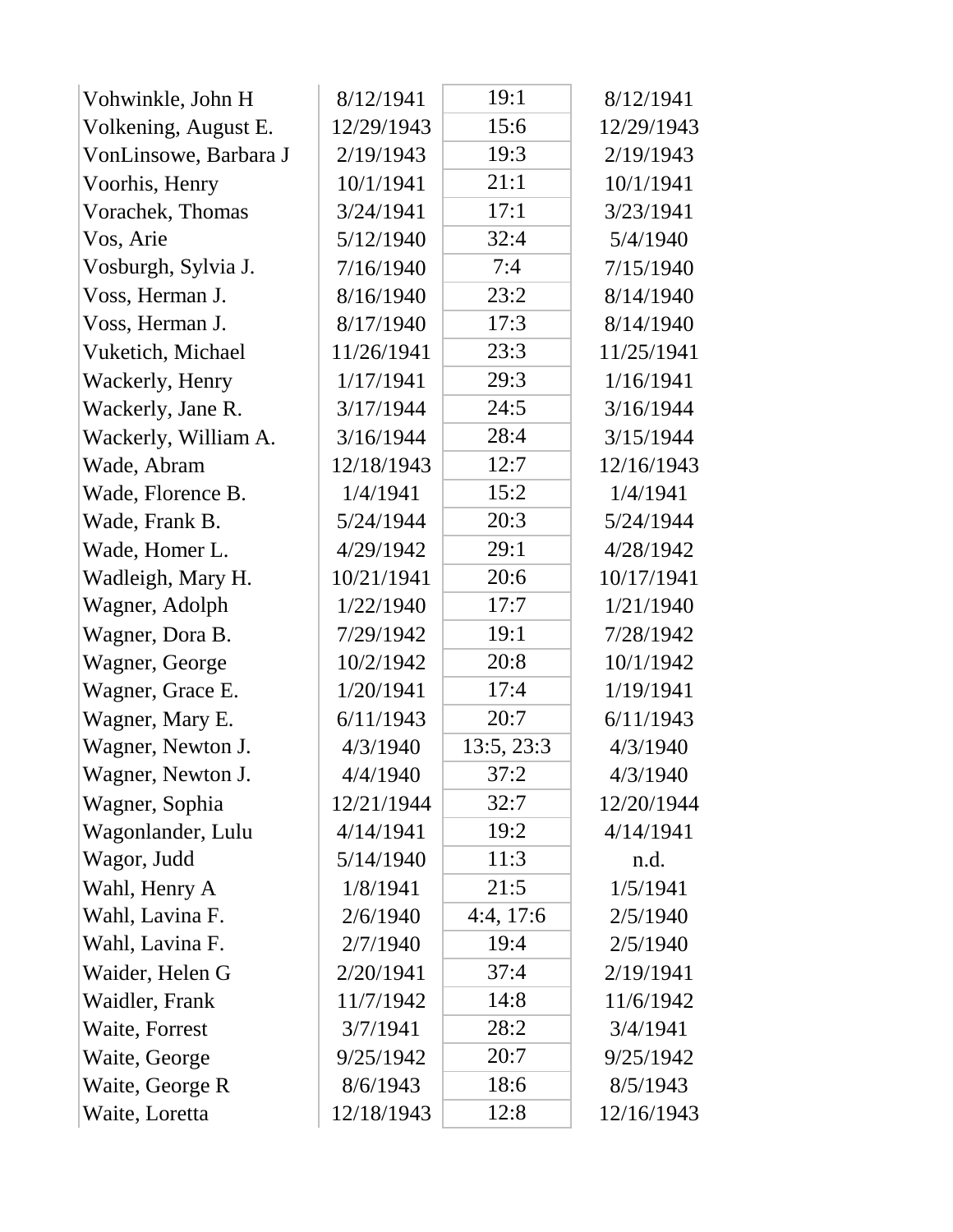| Wakefield, Luella     | 5/7/1943   | 22:6       | 5/7/1943   |  |
|-----------------------|------------|------------|------------|--|
| Wakeman, Burton A.    | 3/13/1944  | 12:6       | 3/11/1944  |  |
| Waldron, Almira       | 5/23/1940  | 16:5       | n.d.       |  |
| Waldron, Almira       | 5/23/1940  | 40:3       | n.d.       |  |
| Waldron, Virginia L   | 1/27/1941  | 15:5       | 1/26/1941  |  |
| Waldron, Walter W     | 12/6/1944  | 16:4       | 12/6/1944  |  |
| Walesky, Elizabeth K. | 10/2/1944  | 13:2       | 9/30/1944  |  |
| Walesky, Peter        | 5/1/1944   | 14:6       | 4/30/1944  |  |
| Walker, Cameron A.    | 1/19/1944  | 12:7       | 1/17/1944  |  |
| Walker, Charles       | 3/17/1942  | 15:2       | 3/15/1942  |  |
| Walker, Eleanor       | 11/1/1943  | 14:7       | 10/31/1943 |  |
| Walker, Elton J.      | 10/18/1940 | 23:4       | 10/17/1940 |  |
| Walker, Evelyn M.     | 7/26/1943  | 13:2       | 7/24/1943  |  |
| Walker, Florence W.   | 12/16/1940 | 2:1        | 12/15/1940 |  |
| Walker, Harvey        | 5/8/1940   | 26:8       | 5/7/1940   |  |
| Walker, Henderson     | 9/14/1944  | 32:4       | 9/10/1944  |  |
| Walker, Joseph        | 3/1/1943   | 12:7       | 2/28/1943  |  |
| Walker, Louella M     | 8/2/1944   | 16:6       | 7/30/1944  |  |
| Walker, Lula M        | 2/11/1944  | 20:7       | 2/11/1944  |  |
| Walker, Nola J.       | 8/26/1940  | 15:5       | 8/25/1940  |  |
| Walker, Phillip       | 1/21/1943  | 27:7       | 1/20/1943  |  |
| Walker, Ray E.        | 10/25/1940 | 17:4, 24:7 | 10/24/1940 |  |
| Walker, Ray E.        | 10/26/1940 | 19:2       | 10/24/1940 |  |
| Walker, Ray E.        | 10/27/1940 | 32:5       | 10/24/1940 |  |
| Walker, Shelton A     | 2/19/1941  | 21:3       | 2/18/1941  |  |
| Walker, Walter H      | 3/16/1944  | 28:4       | 3/15/1944  |  |
| Walkup, Hannah        | 6/19/1941  | 44:2       | 6/18/1941  |  |
| Wall, Raymond C       | 3/25/1943  | 32:7       | 3/24/1943  |  |
| Wall, Sidney          | 11/26/1944 | 32:2       | 11/23/1944 |  |
| Wallace, Addie        | 2/20/1943  | 15:2       | 2/19/1943  |  |
| Wallace, Francis      | 11/5/1943  | 24:4       | 11/4/1943  |  |
| Wallace, Isabel       | 6/5/1943   | 16:8       | 6/4/1943   |  |
| Wallace, J Ernest     | 5/27/1944  | 12:4       | 5/26/1944  |  |
| Waller, Manley W.     | 10/30/1941 | 41:2       | 10/30/1941 |  |
| Wallis, Ellen         | 11/7/1942  | 14:8       | 11/7/1942  |  |
| Walls, Nellie         | 10/10/1944 | 14:7       | 10/7/1944  |  |
| Walmarth, Alton J.    | 1/5/1940   | 1:5        | 1/4/1940   |  |
|                       |            |            |            |  |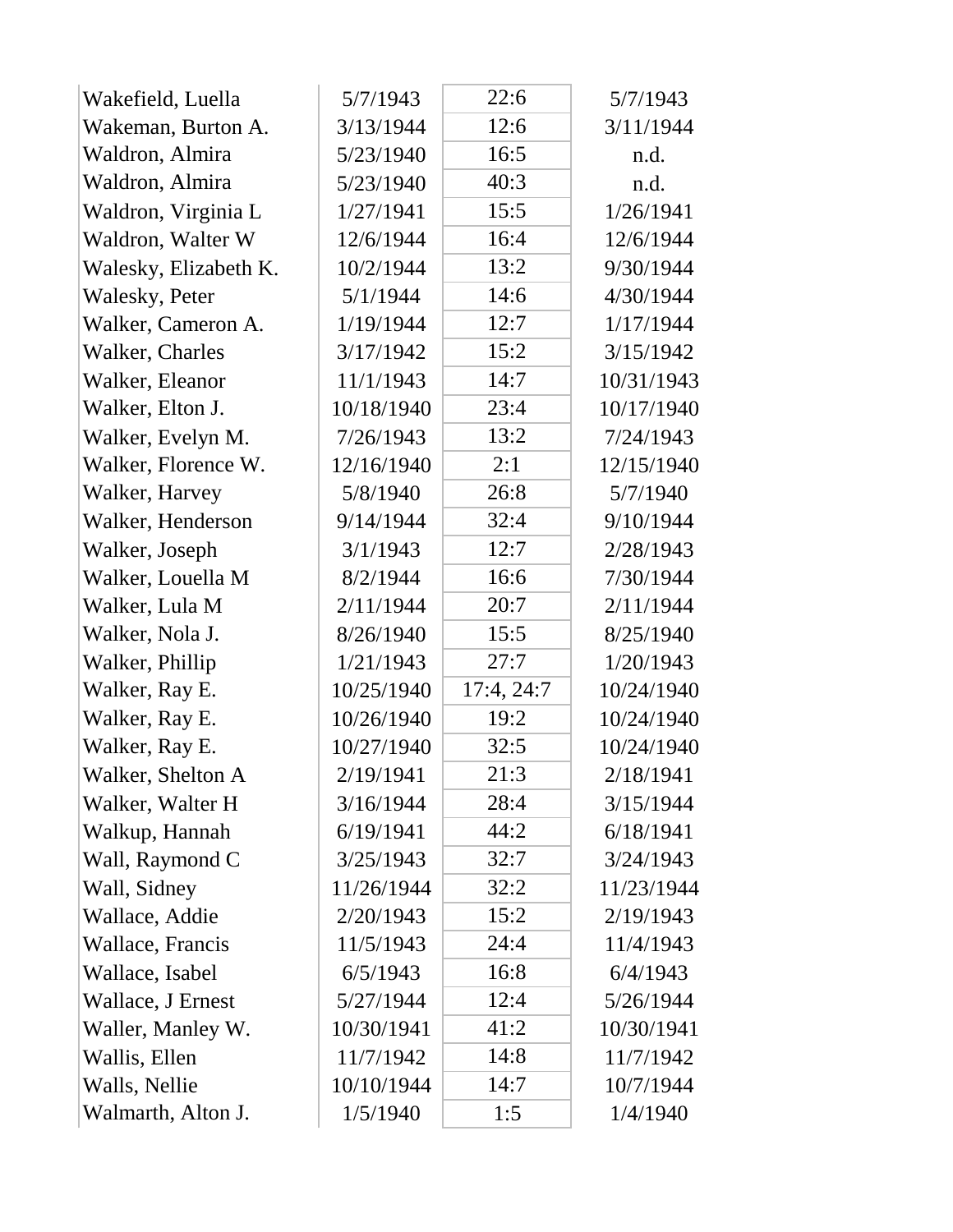| Walmsley, William       | 1/21/1943  | 21:6       | 1/20/1943  |
|-------------------------|------------|------------|------------|
| Walsh, Anna M           | 7/30/1941  | 25:3       | 7/30/1941  |
| Walsh, Clifton L        | 3/26/1941  | 20:8       | 3/25/1941  |
| Walsh, William J        | 4/30/1943  | 22:6       | 4/29/1943  |
| Walt, Charles H         | 12/17/1941 | 24:6       | 12/16/1941 |
| Walter, Benjamin F      | 10/16/1942 | 21:1       | 10/15/1942 |
| Walter, Edgar S         | 1/12/1944  | 13:2       | 1/11/1944  |
| Walter, Edwin A         | 1/2/1941   | 25:8       | 1/1/1941   |
| Walter, George          | 12/30/1944 | 11:6       | 12/29/1944 |
| Walter, John J          | 2/9/1942   | 17:5       | 2/5/1942   |
| Walter, Marcus L.       | 3/6/1944   | 11:3       | 3/6/1944   |
| Walterhouse, Charles E  | 8/21/1941  | 40:4       | 8/21/1941  |
| Walterhouse, Charles O. | 1/5/1940   | 23:5       | 1/4/1940   |
| Walterhouse, Charles O. | 1/6/1940   | 15:8       | 1/4/1940   |
| Walterhouse, Charles O. | 1/7/1940   | 25:3       | 1/4/1940   |
| Walterhouse, Claud A    | 12/25/1944 | 18:2       | 12/24/1944 |
| Walterhouse, Cyrus      | 5/3/1944   | 18:8       | 5/30/1944  |
| Walters, Colleen B      | 6/9/1943   | 18:6       | 6/8/1943   |
| Walters, Ella E.        | 5/12/1941  | 16:7       | 5/12/1941  |
| Walters, Hattie S.      | 10/20/1942 | 15:2       | 10/20/1942 |
| Walters, Susan          | 12/21/1943 | 23:3       | 12/21/1943 |
| Walters, William J.     | 11/18/1943 | 36:8       | 11/17/1943 |
| Waltham, Harry D.       | 4/10/1943  | 14:8       | 4/9/1943   |
| Walton, Louis O'Dell    | 2/1/1940   | 17:3, 29:5 | 2/1/1940   |
| Walton, Louis O'Dell    | 2/2/1940   | 25:5       | 2/1/1940   |
| Walton, Mable           | 5/13/1940  | 17:4       | 5/13/1940  |
| Walton, Mable           | 5/14/1940  | 11:1       | 5/13/1940  |
| Walton, William C.      | 7/22/1941  | 19:3       | 7/19/1941  |
| Waltrip, Cora A.        | 12/16/1943 | 36:6       | 12/16/1943 |
| Waltrip, Lawrence       | 11/4/1940  | 21:5       | 11/4/1940  |
| Waltrip, Lawrence       | 11/5/1940  | 21:3       | 11/4/1940  |
| Walworth, Esther        | 4/21/1942  | 16:8       | 4/21/1942  |
| Walworth, Marilyn       | 12/4/1940  | 24:4       | 12/3/1940  |
| Walworth, Robert D.     | 11/15/1944 | 17:1       | 11/15/1944 |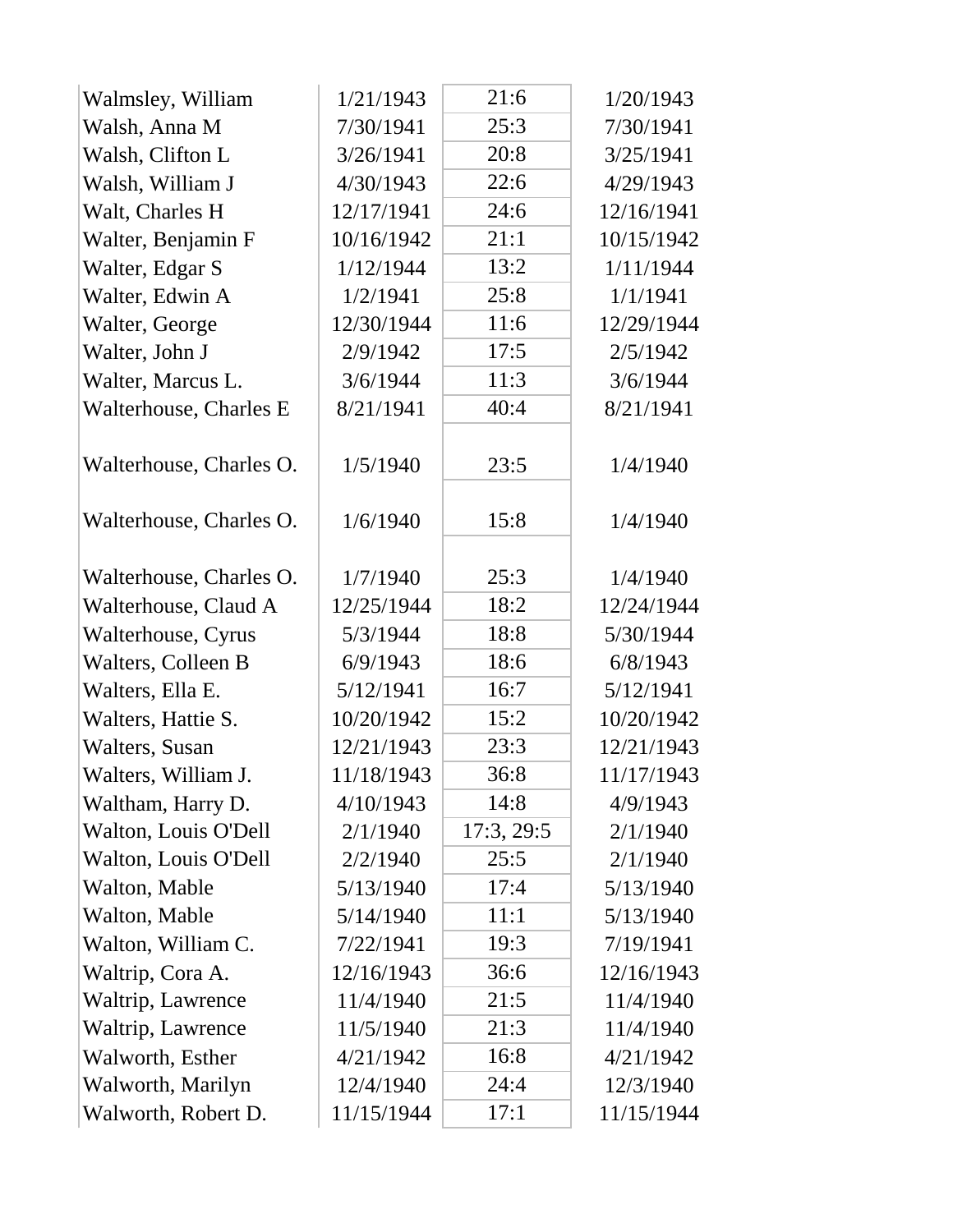| Walworth, Sandra L.       | 5/26/1942  | 12:8 | 5/25/1942  |  |
|---------------------------|------------|------|------------|--|
| Wansitler, Lena           | 2/14/1941  | 28:5 | 2/14/1941  |  |
| Warby, Iva M.             | 4/17/1944  | 14:8 | 4/16/1944  |  |
| Ward, Chauncy L.          | 4/13/1942  | 15:3 | 4/12/1942  |  |
| Ward, Ella I              | 5/17/1941  | 20:7 | 5/16/1941  |  |
| Ward, Frank C             | 1/24/1944  | 13:3 | 1/23/1944  |  |
| Ward, Katherine           | 1/17/1944  | 25:3 | 1/16/1944  |  |
| Ward, William             | 2/22/1943  | 13:3 | 2/20/1943  |  |
| Wardel, David             | 2/16/1944  | 14:8 | 2/13/1944  |  |
| Wardle, Joseph R.         | 12/10/1942 | 37:1 | 12/9/1942  |  |
| Wardle, Mrs. David        | 2/18/1944  | 20:8 | 2/14/1944  |  |
| Wardosky, Annie           | 7/19/1942  | 28:8 | 7/18/1942  |  |
| Warele, Mary A.           | 4/19/1943  | 12:7 | 4/18/1943  |  |
| Wares, Clarence W.        | 10/17/1940 | 1:6  | 10/17/1940 |  |
| Wares, Clarence W.        | 10/18/1940 | 28:7 | 10/17/1940 |  |
| Wares, Fred               | 1/26/1943  | 13:5 | 1/25/1943  |  |
| Wares, Gherold            | 10/10/1940 | 40:8 | 10/9/1940  |  |
| Wares, Sarah A.           | 8/3/1943   | 12:8 | 8/2/1943   |  |
| Wark, Ethel               | 7/20/1942  | 13:5 | 7/19/1942  |  |
| Warner, Adna J.           | 7/17/1940  | 19:4 | 7/16/1940  |  |
| Warner, Adna J.           | 7/20/1940  | 13:3 | 7/16/1940  |  |
| Warner, Adna J.           | 7/20/1940  | 3:3  | 7/16/1940  |  |
| Warner, Daniel C.         | 1/28/1941  | 19:6 | 1/27/1941  |  |
| Warner, Elmer K.          | 9/23/1942  | 36:7 | 9/22/1942  |  |
| Warner, Emery             | 3/30/1941  | 44:3 | 3/29/1941  |  |
| Warner, Fred W            | 8/2/1943   | 13:3 | 7/30/1943  |  |
| Warner, Harry E           | 1/22/1942  | 37:4 | 1/22/1942  |  |
| Warner, Margaret          | 11/24/1942 | 17:2 | 11/22/1942 |  |
| Warner, Wilbur M.         | 7/2/1940   | 2:5  | 7/1/1940   |  |
| Warren, Charles           | 7/30/1942  | 29:1 | 7/28/1942  |  |
| Warren, Charles M.        | 12/8/1942  | 17:2 | 12/7/1942  |  |
| Warren, Thomas            | 4/15/1944  | 12:7 | 4/14/1944  |  |
| Wasensko, Stephen         | 5/9/1941   | 27:8 | 5/9/1941   |  |
| <b>Washington</b> , James | 9/5/1944   | 15:2 | 9/1/1944   |  |
| Wasson, Jennie B.         | 2/14/1944  | 13:2 | 2/12/1944  |  |
| Waterbury, Hugh           | 7/2/1943   | 18:8 | 7/1/1943   |  |
| Waterman, Ezra A.         | 12/3/1940  | 9:2  | 11/30/1940 |  |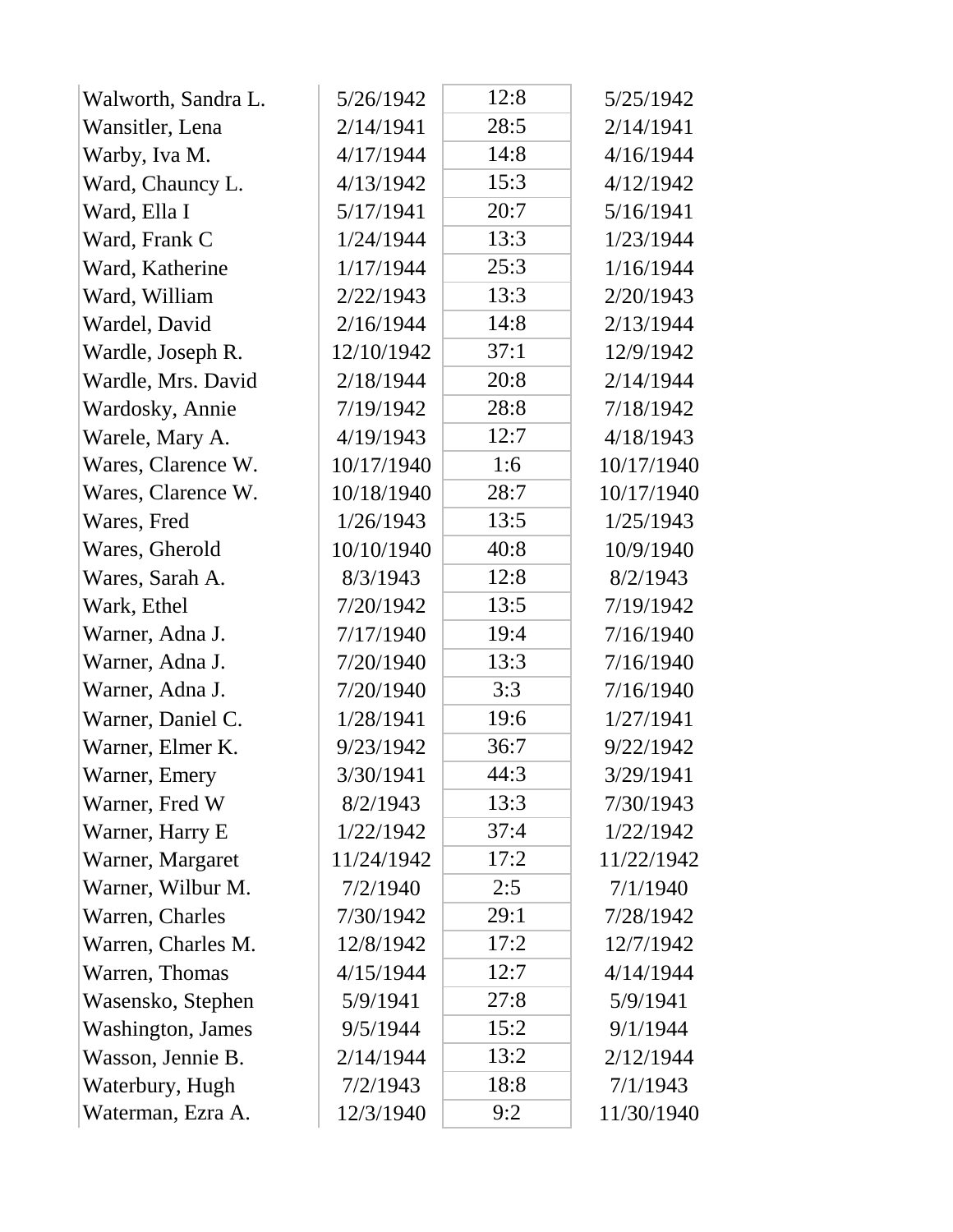| Waterman, George E  | 7/8/1943   | 24:8       | 7/8/1943   |
|---------------------|------------|------------|------------|
| Waterman, Nellie    | 1/15/1940  | 17:3       | 1/13/1940  |
| Waters, Ralph H.    | 8/31/1944  | 28:4       | 8/31/1944  |
| Waters, Samuel R    | 12/4/1941  | 56:4       | 12/3/1941  |
| Waterson, Claude M. | 4/11/1942  | 16:7       | 4/10/1942  |
| Watkins, James A    | 12/17/1943 | 26:7       | 12/16/1943 |
| Watkins, Lylburn O  | 2/12/1942  | 37:3       | 2/11/1942  |
| Watson, Frank E.    | 6/24/1944  | 10:8       | 6/24/1944  |
| Watson, Mayme B.    | 4/27/1940  | 17:1       | 4/26/1940  |
| Watson, Mayme B.    | 4/28/1940  | 28:5       | 4/26/1940  |
| Watson, Mollie S    | 8/16/1944  | 14:7       | 8/14/1944  |
| Watson, Raymond E.  | 1/13/1940  | 11:6, 15:6 | 1/12/1940  |
| Watson, Raymond E.  | 1/14/1940  | 27:3       | 1/14/1940  |
| Watson, Raymond     | 1/13/1940  | 15:6       | 1/12/1940  |
| Watt, James M.      | 8/15/1940  | 33:2       | 8/14/1940  |
| Watt, James M.      | 8/16/1940  | 23:2       | 8/14/1940  |
| Watt, Mary E.       | 2/25/1944  | 20:8       | 2/25/1944  |
| Wattles, William W  | 3/25/1944  | 12:4       | 3/24/1944  |
| Waugh, Mary         | 2/20/1940  | 9:2        | 2/19/1940  |
| Way, Arthur B       | 5/16/1944  | 14:5       | 5/16/1944  |
| Way, Bessie E.      | 12/13/1941 | 18:6       | 12/13/1941 |
| Way, Sibley A.      | 8/21/1940  | 19:2       | 8/21/1940  |
| Way, Wilford J.     | 11/9/1940  | 13:1, 16:7 | 11/9/1940  |
| Way, Wilford J.     | 11/10/1940 | 36:5       | 11/9/1940  |
| Weakley, W. M.      | 7/2/1940   | 14:6       | 6/30/1940  |
| Weaver, David L.    | 1/4/1941   | 15:3       | 1/3/1941   |
| Weaver, Herbert W.  | 8/14/1943  | 14:8       | 8/13/1943  |
| Weaver, Lloyd L.    | 10/10/1941 | 32:6       | 10/9/1941  |
| Weaver, Nellie E.   | 3/4/1942   | 25:1       | 3/4/1942   |
| Weaver, Verneal     | 12/28/1940 | 15:6       | 12/28/1940 |
| Webb, Albert D.     | 4/17/1944  | 14:7       | 4/16/1944  |
| Webb, Elizabeth     | 12/23/1943 | 15:6       | 12/22/1943 |
| Webb, Frank         | 7/6/1940   | 3:7        | 7/6/1940   |
| Webb, James H       | 6/26/1942  | 21:2       | 6/25/1942  |
| Webb, Rosa S        | 10/1/1942  | 32:7       | 9/30/1942  |
| Webber, Earnest J.  | 1/10/1940  | 17:8       | 1/10/1940  |
| Webber, Earnest J.  | 1/12/1940  | 23:3       | 1/10/1940  |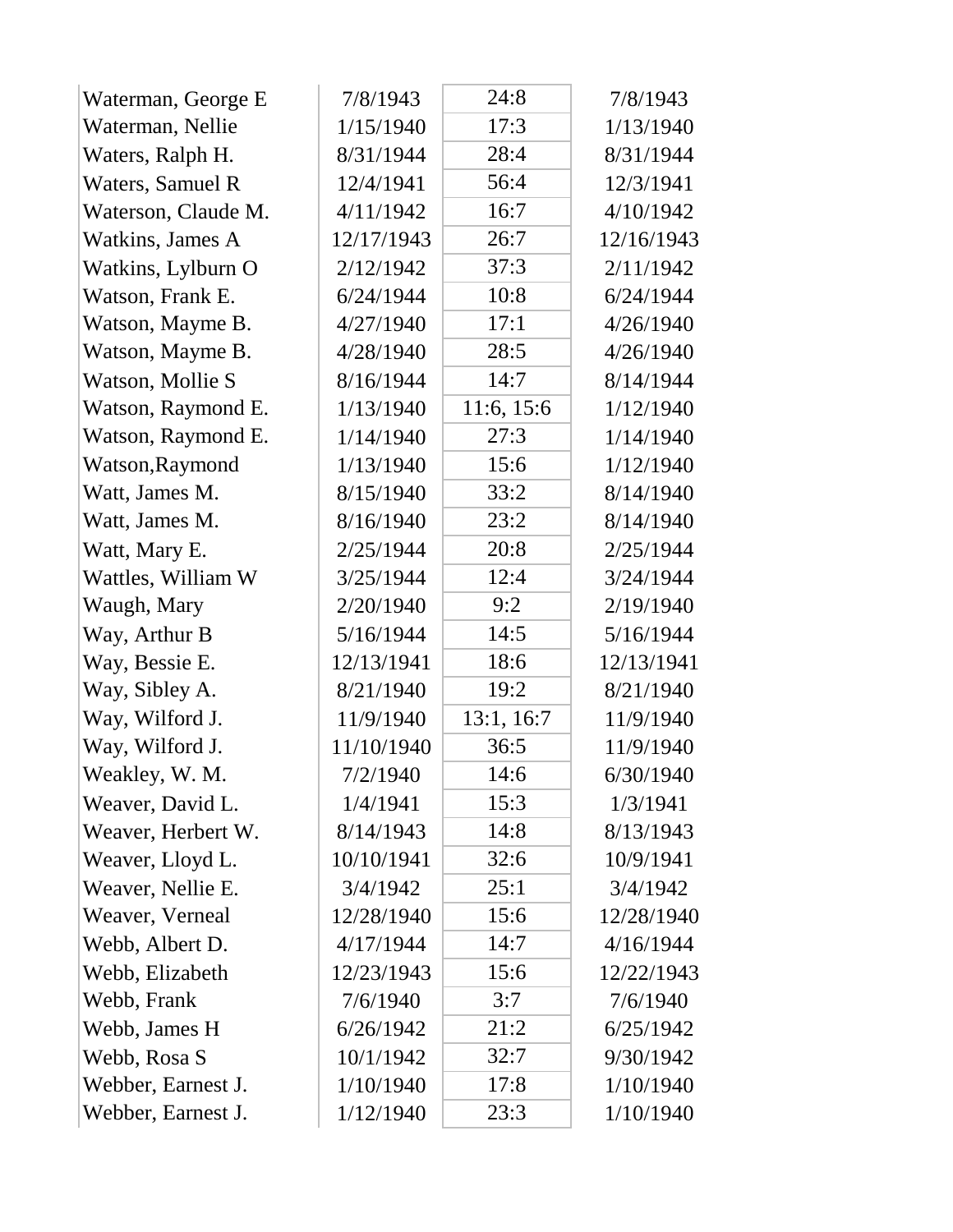| Webber, Louis         | 2/16/1940  | 21:5      | 2/14/1940  |
|-----------------------|------------|-----------|------------|
| Webber, Lucy S        | 10/13/1943 | 14:2      | 10/12/1943 |
| Weber, Andrew         | 12/30/1940 | 5:3, 15:7 | 12/29/1940 |
| Weber, Andrew         | 12/31/1940 | 12:2      | 12/29/1940 |
| Weber, Andrew         | 1/1/1941   | H8:1      | 12/29/1940 |
| Weber, Anthony        | 7/13/1944  | 26:6      | 7/12/1944  |
| Weber, Olive          | 9/21/1944  | 32:4      | 9/20/1944  |
| Webster, Daniel H     | 7/20/1941  | 28:4      | 7/18/1941  |
| Webster, Eleanor      | 12/5/1944  | 14:6      | 12/5/1944  |
| Webster, Frank E.     | 11/9/1943  | 16:5      | 11/8/1943  |
| Webster, Herbert L    | 8/19/1941  | 17:1      | 8/18/1941  |
| Webster, John R.      | 12/5/1942  | 15:3      | 12/4/1942  |
| Webster, Marilyn K.   | 12/6/1940  | 32:3      | 12/5/1940  |
| Webster, Mary G.      | 1/10/1941  | 27:3      | 1/9/1941   |
| Webster, Nelson C.    | 2/17/1943  | 19:2      | 2/17/1943  |
| Wedding, Wilford B.   | 6/12/1941  | 40:6      | 6/12/1941  |
| Weed, John W.         | 2/8/1940   | 17:7      | 2/6/1940   |
| Weeden, John D.       | 12/24/1943 | 11:8      | 12/24/1943 |
| Weekly, Frank         | 11/13/1942 | 22:7      | 11/12/1942 |
| Weidner, Peter J      | 1/10/1944  | 13:4      | 1/8/1944   |
| Weigel, Ida M.        | 2/28/1940  | 10:4      | 2/27/1940  |
| Weikel, Rose          | 12/30/1941 | 15:8      | 12/27/1941 |
| Weir, Andrew          | 5/22/1942  | 24:6      | 5/21/1942  |
| Weir, Ethbert         | 6/19/1942  | 22:6      | 6/19/1942  |
| Weir, Fred            | 11/26/1941 | 23:2      | 11/26/1941 |
| Weir, Maynard         | 2/24/1943  | 15:1      | 2/23/1943  |
| Weir, Sevilla N.      | 2/4/1944   | 20:8      | 2/3/1944   |
| Weisgerber, Margaret  | 2/13/1942  | 25:3      | 2/13/1942  |
| Weixelbaum, Fannie H. | 11/13/1940 | 25:2      | 11/13/1940 |
| Welch, Charles        | 6/30/1942  | 19:2      | 6/29/1942  |
| Welch, Edward         | 1/31/1944  | 11:2      | 1/30/1944  |
| Welch, Ella           | 2/20/1943  | 15:2      | 2/19/1943  |
| Welch, Hattie V       | 11/19/1943 | 23:2      | 11/18/1943 |
| Welch, Junius         | 9/5/1940   | 10:5      | n.d.       |
| Welch, Llewelyn S.    | 5/24/1943  | 13:1      | 5/24/1943  |
| Welch, Martin         | 12/13/1941 | 18:6      | 12/13/1941 |
| Welch, Mary E.        | 4/22/1944  | 12:2      | 4/21/1944  |
|                       |            |           |            |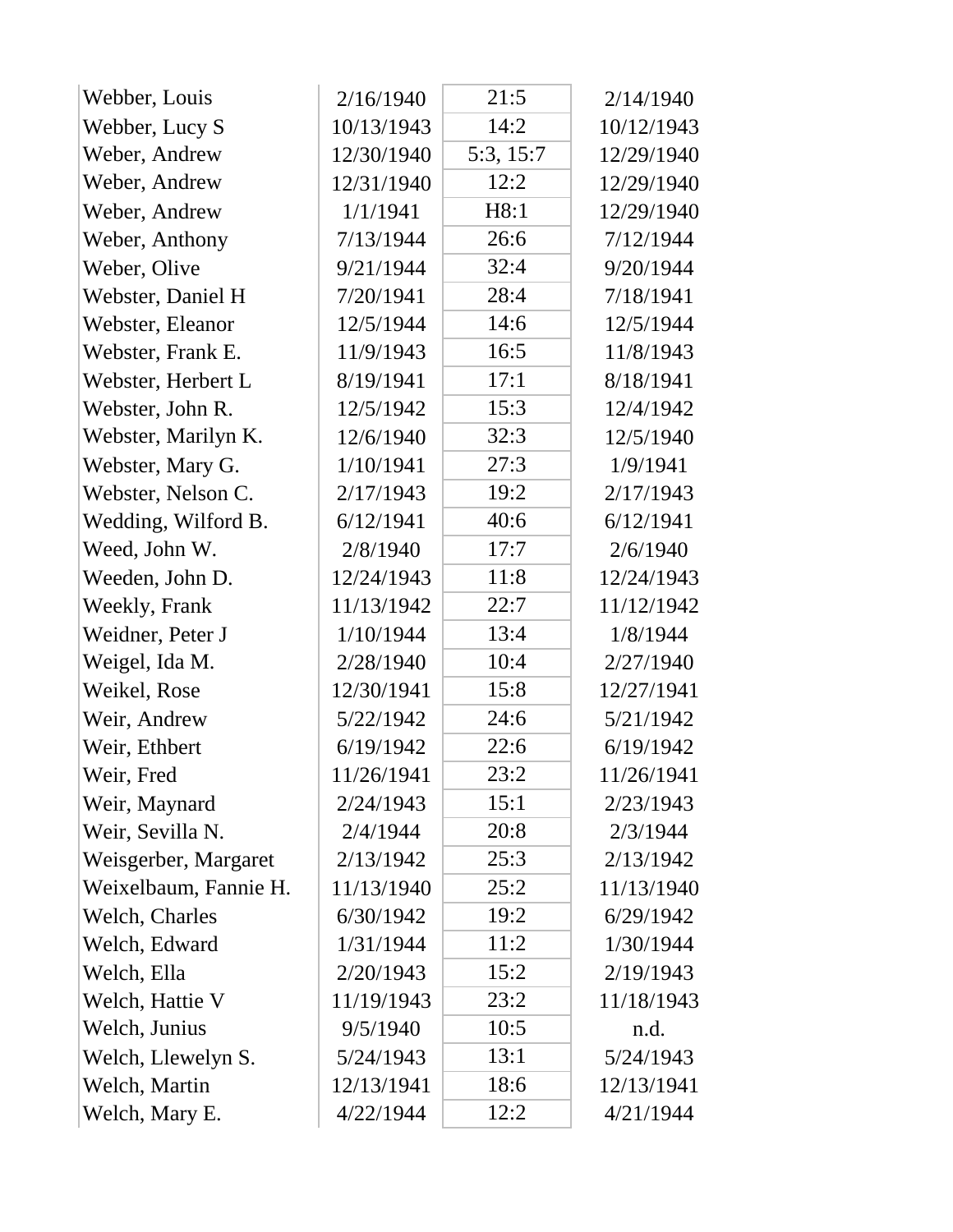| Welch, Mary L.         | 7/2/1940   | 25:5       | 7/2/1940   |
|------------------------|------------|------------|------------|
| Welch, Mary L.         | 7/3/1940   | 13:5       | 7/2/1940   |
| Welch, Mary L.         | 7/4/1940   | 21:7       | 7/2/1940   |
| Welch, Roy             | 10/11/1940 | 2:3        | 10/9/1940  |
| Welcome, Frederick T.  | 9/14/1940  | 13:1, 17:2 | 9/13/1940  |
| Welcome, Frederick T.  | 9/15/1940  | 32:6       | 9/13/1940  |
| Welcome, Frederick T.  | 9/16/1940  | 13:5       | 9/13/1940  |
| Weldon, Ethel M.       | 11/5/1943  | 24:3       | 11/5/1943  |
| Weller, Fred G.        | 12/18/1944 | 13:3       | 12/16/1944 |
| Wells, Andrew J        | 1/27/1941  | 15:5       | 1/26/1941  |
| Wells, Bertha M        | 10/22/1941 | 22:7       | 10/21/1941 |
| Wells, Elmer H.        | 2/12/1944  | 10:7       | 2/12/1944  |
| Wells, Henry           | 10/13/1944 | 26:4       | 10/13/1944 |
| Wells, Jennie          | 11/27/1944 | 13:3       | 11/25/1944 |
| Wells, Karen E.        | 4/14/1943  | 16:8       | 4/13/1943  |
| Wells, Maude O.        | 5/10/1943  | 13:1       | 1/3/1943   |
| Wells, Mrs Dell G.     | 11/13/1944 | 19:3       | 11/12/1944 |
| Wells, Nellie T.       | 1/28/1941  | 19:5       | 1/27/1941  |
| Wells, Olin T.         | 11/22/1943 | 19:1       | 11/21/1943 |
| Wells, Walter          | 5/12/1942  | 16:7       | 5/11/1942  |
| Welman, Sylphina A.    | 1/30/1940  | 17:6       | 1/29/1940  |
| Welsh, Edgar W.        | 12/27/1940 | 21:5       | 12/25/1940 |
| Welsh, J. Allan        | 7/23/1944  | 25:7       | 7/22/1944  |
| Welsh, Robert L.       | 5/1/1941   | 48:3       | 4/30/1941  |
| Wencel, Mary           | 2/16/1941  | 32:7       | 2/15/1941  |
| Wenn, William F.       | 12/17/1943 | 26:7       | 12/16/1943 |
| Wentenhall, Charlie W. | 6/28/1943  | 14:8       | 6/27/1943  |
| Wentzle, Henry         | 10/22/1940 | 10:6       | 10/22/1940 |
| Wenzel, Lewis F.       | 6/3/1943   | 28:7       | 6/3/1943   |
| Werle, Charles M.      | 3/25/1942  | 19:1       | 3/24/1942  |
| Wertman, Dorothy G     | 10/22/1944 | 31:8       | 10/21/1944 |
| Wescott, Hilda         | 4/3/1943   | 16:6       | 4/2/1943   |
| Wesolic, Helen         | 9/18/1940  | 21:4       | 9/17/1940  |
| Wesolic, Helen         | 9/19/1940  | 33:1       | 9/18/1940  |
| Wesolic, Helen         | 9/20/1940  | 40:7       | 9/18/1940  |
| Wessen, Charles D.     | 5/8/1941   | 44:2       | 5/7/1941   |
| Wessen, Hattie D.      | 2/8/1941   | 17:3       | 2/8/1941   |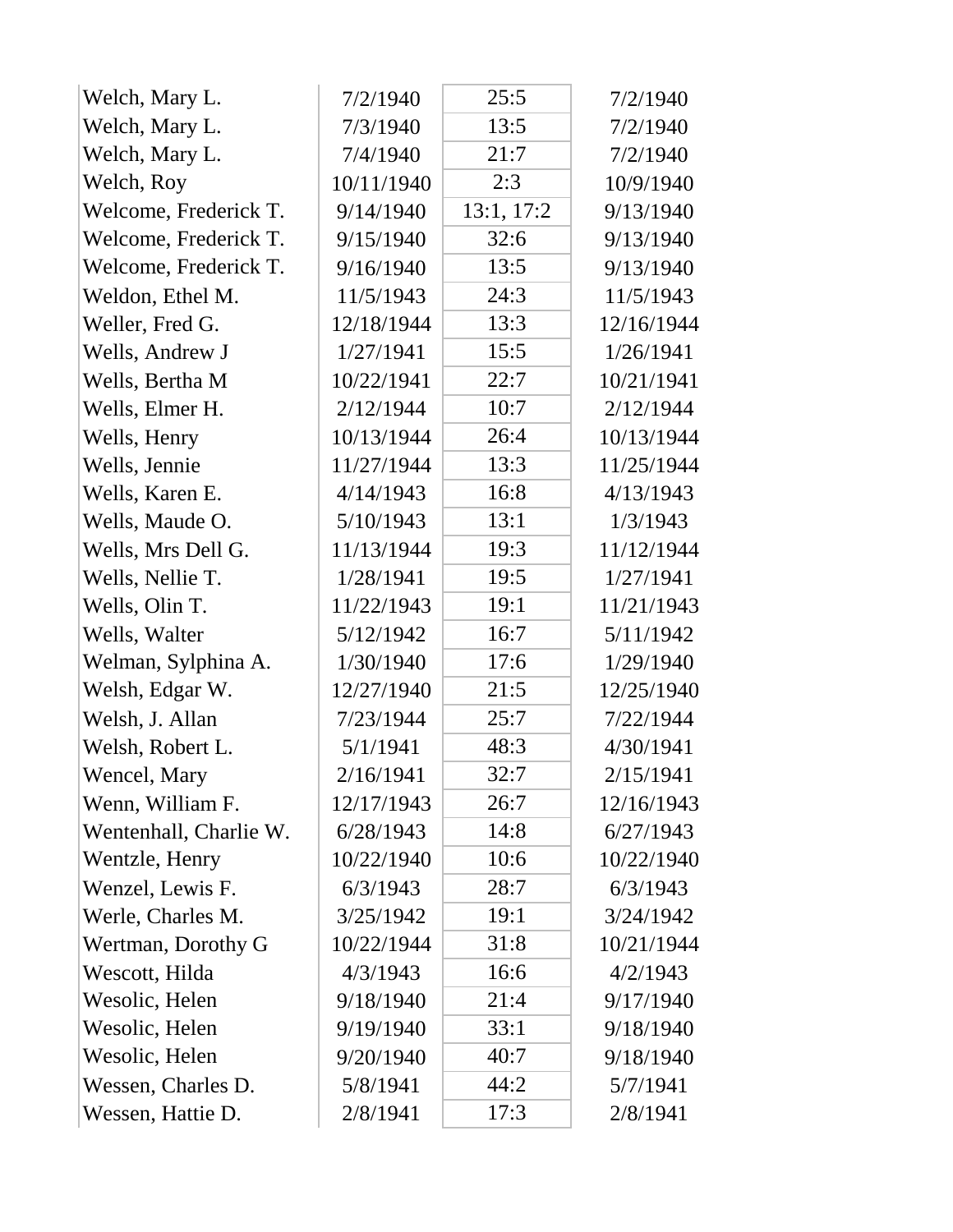| Wessinger, Mary        | 6/19/1944  | 13:4        | 6/18/1944  |
|------------------------|------------|-------------|------------|
| West, Edward           | 1/24/1940  | 17:4        | 1/23/1940  |
| West, Edward           | 12/9/1940  | 9:2         | 12/8/1940  |
| West, Harvey W.        | 4/7/1944   | 22:7        | 4/6/1944   |
| West, John R.          | 2/8/1941   | 17:3        | 2/6/1941   |
| West, Julian S.        | 11/4/1940  | 4:3         | 11/3/1940  |
| West, Lester A.        | 10/28/1941 | 17:3        | 10/27/1941 |
| West, Phebe M          | 5/27/1941  | 28:5        | 5/27/1941  |
| West, Thomas E         | 12/16/1943 | 36:6        | 12/15/1943 |
| Westcott, Ellsworth B. | 11/1/1943  | 14:7        | 10/31/1943 |
| Westcott, Leo L        | 7/1/1943   | 32:7        | 6/29/1943  |
| Westessen, Bernhard    | 7/5/1941   | 17:5        | 7/5/1941   |
| Westfall, William H.   | 6/15/1944  | 31:7        | 6/14/1944  |
| Westman, August        | 6/30/1944  | 22:7        | 6/30/1944  |
| Weston, Albert         | 2/24/1943  | 15:1        | 2/23/1943  |
| Weston, Edwin L.       | 8/5/1940   | 10:1        | 8/4/1940   |
| Westphal, Marion       | 12/29/1942 | 15:8        | 12/28/1942 |
|                        |            | 17:4, 25:1, |            |
| Westran, Pearl         | 5/28/1940  | 29:2        | 5/27/1940  |
| Westran, Pearl         | 5/28/1940  | 17:8        | 5/27/1940  |
| Westrick, Mildred      | 1/8/1943   | 19:4        | 1/7/1943   |
| Westrope, Annabella    | 10/2/1942  | 20:7        | 10/2/1942  |
| Wetzel, Nettie         | 11/11/1944 | 12:8        | 11/10/1944 |
| Wezell, Nelson         | 1/24/1941  | 27:4        | 1/24/1941  |
| Whalen, Ernest A.      | 8/21/1943  | 14:7        | 8/20/1943  |
| Whalen, James H        | 6/8/1942   | 11:4        | 6/8/1942   |
| Whalen, Mary A.        | 9/13/1940  | 25:7        | 9/12/1940  |
| Whalen, Mary A.        | 9/14/1940  | 17:2        | 9/12/1940  |
| Whaley, Lillian (Mrs.  |            |             |            |
| Frank)                 | 2/11/1940  | 9:3;29:1    | 2/10/1940  |
| Whaley, Lillian (Mrs.  |            |             |            |
| Frank)                 | 2/12/1940  | 13:6        | 2/10/1940  |
| Whaley, Maggie         | 10/10/1940 | 18:2        | 10/7/1940  |
| Whall, Nathaniel W     | 8/13/1941  | 23:2        | 8/12/1941  |
| Wheatley, Jonathon     | 3/21/1942  | 17:1        | 3/20/1942  |
| Wheaton, Oscar I       | 9/2/1942   | 18:7        | 9/2/1942   |
| Wheeler, Carrie M.     | 7/15/1940  | 8:5, 17:5   | 7/14/1940  |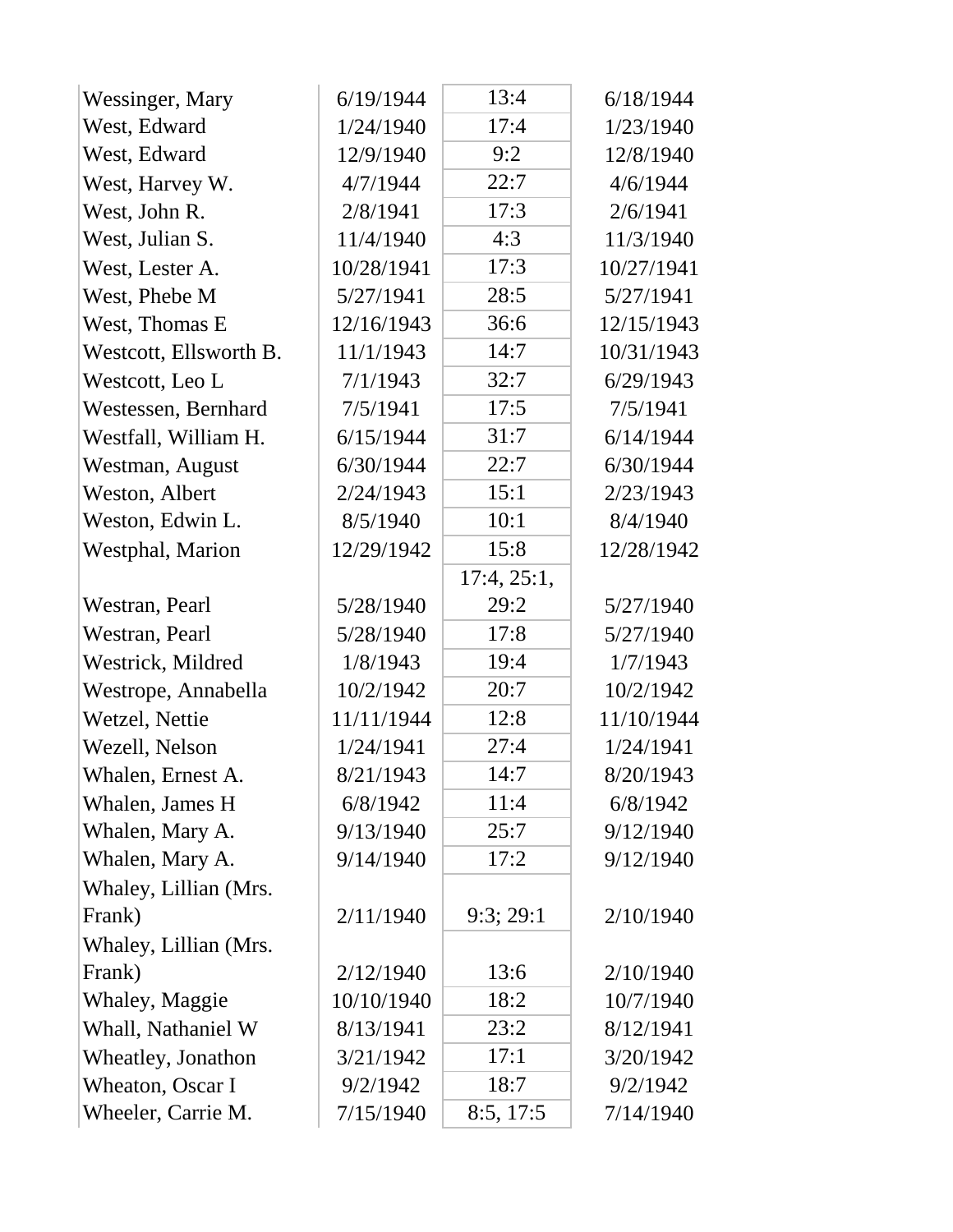| Wheeler, Cora       | 4/1/1940   | 17:5      | 3/30/1940  |
|---------------------|------------|-----------|------------|
| Wheeler, Cora       | 4/3/1940   | 23:4      | 3/30/1940  |
| Wheeler, Dallas J   | 3/7/1944   | 14:7      | 3/7/1944   |
| Wheeler, Glynia     | 1/27/1944  | 29:1      | 1/27/1944  |
| Wheeler, Jack D     | 11/18/1943 | 36:7      | 11/17/1943 |
| Wheeler, Jennie I   | 8/3/1944   | 26:6      | 8/2/1944   |
| Wheeler, Lewis A    | 5/10/1943  | 13:1      | 5/9/1943   |
| Wheeler, Miranda    | 8/12/1940  | 7:4       | 8/11/1940  |
| Wheeler, Rose E.    | 8/10/1940  | 17:3      | 8/10/1940  |
| Wheeler, Rose E.    | 8/11/1940  | 26:7      | 8/10/1940  |
| Wheeler, Virgil M   | 5/11/1943  | 14:8      | 5/9/1943   |
| Wheeler, Vollie     | 10/30/1940 | 25:2      | 10/29/1940 |
| Wheeler, Wanda      | 3/22/1943  | 13:2      | 3/22/1943  |
| Wheeler, William    | 7/1/1944   | 13:1      | 7/10/1944  |
| Wheelock, Amos S.   | 1/22/1940  | 13:8      | 1/22/1940  |
| Wheelock, Amos S.   | 1/23/1940  | 19:7      | 1/22/1940  |
| Wheelock, Amos S.   | 1/24/1940  | 17:6      | 1/22/1940  |
| Wheelock, Frank E   | 3/19/1943  | 22:7      | 3/18/1943  |
| Whiffen, Clara J.   | 8/15/1942  | 13:1      | 8/14/1942  |
| Whillans, William   | 8/18/1941  | 17:3      | 8/17/1941  |
| Whipple, Daniel J.  | 11/13/1944 | 19:2      | 11/11/1944 |
| Whipple, James L.   | 3/7/1943   | 36:6      | 3/5/1943   |
| Whipple, William J. | 4/5/1940   | 22:7      | 4/5/1940   |
| Whitacre, Ernest K  | 4/24/1944  | 10:7      | 4/22/1944  |
| Whitburn, James H   | 4/22/1943  | 36:6      | 4/21/1943  |
| White, Aurelia C.   | 1/2/1943   | 13:7      | 12/31/1942 |
| White, Bess N.      | 7/28/1944  | 20:8      | 7/27/1944  |
| White, Cassius D    | 11/19/1943 | 23:1      | 11/18/1943 |
| White, Edna I.      | 1/30/1940  | 17:6      | 1/30/1940  |
| White, Edward V     | 1/7/1942   | 19:5      | 1/7/1942   |
| White, Eugene       | 5/13/1940  | 8:2, 17:4 | 5/11/1940  |
| White, John A       | 11/13/1942 | 22:7      | 11/12/1942 |
| White, John H.      | 5/25/1940  | 17:2      | 5/25/1940  |
| White, John H.      | 5/25/1940  | 17:1      | 5/25/1940  |
| White, John H.      | 5/26/1940  | 28:5      | 5/25/1940  |
| White, John H.      | 5/26/1940  | 28:5      | 5/25/1940  |
| White, John H.      | 5/27/1940  | 21:2      | 5/25/1940  |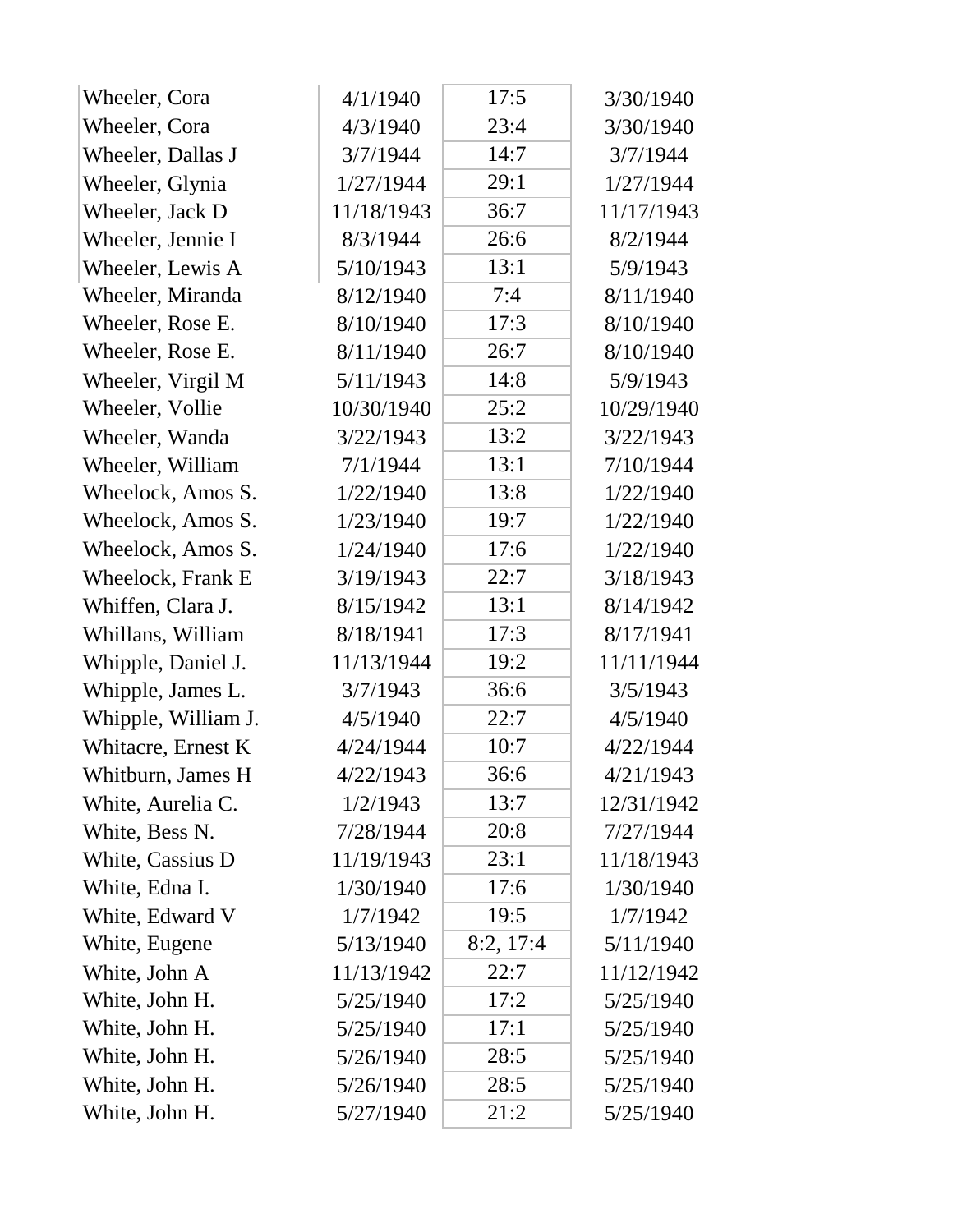| White, John H.       | 5/27/1940  | 21:2       | 5/25/1940  |
|----------------------|------------|------------|------------|
| White, Joseph W      | 8/13/1941  | 23:2       | 8/12/1941  |
| White, Leland I      | 12/27/1943 | 11:7       | 12/26/1943 |
| White, Lillian S     | 5/1/1943   | 16:8       | 4/30/1943  |
| White, Lulu          | 10/1/1941  | 21:2       | 9/30/1941  |
| White, Mary Lou      | 4/8/1942   | 21:1       | 4/7/1942   |
| White, Nicholas      | 11/20/1940 | 15:1       | 11/19/1940 |
| White, Nicholas      | 11/22/1940 | 26:1       | 11/19/1940 |
| White, Patricia A.   | 3/8/1944   | 16:6       | 3/8/1944   |
| White, Pearl A.      | 7/21/1942  | 13:4       | 7/21/1942  |
| White, William H.    | 8/4/1944   | 22:8       | 8/3/1944   |
| White, William J.    | 8/4/1940   | 27:2       | 8/3/1940   |
| White, William J.    | 8/5/1940   | 15:6       | 8/3/1940   |
| White, William L.    | 4/3/1943   | 16:7       | 4/3/1943   |
| White, William W.    | 10/9/1943  | 14:6       | 10/9/1943  |
| White, Zella B.      | 6/14/1943  | 13:1       | 6/13/1943  |
| Whitehead, Earl      | 1/4/1940   | 33:7       | 1/3/1940   |
| Whitehead, George    | 7/31/1941  | 37:3       | 7/30/1941  |
| Whitehead, Orlando   | 3/31/1942  | 17:2       | 3/30/1942  |
| Whitford, Oliver J.  | 11/6/1941  | 44:7       | 11/4/1941  |
| Whitlatch, Eugene    | 11/27/1942 | 24:8       | 11/25/1942 |
| Whitman, Alice M.    | 3/24/1943  | 16:8       | 3/23/1943  |
| Whitmore, Harold F.  | 1/21/1943  | 27:7       | 1/19/1943  |
| Whitmore, William D. | 12/31/1941 | 13:7       | 12/21/1941 |
| Whitney, Charles     | 2/21/1940  | 2:5        | 2/18/1940  |
| Whitney, George W.   | 8/25/1940  | 11:4       | n.d.       |
| Whitson, Julius C.   | 5/6/1944   | 14:2       | 5/2/1944   |
| Whittemore, Harold   | 1/20/1943  | 17:5       | 1/19/1943  |
| Wichmann, Minnie M.  | 4/21/1944  | 12:2       | 4/21/1944  |
| Wicker, Edwina S.    | 10/28/1941 | 17:2       | 10/27/1941 |
| Wickham, Andrew M.   | 1/5/1940   | 23:2, 23:4 | 1/4/1940   |
| Wickham, Elmer E.    | 8/2/1944   | 16:6       | 8/1/1944   |
| Wickham, Leon        | 4/23/1940  | 17:3       | 4/21/1940  |
| WickhamLeon          | 4/22/1940  | 15:4       | 4/21/1940  |
| Widgren, Charles A.  | 11/28/1944 | 14:8       | 11/28/1944 |
| Widmark, Eric E.     | 10/18/1941 | 18:8       | 10/17/1941 |
| Wiebrecht, Daniel    | 6/9/1942   | 12:7       | 6/8/1942   |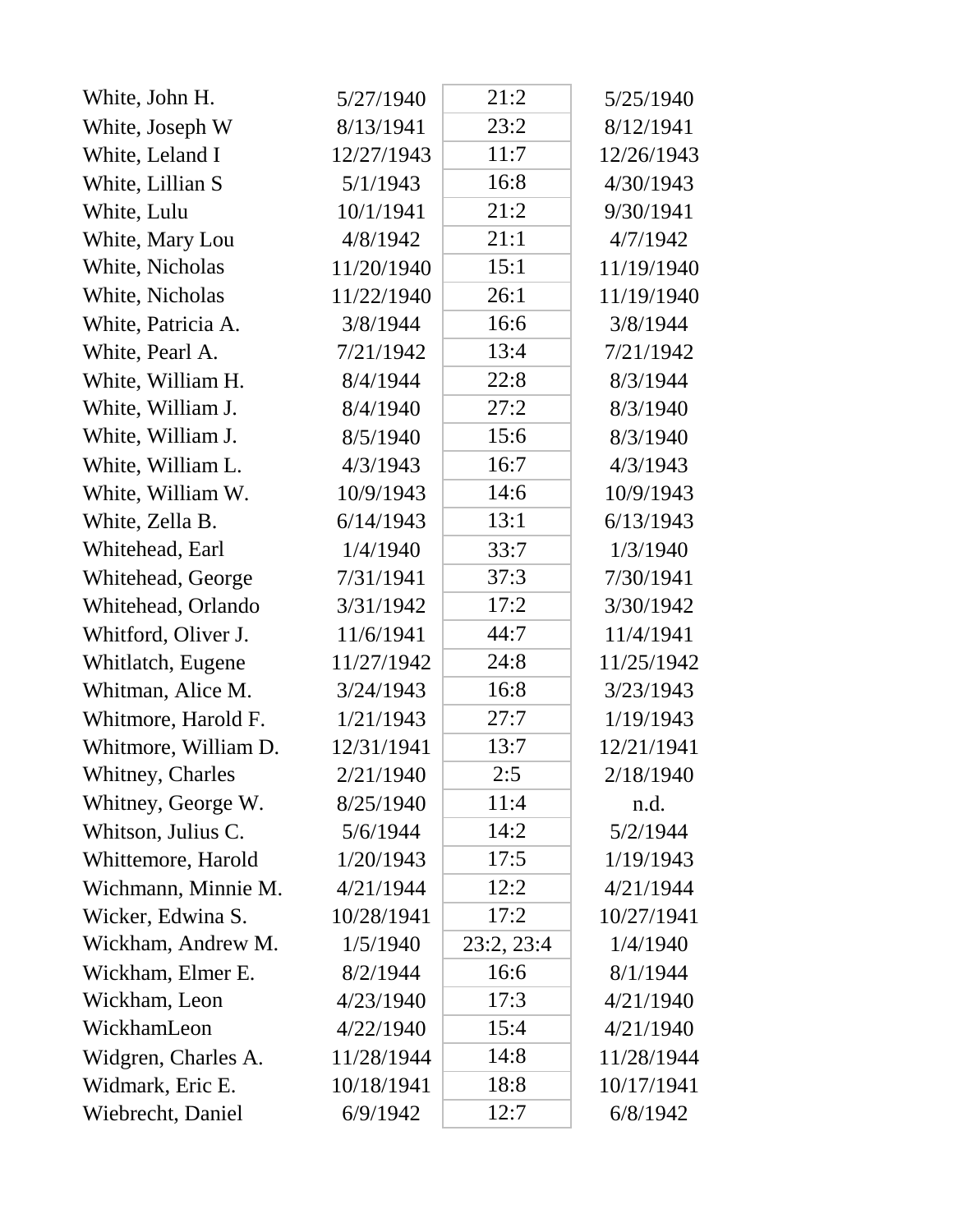| Wiebrecht, Joan      | 6/9/1942   | 12:7      | 6/8/1942   |
|----------------------|------------|-----------|------------|
| Wilber, Flora A.     | 10/1/1940  | 19:3      | 9/30/1940  |
| Wilbur, George B.    | 12/31/1942 | 11:7      | 12/30/1942 |
| Wilbur, Goldie       | 6/21/1943  | 13:2      | 6/20/1943  |
| Wilbur, Mabel B.     | 2/9/1940   | 27:2      | 2/8/1940   |
| Wilbur, Mabel B.     | 2/10/1940  | 15:5      | 2/8/1940   |
| Wilbur, Mabel B.     | 2/11/1940  | 29:1      | 2/8/1940   |
| Wilcox, Anna B.      | 5/21/1940  | 8:4, 19:3 | 5/20/1940  |
| Wilcox, Anna H.      | 5/21/1940  | 19:3      | 5/20/1940  |
| Wilcox, Dennie       | 4/13/1944  | B2:4      | 4/12/1944  |
| Wilcox, Effie        | 1/5/1944   | 11:2      | 1/5/1944   |
| Wilcox, Flora A.     | 2/10/1943  | 15:3      | 2/9/1943   |
| Wilcox, Forrest N.   | 10/15/1941 | 25:3      | 10/3/1941  |
| Wilcox, Frank        | 8/24/1940  | 17:3      | 8/23/1940  |
| Wilcox, Mary E.      | 10/30/1941 | 41:2      | 10/29/1941 |
| Wilcox, Mary J.      | 7/10/1942  | 21:2      | 7/9/1942   |
| Wilcox, Mary L.      | 8/24/1943  | 12:8      | 8/23/1943  |
| Wilcox, Milo W.      | 5/18/1941  | 56:3      | 5/17/1941  |
| Wilcox, Samuel E.    | 12/14/1942 | 13:5      | 12/12/1942 |
| Wild, Beatrice       | 8/7/1940   | 19:4      | 8/7/1940   |
| Wild, Beatrice       | 8/8/1940   | 37:1      | 8/7/1940   |
| Wild, Beatrice       | 8/9/1940   | 21:1      | 8/7/1940   |
| Wild, Beatrice       | 8/10/1940  | 7:5       | 8/7/1940   |
| Wilder, Carolyn      | 5/21/1940  | 22:5      | 5/20/1940  |
| Wilder, Carolyn      | 5/21/1940  | 22:5      | 5/20/1940  |
| Wildermuth, Helen    | 12/20/1940 | 14:3      | 12/18/1940 |
| Wilders, Robert      | 4/16/1943  | 22:8      | 4/15/1943  |
| Wildey, Wayne O.     | 1/11/1943  | 09:5      | 1/9/1943   |
| Wilding, Alice B.    | 5/11/1942  | 13:1      | 5/10/1942  |
| Wilds, Novia J.      | 1/9/1940   | 17:1      | 1/5/1940   |
| Wile, Grace E.       | 3/12/1943  | 22:7      | 3/12/1943  |
| Wiles, Elizabeth     | 11/15/1944 | 17:1      | 11/14/1944 |
| Wiley, Carl W.       | 1/15/1940  | 17:7      | 1/14/1940  |
| Wiley, Frances M.    | 6/26/1944  | 13:5      | 6/25/1944  |
| Wilfong, Marion D.   | 8/28/1941  | 45:3      | 8/28/1941  |
| Wilke, Effie M.      | 1/6/1943   | 15:5      | 1/6/1943   |
| Wilkerson, Josephine | 12/12/1941 | 36:5      | 12/11/1941 |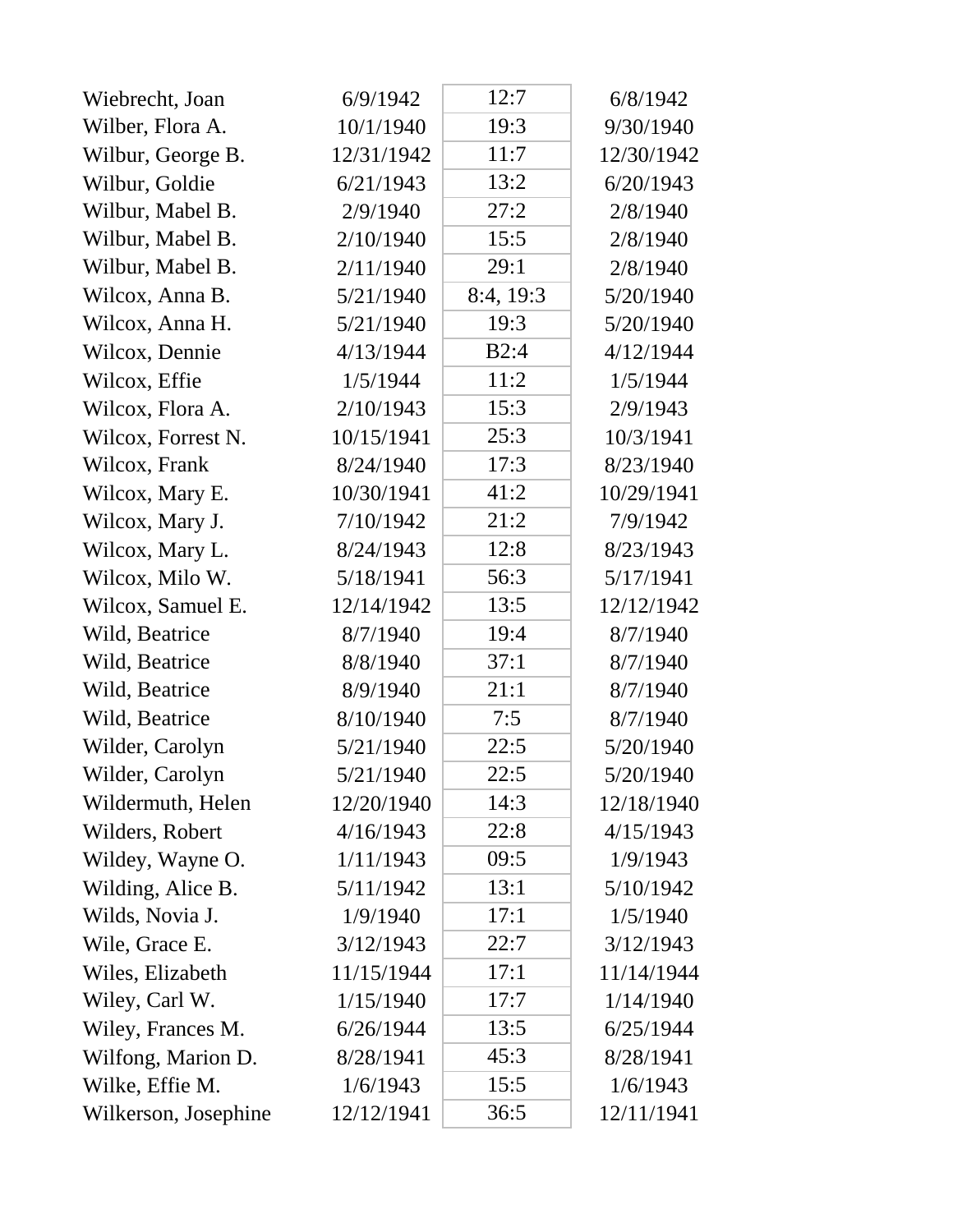| Wilkerson, Lydia     | 5/7/1943   | 22:6 | 5/5/1943   |
|----------------------|------------|------|------------|
| Wilkins, Amy M       | 12/28/1942 | 11:7 | 12/27/1942 |
| Wilkins, John J.     | 2/14/1943  | 32:8 | 2/13/1943  |
| Wilkins, Larrine A.  | 12/6/1943  | 15:2 | 12/6/1943  |
| Wilkinson, Anna      | 2/23/1943  | 28:8 | 2/23/1943  |
| Wilkinson, Richard A | 5/7/1942   | 40:8 | 5/6/1942   |
| Wilkinson, Samuel    | 1/28/1944  | 20:7 | 1/22/1944  |
| Willard, Alice       | 1/26/1940  | 24:8 | 1/24/1940  |
| Willett, Flora O     | 5/6/1943   | 32:7 | 5/6/1943   |
| Willette, Charles    | 10/28/1942 | 17:2 | 10/28/1942 |
| Willey, Justine      | 2/20/1943  | 15:2 | 2/19/1943  |
| Williams Warren L    | 2/1/1944   | 12:8 | 1/31/1944  |
| Williams, Alva M.    | 1/20/1941  | 17:4 | 1/18/1941  |
| Williams, Anna M.    | 2/26/1940  | 13:8 | 2/25/1940  |
| Williams, Arthur     | 4/22/1944  | 12:3 | 4/17/1944  |
| Williams, Asa J.     | 12/13/1943 | 15:5 | 12/12/1943 |
| Williams, Bertha     | 2/28/1944  | 13:2 | 2/27/1944  |
| Williams, Beulah M.  | 5/8/1941   | 44:2 | 5/6/1941   |
| Williams, Clare J.   | 3/11/1944  | 12:7 | 3/10/1944  |
| Williams, Daisy M.   | 8/19/1942  | 15:2 | 8/18/1942  |
| Williams, Dale I.    | 5/22/1940  | 26:4 | 5/22/1940  |
| Williams, Daniel S.  | 3/27/1941  | 40:6 | 3/26/1941  |
| Williams, Edward H.  | 1/21/1942  | 19:5 | 1/20/1942  |
| Williams, Fremont C. | 6/21/1943  | 13:2 | 6/20/1943  |
| Williams, Glenn      | 1/16/1942  | 23:2 | 1/15/1942  |
| Williams, Grace G.   | 5/1/1940   | 21:2 | 4/30/1940  |
| Williams, Grace G.   | 5/2/1940   | 46:2 | 4/30/1940  |
| Williams, Harriet E. | 8/10/1943  | 14:7 | 8/9/1943   |
| Williams, Harry E.   | 2/18/1944  | 20:7 | 2/18/1944  |
| Williams, Irene      | 7/19/1944  | 14:6 | 7/18/1944  |
| Williams, Jessie     | 7/15/1940  | 7:1  | 7/14/1940  |
| Williams, John C     | 1/13/1944  | 27:2 | 1/12/1944  |
| Williams, Joy G.     | 3/19/1943  | 22:7 | 3/18/1943  |
| Williams, Lewis E.   | 11/19/1942 | 40:8 | 11/18/1942 |
| Williams, Lindon E.  | 8/19/1943  | 24:6 | 8/18/1943  |
| Williams, Lynn O.    | 11/25/1942 | 15:1 | 11/24/1942 |
| Williams, Margaret   | 5/19/1943  | 18:7 | 5/19/1943  |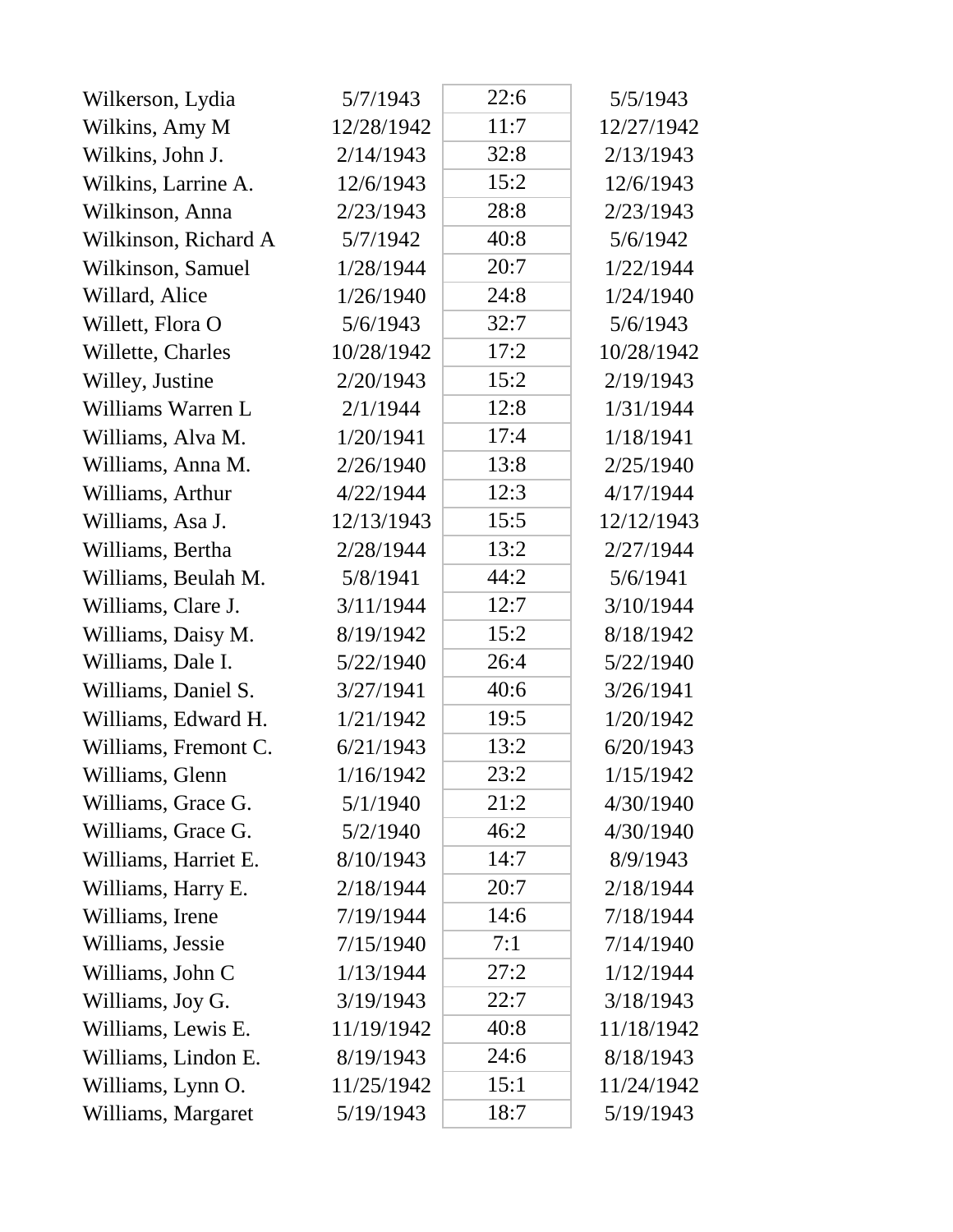| Williams, Mary E.     | 12/18/1942 | 25:1       | 12/17/1942 |
|-----------------------|------------|------------|------------|
| Williams, Matilda J.  | 12/26/1944 | 11:8       | 12/25/1944 |
| Williams, Maude B.    | 5/28/1941  | 32:7       | 5/27/1941  |
| Williams, May         | 9/15/1940  | 32:6       | 9/14/1940  |
| Williams, Mrs. R. G.  | 4/7/1940   | 32:1       | n.d.       |
| Williams, Nina M.     | 1/9/1943   | 15:3       | 1/8/1943   |
| Williams, Patricia J  | 4/6/1942   | 15:3       | 4/6/1942   |
| Williams, Robert L    | 5/26/1941  | 18:8       | 5/24/1941  |
| Williams, Samuel P    | 3/12/1941  | 24:8       | 3/11/1941  |
| Williams, Samuel R.   | 4/6/1940   | 11:7       | 4/5/1940   |
| Williams, Samuel R.   | 4/7/1940   | 32:1       | 4/5/1940   |
| Williams, Trerice     | 2/21/1940  | 17:6       | 2/20/1940  |
| Williams, Walter E    | 3/23/1944  | 36:3       | 3/22/1944  |
| Williams, William H   | 4/16/1942  | 32:6       | 4/15/1942  |
| Williamson, Della A.  | 1/3/1944   | 11:7       | 1/1/1944   |
| Williamson, Eleanor   | 11/26/1943 | 23:2       | 11/26/1943 |
| Williamson, John E    | 2/13/1942  | 25:4       | 2/12/1942  |
| Willie, Hattie M      | 12/2/1942  | 19:3       | 12/1/1942  |
| Willie, John          | 8/9/1943   | 12:8       | 8/8/1943   |
| Willing, Arthur V.    | 4/21/1941  | 17:2       | 4/21/1941  |
| Willis, Judith A.     | 4/30/1940  | 17:2       | 4/29/1940  |
| Willis, Maude C.      | 5/14/1940  | 14:6       | 5/11/1940  |
| Willoughby, Ernest J. | 3/24/1943  | 16:7       | 3/23/1943  |
| Willoughby, Thomas B. | 3/25/1942  | 19:2       | 3/25/1942  |
| Wills, Justina        | 3/30/1943  | 14:7       | 3/29/1943  |
| Wilmarth, Almon J.    | 1/6/1940   | 15:7       | 1/4/1940   |
| Wilmarth, Almon J.    | 1/7/1940   | 25:3       | 1/4/1940   |
| Wilmarth, Alton J.    | 1/5/1940   | 11:5, 23:5 | 1/4/1940   |
| Wilmer, Nathaniel     | 2/11/1940  | 8:5        | 2/9/1940   |
| Wilmot, Alice L.      | 12/5/1943  | 36:3       | 12/3/1943  |
| Wilmot, Lewis L.      | 1/30/1942  | 27:4       | 1/29/1942  |
| Wilson, Andrew        | 3/25/1941  | 18:7       | 3/25/1941  |
| Wilson, Andrew E.     | 3/25/1941  | 18:2       | 3/24/1941  |
| Wilson, Anna          | 7/26/1942  | 28:8       | 7/22/1942  |
| Wilson, Charles W     | 8/25/1944  | 24:6       | 8/25/1944  |
| Wilson, Clarence      | 9/18/1940  | 24:4       | 9/15/1940  |
| Wilson, Craig F.      | 4/9/1943   | 22:6       | 4/9/1943   |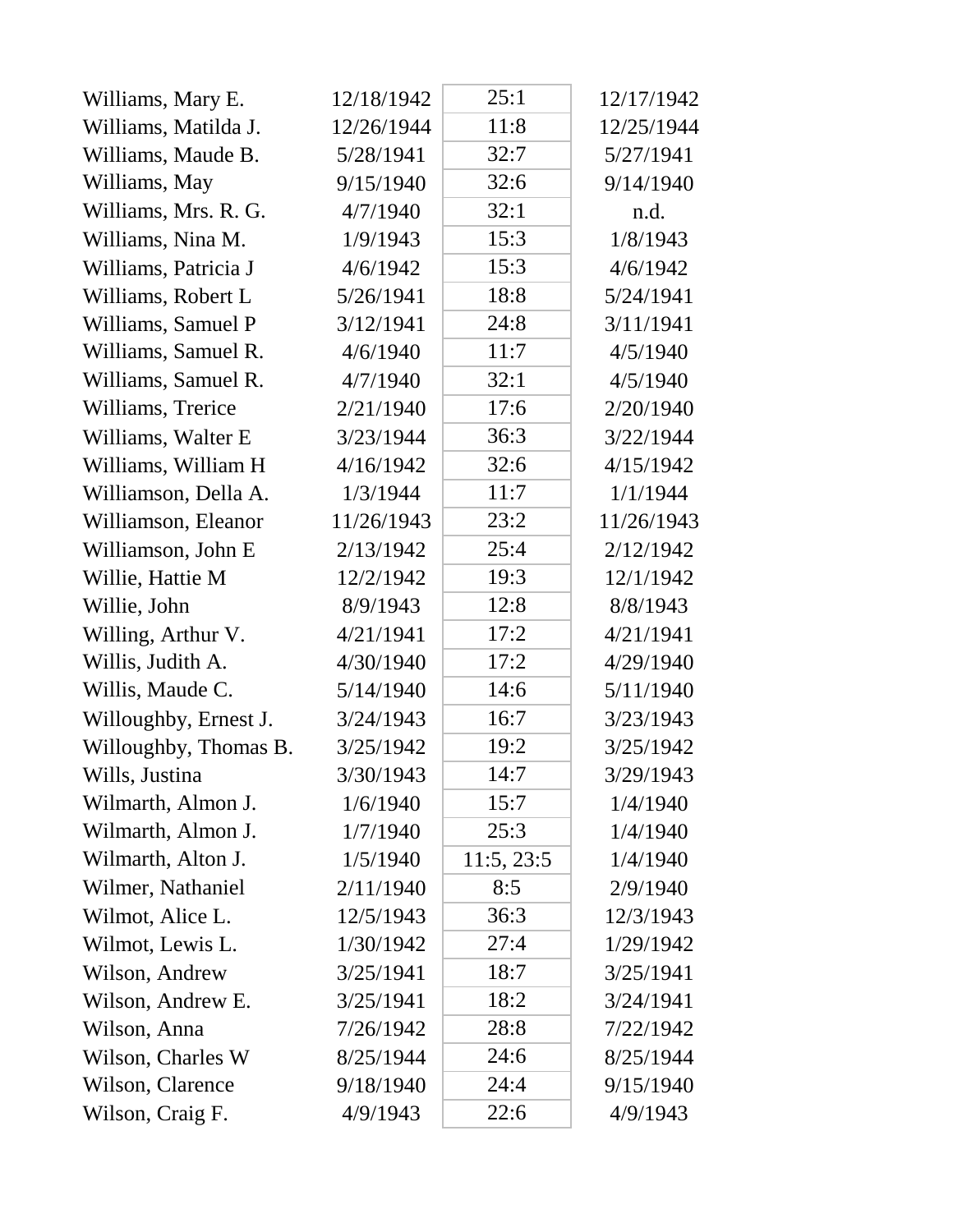| Wilson, Edgar W.   | 8/3/1942   | 11:4       | 8/2/1942   |
|--------------------|------------|------------|------------|
| Wilson, Emmagene   | 10/22/1944 | 13:1       | 10/23/1944 |
| Wilson, Frank      | 5/5/1940   | 11:8       | 5/4/1940   |
| Wilson, Frank      | 5/6/1940   | 15:4       | 5/4/1940   |
| Wilson, Frank      | 5/7/1940   | 19:2       | 5/4/1940   |
| Wilson, Frank B.   | 10/28/1940 | 11:4, 15:4 | 10/27/1940 |
| Wilson, Frank B.   | 10/29/1940 | 21:2       | 10/28/1940 |
| Wilson, Fred D.    | 4/26/1944  | 20:2       | 4/25/1944  |
| Wilson, George S.  | 10/28/1940 | 15:4       | 10/28/1940 |
| Wilson, Grace V.   | 5/7/1944   | 34:8       | 5/6/1944   |
| Wilson, Hattie M.  | 1/31/1941  | 25:3       | 1/31/1941  |
| Wilson, Irvin D.   | 6/28/1944  | 18:7       | 6/24/1944  |
| Wilson, J. D.      | 8/5/1944   | 11:2       | 8/5/1944   |
| Wilson, Karl H     | 3/13/1944  | 12:7       | 3/12/1944  |
| Wilson, Lilly E    | 8/17/1943  | 12:8       | 8/16/1943  |
| Wilson, Margaret   | 3/12/1943  | 22:7       | 3/9/1943   |
| Wilson, Mary S.    | 4/1/1943   | 32:6       | 3/31/1943  |
| Wilson, Myrtle I   | 1/31/1943  | 33:2       | 1/30/1943  |
| Wilson, Norman M   | 12/29/1942 | 15:7       | 12/28/1942 |
| Wilson, Robert J   | 8/1/1944   | 12:7       | 7/31/1944  |
| Wilson, Samuel A   | 4/25/1944  | 14:2       | 4/21/1944  |
| Wilson, Susana     | 4/29/1940  | 17:4       | 4/28/1940  |
| Wilson, William F  | 6/20/1942  | 15:1       | 6/19/1942  |
| Wilson, William H. | 11/14/1942 | 17:1       | 11/12/1942 |
| Wilt, Emma A.      | 5/19/1940  | 52:5       | 5/18/1940  |
| Wilt, Emma A.      | 5/19/1940  | 52:5       | 5/18/1940  |
| Wilt, William H    | 6/4/1941   | 26:8       | 6/3/1941   |
| Wiltse, Emma M     | 10/9/1944  | 13:2       | 10/8/1944  |
| Winchell, Carol    | 4/2/1940   | 17:4       | 4/2/1940   |
| Winchell, Carol    | 4/3/1940   | 23:4       | 4/2/1940   |
| Winchell, Frank E  | 6/6/1944   | 18:5       | 6/6/1944   |
| Winchell, Margaret | 9/29/1941  | 19:4       | 9/27/1941  |
| Winchell, Roy S.   | 2/29/1940  | 9:1        | 2/29/1940  |
| Winchell, Roy S.   | 2/29/1940  | 41:2       | 2/29/1940  |
| Winegar, Caroline  | 4/3/1940   | 23:3       | 4/3/1940   |
| Winegar, Caroline  | 4/4/1940   | 37:2       | 4/3/1940   |
| Winegar, William   | 2/14/1942  | 19:1       | 2/14/1942  |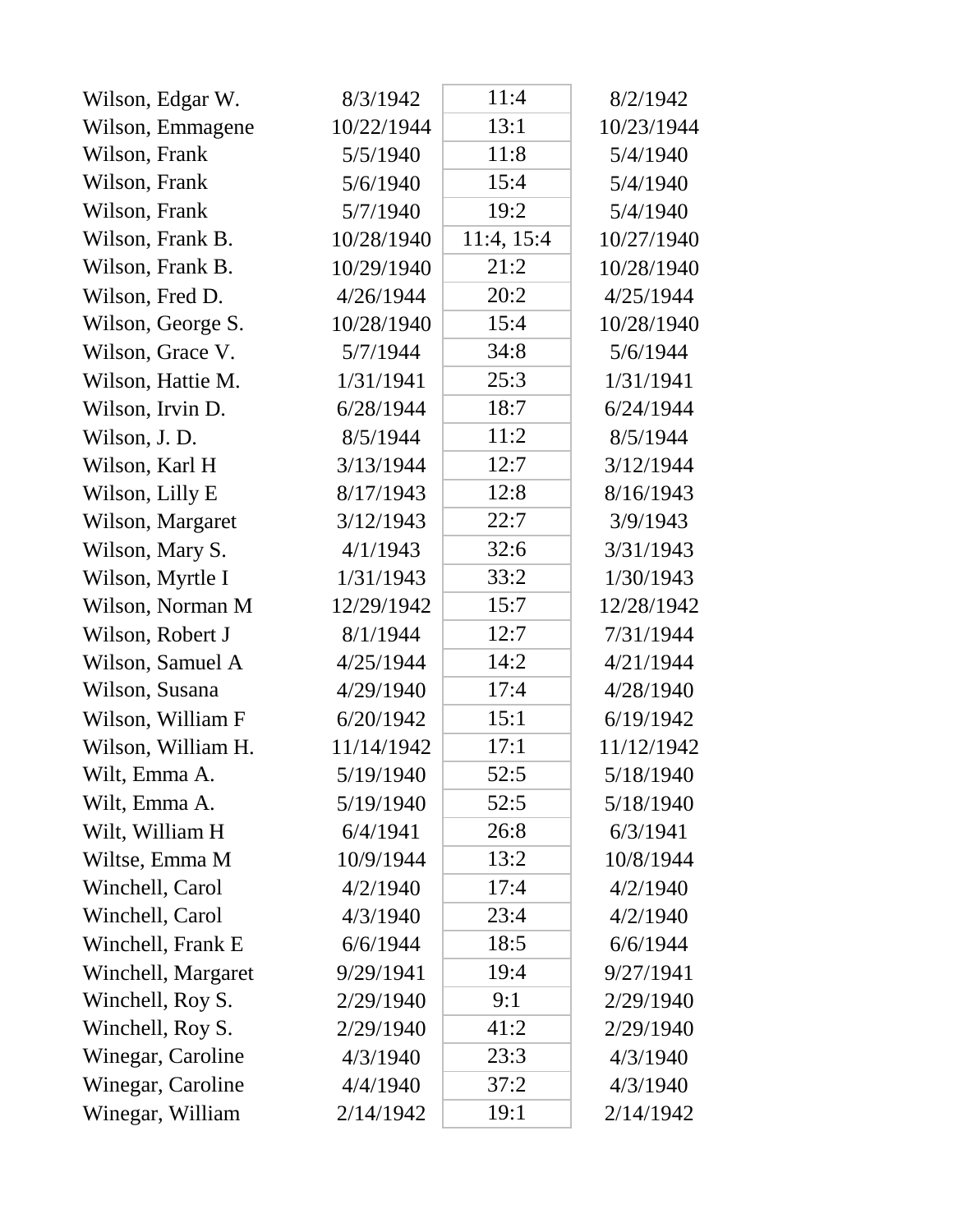| Winegardner, Mae J. | 12/24/1942 | 11:7 | 12/24/1942 |
|---------------------|------------|------|------------|
| Winer, Minnie       | 9/18/1943  | 14:4 | 9/17/1943  |
| Winer, Onalee J.    | 4/19/1940  | 28:7 | 4/18/1940  |
| Winer, Paul         | 3/11/1943  | 33:2 | 3/10/1943  |
| Winget, Priscilla   | 1/3/1944   | 11:7 | 1/3/1944   |
| Winhause, Frank     | 1/30/1942  | 27:3 | 1/29/1942  |
| Winiifred, Grace    | 7/13/1940  | 3:1  | n.d.       |
| Winkle, Myrtle      | 8/9/1943   | 12:8 | 8/8/1943   |
| Winquest, Neva M    | 9/1/1941   | 19:7 | 8/31/1941  |
| Winquist, Mary K.   | 2/14/1940  | 2:3  | 2/12/1940  |
| Winship, Bertha H.  | 3/15/1943  | 13:1 | 3/13/1943  |
| Winslow, Frank J.   | 4/2/1940   | 17:4 | 4/2/1940   |
| Winslow, Frank J.   | 4/3/1940   | 16:7 | 4/2/1940   |
| Winslow, Minnie A   | 10/26/1942 | 13:3 | 10/24/1942 |
| Winslow, Ray E.     | 9/9/1940   | 7:1  | 9/8/1940   |
| Winter, Lydia       | 10/22/1941 | 22:8 | 10/21/1941 |
| Winters, Grace A.   | 11/23/1943 | 14:8 | 11/21/1943 |
| Winterstein, Howard | 8/6/1944   | 25:6 | 8/5/1944   |
| Winterstein, Ruby   | 5/15/1944  | 15:1 | 5/15/1944  |
| Winton, William J.  | 1/25/1943  | 13:7 | 1/24/1943  |
| Wirick, Elizabeth   | 7/2/1940   | 25:5 | 6/29/1940  |
| Wirick, Elizabeth   | 7/5/1940   | 25:7 | 6/29/1940  |
| Wirsing, Charles E. | 1/27/1941  | 15:5 | 1/25/1941  |
| Wirsing, Hattie B.  | 2/23/1943  | 28:7 | 2/22/1943  |
| Wirsing, Mary E.    | 2/1/1944   | 12:8 | 2/1/1944   |
| Wirt, Eveleen R.    | 10/15/1940 | 19:2 | 10/15/1940 |
| Wirt, Eveleen R.    | 10/16/1940 | 22:8 | 10/15/1940 |
| Wise, Almer G.      | 5/4/1940   | 18:7 | 5/3/1940   |
| Wise, Almer G.      | 5/5/1940   | 32:5 | 5/3/1940   |
| Wise, Arthur G.     | 5/3/1940   | 28:7 | 5/3/1940   |
| Wise, James A       | 7/17/1941  | 36:6 | 7/16/1941  |
| Wiselagel, Charles  | 3/1/1941   | 17:5 | 3/1/1941   |
| Wishart, William M. | 4/17/1944  | 14:7 | 4/16/1944  |
| Wisner, Ida         | 12/4/1940  | 8:4  | n.d.       |
| Wisniewski, Stanley | 12/5/1941  | 32:3 | 12/4/1941  |
| Withey, Helene      | 8/16/1942  | 36:5 | 8/15/1942  |
| Withey, Ransom W.   | 10/28/1941 | 17:1 | 10/28/1941 |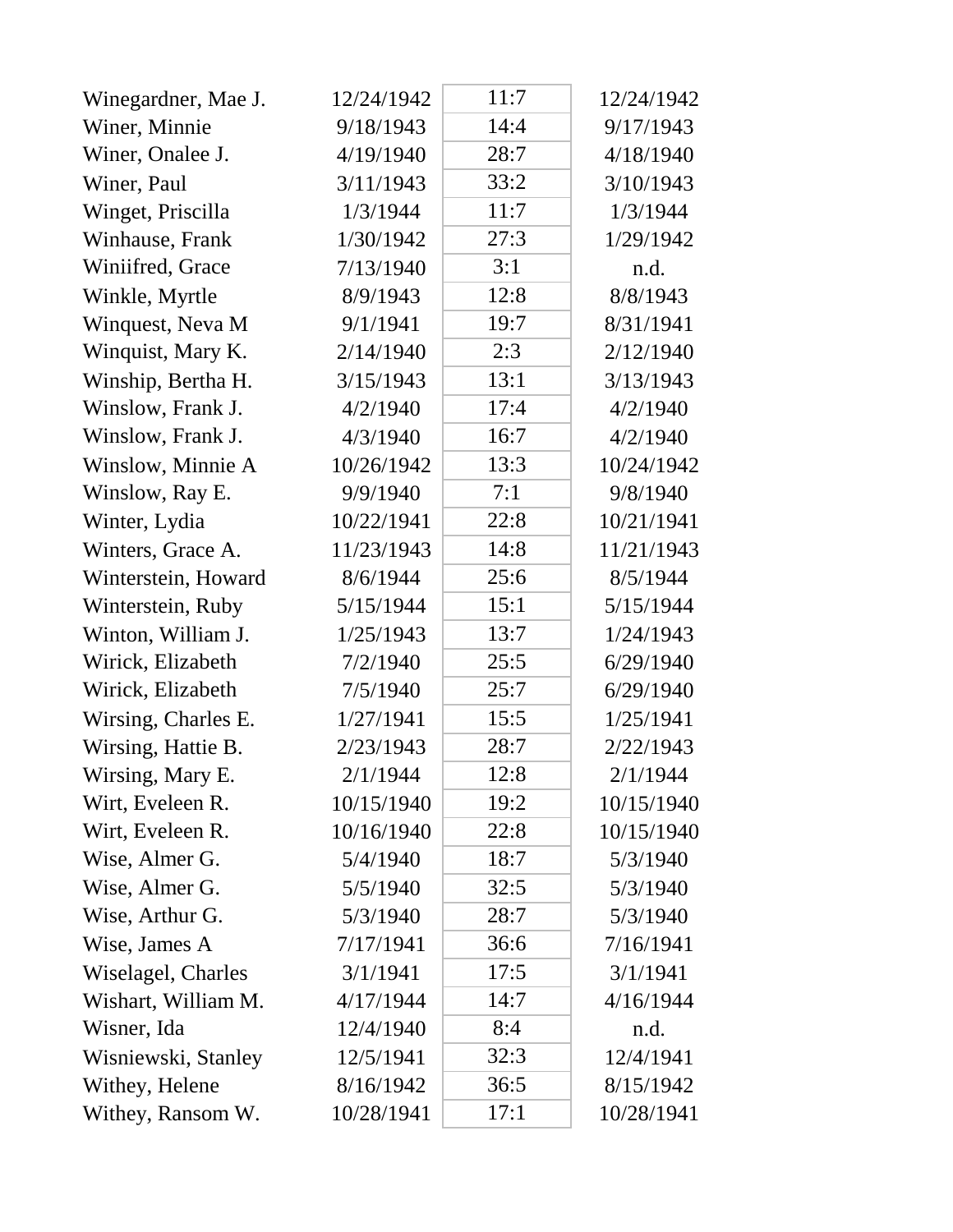| Witt, Otto E.            | 5/7/1940   | 4:2  | 5/5/1940   |
|--------------------------|------------|------|------------|
| Witt, Ray                | 6/27/1944  | 12:8 | 6/26/1944  |
| Witten, White            | 2/12/1940  | 13:6 | 2/11/1940  |
| Witter, Stewart M        | 9/6/1943   | 21:1 | 9/5/1943   |
| Wlliams, Ervin H         | 6/1/1943   | 15:2 | 5/31/1943  |
| Wocholz, Frank           | 4/23/1940  | 8:2  | 4/22/1940  |
| Wode, Albert             | 8/6/1941   | 19:1 | 8/4/1941   |
| Wofgast, Bertha          | 4/22/1944  | 12:3 | 4/21/1944  |
| Woggerman, Maume C       | 2/20/1943  | 15:2 | 2/19/1943  |
| Wojtysiak, Matt          | 6/5/1943   | 16:8 | 6/3/1943   |
| Wolak, Joseph            | 6/11/1942  | 37:1 | 6/10/1942  |
| Wolbert, Jacob           | 4/20/1942  | 15:3 | 4/19/1942  |
| Wolcott, John F          | 8/20/1942  | 32:5 | 8/20/1942  |
| Wolcott, Mabelle M       | 4/22/1943  | 22:8 | 4/1/1943   |
| Wolf, Carl R             | 1/18/1944  | 12:8 | 1/18/1944  |
| Wolfe, Augusta L         | 8/12/1943  | 28:7 | 8/11/1943  |
| Wolfe, Perry J           | 10/15/1943 | 20:5 | 10/12/1943 |
| Wolfe, Susan             | 5/13/1941  | 20:6 | 5/11/1941  |
| <b>Wollstien, Marion</b> | 11/21/1941 | 33:3 | 11/20/1941 |
| Wolohan, Charles         | 11/2/1943  | 16:6 | 11/2/1943  |
| Wolverton, Anna F.       | 10/23/1940 | 28:7 | 10/22/1940 |
| Wolverton, Clarence N    | 6/27/1944  | 12:7 | 6/26/1944  |
| Wolverton, Ellis J       | 8/21/1941  | 40:4 | 8/20/1941  |
| Wolverton, William E     | 6/23/1941  | 17:1 | 6/21/1941  |
| Wonch, William A         | 12/3/1943  | 24:7 | 12/2/1943  |
| Wood, Alice              | 9/10/1943  | 24:2 | 9/10/1943  |
| Wood, Alice M.           | 4/12/1943  | 31:7 | 4/10/1943  |
| Wood, Anna J             | 9/19/1941  | 29:1 | 9/18/1941  |
| Wood, Asher              | 6/19/1944  | 13:3 | 6/19/1944  |
| Wood, Augustus G.        | 9/25/1941  | 53:2 | 9/22/1941  |
| Wood, Barry D.           | 1/4/1944   | 11:4 | 1/3/1944   |
| Wood, Elizabeth          | 2/5/1941   | 19:3 | 2/4/1941   |
| Wood, Frank E.           | 3/31/1943  | 16:7 | 3/31/1943  |
| Wood, Lynn A             | 12/12/1944 | 14:8 | 12/11/1944 |
| Wood, Shirley E          | 9/3/1941   | 17:4 | 9/2/1941   |
| Wood, Warren N           | 4/20/1943  | 16:7 | 4/20/1943  |
| Wood, Winnie Mae         | 10/30/1941 | 41:2 | 10/29/1941 |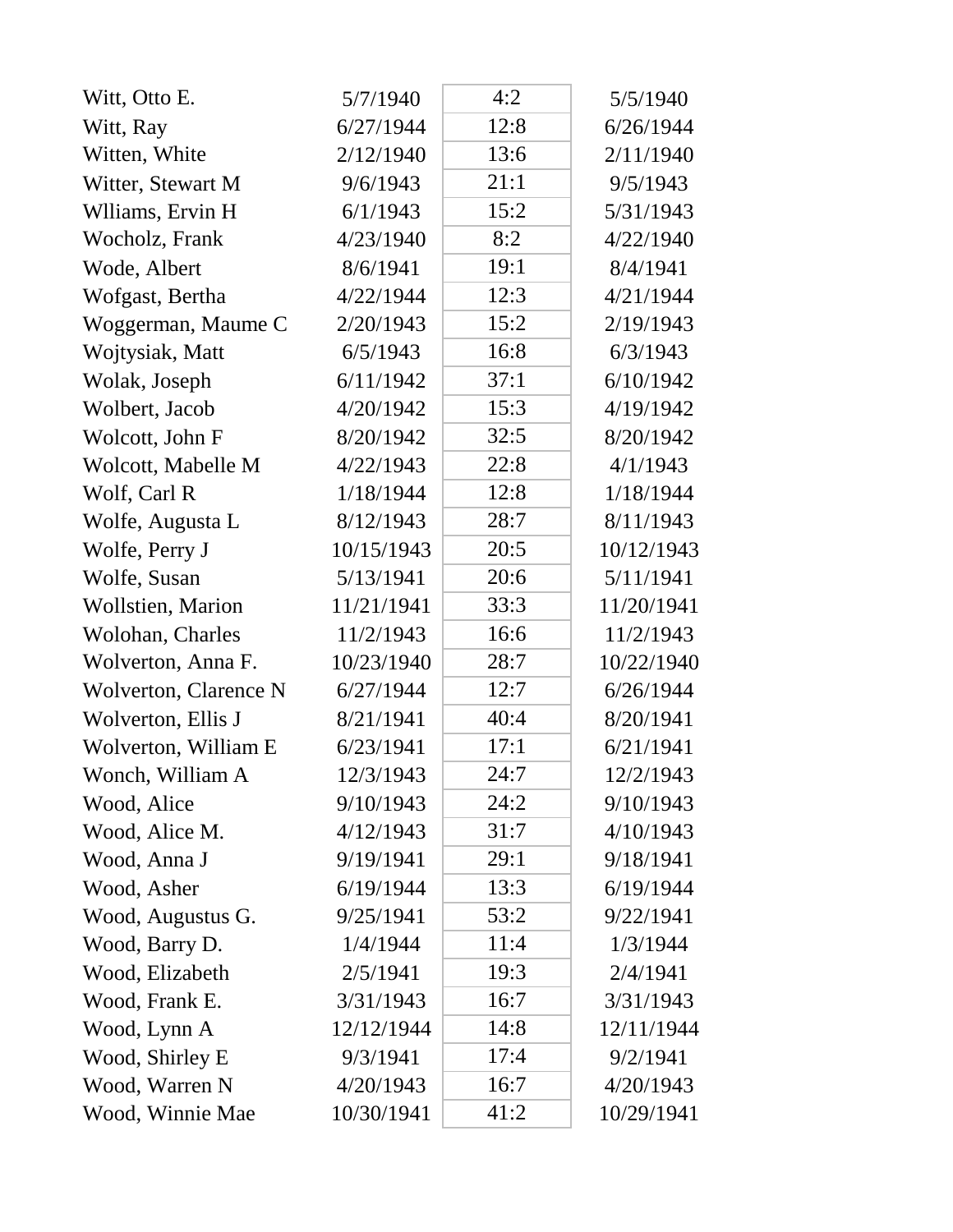| Wood, Zera             | 7/13/1943  | 20:8       | 7/10/1943  |
|------------------------|------------|------------|------------|
| Woodard, Cato          | 7/3/1944   | 09:5       | 6/29/1944  |
| Woodbeck, Chester D.   | 4/24/1940  | 7:5        | 4/23/1940  |
| Woodbeck, Margaret L   | 1/13/1941  | 15:5       | 1/12/1941  |
| Woodby, Cora E.        | 5/31/1940  | 33:6       | 5/30/1940  |
| Woodby, Cora E.        | 5/31/1940  | 33:6       | 5/30/1940  |
| Woodby, Jason          | 2/4/1940   | 1:3        | 2/3/1940   |
| Woodby, Jason          | 2/5/1940   | 13:2       | 2/3/1940   |
| Woodcock, Ora L.       | 11/15/1940 | 14:4, 26:8 | 11/14/1940 |
| Woodcock, Ora L.       | 11/16/1940 | 17:4       | 11/14/1940 |
| Woodcock, Orton A      | 1/26/1943  | 13:3       | 1/24/1943  |
| Woodin, Florence E.    | 5/13/1940  | 17:4       | 5/13/1940  |
| Woodin, Florence E.    | 5/14/1940  | 11:3       | 5/13/1940  |
| Woodin, Harmon         | 7/11/1940  | 33:2       | 7/11/1940  |
| Woodlard, Charity E    | 4/13/1942  | 15:2       | 4/11/1942  |
| Woodley, Bertha        | 11/19/1940 | 24:2       | 11/17/1940 |
| Woodruff, A. E. Rev.   | 5/10/1940  | 10:4       | 5/8/1940   |
| Woodruff, Thomas H     | 7/6/1944   | 29:2       | 7/6/1944   |
| Woods, Albert E        | 8/16/1944  | 14:7       | 8/15/1944  |
| Woods, Charles L       | 1/9/1944   | 28:4       | 1/8/1944   |
| Woods, George N.       | 5/9/1940   | 1:6, 36:6  | 5/9/1940   |
| Woods, George N.       | 5/10/1940  | 27:4       | 5/9/1940   |
| Woods, Ida M           | 6/4/1941   | 26:7       | 6/3/1941   |
| Woods, James E         | 3/23/1942  | 13:2       | 3/22/1942  |
| Woods, John G          | 12/26/1941 | 22:2       | 12/25/1941 |
| Woods, Margaret        | 5/16/1944  | 14:4       | 5/15/1944  |
| Woods, Thomas D.       | 3/20/1941  | 45:1       | 3/19/1941  |
| Woodward, Elizabeth H. | 3/3/1941   | 17:4       | 3/2/1941   |
| Woodward, Murtle       | 5/5/1943   | 20:7       | 5/5/1943   |
| Woodworth, Jeanette    | 7/7/1942   | 13:3       | 7/7/1942   |
| Woodworth, Mary A      | 6/9/1944   | 24:2       | 6/8/1944   |
| Wooten, Jack           | 12/13/1940 | 32:2       | 12/12/1940 |
| Wooten, Jack           | 12/15/1940 | 40:1       | 12/12/1940 |
| Worden, Barbara A.     | 7/5/1940   | 25:7       | 7/3/1940   |
| Worden, Barbara A.     | 7/6/1940   | 17:7       | 7/3/1940   |
| Worden, Helen E.       | 4/3/1941   | 40:6       | 4/2/1941   |
| Worden, Luvenia C.     | 9/23/1942  | 36:7       | 9/21/1942  |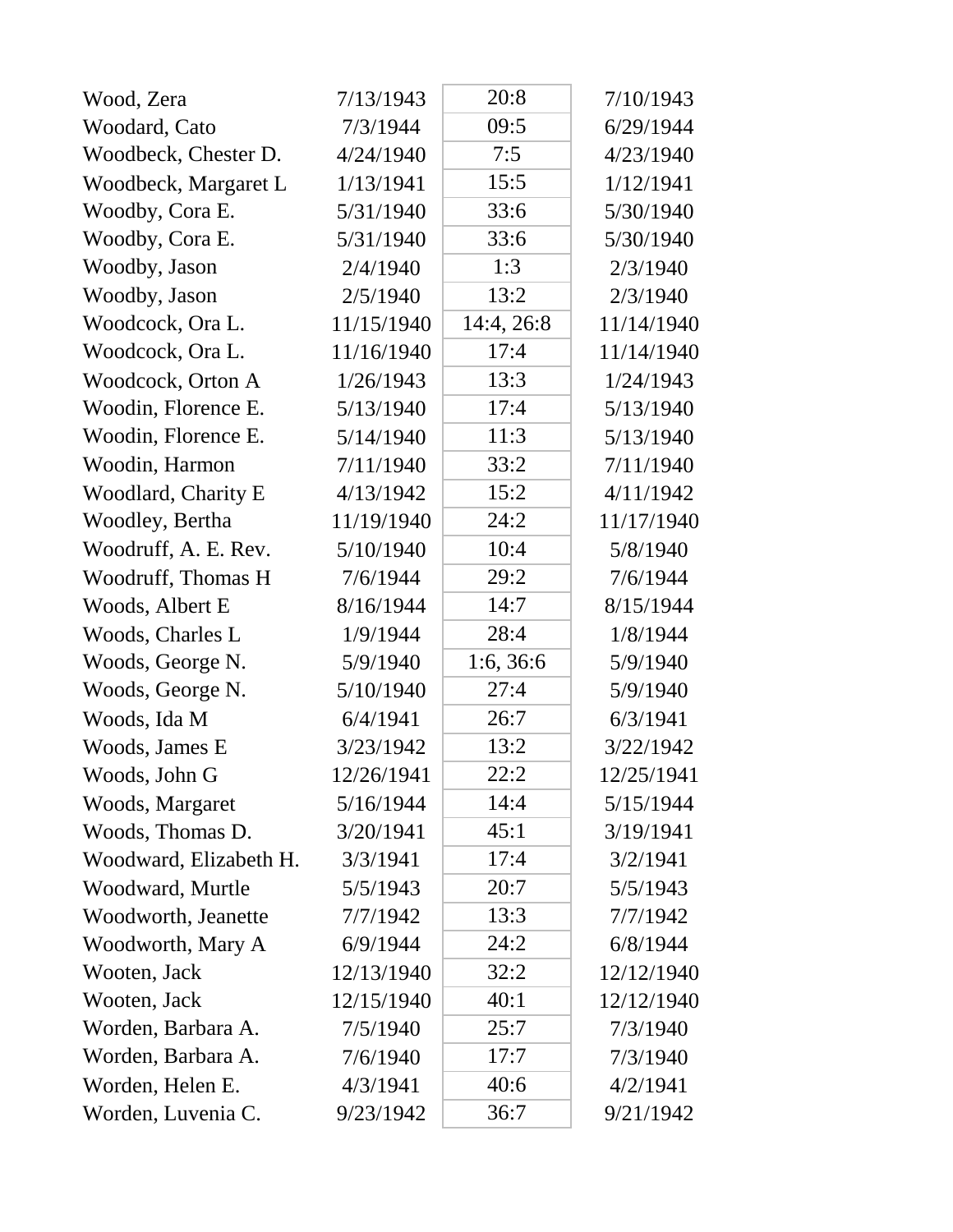| Worden, Nora M        | 1/5/1944   | 11:3     | 1/5/1944   |
|-----------------------|------------|----------|------------|
| Workman, Joseph N.    | 1/2/1940   | 18:1     | 1/2/1940   |
| Workman, Ralph E.     | 7/28/1944  | 20:8     | 7/27/1944  |
| Worley, Mary E        | 1/20/1943  | 17:6     | 1/18/1943  |
| Worth, Margaret C.    | 11/15/1940 | 26:8     | 11/15/1940 |
| Worth, Margaret C.    | 11/16/1940 | 17:3     | 11/15/1940 |
| Wortz, Marvin J       | 8/10/1943  | 14:8     | 8/9/1943   |
| Woscheluk, Mike M.    | 8/3/1942   | 11:4     | 8/2/1942   |
| Wray, Roberta         | 1/10/1940  | 17:8     | 1/10/1940  |
| Wray, Rose            | 1/9/1940   | 17:7     | 1/8/1940   |
| Wrigglesworth, Clara  | 12/4/1940  | 24:4     | 12/2/1940  |
| Wrigglesworth, Max S. | 2/29/1940  | 9:5,41:2 | 2/28/1940  |
| Wright, Anna E.       | 5/29/1944  | 11:1     | 5/27/1944  |
| Wright, Arthur        | 2/22/1940  | 3:4      | 2/21/1940  |
| Wright, Arthur        | 2/23/1940  | 7:1      | 2/21/1940  |
| Wright, Bertha M.     | 12/27/1943 | 11:6     | 12/27/1943 |
| Wright, Catherine     | 4/4/1940   | 37:2     | 4/4/1940   |
| Wright, Fredrick J    | 4/27/1942  | 13:2     | 4/26/1942  |
| Wright, Grace A.      | 5/17/1940  | 28:8     | 5/17/1940  |
| Wright, Grace A.      | 5/17/1940  | 28:8     | 5/17/1940  |
| Wright, Grace A.      | 5/18/1940  | 21:1     | 5/17/1940  |
| Wright, Grace A.      | 5/18/1940  | 21:1     | 5/17/1940  |
| Wright, Grace A.      | 5/19/1940  | 52:5     | 5/17/1940  |
| Wright, Grace A.      | 5/19/1940  | 52:5     | 5/17/1940  |
| Wright, Harrison      | 1/13/1943  | 15:1     | 3/12/1943  |
| Wright, Harry E       | 7/10/1943  | 14:8     | 7/9/1943   |
| Wright, Irene         | 2/20/1941  | 37:4     | 2/19/1941  |
| Wright, June C        | 1/23/1942  | 25:3     | 1/21/1942  |
| Wright, Lillian M     | 8/29/1944  | 14:6     | 8/28/1944  |
| Wright, Lloyd L       | 10/13/1943 | 14:4     | 10/12/1943 |
| Wright, Louis         | 8/9/1942   | 32:6     | 8/8/1942   |
| Wright, Marie D       | 5/26/1943  | 18:7     | 5/26/1943  |
| Wright, Martha        | 4/21/1943  | 20:7     | 4/21/1943  |
| Wright, Mary A        | 2/27/1941  | 40:7     | 2/25/1941  |
| Wright, Mary A.       | 1/2/1940   | 18:1     | 1/1/1940   |
| Wright, Mary A.       | 1/3/1940   | 15:8     | 1/1/1940   |
| Wright, Nina          | 4/25/1940  | 25:2     | 4/24/1940  |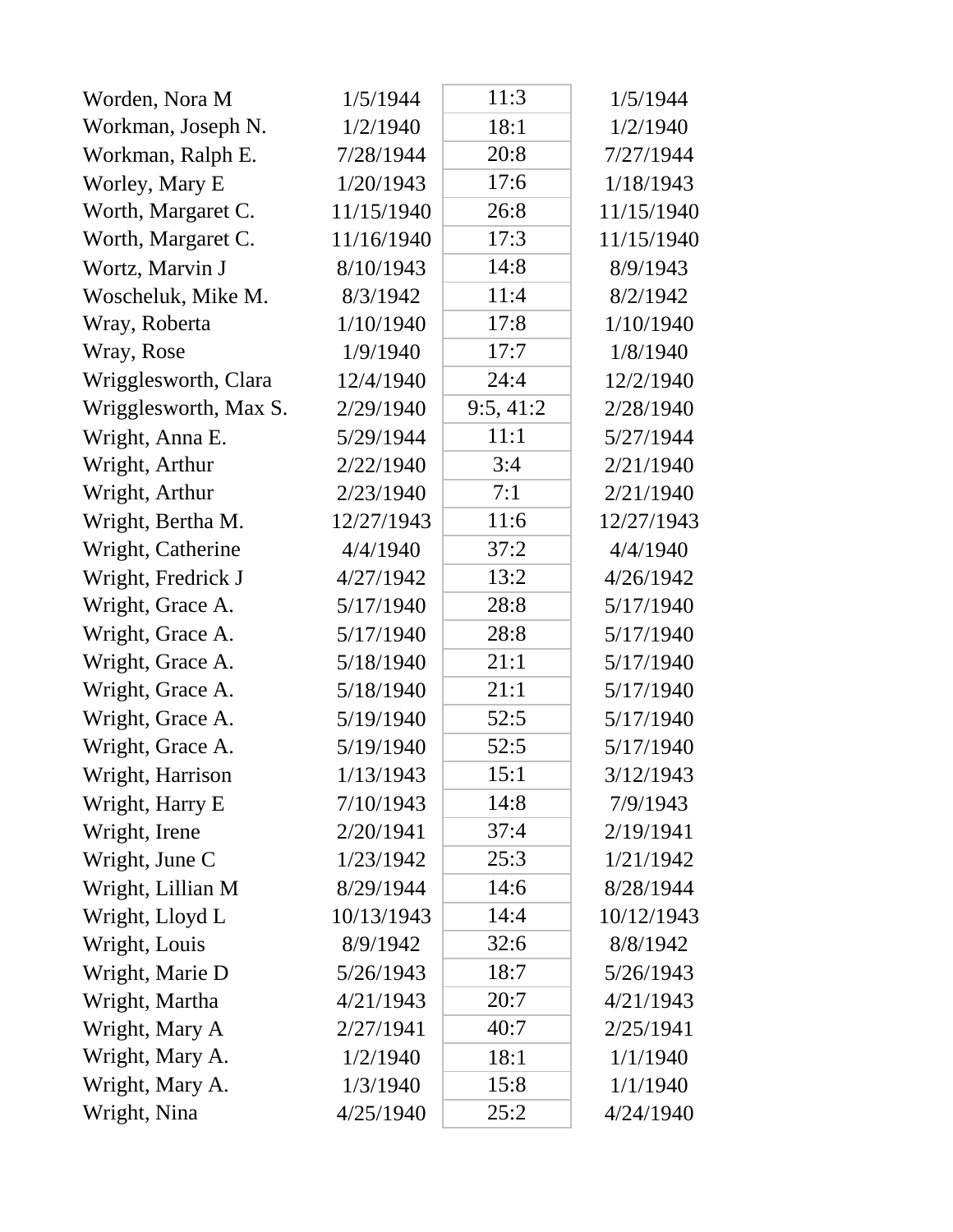| Wright, Nina M.     | 4/26/1940  | 12:6       | 4/24/1940  |
|---------------------|------------|------------|------------|
| Wright, Oliver E    | 11/9/1944  | 32:5       | 11/3/1944  |
| Wright, Reuben      | 9/15/1942  | 12:8       | 9/13/1942  |
| Wright, Sandra L.   | 6/2/1942   | 15:1       | 6/1/1942   |
| Wright, Theodore D. | 9/24/1943  | 26:6       | 9/23/1943  |
| Wright, William     | 9/23/1943  | 32:3       | 9/21/1943  |
| Wright, William E.  | 5/11/1942  | 13:2       | 5/10/1942  |
| Wrubel, Thomas      | 3/26/1943  | 20:8       | 3/25/1943  |
| Wulff, Nettie       | 7/14/1940  | 6:3        | 7/11/1940  |
| Wyess, Jessie L     | 5/13/1941  | 20:5       | 5/12/1941  |
| Wylie, Milton G.    | 8/29/1940  | 21:4       | 8/27/1940  |
| Wyman, Mary A       | 2/17/1944  | 28:7       | 2/17/1944  |
| Wyman, Roy R        | 12/14/1943 | 19:1       | 12/12/1943 |
| Wynkoop, Everletta  | 6/12/1941  | 40:8       | 6/11/1941  |
| Wyzina, Mary A.     | 10/4/1940  | 27:8       | 10/4/1940  |
| Wyzina, Mary A.     | 10/5/1940  | 19:2       | 10/4/1940  |
| Wyzina, Mary A.     | 10/6/1940  | 36:4       | 10/4/1940  |
| Yager, William H.   | 11/5/1943  | 24:3       | 11/5/1943  |
| Yakimov, Alexander  | 11/6/1942  | 22:7       | 11/4/1942  |
| Yaklin, Arnold      | 8/18/1940  | 11:5       | 8/17/1940  |
| Yaklin, Arnold      | 8/20/1940  | 7:2        | 8/17/1940  |
| Yaklin, Susan       | 9/19/1940  | 33:2       | 9/18/1940  |
| Yancho, Kate A.     | 11/11/1940 | 13:4, 17:3 | 11/10/1940 |
| Yancho, Kate A.     | 11/12/1940 | 21:3       | 11/10/1940 |
| Yankee, Mary J.     | 5/4/1940   | 13:6, 18:7 | 5/4/1940   |
| Yankee, Mary J.     | 5/5/1940   | 32:5       | 5/4/1940   |
| Yankle, Sussana     | 7/12/1940  | 33:2       | 7/11/1940  |
| Yarmy, Lena N.      | 7/27/1942  | 11:4       | 7/26/1942  |
| Yaster, Minnie      | 5/20/1942  | 17:2       | 5/19/1942  |
| Yates, Claude I     | 8/16/1941  | 16:6       | 8/15/1941  |
| Yates, Mabel        | 11/26/1941 | 23:1       | 11/25/1941 |
| Yates, Nellie S.    | 7/4/1940   | 6:4        | 7/2/1940   |
| Yates, Russell M.   | 3/4/1943   | 33:2       | 3/4/1943   |
| Yax, Marion G       | 2/24/1943  | 15:1       | 2/23/1943  |
| Yeaster, Anna       | 10/22/1941 | 22:7       | 10/22/1941 |
| Yeaster, Flossie    | 6/6/1941   | 26:6       | 6/6/1941   |
| Yeaster, John B.    | 12/5/1941  | 32:3       | 12/4/1941  |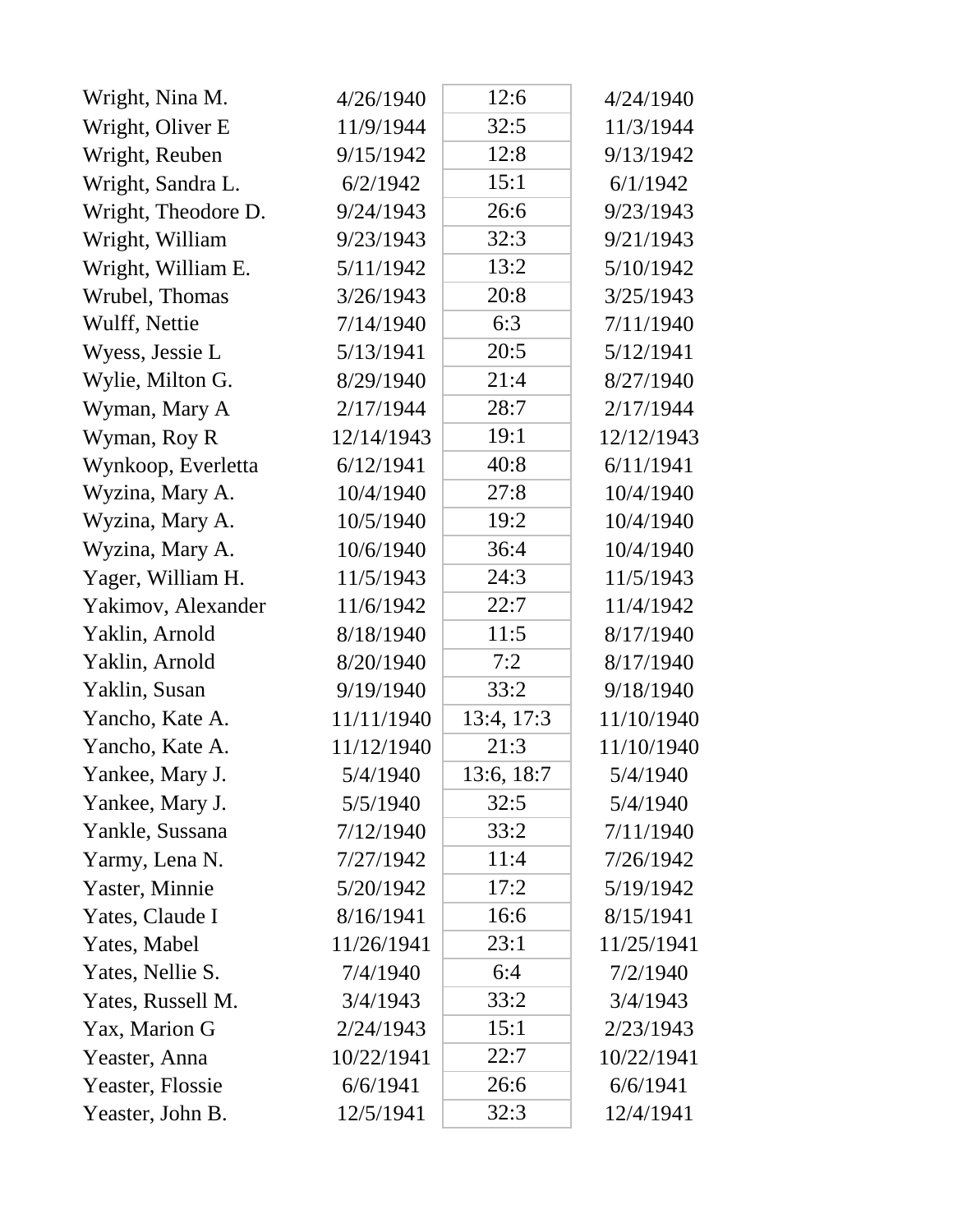| Yeaster, Mrs. J. B.     | 4/5/1940   | 28:8 | 4/4/1940   |
|-------------------------|------------|------|------------|
| Yeo, John E.            | 4/18/1943  | 44:1 | 4/17/1943  |
| Yerkey, Benjamin        | 12/20/1942 | 37:2 | 12/19/1942 |
| Yokovuk, Natalie        | 12/29/1944 | 17:5 | 12/25/1944 |
| Yonan, Michael          | 4/12/1943  | 31:8 | 4/10/1943  |
| York, Ada B.            | 4/20/1942  | 15:3 | 4/18/1942  |
| York, Albert G.         | 3/21/1941  | 32:6 | 3/21/1941  |
| York, Michael           | 8/21/1940  | 8:3  | 8/20/1940  |
| York, Nancy C.          | 2/2/1942   | 15:6 | 1/31/1942  |
| Yorks, Myron E.         | 9/6/1944   | 14:7 | 9/4/1944   |
| Yorton, Edward          | 7/14/1941  | 15:3 | 7/12/1941  |
| Yorty, Harry M.         | 6/24/1944  | 10:7 | 6/24/1944  |
| Yost, David             | 12/16/1940 | 1:6  | 12/16/1940 |
| Youmans, Annie L.       | 8/26/1944  | 10:5 | 8/25/1944  |
| Youmans, George H.      | 3/24/1943  | 16:7 | 3/23/1943  |
| Young, Allen            | 9/4/1940   | 9:3  | 9/2/1940   |
| Young, Betty L.         | 4/20/1943  | 16:7 | 4/19/1943  |
| Young, Cecil R.         | 4/19/1941  | 18:7 | 4/18/1941  |
| Young, Dorothy M.       | 5/26/1944  | 26:3 | 5/25/1944  |
| Young, Elmer D.         | 12/24/1943 | 11:8 | 12/23/1943 |
| Young, Henrietta W.     | 5/1/1943   | 16:8 | 4/30/1943  |
| Young, Herman D.        | 11/3/1941  | 19:2 | 11/2/1941  |
| Young, James            | 2/2/1940   | 25:5 | 1/31/1940  |
| Young, Nora M.          | 5/26/1943  | 18:6 | 5/26/1943  |
| Young, Viola V          | 1/5/1941   | 26:8 | 1/4/1941   |
| Young, William          | 4/1/1940   | 17:6 | 3/30/1940  |
| Young, William J        | 11/17/1941 | 23:3 | 11/15/1941 |
| Youngs, Steve           | 1/25/1940  | 6:3  | 1/25/1940  |
| Youts, Julia            | 2/10/1940  | 11:4 | 2/7/1940   |
| Yuhas, George           | 1/2/1944   | 25:7 | 12/31/1943 |
| Yurdyga, Michael        | 2/7/1941   | 27:2 | 2/5/1941   |
| Yurkovich, Josephine M. | 3/15/1943  | 13:4 | 3/13/1943  |
| Zacharias, Elizabeth    | 2/8/1940   | 33:3 | 2/7/1940   |
| Zacharias, Mabel S      | 3/8/1941   | 17:2 | 3/7/1941   |
| Zacharias, Sadie E      | 11/12/1941 | 25:1 | 11/11/1941 |
| Zachary, Eligha         | 9/5/1943   | 20:1 | 9/4/1943   |
| Zajack, Katherine       | 8/1/1942   | 13:1 | 8/1/1942   |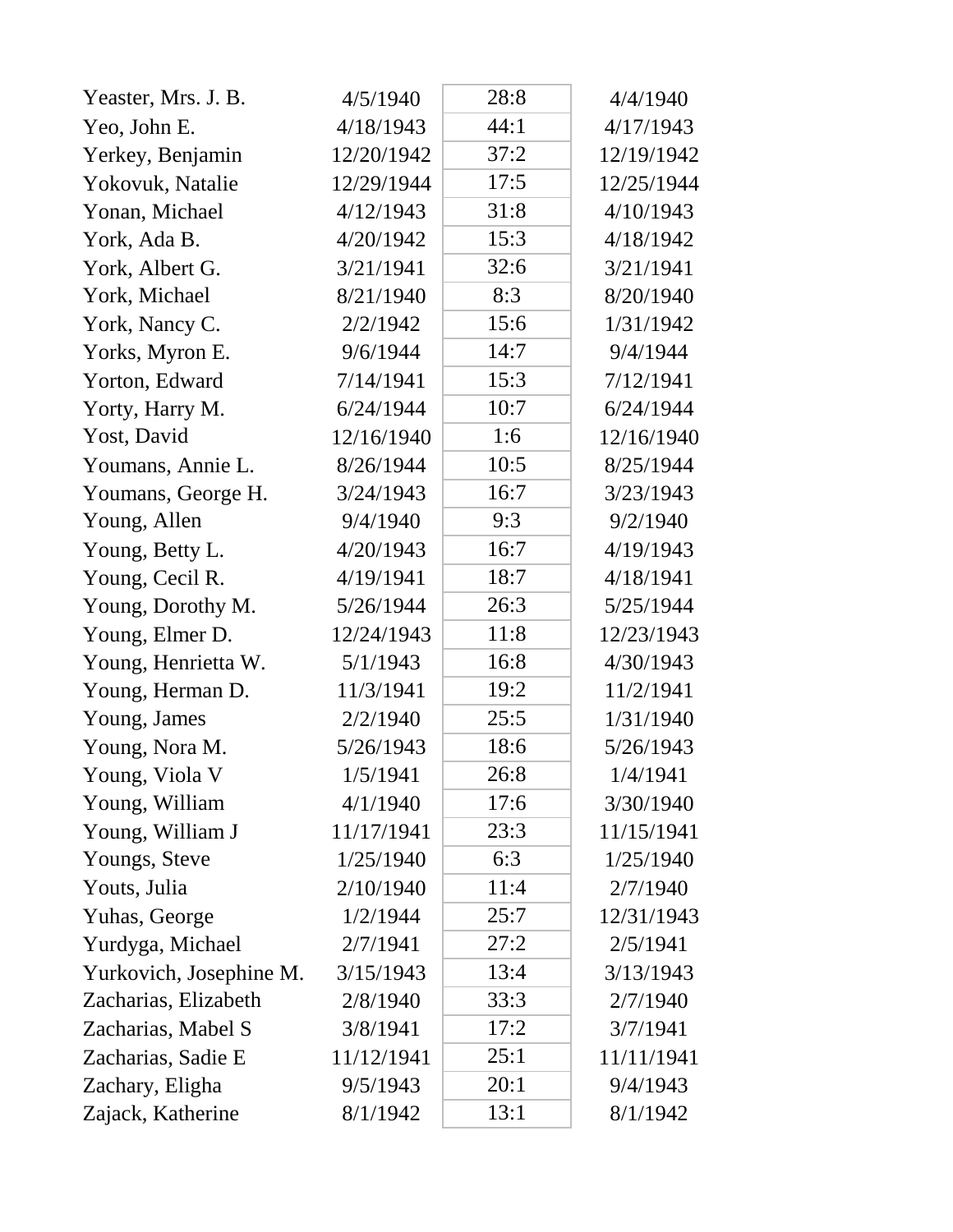| Zane, Emma W           | 2/15/1943  | 13:5       | 2/14/1943  |
|------------------------|------------|------------|------------|
| Zarga, John            | 3/6/1944   | 11:3       | 3/6/1944   |
| Zavalla, Joseph        | 9/30/1944  | 13:1       | 9/30/1944  |
| Zavoda, Mary R.        | 12/27/1940 | 13:5, 21:5 | 12/24/1940 |
| Zavoda, Mary R.        | 12/28/1940 | 15:6       | 12/26/1940 |
| Zavoda, Mary R.        | 12/29/1940 | 29:5       | 12/26/1940 |
| Zawecky, John          | 4/3/1943   | 16:8       | 4/2/1943   |
| Zawicky, Frank J.      | 5/6/1944   | 14:2       | 5/6/1944   |
| Zaya, Michael          | 11/22/1940 | 33:3       | 11/20/1940 |
| Zaydlik, Agnes         | 11/6/1944  | 15:3       | 11/4/1944  |
| Zbyrad, Joseph         | 1/9/1943   | 15:4       | 1/8/1943   |
| Zeigel, August F       | 6/10/1942  | 19:2       | 6/9/1942   |
| Zeigler, Teddy L       | 3/12/1943  | 22:8       | 3/12/1943  |
| Zeiter, Cora E         | 2/15/1941  | 17:4       | 2/15/1941  |
| Zelenko, Anna          | 11/20/1942 | 24:7       | 11/19/1942 |
| Zelnio, Stanley        | 5/20/1942  | 17:2       | 5/19/1942  |
| Zenzen, Jacob M.       | 9/28/1942  | 13:3       | 9/27/1942  |
| Ziegel, Ann E.         | 7/28/1941  | 17:3       | 7/27/1941  |
| Ziegel, Anna P.        | 3/21/1942  | 17:1       | 3/20/1942  |
| Ziegel, Fred           | 7/17/1943  | 14:7       | 7/16/1943  |
| Ziegel, Henry W        | 3/26/1942  | 36:8       | 3/26/1942  |
| Ziegel, William F.     | 3/24/1941  | 17:1       | 3/24/1941  |
| Ziegler, Harry J       | 12/1/1942  | 17:3       | 11/30/1942 |
| Ziegler, Ida S         | 6/19/1941  | 44:7       | 6/19/1941  |
| Ziegler, John          | 11/28/1943 | 32:6       | 11/27/1943 |
| Zierleyn, Frederick A. | 1/17/1944  | 25:4       | 1/16/1944  |
| Zillich, John          | 1/2/1941   | 25:7       | 1/1/1941   |
| Zimmerman, Charlie G.  | 10/19/1940 | 19:1       | 10/19/1940 |
| Zimmerman, Clementine  |            |            |            |
| M.                     | 10/20/1940 | 32:8       | 10/19/1940 |
| Zimmerman, Dale L      | 3/23/1943  | 15:2       | 3/23/1943  |
| Zimmerman, Ella S      | 7/10/1942  | 21:1       | 7/8/1942   |
| Zimmerman, Emma S      | 5/9/1941   | 27:7       | 3/20/1941  |
| Zimmerman, Florence P. | 7/1/1940   | 19:6       | 6/30/1940  |
| Zimmerman, Frederick   |            |            |            |
| W.                     | 7/20/1940  | 13:1       | 7/20/1940  |